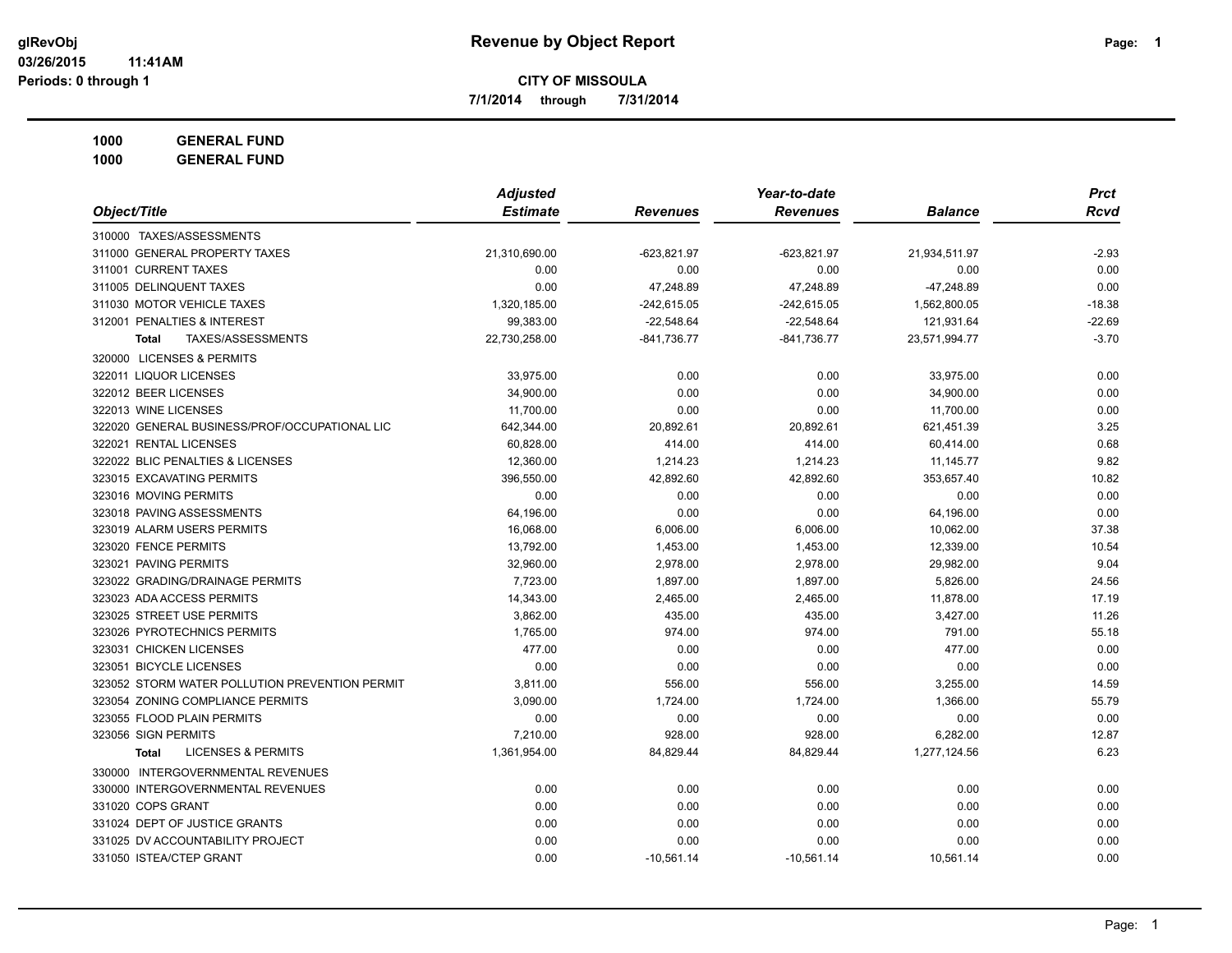**7/1/2014 through 7/31/2014**

**1000 GENERAL FUND 1000 GENERAL FUND**

|                                                   | <b>Adjusted</b> |                 | Year-to-date    |                | <b>Prct</b> |
|---------------------------------------------------|-----------------|-----------------|-----------------|----------------|-------------|
| Object/Title                                      | <b>Estimate</b> | <b>Revenues</b> | <b>Revenues</b> | <b>Balance</b> | Rcvd        |
| 331054 FHWA PL GRANT                              | 0.00            | $-100,495.00$   | $-100,495.00$   | 100,495.00     | 0.00        |
| 331055 FTA GRANT                                  | 0.00            | $-39,316.00$    | $-39,316.00$    | 39,316.00      | 0.00        |
| 331056 MDT FEDERAL CMAQ                           | 0.00            | $-32,976.00$    | $-32,976.00$    | 32,976.00      | 0.00        |
| 331057 TRANSIT-MUTD CMAQ                          | 0.00            | 0.00            | 0.00            | 0.00           | 0.00        |
| 331091 US DOT HMEP GRANT                          | 0.00            | 0.00            | 0.00            | 0.00           | 0.00        |
| 331112 SAFER GRANT                                | 0.00            | 0.00            | 0.00            | 0.00           | 0.00        |
| 331113 FEMA GRANT                                 | 0.00            | 0.00            | 0.00            | 0.00           | 0.00        |
| 331114 TITLE III GRANT-MSLA CO                    | 0.00            | 0.00            | 0.00            | 0.00           | 0.00        |
| 331160 SAFE ROUTES TO SCHOOLS fY08 \$82,500       | 0.00            | $-31,200.22$    | $-31,200.22$    | 31,200.22      | 0.00        |
| 331170 HISTORICAL PRESERVATION GRANT              | 0.00            | 0.00            | 0.00            | 0.00           | 0.00        |
| 331178 DUI TASK FORCE                             | 240,000.00      | 0.00            | 0.00            | 240,000.00     | 0.00        |
| 334017 SCHOOL RESOURCE OFFICER                    | 0.00            | 68,850.00       | 68,850.00       | $-68,850.00$   | 0.00        |
| 335075 STATE GAMBLING/VIDEO/KENO/BINGO FEES       | 127,650.00      | 0.00            | 0.00            | 127,650.00     | 0.00        |
| 335076 STATE GAMBLING LICENSE FEES                | 0.00            | 0.00            | 0.00            | 0.00           | 0.00        |
| 335077 STATE KENO/BINGO PROCEEDS TAX              | 0.00            | 0.00            | 0.00            | 0.00           | 0.00        |
| 335210 PERSONAL PROPERTY TAX REIMBURSEMENT        | 428,686.00      | 0.00            | 0.00            | 428,686.00     | 0.00        |
| 335230 HB 124 REVENUE                             | 7,300,985.00    | 0.00            | 0.00            | 7,300,985.00   | 0.00        |
| 336021 STATE CONTRIB - POLICE RETIREMENT          | 2,180,799.00    | 76,121.96       | 76,121.96       | 2,104,677.04   | 3.49        |
| 336022 STATE CONTRIB. - FIRE RETIREMENT           | 2,262,024.00    | 77,306.74       | 77,306.74       | 2,184,717.26   | 3.42        |
| 336023 STATE CONTRIB. - PERS                      | 9,986.00        | 386.96          | 386.96          | 9,599.04       | 3.88        |
| 336030 COUNTY CONTRIBUTION                        | 9,900.00        | $-9,900.00$     | $-9,900.00$     | 19,800.00      | $-100.00$   |
| 337012 LEGAL SERVICES-CONTRACTED/REIMB.           | 0.00            | 0.00            | 0.00            | 0.00           | 0.00        |
| 337013 MUTD SIGN MAINTENANCE AGREEMENT            | 3,000.00        | 0.00            | 0.00            | 3,000.00       | 0.00        |
| 338000 LOCAL SHARING OF TAX INCREMENT             | 0.00            | 0.00            | 0.00            | 0.00           | 0.00        |
| 338100 PLANNING MILLS PASSED THRU COUNTY          | 0.00            | $-162,390.78$   | $-162,390.78$   | 162,390.78     | 0.00        |
| 339000 PAYMENT IN LIEU OF TAXES                   | 34,056.00       | $-11,873.16$    | $-11,873.16$    | 45,929.16      | $-34.86$    |
| <b>INTERGOVERNMENTAL REVENUES</b><br><b>Total</b> | 12,597,086.00   | -176,046.64     | $-176,046.64$   | 12,773,132.64  | $-1.40$     |
| 340000 CHARGES FOR SERVICES                       |                 |                 |                 |                |             |
| 341009 BLDG ADMIN FEES                            | 245,008.00      | 0.00            | 0.00            | 245,008.00     | 0.00        |
| 341010 MISCELLANEOUS COLLECTIONS                  | 350.00          | 0.00            | 0.00            | 350.00         | 0.00        |
| 341011 TRANSPORTATION ADMIN FEES                  | 24,000.00       | 0.00            | 0.00            | 24,000.00      | 0.00        |
| 341012 MAYORS PROCLAMATION FEES                   | 100.00          | 0.00            | 0.00            | 100.00         | 0.00        |
| 341013 AIR FUND FEES                              | 250.00          | 0.00            | 0.00            | 250.00         | 0.00        |
| 341015 SEWER ADMINISTRATION FEES                  | 1,173,327.00    | 0.00            | 0.00            | 1,173,327.00   | 0.00        |
| 341016 MRA ADMINISTRATION FEES                    | 117,053.00      | 0.00            | 0.00            | 117,053.00     | 0.00        |
| 341017 LIGHTING ADMINISTRATION FEES               | 15,002.00       | 0.00            | 0.00            | 15,002.00      | 0.00        |
| 341018 PARKING COMM ADMIN FEES                    | 173,680.00      | 0.00            | 0.00            | 173,680.00     | 0.00        |
| 341021 SID ADMINISTRATION FEES                    | 0.00            | 0.00            | 0.00            | 0.00           | 0.00        |
| 341022 PROJECT ADMIN FEES                         | 0.00            | 0.00            | 0.00            | 0.00           | 0.00        |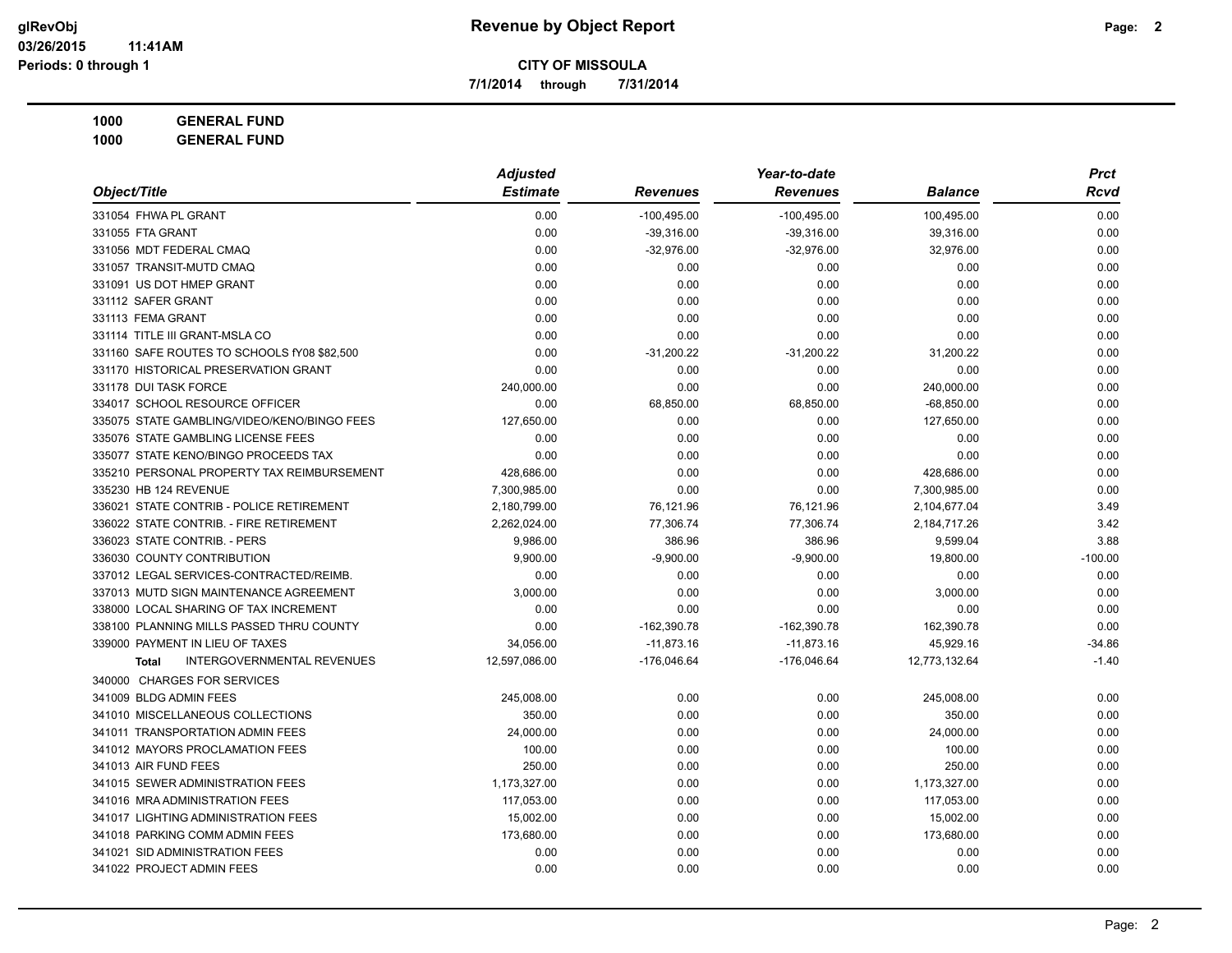**7/1/2014 through 7/31/2014**

**1000 GENERAL FUND 1000 GENERAL FUND**

|                                          | <b>Adjusted</b> |                 | Year-to-date    |             | <b>Prct</b> |
|------------------------------------------|-----------------|-----------------|-----------------|-------------|-------------|
| Object/Title                             | <b>Estimate</b> | <b>Revenues</b> | <b>Revenues</b> | Balance     | Rcvd        |
| 341023 PLANNING ADMIN FEES               | 24,000.00       | 0.00            | 0.00            | 24,000.00   | 0.00        |
| 341031 STATE REIMB MUNI COURT            | 0.00            | 0.00            | 0.00            | 0.00        | 0.00        |
| 341041 SEWER EXTENSION RECORDING FEES    | 4,500.00        | 565.00          | 565.00          | 3,935.00    | 12.56       |
| 341052 MUNICIPAL COURT FILING FEES       | 283,400.00      | 0.00            | 0.00            | 283,400.00  | 0.00        |
| 341055 CRIME VICTIM SURCHARGE            | 2,500.00        | 0.00            | 0.00            | 2,500.00    | 0.00        |
| 341067 SUBDIVISION EXEMPTION AFFIDAVITS  | 0.00            | 1,400.00        | 1,400.00        | $-1,400.00$ | 0.00        |
| 341068 SUBDIVISON FEES                   | 5,000.00        | 0.00            | 0.00            | 5,000.00    | 0.00        |
| 341069 REZONING FEES                     | 5,000.00        | 0.00            | 0.00            | 5,000.00    | 0.00        |
| 341070 DESIGN REVIEW BOARD               | 15,000.00       | 2,148.54        | 2,148.54        | 12,851.46   | 14.32       |
| 341071 BOARD OF ADJUST. ZONING, SIGNS    | 58,400.00       | 0.00            | 0.00            | 58,400.00   | 0.00        |
| 341072 FLOOD PLAIN-0THER FEES            | 0.00            | 0.00            | 0.00            | 0.00        | 0.00        |
| 341073 FIRE PLAN CHECK FEES              | 27,981.00       | 1,044.00        | 1,044.00        | 26,937.00   | 3.73        |
| 341074 FIRE INSPECTION FEES              | 0.00            | 1,941.00        | 1,941.00        | $-1,941.00$ | 0.00        |
| 341076 ENGINEERING PLAN CHECK FEES       | 33,478.00       | 3,852.00        | 3,852.00        | 29,626.00   | 11.51       |
| 341077 ZONING COMPLIANCE INSPECTIONS     | 0.00            | 0.00            | 0.00            | 0.00        | 0.00        |
| 341078 ENGINEERING MAP FEES              | 120.00          | 5.00            | 5.00            | 115.00      | 4.17        |
| 341079 GREASE INTERCEPTOR APPEAL FEES    | 2,000.00        | 152.00          | 152.00          | 1,848.00    | 7.60        |
| 341090 STREET VACATION PETITION FEES     | 0.00            | 1,923.00        | 1,923.00        | $-1,923.00$ | 0.00        |
| 341091 INSPECTION CODE BOOKS & COPIES    | 0.00            | 0.00            | 0.00            | 0.00        | 0.00        |
| 341100 GRANT ADMINISTRATION SERVICE FEES | 0.00            | 0.00            | 0.00            | 0.00        | 0.00        |
| 342010 POLICE/BID AGREEMENT              | 0.00            | 0.00            | 0.00            | 0.00        | 0.00        |
| 342012 PD REIMBURSABLE SERVICES          | 0.00            | 0.00            | 0.00            | 0.00        | 0.00        |
| 342013 SECURITY INVEST FEES              | 11,000.00       | 1,166.50        | 1,166.50        | 9,833.50    | 10.60       |
| 342014 POLICE DEPARTMENT SERVICE FEES    | 15,000.00       | 869.00          | 869.00          | 14,131.00   | 5.79        |
| 342015 POLICE OVERTIME FEES              | 84,000.00       | 3,227.17        | 3,227.17        | 80,772.83   | 3.84        |
| 342016 POLICE TRAINING FEES              | 36,000.00       | 0.00            | 0.00            | 36,000.00   | 0.00        |
| 342017 CATERING FEES                     | 7,200.00        | $-31.00$        | $-31.00$        | 7,231.00    | $-0.43$     |
| 342018 DESK REPORTS                      | 20,000.00       | 1,550.00        | 1,550.00        | 18,450.00   | 7.75        |
| 342019 ABANDONED VEHICLE REVENUE FEES    | 32,500.00       | 0.00            | 0.00            | 32,500.00   | 0.00        |
| 342020 FIRE DEPARTMENT FEES              | 100.00          | 0.00            | 0.00            | 100.00      | 0.00        |
| 342021 CPR EDUCATION PROGRAM             | 7,435.00        | 1,865.00        | 1,865.00        | 5,570.00    | 25.08       |
| 342022 OUTSIDE HIRES                     | 524,890.00      | 942.00          | 942.00          | 523,948.00  | 0.18        |
| 342060 BIKE PROGRAM SALES & FEES         | 2,700.00        | 0.00            | 0.00            | 2,700.00    | 0.00        |
| 343000 PW REIMBURSABLE SERVICES          | 31,258.00       | 30.00           | 30.00           | 31,228.00   | 0.10        |
| 343001 SIGN FABRICATION & CONTRACTS      | 500.00          | 0.00            | 0.00            | 500.00      | 0.00        |
| 343002 OTHER AGENCIES - VEH MAINT        | 48,000.00       | 16.00           | 16.00           | 47,984.00   | 0.03        |
| 343003 STATE PAYMENT - TRAFFIC COUNTS    | 4,450.00        | 0.00            | 0.00            | 4,450.00    | 0.00        |
| 343004 SPECIAL STATE CONTRACTS           | 80,000.00       | 0.00            | 0.00            | 80,000.00   | 0.00        |
| 343006 OTHER GOVT AGENCY-STREET PROJECTS | 98,318.00       | 0.00            | 0.00            | 98,318.00   | 0.00        |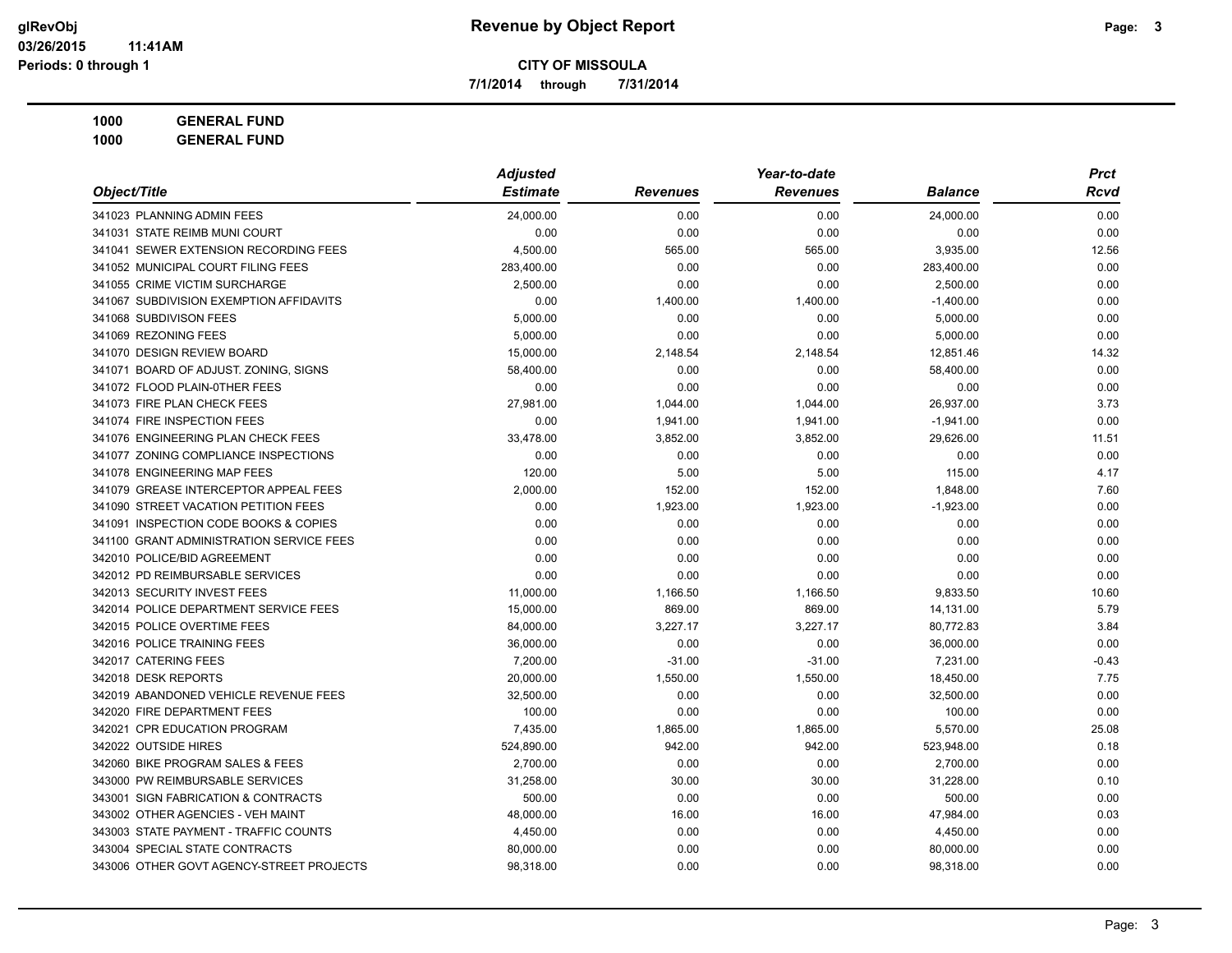**7/1/2014 through 7/31/2014**

**1000 GENERAL FUND 1000 GENERAL FUND**

*Object/Title Adjusted Estimate Revenues Year-to-date Revenues Balance Prct Rcvd* 343008 PRIVATE COMPANY STREET PAYMENTS 0.00 0.00 0.00 0.00 0.00 343010 STREET DEPT SALES & SERVICES 19,195.00 0.00 0.00 19,195.00 0.00 343013 SNOW REMOVAL FEES 1,500.00 0.00 0.00 1,500.00 0.00 343080 STATE MAINTENANCE CONTRACT 530,082.00 0.00 0.00 530,082.00 0.00  $0.00 \hspace{1.5cm} 0.00 \hspace{3.2cm} 0.00 \hspace{1.5cm} 0.00 \hspace{1.5cm} 0.00 \hspace{1.5cm} 0.00 \hspace{1.5cm} 0.00 \hspace{1.5cm} 0.00 \hspace{1.5cm} 0.00 \hspace{1.5cm} 0.00 \hspace{1.5cm} 0.00 \hspace{1.5cm} 0.00 \hspace{1.5cm} 0.00 \hspace{1.5cm} 0.00 \hspace{1.5cm} 0.00 \hspace{1.5cm} 0.00 \hspace{1.5$ 343083 CONTRACT SEWER APPLICATIONS 0.00 0.00 0.00 0.00 0.00 343084 STREET MAINTENANCE MATERIALS REIMB 55,500.00 0.00 0.00 55,500.00 0.00 343097 SIDEWALK AND CURB FEES 340,000.00 40,066.42 40,066.42 299,933.58 11.78 343311 SALE OF NICHES 3,200.00 0.00 0.00 3,200.00 0.00 343320 CEMETERY - SALE OF PLOTS 12,870.00 1,000.00 1,000.00 11,870.00 7.77 343321 CEMETERY FOUNDATIONS 1.570.00 160.00 1.410.00 10.19 343322 CEMETERY FLOWER CARE 4,250.00 0.00 0.00 4,250.00 0.00 343323 CEMETERY - LINER INSTALL FEES **5,580.00** 5,580.00 1,100.00 1,100.00 1,100.00 4,480.00 19.71 343324 OTHER CEMETERY FEES 1.500.00 150.00 1.350.00 10.00  $343325$  2ND INTERMENT RIGHT  $0.00$   $200.00$   $200.00$   $200.00$   $-200.00$   $-200.00$   $-200.00$   $-200.00$   $-200.00$ 343340 CEMETERY - OPENINGS & CLOSINGS 10,950.00 1,025.00 1,025.00 9,925.00 9.36 343350 CEMETERY CARE, FEES 24,000.00 0.00 0.00 24,000.00 0.00 343360 WEED CONTROL 3,000.00 0.00 0.00 3,000.00 0.00 346029 PARKS PETTY CASH FUND 0.00 0.00 0.00 0.00 0.00 346031 RECREATION FEES 166,294.00 15,755.49 15,755.49 150,538.51 9.47 346033 PARK FEES/FACILITY RENTALS 85,000.00 10,086.05 10,086.05 74,913.95 11.87 346034 GROUNDS MAINTENANCE CONTRACT  $85,000.00$   $85,000.00$   $0.00$   $85,000.00$   $85,000.00$   $0.00$ 346036 PARK CONCESSION FEES 3,000.00 58.88 58.88 2,941.12 1.96 346037 YOUTH DRUG COURT CONTRACT 11,700.00 0.00 0.00 11,700.00 0.00 346050 COUNTY PLAYGROUND CONTRACT 3,150.00 0.00 0.00 3,150.00 0.00 346051 MONTANA PARKS/REC CONFERENCE 2012 0.00 0.00 0.00 0.00 0.00 346070 RECREATION GENERAL MERCHANDISE 0.00 0.00 0.00 0.00 0.00 **Total** CHARGES FOR SERVICES 4,580,841.00 92,267.05 92,267.05 4,488,573.95 2.01 350000 FINES & FORFEITURES 351022 LAW ENFORCEMENT ACADEMY SURCHARGE #5 0.00 0.00 0.00 0.00 0.00 351031 TRAFFIC FINES 1.386.857.00 0.00 1.386.857.00 0.00 351032 SURCHARGE ON FINES 129,089.00 0.00 129,089.00 0.00 351034 CELLULAR PHONE FINES 62,000.00 0.00 0.00 62,000.00 0.00 351035 CELL PHONE FINES: EDUCATION 0.00 0.00 0.00 0.00 0.00 355000 FALSE ALARM PENALTY 20,000.00 364.00 364.00 19,636.00 1.82 **Total** FINES & FORFEITURES 1,597,946.00 364.00 364.00 1,597,582.00 0.02 360000 MISCELLANEOUS REVENUES 360000 MISCELLANEOUS REVENUES 0.00 0.00 0.00 0.00 0.00 360001 COPIES 2,200.00 42.50 42.50 2,157.50 1.93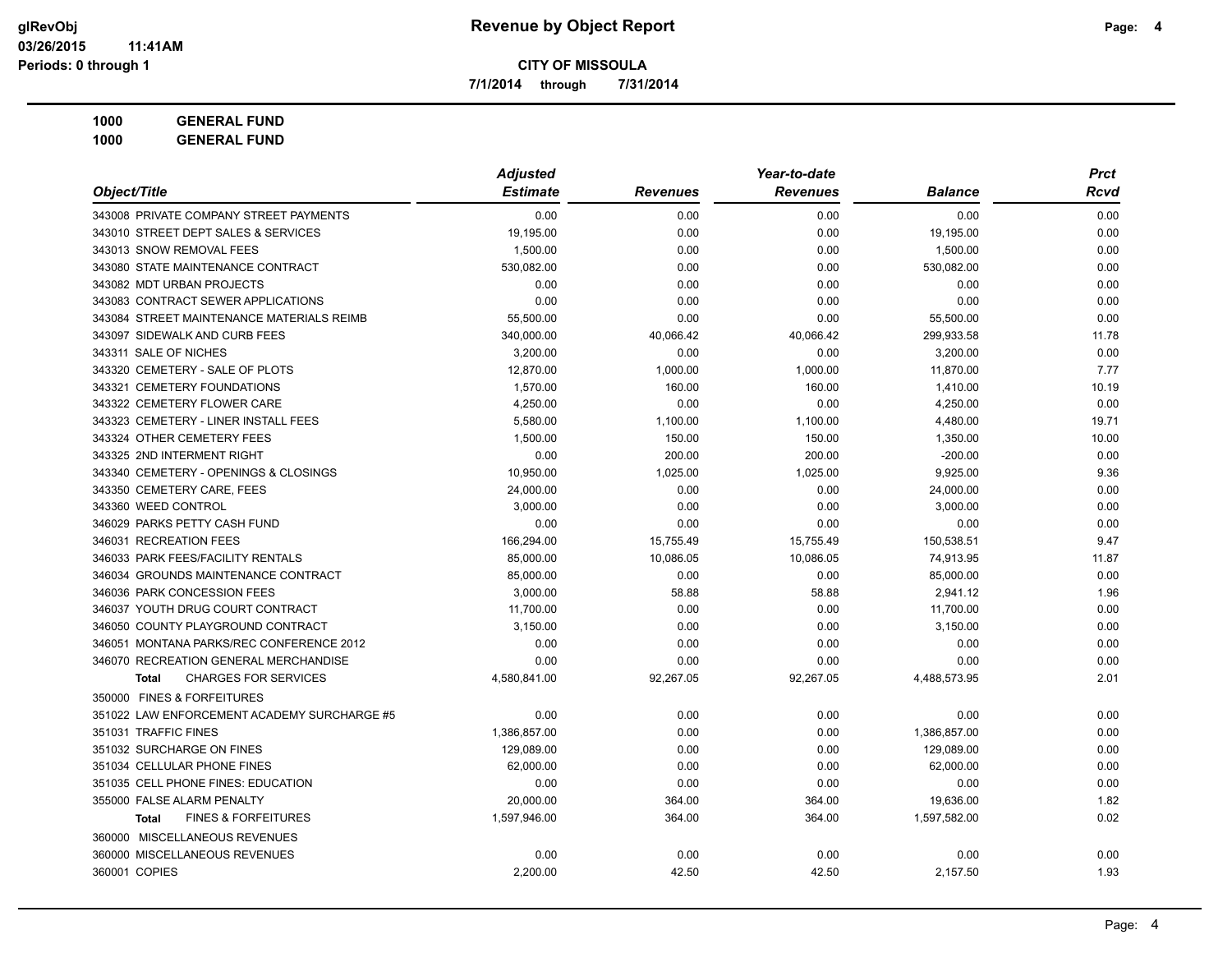**7/1/2014 through 7/31/2014**

| 1000 | <b>GENERAL FUND</b> |
|------|---------------------|
|      |                     |

| Object/Title                                              | <b>Adjusted</b> |                 | Year-to-date    |                | <b>Prct</b> |
|-----------------------------------------------------------|-----------------|-----------------|-----------------|----------------|-------------|
|                                                           | <b>Estimate</b> | <b>Revenues</b> | <b>Revenues</b> | <b>Balance</b> | Rcvd        |
| 360002 PHONES                                             | 0.00            | 0.00            | 0.00            | 0.00           | 0.00        |
| 360003 MMIA REIMBURSEMENT-ATTORNEY                        | 0.00            | 0.00            | 0.00            | 0.00           | 0.00        |
| 360010 MISCELLANEOUS                                      | 15,000.00       | $-14,332.42$    | $-14,332.42$    | 29,332.42      | $-95.55$    |
| 360011 ENERGY REBATES FOR COMPUTER UPGRADES               | 0.00            | 0.00            | 0.00            | 0.00           | 0.00        |
| 360050 OVER/SHORT                                         | 0.00            | 0.00            | 0.00            | 0.00           | 0.00        |
| 360100 REFUNDS                                            | 200.00          | 0.00            | 0.00            | 200.00         | 0.00        |
| 362000 OTHER MISCELLANEOUS REVENUE                        | 8,000.00        | 0.00            | 0.00            | 8,000.00       | 0.00        |
| 362001 MUNICIPAL COURT BAD CHECK CHARGES                  | 0.00            | 0.00            | 0.00            | 0.00           | 0.00        |
| 362002 BAD CHECK CHARGES                                  | 500.00          | 30.00           | 30.00           | 470.00         | 6.00        |
| 362011 SALE OF UNCLAIMED PROPERTY                         | 0.00            | 0.00            | 0.00            | 0.00           | 0.00        |
| 362012 REC/GREEN TAG PROGRAM                              | 300.00          | 0.00            | 0.00            | 300.00         | 0.00        |
| 364012 SALE OF SURPLUS PROPERTY                           | 40,000.00       | 0.00            | 0.00            | 40,000.00      | 0.00        |
| 364040 INSURANCE AND DAMAGE RECOVERY                      | 40,000.00       | -83.17          | -83.17          | 40,083.17      | $-0.21$     |
| 364041 WORKERS COMPENSATION REIMBURSEMENT                 | 2,500.00        | 0.00            | 0.00            | 2,500.00       | 0.00        |
| 364042 EXPENDITURE REIMBURSEMENTS                         | 1,200.00        | 0.00            | 0.00            | 1,200.00       | 0.00        |
| 364043 RATTLESNAKE CORRIDOR REIMBURSEMENT                 | 10,000.00       | 572.00          | 572.00          | 9,428.00       | 5.72        |
| 364044 EMERGENCY RESPONSE REIMBURSEMENT                   | 50,000.00       | 0.00            | 0.00            | 50,000.00      | 0.00        |
| 364047 MMIA EXPENDITURE REIMBURSEMENT                     | 0.00            | 0.00            | 0.00            | 0.00           | 0.00        |
| 364051 DOT RADAR GRANT                                    | 0.00            | 0.00            | 0.00            | 0.00           | 0.00        |
| 364053 EXPENDITURE REIMB-FIRE SERVICES                    | 0.00            | 0.00            | 0.00            | 0.00           | 0.00        |
| 364060 REIMB LETTER OF CREDIT-709 PARKVIEW                | 0.00            | 0.00            | 0.00            | 0.00           | 0.00        |
| 364061 REIMB LETTER OF CREDIT-LINNEA LANE                 | 0.00            | 0.00            | 0.00            | 0.00           | 0.00        |
| 365000 DONATIONS                                          | 0.00            | 0.00            | 0.00            | 0.00           | 0.00        |
| 365003 DONATIONS - SMOKE ALARMS                           | 0.00            | 0.00            | 0.00            | 0.00           | 0.00        |
| 365004 GRANT CR TRAIL ASSN DONATION                       | 0.00            | 0.00            | 0.00            | 0.00           | 0.00        |
| 365015 DONATIONS - COMBAT CHALLENGE                       | 0.00            | 0.00            | 0.00            | 0.00           | 0.00        |
| 365016 LOCAL MATCH MDT                                    | 0.00            | 725.00          | 725.00          | $-725.00$      | 0.00        |
| 365017 LOCAL MATCH TRANSIT                                | 0.00            | 0.00            | 0.00            | 0.00           | 0.00        |
| 365018 DONATIONS - THERMAL IMAGING                        | 0.00            | 0.00            | 0.00            | 0.00           | 0.00        |
| 365021 COMBAT CHALLENGE DONATIONS                         | 0.00            | 0.00            | 0.00            | 0.00           | 0.00        |
| 365022 NEIGHBORHOOD COUNCIL DONATIONS                     | 0.00            | 0.00            | 0.00            | 0.00           | 0.00        |
| 368000 SALE OF COINS                                      | 0.00            | 0.00            | 0.00            | 0.00           | 0.00        |
| 368001 SALE OF POLICE PROMOTIONS                          | 0.00            | 0.00            | 0.00            | 0.00           | 0.00        |
| 368002 SALE OF FIRE PROMOTIONS                            | 0.00            | 0.00            | 0.00            | 0.00           | 0.00        |
| MISCELLANEOUS REVENUES<br><b>Total</b>                    | 169,900.00      | $-13,046.09$    | $-13,046.09$    | 182,946.09     | $-7.68$     |
| 370000 INVESTMENTS & ROYALTY EARNINGS                     |                 |                 |                 |                |             |
| 371010 INTEREST ON INVESTMENTS                            | 3,500.00        | 0.00            | 0.00            | 3,500.00       | 0.00        |
| 371020 GAIN/LOSS IN MARKET VALUE OF INVESTMENTS           | 0.00            | 0.00            | 0.00            | 0.00           | 0.00        |
| <b>INVESTMENTS &amp; ROYALTY EARNINGS</b><br><b>Total</b> | 3,500.00        | 0.00            | 0.00            | 3,500.00       | 0.00        |
|                                                           |                 |                 |                 |                |             |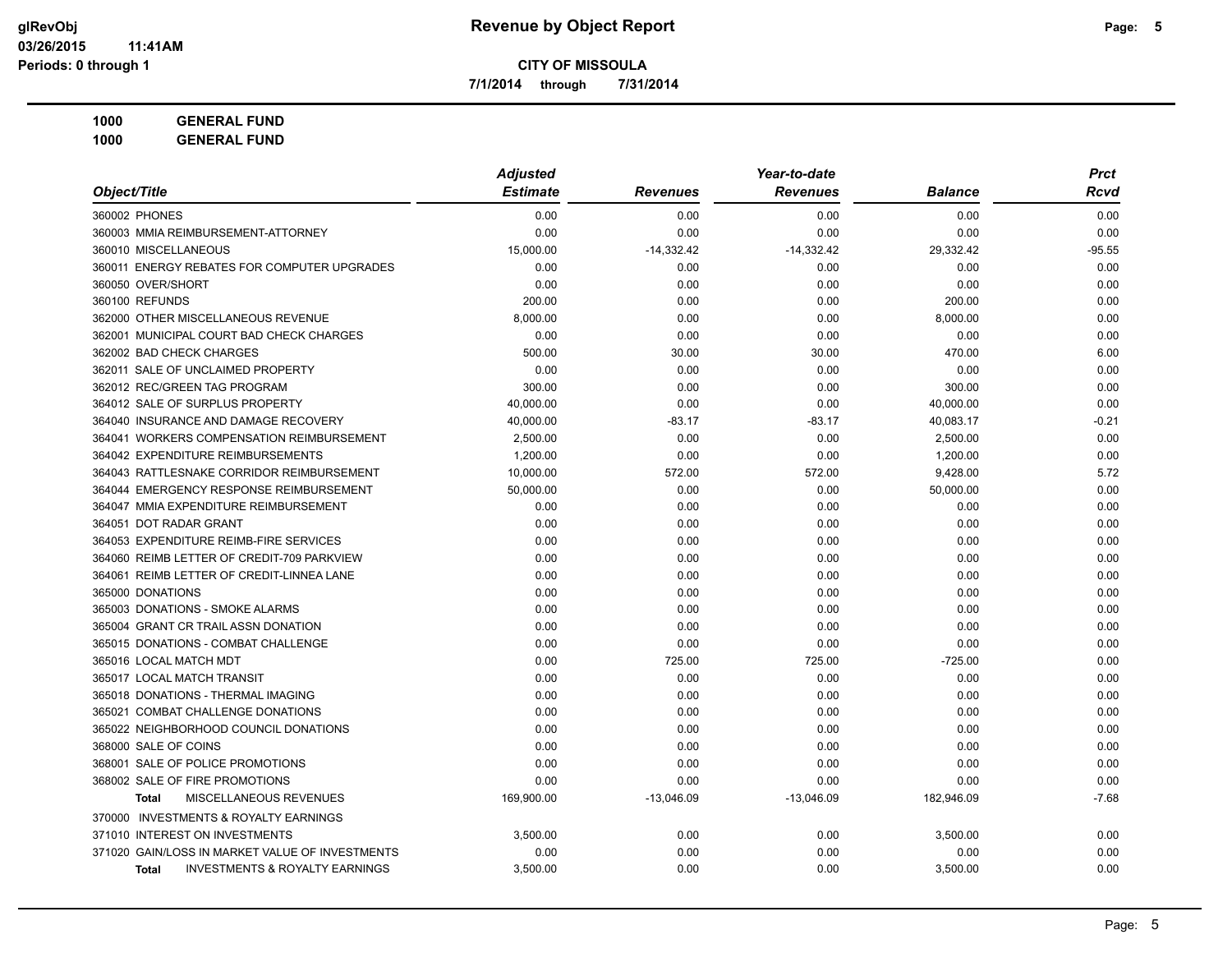**7/1/2014 through 7/31/2014**

**1000 GENERAL FUND 1000 GENERAL FUND**

|                                                | <b>Adjusted</b> |                 | Year-to-date    |                | <b>Prct</b> |
|------------------------------------------------|-----------------|-----------------|-----------------|----------------|-------------|
| Object/Title                                   | <b>Estimate</b> | <b>Revenues</b> | <b>Revenues</b> | <b>Balance</b> | <b>Rcvd</b> |
| 380000 OTHER FINANCING SOURCES                 |                 |                 |                 |                |             |
| 381070 PROCEEDS FROM NOTES/LOANS/INTERCAP      | 0.00            | 0.00            | 0.00            | 0.00           | 0.00        |
| 381090 PROCEEDS FROM CAPITAL LEASE             | 0.00            | 0.00            | 0.00            | 0.00           | 0.00        |
| 382010 SALE OF FIXED ASSETS                    | 0.00            | 0.00            | 0.00            | 0.00           | 0.00        |
| 383000 OPERATING TRANSFERS                     | 0.00            | 0.00            | 0.00            | 0.00           | 0.00        |
| 383001 TRANS FR FLUSHING DISTRICT              | 27,281.00       | 0.00            | 0.00            | 27,281.00      | 0.00        |
| 383002 TRANS FR GAS TAX                        | 564,000.00      | 0.00            | 0.00            | 564,000.00     | 0.00        |
| 383003 TRANS FR COMPREHENSIVE INSURANCE LEVY   | 0.00            | 0.00            | 0.00            | 0.00           | 0.00        |
| 383004 TRANS FR EMPLOYEE HEALTH INSURANCE LEVY | 4,296,467.00    | 0.00            | 0.00            | 4,296,467.00   | 0.00        |
| 383007 TRANS FR CABLE FRANCHISE                | 244,110.00      | 0.00            | 0.00            | 244,110.00     | 0.00        |
| 383008 TRANS FR RUSSELL PARK DISTRICT          | 0.00            | 0.00            | 0.00            | 0.00           | 0.00        |
| 383009 TRANS FR TITLE I                        | 0.00            | 0.00            | 0.00            | 0.00           | 0.00        |
| 383010 TRANS FR CIP                            | 0.00            | 0.00            | 0.00            | 0.00           | 0.00        |
| 383011 TRANS FR SID REVOLVING                  | 100,000.00      | 0.00            | 0.00            | 100,000.00     | 0.00        |
| 383014 TRANS FR MRA                            | 0.00            | 0.00            | 0.00            | 0.00           | 0.00        |
| 383015 TRANS FR MPC                            | 0.00            | 0.00            | 0.00            | 0.00           | 0.00        |
| 383017 TRANS FR BUILDING                       | 0.00            | 0.00            | 0.00            | 0.00           | 0.00        |
| 383018 TRANS FR WILLOWWOOD PARK DISTRICT       | 0.00            | 0.00            | 0.00            | 0.00           | 0.00        |
| 383020 TRANS FR CEMETERY CARE                  | 9,545.00        | 0.00            | 0.00            | 9,545.00       | 0.00        |
| 383021 TRANS FR P&R TRAILS DEVLP               | 50,000.00       | 0.00            | 0.00            | 50,000.00      | 0.00        |
| 383024 TRANS FR SEWER CLEARING                 | 0.00            | 0.00            | 0.00            | 0.00           | 0.00        |
| 383027 TRANS FR URD                            | 0.00            | 0.00            | 0.00            | 0.00           | 0.00        |
| 383028 TRANS FROM GF FOR HEALTH RESERVE        | 0.00            | 0.00            | 0.00            | 0.00           | 0.00        |
| 383046 TRANS FR PARKS MAINTENANCE DIST         | 0.00            | 0.00            | 0.00            | 0.00           | 0.00        |
| 383047 TRANS FR STREET MAINTENANCE DISTRICT    | 0.00            | 0.00            | 0.00            | 0.00           | 0.00        |
| 383050 TRANSFER FROM IMPACT FEES               | 0.00            | 0.00            | 0.00            | 0.00           | 0.00        |
| 383065 TRANSFER FROM WWTF                      | 0.00            | 0.00            | 0.00            | 0.00           | 0.00        |
| OTHER FINANCING SOURCES<br>Total               | 5,291,403.00    | 0.00            | 0.00            | 5,291,403.00   | 0.00        |
| 390000 INTERNAL SERVICES                       |                 |                 |                 |                |             |

399999 NEW REQUESTS FUNDING 0.00 0.00 0.00 0.00 0.00 **Total** INTERNAL SERVICES 0.00 0.00 0.00 0.00 0.00

Total GENERAL FUND 48,332,888.00 -853,369.01 -853,369.01 49,186,257.01 -1.77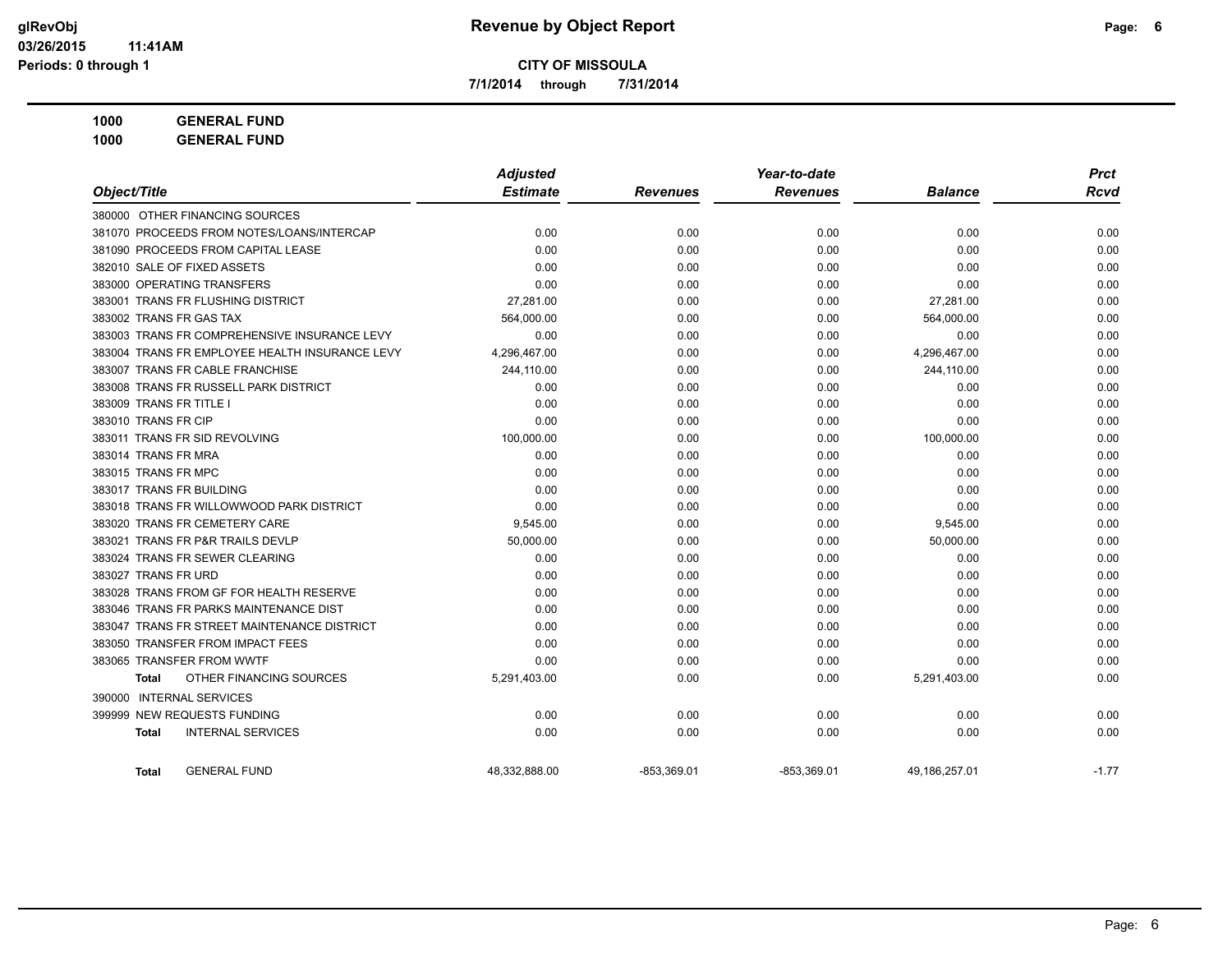**7/1/2014 through 7/31/2014**

|                                               | <b>Adjusted</b> | Year-to-date  |                 |                | <b>Prct</b> |
|-----------------------------------------------|-----------------|---------------|-----------------|----------------|-------------|
| Object/Title                                  | <b>Estimate</b> | Revenues      | <b>Revenues</b> | <b>Balance</b> | Rcvd        |
| 310000 TAXES/ASSESSMENTS                      |                 |               |                 |                |             |
| 311000 GENERAL PROPERTY TAXES                 | 21,310,690.00   | $-623,821.97$ | $-623,821.97$   | 21,934,511.97  | $-2.93$     |
| 311001 CURRENT TAXES                          | 0.00            | 0.00          | 0.00            | 0.00           | 0.00        |
| 311005 DELINQUENT TAXES                       | 0.00            | 47,248.89     | 47,248.89       | -47,248.89     | 0.00        |
| 311030 MOTOR VEHICLE TAXES                    | 1,320,185.00    | $-242,615.05$ | $-242,615.05$   | 1,562,800.05   | $-18.38$    |
| 312001 PENALTIES & INTEREST                   | 99,383.00       | $-22,548.64$  | $-22,548.64$    | 121,931.64     | $-22.69$    |
| TAXES/ASSESSMENTS<br><b>Total</b>             | 22,730,258.00   | $-841,736.77$ | $-841,736.77$   | 23,571,994.77  | $-3.70$     |
| 320000 LICENSES & PERMITS                     |                 |               |                 |                |             |
| 322011 LIQUOR LICENSES                        | 33,975.00       | 0.00          | 0.00            | 33,975.00      | 0.00        |
| 322012 BEER LICENSES                          | 34,900.00       | 0.00          | 0.00            | 34,900.00      | 0.00        |
| 322013 WINE LICENSES                          | 11,700.00       | 0.00          | 0.00            | 11,700.00      | 0.00        |
| 322020 GENERAL BUSINESS/PROF/OCCUPATIONAL LIC | 642,344.00      | 20,892.61     | 20,892.61       | 621,451.39     | 3.25        |
| 322021 RENTAL LICENSES                        | 60,828.00       | 414.00        | 414.00          | 60,414.00      | 0.68        |
| 322022 BLIC PENALTIES & LICENSES              | 12,360.00       | 1,214.23      | 1,214.23        | 11,145.77      | 9.82        |
| 323015 EXCAVATING PERMITS                     | 396,550.00      | 42,892.60     | 42,892.60       | 353,657.40     | 10.82       |
| 323016 MOVING PERMITS                         | 0.00            | 0.00          | 0.00            | 0.00           | 0.00        |
| 323018 PAVING ASSESSMENTS                     | 64,196.00       | 0.00          | 0.00            | 64,196.00      | 0.00        |
| 323019 ALARM USERS PERMITS                    | 16,068.00       | 6,006.00      | 6,006.00        | 10,062.00      | 37.38       |
| 323020 FENCE PERMITS                          | 13,792.00       | 1,453.00      | 1,453.00        | 12,339.00      | 10.54       |
| 323021 PAVING PERMITS                         | 32,960.00       | 2,978.00      | 2,978.00        | 29,982.00      | 9.04        |
| 323022 GRADING/DRAINAGE PERMITS               | 7,723.00        | 1,897.00      | 1,897.00        | 5,826.00       | 24.56       |
| 323023 ADA ACCESS PERMITS                     | 14,343.00       | 2,465.00      | 2,465.00        | 11,878.00      | 17.19       |
| 323025 STREET USE PERMITS                     | 3,862.00        | 435.00        | 435.00          | 3,427.00       | 11.26       |
| 323026 PYROTECHNICS PERMITS                   | 1,765.00        | 974.00        | 974.00          | 791.00         | 55.18       |
| 323031 CHICKEN LICENSES                       | 477.00          | 0.00          | 0.00            | 477.00         | 0.00        |
| 323051 BICYCLE LICENSES                       | 0.00            | 0.00          | 0.00            | 0.00           | 0.00        |
| 323052 STORM WATER POLLUTION PREVENTION PERM  | 3,811.00        | 556.00        | 556.00          | 3,255.00       | 14.59       |
| 323054 ZONING COMPLIANCE PERMITS              | 3,090.00        | 1,724.00      | 1,724.00        | 1,366.00       | 55.79       |
| 323055 FLOOD PLAIN PERMITS                    | 0.00            | 0.00          | 0.00            | 0.00           | 0.00        |
| 323056 SIGN PERMITS                           | 7,210.00        | 928.00        | 928.00          | 6,282.00       | 12.87       |
| <b>LICENSES &amp; PERMITS</b><br><b>Total</b> | 1,361,954.00    | 84,829.44     | 84,829.44       | 1,277,124.56   | 6.23        |
| 330000 INTERGOVERNMENTAL REVENUES             |                 |               |                 |                |             |
| 330000 INTERGOVERNMENTAL REVENUES             | 0.00            | 0.00          | 0.00            | 0.00           | 0.00        |
| 331020 COPS GRANT                             | 0.00            | 0.00          | 0.00            | 0.00           | 0.00        |
| 331024 DEPT OF JUSTICE GRANTS                 | 0.00            | 0.00          | 0.00            | 0.00           | 0.00        |
| 331025 DV ACCOUNTABILITY PROJECT              | 0.00            | 0.00          | 0.00            | 0.00           | 0.00        |
| 331050 ISTEA/CTEP GRANT                       | 0.00            | $-10,561.14$  | $-10,561.14$    | 10,561.14      | 0.00        |
| 331054 FHWA PL GRANT                          | 0.00            | $-100,495.00$ | $-100,495.00$   | 100,495.00     | 0.00        |
| 331055 FTA GRANT                              | 0.00            | $-39,316.00$  | $-39,316.00$    | 39,316.00      | 0.00        |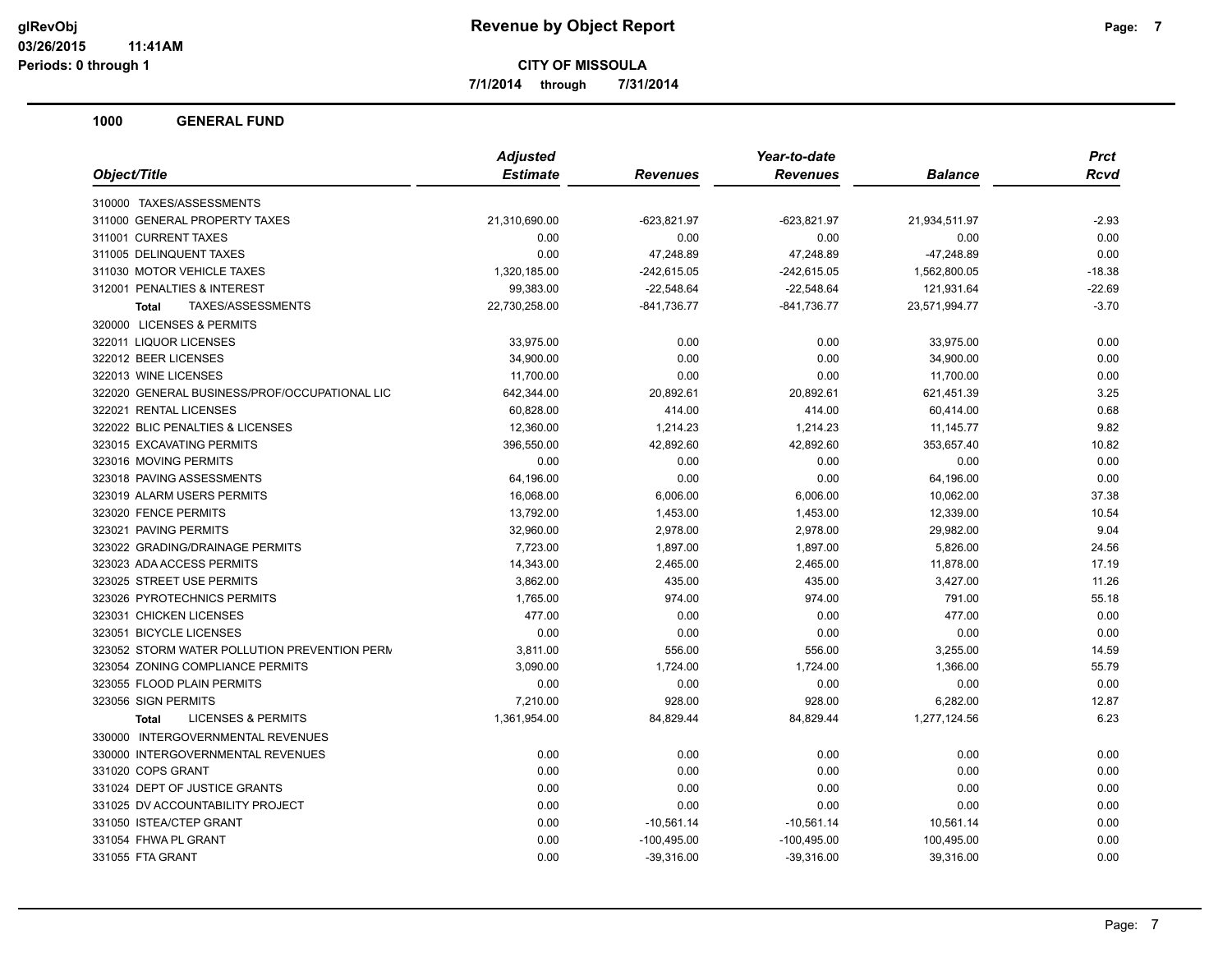**7/1/2014 through 7/31/2014**

|                                                   | <b>Adjusted</b> |                 | Year-to-date    |                | <b>Prct</b> |
|---------------------------------------------------|-----------------|-----------------|-----------------|----------------|-------------|
| Object/Title                                      | <b>Estimate</b> | <b>Revenues</b> | <b>Revenues</b> | <b>Balance</b> | Rcvd        |
| 331056 MDT FEDERAL CMAQ                           | 0.00            | $-32,976.00$    | $-32,976.00$    | 32,976.00      | 0.00        |
| 331057 TRANSIT-MUTD CMAQ                          | 0.00            | 0.00            | 0.00            | 0.00           | 0.00        |
| 331091 US DOT HMEP GRANT                          | 0.00            | 0.00            | 0.00            | 0.00           | 0.00        |
| 331112 SAFER GRANT                                | 0.00            | 0.00            | 0.00            | 0.00           | 0.00        |
| 331113 FEMA GRANT                                 | 0.00            | 0.00            | 0.00            | 0.00           | 0.00        |
| 331114 TITLE III GRANT-MSLA CO                    | 0.00            | 0.00            | 0.00            | 0.00           | 0.00        |
| 331160 SAFE ROUTES TO SCHOOLS fY08 \$82,500       | 0.00            | $-31,200.22$    | $-31,200.22$    | 31,200.22      | 0.00        |
| 331170 HISTORICAL PRESERVATION GRANT              | 0.00            | 0.00            | 0.00            | 0.00           | 0.00        |
| 331178 DUI TASK FORCE                             | 240,000.00      | 0.00            | 0.00            | 240,000.00     | 0.00        |
| 334017 SCHOOL RESOURCE OFFICER                    | 0.00            | 68,850.00       | 68,850.00       | $-68,850.00$   | 0.00        |
| 335075 STATE GAMBLING/VIDEO/KENO/BINGO FEES       | 127,650.00      | 0.00            | 0.00            | 127,650.00     | 0.00        |
| 335076 STATE GAMBLING LICENSE FEES                | 0.00            | 0.00            | 0.00            | 0.00           | 0.00        |
| 335077 STATE KENO/BINGO PROCEEDS TAX              | 0.00            | 0.00            | 0.00            | 0.00           | 0.00        |
| 335210 PERSONAL PROPERTY TAX REIMBURSEMENT        | 428,686.00      | 0.00            | 0.00            | 428,686.00     | 0.00        |
| 335230 HB 124 REVENUE                             | 7,300,985.00    | 0.00            | 0.00            | 7,300,985.00   | 0.00        |
| 336021 STATE CONTRIB - POLICE RETIREMENT          | 2,180,799.00    | 76,121.96       | 76,121.96       | 2,104,677.04   | 3.49        |
| 336022 STATE CONTRIB. - FIRE RETIREMENT           | 2,262,024.00    | 77,306.74       | 77,306.74       | 2,184,717.26   | 3.42        |
| 336023 STATE CONTRIB. - PERS                      | 9,986.00        | 386.96          | 386.96          | 9,599.04       | 3.88        |
| 336030 COUNTY CONTRIBUTION                        | 9,900.00        | $-9,900.00$     | $-9,900.00$     | 19,800.00      | $-100.00$   |
| 337012 LEGAL SERVICES-CONTRACTED/REIMB.           | 0.00            | 0.00            | 0.00            | 0.00           | 0.00        |
| 337013 MUTD SIGN MAINTENANCE AGREEMENT            | 3,000.00        | 0.00            | 0.00            | 3,000.00       | 0.00        |
| 338000 LOCAL SHARING OF TAX INCREMENT             | 0.00            | 0.00            | 0.00            | 0.00           | 0.00        |
| 338100 PLANNING MILLS PASSED THRU COUNTY          | 0.00            | $-162,390.78$   | $-162,390.78$   | 162,390.78     | 0.00        |
| 339000 PAYMENT IN LIEU OF TAXES                   | 34,056.00       | $-11,873.16$    | $-11,873.16$    | 45,929.16      | $-34.86$    |
| <b>INTERGOVERNMENTAL REVENUES</b><br><b>Total</b> | 12,597,086.00   | $-176,046.64$   | $-176,046.64$   | 12,773,132.64  | $-1.40$     |
| 340000 CHARGES FOR SERVICES                       |                 |                 |                 |                |             |
| 341009 BLDG ADMIN FEES                            | 245,008.00      | 0.00            | 0.00            | 245,008.00     | 0.00        |
| 341010 MISCELLANEOUS COLLECTIONS                  | 350.00          | 0.00            | 0.00            | 350.00         | 0.00        |
| 341011 TRANSPORTATION ADMIN FEES                  | 24,000.00       | 0.00            | 0.00            | 24,000.00      | 0.00        |
| 341012 MAYORS PROCLAMATION FEES                   | 100.00          | 0.00            | 0.00            | 100.00         | 0.00        |
| 341013 AIR FUND FEES                              | 250.00          | 0.00            | 0.00            | 250.00         | 0.00        |
| 341015 SEWER ADMINISTRATION FEES                  | 1,173,327.00    | 0.00            | 0.00            | 1,173,327.00   | 0.00        |
| 341016 MRA ADMINISTRATION FEES                    | 117,053.00      | 0.00            | 0.00            | 117,053.00     | 0.00        |
| 341017 LIGHTING ADMINISTRATION FEES               | 15,002.00       | 0.00            | 0.00            | 15,002.00      | 0.00        |
| 341018 PARKING COMM ADMIN FEES                    | 173,680.00      | 0.00            | 0.00            | 173,680.00     | 0.00        |
| 341021 SID ADMINISTRATION FEES                    | 0.00            | 0.00            | 0.00            | 0.00           | 0.00        |
| 341022 PROJECT ADMIN FEES                         | 0.00            | 0.00            | 0.00            | 0.00           | 0.00        |
| 341023 PLANNING ADMIN FEES                        | 24,000.00       | 0.00            | 0.00            | 24,000.00      | 0.00        |
| 341031 STATE REIMB MUNI COURT                     | 0.00            | 0.00            | 0.00            | 0.00           | 0.00        |
| 341041 SEWER EXTENSION RECORDING FEES             | 4,500.00        | 565.00          | 565.00          | 3,935.00       | 12.56       |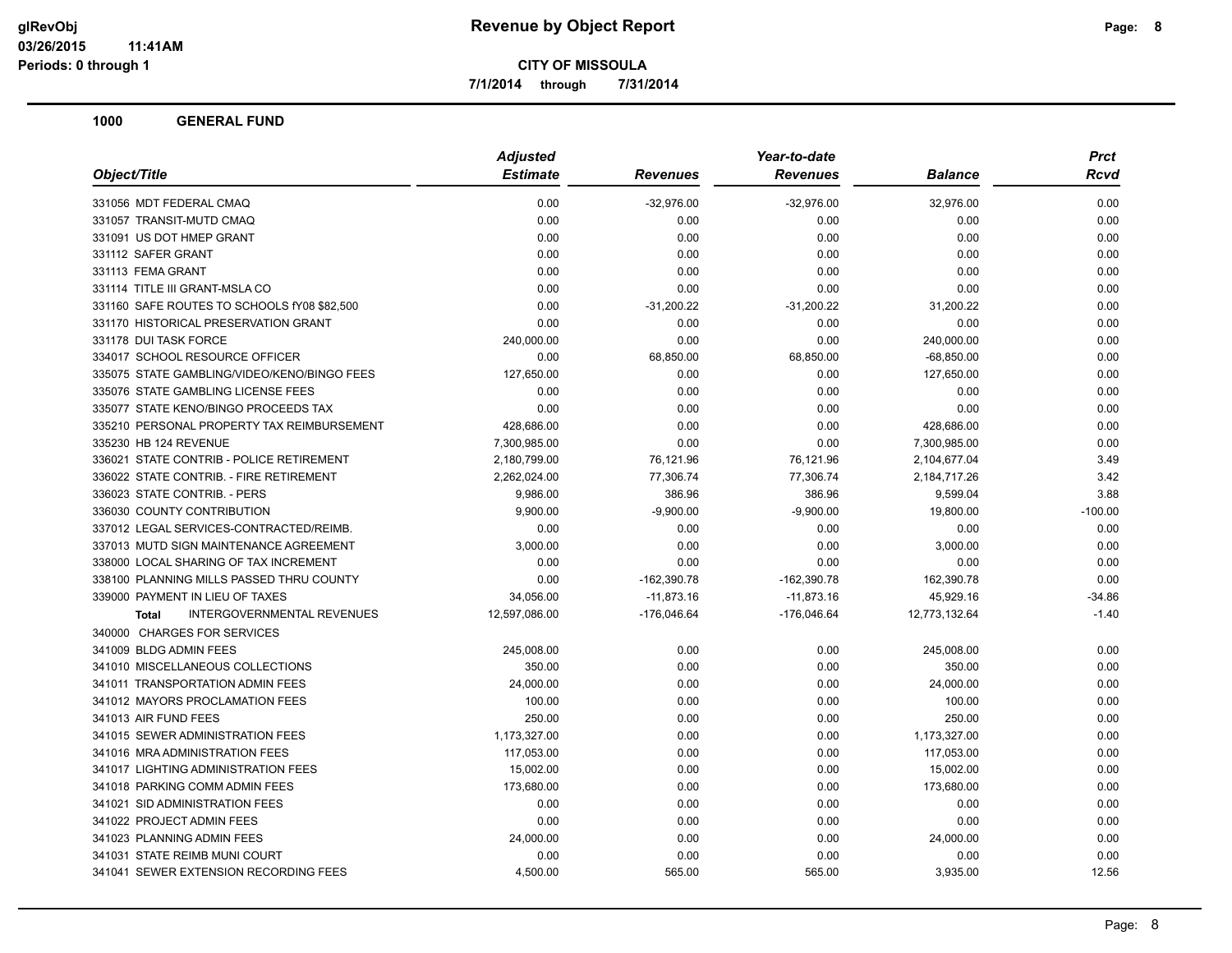**7/1/2014 through 7/31/2014**

| Object/Title                             | <b>Adjusted</b> |                 | Year-to-date    |                | <b>Prct</b> |
|------------------------------------------|-----------------|-----------------|-----------------|----------------|-------------|
|                                          | <b>Estimate</b> | <b>Revenues</b> | <b>Revenues</b> | <b>Balance</b> | Rcvd        |
| 341052 MUNICIPAL COURT FILING FEES       | 283,400.00      | 0.00            | 0.00            | 283,400.00     | 0.00        |
| 341055 CRIME VICTIM SURCHARGE            | 2,500.00        | 0.00            | 0.00            | 2,500.00       | 0.00        |
| 341067 SUBDIVISION EXEMPTION AFFIDAVITS  | 0.00            | 1,400.00        | 1,400.00        | $-1,400.00$    | 0.00        |
| 341068 SUBDIVISON FEES                   | 5,000.00        | 0.00            | 0.00            | 5,000.00       | 0.00        |
| 341069 REZONING FEES                     | 5,000.00        | 0.00            | 0.00            | 5,000.00       | 0.00        |
| 341070 DESIGN REVIEW BOARD               | 15,000.00       | 2,148.54        | 2,148.54        | 12,851.46      | 14.32       |
| 341071 BOARD OF ADJUST. ZONING, SIGNS    | 58,400.00       | 0.00            | 0.00            | 58,400.00      | 0.00        |
| 341072 FLOOD PLAIN-0THER FEES            | 0.00            | 0.00            | 0.00            | 0.00           | 0.00        |
| 341073 FIRE PLAN CHECK FEES              | 27,981.00       | 1,044.00        | 1,044.00        | 26,937.00      | 3.73        |
| 341074 FIRE INSPECTION FEES              | 0.00            | 1,941.00        | 1,941.00        | $-1,941.00$    | 0.00        |
| 341076 ENGINEERING PLAN CHECK FEES       | 33,478.00       | 3,852.00        | 3,852.00        | 29,626.00      | 11.51       |
| 341077 ZONING COMPLIANCE INSPECTIONS     | 0.00            | 0.00            | 0.00            | 0.00           | 0.00        |
| 341078 ENGINEERING MAP FEES              | 120.00          | 5.00            | 5.00            | 115.00         | 4.17        |
| 341079 GREASE INTERCEPTOR APPEAL FEES    | 2,000.00        | 152.00          | 152.00          | 1,848.00       | 7.60        |
| 341090 STREET VACATION PETITION FEES     | 0.00            | 1,923.00        | 1,923.00        | $-1,923.00$    | 0.00        |
| 341091 INSPECTION CODE BOOKS & COPIES    | 0.00            | 0.00            | 0.00            | 0.00           | 0.00        |
| 341100 GRANT ADMINISTRATION SERVICE FEES | 0.00            | 0.00            | 0.00            | 0.00           | 0.00        |
| 342010 POLICE/BID AGREEMENT              | 0.00            | 0.00            | 0.00            | 0.00           | 0.00        |
| 342012 PD REIMBURSABLE SERVICES          | 0.00            | 0.00            | 0.00            | 0.00           | 0.00        |
| 342013 SECURITY INVEST FEES              | 11,000.00       | 1,166.50        | 1,166.50        | 9,833.50       | 10.60       |
| 342014 POLICE DEPARTMENT SERVICE FEES    | 15,000.00       | 869.00          | 869.00          | 14,131.00      | 5.79        |
| 342015 POLICE OVERTIME FEES              | 84,000.00       | 3,227.17        | 3,227.17        | 80,772.83      | 3.84        |
| 342016 POLICE TRAINING FEES              | 36,000.00       | 0.00            | 0.00            | 36,000.00      | 0.00        |
| 342017 CATERING FEES                     | 7,200.00        | $-31.00$        | $-31.00$        | 7,231.00       | $-0.43$     |
| 342018 DESK REPORTS                      | 20,000.00       | 1,550.00        | 1,550.00        | 18,450.00      | 7.75        |
| 342019 ABANDONED VEHICLE REVENUE FEES    | 32,500.00       | 0.00            | 0.00            | 32,500.00      | 0.00        |
| 342020 FIRE DEPARTMENT FEES              | 100.00          | 0.00            | 0.00            | 100.00         | 0.00        |
| 342021 CPR EDUCATION PROGRAM             | 7,435.00        | 1,865.00        | 1,865.00        | 5,570.00       | 25.08       |
| 342022 OUTSIDE HIRES                     | 524,890.00      | 942.00          | 942.00          | 523,948.00     | 0.18        |
| 342060 BIKE PROGRAM SALES & FEES         | 2,700.00        | 0.00            | 0.00            | 2,700.00       | 0.00        |
| 343000 PW REIMBURSABLE SERVICES          | 31,258.00       | 30.00           | 30.00           | 31,228.00      | 0.10        |
| 343001 SIGN FABRICATION & CONTRACTS      | 500.00          | 0.00            | 0.00            | 500.00         | 0.00        |
| 343002 OTHER AGENCIES - VEH MAINT        | 48,000.00       | 16.00           | 16.00           | 47,984.00      | 0.03        |
| 343003 STATE PAYMENT - TRAFFIC COUNTS    | 4,450.00        | 0.00            | 0.00            | 4,450.00       | 0.00        |
| 343004 SPECIAL STATE CONTRACTS           | 80,000.00       | 0.00            | 0.00            | 80,000.00      | 0.00        |
| 343006 OTHER GOVT AGENCY-STREET PROJECTS | 98,318.00       | 0.00            | 0.00            | 98,318.00      | 0.00        |
| 343008 PRIVATE COMPANY STREET PAYMENTS   | 0.00            | 0.00            | 0.00            | 0.00           | 0.00        |
| 343010 STREET DEPT SALES & SERVICES      | 19,195.00       | 0.00            | 0.00            | 19,195.00      | 0.00        |
| 343013 SNOW REMOVAL FEES                 | 1,500.00        | 0.00            | 0.00            | 1,500.00       | 0.00        |
| 343080 STATE MAINTENANCE CONTRACT        | 530,082.00      | 0.00            | 0.00            | 530,082.00     | 0.00        |
|                                          |                 |                 |                 |                |             |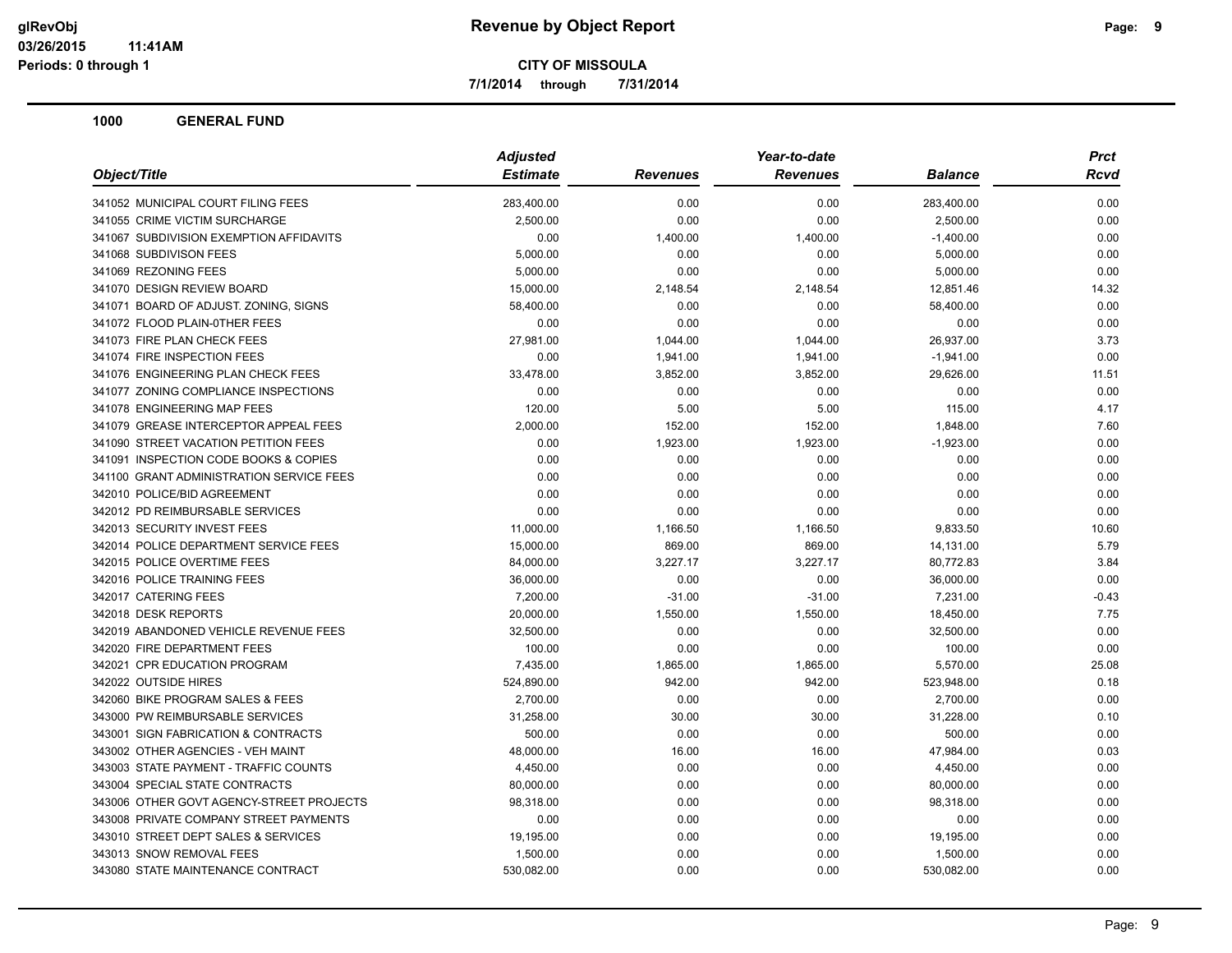**7/1/2014 through 7/31/2014**

|                                                | <b>Adjusted</b> | Year-to-date    |                 |                | Prct        |
|------------------------------------------------|-----------------|-----------------|-----------------|----------------|-------------|
| Object/Title                                   | <b>Estimate</b> | <b>Revenues</b> | <b>Revenues</b> | <b>Balance</b> | <b>Rcvd</b> |
| 343082 MDT URBAN PROJECTS                      | 0.00            | 0.00            | 0.00            | 0.00           | 0.00        |
| 343083 CONTRACT SEWER APPLICATIONS             | 0.00            | 0.00            | 0.00            | 0.00           | 0.00        |
| 343084 STREET MAINTENANCE MATERIALS REIMB      | 55,500.00       | 0.00            | 0.00            | 55,500.00      | 0.00        |
| 343097 SIDEWALK AND CURB FEES                  | 340,000.00      | 40,066.42       | 40,066.42       | 299,933.58     | 11.78       |
| 343311 SALE OF NICHES                          | 3,200.00        | 0.00            | 0.00            | 3,200.00       | 0.00        |
| 343320 CEMETERY - SALE OF PLOTS                | 12.870.00       | 1.000.00        | 1,000.00        | 11,870.00      | 7.77        |
| 343321 CEMETERY FOUNDATIONS                    | 1,570.00        | 160.00          | 160.00          | 1,410.00       | 10.19       |
| 343322 CEMETERY FLOWER CARE                    | 4,250.00        | 0.00            | 0.00            | 4,250.00       | 0.00        |
| 343323 CEMETERY - LINER INSTALL FEES           | 5,580.00        | 1,100.00        | 1,100.00        | 4,480.00       | 19.71       |
| 343324 OTHER CEMETERY FEES                     | 1,500.00        | 150.00          | 150.00          | 1,350.00       | 10.00       |
| 343325 2ND INTERMENT RIGHT                     | 0.00            | 200.00          | 200.00          | $-200.00$      | 0.00        |
| 343340 CEMETERY - OPENINGS & CLOSINGS          | 10,950.00       | 1,025.00        | 1,025.00        | 9,925.00       | 9.36        |
| 343350 CEMETERY CARE, FEES                     | 24,000.00       | 0.00            | 0.00            | 24,000.00      | 0.00        |
| 343360 WEED CONTROL                            | 3,000.00        | 0.00            | 0.00            | 3,000.00       | 0.00        |
| 346029 PARKS PETTY CASH FUND                   | 0.00            | 0.00            | 0.00            | 0.00           | 0.00        |
| 346031 RECREATION FEES                         | 166,294.00      | 15,755.49       | 15,755.49       | 150,538.51     | 9.47        |
| 346033 PARK FEES/FACILITY RENTALS              | 85,000.00       | 10,086.05       | 10,086.05       | 74,913.95      | 11.87       |
| 346034 GROUNDS MAINTENANCE CONTRACT            | 85,000.00       | 0.00            | 0.00            | 85,000.00      | 0.00        |
| 346036 PARK CONCESSION FEES                    | 3,000.00        | 58.88           | 58.88           | 2,941.12       | 1.96        |
| 346037 YOUTH DRUG COURT CONTRACT               | 11,700.00       | 0.00            | 0.00            | 11,700.00      | 0.00        |
| 346050 COUNTY PLAYGROUND CONTRACT              | 3,150.00        | 0.00            | 0.00            | 3,150.00       | 0.00        |
| 346051 MONTANA PARKS/REC CONFERENCE 2012       | 0.00            | 0.00            | 0.00            | 0.00           | 0.00        |
| 346070 RECREATION GENERAL MERCHANDISE          | 0.00            | 0.00            | 0.00            | 0.00           | 0.00        |
| <b>CHARGES FOR SERVICES</b><br><b>Total</b>    | 4,580,841.00    | 92,267.05       | 92,267.05       | 4,488,573.95   | 2.01        |
| 350000 FINES & FORFEITURES                     |                 |                 |                 |                |             |
| 351022 LAW ENFORCEMENT ACADEMY SURCHARGE #!    | 0.00            | 0.00            | 0.00            | 0.00           | 0.00        |
| 351031 TRAFFIC FINES                           | 1,386,857.00    | 0.00            | 0.00            | 1,386,857.00   | 0.00        |
| 351032 SURCHARGE ON FINES                      | 129,089.00      | 0.00            | 0.00            | 129,089.00     | 0.00        |
| 351034 CELLULAR PHONE FINES                    | 62,000.00       | 0.00            | 0.00            | 62,000.00      | 0.00        |
| 351035 CELL PHONE FINES: EDUCATION             | 0.00            | 0.00            | 0.00            | 0.00           | 0.00        |
| 355000 FALSE ALARM PENALTY                     | 20,000.00       | 364.00          | 364.00          | 19,636.00      | 1.82        |
| <b>FINES &amp; FORFEITURES</b><br><b>Total</b> | 1,597,946.00    | 364.00          | 364.00          | 1,597,582.00   | 0.02        |
| 360000 MISCELLANEOUS REVENUES                  |                 |                 |                 |                |             |
| 360000 MISCELLANEOUS REVENUES                  | 0.00            | 0.00            | 0.00            | 0.00           | 0.00        |
| 360001 COPIES                                  | 2,200.00        | 42.50           | 42.50           | 2,157.50       | 1.93        |
| 360002 PHONES                                  | 0.00            | 0.00            | 0.00            | 0.00           | 0.00        |
| 360003 MMIA REIMBURSEMENT-ATTORNEY             | 0.00            | 0.00            | 0.00            | 0.00           | 0.00        |
| 360010 MISCELLANEOUS                           | 15,000.00       | $-14,332.42$    | $-14,332.42$    | 29,332.42      | $-95.55$    |
| 360011 ENERGY REBATES FOR COMPUTER UPGRADES    | 0.00            | 0.00            | 0.00            | 0.00           | 0.00        |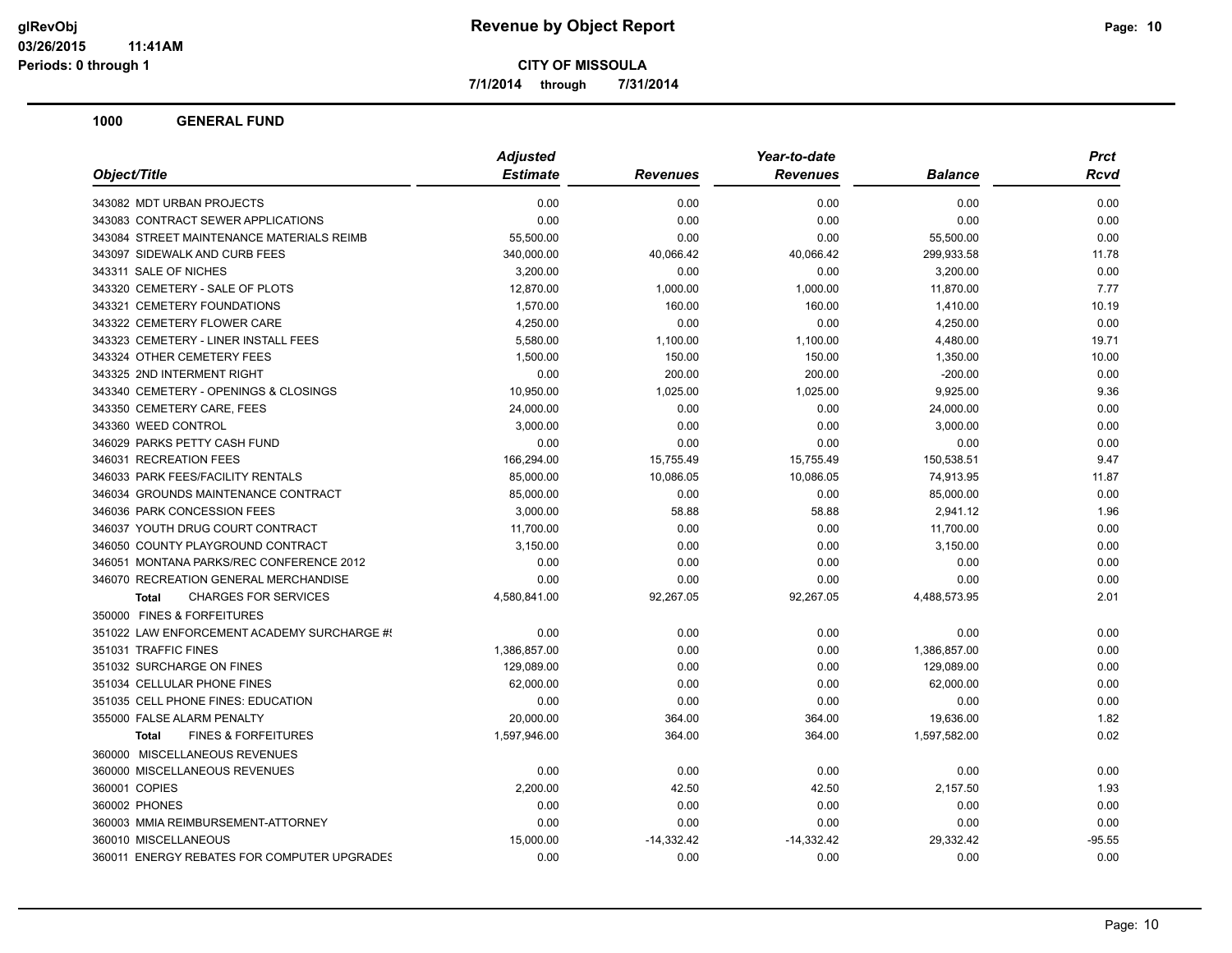**7/1/2014 through 7/31/2014**

| <b>Estimate</b><br>Object/Title<br><b>Revenues</b><br><b>Revenues</b><br><b>Balance</b><br>360050 OVER/SHORT<br>0.00<br>0.00<br>0.00<br>0.00<br>360100 REFUNDS<br>200.00<br>0.00<br>0.00<br>200.00<br>362000 OTHER MISCELLANEOUS REVENUE<br>8,000.00<br>0.00<br>0.00<br>8,000.00<br>362001 MUNICIPAL COURT BAD CHECK CHARGES<br>0.00<br>0.00<br>0.00<br>0.00<br>362002 BAD CHECK CHARGES<br>500.00<br>30.00<br>30.00<br>470.00<br>362011 SALE OF UNCLAIMED PROPERTY<br>0.00<br>0.00<br>0.00<br>0.00<br>362012 REC/GREEN TAG PROGRAM<br>300.00<br>0.00<br>0.00<br>300.00<br>364012 SALE OF SURPLUS PROPERTY<br>40,000.00<br>0.00<br>0.00<br>40,000.00<br>364040 INSURANCE AND DAMAGE RECOVERY<br>40,000.00<br>$-83.17$<br>$-83.17$<br>40,083.17<br>364041 WORKERS COMPENSATION REIMBURSEMENT<br>2,500.00<br>0.00<br>0.00<br>2,500.00<br>364042 EXPENDITURE REIMBURSEMENTS<br>0.00<br>0.00<br>1,200.00<br>1,200.00<br>364043 RATTLESNAKE CORRIDOR REIMBURSEMENT<br>10,000.00<br>572.00<br>572.00<br>9,428.00<br>364044 EMERGENCY RESPONSE REIMBURSEMENT<br>50,000.00<br>0.00<br>0.00<br>50,000.00<br>364047 MMIA EXPENDITURE REIMBURSEMENT<br>0.00<br>0.00<br>0.00<br>0.00<br>364051 DOT RADAR GRANT<br>0.00<br>0.00<br>0.00<br>0.00<br>364053 EXPENDITURE REIMB-FIRE SERVICES<br>0.00<br>0.00<br>0.00<br>0.00<br>364060 REIMB LETTER OF CREDIT-709 PARKVIEW<br>0.00<br>0.00<br>0.00<br>0.00<br>364061 REIMB LETTER OF CREDIT-LINNEA LANE<br>0.00<br>0.00<br>0.00<br>0.00<br>365000 DONATIONS<br>0.00<br>0.00<br>0.00<br>0.00<br>365003 DONATIONS - SMOKE ALARMS<br>0.00<br>0.00<br>0.00<br>0.00 |                                     | <b>Adjusted</b> | Year-to-date |  | <b>Prct</b> |
|------------------------------------------------------------------------------------------------------------------------------------------------------------------------------------------------------------------------------------------------------------------------------------------------------------------------------------------------------------------------------------------------------------------------------------------------------------------------------------------------------------------------------------------------------------------------------------------------------------------------------------------------------------------------------------------------------------------------------------------------------------------------------------------------------------------------------------------------------------------------------------------------------------------------------------------------------------------------------------------------------------------------------------------------------------------------------------------------------------------------------------------------------------------------------------------------------------------------------------------------------------------------------------------------------------------------------------------------------------------------------------------------------------------------------------------------------------------------------------------------------------------------------------------------------------------------------------------------|-------------------------------------|-----------------|--------------|--|-------------|
|                                                                                                                                                                                                                                                                                                                                                                                                                                                                                                                                                                                                                                                                                                                                                                                                                                                                                                                                                                                                                                                                                                                                                                                                                                                                                                                                                                                                                                                                                                                                                                                                |                                     |                 |              |  | Rcvd        |
|                                                                                                                                                                                                                                                                                                                                                                                                                                                                                                                                                                                                                                                                                                                                                                                                                                                                                                                                                                                                                                                                                                                                                                                                                                                                                                                                                                                                                                                                                                                                                                                                |                                     |                 |              |  | 0.00        |
|                                                                                                                                                                                                                                                                                                                                                                                                                                                                                                                                                                                                                                                                                                                                                                                                                                                                                                                                                                                                                                                                                                                                                                                                                                                                                                                                                                                                                                                                                                                                                                                                |                                     |                 |              |  | 0.00        |
|                                                                                                                                                                                                                                                                                                                                                                                                                                                                                                                                                                                                                                                                                                                                                                                                                                                                                                                                                                                                                                                                                                                                                                                                                                                                                                                                                                                                                                                                                                                                                                                                |                                     |                 |              |  | 0.00        |
|                                                                                                                                                                                                                                                                                                                                                                                                                                                                                                                                                                                                                                                                                                                                                                                                                                                                                                                                                                                                                                                                                                                                                                                                                                                                                                                                                                                                                                                                                                                                                                                                |                                     |                 |              |  | 0.00        |
|                                                                                                                                                                                                                                                                                                                                                                                                                                                                                                                                                                                                                                                                                                                                                                                                                                                                                                                                                                                                                                                                                                                                                                                                                                                                                                                                                                                                                                                                                                                                                                                                |                                     |                 |              |  | 6.00        |
|                                                                                                                                                                                                                                                                                                                                                                                                                                                                                                                                                                                                                                                                                                                                                                                                                                                                                                                                                                                                                                                                                                                                                                                                                                                                                                                                                                                                                                                                                                                                                                                                |                                     |                 |              |  | 0.00        |
|                                                                                                                                                                                                                                                                                                                                                                                                                                                                                                                                                                                                                                                                                                                                                                                                                                                                                                                                                                                                                                                                                                                                                                                                                                                                                                                                                                                                                                                                                                                                                                                                |                                     |                 |              |  | 0.00        |
|                                                                                                                                                                                                                                                                                                                                                                                                                                                                                                                                                                                                                                                                                                                                                                                                                                                                                                                                                                                                                                                                                                                                                                                                                                                                                                                                                                                                                                                                                                                                                                                                |                                     |                 |              |  | 0.00        |
|                                                                                                                                                                                                                                                                                                                                                                                                                                                                                                                                                                                                                                                                                                                                                                                                                                                                                                                                                                                                                                                                                                                                                                                                                                                                                                                                                                                                                                                                                                                                                                                                |                                     |                 |              |  | $-0.21$     |
|                                                                                                                                                                                                                                                                                                                                                                                                                                                                                                                                                                                                                                                                                                                                                                                                                                                                                                                                                                                                                                                                                                                                                                                                                                                                                                                                                                                                                                                                                                                                                                                                |                                     |                 |              |  | 0.00        |
|                                                                                                                                                                                                                                                                                                                                                                                                                                                                                                                                                                                                                                                                                                                                                                                                                                                                                                                                                                                                                                                                                                                                                                                                                                                                                                                                                                                                                                                                                                                                                                                                |                                     |                 |              |  | 0.00        |
|                                                                                                                                                                                                                                                                                                                                                                                                                                                                                                                                                                                                                                                                                                                                                                                                                                                                                                                                                                                                                                                                                                                                                                                                                                                                                                                                                                                                                                                                                                                                                                                                |                                     |                 |              |  | 5.72        |
|                                                                                                                                                                                                                                                                                                                                                                                                                                                                                                                                                                                                                                                                                                                                                                                                                                                                                                                                                                                                                                                                                                                                                                                                                                                                                                                                                                                                                                                                                                                                                                                                |                                     |                 |              |  | 0.00        |
|                                                                                                                                                                                                                                                                                                                                                                                                                                                                                                                                                                                                                                                                                                                                                                                                                                                                                                                                                                                                                                                                                                                                                                                                                                                                                                                                                                                                                                                                                                                                                                                                |                                     |                 |              |  | 0.00        |
|                                                                                                                                                                                                                                                                                                                                                                                                                                                                                                                                                                                                                                                                                                                                                                                                                                                                                                                                                                                                                                                                                                                                                                                                                                                                                                                                                                                                                                                                                                                                                                                                |                                     |                 |              |  | 0.00        |
|                                                                                                                                                                                                                                                                                                                                                                                                                                                                                                                                                                                                                                                                                                                                                                                                                                                                                                                                                                                                                                                                                                                                                                                                                                                                                                                                                                                                                                                                                                                                                                                                |                                     |                 |              |  | 0.00        |
|                                                                                                                                                                                                                                                                                                                                                                                                                                                                                                                                                                                                                                                                                                                                                                                                                                                                                                                                                                                                                                                                                                                                                                                                                                                                                                                                                                                                                                                                                                                                                                                                |                                     |                 |              |  | 0.00        |
|                                                                                                                                                                                                                                                                                                                                                                                                                                                                                                                                                                                                                                                                                                                                                                                                                                                                                                                                                                                                                                                                                                                                                                                                                                                                                                                                                                                                                                                                                                                                                                                                |                                     |                 |              |  | 0.00        |
|                                                                                                                                                                                                                                                                                                                                                                                                                                                                                                                                                                                                                                                                                                                                                                                                                                                                                                                                                                                                                                                                                                                                                                                                                                                                                                                                                                                                                                                                                                                                                                                                |                                     |                 |              |  | 0.00        |
|                                                                                                                                                                                                                                                                                                                                                                                                                                                                                                                                                                                                                                                                                                                                                                                                                                                                                                                                                                                                                                                                                                                                                                                                                                                                                                                                                                                                                                                                                                                                                                                                |                                     |                 |              |  | 0.00        |
| 0.00<br>0.00<br>0.00                                                                                                                                                                                                                                                                                                                                                                                                                                                                                                                                                                                                                                                                                                                                                                                                                                                                                                                                                                                                                                                                                                                                                                                                                                                                                                                                                                                                                                                                                                                                                                           | 365004 GRANT CR TRAIL ASSN DONATION |                 | 0.00         |  | 0.00        |
| 365015 DONATIONS - COMBAT CHALLENGE<br>0.00<br>0.00<br>0.00<br>0.00                                                                                                                                                                                                                                                                                                                                                                                                                                                                                                                                                                                                                                                                                                                                                                                                                                                                                                                                                                                                                                                                                                                                                                                                                                                                                                                                                                                                                                                                                                                            |                                     |                 |              |  | 0.00        |
| 365016 LOCAL MATCH MDT<br>0.00<br>725.00<br>725.00<br>$-725.00$                                                                                                                                                                                                                                                                                                                                                                                                                                                                                                                                                                                                                                                                                                                                                                                                                                                                                                                                                                                                                                                                                                                                                                                                                                                                                                                                                                                                                                                                                                                                |                                     |                 |              |  | 0.00        |
| 365017 LOCAL MATCH TRANSIT<br>0.00<br>0.00<br>0.00<br>0.00                                                                                                                                                                                                                                                                                                                                                                                                                                                                                                                                                                                                                                                                                                                                                                                                                                                                                                                                                                                                                                                                                                                                                                                                                                                                                                                                                                                                                                                                                                                                     |                                     |                 |              |  | 0.00        |
| 365018 DONATIONS - THERMAL IMAGING<br>0.00<br>0.00<br>0.00<br>0.00                                                                                                                                                                                                                                                                                                                                                                                                                                                                                                                                                                                                                                                                                                                                                                                                                                                                                                                                                                                                                                                                                                                                                                                                                                                                                                                                                                                                                                                                                                                             |                                     |                 |              |  | 0.00        |
| 365021 COMBAT CHALLENGE DONATIONS<br>0.00<br>0.00<br>0.00<br>0.00                                                                                                                                                                                                                                                                                                                                                                                                                                                                                                                                                                                                                                                                                                                                                                                                                                                                                                                                                                                                                                                                                                                                                                                                                                                                                                                                                                                                                                                                                                                              |                                     |                 |              |  | 0.00        |
| 365022 NEIGHBORHOOD COUNCIL DONATIONS<br>0.00<br>0.00<br>0.00<br>0.00                                                                                                                                                                                                                                                                                                                                                                                                                                                                                                                                                                                                                                                                                                                                                                                                                                                                                                                                                                                                                                                                                                                                                                                                                                                                                                                                                                                                                                                                                                                          |                                     |                 |              |  | 0.00        |
| 368000 SALE OF COINS<br>0.00<br>0.00<br>0.00<br>0.00                                                                                                                                                                                                                                                                                                                                                                                                                                                                                                                                                                                                                                                                                                                                                                                                                                                                                                                                                                                                                                                                                                                                                                                                                                                                                                                                                                                                                                                                                                                                           |                                     |                 |              |  | 0.00        |
| 368001 SALE OF POLICE PROMOTIONS<br>0.00<br>0.00<br>0.00<br>0.00                                                                                                                                                                                                                                                                                                                                                                                                                                                                                                                                                                                                                                                                                                                                                                                                                                                                                                                                                                                                                                                                                                                                                                                                                                                                                                                                                                                                                                                                                                                               |                                     |                 |              |  | 0.00        |
| 368002 SALE OF FIRE PROMOTIONS<br>0.00<br>0.00<br>0.00<br>0.00                                                                                                                                                                                                                                                                                                                                                                                                                                                                                                                                                                                                                                                                                                                                                                                                                                                                                                                                                                                                                                                                                                                                                                                                                                                                                                                                                                                                                                                                                                                                 |                                     |                 |              |  | 0.00        |
| MISCELLANEOUS REVENUES<br>169,900.00<br>$-13,046.09$<br>$-13,046.09$<br>182,946.09<br><b>Total</b>                                                                                                                                                                                                                                                                                                                                                                                                                                                                                                                                                                                                                                                                                                                                                                                                                                                                                                                                                                                                                                                                                                                                                                                                                                                                                                                                                                                                                                                                                             |                                     |                 |              |  | $-7.68$     |
| 370000 INVESTMENTS & ROYALTY EARNINGS                                                                                                                                                                                                                                                                                                                                                                                                                                                                                                                                                                                                                                                                                                                                                                                                                                                                                                                                                                                                                                                                                                                                                                                                                                                                                                                                                                                                                                                                                                                                                          |                                     |                 |              |  |             |
| 371010 INTEREST ON INVESTMENTS<br>3,500.00<br>0.00<br>0.00<br>3,500.00                                                                                                                                                                                                                                                                                                                                                                                                                                                                                                                                                                                                                                                                                                                                                                                                                                                                                                                                                                                                                                                                                                                                                                                                                                                                                                                                                                                                                                                                                                                         |                                     |                 |              |  | 0.00        |
| 371020 GAIN/LOSS IN MARKET VALUE OF INVESTMENT<br>0.00<br>0.00<br>0.00<br>0.00                                                                                                                                                                                                                                                                                                                                                                                                                                                                                                                                                                                                                                                                                                                                                                                                                                                                                                                                                                                                                                                                                                                                                                                                                                                                                                                                                                                                                                                                                                                 |                                     |                 |              |  | 0.00        |
| <b>INVESTMENTS &amp; ROYALTY EARNINGS</b><br>3,500.00<br>0.00<br>0.00<br>3,500.00<br><b>Total</b>                                                                                                                                                                                                                                                                                                                                                                                                                                                                                                                                                                                                                                                                                                                                                                                                                                                                                                                                                                                                                                                                                                                                                                                                                                                                                                                                                                                                                                                                                              |                                     |                 |              |  | 0.00        |
| 380000 OTHER FINANCING SOURCES                                                                                                                                                                                                                                                                                                                                                                                                                                                                                                                                                                                                                                                                                                                                                                                                                                                                                                                                                                                                                                                                                                                                                                                                                                                                                                                                                                                                                                                                                                                                                                 |                                     |                 |              |  |             |
| 381070 PROCEEDS FROM NOTES/LOANS/INTERCAP<br>0.00<br>0.00<br>0.00<br>0.00                                                                                                                                                                                                                                                                                                                                                                                                                                                                                                                                                                                                                                                                                                                                                                                                                                                                                                                                                                                                                                                                                                                                                                                                                                                                                                                                                                                                                                                                                                                      |                                     |                 |              |  | 0.00        |
| 381090 PROCEEDS FROM CAPITAL LEASE<br>0.00<br>0.00<br>0.00<br>0.00                                                                                                                                                                                                                                                                                                                                                                                                                                                                                                                                                                                                                                                                                                                                                                                                                                                                                                                                                                                                                                                                                                                                                                                                                                                                                                                                                                                                                                                                                                                             |                                     |                 |              |  | 0.00        |
| 382010 SALE OF FIXED ASSETS<br>0.00<br>0.00<br>0.00<br>0.00                                                                                                                                                                                                                                                                                                                                                                                                                                                                                                                                                                                                                                                                                                                                                                                                                                                                                                                                                                                                                                                                                                                                                                                                                                                                                                                                                                                                                                                                                                                                    |                                     |                 |              |  | 0.00        |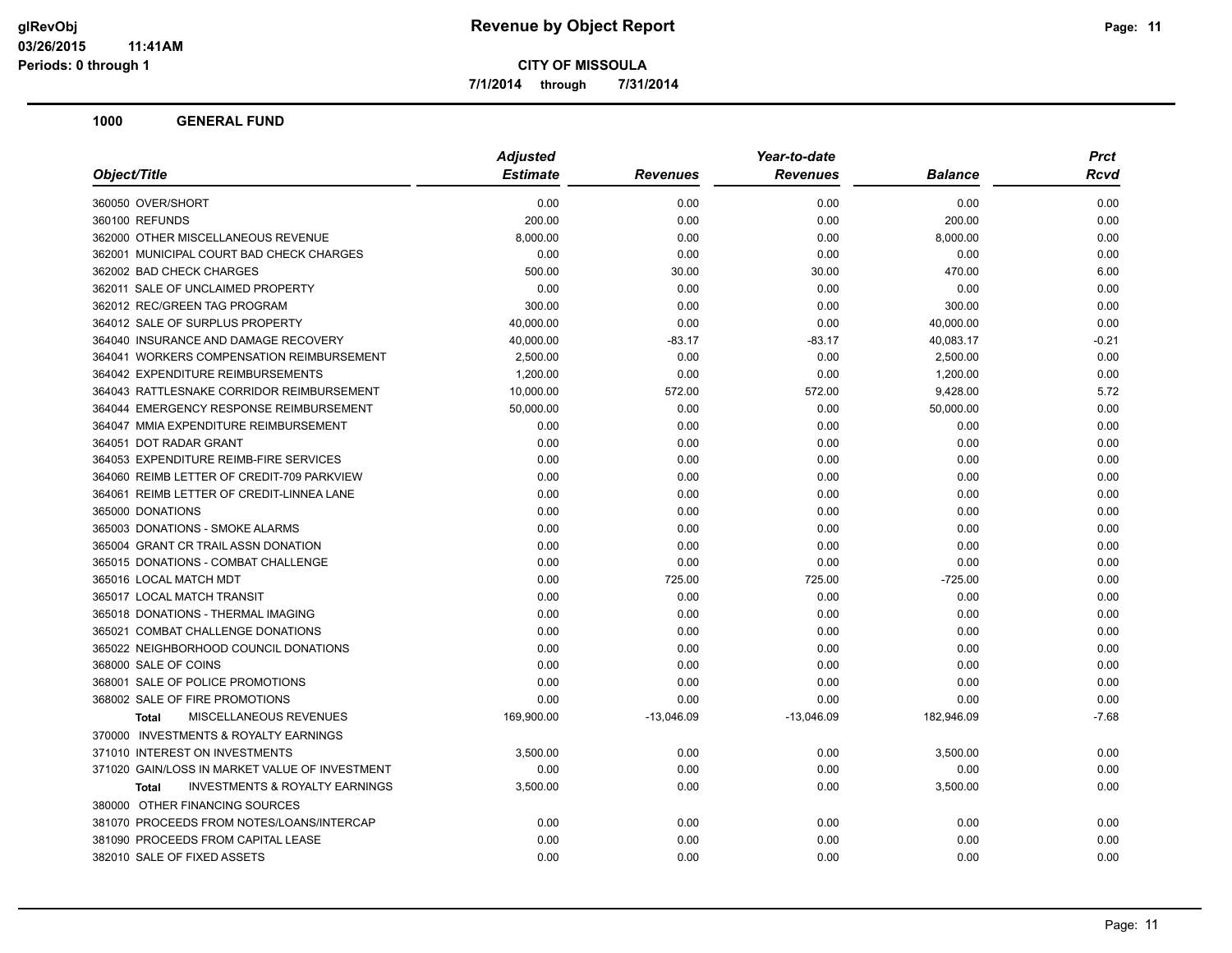**7/1/2014 through 7/31/2014**

|                                               | <b>Adjusted</b> |                 | Year-to-date    |                | <b>Prct</b> |
|-----------------------------------------------|-----------------|-----------------|-----------------|----------------|-------------|
| Object/Title                                  | <b>Estimate</b> | <b>Revenues</b> | <b>Revenues</b> | <b>Balance</b> | <b>Rcvd</b> |
| 383000 OPERATING TRANSFERS                    | 0.00            | 0.00            | 0.00            | 0.00           | 0.00        |
| 383001 TRANS FR FLUSHING DISTRICT             | 27,281.00       | 0.00            | 0.00            | 27,281.00      | 0.00        |
| 383002 TRANS FR GAS TAX                       | 564,000.00      | 0.00            | 0.00            | 564,000.00     | 0.00        |
| 383003 TRANS FR COMPREHENSIVE INSURANCE LEVY  | 0.00            | 0.00            | 0.00            | 0.00           | 0.00        |
| 383004 TRANS FR EMPLOYEE HEALTH INSURANCE LEV | 4,296,467.00    | 0.00            | 0.00            | 4,296,467.00   | 0.00        |
| 383007 TRANS FR CABLE FRANCHISE               | 244,110.00      | 0.00            | 0.00            | 244,110.00     | 0.00        |
| 383008 TRANS FR RUSSELL PARK DISTRICT         | 0.00            | 0.00            | 0.00            | 0.00           | 0.00        |
| 383009 TRANS FR TITLE I                       | 0.00            | 0.00            | 0.00            | 0.00           | 0.00        |
| 383010 TRANS FR CIP                           | 0.00            | 0.00            | 0.00            | 0.00           | 0.00        |
| 383011 TRANS FR SID REVOLVING                 | 100,000.00      | 0.00            | 0.00            | 100,000.00     | 0.00        |
| 383014 TRANS FR MRA                           | 0.00            | 0.00            | 0.00            | 0.00           | 0.00        |
| 383015 TRANS FR MPC                           | 0.00            | 0.00            | 0.00            | 0.00           | 0.00        |
| 383017 TRANS FR BUILDING                      | 0.00            | 0.00            | 0.00            | 0.00           | 0.00        |
| 383018 TRANS FR WILLOWWOOD PARK DISTRICT      | 0.00            | 0.00            | 0.00            | 0.00           | 0.00        |
| 383020 TRANS FR CEMETERY CARE                 | 9,545.00        | 0.00            | 0.00            | 9,545.00       | 0.00        |
| 383021 TRANS FR P&R TRAILS DEVLP              | 50,000.00       | 0.00            | 0.00            | 50,000.00      | 0.00        |
| 383024 TRANS FR SEWER CLEARING                | 0.00            | 0.00            | 0.00            | 0.00           | 0.00        |
| 383027 TRANS FR URD                           | 0.00            | 0.00            | 0.00            | 0.00           | 0.00        |
| 383028 TRANS FROM GF FOR HEALTH RESERVE       | 0.00            | 0.00            | 0.00            | 0.00           | 0.00        |
| 383046 TRANS FR PARKS MAINTENANCE DIST        | 0.00            | 0.00            | 0.00            | 0.00           | 0.00        |
| 383047 TRANS FR STREET MAINTENANCE DISTRICT   | 0.00            | 0.00            | 0.00            | 0.00           | 0.00        |
| 383050 TRANSFER FROM IMPACT FEES              | 0.00            | 0.00            | 0.00            | 0.00           | 0.00        |
| 383065 TRANSFER FROM WWTF                     | 0.00            | 0.00            | 0.00            | 0.00           | 0.00        |
| OTHER FINANCING SOURCES<br>Total              | 5,291,403.00    | 0.00            | 0.00            | 5,291,403.00   | 0.00        |
| 390000 INTERNAL SERVICES                      |                 |                 |                 |                |             |
| 399999 NEW REQUESTS FUNDING                   | 0.00            | 0.00            | 0.00            | 0.00           | 0.00        |
| <b>INTERNAL SERVICES</b><br><b>Total</b>      | 0.00            | 0.00            | 0.00            | 0.00           | 0.00        |
| <b>GENERAL FUND</b><br><b>Total</b>           | 48,332,888.00   | $-853,369.01$   | $-853,369.01$   | 49,186,257.01  | $-1.77$     |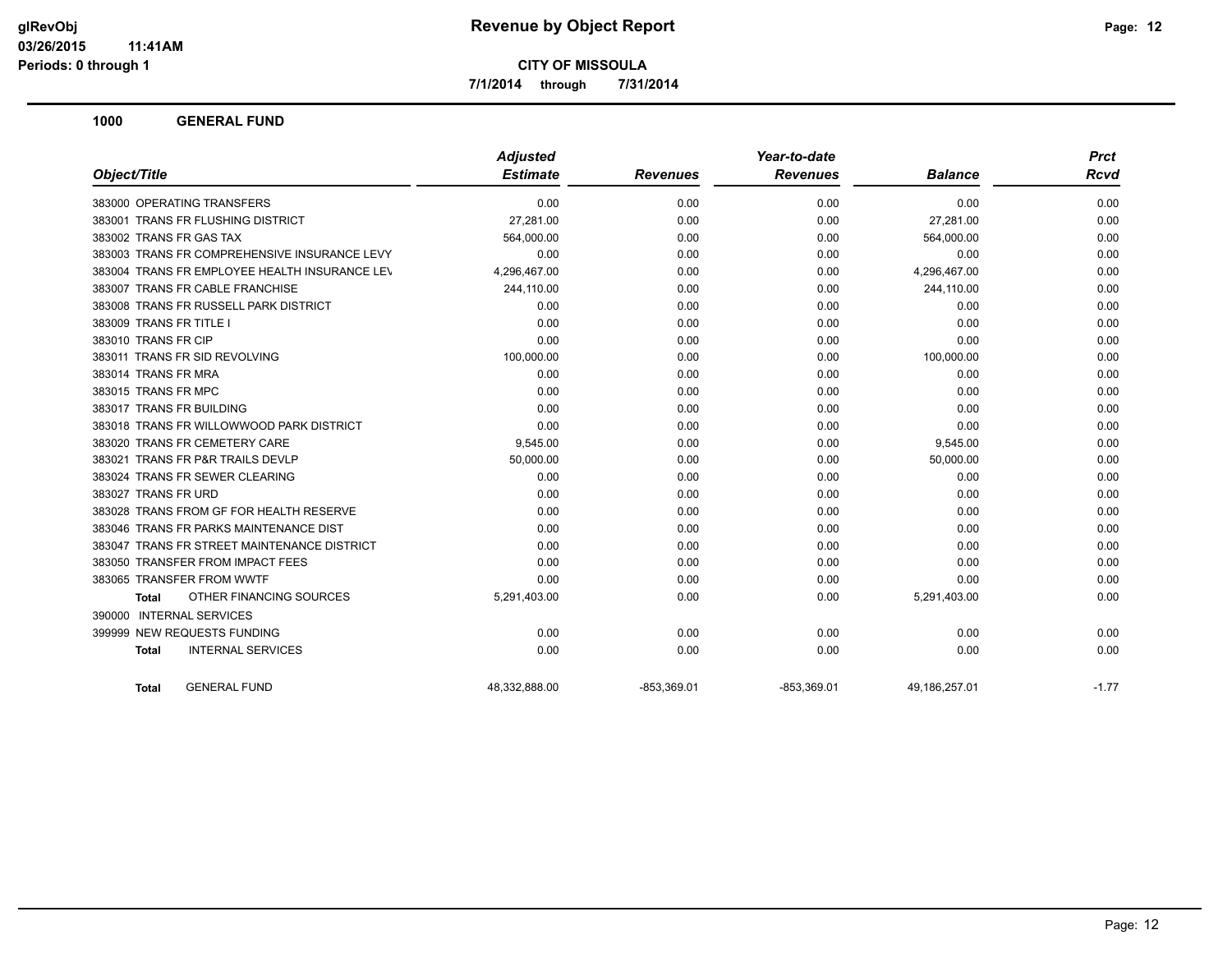**7/1/2014 through 7/31/2014**

## **1211 PARK ACQUISITION & DEVELOPMENT**

#### **1211 PARK ACQUISITION & DEVELOPMENT**

|                                                           | <b>Adjusted</b> |                 | Year-to-date    |                | <b>Prct</b> |
|-----------------------------------------------------------|-----------------|-----------------|-----------------|----------------|-------------|
| Object/Title                                              | <b>Estimate</b> | <b>Revenues</b> | <b>Revenues</b> | <b>Balance</b> | <b>Rcvd</b> |
| 340000 CHARGES FOR SERVICES                               |                 |                 |                 |                |             |
| 346080 PAYMENT IN LIEU OF PARKS                           | 288,120.00      | 0.00            | 0.00            | 288,120.00     | 0.00        |
| 346082 HIGH PARK EASEMENT EXCHANGE                        | 0.00            | 0.00            | 0.00            | 0.00           | 0.00        |
| <b>CHARGES FOR SERVICES</b><br><b>Total</b>               | 288,120.00      | 0.00            | 0.00            | 288,120.00     | 0.00        |
| MISCELLANEOUS REVENUES<br>360000                          |                 |                 |                 |                |             |
| 360010 MISCELLANEOUS                                      | 0.00            | 0.00            | 0.00            | 0.00           | 0.00        |
| 360016 LAFRAY PARK DONATIONS                              | 0.00            | 0.00            | 0.00            | 0.00           | 0.00        |
| 360017 PARK PLANS FORFEITURE                              | 0.00            | 0.00            | 0.00            | 0.00           | 0.00        |
| 360020 GREENOUGH PARK ENCROACHMENTS                       | 0.00            | 0.00            | 0.00            | 0.00           | 0.00        |
| 365102 RECREATION YOUTH & ADULT SPORTS                    | 0.00            | 0.00            | 0.00            | 0.00           | 0.00        |
| MISCELLANEOUS REVENUES<br><b>Total</b>                    | 0.00            | 0.00            | 0.00            | 0.00           | 0.00        |
| <b>INVESTMENTS &amp; ROYALTY EARNINGS</b><br>370000       |                 |                 |                 |                |             |
| 371010 INTEREST ON INVESTMENTS                            | 0.00            | 0.00            | 0.00            | 0.00           | 0.00        |
| 371020 GAIN/LOSS IN MARKET VALUE OF INVESTMENTS           | 0.00            | 0.00            | 0.00            | 0.00           | 0.00        |
| <b>INVESTMENTS &amp; ROYALTY EARNINGS</b><br><b>Total</b> | 0.00            | 0.00            | 0.00            | 0.00           | 0.00        |
| OTHER FINANCING SOURCES<br>380000                         |                 |                 |                 |                |             |
| 383000 OPERATING TRANSFERS                                | 0.00            | 0.00            | 0.00            | 0.00           | 0.00        |
| 383029 TRANS FR GENERAL                                   | 0.00            | 0.00            | 0.00            | 0.00           | 0.00        |
| OTHER FINANCING SOURCES<br><b>Total</b>                   | 0.00            | 0.00            | 0.00            | 0.00           | 0.00        |
| PARK ACQUISITION & DEVELOPMENT<br><b>Total</b>            | 288.120.00      | 0.00            | 0.00            | 288.120.00     | 0.00        |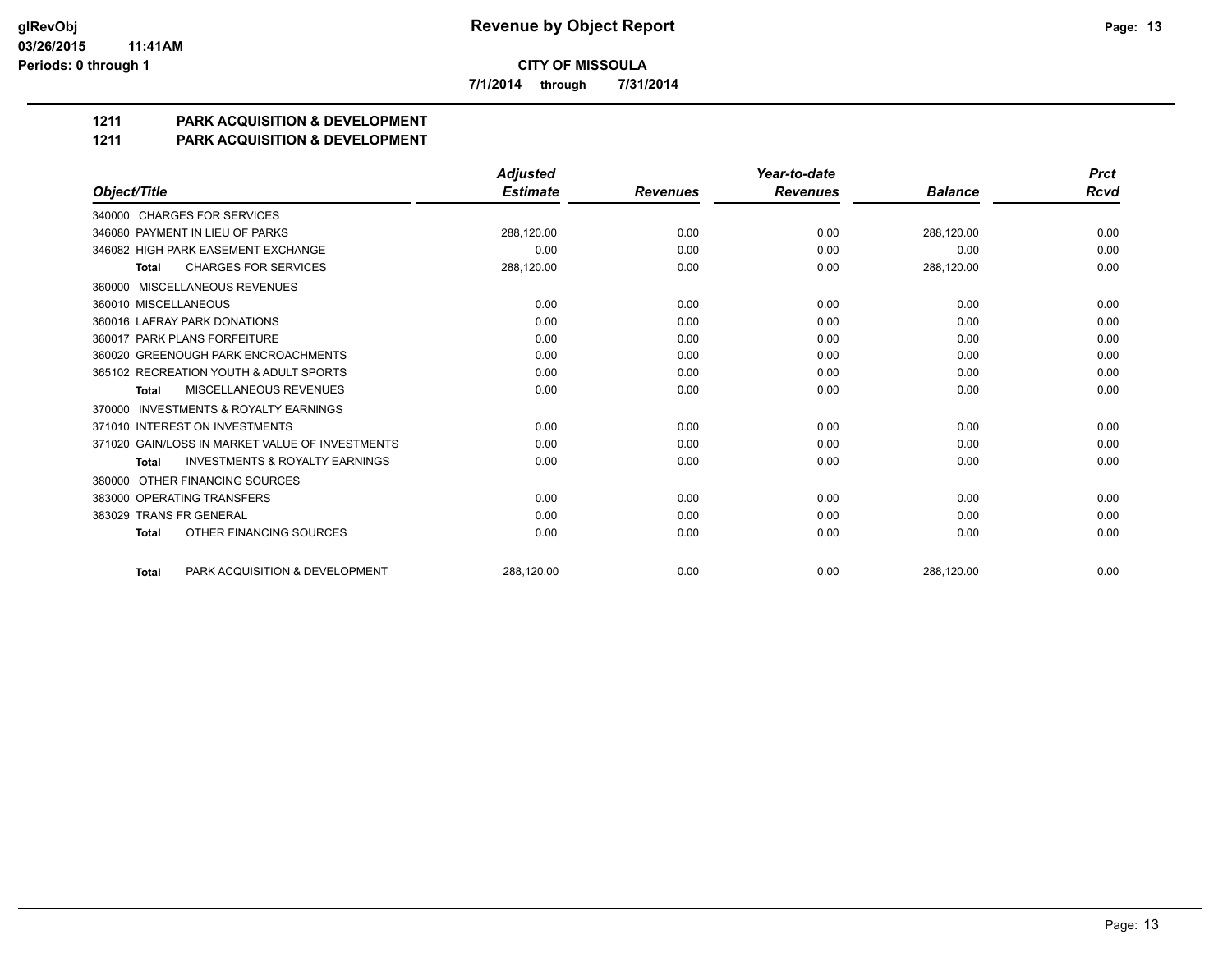**7/1/2014 through 7/31/2014**

## **1211 PARK ACQUISITION & DEVELOPMENT**

|                                                           | <b>Adjusted</b> |                 | Year-to-date    |                | <b>Prct</b> |
|-----------------------------------------------------------|-----------------|-----------------|-----------------|----------------|-------------|
| Object/Title                                              | <b>Estimate</b> | <b>Revenues</b> | <b>Revenues</b> | <b>Balance</b> | Rcvd        |
| 340000 CHARGES FOR SERVICES                               |                 |                 |                 |                |             |
| 346080 PAYMENT IN LIEU OF PARKS                           | 288,120.00      | 0.00            | 0.00            | 288,120.00     | 0.00        |
| 346082 HIGH PARK EASEMENT EXCHANGE                        | 0.00            | 0.00            | 0.00            | 0.00           | 0.00        |
| <b>CHARGES FOR SERVICES</b><br><b>Total</b>               | 288,120.00      | 0.00            | 0.00            | 288,120.00     | 0.00        |
| 360000 MISCELLANEOUS REVENUES                             |                 |                 |                 |                |             |
| 360010 MISCELLANEOUS                                      | 0.00            | 0.00            | 0.00            | 0.00           | 0.00        |
| 360016 LAFRAY PARK DONATIONS                              | 0.00            | 0.00            | 0.00            | 0.00           | 0.00        |
| 360017 PARK PLANS FORFEITURE                              | 0.00            | 0.00            | 0.00            | 0.00           | 0.00        |
| 360020 GREENOUGH PARK ENCROACHMENTS                       | 0.00            | 0.00            | 0.00            | 0.00           | 0.00        |
| 365102 RECREATION YOUTH & ADULT SPORTS                    | 0.00            | 0.00            | 0.00            | 0.00           | 0.00        |
| <b>MISCELLANEOUS REVENUES</b><br><b>Total</b>             | 0.00            | 0.00            | 0.00            | 0.00           | 0.00        |
| <b>INVESTMENTS &amp; ROYALTY EARNINGS</b><br>370000       |                 |                 |                 |                |             |
| 371010 INTEREST ON INVESTMENTS                            | 0.00            | 0.00            | 0.00            | 0.00           | 0.00        |
| 371020 GAIN/LOSS IN MARKET VALUE OF INVESTMENT            | 0.00            | 0.00            | 0.00            | 0.00           | 0.00        |
| <b>INVESTMENTS &amp; ROYALTY EARNINGS</b><br><b>Total</b> | 0.00            | 0.00            | 0.00            | 0.00           | 0.00        |
| OTHER FINANCING SOURCES<br>380000                         |                 |                 |                 |                |             |
| 383000 OPERATING TRANSFERS                                | 0.00            | 0.00            | 0.00            | 0.00           | 0.00        |
| 383029 TRANS FR GENERAL                                   | 0.00            | 0.00            | 0.00            | 0.00           | 0.00        |
| OTHER FINANCING SOURCES<br><b>Total</b>                   | 0.00            | 0.00            | 0.00            | 0.00           | 0.00        |
| PARK ACQUISITION & DEVELOPMENT<br><b>Total</b>            | 288,120.00      | 0.00            | 0.00            | 288,120.00     | 0.00        |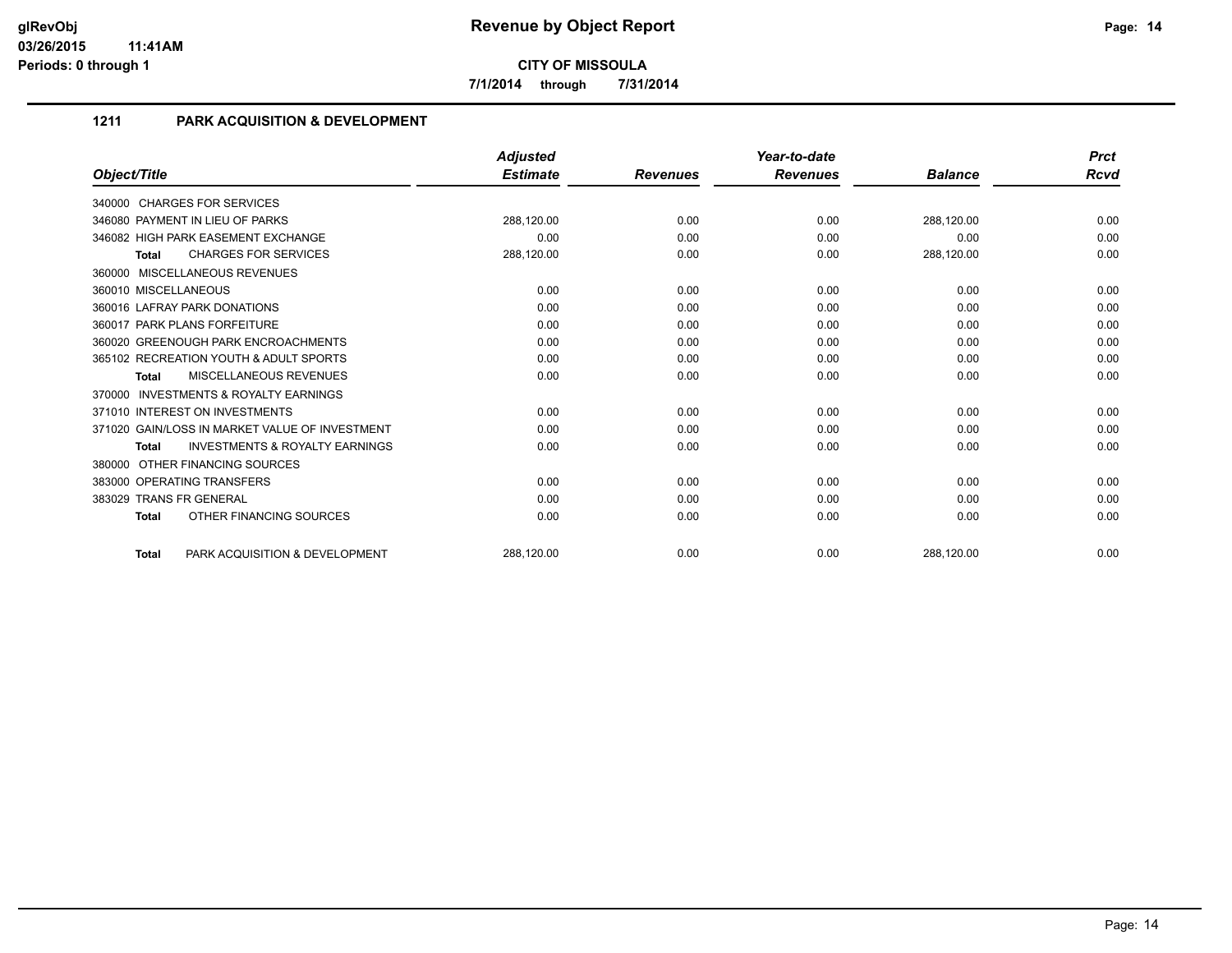**7/1/2014 through 7/31/2014**

**1212 PARK ENTERPRISE FUND**

**1212 PARK ENTERPRISE FUND**

|                                                           | <b>Adjusted</b> |                 | Year-to-date    |                | <b>Prct</b> |
|-----------------------------------------------------------|-----------------|-----------------|-----------------|----------------|-------------|
| Object/Title                                              | <b>Estimate</b> | <b>Revenues</b> | <b>Revenues</b> | <b>Balance</b> | Rcvd        |
| 340000 CHARGES FOR SERVICES                               |                 |                 |                 |                |             |
| 346000 FEES                                               | 220,000.00      | 3,208.20        | 3,208.20        | 216,791.80     | 1.46        |
| 346001 TENNIS FEE                                         | 0.00            | 0.00            | 0.00            | 0.00           | 0.00        |
| 346030 SWIMMING POOL FEES                                 | 0.00            | 0.00            | 0.00            | 0.00           | 0.00        |
| 346040 MCCORMICK SWIMMING POOL                            | 0.00            | 0.00            | 0.00            | 0.00           | 0.00        |
| 346060 CURRENTS SWIMMING FACILITY                         | 0.00            | 5.00            | 5.00            | $-5.00$        | 0.00        |
| <b>CHARGES FOR SERVICES</b><br><b>Total</b>               | 220,000.00      | 3,213.20        | 3,213.20        | 216,786.80     | 1.46        |
| 360000 MISCELLANEOUS REVENUES                             |                 |                 |                 |                |             |
| 360010 MISCELLANEOUS                                      | 0.00            | 0.00            | 0.00            | 0.00           | 0.00        |
| MISCELLANEOUS REVENUES<br><b>Total</b>                    | 0.00            | 0.00            | 0.00            | 0.00           | 0.00        |
| 370000 INVESTMENTS & ROYALTY EARNINGS                     |                 |                 |                 |                |             |
| 371010 INTEREST ON INVESTMENTS                            | 0.00            | 0.00            | 0.00            | 0.00           | 0.00        |
| 371020 GAIN/LOSS IN MARKET VALUE OF INVESTMENTS           | 0.00            | 0.00            | 0.00            | 0.00           | 0.00        |
| <b>INVESTMENTS &amp; ROYALTY EARNINGS</b><br><b>Total</b> | 0.00            | 0.00            | 0.00            | 0.00           | 0.00        |
| PARK ENTERPRISE FUND<br>Total                             | 220,000.00      | 3,213.20        | 3,213.20        | 216,786.80     | 1.46        |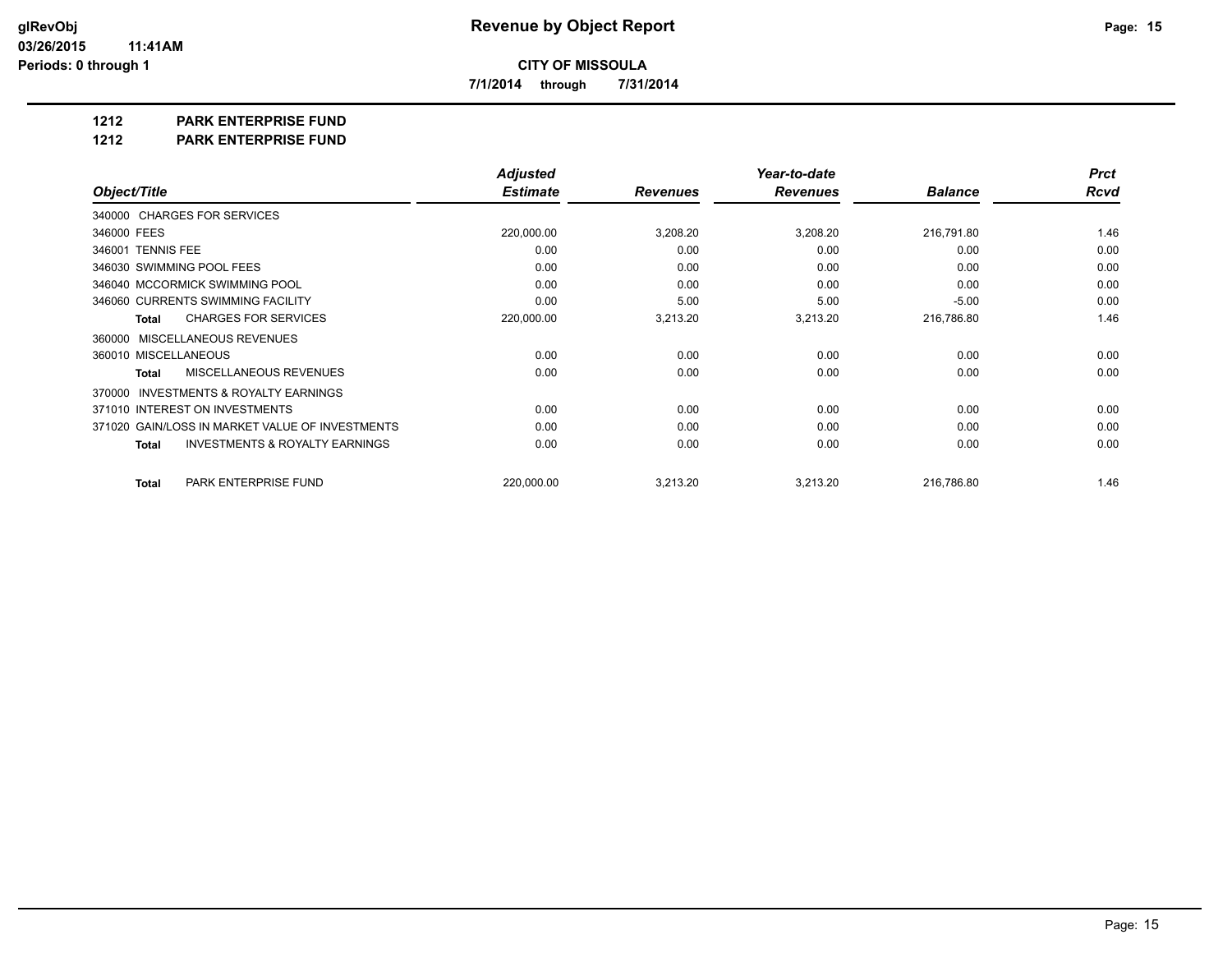**7/1/2014 through 7/31/2014**

#### **1212 PARK ENTERPRISE FUND**

|                                                     | <b>Adjusted</b> |                 | Year-to-date    |                | <b>Prct</b> |
|-----------------------------------------------------|-----------------|-----------------|-----------------|----------------|-------------|
| Object/Title                                        | <b>Estimate</b> | <b>Revenues</b> | <b>Revenues</b> | <b>Balance</b> | Rcvd        |
| 340000 CHARGES FOR SERVICES                         |                 |                 |                 |                |             |
| 346000 FEES                                         | 220,000.00      | 3,208.20        | 3,208.20        | 216,791.80     | 1.46        |
| 346001 TENNIS FEE                                   | 0.00            | 0.00            | 0.00            | 0.00           | 0.00        |
| 346030 SWIMMING POOL FEES                           | 0.00            | 0.00            | 0.00            | 0.00           | 0.00        |
| 346040 MCCORMICK SWIMMING POOL                      | 0.00            | 0.00            | 0.00            | 0.00           | 0.00        |
| 346060 CURRENTS SWIMMING FACILITY                   | 0.00            | 5.00            | 5.00            | $-5.00$        | 0.00        |
| <b>CHARGES FOR SERVICES</b><br>Total                | 220,000.00      | 3,213.20        | 3,213.20        | 216,786.80     | 1.46        |
| 360000 MISCELLANEOUS REVENUES                       |                 |                 |                 |                |             |
| 360010 MISCELLANEOUS                                | 0.00            | 0.00            | 0.00            | 0.00           | 0.00        |
| MISCELLANEOUS REVENUES<br><b>Total</b>              | 0.00            | 0.00            | 0.00            | 0.00           | 0.00        |
| <b>INVESTMENTS &amp; ROYALTY EARNINGS</b><br>370000 |                 |                 |                 |                |             |
| 371010 INTEREST ON INVESTMENTS                      | 0.00            | 0.00            | 0.00            | 0.00           | 0.00        |
| 371020 GAIN/LOSS IN MARKET VALUE OF INVESTMENT      | 0.00            | 0.00            | 0.00            | 0.00           | 0.00        |
| <b>INVESTMENTS &amp; ROYALTY EARNINGS</b><br>Total  | 0.00            | 0.00            | 0.00            | 0.00           | 0.00        |
| PARK ENTERPRISE FUND<br>Total                       | 220,000.00      | 3,213.20        | 3,213.20        | 216,786.80     | 1.46        |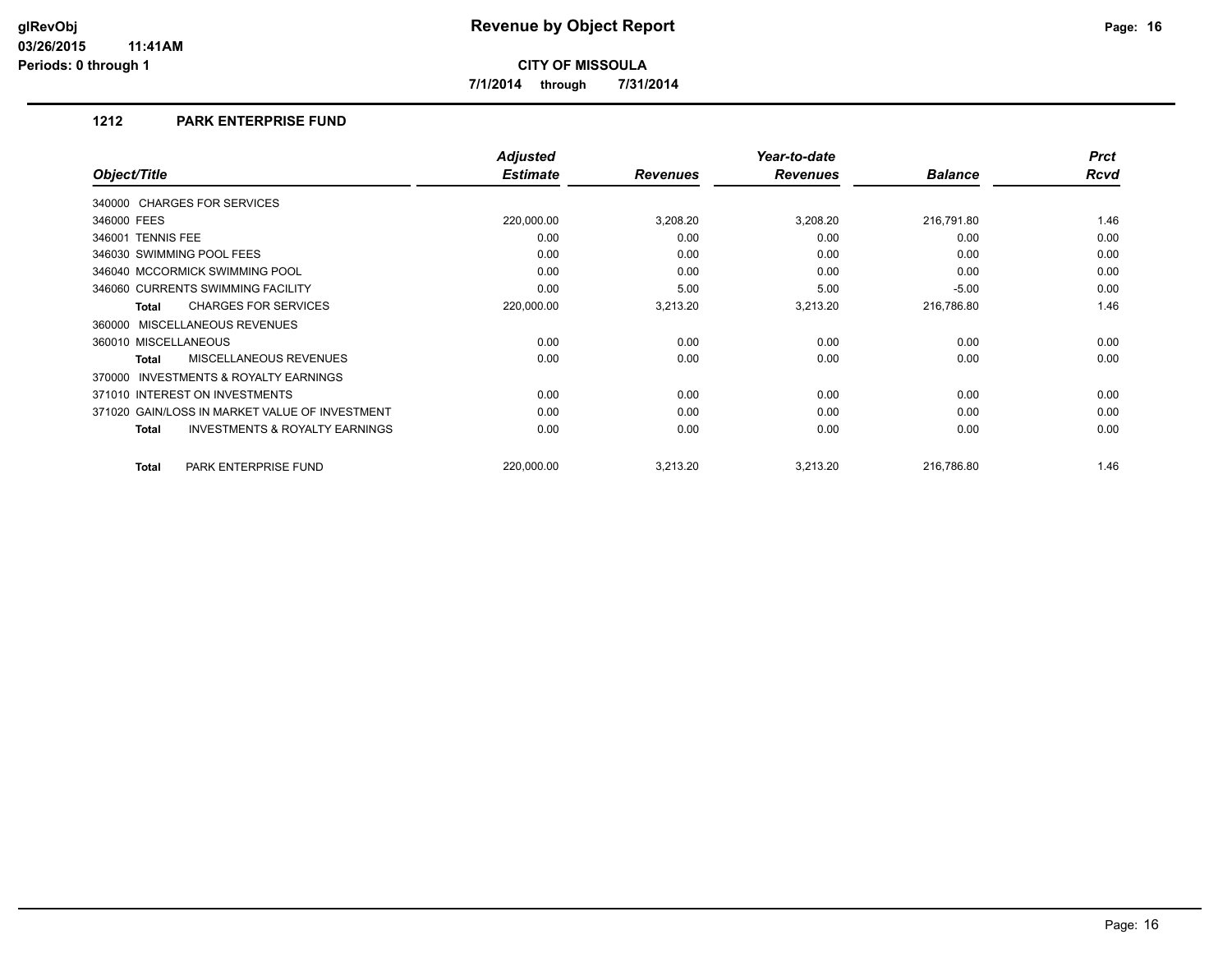**7/1/2014 through 7/31/2014**

**1216 PARKS & REC TRAILS, DEV**

| 1216 | <b>PARKS &amp; REC TRAILS, DEV</b> |
|------|------------------------------------|
|------|------------------------------------|

| Object/Title                                      | <b>Adjusted</b> |                 | Year-to-date    |                | <b>Prct</b> |
|---------------------------------------------------|-----------------|-----------------|-----------------|----------------|-------------|
|                                                   | <b>Estimate</b> | <b>Revenues</b> | <b>Revenues</b> | <b>Balance</b> | <b>Rcvd</b> |
| 330000 INTERGOVERNMENTAL REVENUES                 |                 |                 |                 |                |             |
| 331013 NORTHSIDE PED BRIDGE ARRA GRANT            | 0.00            | 0.00            | 0.00            | 0.00           | 0.00        |
| 331014 WHITE PINE PLAYGROUND-CDBG GRANT           | 0.00            | 0.00            | 0.00            | 0.00           | 0.00        |
| 334025 COUNTY WEED                                | 0.00            | 0.00            | 0.00            | 0.00           | 0.00        |
| 334026 FOREST HEALTH GRANT                        | 0.00            | $-33,125.00$    | $-33,125.00$    | 33,125.00      | 0.00        |
| 334028 DEPT OF AG INTERN GRANT                    | 0.00            | 0.00            | 0.00            | 0.00           | 0.00        |
| 334121 DNRC GRANT                                 | 0.00            | $-26,044.18$    | $-26,044.18$    | 26,044.18      | 0.00        |
| 334125 FWP GRANT                                  | 15,000.00       | 0.00            | 0.00            | 15,000.00      | 0.00        |
| 336023 STATE CONTRIB. - PERS                      | 0.00            | 0.50            | 0.50            | $-0.50$        | 0.00        |
| <b>INTERGOVERNMENTAL REVENUES</b><br><b>Total</b> | 15,000.00       | $-59,168.68$    | $-59,168.68$    | 74,168.68      | $-394.46$   |
| 340000 CHARGES FOR SERVICES                       |                 |                 |                 |                |             |
| 343036 *** Title Not Found ***                    | 0.00            | 0.00            | 0.00            | 0.00           | 0.00        |
| 343302 PARKS SOIL PROJECT                         | 0.00            | 0.00            | 0.00            | 0.00           | 0.00        |
| 346034 GROUNDS MAINTENANCE CONTRACT               | 0.00            | 0.00            | 0.00            | 0.00           | 0.00        |
| 346052 PLAYGROUND SAFETY TRAINING                 | 0.00            | 0.00            | 0.00            | 0.00           | 0.00        |
| 346055 COUNTY PARK SUPPORT                        | 0.00            | 0.00            | 0.00            | 0.00           | 0.00        |
| <b>CHARGES FOR SERVICES</b><br><b>Total</b>       | 0.00            | 0.00            | 0.00            | 0.00           | 0.00        |
| 360000 MISCELLANEOUS REVENUES                     |                 |                 |                 |                |             |
| 360000 MISCELLANEOUS REVENUES                     | 0.00            | 0.00            | 0.00            | 0.00           | 0.00        |
| 360010 MISCELLANEOUS                              | 0.00            | 0.00            | 0.00            | 0.00           | 0.00        |
| 361000 RATTLESNAKE LAND LEASES                    | 0.00            | 0.00            | 0.00            | 0.00           | 0.00        |
| 361003 CARAS PARK CONCERT REVENUE                 | 0.00            | 0.00            | 0.00            | 0.00           | 0.00        |
| 364040 INSURANCE AND DAMAGE RECOVERY              | 0.00            | 125.00          | 125.00          | $-125.00$      | 0.00        |
| 365000 DONATIONS                                  | 0.00            | 0.00            | 0.00            | 0.00           | 0.00        |
| 365001 *** Title Not Found ***                    | 0.00            | 0.00            | 0.00            | 0.00           | 0.00        |
| 365002 OTHER RECREATION DONATIONS                 | 50,000.00       | 298.00          | 298.00          | 49,702.00      | 0.60        |
| 365003 DONATIONS - SMOKE ALARMS                   | 25,000.00       | 0.00            | 0.00            | 25,000.00      | 0.00        |
| 365004 GRANT CR TRAIL ASSN DONATION               | 0.00            | 0.00            | 0.00            | 0.00           | 0.00        |
| 365005 DONATIONS - ARCO                           | 0.00            | 0.00            | 0.00            | 0.00           | 0.00        |
| 365009 DONATIONS - BASKETBALL/TENNIS COURT        | 65,000.00       | 2,647.00        | 2,647.00        | 62,353.00      | 4.07        |
| 365019 PARKS DONATIONS                            | 251,100.00      | 121.22          | 121.22          | 250,978.78     | 0.05        |
| 365020 OPEN SPACE DONATIONS                       | 5,000.00        | 0.00            | 0.00            | 5,000.00       | 0.00        |
| 365100 RECREATION OUTDOOR                         | 25,000.00       | 300.00          | 300.00          | 24,700.00      | 1.20        |
| 365101 RECREATION SCHOLARSHIP                     | 35,000.00       | $-1,422.24$     | $-1,422.24$     | 36,422.24      | $-4.06$     |
| 365102 RECREATION YOUTH & ADULT SPORTS            | 25,000.00       | 4,000.00        | 4,000.00        | 21,000.00      | 16.00       |
| 365103 URBAN FORESTRY PROGRAMS                    | 55,000.00       | 0.00            | 0.00            | 55,000.00      | 0.00        |
| 365109 CONSERVATION LANDS DONATIONS               | 0.00            | 0.00            | 0.00            | 0.00           | 0.00        |
| <b>MISCELLANEOUS REVENUES</b><br><b>Total</b>     | 536,100.00      | 6,068.98        | 6,068.98        | 530,031.02     | 1.13        |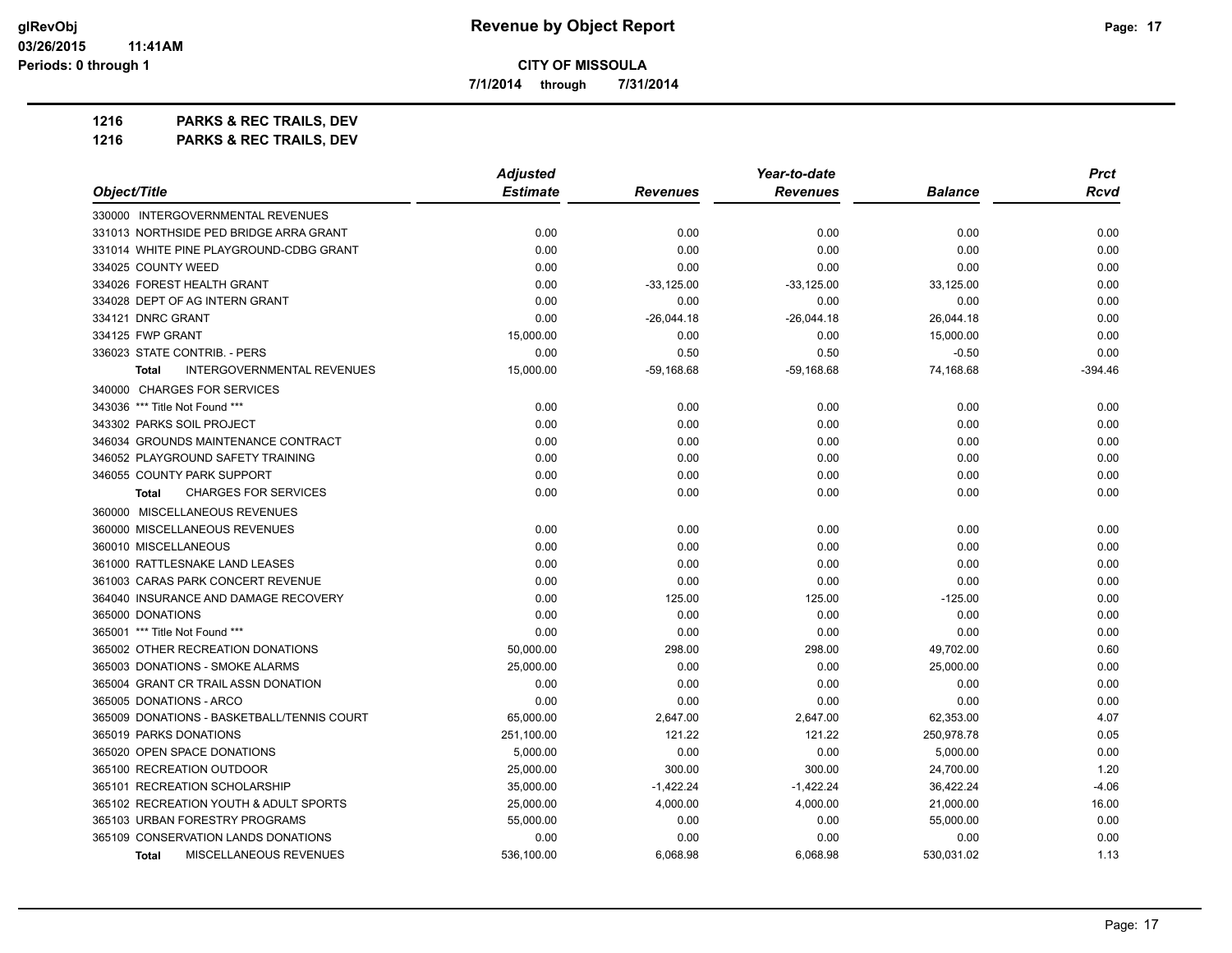*Prct Rcvd*

**CITY OF MISSOULA**

**7/1/2014 through 7/31/2014**

**1216 PARKS & REC TRAILS, DEV 1216 PARKS & REC TRAILS, DEV**

|                                                 | Adjusted        |                 | Year-to-date    |                | <b>Prct</b> |
|-------------------------------------------------|-----------------|-----------------|-----------------|----------------|-------------|
| Object/Title                                    | <b>Estimate</b> | <b>Revenues</b> | <b>Revenues</b> | <b>Balance</b> | Rcva        |
| 370000 INVESTMENTS & ROYALTY EARNINGS           |                 |                 |                 |                |             |
| 371010 INTEREST ON INVESTMENTS                  | 0.00            | 0.00            | 0.00            | 0.00           | 0.00        |
| 371020 GAIN/LOSS IN MARKET VALUE OF INVESTMENTS | 0.00            | 0.00            | 0.00            | 0.00           | 0.00        |
| INVESTMENTS & ROYALTY EARNINGS<br>Total         | 0.00            | 0.00            | 0.00            | 0.00           | 0.00        |
| 380000 OTHER FINANCING SOURCES                  |                 |                 |                 |                |             |
| 383000 OPERATING TRANSFERS                      | 335.000.00      | 0.00            | 0.00            | 335,000.00     | 0.00        |
| 383001 TRANS FR FLUSHING DISTRICT               | 0.00            | 0.00            | 0.00            | 0.00           | 0.00        |
| 383026 TRANS FR CDBG                            | 0.00            | 0.00            | 0.00            | 0.00           | 0.00        |
| 383043 TRANSFERS FROM IMPACT FEES               | 0.00            | 0.00            | 0.00            | 0.00           | 0.00        |
| OTHER FINANCING SOURCES<br>Total                | 335,000.00      | 0.00            | 0.00            | 335,000.00     | 0.00        |
|                                                 |                 |                 |                 |                |             |
| <b>PARKS &amp; REC TRAILS, DEV</b><br>Total     | 886,100.00      | $-53,099.70$    | $-53,099.70$    | 939,199.70     | $-5.99$     |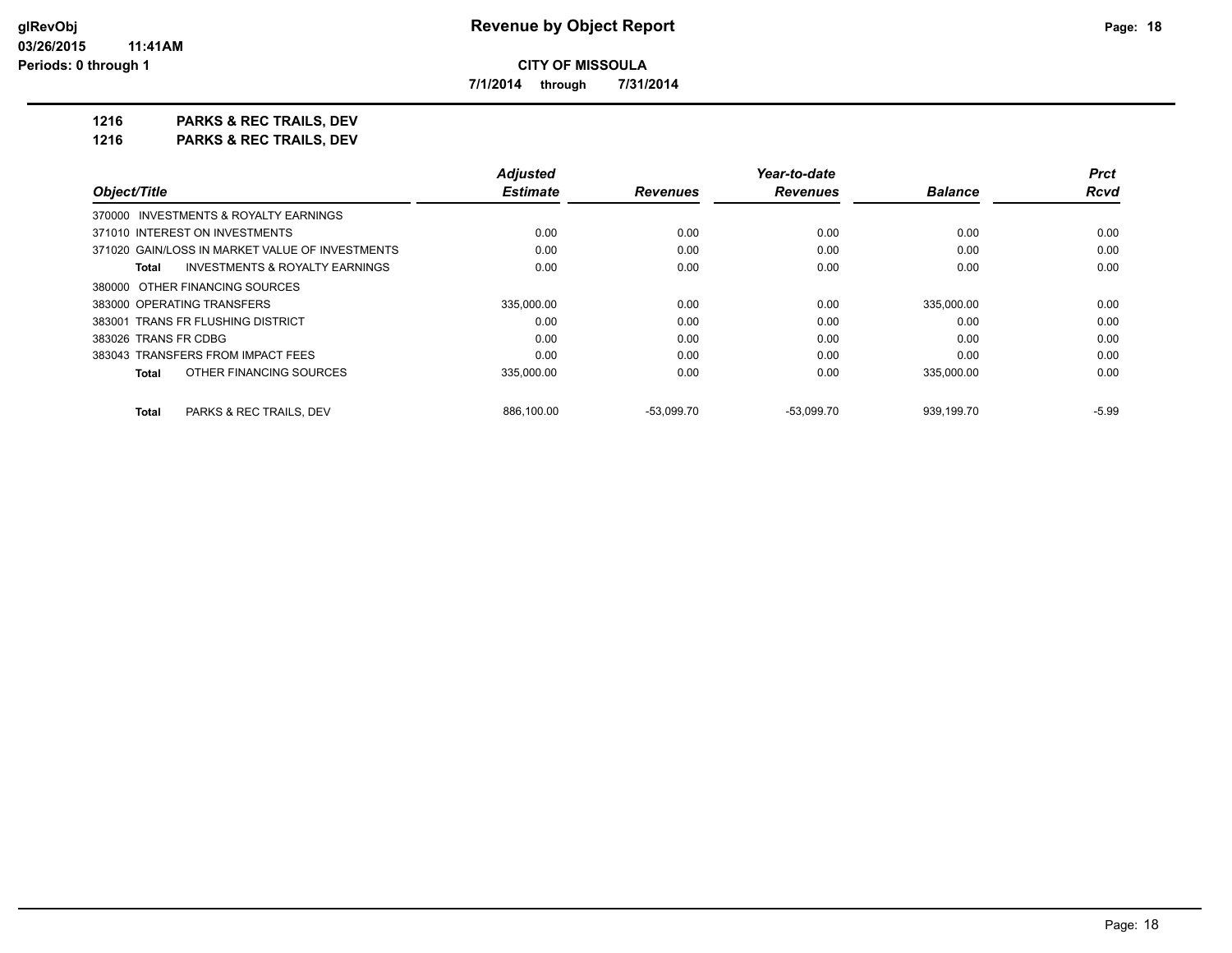**7/1/2014 through 7/31/2014**

#### **1216 PARKS & REC TRAILS, DEV**

| Object/Title                                      | <b>Adjusted</b> | Year-to-date    |                 |                | Prct        |
|---------------------------------------------------|-----------------|-----------------|-----------------|----------------|-------------|
|                                                   | <b>Estimate</b> | <b>Revenues</b> | <b>Revenues</b> | <b>Balance</b> | <b>Rcvd</b> |
| 330000 INTERGOVERNMENTAL REVENUES                 |                 |                 |                 |                |             |
| 331013 NORTHSIDE PED BRIDGE ARRA GRANT            | 0.00            | 0.00            | 0.00            | 0.00           | 0.00        |
| 331014 WHITE PINE PLAYGROUND-CDBG GRANT           | 0.00            | 0.00            | 0.00            | 0.00           | 0.00        |
| 334025 COUNTY WEED                                | 0.00            | 0.00            | 0.00            | 0.00           | 0.00        |
| 334026 FOREST HEALTH GRANT                        | 0.00            | $-33,125.00$    | $-33,125.00$    | 33,125.00      | 0.00        |
| 334028 DEPT OF AG INTERN GRANT                    | 0.00            | 0.00            | 0.00            | 0.00           | 0.00        |
| 334121 DNRC GRANT                                 | 0.00            | $-26,044.18$    | $-26,044.18$    | 26,044.18      | 0.00        |
| 334125 FWP GRANT                                  | 15,000.00       | 0.00            | 0.00            | 15,000.00      | 0.00        |
| 336023 STATE CONTRIB. - PERS                      | 0.00            | 0.50            | 0.50            | $-0.50$        | 0.00        |
| <b>INTERGOVERNMENTAL REVENUES</b><br><b>Total</b> | 15,000.00       | $-59,168.68$    | $-59,168.68$    | 74,168.68      | $-394.46$   |
| 340000 CHARGES FOR SERVICES                       |                 |                 |                 |                |             |
| 343036 *** Title Not Found ***                    | 0.00            | 0.00            | 0.00            | 0.00           | 0.00        |
| 343302 PARKS SOIL PROJECT                         | 0.00            | 0.00            | 0.00            | 0.00           | 0.00        |
| 346034 GROUNDS MAINTENANCE CONTRACT               | 0.00            | 0.00            | 0.00            | 0.00           | 0.00        |
| 346052 PLAYGROUND SAFETY TRAINING                 | 0.00            | 0.00            | 0.00            | 0.00           | 0.00        |
| 346055 COUNTY PARK SUPPORT                        | 0.00            | 0.00            | 0.00            | 0.00           | 0.00        |
| <b>CHARGES FOR SERVICES</b><br><b>Total</b>       | 0.00            | 0.00            | 0.00            | 0.00           | 0.00        |
| 360000 MISCELLANEOUS REVENUES                     |                 |                 |                 |                |             |
| 360000 MISCELLANEOUS REVENUES                     | 0.00            | 0.00            | 0.00            | 0.00           | 0.00        |
| 360010 MISCELLANEOUS                              | 0.00            | 0.00            | 0.00            | 0.00           | 0.00        |
| 361000 RATTLESNAKE LAND LEASES                    | 0.00            | 0.00            | 0.00            | 0.00           | 0.00        |
| 361003 CARAS PARK CONCERT REVENUE                 | 0.00            | 0.00            | 0.00            | 0.00           | 0.00        |
| 364040 INSURANCE AND DAMAGE RECOVERY              | 0.00            | 125.00          | 125.00          | $-125.00$      | 0.00        |
| 365000 DONATIONS                                  | 0.00            | 0.00            | 0.00            | 0.00           | 0.00        |
| 365001 *** Title Not Found ***                    | 0.00            | 0.00            | 0.00            | 0.00           | 0.00        |
| 365002 OTHER RECREATION DONATIONS                 | 50,000.00       | 298.00          | 298.00          | 49,702.00      | 0.60        |
| 365003 DONATIONS - SMOKE ALARMS                   | 25,000.00       | 0.00            | 0.00            | 25,000.00      | 0.00        |
| 365004 GRANT CR TRAIL ASSN DONATION               | 0.00            | 0.00            | 0.00            | 0.00           | 0.00        |
| 365005 DONATIONS - ARCO                           | 0.00            | 0.00            | 0.00            | 0.00           | 0.00        |
| 365009 DONATIONS - BASKETBALL/TENNIS COURT        | 65,000.00       | 2,647.00        | 2,647.00        | 62,353.00      | 4.07        |
| 365019 PARKS DONATIONS                            | 251,100.00      | 121.22          | 121.22          | 250,978.78     | 0.05        |
| 365020 OPEN SPACE DONATIONS                       | 5,000.00        | 0.00            | 0.00            | 5,000.00       | 0.00        |
| 365100 RECREATION OUTDOOR                         | 25,000.00       | 300.00          | 300.00          | 24,700.00      | 1.20        |
| 365101 RECREATION SCHOLARSHIP                     | 35,000.00       | $-1,422.24$     | $-1,422.24$     | 36,422.24      | $-4.06$     |
| 365102 RECREATION YOUTH & ADULT SPORTS            | 25,000.00       | 4,000.00        | 4,000.00        | 21,000.00      | 16.00       |
| 365103 URBAN FORESTRY PROGRAMS                    | 55,000.00       | 0.00            | 0.00            | 55,000.00      | 0.00        |
| 365109 CONSERVATION LANDS DONATIONS               | 0.00            | 0.00            | 0.00            | 0.00           | 0.00        |
| <b>MISCELLANEOUS REVENUES</b><br>Total            | 536,100.00      | 6,068.98        | 6,068.98        | 530,031.02     | 1.13        |
| 370000 INVESTMENTS & ROYALTY EARNINGS             |                 |                 |                 |                |             |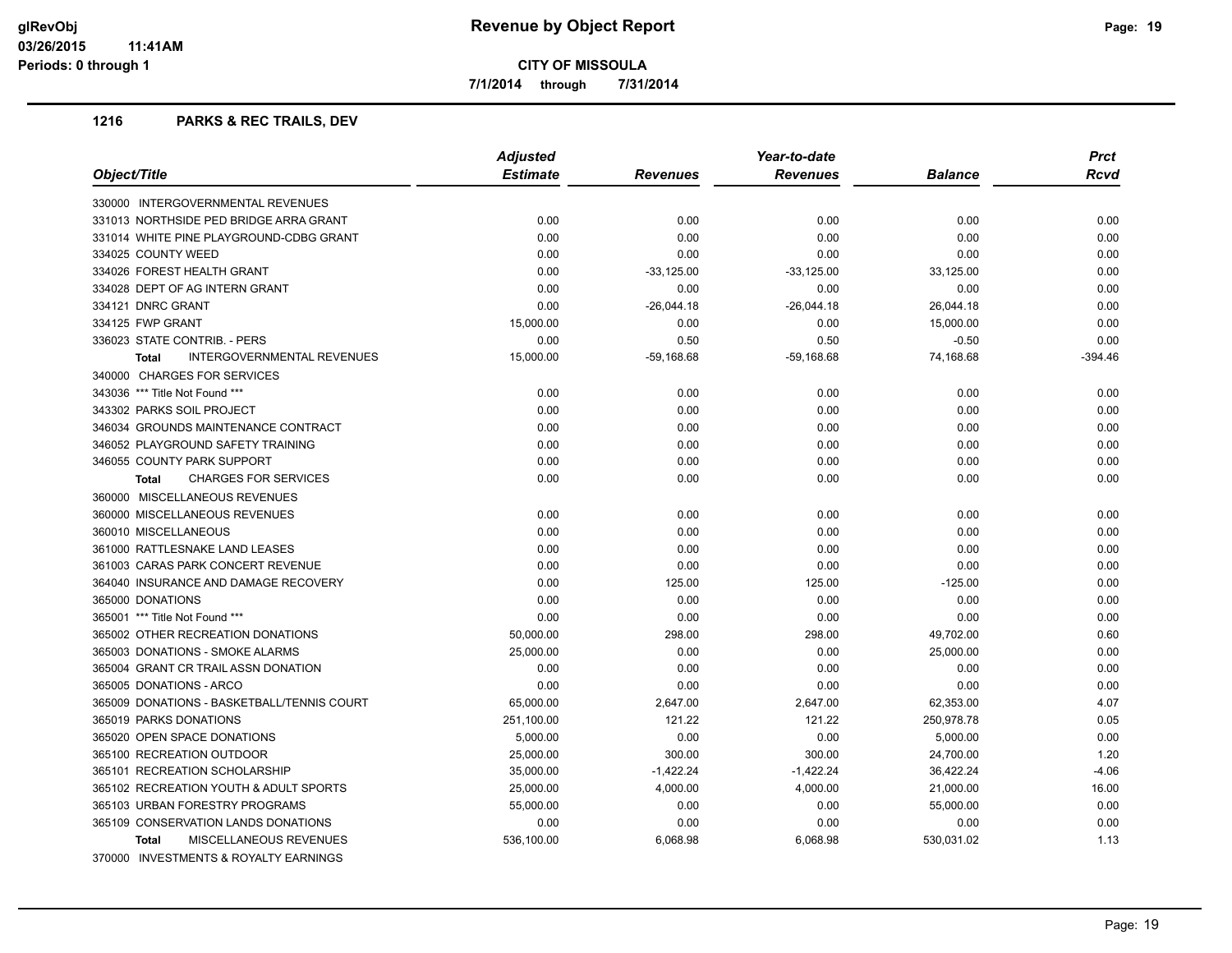**7/1/2014 through 7/31/2014**

#### **1216 PARKS & REC TRAILS, DEV**

| Object/Title                                                 | <b>Adjusted</b><br><b>Estimate</b> | <b>Revenues</b> | Year-to-date<br><b>Revenues</b> | <b>Balance</b> | <b>Prct</b><br><b>Rcvd</b> |
|--------------------------------------------------------------|------------------------------------|-----------------|---------------------------------|----------------|----------------------------|
| 371010 INTEREST ON INVESTMENTS                               | 0.00                               | 0.00            | 0.00                            | 0.00           | 0.00                       |
| 371020 GAIN/LOSS IN MARKET VALUE OF INVESTMENT               | 0.00                               | 0.00            | 0.00                            | 0.00           | 0.00                       |
| <b>INVESTMENTS &amp; ROYALTY EARNINGS</b><br>Total           | 0.00                               | 0.00            | 0.00                            | 0.00           | 0.00                       |
| 380000 OTHER FINANCING SOURCES<br>383000 OPERATING TRANSFERS | 335.000.00                         | 0.00            | 0.00                            | 335,000.00     | 0.00                       |
|                                                              |                                    |                 |                                 |                |                            |
| 383026 TRANS FR CDBG                                         | 0.00                               | 0.00            | 0.00                            | 0.00           | 0.00                       |
| 383043 TRANSFERS FROM IMPACT FEES                            | 0.00                               | 0.00            | 0.00                            | 0.00           | 0.00                       |
| OTHER FINANCING SOURCES<br><b>Total</b>                      | 335,000.00                         | 0.00            | 0.00                            | 335,000.00     | 0.00                       |
| <b>PARKS &amp; REC TRAILS, DEV</b><br><b>Total</b>           | 886.100.00                         | $-53.099.70$    | $-53.099.70$                    | 939.199.70     | $-5.99$                    |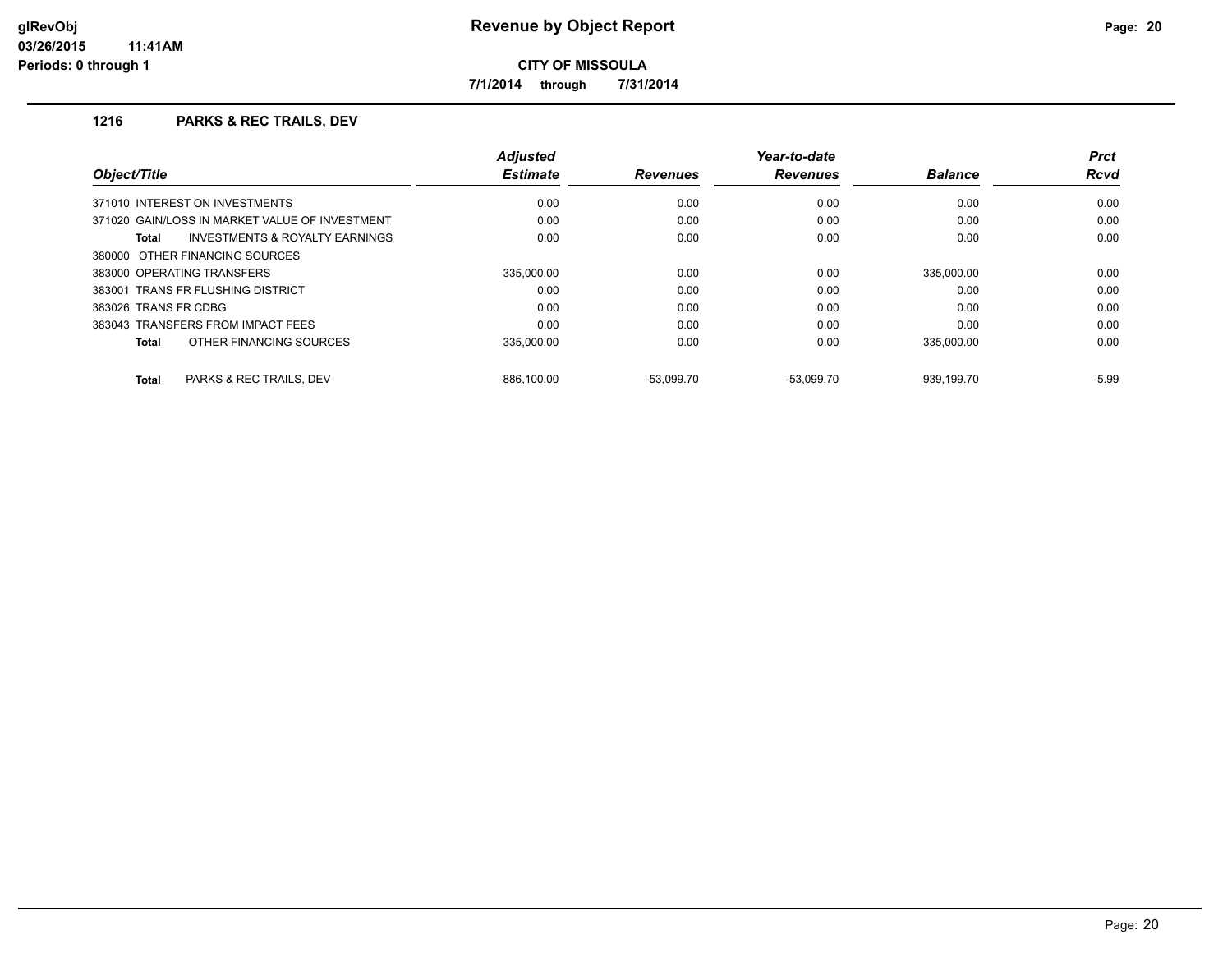**7/1/2014 through 7/31/2014**

## **1217 PARKS CITY LIFE GYM LEASE**

**1217 PARKS CITY LIFE GYM LEASE**

|                                            | <b>Adjusted</b> |                 | Year-to-date    |                | <b>Prct</b> |
|--------------------------------------------|-----------------|-----------------|-----------------|----------------|-------------|
| Object/Title                               | <b>Estimate</b> | <b>Revenues</b> | <b>Revenues</b> | <b>Balance</b> | <b>Rcvd</b> |
| 330000 INTERGOVERNMENTAL REVENUES          |                 |                 |                 |                |             |
| 336023 STATE CONTRIB. - PERS               | 0.00            | 0.00            | 0.00            | 0.00           | 0.00        |
| INTERGOVERNMENTAL REVENUES<br><b>Total</b> | 0.00            | 0.00            | 0.00            | 0.00           | 0.00        |
| 340000 CHARGES FOR SERVICES                |                 |                 |                 |                |             |
| 346031 RECREATION FEES                     | 30,900.00       | 0.00            | 0.00            | 30,900.00      | 0.00        |
| 346032 PRESCHOOL PROGRAMS                  | 0.00            | 0.00            | 0.00            | 0.00           | 0.00        |
| 346053 CITY LIFE PROGRAMS                  | 12,500.00       | 0.00            | 0.00            | 12,500.00      | 0.00        |
| <b>CHARGES FOR SERVICES</b><br>Total       | 43,400.00       | 0.00            | 0.00            | 43,400.00      | 0.00        |
| 360000 MISCELLANEOUS REVENUES              |                 |                 |                 |                |             |
| 365019 PARKS DONATIONS                     | 0.00            | 0.00            | 0.00            | 0.00           | 0.00        |
| MISCELLANEOUS REVENUES<br><b>Total</b>     | 0.00            | 0.00            | 0.00            | 0.00           | 0.00        |
| <b>Total</b><br>PARKS CITY LIFE GYM LEASE  | 43.400.00       | 0.00            | 0.00            | 43.400.00      | 0.00        |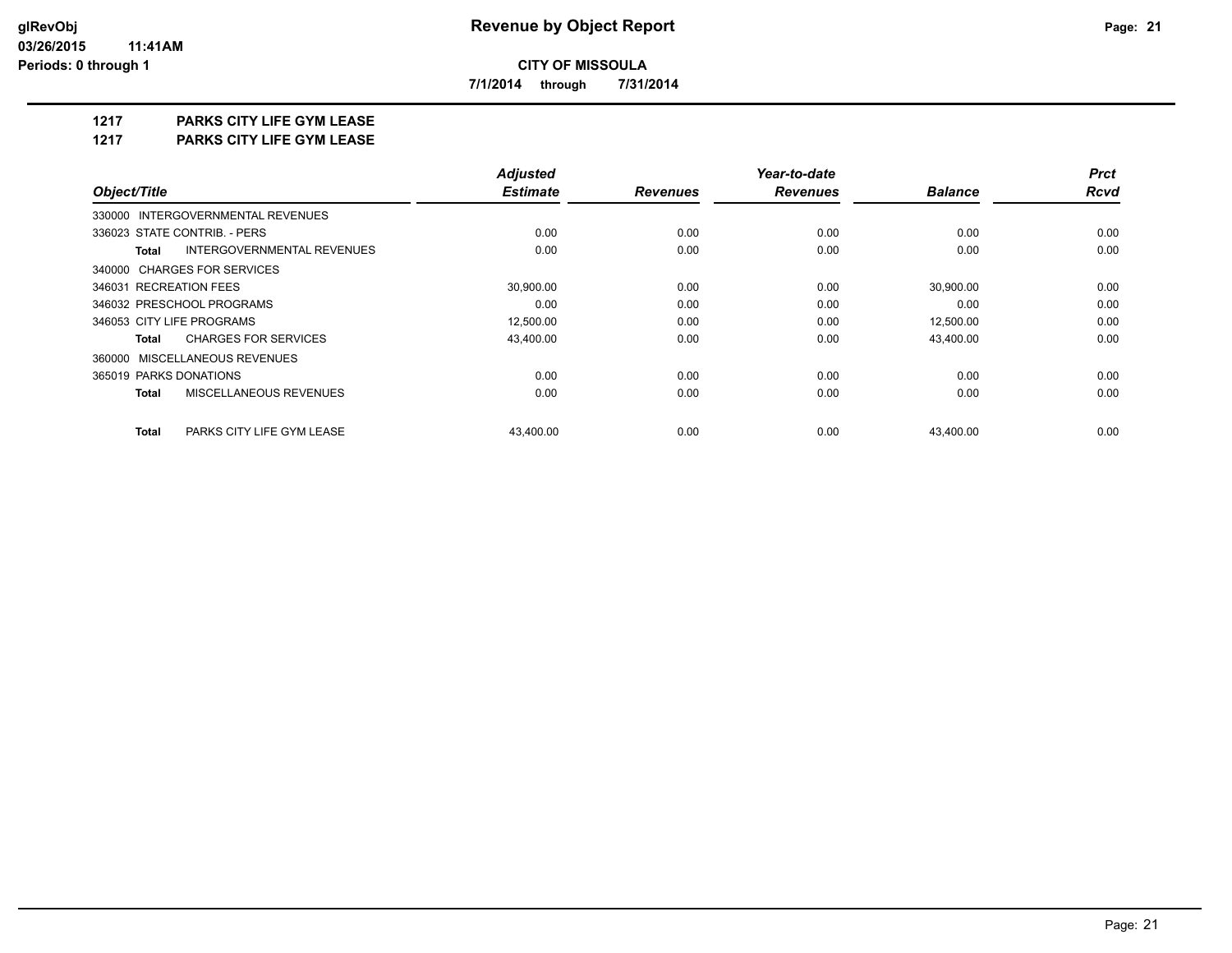**7/1/2014 through 7/31/2014**

## **1217 PARKS CITY LIFE GYM LEASE**

| Object/Title                                  | <b>Adjusted</b><br><b>Estimate</b> | <b>Revenues</b> | Year-to-date<br><b>Revenues</b> | <b>Balance</b> | <b>Prct</b><br><b>Rcvd</b> |
|-----------------------------------------------|------------------------------------|-----------------|---------------------------------|----------------|----------------------------|
| INTERGOVERNMENTAL REVENUES<br>330000          |                                    |                 |                                 |                |                            |
| 336023 STATE CONTRIB. - PERS                  | 0.00                               | 0.00            | 0.00                            | 0.00           | 0.00                       |
| INTERGOVERNMENTAL REVENUES<br><b>Total</b>    | 0.00                               | 0.00            | 0.00                            | 0.00           | 0.00                       |
| 340000 CHARGES FOR SERVICES                   |                                    |                 |                                 |                |                            |
| 346031 RECREATION FEES                        | 30.900.00                          | 0.00            | 0.00                            | 30.900.00      | 0.00                       |
| 346032 PRESCHOOL PROGRAMS                     | 0.00                               | 0.00            | 0.00                            | 0.00           | 0.00                       |
| 346053 CITY LIFE PROGRAMS                     | 12,500.00                          | 0.00            | 0.00                            | 12,500.00      | 0.00                       |
| <b>CHARGES FOR SERVICES</b><br><b>Total</b>   | 43,400.00                          | 0.00            | 0.00                            | 43,400.00      | 0.00                       |
| 360000 MISCELLANEOUS REVENUES                 |                                    |                 |                                 |                |                            |
| 365019 PARKS DONATIONS                        | 0.00                               | 0.00            | 0.00                            | 0.00           | 0.00                       |
| <b>MISCELLANEOUS REVENUES</b><br><b>Total</b> | 0.00                               | 0.00            | 0.00                            | 0.00           | 0.00                       |
| PARKS CITY LIFE GYM LEASE<br><b>Total</b>     | 43,400.00                          | 0.00            | 0.00                            | 43,400.00      | 0.00                       |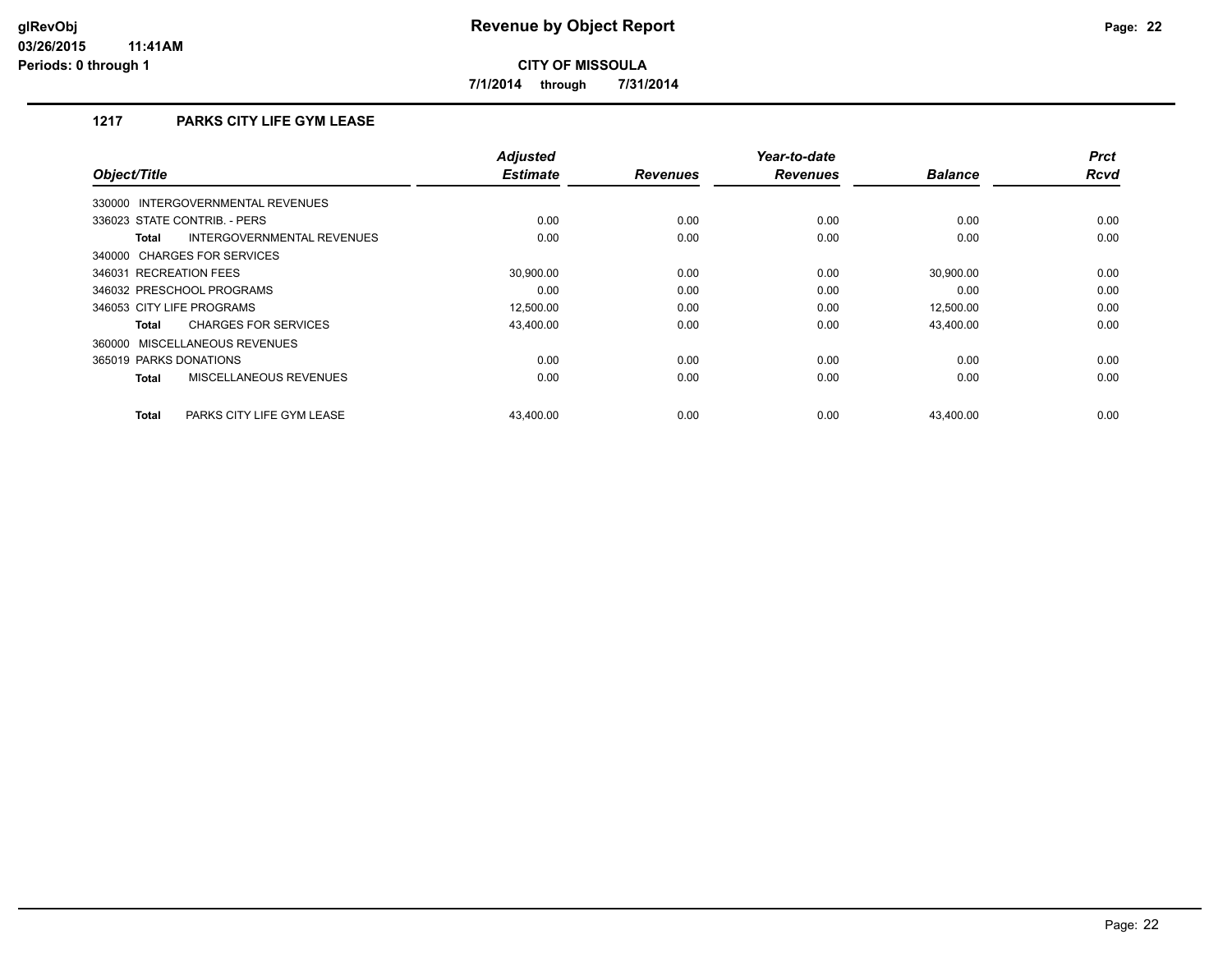**7/1/2014 through 7/31/2014**

#### **1218 ALL ABILITIES PLAYGROUND**

**1218 ALL ABILITIES PLAYGROUND**

|                                               | <b>Adjusted</b> |                 | Year-to-date    |                | <b>Prct</b><br><b>Rcvd</b> |
|-----------------------------------------------|-----------------|-----------------|-----------------|----------------|----------------------------|
| Object/Title<br>360000 MISCELLANEOUS REVENUES | <b>Estimate</b> | <b>Revenues</b> | <b>Revenues</b> | <b>Balance</b> |                            |
|                                               |                 |                 |                 |                |                            |
| MISCELLANEOUS REVENUES<br><b>Total</b>        | 671,346.00      | 75.000.00       | 75.000.00       | 596.346.00     | 11.17                      |
| 380000 OTHER FINANCING SOURCES                |                 |                 |                 |                |                            |
| 383010 TRANS FR CIP                           | 0.00            | 0.00            | 0.00            | 0.00           | 0.00                       |
| OTHER FINANCING SOURCES<br><b>Total</b>       | 0.00            | 0.00            | 0.00            | 0.00           | 0.00                       |
| ALL ABILITIES PLAYGROUND<br><b>Total</b>      | 671.346.00      | 75,000.00       | 75.000.00       | 596.346.00     | 11.17                      |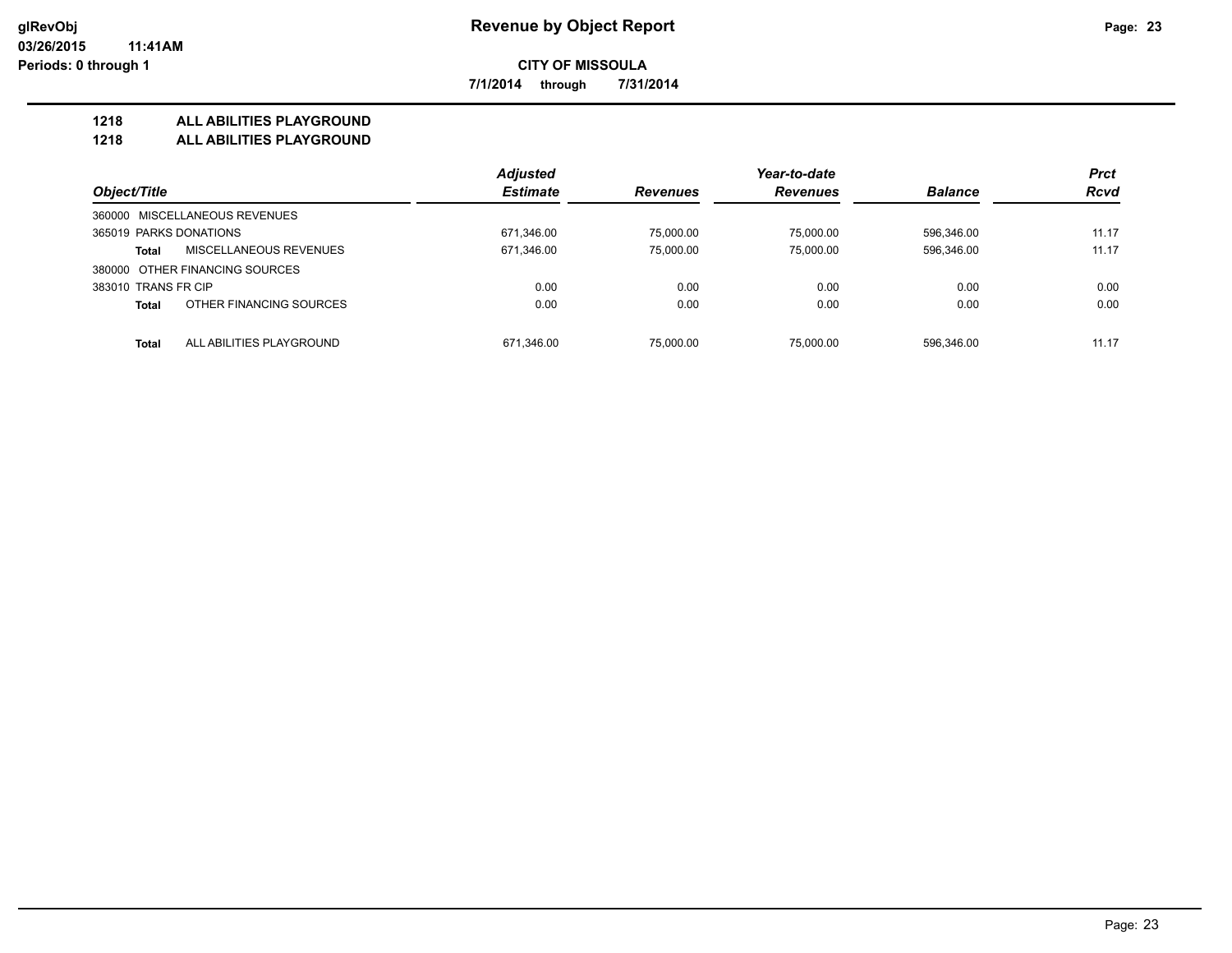**7/1/2014 through 7/31/2014**

## **1218 ALL ABILITIES PLAYGROUND**

|                        |                                | <b>Adjusted</b> |                 | Year-to-date    |                | <b>Prct</b> |
|------------------------|--------------------------------|-----------------|-----------------|-----------------|----------------|-------------|
| Object/Title           |                                | <b>Estimate</b> | <b>Revenues</b> | <b>Revenues</b> | <b>Balance</b> | <b>Rcvd</b> |
|                        | 360000 MISCELLANEOUS REVENUES  |                 |                 |                 |                |             |
| 365019 PARKS DONATIONS |                                | 671,346.00      | 75,000.00       | 75.000.00       | 596.346.00     | 11.17       |
| <b>Total</b>           | MISCELLANEOUS REVENUES         | 671,346.00      | 75,000.00       | 75.000.00       | 596,346.00     | 11.17       |
|                        | 380000 OTHER FINANCING SOURCES |                 |                 |                 |                |             |
| 383010 TRANS FR CIP    |                                | 0.00            | 0.00            | 0.00            | 0.00           | 0.00        |
| <b>Total</b>           | OTHER FINANCING SOURCES        | 0.00            | 0.00            | 0.00            | 0.00           | 0.00        |
| <b>Total</b>           | ALL ABILITIES PLAYGROUND       | 671,346.00      | 75.000.00       | 75.000.00       | 596.346.00     | 11.17       |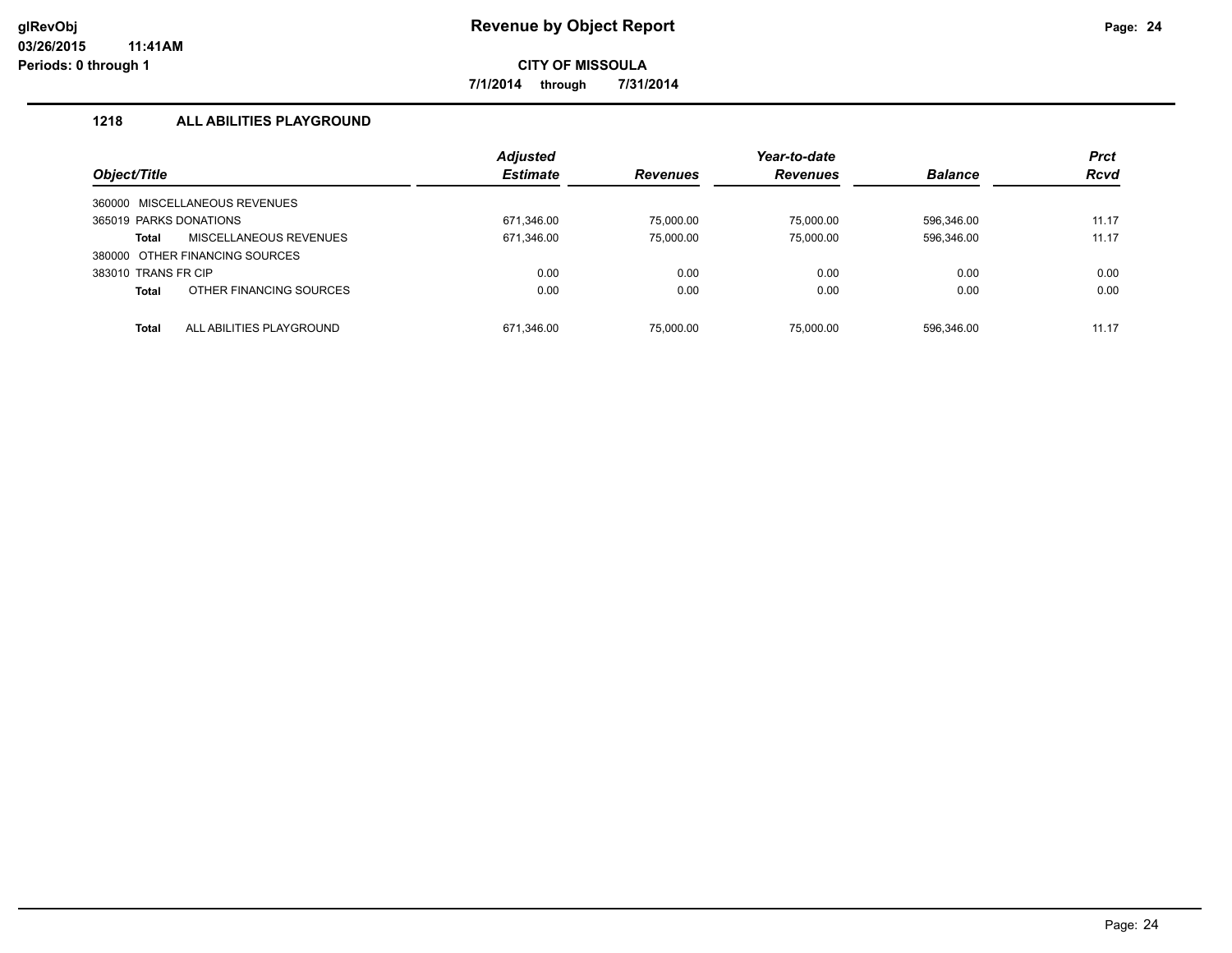**7/1/2014 through 7/31/2014**

**1219 FY14 PARK & TRAIL BOND**

**1219 FY14 PARK & TRAIL BOND**

|                                         | <b>Adjusted</b> | Year-to-date                       |      |                | Prct        |
|-----------------------------------------|-----------------|------------------------------------|------|----------------|-------------|
| Object/Title                            | <b>Estimate</b> | <b>Revenues</b><br><b>Revenues</b> |      | <b>Balance</b> | <b>Rcvd</b> |
| 380000 OTHER FINANCING SOURCES          |                 |                                    |      |                |             |
| 381010 BOND PROCEEDS                    | 0.00            | 0.00                               | 0.00 | 0.00           | 0.00        |
| 383050 TRANSFER FROM IMPACT FEES        | 0.00            | 0.00                               | 0.00 | 0.00           | 0.00        |
| OTHER FINANCING SOURCES<br><b>Total</b> | 0.00            | 0.00                               | 0.00 | 0.00           | 0.00        |
| Total<br>FY14 PARK & TRAIL BOND         | 0.00            | 0.00                               | 0.00 | 0.00           | 0.00        |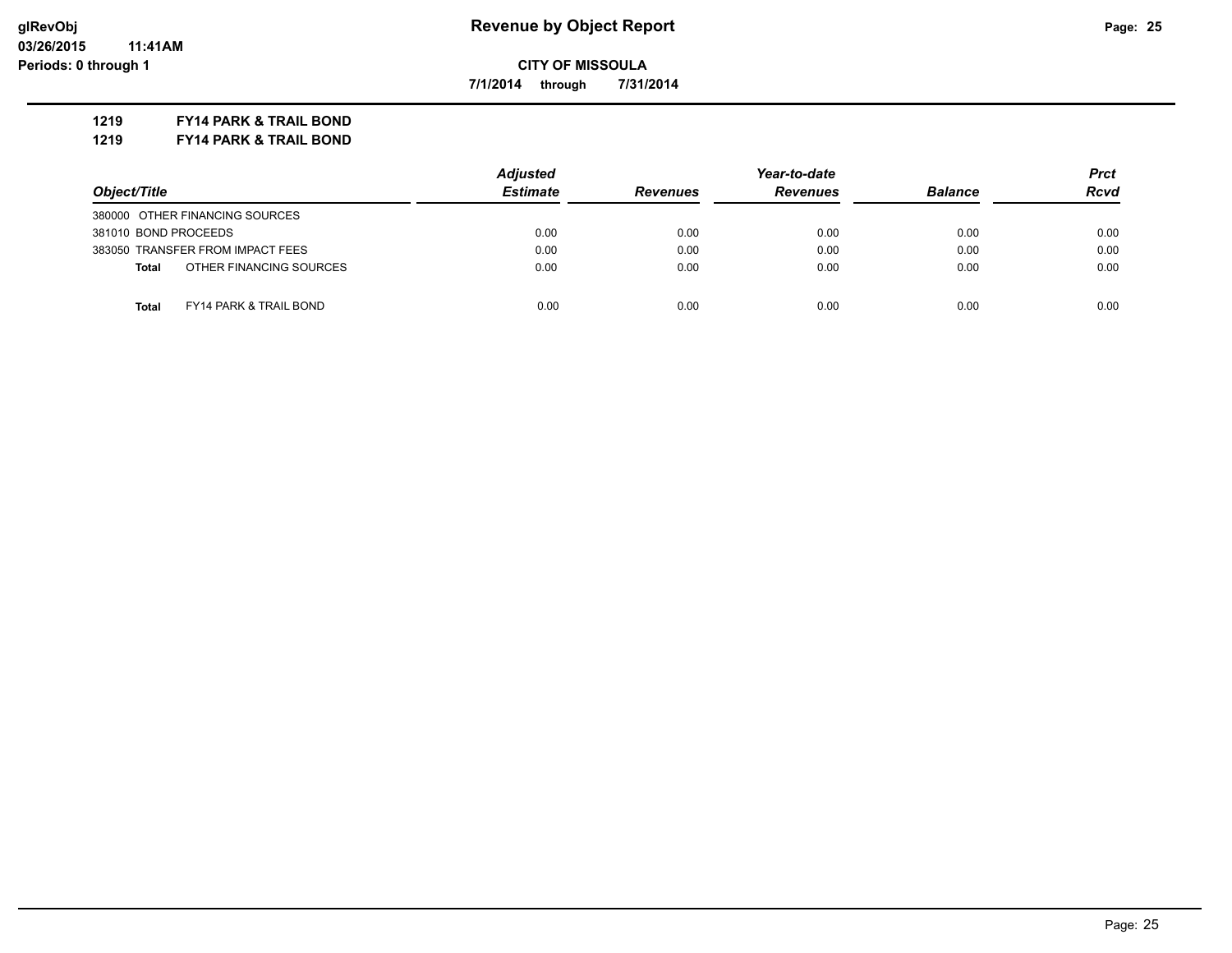**7/1/2014 through 7/31/2014**

#### **1219 FY14 PARK & TRAIL BOND**

| Object/Title                                      | <b>Adjusted</b><br><b>Estimate</b> | <b>Revenues</b> | Year-to-date<br><b>Revenues</b> | <b>Balance</b> | <b>Prct</b><br><b>Rcvd</b> |
|---------------------------------------------------|------------------------------------|-----------------|---------------------------------|----------------|----------------------------|
| 380000 OTHER FINANCING SOURCES                    |                                    |                 |                                 |                |                            |
| 381010 BOND PROCEEDS                              | 0.00                               | 0.00            | 0.00                            | 0.00           | 0.00                       |
| 383050 TRANSFER FROM IMPACT FEES                  | 0.00                               | 0.00            | 0.00                            | 0.00           | 0.00                       |
| OTHER FINANCING SOURCES<br><b>Total</b>           | 0.00                               | 0.00            | 0.00                            | 0.00           | 0.00                       |
| <b>FY14 PARK &amp; TRAIL BOND</b><br><b>Total</b> | 0.00                               | 0.00            | 0.00                            | 0.00           | 0.00                       |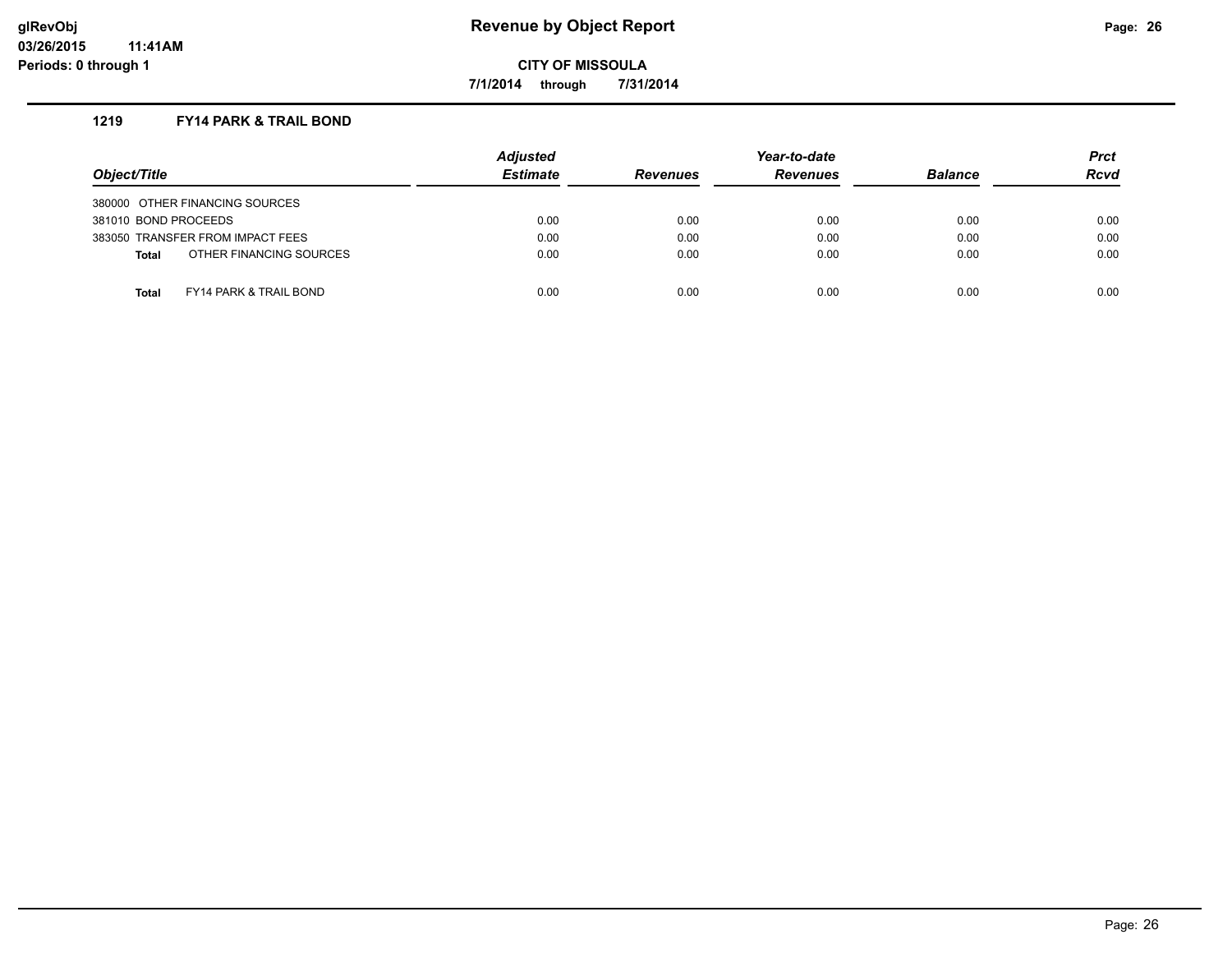**7/1/2014 through 7/31/2014**

# **1241 CREMAIN WALL & CEMETERY DONATIONS FUND**

## **1241 CREMAIN WALL & CEMETERY DONATIONS FUND**

|                                                                | <b>Adjusted</b> |                 | Year-to-date    |                | <b>Prct</b> |
|----------------------------------------------------------------|-----------------|-----------------|-----------------|----------------|-------------|
| Object/Title                                                   | <b>Estimate</b> | <b>Revenues</b> | <b>Revenues</b> | <b>Balance</b> | <b>Rcvd</b> |
| 340000 CHARGES FOR SERVICES                                    |                 |                 |                 |                |             |
| 343310 SALE OF NICHE NAMEPLATES & VASES                        | 0.00            | 0.00            | 0.00            | 0.00           | 0.00        |
| 343311 SALE OF NICHES                                          | 0.00            | 0.00            | 0.00            | 0.00           | 0.00        |
| <b>CHARGES FOR SERVICES</b><br>Total                           | 0.00            | 0.00            | 0.00            | 0.00           | 0.00        |
| 360000 MISCELLANEOUS REVENUES                                  |                 |                 |                 |                |             |
| 360010 MISCELLANEOUS                                           | 0.00            | 0.00            | 0.00            | 0.00           | 0.00        |
| 365000 DONATIONS                                               | 0.00            | 0.00            | 0.00            | 0.00           | 0.00        |
| MISCELLANEOUS REVENUES<br>Total                                | 0.00            | 0.00            | 0.00            | 0.00           | 0.00        |
| <b>INVESTMENTS &amp; ROYALTY EARNINGS</b><br>370000            |                 |                 |                 |                |             |
| 371010 INTEREST ON INVESTMENTS                                 | 0.00            | 0.00            | 0.00            | 0.00           | 0.00        |
| 371020 GAIN/LOSS IN MARKET VALUE OF INVESTMENTS                | 0.00            | 0.00            | 0.00            | 0.00           | 0.00        |
| <b>INVESTMENTS &amp; ROYALTY EARNINGS</b><br>Total             | 0.00            | 0.00            | 0.00            | 0.00           | 0.00        |
| <b>CREMAIN WALL &amp; CEMETERY DONATIONS F</b><br><b>Total</b> | 0.00            | 0.00            | 0.00            | 0.00           | 0.00        |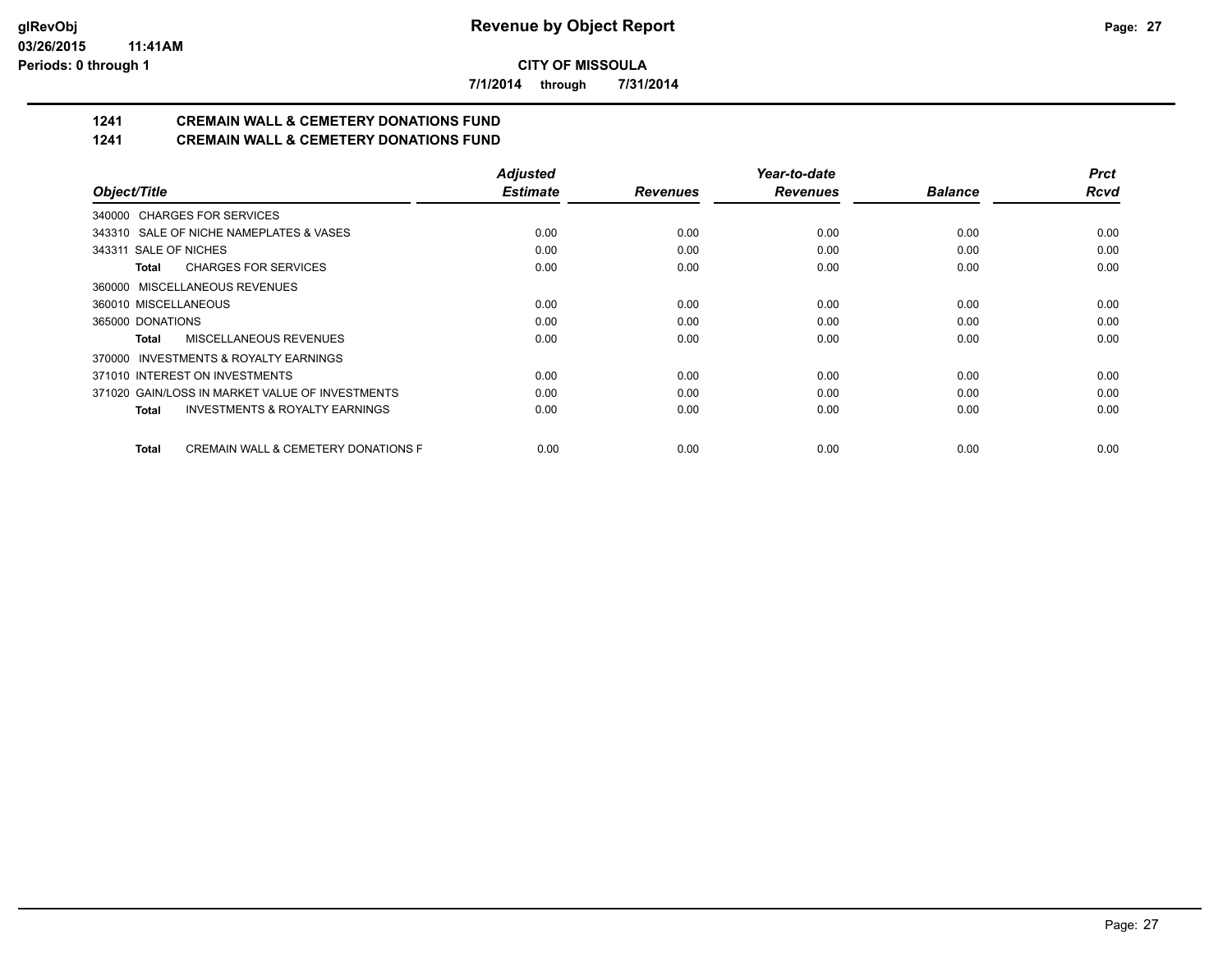**7/1/2014 through 7/31/2014**

#### **1241 CREMAIN WALL & CEMETERY DONATIONS FUND**

|                                                                | <b>Adjusted</b> |                 | Year-to-date    |                | <b>Prct</b> |
|----------------------------------------------------------------|-----------------|-----------------|-----------------|----------------|-------------|
| Object/Title                                                   | <b>Estimate</b> | <b>Revenues</b> | <b>Revenues</b> | <b>Balance</b> | <b>Rcvd</b> |
| 340000 CHARGES FOR SERVICES                                    |                 |                 |                 |                |             |
| 343310 SALE OF NICHE NAMEPLATES & VASES                        | 0.00            | 0.00            | 0.00            | 0.00           | 0.00        |
| 343311 SALE OF NICHES                                          | 0.00            | 0.00            | 0.00            | 0.00           | 0.00        |
| <b>CHARGES FOR SERVICES</b><br>Total                           | 0.00            | 0.00            | 0.00            | 0.00           | 0.00        |
| 360000 MISCELLANEOUS REVENUES                                  |                 |                 |                 |                |             |
| 360010 MISCELLANEOUS                                           | 0.00            | 0.00            | 0.00            | 0.00           | 0.00        |
| 365000 DONATIONS                                               | 0.00            | 0.00            | 0.00            | 0.00           | 0.00        |
| MISCELLANEOUS REVENUES<br>Total                                | 0.00            | 0.00            | 0.00            | 0.00           | 0.00        |
| 370000 INVESTMENTS & ROYALTY EARNINGS                          |                 |                 |                 |                |             |
| 371010 INTEREST ON INVESTMENTS                                 | 0.00            | 0.00            | 0.00            | 0.00           | 0.00        |
| 371020 GAIN/LOSS IN MARKET VALUE OF INVESTMENT                 | 0.00            | 0.00            | 0.00            | 0.00           | 0.00        |
| <b>INVESTMENTS &amp; ROYALTY EARNINGS</b><br>Total             | 0.00            | 0.00            | 0.00            | 0.00           | 0.00        |
|                                                                |                 |                 |                 |                |             |
| <b>CREMAIN WALL &amp; CEMETERY DONATIONS F</b><br><b>Total</b> | 0.00            | 0.00            | 0.00            | 0.00           | 0.00        |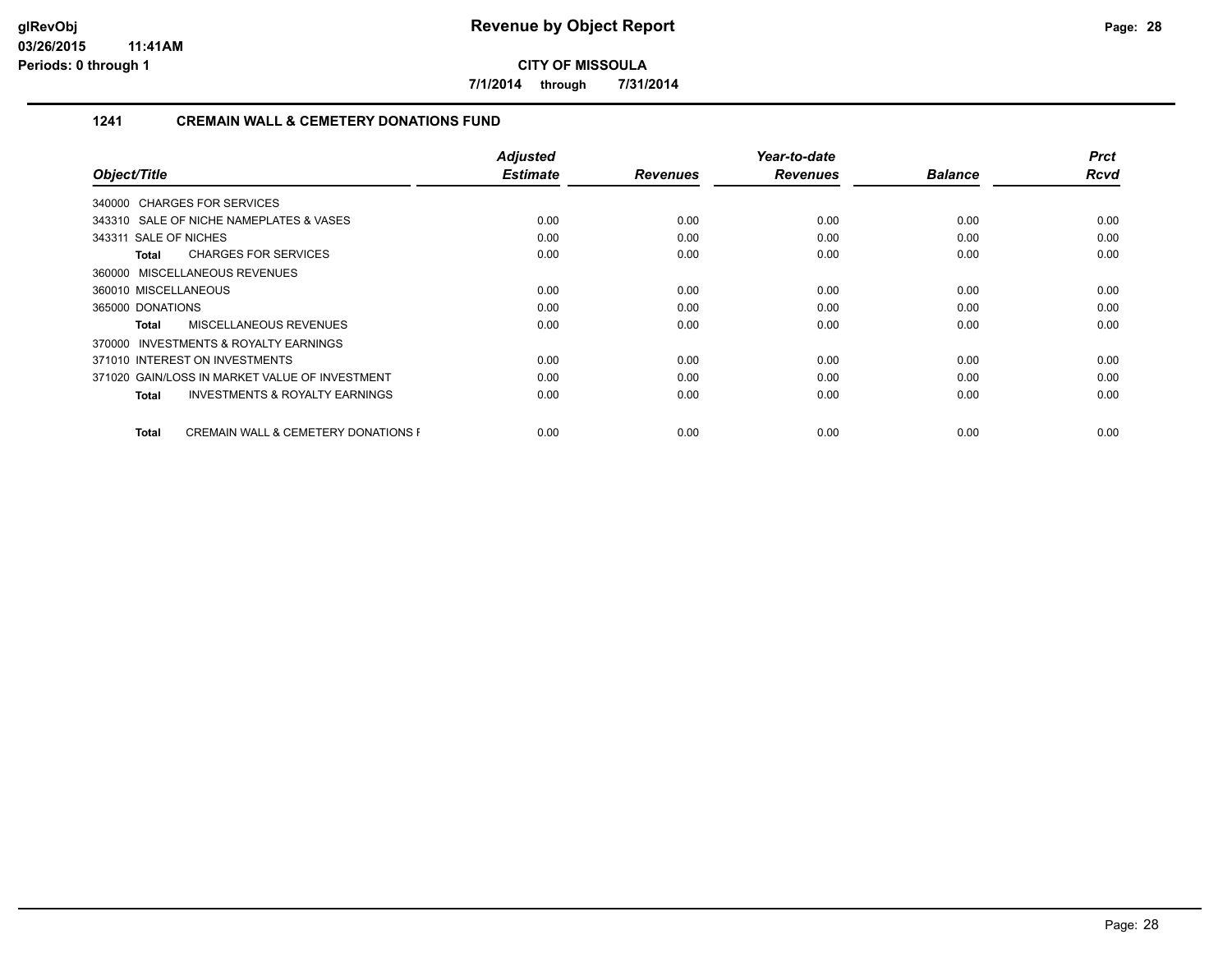**7/1/2014 through 7/31/2014**

## **1242 CEMETERY CARE FUND**

**1242 CEMETERY CARE FUND**

|                                                           | <b>Adjusted</b> |                 | Year-to-date    |                | <b>Prct</b> |
|-----------------------------------------------------------|-----------------|-----------------|-----------------|----------------|-------------|
| Object/Title                                              | <b>Estimate</b> | <b>Revenues</b> | <b>Revenues</b> | <b>Balance</b> | Rcvd        |
| 340000 CHARGES FOR SERVICES                               |                 |                 |                 |                |             |
| 343320 CEMETERY - SALE OF PLOTS                           | 0.00            | 1,000.00        | 1,000.00        | $-1,000.00$    | 0.00        |
| 343321 CEMETERY FOUNDATIONS                               | 0.00            | 160.00          | 160.00          | $-160.00$      | 0.00        |
| 343322 CEMETERY FLOWER CARE                               | 0.00            | 0.00            | 0.00            | 0.00           | 0.00        |
| 343323 CEMETERY - LINER INSTALL FEES                      | 0.00            | 1,100.00        | 1,100.00        | $-1,100.00$    | 0.00        |
| 343324 OTHER CEMETERY FEES                                | 0.00            | 150.00          | 150.00          | $-150.00$      | 0.00        |
| 343325 2ND INTERMENT RIGHT                                | 0.00            | 200.00          | 200.00          | $-200.00$      | 0.00        |
| 343340 CEMETERY - OPENINGS & CLOSINGS                     | 0.00            | 1,025.00        | 1,025.00        | $-1,025.00$    | 0.00        |
| 343350 CEMETERY CARE, FEES                                | 75.000.00       | 0.00            | 0.00            | 75,000.00      | 0.00        |
| <b>CHARGES FOR SERVICES</b><br><b>Total</b>               | 75,000.00       | 3,635.00        | 3,635.00        | 71,365.00      | 4.85        |
| 360000 MISCELLANEOUS REVENUES                             |                 |                 |                 |                |             |
| 360010 MISCELLANEOUS                                      | 0.00            | 0.00            | 0.00            | 0.00           | 0.00        |
| <b>MISCELLANEOUS REVENUES</b><br><b>Total</b>             | 0.00            | 0.00            | 0.00            | 0.00           | 0.00        |
| <b>INVESTMENTS &amp; ROYALTY EARNINGS</b><br>370000       |                 |                 |                 |                |             |
| 371010 INTEREST ON INVESTMENTS                            | 0.00            | 0.00            | 0.00            | 0.00           | 0.00        |
| 371020 GAIN/LOSS IN MARKET VALUE OF INVESTMENTS           | 0.00            | 0.00            | 0.00            | 0.00           | 0.00        |
| <b>INVESTMENTS &amp; ROYALTY EARNINGS</b><br><b>Total</b> | 0.00            | 0.00            | 0.00            | 0.00           | 0.00        |
| 380000 OTHER FINANCING SOURCES                            |                 |                 |                 |                |             |
| 382010 SALE OF FIXED ASSETS                               | 0.00            | 0.00            | 0.00            | 0.00           | 0.00        |
| OTHER FINANCING SOURCES<br><b>Total</b>                   | 0.00            | 0.00            | 0.00            | 0.00           | 0.00        |
| <b>CEMETERY CARE FUND</b><br><b>Total</b>                 | 75.000.00       | 3,635.00        | 3,635.00        | 71,365.00      | 4.85        |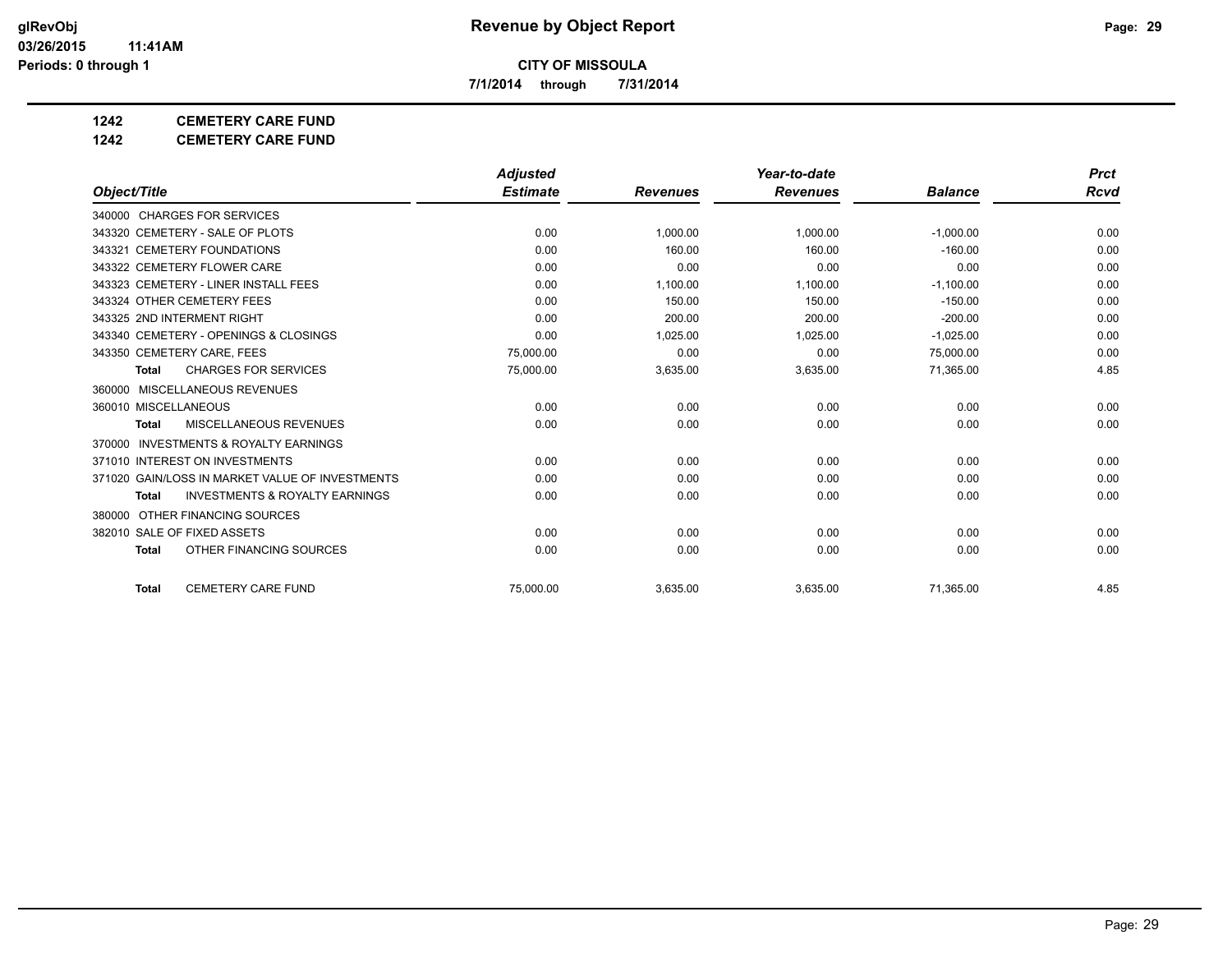**7/1/2014 through 7/31/2014**

#### **1242 CEMETERY CARE FUND**

|                                                           | <b>Adjusted</b> |                 | Year-to-date    |                | <b>Prct</b> |
|-----------------------------------------------------------|-----------------|-----------------|-----------------|----------------|-------------|
| Object/Title                                              | <b>Estimate</b> | <b>Revenues</b> | <b>Revenues</b> | <b>Balance</b> | Rcvd        |
| 340000 CHARGES FOR SERVICES                               |                 |                 |                 |                |             |
| 343320 CEMETERY - SALE OF PLOTS                           | 0.00            | 1,000.00        | 1,000.00        | $-1,000.00$    | 0.00        |
| 343321 CEMETERY FOUNDATIONS                               | 0.00            | 160.00          | 160.00          | $-160.00$      | 0.00        |
| 343322 CEMETERY FLOWER CARE                               | 0.00            | 0.00            | 0.00            | 0.00           | 0.00        |
| 343323 CEMETERY - LINER INSTALL FEES                      | 0.00            | 1,100.00        | 1,100.00        | $-1,100.00$    | 0.00        |
| 343324 OTHER CEMETERY FEES                                | 0.00            | 150.00          | 150.00          | $-150.00$      | 0.00        |
| 343325 2ND INTERMENT RIGHT                                | 0.00            | 200.00          | 200.00          | $-200.00$      | 0.00        |
| 343340 CEMETERY - OPENINGS & CLOSINGS                     | 0.00            | 1,025.00        | 1,025.00        | $-1,025.00$    | 0.00        |
| 343350 CEMETERY CARE, FEES                                | 75,000.00       | 0.00            | 0.00            | 75,000.00      | 0.00        |
| <b>CHARGES FOR SERVICES</b><br><b>Total</b>               | 75,000.00       | 3,635.00        | 3,635.00        | 71,365.00      | 4.85        |
| 360000 MISCELLANEOUS REVENUES                             |                 |                 |                 |                |             |
| 360010 MISCELLANEOUS                                      | 0.00            | 0.00            | 0.00            | 0.00           | 0.00        |
| <b>MISCELLANEOUS REVENUES</b><br><b>Total</b>             | 0.00            | 0.00            | 0.00            | 0.00           | 0.00        |
| <b>INVESTMENTS &amp; ROYALTY EARNINGS</b><br>370000       |                 |                 |                 |                |             |
| 371010 INTEREST ON INVESTMENTS                            | 0.00            | 0.00            | 0.00            | 0.00           | 0.00        |
| 371020 GAIN/LOSS IN MARKET VALUE OF INVESTMENT            | 0.00            | 0.00            | 0.00            | 0.00           | 0.00        |
| <b>INVESTMENTS &amp; ROYALTY EARNINGS</b><br><b>Total</b> | 0.00            | 0.00            | 0.00            | 0.00           | 0.00        |
| 380000 OTHER FINANCING SOURCES                            |                 |                 |                 |                |             |
| 382010 SALE OF FIXED ASSETS                               | 0.00            | 0.00            | 0.00            | 0.00           | 0.00        |
| OTHER FINANCING SOURCES<br><b>Total</b>                   | 0.00            | 0.00            | 0.00            | 0.00           | 0.00        |
| <b>CEMETERY CARE FUND</b><br><b>Total</b>                 | 75.000.00       | 3,635.00        | 3,635.00        | 71.365.00      | 4.85        |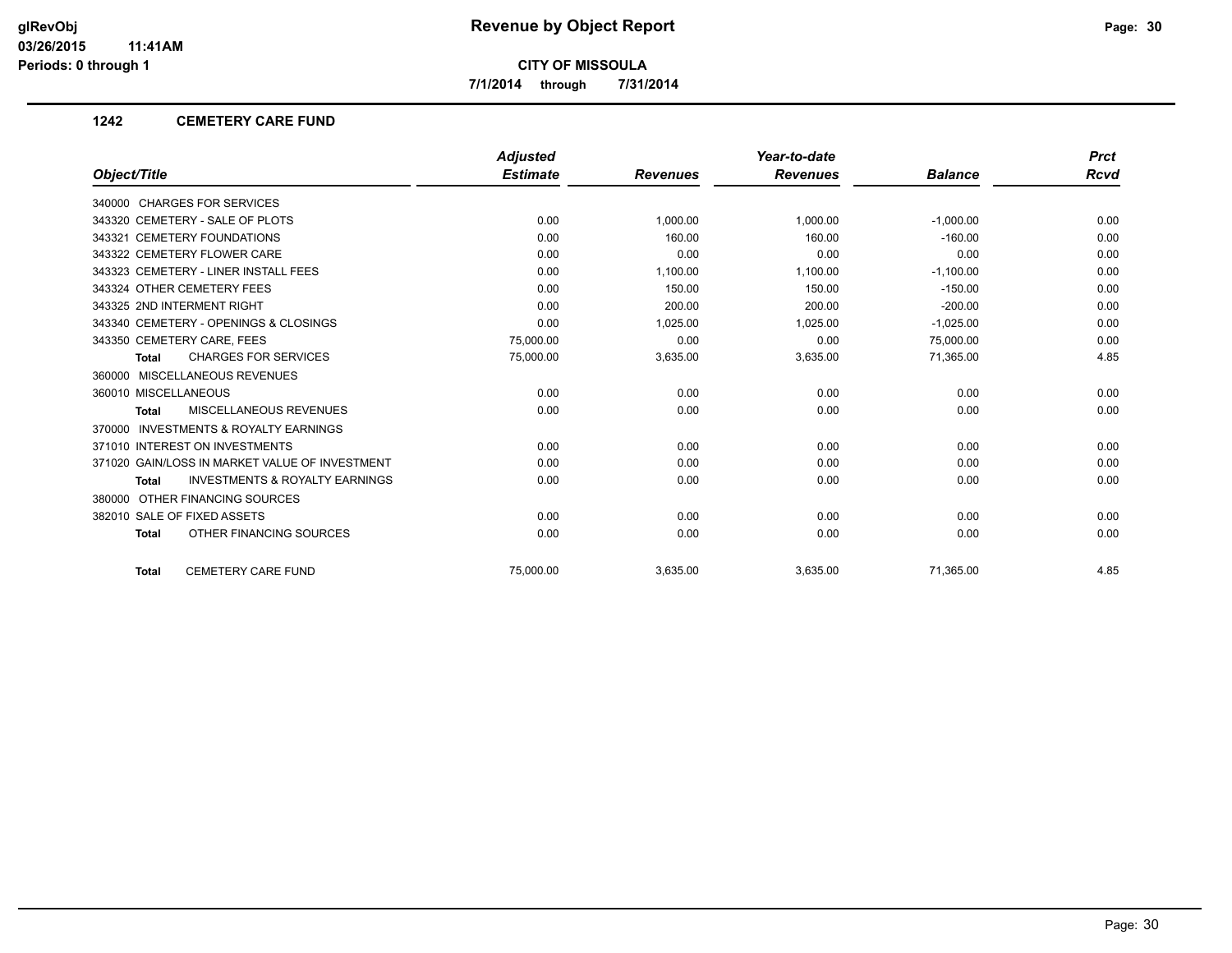**7/1/2014 through 7/31/2014**

## **1243 CEMETERY MEMORIAL FUND**

**1243 CEMETERY MEMORIAL FUND**

|                                |                                                 | <b>Adjusted</b> |                 | Year-to-date    |                | <b>Prct</b> |
|--------------------------------|-------------------------------------------------|-----------------|-----------------|-----------------|----------------|-------------|
| Object/Title                   |                                                 | <b>Estimate</b> | <b>Revenues</b> | <b>Revenues</b> | <b>Balance</b> | Rcvd        |
|                                | 360000 MISCELLANEOUS REVENUES                   |                 |                 |                 |                |             |
| 360010 MISCELLANEOUS           |                                                 | 0.00            | 0.00            | 0.00            | 0.00           | 0.00        |
| 365000 DONATIONS               |                                                 | 1.500.00        | 0.00            | 0.00            | 1,500.00       | 0.00        |
| Total                          | MISCELLANEOUS REVENUES                          | 1.500.00        | 0.00            | 0.00            | 1.500.00       | 0.00        |
|                                | 370000 INVESTMENTS & ROYALTY EARNINGS           |                 |                 |                 |                |             |
| 371010 INTEREST ON INVESTMENTS |                                                 | 0.00            | 0.00            | 0.00            | 0.00           | 0.00        |
|                                | 371020 GAIN/LOSS IN MARKET VALUE OF INVESTMENTS | 0.00            | 0.00            | 0.00            | 0.00           | 0.00        |
| <b>Total</b>                   | INVESTMENTS & ROYALTY EARNINGS                  | 0.00            | 0.00            | 0.00            | 0.00           | 0.00        |
| Total                          | <b>CEMETERY MEMORIAL FUND</b>                   | 1.500.00        | 0.00            | 0.00            | 1.500.00       | 0.00        |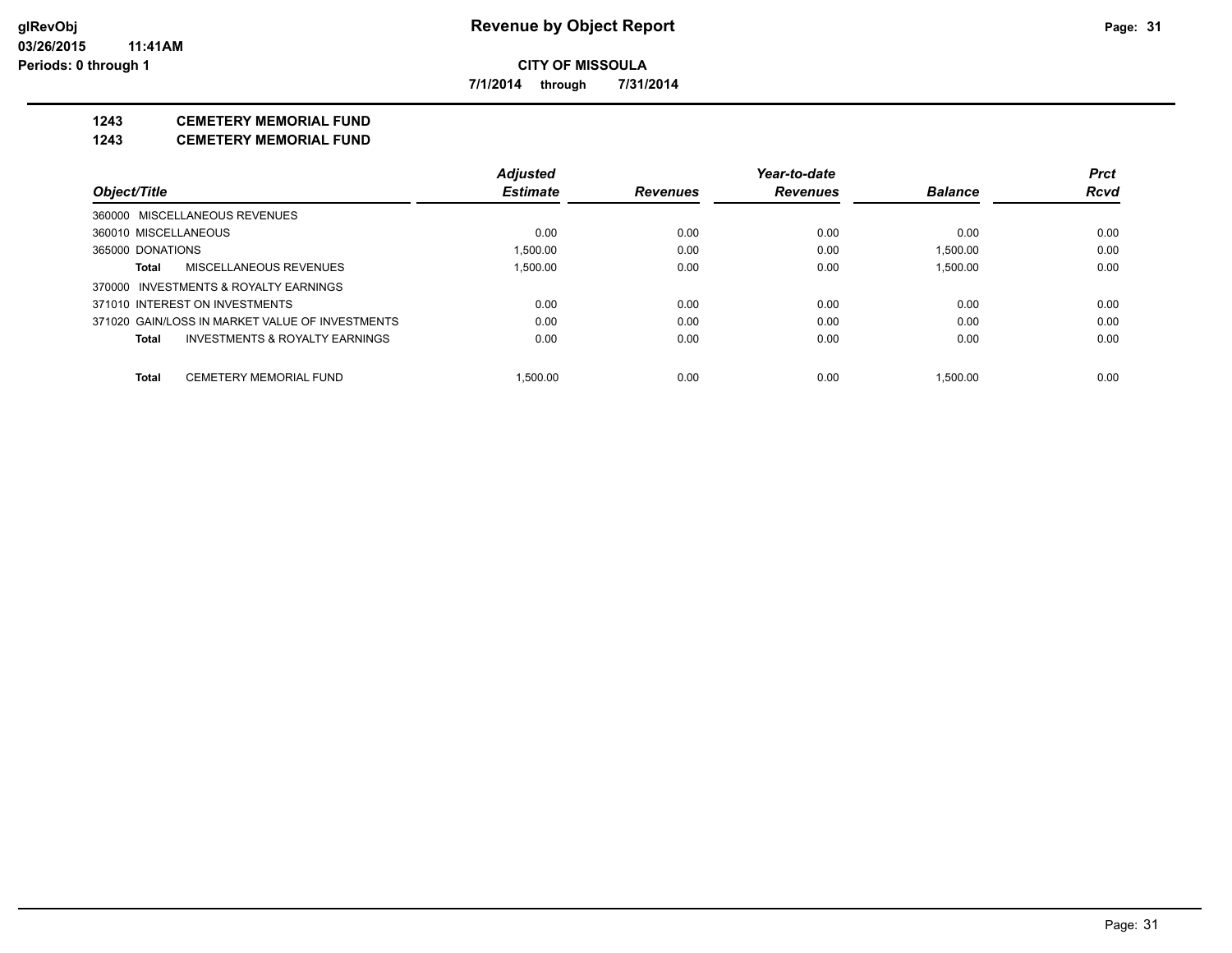**7/1/2014 through 7/31/2014**

## **1243 CEMETERY MEMORIAL FUND**

|                                       |                                                | <b>Adjusted</b> |                 | Year-to-date    |                | <b>Prct</b> |
|---------------------------------------|------------------------------------------------|-----------------|-----------------|-----------------|----------------|-------------|
| Object/Title                          |                                                | <b>Estimate</b> | <b>Revenues</b> | <b>Revenues</b> | <b>Balance</b> | <b>Rcvd</b> |
| 360000 MISCELLANEOUS REVENUES         |                                                |                 |                 |                 |                |             |
| 360010 MISCELLANEOUS                  |                                                | 0.00            | 0.00            | 0.00            | 0.00           | 0.00        |
| 365000 DONATIONS                      |                                                | 1.500.00        | 0.00            | 0.00            | 1.500.00       | 0.00        |
| <b>Total</b>                          | MISCELLANEOUS REVENUES                         | 1.500.00        | 0.00            | 0.00            | 1.500.00       | 0.00        |
| 370000 INVESTMENTS & ROYALTY EARNINGS |                                                |                 |                 |                 |                |             |
| 371010 INTEREST ON INVESTMENTS        |                                                | 0.00            | 0.00            | 0.00            | 0.00           | 0.00        |
|                                       | 371020 GAIN/LOSS IN MARKET VALUE OF INVESTMENT | 0.00            | 0.00            | 0.00            | 0.00           | 0.00        |
| <b>Total</b>                          | <b>INVESTMENTS &amp; ROYALTY EARNINGS</b>      | 0.00            | 0.00            | 0.00            | 0.00           | 0.00        |
| <b>Total</b>                          | <b>CEMETERY MEMORIAL FUND</b>                  | 1.500.00        | 0.00            | 0.00            | 1.500.00       | 0.00        |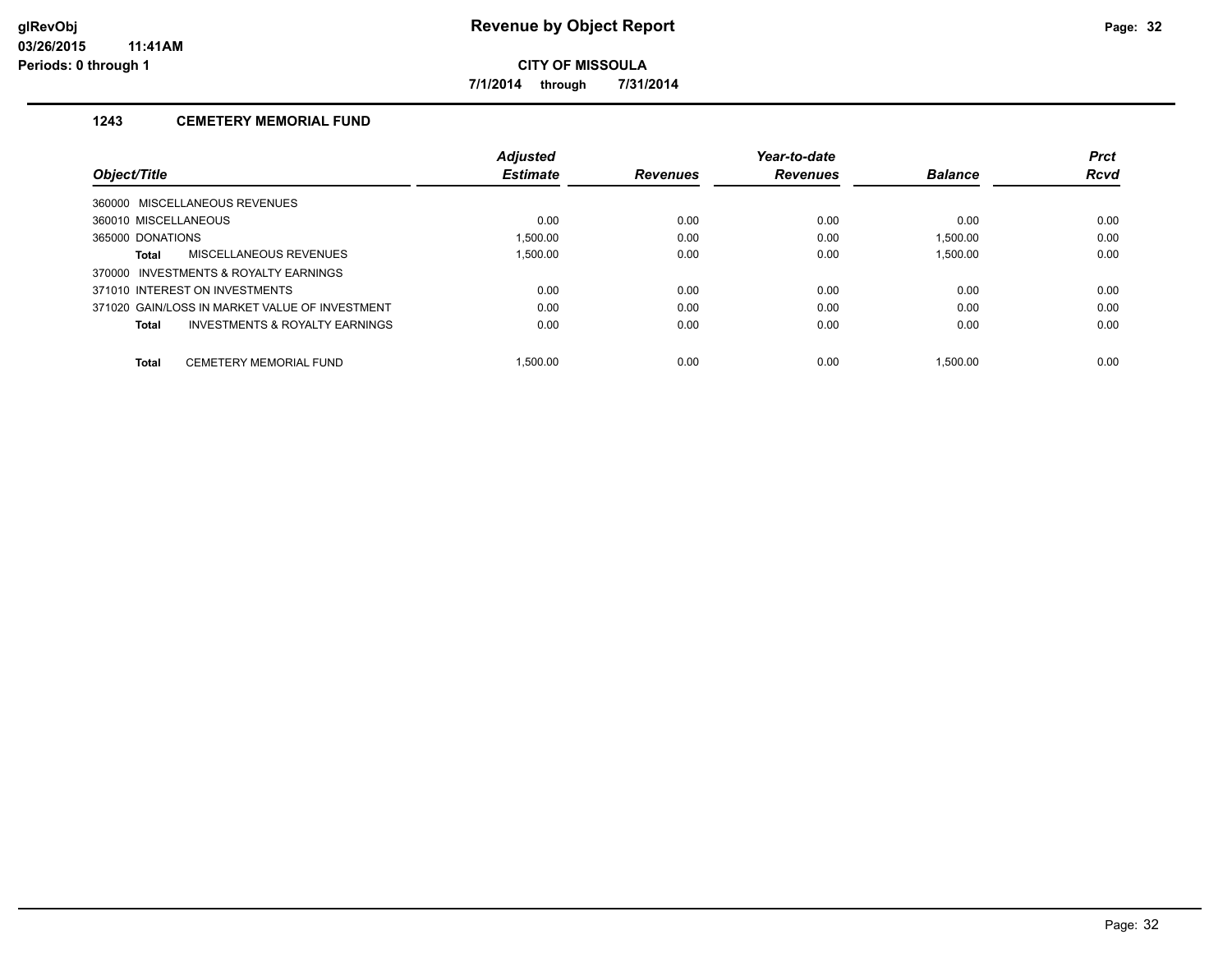**7/1/2014 through 7/31/2014**

**1265 TITLE 1 PROJECTS FUND**

**1265 TITLE 1 PROJECTS FUND**

|                         |                                           | <b>Adjusted</b> |                 | Year-to-date    |                | <b>Prct</b> |
|-------------------------|-------------------------------------------|-----------------|-----------------|-----------------|----------------|-------------|
| Object/Title            |                                           | <b>Estimate</b> | <b>Revenues</b> | <b>Revenues</b> | <b>Balance</b> | <b>Rcvd</b> |
|                         | 360000 MISCELLANEOUS REVENUES             |                 |                 |                 |                |             |
| 360010 MISCELLANEOUS    |                                           | 0.00            | 0.00            | 0.00            | 0.00           | 0.00        |
| Total                   | <b>MISCELLANEOUS REVENUES</b>             | 0.00            | 0.00            | 0.00            | 0.00           | 0.00        |
|                         | 370000 INVESTMENTS & ROYALTY EARNINGS     |                 |                 |                 |                |             |
|                         | 371010 INTEREST ON INVESTMENTS            | 0.00            | 0.00            | 0.00            | 0.00           | 0.00        |
|                         | 373002 LOAN REPAYMENT - FAMILY SERVICES   | 20,000.00       | 0.00            | 0.00            | 20.000.00      | 0.00        |
| 373006 BURNS ST COMMONS |                                           | 0.00            | 0.00            | 0.00            | 0.00           | 0.00        |
| Total                   | <b>INVESTMENTS &amp; ROYALTY EARNINGS</b> | 20,000.00       | 0.00            | 0.00            | 20.000.00      | 0.00        |
| Total                   | <b>TITLE 1 PROJECTS FUND</b>              | 20.000.00       | 0.00            | 0.00            | 20.000.00      | 0.00        |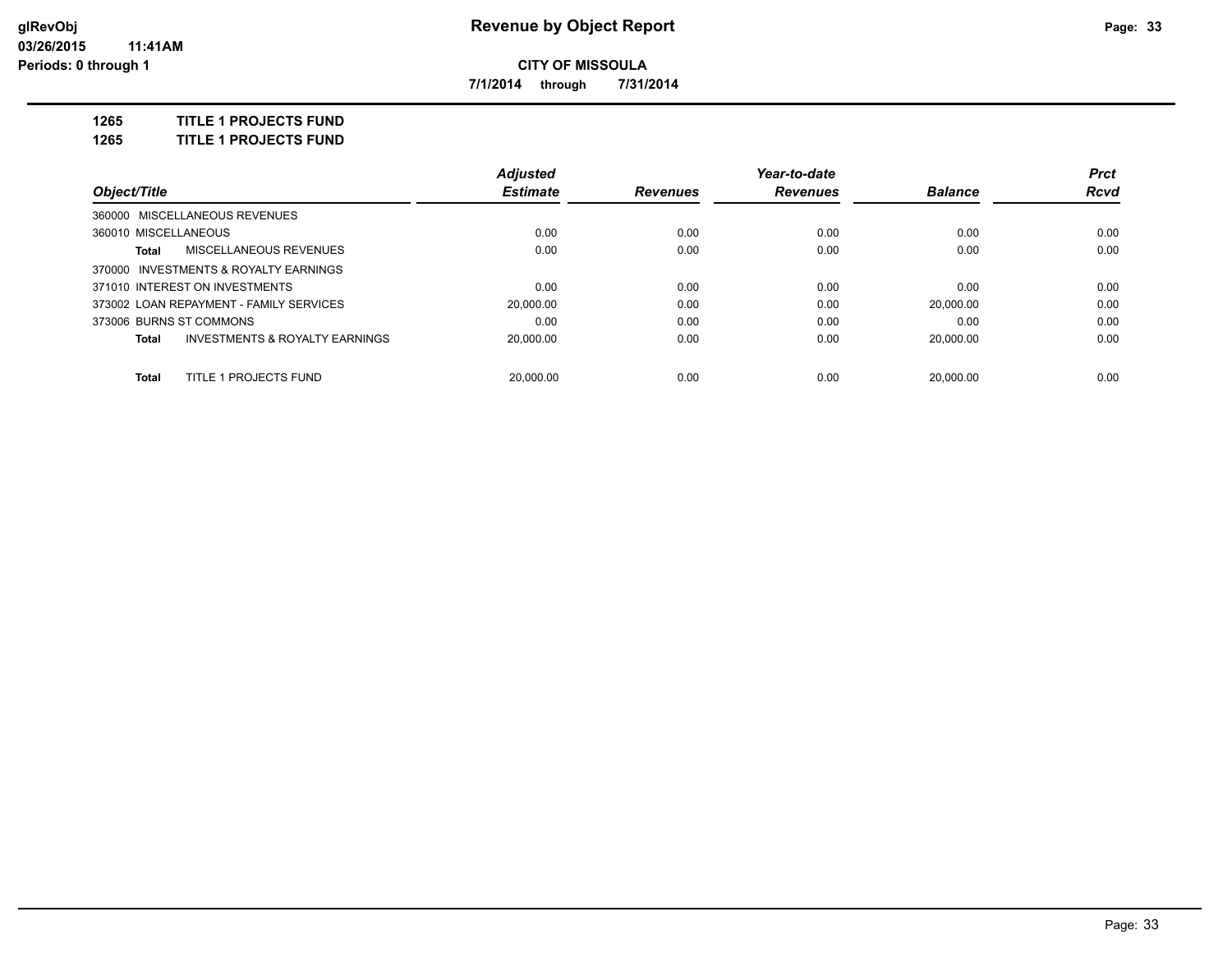**7/1/2014 through 7/31/2014**

## **1265 TITLE 1 PROJECTS FUND**

|                                         | <b>Adjusted</b> |                 | Year-to-date    |                | <b>Prct</b> |
|-----------------------------------------|-----------------|-----------------|-----------------|----------------|-------------|
| Object/Title                            | <b>Estimate</b> | <b>Revenues</b> | <b>Revenues</b> | <b>Balance</b> | <b>Rcvd</b> |
| 360000 MISCELLANEOUS REVENUES           |                 |                 |                 |                |             |
| 360010 MISCELLANEOUS                    | 0.00            | 0.00            | 0.00            | 0.00           | 0.00        |
| MISCELLANEOUS REVENUES<br>Total         | 0.00            | 0.00            | 0.00            | 0.00           | 0.00        |
| 370000 INVESTMENTS & ROYALTY EARNINGS   |                 |                 |                 |                |             |
| 371010 INTEREST ON INVESTMENTS          | 0.00            | 0.00            | 0.00            | 0.00           | 0.00        |
| 373002 LOAN REPAYMENT - FAMILY SERVICES | 20,000.00       | 0.00            | 0.00            | 20.000.00      | 0.00        |
| 373006 BURNS ST COMMONS                 | 0.00            | 0.00            | 0.00            | 0.00           | 0.00        |
| INVESTMENTS & ROYALTY EARNINGS<br>Total | 20,000.00       | 0.00            | 0.00            | 20.000.00      | 0.00        |
| TITLE 1 PROJECTS FUND<br><b>Total</b>   | 20.000.00       | 0.00            | 0.00            | 20.000.00      | 0.00        |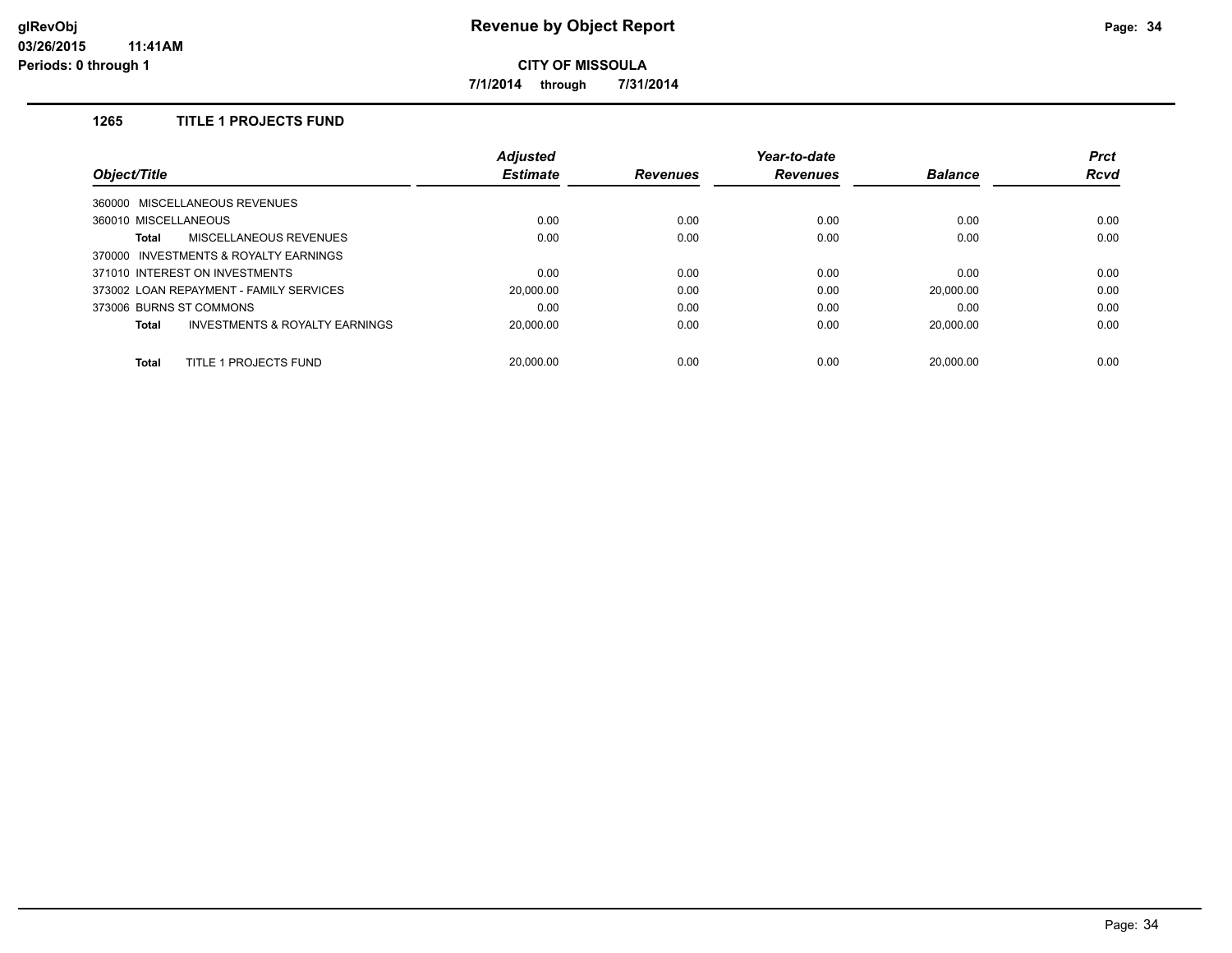**7/1/2014 through 7/31/2014**

#### **1396 PROGRAM INCOME REVOLVING LOAN PROGRAM 1396 PROGRAM INCOME REVOLVING LOAN PROGRAM**

|                                                           | Adjusted        |                 | Year-to-date    |                | <b>Prct</b> |
|-----------------------------------------------------------|-----------------|-----------------|-----------------|----------------|-------------|
| Object/Title                                              | <b>Estimate</b> | <b>Revenues</b> | <b>Revenues</b> | <b>Balance</b> | Rcvd        |
| <b>INTERGOVERNMENTAL REVENUES</b><br>330000               |                 |                 |                 |                |             |
| 331010 ENTITLEMENT - CDBG                                 | 0.00            | 0.00            | 0.00            | 0.00           | 0.00        |
| 331037 ELOCAL.COM LOAN REPAYMENT                          | 0.00            | 0.00            | 0.00            | 0.00           | 0.00        |
| <b>INTERGOVERNMENTAL REVENUES</b><br><b>Total</b>         | 0.00            | 0.00            | 0.00            | 0.00           | 0.00        |
| MISCELLANEOUS REVENUES<br>360000                          |                 |                 |                 |                |             |
| 360005 LOAN REPAYMENTS                                    | 0.00            | 0.00            | 0.00            | 0.00           | 0.00        |
| 360010 MISCELLANEOUS                                      | 0.00            | 0.00            | 0.00            | 0.00           | 0.00        |
| 360013 REPAYMENT OF SEWER GRANT                           | 7,000.00        | 0.00            | 0.00            | 7,000.00       | 0.00        |
| 360014 REPAYMENT OF LOAN/MHA                              | 0.00            | 0.00            | 0.00            | 0.00           | 0.00        |
| 361013 CLOSED GRANT REPAYMENTS                            | 0.00            | 0.00            | 0.00            | 0.00           | 0.00        |
| <b>MISCELLANEOUS REVENUES</b><br><b>Total</b>             | 7,000.00        | 0.00            | 0.00            | 7,000.00       | 0.00        |
| <b>INVESTMENTS &amp; ROYALTY EARNINGS</b><br>370000       |                 |                 |                 |                |             |
| 371010 INTEREST ON INVESTMENTS                            | 0.00            | 0.00            | 0.00            | 0.00           | 0.00        |
| 371020 GAIN/LOSS IN MARKET VALUE OF INVESTMENTS           | 0.00            | 0.00            | 0.00            | 0.00           | 0.00        |
| <b>INVESTMENTS &amp; ROYALTY EARNINGS</b><br><b>Total</b> | 0.00            | 0.00            | 0.00            | 0.00           | 0.00        |
| OTHER FINANCING SOURCES<br>380000                         |                 |                 |                 |                |             |
| 383026 TRANS FR CDBG                                      | 0.00            | 0.00            | 0.00            | 0.00           | 0.00        |
| OTHER FINANCING SOURCES<br><b>Total</b>                   | 0.00            | 0.00            | 0.00            | 0.00           | 0.00        |
| PROGRAM INCOME REVOLVING LOAN PRO<br><b>Total</b>         | 7,000.00        | 0.00            | 0.00            | 7.000.00       | 0.00        |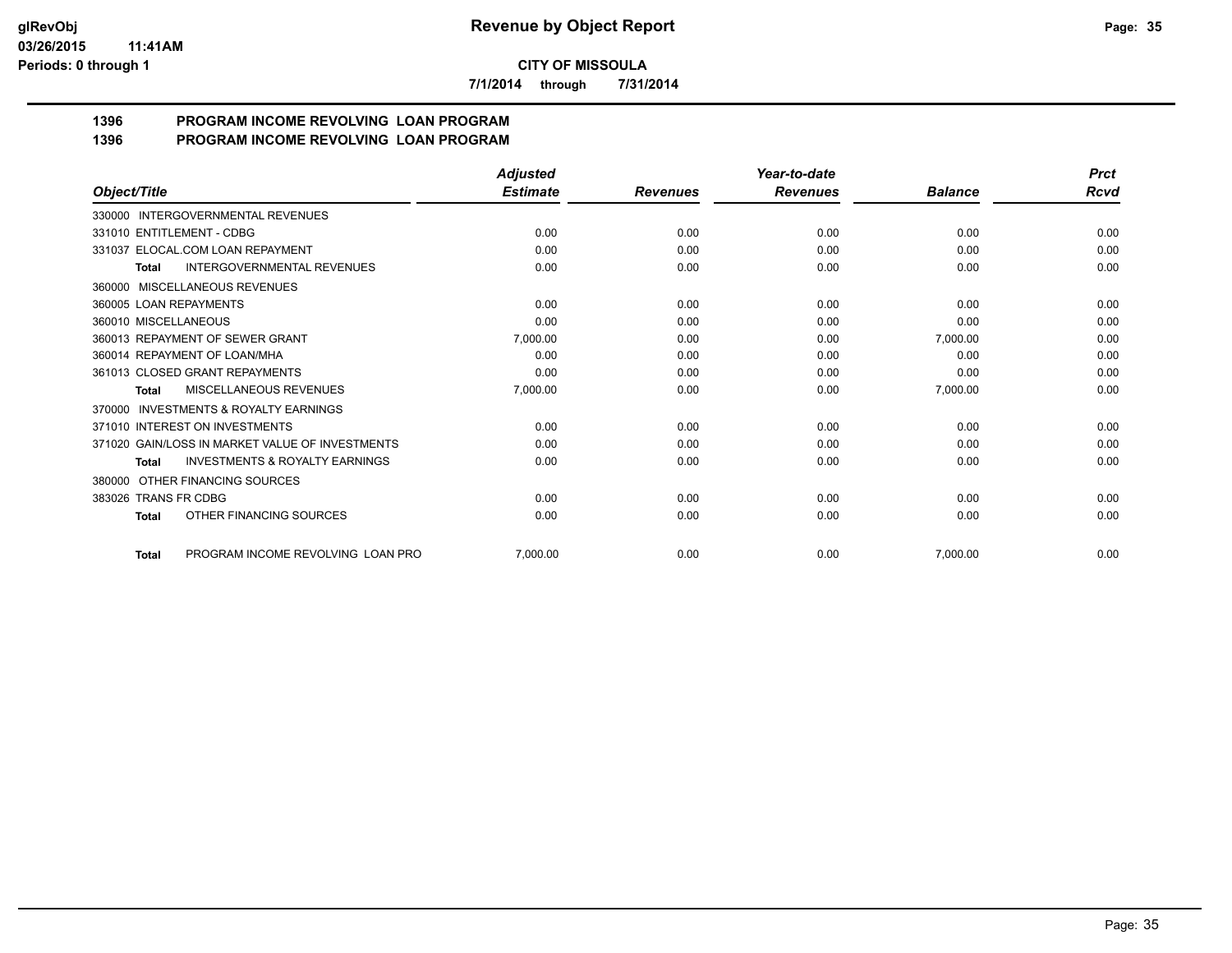**7/1/2014 through 7/31/2014**

## **1396 PROGRAM INCOME REVOLVING LOAN PROGRAM**

| Object/Title                                              | <b>Adjusted</b><br><b>Estimate</b> |                 | Year-to-date<br><b>Revenues</b> | <b>Balance</b> | <b>Prct</b><br>Rcvd |
|-----------------------------------------------------------|------------------------------------|-----------------|---------------------------------|----------------|---------------------|
|                                                           |                                    | <b>Revenues</b> |                                 |                |                     |
| <b>INTERGOVERNMENTAL REVENUES</b><br>330000               |                                    |                 |                                 |                |                     |
| 331010 ENTITLEMENT - CDBG                                 | 0.00                               | 0.00            | 0.00                            | 0.00           | 0.00                |
| 331037 ELOCAL.COM LOAN REPAYMENT                          | 0.00                               | 0.00            | 0.00                            | 0.00           | 0.00                |
| <b>INTERGOVERNMENTAL REVENUES</b><br><b>Total</b>         | 0.00                               | 0.00            | 0.00                            | 0.00           | 0.00                |
| MISCELLANEOUS REVENUES<br>360000                          |                                    |                 |                                 |                |                     |
| 360005 LOAN REPAYMENTS                                    | 0.00                               | 0.00            | 0.00                            | 0.00           | 0.00                |
| 360010 MISCELLANEOUS                                      | 0.00                               | 0.00            | 0.00                            | 0.00           | 0.00                |
| 360013 REPAYMENT OF SEWER GRANT                           | 7,000.00                           | 0.00            | 0.00                            | 7,000.00       | 0.00                |
| 360014 REPAYMENT OF LOAN/MHA                              | 0.00                               | 0.00            | 0.00                            | 0.00           | 0.00                |
| 361013 CLOSED GRANT REPAYMENTS                            | 0.00                               | 0.00            | 0.00                            | 0.00           | 0.00                |
| MISCELLANEOUS REVENUES<br>Total                           | 7,000.00                           | 0.00            | 0.00                            | 7,000.00       | 0.00                |
| <b>INVESTMENTS &amp; ROYALTY EARNINGS</b><br>370000       |                                    |                 |                                 |                |                     |
| 371010 INTEREST ON INVESTMENTS                            | 0.00                               | 0.00            | 0.00                            | 0.00           | 0.00                |
| 371020 GAIN/LOSS IN MARKET VALUE OF INVESTMENT            | 0.00                               | 0.00            | 0.00                            | 0.00           | 0.00                |
| <b>INVESTMENTS &amp; ROYALTY EARNINGS</b><br><b>Total</b> | 0.00                               | 0.00            | 0.00                            | 0.00           | 0.00                |
| OTHER FINANCING SOURCES<br>380000                         |                                    |                 |                                 |                |                     |
| 383026 TRANS FR CDBG                                      | 0.00                               | 0.00            | 0.00                            | 0.00           | 0.00                |
| OTHER FINANCING SOURCES<br><b>Total</b>                   | 0.00                               | 0.00            | 0.00                            | 0.00           | 0.00                |
| PROGRAM INCOME REVOLVING LOAN PRC<br><b>Total</b>         | 7.000.00                           | 0.00            | 0.00                            | 7.000.00       | 0.00                |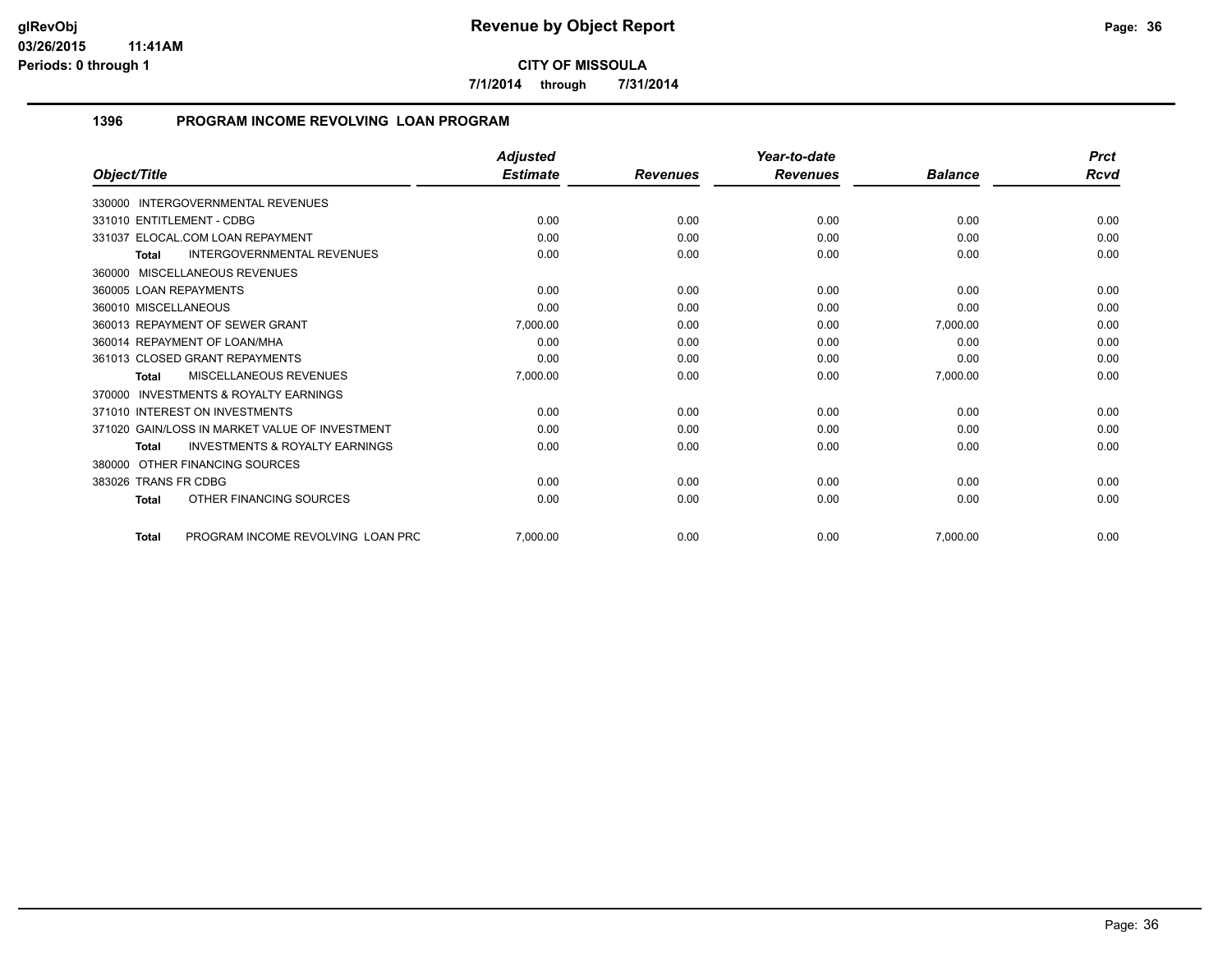**7/1/2014 through 7/31/2014**

#### **1397 STATE HOME PROGRAM INCOME**

**1397 STATE HOME PROGRAM INCOME**

|                                                           | <b>Adjusted</b> |                 | Year-to-date    |                | <b>Prct</b> |
|-----------------------------------------------------------|-----------------|-----------------|-----------------|----------------|-------------|
| Object/Title                                              | <b>Estimate</b> | <b>Revenues</b> | <b>Revenues</b> | <b>Balance</b> | <b>Rcvd</b> |
| 330000 INTERGOVERNMENTAL REVENUES                         |                 |                 |                 |                |             |
| 331003 STATE HOME PROGRAM INCOME                          | 186.489.00      | 0.00            | 0.00            | 186.489.00     | 0.00        |
| INTERGOVERNMENTAL REVENUES<br><b>Total</b>                | 186.489.00      | 0.00            | 0.00            | 186.489.00     | 0.00        |
| 370000 INVESTMENTS & ROYALTY EARNINGS                     |                 |                 |                 |                |             |
| 371010 INTEREST ON INVESTMENTS                            | 0.00            | 0.00            | 0.00            | 0.00           | 0.00        |
| <b>INVESTMENTS &amp; ROYALTY EARNINGS</b><br><b>Total</b> | 0.00            | 0.00            | 0.00            | 0.00           | 0.00        |
|                                                           |                 |                 |                 |                |             |
| STATE HOME PROGRAM INCOME<br><b>Total</b>                 | 186.489.00      | 0.00            | 0.00            | 186.489.00     | 0.00        |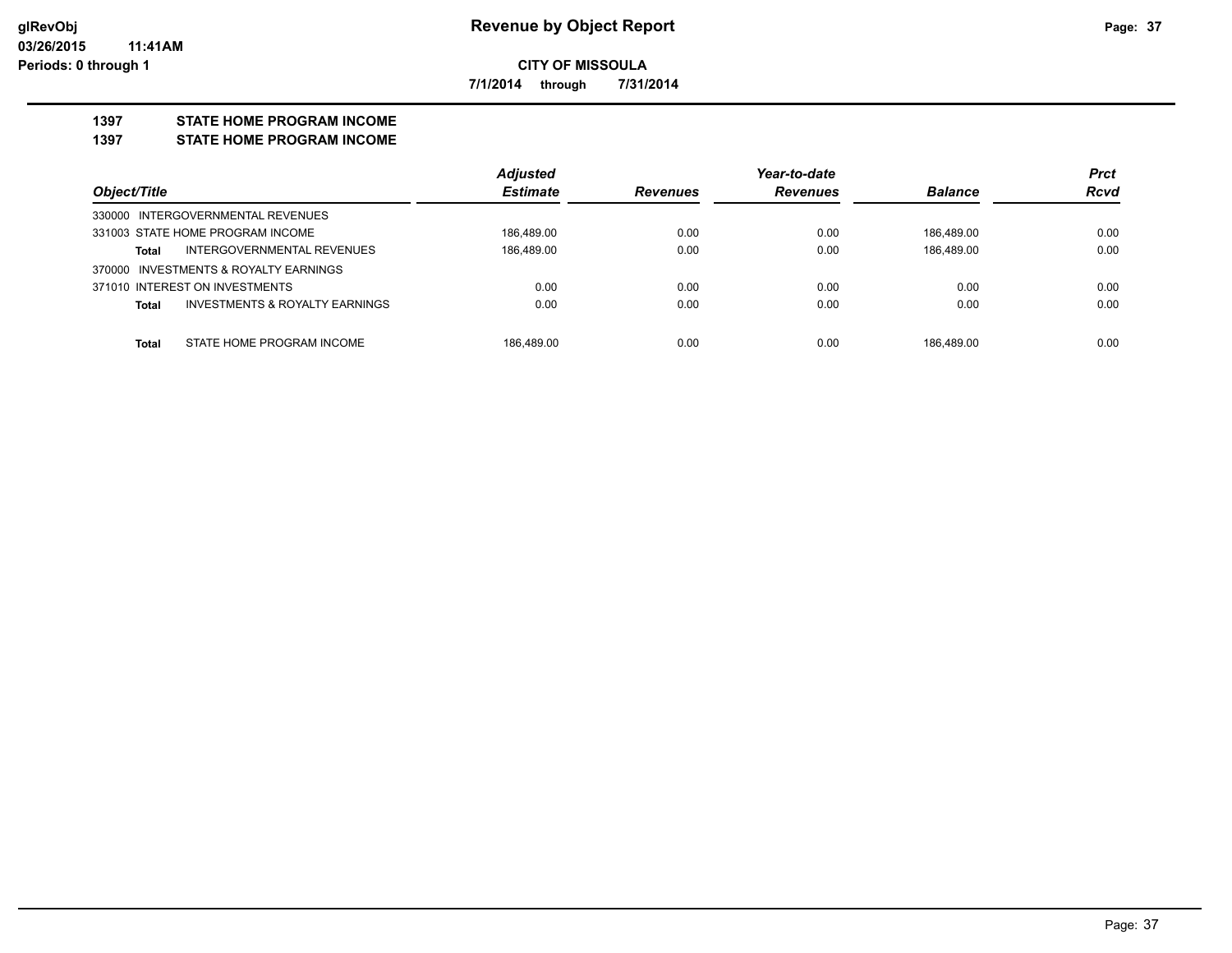**7/1/2014 through 7/31/2014**

#### **1397 STATE HOME PROGRAM INCOME**

| Object/Title                                              | <b>Adjusted</b><br><b>Estimate</b> | <b>Revenues</b> | Year-to-date<br><b>Revenues</b> | <b>Balance</b> | <b>Prct</b><br><b>Rcvd</b> |
|-----------------------------------------------------------|------------------------------------|-----------------|---------------------------------|----------------|----------------------------|
| 330000 INTERGOVERNMENTAL REVENUES                         |                                    |                 |                                 |                |                            |
| 331003 STATE HOME PROGRAM INCOME                          | 186.489.00                         | 0.00            | 0.00                            | 186.489.00     | 0.00                       |
| INTERGOVERNMENTAL REVENUES<br>Total                       | 186,489.00                         | 0.00            | 0.00                            | 186,489.00     | 0.00                       |
| 370000 INVESTMENTS & ROYALTY EARNINGS                     |                                    |                 |                                 |                |                            |
| 371010 INTEREST ON INVESTMENTS                            | 0.00                               | 0.00            | 0.00                            | 0.00           | 0.00                       |
| <b>INVESTMENTS &amp; ROYALTY EARNINGS</b><br><b>Total</b> | 0.00                               | 0.00            | 0.00                            | 0.00           | 0.00                       |
|                                                           |                                    |                 |                                 |                |                            |
| STATE HOME PROGRAM INCOME<br><b>Total</b>                 | 186.489.00                         | 0.00            | 0.00                            | 186.489.00     | 0.00                       |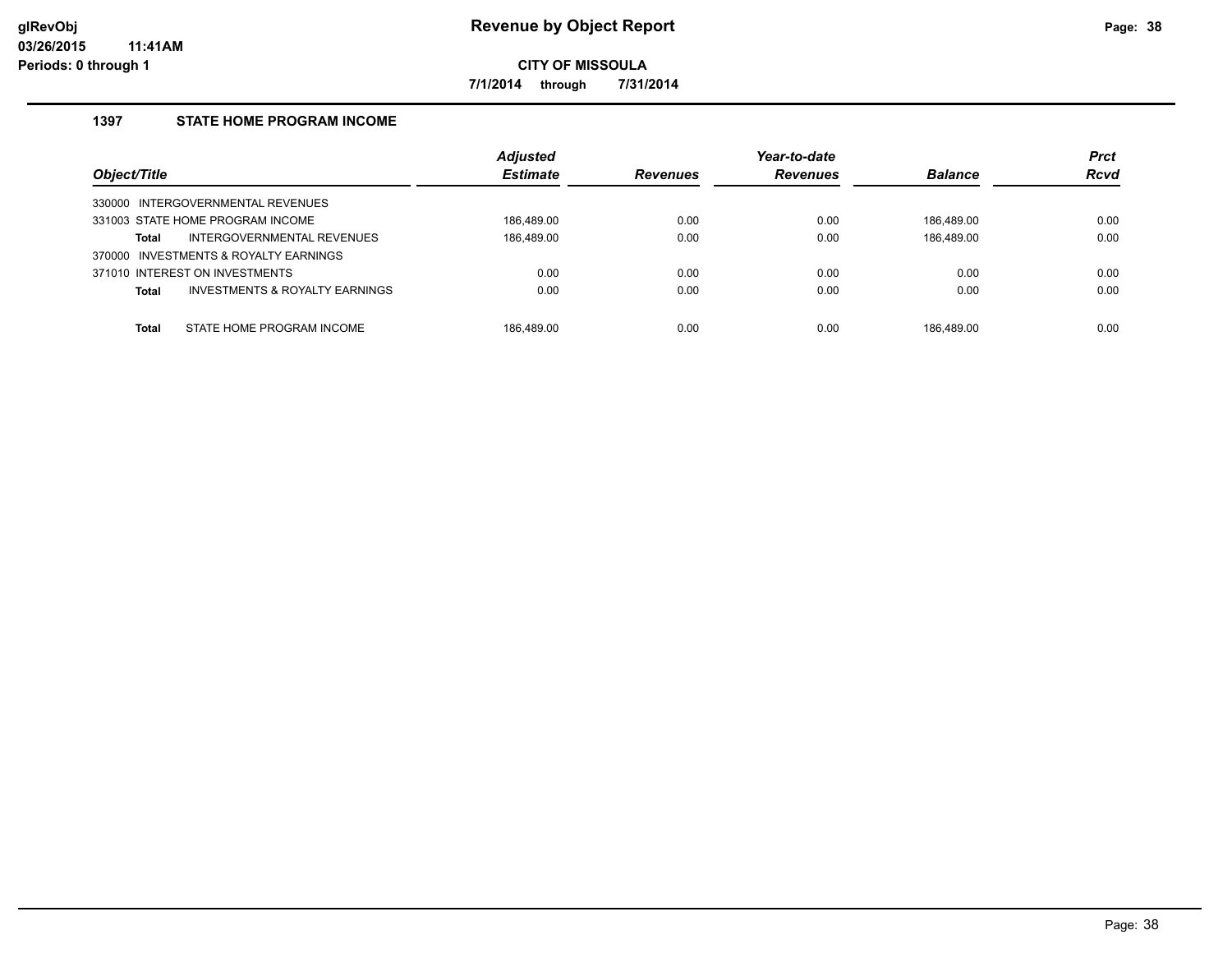**7/1/2014 through 7/31/2014**

**2250 PLANNING FUND**

**2250 PLANNING FUND**

|                                                           | <b>Adjusted</b> |                 | Year-to-date    |                | <b>Prct</b> |
|-----------------------------------------------------------|-----------------|-----------------|-----------------|----------------|-------------|
| Object/Title                                              | <b>Estimate</b> | <b>Revenues</b> | <b>Revenues</b> | <b>Balance</b> | Rcvd        |
| 330000 INTERGOVERNMENTAL REVENUES                         |                 |                 |                 |                |             |
| 331054 FHWA PL GRANT                                      | 0.00            | 0.00            | 0.00            | 0.00           | 0.00        |
| 331055 FTA GRANT                                          | 0.00            | 0.00            | 0.00            | 0.00           | 0.00        |
| 331056 MDT FEDERAL CMAQ                                   | 0.00            | 0.00            | 0.00            | 0.00           | 0.00        |
| 331057 TRANSIT-MUTD CMAQ                                  | 0.00            | 0.00            | 0.00            | 0.00           | 0.00        |
| 331170 HISTORICAL PRESERVATION GRANT                      | 5,500.00        | 0.00            | 0.00            | 5,500.00       | 0.00        |
| 336023 STATE CONTRIB. - PERS                              | 0.00            | 0.00            | 0.00            | 0.00           | 0.00        |
| 336030 COUNTY CONTRIBUTION                                | 0.00            | 0.00            | 0.00            | 0.00           | 0.00        |
| 338100 PLANNING MILLS PASSED THRU COUNTY                  | 329,157.00      | 0.00            | 0.00            | 329,157.00     | 0.00        |
| <b>INTERGOVERNMENTAL REVENUES</b><br><b>Total</b>         | 334,657.00      | 0.00            | 0.00            | 334,657.00     | 0.00        |
| <b>MISCELLANEOUS REVENUES</b><br>360000                   |                 |                 |                 |                |             |
| 365016 LOCAL MATCH MDT                                    | 0.00            | 0.00            | 0.00            | 0.00           | 0.00        |
| 365017 LOCAL MATCH TRANSIT                                | 0.00            | 0.00            | 0.00            | 0.00           | 0.00        |
| MISCELLANEOUS REVENUES<br><b>Total</b>                    | 0.00            | 0.00            | 0.00            | 0.00           | 0.00        |
| <b>INVESTMENTS &amp; ROYALTY EARNINGS</b><br>370000       |                 |                 |                 |                |             |
| 371010 INTEREST ON INVESTMENTS                            | 0.00            | 0.00            | 0.00            | 0.00           | 0.00        |
| <b>INVESTMENTS &amp; ROYALTY EARNINGS</b><br><b>Total</b> | 0.00            | 0.00            | 0.00            | 0.00           | 0.00        |
| OTHER FINANCING SOURCES<br>380000                         |                 |                 |                 |                |             |
| 383000 OPERATING TRANSFERS                                | 0.00            | 0.00            | 0.00            | 0.00           | 0.00        |
| 383029 TRANS FR GENERAL                                   | 80,128.00       | 0.00            | 0.00            | 80,128.00      | 0.00        |
| OTHER FINANCING SOURCES<br><b>Total</b>                   | 80,128.00       | 0.00            | 0.00            | 80,128.00      | 0.00        |
| <b>PLANNING FUND</b><br><b>Total</b>                      | 414.785.00      | 0.00            | 0.00            | 414,785.00     | 0.00        |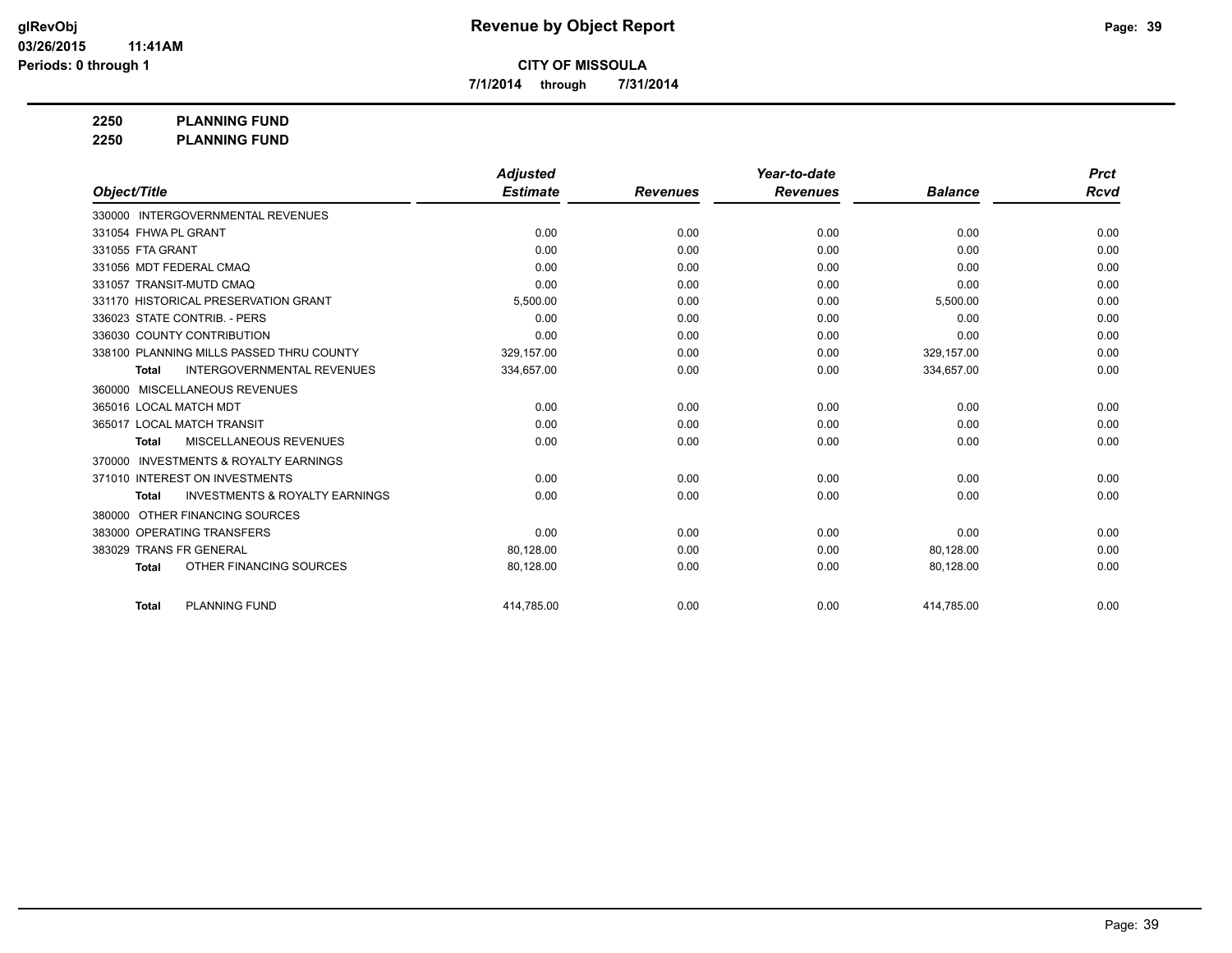**7/1/2014 through 7/31/2014**

#### **2250 PLANNING FUND**

|                                                           | <b>Adjusted</b> |                 | Year-to-date    |                | <b>Prct</b> |
|-----------------------------------------------------------|-----------------|-----------------|-----------------|----------------|-------------|
| Object/Title                                              | <b>Estimate</b> | <b>Revenues</b> | <b>Revenues</b> | <b>Balance</b> | Rcvd        |
| 330000 INTERGOVERNMENTAL REVENUES                         |                 |                 |                 |                |             |
| 331054 FHWA PL GRANT                                      | 0.00            | 0.00            | 0.00            | 0.00           | 0.00        |
| 331055 FTA GRANT                                          | 0.00            | 0.00            | 0.00            | 0.00           | 0.00        |
| 331056 MDT FEDERAL CMAQ                                   | 0.00            | 0.00            | 0.00            | 0.00           | 0.00        |
| 331057 TRANSIT-MUTD CMAQ                                  | 0.00            | 0.00            | 0.00            | 0.00           | 0.00        |
| 331170 HISTORICAL PRESERVATION GRANT                      | 5,500.00        | 0.00            | 0.00            | 5,500.00       | 0.00        |
| 336023 STATE CONTRIB. - PERS                              | 0.00            | 0.00            | 0.00            | 0.00           | 0.00        |
| 336030 COUNTY CONTRIBUTION                                | 0.00            | 0.00            | 0.00            | 0.00           | 0.00        |
| 338100 PLANNING MILLS PASSED THRU COUNTY                  | 329,157.00      | 0.00            | 0.00            | 329,157.00     | 0.00        |
| <b>INTERGOVERNMENTAL REVENUES</b><br><b>Total</b>         | 334,657.00      | 0.00            | 0.00            | 334,657.00     | 0.00        |
| 360000 MISCELLANEOUS REVENUES                             |                 |                 |                 |                |             |
| 365016 LOCAL MATCH MDT                                    | 0.00            | 0.00            | 0.00            | 0.00           | 0.00        |
| 365017 LOCAL MATCH TRANSIT                                | 0.00            | 0.00            | 0.00            | 0.00           | 0.00        |
| MISCELLANEOUS REVENUES<br><b>Total</b>                    | 0.00            | 0.00            | 0.00            | 0.00           | 0.00        |
| 370000 INVESTMENTS & ROYALTY EARNINGS                     |                 |                 |                 |                |             |
| 371010 INTEREST ON INVESTMENTS                            | 0.00            | 0.00            | 0.00            | 0.00           | 0.00        |
| <b>INVESTMENTS &amp; ROYALTY EARNINGS</b><br><b>Total</b> | 0.00            | 0.00            | 0.00            | 0.00           | 0.00        |
| 380000 OTHER FINANCING SOURCES                            |                 |                 |                 |                |             |
| 383000 OPERATING TRANSFERS                                | 0.00            | 0.00            | 0.00            | 0.00           | 0.00        |
| 383029 TRANS FR GENERAL                                   | 80.128.00       | 0.00            | 0.00            | 80,128.00      | 0.00        |
| OTHER FINANCING SOURCES<br><b>Total</b>                   | 80,128.00       | 0.00            | 0.00            | 80,128.00      | 0.00        |
| <b>PLANNING FUND</b><br><b>Total</b>                      | 414.785.00      | 0.00            | 0.00            | 414.785.00     | 0.00        |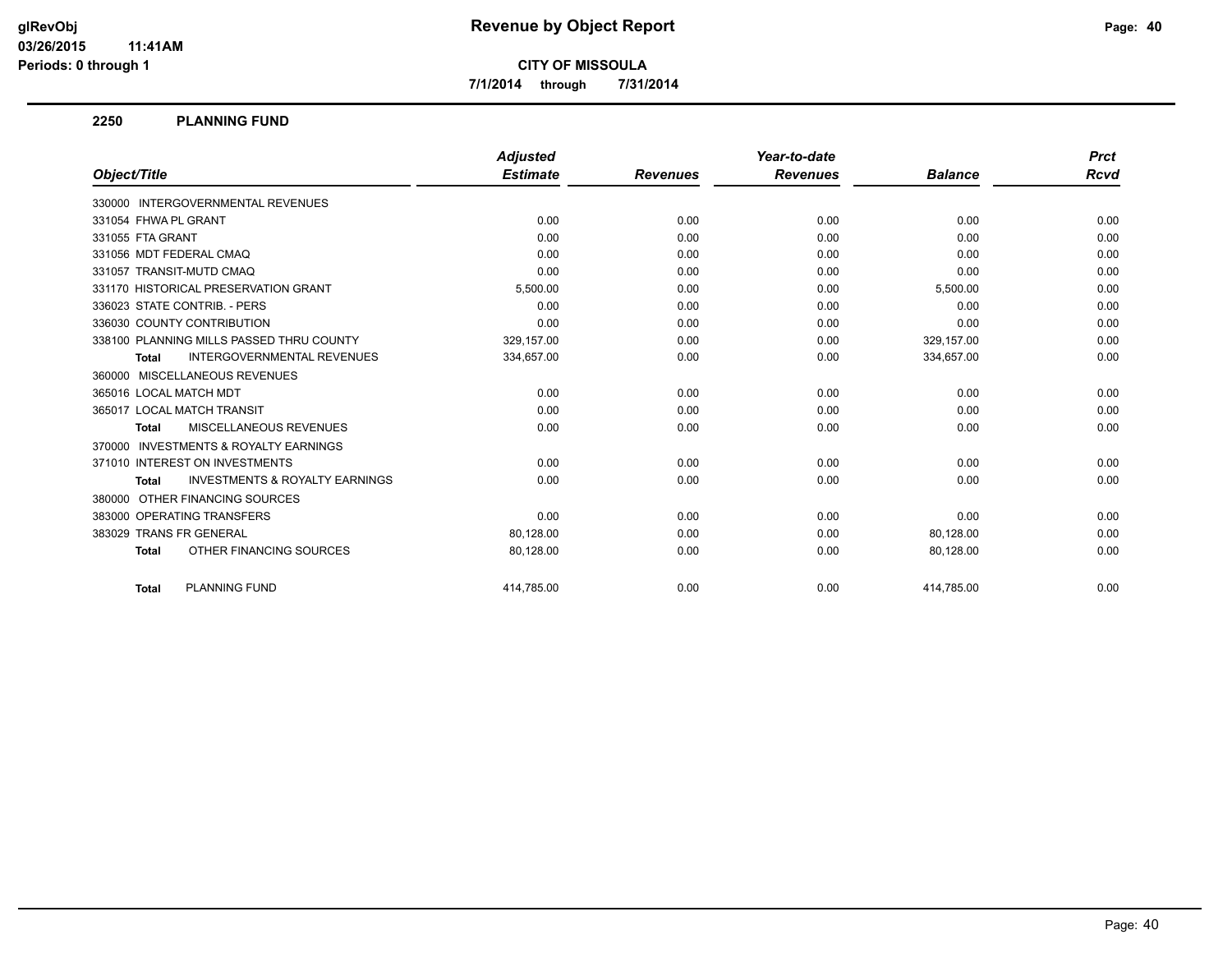**7/1/2014 through 7/31/2014**

#### **2310 PUBLIC SAFETY INFORMATION SYSTEMS 2310 PUBLIC SAFETY INFORMATION SYSTEMS**

|                                                   | <b>Adjusted</b> |                 | Year-to-date    |                | <b>Prct</b> |
|---------------------------------------------------|-----------------|-----------------|-----------------|----------------|-------------|
| Object/Title                                      | <b>Estimate</b> | <b>Revenues</b> | <b>Revenues</b> | <b>Balance</b> | <b>Rcvd</b> |
| 330000 INTERGOVERNMENTAL REVENUES                 |                 |                 |                 |                |             |
| 330000 INTERGOVERNMENTAL REVENUES                 | 12.000.00       | 0.00            | 0.00            | 12.000.00      | 0.00        |
| <b>INTERGOVERNMENTAL REVENUES</b><br>Total        | 12,000.00       | 0.00            | 0.00            | 12.000.00      | 0.00        |
| 360000 MISCELLANEOUS REVENUES                     |                 |                 |                 |                |             |
| 363000 ASSESSMENTS PAID                           | 0.00            | 0.00            | 0.00            | 0.00           | 0.00        |
| MISCELLANEOUS REVENUES<br>Total                   | 0.00            | 0.00            | 0.00            | 0.00           | 0.00        |
| OTHER FINANCING SOURCES<br>380000                 |                 |                 |                 |                |             |
| 383029 TRANS FR GENERAL                           | 12.000.00       | 0.00            | 0.00            | 12.000.00      | 0.00        |
| OTHER FINANCING SOURCES<br>Total                  | 12.000.00       | 0.00            | 0.00            | 12.000.00      | 0.00        |
|                                                   |                 |                 |                 |                |             |
| PUBLIC SAFETY INFORMATION SYSTEMS<br><b>Total</b> | 24.000.00       | 0.00            | 0.00            | 24.000.00      | 0.00        |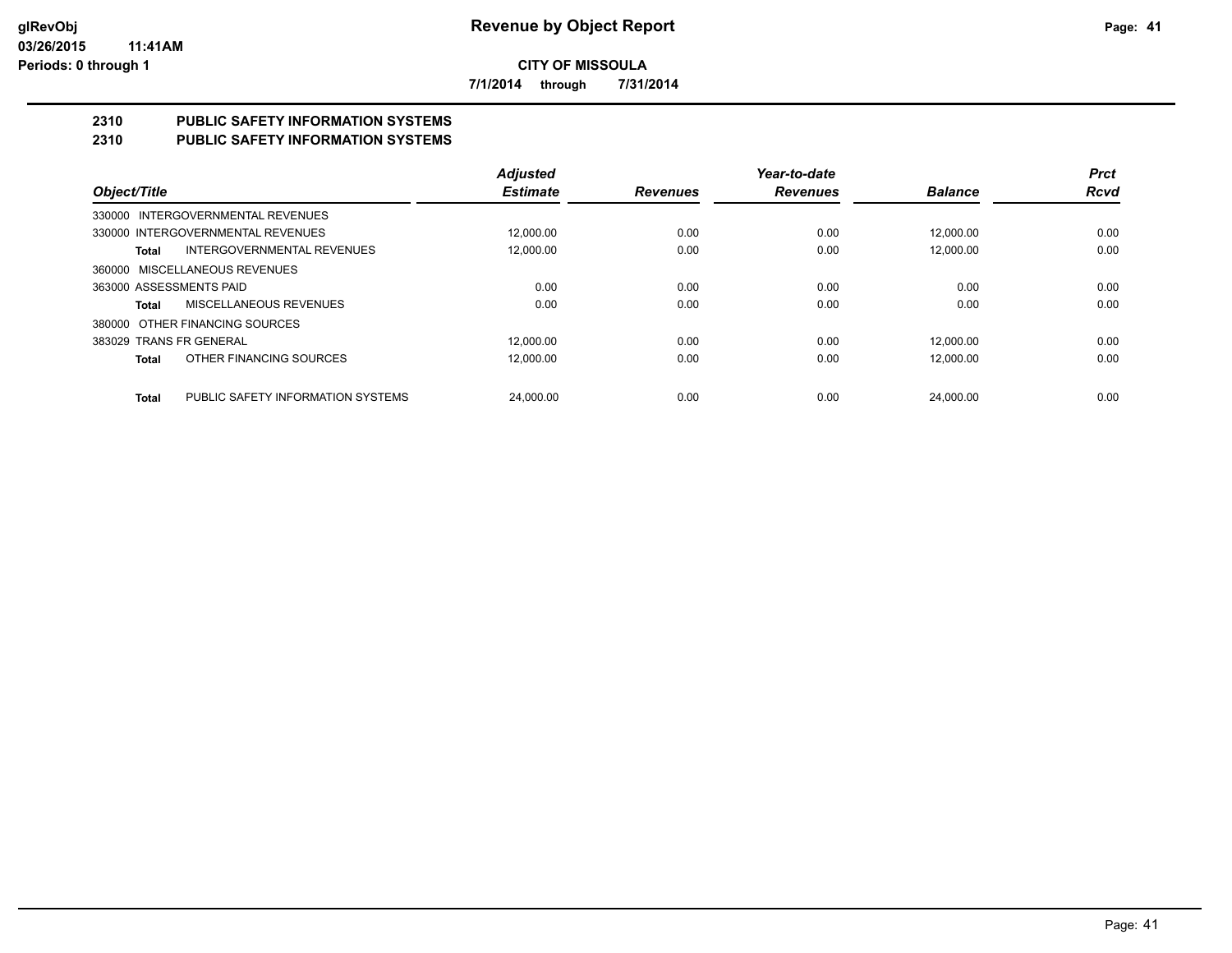**7/1/2014 through 7/31/2014**

#### **2310 PUBLIC SAFETY INFORMATION SYSTEMS**

| Object/Title                                      | <b>Adjusted</b><br><b>Estimate</b> | <b>Revenues</b> | Year-to-date<br><b>Revenues</b> | <b>Balance</b> | <b>Prct</b><br><b>Rcvd</b> |
|---------------------------------------------------|------------------------------------|-----------------|---------------------------------|----------------|----------------------------|
| 330000 INTERGOVERNMENTAL REVENUES                 |                                    |                 |                                 |                |                            |
| 330000 INTERGOVERNMENTAL REVENUES                 | 12.000.00                          | 0.00            | 0.00                            | 12.000.00      | 0.00                       |
| INTERGOVERNMENTAL REVENUES<br><b>Total</b>        | 12.000.00                          | 0.00            | 0.00                            | 12.000.00      | 0.00                       |
| 360000 MISCELLANEOUS REVENUES                     |                                    |                 |                                 |                |                            |
| 363000 ASSESSMENTS PAID                           | 0.00                               | 0.00            | 0.00                            | 0.00           | 0.00                       |
| MISCELLANEOUS REVENUES<br><b>Total</b>            | 0.00                               | 0.00            | 0.00                            | 0.00           | 0.00                       |
| 380000 OTHER FINANCING SOURCES                    |                                    |                 |                                 |                |                            |
| 383029 TRANS FR GENERAL                           | 12.000.00                          | 0.00            | 0.00                            | 12.000.00      | 0.00                       |
| OTHER FINANCING SOURCES<br><b>Total</b>           | 12.000.00                          | 0.00            | 0.00                            | 12.000.00      | 0.00                       |
| PUBLIC SAFETY INFORMATION SYSTEMS<br><b>Total</b> | 24.000.00                          | 0.00            | 0.00                            | 24.000.00      | 0.00                       |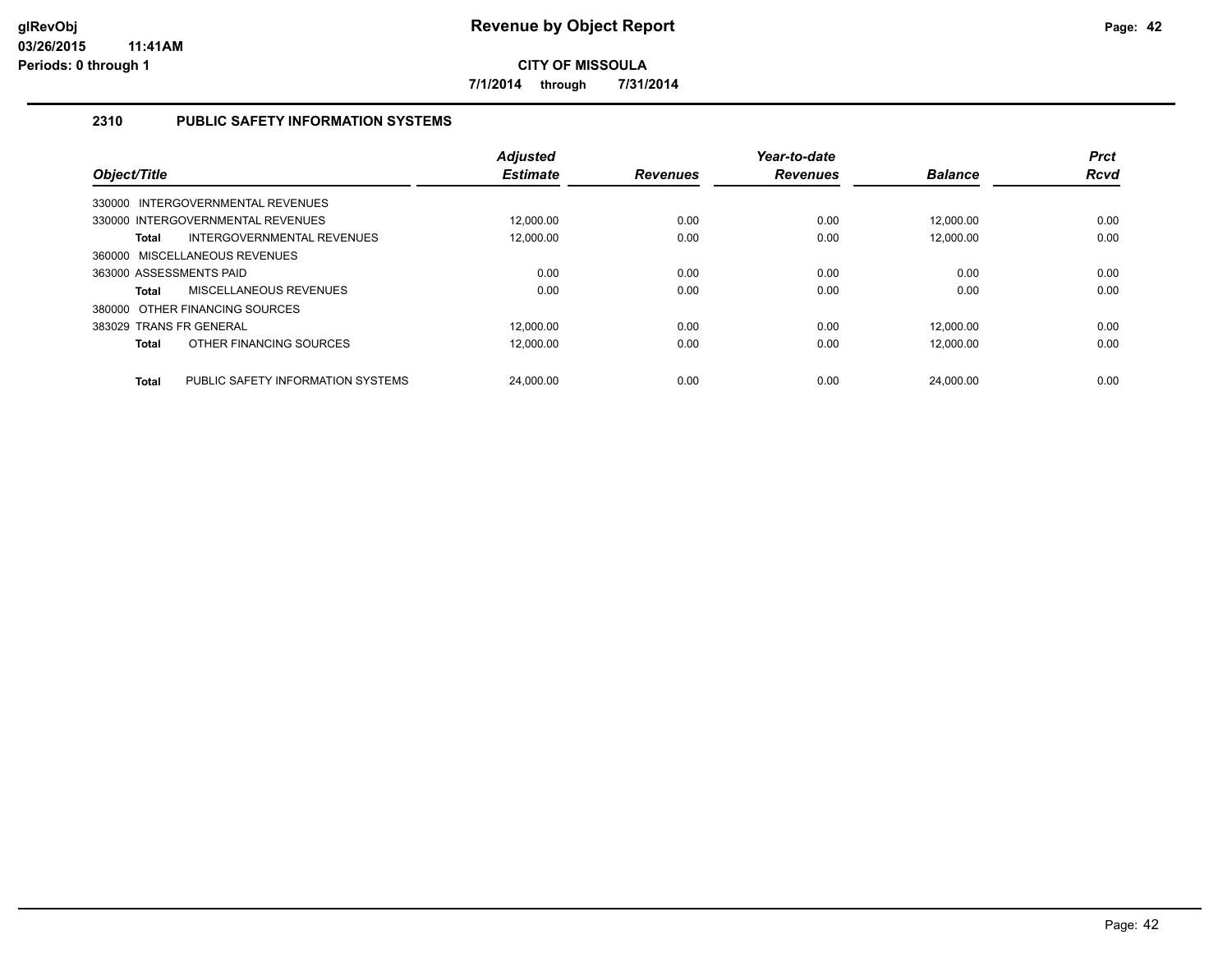**7/1/2014 through 7/31/2014**

**2321 IMPACT FEE FUND**

**2321 IMPACT FEE FUND**

|                                                           | <b>Adjusted</b> |                 | Year-to-date    |                | <b>Prct</b> |
|-----------------------------------------------------------|-----------------|-----------------|-----------------|----------------|-------------|
| Object/Title                                              | <b>Estimate</b> | <b>Revenues</b> | <b>Revenues</b> | <b>Balance</b> | Rcvd        |
| 340000 CHARGES FOR SERVICES                               |                 |                 |                 |                |             |
| 341032 IMPACT FEE CLEARING ACCOUNT                        | 900,000.00      | 51,836.82       | 51,836.82       | 848.163.18     | 5.76        |
| 341033 IMPACT FEES-PARKS SHARE                            | 0.00            | 0.00            | 0.00            | 0.00           | 0.00        |
| 341034 IMPACT FEES-FIRE SHARE                             | 0.00            | 0.00            | 0.00            | 0.00           | 0.00        |
| 341035 IMPACT FEES-POLICE SHARE                           | 0.00            | 0.00            | 0.00            | 0.00           | 0.00        |
| 341036 IMPACT FEES-COMMUNITY SERVICE SHARE                | 0.00            | 0.00            | 0.00            | 0.00           | 0.00        |
| 341037 IMPACT FEE-ROAD SHARE                              | 0.00            | 0.00            | 0.00            | 0.00           | 0.00        |
| <b>CHARGES FOR SERVICES</b><br>Total                      | 900,000.00      | 51,836.82       | 51,836.82       | 848,163.18     | 5.76        |
| 370000 INVESTMENTS & ROYALTY EARNINGS                     |                 |                 |                 |                |             |
| 371010 INTEREST ON INVESTMENTS                            | 0.00            | 0.00            | 0.00            | 0.00           | 0.00        |
| <b>INVESTMENTS &amp; ROYALTY EARNINGS</b><br><b>Total</b> | 0.00            | 0.00            | 0.00            | 0.00           | 0.00        |
| <b>IMPACT FEE FUND</b><br><b>Total</b>                    | 900.000.00      | 51.836.82       | 51,836.82       | 848.163.18     | 5.76        |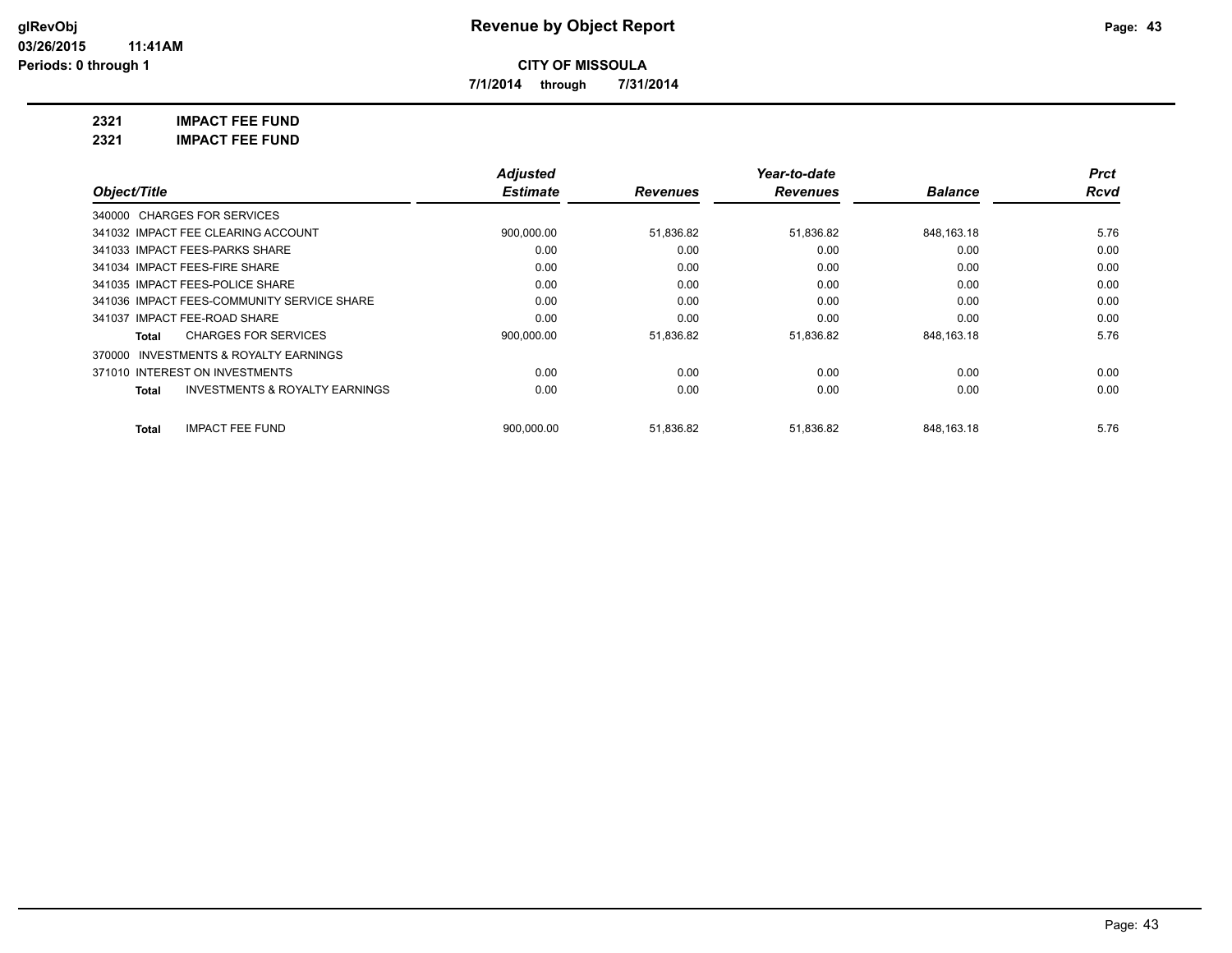**7/1/2014 through 7/31/2014**

#### **2321 IMPACT FEE FUND**

|              |                                            | <b>Adjusted</b> |                 | Year-to-date    |                | <b>Prct</b> |
|--------------|--------------------------------------------|-----------------|-----------------|-----------------|----------------|-------------|
| Object/Title |                                            | <b>Estimate</b> | <b>Revenues</b> | <b>Revenues</b> | <b>Balance</b> | <b>Rcvd</b> |
|              | 340000 CHARGES FOR SERVICES                |                 |                 |                 |                |             |
|              | 341032 IMPACT FEE CLEARING ACCOUNT         | 900,000.00      | 51,836.82       | 51,836.82       | 848,163.18     | 5.76        |
|              | 341033 IMPACT FEES-PARKS SHARE             | 0.00            | 0.00            | 0.00            | 0.00           | 0.00        |
|              | 341034 IMPACT FEES-FIRE SHARE              | 0.00            | 0.00            | 0.00            | 0.00           | 0.00        |
|              | 341035 IMPACT FEES-POLICE SHARE            | 0.00            | 0.00            | 0.00            | 0.00           | 0.00        |
|              | 341036 IMPACT FEES-COMMUNITY SERVICE SHARE | 0.00            | 0.00            | 0.00            | 0.00           | 0.00        |
|              | 341037 IMPACT FEE-ROAD SHARE               | 0.00            | 0.00            | 0.00            | 0.00           | 0.00        |
| Total        | <b>CHARGES FOR SERVICES</b>                | 900.000.00      | 51,836.82       | 51,836.82       | 848.163.18     | 5.76        |
| 370000       | <b>INVESTMENTS &amp; ROYALTY EARNINGS</b>  |                 |                 |                 |                |             |
|              | 371010 INTEREST ON INVESTMENTS             | 0.00            | 0.00            | 0.00            | 0.00           | 0.00        |
| Total        | <b>INVESTMENTS &amp; ROYALTY EARNINGS</b>  | 0.00            | 0.00            | 0.00            | 0.00           | 0.00        |
| <b>Total</b> | <b>IMPACT FEE FUND</b>                     | 900.000.00      | 51,836.82       | 51.836.82       | 848.163.18     | 5.76        |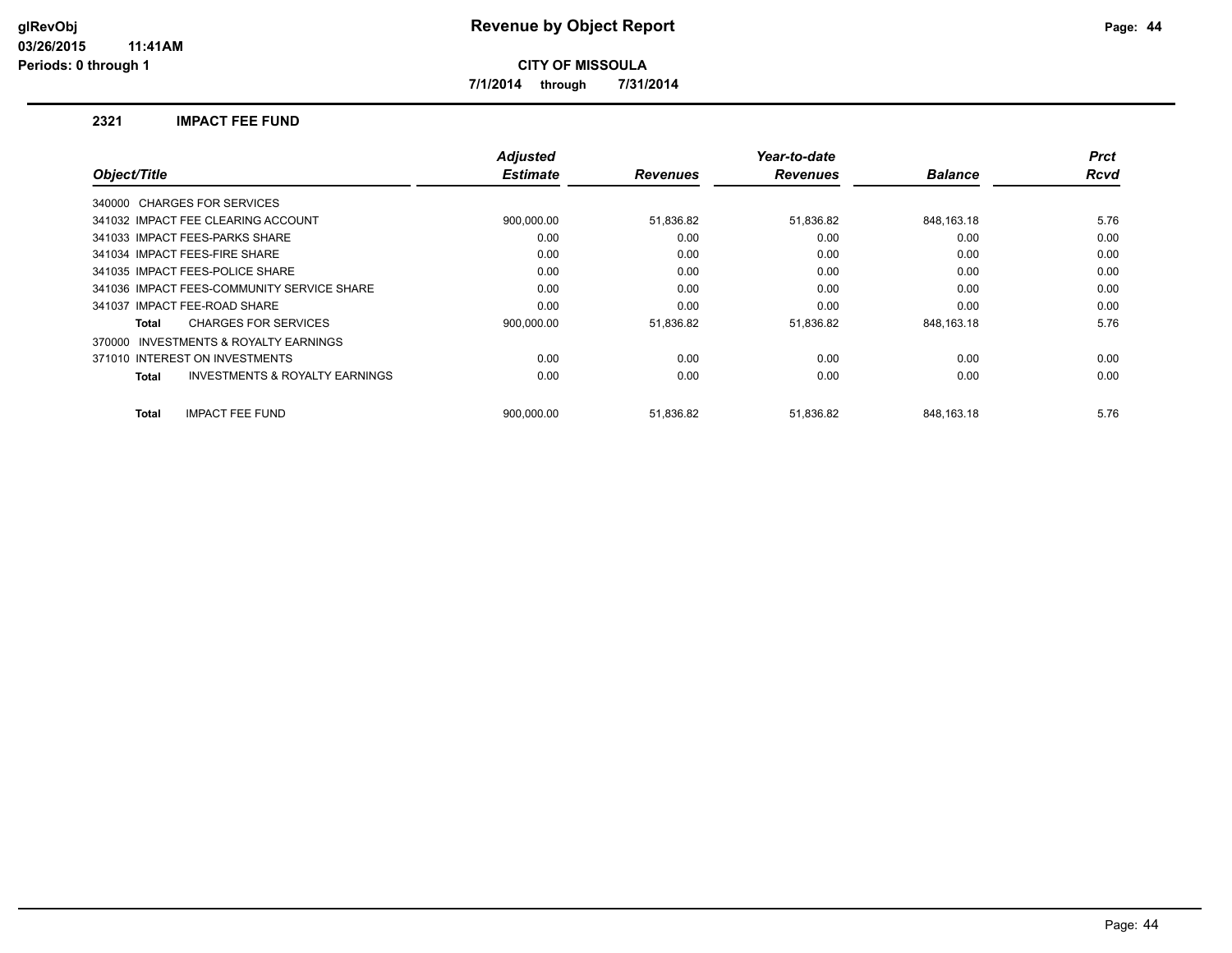**7/1/2014 through 7/31/2014**

# **2322 GEORGE ELMER/CATTLE DR INTERSECTION**

#### **2322 GEORGE ELMER/CATTLE DR INTERSECTION**

|                                                            | <b>Adjusted</b> |                 | Year-to-date    |                | <b>Prct</b> |
|------------------------------------------------------------|-----------------|-----------------|-----------------|----------------|-------------|
| Object/Title                                               | <b>Estimate</b> | <b>Revenues</b> | <b>Revenues</b> | <b>Balance</b> | <b>Rcvd</b> |
| 310000 TAXES/ASSESSMENTS                                   |                 |                 |                 |                |             |
| 312001 PENALTIES & INTEREST                                | 0.00            | 0.00            | 0.00            | 0.00           | 0.00        |
| TAXES/ASSESSMENTS<br>Total                                 | 0.00            | 0.00            | 0.00            | 0.00           | 0.00        |
| 360000 MISCELLANEOUS REVENUES                              |                 |                 |                 |                |             |
| 365000 DEVELOPER CONRIBUTIONS                              | 15.000.00       | 0.00            | 0.00            | 15.000.00      | 0.00        |
| MISCELLANEOUS REVENUES<br>Total                            | 15,000.00       | 0.00            | 0.00            | 15,000.00      | 0.00        |
| 370000 INVESTMENTS & ROYALTY EARNINGS                      |                 |                 |                 |                |             |
| 371010 INTEREST ON INVESTMENTS                             | 0.00            | 0.00            | 0.00            | 0.00           | 0.00        |
| 371020 GAIN/LOSS IN MARKET VALUE OF INVESTMENTS            | 0.00            | 0.00            | 0.00            | 0.00           | 0.00        |
| <b>INVESTMENTS &amp; ROYALTY EARNINGS</b><br>Total         | 0.00            | 0.00            | 0.00            | 0.00           | 0.00        |
| <b>GEORGE ELMER/CATTLE DR INTERSECTION</b><br><b>Total</b> | 15.000.00       | 0.00            | 0.00            | 15.000.00      | 0.00        |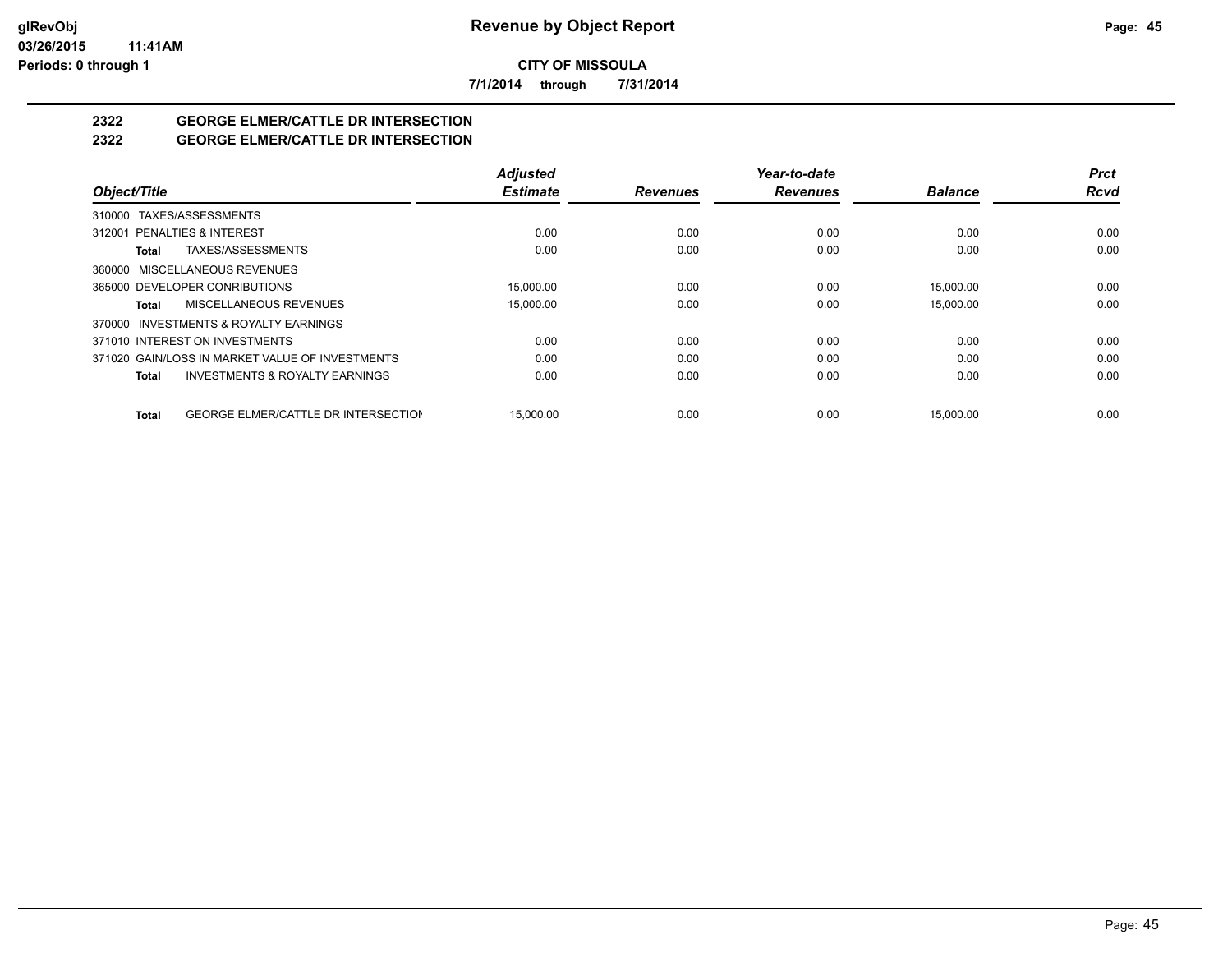**7/1/2014 through 7/31/2014**

#### **2322 GEORGE ELMER/CATTLE DR INTERSECTION**

|                                                     | <b>Adjusted</b> |                 | Year-to-date    |                | <b>Prct</b> |
|-----------------------------------------------------|-----------------|-----------------|-----------------|----------------|-------------|
| Object/Title                                        | <b>Estimate</b> | <b>Revenues</b> | <b>Revenues</b> | <b>Balance</b> | <b>Rcvd</b> |
| TAXES/ASSESSMENTS<br>310000                         |                 |                 |                 |                |             |
| 312001 PENALTIES & INTEREST                         | 0.00            | 0.00            | 0.00            | 0.00           | 0.00        |
| TAXES/ASSESSMENTS<br>Total                          | 0.00            | 0.00            | 0.00            | 0.00           | 0.00        |
| 360000 MISCELLANEOUS REVENUES                       |                 |                 |                 |                |             |
| 365000 DEVELOPER CONRIBUTIONS                       | 15.000.00       | 0.00            | 0.00            | 15,000.00      | 0.00        |
| MISCELLANEOUS REVENUES<br>Total                     | 15.000.00       | 0.00            | 0.00            | 15,000.00      | 0.00        |
| <b>INVESTMENTS &amp; ROYALTY EARNINGS</b><br>370000 |                 |                 |                 |                |             |
| 371010 INTEREST ON INVESTMENTS                      | 0.00            | 0.00            | 0.00            | 0.00           | 0.00        |
| 371020 GAIN/LOSS IN MARKET VALUE OF INVESTMENT      | 0.00            | 0.00            | 0.00            | 0.00           | 0.00        |
| <b>INVESTMENTS &amp; ROYALTY EARNINGS</b><br>Total  | 0.00            | 0.00            | 0.00            | 0.00           | 0.00        |
|                                                     |                 |                 |                 |                |             |
| <b>GEORGE ELMER/CATTLE DR INTERSECTIOL</b><br>Total | 15.000.00       | 0.00            | 0.00            | 15.000.00      | 0.00        |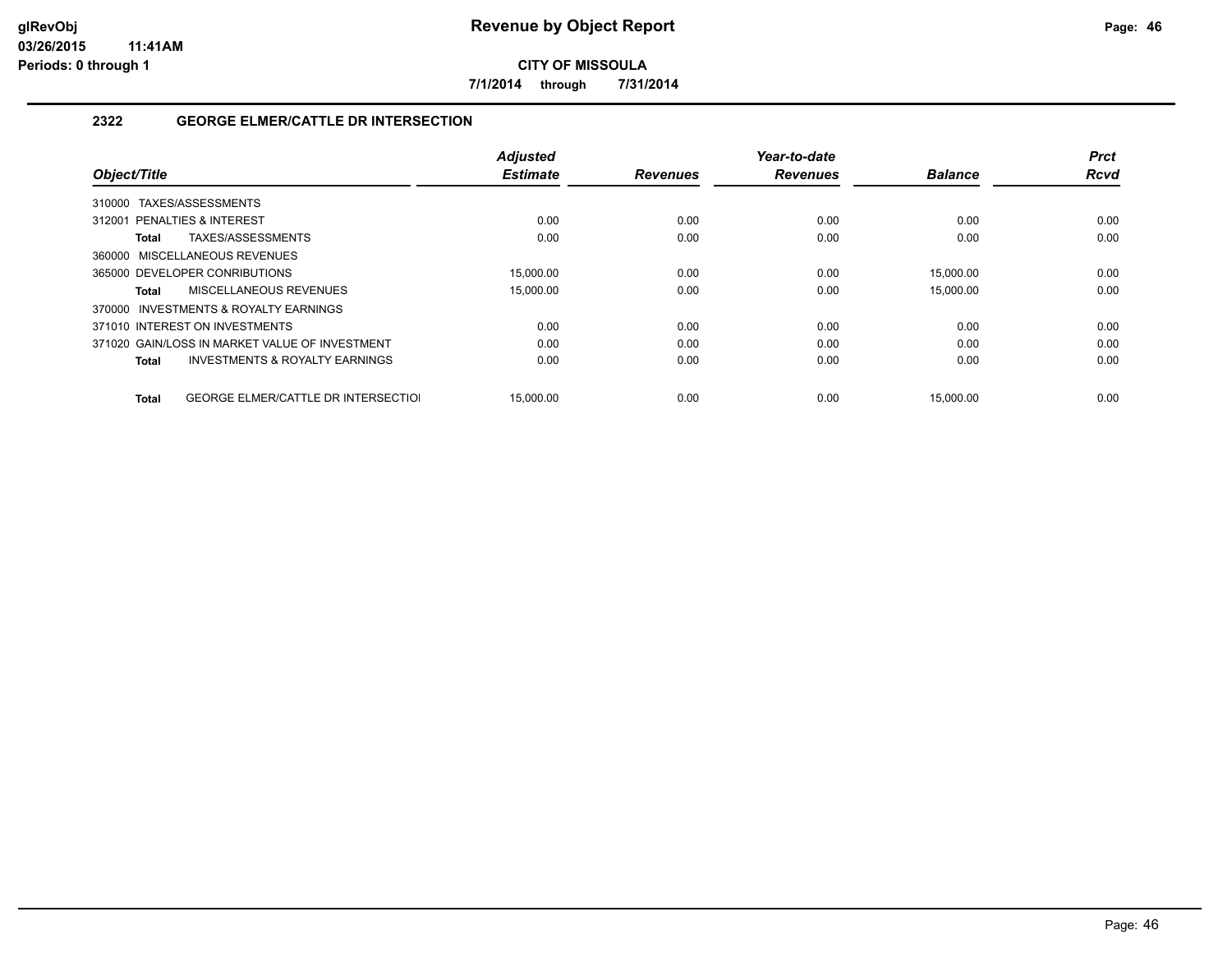**7/1/2014 through 7/31/2014**

**2365 PUBLIC ART FUND**

**2365 PUBLIC ART FUND**

|                                                           | <b>Adjusted</b> |                 | Year-to-date    |                | <b>Prct</b> |
|-----------------------------------------------------------|-----------------|-----------------|-----------------|----------------|-------------|
| Object/Title                                              | <b>Estimate</b> | <b>Revenues</b> | <b>Revenues</b> | <b>Balance</b> | <b>Rcvd</b> |
| 330000 INTERGOVERNMENTAL REVENUES                         |                 |                 |                 |                |             |
| 337000 LOCAL GRANTS                                       | 0.00            | 0.00            | 0.00            | 0.00           | 0.00        |
| 337002 MRA GRANT                                          | 0.00            | 0.00            | 0.00            | 0.00           | 0.00        |
| <b>INTERGOVERNMENTAL REVENUES</b><br><b>Total</b>         | 0.00            | 0.00            | 0.00            | 0.00           | 0.00        |
| 360000 MISCELLANEOUS REVENUES                             |                 |                 |                 |                |             |
| 360010 MISCELLANEOUS                                      | 0.00            | 0.00            | 0.00            | 0.00           | 0.00        |
| 364040 INSURANCE AND DAMAGE RECOVERY                      | 0.00            | 0.00            | 0.00            | 0.00           | 0.00        |
| 365000 DONATIONS                                          | 0.00            | 0.00            | 0.00            | 0.00           | 0.00        |
| 368010 SALE OF T-SHIRTS                                   | 0.00            | 0.00            | 0.00            | 0.00           | 0.00        |
| <b>MISCELLANEOUS REVENUES</b><br>Total                    | 0.00            | 0.00            | 0.00            | 0.00           | 0.00        |
| <b>INVESTMENTS &amp; ROYALTY EARNINGS</b><br>370000       |                 |                 |                 |                |             |
| 371010 INTEREST ON INVESTMENTS                            | 0.00            | 0.00            | 0.00            | 0.00           | 0.00        |
| 371020 GAIN/LOSS IN MARKET VALUE OF INVESTMENTS           | 0.00            | 0.00            | 0.00            | 0.00           | 0.00        |
| <b>INVESTMENTS &amp; ROYALTY EARNINGS</b><br><b>Total</b> | 0.00            | 0.00            | 0.00            | 0.00           | 0.00        |
| 380000 OTHER FINANCING SOURCES                            |                 |                 |                 |                |             |
| 383000 OPERATING TRANSFERS                                | 0.00            | 0.00            | 0.00            | 0.00           | 0.00        |
| 383029 TRANS FR GENERAL                                   | 0.00            | 0.00            | 0.00            | 0.00           | 0.00        |
| OTHER FINANCING SOURCES<br><b>Total</b>                   | 0.00            | 0.00            | 0.00            | 0.00           | 0.00        |
| PUBLIC ART FUND<br><b>Total</b>                           | 0.00            | 0.00            | 0.00            | 0.00           | 0.00        |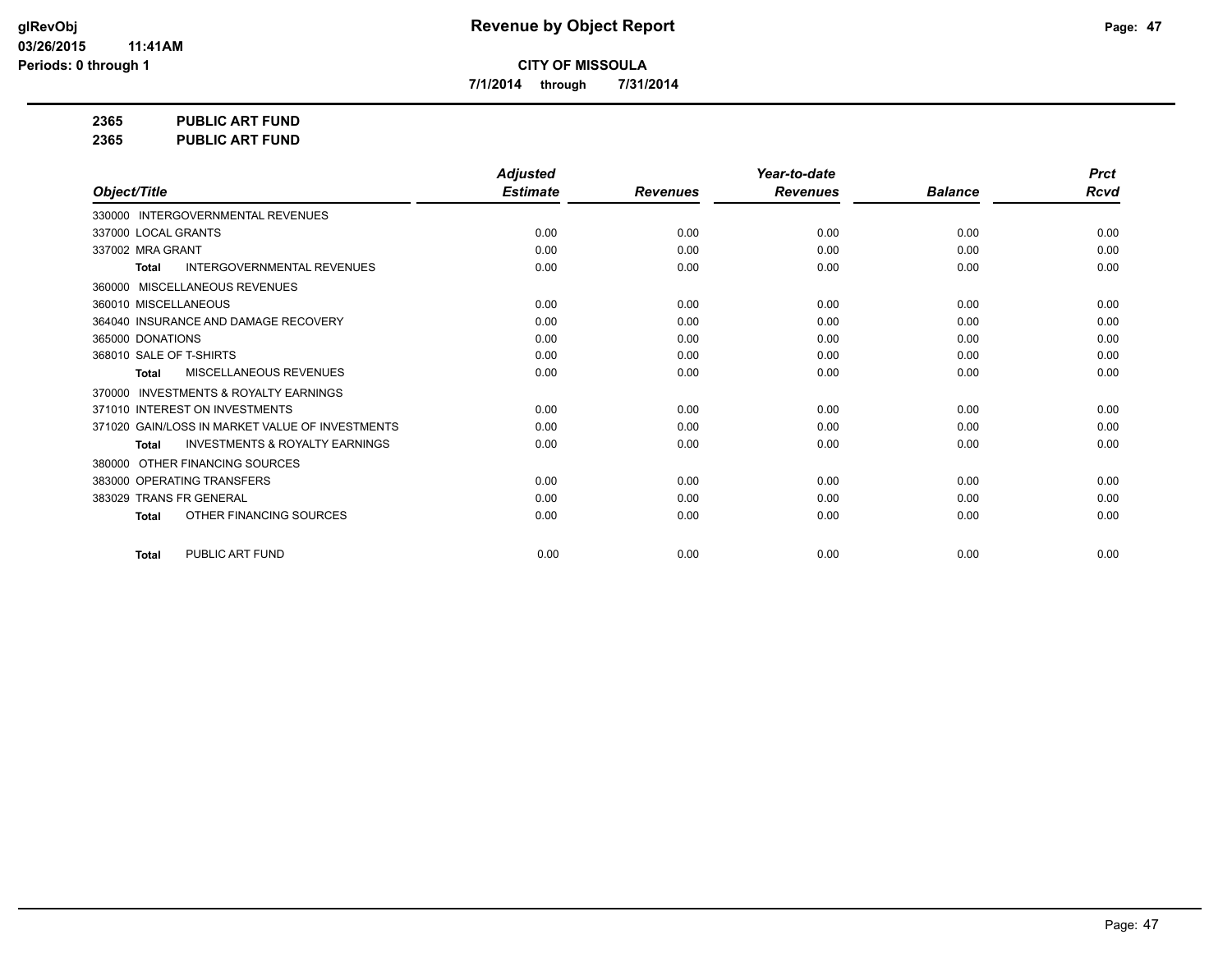**7/1/2014 through 7/31/2014**

#### **2365 PUBLIC ART FUND**

|                                                           | <b>Adjusted</b> |                 | Year-to-date    |                | <b>Prct</b> |
|-----------------------------------------------------------|-----------------|-----------------|-----------------|----------------|-------------|
| Object/Title                                              | <b>Estimate</b> | <b>Revenues</b> | <b>Revenues</b> | <b>Balance</b> | Rcvd        |
| 330000 INTERGOVERNMENTAL REVENUES                         |                 |                 |                 |                |             |
| 337000 LOCAL GRANTS                                       | 0.00            | 0.00            | 0.00            | 0.00           | 0.00        |
| 337002 MRA GRANT                                          | 0.00            | 0.00            | 0.00            | 0.00           | 0.00        |
| <b>INTERGOVERNMENTAL REVENUES</b><br><b>Total</b>         | 0.00            | 0.00            | 0.00            | 0.00           | 0.00        |
| MISCELLANEOUS REVENUES<br>360000                          |                 |                 |                 |                |             |
| 360010 MISCELLANEOUS                                      | 0.00            | 0.00            | 0.00            | 0.00           | 0.00        |
| 364040 INSURANCE AND DAMAGE RECOVERY                      | 0.00            | 0.00            | 0.00            | 0.00           | 0.00        |
| 365000 DONATIONS                                          | 0.00            | 0.00            | 0.00            | 0.00           | 0.00        |
| 368010 SALE OF T-SHIRTS                                   | 0.00            | 0.00            | 0.00            | 0.00           | 0.00        |
| <b>MISCELLANEOUS REVENUES</b><br><b>Total</b>             | 0.00            | 0.00            | 0.00            | 0.00           | 0.00        |
| <b>INVESTMENTS &amp; ROYALTY EARNINGS</b><br>370000       |                 |                 |                 |                |             |
| 371010 INTEREST ON INVESTMENTS                            | 0.00            | 0.00            | 0.00            | 0.00           | 0.00        |
| 371020 GAIN/LOSS IN MARKET VALUE OF INVESTMENT            | 0.00            | 0.00            | 0.00            | 0.00           | 0.00        |
| <b>INVESTMENTS &amp; ROYALTY EARNINGS</b><br><b>Total</b> | 0.00            | 0.00            | 0.00            | 0.00           | 0.00        |
| OTHER FINANCING SOURCES<br>380000                         |                 |                 |                 |                |             |
| 383000 OPERATING TRANSFERS                                | 0.00            | 0.00            | 0.00            | 0.00           | 0.00        |
| 383029 TRANS FR GENERAL                                   | 0.00            | 0.00            | 0.00            | 0.00           | 0.00        |
| OTHER FINANCING SOURCES<br><b>Total</b>                   | 0.00            | 0.00            | 0.00            | 0.00           | 0.00        |
| PUBLIC ART FUND<br><b>Total</b>                           | 0.00            | 0.00            | 0.00            | 0.00           | 0.00        |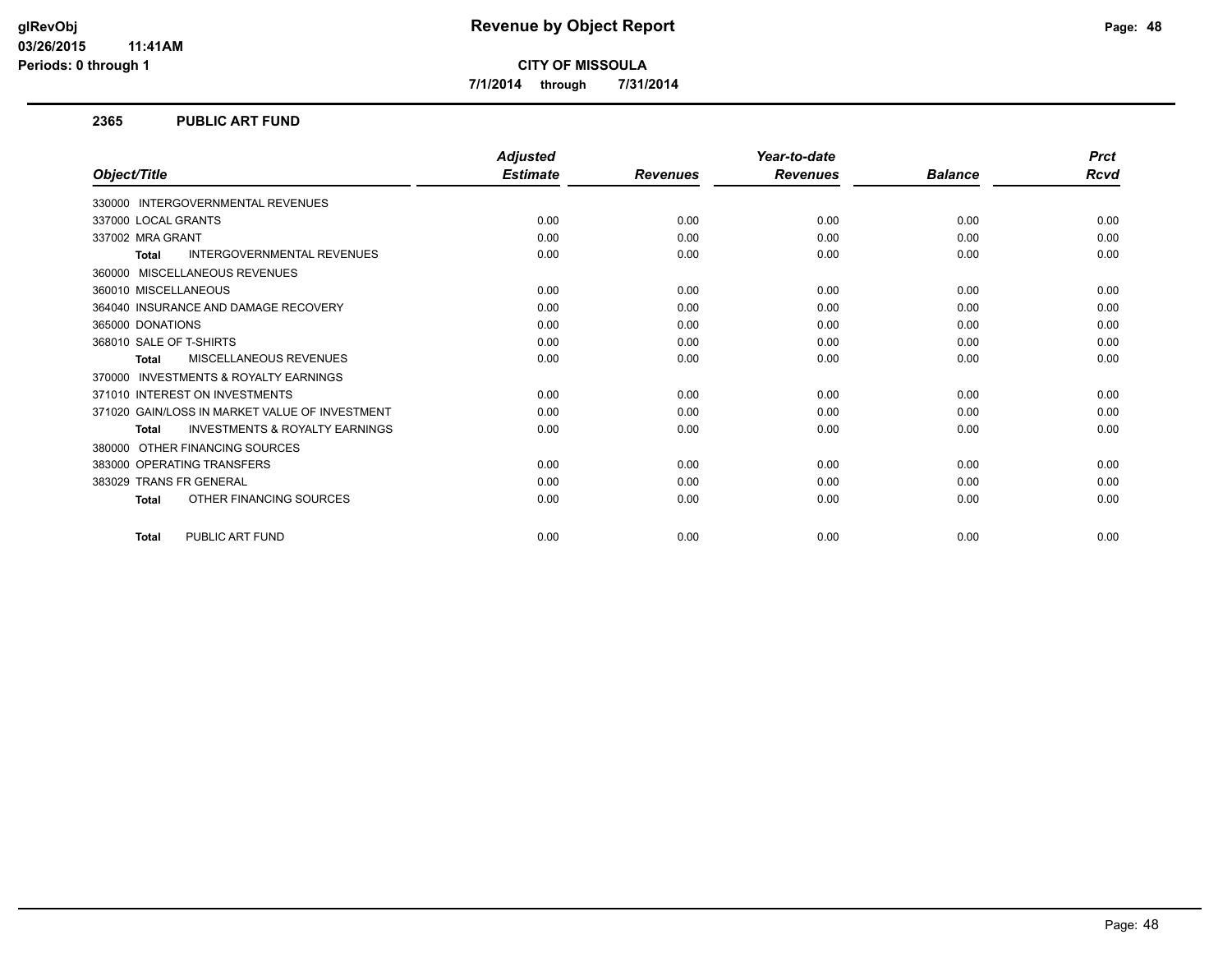**7/1/2014 through 7/31/2014**

## **2371 EMPLOYEE HEALTH INSURANCE LEVY FUND**

**2371 EMPLOYEE HEALTH INSURANCE LEVY FUND**

|                                                           | <b>Adjusted</b> |                 | Year-to-date    |                | <b>Prct</b> |
|-----------------------------------------------------------|-----------------|-----------------|-----------------|----------------|-------------|
| Object/Title                                              | <b>Estimate</b> | <b>Revenues</b> | <b>Revenues</b> | <b>Balance</b> | Rcvd        |
| 310000 TAXES/ASSESSMENTS                                  |                 |                 |                 |                |             |
| 311000 GENERAL PROPERTY TAXES                             | 1.324.945.00    | $-35,606.28$    | $-35,606.28$    | 1,360,551.28   | $-2.69$     |
| 311030 MOTOR VEHICLE TAXES                                | 0.00            | 0.00            | 0.00            | 0.00           | 0.00        |
| 312001 PENALTIES & INTEREST                               | 0.00            | $-1,413.57$     | $-1,413.57$     | 1,413.57       | 0.00        |
| <b>TAXES/ASSESSMENTS</b><br>Total                         | 1,324,945.00    | $-37,019.85$    | $-37,019.85$    | 1,361,964.85   | $-2.79$     |
| <b>INTERGOVERNMENTAL REVENUES</b><br>330000               |                 |                 |                 |                |             |
| 334055 BANK CORP. LIC. TAX (CURRENT)                      | 0.00            | 0.00            | 0.00            | 0.00           | 0.00        |
| 335210 PERSONAL PROPERTY TAX REIMBURSEMENT                | 0.00            | 0.00            | 0.00            | 0.00           | 0.00        |
| 335230 HB 124 REVENUE                                     | 0.00            | 0.00            | 0.00            | 0.00           | 0.00        |
| 335250 STATE REIMB - SB #184                              | 0.00            | 0.00            | 0.00            | 0.00           | 0.00        |
| INTERGOVERNMENTAL REVENUES<br><b>Total</b>                | 0.00            | 0.00            | 0.00            | 0.00           | 0.00        |
| MISCELLANEOUS REVENUES<br>360000                          |                 |                 |                 |                |             |
| 360010 MISCELLANEOUS                                      | 0.00            | 0.00            | 0.00            | 0.00           | 0.00        |
| MISCELLANEOUS REVENUES<br><b>Total</b>                    | 0.00            | 0.00            | 0.00            | 0.00           | 0.00        |
| INVESTMENTS & ROYALTY EARNINGS<br>370000                  |                 |                 |                 |                |             |
| 371010 INTEREST ON INVESTMENTS                            | 0.00            | 0.00            | 0.00            | 0.00           | 0.00        |
| 371020 GAIN/LOSS IN MARKET VALUE OF INVESTMENTS           | 0.00            | 0.00            | 0.00            | 0.00           | 0.00        |
| <b>INVESTMENTS &amp; ROYALTY EARNINGS</b><br><b>Total</b> | 0.00            | 0.00            | 0.00            | 0.00           | 0.00        |
| EMPLOYEE HEALTH INSURANCE LEVY FUNI<br><b>Total</b>       | 1,324,945.00    | $-37.019.85$    | $-37,019.85$    | 1,361,964.85   | $-2.79$     |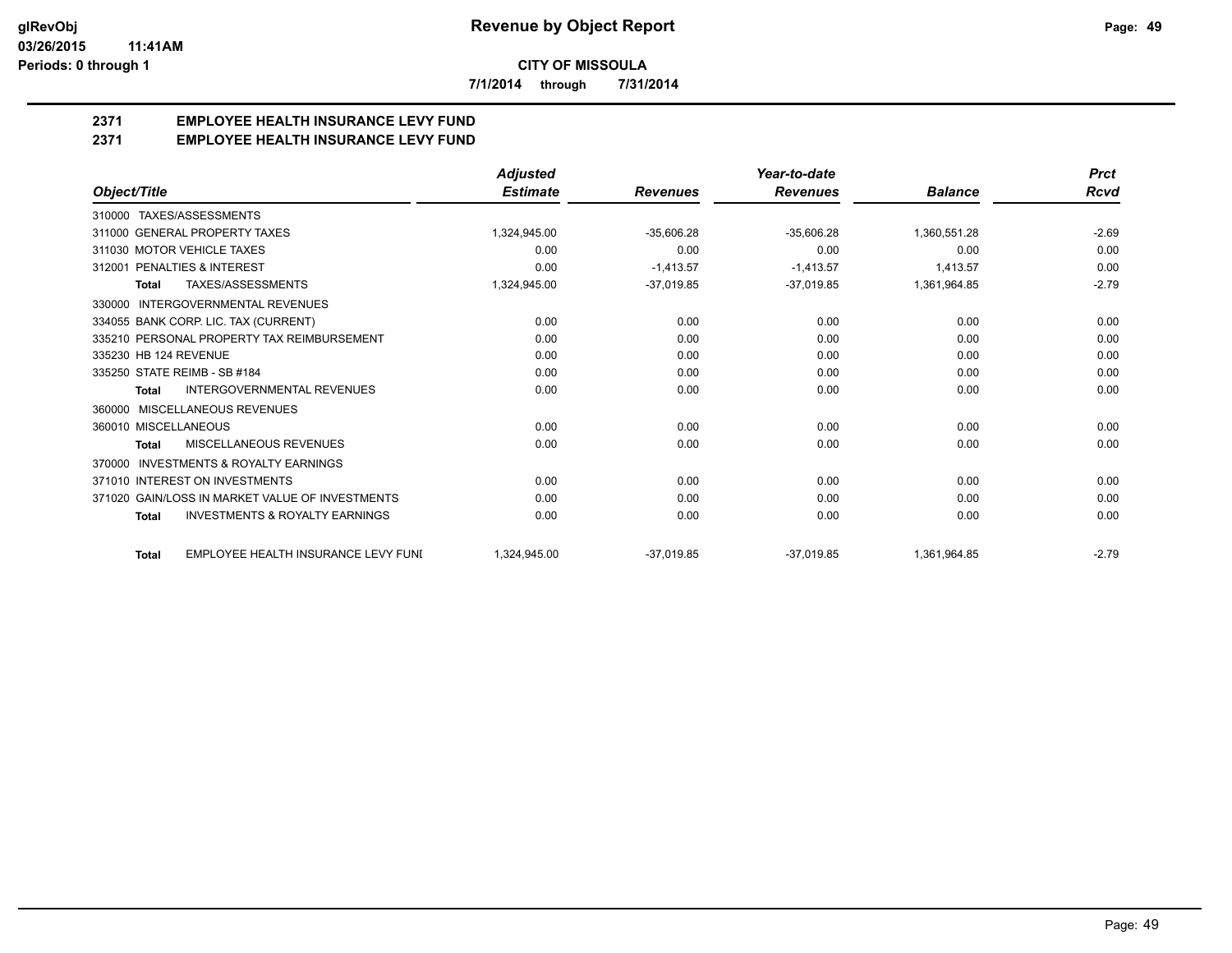**7/1/2014 through 7/31/2014**

#### **2371 EMPLOYEE HEALTH INSURANCE LEVY FUND**

|                                                           | <b>Adjusted</b> |                 | Year-to-date    |                | <b>Prct</b> |
|-----------------------------------------------------------|-----------------|-----------------|-----------------|----------------|-------------|
| Object/Title                                              | <b>Estimate</b> | <b>Revenues</b> | <b>Revenues</b> | <b>Balance</b> | <b>Rcvd</b> |
| TAXES/ASSESSMENTS<br>310000                               |                 |                 |                 |                |             |
| 311000 GENERAL PROPERTY TAXES                             | 1,324,945.00    | $-35,606.28$    | $-35,606.28$    | 1,360,551.28   | $-2.69$     |
| 311030 MOTOR VEHICLE TAXES                                | 0.00            | 0.00            | 0.00            | 0.00           | 0.00        |
| 312001 PENALTIES & INTEREST                               | 0.00            | $-1.413.57$     | $-1,413.57$     | 1.413.57       | 0.00        |
| TAXES/ASSESSMENTS<br><b>Total</b>                         | 1,324,945.00    | $-37,019.85$    | $-37,019.85$    | 1,361,964.85   | $-2.79$     |
| INTERGOVERNMENTAL REVENUES<br>330000                      |                 |                 |                 |                |             |
| 334055 BANK CORP. LIC. TAX (CURRENT)                      | 0.00            | 0.00            | 0.00            | 0.00           | 0.00        |
| 335210 PERSONAL PROPERTY TAX REIMBURSEMENT                | 0.00            | 0.00            | 0.00            | 0.00           | 0.00        |
| 335230 HB 124 REVENUE                                     | 0.00            | 0.00            | 0.00            | 0.00           | 0.00        |
| 335250 STATE REIMB - SB #184                              | 0.00            | 0.00            | 0.00            | 0.00           | 0.00        |
| <b>INTERGOVERNMENTAL REVENUES</b><br><b>Total</b>         | 0.00            | 0.00            | 0.00            | 0.00           | 0.00        |
| MISCELLANEOUS REVENUES<br>360000                          |                 |                 |                 |                |             |
| 360010 MISCELLANEOUS                                      | 0.00            | 0.00            | 0.00            | 0.00           | 0.00        |
| <b>MISCELLANEOUS REVENUES</b><br><b>Total</b>             | 0.00            | 0.00            | 0.00            | 0.00           | 0.00        |
| <b>INVESTMENTS &amp; ROYALTY EARNINGS</b><br>370000       |                 |                 |                 |                |             |
| 371010 INTEREST ON INVESTMENTS                            | 0.00            | 0.00            | 0.00            | 0.00           | 0.00        |
| 371020 GAIN/LOSS IN MARKET VALUE OF INVESTMENT            | 0.00            | 0.00            | 0.00            | 0.00           | 0.00        |
| <b>INVESTMENTS &amp; ROYALTY EARNINGS</b><br><b>Total</b> | 0.00            | 0.00            | 0.00            | 0.00           | 0.00        |
| EMPLOYEE HEALTH INSURANCE LEVY FUN<br><b>Total</b>        | 1,324,945.00    | $-37.019.85$    | $-37.019.85$    | 1,361,964.85   | $-2.79$     |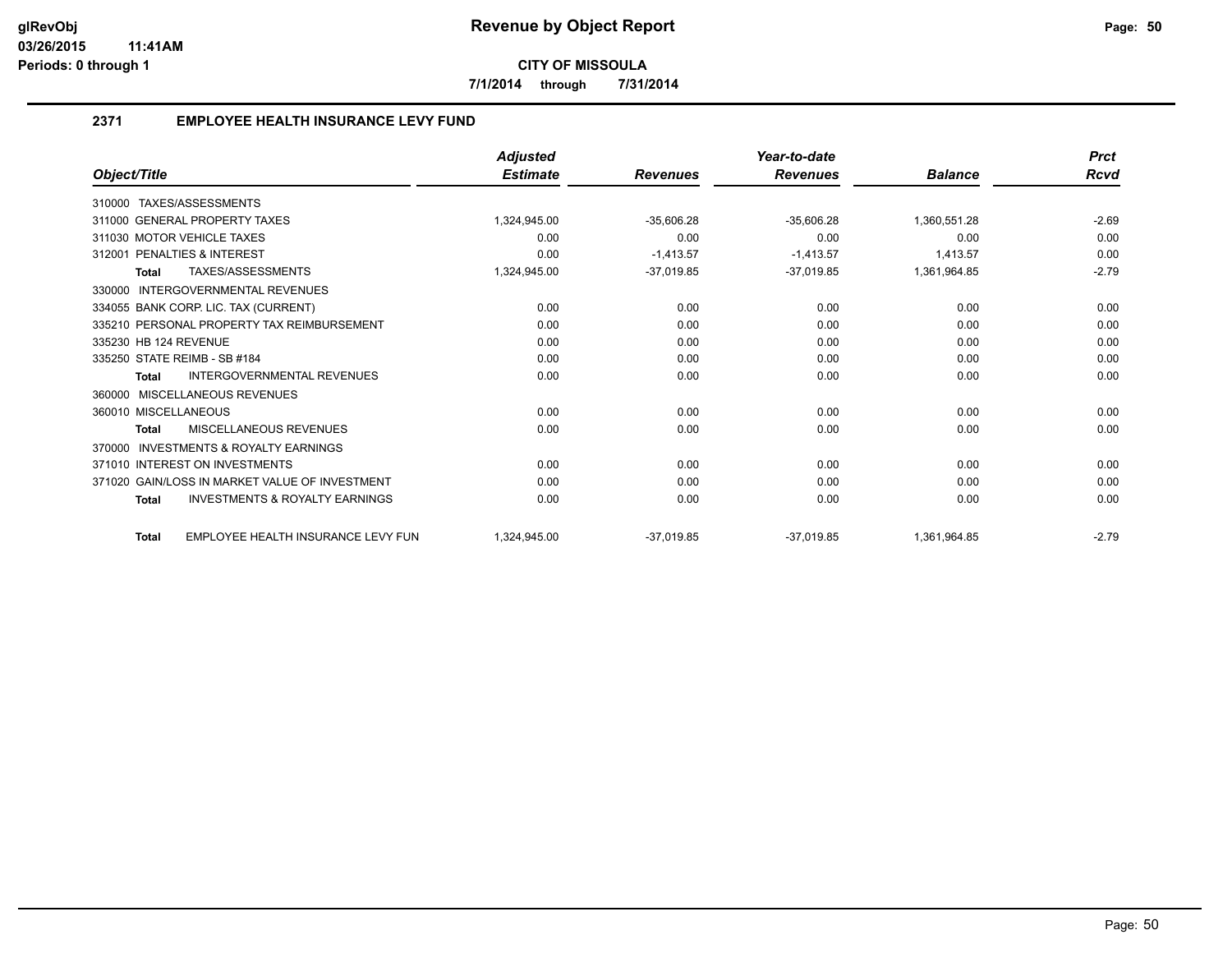**7/1/2014 through 7/31/2014**

**2372 PERMISSIVE MEDICAL LEVY**

**2372 PERMISSIVE MEDICAL LEVY**

|                                                     | <b>Adjusted</b> |                 | Year-to-date    |                | <b>Prct</b> |
|-----------------------------------------------------|-----------------|-----------------|-----------------|----------------|-------------|
| Object/Title                                        | <b>Estimate</b> | <b>Revenues</b> | <b>Revenues</b> | <b>Balance</b> | <b>Rcvd</b> |
| TAXES/ASSESSMENTS<br>310000                         |                 |                 |                 |                |             |
| 311000 GENERAL PROPERTY TAXES                       | 2,971,522.00    | -79,630.22      | -79,630.22      | 3,051,152.22   | $-2.68$     |
| 311030 MOTOR VEHICLE TAXES                          | 0.00            | 0.00            | 0.00            | 0.00           | 0.00        |
| PENALTIES & INTEREST<br>312001                      | 0.00            | $-3,159.61$     | $-3,159.61$     | 3,159.61       | 0.00        |
| TAXES/ASSESSMENTS<br>Total                          | 2,971,522.00    | $-82,789.83$    | $-82,789.83$    | 3,054,311.83   | $-2.79$     |
| INTERGOVERNMENTAL REVENUES<br>330000                |                 |                 |                 |                |             |
| 334055 BANK CORP. LIC. TAX (CURRENT)                | 0.00            | 0.00            | 0.00            | 0.00           | 0.00        |
| 335210 PERSONAL PROPERTY TAX REIMBURSEMENT          | 0.00            | 0.00            | 0.00            | 0.00           | 0.00        |
| 335230 HB 124 REVENUE                               | 0.00            | 0.00            | 0.00            | 0.00           | 0.00        |
| 335250 STATE REIMB - SB #184                        | 0.00            | 0.00            | 0.00            | 0.00           | 0.00        |
| <b>INTERGOVERNMENTAL REVENUES</b><br>Total          | 0.00            | 0.00            | 0.00            | 0.00           | 0.00        |
| <b>INVESTMENTS &amp; ROYALTY EARNINGS</b><br>370000 |                 |                 |                 |                |             |
| 371010 INTEREST ON INVESTMENTS                      | 0.00            | 0.00            | 0.00            | 0.00           | 0.00        |
| 371020 GAIN/LOSS IN MARKET VALUE OF INVESTMENTS     | 0.00            | 0.00            | 0.00            | 0.00           | 0.00        |
| <b>INVESTMENTS &amp; ROYALTY EARNINGS</b><br>Total  | 0.00            | 0.00            | 0.00            | 0.00           | 0.00        |
| PERMISSIVE MEDICAL LEVY<br>Total                    | 2,971,522.00    | $-82,789.83$    | $-82,789.83$    | 3,054,311.83   | $-2.79$     |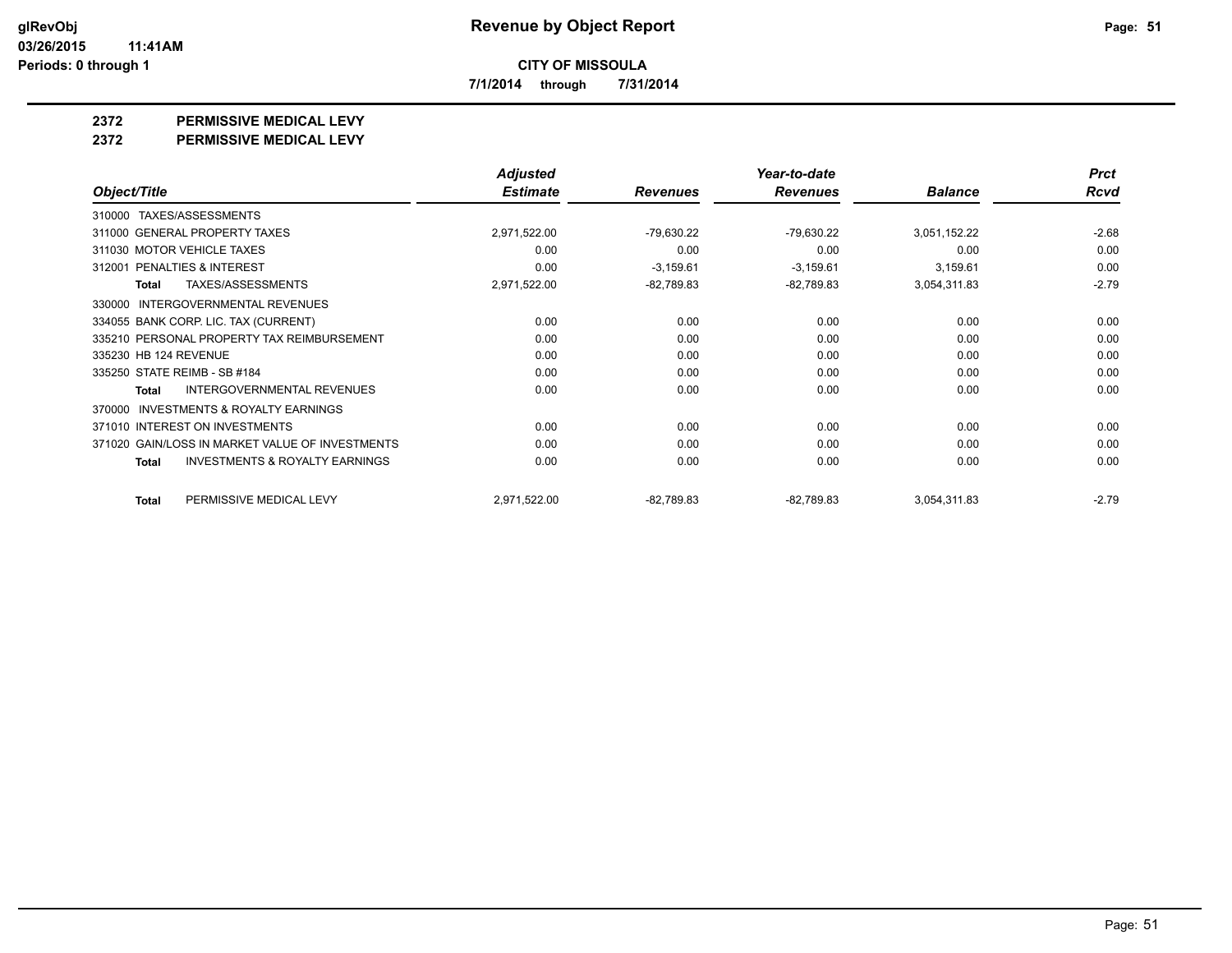**7/1/2014 through 7/31/2014**

#### **2372 PERMISSIVE MEDICAL LEVY**

|                                                           | <b>Adjusted</b> |                 | Year-to-date    |                | <b>Prct</b> |
|-----------------------------------------------------------|-----------------|-----------------|-----------------|----------------|-------------|
| Object/Title                                              | <b>Estimate</b> | <b>Revenues</b> | <b>Revenues</b> | <b>Balance</b> | <b>Rcvd</b> |
| TAXES/ASSESSMENTS<br>310000                               |                 |                 |                 |                |             |
| 311000 GENERAL PROPERTY TAXES                             | 2,971,522.00    | $-79,630.22$    | -79,630.22      | 3,051,152.22   | $-2.68$     |
| 311030 MOTOR VEHICLE TAXES                                | 0.00            | 0.00            | 0.00            | 0.00           | 0.00        |
| 312001 PENALTIES & INTEREST                               | 0.00            | $-3,159.61$     | $-3,159.61$     | 3,159.61       | 0.00        |
| TAXES/ASSESSMENTS<br><b>Total</b>                         | 2,971,522.00    | $-82,789.83$    | $-82,789.83$    | 3,054,311.83   | $-2.79$     |
| INTERGOVERNMENTAL REVENUES<br>330000                      |                 |                 |                 |                |             |
| 334055 BANK CORP. LIC. TAX (CURRENT)                      | 0.00            | 0.00            | 0.00            | 0.00           | 0.00        |
| 335210 PERSONAL PROPERTY TAX REIMBURSEMENT                | 0.00            | 0.00            | 0.00            | 0.00           | 0.00        |
| 335230 HB 124 REVENUE                                     | 0.00            | 0.00            | 0.00            | 0.00           | 0.00        |
| 335250 STATE REIMB - SB #184                              | 0.00            | 0.00            | 0.00            | 0.00           | 0.00        |
| INTERGOVERNMENTAL REVENUES<br>Total                       | 0.00            | 0.00            | 0.00            | 0.00           | 0.00        |
| <b>INVESTMENTS &amp; ROYALTY EARNINGS</b><br>370000       |                 |                 |                 |                |             |
| 371010 INTEREST ON INVESTMENTS                            | 0.00            | 0.00            | 0.00            | 0.00           | 0.00        |
| 371020 GAIN/LOSS IN MARKET VALUE OF INVESTMENT            | 0.00            | 0.00            | 0.00            | 0.00           | 0.00        |
| <b>INVESTMENTS &amp; ROYALTY EARNINGS</b><br><b>Total</b> | 0.00            | 0.00            | 0.00            | 0.00           | 0.00        |
| PERMISSIVE MEDICAL LEVY<br><b>Total</b>                   | 2,971,522.00    | $-82,789.83$    | $-82,789.83$    | 3,054,311.83   | $-2.79$     |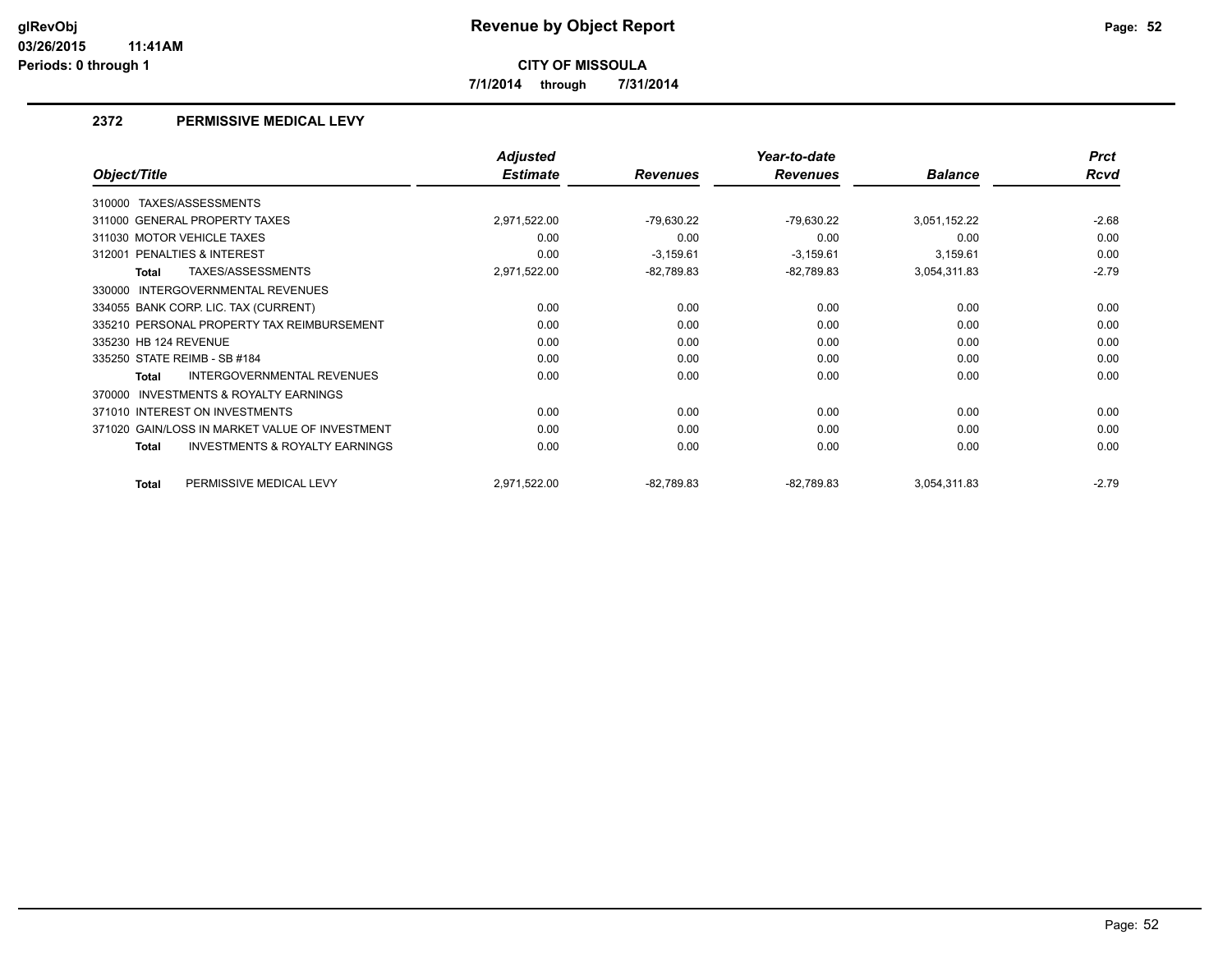**7/1/2014 through 7/31/2014**

### **2389 CABLE TELEVISION FRANCHISE FUND**

#### **2389 CABLE TELEVISION FRANCHISE FUND**

|                                                     | <b>Adjusted</b> |                 | Year-to-date    |                | <b>Prct</b> |
|-----------------------------------------------------|-----------------|-----------------|-----------------|----------------|-------------|
| Object/Title                                        | <b>Estimate</b> | <b>Revenues</b> | <b>Revenues</b> | <b>Balance</b> | <b>Rcvd</b> |
| 320000 LICENSES & PERMITS                           |                 |                 |                 |                |             |
| 322030 FRANCHISE FEES                               | 0.00            | 0.00            | 0.00            | 0.00           | 0.00        |
| 322031 FRANCHISE FEE - AT&T                         | 680,000.00      | $-10,901.97$    | $-10,901.97$    | 690,901.97     | $-1.60$     |
| 322032 FRANCHISE FEE - FIBERVISION                  | 0.00            | 0.00            | 0.00            | 0.00           | 0.00        |
| 322033 FRANCHISE FEE - MASADA                       | 0.00            | 0.00            | 0.00            | 0.00           | 0.00        |
| 322034 PEG ACCESS                                   | 56,000.00       | 0.00            | 0.00            | 56,000.00      | 0.00        |
| <b>LICENSES &amp; PERMITS</b><br>Total              | 736,000.00      | $-10,901.97$    | $-10,901.97$    | 746,901.97     | $-1.48$     |
| 360000 MISCELLANEOUS REVENUES                       |                 |                 |                 |                |             |
| 360010 MISCELLANEOUS                                | 0.00            | 0.00            | 0.00            | 0.00           | 0.00        |
| 365000 DONATIONS                                    | 0.00            | 0.00            | 0.00            | 0.00           | 0.00        |
| <b>MISCELLANEOUS REVENUES</b><br>Total              | 0.00            | 0.00            | 0.00            | 0.00           | 0.00        |
| <b>INVESTMENTS &amp; ROYALTY EARNINGS</b><br>370000 |                 |                 |                 |                |             |
| 371010 INTEREST ON INVESTMENTS                      | 0.00            | 0.00            | 0.00            | 0.00           | 0.00        |
| 371020 GAIN/LOSS IN MARKET VALUE OF INVESTMENTS     | 0.00            | 0.00            | 0.00            | 0.00           | 0.00        |
| <b>INVESTMENTS &amp; ROYALTY EARNINGS</b><br>Total  | 0.00            | 0.00            | 0.00            | 0.00           | 0.00        |
| CABLE TELEVISION FRANCHISE FUND<br>Total            | 736,000.00      | $-10,901.97$    | $-10,901.97$    | 746,901.97     | $-1.48$     |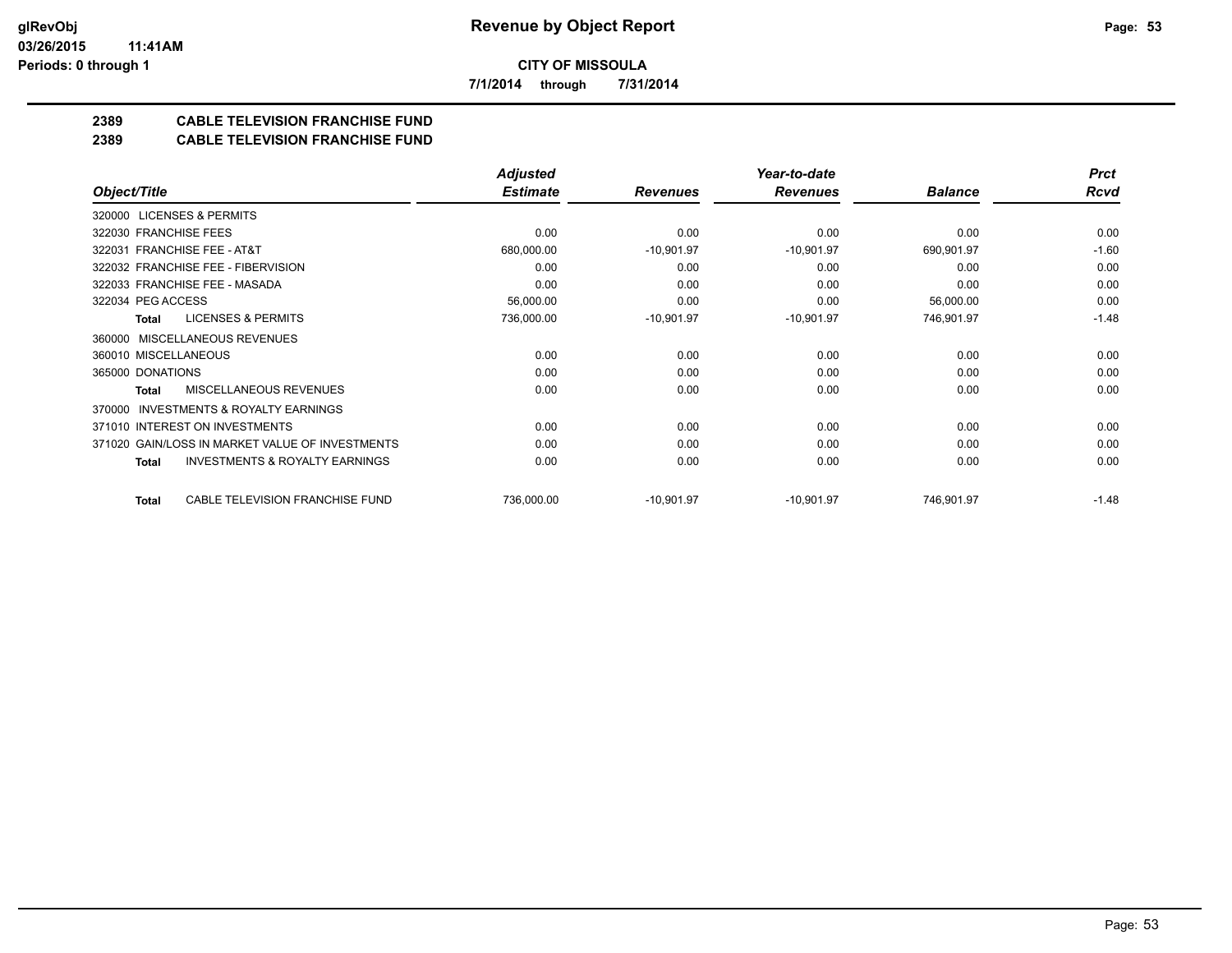**7/1/2014 through 7/31/2014**

#### **2389 CABLE TELEVISION FRANCHISE FUND**

|                                                           | <b>Adjusted</b> |                 | Year-to-date    |                | <b>Prct</b> |
|-----------------------------------------------------------|-----------------|-----------------|-----------------|----------------|-------------|
| Object/Title                                              | <b>Estimate</b> | <b>Revenues</b> | <b>Revenues</b> | <b>Balance</b> | Rcvd        |
| 320000 LICENSES & PERMITS                                 |                 |                 |                 |                |             |
| 322030 FRANCHISE FEES                                     | 0.00            | 0.00            | 0.00            | 0.00           | 0.00        |
| 322031 FRANCHISE FEE - AT&T                               | 680,000.00      | $-10,901.97$    | $-10,901.97$    | 690,901.97     | $-1.60$     |
| 322032 FRANCHISE FEE - FIBERVISION                        | 0.00            | 0.00            | 0.00            | 0.00           | 0.00        |
| 322033 FRANCHISE FEE - MASADA                             | 0.00            | 0.00            | 0.00            | 0.00           | 0.00        |
| 322034 PEG ACCESS                                         | 56,000.00       | 0.00            | 0.00            | 56,000.00      | 0.00        |
| <b>LICENSES &amp; PERMITS</b><br><b>Total</b>             | 736,000.00      | $-10,901.97$    | $-10,901.97$    | 746,901.97     | $-1.48$     |
| MISCELLANEOUS REVENUES<br>360000                          |                 |                 |                 |                |             |
| 360010 MISCELLANEOUS                                      | 0.00            | 0.00            | 0.00            | 0.00           | 0.00        |
| 365000 DONATIONS                                          | 0.00            | 0.00            | 0.00            | 0.00           | 0.00        |
| MISCELLANEOUS REVENUES<br>Total                           | 0.00            | 0.00            | 0.00            | 0.00           | 0.00        |
| <b>INVESTMENTS &amp; ROYALTY EARNINGS</b><br>370000       |                 |                 |                 |                |             |
| 371010 INTEREST ON INVESTMENTS                            | 0.00            | 0.00            | 0.00            | 0.00           | 0.00        |
| 371020 GAIN/LOSS IN MARKET VALUE OF INVESTMENT            | 0.00            | 0.00            | 0.00            | 0.00           | 0.00        |
| <b>INVESTMENTS &amp; ROYALTY EARNINGS</b><br><b>Total</b> | 0.00            | 0.00            | 0.00            | 0.00           | 0.00        |
|                                                           |                 |                 |                 |                |             |
| CABLE TELEVISION FRANCHISE FUND<br><b>Total</b>           | 736,000.00      | $-10,901.97$    | $-10,901.97$    | 746,901.97     | $-1.48$     |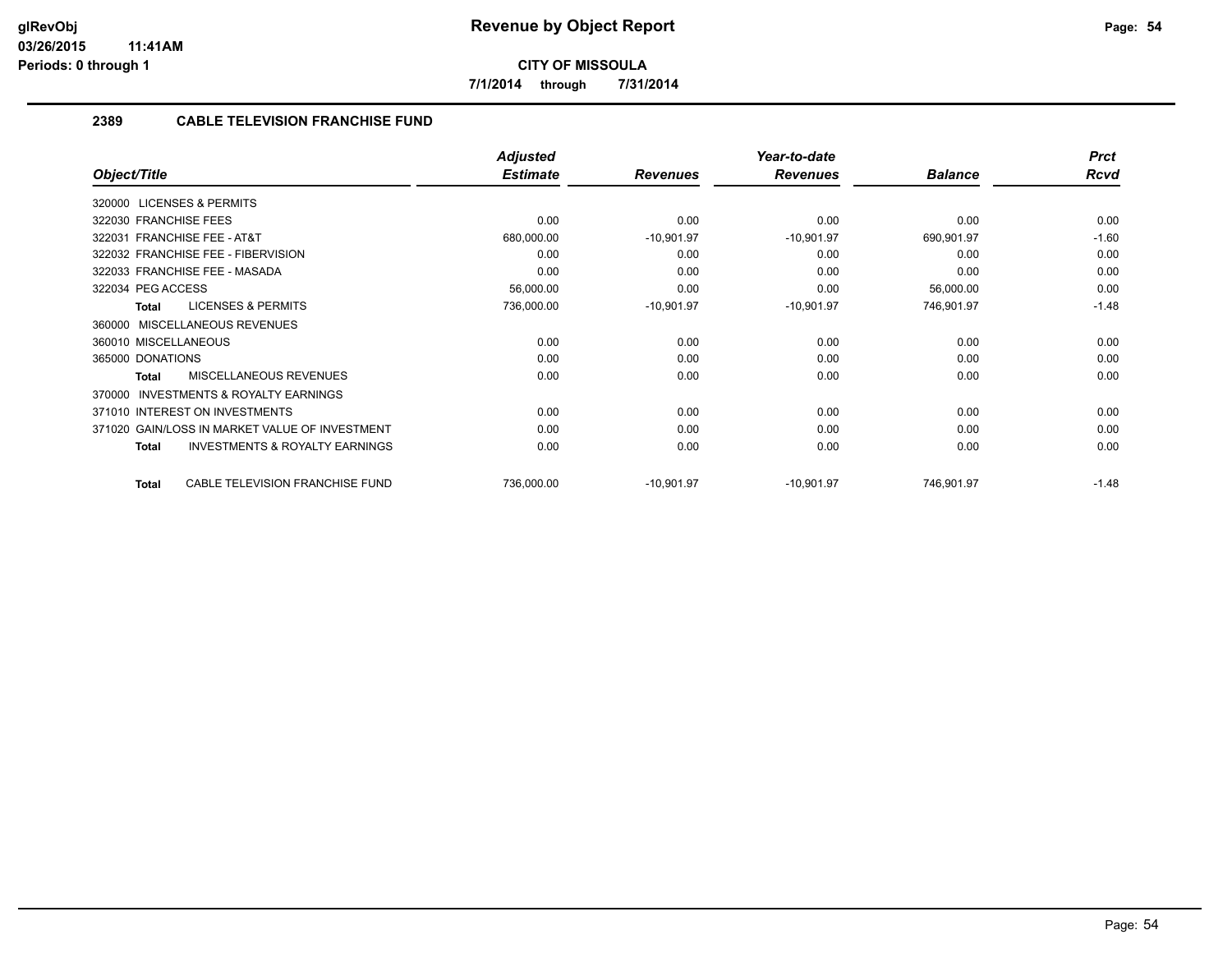**7/1/2014 through 7/31/2014**

**2390 DRUG FORFEITURE FUND**

**2390 DRUG FORFEITURE FUND**

|                                                     | <b>Adjusted</b> |                 | Year-to-date    |                | <b>Prct</b> |
|-----------------------------------------------------|-----------------|-----------------|-----------------|----------------|-------------|
| Object/Title                                        | <b>Estimate</b> | <b>Revenues</b> | <b>Revenues</b> | <b>Balance</b> | <b>Rcvd</b> |
| 350000 FINES & FORFEITURES                          |                 |                 |                 |                |             |
| 351013 DRUG FORFEITURES                             | 16,800.00       | 0.00            | 0.00            | 16,800.00      | 0.00        |
| <b>FINES &amp; FORFEITURES</b><br>Total             | 16,800.00       | 0.00            | 0.00            | 16,800.00      | 0.00        |
| MISCELLANEOUS REVENUES<br>360000                    |                 |                 |                 |                |             |
| 360010 MISCELLANEOUS                                | 0.00            | 0.00            | 0.00            | 0.00           | 0.00        |
| 364012 SALE OF SURPLUS PROPERTY                     | 0.00            | 0.00            | 0.00            | 0.00           | 0.00        |
| MISCELLANEOUS REVENUES<br>Total                     | 0.00            | 0.00            | 0.00            | 0.00           | 0.00        |
| <b>INVESTMENTS &amp; ROYALTY EARNINGS</b><br>370000 |                 |                 |                 |                |             |
| 371010 INTEREST ON INVESTMENTS                      | 0.00            | 0.00            | 0.00            | 0.00           | 0.00        |
| 371020 GAIN/LOSS IN MARKET VALUE OF INVESTMENTS     | 0.00            | 0.00            | 0.00            | 0.00           | 0.00        |
| <b>INVESTMENTS &amp; ROYALTY EARNINGS</b><br>Total  | 0.00            | 0.00            | 0.00            | 0.00           | 0.00        |
| OTHER FINANCING SOURCES<br>380000                   |                 |                 |                 |                |             |
| 382010 SALE OF FIXED ASSETS                         | 0.00            | 0.00            | 0.00            | 0.00           | 0.00        |
| OTHER FINANCING SOURCES<br><b>Total</b>             | 0.00            | 0.00            | 0.00            | 0.00           | 0.00        |
| <b>DRUG FORFEITURE FUND</b><br>Total                | 16,800.00       | 0.00            | 0.00            | 16,800.00      | 0.00        |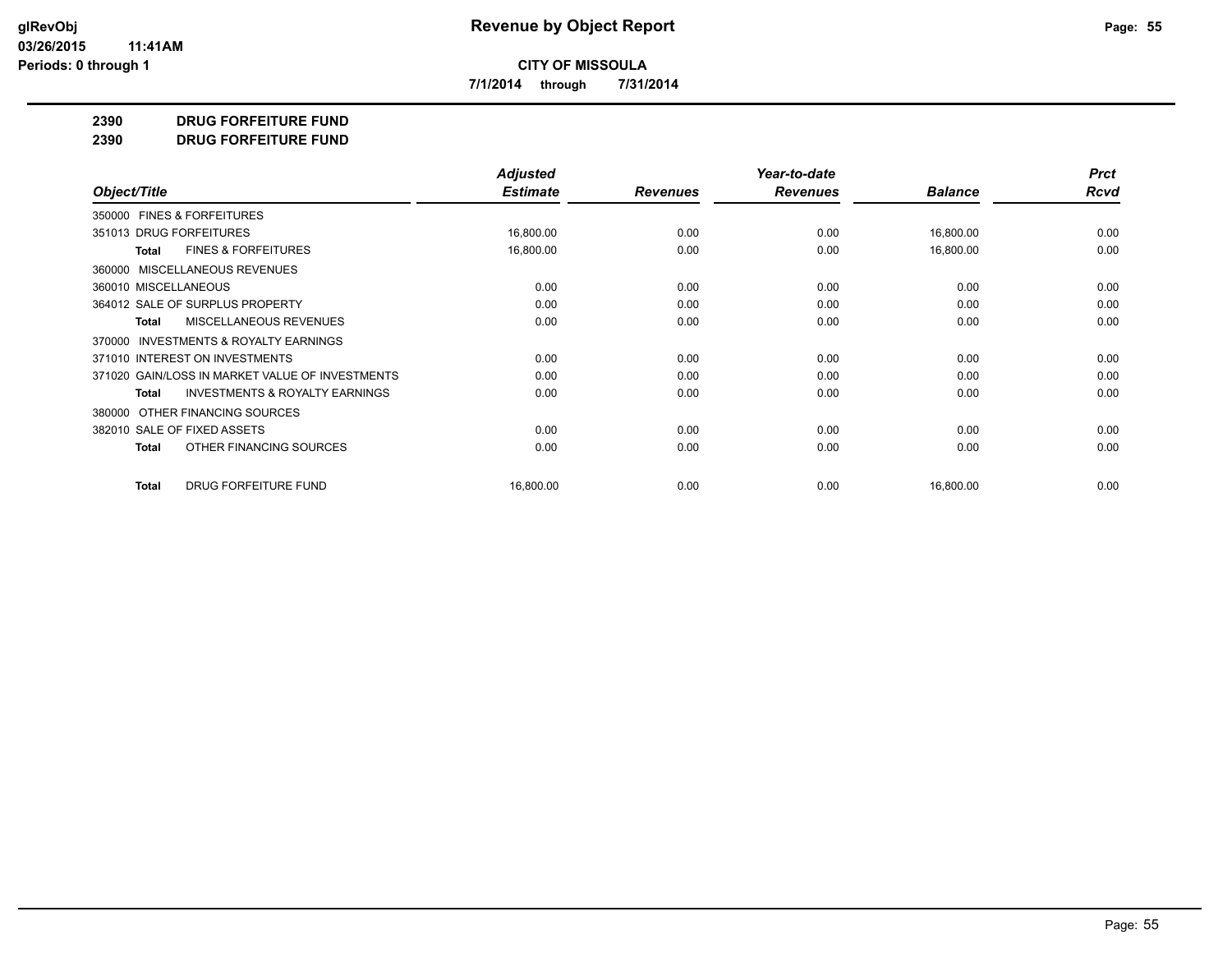**7/1/2014 through 7/31/2014**

#### **2390 DRUG FORFEITURE FUND**

|                                                     | <b>Adjusted</b> |                 | Year-to-date    |                | <b>Prct</b> |
|-----------------------------------------------------|-----------------|-----------------|-----------------|----------------|-------------|
| Object/Title                                        | <b>Estimate</b> | <b>Revenues</b> | <b>Revenues</b> | <b>Balance</b> | Rcvd        |
| 350000 FINES & FORFEITURES                          |                 |                 |                 |                |             |
| 351013 DRUG FORFEITURES                             | 16,800.00       | 0.00            | 0.00            | 16,800.00      | 0.00        |
| <b>FINES &amp; FORFEITURES</b><br>Total             | 16,800.00       | 0.00            | 0.00            | 16,800.00      | 0.00        |
| 360000 MISCELLANEOUS REVENUES                       |                 |                 |                 |                |             |
| 360010 MISCELLANEOUS                                | 0.00            | 0.00            | 0.00            | 0.00           | 0.00        |
| 364012 SALE OF SURPLUS PROPERTY                     | 0.00            | 0.00            | 0.00            | 0.00           | 0.00        |
| <b>MISCELLANEOUS REVENUES</b><br>Total              | 0.00            | 0.00            | 0.00            | 0.00           | 0.00        |
| <b>INVESTMENTS &amp; ROYALTY EARNINGS</b><br>370000 |                 |                 |                 |                |             |
| 371010 INTEREST ON INVESTMENTS                      | 0.00            | 0.00            | 0.00            | 0.00           | 0.00        |
| 371020 GAIN/LOSS IN MARKET VALUE OF INVESTMENT      | 0.00            | 0.00            | 0.00            | 0.00           | 0.00        |
| <b>INVESTMENTS &amp; ROYALTY EARNINGS</b><br>Total  | 0.00            | 0.00            | 0.00            | 0.00           | 0.00        |
| 380000 OTHER FINANCING SOURCES                      |                 |                 |                 |                |             |
| 382010 SALE OF FIXED ASSETS                         | 0.00            | 0.00            | 0.00            | 0.00           | 0.00        |
| OTHER FINANCING SOURCES<br>Total                    | 0.00            | 0.00            | 0.00            | 0.00           | 0.00        |
| DRUG FORFEITURE FUND<br><b>Total</b>                | 16,800.00       | 0.00            | 0.00            | 16,800.00      | 0.00        |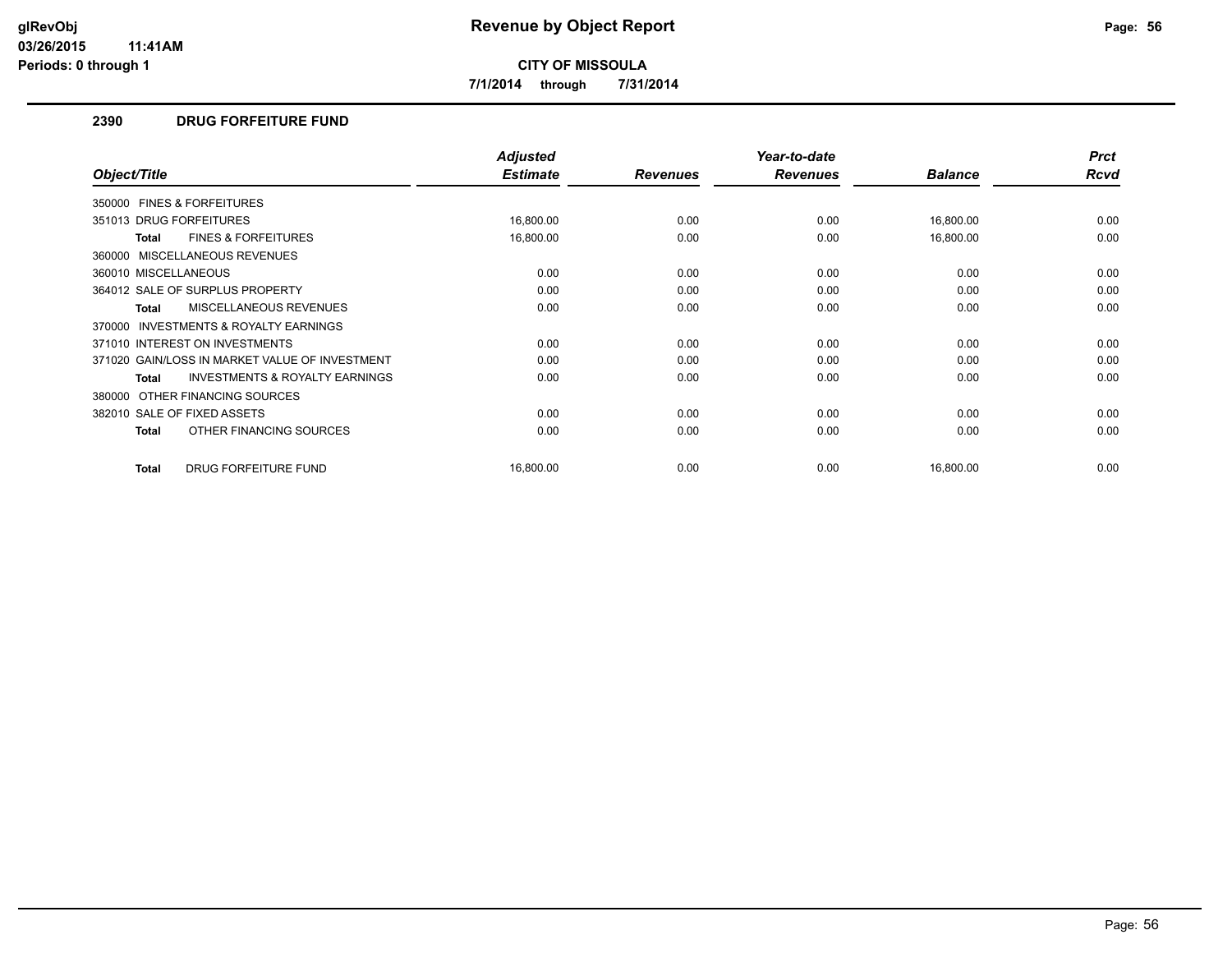**7/1/2014 through 7/31/2014**

#### **2394 BUILDING INSPECTION FUND**

#### **2394 BUILDING INSPECTION FUND**

|                                                           | <b>Adjusted</b> |                 | Year-to-date    |                | <b>Prct</b> |
|-----------------------------------------------------------|-----------------|-----------------|-----------------|----------------|-------------|
| Object/Title                                              | <b>Estimate</b> | <b>Revenues</b> | <b>Revenues</b> | <b>Balance</b> | <b>Rcvd</b> |
| 320000 LICENSES & PERMITS                                 |                 |                 |                 |                |             |
| 323011 BUILDING PERMITS                                   | 671,560.00      | 70,310.10       | 70,310.10       | 601,249.90     | 10.47       |
| 323012 ELECTRICAL PERMITS                                 | 193,640.00      | 24.613.41       | 24.613.41       | 169.026.59     | 12.71       |
| 323013 PLUMBING PERMITS                                   | 111,240.00      | 12,287.00       | 12,287.00       | 98,953.00      | 11.05       |
| 323014 BLDG PERMIT REVIEW FEE                             | 0.00            | 0.00            | 0.00            | 0.00           | 0.00        |
| 323016 MOVING PERMITS                                     | 6,644.00        | 0.00            | 0.00            | 6,644.00       | 0.00        |
| 323017 MECHANICAL PERMITS                                 | 81,370.00       | 9,255.00        | 9,255.00        | 72,115.00      | 11.37       |
| <b>LICENSES &amp; PERMITS</b><br>Total                    | 1,064,454.00    | 116,465.51      | 116,465.51      | 947,988.49     | 10.94       |
| 330000 INTERGOVERNMENTAL REVENUES                         |                 |                 |                 |                |             |
| 336023 STATE CONTRIB. - PERS                              | 0.00            | 13.11           | 13.11           | $-13.11$       | 0.00        |
| <b>INTERGOVERNMENTAL REVENUES</b><br><b>Total</b>         | 0.00            | 13.11           | 13.11           | $-13.11$       | 0.00        |
| 340000 CHARGES FOR SERVICES                               |                 |                 |                 |                |             |
| 341091 INSPECTION CODE BOOKS & COPIES                     | 515.00          | 37.00           | 37.00           | 478.00         | 7.18        |
| <b>CHARGES FOR SERVICES</b><br><b>Total</b>               | 515.00          | 37.00           | 37.00           | 478.00         | 7.18        |
| 360000 MISCELLANEOUS REVENUES                             |                 |                 |                 |                |             |
| 360010 MISCELLANEOUS                                      | 0.00            | 0.00            | 0.00            | 0.00           | 0.00        |
| 360015 CONFERENCE REVENUES - BUILDING                     | 0.00            | 0.00            | 0.00            | 0.00           | 0.00        |
| MISCELLANEOUS REVENUES<br><b>Total</b>                    | 0.00            | 0.00            | 0.00            | 0.00           | 0.00        |
| 370000 INVESTMENTS & ROYALTY EARNINGS                     |                 |                 |                 |                |             |
| 371010 INTEREST ON INVESTMENTS                            | 0.00            | 0.00            | 0.00            | 0.00           | 0.00        |
| 371020 GAIN/LOSS IN MARKET VALUE OF INVESTMENTS           | 0.00            | 0.00            | 0.00            | 0.00           | 0.00        |
| <b>INVESTMENTS &amp; ROYALTY EARNINGS</b><br><b>Total</b> | 0.00            | 0.00            | 0.00            | 0.00           | 0.00        |
| 380000 OTHER FINANCING SOURCES                            |                 |                 |                 |                |             |
| 382010 SALE OF FIXED ASSETS                               | 0.00            | 0.00            | 0.00            | 0.00           | 0.00        |
| 383000 OPERATING TRANSFERS                                | 0.00            | 0.00            | 0.00            | 0.00           | 0.00        |
| OTHER FINANCING SOURCES<br><b>Total</b>                   | 0.00            | 0.00            | 0.00            | 0.00           | 0.00        |
| <b>BUILDING INSPECTION FUND</b><br><b>Total</b>           | 1,064,969.00    | 116,515.62      | 116,515.62      | 948,453.38     | 10.94       |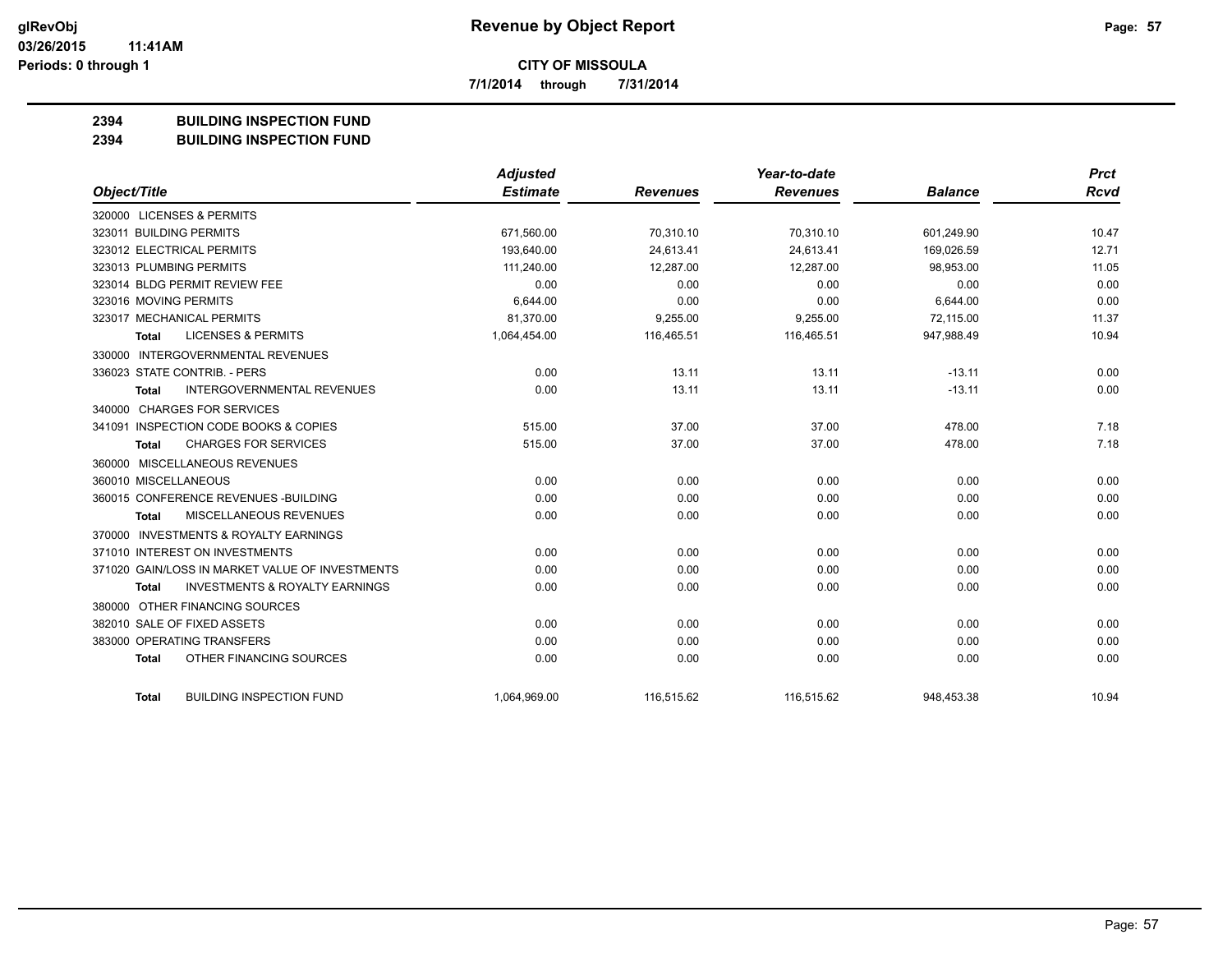**7/1/2014 through 7/31/2014**

#### **2394 BUILDING INSPECTION FUND**

|                                                           | <b>Adjusted</b> |                 | Year-to-date    |                | <b>Prct</b> |
|-----------------------------------------------------------|-----------------|-----------------|-----------------|----------------|-------------|
| Object/Title                                              | <b>Estimate</b> | <b>Revenues</b> | <b>Revenues</b> | <b>Balance</b> | Rcvd        |
| 320000 LICENSES & PERMITS                                 |                 |                 |                 |                |             |
| 323011 BUILDING PERMITS                                   | 671,560.00      | 70,310.10       | 70,310.10       | 601,249.90     | 10.47       |
| 323012 ELECTRICAL PERMITS                                 | 193.640.00      | 24.613.41       | 24.613.41       | 169,026.59     | 12.71       |
| 323013 PLUMBING PERMITS                                   | 111,240.00      | 12,287.00       | 12,287.00       | 98,953.00      | 11.05       |
| 323014 BLDG PERMIT REVIEW FEE                             | 0.00            | 0.00            | 0.00            | 0.00           | 0.00        |
| 323016 MOVING PERMITS                                     | 6,644.00        | 0.00            | 0.00            | 6,644.00       | 0.00        |
| 323017 MECHANICAL PERMITS                                 | 81,370.00       | 9,255.00        | 9,255.00        | 72,115.00      | 11.37       |
| <b>LICENSES &amp; PERMITS</b><br><b>Total</b>             | 1,064,454.00    | 116,465.51      | 116,465.51      | 947,988.49     | 10.94       |
| 330000 INTERGOVERNMENTAL REVENUES                         |                 |                 |                 |                |             |
| 336023 STATE CONTRIB. - PERS                              | 0.00            | 13.11           | 13.11           | $-13.11$       | 0.00        |
| <b>INTERGOVERNMENTAL REVENUES</b><br><b>Total</b>         | 0.00            | 13.11           | 13.11           | $-13.11$       | 0.00        |
| 340000 CHARGES FOR SERVICES                               |                 |                 |                 |                |             |
| 341091 INSPECTION CODE BOOKS & COPIES                     | 515.00          | 37.00           | 37.00           | 478.00         | 7.18        |
| <b>CHARGES FOR SERVICES</b><br><b>Total</b>               | 515.00          | 37.00           | 37.00           | 478.00         | 7.18        |
| 360000 MISCELLANEOUS REVENUES                             |                 |                 |                 |                |             |
| 360010 MISCELLANEOUS                                      | 0.00            | 0.00            | 0.00            | 0.00           | 0.00        |
| 360015 CONFERENCE REVENUES - BUILDING                     | 0.00            | 0.00            | 0.00            | 0.00           | 0.00        |
| MISCELLANEOUS REVENUES<br><b>Total</b>                    | 0.00            | 0.00            | 0.00            | 0.00           | 0.00        |
| 370000 INVESTMENTS & ROYALTY EARNINGS                     |                 |                 |                 |                |             |
| 371010 INTEREST ON INVESTMENTS                            | 0.00            | 0.00            | 0.00            | 0.00           | 0.00        |
| 371020 GAIN/LOSS IN MARKET VALUE OF INVESTMENT            | 0.00            | 0.00            | 0.00            | 0.00           | 0.00        |
| <b>INVESTMENTS &amp; ROYALTY EARNINGS</b><br><b>Total</b> | 0.00            | 0.00            | 0.00            | 0.00           | 0.00        |
| 380000 OTHER FINANCING SOURCES                            |                 |                 |                 |                |             |
| 382010 SALE OF FIXED ASSETS                               | 0.00            | 0.00            | 0.00            | 0.00           | 0.00        |
| 383000 OPERATING TRANSFERS                                | 0.00            | 0.00            | 0.00            | 0.00           | 0.00        |
| OTHER FINANCING SOURCES<br><b>Total</b>                   | 0.00            | 0.00            | 0.00            | 0.00           | 0.00        |
| <b>BUILDING INSPECTION FUND</b><br><b>Total</b>           | 1,064,969.00    | 116,515.62      | 116,515.62      | 948,453.38     | 10.94       |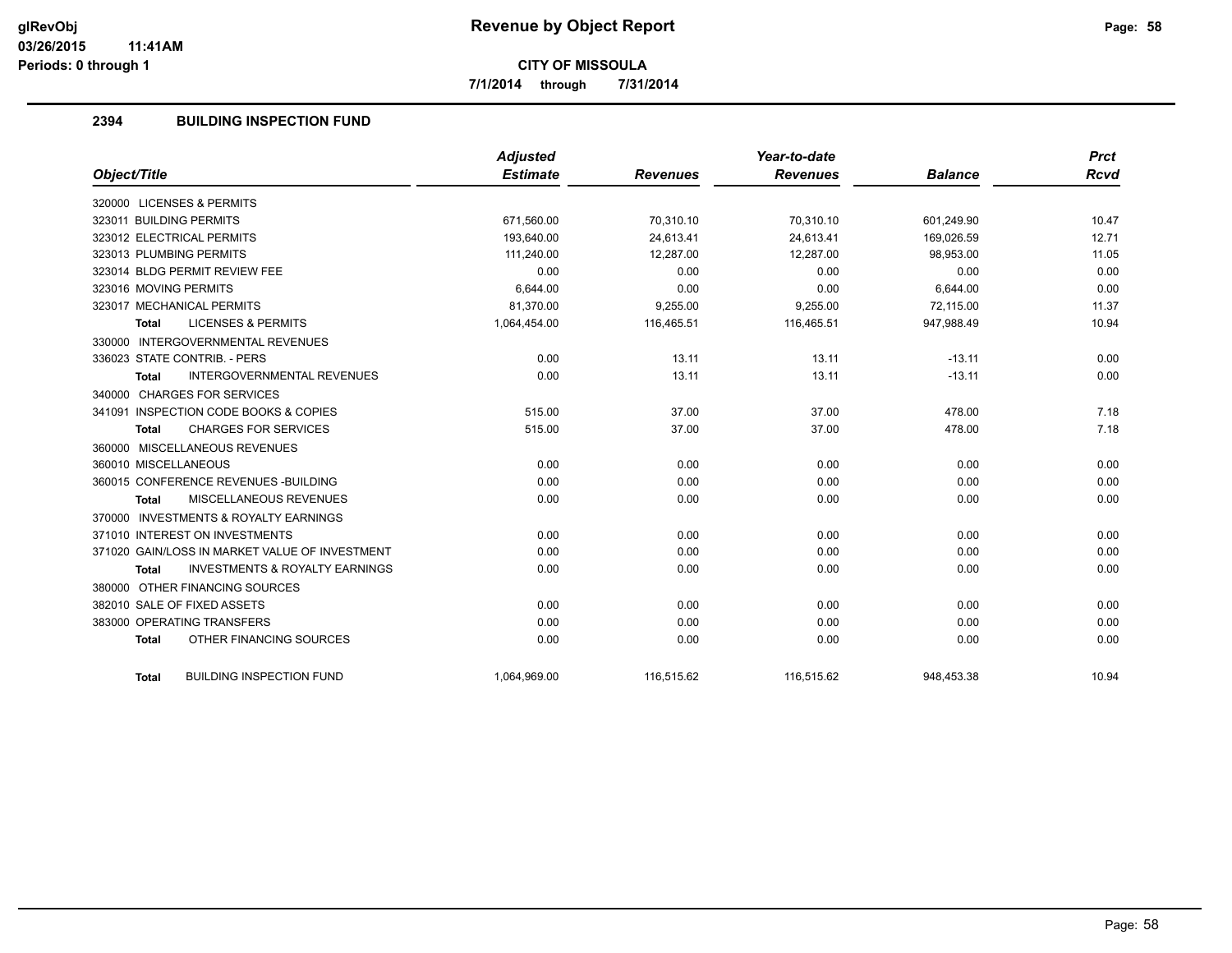**7/1/2014 through 7/31/2014**

## **2395 CITY GRANTS & PROGRAM INCOME FUND**

**2395 CITY GRANTS & PROGRAM INCOME FUND**

|                                                           | <b>Adjusted</b> |                 | Year-to-date    |                | <b>Prct</b> |
|-----------------------------------------------------------|-----------------|-----------------|-----------------|----------------|-------------|
| Object/Title                                              | <b>Estimate</b> | <b>Revenues</b> | <b>Revenues</b> | <b>Balance</b> | <b>Rcvd</b> |
| 330000 INTERGOVERNMENTAL REVENUES                         |                 |                 |                 |                |             |
| 331010 ENTITLEMENT - CDBG                                 | 0.00            | 0.00            | 0.00            | 0.00           | 0.00        |
| 331037 ELOCAL.COM LOAN REPAYMENT                          | 0.00            | 0.00            | 0.00            | 0.00           | 0.00        |
| <b>INTERGOVERNMENTAL REVENUES</b><br><b>Total</b>         | 0.00            | 0.00            | 0.00            | 0.00           | 0.00        |
| MISCELLANEOUS REVENUES<br>360000                          |                 |                 |                 |                |             |
| 360005 LOAN REPAYMENTS                                    | 0.00            | 0.00            | 0.00            | 0.00           | 0.00        |
| 360010 MISCELLANEOUS                                      | 0.00            | 0.00            | 0.00            | 0.00           | 0.00        |
| 360013 REPAYMENT OF SEWER GRANT                           | 0.00            | 0.00            | 0.00            | 0.00           | 0.00        |
| 360014 REPAYMENT OF LOAN/MHA                              | 0.00            | 0.00            | 0.00            | 0.00           | 0.00        |
| 362000 OTHER MISCELLANEOUS REVENUE                        | 0.00            | 0.00            | 0.00            | 0.00           | 0.00        |
| <b>MISCELLANEOUS REVENUES</b><br><b>Total</b>             | 0.00            | 0.00            | 0.00            | 0.00           | 0.00        |
| <b>INVESTMENTS &amp; ROYALTY EARNINGS</b><br>370000       |                 |                 |                 |                |             |
| 371010 INTEREST ON INVESTMENTS                            | 0.00            | 0.00            | 0.00            | 0.00           | 0.00        |
| 371020 GAIN/LOSS IN MARKET VALUE OF INVESTMENTS           | 0.00            | 0.00            | 0.00            | 0.00           | 0.00        |
| <b>INVESTMENTS &amp; ROYALTY EARNINGS</b><br><b>Total</b> | 0.00            | 0.00            | 0.00            | 0.00           | 0.00        |
| OTHER FINANCING SOURCES<br>380000                         |                 |                 |                 |                |             |
| 383026 TRANS FR CDBG                                      | 0.00            | 0.00            | 0.00            | 0.00           | 0.00        |
| OTHER FINANCING SOURCES<br><b>Total</b>                   | 0.00            | 0.00            | 0.00            | 0.00           | 0.00        |
| CITY GRANTS & PROGRAM INCOME FUND<br><b>Total</b>         | 0.00            | 0.00            | 0.00            | 0.00           | 0.00        |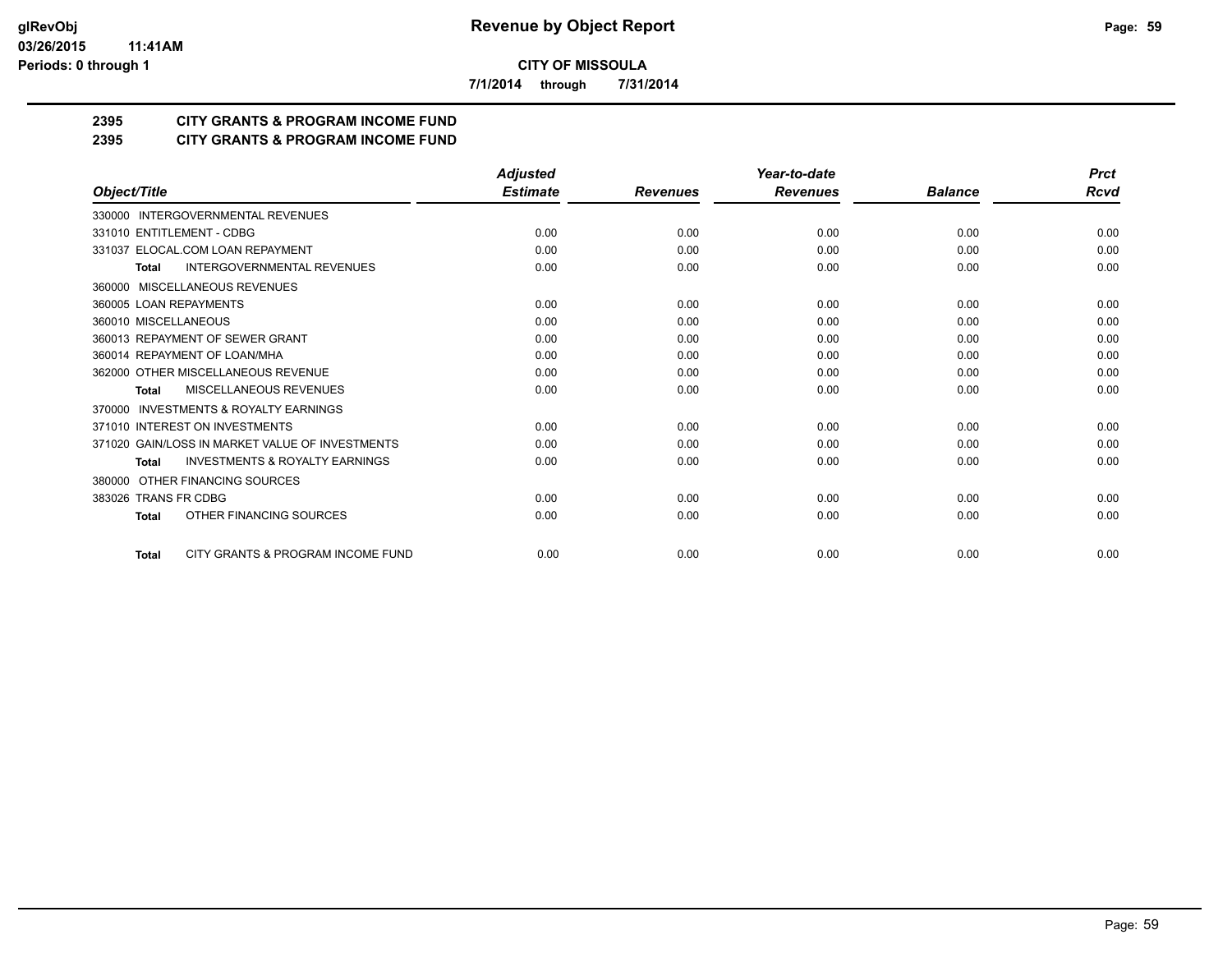**7/1/2014 through 7/31/2014**

#### **2395 CITY GRANTS & PROGRAM INCOME FUND**

|                                                     | <b>Adjusted</b> |                 | Year-to-date    |                | <b>Prct</b> |
|-----------------------------------------------------|-----------------|-----------------|-----------------|----------------|-------------|
| Object/Title                                        | <b>Estimate</b> | <b>Revenues</b> | <b>Revenues</b> | <b>Balance</b> | Rcvd        |
| 330000 INTERGOVERNMENTAL REVENUES                   |                 |                 |                 |                |             |
| 331010 ENTITLEMENT - CDBG                           | 0.00            | 0.00            | 0.00            | 0.00           | 0.00        |
| 331037 ELOCAL.COM LOAN REPAYMENT                    | 0.00            | 0.00            | 0.00            | 0.00           | 0.00        |
| <b>INTERGOVERNMENTAL REVENUES</b><br><b>Total</b>   | 0.00            | 0.00            | 0.00            | 0.00           | 0.00        |
| 360000 MISCELLANEOUS REVENUES                       |                 |                 |                 |                |             |
| 360005 LOAN REPAYMENTS                              | 0.00            | 0.00            | 0.00            | 0.00           | 0.00        |
| 360010 MISCELLANEOUS                                | 0.00            | 0.00            | 0.00            | 0.00           | 0.00        |
| 360013 REPAYMENT OF SEWER GRANT                     | 0.00            | 0.00            | 0.00            | 0.00           | 0.00        |
| 360014 REPAYMENT OF LOAN/MHA                        | 0.00            | 0.00            | 0.00            | 0.00           | 0.00        |
| 362000 OTHER MISCELLANEOUS REVENUE                  | 0.00            | 0.00            | 0.00            | 0.00           | 0.00        |
| <b>MISCELLANEOUS REVENUES</b><br>Total              | 0.00            | 0.00            | 0.00            | 0.00           | 0.00        |
| <b>INVESTMENTS &amp; ROYALTY EARNINGS</b><br>370000 |                 |                 |                 |                |             |
| 371010 INTEREST ON INVESTMENTS                      | 0.00            | 0.00            | 0.00            | 0.00           | 0.00        |
| 371020 GAIN/LOSS IN MARKET VALUE OF INVESTMENT      | 0.00            | 0.00            | 0.00            | 0.00           | 0.00        |
| <b>INVESTMENTS &amp; ROYALTY EARNINGS</b><br>Total  | 0.00            | 0.00            | 0.00            | 0.00           | 0.00        |
| OTHER FINANCING SOURCES<br>380000                   |                 |                 |                 |                |             |
| 383026 TRANS FR CDBG                                | 0.00            | 0.00            | 0.00            | 0.00           | 0.00        |
| OTHER FINANCING SOURCES<br>Total                    | 0.00            | 0.00            | 0.00            | 0.00           | 0.00        |
|                                                     |                 |                 |                 |                |             |
| CITY GRANTS & PROGRAM INCOME FUND<br>Total          | 0.00            | 0.00            | 0.00            | 0.00           | 0.00        |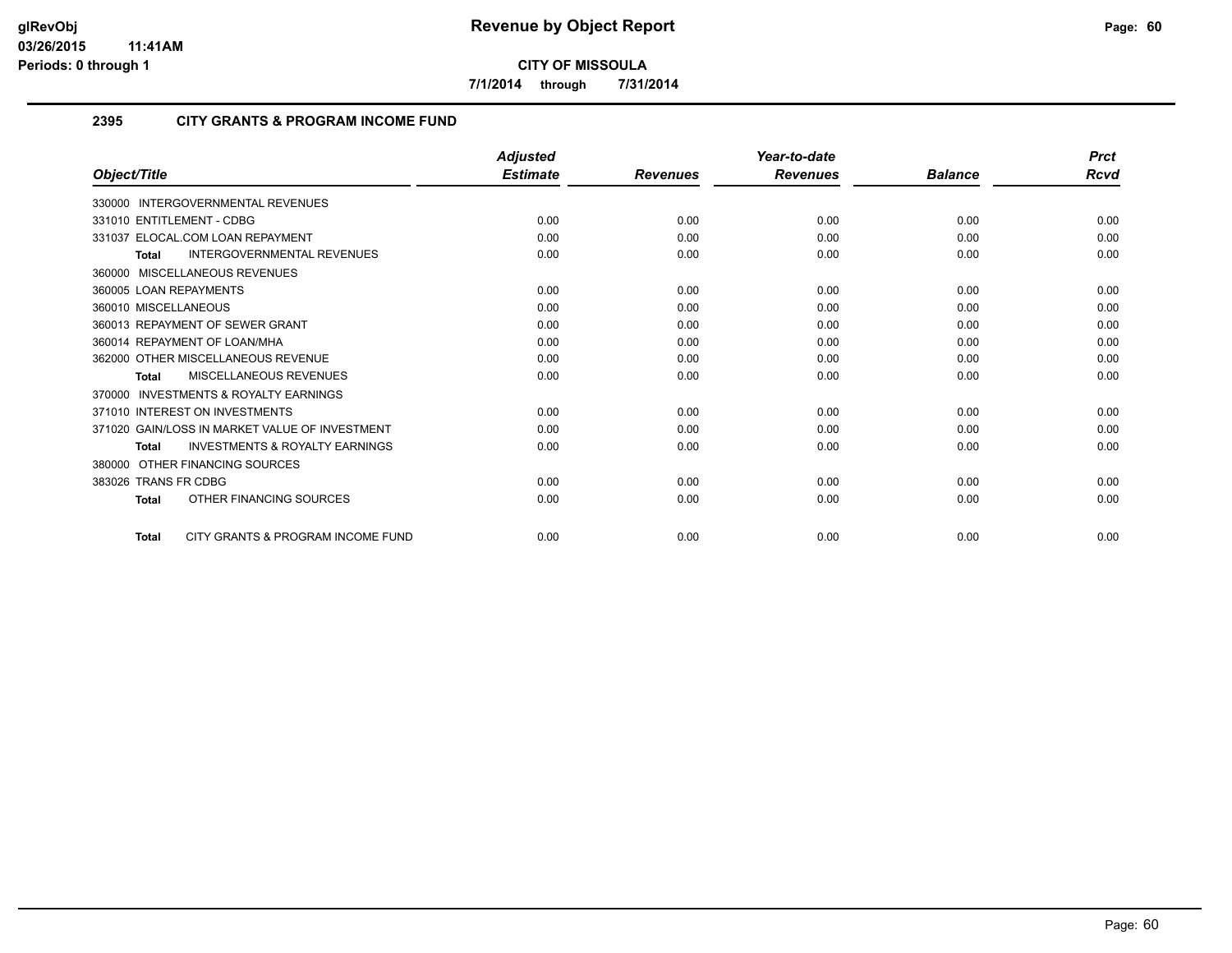**7/1/2014 through 7/31/2014**

#### **2396 ENERGY EFFICIENCY REVOLVING LOAN FUND 2396 ENERGY EFFICIENCY REVOLVING LOAN FUND**

|                                               | <b>Adjusted</b> |                 | Year-to-date    |                | <b>Prct</b> |
|-----------------------------------------------|-----------------|-----------------|-----------------|----------------|-------------|
| Object/Title                                  | <b>Estimate</b> | <b>Revenues</b> | <b>Revenues</b> | <b>Balance</b> | <b>Rcvd</b> |
| 330000 INTERGOVERNMENTAL REVENUES             |                 |                 |                 |                |             |
| 331031 EECBG REVOLVING LOAN                   | 0.00            | 0.00            | 0.00            | 0.00           | 0.00        |
| INTERGOVERNMENTAL REVENUES<br>Total           | 0.00            | 0.00            | 0.00            | 0.00           | 0.00        |
| 370000 INVESTMENTS & ROYALTY EARNINGS         |                 |                 |                 |                |             |
| 371010 INTEREST ON INVESTMENTS                | 0.00            | 0.00            | 0.00            | 0.00           | 0.00        |
| INVESTMENTS & ROYALTY EARNINGS<br>Total       | 0.00            | 0.00            | 0.00            | 0.00           | 0.00        |
|                                               |                 |                 |                 |                |             |
| ENERGY EFFICIENCY REVOLVING LOAN FUI<br>Total | 0.00            | 0.00            | 0.00            | 0.00           | 0.00        |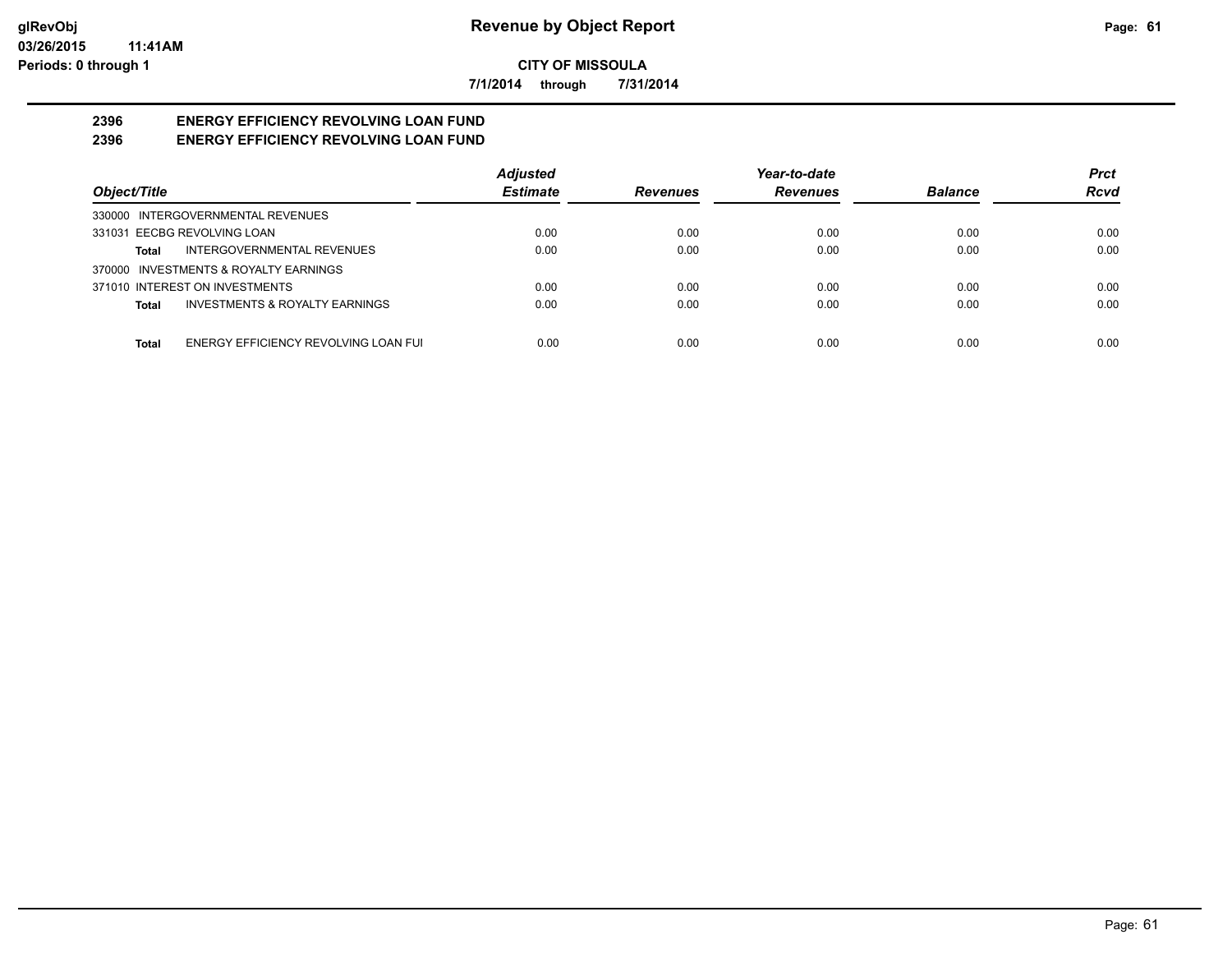**7/1/2014 through 7/31/2014**

#### **2396 ENERGY EFFICIENCY REVOLVING LOAN FUND**

| Object/Title                                        | <b>Adjusted</b><br><b>Estimate</b> | <b>Revenues</b> | Year-to-date<br><b>Revenues</b> | <b>Balance</b> | <b>Prct</b><br><b>Rcvd</b> |
|-----------------------------------------------------|------------------------------------|-----------------|---------------------------------|----------------|----------------------------|
| 330000 INTERGOVERNMENTAL REVENUES                   |                                    |                 |                                 |                |                            |
| 331031 EECBG REVOLVING LOAN                         | 0.00                               | 0.00            | 0.00                            | 0.00           | 0.00                       |
| INTERGOVERNMENTAL REVENUES<br>Total                 | 0.00                               | 0.00            | 0.00                            | 0.00           | 0.00                       |
| 370000 INVESTMENTS & ROYALTY EARNINGS               |                                    |                 |                                 |                |                            |
| 371010 INTEREST ON INVESTMENTS                      | 0.00                               | 0.00            | 0.00                            | 0.00           | 0.00                       |
| INVESTMENTS & ROYALTY EARNINGS<br><b>Total</b>      | 0.00                               | 0.00            | 0.00                            | 0.00           | 0.00                       |
|                                                     |                                    |                 |                                 |                |                            |
| ENERGY EFFICIENCY REVOLVING LOAN FU<br><b>Total</b> | 0.00                               | 0.00            | 0.00                            | 0.00           | 0.00                       |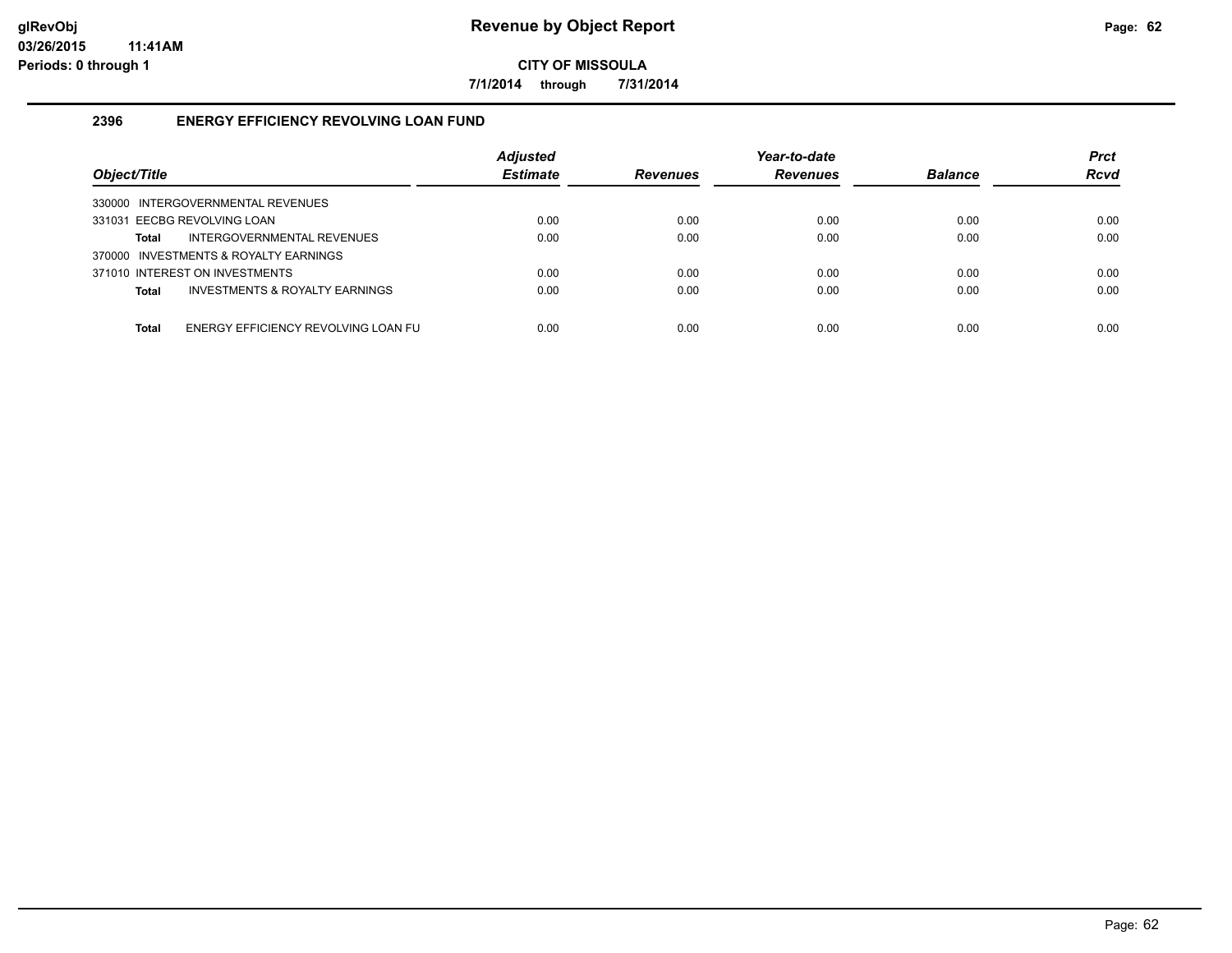**7/1/2014 through 7/31/2014**

#### **2399 DANGEROUS BUILDING DEMOLITION & REPAIR F 2399 DANGEROUS BUILDING DEMOLITION & REPAIR F**

| Object/Title            |                                      | <b>Adjusted</b> | Year-to-date                       |      |                | Prct |
|-------------------------|--------------------------------------|-----------------|------------------------------------|------|----------------|------|
|                         |                                      | <b>Estimate</b> | <b>Revenues</b><br><b>Revenues</b> |      | <b>Balance</b> | Rcvd |
|                         | 360000 MISCELLANEOUS REVENUES        |                 |                                    |      |                |      |
| 363000 ASSESSMENTS PAID |                                      | 15,000.00       | 0.00                               | 0.00 | 15.000.00      | 0.00 |
| Total                   | MISCELLANEOUS REVENUES               | 15.000.00       | 0.00                               | 0.00 | 15.000.00      | 0.00 |
| <b>Total</b>            | DANGEROUS BUILDING DEMOLITION & REP. | 15.000.00       | 0.00                               | 0.00 | 15.000.00      | 0.00 |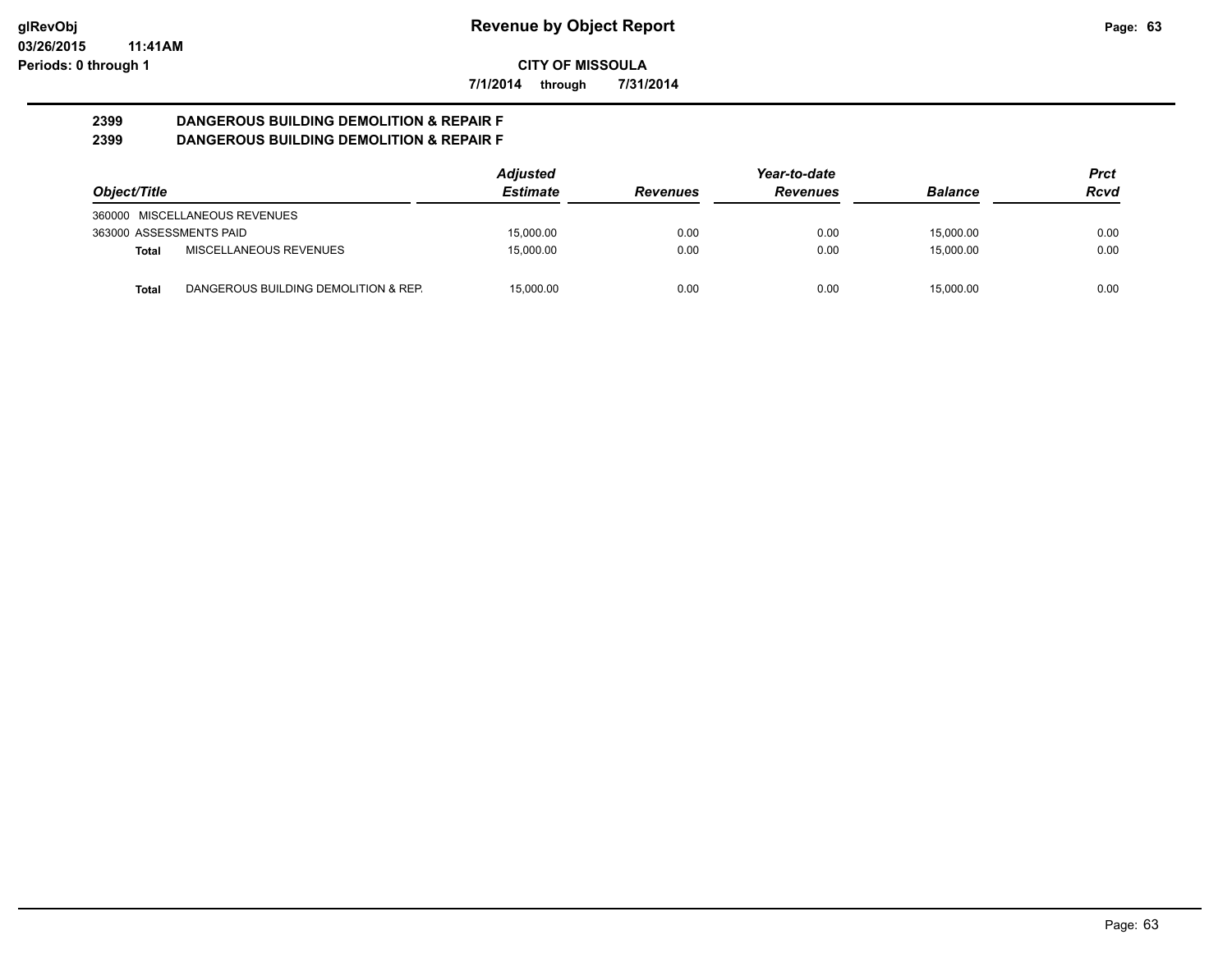**7/1/2014 through 7/31/2014**

#### **2399 DANGEROUS BUILDING DEMOLITION & REPAIR F**

| Object/Title            |                                     | Adjusted<br><b>Estimate</b> | <b>Revenues</b> | Year-to-date<br><b>Revenues</b> | <b>Balance</b> | <b>Prct</b><br><b>Rcvd</b> |
|-------------------------|-------------------------------------|-----------------------------|-----------------|---------------------------------|----------------|----------------------------|
|                         | 360000 MISCELLANEOUS REVENUES       |                             |                 |                                 |                |                            |
| 363000 ASSESSMENTS PAID |                                     | 15.000.00                   | 0.00            | 0.00                            | 15.000.00      | 0.00                       |
| <b>Total</b>            | <b>MISCELLANEOUS REVENUES</b>       | 15.000.00                   | 0.00            | 0.00                            | 15.000.00      | 0.00                       |
| <b>Total</b>            | DANGEROUS BUILDING DEMOLITION & REF | 15,000.00                   | 0.00            | 0.00                            | 15,000.00      | 0.00                       |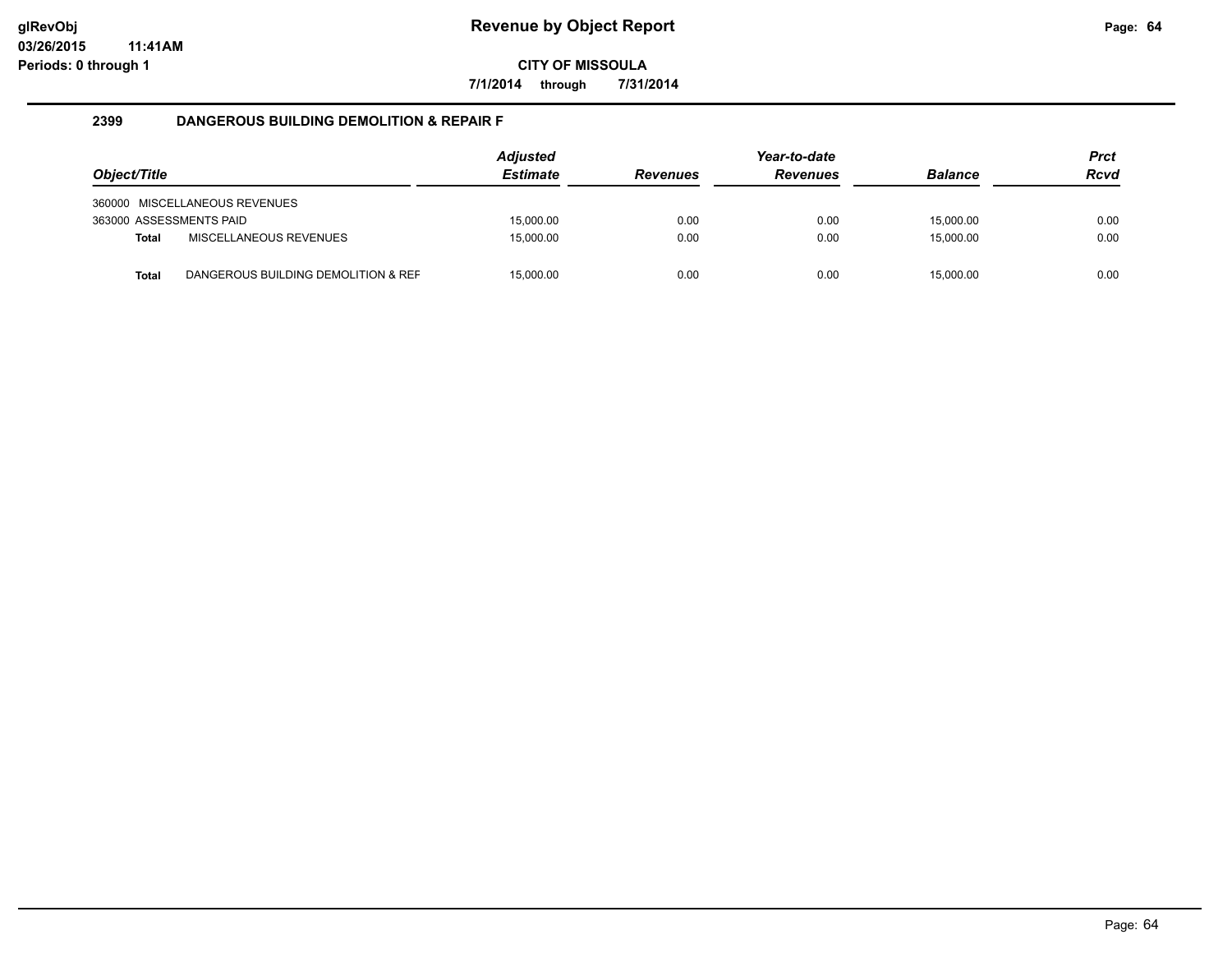**7/1/2014 through 7/31/2014**

#### **2400 STREET LIGHTING ASSESSMENTS FUND 2400 STREET LIGHTING ASSESSMENTS FUND**

|                                                    | Adjusted        |                 | Year-to-date    |                | <b>Prct</b> |
|----------------------------------------------------|-----------------|-----------------|-----------------|----------------|-------------|
| Object/Title                                       | <b>Estimate</b> | <b>Revenues</b> | <b>Revenues</b> | <b>Balance</b> | <b>Rcvd</b> |
| 360000 MISCELLANEOUS REVENUES                      |                 |                 |                 |                |             |
| 360010 MISCELLANEOUS                               | 0.00            | 0.00            | 0.00            | 0.00           | 0.00        |
| 363010 LIGHTING ASSESSMENTS                        | 345.357.00      | $-2.937.29$     | $-2.937.29$     | 348.294.29     | $-0.85$     |
| 363040 PENALTY AND INTEREST                        | 0.00            | $-288.33$       | $-288.33$       | 288.33         | 0.00        |
| MISCELLANEOUS REVENUES<br>Total                    | 345.357.00      | $-3.225.62$     | $-3.225.62$     | 348,582.62     | $-0.93$     |
| 370000 INVESTMENTS & ROYALTY EARNINGS              |                 |                 |                 |                |             |
| 371010 INTEREST ON INVESTMENTS                     | 0.00            | 0.00            | 0.00            | 0.00           | 0.00        |
| 371020 GAIN/LOSS IN MARKET VALUE OF INVESTMENTS    | 0.00            | 0.00            | 0.00            | 0.00           | 0.00        |
| <b>INVESTMENTS &amp; ROYALTY EARNINGS</b><br>Total | 0.00            | 0.00            | 0.00            | 0.00           | 0.00        |
| STREET LIGHTING ASSESSMENTS FUND<br><b>Total</b>   | 345.357.00      | $-3.225.62$     | $-3.225.62$     | 348.582.62     | $-0.93$     |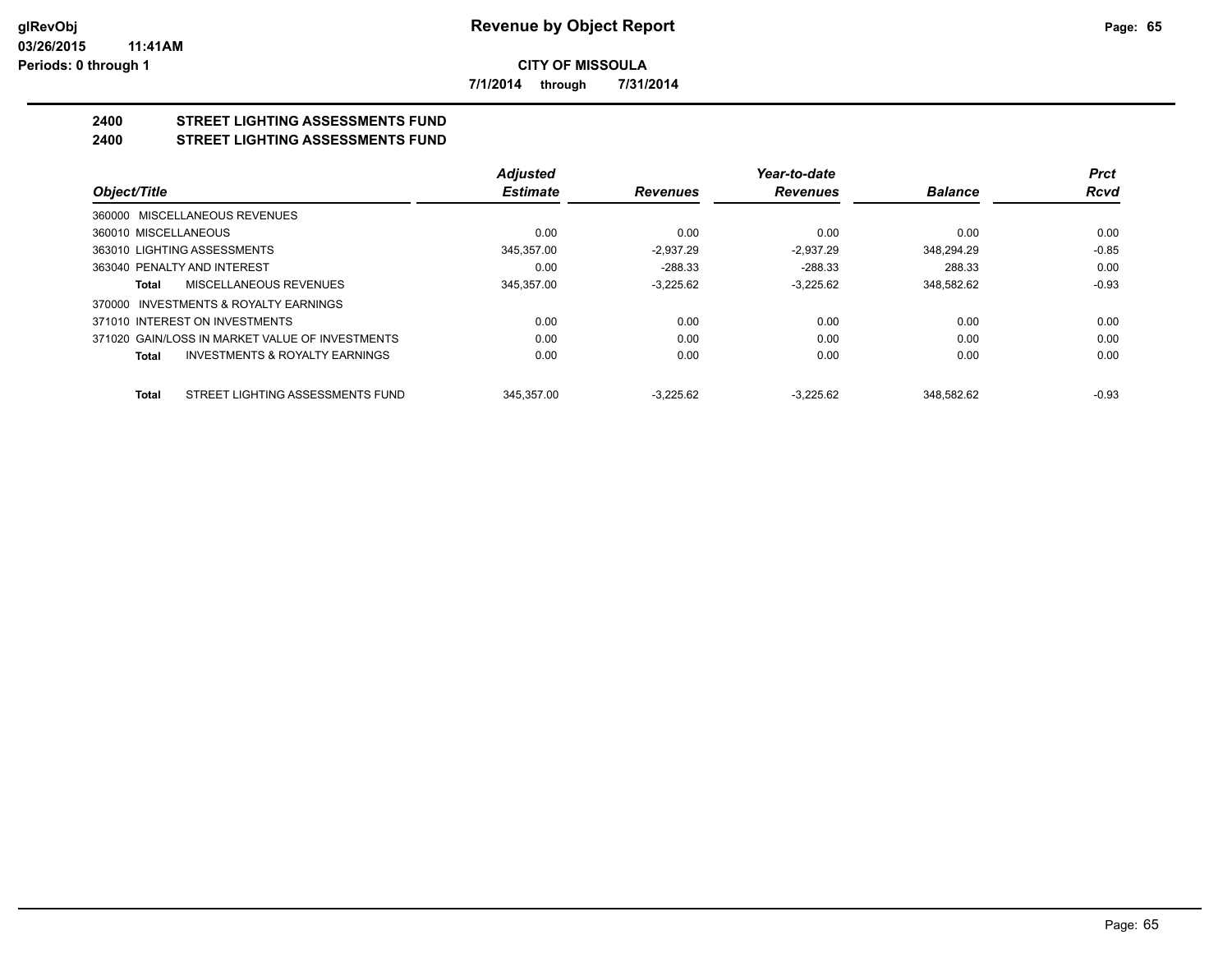**7/1/2014 through 7/31/2014**

#### **2400 STREET LIGHTING ASSESSMENTS FUND**

| Object/Title                                   | <b>Adjusted</b><br><b>Estimate</b> | <b>Revenues</b> | Year-to-date<br><b>Revenues</b> | <b>Balance</b> | <b>Prct</b><br><b>Rcvd</b> |
|------------------------------------------------|------------------------------------|-----------------|---------------------------------|----------------|----------------------------|
| 360000 MISCELLANEOUS REVENUES                  |                                    |                 |                                 |                |                            |
| 360010 MISCELLANEOUS                           | 0.00                               | 0.00            | 0.00                            | 0.00           | 0.00                       |
| 363010 LIGHTING ASSESSMENTS                    | 345,357.00                         | $-2.937.29$     | $-2.937.29$                     | 348,294.29     | $-0.85$                    |
| 363040 PENALTY AND INTEREST                    | 0.00                               | $-288.33$       | $-288.33$                       | 288.33         | 0.00                       |
| MISCELLANEOUS REVENUES<br>Total                | 345,357.00                         | $-3,225.62$     | $-3.225.62$                     | 348,582.62     | $-0.93$                    |
| INVESTMENTS & ROYALTY EARNINGS<br>370000       |                                    |                 |                                 |                |                            |
| 371010 INTEREST ON INVESTMENTS                 | 0.00                               | 0.00            | 0.00                            | 0.00           | 0.00                       |
| 371020 GAIN/LOSS IN MARKET VALUE OF INVESTMENT | 0.00                               | 0.00            | 0.00                            | 0.00           | 0.00                       |
| INVESTMENTS & ROYALTY EARNINGS<br>Total        | 0.00                               | 0.00            | 0.00                            | 0.00           | 0.00                       |
|                                                |                                    |                 |                                 |                |                            |
| STREET LIGHTING ASSESSMENTS FUND<br>Total      | 345.357.00                         | $-3.225.62$     | $-3.225.62$                     | 348.582.62     | $-0.93$                    |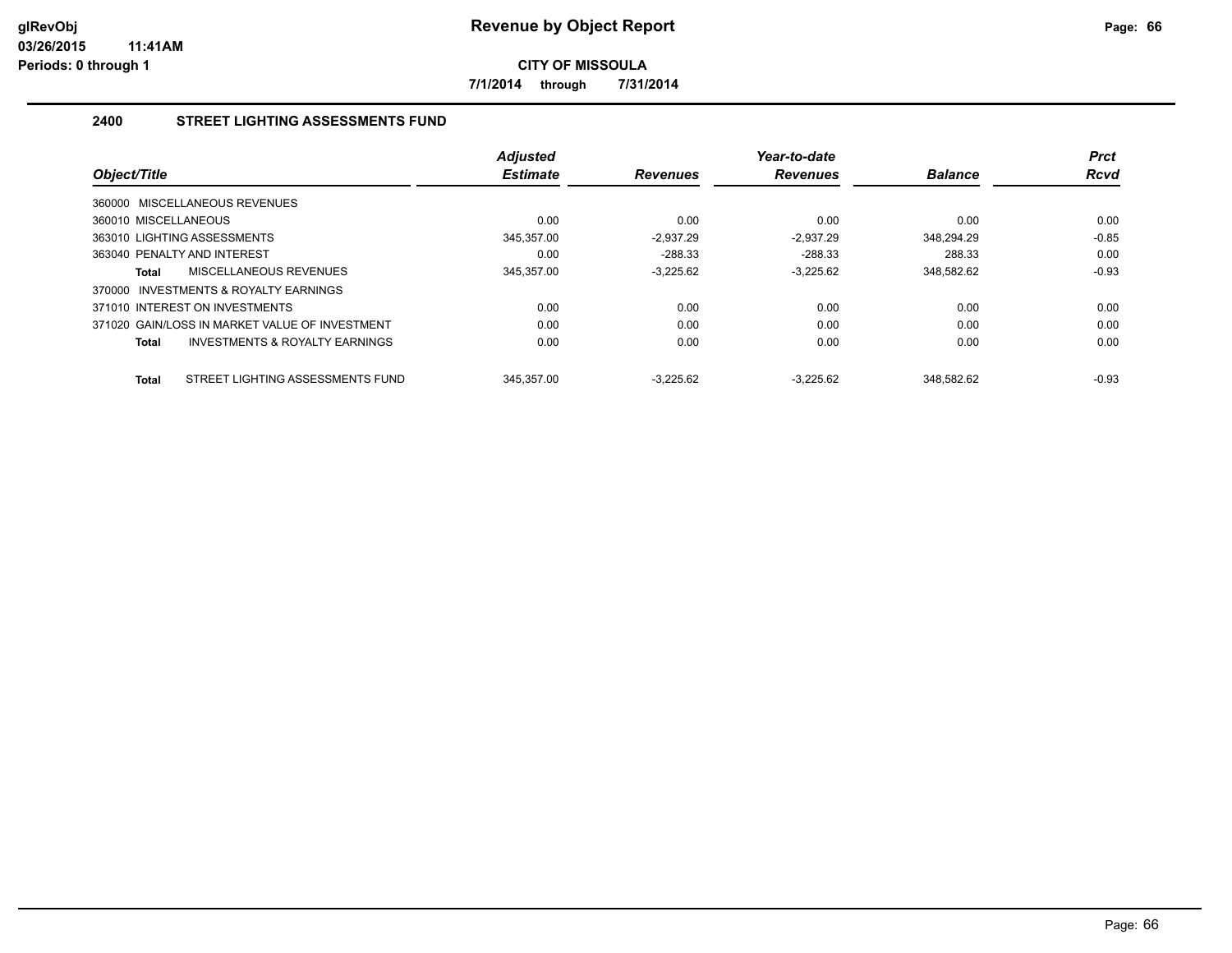**7/1/2014 through 7/31/2014**

## **2500 STREET MAINTENANCE ASSESSMENT FUND**

#### **2500 STREET MAINTENANCE ASSESSMENT FUND**

|                                                    | <b>Adjusted</b> |                 | Year-to-date    |                | <b>Prct</b> |
|----------------------------------------------------|-----------------|-----------------|-----------------|----------------|-------------|
| Object/Title                                       | <b>Estimate</b> | <b>Revenues</b> | <b>Revenues</b> | <b>Balance</b> | <b>Rcvd</b> |
| 360000 MISCELLANEOUS REVENUES                      |                 |                 |                 |                |             |
| 363010 LIGHTING ASSESSMENTS                        | 59,295.00       | $-2.117.03$     | $-2.117.03$     | 61,412.03      | $-3.57$     |
| 363040 PENALTY AND INTEREST                        | 0.00            | $-76.41$        | $-76.41$        | 76.41          | 0.00        |
| <b>MISCELLANEOUS REVENUES</b><br>Total             | 59,295.00       | $-2,193.44$     | $-2,193.44$     | 61,488.44      | $-3.70$     |
| 370000 INVESTMENTS & ROYALTY EARNINGS              |                 |                 |                 |                |             |
| 371010 INTEREST ON INVESTMENTS                     | 0.00            | 0.00            | 0.00            | 0.00           | 0.00        |
| 371020 GAIN/LOSS IN MARKET VALUE OF INVESTMENTS    | 0.00            | 0.00            | 0.00            | 0.00           | 0.00        |
| <b>INVESTMENTS &amp; ROYALTY EARNINGS</b><br>Total | 0.00            | 0.00            | 0.00            | 0.00           | 0.00        |
| OTHER FINANCING SOURCES<br>380000                  |                 |                 |                 |                |             |
| 383000 OPERATING TRANSFERS                         | 0.00            | 0.00            | 0.00            | 0.00           | 0.00        |
| OTHER FINANCING SOURCES<br><b>Total</b>            | 0.00            | 0.00            | 0.00            | 0.00           | 0.00        |
| STREET MAINTENANCE ASSESSMENT FUNI<br><b>Total</b> | 59.295.00       | $-2.193.44$     | $-2.193.44$     | 61.488.44      | $-3.70$     |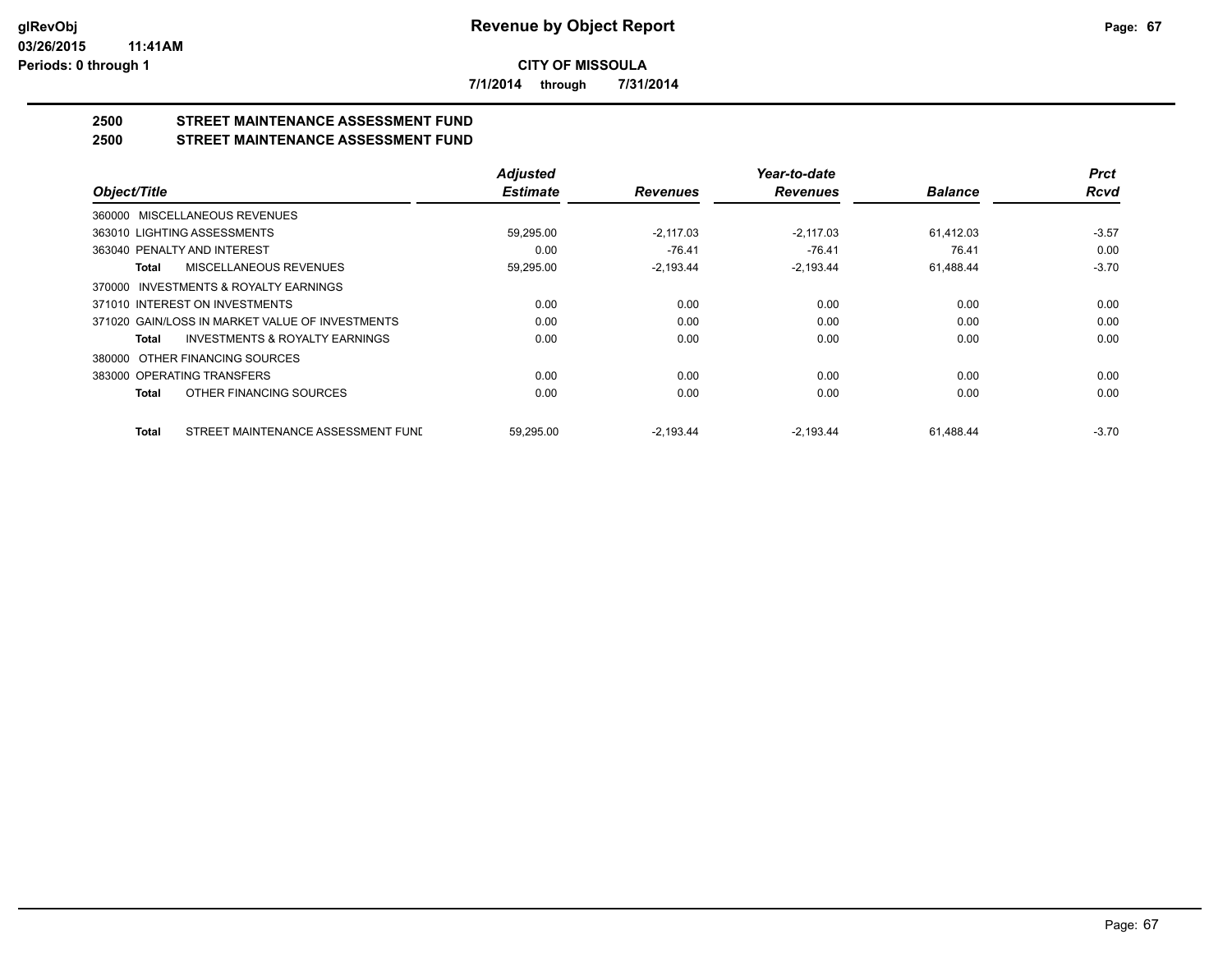**7/1/2014 through 7/31/2014**

#### **2500 STREET MAINTENANCE ASSESSMENT FUND**

| Object/Title                                       | <b>Adjusted</b><br><b>Estimate</b> | <b>Revenues</b> | Year-to-date<br><b>Revenues</b> | <b>Balance</b> | <b>Prct</b><br>Rcvd |
|----------------------------------------------------|------------------------------------|-----------------|---------------------------------|----------------|---------------------|
| 360000 MISCELLANEOUS REVENUES                      |                                    |                 |                                 |                |                     |
| 363010 LIGHTING ASSESSMENTS                        | 59,295.00                          | $-2.117.03$     | $-2.117.03$                     | 61.412.03      | $-3.57$             |
| 363040 PENALTY AND INTEREST                        | 0.00                               | $-76.41$        | $-76.41$                        | 76.41          | 0.00                |
| MISCELLANEOUS REVENUES<br>Total                    | 59,295.00                          | $-2,193.44$     | $-2,193.44$                     | 61,488.44      | $-3.70$             |
| INVESTMENTS & ROYALTY EARNINGS<br>370000           |                                    |                 |                                 |                |                     |
| 371010 INTEREST ON INVESTMENTS                     | 0.00                               | 0.00            | 0.00                            | 0.00           | 0.00                |
| 371020 GAIN/LOSS IN MARKET VALUE OF INVESTMENT     | 0.00                               | 0.00            | 0.00                            | 0.00           | 0.00                |
| <b>INVESTMENTS &amp; ROYALTY EARNINGS</b><br>Total | 0.00                               | 0.00            | 0.00                            | 0.00           | 0.00                |
| 380000 OTHER FINANCING SOURCES                     |                                    |                 |                                 |                |                     |
| 383000 OPERATING TRANSFERS                         | 0.00                               | 0.00            | 0.00                            | 0.00           | 0.00                |
| OTHER FINANCING SOURCES<br><b>Total</b>            | 0.00                               | 0.00            | 0.00                            | 0.00           | 0.00                |
| STREET MAINTENANCE ASSESSMENT FUNI<br><b>Total</b> | 59,295.00                          | $-2,193.44$     | $-2,193.44$                     | 61,488.44      | $-3.70$             |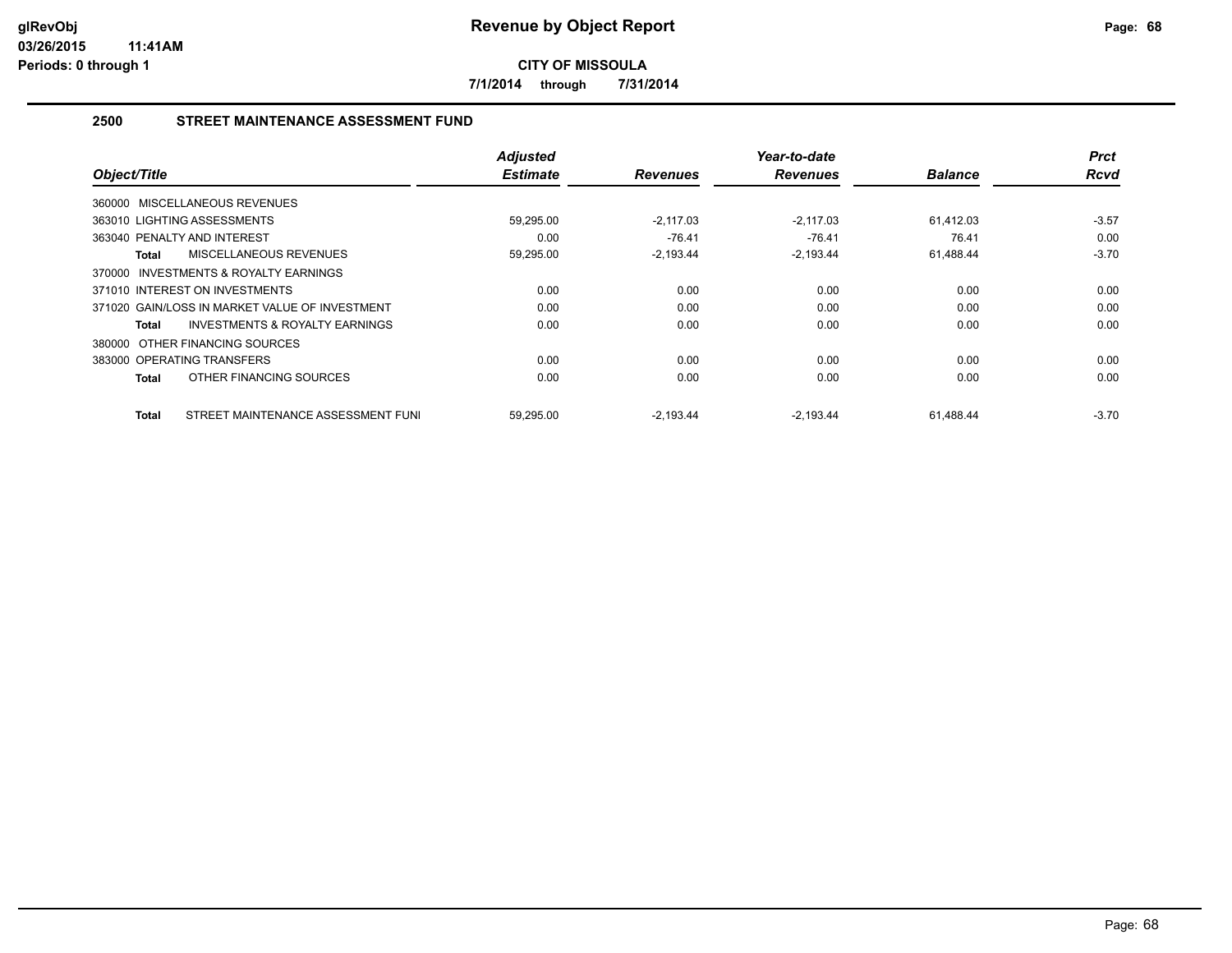**7/1/2014 through 7/31/2014**

# **2510 RUSSELL PARK MAINTENANCE ASSESSMENT FUND**

| 2510 | <b>RUSSELL PARK MAINTENANCE ASSESSMENT FUND</b> |
|------|-------------------------------------------------|
|      |                                                 |

|                                                    | <b>Adjusted</b> |                 | Year-to-date    |                | <b>Prct</b> |
|----------------------------------------------------|-----------------|-----------------|-----------------|----------------|-------------|
| Object/Title                                       | <b>Estimate</b> | <b>Revenues</b> | <b>Revenues</b> | <b>Balance</b> | Rcvd        |
| 360000 MISCELLANEOUS REVENUES                      |                 |                 |                 |                |             |
| 360010 MISCELLANEOUS                               | 0.00            | 0.00            | 0.00            | 0.00           | 0.00        |
| 363010 LIGHTING ASSESSMENTS                        | 0.00            | 0.00            | 0.00            | 0.00           | 0.00        |
| 363020 PROPERTY ASSESSMENTS                        | 0.00            | 0.00            | 0.00            | 0.00           | 0.00        |
| 363040 PENALTY AND INTEREST                        | 0.00            | 0.00            | 0.00            | 0.00           | 0.00        |
| MISCELLANEOUS REVENUES<br>Total                    | 0.00            | 0.00            | 0.00            | 0.00           | 0.00        |
| 370000 INVESTMENTS & ROYALTY EARNINGS              |                 |                 |                 |                |             |
| 371010 INTEREST ON INVESTMENTS                     | 0.00            | 0.00            | 0.00            | 0.00           | 0.00        |
| 371020 GAIN/LOSS IN MARKET VALUE OF INVESTMENTS    | 0.00            | 0.00            | 0.00            | 0.00           | 0.00        |
| <b>INVESTMENTS &amp; ROYALTY EARNINGS</b><br>Total | 0.00            | 0.00            | 0.00            | 0.00           | 0.00        |
| OTHER FINANCING SOURCES<br>380000                  |                 |                 |                 |                |             |
| 383000 OPERATING TRANSFERS                         | 0.00            | 0.00            | 0.00            | 0.00           | 0.00        |
| OTHER FINANCING SOURCES<br>Total                   | 0.00            | 0.00            | 0.00            | 0.00           | 0.00        |
| RUSSELL PARK MAINTENANCE ASSESSMEN<br><b>Total</b> | 0.00            | 0.00            | 0.00            | 0.00           | 0.00        |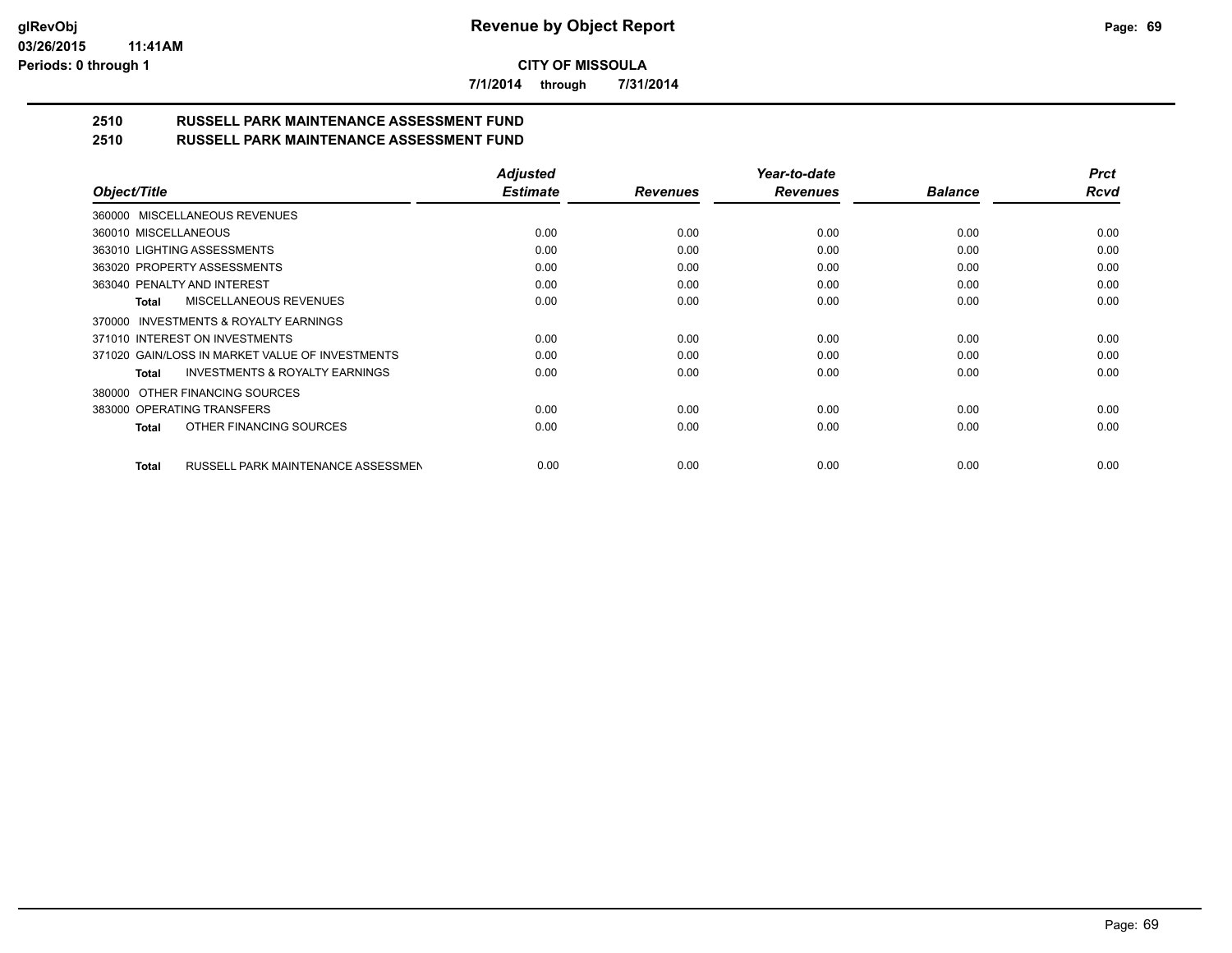**7/1/2014 through 7/31/2014**

#### **2510 RUSSELL PARK MAINTENANCE ASSESSMENT FUND**

| Object/Title                                              | <b>Adjusted</b><br><b>Estimate</b> | <b>Revenues</b> | Year-to-date<br><b>Revenues</b> | <b>Balance</b> | <b>Prct</b><br><b>Rcvd</b> |
|-----------------------------------------------------------|------------------------------------|-----------------|---------------------------------|----------------|----------------------------|
| 360000 MISCELLANEOUS REVENUES                             |                                    |                 |                                 |                |                            |
| 360010 MISCELLANEOUS                                      | 0.00                               | 0.00            | 0.00                            | 0.00           | 0.00                       |
| 363010 LIGHTING ASSESSMENTS                               | 0.00                               | 0.00            | 0.00                            | 0.00           | 0.00                       |
| 363020 PROPERTY ASSESSMENTS                               | 0.00                               | 0.00            | 0.00                            | 0.00           | 0.00                       |
| 363040 PENALTY AND INTEREST                               | 0.00                               | 0.00            | 0.00                            | 0.00           | 0.00                       |
| <b>MISCELLANEOUS REVENUES</b><br><b>Total</b>             | 0.00                               | 0.00            | 0.00                            | 0.00           | 0.00                       |
| 370000 INVESTMENTS & ROYALTY EARNINGS                     |                                    |                 |                                 |                |                            |
| 371010 INTEREST ON INVESTMENTS                            | 0.00                               | 0.00            | 0.00                            | 0.00           | 0.00                       |
| 371020 GAIN/LOSS IN MARKET VALUE OF INVESTMENT            | 0.00                               | 0.00            | 0.00                            | 0.00           | 0.00                       |
| <b>INVESTMENTS &amp; ROYALTY EARNINGS</b><br><b>Total</b> | 0.00                               | 0.00            | 0.00                            | 0.00           | 0.00                       |
| 380000 OTHER FINANCING SOURCES                            |                                    |                 |                                 |                |                            |
| 383000 OPERATING TRANSFERS                                | 0.00                               | 0.00            | 0.00                            | 0.00           | 0.00                       |
| OTHER FINANCING SOURCES<br><b>Total</b>                   | 0.00                               | 0.00            | 0.00                            | 0.00           | 0.00                       |
|                                                           |                                    |                 |                                 |                |                            |
| <b>RUSSELL PARK MAINTENANCE ASSESSMEN</b><br><b>Total</b> | 0.00                               | 0.00            | 0.00                            | 0.00           | 0.00                       |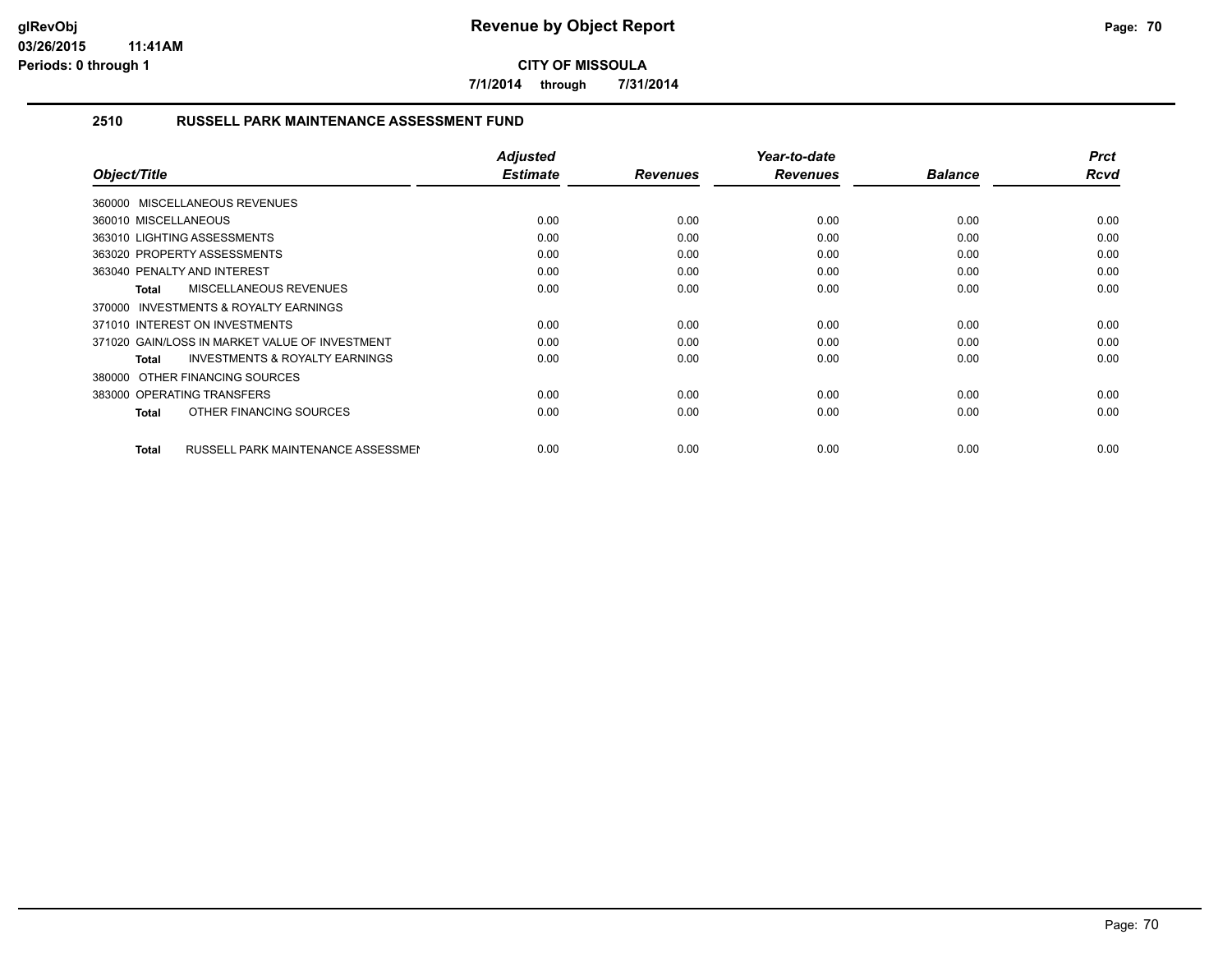**7/1/2014 through 7/31/2014**

# **2511 WILLOWWOOD PARK MAINTENANCE ASSESSMENT F**

| 2511 | <b>WILLOWWOOD PARK MAINTENANCE ASSESSMENT F</b> |  |
|------|-------------------------------------------------|--|
|      |                                                 |  |

|                                                    | <b>Adjusted</b> |                 | Year-to-date    |                | <b>Prct</b> |
|----------------------------------------------------|-----------------|-----------------|-----------------|----------------|-------------|
| Object/Title                                       | <b>Estimate</b> | <b>Revenues</b> | <b>Revenues</b> | <b>Balance</b> | <b>Rcvd</b> |
| 360000 MISCELLANEOUS REVENUES                      |                 |                 |                 |                |             |
| 360010 MISCELLANEOUS                               | 0.00            | 0.00            | 0.00            | 0.00           | 0.00        |
| 363010 LIGHTING ASSESSMENTS                        | 0.00            | 0.00            | 0.00            | 0.00           | 0.00        |
| 363020 PROPERTY ASSESSMENTS                        | 0.00            | 0.00            | 0.00            | 0.00           | 0.00        |
| 363040 PENALTY AND INTEREST                        | 0.00            | 0.00            | 0.00            | 0.00           | 0.00        |
| MISCELLANEOUS REVENUES<br>Total                    | 0.00            | 0.00            | 0.00            | 0.00           | 0.00        |
| 370000 INVESTMENTS & ROYALTY EARNINGS              |                 |                 |                 |                |             |
| 371010 INTEREST ON INVESTMENTS                     | 0.00            | 0.00            | 0.00            | 0.00           | 0.00        |
| 371020 GAIN/LOSS IN MARKET VALUE OF INVESTMENTS    | 0.00            | 0.00            | 0.00            | 0.00           | 0.00        |
| <b>INVESTMENTS &amp; ROYALTY EARNINGS</b><br>Total | 0.00            | 0.00            | 0.00            | 0.00           | 0.00        |
| Total<br>WILLOWWOOD PARK MAINTENANCE ASSES         | 0.00            | 0.00            | 0.00            | 0.00           | 0.00        |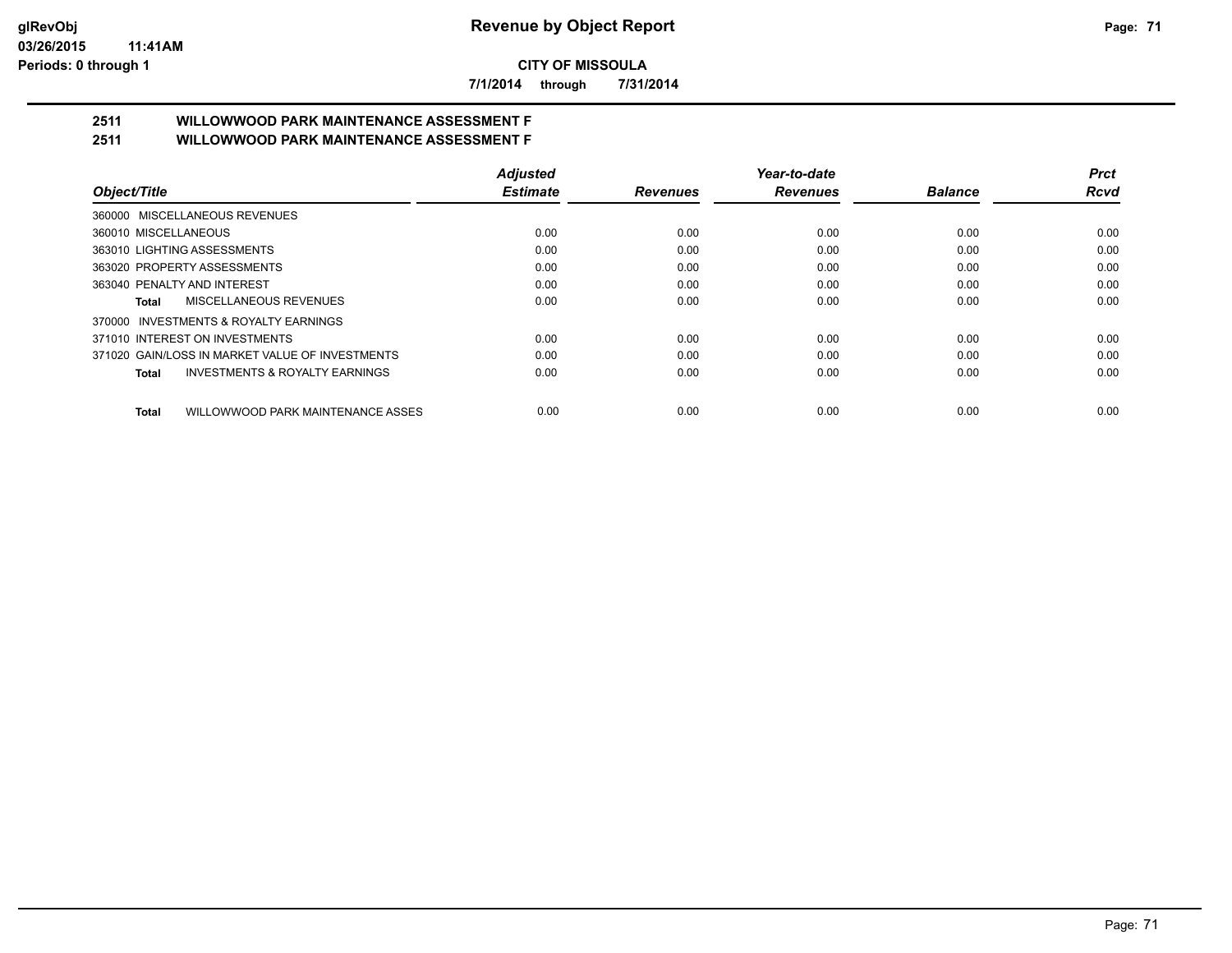**7/1/2014 through 7/31/2014**

#### **2511 WILLOWWOOD PARK MAINTENANCE ASSESSMENT F**

|                                                    | <b>Adjusted</b> |                 | Year-to-date    |                | <b>Prct</b> |
|----------------------------------------------------|-----------------|-----------------|-----------------|----------------|-------------|
| Object/Title                                       | <b>Estimate</b> | <b>Revenues</b> | <b>Revenues</b> | <b>Balance</b> | <b>Rcvd</b> |
| 360000 MISCELLANEOUS REVENUES                      |                 |                 |                 |                |             |
| 360010 MISCELLANEOUS                               | 0.00            | 0.00            | 0.00            | 0.00           | 0.00        |
| 363010 LIGHTING ASSESSMENTS                        | 0.00            | 0.00            | 0.00            | 0.00           | 0.00        |
| 363020 PROPERTY ASSESSMENTS                        | 0.00            | 0.00            | 0.00            | 0.00           | 0.00        |
| 363040 PENALTY AND INTEREST                        | 0.00            | 0.00            | 0.00            | 0.00           | 0.00        |
| MISCELLANEOUS REVENUES<br>Total                    | 0.00            | 0.00            | 0.00            | 0.00           | 0.00        |
| 370000 INVESTMENTS & ROYALTY EARNINGS              |                 |                 |                 |                |             |
| 371010 INTEREST ON INVESTMENTS                     | 0.00            | 0.00            | 0.00            | 0.00           | 0.00        |
| 371020 GAIN/LOSS IN MARKET VALUE OF INVESTMENT     | 0.00            | 0.00            | 0.00            | 0.00           | 0.00        |
| <b>INVESTMENTS &amp; ROYALTY EARNINGS</b><br>Total | 0.00            | 0.00            | 0.00            | 0.00           | 0.00        |
| WILLOWWOOD PARK MAINTENANCE ASSES<br>Total         | 0.00            | 0.00            | 0.00            | 0.00           | 0.00        |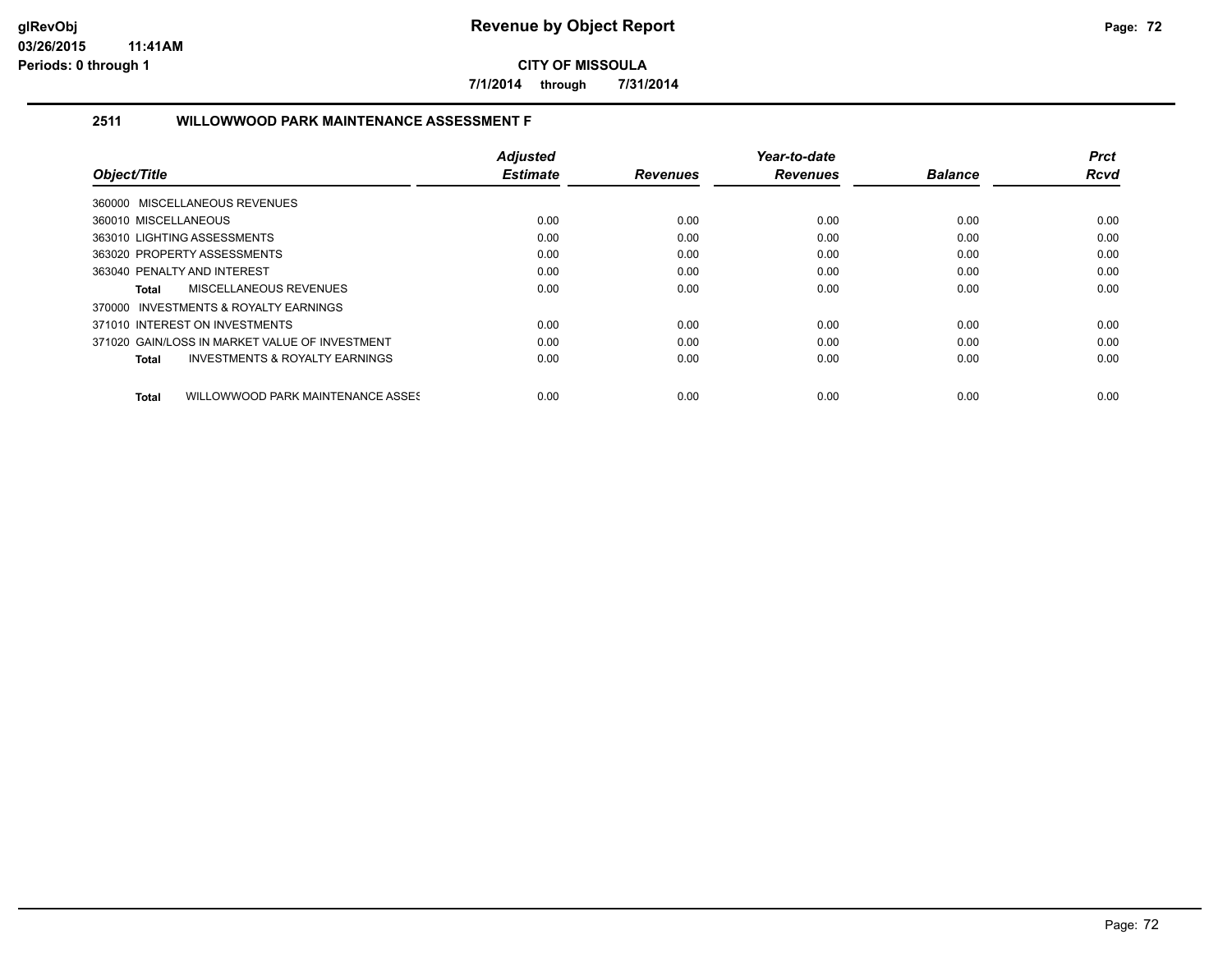**7/1/2014 through 7/31/2014**

**2512 ROAD DISTRICT #1**

**2512 ROAD DISTRICT #1**

|                                                    | <b>Adjusted</b> |                 | Year-to-date    |                | <b>Prct</b> |
|----------------------------------------------------|-----------------|-----------------|-----------------|----------------|-------------|
| Object/Title                                       | <b>Estimate</b> | <b>Revenues</b> | <b>Revenues</b> | <b>Balance</b> | <b>Rcvd</b> |
| 330000 INTERGOVERNMENTAL REVENUES                  |                 |                 |                 |                |             |
| 336023 STATE CONTRIB. - PERS                       | 0.00            | 0.00            | 0.00            | 0.00           | 0.00        |
| <b>INTERGOVERNMENTAL REVENUES</b><br>Total         | 0.00            | 0.00            | 0.00            | 0.00           | 0.00        |
| MISCELLANEOUS REVENUES<br>360000                   |                 |                 |                 |                |             |
| 363020 PROPERTY ASSESSMENTS                        | 1,272,302.00    | $-24,881.48$    | $-24,881.48$    | 1,297,183.48   | $-1.96$     |
| 363040 PENALTY AND INTEREST                        | 0.00            | $-770.95$       | $-770.95$       | 770.95         | 0.00        |
| <b>MISCELLANEOUS REVENUES</b><br><b>Total</b>      | 1,272,302.00    | $-25,652.43$    | $-25,652.43$    | 1,297,954.43   | $-2.02$     |
| INVESTMENTS & ROYALTY EARNINGS<br>370000           |                 |                 |                 |                |             |
| 371010 INTEREST ON INVESTMENTS                     | 0.00            | 0.00            | 0.00            | 0.00           | 0.00        |
| <b>INVESTMENTS &amp; ROYALTY EARNINGS</b><br>Total | 0.00            | 0.00            | 0.00            | 0.00           | 0.00        |
| OTHER FINANCING SOURCES<br>380000                  |                 |                 |                 |                |             |
| 381090 PROCEEDS FROM CAPITAL LEASE                 | 0.00            | 0.00            | 0.00            | 0.00           | 0.00        |
| OTHER FINANCING SOURCES<br>Total                   | 0.00            | 0.00            | 0.00            | 0.00           | 0.00        |
|                                                    |                 |                 |                 |                |             |
| <b>ROAD DISTRICT #1</b><br><b>Total</b>            | 1,272,302.00    | $-25,652.43$    | $-25,652.43$    | 1,297,954.43   | $-2.02$     |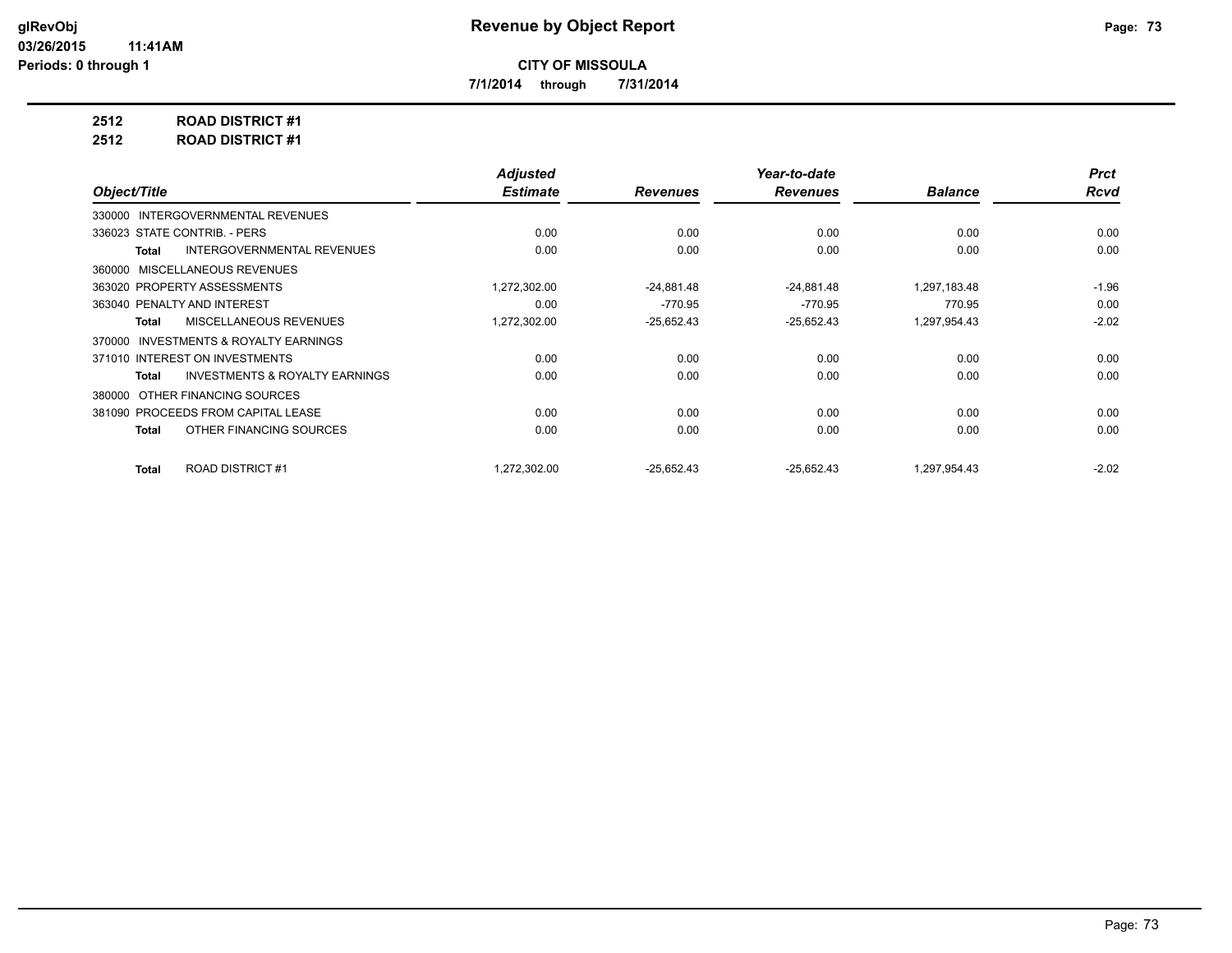**7/1/2014 through 7/31/2014**

### **2512 ROAD DISTRICT #1**

| Object/Title                                        | <b>Adjusted</b><br><b>Estimate</b> | <b>Revenues</b> | Year-to-date<br><b>Revenues</b> | <b>Balance</b> | <b>Prct</b><br><b>Rcvd</b> |
|-----------------------------------------------------|------------------------------------|-----------------|---------------------------------|----------------|----------------------------|
|                                                     |                                    |                 |                                 |                |                            |
| 330000 INTERGOVERNMENTAL REVENUES                   |                                    |                 |                                 |                |                            |
| 336023 STATE CONTRIB. - PERS                        | 0.00                               | 0.00            | 0.00                            | 0.00           | 0.00                       |
| <b>INTERGOVERNMENTAL REVENUES</b><br>Total          | 0.00                               | 0.00            | 0.00                            | 0.00           | 0.00                       |
| MISCELLANEOUS REVENUES<br>360000                    |                                    |                 |                                 |                |                            |
| 363020 PROPERTY ASSESSMENTS                         | 1,272,302.00                       | $-24,881.48$    | $-24,881.48$                    | 1,297,183.48   | $-1.96$                    |
| 363040 PENALTY AND INTEREST                         | 0.00                               | $-770.95$       | $-770.95$                       | 770.95         | 0.00                       |
| MISCELLANEOUS REVENUES<br><b>Total</b>              | 1,272,302.00                       | $-25,652.43$    | $-25,652.43$                    | 1,297,954.43   | $-2.02$                    |
| <b>INVESTMENTS &amp; ROYALTY EARNINGS</b><br>370000 |                                    |                 |                                 |                |                            |
| 371010 INTEREST ON INVESTMENTS                      | 0.00                               | 0.00            | 0.00                            | 0.00           | 0.00                       |
| <b>INVESTMENTS &amp; ROYALTY EARNINGS</b><br>Total  | 0.00                               | 0.00            | 0.00                            | 0.00           | 0.00                       |
| OTHER FINANCING SOURCES<br>380000                   |                                    |                 |                                 |                |                            |
| 381090 PROCEEDS FROM CAPITAL LEASE                  | 0.00                               | 0.00            | 0.00                            | 0.00           | 0.00                       |
| OTHER FINANCING SOURCES<br>Total                    | 0.00                               | 0.00            | 0.00                            | 0.00           | 0.00                       |
|                                                     |                                    |                 |                                 |                |                            |
| <b>ROAD DISTRICT #1</b><br>Total                    | 1.272.302.00                       | $-25.652.43$    | $-25.652.43$                    | 1.297.954.43   | $-2.02$                    |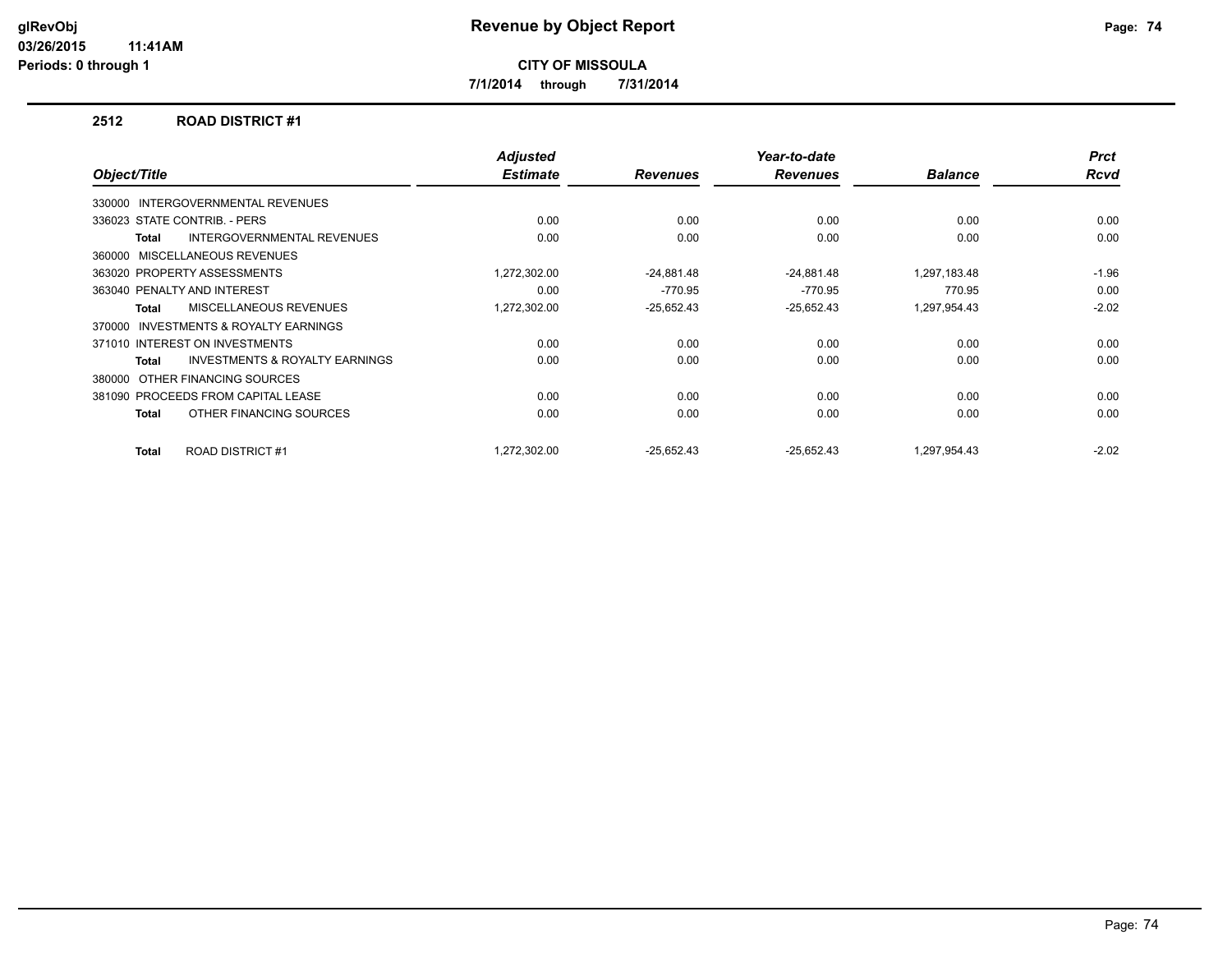**7/1/2014 through 7/31/2014**

**2513 PARK DISTRICT #1**

**2513 PARK DISTRICT #1**

|                                            | <b>Adjusted</b> |                 | Year-to-date    |                | <b>Prct</b> |
|--------------------------------------------|-----------------|-----------------|-----------------|----------------|-------------|
| Object/Title                               | <b>Estimate</b> | <b>Revenues</b> | <b>Revenues</b> | <b>Balance</b> | <b>Rcvd</b> |
| 330000 INTERGOVERNMENTAL REVENUES          |                 |                 |                 |                |             |
| 336023 STATE CONTRIB. - PERS               | 0.00            | 0.80            | 0.80            | $-0.80$        | 0.00        |
| <b>INTERGOVERNMENTAL REVENUES</b><br>Total | 0.00            | 0.80            | 0.80            | $-0.80$        | 0.00        |
| 360000 MISCELLANEOUS REVENUES              |                 |                 |                 |                |             |
| 363020 PROPERTY ASSESSMENTS                | 634.457.00      | $-23,204.18$    | $-23,204.18$    | 657.661.18     | $-3.66$     |
| 363040 PENALTY AND INTEREST                | 0.00            | $-691.67$       | $-691.67$       | 691.67         | 0.00        |
| MISCELLANEOUS REVENUES<br>Total            | 634,457.00      | $-23,895.85$    | $-23,895.85$    | 658,352.85     | $-3.77$     |
| 370000 INVESTMENTS & ROYALTY EARNINGS      |                 |                 |                 |                |             |
| 371010 INTEREST ON INVESTMENTS             | 0.00            | 0.00            | 0.00            | 0.00           | 0.00        |
| INVESTMENTS & ROYALTY EARNINGS<br>Total    | 0.00            | 0.00            | 0.00            | 0.00           | 0.00        |
| 380000 OTHER FINANCING SOURCES             |                 |                 |                 |                |             |
| 381090 PROCEEDS FROM CAPITAL LEASE         | 0.00            | 0.00            | 0.00            | 0.00           | 0.00        |
| OTHER FINANCING SOURCES<br>Total           | 0.00            | 0.00            | 0.00            | 0.00           | 0.00        |
| <b>PARK DISTRICT #1</b><br><b>Total</b>    | 634.457.00      | $-23,895.05$    | $-23,895.05$    | 658,352.05     | $-3.77$     |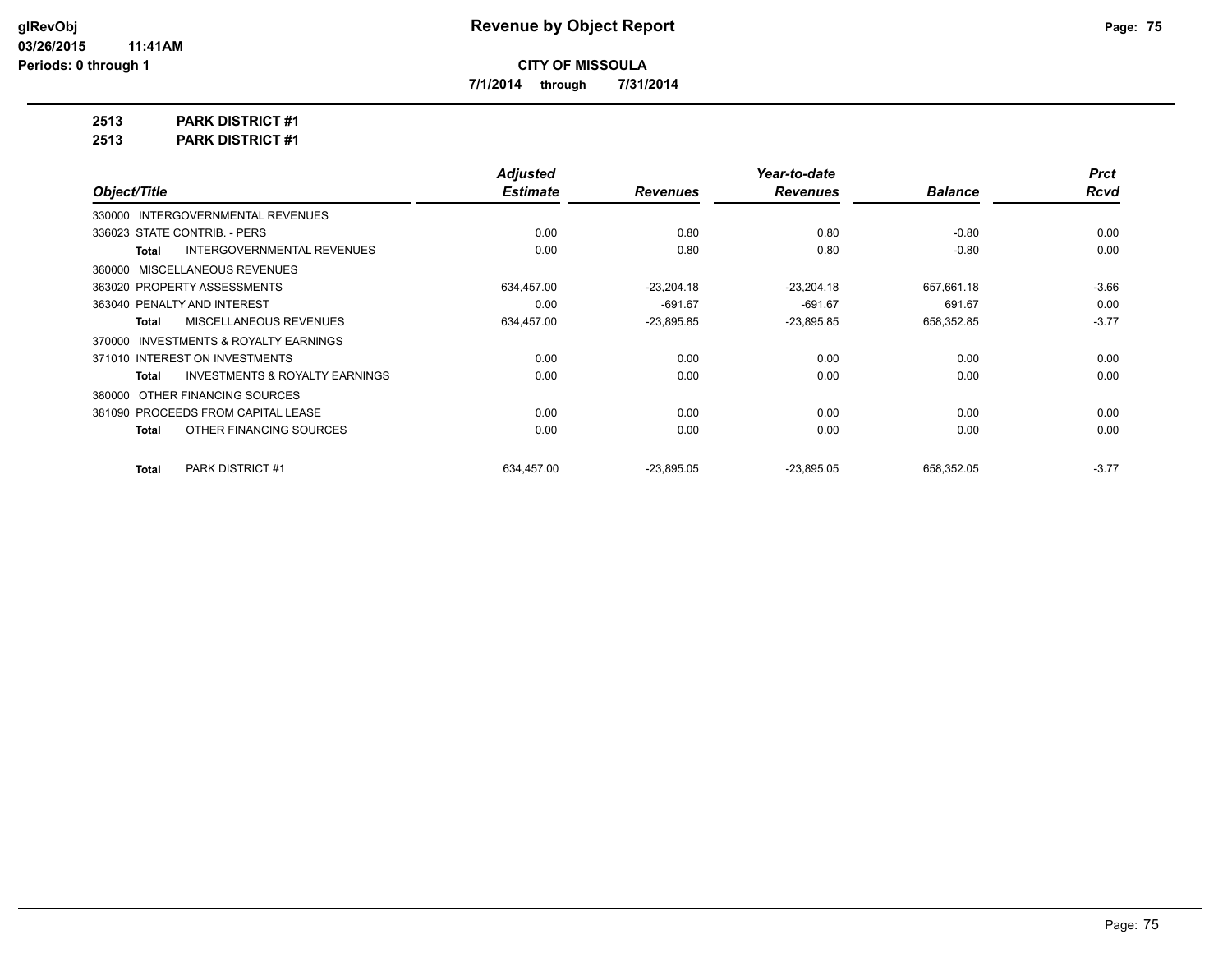**7/1/2014 through 7/31/2014**

### **2513 PARK DISTRICT #1**

|              |                                           | <b>Adjusted</b> |                 | Year-to-date    |                | <b>Prct</b> |
|--------------|-------------------------------------------|-----------------|-----------------|-----------------|----------------|-------------|
| Object/Title |                                           | <b>Estimate</b> | <b>Revenues</b> | <b>Revenues</b> | <b>Balance</b> | <b>Rcvd</b> |
|              | 330000 INTERGOVERNMENTAL REVENUES         |                 |                 |                 |                |             |
|              | 336023 STATE CONTRIB. - PERS              | 0.00            | 0.80            | 0.80            | $-0.80$        | 0.00        |
| Total        | <b>INTERGOVERNMENTAL REVENUES</b>         | 0.00            | 0.80            | 0.80            | $-0.80$        | 0.00        |
|              | 360000 MISCELLANEOUS REVENUES             |                 |                 |                 |                |             |
|              | 363020 PROPERTY ASSESSMENTS               | 634,457.00      | $-23,204.18$    | $-23,204.18$    | 657,661.18     | $-3.66$     |
|              | 363040 PENALTY AND INTEREST               | 0.00            | $-691.67$       | $-691.67$       | 691.67         | 0.00        |
| <b>Total</b> | MISCELLANEOUS REVENUES                    | 634,457.00      | $-23,895.85$    | $-23,895.85$    | 658,352.85     | $-3.77$     |
| 370000       | <b>INVESTMENTS &amp; ROYALTY EARNINGS</b> |                 |                 |                 |                |             |
|              | 371010 INTEREST ON INVESTMENTS            | 0.00            | 0.00            | 0.00            | 0.00           | 0.00        |
| Total        | <b>INVESTMENTS &amp; ROYALTY EARNINGS</b> | 0.00            | 0.00            | 0.00            | 0.00           | 0.00        |
|              | 380000 OTHER FINANCING SOURCES            |                 |                 |                 |                |             |
|              | 381090 PROCEEDS FROM CAPITAL LEASE        | 0.00            | 0.00            | 0.00            | 0.00           | 0.00        |
| Total        | OTHER FINANCING SOURCES                   | 0.00            | 0.00            | 0.00            | 0.00           | 0.00        |
| Total        | <b>PARK DISTRICT #1</b>                   | 634.457.00      | $-23.895.05$    | $-23,895.05$    | 658.352.05     | $-3.77$     |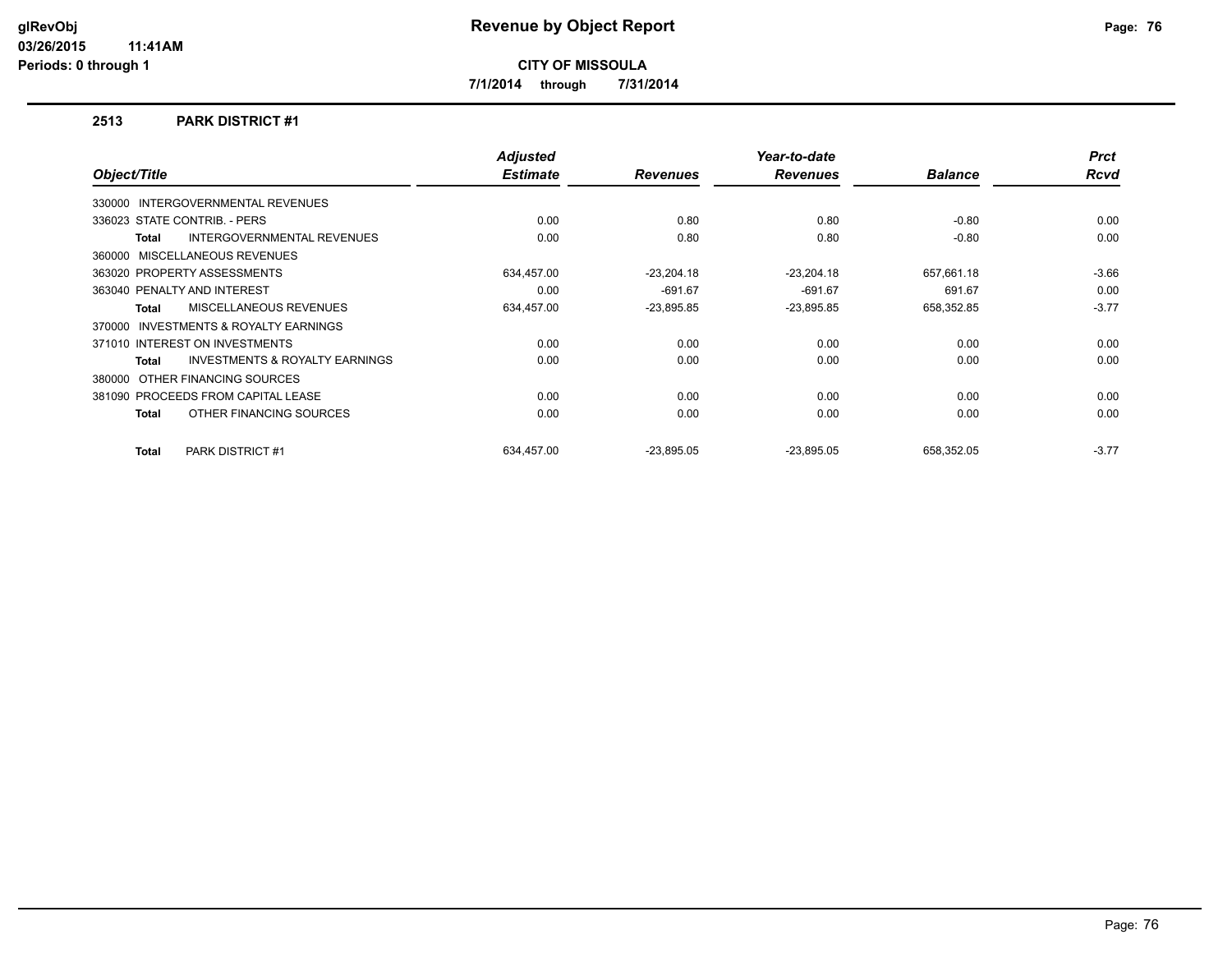**7/1/2014 through 7/31/2014**

# **2820 STATE GAS TAX FUND**

**2820 STATE GAS TAX FUND**

|                                            | <b>Adjusted</b> |                 | Year-to-date    |                | <b>Prct</b> |
|--------------------------------------------|-----------------|-----------------|-----------------|----------------|-------------|
| Object/Title                               | <b>Estimate</b> | <b>Revenues</b> | <b>Revenues</b> | <b>Balance</b> | <b>Rcvd</b> |
| 330000 INTERGOVERNMENTAL REVENUES          |                 |                 |                 |                |             |
| 331052 MDT CMAQ STRIPING GRANT             | 0.00            | 0.00            | 0.00            | 0.00           | 0.00        |
| 334040 GAS TAX APPORTIONMENT               | 982.213.00      | 89.963.35       | 89.963.35       | 892.249.65     | 9.16        |
| INTERGOVERNMENTAL REVENUES<br><b>Total</b> | 982,213.00      | 89.963.35       | 89.963.35       | 892.249.65     | 9.16        |
| 380000 OTHER FINANCING SOURCES             |                 |                 |                 |                |             |
| 383000 OPERATING TRANSFERS                 | 0.00            | 0.00            | 0.00            | 0.00           | 0.00        |
| OTHER FINANCING SOURCES<br><b>Total</b>    | 0.00            | 0.00            | 0.00            | 0.00           | 0.00        |
| <b>Total</b><br>STATE GAS TAX FUND         | 982.213.00      | 89.963.35       | 89.963.35       | 892.249.65     | 9.16        |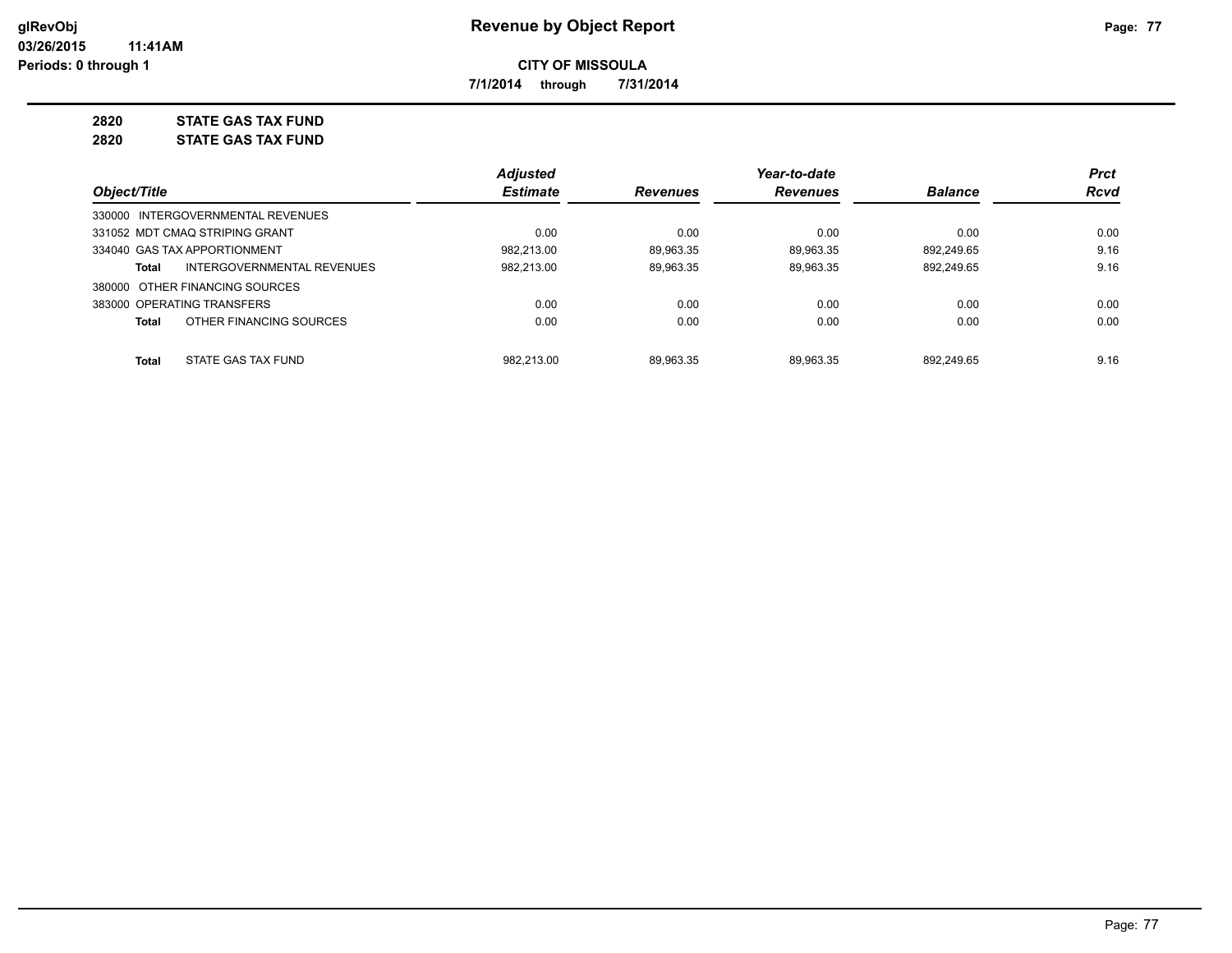**7/1/2014 through 7/31/2014**

### **2820 STATE GAS TAX FUND**

|              |                                   | <b>Adjusted</b> |                 | Year-to-date    |                | <b>Prct</b> |
|--------------|-----------------------------------|-----------------|-----------------|-----------------|----------------|-------------|
| Object/Title |                                   | <b>Estimate</b> | <b>Revenues</b> | <b>Revenues</b> | <b>Balance</b> | <b>Rcvd</b> |
|              | 330000 INTERGOVERNMENTAL REVENUES |                 |                 |                 |                |             |
|              | 331052 MDT CMAQ STRIPING GRANT    | 0.00            | 0.00            | 0.00            | 0.00           | 0.00        |
|              | 334040 GAS TAX APPORTIONMENT      | 982.213.00      | 89.963.35       | 89.963.35       | 892.249.65     | 9.16        |
| Total        | INTERGOVERNMENTAL REVENUES        | 982.213.00      | 89,963.35       | 89,963.35       | 892,249.65     | 9.16        |
|              | 380000 OTHER FINANCING SOURCES    |                 |                 |                 |                |             |
|              | 383000 OPERATING TRANSFERS        | 0.00            | 0.00            | 0.00            | 0.00           | 0.00        |
| <b>Total</b> | OTHER FINANCING SOURCES           | 0.00            | 0.00            | 0.00            | 0.00           | 0.00        |
| <b>Total</b> | STATE GAS TAX FUND                | 982.213.00      | 89.963.35       | 89.963.35       | 892.249.65     | 9.16        |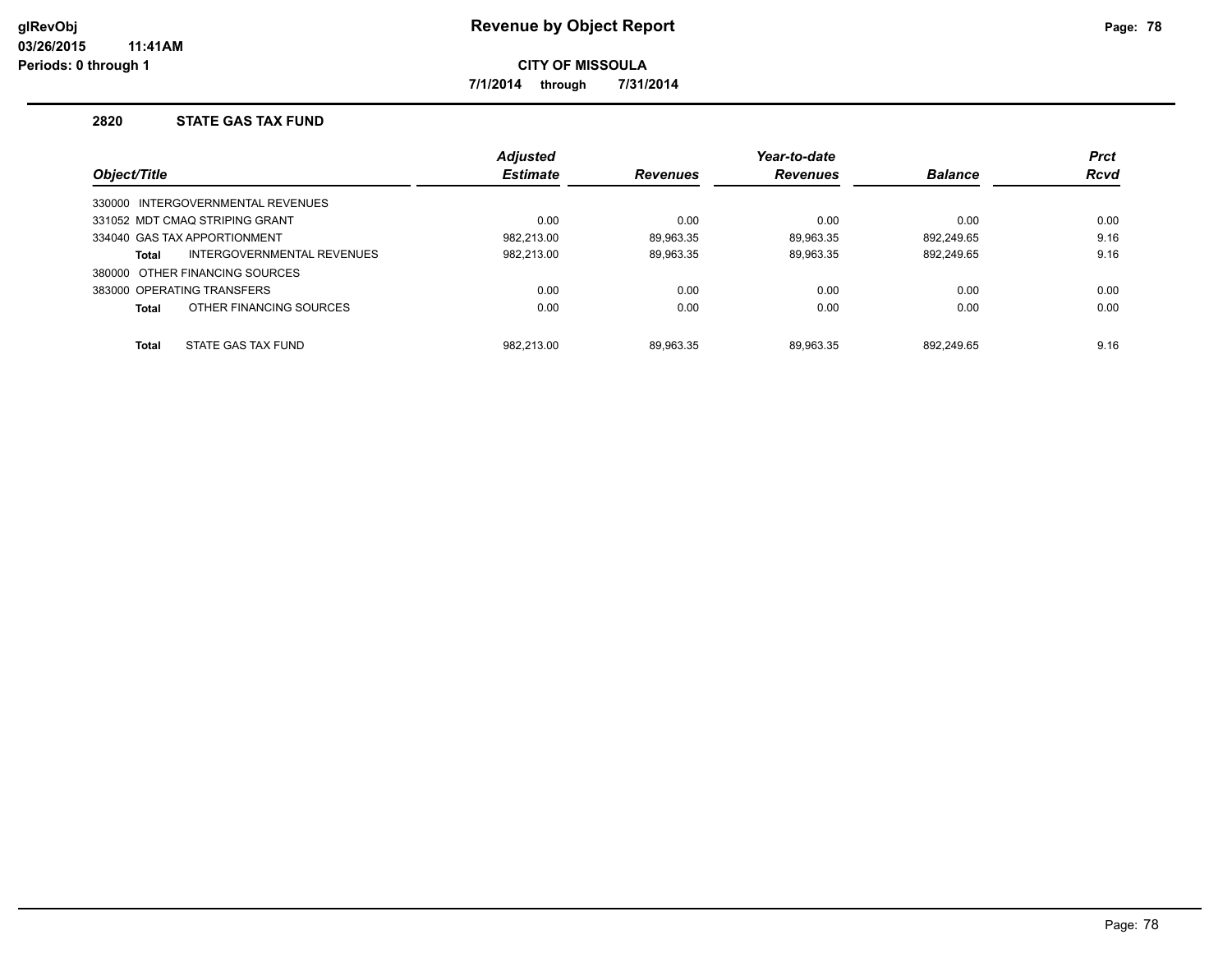**7/1/2014 through 7/31/2014**

#### **2917 CRIME VICTIM SURCHARGE**

**2917 CRIME VICTIM SURCHARGE**

|                                                 | <b>Adjusted</b> |                 | Year-to-date    |                | <b>Prct</b> |
|-------------------------------------------------|-----------------|-----------------|-----------------|----------------|-------------|
| Object/Title                                    | <b>Estimate</b> | <b>Revenues</b> | <b>Revenues</b> | <b>Balance</b> | <b>Rcvd</b> |
| 350000 FINES & FORFEITURES                      |                 |                 |                 |                |             |
| 351032 SURCHARGE ON FINES                       | 0.00            | 0.00            | 0.00            | 0.00           | 0.00        |
| <b>FINES &amp; FORFEITURES</b><br>Total         | 0.00            | 0.00            | 0.00            | 0.00           | 0.00        |
| 370000 INVESTMENTS & ROYALTY EARNINGS           |                 |                 |                 |                |             |
| 371010 INTEREST ON INVESTMENTS                  | 0.00            | 0.00            | 0.00            | 0.00           | 0.00        |
| 371020 GAIN/LOSS IN MARKET VALUE OF INVESTMENTS | 0.00            | 0.00            | 0.00            | 0.00           | 0.00        |
| INVESTMENTS & ROYALTY EARNINGS<br>Total         | 0.00            | 0.00            | 0.00            | 0.00           | 0.00        |
| <b>Total</b><br><b>CRIME VICTIM SURCHARGE</b>   | 0.00            | 0.00            | 0.00            | 0.00           | 0.00        |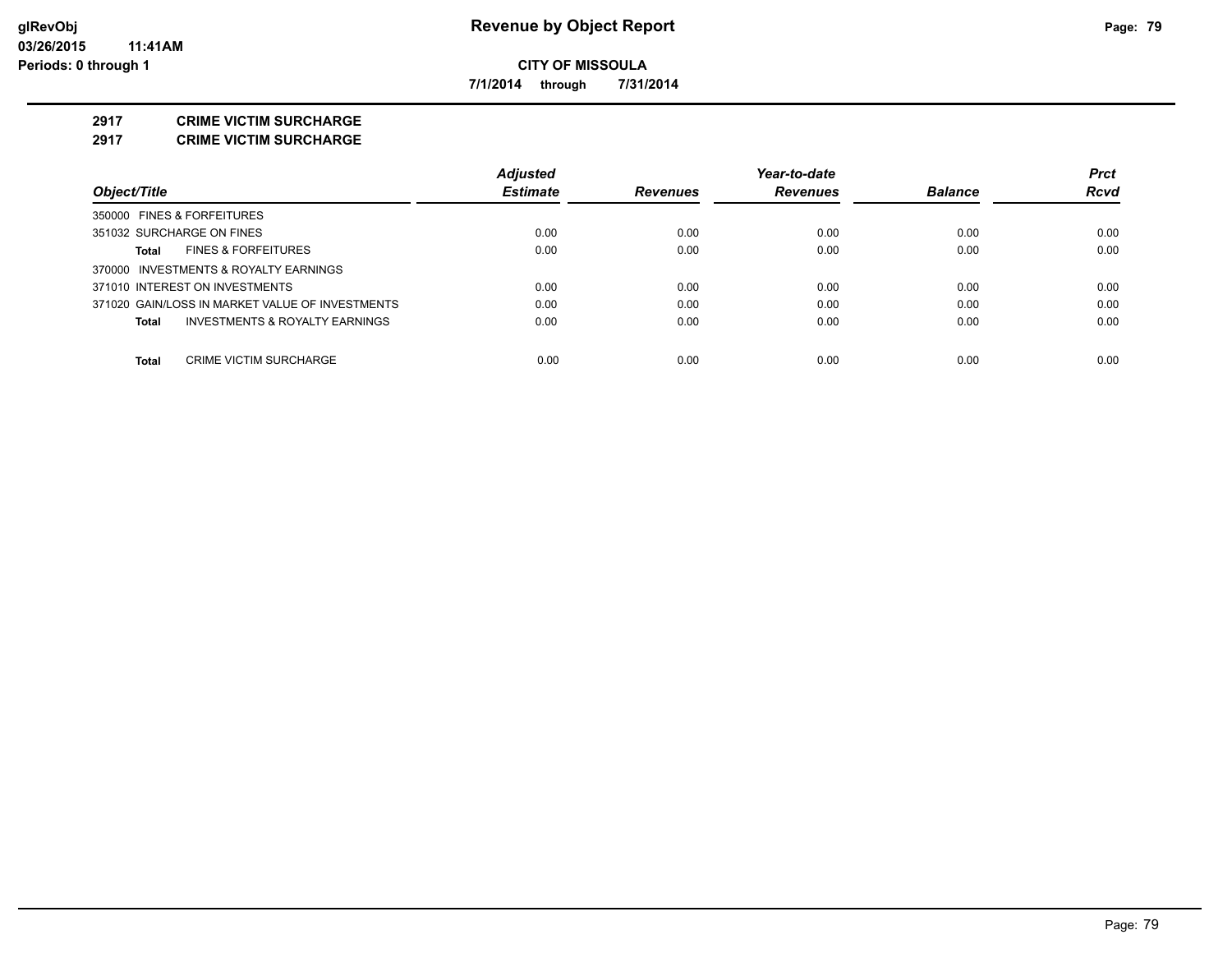**7/1/2014 through 7/31/2014**

# **2917 CRIME VICTIM SURCHARGE**

|                                                | <b>Adjusted</b> |                 | Year-to-date    |                | <b>Prct</b> |
|------------------------------------------------|-----------------|-----------------|-----------------|----------------|-------------|
| Object/Title                                   | <b>Estimate</b> | <b>Revenues</b> | <b>Revenues</b> | <b>Balance</b> | <b>Rcvd</b> |
| 350000 FINES & FORFEITURES                     |                 |                 |                 |                |             |
| 351032 SURCHARGE ON FINES                      | 0.00            | 0.00            | 0.00            | 0.00           | 0.00        |
| <b>FINES &amp; FORFEITURES</b><br>Total        | 0.00            | 0.00            | 0.00            | 0.00           | 0.00        |
| 370000 INVESTMENTS & ROYALTY EARNINGS          |                 |                 |                 |                |             |
| 371010 INTEREST ON INVESTMENTS                 | 0.00            | 0.00            | 0.00            | 0.00           | 0.00        |
| 371020 GAIN/LOSS IN MARKET VALUE OF INVESTMENT | 0.00            | 0.00            | 0.00            | 0.00           | 0.00        |
| INVESTMENTS & ROYALTY EARNINGS<br>Total        | 0.00            | 0.00            | 0.00            | 0.00           | 0.00        |
| Total<br><b>CRIME VICTIM SURCHARGE</b>         | 0.00            | 0.00            | 0.00            | 0.00           | 0.00        |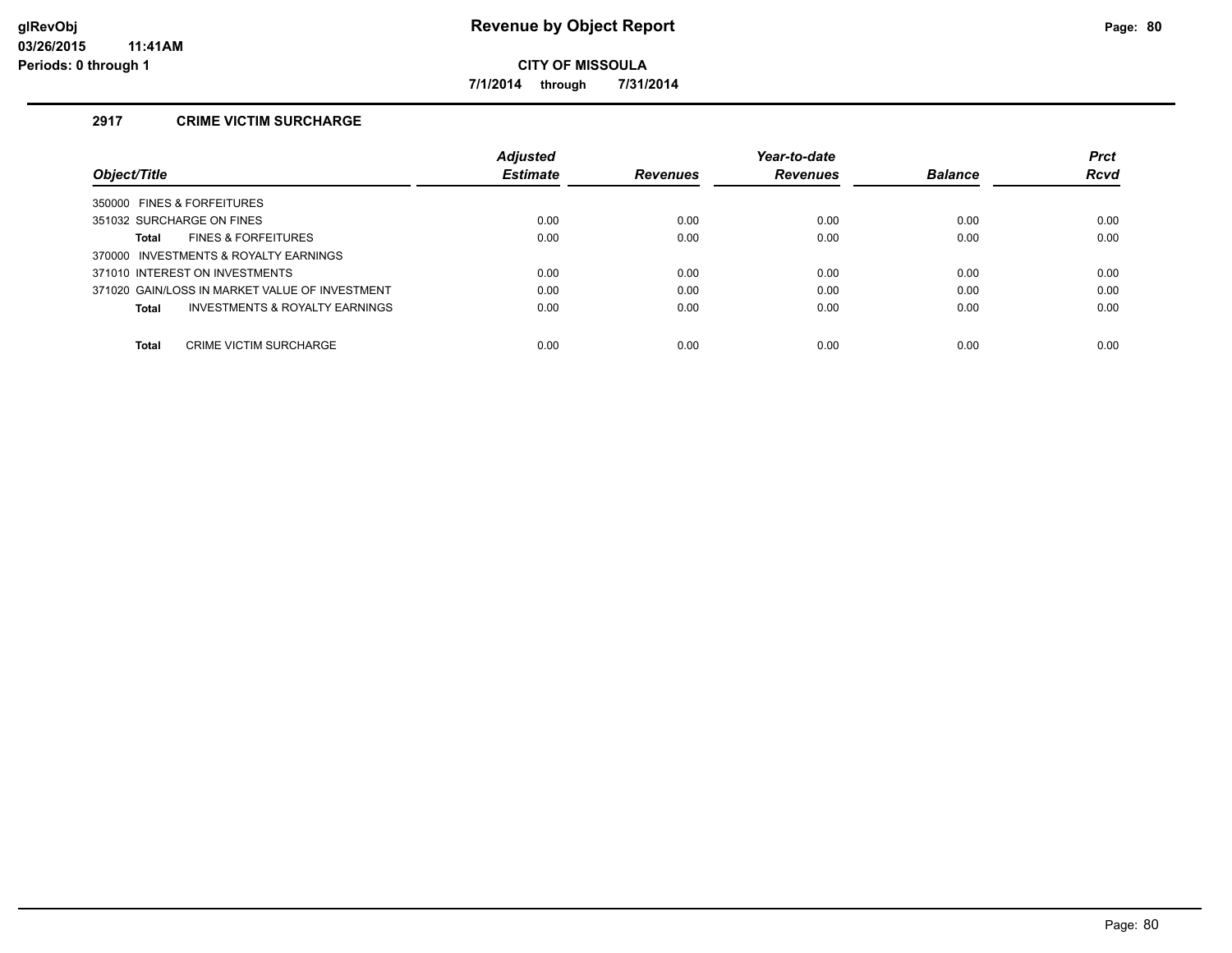**7/1/2014 through 7/31/2014**

# **2918 LAW ENFORCEMENT BLOCK GRANT FUND**

## **2918 LAW ENFORCEMENT BLOCK GRANT FUND**

|                                                           | <b>Adjusted</b> |                 | Year-to-date    |                | <b>Prct</b> |
|-----------------------------------------------------------|-----------------|-----------------|-----------------|----------------|-------------|
| Object/Title                                              | <b>Estimate</b> | <b>Revenues</b> | <b>Revenues</b> | <b>Balance</b> | <b>Rcvd</b> |
| 330000 INTERGOVERNMENTAL REVENUES                         |                 |                 |                 |                |             |
| 331000 FEDERAL GRANTS                                     | 83.166.00       | 0.00            | 0.00            | 83.166.00      | 0.00        |
| 331001 BYRNE DISCRETIONARY                                | 0.00            | 0.00            | 0.00            | 0.00           | 0.00        |
| 331022 SMART POLICING GRANT                               | 0.00            | 0.00            | 0.00            | 0.00           | 0.00        |
| 331023 COPS HIRING GRANT 2011                             | 55,000.00       | 0.00            | 0.00            | 55,000.00      | 0.00        |
| 331024 DEPT OF JUSTICE GRANTS                             | 0.00            | 0.00            | 0.00            | 0.00           | 0.00        |
| 331026 ICAC GRANT                                         | 0.00            | 0.00            | 0.00            | 0.00           | 0.00        |
| 331027 JAG GRANTS REVENUE                                 | 0.00            | 0.00            | 0.00            | 0.00           | 0.00        |
| 331028 JAG VII                                            | 0.00            | 0.00            | 0.00            | 0.00           | 0.00        |
| 336021 STATE CONTRIB - POLICE RETIREMENT                  | 0.00            | 630.71          | 630.71          | $-630.71$      | 0.00        |
| <b>INTERGOVERNMENTAL REVENUES</b><br><b>Total</b>         | 138,166.00      | 630.71          | 630.71          | 137,535.29     | 0.46        |
| 340000 CHARGES FOR SERVICES                               |                 |                 |                 |                |             |
| 342010 POLICE/BID AGREEMENT                               | 0.00            | 0.00            | 0.00            | 0.00           | 0.00        |
| <b>CHARGES FOR SERVICES</b><br><b>Total</b>               | 0.00            | 0.00            | 0.00            | 0.00           | 0.00        |
| MISCELLANEOUS REVENUES<br>360000                          |                 |                 |                 |                |             |
| 360010 MISCELLANEOUS                                      | 0.00            | 0.00            | 0.00            | 0.00           | 0.00        |
| MISCELLANEOUS REVENUES<br><b>Total</b>                    | 0.00            | 0.00            | 0.00            | 0.00           | 0.00        |
| <b>INVESTMENTS &amp; ROYALTY EARNINGS</b><br>370000       |                 |                 |                 |                |             |
| 371010 INTEREST ON INVESTMENTS                            | 0.00            | 0.00            | 0.00            | 0.00           | 0.00        |
| 371020 GAIN/LOSS IN MARKET VALUE OF INVESTMENTS           | 0.00            | 0.00            | 0.00            | 0.00           | 0.00        |
| <b>INVESTMENTS &amp; ROYALTY EARNINGS</b><br><b>Total</b> | 0.00            | 0.00            | 0.00            | 0.00           | 0.00        |
| OTHER FINANCING SOURCES<br>380000                         |                 |                 |                 |                |             |
| 383023 TRANS FR DRUG FORFEITURE                           | 0.00            | 0.00            | 0.00            | 0.00           | 0.00        |
| 383036 TRANSFER - GRANT                                   | 0.00            | 0.00            | 0.00            | 0.00           | 0.00        |
| OTHER FINANCING SOURCES<br><b>Total</b>                   | 0.00            | 0.00            | 0.00            | 0.00           | 0.00        |
| LAW ENFORCEMENT BLOCK GRANT FUND<br><b>Total</b>          | 138,166.00      | 630.71          | 630.71          | 137,535.29     | 0.46        |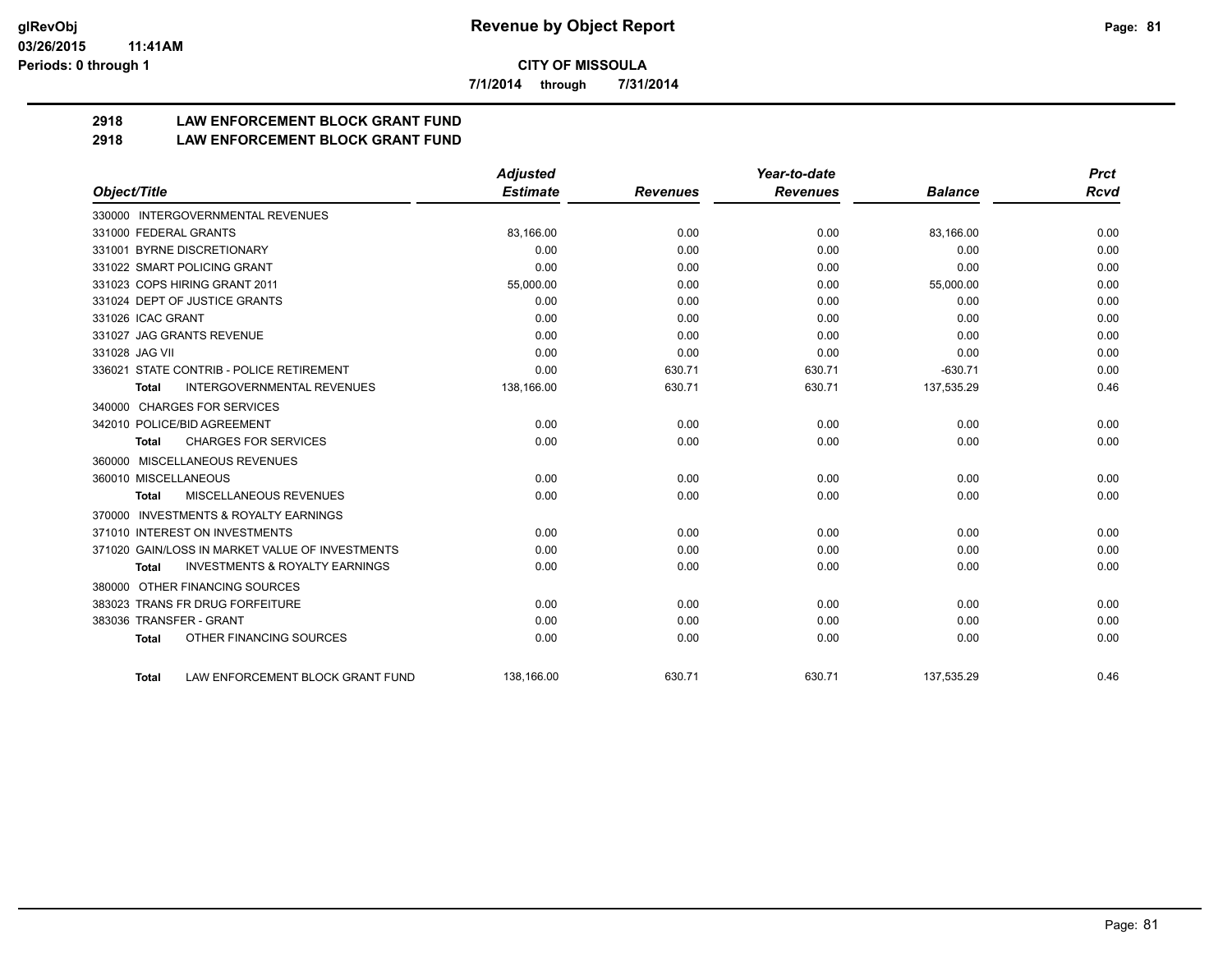**7/1/2014 through 7/31/2014**

# **2918 LAW ENFORCEMENT BLOCK GRANT FUND**

|                                                           | <b>Adjusted</b> |                 | Year-to-date    |                | <b>Prct</b> |
|-----------------------------------------------------------|-----------------|-----------------|-----------------|----------------|-------------|
| Object/Title                                              | <b>Estimate</b> | <b>Revenues</b> | <b>Revenues</b> | <b>Balance</b> | <b>Rcvd</b> |
| 330000 INTERGOVERNMENTAL REVENUES                         |                 |                 |                 |                |             |
| 331000 FEDERAL GRANTS                                     | 83,166.00       | 0.00            | 0.00            | 83,166.00      | 0.00        |
| 331001 BYRNE DISCRETIONARY                                | 0.00            | 0.00            | 0.00            | 0.00           | 0.00        |
| 331022 SMART POLICING GRANT                               | 0.00            | 0.00            | 0.00            | 0.00           | 0.00        |
| 331023 COPS HIRING GRANT 2011                             | 55,000.00       | 0.00            | 0.00            | 55,000.00      | 0.00        |
| 331024 DEPT OF JUSTICE GRANTS                             | 0.00            | 0.00            | 0.00            | 0.00           | 0.00        |
| 331026 ICAC GRANT                                         | 0.00            | 0.00            | 0.00            | 0.00           | 0.00        |
| 331027 JAG GRANTS REVENUE                                 | 0.00            | 0.00            | 0.00            | 0.00           | 0.00        |
| 331028 JAG VII                                            | 0.00            | 0.00            | 0.00            | 0.00           | 0.00        |
| 336021 STATE CONTRIB - POLICE RETIREMENT                  | 0.00            | 630.71          | 630.71          | $-630.71$      | 0.00        |
| <b>INTERGOVERNMENTAL REVENUES</b><br>Total                | 138,166.00      | 630.71          | 630.71          | 137,535.29     | 0.46        |
| 340000 CHARGES FOR SERVICES                               |                 |                 |                 |                |             |
| 342010 POLICE/BID AGREEMENT                               | 0.00            | 0.00            | 0.00            | 0.00           | 0.00        |
| <b>CHARGES FOR SERVICES</b><br>Total                      | 0.00            | 0.00            | 0.00            | 0.00           | 0.00        |
| 360000 MISCELLANEOUS REVENUES                             |                 |                 |                 |                |             |
| 360010 MISCELLANEOUS                                      | 0.00            | 0.00            | 0.00            | 0.00           | 0.00        |
| <b>MISCELLANEOUS REVENUES</b><br><b>Total</b>             | 0.00            | 0.00            | 0.00            | 0.00           | 0.00        |
| 370000 INVESTMENTS & ROYALTY EARNINGS                     |                 |                 |                 |                |             |
| 371010 INTEREST ON INVESTMENTS                            | 0.00            | 0.00            | 0.00            | 0.00           | 0.00        |
| 371020 GAIN/LOSS IN MARKET VALUE OF INVESTMENT            | 0.00            | 0.00            | 0.00            | 0.00           | 0.00        |
| <b>INVESTMENTS &amp; ROYALTY EARNINGS</b><br><b>Total</b> | 0.00            | 0.00            | 0.00            | 0.00           | 0.00        |
| 380000 OTHER FINANCING SOURCES                            |                 |                 |                 |                |             |
| 383023 TRANS FR DRUG FORFEITURE                           | 0.00            | 0.00            | 0.00            | 0.00           | 0.00        |
| 383036 TRANSFER - GRANT                                   | 0.00            | 0.00            | 0.00            | 0.00           | 0.00        |
| OTHER FINANCING SOURCES<br><b>Total</b>                   | 0.00            | 0.00            | 0.00            | 0.00           | 0.00        |
| LAW ENFORCEMENT BLOCK GRANT FUND<br>Total                 | 138.166.00      | 630.71          | 630.71          | 137,535.29     | 0.46        |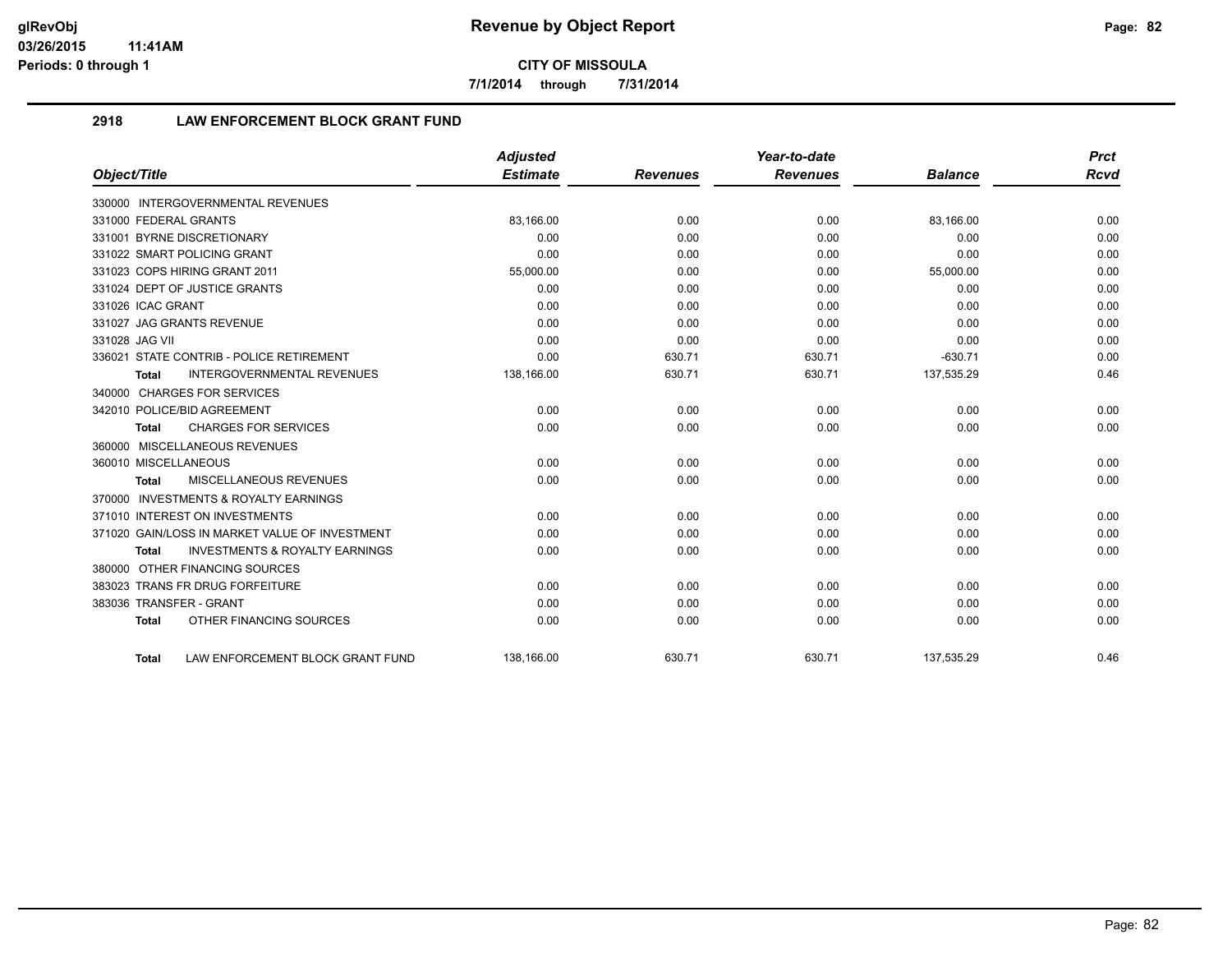**7/1/2014 through 7/31/2014**

# **2919 HIDTA FUND**

**2919 HIDTA FUND**

|                                       | <b>Adjusted</b> |                 | Year-to-date    |                | <b>Prct</b> |
|---------------------------------------|-----------------|-----------------|-----------------|----------------|-------------|
| Object/Title                          | <b>Estimate</b> | <b>Revenues</b> | <b>Revenues</b> | <b>Balance</b> | <b>Rcvd</b> |
| 340000 CHARGES FOR SERVICES           |                 |                 |                 |                |             |
| 342013 SECURITY INVEST FEES           | 50,000.00       | 0.00            | 0.00            | 50.000.00      | 0.00        |
| 342014 POLICE DEPARTMENT SERVICE FEES | 142.300.00      | 0.00            | 0.00            | 142.300.00     | 0.00        |
| <b>CHARGES FOR SERVICES</b><br>Total  | 192.300.00      | 0.00            | 0.00            | 192.300.00     | 0.00        |
| 360000 MISCELLANEOUS REVENUES         |                 |                 |                 |                |             |
| 360010 MISCELLANEOUS                  | 0.00            | 0.00            | 0.00            | 0.00           | 0.00        |
| MISCELLANEOUS REVENUES<br>Total       | 0.00            | 0.00            | 0.00            | 0.00           | 0.00        |
|                                       |                 |                 |                 |                |             |
| <b>HIDTA FUND</b><br><b>Total</b>     | 192.300.00      | 0.00            | 0.00            | 192.300.00     | 0.00        |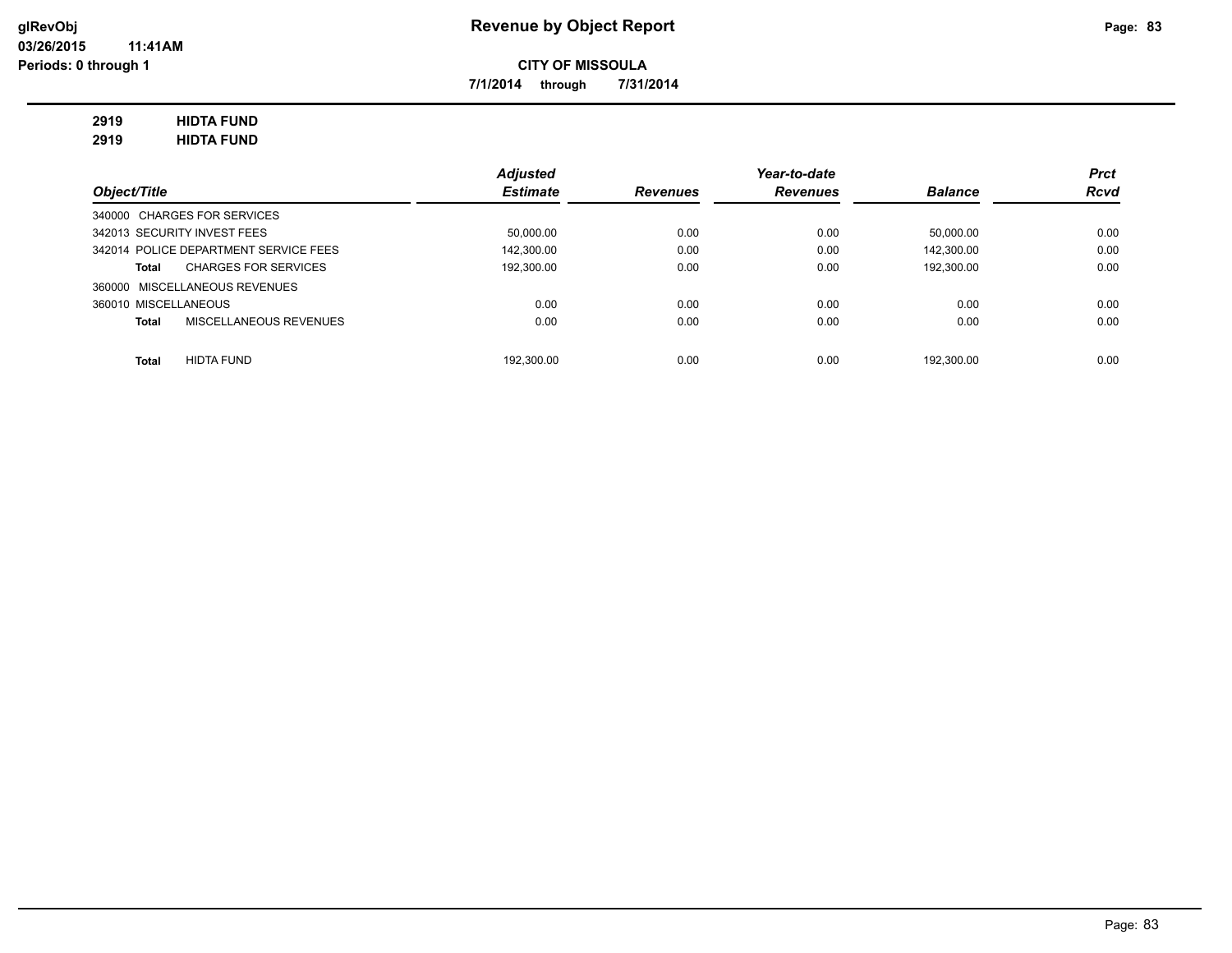**7/1/2014 through 7/31/2014**

### **2919 HIDTA FUND**

|                                       | <b>Adjusted</b> |                 | Year-to-date    |                | <b>Prct</b> |
|---------------------------------------|-----------------|-----------------|-----------------|----------------|-------------|
| Object/Title                          | <b>Estimate</b> | <b>Revenues</b> | <b>Revenues</b> | <b>Balance</b> | <b>Rcvd</b> |
| 340000 CHARGES FOR SERVICES           |                 |                 |                 |                |             |
| 342013 SECURITY INVEST FEES           | 50.000.00       | 0.00            | 0.00            | 50.000.00      | 0.00        |
| 342014 POLICE DEPARTMENT SERVICE FEES | 142.300.00      | 0.00            | 0.00            | 142.300.00     | 0.00        |
| <b>CHARGES FOR SERVICES</b><br>Total  | 192,300.00      | 0.00            | 0.00            | 192,300.00     | 0.00        |
| 360000 MISCELLANEOUS REVENUES         |                 |                 |                 |                |             |
| 360010 MISCELLANEOUS                  | 0.00            | 0.00            | 0.00            | 0.00           | 0.00        |
| MISCELLANEOUS REVENUES<br>Total       | 0.00            | 0.00            | 0.00            | 0.00           | 0.00        |
|                                       |                 |                 |                 |                |             |
| <b>HIDTA FUND</b><br><b>Total</b>     | 192.300.00      | 0.00            | 0.00            | 192.300.00     | 0.00        |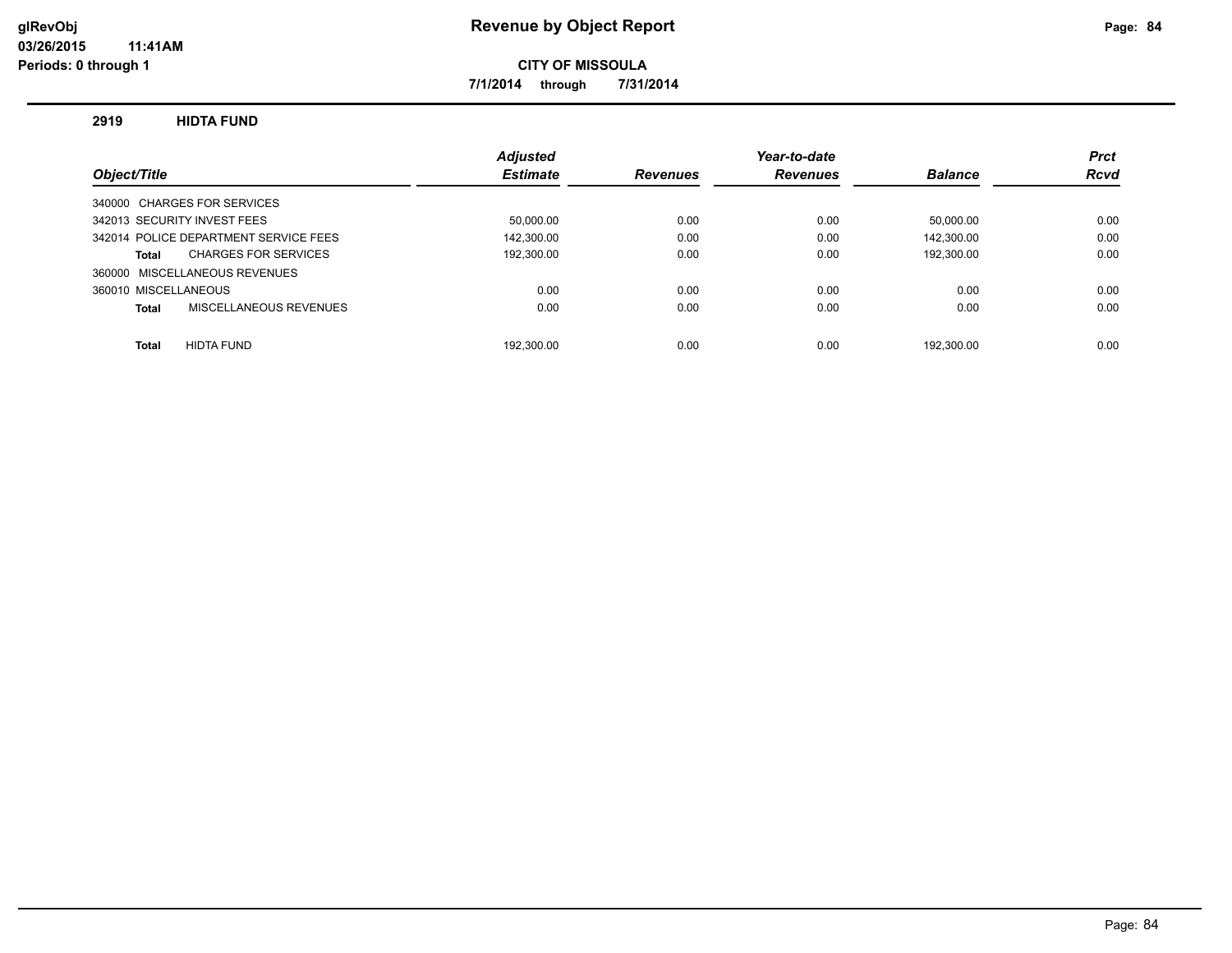**7/1/2014 through 7/31/2014**

# **2939 CDBG PROGRAM INCOME ACCOUNT**

**2939 CDBG PROGRAM INCOME ACCOUNT**

|                                                           | <b>Adjusted</b> |                 | Year-to-date    |                | <b>Prct</b> |
|-----------------------------------------------------------|-----------------|-----------------|-----------------|----------------|-------------|
| Object/Title                                              | <b>Estimate</b> | <b>Revenues</b> | <b>Revenues</b> | <b>Balance</b> | <b>Rcvd</b> |
| INTERGOVERNMENTAL REVENUES<br>330000                      |                 |                 |                 |                |             |
| 331000 FEDERAL GRANTS                                     | 14,383.00       | 0.00            | 0.00            | 14,383.00      | 0.00        |
| <b>INTERGOVERNMENTAL REVENUES</b><br><b>Total</b>         | 14,383.00       | 0.00            | 0.00            | 14,383.00      | 0.00        |
| MISCELLANEOUS REVENUES<br>360000                          |                 |                 |                 |                |             |
| 360010 MISCELLANEOUS                                      | 0.00            | 0.00            | 0.00            | 0.00           | 0.00        |
| <b>MISCELLANEOUS REVENUES</b><br>Total                    | 0.00            | 0.00            | 0.00            | 0.00           | 0.00        |
| <b>INVESTMENTS &amp; ROYALTY EARNINGS</b><br>370000       |                 |                 |                 |                |             |
| 371010 INTEREST ON INVESTMENTS                            | 0.00            | 0.00            | 0.00            | 0.00           | 0.00        |
| 371020 GAIN/LOSS IN MARKET VALUE OF INVESTMENTS           | 0.00            | 0.00            | 0.00            | 0.00           | 0.00        |
| <b>INVESTMENTS &amp; ROYALTY EARNINGS</b><br><b>Total</b> | 0.00            | 0.00            | 0.00            | 0.00           | 0.00        |
| OTHER FINANCING SOURCES<br>380000                         |                 |                 |                 |                |             |
| 383000 OPERATING TRANSFERS                                | 0.00            | 0.00            | 0.00            | 0.00           | 0.00        |
| 383009 TRANS FR TITLE I                                   | 0.00            | 0.00            | 0.00            | 0.00           | 0.00        |
| OTHER FINANCING SOURCES<br><b>Total</b>                   | 0.00            | 0.00            | 0.00            | 0.00           | 0.00        |
| CDBG PROGRAM INCOME ACCOUNT<br><b>Total</b>               | 14,383.00       | 0.00            | 0.00            | 14,383.00      | 0.00        |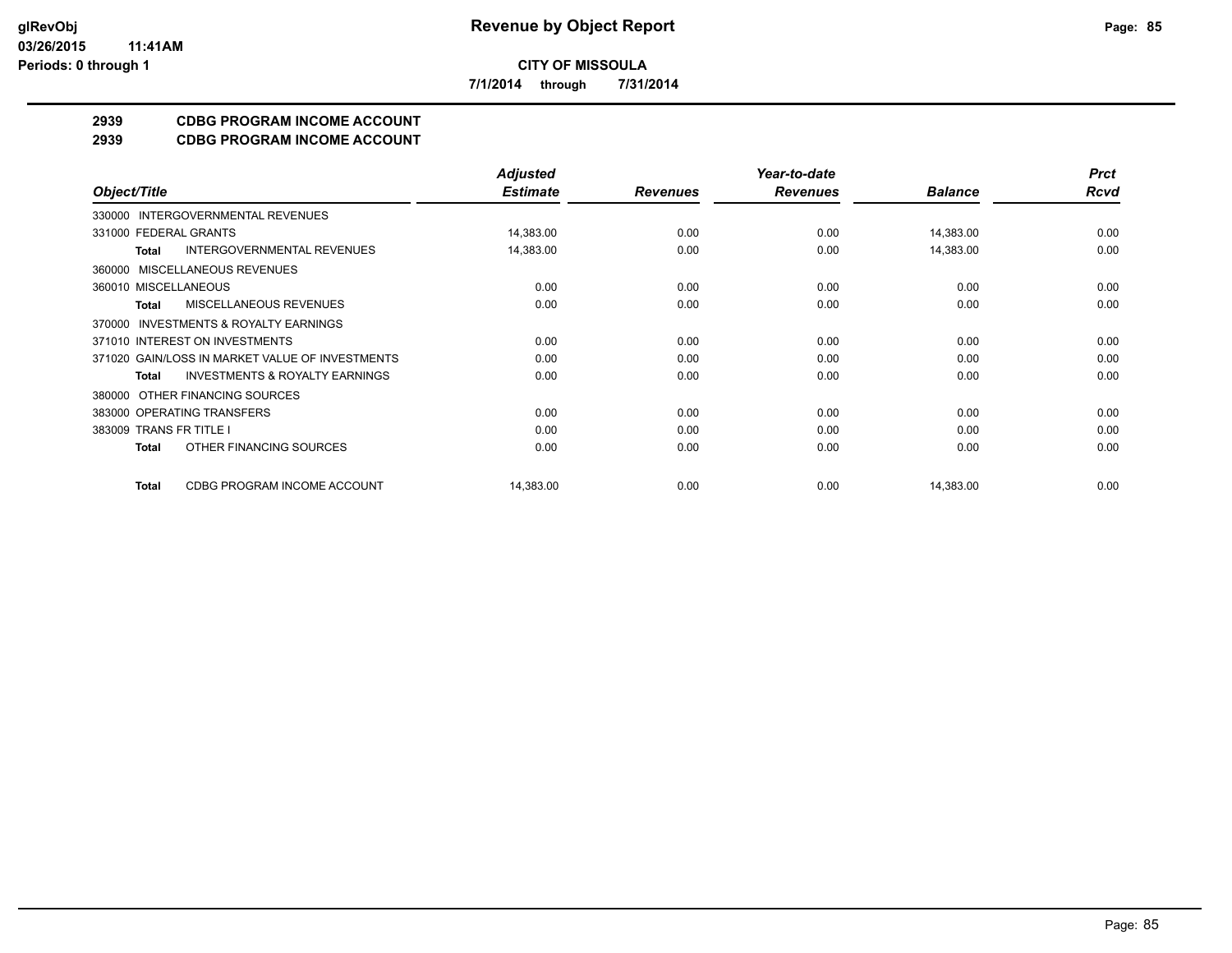**7/1/2014 through 7/31/2014**

# **2939 CDBG PROGRAM INCOME ACCOUNT**

|                                                     | <b>Adjusted</b> |                 | Year-to-date    |                | <b>Prct</b> |
|-----------------------------------------------------|-----------------|-----------------|-----------------|----------------|-------------|
| Object/Title                                        | <b>Estimate</b> | <b>Revenues</b> | <b>Revenues</b> | <b>Balance</b> | Rcvd        |
| 330000 INTERGOVERNMENTAL REVENUES                   |                 |                 |                 |                |             |
| 331000 FEDERAL GRANTS                               | 14,383.00       | 0.00            | 0.00            | 14,383.00      | 0.00        |
| INTERGOVERNMENTAL REVENUES<br><b>Total</b>          | 14,383.00       | 0.00            | 0.00            | 14,383.00      | 0.00        |
| 360000 MISCELLANEOUS REVENUES                       |                 |                 |                 |                |             |
| 360010 MISCELLANEOUS                                | 0.00            | 0.00            | 0.00            | 0.00           | 0.00        |
| <b>MISCELLANEOUS REVENUES</b><br><b>Total</b>       | 0.00            | 0.00            | 0.00            | 0.00           | 0.00        |
| <b>INVESTMENTS &amp; ROYALTY EARNINGS</b><br>370000 |                 |                 |                 |                |             |
| 371010 INTEREST ON INVESTMENTS                      | 0.00            | 0.00            | 0.00            | 0.00           | 0.00        |
| 371020 GAIN/LOSS IN MARKET VALUE OF INVESTMENT      | 0.00            | 0.00            | 0.00            | 0.00           | 0.00        |
| <b>INVESTMENTS &amp; ROYALTY EARNINGS</b><br>Total  | 0.00            | 0.00            | 0.00            | 0.00           | 0.00        |
| OTHER FINANCING SOURCES<br>380000                   |                 |                 |                 |                |             |
| 383000 OPERATING TRANSFERS                          | 0.00            | 0.00            | 0.00            | 0.00           | 0.00        |
| 383009 TRANS FR TITLE I                             | 0.00            | 0.00            | 0.00            | 0.00           | 0.00        |
| OTHER FINANCING SOURCES<br>Total                    | 0.00            | 0.00            | 0.00            | 0.00           | 0.00        |
| CDBG PROGRAM INCOME ACCOUNT<br><b>Total</b>         | 14,383.00       | 0.00            | 0.00            | 14,383.00      | 0.00        |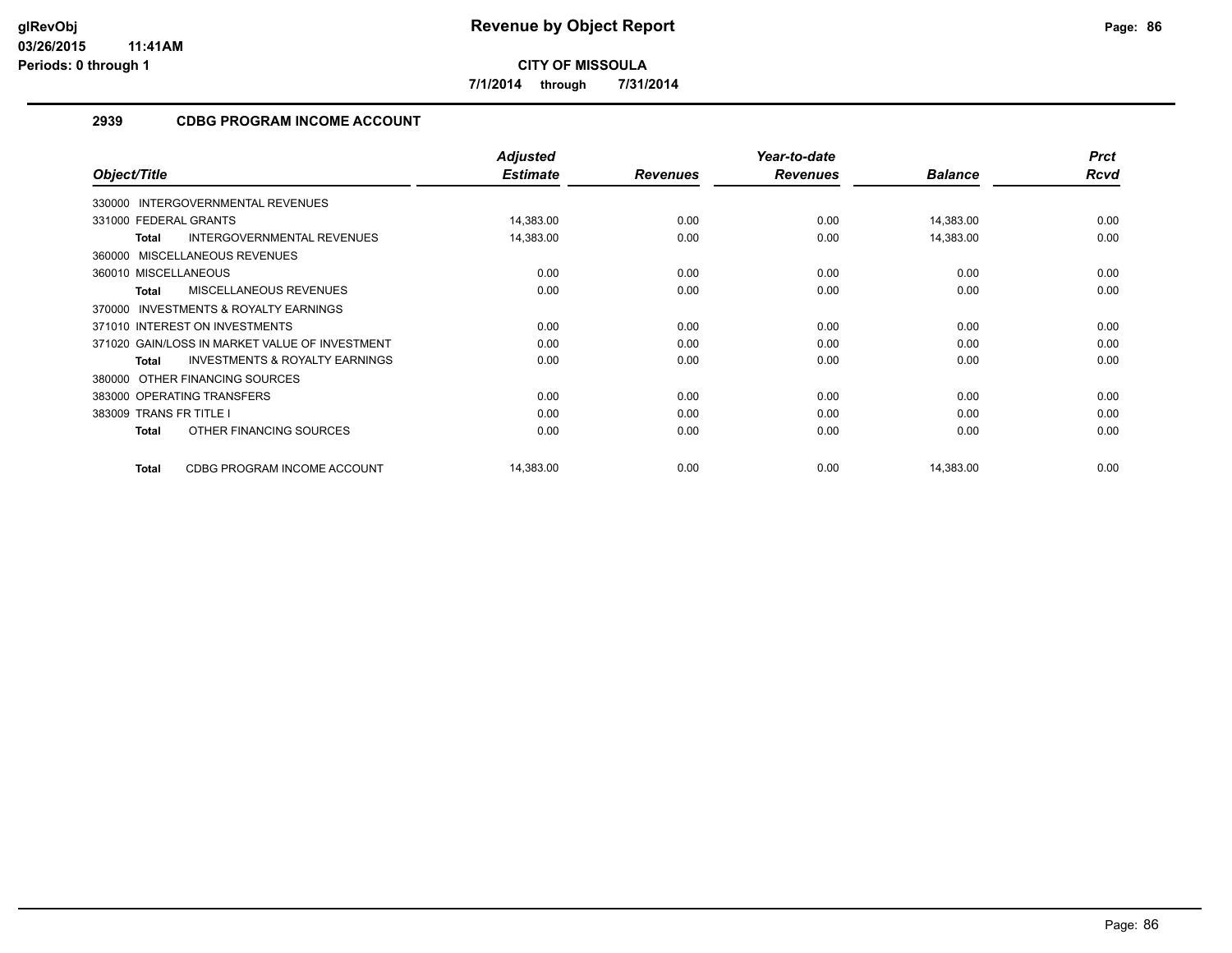**7/1/2014 through 7/31/2014**

# **2940 CDBG FUND**

**2940 CDBG FUND**

|                                                           | <b>Adjusted</b> |                 | Year-to-date    |                | <b>Prct</b> |
|-----------------------------------------------------------|-----------------|-----------------|-----------------|----------------|-------------|
| Object/Title                                              | <b>Estimate</b> | <b>Revenues</b> | <b>Revenues</b> | <b>Balance</b> | <b>Rcvd</b> |
| 330000 INTERGOVERNMENTAL REVENUES                         |                 |                 |                 |                |             |
| 331010 ENTITLEMENT - CDBG                                 | 620,073.00      | $-71,089.55$    | $-71,089.55$    | 691.162.55     | $-11.46$    |
| 331012 ARRA/CDBG STIMULUS REVENUE                         | 0.00            | 0.00            | 0.00            | 0.00           | 0.00        |
| 331036 RIVER HOUSE GRANT                                  | 0.00            | 0.00            | 0.00            | 0.00           | 0.00        |
| 331037 ELOCAL.COM LOAN REPAYMENT                          | 0.00            | 0.00            | 0.00            | 0.00           | 0.00        |
| <b>INTERGOVERNMENTAL REVENUES</b><br><b>Total</b>         | 620,073.00      | $-71,089.55$    | $-71,089.55$    | 691,162.55     | $-11.46$    |
| MISCELLANEOUS REVENUES<br>360000                          |                 |                 |                 |                |             |
| 360005 LOAN REPAYMENTS                                    | 0.00            | 0.00            | 0.00            | 0.00           | 0.00        |
| 360010 MISCELLANEOUS                                      | 0.00            | 0.00            | 0.00            | 0.00           | 0.00        |
| 360012 SEWER GRANT REPAYMENTS                             | 0.00            | 0.00            | 0.00            | 0.00           | 0.00        |
| 362000 OTHER MISCELLANEOUS REVENUE                        | 0.00            | 0.00            | 0.00            | 0.00           | 0.00        |
| <b>MISCELLANEOUS REVENUES</b><br><b>Total</b>             | 0.00            | 0.00            | 0.00            | 0.00           | 0.00        |
| <b>INVESTMENTS &amp; ROYALTY EARNINGS</b><br>370000       |                 |                 |                 |                |             |
| 371010 INTEREST ON INVESTMENTS                            | 0.00            | 0.00            | 0.00            | 0.00           | 0.00        |
| 371020 GAIN/LOSS IN MARKET VALUE OF INVESTMENTS           | 0.00            | 0.00            | 0.00            | 0.00           | 0.00        |
| <b>INVESTMENTS &amp; ROYALTY EARNINGS</b><br><b>Total</b> | 0.00            | 0.00            | 0.00            | 0.00           | 0.00        |
| OTHER FINANCING SOURCES<br>380000                         |                 |                 |                 |                |             |
| 383000 OPERATING TRANSFERS                                | 0.00            | 0.00            | 0.00            | 0.00           | 0.00        |
| <b>TRANS FR TITLE I</b><br>383009                         | 0.00            | 0.00            | 0.00            | 0.00           | 0.00        |
| OTHER FINANCING SOURCES<br>Total                          | 0.00            | 0.00            | 0.00            | 0.00           | 0.00        |
| <b>CDBG FUND</b><br><b>Total</b>                          | 620.073.00      | $-71.089.55$    | $-71,089.55$    | 691.162.55     | $-11.46$    |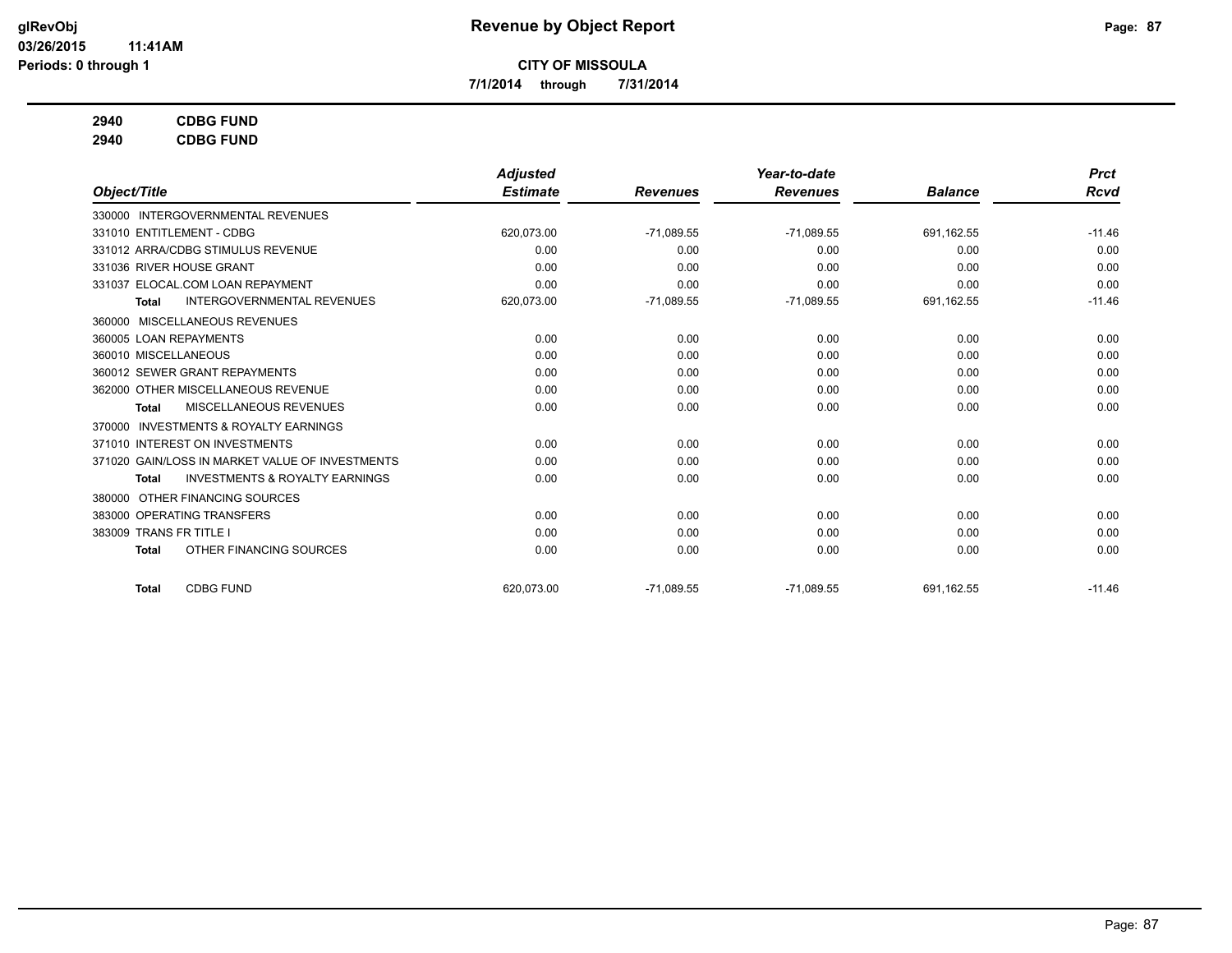**7/1/2014 through 7/31/2014**

**2940 CDBG FUND**

|                                                     | <b>Adjusted</b> |                 | Year-to-date    |                | <b>Prct</b> |
|-----------------------------------------------------|-----------------|-----------------|-----------------|----------------|-------------|
| Object/Title                                        | <b>Estimate</b> | <b>Revenues</b> | <b>Revenues</b> | <b>Balance</b> | Rcvd        |
| 330000 INTERGOVERNMENTAL REVENUES                   |                 |                 |                 |                |             |
| 331010 ENTITLEMENT - CDBG                           | 620,073.00      | $-71,089.55$    | $-71,089.55$    | 691,162.55     | $-11.46$    |
| 331012 ARRA/CDBG STIMULUS REVENUE                   | 0.00            | 0.00            | 0.00            | 0.00           | 0.00        |
| 331036 RIVER HOUSE GRANT                            | 0.00            | 0.00            | 0.00            | 0.00           | 0.00        |
| 331037 ELOCAL.COM LOAN REPAYMENT                    | 0.00            | 0.00            | 0.00            | 0.00           | 0.00        |
| <b>INTERGOVERNMENTAL REVENUES</b><br>Total          | 620,073.00      | $-71,089.55$    | $-71,089.55$    | 691,162.55     | $-11.46$    |
| 360000 MISCELLANEOUS REVENUES                       |                 |                 |                 |                |             |
| 360005 LOAN REPAYMENTS                              | 0.00            | 0.00            | 0.00            | 0.00           | 0.00        |
| 360010 MISCELLANEOUS                                | 0.00            | 0.00            | 0.00            | 0.00           | 0.00        |
| 360012 SEWER GRANT REPAYMENTS                       | 0.00            | 0.00            | 0.00            | 0.00           | 0.00        |
| 362000 OTHER MISCELLANEOUS REVENUE                  | 0.00            | 0.00            | 0.00            | 0.00           | 0.00        |
| MISCELLANEOUS REVENUES<br>Total                     | 0.00            | 0.00            | 0.00            | 0.00           | 0.00        |
| <b>INVESTMENTS &amp; ROYALTY EARNINGS</b><br>370000 |                 |                 |                 |                |             |
| 371010 INTEREST ON INVESTMENTS                      | 0.00            | 0.00            | 0.00            | 0.00           | 0.00        |
| 371020 GAIN/LOSS IN MARKET VALUE OF INVESTMENT      | 0.00            | 0.00            | 0.00            | 0.00           | 0.00        |
| <b>INVESTMENTS &amp; ROYALTY EARNINGS</b><br>Total  | 0.00            | 0.00            | 0.00            | 0.00           | 0.00        |
| OTHER FINANCING SOURCES<br>380000                   |                 |                 |                 |                |             |
| 383000 OPERATING TRANSFERS                          | 0.00            | 0.00            | 0.00            | 0.00           | 0.00        |
| 383009 TRANS FR TITLE I                             | 0.00            | 0.00            | 0.00            | 0.00           | 0.00        |
| OTHER FINANCING SOURCES<br><b>Total</b>             | 0.00            | 0.00            | 0.00            | 0.00           | 0.00        |
| <b>CDBG FUND</b><br>Total                           | 620,073.00      | $-71,089.55$    | $-71,089.55$    | 691,162.55     | $-11.46$    |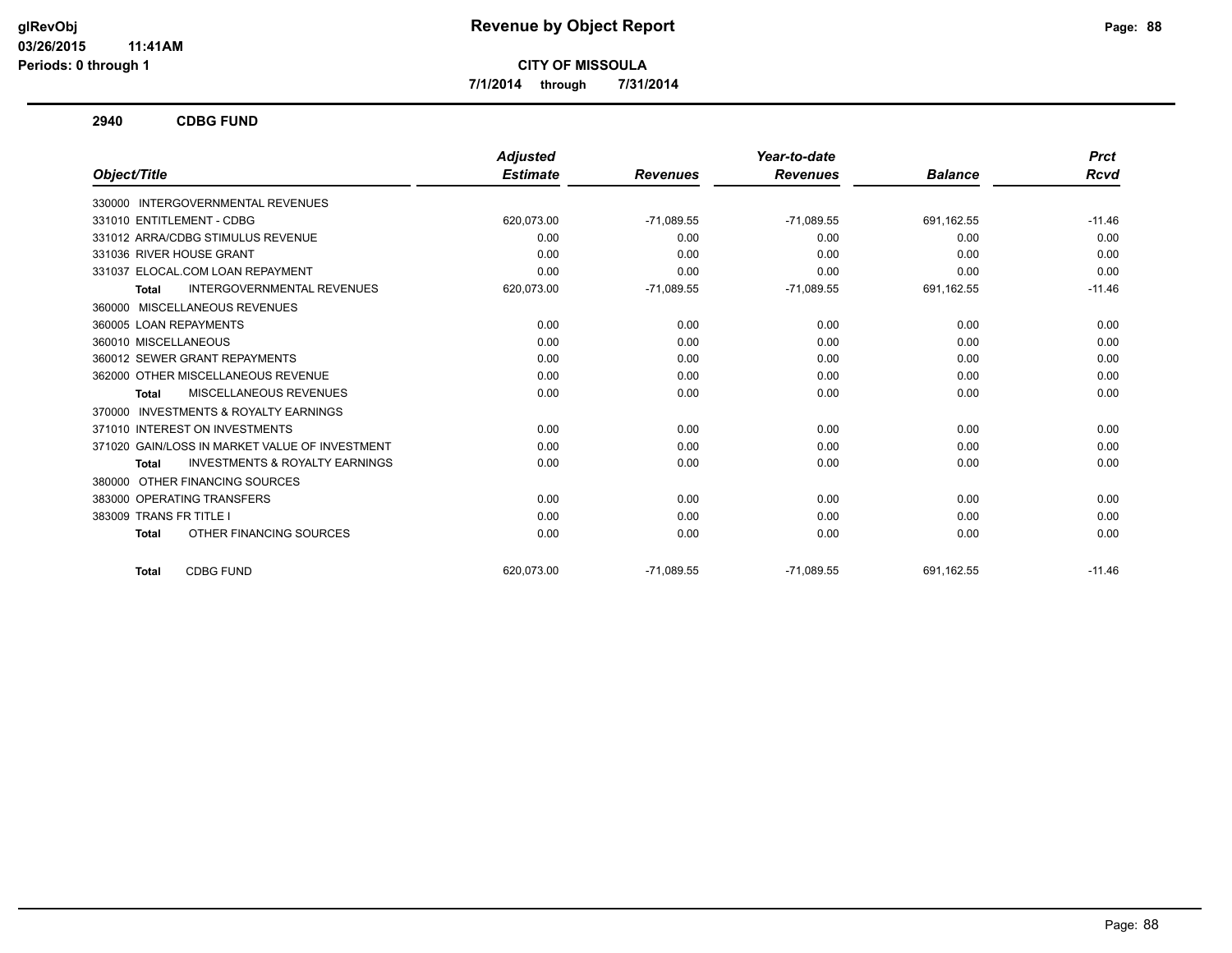**7/1/2014 through 7/31/2014**

# **2941 HOME FUND**

**2941 HOME FUND**

|                                                           | <b>Adjusted</b> |                 | Year-to-date    |                | <b>Prct</b> |
|-----------------------------------------------------------|-----------------|-----------------|-----------------|----------------|-------------|
| Object/Title                                              | <b>Estimate</b> | <b>Revenues</b> | <b>Revenues</b> | <b>Balance</b> | <b>Rcvd</b> |
| 330000 INTERGOVERNMENTAL REVENUES                         |                 |                 |                 |                |             |
| 330000 INTERGOVERNMENTAL REVENUES                         | 52,009.00       | $-53,218.42$    | $-53,218.42$    | 105,227.42     | $-102.33$   |
| 331016 HOMEWORD 1800 PHILLIPS                             | 0.00            | 0.00            | 0.00            | 0.00           | 0.00        |
| 331033 WORD                                               | 0.00            | $-25,937.15$    | $-25,937.15$    | 25,937.15      | 0.00        |
| 334145 WESTERN MT MENTAL HEALTH CTR                       | 0.00            | $-63,981.10$    | $-63,981.10$    | 63,981.10      | 0.00        |
| 334149 MISSOULA HOMEOWNERSHIP PROGRAM                     | 300,000.00      | 0.00            | 0.00            | 300,000.00     | 0.00        |
| 334153 FY14 DISTRICT XI HRC TBRA                          | 0.00            | 0.00            | 0.00            | 0.00           | 0.00        |
| 334154 FY08 homeWORD                                      | 0.00            | 0.00            | 0.00            | 0.00           | 0.00        |
| 334155 FY08 NMCDC                                         | 0.00            | 0.00            | 0.00            | 0.00           | 0.00        |
| 334156 HOME PROGRAM INCOME                                | 0.00            | 0.00            | 0.00            | 0.00           | 0.00        |
| 334157 FY09 MHA                                           | 0.00            | 0.00            | 0.00            | 0.00           | 0.00        |
| 334159 FY09 HOMEWORD                                      | 0.00            | 0.00            | 0.00            | 0.00           | 0.00        |
| 334160 FY09 NMCDC                                         | 0.00            | 0.00            | 0.00            | 0.00           | 0.00        |
| 334161 FY10 DISTRICT XI HRC                               | 0.00            | 0.00            | 0.00            | 0.00           | 0.00        |
| 334163 FY10 homeWORD/SOLSTICE APT                         | 0.00            | 0.00            | 0.00            | 0.00           | 0.00        |
| <b>INTERGOVERNMENTAL REVENUES</b><br><b>Total</b>         | 352,009.00      | $-143, 136.67$  | $-143, 136.67$  | 495,145.67     | $-40.66$    |
| 340000 CHARGES FOR SERVICES                               |                 |                 |                 |                |             |
| 341450 *** Title Not Found ***                            | 0.00            | 0.00            | 0.00            | 0.00           | 0.00        |
| <b>CHARGES FOR SERVICES</b><br><b>Total</b>               | 0.00            | 0.00            | 0.00            | 0.00           | 0.00        |
| 360000 MISCELLANEOUS REVENUES                             |                 |                 |                 |                |             |
| 360010 MISCELLANEOUS                                      | 0.00            | 0.00            | 0.00            | 0.00           | 0.00        |
| MISCELLANEOUS REVENUES<br><b>Total</b>                    | 0.00            | 0.00            | 0.00            | 0.00           | 0.00        |
| <b>INVESTMENTS &amp; ROYALTY EARNINGS</b><br>370000       |                 |                 |                 |                |             |
| 371020 GAIN/LOSS IN MARKET VALUE OF INVESTMENTS           | 0.00            | 0.00            | 0.00            | 0.00           | 0.00        |
| <b>INVESTMENTS &amp; ROYALTY EARNINGS</b><br><b>Total</b> | 0.00            | 0.00            | 0.00            | 0.00           | 0.00        |
| <b>HOME FUND</b><br><b>Total</b>                          | 352,009.00      | $-143, 136.67$  | $-143, 136.67$  | 495,145.67     | $-40.66$    |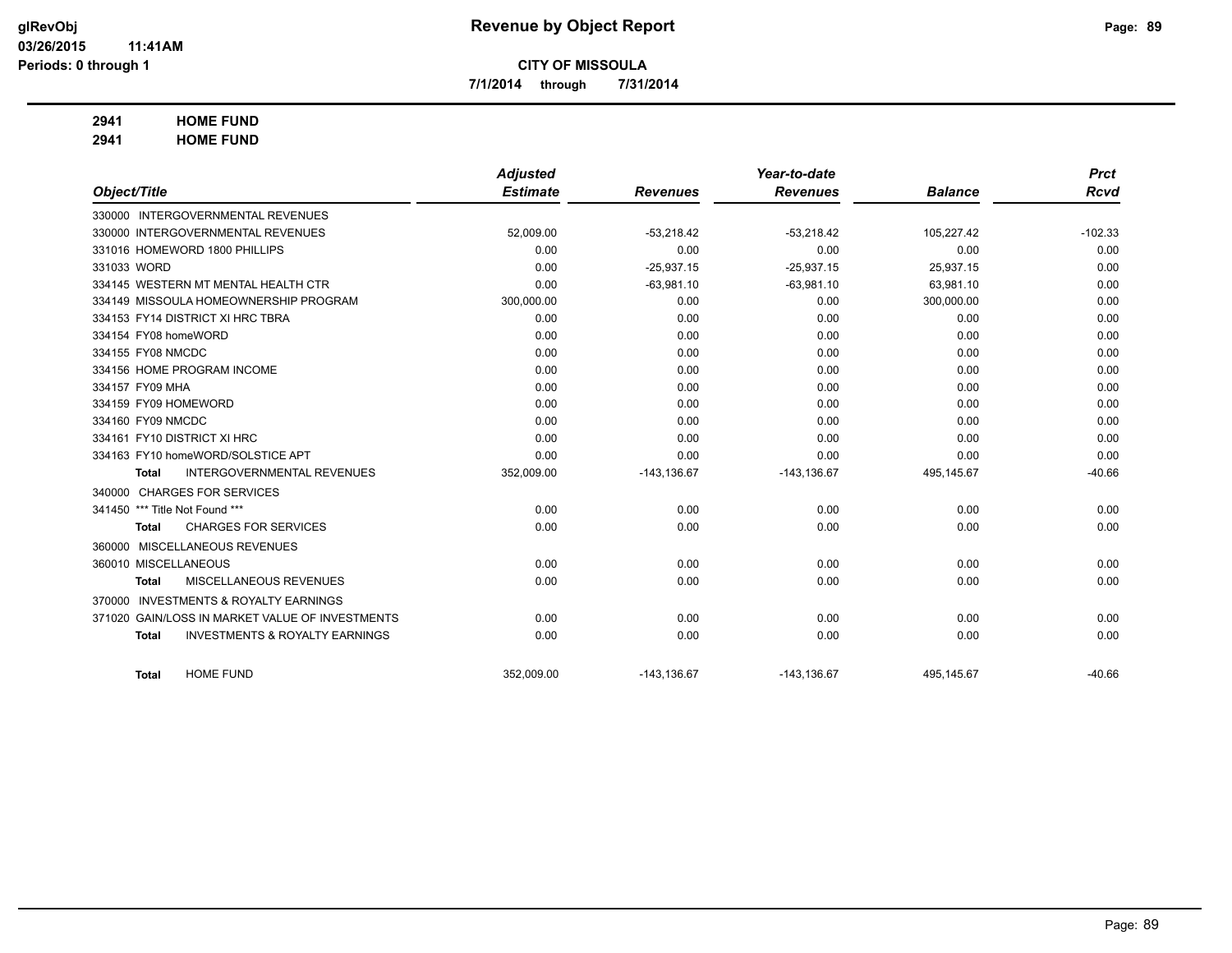**7/1/2014 through 7/31/2014**

**2941 HOME FUND**

|                                                           | <b>Adjusted</b> |                 | Year-to-date    |                | <b>Prct</b> |
|-----------------------------------------------------------|-----------------|-----------------|-----------------|----------------|-------------|
| Object/Title                                              | <b>Estimate</b> | <b>Revenues</b> | <b>Revenues</b> | <b>Balance</b> | <b>Rcvd</b> |
| 330000 INTERGOVERNMENTAL REVENUES                         |                 |                 |                 |                |             |
| 330000 INTERGOVERNMENTAL REVENUES                         | 52,009.00       | $-53,218.42$    | $-53,218.42$    | 105,227.42     | $-102.33$   |
| 331016 HOMEWORD 1800 PHILLIPS                             | 0.00            | 0.00            | 0.00            | 0.00           | 0.00        |
| 331033 WORD                                               | 0.00            | $-25,937.15$    | $-25,937.15$    | 25,937.15      | 0.00        |
| 334145 WESTERN MT MENTAL HEALTH CTR                       | 0.00            | $-63,981.10$    | $-63,981.10$    | 63,981.10      | 0.00        |
| 334149 MISSOULA HOMEOWNERSHIP PROGRAM                     | 300,000.00      | 0.00            | 0.00            | 300,000.00     | 0.00        |
| 334153 FY14 DISTRICT XI HRC TBRA                          | 0.00            | 0.00            | 0.00            | 0.00           | 0.00        |
| 334154 FY08 homeWORD                                      | 0.00            | 0.00            | 0.00            | 0.00           | 0.00        |
| 334155 FY08 NMCDC                                         | 0.00            | 0.00            | 0.00            | 0.00           | 0.00        |
| 334156 HOME PROGRAM INCOME                                | 0.00            | 0.00            | 0.00            | 0.00           | 0.00        |
| 334157 FY09 MHA                                           | 0.00            | 0.00            | 0.00            | 0.00           | 0.00        |
| 334159 FY09 HOMEWORD                                      | 0.00            | 0.00            | 0.00            | 0.00           | 0.00        |
| 334160 FY09 NMCDC                                         | 0.00            | 0.00            | 0.00            | 0.00           | 0.00        |
| 334161 FY10 DISTRICT XI HRC                               | 0.00            | 0.00            | 0.00            | 0.00           | 0.00        |
| 334163 FY10 homeWORD/SOLSTICE APT                         | 0.00            | 0.00            | 0.00            | 0.00           | 0.00        |
| <b>INTERGOVERNMENTAL REVENUES</b><br><b>Total</b>         | 352,009.00      | $-143, 136.67$  | $-143, 136.67$  | 495,145.67     | $-40.66$    |
| 340000 CHARGES FOR SERVICES                               |                 |                 |                 |                |             |
| 341450 *** Title Not Found ***                            | 0.00            | 0.00            | 0.00            | 0.00           | 0.00        |
| <b>CHARGES FOR SERVICES</b><br><b>Total</b>               | 0.00            | 0.00            | 0.00            | 0.00           | 0.00        |
| 360000 MISCELLANEOUS REVENUES                             |                 |                 |                 |                |             |
| 360010 MISCELLANEOUS                                      | 0.00            | 0.00            | 0.00            | 0.00           | 0.00        |
| MISCELLANEOUS REVENUES<br><b>Total</b>                    | 0.00            | 0.00            | 0.00            | 0.00           | 0.00        |
| 370000 INVESTMENTS & ROYALTY EARNINGS                     |                 |                 |                 |                |             |
| 371020 GAIN/LOSS IN MARKET VALUE OF INVESTMENT            | 0.00            | 0.00            | 0.00            | 0.00           | 0.00        |
| <b>INVESTMENTS &amp; ROYALTY EARNINGS</b><br><b>Total</b> | 0.00            | 0.00            | 0.00            | 0.00           | 0.00        |
| <b>HOME FUND</b><br><b>Total</b>                          | 352,009.00      | $-143, 136.67$  | $-143, 136.67$  | 495,145.67     | $-40.66$    |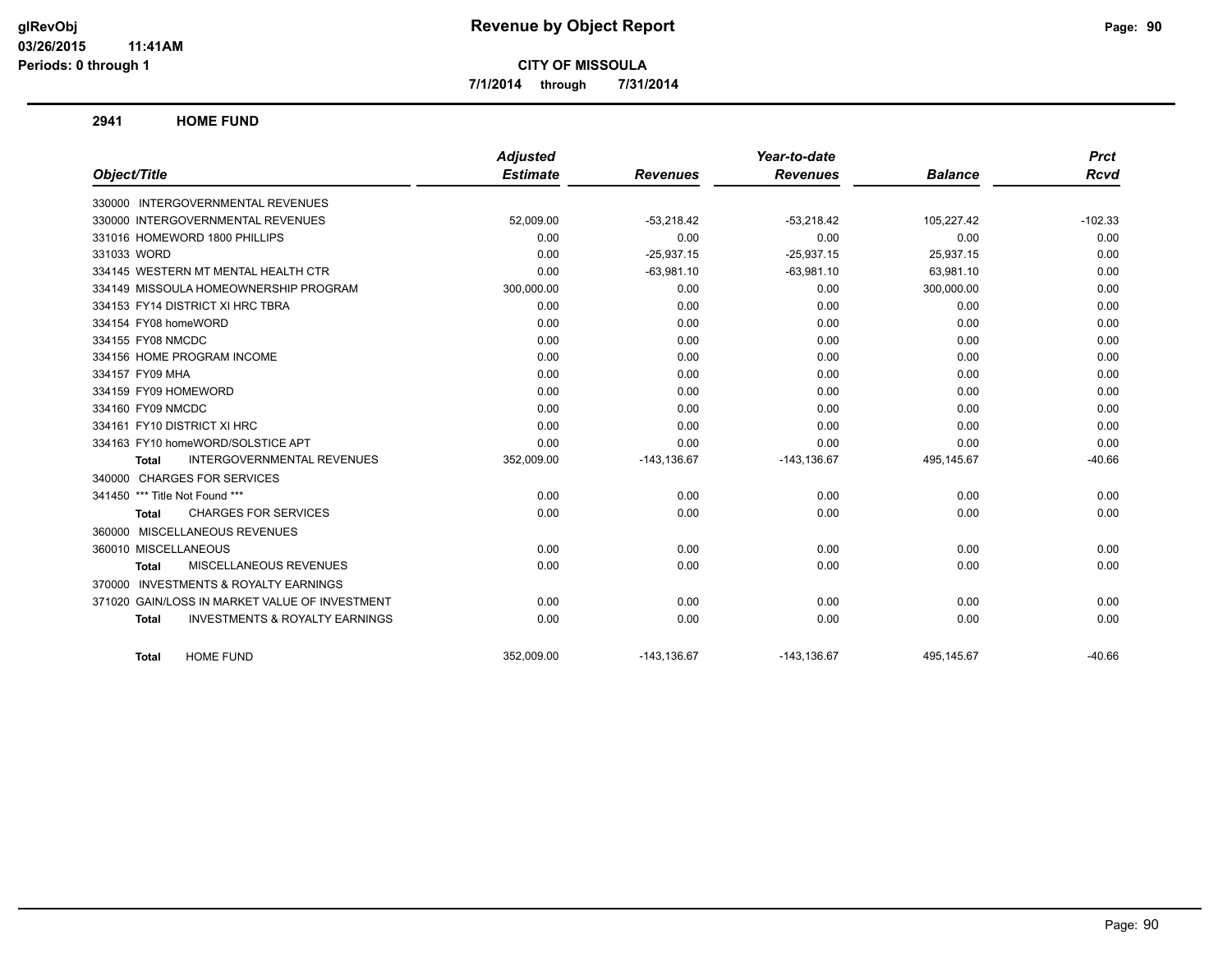**7/1/2014 through 7/31/2014**

**2942 ADDI PROGRAM**

**2942 ADDI PROGRAM**

|                                                           | <b>Adjusted</b> |                 | Year-to-date    |                | <b>Prct</b> |
|-----------------------------------------------------------|-----------------|-----------------|-----------------|----------------|-------------|
| Object/Title                                              | <b>Estimate</b> | <b>Revenues</b> | <b>Revenues</b> | <b>Balance</b> | <b>Rcvd</b> |
| 330000 INTERGOVERNMENTAL REVENUES                         |                 |                 |                 |                |             |
| 330000 INTERGOVERNMENTAL REVENUES                         | 0.00            | 0.00            | 0.00            | 0.00           | 0.00        |
| 334146 ADDI FUNDS-1ST TIME HOMEBUYERS                     | 12.243.00       | 0.00            | 0.00            | 12.243.00      | 0.00        |
| INTERGOVERNMENTAL REVENUES<br>Total                       | 12.243.00       | 0.00            | 0.00            | 12.243.00      | 0.00        |
| 370000 INVESTMENTS & ROYALTY EARNINGS                     |                 |                 |                 |                |             |
| 371010 INTEREST ON INVESTMENTS                            | 0.00            | 0.00            | 0.00            | 0.00           | 0.00        |
| 371020 GAIN/LOSS IN MARKET VALUE OF INVESTMENTS           | 0.00            | 0.00            | 0.00            | 0.00           | 0.00        |
| <b>INVESTMENTS &amp; ROYALTY EARNINGS</b><br><b>Total</b> | 0.00            | 0.00            | 0.00            | 0.00           | 0.00        |
|                                                           |                 |                 |                 |                |             |
| <b>ADDI PROGRAM</b><br>Total                              | 12.243.00       | 0.00            | 0.00            | 12.243.00      | 0.00        |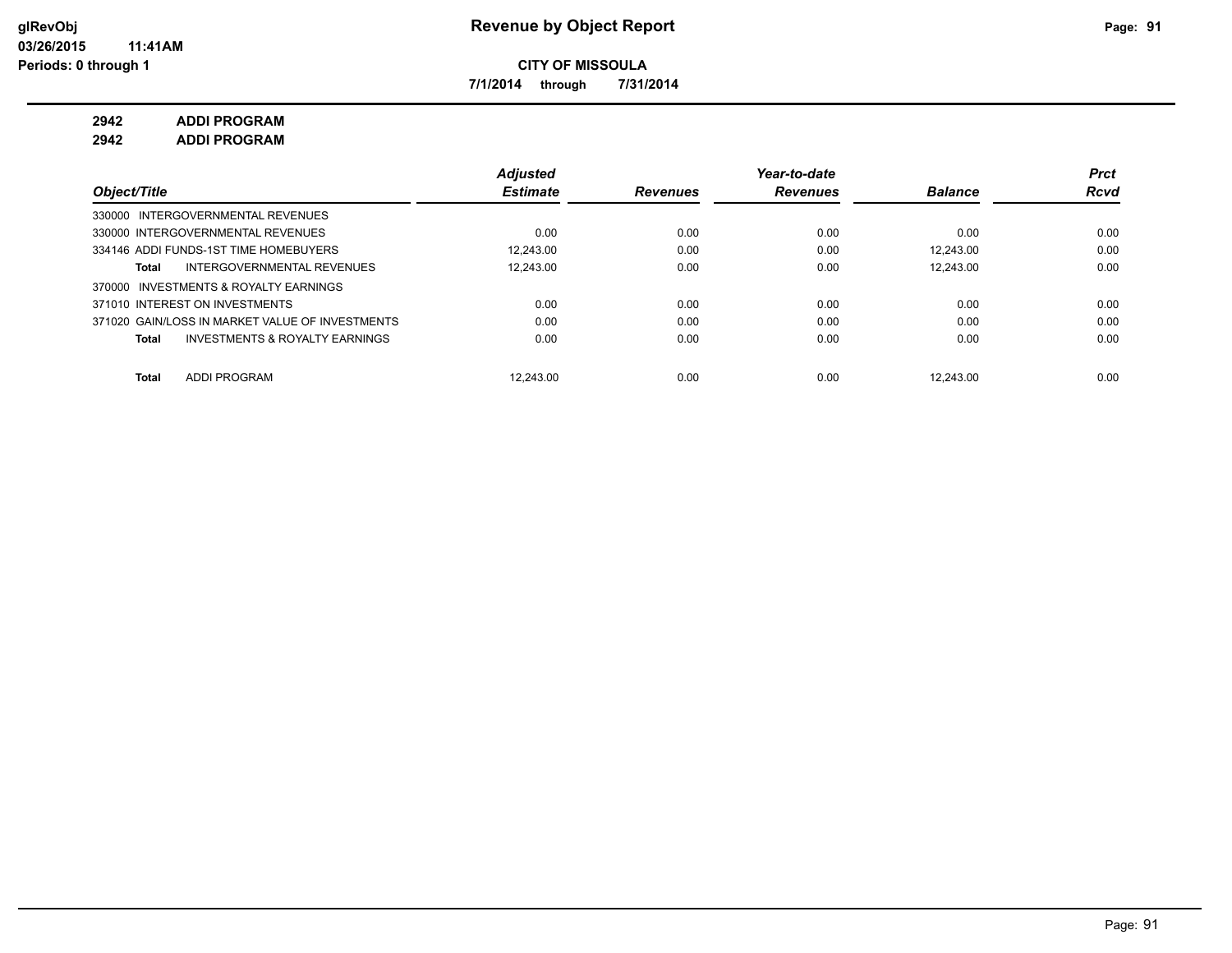**7/1/2014 through 7/31/2014**

### **2942 ADDI PROGRAM**

|                                                | <b>Adiusted</b> |                 | Year-to-date    |                | <b>Prct</b> |
|------------------------------------------------|-----------------|-----------------|-----------------|----------------|-------------|
| Object/Title                                   | <b>Estimate</b> | <b>Revenues</b> | <b>Revenues</b> | <b>Balance</b> | <b>Rcvd</b> |
| 330000 INTERGOVERNMENTAL REVENUES              |                 |                 |                 |                |             |
| 330000 INTERGOVERNMENTAL REVENUES              | 0.00            | 0.00            | 0.00            | 0.00           | 0.00        |
| 334146 ADDI FUNDS-1ST TIME HOMEBUYERS          | 12.243.00       | 0.00            | 0.00            | 12.243.00      | 0.00        |
| INTERGOVERNMENTAL REVENUES<br><b>Total</b>     | 12.243.00       | 0.00            | 0.00            | 12.243.00      | 0.00        |
| 370000 INVESTMENTS & ROYALTY EARNINGS          |                 |                 |                 |                |             |
| 371010 INTEREST ON INVESTMENTS                 | 0.00            | 0.00            | 0.00            | 0.00           | 0.00        |
| 371020 GAIN/LOSS IN MARKET VALUE OF INVESTMENT | 0.00            | 0.00            | 0.00            | 0.00           | 0.00        |
| INVESTMENTS & ROYALTY EARNINGS<br><b>Total</b> | 0.00            | 0.00            | 0.00            | 0.00           | 0.00        |
| <b>ADDI PROGRAM</b><br><b>Total</b>            | 12.243.00       | 0.00            | 0.00            | 12.243.00      | 0.00        |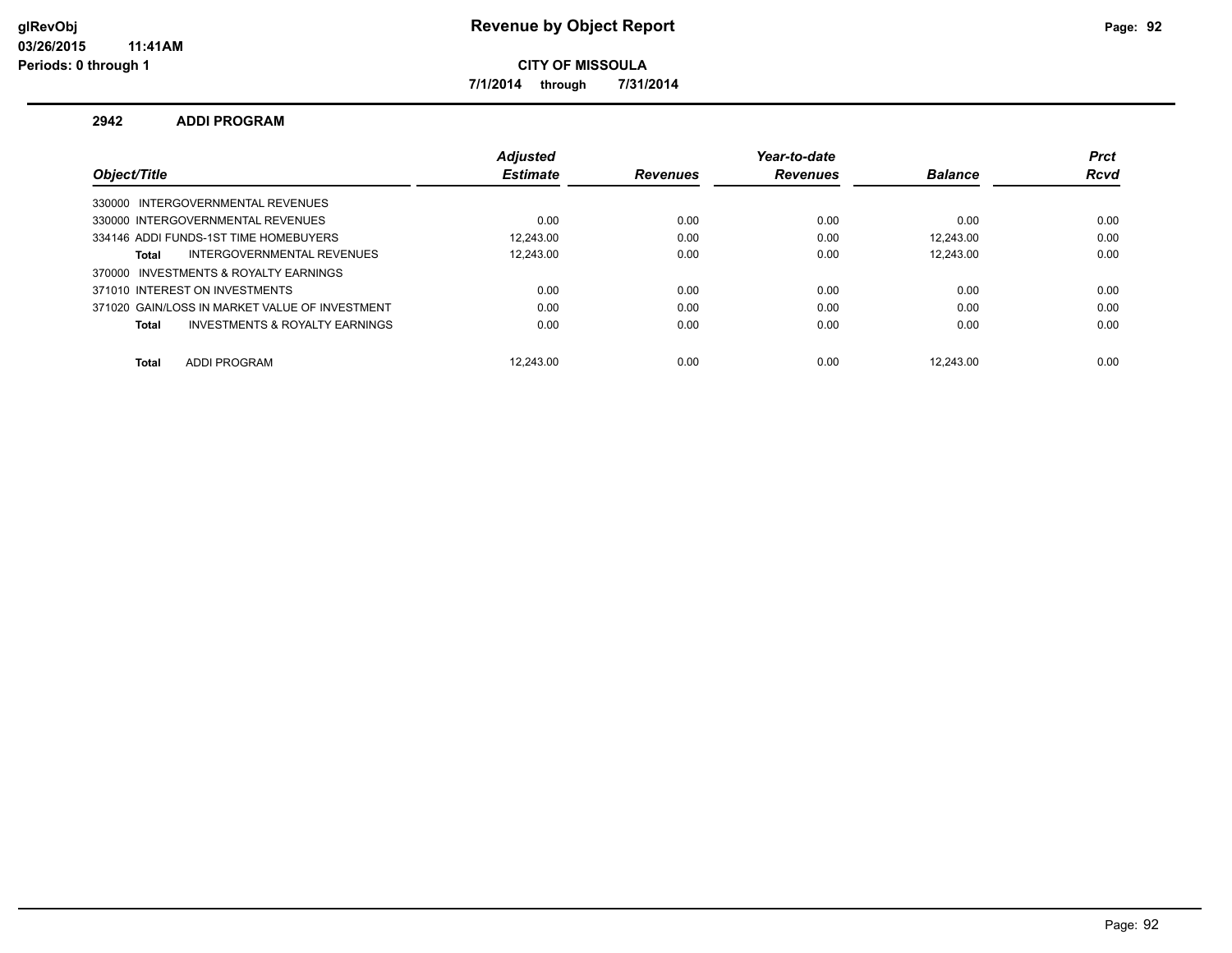**7/1/2014 through 7/31/2014**

### **2943 CITY HOME PROGRAM INCOME**

#### **2943 CITY HOME PROGRAM INCOME**

|                                        | <b>Adjusted</b> |                 | Year-to-date    |                | <b>Prct</b> |
|----------------------------------------|-----------------|-----------------|-----------------|----------------|-------------|
| Object/Title                           | <b>Estimate</b> | <b>Revenues</b> | <b>Revenues</b> | <b>Balance</b> | <b>Rcvd</b> |
| 330000 INTERGOVERNMENTAL REVENUES      |                 |                 |                 |                |             |
| 334156 *** Title Not Found ***         | 35.500.00       | 0.00            | 0.00            | 35.500.00      | 0.00        |
| INTERGOVERNMENTAL REVENUES<br>Total    | 35,500.00       | 0.00            | 0.00            | 35,500.00      | 0.00        |
| 360000 MISCELLANEOUS REVENUES          |                 |                 |                 |                |             |
| 360010 MISCELLANEOUS                   | 0.00            | 66.67           | 66.67           | $-66.67$       | 0.00        |
| <b>MISCELLANEOUS REVENUES</b><br>Total | 0.00            | 66.67           | 66.67           | $-66.67$       | 0.00        |
| 380000 OTHER FINANCING SOURCES         |                 |                 |                 |                |             |
| 383000 OPERATING TRANSFERS             | 0.00            | 0.00            | 0.00            | 0.00           | 0.00        |
| OTHER FINANCING SOURCES<br>Total       | 0.00            | 0.00            | 0.00            | 0.00           | 0.00        |
| CITY HOME PROGRAM INCOME<br>Total      | 35.500.00       | 66.67           | 66.67           | 35.433.33      | 0.19        |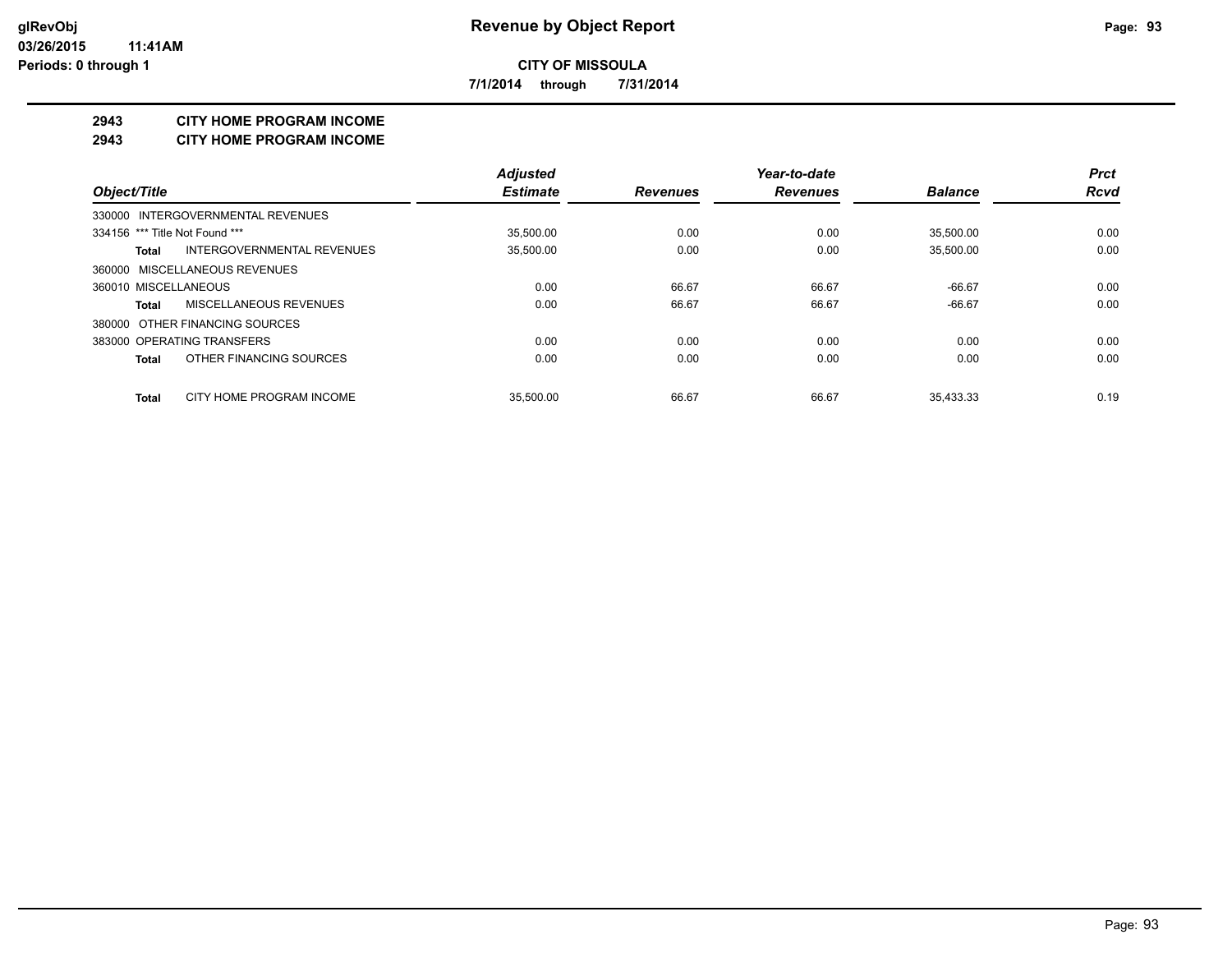**7/1/2014 through 7/31/2014**

# **2943 CITY HOME PROGRAM INCOME**

| Object/Title                             | <b>Adjusted</b><br><b>Estimate</b> | <b>Revenues</b> | Year-to-date<br><b>Revenues</b> | <b>Balance</b> | <b>Prct</b><br><b>Rcvd</b> |
|------------------------------------------|------------------------------------|-----------------|---------------------------------|----------------|----------------------------|
| 330000 INTERGOVERNMENTAL REVENUES        |                                    |                 |                                 |                |                            |
| 334156 *** Title Not Found ***           | 35.500.00                          | 0.00            | 0.00                            | 35.500.00      | 0.00                       |
| INTERGOVERNMENTAL REVENUES<br>Total      | 35,500.00                          | 0.00            | 0.00                            | 35,500.00      | 0.00                       |
| 360000 MISCELLANEOUS REVENUES            |                                    |                 |                                 |                |                            |
| 360010 MISCELLANEOUS                     | 0.00                               | 66.67           | 66.67                           | $-66.67$       | 0.00                       |
| <b>MISCELLANEOUS REVENUES</b><br>Total   | 0.00                               | 66.67           | 66.67                           | $-66.67$       | 0.00                       |
| 380000 OTHER FINANCING SOURCES           |                                    |                 |                                 |                |                            |
| 383000 OPERATING TRANSFERS               | 0.00                               | 0.00            | 0.00                            | 0.00           | 0.00                       |
| OTHER FINANCING SOURCES<br><b>Total</b>  | 0.00                               | 0.00            | 0.00                            | 0.00           | 0.00                       |
| CITY HOME PROGRAM INCOME<br><b>Total</b> | 35.500.00                          | 66.67           | 66.67                           | 35.433.33      | 0.19                       |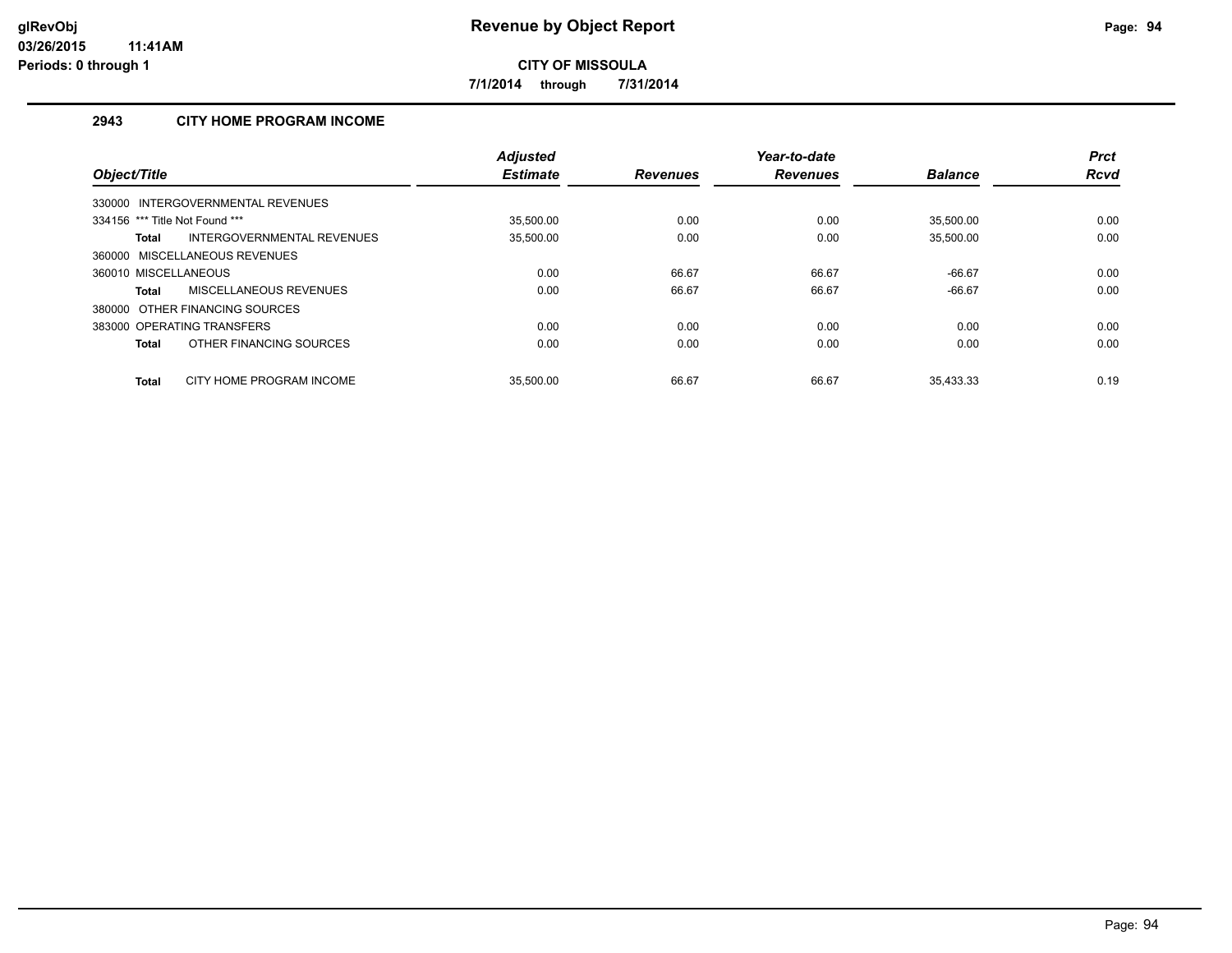**7/1/2014 through 7/31/2014**

# **2944 NEIGHBORHOOD STABILIZATION PROGRAM**

# **2944 NEIGHBORHOOD STABILIZATION PROGRAM**

|                                                    | <b>Adjusted</b> |                 | Year-to-date    |                | Prct |
|----------------------------------------------------|-----------------|-----------------|-----------------|----------------|------|
| Object/Title                                       | <b>Estimate</b> | <b>Revenues</b> | <b>Revenues</b> | <b>Balance</b> | Rcvd |
| 330000 INTERGOVERNMENTAL REVENUES                  |                 |                 |                 |                |      |
| 331011 NSP GRANT/SILVERTIP PROJECT                 | 0.00            | 0.00            | 0.00            | 0.00           | 0.00 |
| 331017 HUD 6.7M/SILVERTIP APTS                     | 0.00            | 0.00            | 0.00            | 0.00           | 0.00 |
| 331018 MHA 1M/SILVERTIP APTS                       | 0.00            | 0.00            | 0.00            | 0.00           | 0.00 |
| INTERGOVERNMENTAL REVENUES<br>Total                | 0.00            | 0.00            | 0.00            | 0.00           | 0.00 |
| NEIGHBORHOOD STABILIZATION PROGRAM<br><b>Total</b> | 0.00            | 0.00            | 0.00            | 0.00           | 0.00 |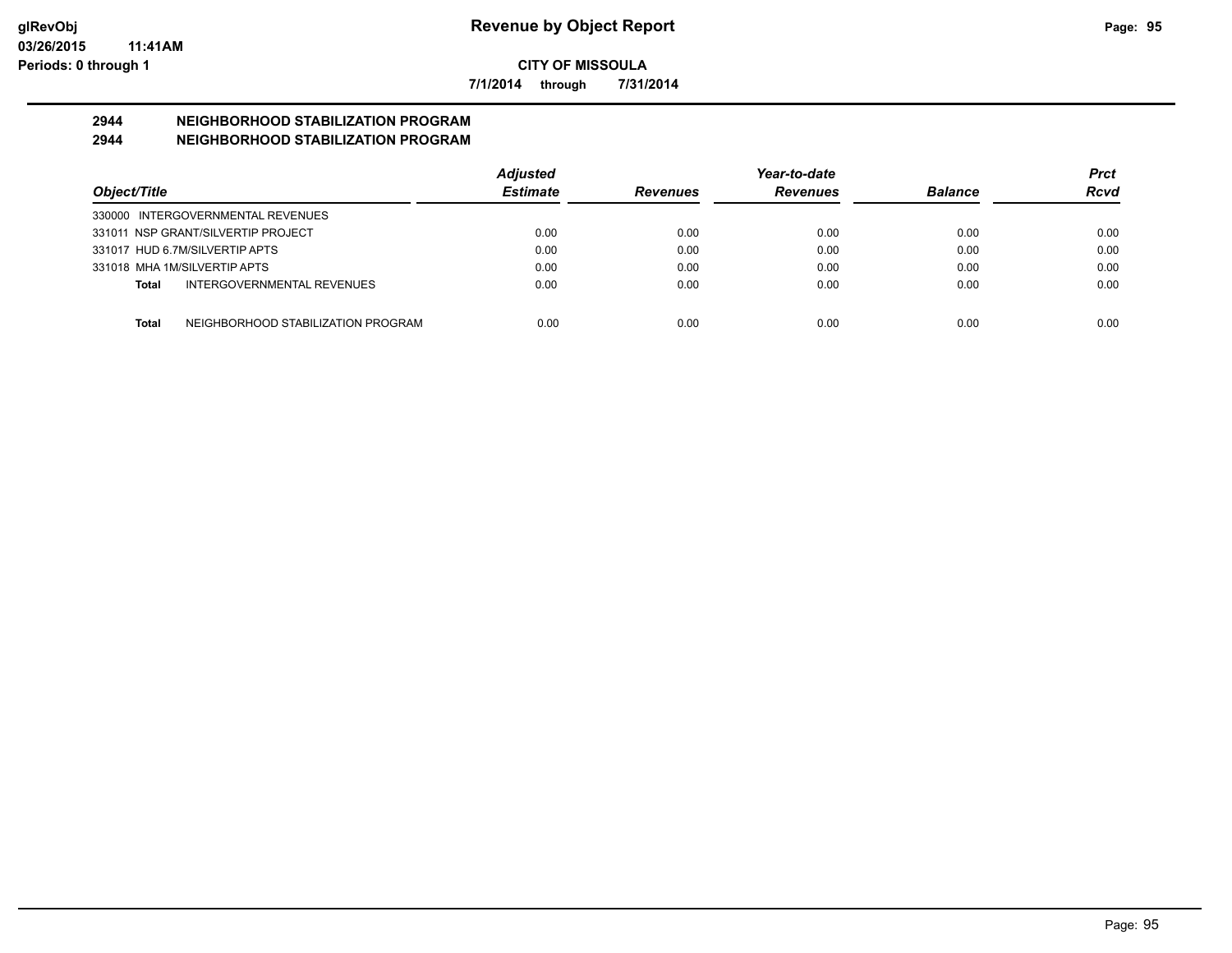**7/1/2014 through 7/31/2014**

### **2944 NEIGHBORHOOD STABILIZATION PROGRAM**

| Object/Title |                                    | Adjusted<br><b>Estimate</b> | <b>Revenues</b> | Year-to-date<br><b>Revenues</b> | <b>Balance</b> | Prct<br><b>Rcvd</b> |
|--------------|------------------------------------|-----------------------------|-----------------|---------------------------------|----------------|---------------------|
|              | 330000 INTERGOVERNMENTAL REVENUES  |                             |                 |                                 |                |                     |
|              | 331011 NSP GRANT/SILVERTIP PROJECT | 0.00                        | 0.00            | 0.00                            | 0.00           | 0.00                |
|              | 331017 HUD 6.7M/SILVERTIP APTS     | 0.00                        | 0.00            | 0.00                            | 0.00           | 0.00                |
|              | 331018 MHA 1M/SILVERTIP APTS       | 0.00                        | 0.00            | 0.00                            | 0.00           | 0.00                |
| <b>Total</b> | INTERGOVERNMENTAL REVENUES         | 0.00                        | 0.00            | 0.00                            | 0.00           | 0.00                |
| <b>Total</b> | NEIGHBORHOOD STABILIZATION PROGRAN | 0.00                        | 0.00            | 0.00                            | 0.00           | 0.00                |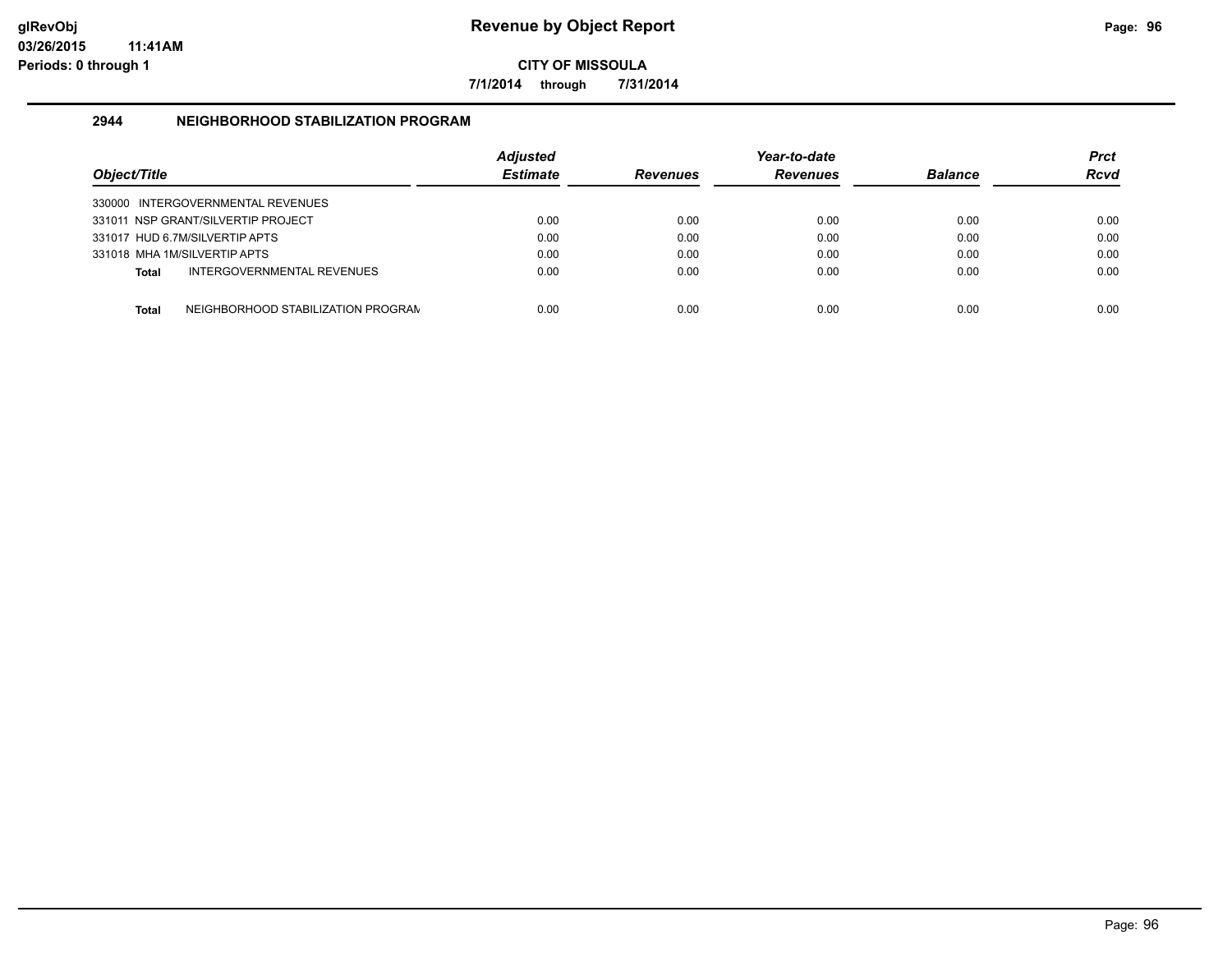**7/1/2014 through 7/31/2014**

**2955 TRANSPORTATION**

**2955 TRANSPORTATION**

|                                                           | <b>Adjusted</b> |                 | Year-to-date    |                | <b>Prct</b> |
|-----------------------------------------------------------|-----------------|-----------------|-----------------|----------------|-------------|
| Object/Title                                              | <b>Estimate</b> | <b>Revenues</b> | <b>Revenues</b> | <b>Balance</b> | Rcvd        |
| 330000 INTERGOVERNMENTAL REVENUES                         |                 |                 |                 |                |             |
| 331054 FHWA PL GRANT                                      | 602,667.00      | 0.00            | 0.00            | 602,667.00     | 0.00        |
| 331055 FTA GRANT                                          | 17.744.00       | 0.00            | 0.00            | 17.744.00      | 0.00        |
| 331056 MDT FEDERAL CMAQ                                   | 381,084.00      | 0.00            | 0.00            | 381,084.00     | 0.00        |
| 331057 TRANSIT-MUTD CMAQ                                  | 151,515.00      | 0.00            | 0.00            | 151,515.00     | 0.00        |
| 336023 STATE CONTRIB. - PERS                              | 0.00            | 0.00            | 0.00            | 0.00           | 0.00        |
| 336030 COUNTY CONTRIBUTION                                | 9,900.00        | 0.00            | 0.00            | 9,900.00       | 0.00        |
| <b>INTERGOVERNMENTAL REVENUES</b><br><b>Total</b>         | 1,162,910.00    | 0.00            | 0.00            | 1,162,910.00   | 0.00        |
| 360000 MISCELLANEOUS REVENUES                             |                 |                 |                 |                |             |
| 362000 OTHER MISCELLANEOUS REVENUE                        | 0.00            | 0.00            | 0.00            | 0.00           | 0.00        |
| 365016 LOCAL MATCH MDT                                    | 13,585.00       | 0.00            | 0.00            | 13,585.00      | 0.00        |
| 365017 LOCAL MATCH TRANSIT                                | 9.559.00        | 0.00            | 0.00            | 9.559.00       | 0.00        |
| <b>MISCELLANEOUS REVENUES</b><br><b>Total</b>             | 23,144.00       | 0.00            | 0.00            | 23,144.00      | 0.00        |
| <b>INVESTMENTS &amp; ROYALTY EARNINGS</b><br>370000       |                 |                 |                 |                |             |
| 371010 INTEREST ON INVESTMENTS                            | 0.00            | 0.00            | 0.00            | 0.00           | 0.00        |
| <b>INVESTMENTS &amp; ROYALTY EARNINGS</b><br><b>Total</b> | 0.00            | 0.00            | 0.00            | 0.00           | 0.00        |
| OTHER FINANCING SOURCES<br>380000                         |                 |                 |                 |                |             |
| 383000 OPERATING TRANSFERS                                | 9,900.00        | 0.00            | 0.00            | 9,900.00       | 0.00        |
| 383029 TRANS FR GENERAL                                   | 74.718.00       | 0.00            | 0.00            | 74.718.00      | 0.00        |
| OTHER FINANCING SOURCES<br><b>Total</b>                   | 84,618.00       | 0.00            | 0.00            | 84,618.00      | 0.00        |
| <b>TRANSPORTATION</b><br><b>Total</b>                     | 1.270.672.00    | 0.00            | 0.00            | 1.270.672.00   | 0.00        |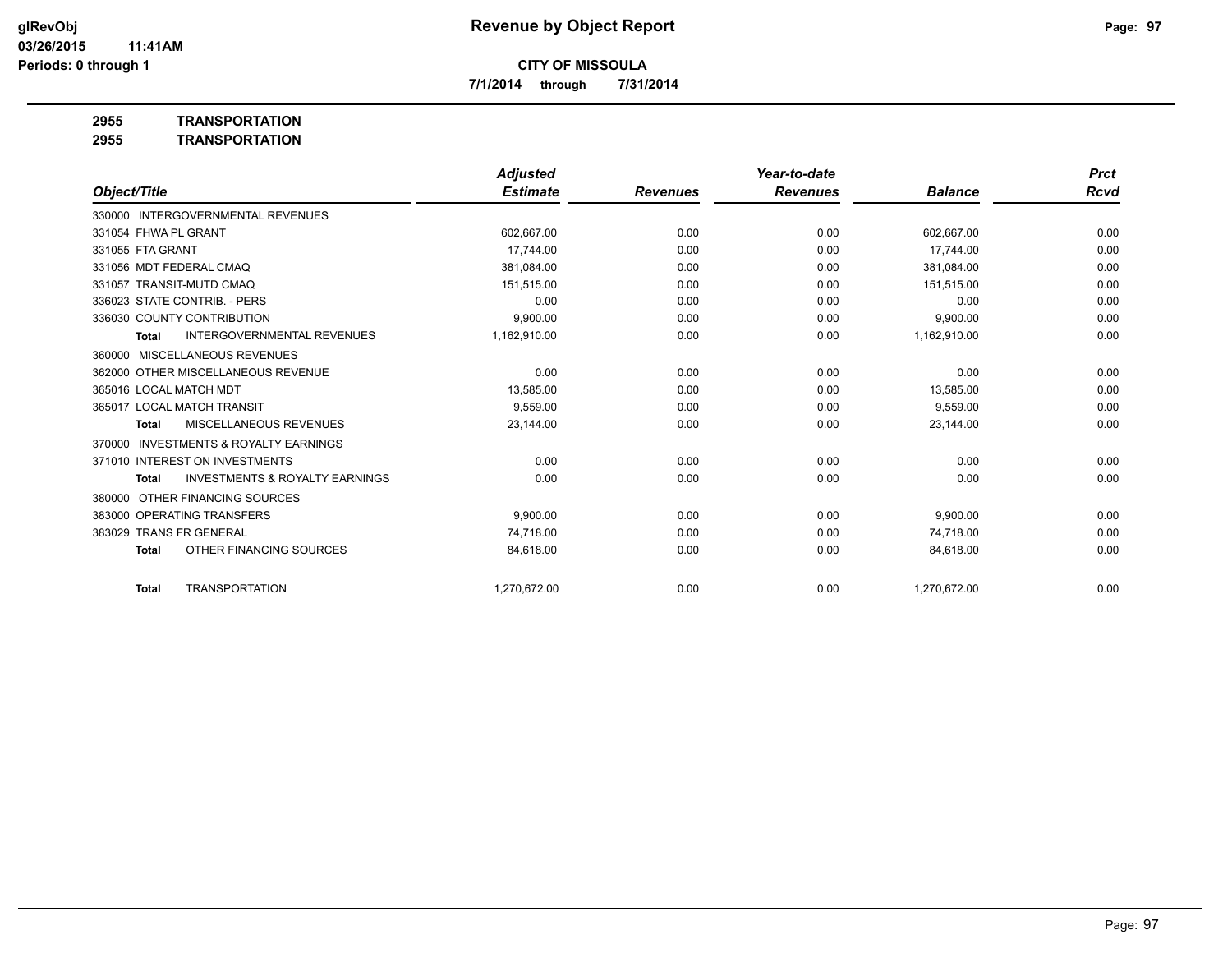**7/1/2014 through 7/31/2014**

### **2955 TRANSPORTATION**

|                                                           | <b>Adjusted</b> |                 | Year-to-date    |                | <b>Prct</b> |
|-----------------------------------------------------------|-----------------|-----------------|-----------------|----------------|-------------|
| Object/Title                                              | <b>Estimate</b> | <b>Revenues</b> | <b>Revenues</b> | <b>Balance</b> | <b>Rcvd</b> |
| <b>INTERGOVERNMENTAL REVENUES</b><br>330000               |                 |                 |                 |                |             |
| 331054 FHWA PL GRANT                                      | 602,667.00      | 0.00            | 0.00            | 602,667.00     | 0.00        |
| 331055 FTA GRANT                                          | 17.744.00       | 0.00            | 0.00            | 17,744.00      | 0.00        |
| 331056 MDT FEDERAL CMAQ                                   | 381,084.00      | 0.00            | 0.00            | 381,084.00     | 0.00        |
| 331057 TRANSIT-MUTD CMAQ                                  | 151,515.00      | 0.00            | 0.00            | 151,515.00     | 0.00        |
| 336023 STATE CONTRIB. - PERS                              | 0.00            | 0.00            | 0.00            | 0.00           | 0.00        |
| 336030 COUNTY CONTRIBUTION                                | 9,900.00        | 0.00            | 0.00            | 9,900.00       | 0.00        |
| <b>INTERGOVERNMENTAL REVENUES</b><br><b>Total</b>         | 1,162,910.00    | 0.00            | 0.00            | 1,162,910.00   | 0.00        |
| MISCELLANEOUS REVENUES<br>360000                          |                 |                 |                 |                |             |
| 362000 OTHER MISCELLANEOUS REVENUE                        | 0.00            | 0.00            | 0.00            | 0.00           | 0.00        |
| 365016 LOCAL MATCH MDT                                    | 13,585.00       | 0.00            | 0.00            | 13,585.00      | 0.00        |
| 365017 LOCAL MATCH TRANSIT                                | 9,559.00        | 0.00            | 0.00            | 9,559.00       | 0.00        |
| MISCELLANEOUS REVENUES<br><b>Total</b>                    | 23,144.00       | 0.00            | 0.00            | 23,144.00      | 0.00        |
| 370000 INVESTMENTS & ROYALTY EARNINGS                     |                 |                 |                 |                |             |
| 371010 INTEREST ON INVESTMENTS                            | 0.00            | 0.00            | 0.00            | 0.00           | 0.00        |
| <b>INVESTMENTS &amp; ROYALTY EARNINGS</b><br><b>Total</b> | 0.00            | 0.00            | 0.00            | 0.00           | 0.00        |
| OTHER FINANCING SOURCES<br>380000                         |                 |                 |                 |                |             |
| 383000 OPERATING TRANSFERS                                | 9,900.00        | 0.00            | 0.00            | 9,900.00       | 0.00        |
| 383029 TRANS FR GENERAL                                   | 74,718.00       | 0.00            | 0.00            | 74,718.00      | 0.00        |
| OTHER FINANCING SOURCES<br><b>Total</b>                   | 84,618.00       | 0.00            | 0.00            | 84,618.00      | 0.00        |
| <b>TRANSPORTATION</b><br><b>Total</b>                     | 1,270,672.00    | 0.00            | 0.00            | 1,270,672.00   | 0.00        |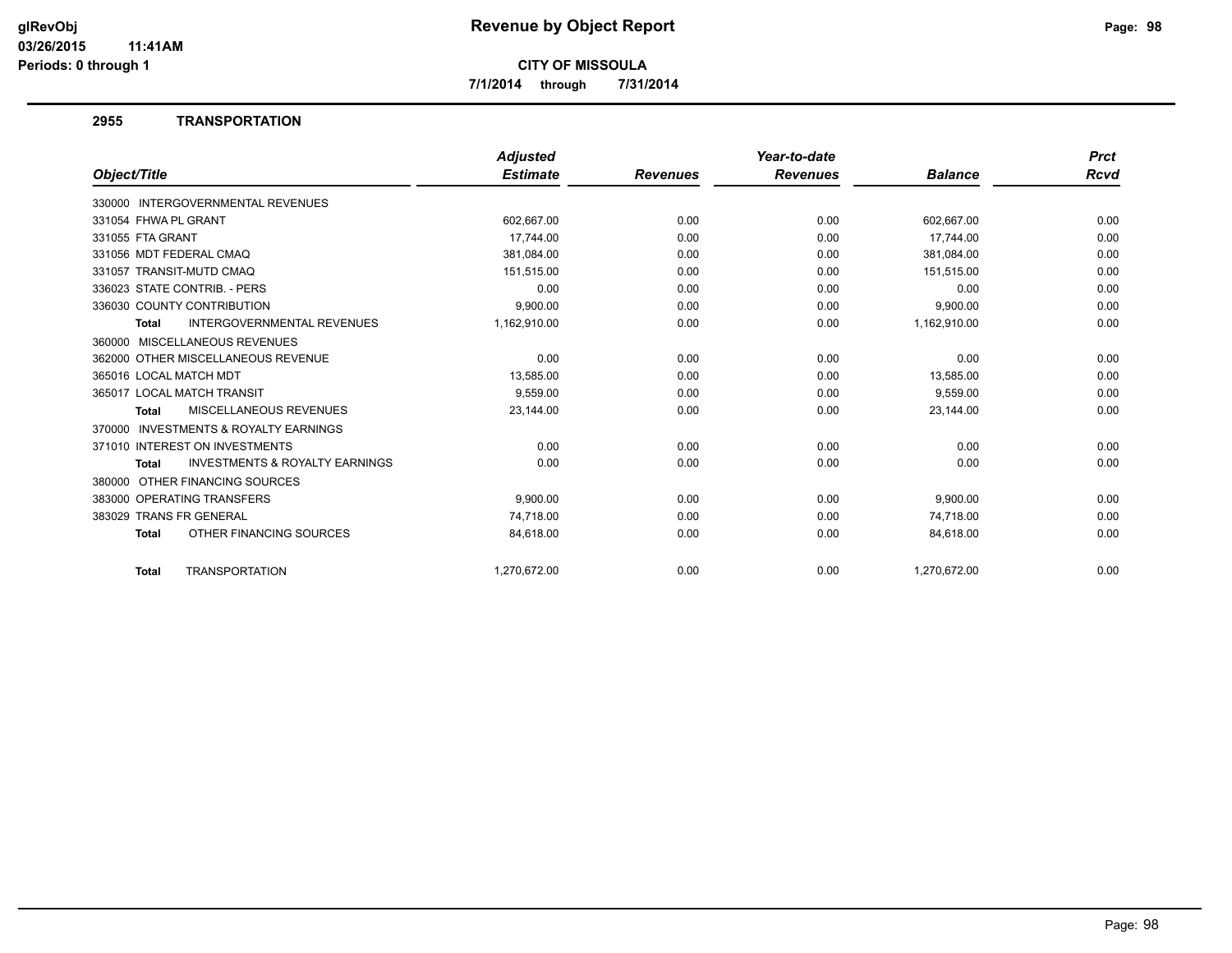**7/1/2014 through 7/31/2014**

# **2987 FEDERAL TRANSPORTATION FUND**

|                                                           | <b>Adjusted</b> |                 | Year-to-date    |                | <b>Prct</b> |
|-----------------------------------------------------------|-----------------|-----------------|-----------------|----------------|-------------|
| Object/Title                                              | <b>Estimate</b> | <b>Revenues</b> | <b>Revenues</b> | <b>Balance</b> | <b>Rcvd</b> |
| 310000 TAXES/ASSESSMENTS                                  |                 |                 |                 |                |             |
| 311011 TAX INCREMENT                                      | 0.00            | 0.00            | 0.00            | 0.00           | 0.00        |
| TAXES/ASSESSMENTS<br><b>Total</b>                         | 0.00            | 0.00            | 0.00            | 0.00           | 0.00        |
| 330000 INTERGOVERNMENTAL REVENUES                         |                 |                 |                 |                |             |
| 331050 ISTEA/CTEP GRANT                                   | 0.00            | 0.00            | 0.00            | 0.00           | 0.00        |
| 331051 ISTEA/CTEP-HIGGINS HILL/BECKWITH                   | 0.00            | 0.00            | 0.00            | 0.00           | 0.00        |
| 331052 MDT CMAQ STRIPING GRANT                            | 0.00            | 0.00            | 0.00            | 0.00           | 0.00        |
| 331053 CTEP PLAYFAIR                                      | 0.00            | 0.00            | 0.00            | 0.00           | 0.00        |
| 331153 RUSSELL S 3RD IMPROVEMENTS                         | 0.00            | 0.00            | 0.00            | 0.00           | 0.00        |
| 331154 CTEP-MILWAUKEE RR TRAIL                            | 0.00            | 0.00            | 0.00            | 0.00           | 0.00        |
| 331155 CTEP/GRANT CREEK TRAIL BCN                         | 0.00            | 0.00            | 0.00            | 0.00           | 0.00        |
| 331156 CTEP GRANT - S HILLS TRAILS SYSTEM                 | 870,129.00      | 0.00            | 0.00            | 870,129.00     | 0.00        |
| 331159 CTEP-U OF M CROSSWALK PROJECT                      | 0.00            | 0.00            | 0.00            | 0.00           | 0.00        |
| 331161 CTEP-LOLO ST/BRIDGE TO DUNCAN S/C                  | 0.00            | 0.00            | 0.00            | 0.00           | 0.00        |
| 331180 LIBRARY LITERACY GRANT                             | 0.00            | 0.00            | 0.00            | 0.00           | 0.00        |
| 331181 CTEP/CMAQ MADISON ST TO U CONNECTOR                | 0.00            | 0.00            | 0.00            | 0.00           | 0.00        |
| 334045 MONTANA DEPARTMENT TRANSPORTATION                  | 0.00            | 0.00            | 0.00            | 0.00           | 0.00        |
| 336023 STATE CONTRIB. - PERS                              | 0.00            | 0.17            | 0.17            | $-0.17$        | 0.00        |
| <b>INTERGOVERNMENTAL REVENUES</b><br>Total                | 870,129.00      | 0.17            | 0.17            | 870,128.83     | 0.00        |
| 340000 CHARGES FOR SERVICES                               |                 |                 |                 |                |             |
| 343011 STREET AND ROADWAY REPAIR CHARGES                  | 0.00            | 0.00            | 0.00            | 0.00           | 0.00        |
| <b>CHARGES FOR SERVICES</b><br><b>Total</b>               | 0.00            | 0.00            | 0.00            | 0.00           | 0.00        |
| 360000 MISCELLANEOUS REVENUES                             |                 |                 |                 |                |             |
| 360010 MISCELLANEOUS                                      | 0.00            | 0.00            | 0.00            | 0.00           | 0.00        |
| 363020 PROPERTY ASSESSMENTS                               | 0.00            | 0.00            | 0.00            | 0.00           | 0.00        |
| 365000 DONATIONS                                          | 762,189.00      | 0.00            | 0.00            | 762,189.00     | 0.00        |
| 365004 GRANT CR TRAIL ASSN DONATION                       | 0.00            | 0.00            | 0.00            | 0.00           | 0.00        |
| MISCELLANEOUS REVENUES<br>Total                           | 762,189.00      | 0.00            | 0.00            | 762,189.00     | 0.00        |
| 370000 INVESTMENTS & ROYALTY EARNINGS                     |                 |                 |                 |                |             |
| 371010 INTEREST ON INVESTMENTS                            | 0.00            | 0.00            | 0.00            | 0.00           | 0.00        |
| 371020 GAIN/LOSS IN MARKET VALUE OF INVESTMENTS           | 0.00            | 0.00            | 0.00            | 0.00           | 0.00        |
| <b>INVESTMENTS &amp; ROYALTY EARNINGS</b><br><b>Total</b> | 0.00            | 0.00            | 0.00            | 0.00           | 0.00        |
| 380000 OTHER FINANCING SOURCES                            |                 |                 |                 |                |             |
| 381009 TRANSFERS IN-OPEN SPACE BOND                       | 0.00            | 0.00            | 0.00            | 0.00           | 0.00        |
| 381010 BOND PROCEEDS                                      | 0.00            | 0.00            | 0.00            | 0.00           | 0.00        |
| 381011 OPEN SPACE REVENUE                                 | 0.00            | 0.00            | 0.00            | 0.00           | 0.00        |
| 383000 OPERATING TRANSFERS                                | 0.00            | 0.00            | 0.00            | 0.00           | 0.00        |
| 383002 TRANS FR GAS TAX                                   | 0.00            | 0.00            | 0.00            | 0.00           | 0.00        |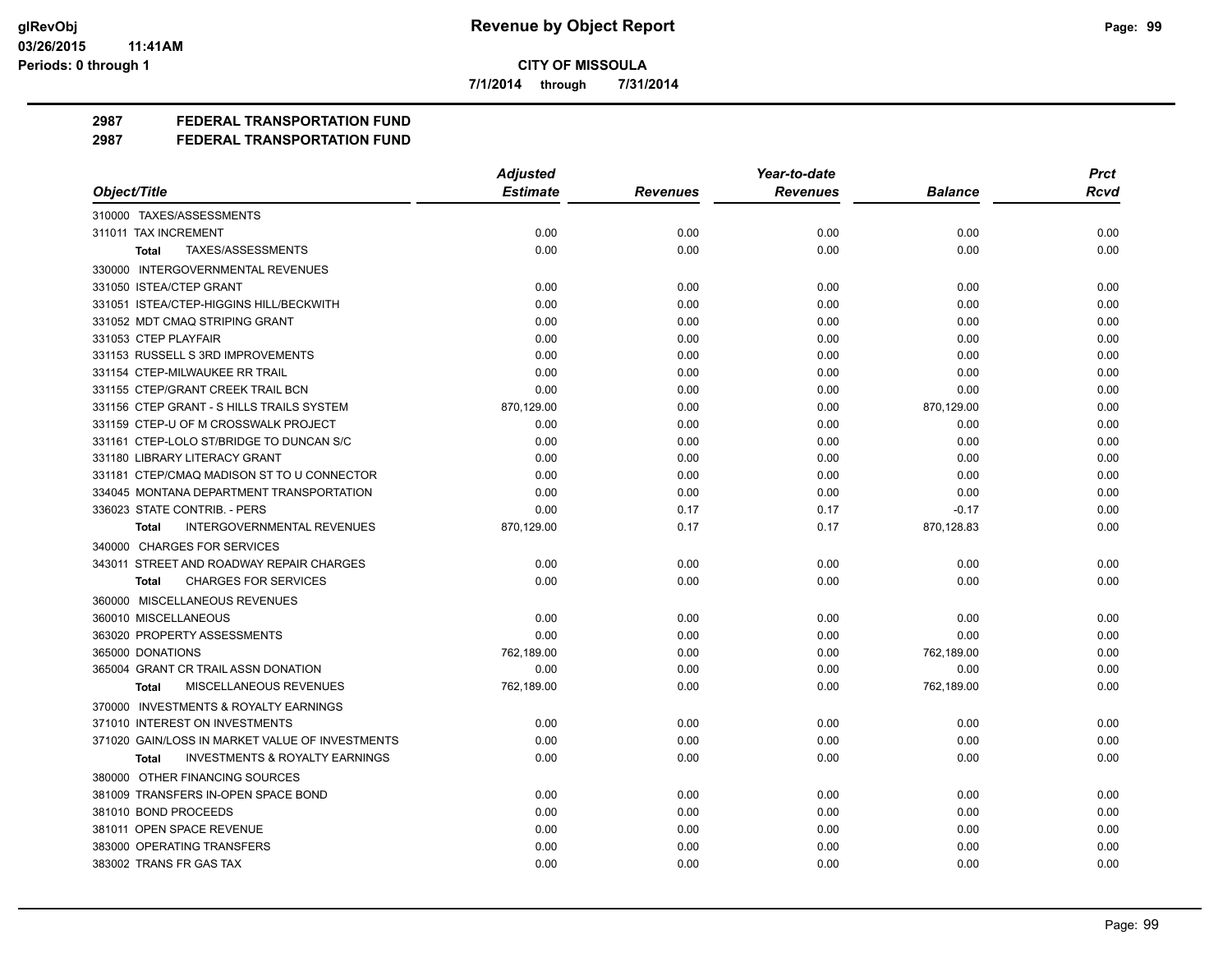**7/1/2014 through 7/31/2014**

# **2987 FEDERAL TRANSPORTATION FUND**

|                                             | <b>Adjusted</b> |                 | Year-to-date    |                | Prct        |
|---------------------------------------------|-----------------|-----------------|-----------------|----------------|-------------|
| Object/Title                                | <b>Estimate</b> | <b>Revenues</b> | <b>Revenues</b> | <b>Balance</b> | <b>Rcvd</b> |
| 383010 TRANS FR CIP                         | 0.00            | 0.00            | 0.00            | 0.00           | 0.00        |
| 383014 TRANS FR MRA                         | 0.00            | 0.00            | 0.00            | 0.00           | 0.00        |
| 383021 TRANS FR P&R TRAILS DEVLP            | 0.00            | 0.00            | 0.00            | 0.00           | 0.00        |
| 383043 TRANSFERS FROM IMPACT FEES           | 0.00            | 0.00            | 0.00            | 0.00           | 0.00        |
| OTHER FINANCING SOURCES<br>Total            | 0.00            | 0.00            | 0.00            | 0.00           | 0.00        |
| FEDERAL TRANSPORTATION FUND<br><b>Total</b> | 1.632.318.00    | 0.17            | 0.17            | 1.632.317.83   | 0.00        |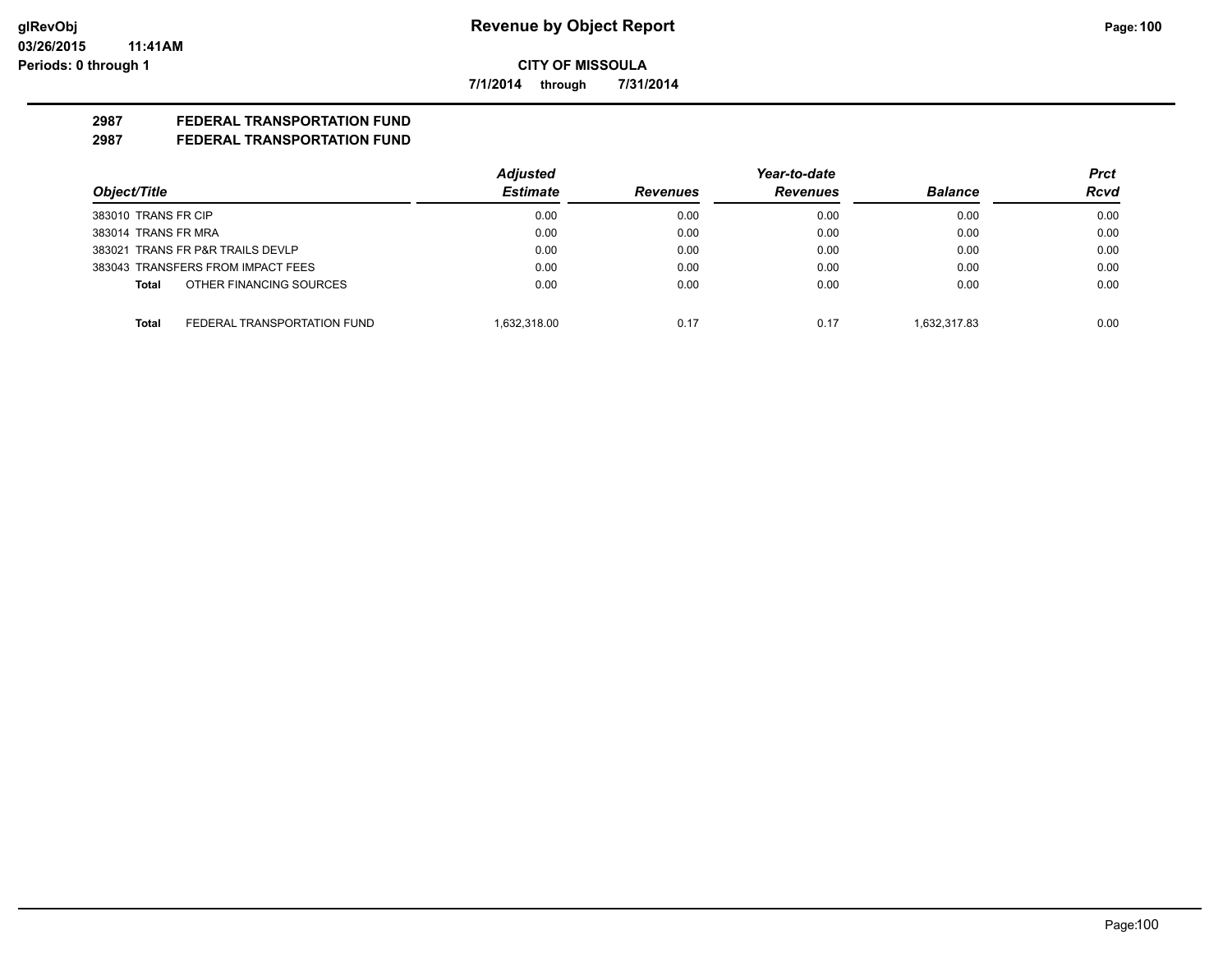**7/1/2014 through 7/31/2014**

|                                                           | <b>Adjusted</b> |                 | Year-to-date    |            | <b>Prct</b> |
|-----------------------------------------------------------|-----------------|-----------------|-----------------|------------|-------------|
| Object/Title                                              | <b>Estimate</b> | <b>Revenues</b> | <b>Revenues</b> | Balance    | Rcvd        |
| 310000 TAXES/ASSESSMENTS                                  |                 |                 |                 |            |             |
| 311011 TAX INCREMENT                                      | 0.00            | 0.00            | 0.00            | 0.00       | 0.00        |
| TAXES/ASSESSMENTS<br><b>Total</b>                         | 0.00            | 0.00            | 0.00            | 0.00       | 0.00        |
| 330000 INTERGOVERNMENTAL REVENUES                         |                 |                 |                 |            |             |
| 331050 ISTEA/CTEP GRANT                                   | 0.00            | 0.00            | 0.00            | 0.00       | 0.00        |
| 331051 ISTEA/CTEP-HIGGINS HILL/BECKWITH                   | 0.00            | 0.00            | 0.00            | 0.00       | 0.00        |
| 331052 MDT CMAQ STRIPING GRANT                            | 0.00            | 0.00            | 0.00            | 0.00       | 0.00        |
| 331053 CTEP PLAYFAIR                                      | 0.00            | 0.00            | 0.00            | 0.00       | 0.00        |
| 331153 RUSSELL S 3RD IMPROVEMENTS                         | 0.00            | 0.00            | 0.00            | 0.00       | 0.00        |
| 331154 CTEP-MILWAUKEE RR TRAIL                            | 0.00            | 0.00            | 0.00            | 0.00       | 0.00        |
| 331155 CTEP/GRANT CREEK TRAIL BCN                         | 0.00            | 0.00            | 0.00            | 0.00       | 0.00        |
| 331156 CTEP GRANT - S HILLS TRAILS SYSTEM                 | 870,129.00      | 0.00            | 0.00            | 870,129.00 | 0.00        |
| 331159 CTEP-U OF M CROSSWALK PROJECT                      | 0.00            | 0.00            | 0.00            | 0.00       | 0.00        |
| 331161 CTEP-LOLO ST/BRIDGE TO DUNCAN S/C                  | 0.00            | 0.00            | 0.00            | 0.00       | 0.00        |
| 331180 LIBRARY LITERACY GRANT                             | 0.00            | 0.00            | 0.00            | 0.00       | 0.00        |
| 331181 CTEP/CMAQ MADISON ST TO U CONNECTOR                | 0.00            | 0.00            | 0.00            | 0.00       | 0.00        |
| 334045 MONTANA DEPARTMENT TRANSPORTATION                  | 0.00            | 0.00            | 0.00            | 0.00       | 0.00        |
| 336023 STATE CONTRIB. - PERS                              | 0.00            | 0.17            | 0.17            | $-0.17$    | 0.00        |
| INTERGOVERNMENTAL REVENUES<br><b>Total</b>                | 870,129.00      | 0.17            | 0.17            | 870,128.83 | 0.00        |
| 340000 CHARGES FOR SERVICES                               |                 |                 |                 |            |             |
| 343011 STREET AND ROADWAY REPAIR CHARGES                  | 0.00            | 0.00            | 0.00            | 0.00       | 0.00        |
| <b>CHARGES FOR SERVICES</b><br><b>Total</b>               | 0.00            | 0.00            | 0.00            | 0.00       | 0.00        |
| 360000 MISCELLANEOUS REVENUES                             |                 |                 |                 |            |             |
| 360010 MISCELLANEOUS                                      | 0.00            | 0.00            | 0.00            | 0.00       | 0.00        |
| 363020 PROPERTY ASSESSMENTS                               | 0.00            | 0.00            | 0.00            | 0.00       | 0.00        |
| 365000 DONATIONS                                          | 762,189.00      | 0.00            | 0.00            | 762,189.00 | 0.00        |
| 365004 GRANT CR TRAIL ASSN DONATION                       | 0.00            | 0.00            | 0.00            | 0.00       | 0.00        |
| MISCELLANEOUS REVENUES<br><b>Total</b>                    | 762,189.00      | 0.00            | 0.00            | 762,189.00 | 0.00        |
| 370000 INVESTMENTS & ROYALTY EARNINGS                     |                 |                 |                 |            |             |
| 371010 INTEREST ON INVESTMENTS                            | 0.00            | 0.00            | 0.00            | 0.00       | 0.00        |
| 371020 GAIN/LOSS IN MARKET VALUE OF INVESTMENT            | 0.00            | 0.00            | 0.00            | 0.00       | 0.00        |
| <b>INVESTMENTS &amp; ROYALTY EARNINGS</b><br><b>Total</b> | 0.00            | 0.00            | 0.00            | 0.00       | 0.00        |
| 380000 OTHER FINANCING SOURCES                            |                 |                 |                 |            |             |
| 381009 TRANSFERS IN-OPEN SPACE BOND                       | 0.00            | 0.00            | 0.00            | 0.00       | 0.00        |
| 381010 BOND PROCEEDS                                      | 0.00            | 0.00            | 0.00            | 0.00       | 0.00        |
| 381011 OPEN SPACE REVENUE                                 | 0.00            | 0.00            | 0.00            | 0.00       | 0.00        |
| 383000 OPERATING TRANSFERS                                | 0.00            | 0.00            | 0.00            | 0.00       | 0.00        |
| 383002 TRANS FR GAS TAX                                   | 0.00            | 0.00            | 0.00            | 0.00       | 0.00        |
| 383010 TRANS FR CIP                                       | 0.00            | 0.00            | 0.00            | 0.00       | 0.00        |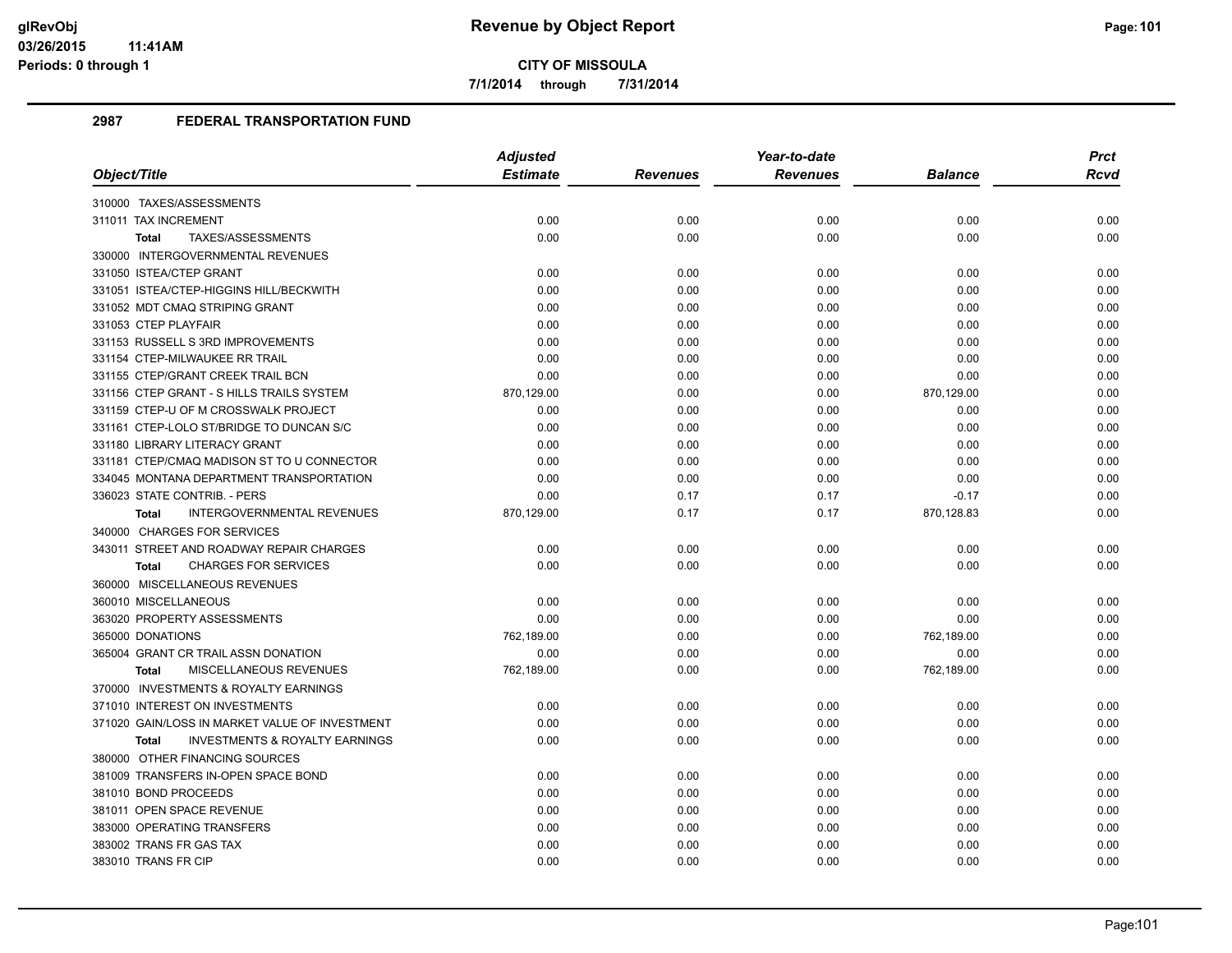**7/1/2014 through 7/31/2014**

| Object/Title        |                                   | <b>Adjusted</b><br><b>Estimate</b> | <b>Revenues</b> | Year-to-date<br><b>Revenues</b> | <b>Balance</b> | <b>Prct</b><br><b>Rcvd</b> |
|---------------------|-----------------------------------|------------------------------------|-----------------|---------------------------------|----------------|----------------------------|
| 383014 TRANS FR MRA |                                   | 0.00                               | 0.00            | 0.00                            | 0.00           | 0.00                       |
|                     | 383021 TRANS FR P&R TRAILS DEVLP  | 0.00                               | 0.00            | 0.00                            | 0.00           | 0.00                       |
|                     | 383043 TRANSFERS FROM IMPACT FEES | 0.00                               | 0.00            | 0.00                            | 0.00           | 0.00                       |
| <b>Total</b>        | OTHER FINANCING SOURCES           | 0.00                               | 0.00            | 0.00                            | 0.00           | 0.00                       |
| <b>Total</b>        | FEDERAL TRANSPORTATION FUND       | 1.632.318.00                       | 0.17            | 0.17                            | 1.632.317.83   | 0.00                       |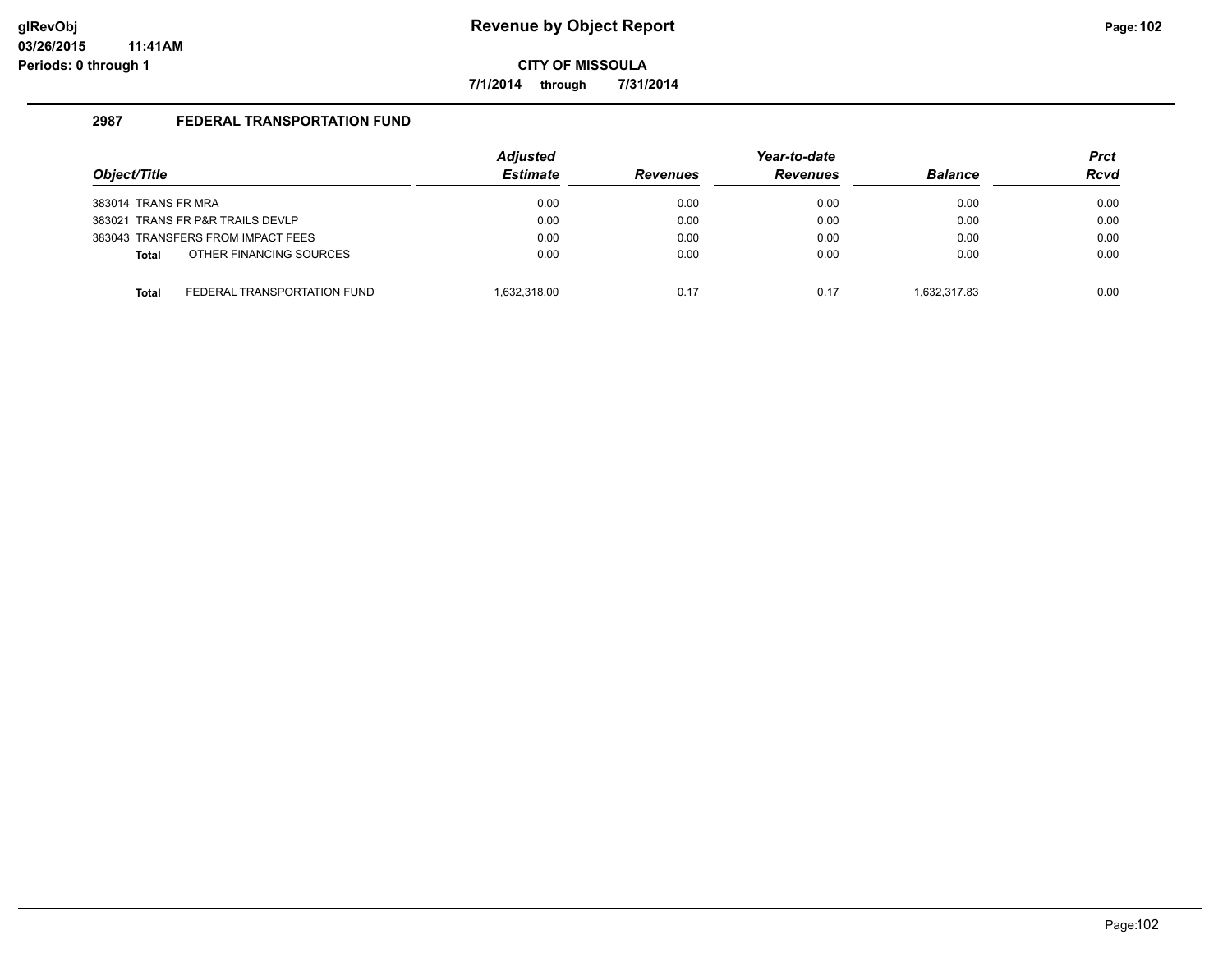**7/1/2014 through 7/31/2014**

**2988 GRANTS & DONATIONS FUND**

|                                                   | <b>Adjusted</b> | Year-to-date    |                 |                | <b>Prct</b> |
|---------------------------------------------------|-----------------|-----------------|-----------------|----------------|-------------|
| Object/Title                                      | <b>Estimate</b> | <b>Revenues</b> | <b>Revenues</b> | <b>Balance</b> | <b>Rcvd</b> |
| 330000 INTERGOVERNMENTAL REVENUES                 |                 |                 |                 |                |             |
| 331013 NORTHSIDE PED BRIDGE/ARRA-CDBG GRANT       | 0.00            | 0.00            | 0.00            | 0.00           | 0.00        |
| 331014 EECBG GRANT                                | 0.00            | 0.00            | 0.00            | 0.00           | 0.00        |
| 331025 DV ACCOUNTABILITY PROJECT                  | 34,000.00       | 0.00            | 0.00            | 34,000.00      | 0.00        |
| 331026 FY09 POLICE ICAC FEDERAL GRANT             | 102,698.00      | 0.00            | 0.00            | 102,698.00     | 0.00        |
| 331028 DUI-COPS IN SHOPS                          | 5,000.00        | 0.00            | 0.00            | 5,000.00       | 0.00        |
| 331029 CHRP GRANT                                 | 0.00            | 0.00            | 0.00            | 0.00           | 0.00        |
| 331030 COMMUNITY RESOURCE OFFICER/MCPS            | 0.00            | 0.00            | 0.00            | 0.00           | 0.00        |
| 331038 EPA BROWNSFIELD GRANT                      | 0.00            | 0.00            | 0.00            | 0.00           | 0.00        |
| 331039 EPA BROWNSFIELD ARRA                       | 0.00            | 0.00            | 0.00            | 0.00           | 0.00        |
| 331081 GRANTS/DONATIONS - FORT MISSOULA           | 0.00            | 0.00            | 0.00            | 0.00           | 0.00        |
| 331090 EPA GRANT                                  | 433,065.00      | 0.00            | 0.00            | 433,065.00     | 0.00        |
| 331178 DUI TASK FORCE GRANT                       | 10,000.00       | 429.60          | 429.60          | 9,570.40       | 4.30        |
| 331181 GRANTS/DONATIONS - FORT MISSOULA           | 0.00            | 0.00            | 0.00            | 0.00           | 0.00        |
| 334013 STATE GRANT - OT SEATBELT                  | 35,000.00       | 0.00            | 0.00            | 35,000.00      | 0.00        |
| 334014 MISSOULA COUNTY-GRANT CREEK TRAIL          | 0.00            | 0.00            | 0.00            | 0.00           | 0.00        |
| 334015 COPS TECHNOLOGY GRANT                      | 322,299.00      | 0.00            | 0.00            | 322,299.00     | 0.00        |
| 334016 BULLETPROOF VEST GRANT                     | 10,500.00       | $-659.00$       | $-659.00$       | 11,159.00      | $-6.28$     |
| 334018 STATE GRANT - CAPITAL                      | 0.00            | 0.00            | 0.00            | 0.00           | 0.00        |
| 334020 UNDERAGE DRINKING GRANT                    | 0.00            | 0.00            | 0.00            | 0.00           | 0.00        |
| 334025 COUNTY WEED                                | 0.00            | 0.00            | 0.00            | 0.00           | 0.00        |
| 334028 DEPT OF AG INTERN GRANT                    | 0.00            | 0.00            | 0.00            | 0.00           | 0.00        |
| 334076 BIG SKY TRUST FUND GRANTS                  | 30,000.00       | 0.00            | 0.00            | 30,000.00      | 0.00        |
| 334121 DNRC-EPA AREA WIDE ASSESSMENT GRANT        | 0.00            | 0.00            | 0.00            | 0.00           | 0.00        |
| 336021 STATE CONTRIB - POLICE RETIREMENT          | 0.00            | 733.18          | 733.18          | $-733.18$      | 0.00        |
| 336023 STATE CONTRIB. - PERS                      | 0.00            | 0.98            | 0.98            | $-0.98$        | 0.00        |
| <b>INTERGOVERNMENTAL REVENUES</b><br><b>Total</b> | 982,562.00      | 504.76          | 504.76          | 982,057.24     | 0.05        |
| 340000 CHARGES FOR SERVICES                       |                 |                 |                 |                |             |
| 342000 ANTI-GRAFFITI PROJECT                      | 5,000.00        | 0.00            | 0.00            | 5,000.00       | 0.00        |
| 342013 SECURITY INVEST FEES                       | 0.00            | 0.00            | 0.00            | 0.00           | 0.00        |
| <b>CHARGES FOR SERVICES</b><br><b>Total</b>       | 5.000.00        | 0.00            | 0.00            | 5,000.00       | 0.00        |
| 360000 MISCELLANEOUS REVENUES                     |                 |                 |                 |                |             |
| 360010 MISCELLANEOUS                              | 0.00            | 0.00            | 0.00            | 0.00           | 0.00        |
| 365000 DONATIONS                                  | 40,000.00       | 0.00            | 0.00            | 40,000.00      | 0.00        |
| 365015 GREEN BLOCK PILOT PROJECT                  | 0.00            | 0.00            | 0.00            | 0.00           | 0.00        |
| 365021 COMBAT CHALLENGE DONATIONS                 | 0.00            | 0.00            | 0.00            | 0.00           | 0.00        |
| MISCELLANEOUS REVENUES<br>Total                   | 40,000.00       | 0.00            | 0.00            | 40,000.00      | 0.00        |
| 380000 OTHER FINANCING SOURCES                    |                 |                 |                 |                |             |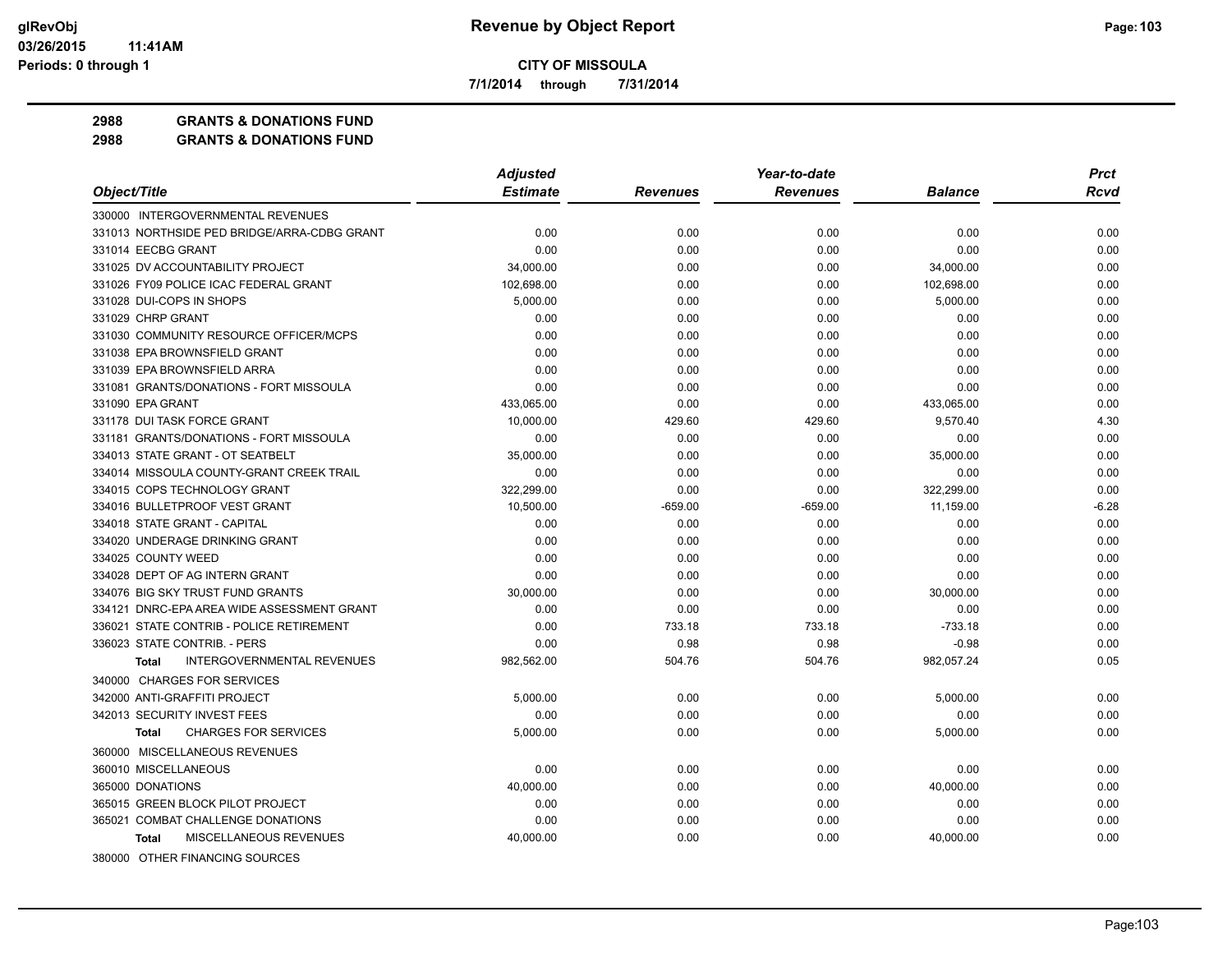**7/1/2014 through 7/31/2014**

## **2988 GRANTS & DONATIONS FUND**

|                                               | <b>Adjusted</b> |                 | Year-to-date    |                | Prct |
|-----------------------------------------------|-----------------|-----------------|-----------------|----------------|------|
| Object/Title                                  | <b>Estimate</b> | <b>Revenues</b> | <b>Revenues</b> | <b>Balance</b> | Rcvd |
| 381023 DOMESTIC VIOLENCE ACCOUNTABILITY GRANT | 0.00            | 0.00            | 0.00            | 0.00           | 0.00 |
| 383002 TRANS FR GAS TAX                       | 0.00            | 0.00            | 0.00            | 0.00           | 0.00 |
| 383022 TRANS FR OPEN SPACE BOND               | 0.00            | 0.00            | 0.00            | 0.00           | 0.00 |
| 383042 TRANSFERS FROM OTHER FUNDS             | 0.00            | 0.00            | 0.00            | 0.00           | 0.00 |
| OTHER FINANCING SOURCES<br><b>Total</b>       | 0.00            | 0.00            | 0.00            | 0.00           | 0.00 |
| <b>GRANTS &amp; DONATIONS FUND</b><br>Total   | 1.027.562.00    | 504.76          | 504.76          | 1.027.057.24   | 0.05 |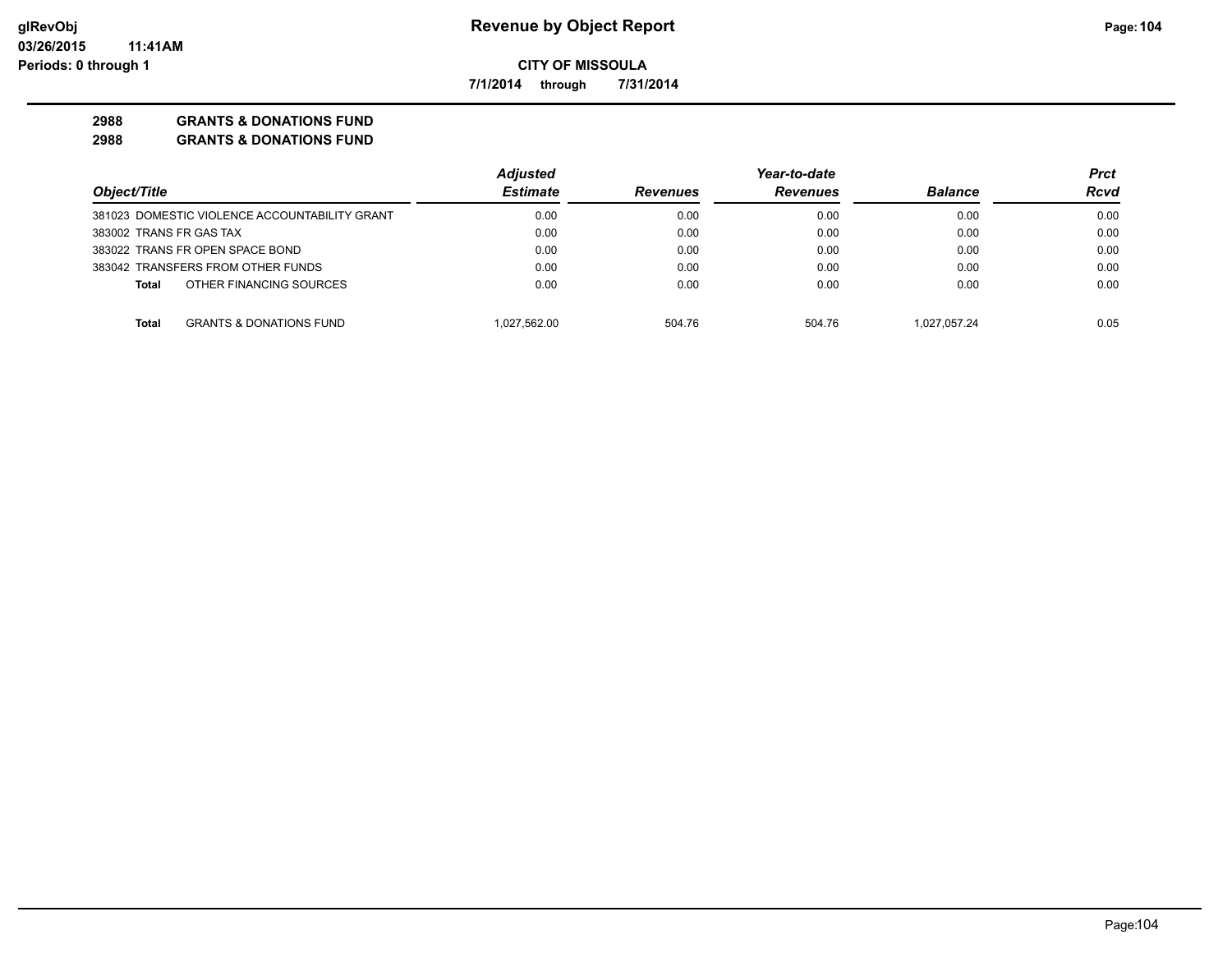**7/1/2014 through 7/31/2014**

|                                                   | <b>Adjusted</b> |                 | Year-to-date    |                | <b>Prct</b> |
|---------------------------------------------------|-----------------|-----------------|-----------------|----------------|-------------|
| Object/Title                                      | <b>Estimate</b> | <b>Revenues</b> | <b>Revenues</b> | <b>Balance</b> | Rcvd        |
| 330000 INTERGOVERNMENTAL REVENUES                 |                 |                 |                 |                |             |
| 331013 NORTHSIDE PED BRIDGE/ARRA-CDBG GRANT       | 0.00            | 0.00            | 0.00            | 0.00           | 0.00        |
| 331014 EECBG GRANT                                | 0.00            | 0.00            | 0.00            | 0.00           | 0.00        |
| 331025 DV ACCOUNTABILITY PROJECT                  | 34,000.00       | 0.00            | 0.00            | 34,000.00      | 0.00        |
| 331026 FY09 POLICE ICAC FEDERAL GRANT             | 102.698.00      | 0.00            | 0.00            | 102,698.00     | 0.00        |
| 331028 DUI-COPS IN SHOPS                          | 5,000.00        | 0.00            | 0.00            | 5,000.00       | 0.00        |
| 331029 CHRP GRANT                                 | 0.00            | 0.00            | 0.00            | 0.00           | 0.00        |
| 331030 COMMUNITY RESOURCE OFFICER/MCPS            | 0.00            | 0.00            | 0.00            | 0.00           | 0.00        |
| 331038 EPA BROWNSFIELD GRANT                      | 0.00            | 0.00            | 0.00            | 0.00           | 0.00        |
| 331039 EPA BROWNSFIELD ARRA                       | 0.00            | 0.00            | 0.00            | 0.00           | 0.00        |
| 331081 GRANTS/DONATIONS - FORT MISSOULA           | 0.00            | 0.00            | 0.00            | 0.00           | 0.00        |
| 331090 EPA GRANT                                  | 433,065.00      | 0.00            | 0.00            | 433,065.00     | 0.00        |
| 331178 DUI TASK FORCE GRANT                       | 10,000.00       | 429.60          | 429.60          | 9,570.40       | 4.30        |
| 331181 GRANTS/DONATIONS - FORT MISSOULA           | 0.00            | 0.00            | 0.00            | 0.00           | 0.00        |
| 334013 STATE GRANT - OT SEATBELT                  | 35,000.00       | 0.00            | 0.00            | 35,000.00      | 0.00        |
| 334014 MISSOULA COUNTY-GRANT CREEK TRAIL          | 0.00            | 0.00            | 0.00            | 0.00           | 0.00        |
| 334015 COPS TECHNOLOGY GRANT                      | 322.299.00      | 0.00            | 0.00            | 322,299.00     | 0.00        |
| 334016 BULLETPROOF VEST GRANT                     | 10,500.00       | $-659.00$       | $-659.00$       | 11,159.00      | $-6.28$     |
| 334018 STATE GRANT - CAPITAL                      | 0.00            | 0.00            | 0.00            | 0.00           | 0.00        |
| 334020 UNDERAGE DRINKING GRANT                    | 0.00            | 0.00            | 0.00            | 0.00           | 0.00        |
| 334025 COUNTY WEED                                | 0.00            | 0.00            | 0.00            | 0.00           | 0.00        |
| 334028 DEPT OF AG INTERN GRANT                    | 0.00            | 0.00            | 0.00            | 0.00           | 0.00        |
| 334076 BIG SKY TRUST FUND GRANTS                  | 30,000.00       | 0.00            | 0.00            | 30,000.00      | 0.00        |
| 334121 DNRC-EPA AREA WIDE ASSESSMENT GRANT        | 0.00            | 0.00            | 0.00            | 0.00           | 0.00        |
| 336021 STATE CONTRIB - POLICE RETIREMENT          | 0.00            | 733.18          | 733.18          | $-733.18$      | 0.00        |
| 336023 STATE CONTRIB. - PERS                      | 0.00            | 0.98            | 0.98            | $-0.98$        | 0.00        |
| <b>INTERGOVERNMENTAL REVENUES</b><br><b>Total</b> | 982,562.00      | 504.76          | 504.76          | 982,057.24     | 0.05        |
| 340000 CHARGES FOR SERVICES                       |                 |                 |                 |                |             |
| 342000 ANTI-GRAFFITI PROJECT                      | 5,000.00        | 0.00            | 0.00            | 5,000.00       | 0.00        |
| 342013 SECURITY INVEST FEES                       | 0.00            | 0.00            | 0.00            | 0.00           | 0.00        |
| <b>CHARGES FOR SERVICES</b><br><b>Total</b>       | 5,000.00        | 0.00            | 0.00            | 5,000.00       | 0.00        |
| 360000 MISCELLANEOUS REVENUES                     |                 |                 |                 |                |             |
| 360010 MISCELLANEOUS                              | 0.00            | 0.00            | 0.00            | 0.00           | 0.00        |
| 365000 DONATIONS                                  | 40,000.00       | 0.00            | 0.00            | 40,000.00      | 0.00        |
| 365015 GREEN BLOCK PILOT PROJECT                  | 0.00            | 0.00            | 0.00            | 0.00           | 0.00        |
| 365021 COMBAT CHALLENGE DONATIONS                 | 0.00            | 0.00            | 0.00            | 0.00           | 0.00        |
| MISCELLANEOUS REVENUES<br><b>Total</b>            | 40,000.00       | 0.00            | 0.00            | 40,000.00      | 0.00        |
| 380000 OTHER FINANCING SOURCES                    |                 |                 |                 |                |             |
| 381023 DOMESTIC VIOLENCE ACCOUNTABILITY GRANT     | 0.00            | 0.00            | 0.00            | 0.00           | 0.00        |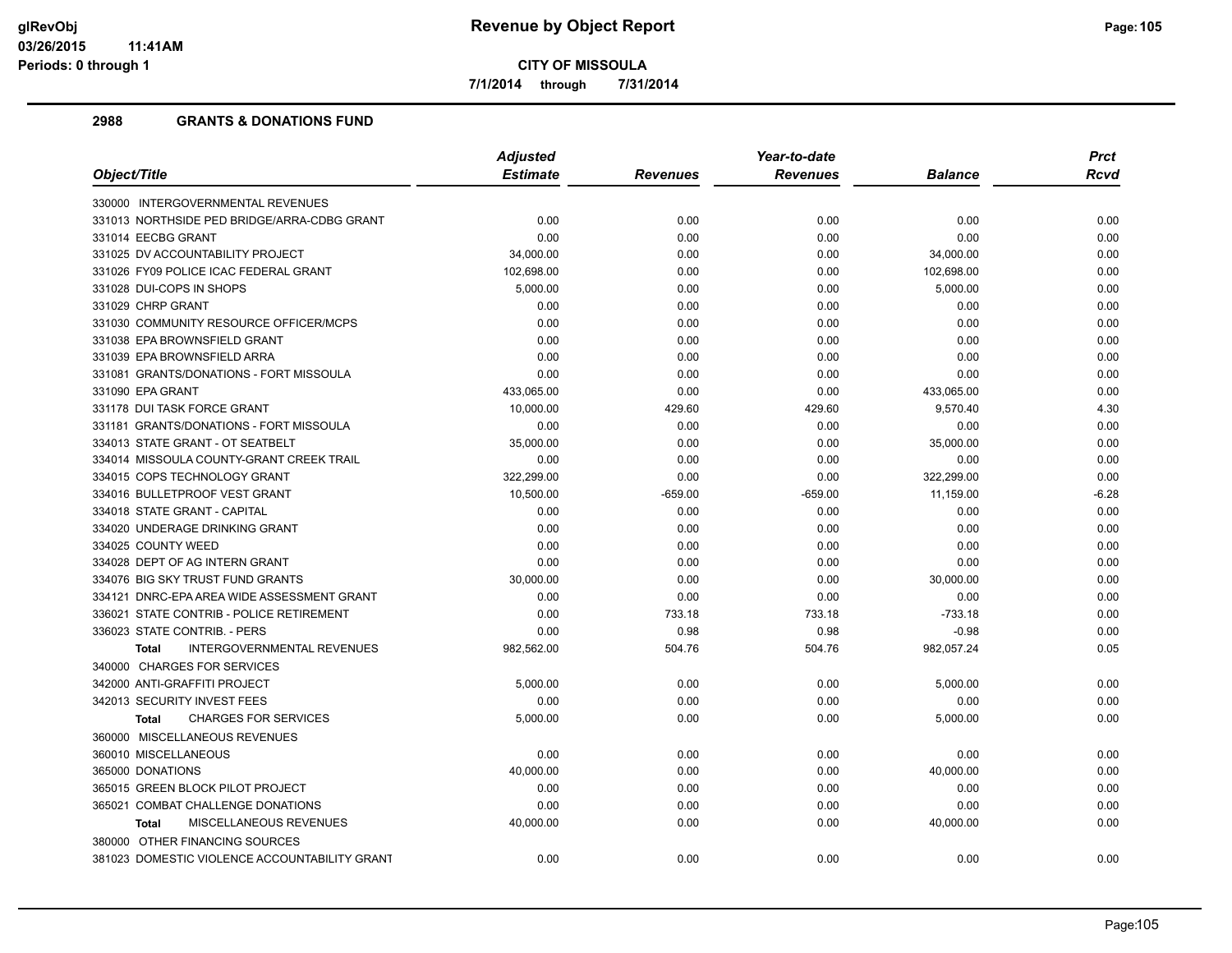**7/1/2014 through 7/31/2014**

| Object/Title            |                                    | <b>Adjusted</b><br><b>Estimate</b> | <b>Revenues</b> | Year-to-date<br><b>Revenues</b> | <b>Balance</b> | <b>Prct</b><br><b>Rcvd</b> |
|-------------------------|------------------------------------|------------------------------------|-----------------|---------------------------------|----------------|----------------------------|
| 383002 TRANS FR GAS TAX |                                    | 0.00                               | 0.00            | 0.00                            | 0.00           | 0.00                       |
|                         | 383022 TRANS FR OPEN SPACE BOND    | 0.00                               | 0.00            | 0.00                            | 0.00           | 0.00                       |
|                         | 383042 TRANSFERS FROM OTHER FUNDS  | 0.00                               | 0.00            | 0.00                            | 0.00           | 0.00                       |
| <b>Total</b>            | OTHER FINANCING SOURCES            | 0.00                               | 0.00            | 0.00                            | 0.00           | 0.00                       |
| Total                   | <b>GRANTS &amp; DONATIONS FUND</b> | 1,027,562.00                       | 504.76          | 504.76                          | 1.027.057.24   | 0.05                       |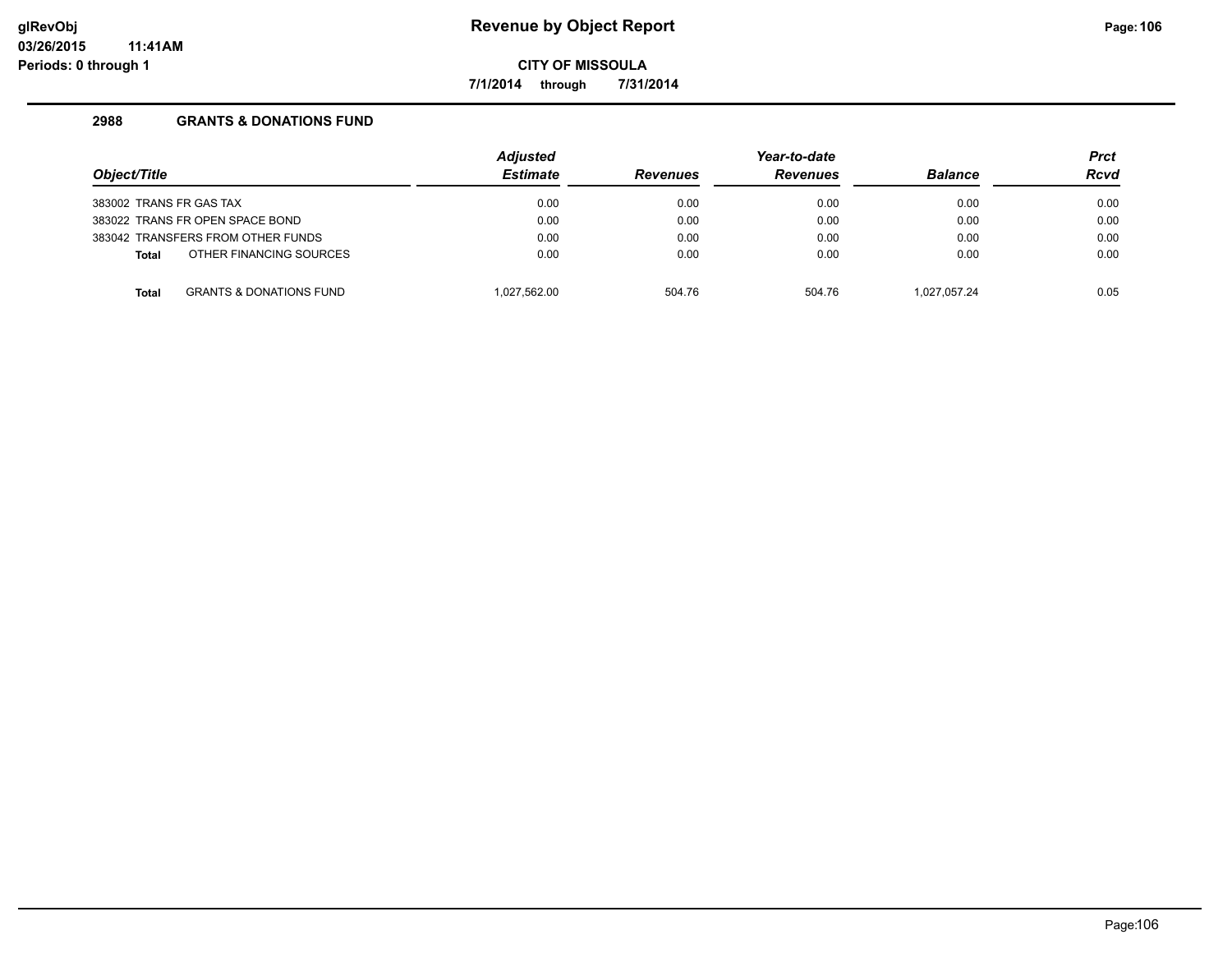**7/1/2014 through 7/31/2014**

**3000 SID REVOLVING FUND**

|                                                           | <b>Adjusted</b> |                 | Year-to-date    |                | <b>Prct</b> |
|-----------------------------------------------------------|-----------------|-----------------|-----------------|----------------|-------------|
| Object/Title                                              | <b>Estimate</b> | <b>Revenues</b> | <b>Revenues</b> | <b>Balance</b> | <b>Rcvd</b> |
| 360000 MISCELLANEOUS REVENUES                             |                 |                 |                 |                |             |
| 360000 MISCELLANEOUS REVENUES                             | 0.00            | 0.00            | 0.00            | 0.00           | 0.00        |
| 360010 MISCELLANEOUS                                      | 0.00            | 0.00            | 0.00            | 0.00           | 0.00        |
| 362000 OTHER MISCELLANEOUS REVENUE                        | 0.00            | 0.00            | 0.00            | 0.00           | 0.00        |
| MISCELLANEOUS REVENUES<br><b>Total</b>                    | 0.00            | 0.00            | 0.00            | 0.00           | 0.00        |
| <b>INVESTMENTS &amp; ROYALTY EARNINGS</b><br>370000       |                 |                 |                 |                |             |
| 371010 INTEREST ON INVESTMENTS                            | 0.00            | 0.00            | 0.00            | 0.00           | 0.00        |
| 371020 GAIN/LOSS IN MARKET VALUE OF INVESTMENTS           | 0.00            | 0.00            | 0.00            | 0.00           | 0.00        |
| <b>INVESTMENTS &amp; ROYALTY EARNINGS</b><br><b>Total</b> | 0.00            | 0.00            | 0.00            | 0.00           | 0.00        |
| OTHER FINANCING SOURCES<br>380000                         |                 |                 |                 |                |             |
| 380000 OTHER FINANCING SOURCES                            | 0.00            | 0.00            | 0.00            | 0.00           | 0.00        |
| 381002 SRF LOAN                                           | 0.00            | 0.00            | 0.00            | 0.00           | 0.00        |
| 381009 TRANSFERS IN                                       | 0.00            | 0.00            | 0.00            | 0.00           | 0.00        |
| 381030 SID BONDS PROCEEDS                                 | 0.00            | 0.00            | 0.00            | 0.00           | 0.00        |
| 383000 OPERATING TRANSFERS                                | 0.00            | 0.00            | 0.00            | 0.00           | 0.00        |
| 383039 FROM SID TRANSFERS                                 | 0.00            | 0.00            | 0.00            | 0.00           | 0.00        |
| OTHER FINANCING SOURCES<br><b>Total</b>                   | 0.00            | 0.00            | 0.00            | 0.00           | 0.00        |
| SID REVOLVING FUND<br><b>Total</b>                        | 0.00            | 0.00            | 0.00            | 0.00           | 0.00        |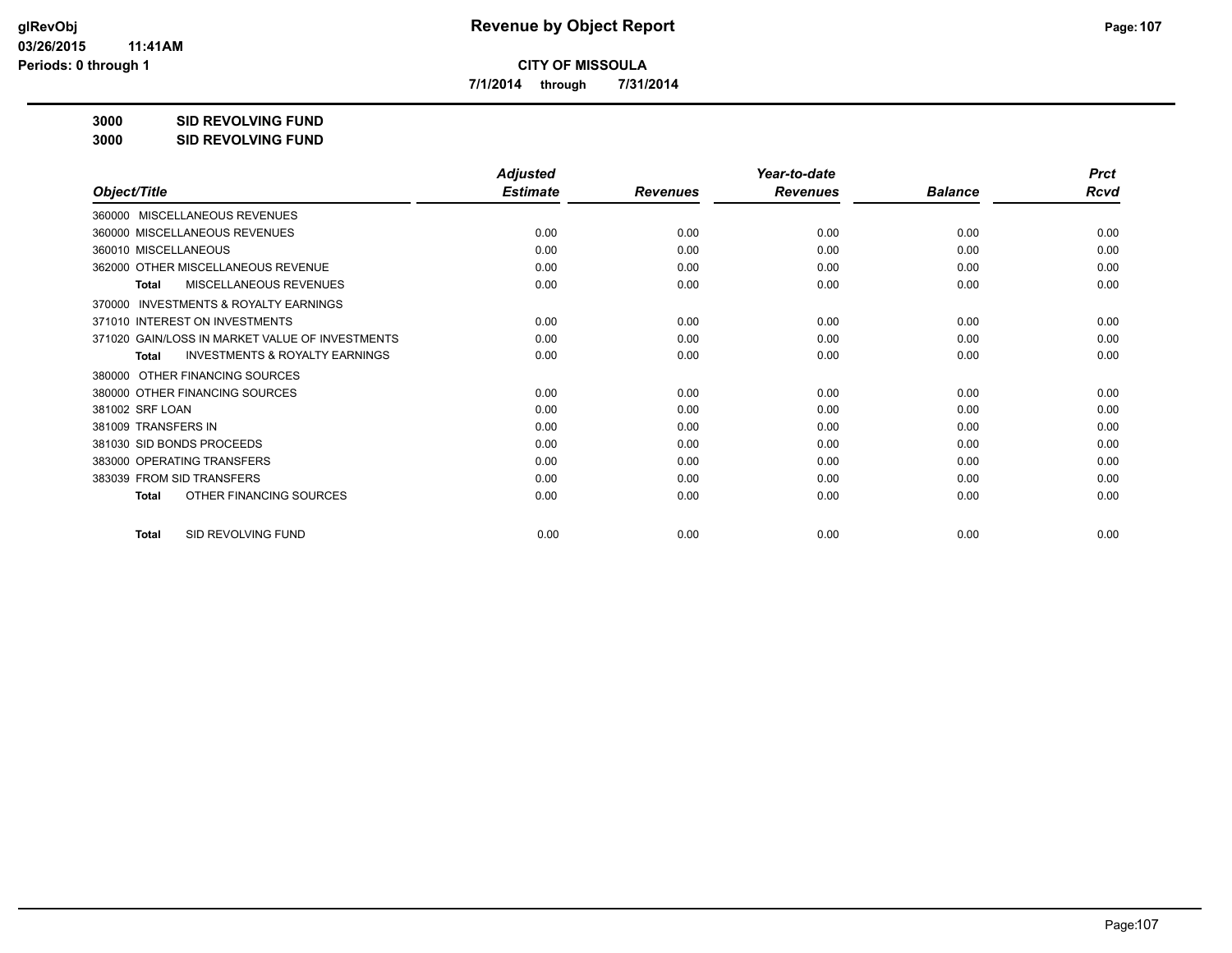**7/1/2014 through 7/31/2014**

### **3000 SID REVOLVING FUND**

|                                                           | <b>Adjusted</b> |                 | Year-to-date    |                | <b>Prct</b> |
|-----------------------------------------------------------|-----------------|-----------------|-----------------|----------------|-------------|
| Object/Title                                              | <b>Estimate</b> | <b>Revenues</b> | <b>Revenues</b> | <b>Balance</b> | Rcvd        |
| 360000 MISCELLANEOUS REVENUES                             |                 |                 |                 |                |             |
| 360000 MISCELLANEOUS REVENUES                             | 0.00            | 0.00            | 0.00            | 0.00           | 0.00        |
| 360010 MISCELLANEOUS                                      | 0.00            | 0.00            | 0.00            | 0.00           | 0.00        |
| 362000 OTHER MISCELLANEOUS REVENUE                        | 0.00            | 0.00            | 0.00            | 0.00           | 0.00        |
| <b>MISCELLANEOUS REVENUES</b><br><b>Total</b>             | 0.00            | 0.00            | 0.00            | 0.00           | 0.00        |
| <b>INVESTMENTS &amp; ROYALTY EARNINGS</b><br>370000       |                 |                 |                 |                |             |
| 371010 INTEREST ON INVESTMENTS                            | 0.00            | 0.00            | 0.00            | 0.00           | 0.00        |
| 371020 GAIN/LOSS IN MARKET VALUE OF INVESTMENT            | 0.00            | 0.00            | 0.00            | 0.00           | 0.00        |
| <b>INVESTMENTS &amp; ROYALTY EARNINGS</b><br><b>Total</b> | 0.00            | 0.00            | 0.00            | 0.00           | 0.00        |
| 380000 OTHER FINANCING SOURCES                            |                 |                 |                 |                |             |
| 380000 OTHER FINANCING SOURCES                            | 0.00            | 0.00            | 0.00            | 0.00           | 0.00        |
| 381002 SRF LOAN                                           | 0.00            | 0.00            | 0.00            | 0.00           | 0.00        |
| 381009 TRANSFERS IN                                       | 0.00            | 0.00            | 0.00            | 0.00           | 0.00        |
| 381030 SID BONDS PROCEEDS                                 | 0.00            | 0.00            | 0.00            | 0.00           | 0.00        |
| 383000 OPERATING TRANSFERS                                | 0.00            | 0.00            | 0.00            | 0.00           | 0.00        |
| 383039 FROM SID TRANSFERS                                 | 0.00            | 0.00            | 0.00            | 0.00           | 0.00        |
| OTHER FINANCING SOURCES<br><b>Total</b>                   | 0.00            | 0.00            | 0.00            | 0.00           | 0.00        |
| SID REVOLVING FUND<br><b>Total</b>                        | 0.00            | 0.00            | 0.00            | 0.00           | 0.00        |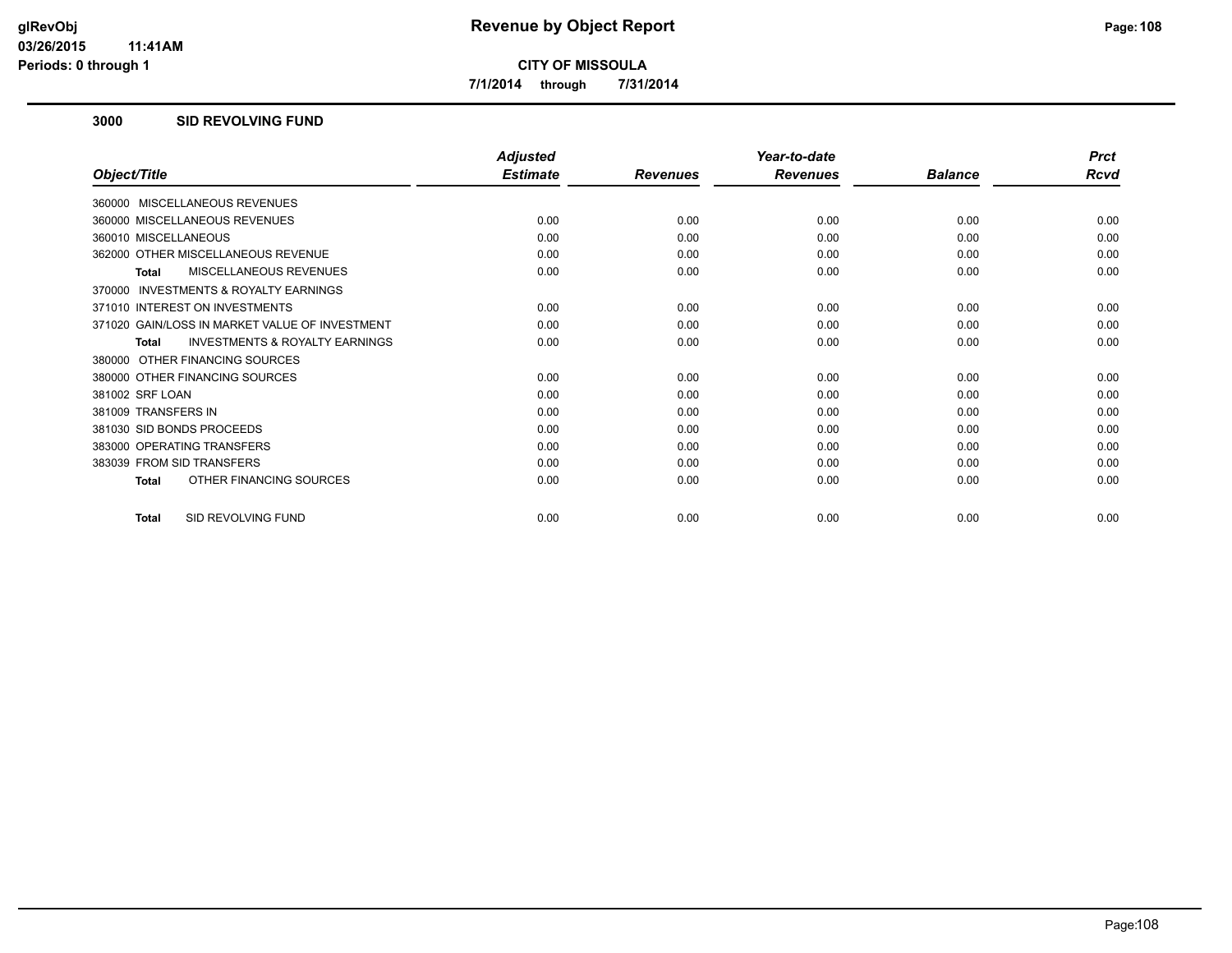**7/1/2014 through 7/31/2014**

## **3065 1998 PUBLIC SAFETY G O BONDS FUND**

**3065 1998 PUBLIC SAFETY G O BONDS FUND**

|                                                     | <b>Adjusted</b> |                 | Year-to-date    |                | <b>Prct</b> |
|-----------------------------------------------------|-----------------|-----------------|-----------------|----------------|-------------|
| Object/Title                                        | <b>Estimate</b> | <b>Revenues</b> | <b>Revenues</b> | <b>Balance</b> | <b>Rcvd</b> |
| 310000 TAXES/ASSESSMENTS                            |                 |                 |                 |                |             |
| 310000 TAXES/ASSESSMENTS                            | 0.00            | 0.00            | 0.00            | 0.00           | 0.00        |
| 311000 GENERAL PROPERTY TAXES                       | 0.00            | 0.00            | 0.00            | 0.00           | 0.00        |
| 311001 CURRENT TAXES                                | 0.00            | 0.00            | 0.00            | 0.00           | 0.00        |
| 311030 MOTOR VEHICLE TAXES                          | 0.00            | 0.00            | 0.00            | 0.00           | 0.00        |
| 312000 PENALTIES & INTEREST - DELINQUENT TAXES      | 0.00            | 0.00            | 0.00            | 0.00           | 0.00        |
| 312001 PENALTIES & INTEREST                         | 0.00            | 0.00            | 0.00            | 0.00           | 0.00        |
| 314000 PROP TAX - OTHER THAN ASSESSED VAL           | 0.00            | 0.00            | 0.00            | 0.00           | 0.00        |
| 314001 LIGHT VEHICLE TAX                            | 0.00            | 0.00            | 0.00            | 0.00           | 0.00        |
| TAXES/ASSESSMENTS<br>Total                          | 0.00            | 0.00            | 0.00            | 0.00           | 0.00        |
| 330000 INTERGOVERNMENTAL REVENUES                   |                 |                 |                 |                |             |
| 334056 BANK CORP. LIC. TAX - (PREVIOUS YEARS)       | 0.00            | 0.00            | 0.00            | 0.00           | 0.00        |
| 335210 PERSONAL PROPERTY TAX REIMBURSEMENT          | 0.00            | 0.00            | 0.00            | 0.00           | 0.00        |
| 335230 HB 124 REVENUE                               | 0.00            | 0.00            | 0.00            | 0.00           | 0.00        |
| 335250 STATE REIMB - SB #184                        | 0.00            | 0.00            | 0.00            | 0.00           | 0.00        |
| <b>INTERGOVERNMENTAL REVENUES</b><br><b>Total</b>   | 0.00            | 0.00            | 0.00            | 0.00           | 0.00        |
| 360000 MISCELLANEOUS REVENUES                       |                 |                 |                 |                |             |
| 360010 MISCELLANEOUS                                | 0.00            | 0.00            | 0.00            | 0.00           | 0.00        |
| <b>MISCELLANEOUS REVENUES</b><br>Total              | 0.00            | 0.00            | 0.00            | 0.00           | 0.00        |
| <b>INVESTMENTS &amp; ROYALTY EARNINGS</b><br>370000 |                 |                 |                 |                |             |
| 371010 INTEREST ON INVESTMENTS                      | 0.00            | 0.00            | 0.00            | 0.00           | 0.00        |
| 371020 GAIN/LOSS IN MARKET VALUE OF INVESTMENTS     | 0.00            | 0.00            | 0.00            | 0.00           | 0.00        |
| <b>INVESTMENTS &amp; ROYALTY EARNINGS</b><br>Total  | 0.00            | 0.00            | 0.00            | 0.00           | 0.00        |
| 380000 OTHER FINANCING SOURCES                      |                 |                 |                 |                |             |
| 381010 BOND PROCEEDS                                | 0.00            | 0.00            | 0.00            | 0.00           | 0.00        |
| 383042 TRANSFERS FROM OTHER FUNDS                   | 0.00            | 0.00            | 0.00            | 0.00           | 0.00        |
| OTHER FINANCING SOURCES<br><b>Total</b>             | 0.00            | 0.00            | 0.00            | 0.00           | 0.00        |
|                                                     |                 |                 |                 |                |             |
| 1998 PUBLIC SAFETY G O BONDS FUND<br>Total          | 0.00            | 0.00            | 0.00            | 0.00           | 0.00        |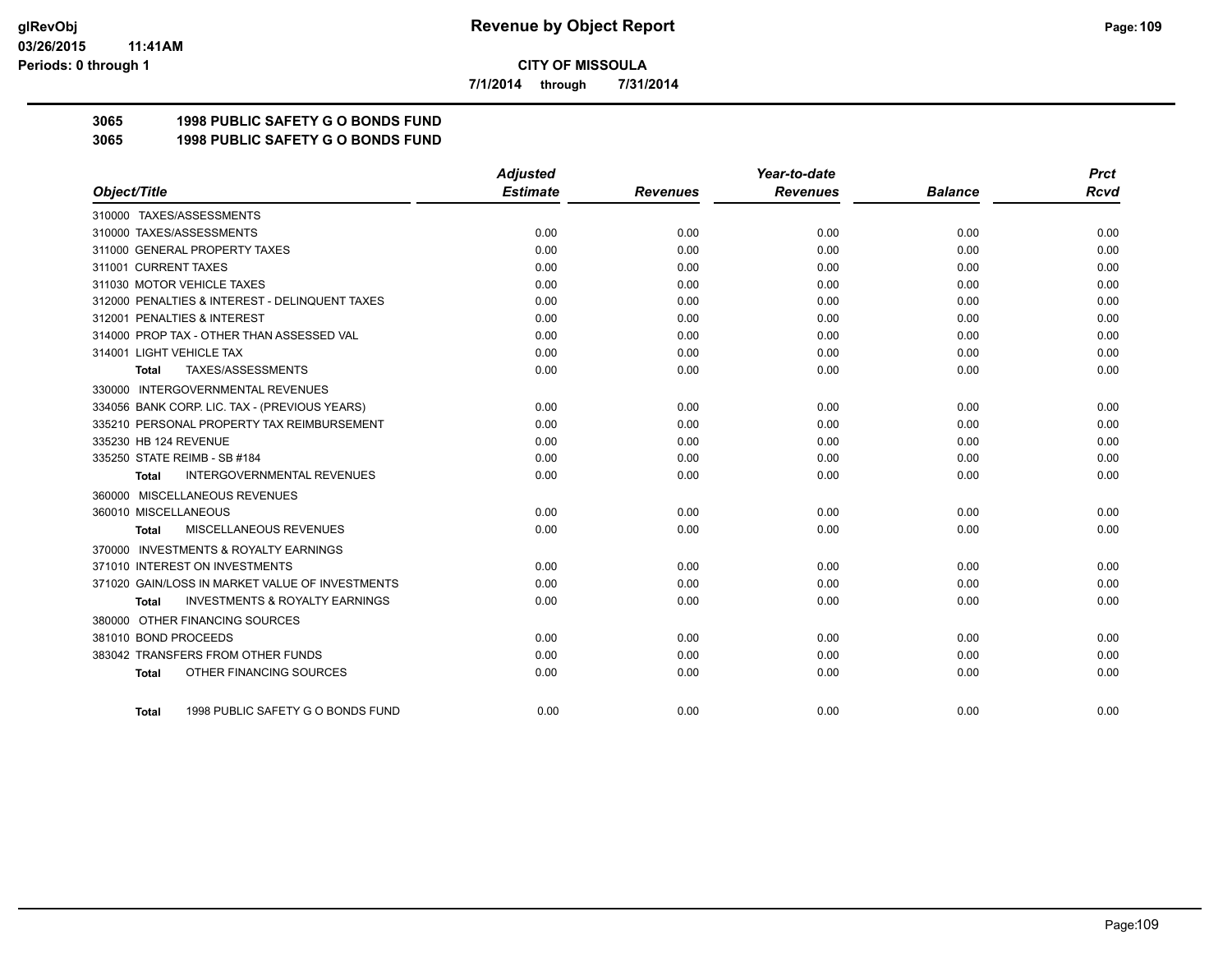**7/1/2014 through 7/31/2014**

## **3065 1998 PUBLIC SAFETY G O BONDS FUND**

|                                                    | <b>Adjusted</b> |                 | Year-to-date    |                | <b>Prct</b> |
|----------------------------------------------------|-----------------|-----------------|-----------------|----------------|-------------|
| Object/Title                                       | <b>Estimate</b> | <b>Revenues</b> | <b>Revenues</b> | <b>Balance</b> | <b>Rcvd</b> |
| 310000 TAXES/ASSESSMENTS                           |                 |                 |                 |                |             |
| 310000 TAXES/ASSESSMENTS                           | 0.00            | 0.00            | 0.00            | 0.00           | 0.00        |
| 311000 GENERAL PROPERTY TAXES                      | 0.00            | 0.00            | 0.00            | 0.00           | 0.00        |
| 311001 CURRENT TAXES                               | 0.00            | 0.00            | 0.00            | 0.00           | 0.00        |
| 311030 MOTOR VEHICLE TAXES                         | 0.00            | 0.00            | 0.00            | 0.00           | 0.00        |
| 312000 PENALTIES & INTEREST - DELINQUENT TAXES     | 0.00            | 0.00            | 0.00            | 0.00           | 0.00        |
| 312001 PENALTIES & INTEREST                        | 0.00            | 0.00            | 0.00            | 0.00           | 0.00        |
| 314000 PROP TAX - OTHER THAN ASSESSED VAL          | 0.00            | 0.00            | 0.00            | 0.00           | 0.00        |
| 314001 LIGHT VEHICLE TAX                           | 0.00            | 0.00            | 0.00            | 0.00           | 0.00        |
| TAXES/ASSESSMENTS<br><b>Total</b>                  | 0.00            | 0.00            | 0.00            | 0.00           | 0.00        |
| 330000 INTERGOVERNMENTAL REVENUES                  |                 |                 |                 |                |             |
| 334056 BANK CORP. LIC. TAX - (PREVIOUS YEARS)      | 0.00            | 0.00            | 0.00            | 0.00           | 0.00        |
| 335210 PERSONAL PROPERTY TAX REIMBURSEMENT         | 0.00            | 0.00            | 0.00            | 0.00           | 0.00        |
| 335230 HB 124 REVENUE                              | 0.00            | 0.00            | 0.00            | 0.00           | 0.00        |
| 335250 STATE REIMB - SB #184                       | 0.00            | 0.00            | 0.00            | 0.00           | 0.00        |
| <b>INTERGOVERNMENTAL REVENUES</b><br>Total         | 0.00            | 0.00            | 0.00            | 0.00           | 0.00        |
| 360000 MISCELLANEOUS REVENUES                      |                 |                 |                 |                |             |
| 360010 MISCELLANEOUS                               | 0.00            | 0.00            | 0.00            | 0.00           | 0.00        |
| MISCELLANEOUS REVENUES<br><b>Total</b>             | 0.00            | 0.00            | 0.00            | 0.00           | 0.00        |
| 370000 INVESTMENTS & ROYALTY EARNINGS              |                 |                 |                 |                |             |
| 371010 INTEREST ON INVESTMENTS                     | 0.00            | 0.00            | 0.00            | 0.00           | 0.00        |
| 371020 GAIN/LOSS IN MARKET VALUE OF INVESTMENT     | 0.00            | 0.00            | 0.00            | 0.00           | 0.00        |
| <b>INVESTMENTS &amp; ROYALTY EARNINGS</b><br>Total | 0.00            | 0.00            | 0.00            | 0.00           | 0.00        |
| 380000 OTHER FINANCING SOURCES                     |                 |                 |                 |                |             |
| 381010 BOND PROCEEDS                               | 0.00            | 0.00            | 0.00            | 0.00           | 0.00        |
| 383042 TRANSFERS FROM OTHER FUNDS                  | 0.00            | 0.00            | 0.00            | 0.00           | 0.00        |
| OTHER FINANCING SOURCES<br><b>Total</b>            | 0.00            | 0.00            | 0.00            | 0.00           | 0.00        |
|                                                    |                 |                 |                 |                |             |
| 1998 PUBLIC SAFETY G O BONDS FUND<br><b>Total</b>  | 0.00            | 0.00            | 0.00            | 0.00           | 0.00        |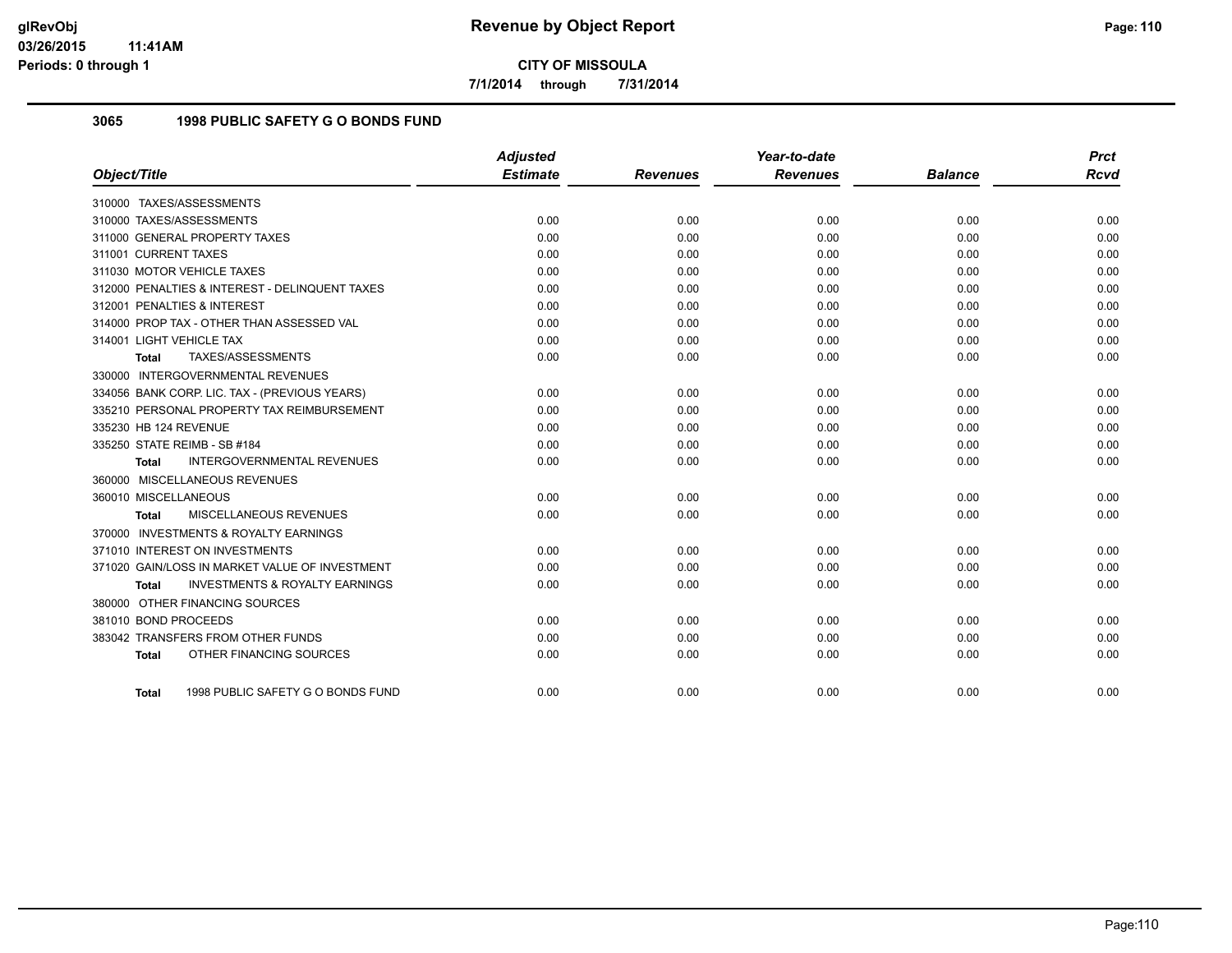**7/1/2014 through 7/31/2014**

**3070 1996 OPEN SPACE GO BONDS**

**3070 1996 OPEN SPACE GO BONDS**

|                                                           | <b>Adjusted</b> |                 | Year-to-date    |                | <b>Prct</b> |
|-----------------------------------------------------------|-----------------|-----------------|-----------------|----------------|-------------|
| Object/Title                                              | <b>Estimate</b> | <b>Revenues</b> | <b>Revenues</b> | <b>Balance</b> | <b>Rcvd</b> |
| 310000 TAXES/ASSESSMENTS                                  |                 |                 |                 |                |             |
| 310000 TAXES/ASSESSMENTS                                  | 0.00            | 0.00            | 0.00            | 0.00           | 0.00        |
| 311000 GENERAL PROPERTY TAXES                             | 0.00            | 0.00            | 0.00            | 0.00           | 0.00        |
| 311030 MOTOR VEHICLE TAXES                                | 0.00            | 0.00            | 0.00            | 0.00           | 0.00        |
| 312000 PENALTIES & INTEREST - DELINQUENT TAXES            | 0.00            | 0.00            | 0.00            | 0.00           | 0.00        |
| 312001 PENALTIES & INTEREST                               | 0.00            | 0.00            | 0.00            | 0.00           | 0.00        |
| 314000 PROP TAX - OTHER THAN ASSESSED VAL                 | 0.00            | 0.00            | 0.00            | 0.00           | 0.00        |
| 314001 LIGHT VEHICLE TAX                                  | 0.00            | 0.00            | 0.00            | 0.00           | 0.00        |
| TAXES/ASSESSMENTS<br><b>Total</b>                         | 0.00            | 0.00            | 0.00            | 0.00           | 0.00        |
| 330000 INTERGOVERNMENTAL REVENUES                         |                 |                 |                 |                |             |
| 334056 BANK CORP. LIC. TAX - (PREVIOUS YEARS)             | 0.00            | 0.00            | 0.00            | 0.00           | 0.00        |
| 335210 PERSONAL PROPERTY TAX REIMBURSEMENT                | 0.00            | 0.00            | 0.00            | 0.00           | 0.00        |
| 335230 HB 124 REVENUE                                     | 0.00            | 0.00            | 0.00            | 0.00           | 0.00        |
| 335250 STATE REIMB - SB #184                              | 0.00            | 0.00            | 0.00            | 0.00           | 0.00        |
| <b>INTERGOVERNMENTAL REVENUES</b><br><b>Total</b>         | 0.00            | 0.00            | 0.00            | 0.00           | 0.00        |
| <b>INVESTMENTS &amp; ROYALTY EARNINGS</b><br>370000       |                 |                 |                 |                |             |
| 371010 INTEREST ON INVESTMENTS                            | 0.00            | 0.00            | 0.00            | 0.00           | 0.00        |
| 371020 GAIN/LOSS IN MARKET VALUE OF INVESTMENTS           | 0.00            | 0.00            | 0.00            | 0.00           | 0.00        |
| <b>INVESTMENTS &amp; ROYALTY EARNINGS</b><br><b>Total</b> | 0.00            | 0.00            | 0.00            | 0.00           | 0.00        |
| OTHER FINANCING SOURCES<br>380000                         |                 |                 |                 |                |             |
| 381010 BOND PROCEEDS                                      | 0.00            | 0.00            | 0.00            | 0.00           | 0.00        |
| OTHER FINANCING SOURCES<br><b>Total</b>                   | 0.00            | 0.00            | 0.00            | 0.00           | 0.00        |
| 1996 OPEN SPACE GO BONDS<br><b>Total</b>                  | 0.00            | 0.00            | 0.00            | 0.00           | 0.00        |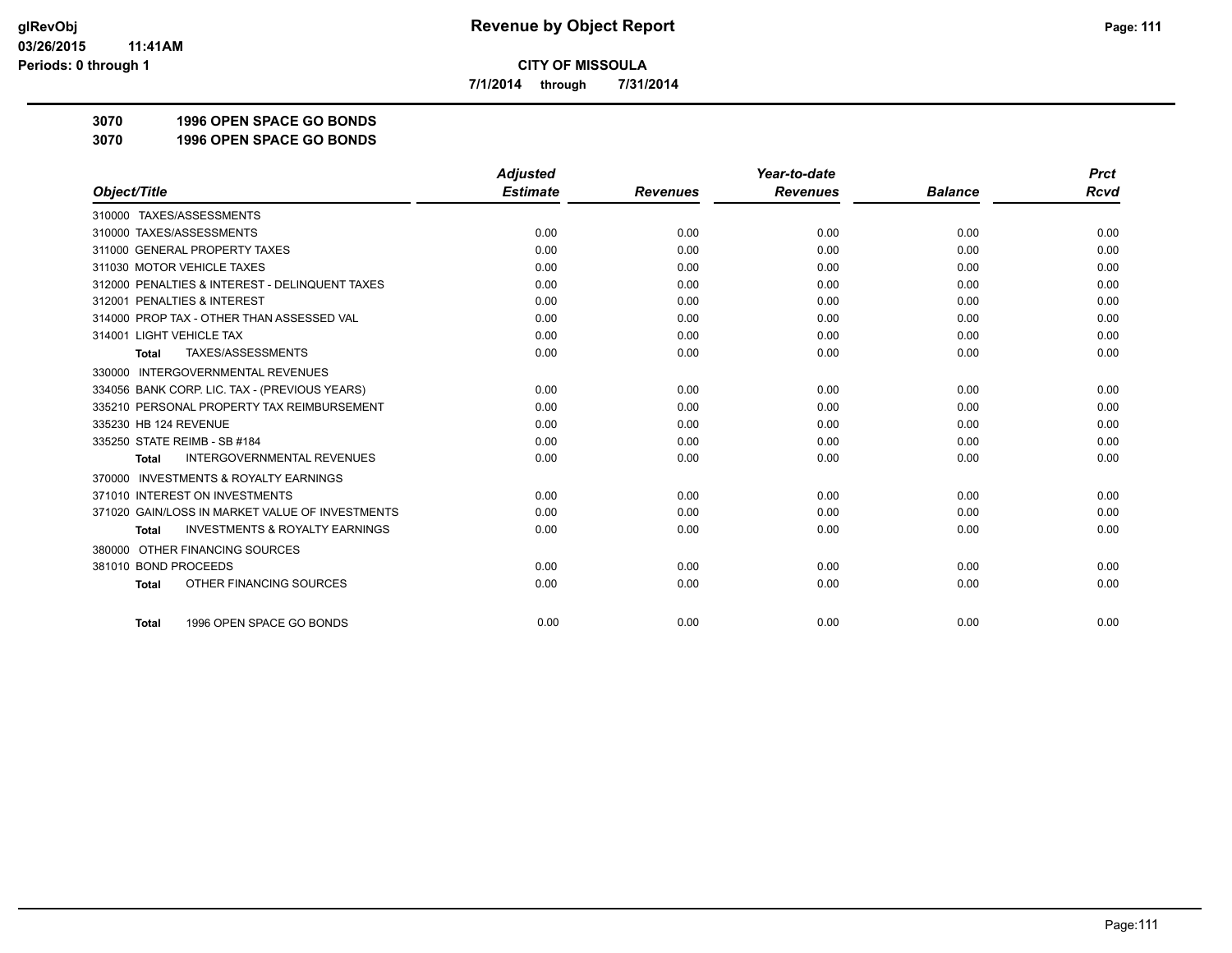**7/1/2014 through 7/31/2014**

## **3070 1996 OPEN SPACE GO BONDS**

|                                                           | <b>Adjusted</b> |                 | Year-to-date    |                | <b>Prct</b> |
|-----------------------------------------------------------|-----------------|-----------------|-----------------|----------------|-------------|
| Object/Title                                              | <b>Estimate</b> | <b>Revenues</b> | <b>Revenues</b> | <b>Balance</b> | <b>Rcvd</b> |
| 310000 TAXES/ASSESSMENTS                                  |                 |                 |                 |                |             |
| 310000 TAXES/ASSESSMENTS                                  | 0.00            | 0.00            | 0.00            | 0.00           | 0.00        |
| 311000 GENERAL PROPERTY TAXES                             | 0.00            | 0.00            | 0.00            | 0.00           | 0.00        |
| 311030 MOTOR VEHICLE TAXES                                | 0.00            | 0.00            | 0.00            | 0.00           | 0.00        |
| 312000 PENALTIES & INTEREST - DELINQUENT TAXES            | 0.00            | 0.00            | 0.00            | 0.00           | 0.00        |
| 312001 PENALTIES & INTEREST                               | 0.00            | 0.00            | 0.00            | 0.00           | 0.00        |
| 314000 PROP TAX - OTHER THAN ASSESSED VAL                 | 0.00            | 0.00            | 0.00            | 0.00           | 0.00        |
| 314001 LIGHT VEHICLE TAX                                  | 0.00            | 0.00            | 0.00            | 0.00           | 0.00        |
| TAXES/ASSESSMENTS<br><b>Total</b>                         | 0.00            | 0.00            | 0.00            | 0.00           | 0.00        |
| 330000 INTERGOVERNMENTAL REVENUES                         |                 |                 |                 |                |             |
| 334056 BANK CORP. LIC. TAX - (PREVIOUS YEARS)             | 0.00            | 0.00            | 0.00            | 0.00           | 0.00        |
| 335210 PERSONAL PROPERTY TAX REIMBURSEMENT                | 0.00            | 0.00            | 0.00            | 0.00           | 0.00        |
| 335230 HB 124 REVENUE                                     | 0.00            | 0.00            | 0.00            | 0.00           | 0.00        |
| 335250 STATE REIMB - SB #184                              | 0.00            | 0.00            | 0.00            | 0.00           | 0.00        |
| <b>INTERGOVERNMENTAL REVENUES</b><br><b>Total</b>         | 0.00            | 0.00            | 0.00            | 0.00           | 0.00        |
| 370000 INVESTMENTS & ROYALTY EARNINGS                     |                 |                 |                 |                |             |
| 371010 INTEREST ON INVESTMENTS                            | 0.00            | 0.00            | 0.00            | 0.00           | 0.00        |
| 371020 GAIN/LOSS IN MARKET VALUE OF INVESTMENT            | 0.00            | 0.00            | 0.00            | 0.00           | 0.00        |
| <b>INVESTMENTS &amp; ROYALTY EARNINGS</b><br><b>Total</b> | 0.00            | 0.00            | 0.00            | 0.00           | 0.00        |
| 380000 OTHER FINANCING SOURCES                            |                 |                 |                 |                |             |
| 381010 BOND PROCEEDS                                      | 0.00            | 0.00            | 0.00            | 0.00           | 0.00        |
| OTHER FINANCING SOURCES<br><b>Total</b>                   | 0.00            | 0.00            | 0.00            | 0.00           | 0.00        |
|                                                           |                 |                 |                 |                |             |
| 1996 OPEN SPACE GO BONDS<br><b>Total</b>                  | 0.00            | 0.00            | 0.00            | 0.00           | 0.00        |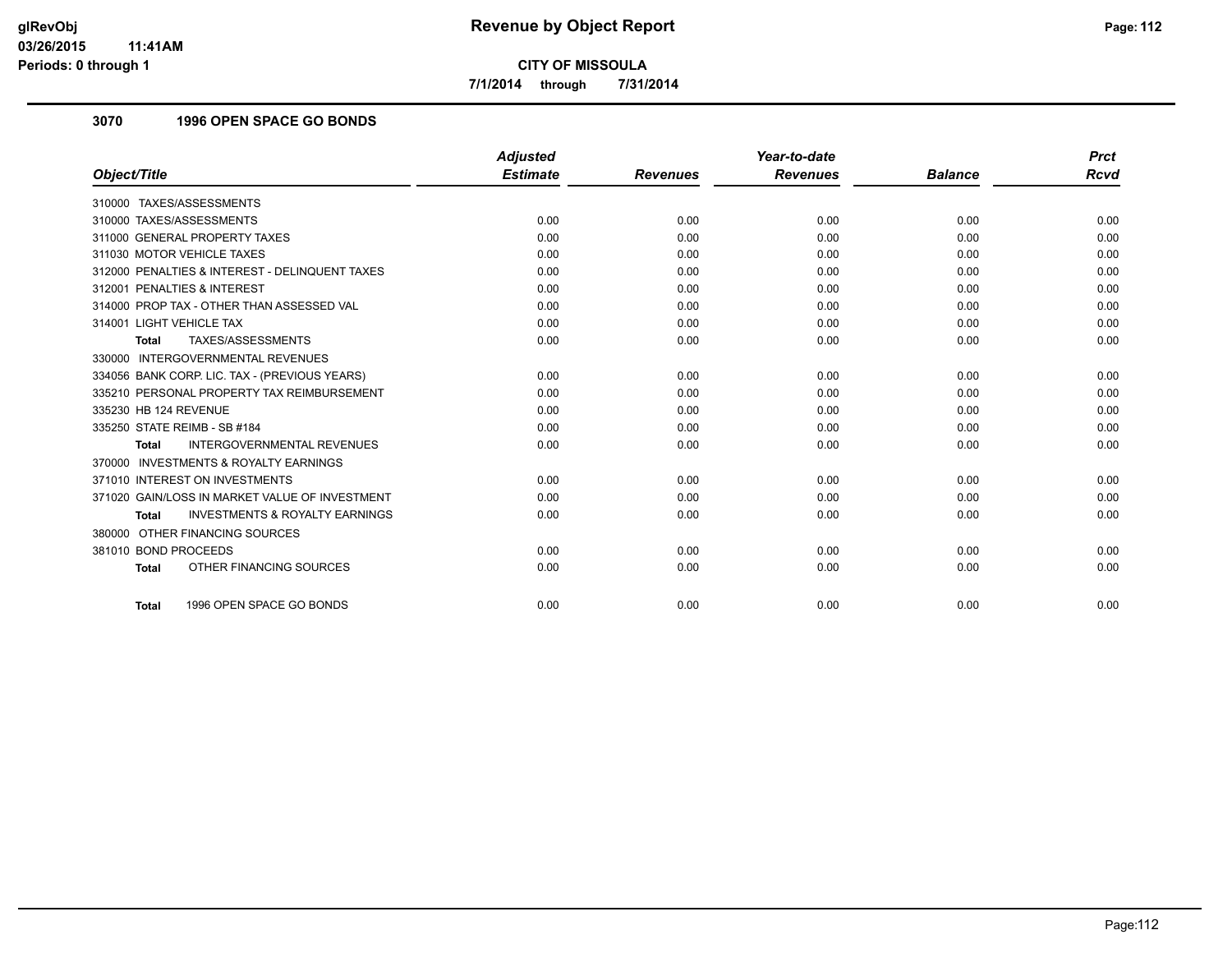**7/1/2014 through 7/31/2014**

## **3075 1997 OPEN SPACE G O BOND FUND**

**3075 1997 OPEN SPACE G O BOND FUND**

|                                                           | <b>Adjusted</b> |                 | Year-to-date    |                | <b>Prct</b> |
|-----------------------------------------------------------|-----------------|-----------------|-----------------|----------------|-------------|
| Object/Title                                              | <b>Estimate</b> | <b>Revenues</b> | <b>Revenues</b> | <b>Balance</b> | <b>Rcvd</b> |
| 310000 TAXES/ASSESSMENTS                                  |                 |                 |                 |                |             |
| 310000 TAXES/ASSESSMENTS                                  | 0.00            | 0.00            | 0.00            | 0.00           | 0.00        |
| 311000 GENERAL PROPERTY TAXES                             | 0.00            | 0.00            | 0.00            | 0.00           | 0.00        |
| 311030 MOTOR VEHICLE TAXES                                | 0.00            | 0.00            | 0.00            | 0.00           | 0.00        |
| 312000 PENALTIES & INTEREST - DELINQUENT TAXES            | 0.00            | 0.00            | 0.00            | 0.00           | 0.00        |
| 312001 PENALTIES & INTEREST                               | 0.00            | 0.00            | 0.00            | 0.00           | 0.00        |
| 314000 PROP TAX - OTHER THAN ASSESSED VAL                 | 0.00            | 0.00            | 0.00            | 0.00           | 0.00        |
| 314001 LIGHT VEHICLE TAX                                  | 0.00            | 0.00            | 0.00            | 0.00           | 0.00        |
| TAXES/ASSESSMENTS<br>Total                                | 0.00            | 0.00            | 0.00            | 0.00           | 0.00        |
| 330000 INTERGOVERNMENTAL REVENUES                         |                 |                 |                 |                |             |
| 334056 BANK CORP. LIC. TAX - (PREVIOUS YEARS)             | 0.00            | 0.00            | 0.00            | 0.00           | 0.00        |
| 335210 PERSONAL PROPERTY TAX REIMBURSEMENT                | 0.00            | 0.00            | 0.00            | 0.00           | 0.00        |
| 335230 HB 124 REVENUE                                     | 0.00            | 0.00            | 0.00            | 0.00           | 0.00        |
| 335250 STATE REIMB - SB #184                              | 0.00            | 0.00            | 0.00            | 0.00           | 0.00        |
| <b>INTERGOVERNMENTAL REVENUES</b><br><b>Total</b>         | 0.00            | 0.00            | 0.00            | 0.00           | 0.00        |
| 360000 MISCELLANEOUS REVENUES                             |                 |                 |                 |                |             |
| 360010 MISCELLANEOUS                                      | 0.00            | 0.00            | 0.00            | 0.00           | 0.00        |
| MISCELLANEOUS REVENUES<br><b>Total</b>                    | 0.00            | 0.00            | 0.00            | 0.00           | 0.00        |
| 370000 INVESTMENTS & ROYALTY EARNINGS                     |                 |                 |                 |                |             |
| 371010 INTEREST ON INVESTMENTS                            | 0.00            | 0.00            | 0.00            | 0.00           | 0.00        |
| 371020 GAIN/LOSS IN MARKET VALUE OF INVESTMENTS           | 0.00            | 0.00            | 0.00            | 0.00           | 0.00        |
| <b>INVESTMENTS &amp; ROYALTY EARNINGS</b><br><b>Total</b> | 0.00            | 0.00            | 0.00            | 0.00           | 0.00        |
| 380000 OTHER FINANCING SOURCES                            |                 |                 |                 |                |             |
| 380000 OTHER FINANCING SOURCES                            | 0.00            | 0.00            | 0.00            | 0.00           | 0.00        |
| 381010 BOND PROCEEDS                                      | 0.00            | 0.00            | 0.00            | 0.00           | 0.00        |
| OTHER FINANCING SOURCES<br><b>Total</b>                   | 0.00            | 0.00            | 0.00            | 0.00           | 0.00        |
|                                                           |                 |                 |                 |                |             |
| 1997 OPEN SPACE G O BOND FUND<br><b>Total</b>             | 0.00            | 0.00            | 0.00            | 0.00           | 0.00        |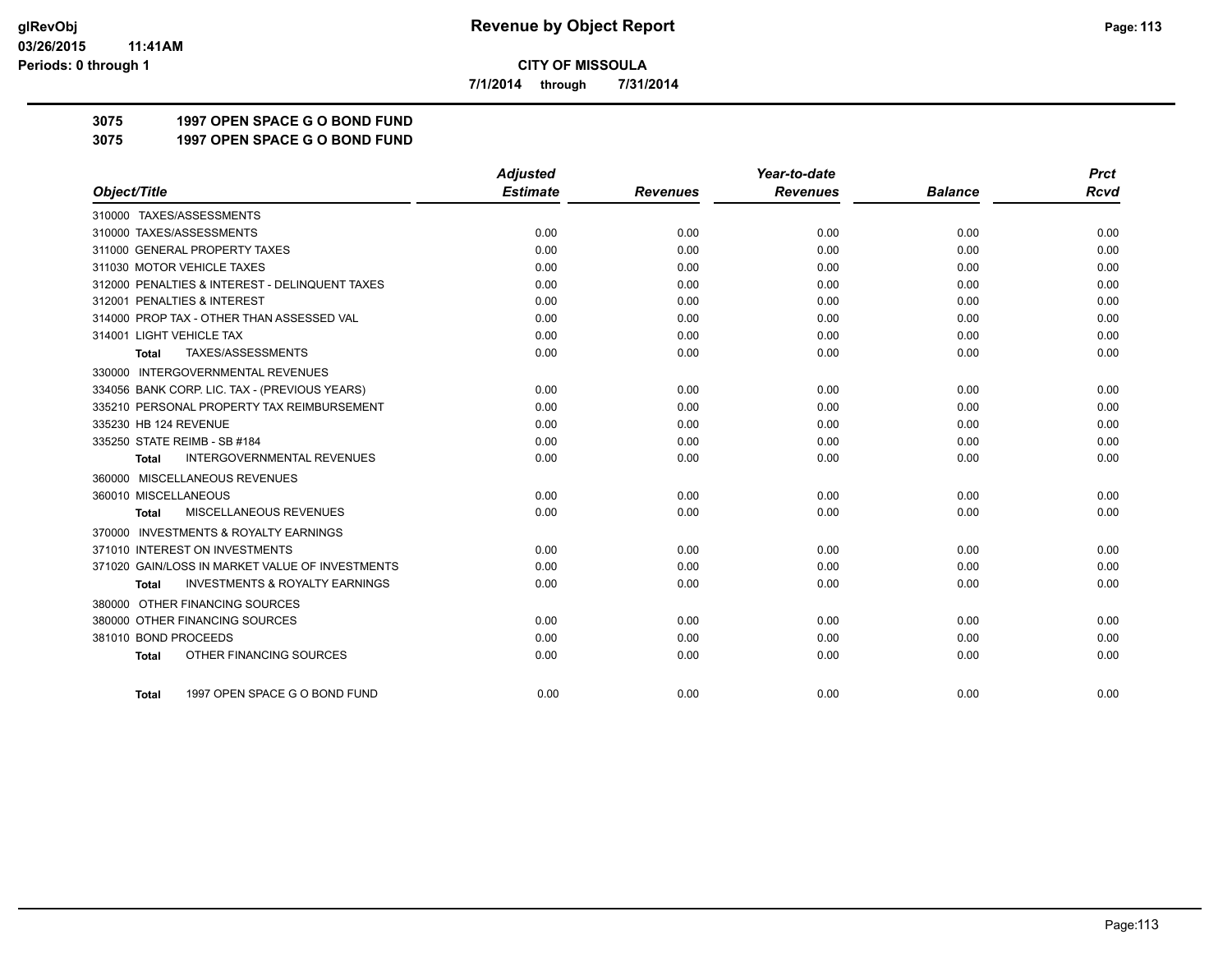**7/1/2014 through 7/31/2014**

## **3075 1997 OPEN SPACE G O BOND FUND**

|                                                           | <b>Adjusted</b> |                 | Year-to-date    |                | <b>Prct</b> |
|-----------------------------------------------------------|-----------------|-----------------|-----------------|----------------|-------------|
| Object/Title                                              | <b>Estimate</b> | <b>Revenues</b> | <b>Revenues</b> | <b>Balance</b> | <b>Rcvd</b> |
| 310000 TAXES/ASSESSMENTS                                  |                 |                 |                 |                |             |
| 310000 TAXES/ASSESSMENTS                                  | 0.00            | 0.00            | 0.00            | 0.00           | 0.00        |
| 311000 GENERAL PROPERTY TAXES                             | 0.00            | 0.00            | 0.00            | 0.00           | 0.00        |
| 311030 MOTOR VEHICLE TAXES                                | 0.00            | 0.00            | 0.00            | 0.00           | 0.00        |
| 312000 PENALTIES & INTEREST - DELINQUENT TAXES            | 0.00            | 0.00            | 0.00            | 0.00           | 0.00        |
| 312001 PENALTIES & INTEREST                               | 0.00            | 0.00            | 0.00            | 0.00           | 0.00        |
| 314000 PROP TAX - OTHER THAN ASSESSED VAL                 | 0.00            | 0.00            | 0.00            | 0.00           | 0.00        |
| 314001 LIGHT VEHICLE TAX                                  | 0.00            | 0.00            | 0.00            | 0.00           | 0.00        |
| TAXES/ASSESSMENTS<br><b>Total</b>                         | 0.00            | 0.00            | 0.00            | 0.00           | 0.00        |
| 330000 INTERGOVERNMENTAL REVENUES                         |                 |                 |                 |                |             |
| 334056 BANK CORP. LIC. TAX - (PREVIOUS YEARS)             | 0.00            | 0.00            | 0.00            | 0.00           | 0.00        |
| 335210 PERSONAL PROPERTY TAX REIMBURSEMENT                | 0.00            | 0.00            | 0.00            | 0.00           | 0.00        |
| 335230 HB 124 REVENUE                                     | 0.00            | 0.00            | 0.00            | 0.00           | 0.00        |
| 335250 STATE REIMB - SB #184                              | 0.00            | 0.00            | 0.00            | 0.00           | 0.00        |
| INTERGOVERNMENTAL REVENUES<br><b>Total</b>                | 0.00            | 0.00            | 0.00            | 0.00           | 0.00        |
| 360000 MISCELLANEOUS REVENUES                             |                 |                 |                 |                |             |
| 360010 MISCELLANEOUS                                      | 0.00            | 0.00            | 0.00            | 0.00           | 0.00        |
| MISCELLANEOUS REVENUES<br>Total                           | 0.00            | 0.00            | 0.00            | 0.00           | 0.00        |
| 370000 INVESTMENTS & ROYALTY EARNINGS                     |                 |                 |                 |                |             |
| 371010 INTEREST ON INVESTMENTS                            | 0.00            | 0.00            | 0.00            | 0.00           | 0.00        |
| 371020 GAIN/LOSS IN MARKET VALUE OF INVESTMENT            | 0.00            | 0.00            | 0.00            | 0.00           | 0.00        |
| <b>INVESTMENTS &amp; ROYALTY EARNINGS</b><br><b>Total</b> | 0.00            | 0.00            | 0.00            | 0.00           | 0.00        |
| 380000 OTHER FINANCING SOURCES                            |                 |                 |                 |                |             |
| 380000 OTHER FINANCING SOURCES                            | 0.00            | 0.00            | 0.00            | 0.00           | 0.00        |
| 381010 BOND PROCEEDS                                      | 0.00            | 0.00            | 0.00            | 0.00           | 0.00        |
| OTHER FINANCING SOURCES<br><b>Total</b>                   | 0.00            | 0.00            | 0.00            | 0.00           | 0.00        |
| 1997 OPEN SPACE G O BOND FUND<br>Total                    | 0.00            | 0.00            | 0.00            | 0.00           | 0.00        |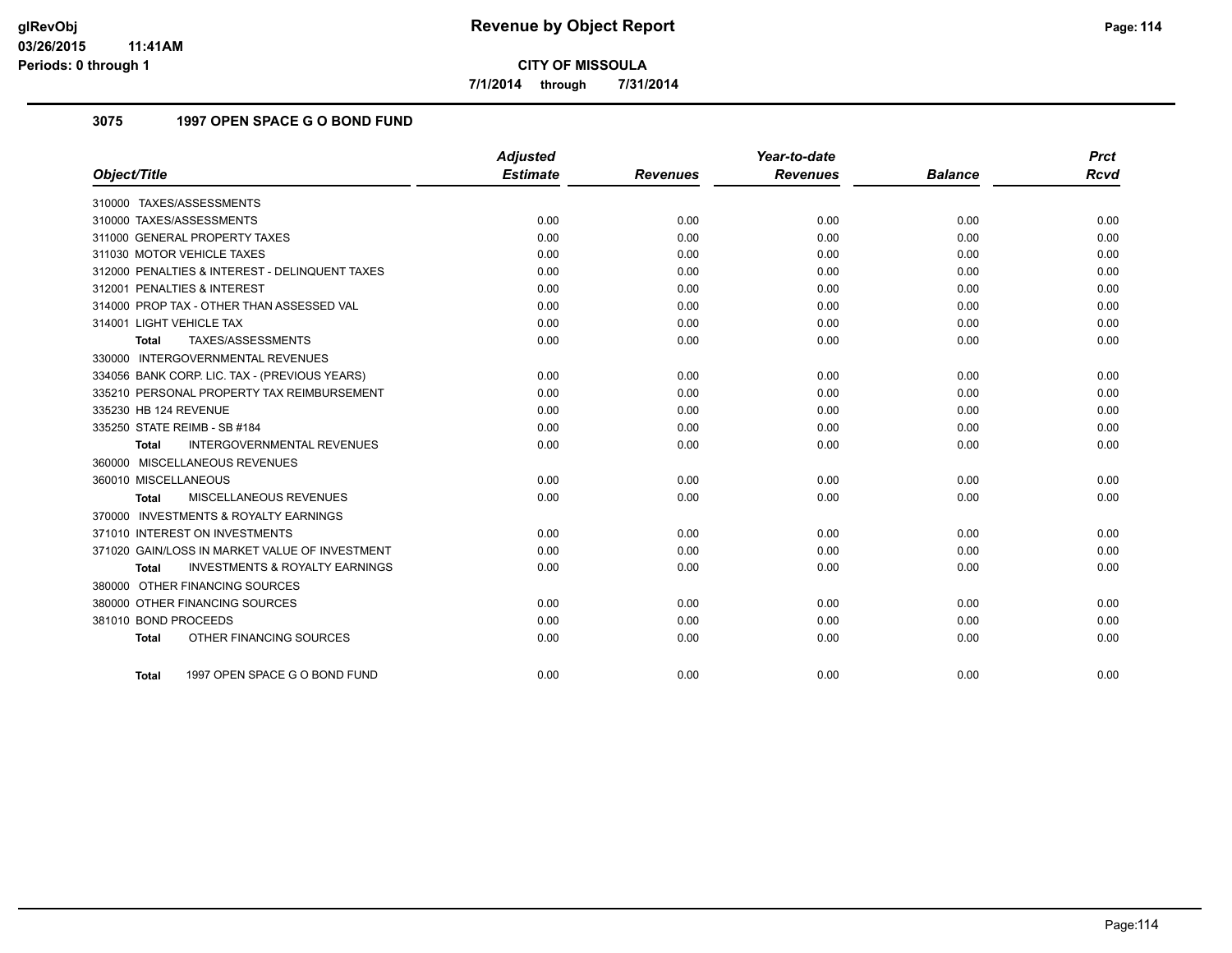#### **03/26/2015 11:41AM Periods: 0 through 1**

**CITY OF MISSOULA**

**7/1/2014 through 7/31/2014**

## **3080 1994 FIRE EQUIP/CITY HALLS REFUND BOND F**

**3080 1994 FIRE EQUIP/CITY HALLS REFUND BOND F**

|                                                           | <b>Adjusted</b> |                 | Year-to-date    |                | <b>Prct</b> |
|-----------------------------------------------------------|-----------------|-----------------|-----------------|----------------|-------------|
| Object/Title                                              | <b>Estimate</b> | <b>Revenues</b> | <b>Revenues</b> | <b>Balance</b> | <b>Rcvd</b> |
| 310000 TAXES/ASSESSMENTS                                  |                 |                 |                 |                |             |
| 310000 TAXES/ASSESSMENTS                                  | 0.00            | 0.00            | 0.00            | 0.00           | 0.00        |
| 311000 GENERAL PROPERTY TAXES                             | 0.00            | 0.00            | 0.00            | 0.00           | 0.00        |
| 311030 MOTOR VEHICLE TAXES                                | 0.00            | 0.00            | 0.00            | 0.00           | 0.00        |
| 312000 PENALTIES & INTEREST - DELINQUENT TAXES            | 0.00            | 0.00            | 0.00            | 0.00           | 0.00        |
| 312001 PENALTIES & INTEREST                               | 0.00            | 0.00            | 0.00            | 0.00           | 0.00        |
| 314000 PROP TAX - OTHER THAN ASSESSED VAL                 | 0.00            | 0.00            | 0.00            | 0.00           | 0.00        |
| 314001 LIGHT VEHICLE TAX                                  | 0.00            | 0.00            | 0.00            | 0.00           | 0.00        |
| TAXES/ASSESSMENTS<br>Total                                | 0.00            | 0.00            | 0.00            | 0.00           | 0.00        |
| 330000 INTERGOVERNMENTAL REVENUES                         |                 |                 |                 |                |             |
| 334056 BANK CORP. LIC. TAX - (PREVIOUS YEARS)             | 0.00            | 0.00            | 0.00            | 0.00           | 0.00        |
| 335210 PERSONAL PROPERTY TAX REIMBURSEMENT                | 0.00            | 0.00            | 0.00            | 0.00           | 0.00        |
| 335230 HB 124 REVENUE                                     | 0.00            | 0.00            | 0.00            | 0.00           | 0.00        |
| 335250 STATE REIMB - SB #184                              | 0.00            | 0.00            | 0.00            | 0.00           | 0.00        |
| <b>INTERGOVERNMENTAL REVENUES</b><br>Total                | 0.00            | 0.00            | 0.00            | 0.00           | 0.00        |
| 360000 MISCELLANEOUS REVENUES                             |                 |                 |                 |                |             |
| 360010 MISCELLANEOUS                                      | 0.00            | 0.00            | 0.00            | 0.00           | 0.00        |
| MISCELLANEOUS REVENUES<br><b>Total</b>                    | 0.00            | 0.00            | 0.00            | 0.00           | 0.00        |
| <b>INVESTMENTS &amp; ROYALTY EARNINGS</b><br>370000       |                 |                 |                 |                |             |
| 371010 INTEREST ON INVESTMENTS                            | 0.00            | 0.00            | 0.00            | 0.00           | 0.00        |
| 371020 GAIN/LOSS IN MARKET VALUE OF INVESTMENTS           | 0.00            | 0.00            | 0.00            | 0.00           | 0.00        |
| <b>INVESTMENTS &amp; ROYALTY EARNINGS</b><br><b>Total</b> | 0.00            | 0.00            | 0.00            | 0.00           | 0.00        |
| 380000 OTHER FINANCING SOURCES                            |                 |                 |                 |                |             |
| 380000 OTHER FINANCING SOURCES                            | 0.00            | 0.00            | 0.00            | 0.00           | 0.00        |
| 381010 BOND PROCEEDS                                      | 0.00            | 0.00            | 0.00            | 0.00           | 0.00        |
| OTHER FINANCING SOURCES<br><b>Total</b>                   | 0.00            | 0.00            | 0.00            | 0.00           | 0.00        |
|                                                           |                 |                 |                 |                |             |
| 1994 FIRE EQUIP/CITY HALLS REFUND BONI<br>Total           | 0.00            | 0.00            | 0.00            | 0.00           | 0.00        |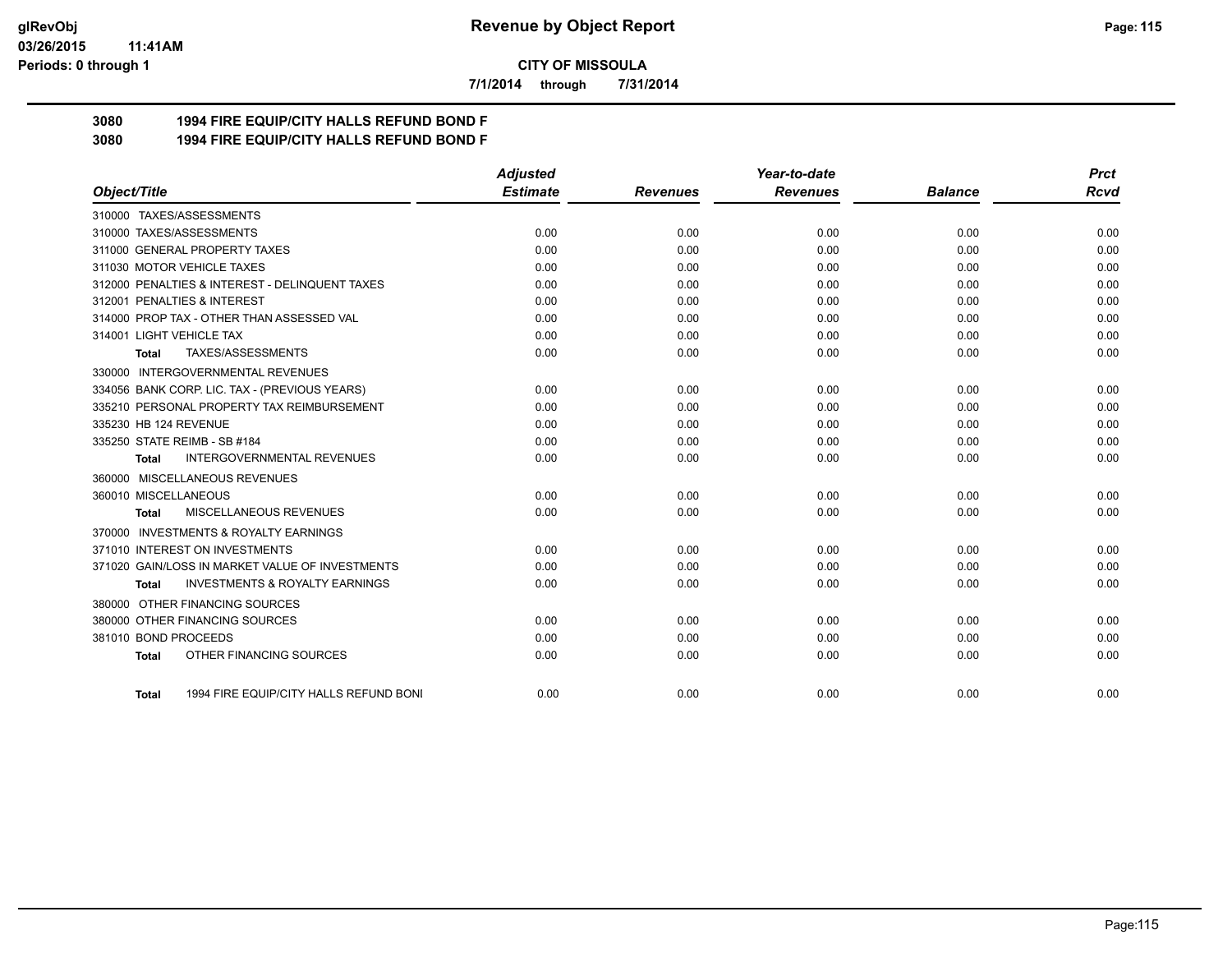**7/1/2014 through 7/31/2014**

### **3080 1994 FIRE EQUIP/CITY HALLS REFUND BOND F**

|                                |                                                | <b>Adjusted</b> |                 | Year-to-date    |                | <b>Prct</b> |
|--------------------------------|------------------------------------------------|-----------------|-----------------|-----------------|----------------|-------------|
| Object/Title                   |                                                | <b>Estimate</b> | <b>Revenues</b> | <b>Revenues</b> | <b>Balance</b> | <b>Rcvd</b> |
| 310000 TAXES/ASSESSMENTS       |                                                |                 |                 |                 |                |             |
| 310000 TAXES/ASSESSMENTS       |                                                | 0.00            | 0.00            | 0.00            | 0.00           | 0.00        |
| 311000 GENERAL PROPERTY TAXES  |                                                | 0.00            | 0.00            | 0.00            | 0.00           | 0.00        |
| 311030 MOTOR VEHICLE TAXES     |                                                | 0.00            | 0.00            | 0.00            | 0.00           | 0.00        |
|                                | 312000 PENALTIES & INTEREST - DELINQUENT TAXES | 0.00            | 0.00            | 0.00            | 0.00           | 0.00        |
| 312001 PENALTIES & INTEREST    |                                                | 0.00            | 0.00            | 0.00            | 0.00           | 0.00        |
|                                | 314000 PROP TAX - OTHER THAN ASSESSED VAL      | 0.00            | 0.00            | 0.00            | 0.00           | 0.00        |
| 314001 LIGHT VEHICLE TAX       |                                                | 0.00            | 0.00            | 0.00            | 0.00           | 0.00        |
| Total                          | TAXES/ASSESSMENTS                              | 0.00            | 0.00            | 0.00            | 0.00           | 0.00        |
|                                | 330000 INTERGOVERNMENTAL REVENUES              |                 |                 |                 |                |             |
|                                | 334056 BANK CORP. LIC. TAX - (PREVIOUS YEARS)  | 0.00            | 0.00            | 0.00            | 0.00           | 0.00        |
|                                | 335210 PERSONAL PROPERTY TAX REIMBURSEMENT     | 0.00            | 0.00            | 0.00            | 0.00           | 0.00        |
| 335230 HB 124 REVENUE          |                                                | 0.00            | 0.00            | 0.00            | 0.00           | 0.00        |
| 335250 STATE REIMB - SB #184   |                                                | 0.00            | 0.00            | 0.00            | 0.00           | 0.00        |
| <b>Total</b>                   | <b>INTERGOVERNMENTAL REVENUES</b>              | 0.00            | 0.00            | 0.00            | 0.00           | 0.00        |
| 360000 MISCELLANEOUS REVENUES  |                                                |                 |                 |                 |                |             |
| 360010 MISCELLANEOUS           |                                                | 0.00            | 0.00            | 0.00            | 0.00           | 0.00        |
| Total                          | MISCELLANEOUS REVENUES                         | 0.00            | 0.00            | 0.00            | 0.00           | 0.00        |
|                                | 370000 INVESTMENTS & ROYALTY EARNINGS          |                 |                 |                 |                |             |
| 371010 INTEREST ON INVESTMENTS |                                                | 0.00            | 0.00            | 0.00            | 0.00           | 0.00        |
|                                | 371020 GAIN/LOSS IN MARKET VALUE OF INVESTMENT | 0.00            | 0.00            | 0.00            | 0.00           | 0.00        |
| Total                          | <b>INVESTMENTS &amp; ROYALTY EARNINGS</b>      | 0.00            | 0.00            | 0.00            | 0.00           | 0.00        |
| 380000 OTHER FINANCING SOURCES |                                                |                 |                 |                 |                |             |
| 380000 OTHER FINANCING SOURCES |                                                | 0.00            | 0.00            | 0.00            | 0.00           | 0.00        |
| 381010 BOND PROCEEDS           |                                                | 0.00            | 0.00            | 0.00            | 0.00           | 0.00        |
| <b>Total</b>                   | OTHER FINANCING SOURCES                        | 0.00            | 0.00            | 0.00            | 0.00           | 0.00        |
|                                |                                                |                 |                 |                 |                |             |
| Total                          | 1994 FIRE EQUIP/CITY HALLS REFUND BON          | 0.00            | 0.00            | 0.00            | 0.00           | 0.00        |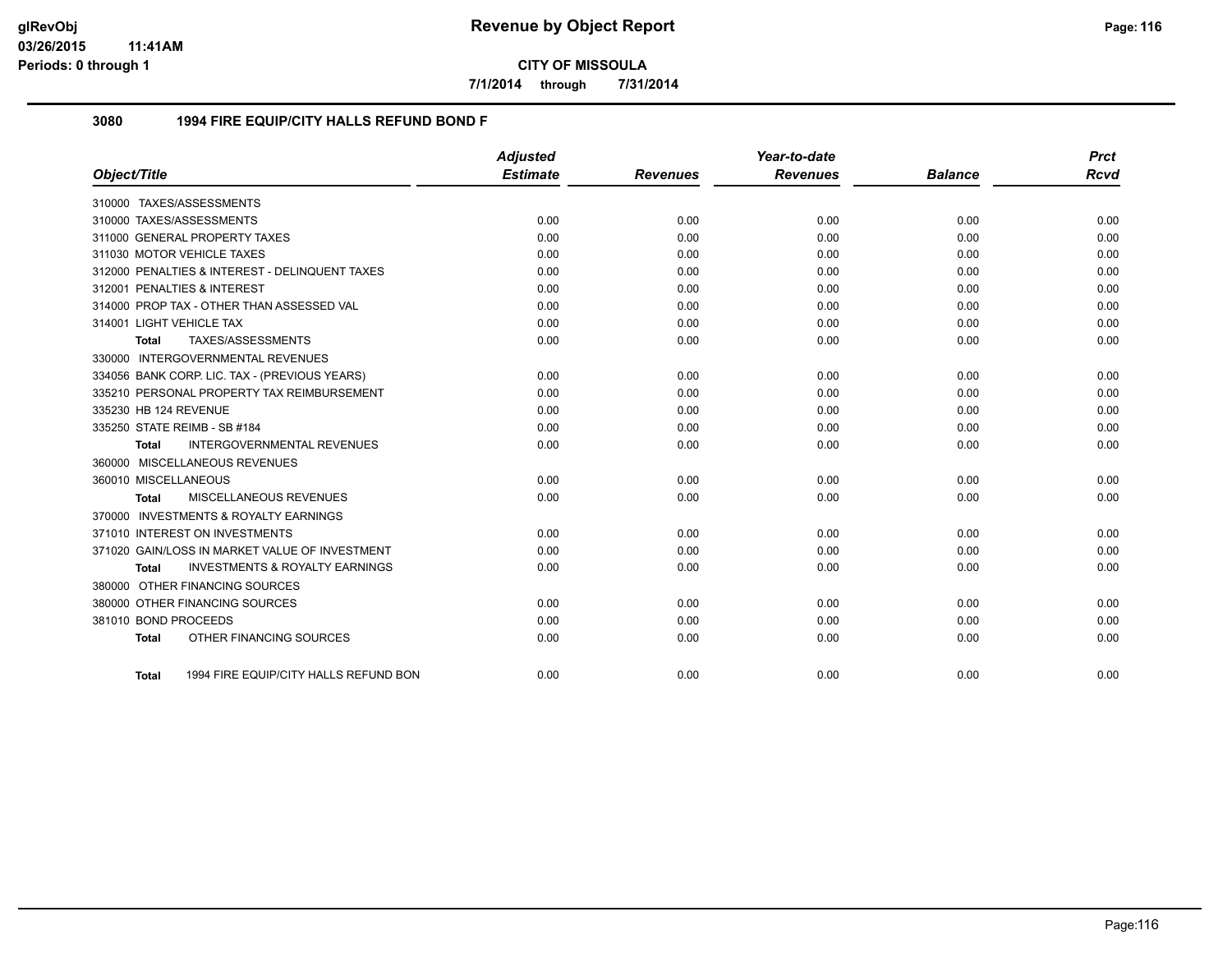**7/1/2014 through 7/31/2014**

## **3085 1993 FIRE STATION G O BOND FUND**

**3085 1993 FIRE STATION G O BOND FUND**

|                                                           | <b>Adjusted</b> |                 | Year-to-date    |                | <b>Prct</b> |
|-----------------------------------------------------------|-----------------|-----------------|-----------------|----------------|-------------|
| Object/Title                                              | <b>Estimate</b> | <b>Revenues</b> | <b>Revenues</b> | <b>Balance</b> | <b>Rcvd</b> |
| 310000 TAXES/ASSESSMENTS                                  |                 |                 |                 |                |             |
| 310000 TAXES/ASSESSMENTS                                  | 0.00            | 0.00            | 0.00            | 0.00           | 0.00        |
| 311000 GENERAL PROPERTY TAXES                             | 0.00            | 0.00            | 0.00            | 0.00           | 0.00        |
| 311030 MOTOR VEHICLE TAXES                                | 0.00            | 0.00            | 0.00            | 0.00           | 0.00        |
| 312000 PENALTIES & INTEREST - DELINQUENT TAXES            | 0.00            | 0.00            | 0.00            | 0.00           | 0.00        |
| 312001 PENALTIES & INTEREST                               | 0.00            | 0.00            | 0.00            | 0.00           | 0.00        |
| 314000 PROP TAX - OTHER THAN ASSESSED VAL                 | 0.00            | 0.00            | 0.00            | 0.00           | 0.00        |
| 314001 LIGHT VEHICLE TAX                                  | 0.00            | 0.00            | 0.00            | 0.00           | 0.00        |
| TAXES/ASSESSMENTS<br><b>Total</b>                         | 0.00            | 0.00            | 0.00            | 0.00           | 0.00        |
| 330000 INTERGOVERNMENTAL REVENUES                         |                 |                 |                 |                |             |
| 334056 BANK CORP. LIC. TAX - (PREVIOUS YEARS)             | 0.00            | 0.00            | 0.00            | 0.00           | 0.00        |
| 335210 PERSONAL PROPERTY TAX REIMBURSEMENT                | 0.00            | 0.00            | 0.00            | 0.00           | 0.00        |
| 335230 HB 124 REVENUE                                     | 0.00            | 0.00            | 0.00            | 0.00           | 0.00        |
| 335250 STATE REIMB - SB #184                              | 0.00            | 0.00            | 0.00            | 0.00           | 0.00        |
| <b>INTERGOVERNMENTAL REVENUES</b><br><b>Total</b>         | 0.00            | 0.00            | 0.00            | 0.00           | 0.00        |
| MISCELLANEOUS REVENUES<br>360000                          |                 |                 |                 |                |             |
| 360010 MISCELLANEOUS                                      | 0.00            | 0.00            | 0.00            | 0.00           | 0.00        |
| <b>MISCELLANEOUS REVENUES</b><br><b>Total</b>             | 0.00            | 0.00            | 0.00            | 0.00           | 0.00        |
| <b>INVESTMENTS &amp; ROYALTY EARNINGS</b><br>370000       |                 |                 |                 |                |             |
| 371010 INTEREST ON INVESTMENTS                            | 0.00            | 0.00            | 0.00            | 0.00           | 0.00        |
| 371020 GAIN/LOSS IN MARKET VALUE OF INVESTMENTS           | 0.00            | 0.00            | 0.00            | 0.00           | 0.00        |
| <b>INVESTMENTS &amp; ROYALTY EARNINGS</b><br><b>Total</b> | 0.00            | 0.00            | 0.00            | 0.00           | 0.00        |
| 1993 FIRE STATION G O BOND FUND<br><b>Total</b>           | 0.00            | 0.00            | 0.00            | 0.00           | 0.00        |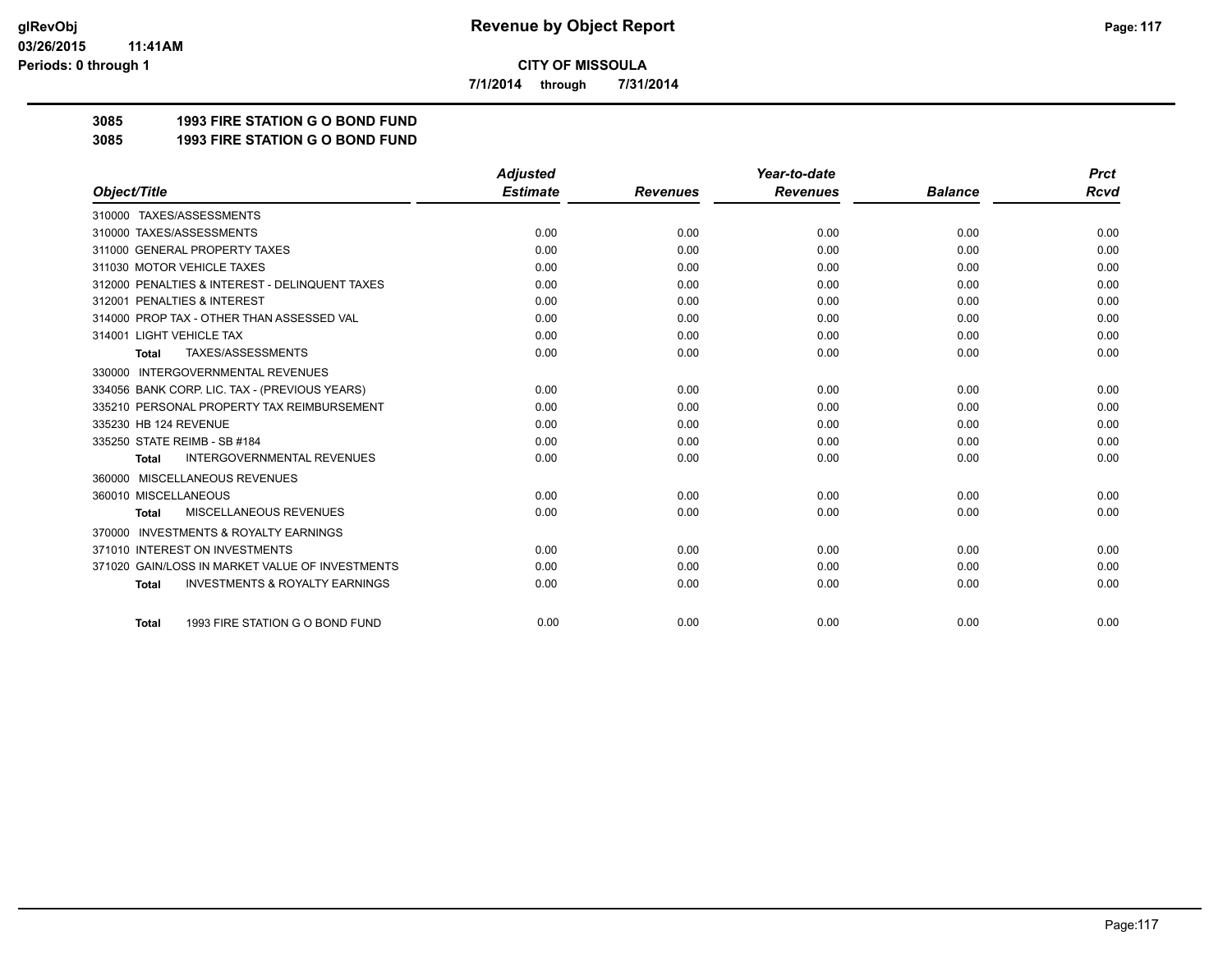**7/1/2014 through 7/31/2014**

## **3085 1993 FIRE STATION G O BOND FUND**

|                                                           | <b>Adjusted</b> |                 | Year-to-date    |                | <b>Prct</b> |
|-----------------------------------------------------------|-----------------|-----------------|-----------------|----------------|-------------|
| Object/Title                                              | <b>Estimate</b> | <b>Revenues</b> | <b>Revenues</b> | <b>Balance</b> | Rcvd        |
| 310000 TAXES/ASSESSMENTS                                  |                 |                 |                 |                |             |
| 310000 TAXES/ASSESSMENTS                                  | 0.00            | 0.00            | 0.00            | 0.00           | 0.00        |
| 311000 GENERAL PROPERTY TAXES                             | 0.00            | 0.00            | 0.00            | 0.00           | 0.00        |
| 311030 MOTOR VEHICLE TAXES                                | 0.00            | 0.00            | 0.00            | 0.00           | 0.00        |
| 312000 PENALTIES & INTEREST - DELINQUENT TAXES            | 0.00            | 0.00            | 0.00            | 0.00           | 0.00        |
| 312001 PENALTIES & INTEREST                               | 0.00            | 0.00            | 0.00            | 0.00           | 0.00        |
| 314000 PROP TAX - OTHER THAN ASSESSED VAL                 | 0.00            | 0.00            | 0.00            | 0.00           | 0.00        |
| 314001 LIGHT VEHICLE TAX                                  | 0.00            | 0.00            | 0.00            | 0.00           | 0.00        |
| TAXES/ASSESSMENTS<br><b>Total</b>                         | 0.00            | 0.00            | 0.00            | 0.00           | 0.00        |
| <b>INTERGOVERNMENTAL REVENUES</b><br>330000               |                 |                 |                 |                |             |
| 334056 BANK CORP. LIC. TAX - (PREVIOUS YEARS)             | 0.00            | 0.00            | 0.00            | 0.00           | 0.00        |
| 335210 PERSONAL PROPERTY TAX REIMBURSEMENT                | 0.00            | 0.00            | 0.00            | 0.00           | 0.00        |
| 335230 HB 124 REVENUE                                     | 0.00            | 0.00            | 0.00            | 0.00           | 0.00        |
| 335250 STATE REIMB - SB #184                              | 0.00            | 0.00            | 0.00            | 0.00           | 0.00        |
| <b>INTERGOVERNMENTAL REVENUES</b><br><b>Total</b>         | 0.00            | 0.00            | 0.00            | 0.00           | 0.00        |
| 360000 MISCELLANEOUS REVENUES                             |                 |                 |                 |                |             |
| 360010 MISCELLANEOUS                                      | 0.00            | 0.00            | 0.00            | 0.00           | 0.00        |
| <b>MISCELLANEOUS REVENUES</b><br><b>Total</b>             | 0.00            | 0.00            | 0.00            | 0.00           | 0.00        |
| <b>INVESTMENTS &amp; ROYALTY EARNINGS</b><br>370000       |                 |                 |                 |                |             |
| 371010 INTEREST ON INVESTMENTS                            | 0.00            | 0.00            | 0.00            | 0.00           | 0.00        |
| 371020 GAIN/LOSS IN MARKET VALUE OF INVESTMENT            | 0.00            | 0.00            | 0.00            | 0.00           | 0.00        |
| <b>INVESTMENTS &amp; ROYALTY EARNINGS</b><br><b>Total</b> | 0.00            | 0.00            | 0.00            | 0.00           | 0.00        |
| 1993 FIRE STATION G O BOND FUND<br><b>Total</b>           | 0.00            | 0.00            | 0.00            | 0.00           | 0.00        |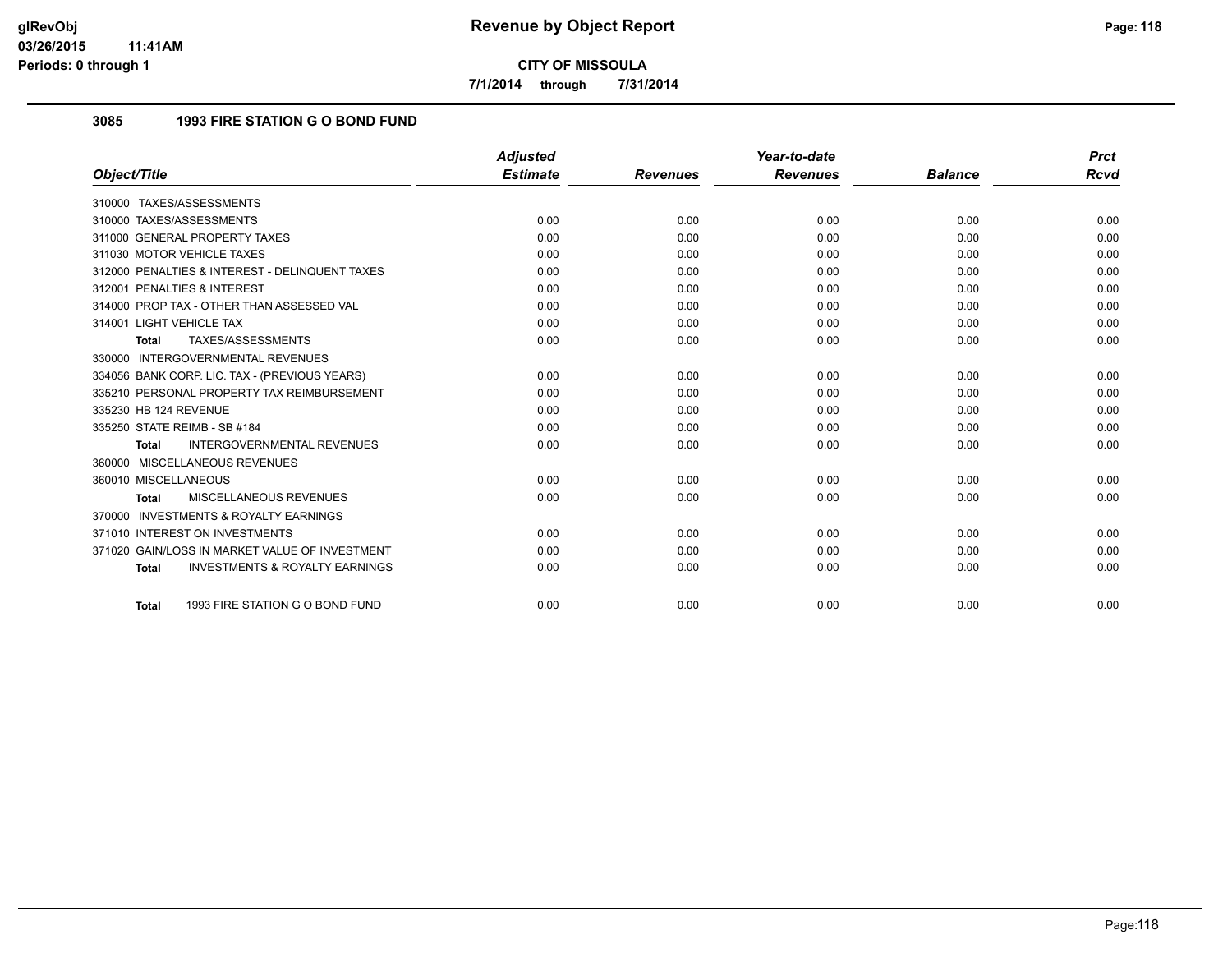**7/1/2014 through 7/31/2014**

**3090 2004 AQUATICS BOND**

**3090 2004 AQUATICS BOND**

|                                                     | <b>Adjusted</b> |                 | Year-to-date    |                | <b>Prct</b> |
|-----------------------------------------------------|-----------------|-----------------|-----------------|----------------|-------------|
| Object/Title                                        | <b>Estimate</b> | <b>Revenues</b> | <b>Revenues</b> | <b>Balance</b> | <b>Rcvd</b> |
| 310000 TAXES/ASSESSMENTS                            |                 |                 |                 |                |             |
| 310000 TAXES/ASSESSMENTS                            | 0.00            | 0.00            | 0.00            | 0.00           | 0.00        |
| 311000 GENERAL PROPERTY TAXES                       | 0.00            | 0.00            | 0.00            | 0.00           | 0.00        |
| 311030 MOTOR VEHICLE TAXES                          | 0.00            | 0.00            | 0.00            | 0.00           | 0.00        |
| 312000 PENALTIES & INTEREST - DELINQUENT TAXES      | 0.00            | 0.00            | 0.00            | 0.00           | 0.00        |
| 312001 PENALTIES & INTEREST                         | 0.00            | 0.00            | 0.00            | 0.00           | 0.00        |
| 314000 PROP TAX - OTHER THAN ASSESSED VAL           | 0.00            | 0.00            | 0.00            | 0.00           | 0.00        |
| 314001 LIGHT VEHICLE TAX                            | 0.00            | 0.00            | 0.00            | 0.00           | 0.00        |
| TAXES/ASSESSMENTS<br>Total                          | 0.00            | 0.00            | 0.00            | 0.00           | 0.00        |
| 330000 INTERGOVERNMENTAL REVENUES                   |                 |                 |                 |                |             |
| 334056 BANK CORP. LIC. TAX - (PREVIOUS YEARS)       | 0.00            | 0.00            | 0.00            | 0.00           | 0.00        |
| 335210 PERSONAL PROPERTY TAX REIMBURSEMENT          | 0.00            | 0.00            | 0.00            | 0.00           | 0.00        |
| 335230 HB 124 REVENUE                               | 0.00            | 0.00            | 0.00            | 0.00           | 0.00        |
| 335250 STATE REIMB - SB #184                        | 0.00            | 0.00            | 0.00            | 0.00           | 0.00        |
| <b>INTERGOVERNMENTAL REVENUES</b><br><b>Total</b>   | 0.00            | 0.00            | 0.00            | 0.00           | 0.00        |
| 360000 MISCELLANEOUS REVENUES                       |                 |                 |                 |                |             |
| 360010 MISCELLANEOUS                                | 0.00            | 0.00            | 0.00            | 0.00           | 0.00        |
| MISCELLANEOUS REVENUES<br>Total                     | 0.00            | 0.00            | 0.00            | 0.00           | 0.00        |
| <b>INVESTMENTS &amp; ROYALTY EARNINGS</b><br>370000 |                 |                 |                 |                |             |
| 371010 INTEREST ON INVESTMENTS                      | 0.00            | 0.00            | 0.00            | 0.00           | 0.00        |
| 371020 GAIN/LOSS IN MARKET VALUE OF INVESTMENTS     | 0.00            | 0.00            | 0.00            | 0.00           | 0.00        |
| <b>INVESTMENTS &amp; ROYALTY EARNINGS</b><br>Total  | 0.00            | 0.00            | 0.00            | 0.00           | 0.00        |
| OTHER FINANCING SOURCES<br>380000                   |                 |                 |                 |                |             |
| 383043 TRANSFERS FROM IMPACT FEES                   | 0.00            | 0.00            | 0.00            | 0.00           | 0.00        |
| OTHER FINANCING SOURCES<br><b>Total</b>             | 0.00            | 0.00            | 0.00            | 0.00           | 0.00        |
|                                                     |                 |                 |                 |                |             |
| 2004 AQUATICS BOND<br><b>Total</b>                  | 0.00            | 0.00            | 0.00            | 0.00           | 0.00        |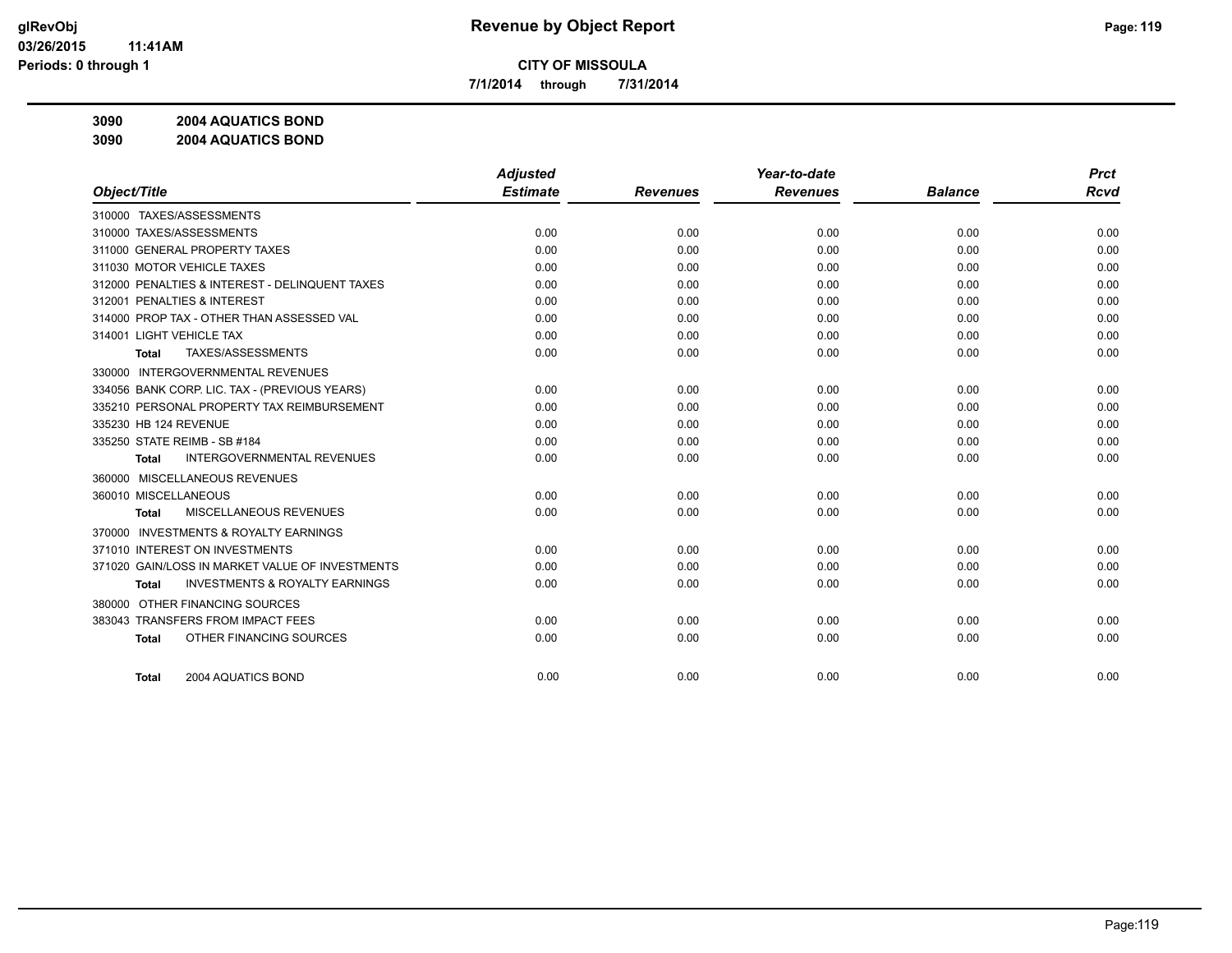**7/1/2014 through 7/31/2014**

#### **3090 2004 AQUATICS BOND**

|                                                           | <b>Adjusted</b> |                 | Year-to-date    |                | <b>Prct</b> |
|-----------------------------------------------------------|-----------------|-----------------|-----------------|----------------|-------------|
| Object/Title                                              | <b>Estimate</b> | <b>Revenues</b> | <b>Revenues</b> | <b>Balance</b> | <b>Rcvd</b> |
| 310000 TAXES/ASSESSMENTS                                  |                 |                 |                 |                |             |
| 310000 TAXES/ASSESSMENTS                                  | 0.00            | 0.00            | 0.00            | 0.00           | 0.00        |
| 311000 GENERAL PROPERTY TAXES                             | 0.00            | 0.00            | 0.00            | 0.00           | 0.00        |
| 311030 MOTOR VEHICLE TAXES                                | 0.00            | 0.00            | 0.00            | 0.00           | 0.00        |
| 312000 PENALTIES & INTEREST - DELINQUENT TAXES            | 0.00            | 0.00            | 0.00            | 0.00           | 0.00        |
| 312001 PENALTIES & INTEREST                               | 0.00            | 0.00            | 0.00            | 0.00           | 0.00        |
| 314000 PROP TAX - OTHER THAN ASSESSED VAL                 | 0.00            | 0.00            | 0.00            | 0.00           | 0.00        |
| 314001 LIGHT VEHICLE TAX                                  | 0.00            | 0.00            | 0.00            | 0.00           | 0.00        |
| TAXES/ASSESSMENTS<br><b>Total</b>                         | 0.00            | 0.00            | 0.00            | 0.00           | 0.00        |
| 330000 INTERGOVERNMENTAL REVENUES                         |                 |                 |                 |                |             |
| 334056 BANK CORP. LIC. TAX - (PREVIOUS YEARS)             | 0.00            | 0.00            | 0.00            | 0.00           | 0.00        |
| 335210 PERSONAL PROPERTY TAX REIMBURSEMENT                | 0.00            | 0.00            | 0.00            | 0.00           | 0.00        |
| 335230 HB 124 REVENUE                                     | 0.00            | 0.00            | 0.00            | 0.00           | 0.00        |
| 335250 STATE REIMB - SB #184                              | 0.00            | 0.00            | 0.00            | 0.00           | 0.00        |
| <b>INTERGOVERNMENTAL REVENUES</b><br><b>Total</b>         | 0.00            | 0.00            | 0.00            | 0.00           | 0.00        |
| 360000 MISCELLANEOUS REVENUES                             |                 |                 |                 |                |             |
| 360010 MISCELLANEOUS                                      | 0.00            | 0.00            | 0.00            | 0.00           | 0.00        |
| <b>MISCELLANEOUS REVENUES</b><br>Total                    | 0.00            | 0.00            | 0.00            | 0.00           | 0.00        |
| 370000 INVESTMENTS & ROYALTY EARNINGS                     |                 |                 |                 |                |             |
| 371010 INTEREST ON INVESTMENTS                            | 0.00            | 0.00            | 0.00            | 0.00           | 0.00        |
| 371020 GAIN/LOSS IN MARKET VALUE OF INVESTMENT            | 0.00            | 0.00            | 0.00            | 0.00           | 0.00        |
| <b>INVESTMENTS &amp; ROYALTY EARNINGS</b><br><b>Total</b> | 0.00            | 0.00            | 0.00            | 0.00           | 0.00        |
| 380000 OTHER FINANCING SOURCES                            |                 |                 |                 |                |             |
| 383043 TRANSFERS FROM IMPACT FEES                         | 0.00            | 0.00            | 0.00            | 0.00           | 0.00        |
| OTHER FINANCING SOURCES<br><b>Total</b>                   | 0.00            | 0.00            | 0.00            | 0.00           | 0.00        |
|                                                           |                 |                 |                 |                |             |
| 2004 AQUATICS BOND<br><b>Total</b>                        | 0.00            | 0.00            | 0.00            | 0.00           | 0.00        |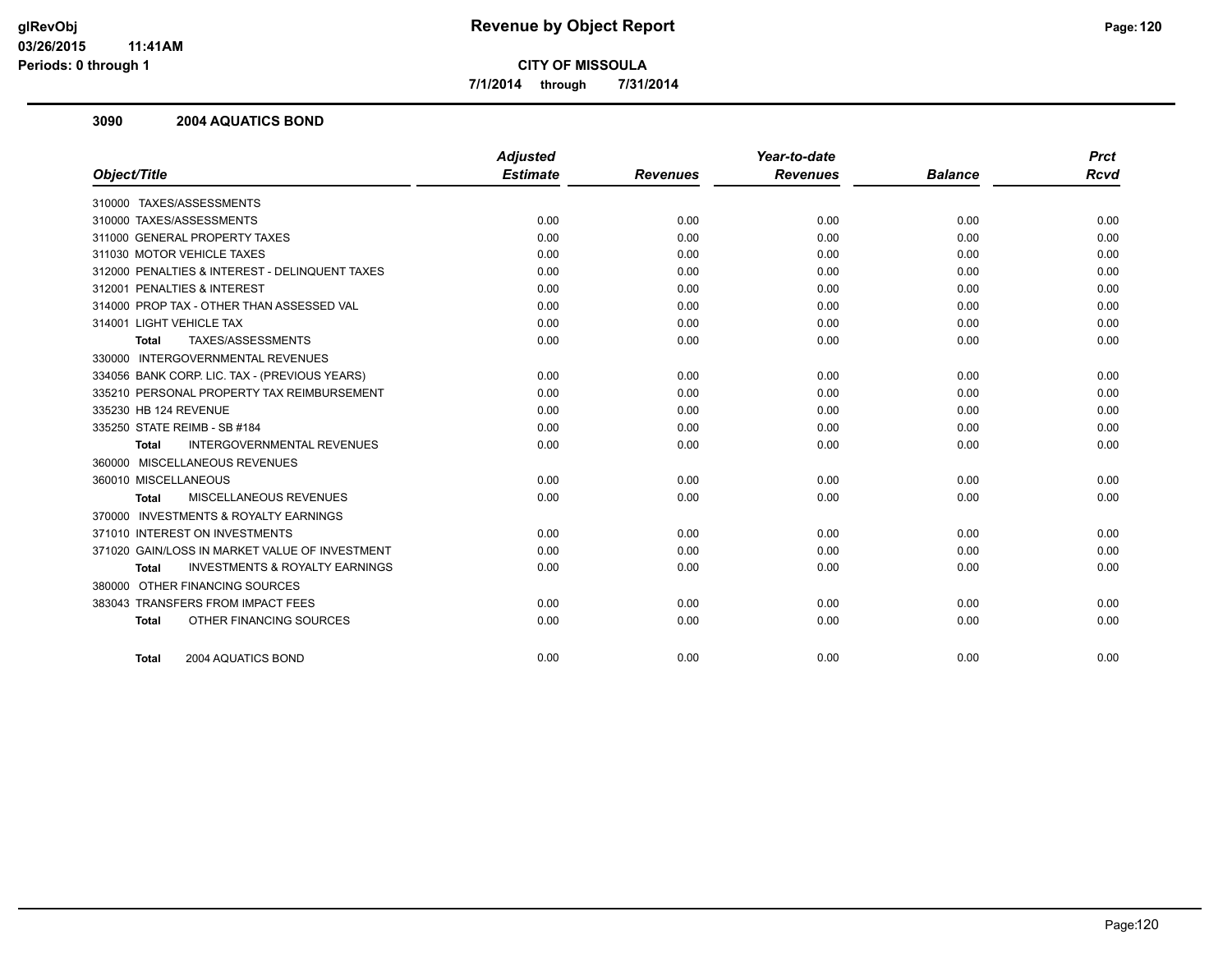**7/1/2014 through 7/31/2014**

# **3091 SERIES 2012A AQUATICS REFUNDING BOND**

**3091 SERIES 2012A AQUATICS REFUNDING BOND**

|                                                           | <b>Adjusted</b> |                 | Year-to-date    |                | <b>Prct</b> |
|-----------------------------------------------------------|-----------------|-----------------|-----------------|----------------|-------------|
| Object/Title                                              | <b>Estimate</b> | <b>Revenues</b> | <b>Revenues</b> | <b>Balance</b> | Rcvd        |
| TAXES/ASSESSMENTS<br>310000                               |                 |                 |                 |                |             |
| 310000 TAXES/ASSESSMENTS                                  | 0.00            | 0.00            | 0.00            | 0.00           | 0.00        |
| 311000 GENERAL PROPERTY TAXES                             | 538,698.00      | $-4,753.72$     | $-4,753.72$     | 543,451.72     | $-0.88$     |
| 312000 PENALTIES & INTEREST - DELINQUENT TAXES            | 0.00            | 0.00            | 0.00            | 0.00           | 0.00        |
| 312001 PENALTIES & INTEREST                               | 0.00            | $-224.56$       | $-224.56$       | 224.56         | 0.00        |
| 314000 PROP TAX - OTHER THAN ASSESSED VAL                 | 0.00            | 0.00            | 0.00            | 0.00           | 0.00        |
| TAXES/ASSESSMENTS<br>Total                                | 538,698.00      | $-4,978.28$     | $-4,978.28$     | 543,676.28     | $-0.92$     |
| 360000 MISCELLANEOUS REVENUES                             |                 |                 |                 |                |             |
| 360010 MISCELLANEOUS                                      | 0.00            | 0.06            | 0.06            | $-0.06$        | 0.00        |
| MISCELLANEOUS REVENUES<br>Total                           | 0.00            | 0.06            | 0.06            | $-0.06$        | 0.00        |
| INVESTMENTS & ROYALTY EARNINGS<br>370000                  |                 |                 |                 |                |             |
| 371010 INTEREST ON INVESTMENTS                            | 0.00            | 0.00            | 0.00            | 0.00           | 0.00        |
| 371020 GAIN/LOSS IN MARKET VALUE OF INVESTMENTS           | 0.00            | 0.00            | 0.00            | 0.00           | 0.00        |
| <b>INVESTMENTS &amp; ROYALTY EARNINGS</b><br><b>Total</b> | 0.00            | 0.00            | 0.00            | 0.00           | 0.00        |
| OTHER FINANCING SOURCES<br>380000                         |                 |                 |                 |                |             |
| 381010 BOND PROCEEDS                                      | 0.00            | 0.00            | 0.00            | 0.00           | 0.00        |
| OTHER FINANCING SOURCES<br>Total                          | 0.00            | 0.00            | 0.00            | 0.00           | 0.00        |
| SERIES 2012A AQUATICS REFUNDING BONI<br>Total             | 538,698.00      | $-4,978.22$     | $-4,978.22$     | 543,676.22     | $-0.92$     |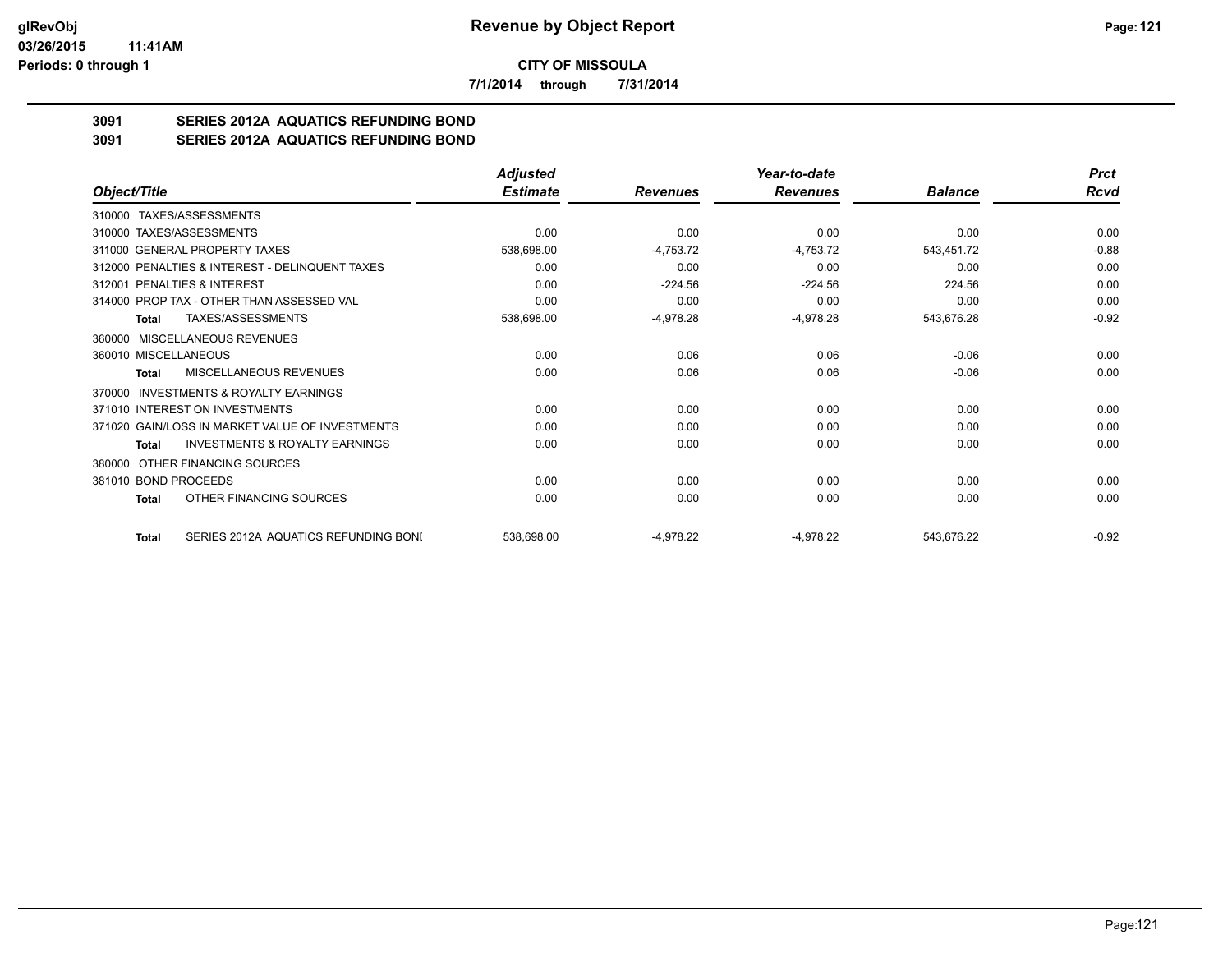**7/1/2014 through 7/31/2014**

## **3091 SERIES 2012A AQUATICS REFUNDING BOND**

|                                                           | <b>Adjusted</b> |                 | Year-to-date    |                | <b>Prct</b> |
|-----------------------------------------------------------|-----------------|-----------------|-----------------|----------------|-------------|
| Object/Title                                              | <b>Estimate</b> | <b>Revenues</b> | <b>Revenues</b> | <b>Balance</b> | <b>Rcvd</b> |
| 310000 TAXES/ASSESSMENTS                                  |                 |                 |                 |                |             |
| 310000 TAXES/ASSESSMENTS                                  | 0.00            | 0.00            | 0.00            | 0.00           | 0.00        |
| 311000 GENERAL PROPERTY TAXES                             | 538,698.00      | $-4,753.72$     | $-4,753.72$     | 543,451.72     | $-0.88$     |
| 312000 PENALTIES & INTEREST - DELINQUENT TAXES            | 0.00            | 0.00            | 0.00            | 0.00           | 0.00        |
| PENALTIES & INTEREST<br>312001                            | 0.00            | $-224.56$       | $-224.56$       | 224.56         | 0.00        |
| 314000 PROP TAX - OTHER THAN ASSESSED VAL                 | 0.00            | 0.00            | 0.00            | 0.00           | 0.00        |
| TAXES/ASSESSMENTS<br>Total                                | 538,698.00      | $-4,978.28$     | $-4,978.28$     | 543,676.28     | $-0.92$     |
| 360000 MISCELLANEOUS REVENUES                             |                 |                 |                 |                |             |
| 360010 MISCELLANEOUS                                      | 0.00            | 0.06            | 0.06            | $-0.06$        | 0.00        |
| MISCELLANEOUS REVENUES<br>Total                           | 0.00            | 0.06            | 0.06            | $-0.06$        | 0.00        |
| <b>INVESTMENTS &amp; ROYALTY EARNINGS</b><br>370000       |                 |                 |                 |                |             |
| 371010 INTEREST ON INVESTMENTS                            | 0.00            | 0.00            | 0.00            | 0.00           | 0.00        |
| 371020 GAIN/LOSS IN MARKET VALUE OF INVESTMENT            | 0.00            | 0.00            | 0.00            | 0.00           | 0.00        |
| <b>INVESTMENTS &amp; ROYALTY EARNINGS</b><br><b>Total</b> | 0.00            | 0.00            | 0.00            | 0.00           | 0.00        |
| OTHER FINANCING SOURCES<br>380000                         |                 |                 |                 |                |             |
| 381010 BOND PROCEEDS                                      | 0.00            | 0.00            | 0.00            | 0.00           | 0.00        |
| OTHER FINANCING SOURCES<br><b>Total</b>                   | 0.00            | 0.00            | 0.00            | 0.00           | 0.00        |
| SERIES 2012A AQUATICS REFUNDING BON<br><b>Total</b>       | 538,698.00      | $-4,978.22$     | $-4,978.22$     | 543,676.22     | $-0.92$     |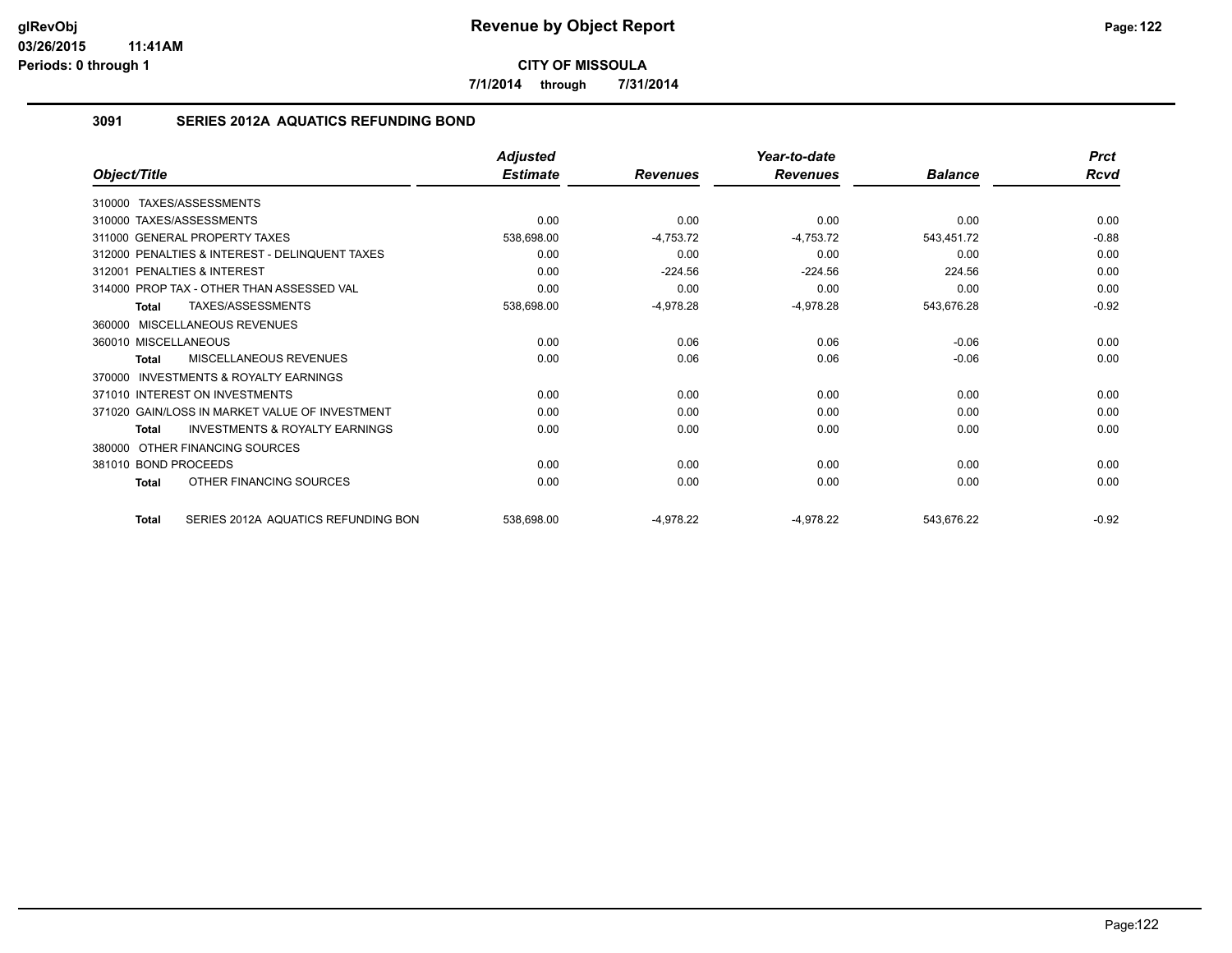**7/1/2014 through 7/31/2014**

## **3092 Series 2013A GO REFUNDING BONDS**

#### **3092 Series 2013A GO REFUNDING BONDS**

|                                                     | <b>Adjusted</b> |                 | Year-to-date    |                | <b>Prct</b> |
|-----------------------------------------------------|-----------------|-----------------|-----------------|----------------|-------------|
| Object/Title                                        | <b>Estimate</b> | <b>Revenues</b> | <b>Revenues</b> | <b>Balance</b> | Rcvd        |
| 310000 TAXES/ASSESSMENTS                            |                 |                 |                 |                |             |
| 310000 TAXES/ASSESSMENTS                            | 0.00            | 0.00            | 0.00            | 0.00           | 0.00        |
| 311000 GENERAL PROPERTY TAXES                       | 691,800.00      | 0.00            | 0.00            | 691,800.00     | 0.00        |
| 312000 PENALTIES & INTEREST - DELINQUENT TAXES      | 0.00            | 0.00            | 0.00            | 0.00           | 0.00        |
| 312001 PENALTIES & INTEREST                         | 0.00            | 0.00            | 0.00            | 0.00           | 0.00        |
| TAXES/ASSESSMENTS<br>Total                          | 691,800.00      | 0.00            | 0.00            | 691,800.00     | 0.00        |
| <b>INVESTMENTS &amp; ROYALTY EARNINGS</b><br>370000 |                 |                 |                 |                |             |
| 371010 INTEREST ON INVESTMENTS                      | 0.00            | 0.00            | 0.00            | 0.00           | 0.00        |
| 371020 GAIN/LOSS IN MARKET VALUE OF INVESTMENTS     | 0.00            | 0.00            | 0.00            | 0.00           | 0.00        |
| <b>INVESTMENTS &amp; ROYALTY EARNINGS</b><br>Total  | 0.00            | 0.00            | 0.00            | 0.00           | 0.00        |
| OTHER FINANCING SOURCES<br>380000                   |                 |                 |                 |                |             |
| 381010 BOND PROCEEDS                                | 0.00            | 0.00            | 0.00            | 0.00           | 0.00        |
| OTHER FINANCING SOURCES<br>Total                    | 0.00            | 0.00            | 0.00            | 0.00           | 0.00        |
| Series 2013A GO REFUNDING BONDS<br><b>Total</b>     | 691,800.00      | 0.00            | 0.00            | 691,800.00     | 0.00        |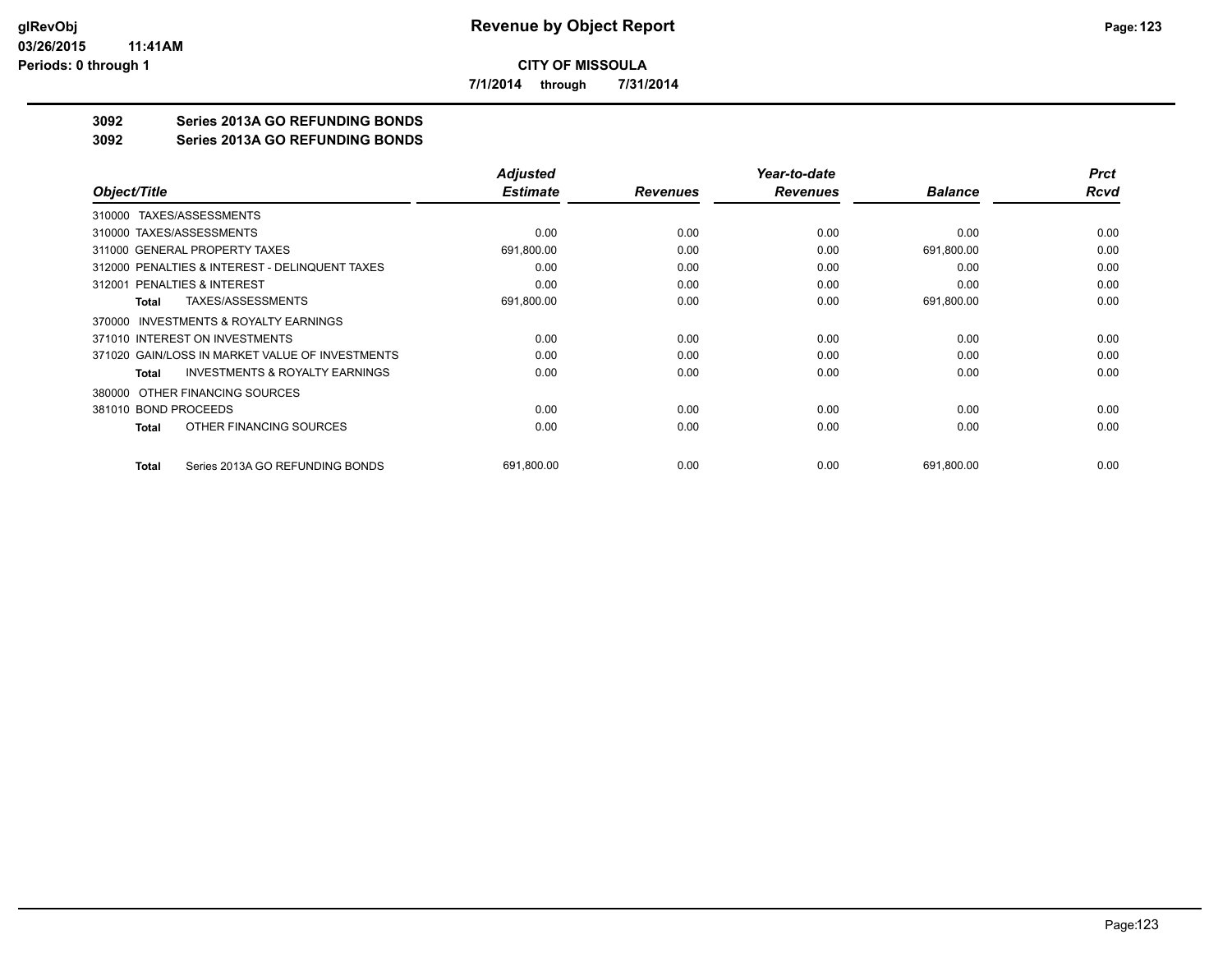**7/1/2014 through 7/31/2014**

## **3092 Series 2013A GO REFUNDING BONDS**

| Object/Title                                              | <b>Adjusted</b><br><b>Estimate</b> | <b>Revenues</b> | Year-to-date<br><b>Revenues</b> | <b>Balance</b> | <b>Prct</b><br>Rcvd |
|-----------------------------------------------------------|------------------------------------|-----------------|---------------------------------|----------------|---------------------|
|                                                           |                                    |                 |                                 |                |                     |
| 310000 TAXES/ASSESSMENTS                                  |                                    |                 |                                 |                |                     |
| 310000 TAXES/ASSESSMENTS                                  | 0.00                               | 0.00            | 0.00                            | 0.00           | 0.00                |
| 311000 GENERAL PROPERTY TAXES                             | 691,800.00                         | 0.00            | 0.00                            | 691,800.00     | 0.00                |
| 312000 PENALTIES & INTEREST - DELINQUENT TAXES            | 0.00                               | 0.00            | 0.00                            | 0.00           | 0.00                |
| 312001 PENALTIES & INTEREST                               | 0.00                               | 0.00            | 0.00                            | 0.00           | 0.00                |
| TAXES/ASSESSMENTS<br><b>Total</b>                         | 691,800.00                         | 0.00            | 0.00                            | 691,800.00     | 0.00                |
| 370000 INVESTMENTS & ROYALTY EARNINGS                     |                                    |                 |                                 |                |                     |
| 371010 INTEREST ON INVESTMENTS                            | 0.00                               | 0.00            | 0.00                            | 0.00           | 0.00                |
| 371020 GAIN/LOSS IN MARKET VALUE OF INVESTMENT            | 0.00                               | 0.00            | 0.00                            | 0.00           | 0.00                |
| <b>INVESTMENTS &amp; ROYALTY EARNINGS</b><br><b>Total</b> | 0.00                               | 0.00            | 0.00                            | 0.00           | 0.00                |
| 380000 OTHER FINANCING SOURCES                            |                                    |                 |                                 |                |                     |
| 381010 BOND PROCEEDS                                      | 0.00                               | 0.00            | 0.00                            | 0.00           | 0.00                |
| OTHER FINANCING SOURCES<br><b>Total</b>                   | 0.00                               | 0.00            | 0.00                            | 0.00           | 0.00                |
| Series 2013A GO REFUNDING BONDS<br><b>Total</b>           | 691,800.00                         | 0.00            | 0.00                            | 691,800.00     | 0.00                |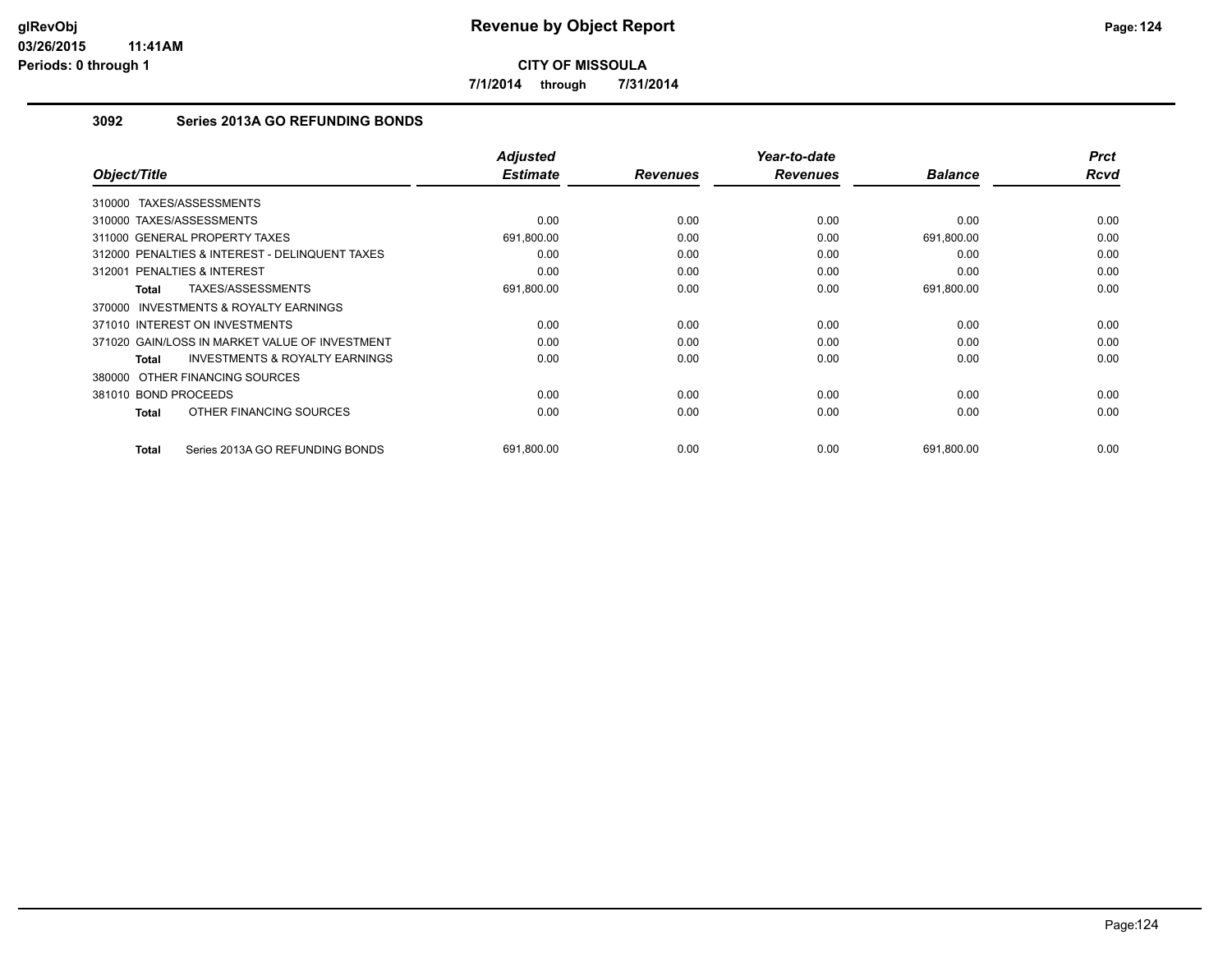**7/1/2014 through 7/31/2014**

# **3095 2004 REFUNDING BONDS DEBT SERVICE**

## **3095 2004 REFUNDING BONDS DEBT SERVICE**

|                                                    | <b>Adjusted</b> |                 | Year-to-date    |                | <b>Prct</b> |
|----------------------------------------------------|-----------------|-----------------|-----------------|----------------|-------------|
| Object/Title                                       | <b>Estimate</b> | <b>Revenues</b> | <b>Revenues</b> | <b>Balance</b> | Rcvd        |
| 310000 TAXES/ASSESSMENTS                           |                 |                 |                 |                |             |
| 310000 TAXES/ASSESSMENTS                           | 0.00            | 0.00            | 0.00            | 0.00           | 0.00        |
| 311000 GENERAL PROPERTY TAXES                      | 0.00            | 437.20          | 437.20          | $-437.20$      | 0.00        |
| 311030 MOTOR VEHICLE TAXES                         | 0.00            | 0.00            | 0.00            | 0.00           | 0.00        |
| 312000 PENALTIES & INTEREST - DELINQUENT TAXES     | 0.00            | 0.00            | 0.00            | 0.00           | 0.00        |
| 312001 PENALTIES & INTEREST                        | 0.00            | $-6.30$         | $-6.30$         | 6.30           | 0.00        |
| 314000 PROP TAX - OTHER THAN ASSESSED VAL          | 0.00            | 0.00            | 0.00            | 0.00           | 0.00        |
| 314001 LIGHT VEHICLE TAX                           | 0.00            | 0.00            | 0.00            | 0.00           | 0.00        |
| TAXES/ASSESSMENTS<br>Total                         | 0.00            | 430.90          | 430.90          | $-430.90$      | 0.00        |
| 330000 INTERGOVERNMENTAL REVENUES                  |                 |                 |                 |                |             |
| 334056 BANK CORP. LIC. TAX - (PREVIOUS YEARS)      | 0.00            | 0.00            | 0.00            | 0.00           | 0.00        |
| 335210 PERSONAL PROPERTY TAX REIMBURSEMENT         | 0.00            | 0.00            | 0.00            | 0.00           | 0.00        |
| 335230 HB 124 REVENUE                              | 0.00            | 0.00            | 0.00            | 0.00           | 0.00        |
| 335250 STATE REIMB - SB #184                       | 0.00            | 0.00            | 0.00            | 0.00           | 0.00        |
| <b>INTERGOVERNMENTAL REVENUES</b><br>Total         | 0.00            | 0.00            | 0.00            | 0.00           | 0.00        |
| 360000 MISCELLANEOUS REVENUES                      |                 |                 |                 |                |             |
| 360010 MISCELLANEOUS                               | 0.00            | 0.00            | 0.00            | 0.00           | 0.00        |
| <b>MISCELLANEOUS REVENUES</b><br>Total             | 0.00            | 0.00            | 0.00            | 0.00           | 0.00        |
| 370000 INVESTMENTS & ROYALTY EARNINGS              |                 |                 |                 |                |             |
| 371010 INTEREST ON INVESTMENTS                     | 0.00            | 0.00            | 0.00            | 0.00           | 0.00        |
| 371020 GAIN/LOSS IN MARKET VALUE OF INVESTMENTS    | 0.00            | 0.00            | 0.00            | 0.00           | 0.00        |
| <b>INVESTMENTS &amp; ROYALTY EARNINGS</b><br>Total | 0.00            | 0.00            | 0.00            | 0.00           | 0.00        |
| 380000 OTHER FINANCING SOURCES                     |                 |                 |                 |                |             |
| 380000 OTHER FINANCING SOURCES                     | 0.00            | 0.00            | 0.00            | 0.00           | 0.00        |
| 381009 TRANSFERS IN                                | 0.00            | 0.00            | 0.00            | 0.00           | 0.00        |
| 381010 BOND PROCEEDS                               | 0.00            | 0.00            | 0.00            | 0.00           | 0.00        |
| 383043 TRANSFERS FROM IMPACT FEES                  | 0.00            | 0.00            | 0.00            | 0.00           | 0.00        |
| OTHER FINANCING SOURCES<br>Total                   | 0.00            | 0.00            | 0.00            | 0.00           | 0.00        |
| 2004 REFUNDING BONDS DEBT SERVICE<br>Total         | 0.00            | 430.90          | 430.90          | $-430.90$      | 0.00        |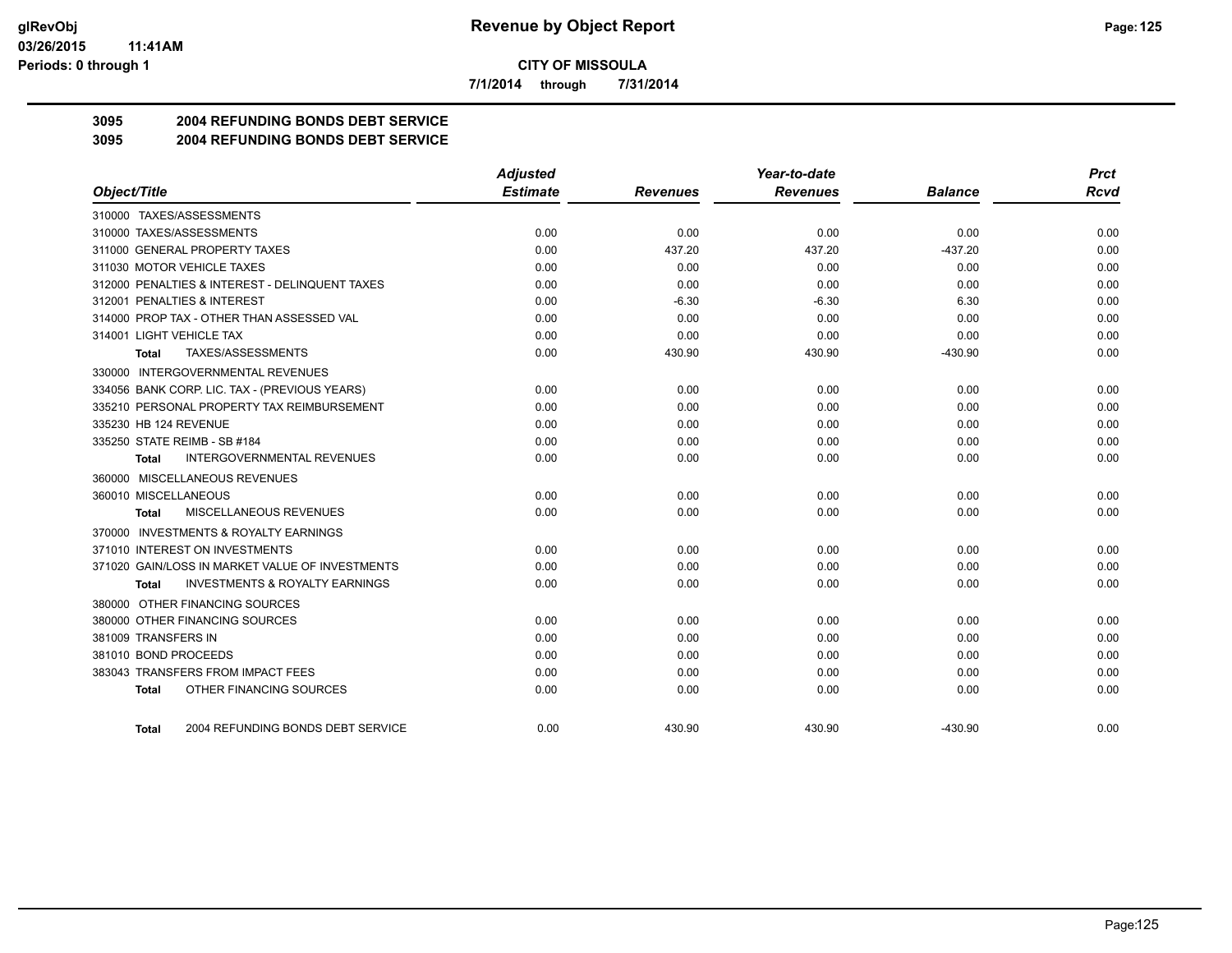**7/1/2014 through 7/31/2014**

## **3095 2004 REFUNDING BONDS DEBT SERVICE**

| Object/Title                                       | <b>Adjusted</b><br><b>Estimate</b> | <b>Revenues</b> | Year-to-date<br><b>Revenues</b> | <b>Balance</b> | <b>Prct</b><br><b>Rcvd</b> |
|----------------------------------------------------|------------------------------------|-----------------|---------------------------------|----------------|----------------------------|
| 310000 TAXES/ASSESSMENTS                           |                                    |                 |                                 |                |                            |
| 310000 TAXES/ASSESSMENTS                           | 0.00                               | 0.00            | 0.00                            | 0.00           | 0.00                       |
| 311000 GENERAL PROPERTY TAXES                      | 0.00                               | 437.20          | 437.20                          | $-437.20$      | 0.00                       |
| 311030 MOTOR VEHICLE TAXES                         | 0.00                               | 0.00            | 0.00                            | 0.00           | 0.00                       |
| 312000 PENALTIES & INTEREST - DELINQUENT TAXES     | 0.00                               | 0.00            | 0.00                            | 0.00           | 0.00                       |
| 312001 PENALTIES & INTEREST                        | 0.00                               | $-6.30$         | $-6.30$                         | 6.30           | 0.00                       |
| 314000 PROP TAX - OTHER THAN ASSESSED VAL          | 0.00                               | 0.00            | 0.00                            | 0.00           | 0.00                       |
| 314001 LIGHT VEHICLE TAX                           | 0.00                               | 0.00            | 0.00                            | 0.00           | 0.00                       |
| TAXES/ASSESSMENTS<br><b>Total</b>                  | 0.00                               | 430.90          | 430.90                          | $-430.90$      | 0.00                       |
| 330000 INTERGOVERNMENTAL REVENUES                  |                                    |                 |                                 |                |                            |
| 334056 BANK CORP. LIC. TAX - (PREVIOUS YEARS)      | 0.00                               | 0.00            | 0.00                            | 0.00           | 0.00                       |
| 335210 PERSONAL PROPERTY TAX REIMBURSEMENT         | 0.00                               | 0.00            | 0.00                            | 0.00           | 0.00                       |
| 335230 HB 124 REVENUE                              | 0.00                               | 0.00            | 0.00                            | 0.00           | 0.00                       |
| 335250 STATE REIMB - SB #184                       | 0.00                               | 0.00            | 0.00                            | 0.00           | 0.00                       |
| <b>INTERGOVERNMENTAL REVENUES</b><br>Total         | 0.00                               | 0.00            | 0.00                            | 0.00           | 0.00                       |
| 360000 MISCELLANEOUS REVENUES                      |                                    |                 |                                 |                |                            |
| 360010 MISCELLANEOUS                               | 0.00                               | 0.00            | 0.00                            | 0.00           | 0.00                       |
| MISCELLANEOUS REVENUES<br>Total                    | 0.00                               | 0.00            | 0.00                            | 0.00           | 0.00                       |
| 370000 INVESTMENTS & ROYALTY EARNINGS              |                                    |                 |                                 |                |                            |
| 371010 INTEREST ON INVESTMENTS                     | 0.00                               | 0.00            | 0.00                            | 0.00           | 0.00                       |
| 371020 GAIN/LOSS IN MARKET VALUE OF INVESTMENT     | 0.00                               | 0.00            | 0.00                            | 0.00           | 0.00                       |
| <b>INVESTMENTS &amp; ROYALTY EARNINGS</b><br>Total | 0.00                               | 0.00            | 0.00                            | 0.00           | 0.00                       |
| 380000 OTHER FINANCING SOURCES                     |                                    |                 |                                 |                |                            |
| 380000 OTHER FINANCING SOURCES                     | 0.00                               | 0.00            | 0.00                            | 0.00           | 0.00                       |
| 381009 TRANSFERS IN                                | 0.00                               | 0.00            | 0.00                            | 0.00           | 0.00                       |
| 381010 BOND PROCEEDS                               | 0.00                               | 0.00            | 0.00                            | 0.00           | 0.00                       |
| 383043 TRANSFERS FROM IMPACT FEES                  | 0.00                               | 0.00            | 0.00                            | 0.00           | 0.00                       |
| OTHER FINANCING SOURCES<br><b>Total</b>            | 0.00                               | 0.00            | 0.00                            | 0.00           | 0.00                       |
| 2004 REFUNDING BONDS DEBT SERVICE<br>Total         | 0.00                               | 430.90          | 430.90                          | $-430.90$      | 0.00                       |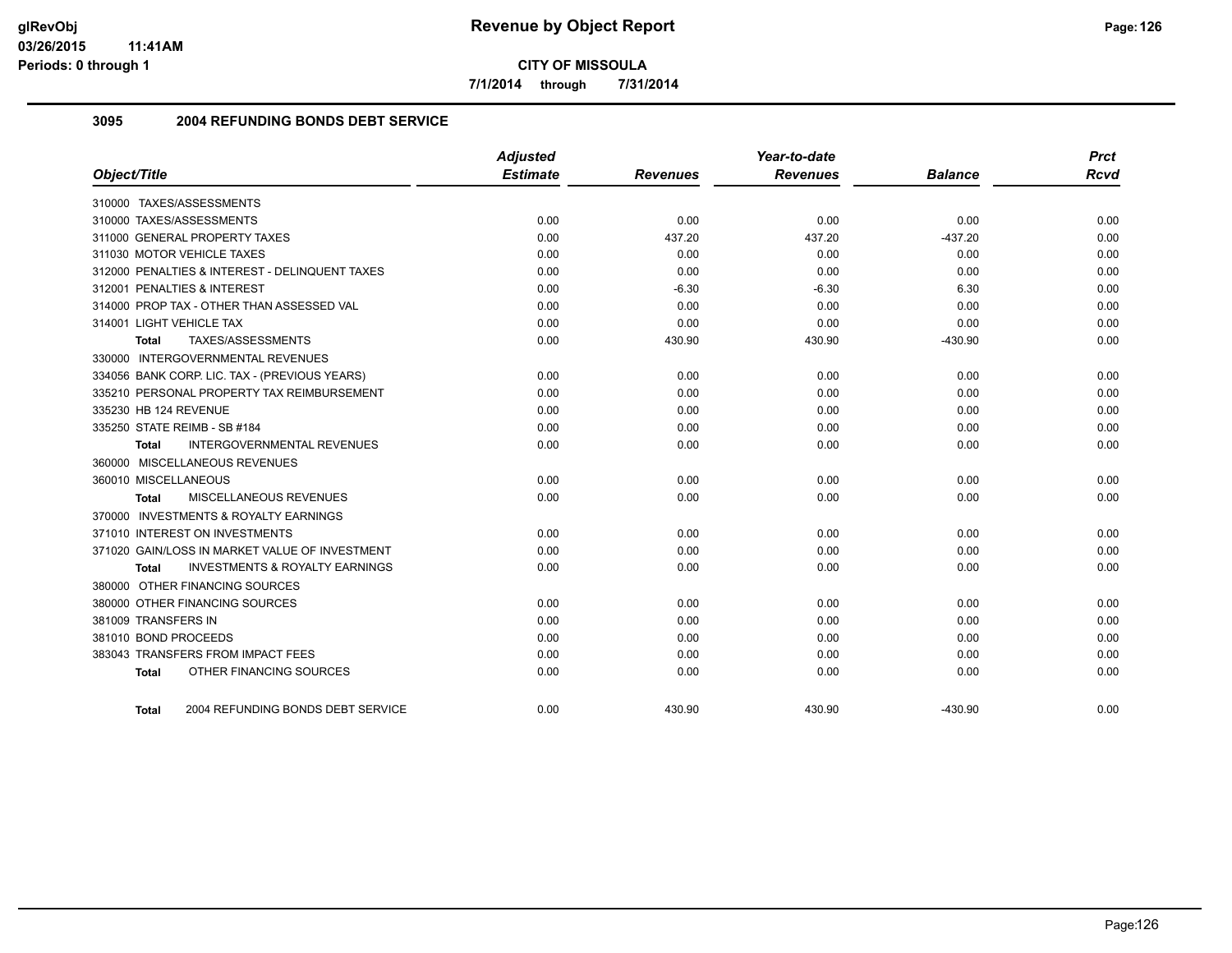**7/1/2014 through 7/31/2014**

#### **3096 NEW FIRE STATION GO BOND**

**3096 NEW FIRE STATION GO BOND**

|                                                    | <b>Adjusted</b> |                 | Year-to-date    |                | <b>Prct</b> |
|----------------------------------------------------|-----------------|-----------------|-----------------|----------------|-------------|
| Object/Title                                       | <b>Estimate</b> | <b>Revenues</b> | <b>Revenues</b> | <b>Balance</b> | <b>Rcvd</b> |
| 310000 TAXES/ASSESSMENTS                           |                 |                 |                 |                |             |
| 310000 TAXES/ASSESSMENTS                           | 0.00            | 0.00            | 0.00            | 0.00           | 0.00        |
| 311000 GENERAL PROPERTY TAXES                      | 0.00            | $-11,630.68$    | $-11,630.68$    | 11,630.68      | 0.00        |
| 311030 MOTOR VEHICLE TAXES                         | 0.00            | 0.00            | 0.00            | 0.00           | 0.00        |
| <b>PENALTIES &amp; INTEREST</b><br>312001          | 0.00            | -449.58         | $-449.58$       | 449.58         | 0.00        |
| TAXES/ASSESSMENTS<br><b>Total</b>                  | 0.00            | $-12,080.26$    | $-12,080.26$    | 12,080.26      | 0.00        |
| INVESTMENTS & ROYALTY EARNINGS<br>370000           |                 |                 |                 |                |             |
| 371010 INTEREST ON INVESTMENTS                     | 0.00            | 0.00            | 0.00            | 0.00           | 0.00        |
| 371020 GAIN/LOSS IN MARKET VALUE OF INVESTMENTS    | 0.00            | 0.00            | 0.00            | 0.00           | 0.00        |
| <b>INVESTMENTS &amp; ROYALTY EARNINGS</b><br>Total | 0.00            | 0.00            | 0.00            | 0.00           | 0.00        |
| OTHER FINANCING SOURCES<br>380000                  |                 |                 |                 |                |             |
| 383000 OPERATING TRANSFERS                         | 0.00            | 0.00            | 0.00            | 0.00           | 0.00        |
| OTHER FINANCING SOURCES<br>Total                   | 0.00            | 0.00            | 0.00            | 0.00           | 0.00        |
| NEW FIRE STATION GO BOND<br><b>Total</b>           | 0.00            | $-12,080.26$    | $-12,080.26$    | 12,080.26      | 0.00        |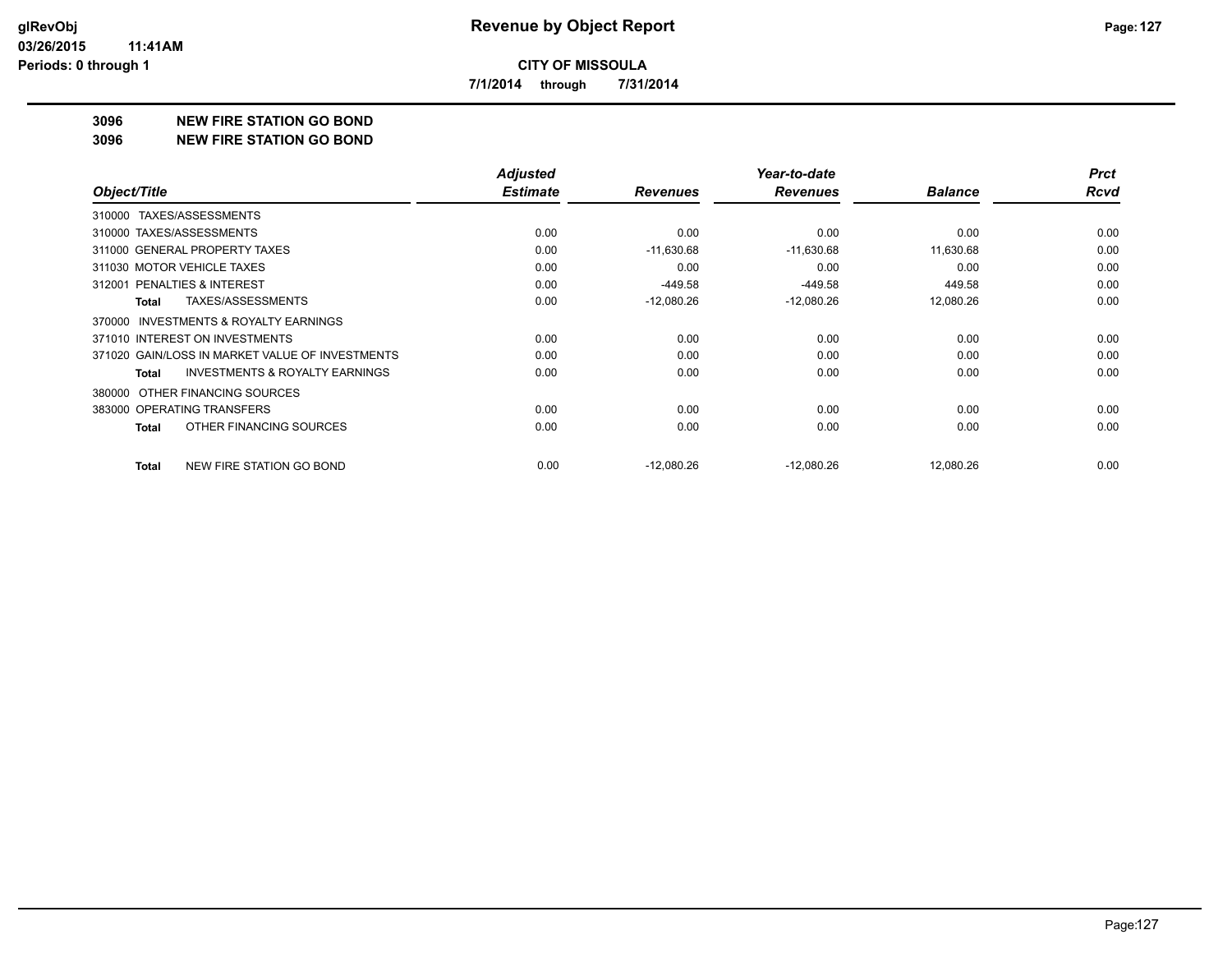**7/1/2014 through 7/31/2014**

## **3096 NEW FIRE STATION GO BOND**

|                                                     | <b>Adjusted</b><br><b>Estimate</b> |                 | Year-to-date    |                | <b>Prct</b> |
|-----------------------------------------------------|------------------------------------|-----------------|-----------------|----------------|-------------|
| Object/Title                                        |                                    | <b>Revenues</b> | <b>Revenues</b> | <b>Balance</b> | <b>Rcvd</b> |
| 310000 TAXES/ASSESSMENTS                            |                                    |                 |                 |                |             |
| 310000 TAXES/ASSESSMENTS                            | 0.00                               | 0.00            | 0.00            | 0.00           | 0.00        |
| 311000 GENERAL PROPERTY TAXES                       | 0.00                               | $-11,630.68$    | $-11,630.68$    | 11,630.68      | 0.00        |
| 311030 MOTOR VEHICLE TAXES                          | 0.00                               | 0.00            | 0.00            | 0.00           | 0.00        |
| 312001 PENALTIES & INTEREST                         | 0.00                               | $-449.58$       | $-449.58$       | 449.58         | 0.00        |
| TAXES/ASSESSMENTS<br>Total                          | 0.00                               | $-12,080.26$    | $-12,080.26$    | 12,080.26      | 0.00        |
| <b>INVESTMENTS &amp; ROYALTY EARNINGS</b><br>370000 |                                    |                 |                 |                |             |
| 371010 INTEREST ON INVESTMENTS                      | 0.00                               | 0.00            | 0.00            | 0.00           | 0.00        |
| 371020 GAIN/LOSS IN MARKET VALUE OF INVESTMENT      | 0.00                               | 0.00            | 0.00            | 0.00           | 0.00        |
| <b>INVESTMENTS &amp; ROYALTY EARNINGS</b><br>Total  | 0.00                               | 0.00            | 0.00            | 0.00           | 0.00        |
| 380000 OTHER FINANCING SOURCES                      |                                    |                 |                 |                |             |
| 383000 OPERATING TRANSFERS                          | 0.00                               | 0.00            | 0.00            | 0.00           | 0.00        |
| OTHER FINANCING SOURCES<br>Total                    | 0.00                               | 0.00            | 0.00            | 0.00           | 0.00        |
| NEW FIRE STATION GO BOND<br>Total                   | 0.00                               | $-12,080.26$    | $-12,080.26$    | 12,080.26      | 0.00        |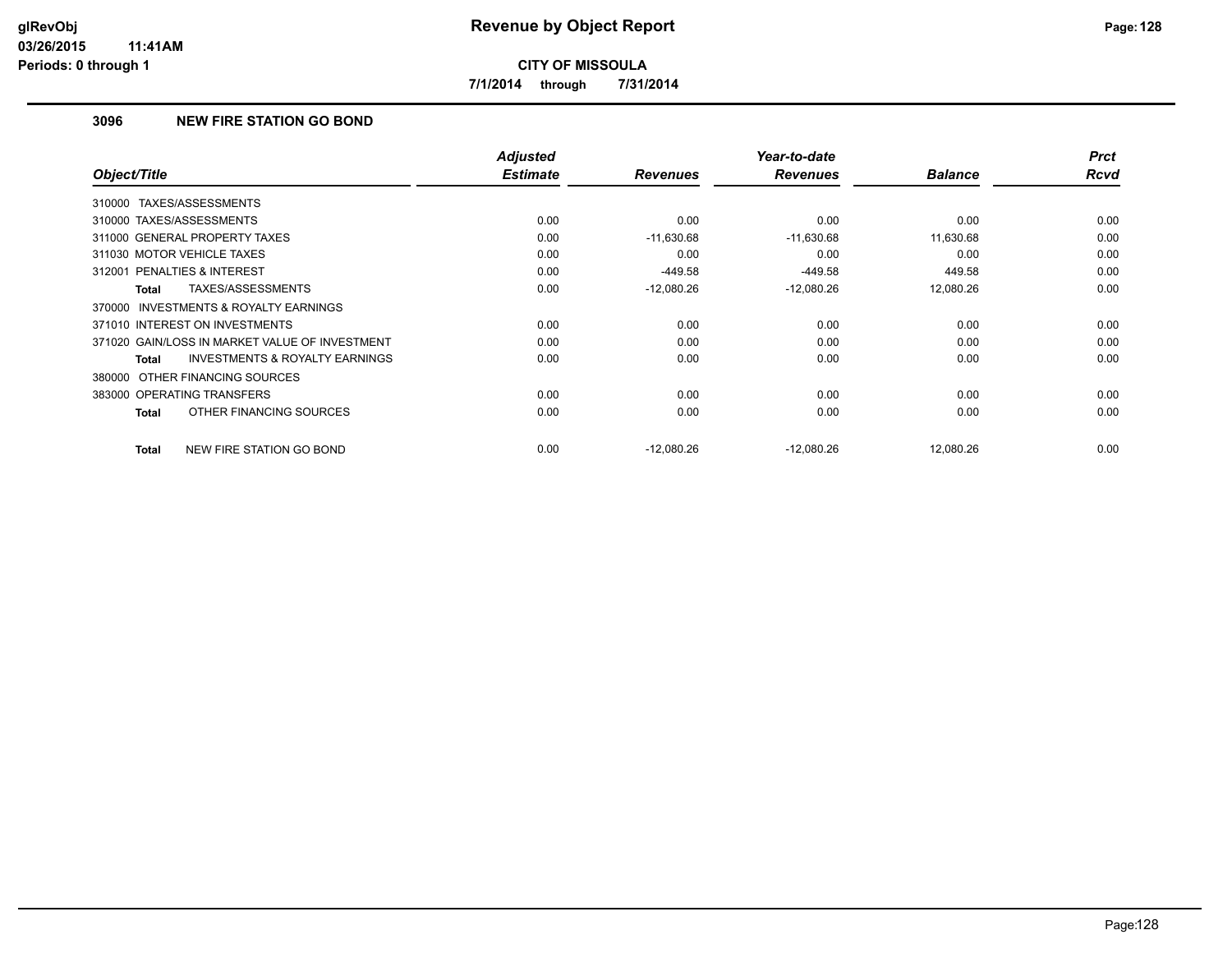**7/1/2014 through 7/31/2014**

#### **3097 2007 REFUNDING BONDS**

**3097 2007 REFUNDING BONDS**

|                                                     | <b>Adjusted</b> |                 | Year-to-date    |                | <b>Prct</b> |
|-----------------------------------------------------|-----------------|-----------------|-----------------|----------------|-------------|
| Object/Title                                        | <b>Estimate</b> | <b>Revenues</b> | <b>Revenues</b> | <b>Balance</b> | <b>Rcvd</b> |
| TAXES/ASSESSMENTS<br>310000                         |                 |                 |                 |                |             |
| 310000 TAXES/ASSESSMENTS                            | 0.00            | 0.00            | 0.00            | 0.00           | 0.00        |
| 311000 GENERAL PROPERTY TAXES                       | 0.00            | $-14,696.59$    | $-14,696.59$    | 14,696.59      | 0.00        |
| 311030 MOTOR VEHICLE TAXES                          | 0.00            | 0.00            | 0.00            | 0.00           | 0.00        |
| <b>PENALTIES &amp; INTEREST</b><br>312001           | 0.00            | $-570.97$       | $-570.97$       | 570.97         | 0.00        |
| <b>TAXES/ASSESSMENTS</b><br>Total                   | 0.00            | $-15,267.56$    | $-15,267.56$    | 15,267.56      | 0.00        |
| <b>INVESTMENTS &amp; ROYALTY EARNINGS</b><br>370000 |                 |                 |                 |                |             |
| 371010 INTEREST ON INVESTMENTS                      | 0.00            | 0.00            | 0.00            | 0.00           | 0.00        |
| 371020 GAIN/LOSS IN MARKET VALUE OF INVESTMENTS     | 0.00            | 0.00            | 0.00            | 0.00           | 0.00        |
| <b>INVESTMENTS &amp; ROYALTY EARNINGS</b><br>Total  | 0.00            | 0.00            | 0.00            | 0.00           | 0.00        |
| OTHER FINANCING SOURCES<br>380000                   |                 |                 |                 |                |             |
| 381010 BOND PROCEEDS                                | 0.00            | 0.00            | 0.00            | 0.00           | 0.00        |
| 383042 TRANSFERS FROM OTHER FUNDS                   | 0.00            | 0.00            | 0.00            | 0.00           | 0.00        |
| 383043 TRANSFERS FROM IMPACT FEES                   | 0.00            | 0.00            | 0.00            | 0.00           | 0.00        |
| OTHER FINANCING SOURCES<br>Total                    | 0.00            | 0.00            | 0.00            | 0.00           | 0.00        |
| 2007 REFUNDING BONDS<br>Total                       | 0.00            | $-15,267.56$    | $-15,267.56$    | 15,267.56      | 0.00        |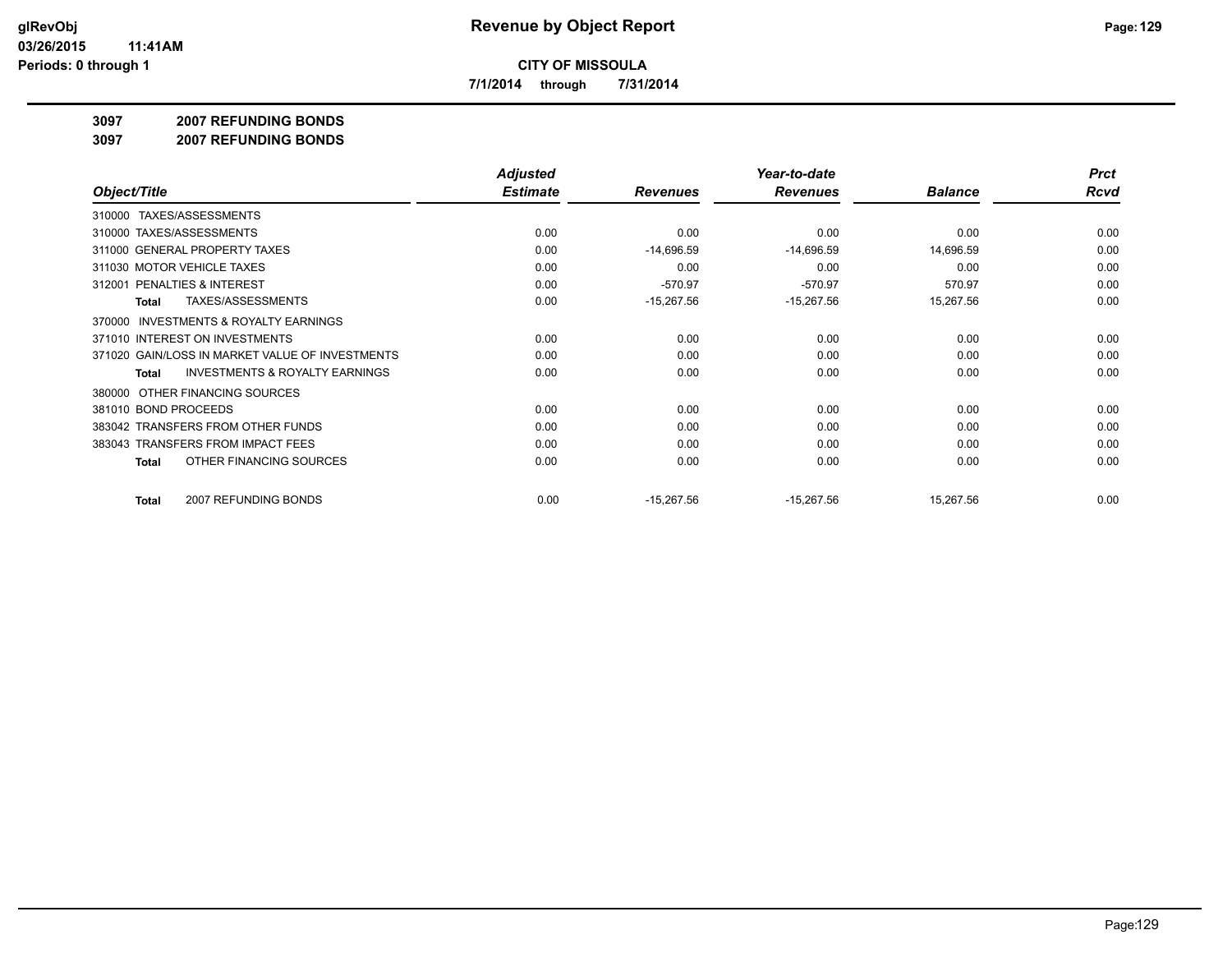**7/1/2014 through 7/31/2014**

## **3097 2007 REFUNDING BONDS**

|                                                           | <b>Adjusted</b> |                 | Year-to-date    |                | <b>Prct</b> |
|-----------------------------------------------------------|-----------------|-----------------|-----------------|----------------|-------------|
| Object/Title                                              | <b>Estimate</b> | <b>Revenues</b> | <b>Revenues</b> | <b>Balance</b> | Rcvd        |
| TAXES/ASSESSMENTS<br>310000                               |                 |                 |                 |                |             |
| 310000 TAXES/ASSESSMENTS                                  | 0.00            | 0.00            | 0.00            | 0.00           | 0.00        |
| 311000 GENERAL PROPERTY TAXES                             | 0.00            | $-14,696.59$    | $-14,696.59$    | 14,696.59      | 0.00        |
| 311030 MOTOR VEHICLE TAXES                                | 0.00            | 0.00            | 0.00            | 0.00           | 0.00        |
| 312001 PENALTIES & INTEREST                               | 0.00            | $-570.97$       | $-570.97$       | 570.97         | 0.00        |
| TAXES/ASSESSMENTS<br><b>Total</b>                         | 0.00            | $-15,267.56$    | $-15,267.56$    | 15,267.56      | 0.00        |
| <b>INVESTMENTS &amp; ROYALTY EARNINGS</b><br>370000       |                 |                 |                 |                |             |
| 371010 INTEREST ON INVESTMENTS                            | 0.00            | 0.00            | 0.00            | 0.00           | 0.00        |
| 371020 GAIN/LOSS IN MARKET VALUE OF INVESTMENT            | 0.00            | 0.00            | 0.00            | 0.00           | 0.00        |
| <b>INVESTMENTS &amp; ROYALTY EARNINGS</b><br><b>Total</b> | 0.00            | 0.00            | 0.00            | 0.00           | 0.00        |
| 380000 OTHER FINANCING SOURCES                            |                 |                 |                 |                |             |
| 381010 BOND PROCEEDS                                      | 0.00            | 0.00            | 0.00            | 0.00           | 0.00        |
| 383042 TRANSFERS FROM OTHER FUNDS                         | 0.00            | 0.00            | 0.00            | 0.00           | 0.00        |
| 383043 TRANSFERS FROM IMPACT FEES                         | 0.00            | 0.00            | 0.00            | 0.00           | 0.00        |
| OTHER FINANCING SOURCES<br><b>Total</b>                   | 0.00            | 0.00            | 0.00            | 0.00           | 0.00        |
| 2007 REFUNDING BONDS<br>Total                             | 0.00            | $-15,267.56$    | $-15,267.56$    | 15,267.56      | 0.00        |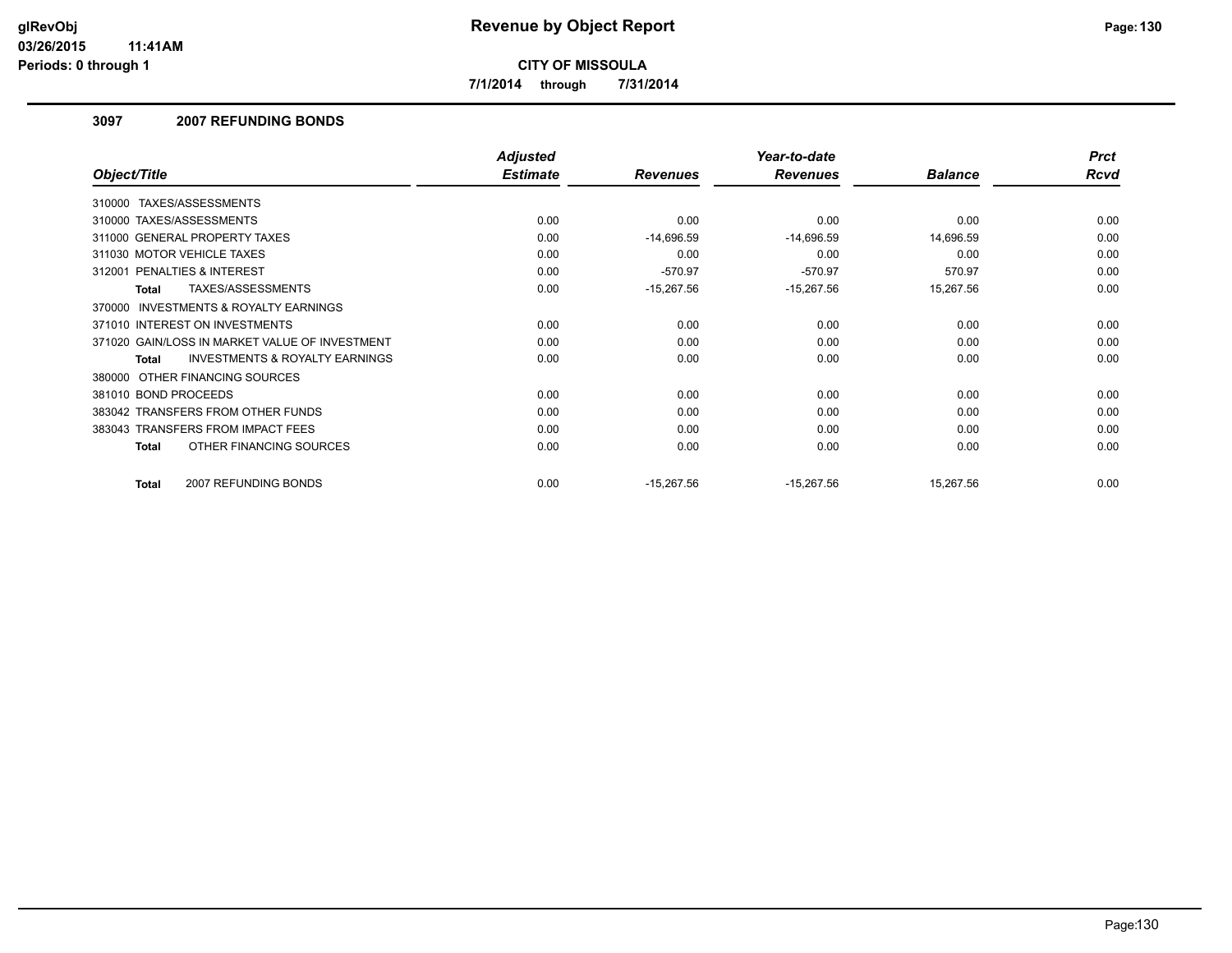**7/1/2014 through 7/31/2014**

## **3100 SIDEWALK & CURB WARRANTS FUND**

#### **3100 SIDEWALK & CURB WARRANTS FUND**

|                                                           | <b>Adjusted</b> |                 | Year-to-date    |                | <b>Prct</b> |
|-----------------------------------------------------------|-----------------|-----------------|-----------------|----------------|-------------|
| Object/Title                                              | <b>Estimate</b> | <b>Revenues</b> | <b>Revenues</b> | <b>Balance</b> | Rcvd        |
| TAXES/ASSESSMENTS<br>310000                               |                 |                 |                 |                |             |
| PENALTIES & INTEREST<br>312001                            | 0.00            | 0.00            | 0.00            | 0.00           | 0.00        |
| TAXES/ASSESSMENTS<br><b>Total</b>                         | 0.00            | 0.00            | 0.00            | 0.00           | 0.00        |
| MISCELLANEOUS REVENUES<br>360000                          |                 |                 |                 |                |             |
| 360010 MISCELLANEOUS                                      | 0.00            | 0.00            | 0.00            | 0.00           | 0.00        |
| 363020 PROPERTY ASSESSMENTS                               | 0.00            | 0.00            | 0.00            | 0.00           | 0.00        |
| 363021 PAYOFF PRINCIPAL ASSESSMENTS                       | 0.00            | 0.00            | 0.00            | 0.00           | 0.00        |
| 363022 BOND INTEREST ASSESSMENTS                          | 0.00            | 0.00            | 0.00            | 0.00           | 0.00        |
| 363030 SIDEWALK AND CURB ASSESSMENTS                      | 0.00            | 0.00            | 0.00            | 0.00           | 0.00        |
| 363040 PENALTY AND INTEREST                               | 0.00            | 0.00            | 0.00            | 0.00           | 0.00        |
| MISCELLANEOUS REVENUES<br><b>Total</b>                    | 0.00            | 0.00            | 0.00            | 0.00           | 0.00        |
| <b>INVESTMENTS &amp; ROYALTY EARNINGS</b><br>370000       |                 |                 |                 |                |             |
| 371010 INTEREST ON INVESTMENTS                            | 0.00            | 0.00            | 0.00            | 0.00           | 0.00        |
| 371020 GAIN/LOSS IN MARKET VALUE OF INVESTMENTS           | 0.00            | 0.00            | 0.00            | 0.00           | 0.00        |
| <b>INVESTMENTS &amp; ROYALTY EARNINGS</b><br><b>Total</b> | 0.00            | 0.00            | 0.00            | 0.00           | 0.00        |
| OTHER FINANCING SOURCES<br>380000                         |                 |                 |                 |                |             |
| 383042 TRANSFERS FROM OTHER FUNDS                         | 0.00            | 0.00            | 0.00            | 0.00           | 0.00        |
| OTHER FINANCING SOURCES<br><b>Total</b>                   | 0.00            | 0.00            | 0.00            | 0.00           | 0.00        |
| SIDEWALK & CURB WARRANTS FUND<br><b>Total</b>             | 0.00            | 0.00            | 0.00            | 0.00           | 0.00        |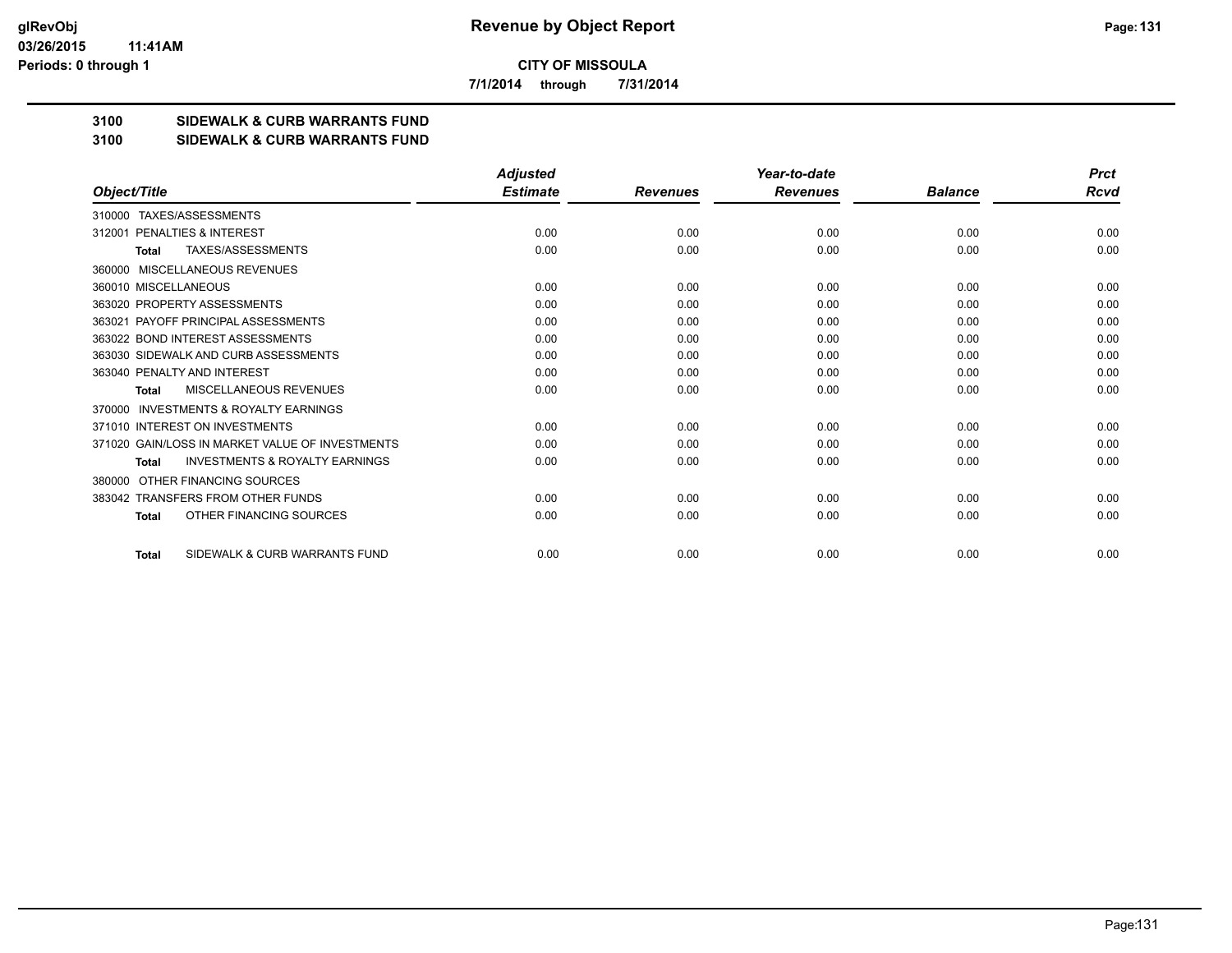**7/1/2014 through 7/31/2014**

## **3100 SIDEWALK & CURB WARRANTS FUND**

|                                                     | <b>Adjusted</b> |                 | Year-to-date    |                | <b>Prct</b> |
|-----------------------------------------------------|-----------------|-----------------|-----------------|----------------|-------------|
| Object/Title                                        | <b>Estimate</b> | <b>Revenues</b> | <b>Revenues</b> | <b>Balance</b> | Rcvd        |
| TAXES/ASSESSMENTS<br>310000                         |                 |                 |                 |                |             |
| PENALTIES & INTEREST<br>312001                      | 0.00            | 0.00            | 0.00            | 0.00           | 0.00        |
| TAXES/ASSESSMENTS<br>Total                          | 0.00            | 0.00            | 0.00            | 0.00           | 0.00        |
| 360000 MISCELLANEOUS REVENUES                       |                 |                 |                 |                |             |
| 360010 MISCELLANEOUS                                | 0.00            | 0.00            | 0.00            | 0.00           | 0.00        |
| 363020 PROPERTY ASSESSMENTS                         | 0.00            | 0.00            | 0.00            | 0.00           | 0.00        |
| 363021 PAYOFF PRINCIPAL ASSESSMENTS                 | 0.00            | 0.00            | 0.00            | 0.00           | 0.00        |
| 363022 BOND INTEREST ASSESSMENTS                    | 0.00            | 0.00            | 0.00            | 0.00           | 0.00        |
| 363030 SIDEWALK AND CURB ASSESSMENTS                | 0.00            | 0.00            | 0.00            | 0.00           | 0.00        |
| 363040 PENALTY AND INTEREST                         | 0.00            | 0.00            | 0.00            | 0.00           | 0.00        |
| MISCELLANEOUS REVENUES<br>Total                     | 0.00            | 0.00            | 0.00            | 0.00           | 0.00        |
| <b>INVESTMENTS &amp; ROYALTY EARNINGS</b><br>370000 |                 |                 |                 |                |             |
| 371010 INTEREST ON INVESTMENTS                      | 0.00            | 0.00            | 0.00            | 0.00           | 0.00        |
| 371020 GAIN/LOSS IN MARKET VALUE OF INVESTMENT      | 0.00            | 0.00            | 0.00            | 0.00           | 0.00        |
| <b>INVESTMENTS &amp; ROYALTY EARNINGS</b><br>Total  | 0.00            | 0.00            | 0.00            | 0.00           | 0.00        |
| OTHER FINANCING SOURCES<br>380000                   |                 |                 |                 |                |             |
| 383042 TRANSFERS FROM OTHER FUNDS                   | 0.00            | 0.00            | 0.00            | 0.00           | 0.00        |
| OTHER FINANCING SOURCES<br><b>Total</b>             | 0.00            | 0.00            | 0.00            | 0.00           | 0.00        |
| SIDEWALK & CURB WARRANTS FUND<br><b>Total</b>       | 0.00            | 0.00            | 0.00            | 0.00           | 0.00        |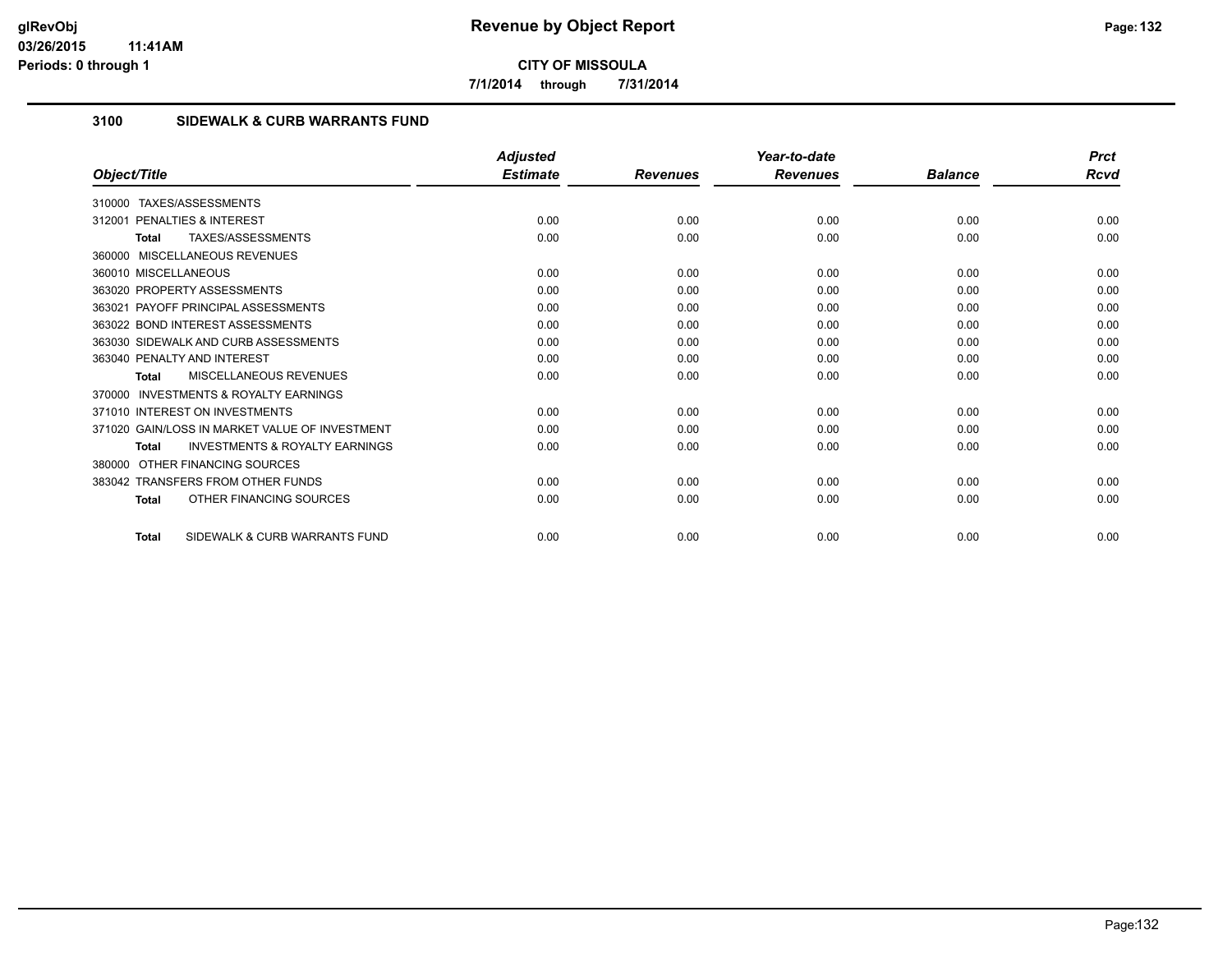#### **03/26/2015 11:41AM Periods: 0 through 1**

**CITY OF MISSOULA**

**7/1/2014 through 7/31/2014**

# **3200 FY99 SIDEWALK & CURB DEBT SERVICE FUND**

**3200 FY99 SIDEWALK & CURB DEBT SERVICE FUND**

|                                                           | <b>Adjusted</b> |                 | Year-to-date    |                | <b>Prct</b> |
|-----------------------------------------------------------|-----------------|-----------------|-----------------|----------------|-------------|
| Object/Title                                              | <b>Estimate</b> | <b>Revenues</b> | <b>Revenues</b> | <b>Balance</b> | <b>Rcvd</b> |
| TAXES/ASSESSMENTS<br>310000                               |                 |                 |                 |                |             |
| PENALTIES & INTEREST<br>312001                            | 0.00            | 0.00            | 0.00            | 0.00           | 0.00        |
| TAXES/ASSESSMENTS<br>Total                                | 0.00            | 0.00            | 0.00            | 0.00           | 0.00        |
| MISCELLANEOUS REVENUES<br>360000                          |                 |                 |                 |                |             |
| 363020 PROPERTY ASSESSMENTS                               | 0.00            | 0.00            | 0.00            | 0.00           | 0.00        |
| PAYOFF PRINCIPAL ASSESSMENTS<br>363021                    | 0.00            | 0.00            | 0.00            | 0.00           | 0.00        |
| 363022 BOND INTEREST ASSESSMENTS                          | 0.00            | 0.00            | 0.00            | 0.00           | 0.00        |
| 363040 PENALTY AND INTEREST                               | 0.00            | 0.00            | 0.00            | 0.00           | 0.00        |
| MISCELLANEOUS REVENUES<br>Total                           | 0.00            | 0.00            | 0.00            | 0.00           | 0.00        |
| <b>INVESTMENTS &amp; ROYALTY EARNINGS</b><br>370000       |                 |                 |                 |                |             |
| 371010 INTEREST ON INVESTMENTS                            | 0.00            | 0.00            | 0.00            | 0.00           | 0.00        |
| 371020 GAIN/LOSS IN MARKET VALUE OF INVESTMENTS           | 0.00            | 0.00            | 0.00            | 0.00           | 0.00        |
| <b>INVESTMENTS &amp; ROYALTY EARNINGS</b><br><b>Total</b> | 0.00            | 0.00            | 0.00            | 0.00           | 0.00        |
| OTHER FINANCING SOURCES<br>380000                         |                 |                 |                 |                |             |
| 381009 TRANSFERS IN                                       | 0.00            | 0.00            | 0.00            | 0.00           | 0.00        |
| OTHER FINANCING SOURCES<br><b>Total</b>                   | 0.00            | 0.00            | 0.00            | 0.00           | 0.00        |
| FY99 SIDEWALK & CURB DEBT SERVICE FUI<br><b>Total</b>     | 0.00            | 0.00            | 0.00            | 0.00           | 0.00        |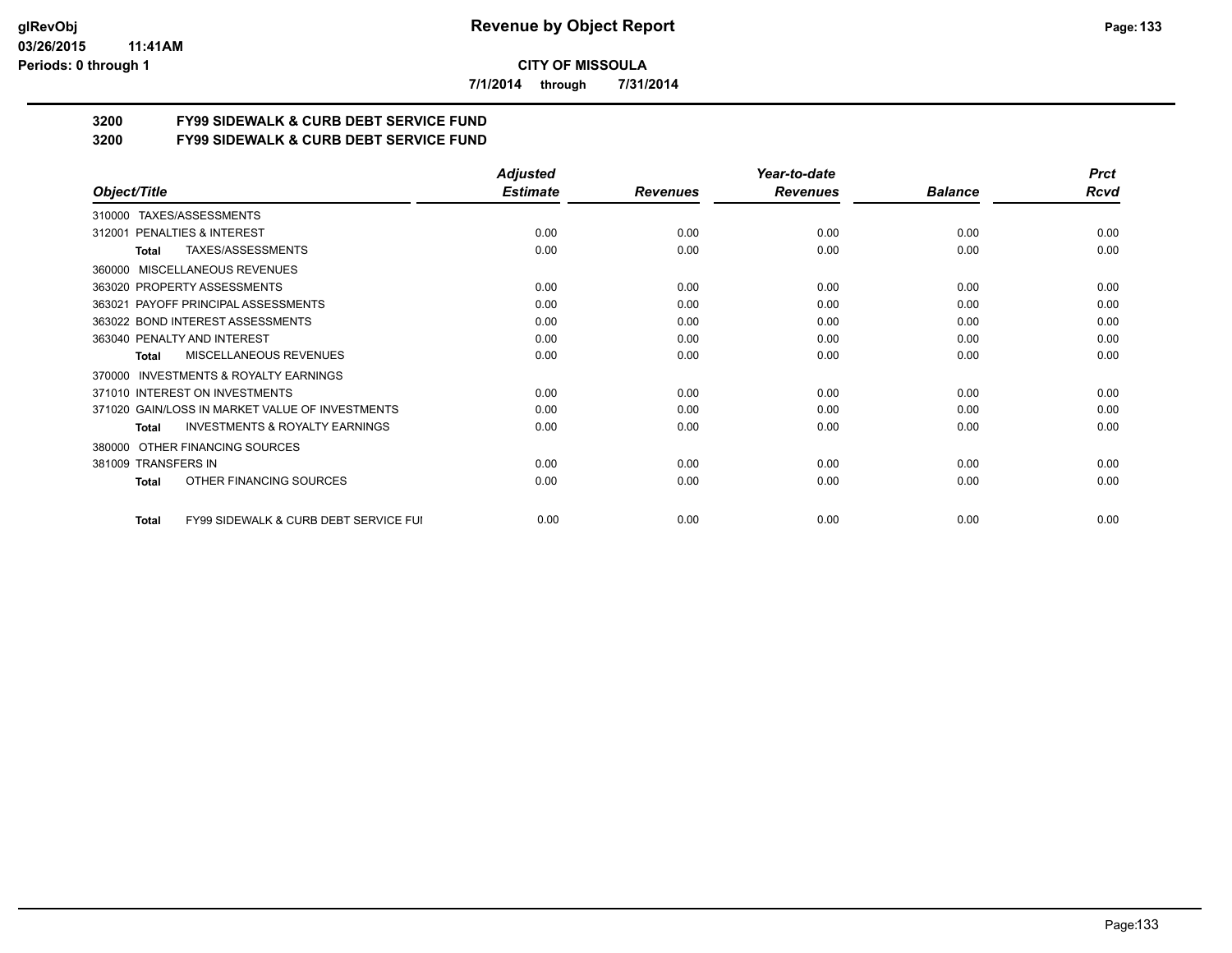**7/1/2014 through 7/31/2014**

## **3200 FY99 SIDEWALK & CURB DEBT SERVICE FUND**

|                                                          | <b>Adjusted</b> |                 | Year-to-date    |                | <b>Prct</b> |
|----------------------------------------------------------|-----------------|-----------------|-----------------|----------------|-------------|
| Object/Title                                             | <b>Estimate</b> | <b>Revenues</b> | <b>Revenues</b> | <b>Balance</b> | <b>Rcvd</b> |
| TAXES/ASSESSMENTS<br>310000                              |                 |                 |                 |                |             |
| PENALTIES & INTEREST<br>312001                           | 0.00            | 0.00            | 0.00            | 0.00           | 0.00        |
| TAXES/ASSESSMENTS<br><b>Total</b>                        | 0.00            | 0.00            | 0.00            | 0.00           | 0.00        |
| 360000 MISCELLANEOUS REVENUES                            |                 |                 |                 |                |             |
| 363020 PROPERTY ASSESSMENTS                              | 0.00            | 0.00            | 0.00            | 0.00           | 0.00        |
| PAYOFF PRINCIPAL ASSESSMENTS<br>363021                   | 0.00            | 0.00            | 0.00            | 0.00           | 0.00        |
| 363022 BOND INTEREST ASSESSMENTS                         | 0.00            | 0.00            | 0.00            | 0.00           | 0.00        |
| 363040 PENALTY AND INTEREST                              | 0.00            | 0.00            | 0.00            | 0.00           | 0.00        |
| <b>MISCELLANEOUS REVENUES</b><br>Total                   | 0.00            | 0.00            | 0.00            | 0.00           | 0.00        |
| INVESTMENTS & ROYALTY EARNINGS<br>370000                 |                 |                 |                 |                |             |
| 371010 INTEREST ON INVESTMENTS                           | 0.00            | 0.00            | 0.00            | 0.00           | 0.00        |
| 371020 GAIN/LOSS IN MARKET VALUE OF INVESTMENT           | 0.00            | 0.00            | 0.00            | 0.00           | 0.00        |
| <b>INVESTMENTS &amp; ROYALTY EARNINGS</b><br>Total       | 0.00            | 0.00            | 0.00            | 0.00           | 0.00        |
| OTHER FINANCING SOURCES<br>380000                        |                 |                 |                 |                |             |
| 381009 TRANSFERS IN                                      | 0.00            | 0.00            | 0.00            | 0.00           | 0.00        |
| OTHER FINANCING SOURCES<br><b>Total</b>                  | 0.00            | 0.00            | 0.00            | 0.00           | 0.00        |
| <b>FY99 SIDEWALK &amp; CURB DEBT SERVICE FU</b><br>Total | 0.00            | 0.00            | 0.00            | 0.00           | 0.00        |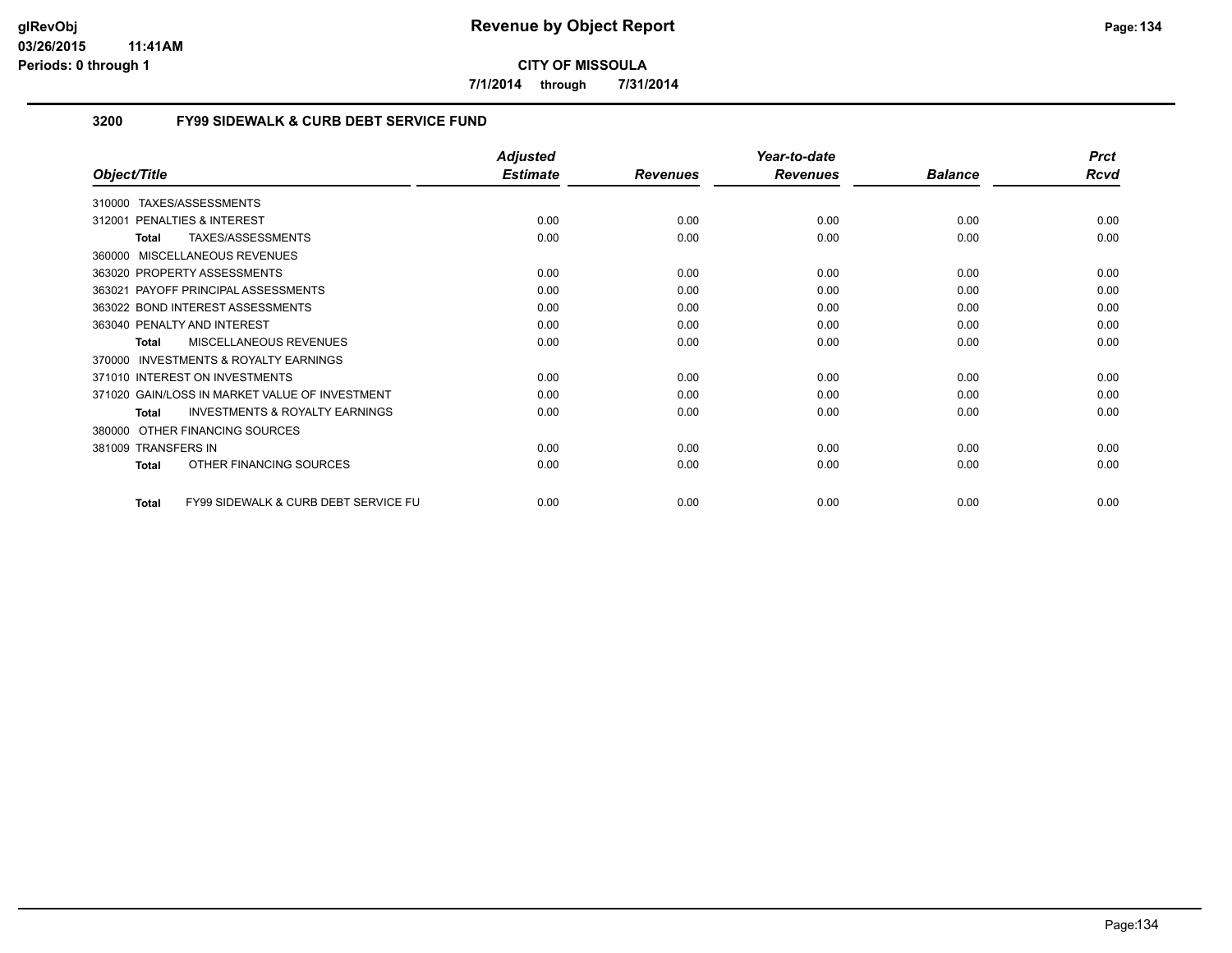**7/1/2014 through 7/31/2014**

# **3300 FY00 SIDEWALK & CURB DEBT SERVICE FUND**

**3300 FY00 SIDEWALK & CURB DEBT SERVICE FUND**

|                                                           | <b>Adjusted</b> |                 | Year-to-date    |                | <b>Prct</b> |
|-----------------------------------------------------------|-----------------|-----------------|-----------------|----------------|-------------|
| Object/Title                                              | <b>Estimate</b> | <b>Revenues</b> | <b>Revenues</b> | <b>Balance</b> | Rcvd        |
| 360000 MISCELLANEOUS REVENUES                             |                 |                 |                 |                |             |
| 363020 PROPERTY ASSESSMENTS                               | 0.00            | 0.00            | 0.00            | 0.00           | 0.00        |
| 363021 PAYOFF PRINCIPAL ASSESSMENTS                       | 0.00            | 0.00            | 0.00            | 0.00           | 0.00        |
| 363022 BOND INTEREST ASSESSMENTS                          | 0.00            | 0.00            | 0.00            | 0.00           | 0.00        |
| 363040 PENALTY AND INTEREST                               | 0.00            | 0.00            | 0.00            | 0.00           | 0.00        |
| MISCELLANEOUS REVENUES<br>Total                           | 0.00            | 0.00            | 0.00            | 0.00           | 0.00        |
| INVESTMENTS & ROYALTY EARNINGS<br>370000                  |                 |                 |                 |                |             |
| 371010 INTEREST ON INVESTMENTS                            | 0.00            | 0.00            | 0.00            | 0.00           | 0.00        |
| 371020 GAIN/LOSS IN MARKET VALUE OF INVESTMENTS           | 0.00            | 0.00            | 0.00            | 0.00           | 0.00        |
| <b>INVESTMENTS &amp; ROYALTY EARNINGS</b><br><b>Total</b> | 0.00            | 0.00            | 0.00            | 0.00           | 0.00        |
| FY00 SIDEWALK & CURB DEBT SERVICE FUI<br><b>Total</b>     | 0.00            | 0.00            | 0.00            | 0.00           | 0.00        |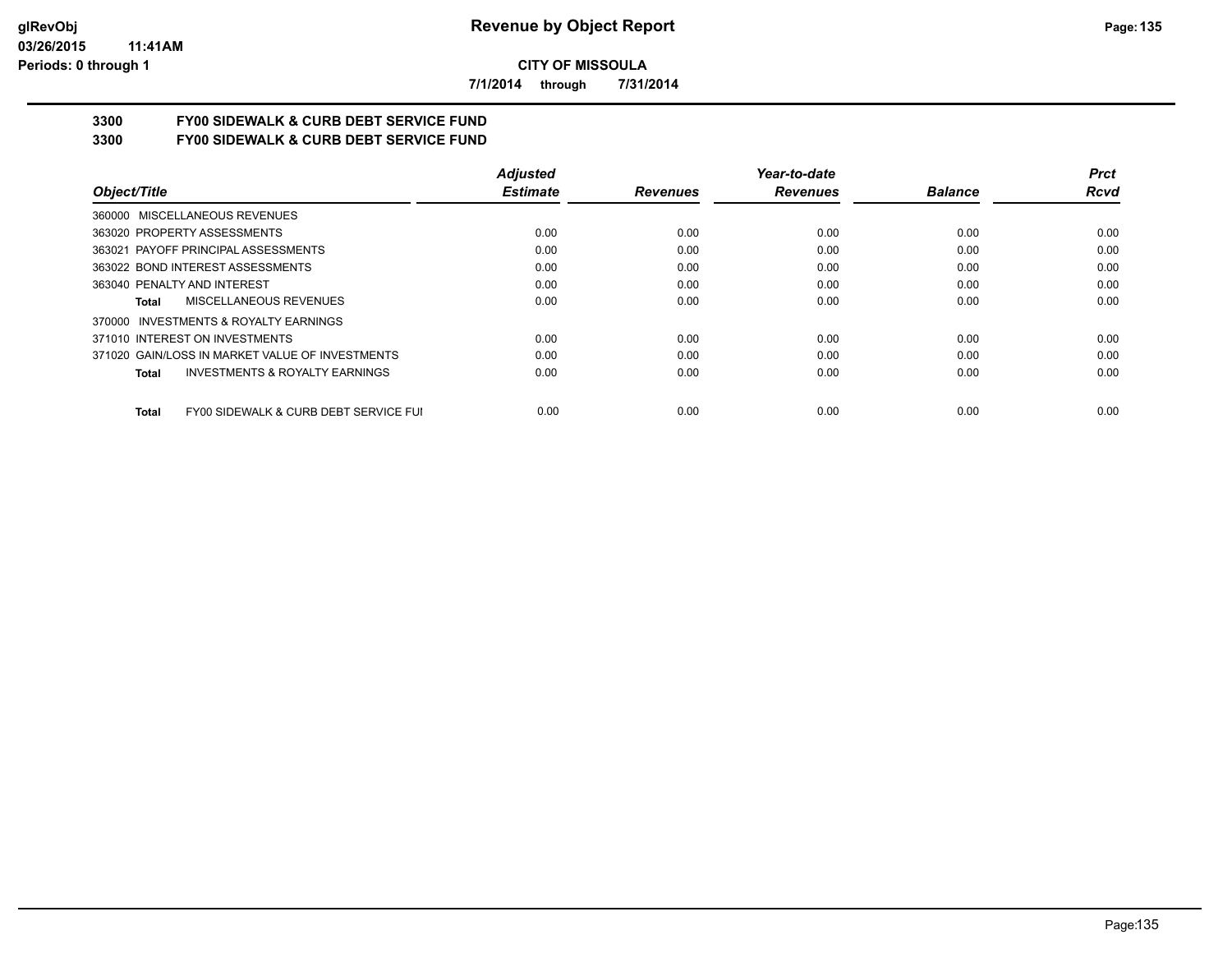**7/1/2014 through 7/31/2014**

## **3300 FY00 SIDEWALK & CURB DEBT SERVICE FUND**

|                                                           | <b>Adjusted</b> |                 | Year-to-date    |                | <b>Prct</b> |
|-----------------------------------------------------------|-----------------|-----------------|-----------------|----------------|-------------|
| Object/Title                                              | <b>Estimate</b> | <b>Revenues</b> | <b>Revenues</b> | <b>Balance</b> | <b>Rcvd</b> |
| 360000 MISCELLANEOUS REVENUES                             |                 |                 |                 |                |             |
| 363020 PROPERTY ASSESSMENTS                               | 0.00            | 0.00            | 0.00            | 0.00           | 0.00        |
| 363021 PAYOFF PRINCIPAL ASSESSMENTS                       | 0.00            | 0.00            | 0.00            | 0.00           | 0.00        |
| 363022 BOND INTEREST ASSESSMENTS                          | 0.00            | 0.00            | 0.00            | 0.00           | 0.00        |
| 363040 PENALTY AND INTEREST                               | 0.00            | 0.00            | 0.00            | 0.00           | 0.00        |
| <b>MISCELLANEOUS REVENUES</b><br>Total                    | 0.00            | 0.00            | 0.00            | 0.00           | 0.00        |
| 370000 INVESTMENTS & ROYALTY EARNINGS                     |                 |                 |                 |                |             |
| 371010 INTEREST ON INVESTMENTS                            | 0.00            | 0.00            | 0.00            | 0.00           | 0.00        |
| 371020 GAIN/LOSS IN MARKET VALUE OF INVESTMENT            | 0.00            | 0.00            | 0.00            | 0.00           | 0.00        |
| <b>INVESTMENTS &amp; ROYALTY EARNINGS</b><br><b>Total</b> | 0.00            | 0.00            | 0.00            | 0.00           | 0.00        |
| FY00 SIDEWALK & CURB DEBT SERVICE FU<br><b>Total</b>      | 0.00            | 0.00            | 0.00            | 0.00           | 0.00        |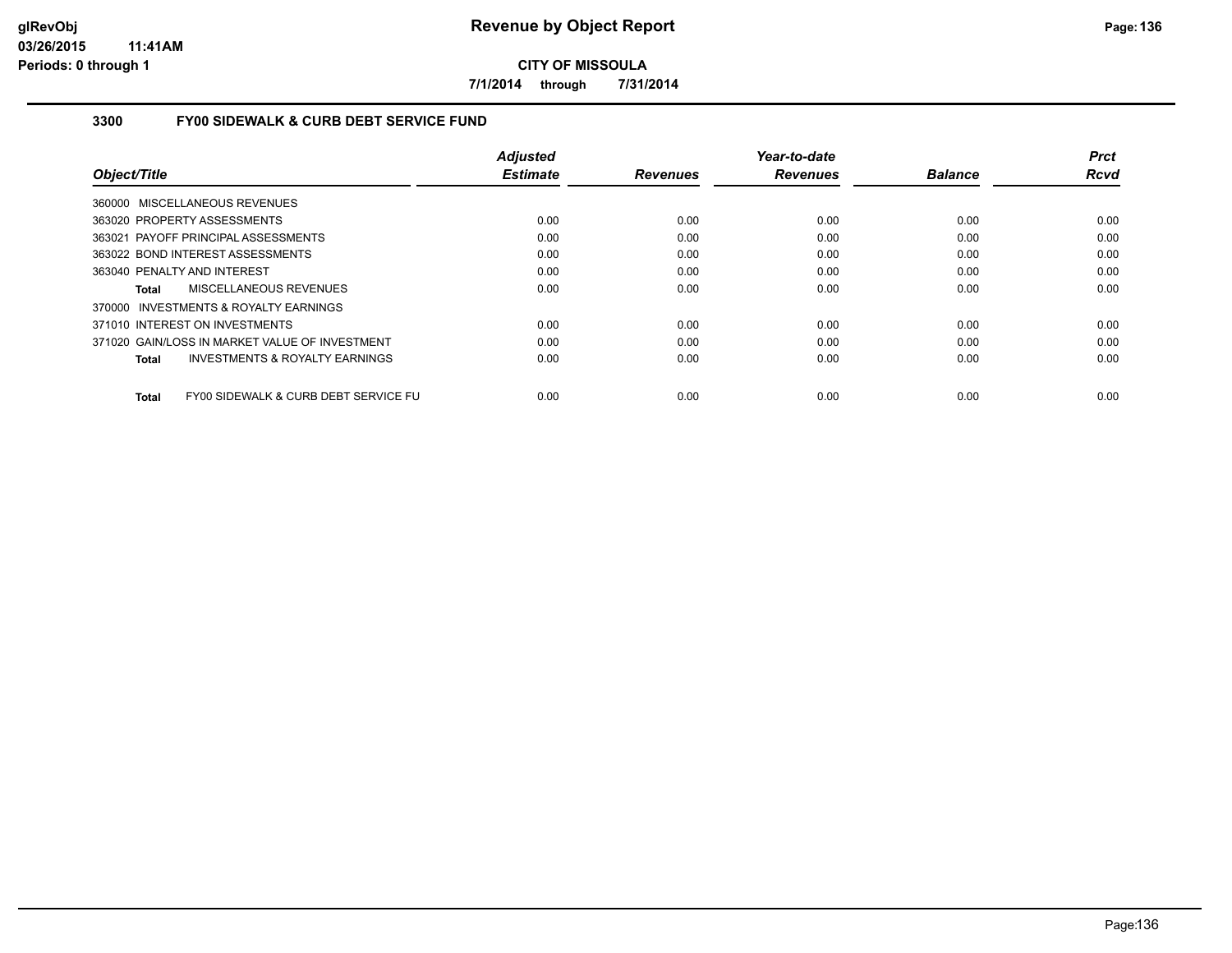**7/1/2014 through 7/31/2014**

**3305 JUDGMENT LEVIES 3305 JUDGMENT LEVIES**

|                                   | <b>Adjusted</b> |                 | Year-to-date    |                | <b>Prct</b> |
|-----------------------------------|-----------------|-----------------|-----------------|----------------|-------------|
| Object/Title                      | <b>Estimate</b> | <b>Revenues</b> | <b>Revenues</b> | <b>Balance</b> | <b>Rcvd</b> |
| 310000 TAXES/ASSESSMENTS          |                 |                 |                 |                |             |
| 311000 GENERAL PROPERTY TAXES     | 0.00            | 0.00            | 0.00            | 0.00           | 0.00        |
| 312001 PENALTIES & INTEREST       | 0.00            | 0.00            | 0.00            | 0.00           | 0.00        |
| TAXES/ASSESSMENTS<br><b>Total</b> | 0.00            | 0.00            | 0.00            | 0.00           | 0.00        |
|                                   |                 |                 |                 |                |             |
| <b>JUDGMENT LEVIES</b><br>Total   | 0.00            | 0.00            | 0.00            | 0.00           | 0.00        |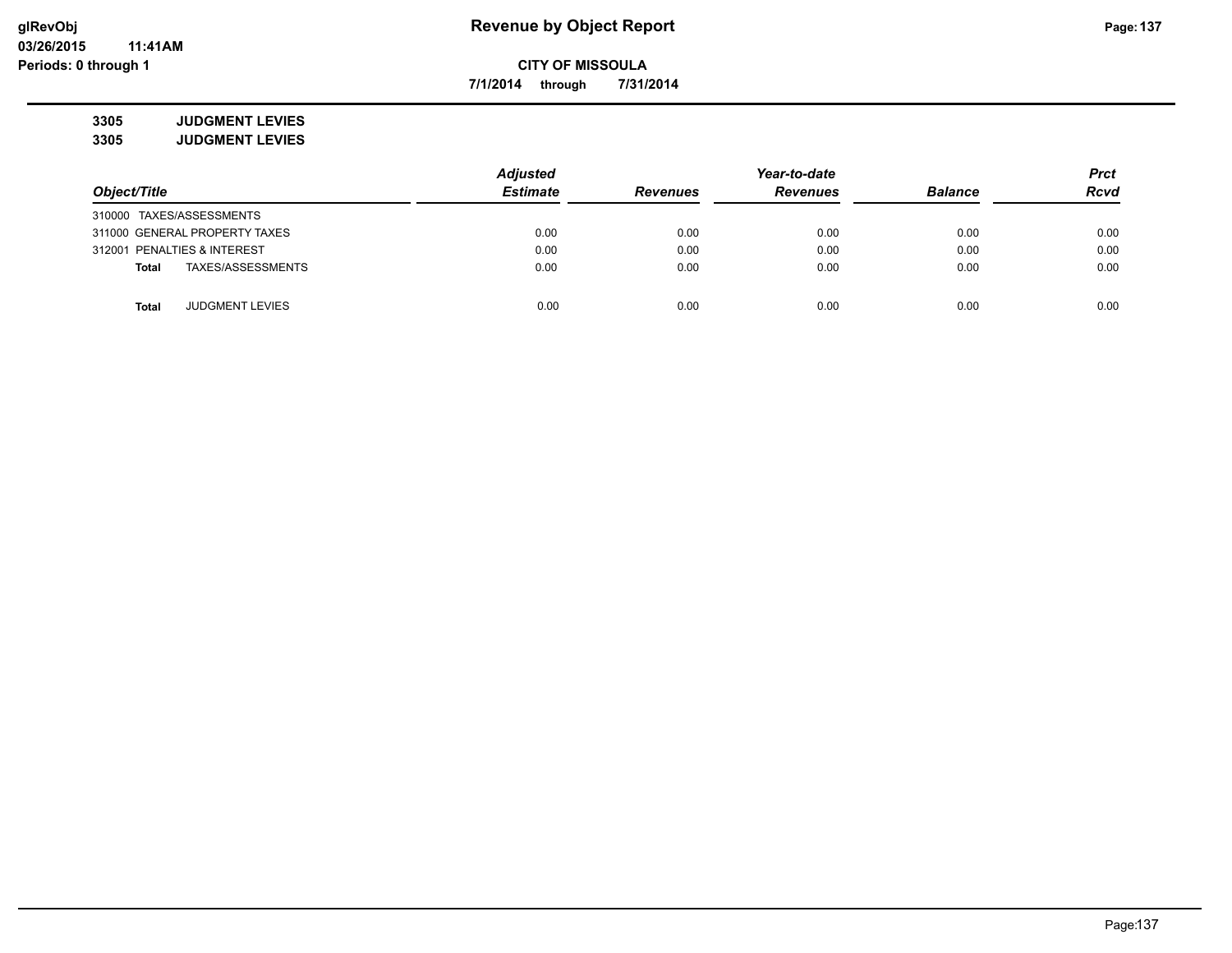## **glRevObj Revenue by Object Report Page:138**

**7/1/2014 through 7/31/2014**

#### **3305 JUDGMENT LEVIES**

| Object/Title                  |                        | <b>Adjusted</b><br><b>Estimate</b> | <b>Revenues</b> | Year-to-date<br><b>Revenues</b> | <b>Balance</b> | <b>Prct</b><br><b>Rcvd</b> |
|-------------------------------|------------------------|------------------------------------|-----------------|---------------------------------|----------------|----------------------------|
| 310000 TAXES/ASSESSMENTS      |                        |                                    |                 |                                 |                |                            |
| 311000 GENERAL PROPERTY TAXES |                        | 0.00                               | 0.00            | 0.00                            | 0.00           | 0.00                       |
| 312001 PENALTIES & INTEREST   |                        | 0.00                               | 0.00            | 0.00                            | 0.00           | 0.00                       |
| Total                         | TAXES/ASSESSMENTS      | 0.00                               | 0.00            | 0.00                            | 0.00           | 0.00                       |
|                               |                        |                                    |                 |                                 |                |                            |
| <b>Total</b>                  | <b>JUDGMENT LEVIES</b> | 0.00                               | 0.00            | 0.00                            | 0.00           | 0.00                       |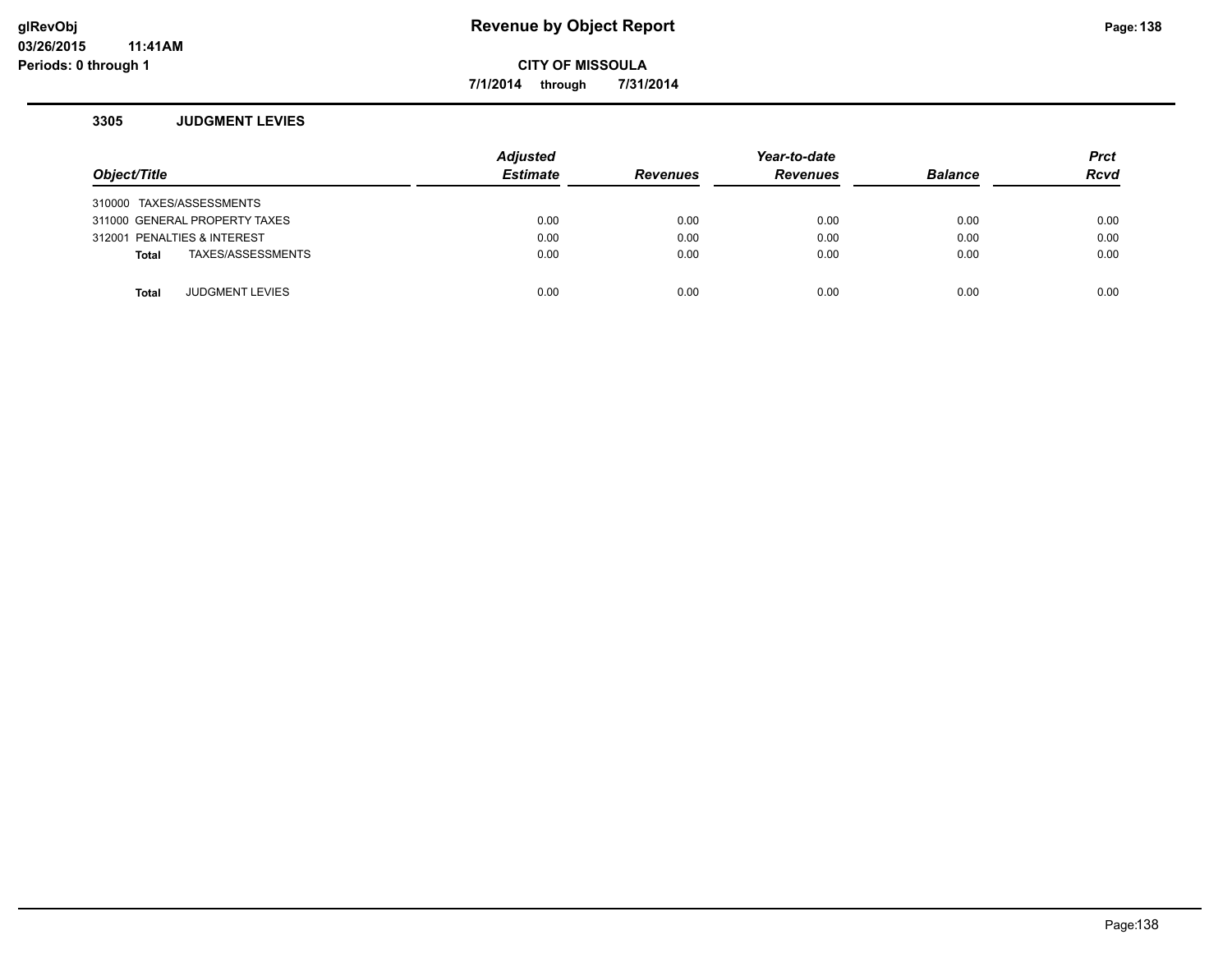#### **03/26/2015 11:41AM Periods: 0 through 1**

**CITY OF MISSOULA**

**7/1/2014 through 7/31/2014**

# **3400 FY01 SIDEWALK & CURB DEBT SERVICE FUND**

**3400 FY01 SIDEWALK & CURB DEBT SERVICE FUND**

|                                                     | <b>Adjusted</b> |                 | Year-to-date    |                | <b>Prct</b> |
|-----------------------------------------------------|-----------------|-----------------|-----------------|----------------|-------------|
| Object/Title                                        | <b>Estimate</b> | <b>Revenues</b> | <b>Revenues</b> | <b>Balance</b> | Rcvd        |
| TAXES/ASSESSMENTS<br>310000                         |                 |                 |                 |                |             |
| 312001 PENALTIES & INTEREST                         | 0.00            | 0.00            | 0.00            | 0.00           | 0.00        |
| TAXES/ASSESSMENTS<br>Total                          | 0.00            | 0.00            | 0.00            | 0.00           | 0.00        |
| MISCELLANEOUS REVENUES<br>360000                    |                 |                 |                 |                |             |
| 360010 MISCELLANEOUS                                | 0.00            | 0.00            | 0.00            | 0.00           | 0.00        |
| 363020 PROPERTY ASSESSMENTS                         | 0.00            | 0.00            | 0.00            | 0.00           | 0.00        |
| 363021 PAYOFF PRINCIPAL ASSESSMENTS                 | 0.00            | 0.00            | 0.00            | 0.00           | 0.00        |
| 363022 BOND INTEREST ASSESSMENTS                    | 0.00            | 0.00            | 0.00            | 0.00           | 0.00        |
| 363040 PENALTY AND INTEREST                         | 0.00            | 0.00            | 0.00            | 0.00           | 0.00        |
| MISCELLANEOUS REVENUES<br>Total                     | 0.00            | 0.00            | 0.00            | 0.00           | 0.00        |
| <b>INVESTMENTS &amp; ROYALTY EARNINGS</b><br>370000 |                 |                 |                 |                |             |
| 371010 INTEREST ON INVESTMENTS                      | 0.00            | 0.00            | 0.00            | 0.00           | 0.00        |
| 371020 GAIN/LOSS IN MARKET VALUE OF INVESTMENTS     | 0.00            | 0.00            | 0.00            | 0.00           | 0.00        |
| <b>INVESTMENTS &amp; ROYALTY EARNINGS</b><br>Total  | 0.00            | 0.00            | 0.00            | 0.00           | 0.00        |
| FY01 SIDEWALK & CURB DEBT SERVICE FUI<br>Total      | 0.00            | 0.00            | 0.00            | 0.00           | 0.00        |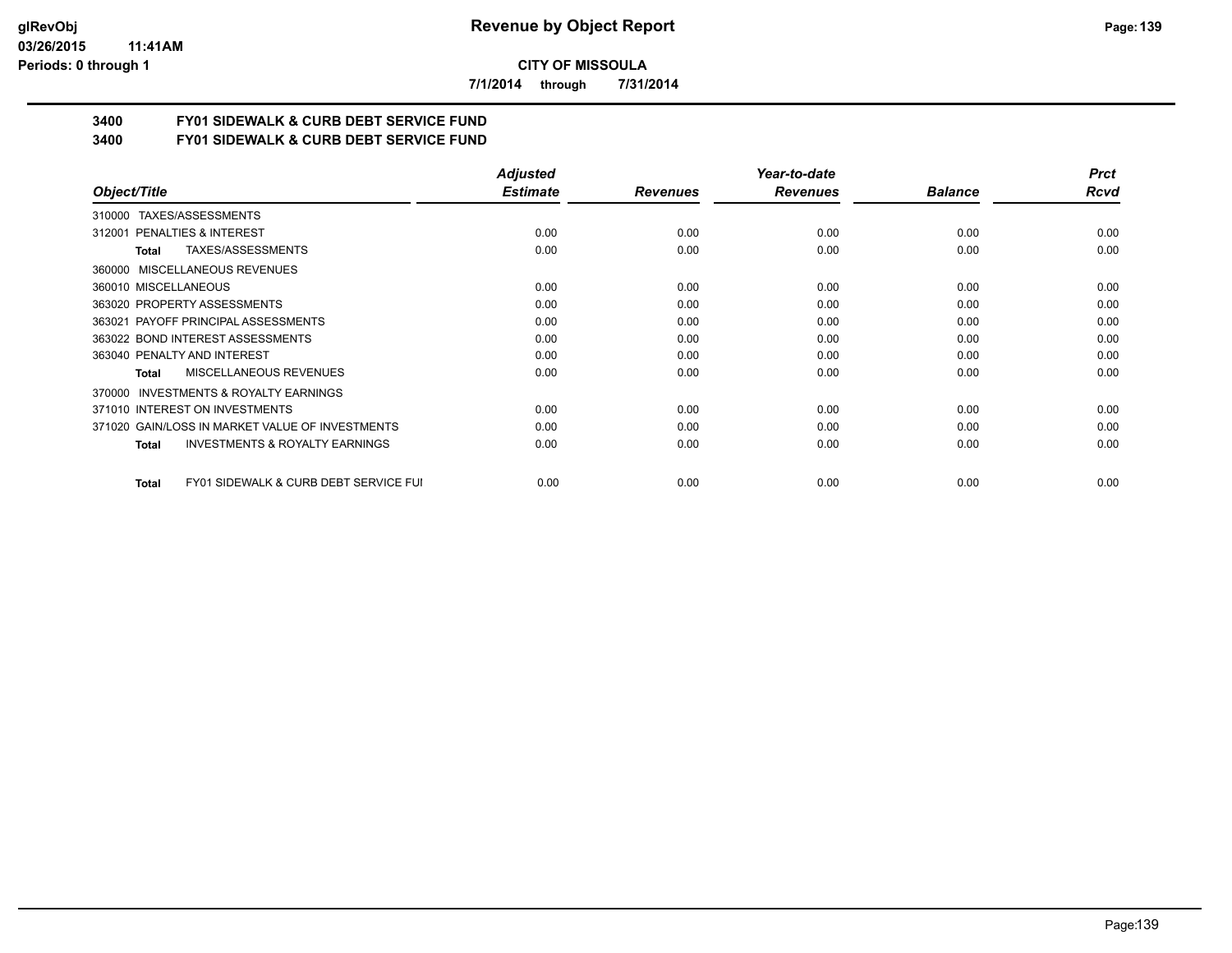**7/1/2014 through 7/31/2014**

## **3400 FY01 SIDEWALK & CURB DEBT SERVICE FUND**

|                                                                 | <b>Adjusted</b> |                 | Year-to-date    |                | <b>Prct</b> |
|-----------------------------------------------------------------|-----------------|-----------------|-----------------|----------------|-------------|
| Object/Title                                                    | <b>Estimate</b> | <b>Revenues</b> | <b>Revenues</b> | <b>Balance</b> | Rcvd        |
| TAXES/ASSESSMENTS<br>310000                                     |                 |                 |                 |                |             |
| 312001 PENALTIES & INTEREST                                     | 0.00            | 0.00            | 0.00            | 0.00           | 0.00        |
| TAXES/ASSESSMENTS<br>Total                                      | 0.00            | 0.00            | 0.00            | 0.00           | 0.00        |
| MISCELLANEOUS REVENUES<br>360000                                |                 |                 |                 |                |             |
| 360010 MISCELLANEOUS                                            | 0.00            | 0.00            | 0.00            | 0.00           | 0.00        |
| 363020 PROPERTY ASSESSMENTS                                     | 0.00            | 0.00            | 0.00            | 0.00           | 0.00        |
| 363021 PAYOFF PRINCIPAL ASSESSMENTS                             | 0.00            | 0.00            | 0.00            | 0.00           | 0.00        |
| 363022 BOND INTEREST ASSESSMENTS                                | 0.00            | 0.00            | 0.00            | 0.00           | 0.00        |
| 363040 PENALTY AND INTEREST                                     | 0.00            | 0.00            | 0.00            | 0.00           | 0.00        |
| MISCELLANEOUS REVENUES<br><b>Total</b>                          | 0.00            | 0.00            | 0.00            | 0.00           | 0.00        |
| INVESTMENTS & ROYALTY EARNINGS<br>370000                        |                 |                 |                 |                |             |
| 371010 INTEREST ON INVESTMENTS                                  | 0.00            | 0.00            | 0.00            | 0.00           | 0.00        |
| 371020 GAIN/LOSS IN MARKET VALUE OF INVESTMENT                  | 0.00            | 0.00            | 0.00            | 0.00           | 0.00        |
| <b>INVESTMENTS &amp; ROYALTY EARNINGS</b><br>Total              | 0.00            | 0.00            | 0.00            | 0.00           | 0.00        |
| <b>FY01 SIDEWALK &amp; CURB DEBT SERVICE FU</b><br><b>Total</b> | 0.00            | 0.00            | 0.00            | 0.00           | 0.00        |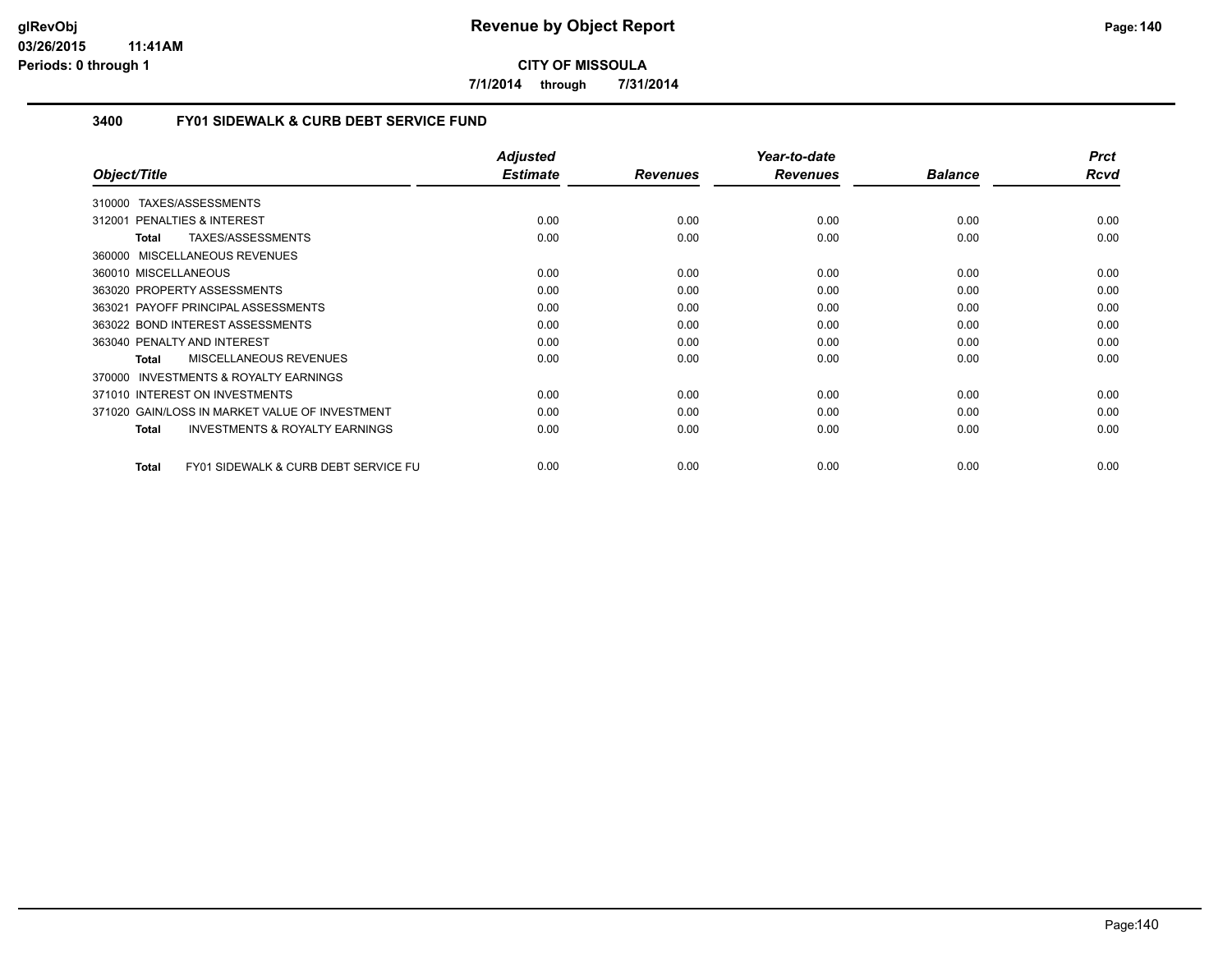**7/1/2014 through 7/31/2014**

# **3410 FY02 SIDEWALK & CURB DEBT SERVICE FUND**

**3410 FY02 SIDEWALK & CURB DEBT SERVICE FUND**

|                                                                  | <b>Adjusted</b> |                 | Year-to-date    |                | <b>Prct</b> |
|------------------------------------------------------------------|-----------------|-----------------|-----------------|----------------|-------------|
| Object/Title                                                     | <b>Estimate</b> | <b>Revenues</b> | <b>Revenues</b> | <b>Balance</b> | <b>Rcvd</b> |
| 360000 MISCELLANEOUS REVENUES                                    |                 |                 |                 |                |             |
| 363020 PROPERTY ASSESSMENTS                                      | 0.00            | 0.00            | 0.00            | 0.00           | 0.00        |
| 363021 PAYOFF PRINCIPAL ASSESSMENTS                              | 0.00            | 0.00            | 0.00            | 0.00           | 0.00        |
| 363022 BOND INTEREST ASSESSMENTS                                 | 0.00            | 0.00            | 0.00            | 0.00           | 0.00        |
| 363040 PENALTY AND INTEREST                                      | 0.00            | 0.00            | 0.00            | 0.00           | 0.00        |
| MISCELLANEOUS REVENUES<br>Total                                  | 0.00            | 0.00            | 0.00            | 0.00           | 0.00        |
| 370000 INVESTMENTS & ROYALTY EARNINGS                            |                 |                 |                 |                |             |
| 371010 INTEREST ON INVESTMENTS                                   | 0.00            | 0.00            | 0.00            | 0.00           | 0.00        |
| 371020 GAIN/LOSS IN MARKET VALUE OF INVESTMENTS                  | 0.00            | 0.00            | 0.00            | 0.00           | 0.00        |
| <b>INVESTMENTS &amp; ROYALTY EARNINGS</b><br>Total               | 0.00            | 0.00            | 0.00            | 0.00           | 0.00        |
| <b>FY02 SIDEWALK &amp; CURB DEBT SERVICE FUI</b><br><b>Total</b> | 0.00            | 0.00            | 0.00            | 0.00           | 0.00        |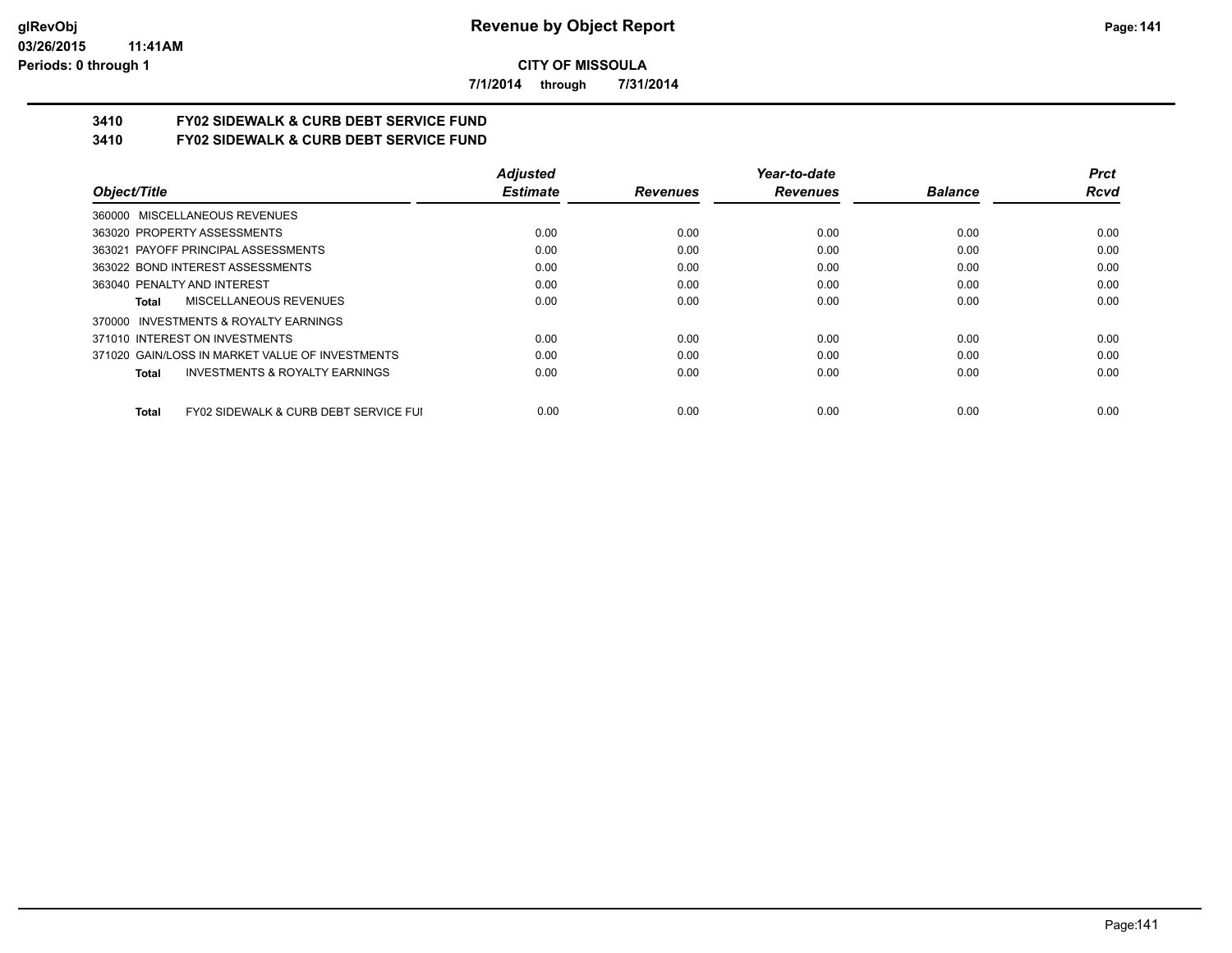**7/1/2014 through 7/31/2014**

## **3410 FY02 SIDEWALK & CURB DEBT SERVICE FUND**

|                                                      | <b>Adjusted</b> |                 | Year-to-date    |                | <b>Prct</b> |
|------------------------------------------------------|-----------------|-----------------|-----------------|----------------|-------------|
| Object/Title                                         | <b>Estimate</b> | <b>Revenues</b> | <b>Revenues</b> | <b>Balance</b> | <b>Rcvd</b> |
| 360000 MISCELLANEOUS REVENUES                        |                 |                 |                 |                |             |
| 363020 PROPERTY ASSESSMENTS                          | 0.00            | 0.00            | 0.00            | 0.00           | 0.00        |
| 363021 PAYOFF PRINCIPAL ASSESSMENTS                  | 0.00            | 0.00            | 0.00            | 0.00           | 0.00        |
| 363022 BOND INTEREST ASSESSMENTS                     | 0.00            | 0.00            | 0.00            | 0.00           | 0.00        |
| 363040 PENALTY AND INTEREST                          | 0.00            | 0.00            | 0.00            | 0.00           | 0.00        |
| MISCELLANEOUS REVENUES<br>Total                      | 0.00            | 0.00            | 0.00            | 0.00           | 0.00        |
| 370000 INVESTMENTS & ROYALTY EARNINGS                |                 |                 |                 |                |             |
| 371010 INTEREST ON INVESTMENTS                       | 0.00            | 0.00            | 0.00            | 0.00           | 0.00        |
| 371020 GAIN/LOSS IN MARKET VALUE OF INVESTMENT       | 0.00            | 0.00            | 0.00            | 0.00           | 0.00        |
| <b>INVESTMENTS &amp; ROYALTY EARNINGS</b><br>Total   | 0.00            | 0.00            | 0.00            | 0.00           | 0.00        |
| FY02 SIDEWALK & CURB DEBT SERVICE FU<br><b>Total</b> | 0.00            | 0.00            | 0.00            | 0.00           | 0.00        |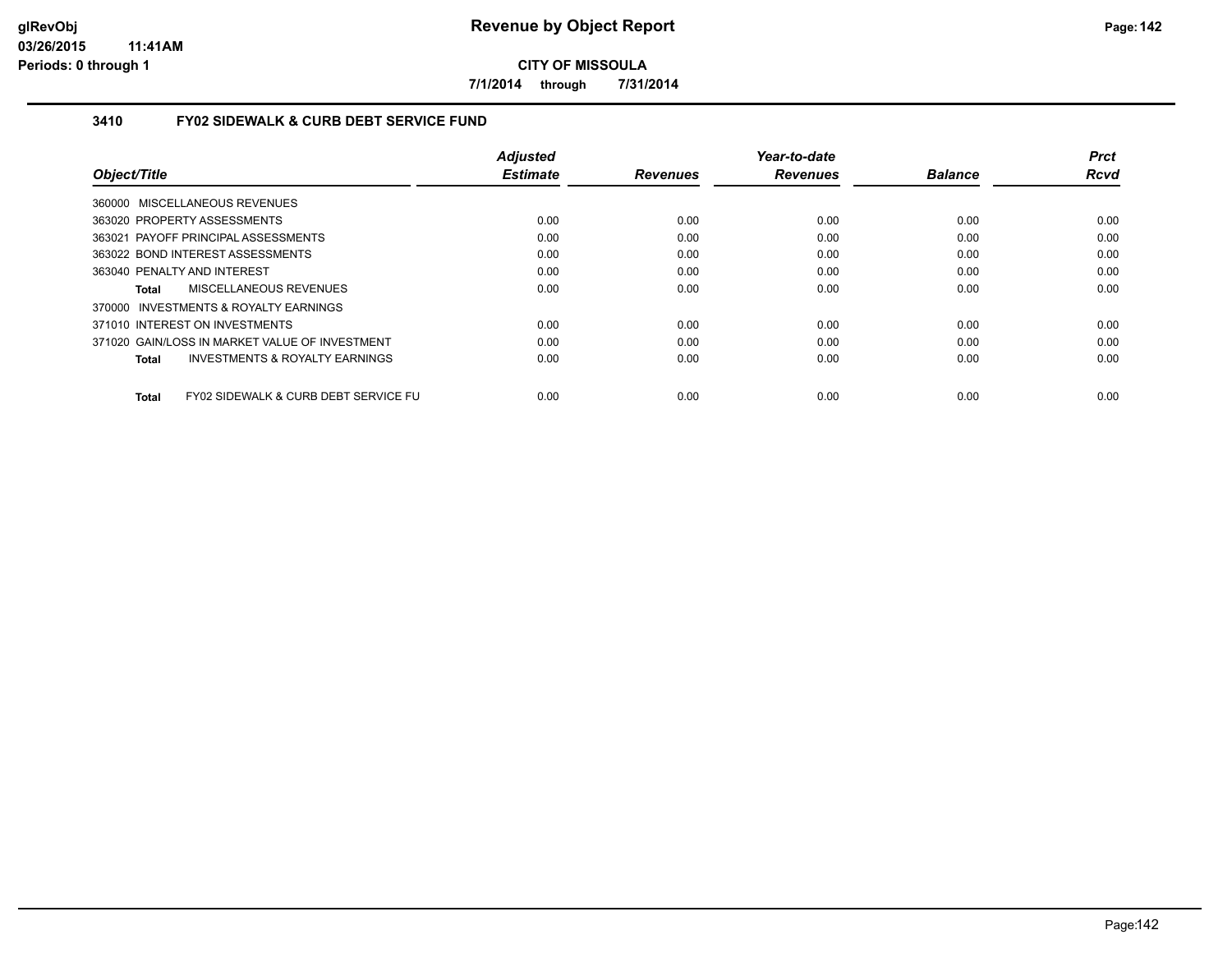**7/1/2014 through 7/31/2014**

# **3420 FY03 SIDEWALK & CURB DEBT SERVICE**

**3420 FY03 SIDEWALK & CURB DEBT SERVICE**

|                                                              | <b>Adjusted</b> |                 | Year-to-date    |                | <b>Prct</b> |
|--------------------------------------------------------------|-----------------|-----------------|-----------------|----------------|-------------|
| Object/Title                                                 | <b>Estimate</b> | <b>Revenues</b> | <b>Revenues</b> | <b>Balance</b> | Rcvd        |
| 360000 MISCELLANEOUS REVENUES                                |                 |                 |                 |                |             |
| 363020 PROPERTY ASSESSMENTS                                  | 26,300.00       | $-2,374.30$     | $-2.374.30$     | 28,674.30      | $-9.03$     |
| 363021 PAYOFF PRINCIPAL ASSESSMENTS                          | 0.00            | 0.00            | 0.00            | 0.00           | 0.00        |
| 363022 BOND INTEREST ASSESSMENTS                             | 0.00            | 0.00            | 0.00            | 0.00           | 0.00        |
| 363040 PENALTY AND INTEREST                                  | 0.00            | $-88.85$        | $-88.85$        | 88.85          | 0.00        |
| MISCELLANEOUS REVENUES<br>Total                              | 26,300.00       | $-2,463.15$     | $-2,463.15$     | 28,763.15      | $-9.37$     |
| 370000 INVESTMENTS & ROYALTY EARNINGS                        |                 |                 |                 |                |             |
| 371010 INTEREST ON INVESTMENTS                               | 0.00            | 0.00            | 0.00            | 0.00           | 0.00        |
| 371020 GAIN/LOSS IN MARKET VALUE OF INVESTMENTS              | 0.00            | 0.00            | 0.00            | 0.00           | 0.00        |
| <b>INVESTMENTS &amp; ROYALTY EARNINGS</b><br>Total           | 0.00            | 0.00            | 0.00            | 0.00           | 0.00        |
| OTHER FINANCING SOURCES<br>380000                            |                 |                 |                 |                |             |
| 381009 TRANSFERS IN                                          | 0.00            | 0.00            | 0.00            | 0.00           | 0.00        |
| OTHER FINANCING SOURCES<br>Total                             | 0.00            | 0.00            | 0.00            | 0.00           | 0.00        |
| <b>FY03 SIDEWALK &amp; CURB DEBT SERVICE</b><br><b>Total</b> | 26,300.00       | $-2,463.15$     | $-2,463.15$     | 28,763.15      | $-9.37$     |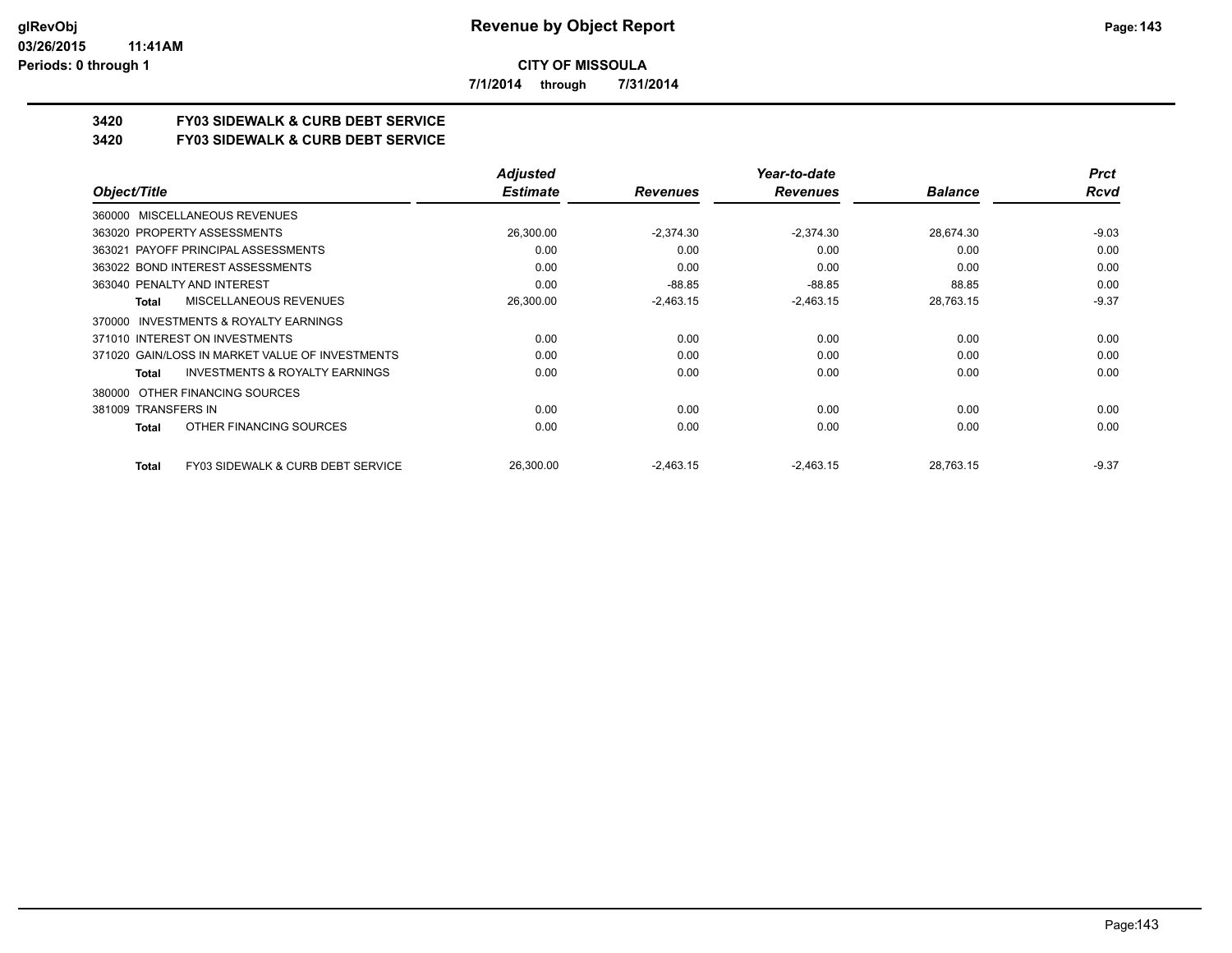**7/1/2014 through 7/31/2014**

## **3420 FY03 SIDEWALK & CURB DEBT SERVICE**

|                                                    | <b>Adjusted</b> |                 | Year-to-date    |                | <b>Prct</b> |
|----------------------------------------------------|-----------------|-----------------|-----------------|----------------|-------------|
| Object/Title                                       | <b>Estimate</b> | <b>Revenues</b> | <b>Revenues</b> | <b>Balance</b> | <b>Rcvd</b> |
| 360000 MISCELLANEOUS REVENUES                      |                 |                 |                 |                |             |
| 363020 PROPERTY ASSESSMENTS                        | 26.300.00       | $-2.374.30$     | $-2.374.30$     | 28.674.30      | $-9.03$     |
| 363021 PAYOFF PRINCIPAL ASSESSMENTS                | 0.00            | 0.00            | 0.00            | 0.00           | 0.00        |
| 363022 BOND INTEREST ASSESSMENTS                   | 0.00            | 0.00            | 0.00            | 0.00           | 0.00        |
| 363040 PENALTY AND INTEREST                        | 0.00            | $-88.85$        | $-88.85$        | 88.85          | 0.00        |
| MISCELLANEOUS REVENUES<br>Total                    | 26,300.00       | $-2,463.15$     | $-2,463.15$     | 28,763.15      | $-9.37$     |
| 370000 INVESTMENTS & ROYALTY EARNINGS              |                 |                 |                 |                |             |
| 371010 INTEREST ON INVESTMENTS                     | 0.00            | 0.00            | 0.00            | 0.00           | 0.00        |
| 371020 GAIN/LOSS IN MARKET VALUE OF INVESTMENT     | 0.00            | 0.00            | 0.00            | 0.00           | 0.00        |
| <b>INVESTMENTS &amp; ROYALTY EARNINGS</b><br>Total | 0.00            | 0.00            | 0.00            | 0.00           | 0.00        |
| 380000 OTHER FINANCING SOURCES                     |                 |                 |                 |                |             |
| 381009 TRANSFERS IN                                | 0.00            | 0.00            | 0.00            | 0.00           | 0.00        |
| OTHER FINANCING SOURCES<br>Total                   | 0.00            | 0.00            | 0.00            | 0.00           | 0.00        |
| FY03 SIDEWALK & CURB DEBT SERVICE<br>Total         | 26.300.00       | $-2,463.15$     | $-2,463.15$     | 28.763.15      | $-9.37$     |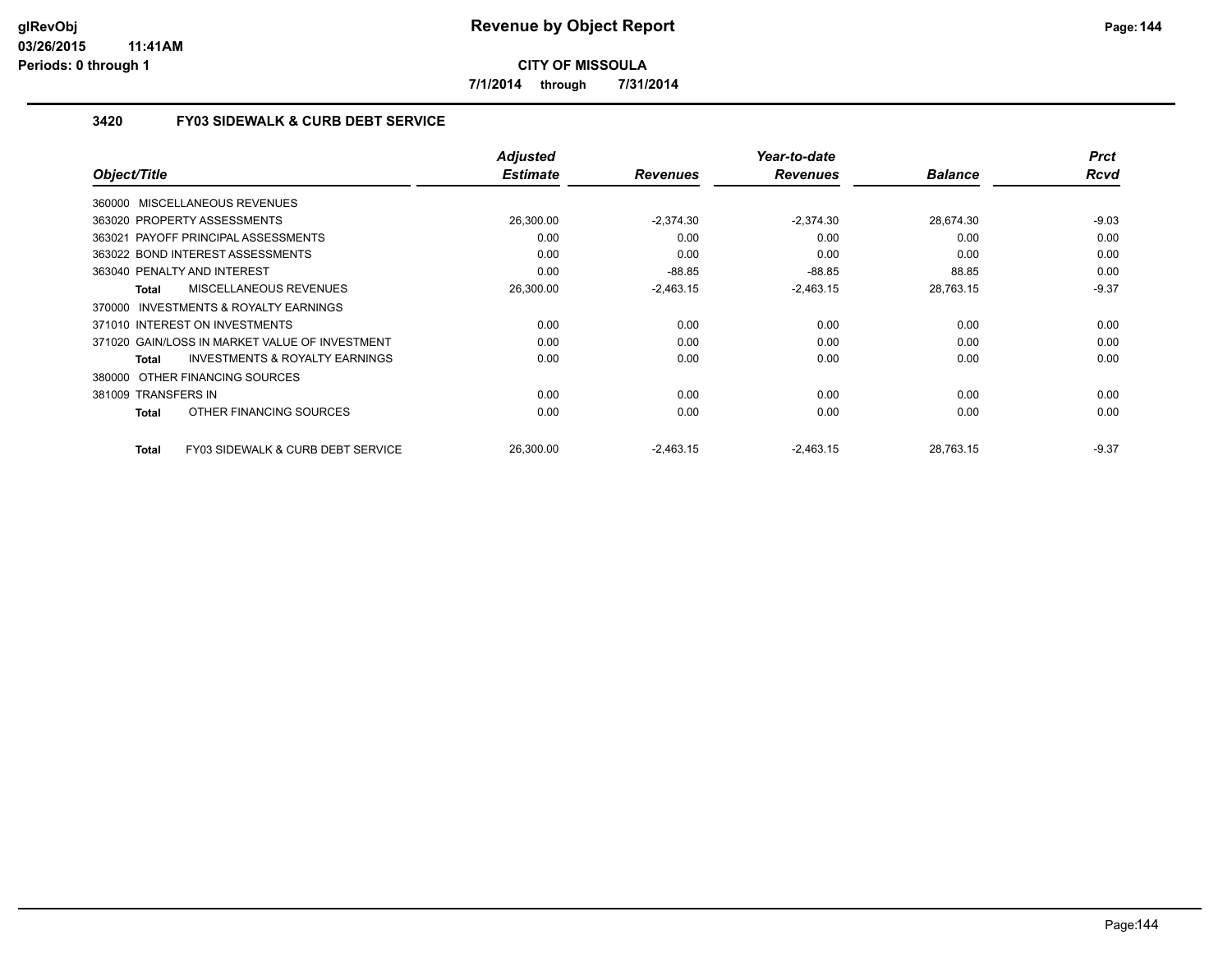**7/1/2014 through 7/31/2014**

# **3430 FY04 SIDEWALK CURB DEBT SERVICE**

#### **3430 FY04 SIDEWALK CURB DEBT SERVICE**

|                                                    | <b>Adjusted</b> |                 | Year-to-date    |                | <b>Prct</b> |
|----------------------------------------------------|-----------------|-----------------|-----------------|----------------|-------------|
| Object/Title                                       | <b>Estimate</b> | <b>Revenues</b> | <b>Revenues</b> | <b>Balance</b> | Rcvd        |
| MISCELLANEOUS REVENUES<br>360000                   |                 |                 |                 |                |             |
| 363020 PROPERTY ASSESSMENTS                        | 11,295.00       | $-1,352.98$     | $-1,352.98$     | 12,647.98      | $-11.98$    |
| 363021 PAYOFF PRINCIPAL ASSESSMENTS                | 0.00            | 0.00            | 0.00            | 0.00           | 0.00        |
| 363022 BOND INTEREST ASSESSMENTS                   | 0.00            | 0.00            | 0.00            | 0.00           | 0.00        |
| 363040 PENALTY AND INTEREST                        | 0.00            | $-36.40$        | $-36.40$        | 36.40          | 0.00        |
| MISCELLANEOUS REVENUES<br>Total                    | 11,295.00       | $-1,389.38$     | $-1,389.38$     | 12,684.38      | $-12.30$    |
| INVESTMENTS & ROYALTY EARNINGS<br>370000           |                 |                 |                 |                |             |
| 371010 INTEREST ON INVESTMENTS                     | 0.00            | 0.00            | 0.00            | 0.00           | 0.00        |
| 371020 GAIN/LOSS IN MARKET VALUE OF INVESTMENTS    | 0.00            | 0.00            | 0.00            | 0.00           | 0.00        |
| <b>INVESTMENTS &amp; ROYALTY EARNINGS</b><br>Total | 0.00            | 0.00            | 0.00            | 0.00           | 0.00        |
| OTHER FINANCING SOURCES<br>380000                  |                 |                 |                 |                |             |
| 381030 SID BOND PROCEEDS                           | 0.00            | 0.00            | 0.00            | 0.00           | 0.00        |
| OTHER FINANCING SOURCES<br>Total                   | 0.00            | 0.00            | 0.00            | 0.00           | 0.00        |
| <b>FY04 SIDEWALK CURB DEBT SERVICE</b><br>Total    | 11,295.00       | $-1,389.38$     | $-1,389.38$     | 12,684.38      | $-12.30$    |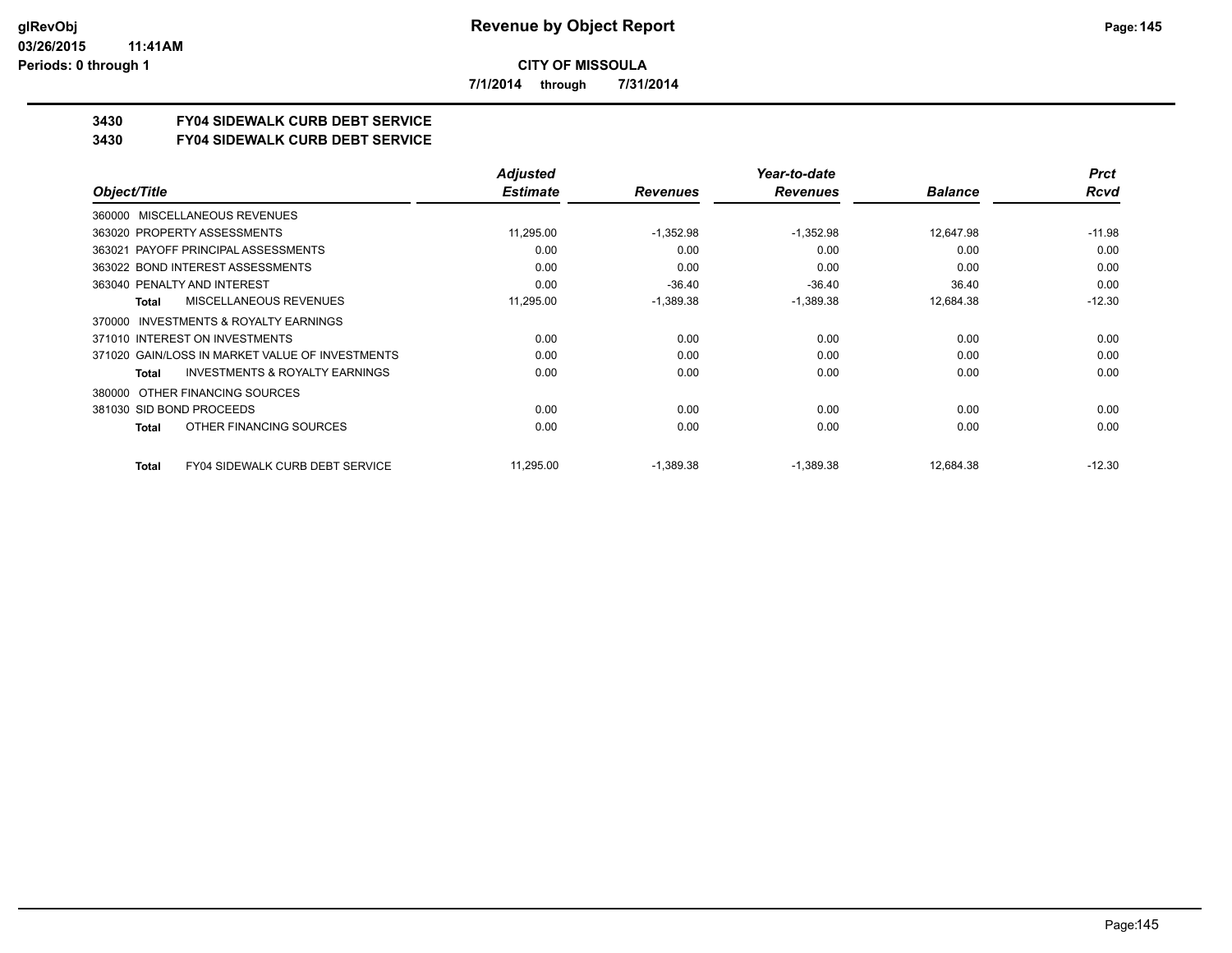**7/1/2014 through 7/31/2014**

## **3430 FY04 SIDEWALK CURB DEBT SERVICE**

|                                                     | <b>Adjusted</b> |                 | Year-to-date    |                | <b>Prct</b> |
|-----------------------------------------------------|-----------------|-----------------|-----------------|----------------|-------------|
| Object/Title                                        | <b>Estimate</b> | <b>Revenues</b> | <b>Revenues</b> | <b>Balance</b> | <b>Rcvd</b> |
| 360000 MISCELLANEOUS REVENUES                       |                 |                 |                 |                |             |
| 363020 PROPERTY ASSESSMENTS                         | 11,295.00       | $-1,352.98$     | $-1,352.98$     | 12,647.98      | $-11.98$    |
| 363021 PAYOFF PRINCIPAL ASSESSMENTS                 | 0.00            | 0.00            | 0.00            | 0.00           | 0.00        |
| 363022 BOND INTEREST ASSESSMENTS                    | 0.00            | 0.00            | 0.00            | 0.00           | 0.00        |
| 363040 PENALTY AND INTEREST                         | 0.00            | $-36.40$        | $-36.40$        | 36.40          | 0.00        |
| MISCELLANEOUS REVENUES<br>Total                     | 11,295.00       | $-1,389.38$     | $-1,389.38$     | 12,684.38      | $-12.30$    |
| <b>INVESTMENTS &amp; ROYALTY EARNINGS</b><br>370000 |                 |                 |                 |                |             |
| 371010 INTEREST ON INVESTMENTS                      | 0.00            | 0.00            | 0.00            | 0.00           | 0.00        |
| 371020 GAIN/LOSS IN MARKET VALUE OF INVESTMENT      | 0.00            | 0.00            | 0.00            | 0.00           | 0.00        |
| <b>INVESTMENTS &amp; ROYALTY EARNINGS</b><br>Total  | 0.00            | 0.00            | 0.00            | 0.00           | 0.00        |
| 380000 OTHER FINANCING SOURCES                      |                 |                 |                 |                |             |
| 381030 SID BOND PROCEEDS                            | 0.00            | 0.00            | 0.00            | 0.00           | 0.00        |
| OTHER FINANCING SOURCES<br>Total                    | 0.00            | 0.00            | 0.00            | 0.00           | 0.00        |
| FY04 SIDEWALK CURB DEBT SERVICE<br><b>Total</b>     | 11,295.00       | $-1,389.38$     | $-1,389.38$     | 12,684.38      | $-12.30$    |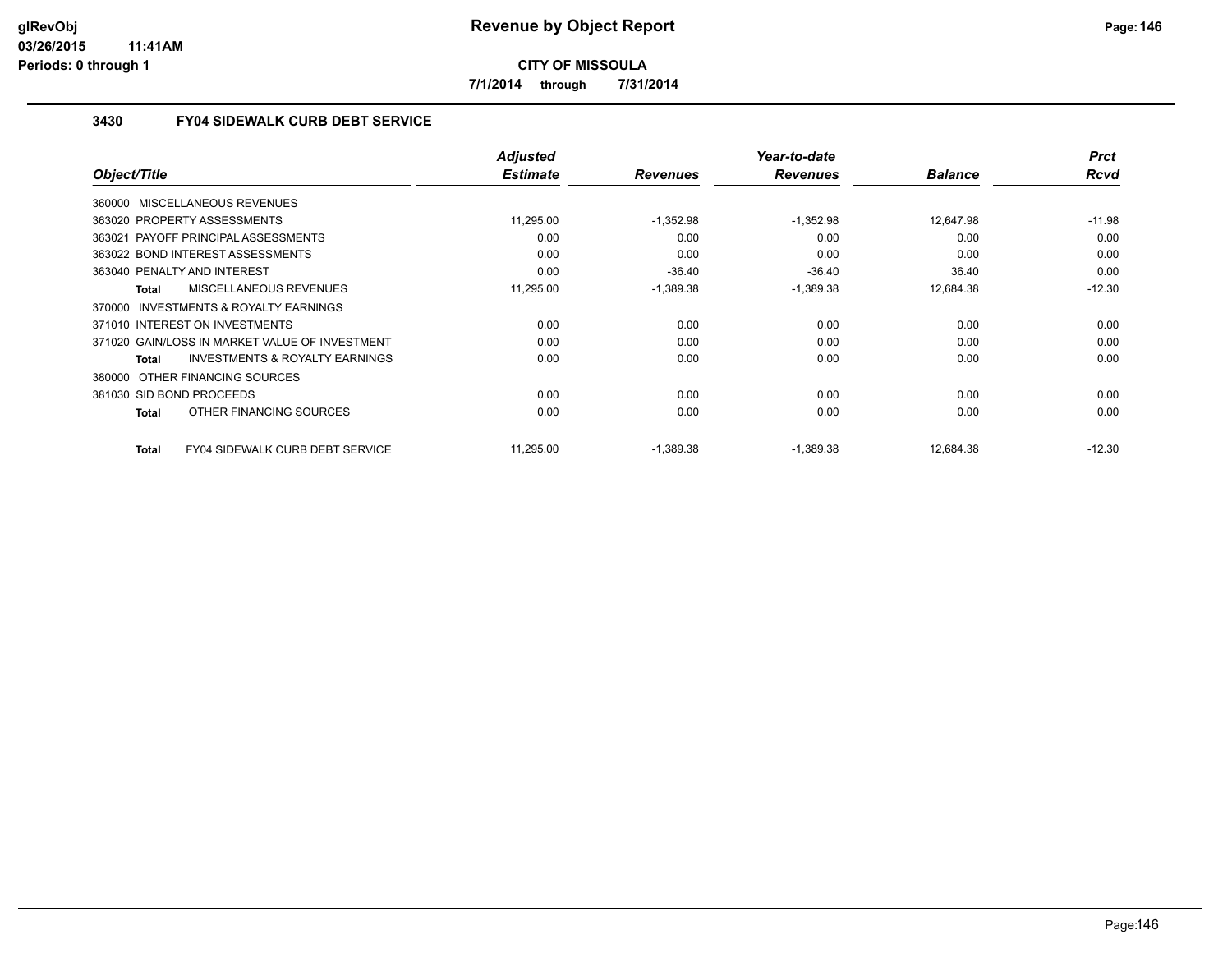**7/1/2014 through 7/31/2014**

**3433 SID 433 DEBT SERVICE**

**3433 SID 433 DEBT SERVICE**

|                                                    | <b>Adjusted</b> |                 | Year-to-date    |                | <b>Prct</b> |
|----------------------------------------------------|-----------------|-----------------|-----------------|----------------|-------------|
| Object/Title                                       | <b>Estimate</b> | <b>Revenues</b> | <b>Revenues</b> | <b>Balance</b> | <b>Rcvd</b> |
| 360000 MISCELLANEOUS REVENUES                      |                 |                 |                 |                |             |
| 363020 PROPERTY ASSESSMENTS                        | 0.00            | 0.00            | 0.00            | 0.00           | 0.00        |
| 363021 PAYOFF PRINCIPAL ASSESSMENTS                | 0.00            | 0.00            | 0.00            | 0.00           | 0.00        |
| 363022 BOND INTEREST ASSESSMENTS                   | 0.00            | 0.00            | 0.00            | 0.00           | 0.00        |
| 363040 PENALTY AND INTEREST                        | 0.00            | 0.00            | 0.00            | 0.00           | 0.00        |
| MISCELLANEOUS REVENUES<br>Total                    | 0.00            | 0.00            | 0.00            | 0.00           | 0.00        |
| INVESTMENTS & ROYALTY EARNINGS<br>370000           |                 |                 |                 |                |             |
| 371010 INTEREST ON INVESTMENTS                     | 0.00            | 0.00            | 0.00            | 0.00           | 0.00        |
| 371020 GAIN/LOSS IN MARKET VALUE OF INVESTMENTS    | 0.00            | 0.00            | 0.00            | 0.00           | 0.00        |
| <b>INVESTMENTS &amp; ROYALTY EARNINGS</b><br>Total | 0.00            | 0.00            | 0.00            | 0.00           | 0.00        |
| SID 433 DEBT SERVICE<br><b>Total</b>               | 0.00            | 0.00            | 0.00            | 0.00           | 0.00        |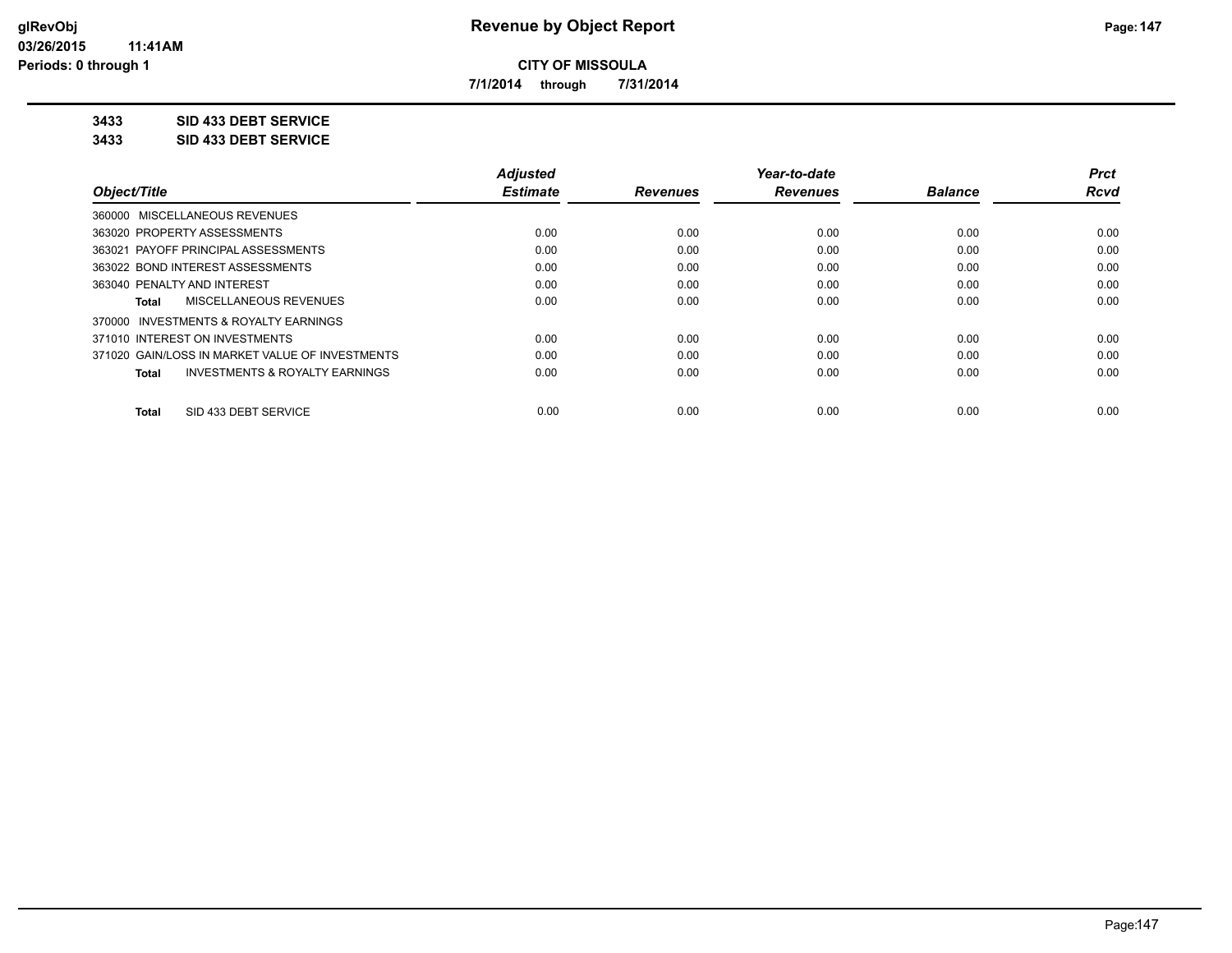**7/1/2014 through 7/31/2014**

### **3433 SID 433 DEBT SERVICE**

|                                                           | <b>Adjusted</b> |                 | Year-to-date    |                | Prct        |
|-----------------------------------------------------------|-----------------|-----------------|-----------------|----------------|-------------|
| Object/Title                                              | <b>Estimate</b> | <b>Revenues</b> | <b>Revenues</b> | <b>Balance</b> | <b>Rcvd</b> |
| 360000 MISCELLANEOUS REVENUES                             |                 |                 |                 |                |             |
| 363020 PROPERTY ASSESSMENTS                               | 0.00            | 0.00            | 0.00            | 0.00           | 0.00        |
| 363021 PAYOFF PRINCIPAL ASSESSMENTS                       | 0.00            | 0.00            | 0.00            | 0.00           | 0.00        |
| 363022 BOND INTEREST ASSESSMENTS                          | 0.00            | 0.00            | 0.00            | 0.00           | 0.00        |
| 363040 PENALTY AND INTEREST                               | 0.00            | 0.00            | 0.00            | 0.00           | 0.00        |
| MISCELLANEOUS REVENUES<br>Total                           | 0.00            | 0.00            | 0.00            | 0.00           | 0.00        |
| 370000 INVESTMENTS & ROYALTY EARNINGS                     |                 |                 |                 |                |             |
| 371010 INTEREST ON INVESTMENTS                            | 0.00            | 0.00            | 0.00            | 0.00           | 0.00        |
| 371020 GAIN/LOSS IN MARKET VALUE OF INVESTMENT            | 0.00            | 0.00            | 0.00            | 0.00           | 0.00        |
| <b>INVESTMENTS &amp; ROYALTY EARNINGS</b><br><b>Total</b> | 0.00            | 0.00            | 0.00            | 0.00           | 0.00        |
|                                                           |                 |                 |                 |                |             |
| SID 433 DEBT SERVICE<br><b>Total</b>                      | 0.00            | 0.00            | 0.00            | 0.00           | 0.00        |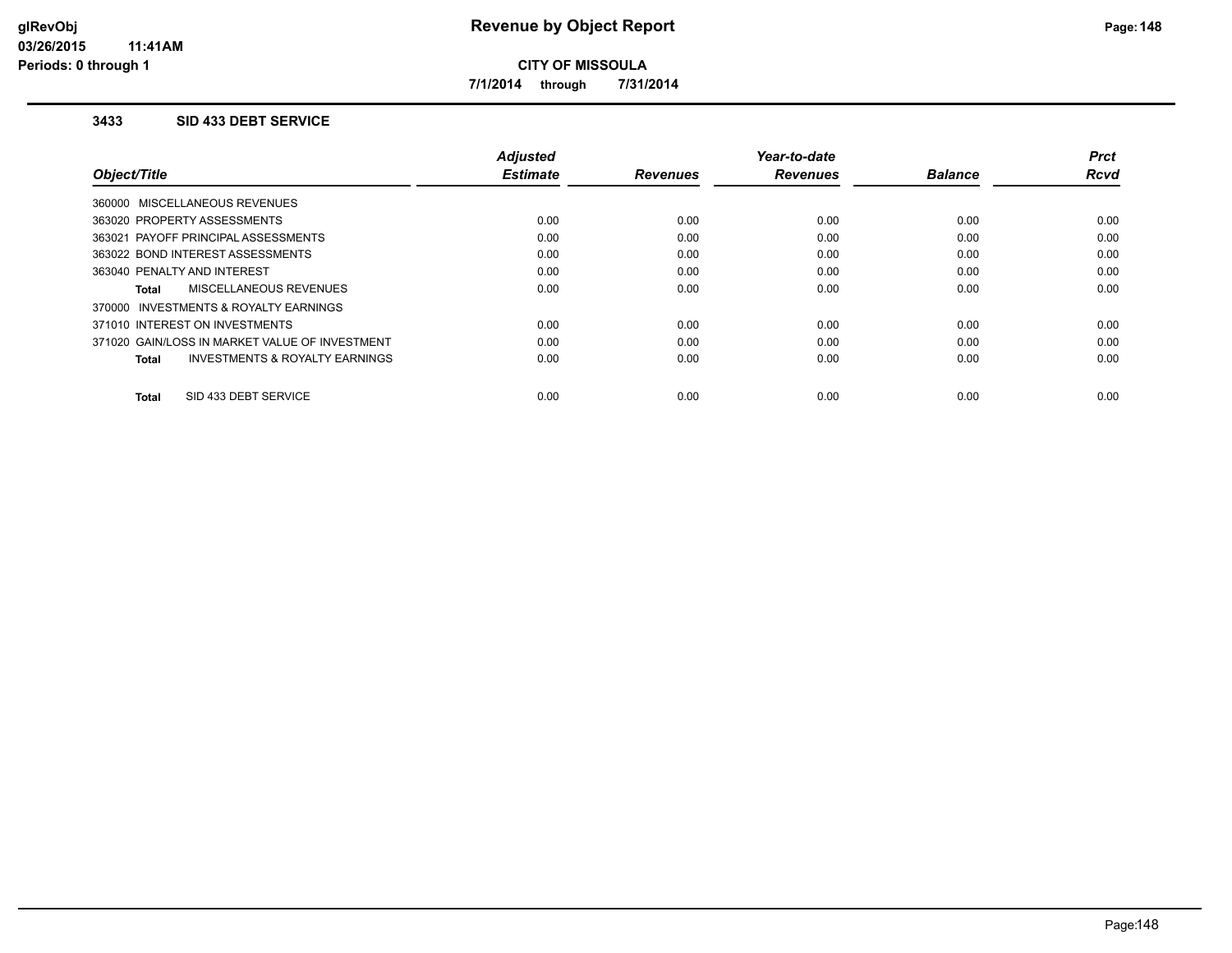**7/1/2014 through 7/31/2014**

## **3440 FY 05 SIDEWALK AND CURB**

**3440 FY 05 SIDEWALK AND CURB**

|                                                           | <b>Adjusted</b> |                 | Year-to-date    |                | <b>Prct</b> |
|-----------------------------------------------------------|-----------------|-----------------|-----------------|----------------|-------------|
| Object/Title                                              | <b>Estimate</b> | <b>Revenues</b> | <b>Revenues</b> | <b>Balance</b> | Rcvd        |
| 360000 MISCELLANEOUS REVENUES                             |                 |                 |                 |                |             |
| 363020 PROPERTY ASSESSMENTS                               | 40,163.00       | $-1,053.31$     | $-1,053.31$     | 41,216.31      | $-2.62$     |
| 363021 PAYOFF PRINCIPAL ASSESSMENTS                       | 0.00            | 0.00            | 0.00            | 0.00           | 0.00        |
| 363022 BOND INTEREST ASSESSMENTS                          | 0.00            | 0.00            | 0.00            | 0.00           | 0.00        |
| 363040 PENALTY AND INTEREST                               | 0.00            | $-21.95$        | $-21.95$        | 21.95          | 0.00        |
| <b>MISCELLANEOUS REVENUES</b><br><b>Total</b>             | 40,163.00       | $-1,075.26$     | $-1,075.26$     | 41,238.26      | $-2.68$     |
| INVESTMENTS & ROYALTY EARNINGS<br>370000                  |                 |                 |                 |                |             |
| 371010 INTEREST ON INVESTMENTS                            | 0.00            | 0.00            | 0.00            | 0.00           | 0.00        |
| 371020 GAIN/LOSS IN MARKET VALUE OF INVESTMENTS           | 0.00            | 0.00            | 0.00            | 0.00           | 0.00        |
| 371500 INTEREST ON INTERFUND LOAN                         | 0.00            | 0.00            | 0.00            | 0.00           | 0.00        |
| <b>INVESTMENTS &amp; ROYALTY EARNINGS</b><br><b>Total</b> | 0.00            | 0.00            | 0.00            | 0.00           | 0.00        |
| OTHER FINANCING SOURCES<br>380000                         |                 |                 |                 |                |             |
| 381030 SID BONDS PROCEEDS                                 | 0.00            | 0.00            | 0.00            | 0.00           | 0.00        |
| OTHER FINANCING SOURCES<br><b>Total</b>                   | 0.00            | 0.00            | 0.00            | 0.00           | 0.00        |
| FY 05 SIDEWALK AND CURB<br><b>Total</b>                   | 40,163.00       | $-1,075.26$     | $-1,075.26$     | 41,238.26      | $-2.68$     |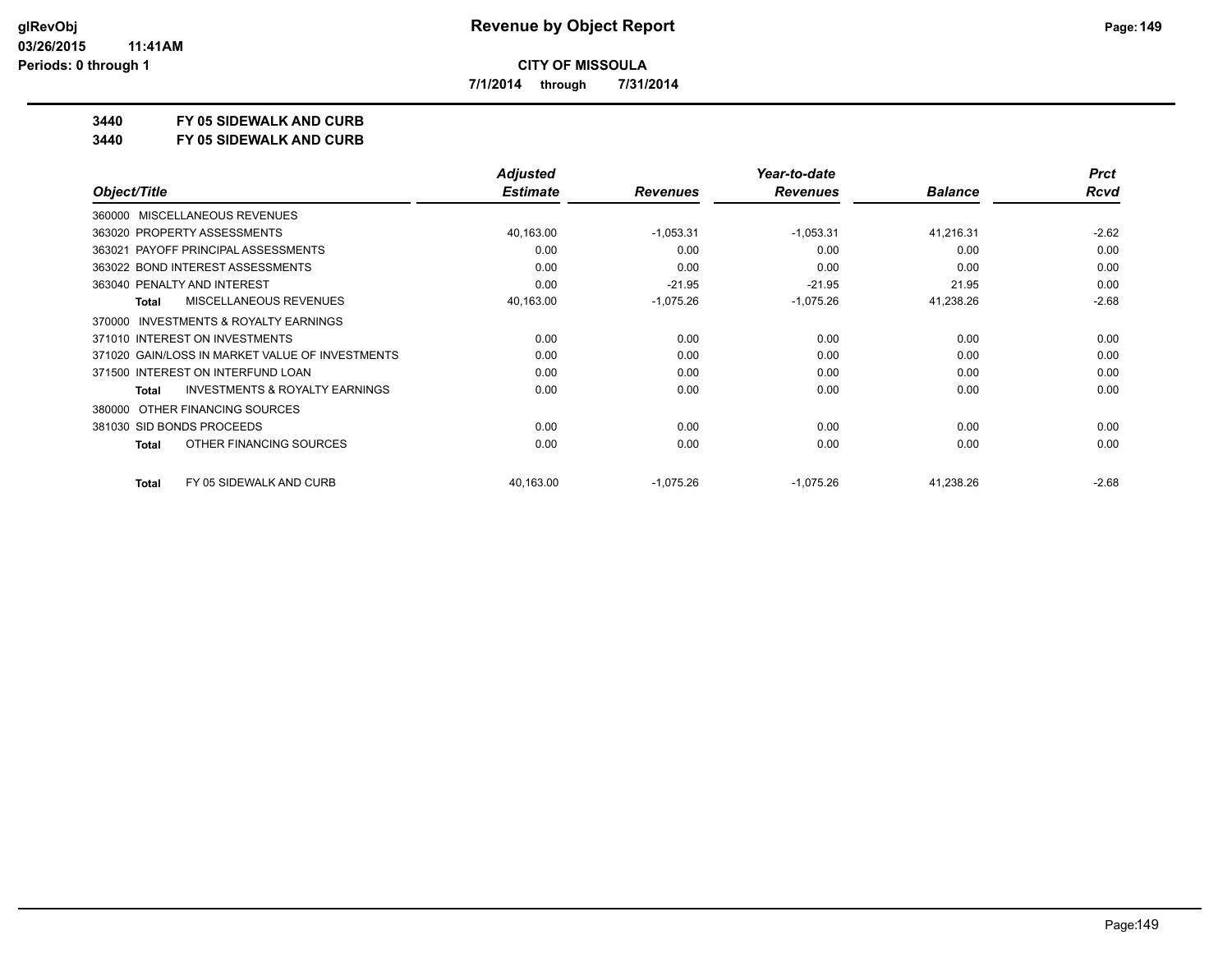**7/1/2014 through 7/31/2014**

### **3440 FY 05 SIDEWALK AND CURB**

|                                                           | <b>Adjusted</b> |                 | Year-to-date    |                | <b>Prct</b> |
|-----------------------------------------------------------|-----------------|-----------------|-----------------|----------------|-------------|
| Object/Title                                              | <b>Estimate</b> | <b>Revenues</b> | <b>Revenues</b> | <b>Balance</b> | Rcvd        |
| 360000 MISCELLANEOUS REVENUES                             |                 |                 |                 |                |             |
| 363020 PROPERTY ASSESSMENTS                               | 40,163.00       | $-1,053.31$     | $-1,053.31$     | 41,216.31      | $-2.62$     |
| 363021 PAYOFF PRINCIPAL ASSESSMENTS                       | 0.00            | 0.00            | 0.00            | 0.00           | 0.00        |
| 363022 BOND INTEREST ASSESSMENTS                          | 0.00            | 0.00            | 0.00            | 0.00           | 0.00        |
| 363040 PENALTY AND INTEREST                               | 0.00            | $-21.95$        | $-21.95$        | 21.95          | 0.00        |
| <b>MISCELLANEOUS REVENUES</b><br><b>Total</b>             | 40,163.00       | $-1,075.26$     | $-1,075.26$     | 41,238.26      | $-2.68$     |
| 370000 INVESTMENTS & ROYALTY EARNINGS                     |                 |                 |                 |                |             |
| 371010 INTEREST ON INVESTMENTS                            | 0.00            | 0.00            | 0.00            | 0.00           | 0.00        |
| 371020 GAIN/LOSS IN MARKET VALUE OF INVESTMENT            | 0.00            | 0.00            | 0.00            | 0.00           | 0.00        |
| 371500 INTEREST ON INTERFUND LOAN                         | 0.00            | 0.00            | 0.00            | 0.00           | 0.00        |
| <b>INVESTMENTS &amp; ROYALTY EARNINGS</b><br><b>Total</b> | 0.00            | 0.00            | 0.00            | 0.00           | 0.00        |
| 380000 OTHER FINANCING SOURCES                            |                 |                 |                 |                |             |
| 381030 SID BONDS PROCEEDS                                 | 0.00            | 0.00            | 0.00            | 0.00           | 0.00        |
| OTHER FINANCING SOURCES<br><b>Total</b>                   | 0.00            | 0.00            | 0.00            | 0.00           | 0.00        |
| FY 05 SIDEWALK AND CURB<br><b>Total</b>                   | 40,163.00       | $-1,075.26$     | $-1,075.26$     | 41,238.26      | $-2.68$     |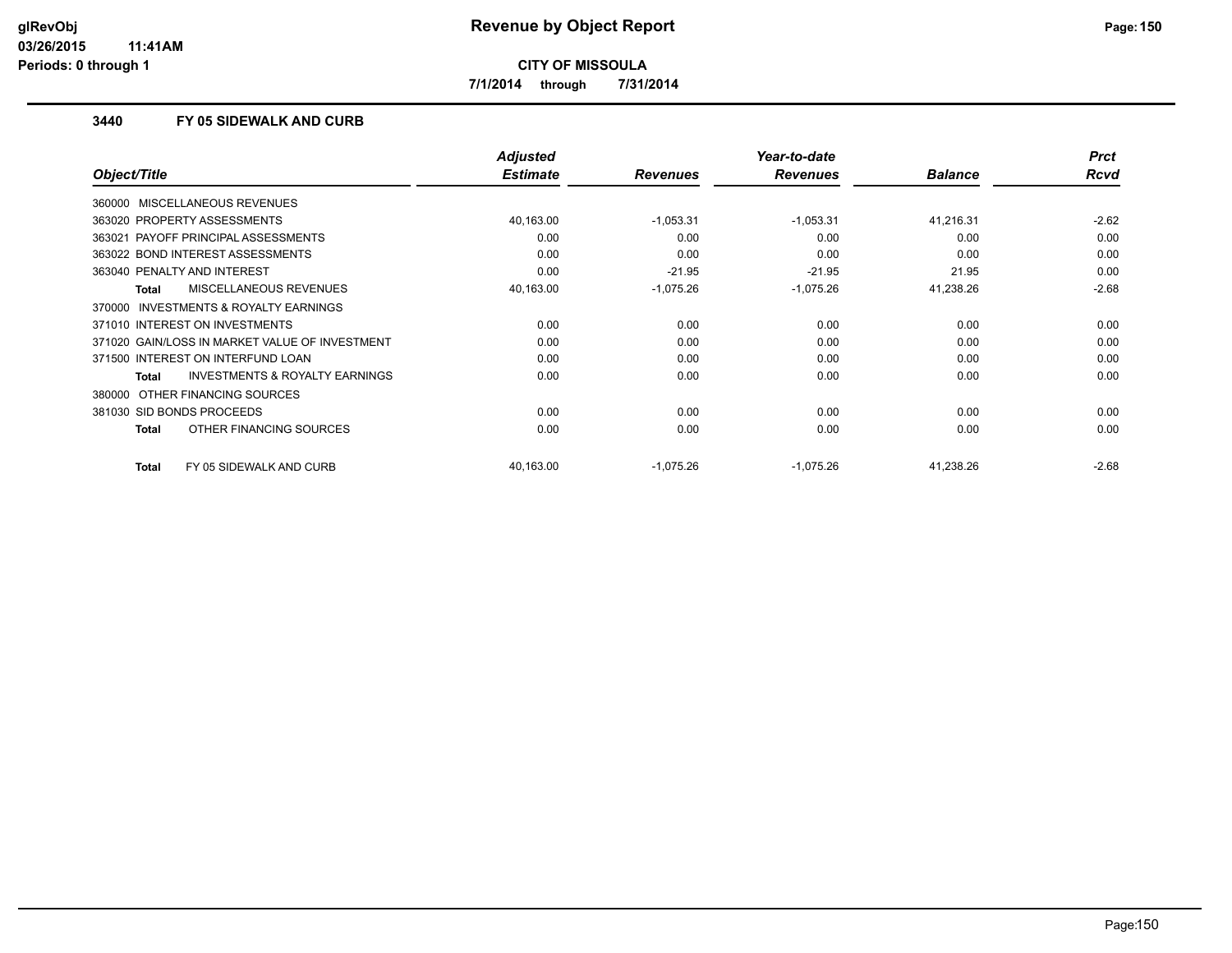**7/1/2014 through 7/31/2014**

## **3441 FY 06 SIDEWALK & CURB DEBT**

**3441 FY 06 SIDEWALK & CURB DEBT**

|                                                    | <b>Adjusted</b> |                 | Year-to-date    |                | <b>Prct</b> |
|----------------------------------------------------|-----------------|-----------------|-----------------|----------------|-------------|
| Object/Title                                       | <b>Estimate</b> | <b>Revenues</b> | <b>Revenues</b> | <b>Balance</b> | <b>Rcvd</b> |
| 360000 MISCELLANEOUS REVENUES                      |                 |                 |                 |                |             |
| 363020 PROPERTY ASSESSMENTS                        | 0.00            | 0.00            | 0.00            | 0.00           | 0.00        |
| MISCELLANEOUS REVENUES<br><b>Total</b>             | 0.00            | 0.00            | 0.00            | 0.00           | 0.00        |
| 370000 INVESTMENTS & ROYALTY EARNINGS              |                 |                 |                 |                |             |
| 371010 INTEREST ON INVESTMENTS                     | 0.00            | 0.00            | 0.00            | 0.00           | 0.00        |
| 371020 GAIN/LOSS IN MARKET VALUE OF INVESTMENTS    | 0.00            | 0.00            | 0.00            | 0.00           | 0.00        |
| <b>INVESTMENTS &amp; ROYALTY EARNINGS</b><br>Total | 0.00            | 0.00            | 0.00            | 0.00           | 0.00        |
| FY 06 SIDEWALK & CURB DEBT<br><b>Total</b>         | 0.00            | 0.00            | 0.00            | 0.00           | 0.00        |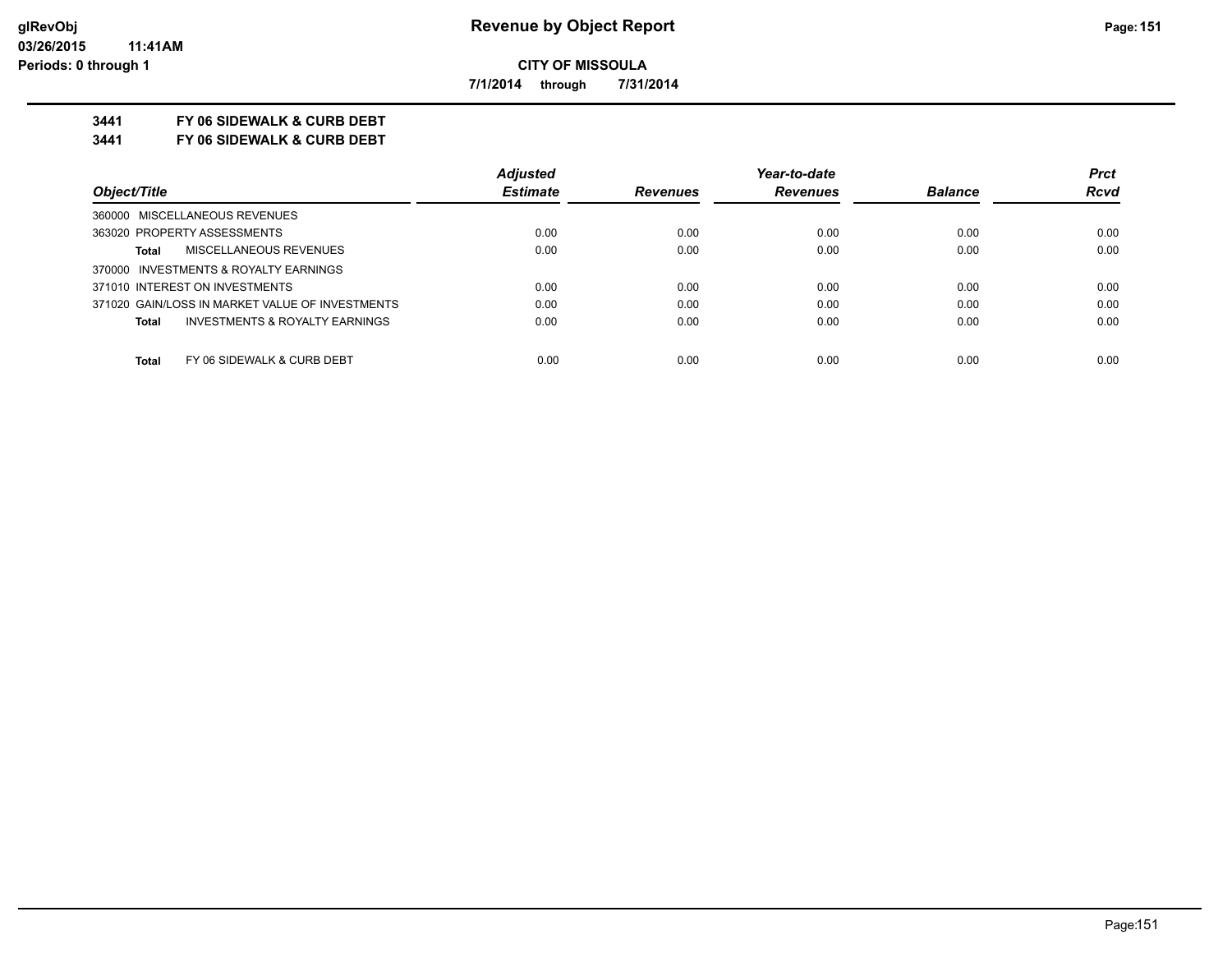**7/1/2014 through 7/31/2014**

## **3441 FY 06 SIDEWALK & CURB DEBT**

|                                                | <b>Adjusted</b> |                 | Year-to-date    |                | <b>Prct</b> |
|------------------------------------------------|-----------------|-----------------|-----------------|----------------|-------------|
| Object/Title                                   | <b>Estimate</b> | <b>Revenues</b> | <b>Revenues</b> | <b>Balance</b> | <b>Rcvd</b> |
| 360000 MISCELLANEOUS REVENUES                  |                 |                 |                 |                |             |
| 363020 PROPERTY ASSESSMENTS                    | 0.00            | 0.00            | 0.00            | 0.00           | 0.00        |
| MISCELLANEOUS REVENUES<br>Total                | 0.00            | 0.00            | 0.00            | 0.00           | 0.00        |
| 370000 INVESTMENTS & ROYALTY EARNINGS          |                 |                 |                 |                |             |
| 371010 INTEREST ON INVESTMENTS                 | 0.00            | 0.00            | 0.00            | 0.00           | 0.00        |
| 371020 GAIN/LOSS IN MARKET VALUE OF INVESTMENT | 0.00            | 0.00            | 0.00            | 0.00           | 0.00        |
| INVESTMENTS & ROYALTY EARNINGS<br>Total        | 0.00            | 0.00            | 0.00            | 0.00           | 0.00        |
| Total<br>FY 06 SIDEWALK & CURB DEBT            | 0.00            | 0.00            | 0.00            | 0.00           | 0.00        |
|                                                |                 |                 |                 |                |             |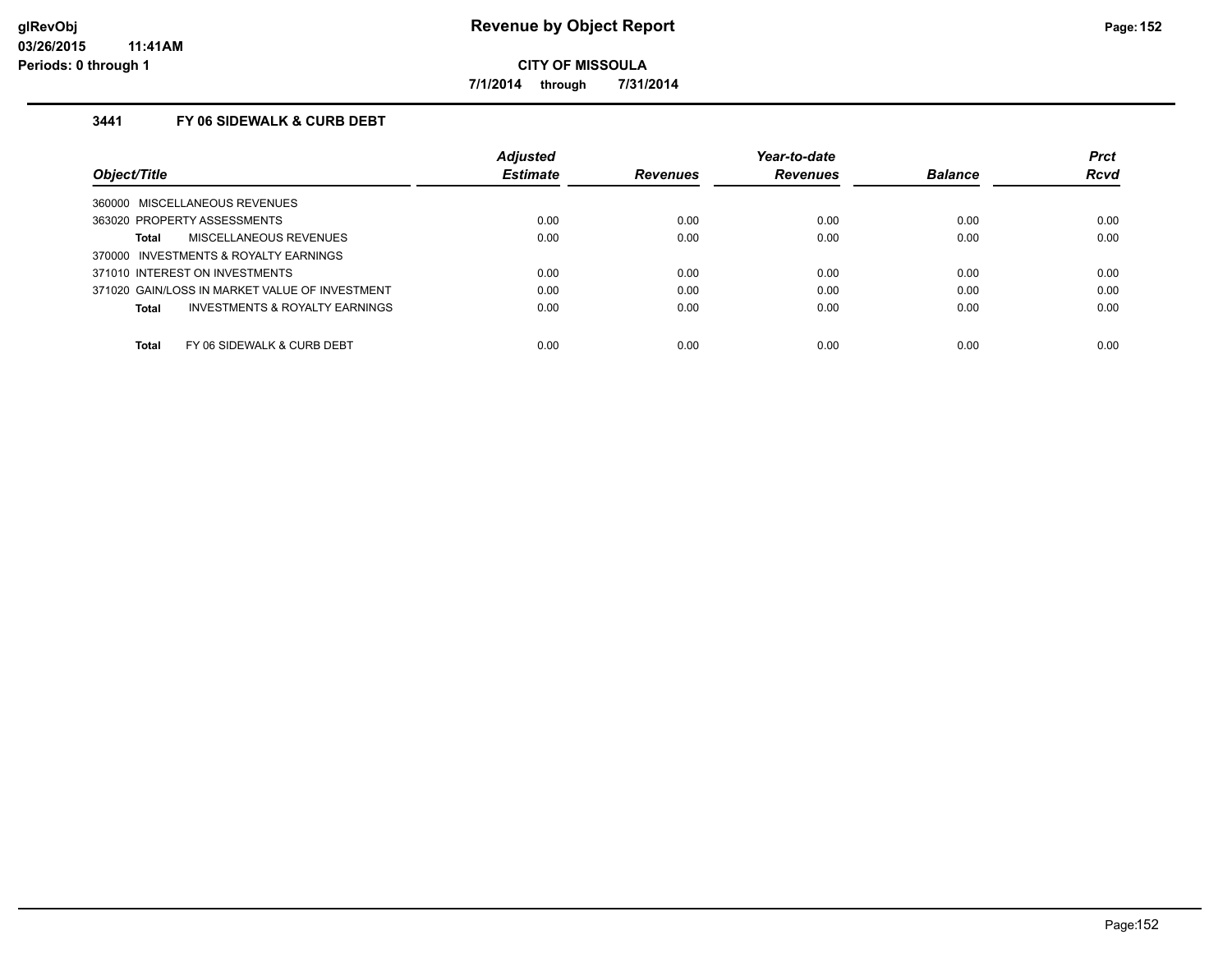**7/1/2014 through 7/31/2014**

**3449 SID 449 DEBT SERVICE**

**3449 SID 449 DEBT SERVICE**

|                                                    | <b>Adjusted</b> |                 | Year-to-date    |                | <b>Prct</b> |
|----------------------------------------------------|-----------------|-----------------|-----------------|----------------|-------------|
| Object/Title                                       | <b>Estimate</b> | <b>Revenues</b> | <b>Revenues</b> | <b>Balance</b> | Rcvd        |
| 360000 MISCELLANEOUS REVENUES                      |                 |                 |                 |                |             |
| 363020 PROPERTY ASSESSMENTS                        | 0.00            | 0.00            | 0.00            | 0.00           | 0.00        |
| 363021 PAYOFF PRINCIPAL ASSESSMENTS                | 0.00            | 0.00            | 0.00            | 0.00           | 0.00        |
| 363022 BOND INTEREST ASSESSMENTS                   | 0.00            | 0.00            | 0.00            | 0.00           | 0.00        |
| 363040 PENALTY AND INTEREST                        | 0.00            | 0.00            | 0.00            | 0.00           | 0.00        |
| MISCELLANEOUS REVENUES<br>Total                    | 0.00            | 0.00            | 0.00            | 0.00           | 0.00        |
| 370000 INVESTMENTS & ROYALTY EARNINGS              |                 |                 |                 |                |             |
| 371010 INTEREST ON INVESTMENTS                     | 0.00            | 0.00            | 0.00            | 0.00           | 0.00        |
| 371020 GAIN/LOSS IN MARKET VALUE OF INVESTMENTS    | 0.00            | 0.00            | 0.00            | 0.00           | 0.00        |
| <b>INVESTMENTS &amp; ROYALTY EARNINGS</b><br>Total | 0.00            | 0.00            | 0.00            | 0.00           | 0.00        |
| SID 449 DEBT SERVICE<br>Total                      | 0.00            | 0.00            | 0.00            | 0.00           | 0.00        |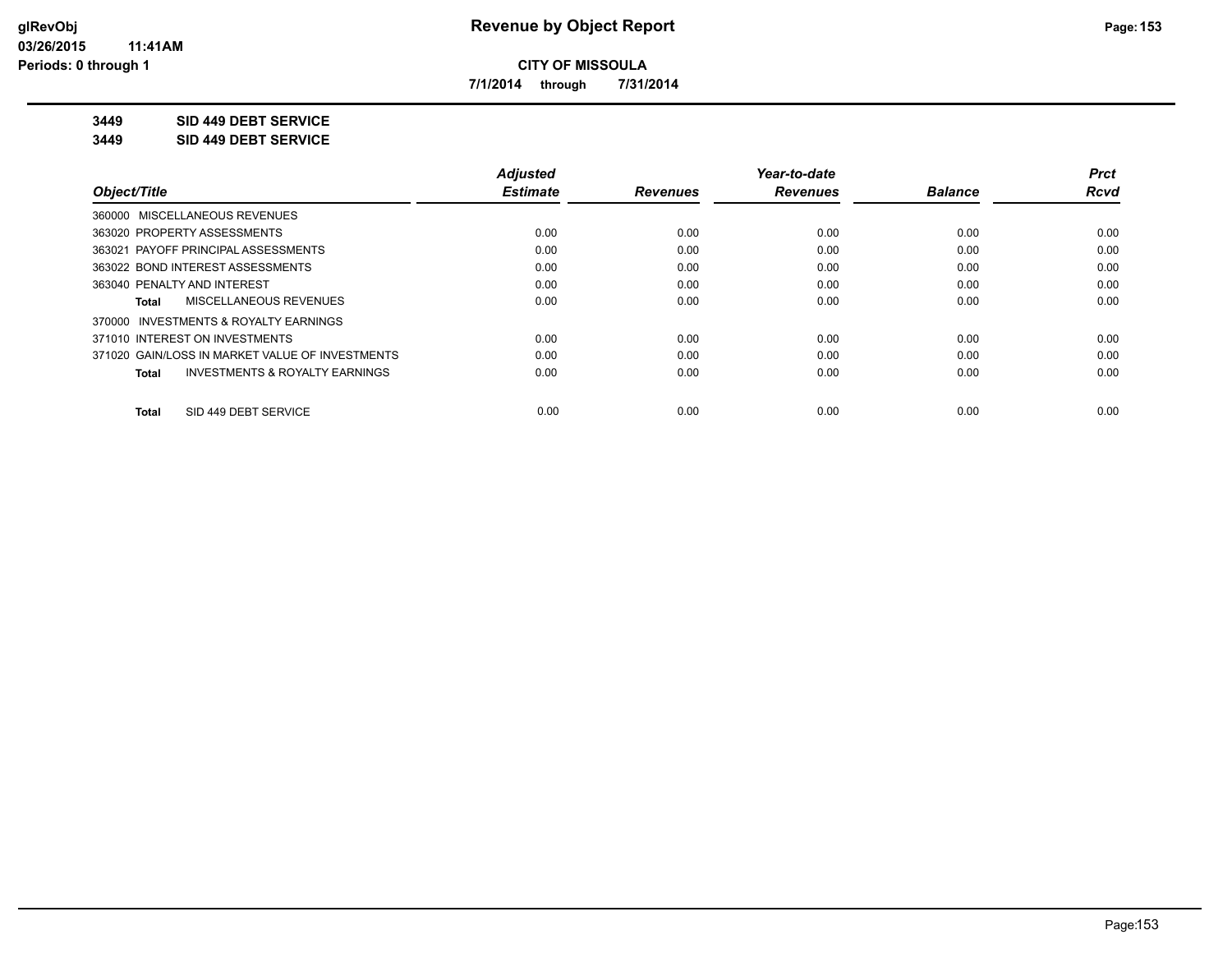**7/1/2014 through 7/31/2014**

### **3449 SID 449 DEBT SERVICE**

|                                                     | <b>Adjusted</b> |                 | Year-to-date    |                | <b>Prct</b> |
|-----------------------------------------------------|-----------------|-----------------|-----------------|----------------|-------------|
| Object/Title                                        | <b>Estimate</b> | <b>Revenues</b> | <b>Revenues</b> | <b>Balance</b> | <b>Rcvd</b> |
| 360000 MISCELLANEOUS REVENUES                       |                 |                 |                 |                |             |
| 363020 PROPERTY ASSESSMENTS                         | 0.00            | 0.00            | 0.00            | 0.00           | 0.00        |
| 363021 PAYOFF PRINCIPAL ASSESSMENTS                 | 0.00            | 0.00            | 0.00            | 0.00           | 0.00        |
| 363022 BOND INTEREST ASSESSMENTS                    | 0.00            | 0.00            | 0.00            | 0.00           | 0.00        |
| 363040 PENALTY AND INTEREST                         | 0.00            | 0.00            | 0.00            | 0.00           | 0.00        |
| <b>MISCELLANEOUS REVENUES</b><br>Total              | 0.00            | 0.00            | 0.00            | 0.00           | 0.00        |
| <b>INVESTMENTS &amp; ROYALTY EARNINGS</b><br>370000 |                 |                 |                 |                |             |
| 371010 INTEREST ON INVESTMENTS                      | 0.00            | 0.00            | 0.00            | 0.00           | 0.00        |
| 371020 GAIN/LOSS IN MARKET VALUE OF INVESTMENT      | 0.00            | 0.00            | 0.00            | 0.00           | 0.00        |
| <b>INVESTMENTS &amp; ROYALTY EARNINGS</b><br>Total  | 0.00            | 0.00            | 0.00            | 0.00           | 0.00        |
|                                                     |                 |                 |                 |                |             |
| SID 449 DEBT SERVICE<br>Total                       | 0.00            | 0.00            | 0.00            | 0.00           | 0.00        |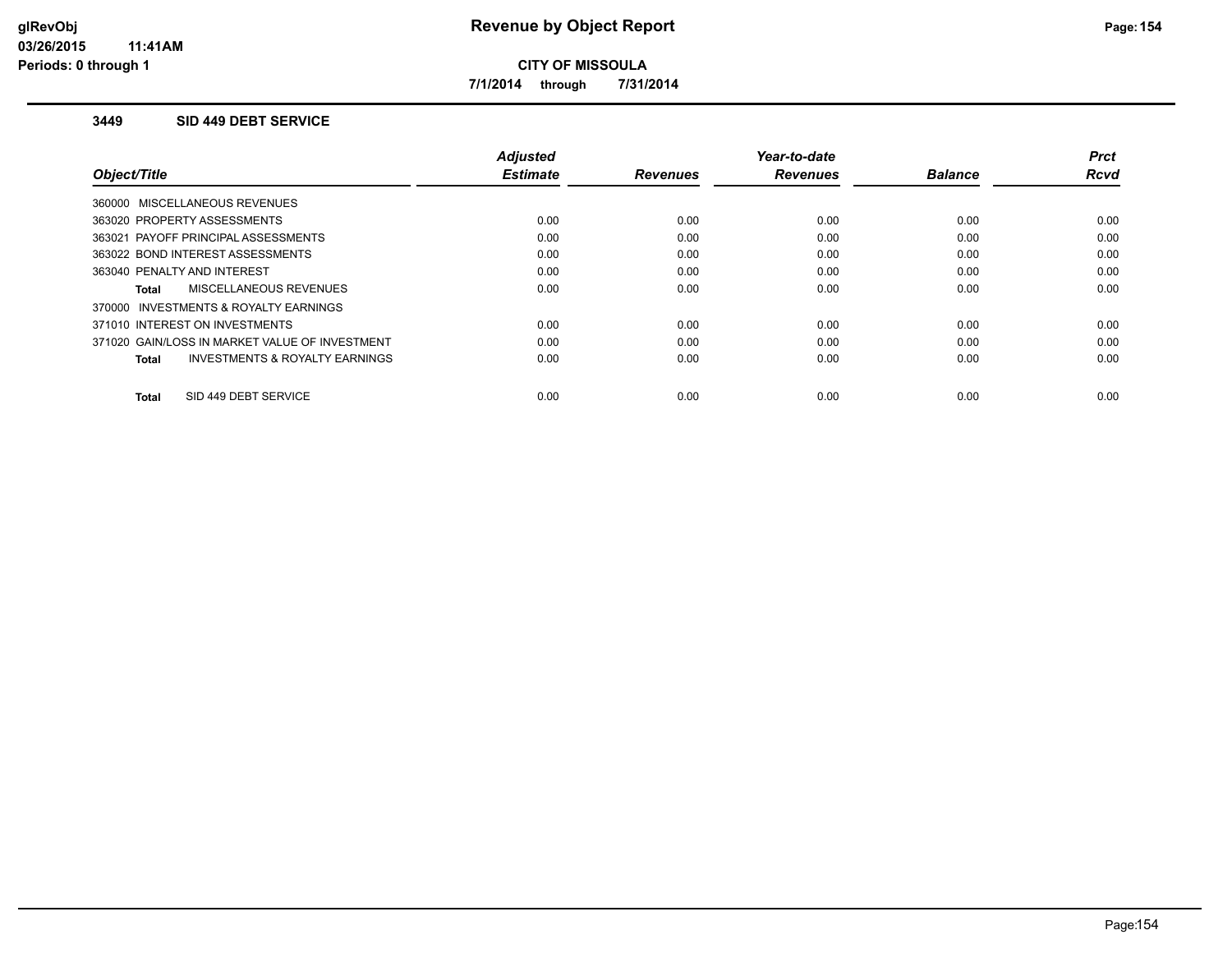**7/1/2014 through 7/31/2014**

**3450 FY 06 SIDEWALK AND CURB**

**3450 FY 06 SIDEWALK AND CURB**

|                                                           | <b>Adjusted</b> |                 | Year-to-date    |                | <b>Prct</b> |
|-----------------------------------------------------------|-----------------|-----------------|-----------------|----------------|-------------|
| Object/Title                                              | <b>Estimate</b> | <b>Revenues</b> | <b>Revenues</b> | <b>Balance</b> | <b>Rcvd</b> |
| <b>MISCELLANEOUS REVENUES</b><br>360000                   |                 |                 |                 |                |             |
| 363020 PROPERTY ASSESSMENTS                               | 29,569.00       | $-3,027.14$     | $-3,027.14$     | 32,596.14      | $-10.24$    |
| 363021 PAYOFF PRINCIPAL ASSESSMENTS                       | 0.00            | 0.00            | 0.00            | 0.00           | 0.00        |
| 363022 BOND INTEREST ASSESSMENTS                          | 0.00            | 0.00            | 0.00            | 0.00           | 0.00        |
| 363040 PENALTY AND INTEREST                               | 0.00            | $-101.09$       | $-101.09$       | 101.09         | 0.00        |
| <b>MISCELLANEOUS REVENUES</b><br><b>Total</b>             | 29,569.00       | $-3,128.23$     | $-3,128.23$     | 32,697.23      | $-10.58$    |
| <b>INVESTMENTS &amp; ROYALTY EARNINGS</b><br>370000       |                 |                 |                 |                |             |
| 371010 INTEREST ON INVESTMENTS                            | 0.00            | 0.00            | 0.00            | 0.00           | 0.00        |
| 371020 GAIN/LOSS IN MARKET VALUE OF INVESTMENTS           | 0.00            | 0.00            | 0.00            | 0.00           | 0.00        |
| 371500 INTEREST ON INTERFUND LOAN                         | 0.00            | 0.00            | 0.00            | 0.00           | 0.00        |
| <b>INVESTMENTS &amp; ROYALTY EARNINGS</b><br><b>Total</b> | 0.00            | 0.00            | 0.00            | 0.00           | 0.00        |
| OTHER FINANCING SOURCES<br>380000                         |                 |                 |                 |                |             |
| 381030 SID BONDS PROCEEDS                                 | 0.00            | 0.00            | 0.00            | 0.00           | 0.00        |
| 383042 TRANSFERS FROM OTHER FUNDS                         | 0.00            | 0.00            | 0.00            | 0.00           | 0.00        |
| OTHER FINANCING SOURCES<br>Total                          | 0.00            | 0.00            | 0.00            | 0.00           | 0.00        |
| FY 06 SIDEWALK AND CURB<br>Total                          | 29,569.00       | $-3,128.23$     | $-3,128.23$     | 32,697.23      | $-10.58$    |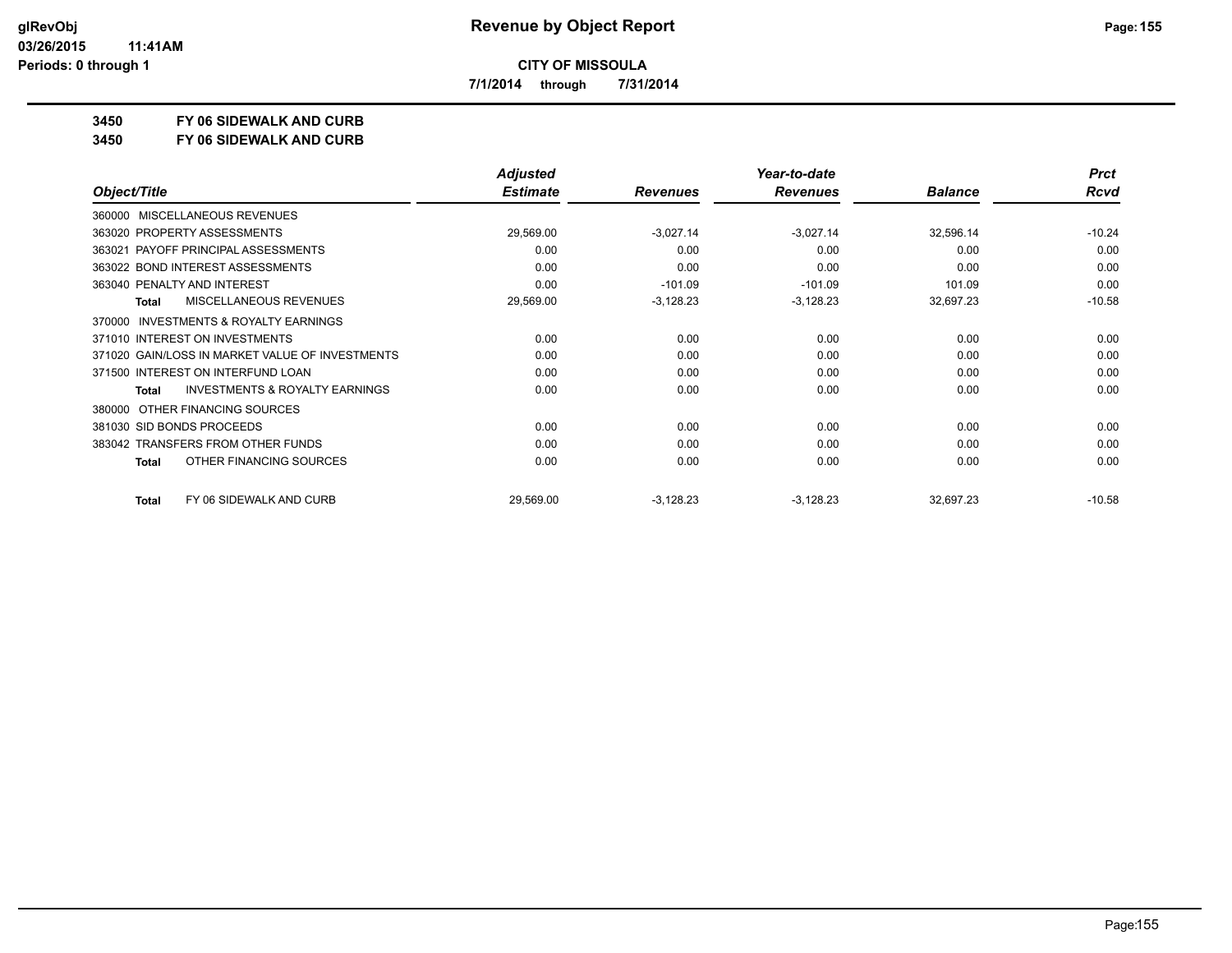**7/1/2014 through 7/31/2014**

### **3450 FY 06 SIDEWALK AND CURB**

|                                                           | <b>Adjusted</b> |                 | Year-to-date    |                | <b>Prct</b> |
|-----------------------------------------------------------|-----------------|-----------------|-----------------|----------------|-------------|
| Object/Title                                              | <b>Estimate</b> | <b>Revenues</b> | <b>Revenues</b> | <b>Balance</b> | <b>Rcvd</b> |
| MISCELLANEOUS REVENUES<br>360000                          |                 |                 |                 |                |             |
| 363020 PROPERTY ASSESSMENTS                               | 29,569.00       | $-3,027.14$     | $-3,027.14$     | 32,596.14      | $-10.24$    |
| 363021 PAYOFF PRINCIPAL ASSESSMENTS                       | 0.00            | 0.00            | 0.00            | 0.00           | 0.00        |
| 363022 BOND INTEREST ASSESSMENTS                          | 0.00            | 0.00            | 0.00            | 0.00           | 0.00        |
| 363040 PENALTY AND INTEREST                               | 0.00            | $-101.09$       | $-101.09$       | 101.09         | 0.00        |
| <b>MISCELLANEOUS REVENUES</b><br><b>Total</b>             | 29,569.00       | $-3,128.23$     | $-3,128.23$     | 32,697.23      | $-10.58$    |
| <b>INVESTMENTS &amp; ROYALTY EARNINGS</b><br>370000       |                 |                 |                 |                |             |
| 371010 INTEREST ON INVESTMENTS                            | 0.00            | 0.00            | 0.00            | 0.00           | 0.00        |
| 371020 GAIN/LOSS IN MARKET VALUE OF INVESTMENT            | 0.00            | 0.00            | 0.00            | 0.00           | 0.00        |
| 371500 INTEREST ON INTERFUND LOAN                         | 0.00            | 0.00            | 0.00            | 0.00           | 0.00        |
| <b>INVESTMENTS &amp; ROYALTY EARNINGS</b><br><b>Total</b> | 0.00            | 0.00            | 0.00            | 0.00           | 0.00        |
| OTHER FINANCING SOURCES<br>380000                         |                 |                 |                 |                |             |
| 381030 SID BONDS PROCEEDS                                 | 0.00            | 0.00            | 0.00            | 0.00           | 0.00        |
| 383042 TRANSFERS FROM OTHER FUNDS                         | 0.00            | 0.00            | 0.00            | 0.00           | 0.00        |
| OTHER FINANCING SOURCES<br><b>Total</b>                   | 0.00            | 0.00            | 0.00            | 0.00           | 0.00        |
| FY 06 SIDEWALK AND CURB<br><b>Total</b>                   | 29,569.00       | $-3,128.23$     | $-3,128.23$     | 32,697.23      | $-10.58$    |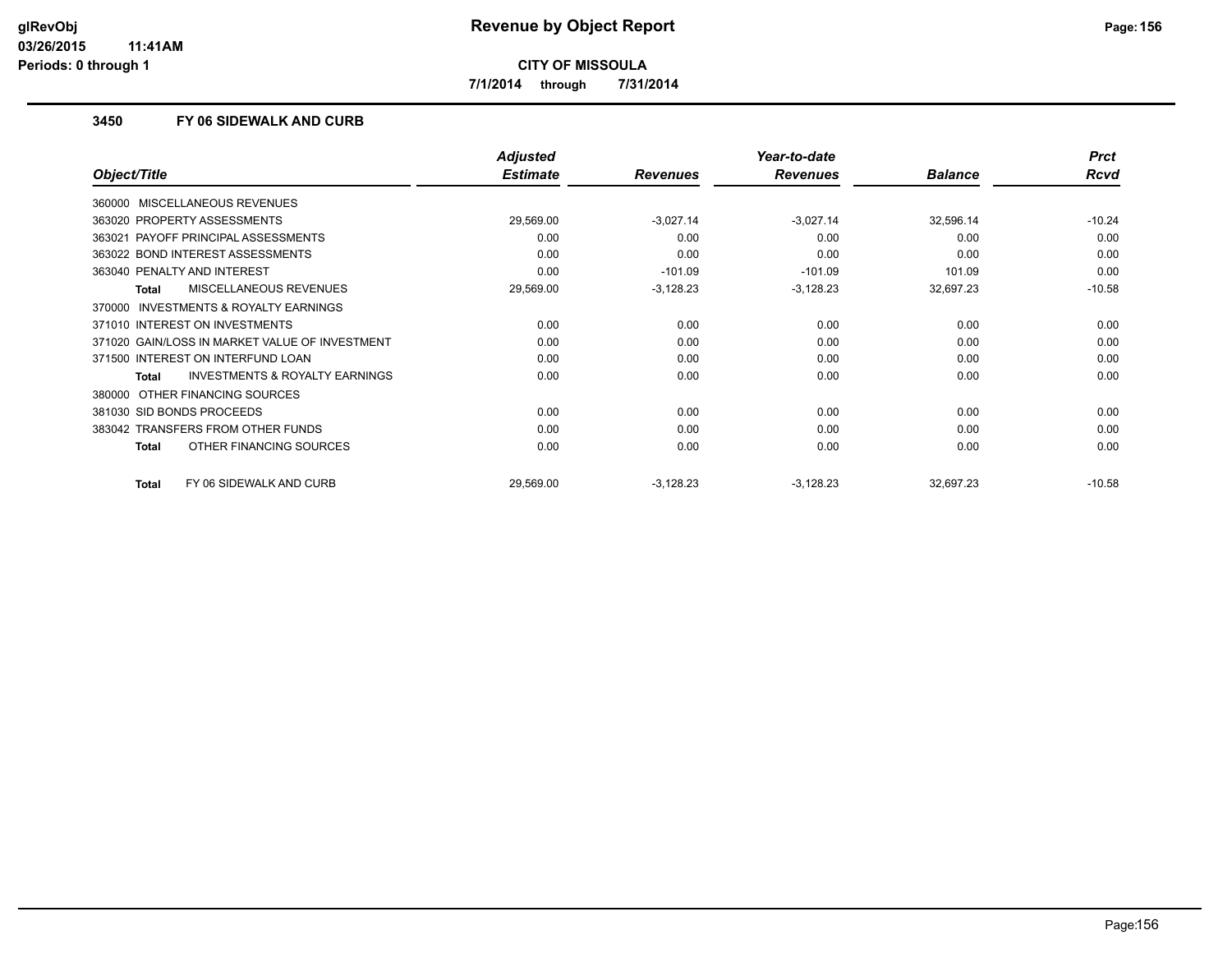**7/1/2014 through 7/31/2014**

# **3460 FY07 SIDEWALK AND CURB DEBT**

#### **3460 FY07 SIDEWALK AND CURB DEBT**

|                                                     | <b>Adjusted</b> |                 | Year-to-date    |                | <b>Prct</b> |
|-----------------------------------------------------|-----------------|-----------------|-----------------|----------------|-------------|
| Object/Title                                        | <b>Estimate</b> | <b>Revenues</b> | <b>Revenues</b> | <b>Balance</b> | Rcvd        |
| MISCELLANEOUS REVENUES<br>360000                    |                 |                 |                 |                |             |
| 363020 PROPERTY ASSESSMENTS                         | 92,110.00       | $-8,070.21$     | $-8,070.21$     | 100,180.21     | $-8.76$     |
| PAYOFF PRINCIPAL ASSESSMENTS<br>363021              | 0.00            | 0.00            | 0.00            | 0.00           | 0.00        |
| 363022 BOND INTEREST ASSESSMENTS                    | 0.00            | 0.00            | 0.00            | 0.00           | 0.00        |
| 363040 PENALTY AND INTEREST                         | 0.00            | $-295.61$       | $-295.61$       | 295.61         | 0.00        |
| MISCELLANEOUS REVENUES<br><b>Total</b>              | 92,110.00       | $-8,365.82$     | $-8,365.82$     | 100,475.82     | $-9.08$     |
| <b>INVESTMENTS &amp; ROYALTY EARNINGS</b><br>370000 |                 |                 |                 |                |             |
| 371010 INTEREST ON INVESTMENTS                      | 0.00            | 0.00            | 0.00            | 0.00           | 0.00        |
| 371020 GAIN/LOSS IN MARKET VALUE OF INVESTMENTS     | 0.00            | 0.00            | 0.00            | 0.00           | 0.00        |
| 371500 INTEREST ON INTERFUND LOAN                   | 0.00            | 0.00            | 0.00            | 0.00           | 0.00        |
| <b>INVESTMENTS &amp; ROYALTY EARNINGS</b><br>Total  | 0.00            | 0.00            | 0.00            | 0.00           | 0.00        |
| OTHER FINANCING SOURCES<br>380000                   |                 |                 |                 |                |             |
| 381030 SID BONDS PROCEEDS                           | 0.00            | 0.00            | 0.00            | 0.00           | 0.00        |
| 383042 TRANSFERS FROM OTHER FUNDS                   | 0.00            | 0.00            | 0.00            | 0.00           | 0.00        |
| OTHER FINANCING SOURCES<br><b>Total</b>             | 0.00            | 0.00            | 0.00            | 0.00           | 0.00        |
| <b>FY07 SIDEWALK AND CURB DEBT</b><br>Total         | 92,110.00       | $-8,365.82$     | $-8,365.82$     | 100,475.82     | $-9.08$     |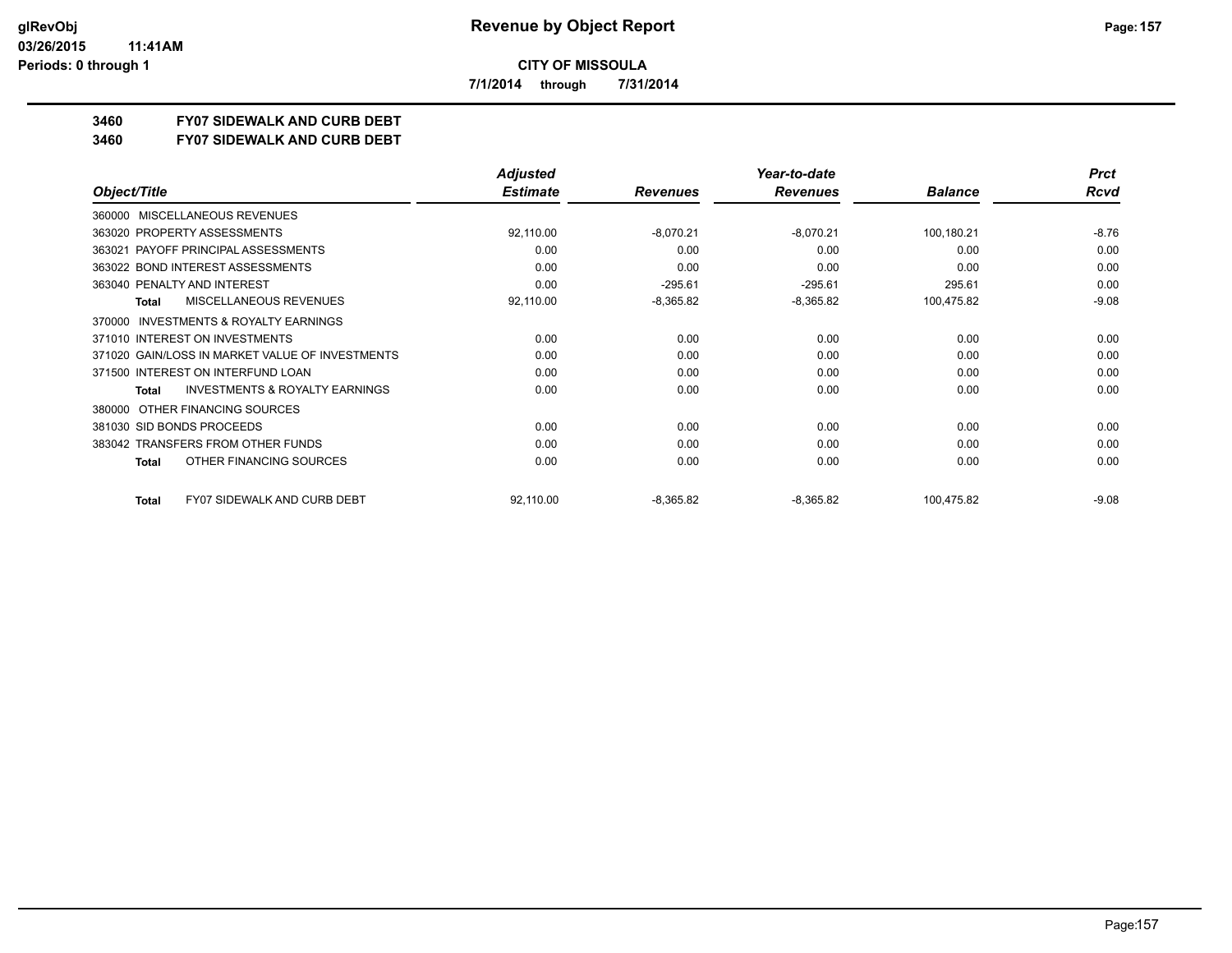**7/1/2014 through 7/31/2014**

## **3460 FY07 SIDEWALK AND CURB DEBT**

|                                                    | <b>Adjusted</b> |                 | Year-to-date    |                | <b>Prct</b> |
|----------------------------------------------------|-----------------|-----------------|-----------------|----------------|-------------|
| Object/Title                                       | <b>Estimate</b> | <b>Revenues</b> | <b>Revenues</b> | <b>Balance</b> | <b>Rcvd</b> |
| 360000 MISCELLANEOUS REVENUES                      |                 |                 |                 |                |             |
| 363020 PROPERTY ASSESSMENTS                        | 92,110.00       | $-8,070.21$     | $-8,070.21$     | 100,180.21     | $-8.76$     |
| PAYOFF PRINCIPAL ASSESSMENTS<br>363021             | 0.00            | 0.00            | 0.00            | 0.00           | 0.00        |
| 363022 BOND INTEREST ASSESSMENTS                   | 0.00            | 0.00            | 0.00            | 0.00           | 0.00        |
| 363040 PENALTY AND INTEREST                        | 0.00            | $-295.61$       | $-295.61$       | 295.61         | 0.00        |
| MISCELLANEOUS REVENUES<br>Total                    | 92,110.00       | $-8,365.82$     | $-8,365.82$     | 100,475.82     | $-9.08$     |
| 370000 INVESTMENTS & ROYALTY EARNINGS              |                 |                 |                 |                |             |
| 371010 INTEREST ON INVESTMENTS                     | 0.00            | 0.00            | 0.00            | 0.00           | 0.00        |
| 371020 GAIN/LOSS IN MARKET VALUE OF INVESTMENT     | 0.00            | 0.00            | 0.00            | 0.00           | 0.00        |
| 371500 INTEREST ON INTERFUND LOAN                  | 0.00            | 0.00            | 0.00            | 0.00           | 0.00        |
| INVESTMENTS & ROYALTY EARNINGS<br>Total            | 0.00            | 0.00            | 0.00            | 0.00           | 0.00        |
| 380000 OTHER FINANCING SOURCES                     |                 |                 |                 |                |             |
| 381030 SID BONDS PROCEEDS                          | 0.00            | 0.00            | 0.00            | 0.00           | 0.00        |
| 383042 TRANSFERS FROM OTHER FUNDS                  | 0.00            | 0.00            | 0.00            | 0.00           | 0.00        |
| OTHER FINANCING SOURCES<br><b>Total</b>            | 0.00            | 0.00            | 0.00            | 0.00           | 0.00        |
| <b>FY07 SIDEWALK AND CURB DEBT</b><br><b>Total</b> | 92,110.00       | $-8,365.82$     | $-8,365.82$     | 100,475.82     | $-9.08$     |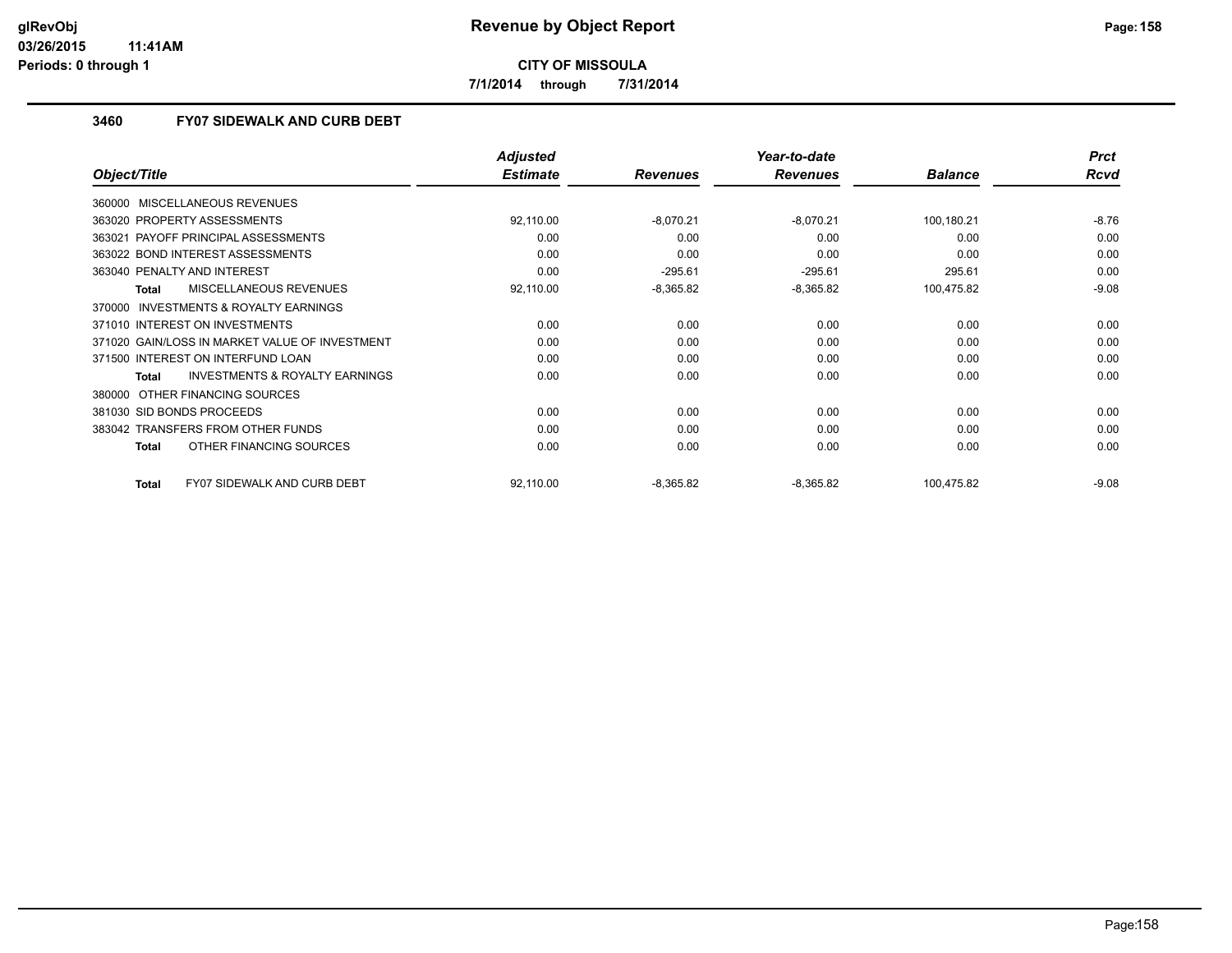**7/1/2014 through 7/31/2014**

# **3461 SERIES 2008A SIDEWALK AND CURB**

#### **3461 SERIES 2008A SIDEWALK AND CURB**

|                                                    | <b>Adjusted</b> |                 | Year-to-date    |                | <b>Prct</b> |
|----------------------------------------------------|-----------------|-----------------|-----------------|----------------|-------------|
| Object/Title                                       | <b>Estimate</b> | <b>Revenues</b> | <b>Revenues</b> | <b>Balance</b> | <b>Rcvd</b> |
| 360000 MISCELLANEOUS REVENUES                      |                 |                 |                 |                |             |
| 363020 PROPERTY ASSESSMENTS                        | 62,213.00       | $-2.049.54$     | $-2.049.54$     | 64,262.54      | $-3.29$     |
| 363021 PAYOFF PRINCIPAL ASSESSMENTS                | 0.00            | 0.00            | 0.00            | 0.00           | 0.00        |
| 363022 BOND INTEREST ASSESSMENTS                   | 0.00            | 0.00            | 0.00            | 0.00           | 0.00        |
| 363040 PENALTY AND INTEREST                        | 0.00            | $-112.62$       | $-112.62$       | 112.62         | 0.00        |
| MISCELLANEOUS REVENUES<br>Total                    | 62,213.00       | $-2,162.16$     | $-2,162.16$     | 64,375.16      | $-3.48$     |
| INVESTMENTS & ROYALTY EARNINGS<br>370000           |                 |                 |                 |                |             |
| 371010 INTEREST ON INVESTMENTS                     | 0.00            | 0.00            | 0.00            | 0.00           | 0.00        |
| 371020 GAIN/LOSS IN MARKET VALUE OF INVESTMENTS    | 0.00            | 0.00            | 0.00            | 0.00           | 0.00        |
| <b>INVESTMENTS &amp; ROYALTY EARNINGS</b><br>Total | 0.00            | 0.00            | 0.00            | 0.00           | 0.00        |
| OTHER FINANCING SOURCES<br>380000                  |                 |                 |                 |                |             |
| 381030 SID BONDS PROCEEDS                          | 0.00            | 0.00            | 0.00            | 0.00           | 0.00        |
| OTHER FINANCING SOURCES<br>Total                   | 0.00            | 0.00            | 0.00            | 0.00           | 0.00        |
| SERIES 2008A SIDEWALK AND CURB<br><b>Total</b>     | 62,213.00       | $-2,162.16$     | $-2,162.16$     | 64,375.16      | $-3.48$     |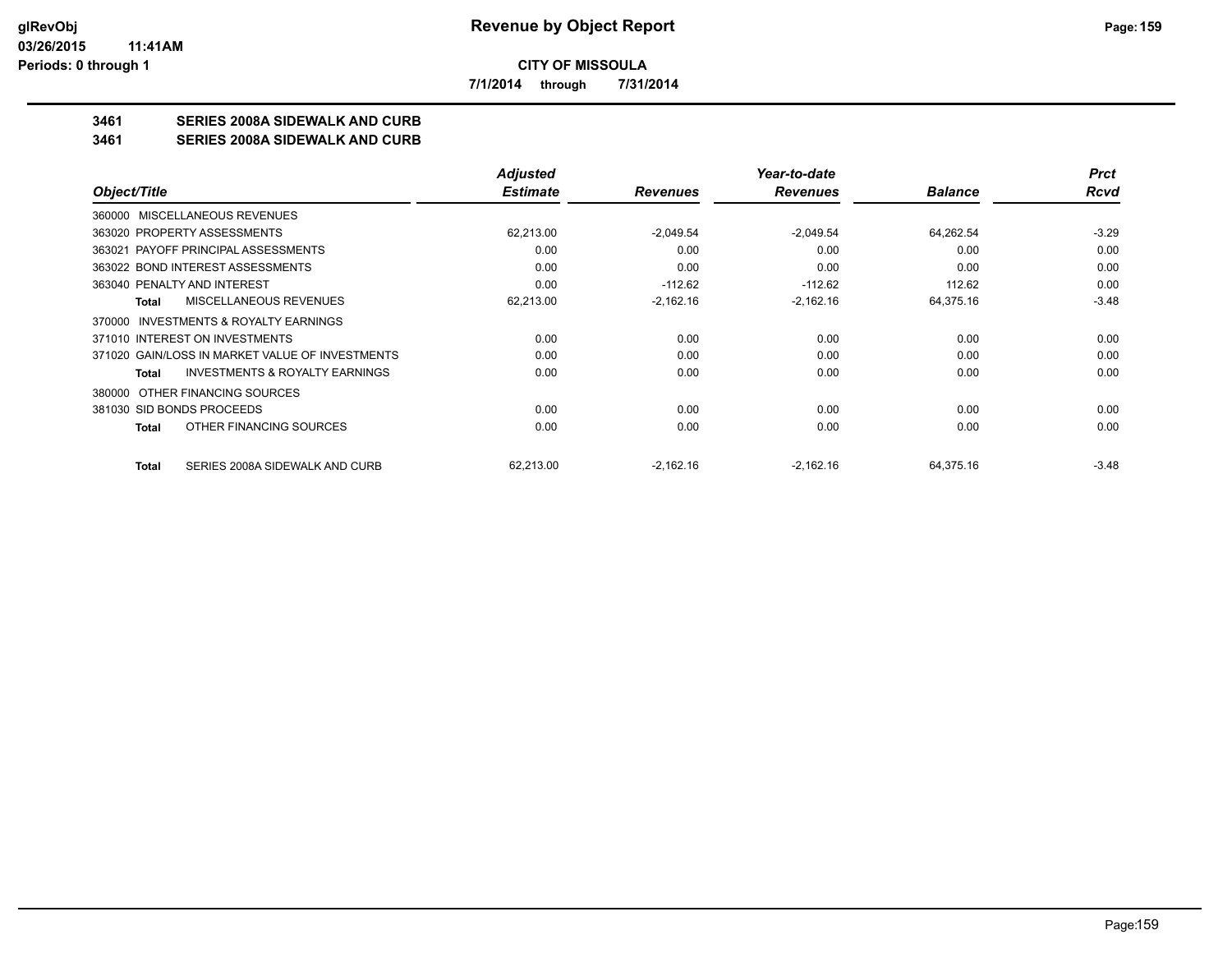**7/1/2014 through 7/31/2014**

## **3461 SERIES 2008A SIDEWALK AND CURB**

| Object/Title                                        | <b>Adjusted</b><br><b>Estimate</b> | <b>Revenues</b> | Year-to-date<br><b>Revenues</b> | <b>Balance</b> | <b>Prct</b><br><b>Rcvd</b> |
|-----------------------------------------------------|------------------------------------|-----------------|---------------------------------|----------------|----------------------------|
|                                                     |                                    |                 |                                 |                |                            |
| 360000 MISCELLANEOUS REVENUES                       |                                    |                 |                                 |                |                            |
| 363020 PROPERTY ASSESSMENTS                         | 62.213.00                          | $-2.049.54$     | $-2.049.54$                     | 64,262.54      | $-3.29$                    |
| 363021 PAYOFF PRINCIPAL ASSESSMENTS                 | 0.00                               | 0.00            | 0.00                            | 0.00           | 0.00                       |
| 363022 BOND INTEREST ASSESSMENTS                    | 0.00                               | 0.00            | 0.00                            | 0.00           | 0.00                       |
| 363040 PENALTY AND INTEREST                         | 0.00                               | $-112.62$       | $-112.62$                       | 112.62         | 0.00                       |
| <b>MISCELLANEOUS REVENUES</b><br>Total              | 62,213.00                          | $-2,162.16$     | $-2,162.16$                     | 64,375.16      | $-3.48$                    |
| <b>INVESTMENTS &amp; ROYALTY EARNINGS</b><br>370000 |                                    |                 |                                 |                |                            |
| 371010 INTEREST ON INVESTMENTS                      | 0.00                               | 0.00            | 0.00                            | 0.00           | 0.00                       |
| 371020 GAIN/LOSS IN MARKET VALUE OF INVESTMENT      | 0.00                               | 0.00            | 0.00                            | 0.00           | 0.00                       |
| <b>INVESTMENTS &amp; ROYALTY EARNINGS</b><br>Total  | 0.00                               | 0.00            | 0.00                            | 0.00           | 0.00                       |
| 380000 OTHER FINANCING SOURCES                      |                                    |                 |                                 |                |                            |
| 381030 SID BONDS PROCEEDS                           | 0.00                               | 0.00            | 0.00                            | 0.00           | 0.00                       |
| OTHER FINANCING SOURCES<br>Total                    | 0.00                               | 0.00            | 0.00                            | 0.00           | 0.00                       |
| SERIES 2008A SIDEWALK AND CURB<br>Total             | 62.213.00                          | $-2,162.16$     | $-2,162.16$                     | 64,375.16      | $-3.48$                    |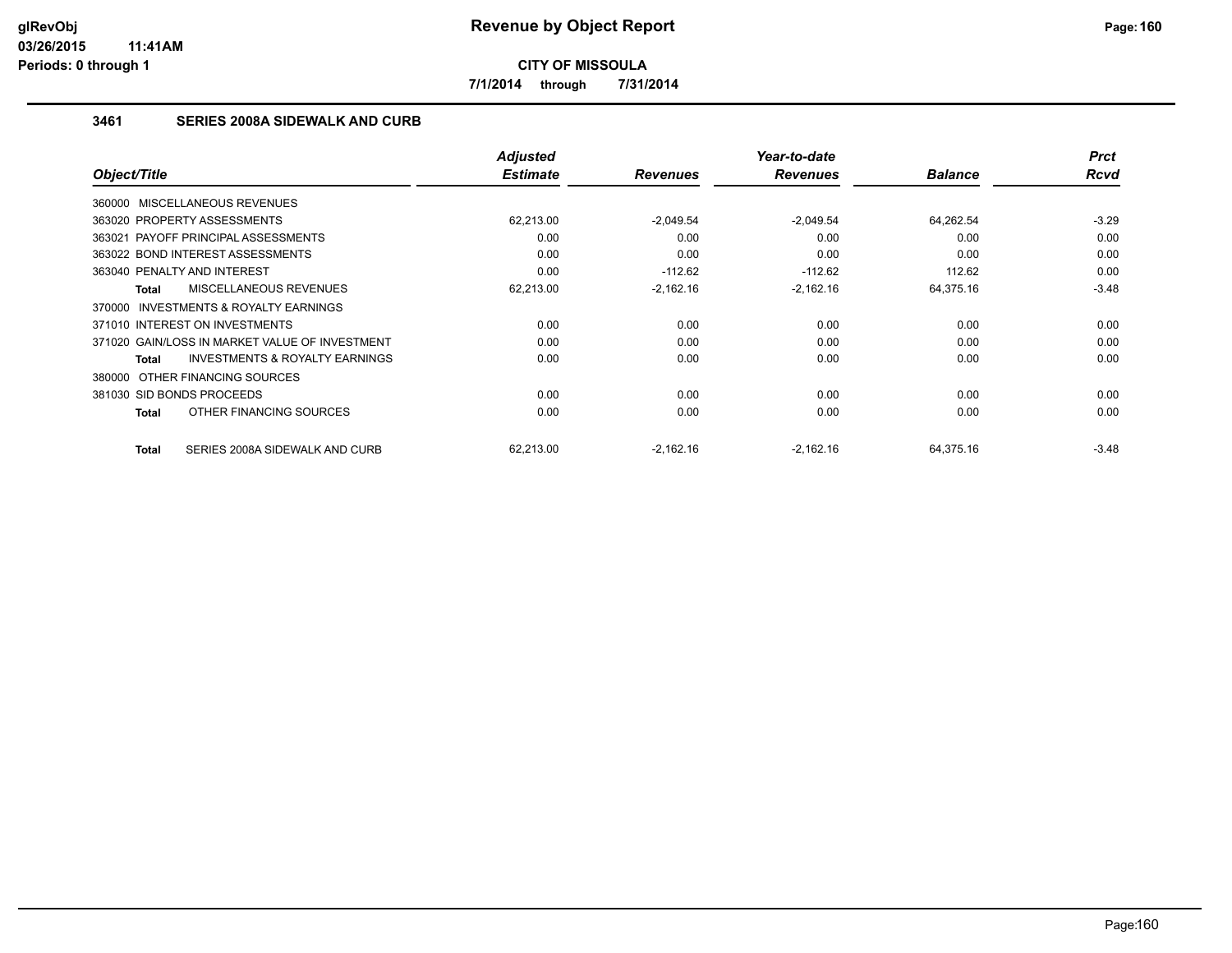**7/1/2014 through 7/31/2014**

# **3462 SERIES 2009 SIDEWALK AND CURB**

#### **3462 SERIES 2009 SIDEWALK AND CURB**

|                                                           | <b>Adjusted</b> |                 | Year-to-date    |                | <b>Prct</b> |
|-----------------------------------------------------------|-----------------|-----------------|-----------------|----------------|-------------|
| Object/Title                                              | <b>Estimate</b> | <b>Revenues</b> | <b>Revenues</b> | <b>Balance</b> | Rcvd        |
| <b>MISCELLANEOUS REVENUES</b><br>360000                   |                 |                 |                 |                |             |
| 363020 PROPERTY ASSESSMENTS                               | 67,143.00       | $-923.38$       | $-923.38$       | 68,066.38      | $-1.38$     |
| 363021 PAYOFF PRINCIPAL ASSESSMENTS                       | 0.00            | 8,389.04        | 8,389.04        | $-8,389.04$    | 0.00        |
| 363022 BOND INTEREST ASSESSMENTS                          | 0.00            | 0.00            | 0.00            | 0.00           | 0.00        |
| 363040 PENALTY AND INTEREST                               | 0.00            | $-51.34$        | $-51.34$        | 51.34          | 0.00        |
| <b>MISCELLANEOUS REVENUES</b><br><b>Total</b>             | 67,143.00       | 7,414.32        | 7,414.32        | 59,728.68      | 11.04       |
| <b>INVESTMENTS &amp; ROYALTY EARNINGS</b><br>370000       |                 |                 |                 |                |             |
| 371010 INTEREST ON INVESTMENTS                            | 0.00            | 0.00            | 0.00            | 0.00           | 0.00        |
| 371020 GAIN/LOSS IN MARKET VALUE OF INVESTMENTS           | 0.00            | 0.00            | 0.00            | 0.00           | 0.00        |
| <b>INVESTMENTS &amp; ROYALTY EARNINGS</b><br><b>Total</b> | 0.00            | 0.00            | 0.00            | 0.00           | 0.00        |
| OTHER FINANCING SOURCES<br>380000                         |                 |                 |                 |                |             |
| 381030 SID BONDS PROCEEDS                                 | 0.00            | 0.00            | 0.00            | 0.00           | 0.00        |
| 383042 TRANSFERS FROM OTHER FUNDS                         | 0.00            | 0.00            | 0.00            | 0.00           | 0.00        |
| OTHER FINANCING SOURCES<br>Total                          | 0.00            | 0.00            | 0.00            | 0.00           | 0.00        |
| SERIES 2009 SIDEWALK AND CURB<br>Total                    | 67,143.00       | 7,414.32        | 7,414.32        | 59,728.68      | 11.04       |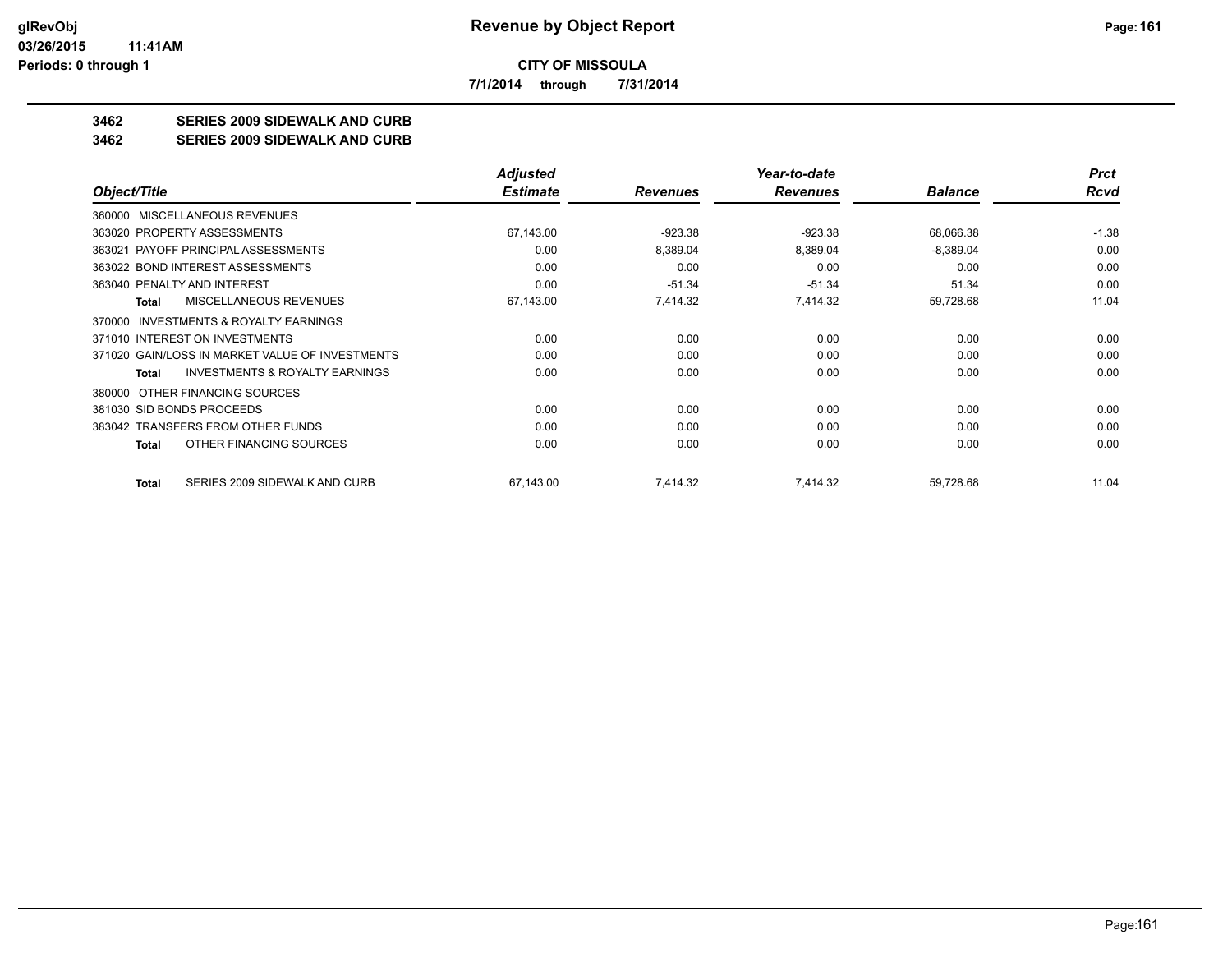**7/1/2014 through 7/31/2014**

## **3462 SERIES 2009 SIDEWALK AND CURB**

|                                                           | Adjusted        |                 | Year-to-date    |                | <b>Prct</b> |
|-----------------------------------------------------------|-----------------|-----------------|-----------------|----------------|-------------|
| Object/Title                                              | <b>Estimate</b> | <b>Revenues</b> | <b>Revenues</b> | <b>Balance</b> | Rcvd        |
| 360000 MISCELLANEOUS REVENUES                             |                 |                 |                 |                |             |
| 363020 PROPERTY ASSESSMENTS                               | 67,143.00       | $-923.38$       | $-923.38$       | 68,066.38      | $-1.38$     |
| 363021 PAYOFF PRINCIPAL ASSESSMENTS                       | 0.00            | 8,389.04        | 8,389.04        | $-8,389.04$    | 0.00        |
| 363022 BOND INTEREST ASSESSMENTS                          | 0.00            | 0.00            | 0.00            | 0.00           | 0.00        |
| 363040 PENALTY AND INTEREST                               | 0.00            | $-51.34$        | $-51.34$        | 51.34          | 0.00        |
| MISCELLANEOUS REVENUES<br>Total                           | 67,143.00       | 7,414.32        | 7,414.32        | 59,728.68      | 11.04       |
| INVESTMENTS & ROYALTY EARNINGS<br>370000                  |                 |                 |                 |                |             |
| 371010 INTEREST ON INVESTMENTS                            | 0.00            | 0.00            | 0.00            | 0.00           | 0.00        |
| 371020 GAIN/LOSS IN MARKET VALUE OF INVESTMENT            | 0.00            | 0.00            | 0.00            | 0.00           | 0.00        |
| <b>INVESTMENTS &amp; ROYALTY EARNINGS</b><br><b>Total</b> | 0.00            | 0.00            | 0.00            | 0.00           | 0.00        |
| 380000 OTHER FINANCING SOURCES                            |                 |                 |                 |                |             |
| 381030 SID BONDS PROCEEDS                                 | 0.00            | 0.00            | 0.00            | 0.00           | 0.00        |
| 383042 TRANSFERS FROM OTHER FUNDS                         | 0.00            | 0.00            | 0.00            | 0.00           | 0.00        |
| OTHER FINANCING SOURCES<br>Total                          | 0.00            | 0.00            | 0.00            | 0.00           | 0.00        |
| SERIES 2009 SIDEWALK AND CURB<br><b>Total</b>             | 67,143.00       | 7.414.32        | 7,414.32        | 59,728.68      | 11.04       |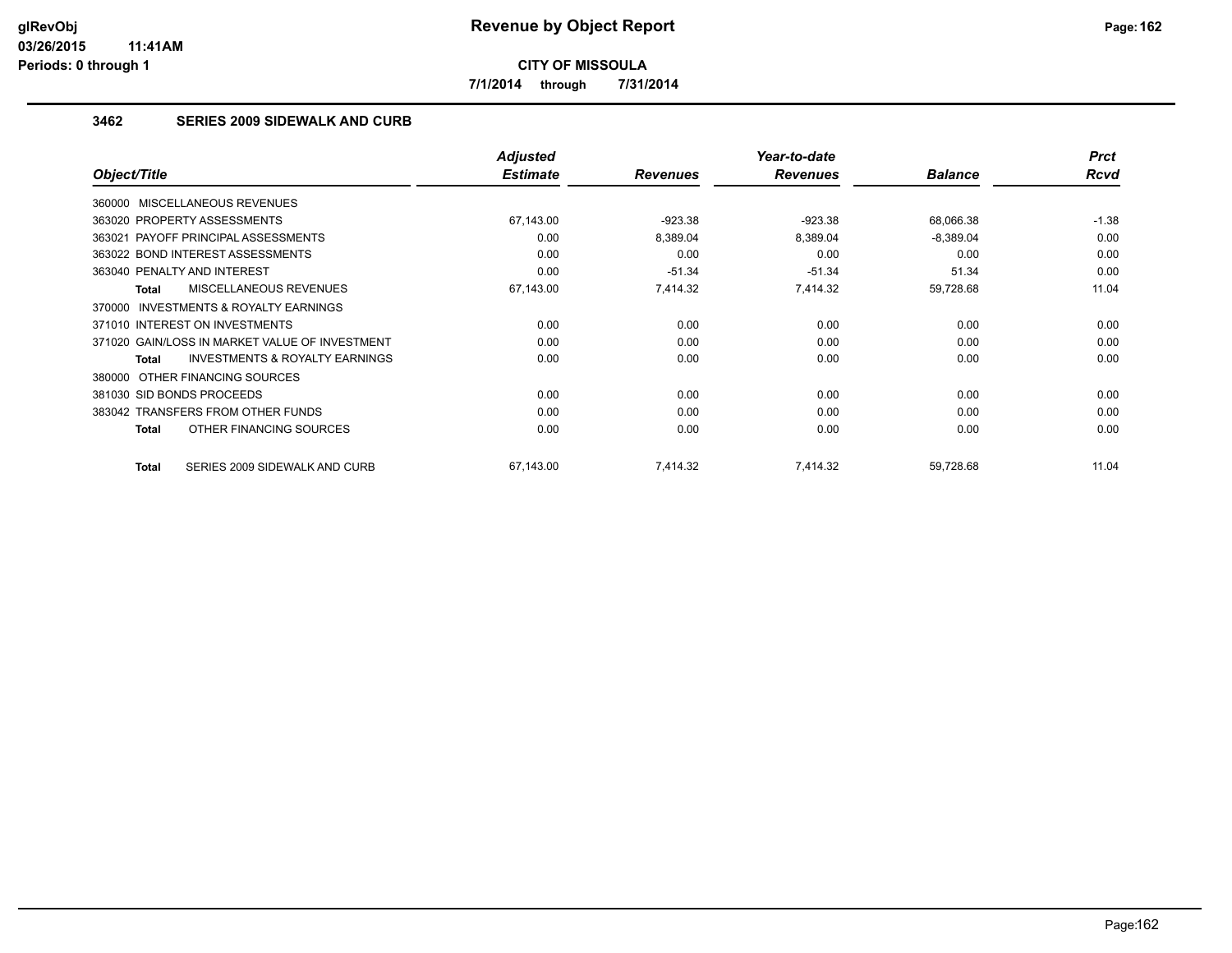**7/1/2014 through 7/31/2014**

# **3463 SERIES 2010 SIDEWALK AND CURB**

#### **3463 SERIES 2010 SIDEWALK AND CURB**

|                                                     | <b>Adjusted</b> |                 | Year-to-date    |                | <b>Prct</b> |
|-----------------------------------------------------|-----------------|-----------------|-----------------|----------------|-------------|
| Object/Title                                        | <b>Estimate</b> | <b>Revenues</b> | <b>Revenues</b> | <b>Balance</b> | <b>Rcvd</b> |
| <b>MISCELLANEOUS REVENUES</b><br>360000             |                 |                 |                 |                |             |
| 363020 PROPERTY ASSESSMENTS                         | 103,038.00      | $-2,820.01$     | $-2,820.01$     | 105,858.01     | $-2.74$     |
| PAYOFF PRINCIPAL ASSESSMENTS<br>363021              | 0.00            | 11,387.01       | 11,387.01       | $-11,387.01$   | 0.00        |
| 363022 BOND INTEREST ASSESSMENTS                    | 0.00            | 0.00            | 0.00            | 0.00           | 0.00        |
| 363040 PENALTY AND INTEREST                         | 0.00            | $-112.48$       | $-112.48$       | 112.48         | 0.00        |
| MISCELLANEOUS REVENUES<br>Total                     | 103,038.00      | 8,454.52        | 8,454.52        | 94,583.48      | 8.21        |
| <b>INVESTMENTS &amp; ROYALTY EARNINGS</b><br>370000 |                 |                 |                 |                |             |
| 371010 INTEREST ON INVESTMENTS                      | 0.00            | 0.00            | 0.00            | 0.00           | 0.00        |
| 371020 GAIN/LOSS IN MARKET VALUE OF INVESTMENTS     | 0.00            | 0.00            | 0.00            | 0.00           | 0.00        |
| <b>INVESTMENTS &amp; ROYALTY EARNINGS</b><br>Total  | 0.00            | 0.00            | 0.00            | 0.00           | 0.00        |
| 380000 OTHER FINANCING SOURCES                      |                 |                 |                 |                |             |
| 381030 SID BONDS PROCEEDS                           | 0.00            | 0.00            | 0.00            | 0.00           | 0.00        |
| 383042 TRANSFERS FROM OTHER FUNDS                   | 0.00            | 0.00            | 0.00            | 0.00           | 0.00        |
| OTHER FINANCING SOURCES<br>Total                    | 0.00            | 0.00            | 0.00            | 0.00           | 0.00        |
| SERIES 2010 SIDEWALK AND CURB<br>Total              | 103,038.00      | 8,454.52        | 8,454.52        | 94,583.48      | 8.21        |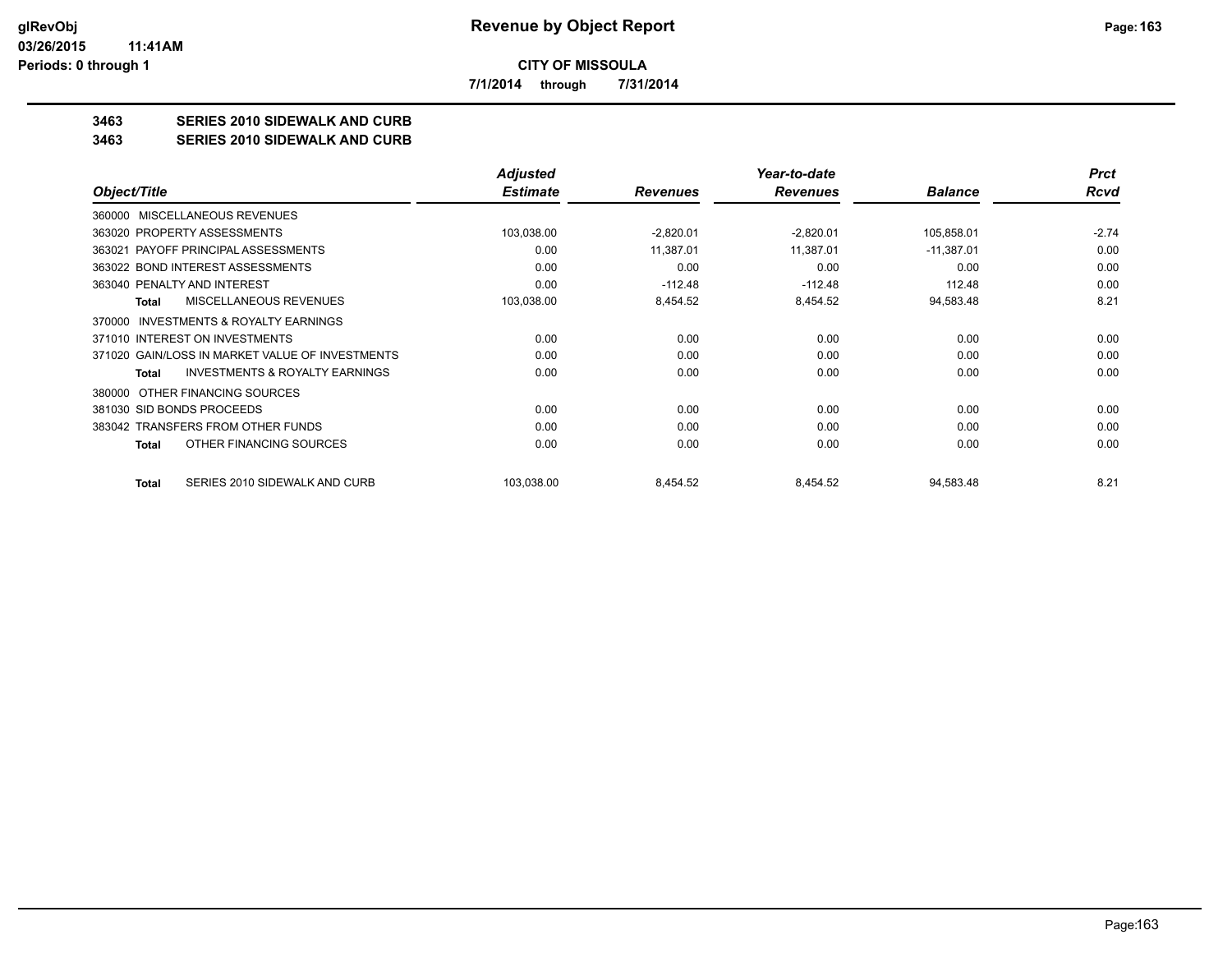**7/1/2014 through 7/31/2014**

## **3463 SERIES 2010 SIDEWALK AND CURB**

|                                                    | <b>Adjusted</b> |                 | Year-to-date    |                | <b>Prct</b> |
|----------------------------------------------------|-----------------|-----------------|-----------------|----------------|-------------|
| Object/Title                                       | <b>Estimate</b> | <b>Revenues</b> | <b>Revenues</b> | <b>Balance</b> | <b>Rcvd</b> |
| 360000 MISCELLANEOUS REVENUES                      |                 |                 |                 |                |             |
| 363020 PROPERTY ASSESSMENTS                        | 103,038.00      | $-2,820.01$     | $-2,820.01$     | 105,858.01     | $-2.74$     |
| 363021 PAYOFF PRINCIPAL ASSESSMENTS                | 0.00            | 11,387.01       | 11,387.01       | $-11,387.01$   | 0.00        |
| 363022 BOND INTEREST ASSESSMENTS                   | 0.00            | 0.00            | 0.00            | 0.00           | 0.00        |
| 363040 PENALTY AND INTEREST                        | 0.00            | $-112.48$       | $-112.48$       | 112.48         | 0.00        |
| MISCELLANEOUS REVENUES<br>Total                    | 103,038.00      | 8,454.52        | 8,454.52        | 94,583.48      | 8.21        |
| INVESTMENTS & ROYALTY EARNINGS<br>370000           |                 |                 |                 |                |             |
| 371010 INTEREST ON INVESTMENTS                     | 0.00            | 0.00            | 0.00            | 0.00           | 0.00        |
| 371020 GAIN/LOSS IN MARKET VALUE OF INVESTMENT     | 0.00            | 0.00            | 0.00            | 0.00           | 0.00        |
| <b>INVESTMENTS &amp; ROYALTY EARNINGS</b><br>Total | 0.00            | 0.00            | 0.00            | 0.00           | 0.00        |
| 380000 OTHER FINANCING SOURCES                     |                 |                 |                 |                |             |
| 381030 SID BONDS PROCEEDS                          | 0.00            | 0.00            | 0.00            | 0.00           | 0.00        |
| 383042 TRANSFERS FROM OTHER FUNDS                  | 0.00            | 0.00            | 0.00            | 0.00           | 0.00        |
| OTHER FINANCING SOURCES<br><b>Total</b>            | 0.00            | 0.00            | 0.00            | 0.00           | 0.00        |
| SERIES 2010 SIDEWALK AND CURB<br><b>Total</b>      | 103,038.00      | 8,454.52        | 8,454.52        | 94,583.48      | 8.21        |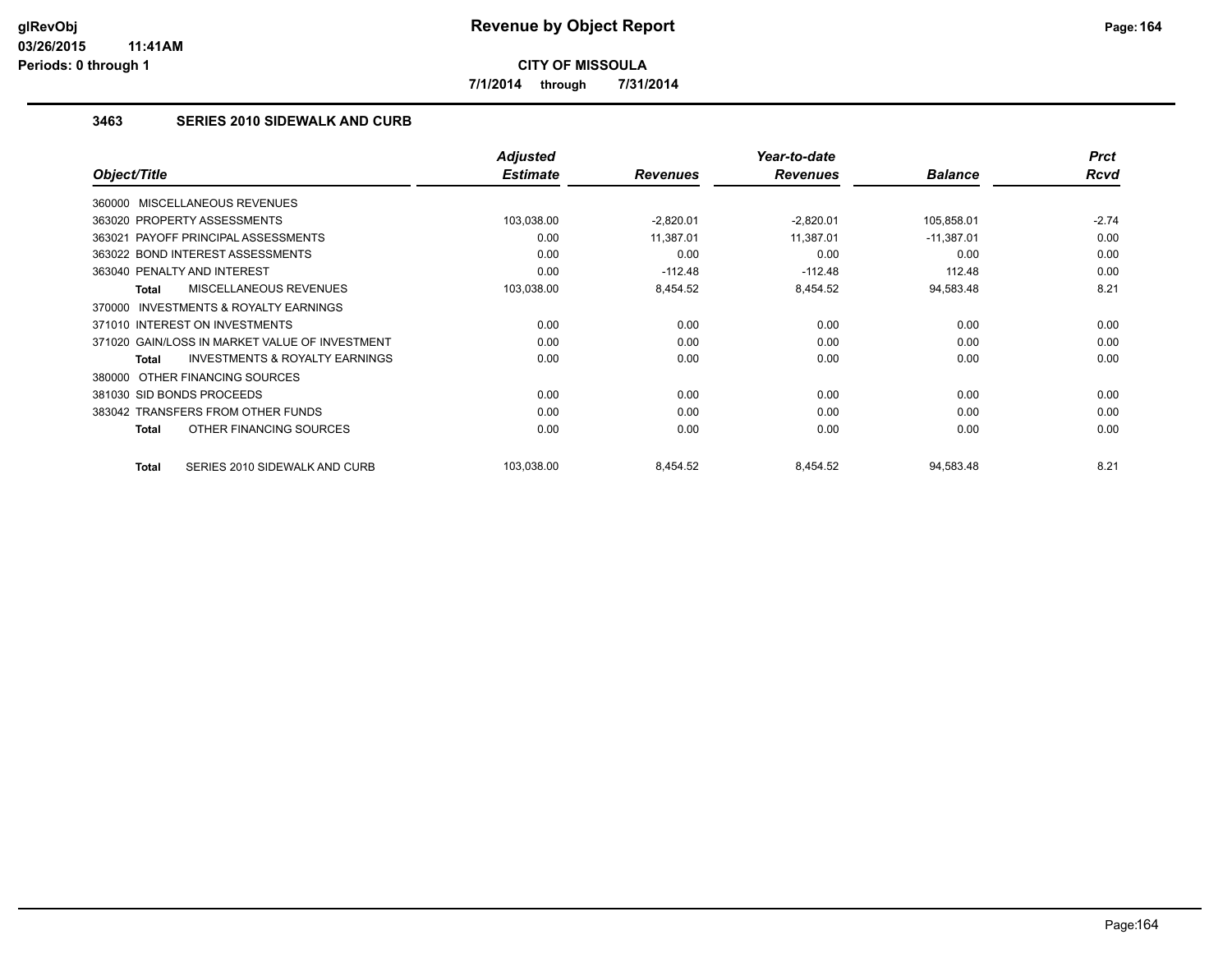**7/1/2014 through 7/31/2014**

**3464 FY12 S/C DEBT SERVICE**

**3464 FY12 S/C DEBT SERVICE**

|                                                    | <b>Adjusted</b> |                 | Year-to-date    |                | <b>Prct</b> |
|----------------------------------------------------|-----------------|-----------------|-----------------|----------------|-------------|
| Object/Title                                       | <b>Estimate</b> | <b>Revenues</b> | <b>Revenues</b> | <b>Balance</b> | Rcvd        |
| MISCELLANEOUS REVENUES<br>360000                   |                 |                 |                 |                |             |
| 363020 PROPERTY ASSESSMENTS                        | 72,560.00       | $-1,271.15$     | $-1,271.15$     | 73,831.15      | $-1.75$     |
| 363021 PAYOFF PRINCIPAL ASSESSMENTS                | 0.00            | 0.00            | 0.00            | 0.00           | 0.00        |
| 363022 BOND INTEREST ASSESSMENTS                   | 0.00            | 0.00            | 0.00            | 0.00           | 0.00        |
| 363040 PENALTY AND INTEREST                        | 0.00            | $-67.20$        | $-67.20$        | 67.20          | 0.00        |
| <b>MISCELLANEOUS REVENUES</b><br>Total             | 72,560.00       | $-1,338.35$     | $-1,338.35$     | 73,898.35      | $-1.84$     |
| INVESTMENTS & ROYALTY EARNINGS<br>370000           |                 |                 |                 |                |             |
| 371010 INTEREST ON INVESTMENTS                     | 0.00            | 0.00            | 0.00            | 0.00           | 0.00        |
| 371020 GAIN/LOSS IN MARKET VALUE OF INVESTMENTS    | 0.00            | 0.00            | 0.00            | 0.00           | 0.00        |
| <b>INVESTMENTS &amp; ROYALTY EARNINGS</b><br>Total | 0.00            | 0.00            | 0.00            | 0.00           | 0.00        |
| OTHER FINANCING SOURCES<br>380000                  |                 |                 |                 |                |             |
| 381030 SID BONDS PROCEEDS                          | 0.00            | 0.00            | 0.00            | 0.00           | 0.00        |
| 383042 TRANSFERS FROM OTHER FUNDS                  | 0.00            | 0.00            | 0.00            | 0.00           | 0.00        |
| OTHER FINANCING SOURCES<br><b>Total</b>            | 0.00            | 0.00            | 0.00            | 0.00           | 0.00        |
| FY12 S/C DEBT SERVICE<br><b>Total</b>              | 72,560.00       | $-1,338.35$     | $-1,338.35$     | 73,898.35      | $-1.84$     |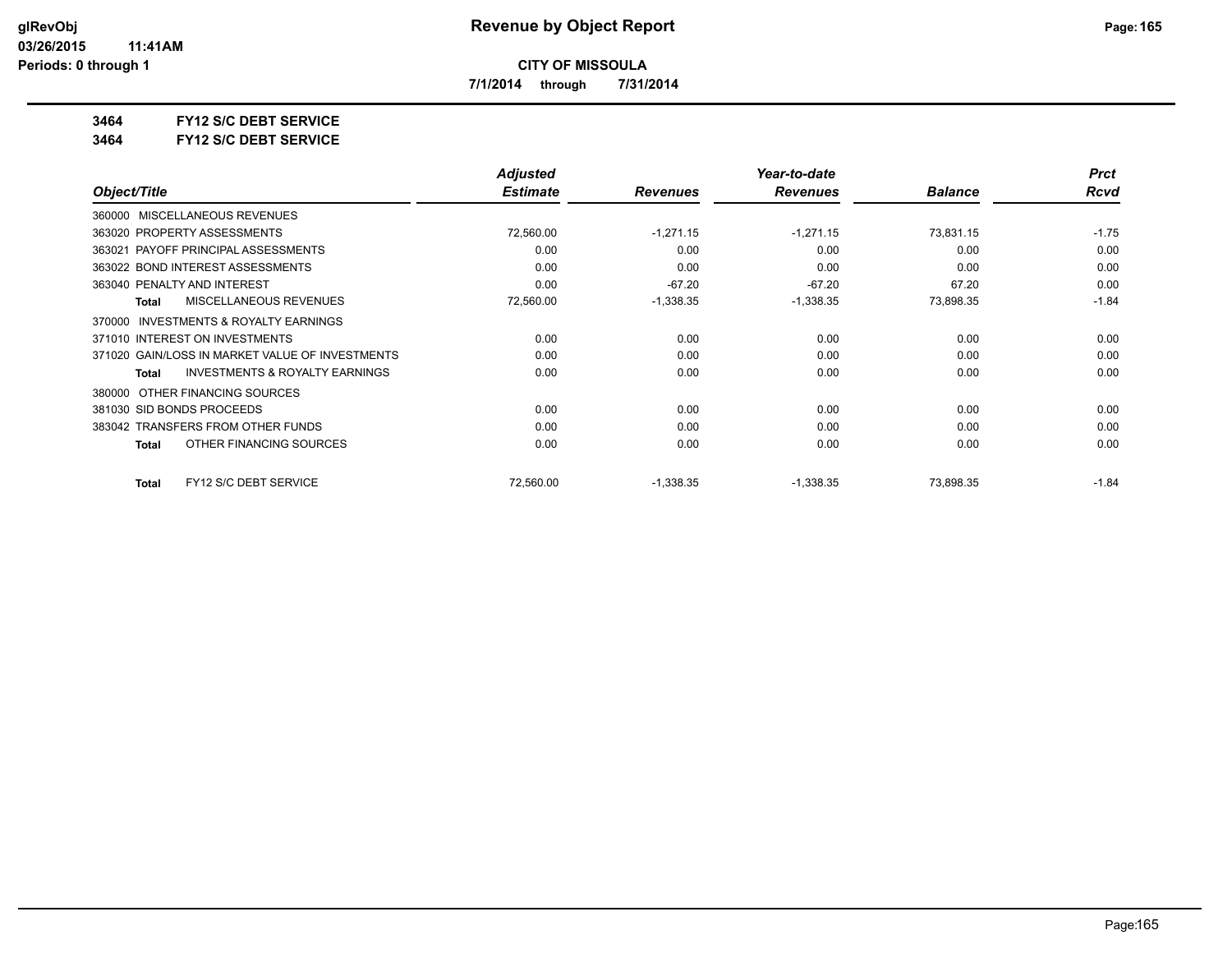**7/1/2014 through 7/31/2014**

### **3464 FY12 S/C DEBT SERVICE**

|                                                           | <b>Adjusted</b> |                 | Year-to-date    |                | <b>Prct</b> |
|-----------------------------------------------------------|-----------------|-----------------|-----------------|----------------|-------------|
| Object/Title                                              | <b>Estimate</b> | <b>Revenues</b> | <b>Revenues</b> | <b>Balance</b> | Rcvd        |
| 360000 MISCELLANEOUS REVENUES                             |                 |                 |                 |                |             |
| 363020 PROPERTY ASSESSMENTS                               | 72,560.00       | $-1,271.15$     | $-1,271.15$     | 73,831.15      | $-1.75$     |
| 363021 PAYOFF PRINCIPAL ASSESSMENTS                       | 0.00            | 0.00            | 0.00            | 0.00           | 0.00        |
| 363022 BOND INTEREST ASSESSMENTS                          | 0.00            | 0.00            | 0.00            | 0.00           | 0.00        |
| 363040 PENALTY AND INTEREST                               | 0.00            | $-67.20$        | $-67.20$        | 67.20          | 0.00        |
| <b>MISCELLANEOUS REVENUES</b><br>Total                    | 72,560.00       | $-1,338.35$     | $-1,338.35$     | 73,898.35      | $-1.84$     |
| <b>INVESTMENTS &amp; ROYALTY EARNINGS</b><br>370000       |                 |                 |                 |                |             |
| 371010 INTEREST ON INVESTMENTS                            | 0.00            | 0.00            | 0.00            | 0.00           | 0.00        |
| 371020 GAIN/LOSS IN MARKET VALUE OF INVESTMENT            | 0.00            | 0.00            | 0.00            | 0.00           | 0.00        |
| <b>INVESTMENTS &amp; ROYALTY EARNINGS</b><br><b>Total</b> | 0.00            | 0.00            | 0.00            | 0.00           | 0.00        |
| 380000 OTHER FINANCING SOURCES                            |                 |                 |                 |                |             |
| 381030 SID BONDS PROCEEDS                                 | 0.00            | 0.00            | 0.00            | 0.00           | 0.00        |
| 383042 TRANSFERS FROM OTHER FUNDS                         | 0.00            | 0.00            | 0.00            | 0.00           | 0.00        |
| OTHER FINANCING SOURCES<br>Total                          | 0.00            | 0.00            | 0.00            | 0.00           | 0.00        |
| FY12 S/C DEBT SERVICE<br><b>Total</b>                     | 72,560.00       | $-1,338.35$     | $-1,338.35$     | 73,898.35      | $-1.84$     |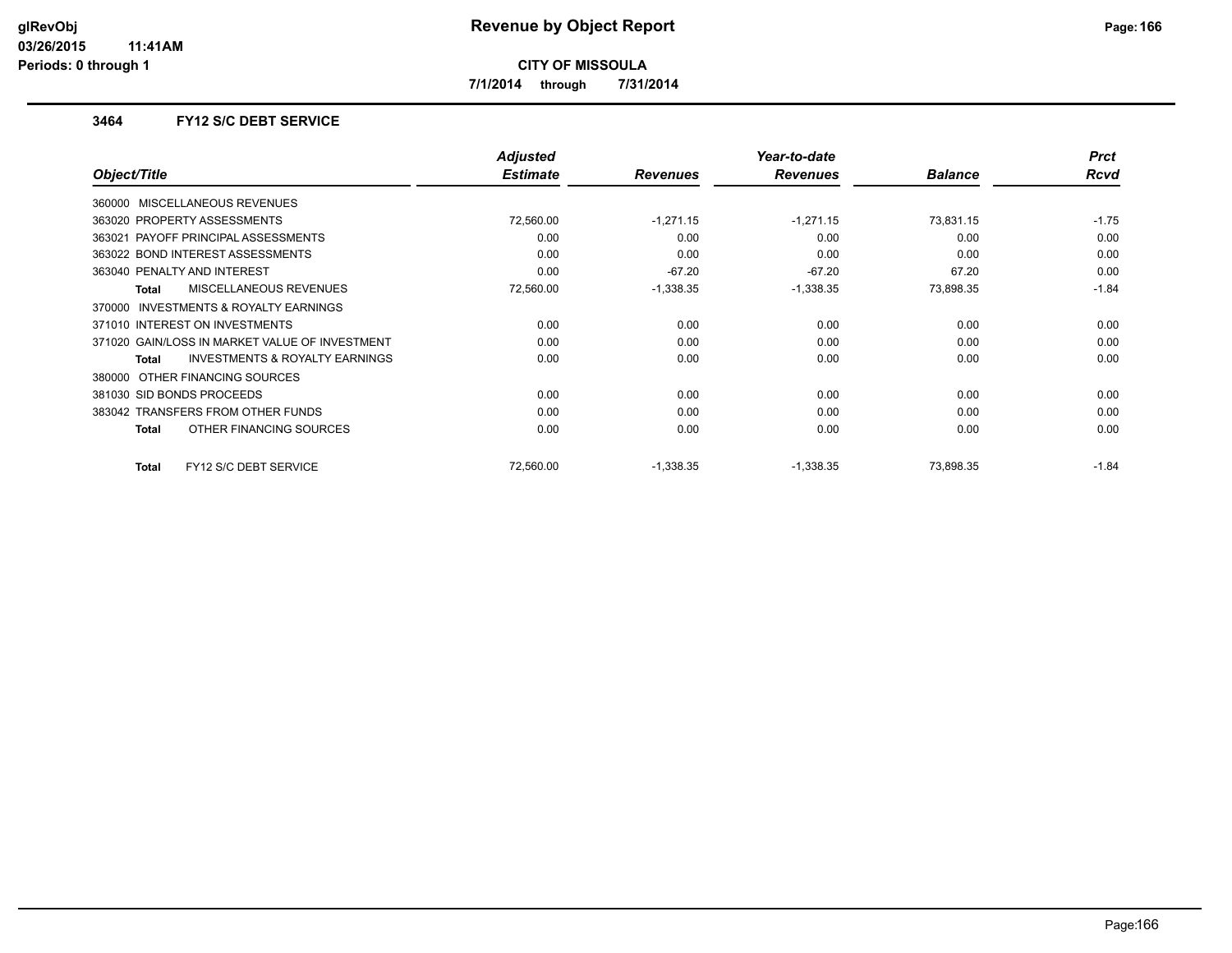**7/1/2014 through 7/31/2014**

## **3465 FY13 SIDEWALK/CURB DEBT SERVICE**

#### **3465 FY13 SIDEWALK/CURB DEBT SERVICE**

|                                                     | <b>Adjusted</b> |                 | Year-to-date    |                | <b>Prct</b> |
|-----------------------------------------------------|-----------------|-----------------|-----------------|----------------|-------------|
| Object/Title                                        | <b>Estimate</b> | <b>Revenues</b> | <b>Revenues</b> | <b>Balance</b> | Rcvd        |
| 360000 MISCELLANEOUS REVENUES                       |                 |                 |                 |                |             |
| 363020 PROPERTY ASSESSMENTS                         | 40,976.00       | $-651.93$       | $-651.93$       | 41,627.93      | $-1.59$     |
| 363021 PAYOFF PRINCIPAL ASSESSMENTS                 | 0.00            | 0.00            | 0.00            | 0.00           | 0.00        |
| 363022 BOND INTEREST ASSESSMENTS                    | 0.00            | 0.00            | 0.00            | 0.00           | 0.00        |
| 363040 PENALTY AND INTEREST                         | 0.00            | $-33.31$        | $-33.31$        | 33.31          | 0.00        |
| <b>MISCELLANEOUS REVENUES</b><br>Total              | 40,976.00       | $-685.24$       | $-685.24$       | 41,661.24      | $-1.67$     |
| <b>INVESTMENTS &amp; ROYALTY EARNINGS</b><br>370000 |                 |                 |                 |                |             |
| 371010 INTEREST ON INVESTMENTS                      | 0.00            | 0.00            | 0.00            | 0.00           | 0.00        |
| 371020 GAIN/LOSS IN MARKET VALUE OF INVESTMENTS     | 0.00            | 0.00            | 0.00            | 0.00           | 0.00        |
| <b>INVESTMENTS &amp; ROYALTY EARNINGS</b><br>Total  | 0.00            | 0.00            | 0.00            | 0.00           | 0.00        |
| 380000 OTHER FINANCING SOURCES                      |                 |                 |                 |                |             |
| 381030 SID BONDS PROCEEDS                           | 0.00            | 0.00            | 0.00            | 0.00           | 0.00        |
| 383042 TRANSFERS FROM OTHER FUNDS                   | 0.00            | 0.00            | 0.00            | 0.00           | 0.00        |
| OTHER FINANCING SOURCES<br>Total                    | 0.00            | 0.00            | 0.00            | 0.00           | 0.00        |
| FY13 SIDEWALK/CURB DEBT SERVICE<br>Total            | 40,976.00       | $-685.24$       | $-685.24$       | 41,661.24      | $-1.67$     |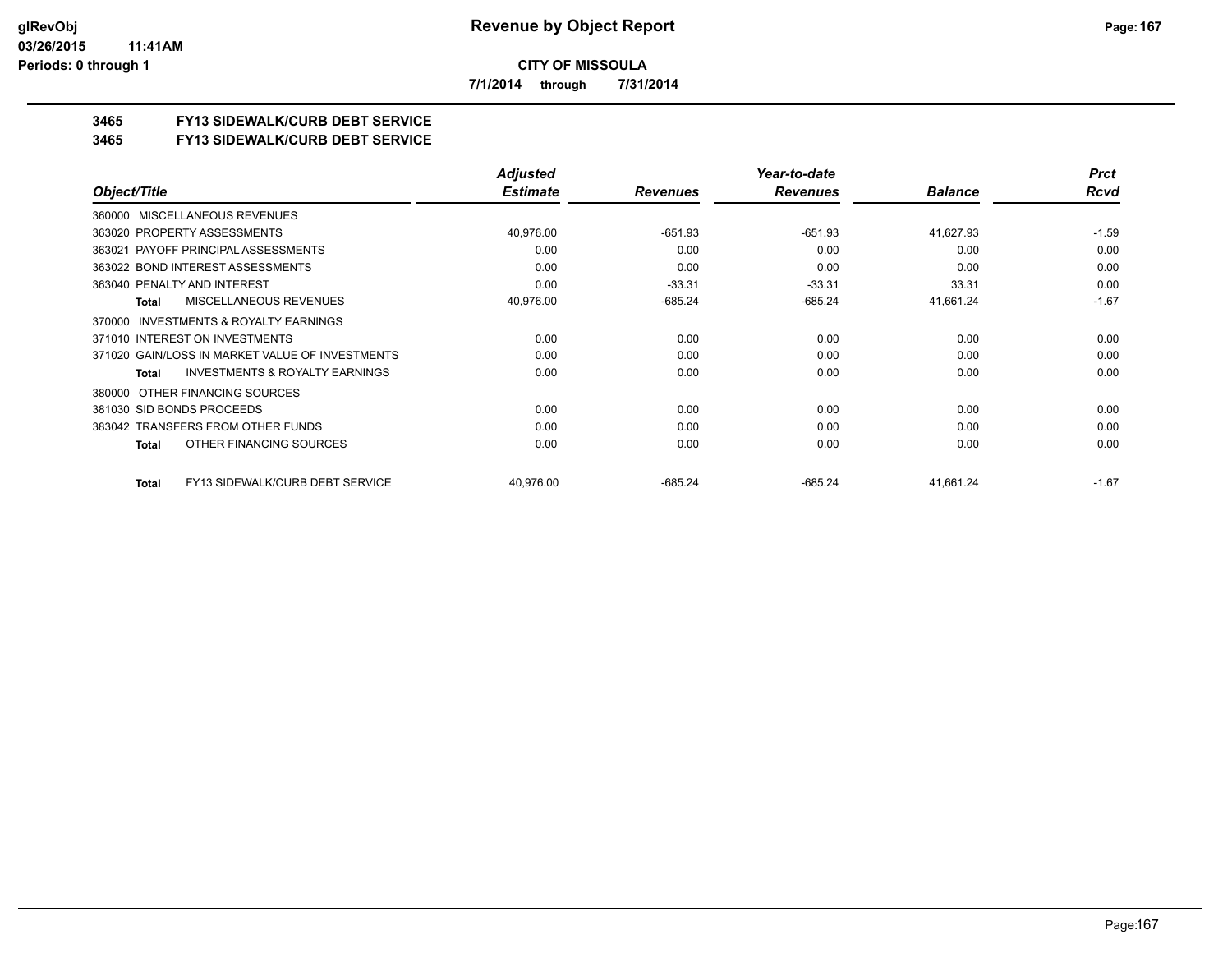**7/1/2014 through 7/31/2014**

## **3465 FY13 SIDEWALK/CURB DEBT SERVICE**

|                                                           | <b>Adjusted</b> |                 | Year-to-date    |                | <b>Prct</b> |
|-----------------------------------------------------------|-----------------|-----------------|-----------------|----------------|-------------|
| Object/Title                                              | <b>Estimate</b> | <b>Revenues</b> | <b>Revenues</b> | <b>Balance</b> | Rcvd        |
| 360000 MISCELLANEOUS REVENUES                             |                 |                 |                 |                |             |
| 363020 PROPERTY ASSESSMENTS                               | 40,976.00       | $-651.93$       | $-651.93$       | 41,627.93      | $-1.59$     |
| PAYOFF PRINCIPAL ASSESSMENTS<br>363021                    | 0.00            | 0.00            | 0.00            | 0.00           | 0.00        |
| 363022 BOND INTEREST ASSESSMENTS                          | 0.00            | 0.00            | 0.00            | 0.00           | 0.00        |
| 363040 PENALTY AND INTEREST                               | 0.00            | $-33.31$        | $-33.31$        | 33.31          | 0.00        |
| <b>MISCELLANEOUS REVENUES</b><br><b>Total</b>             | 40,976.00       | $-685.24$       | $-685.24$       | 41,661.24      | $-1.67$     |
| 370000 INVESTMENTS & ROYALTY EARNINGS                     |                 |                 |                 |                |             |
| 371010 INTEREST ON INVESTMENTS                            | 0.00            | 0.00            | 0.00            | 0.00           | 0.00        |
| 371020 GAIN/LOSS IN MARKET VALUE OF INVESTMENT            | 0.00            | 0.00            | 0.00            | 0.00           | 0.00        |
| <b>INVESTMENTS &amp; ROYALTY EARNINGS</b><br><b>Total</b> | 0.00            | 0.00            | 0.00            | 0.00           | 0.00        |
| OTHER FINANCING SOURCES<br>380000                         |                 |                 |                 |                |             |
| 381030 SID BONDS PROCEEDS                                 | 0.00            | 0.00            | 0.00            | 0.00           | 0.00        |
| 383042 TRANSFERS FROM OTHER FUNDS                         | 0.00            | 0.00            | 0.00            | 0.00           | 0.00        |
| OTHER FINANCING SOURCES<br><b>Total</b>                   | 0.00            | 0.00            | 0.00            | 0.00           | 0.00        |
| FY13 SIDEWALK/CURB DEBT SERVICE<br><b>Total</b>           | 40,976.00       | $-685.24$       | $-685.24$       | 41,661.24      | $-1.67$     |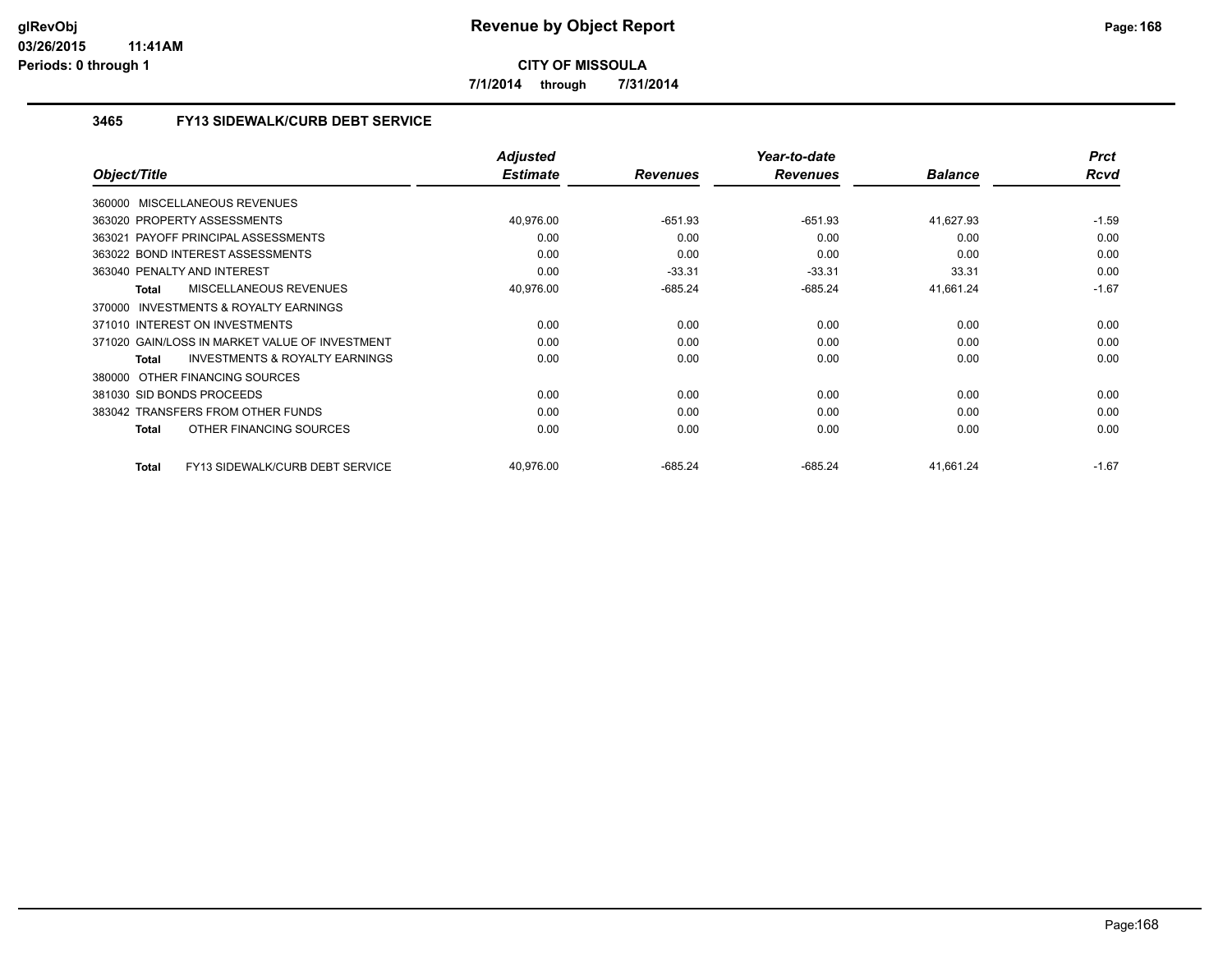**7/1/2014 through 7/31/2014**

**3470 SID 470 DEBT SERVICE FUND**

**3470 SID 470 DEBT SERVICE FUND**

|                                                           | <b>Adjusted</b> |                 | Year-to-date    |                | <b>Prct</b> |
|-----------------------------------------------------------|-----------------|-----------------|-----------------|----------------|-------------|
| Object/Title                                              | <b>Estimate</b> | <b>Revenues</b> | <b>Revenues</b> | <b>Balance</b> | <b>Rcvd</b> |
| TAXES/ASSESSMENTS<br>310000                               |                 |                 |                 |                |             |
| PENALTIES & INTEREST<br>312001                            | 0.00            | 0.00            | 0.00            | 0.00           | 0.00        |
| TAXES/ASSESSMENTS<br><b>Total</b>                         | 0.00            | 0.00            | 0.00            | 0.00           | 0.00        |
| MISCELLANEOUS REVENUES<br>360000                          |                 |                 |                 |                |             |
| 363020 PROPERTY ASSESSMENTS                               | 0.00            | 0.00            | 0.00            | 0.00           | 0.00        |
| 363021 PAYOFF PRINCIPAL ASSESSMENTS                       | 0.00            | 0.00            | 0.00            | 0.00           | 0.00        |
| 363022 BOND INTEREST ASSESSMENTS                          | 0.00            | 0.00            | 0.00            | 0.00           | 0.00        |
| 363040 PENALTY AND INTEREST                               | 0.00            | 0.00            | 0.00            | 0.00           | 0.00        |
| MISCELLANEOUS REVENUES<br><b>Total</b>                    | 0.00            | 0.00            | 0.00            | 0.00           | 0.00        |
| <b>INVESTMENTS &amp; ROYALTY EARNINGS</b><br>370000       |                 |                 |                 |                |             |
| 371010 INTEREST ON INVESTMENTS                            | 0.00            | 0.00            | 0.00            | 0.00           | 0.00        |
| 371020 GAIN/LOSS IN MARKET VALUE OF INVESTMENTS           | 0.00            | 0.00            | 0.00            | 0.00           | 0.00        |
| <b>INVESTMENTS &amp; ROYALTY EARNINGS</b><br><b>Total</b> | 0.00            | 0.00            | 0.00            | 0.00           | 0.00        |
| OTHER FINANCING SOURCES<br>380000                         |                 |                 |                 |                |             |
| 381009 TRANSFERS IN                                       | 0.00            | 0.00            | 0.00            | 0.00           | 0.00        |
| OTHER FINANCING SOURCES<br><b>Total</b>                   | 0.00            | 0.00            | 0.00            | 0.00           | 0.00        |
| SID 470 DEBT SERVICE FUND<br><b>Total</b>                 | 0.00            | 0.00            | 0.00            | 0.00           | 0.00        |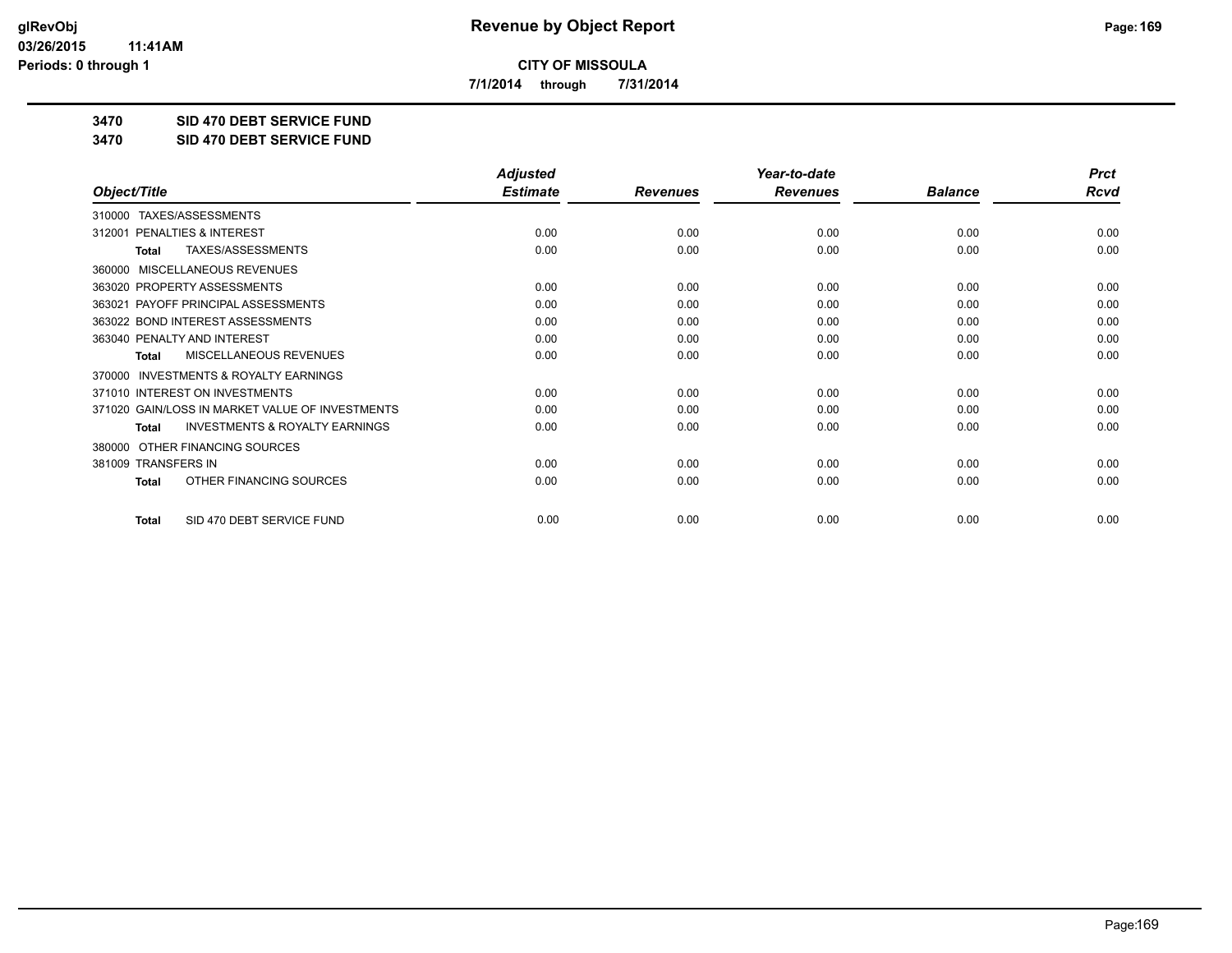**7/1/2014 through 7/31/2014**

## **3470 SID 470 DEBT SERVICE FUND**

|                                                           | <b>Adjusted</b> |                 | Year-to-date    |                | <b>Prct</b> |
|-----------------------------------------------------------|-----------------|-----------------|-----------------|----------------|-------------|
| Object/Title                                              | <b>Estimate</b> | <b>Revenues</b> | <b>Revenues</b> | <b>Balance</b> | <b>Rcvd</b> |
| TAXES/ASSESSMENTS<br>310000                               |                 |                 |                 |                |             |
| <b>PENALTIES &amp; INTEREST</b><br>312001                 | 0.00            | 0.00            | 0.00            | 0.00           | 0.00        |
| TAXES/ASSESSMENTS<br>Total                                | 0.00            | 0.00            | 0.00            | 0.00           | 0.00        |
| MISCELLANEOUS REVENUES<br>360000                          |                 |                 |                 |                |             |
| 363020 PROPERTY ASSESSMENTS                               | 0.00            | 0.00            | 0.00            | 0.00           | 0.00        |
| 363021 PAYOFF PRINCIPAL ASSESSMENTS                       | 0.00            | 0.00            | 0.00            | 0.00           | 0.00        |
| 363022 BOND INTEREST ASSESSMENTS                          | 0.00            | 0.00            | 0.00            | 0.00           | 0.00        |
| 363040 PENALTY AND INTEREST                               | 0.00            | 0.00            | 0.00            | 0.00           | 0.00        |
| <b>MISCELLANEOUS REVENUES</b><br><b>Total</b>             | 0.00            | 0.00            | 0.00            | 0.00           | 0.00        |
| <b>INVESTMENTS &amp; ROYALTY EARNINGS</b><br>370000       |                 |                 |                 |                |             |
| 371010 INTEREST ON INVESTMENTS                            | 0.00            | 0.00            | 0.00            | 0.00           | 0.00        |
| 371020 GAIN/LOSS IN MARKET VALUE OF INVESTMENT            | 0.00            | 0.00            | 0.00            | 0.00           | 0.00        |
| <b>INVESTMENTS &amp; ROYALTY EARNINGS</b><br><b>Total</b> | 0.00            | 0.00            | 0.00            | 0.00           | 0.00        |
| OTHER FINANCING SOURCES<br>380000                         |                 |                 |                 |                |             |
| 381009 TRANSFERS IN                                       | 0.00            | 0.00            | 0.00            | 0.00           | 0.00        |
| OTHER FINANCING SOURCES<br><b>Total</b>                   | 0.00            | 0.00            | 0.00            | 0.00           | 0.00        |
| SID 470 DEBT SERVICE FUND<br>Total                        | 0.00            | 0.00            | 0.00            | 0.00           | 0.00        |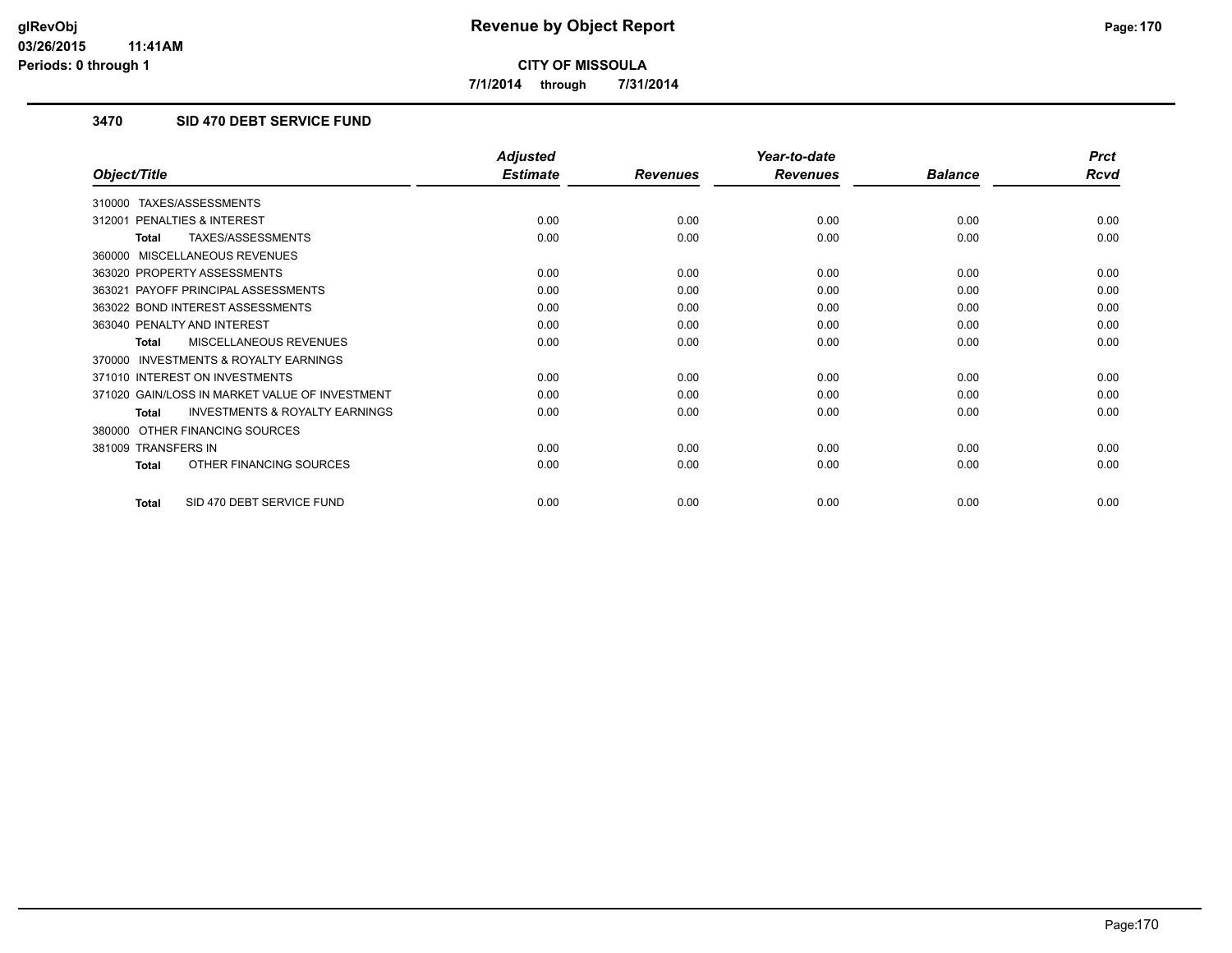**7/1/2014 through 7/31/2014**

**3491 SID 491 DEBT SERVICE FUND**

**3491 SID 491 DEBT SERVICE FUND**

|                                                           | <b>Adjusted</b> |                 | Year-to-date    |                | <b>Prct</b> |
|-----------------------------------------------------------|-----------------|-----------------|-----------------|----------------|-------------|
| Object/Title                                              | <b>Estimate</b> | <b>Revenues</b> | <b>Revenues</b> | <b>Balance</b> | <b>Rcvd</b> |
| TAXES/ASSESSMENTS<br>310000                               |                 |                 |                 |                |             |
| 312001 PENALTIES & INTEREST                               | 0.00            | 0.00            | 0.00            | 0.00           | 0.00        |
| TAXES/ASSESSMENTS<br><b>Total</b>                         | 0.00            | 0.00            | 0.00            | 0.00           | 0.00        |
| MISCELLANEOUS REVENUES<br>360000                          |                 |                 |                 |                |             |
| 360010 MISCELLANEOUS                                      | 0.00            | 0.00            | 0.00            | 0.00           | 0.00        |
| 363020 PROPERTY ASSESSMENTS                               | 0.00            | 0.00            | 0.00            | 0.00           | 0.00        |
| 363021 PAYOFF PRINCIPAL ASSESSMENTS                       | 0.00            | 0.00            | 0.00            | 0.00           | 0.00        |
| 363022 BOND INTEREST ASSESSMENTS                          | 0.00            | 0.00            | 0.00            | 0.00           | 0.00        |
| 363040 PENALTY AND INTEREST                               | 0.00            | 0.00            | 0.00            | 0.00           | 0.00        |
| <b>MISCELLANEOUS REVENUES</b><br><b>Total</b>             | 0.00            | 0.00            | 0.00            | 0.00           | 0.00        |
| <b>INVESTMENTS &amp; ROYALTY EARNINGS</b><br>370000       |                 |                 |                 |                |             |
| 371010 INTEREST ON INVESTMENTS                            | 0.00            | 0.00            | 0.00            | 0.00           | 0.00        |
| 371020 GAIN/LOSS IN MARKET VALUE OF INVESTMENTS           | 0.00            | 0.00            | 0.00            | 0.00           | 0.00        |
| <b>INVESTMENTS &amp; ROYALTY EARNINGS</b><br><b>Total</b> | 0.00            | 0.00            | 0.00            | 0.00           | 0.00        |
| OTHER FINANCING SOURCES<br>380000                         |                 |                 |                 |                |             |
| 381009 TRANSFERS IN                                       | 0.00            | 0.00            | 0.00            | 0.00           | 0.00        |
| OTHER FINANCING SOURCES<br><b>Total</b>                   | 0.00            | 0.00            | 0.00            | 0.00           | 0.00        |
| SID 491 DEBT SERVICE FUND<br><b>Total</b>                 | 0.00            | 0.00            | 0.00            | 0.00           | 0.00        |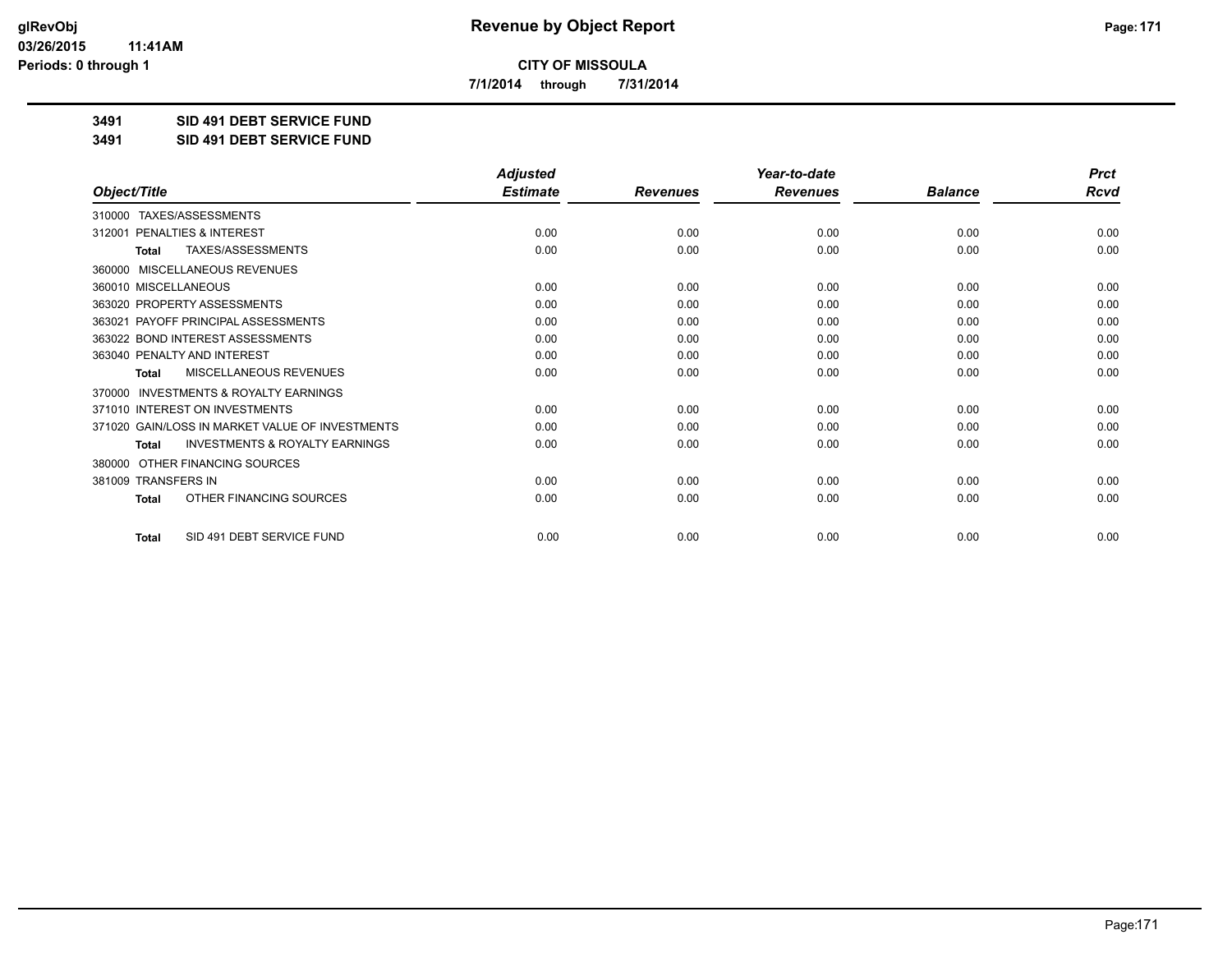**7/1/2014 through 7/31/2014**

## **3491 SID 491 DEBT SERVICE FUND**

|                                                           | <b>Adjusted</b> |                 | Year-to-date    |                | <b>Prct</b> |
|-----------------------------------------------------------|-----------------|-----------------|-----------------|----------------|-------------|
| Object/Title                                              | <b>Estimate</b> | <b>Revenues</b> | <b>Revenues</b> | <b>Balance</b> | <b>Rcvd</b> |
| 310000 TAXES/ASSESSMENTS                                  |                 |                 |                 |                |             |
| PENALTIES & INTEREST<br>312001                            | 0.00            | 0.00            | 0.00            | 0.00           | 0.00        |
| TAXES/ASSESSMENTS<br><b>Total</b>                         | 0.00            | 0.00            | 0.00            | 0.00           | 0.00        |
| 360000 MISCELLANEOUS REVENUES                             |                 |                 |                 |                |             |
| 360010 MISCELLANEOUS                                      | 0.00            | 0.00            | 0.00            | 0.00           | 0.00        |
| 363020 PROPERTY ASSESSMENTS                               | 0.00            | 0.00            | 0.00            | 0.00           | 0.00        |
| 363021 PAYOFF PRINCIPAL ASSESSMENTS                       | 0.00            | 0.00            | 0.00            | 0.00           | 0.00        |
| 363022 BOND INTEREST ASSESSMENTS                          | 0.00            | 0.00            | 0.00            | 0.00           | 0.00        |
| 363040 PENALTY AND INTEREST                               | 0.00            | 0.00            | 0.00            | 0.00           | 0.00        |
| <b>MISCELLANEOUS REVENUES</b><br><b>Total</b>             | 0.00            | 0.00            | 0.00            | 0.00           | 0.00        |
| <b>INVESTMENTS &amp; ROYALTY EARNINGS</b><br>370000       |                 |                 |                 |                |             |
| 371010 INTEREST ON INVESTMENTS                            | 0.00            | 0.00            | 0.00            | 0.00           | 0.00        |
| 371020 GAIN/LOSS IN MARKET VALUE OF INVESTMENT            | 0.00            | 0.00            | 0.00            | 0.00           | 0.00        |
| <b>INVESTMENTS &amp; ROYALTY EARNINGS</b><br><b>Total</b> | 0.00            | 0.00            | 0.00            | 0.00           | 0.00        |
| OTHER FINANCING SOURCES<br>380000                         |                 |                 |                 |                |             |
| 381009 TRANSFERS IN                                       | 0.00            | 0.00            | 0.00            | 0.00           | 0.00        |
| OTHER FINANCING SOURCES<br><b>Total</b>                   | 0.00            | 0.00            | 0.00            | 0.00           | 0.00        |
| SID 491 DEBT SERVICE FUND<br><b>Total</b>                 | 0.00            | 0.00            | 0.00            | 0.00           | 0.00        |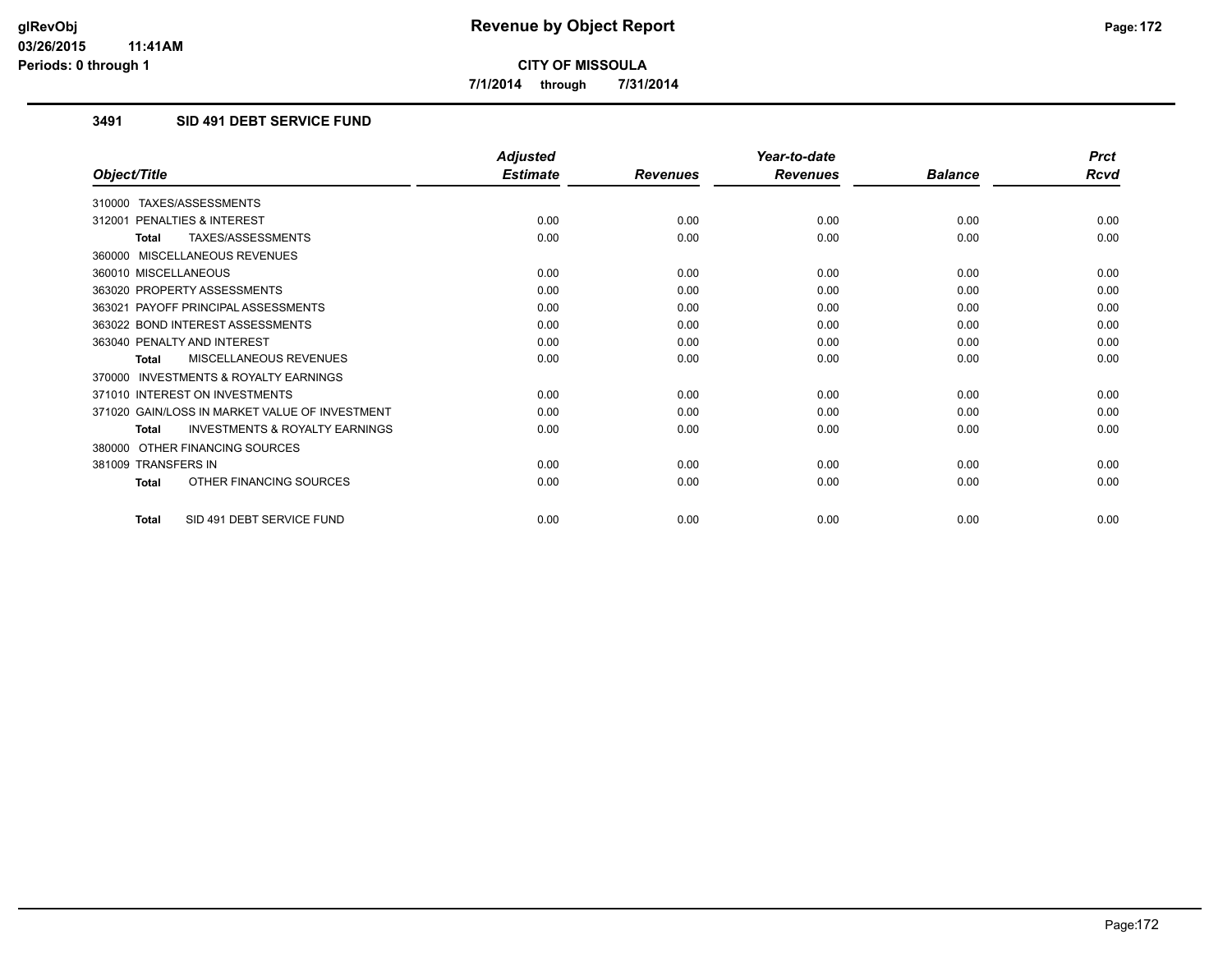**7/1/2014 through 7/31/2014**

# **3492 SID 492/499 DEBT SERVICE FUND**

**3492 SID 492/499 DEBT SERVICE FUND**

|                                                    | <b>Adjusted</b> |                 | Year-to-date    |                | <b>Prct</b> |
|----------------------------------------------------|-----------------|-----------------|-----------------|----------------|-------------|
| Object/Title                                       | <b>Estimate</b> | <b>Revenues</b> | <b>Revenues</b> | <b>Balance</b> | <b>Rcvd</b> |
| 360000 MISCELLANEOUS REVENUES                      |                 |                 |                 |                |             |
| 360010 MISCELLANEOUS                               | 0.00            | 0.00            | 0.00            | 0.00           | 0.00        |
| 363040 PENALTY AND INTEREST                        | 0.00            | 0.00            | 0.00            | 0.00           | 0.00        |
| <b>MISCELLANEOUS REVENUES</b><br>Total             | 0.00            | 0.00            | 0.00            | 0.00           | 0.00        |
| 370000 INVESTMENTS & ROYALTY EARNINGS              |                 |                 |                 |                |             |
| 371010 INTEREST ON INVESTMENTS                     | 0.00            | 0.00            | 0.00            | 0.00           | 0.00        |
| 371020 GAIN/LOSS IN MARKET VALUE OF INVESTMENTS    | 0.00            | 0.00            | 0.00            | 0.00           | 0.00        |
| <b>INVESTMENTS &amp; ROYALTY EARNINGS</b><br>Total | 0.00            | 0.00            | 0.00            | 0.00           | 0.00        |
| 380000 OTHER FINANCING SOURCES                     |                 |                 |                 |                |             |
| 381009 TRANSFERS IN                                | 0.00            | 0.00            | 0.00            | 0.00           | 0.00        |
| OTHER FINANCING SOURCES<br>Total                   | 0.00            | 0.00            | 0.00            | 0.00           | 0.00        |
| SID 492/499 DEBT SERVICE FUND<br>Total             | 0.00            | 0.00            | 0.00            | 0.00           | 0.00        |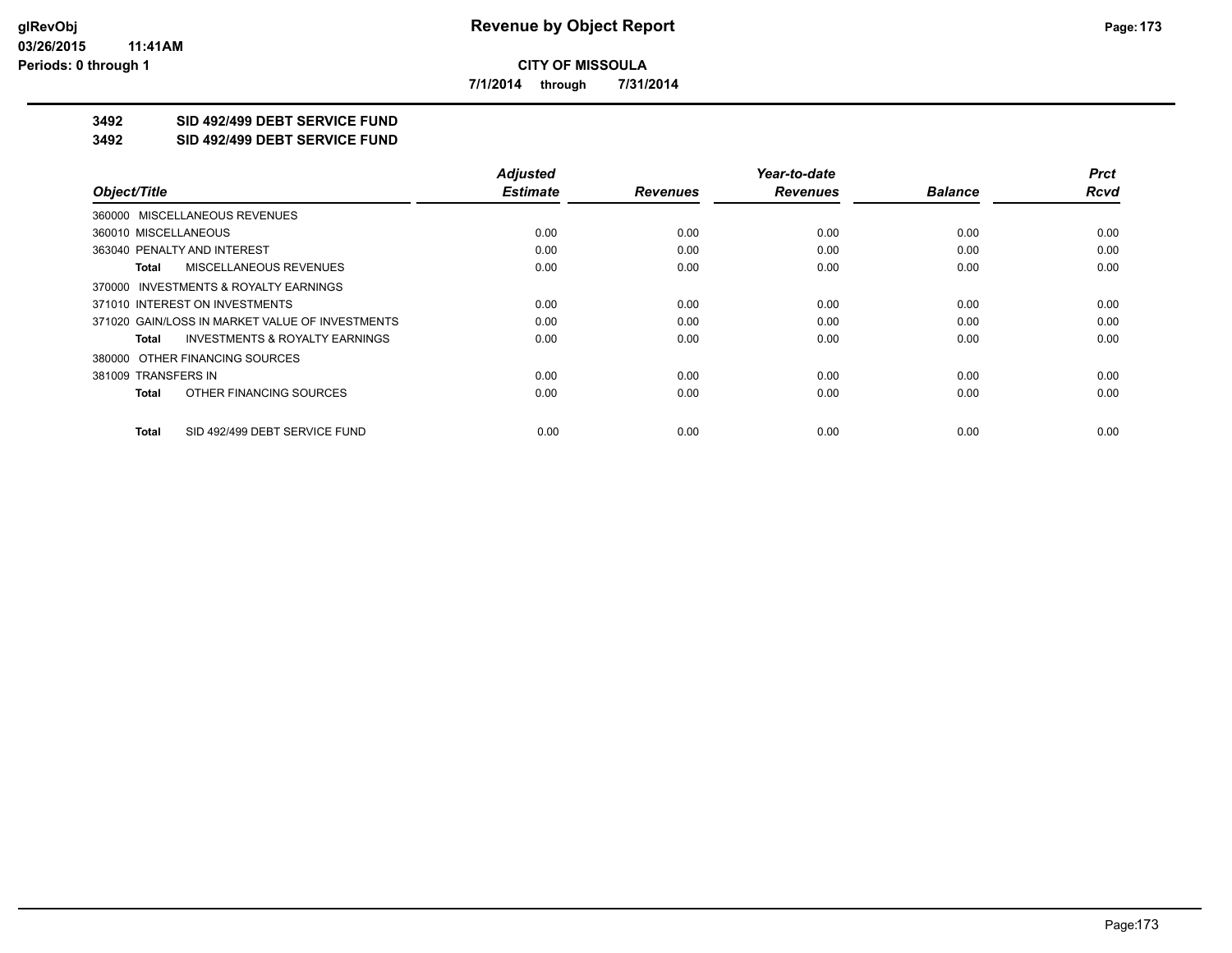**7/1/2014 through 7/31/2014**

## **3492 SID 492/499 DEBT SERVICE FUND**

| Object/Title                                              | Adjusted<br><b>Estimate</b> | <b>Revenues</b> | Year-to-date<br><b>Revenues</b> | <b>Balance</b> | <b>Prct</b><br><b>Rcvd</b> |
|-----------------------------------------------------------|-----------------------------|-----------------|---------------------------------|----------------|----------------------------|
| 360000 MISCELLANEOUS REVENUES                             |                             |                 |                                 |                |                            |
| 360010 MISCELLANEOUS                                      | 0.00                        | 0.00            | 0.00                            | 0.00           | 0.00                       |
| 363040 PENALTY AND INTEREST                               | 0.00                        | 0.00            | 0.00                            | 0.00           | 0.00                       |
| MISCELLANEOUS REVENUES<br>Total                           | 0.00                        | 0.00            | 0.00                            | 0.00           | 0.00                       |
| INVESTMENTS & ROYALTY EARNINGS<br>370000                  |                             |                 |                                 |                |                            |
| 371010 INTEREST ON INVESTMENTS                            | 0.00                        | 0.00            | 0.00                            | 0.00           | 0.00                       |
| 371020 GAIN/LOSS IN MARKET VALUE OF INVESTMENT            | 0.00                        | 0.00            | 0.00                            | 0.00           | 0.00                       |
| <b>INVESTMENTS &amp; ROYALTY EARNINGS</b><br><b>Total</b> | 0.00                        | 0.00            | 0.00                            | 0.00           | 0.00                       |
| 380000 OTHER FINANCING SOURCES                            |                             |                 |                                 |                |                            |
| 381009 TRANSFERS IN                                       | 0.00                        | 0.00            | 0.00                            | 0.00           | 0.00                       |
| OTHER FINANCING SOURCES<br><b>Total</b>                   | 0.00                        | 0.00            | 0.00                            | 0.00           | 0.00                       |
| SID 492/499 DEBT SERVICE FUND<br><b>Total</b>             | 0.00                        | 0.00            | 0.00                            | 0.00           | 0.00                       |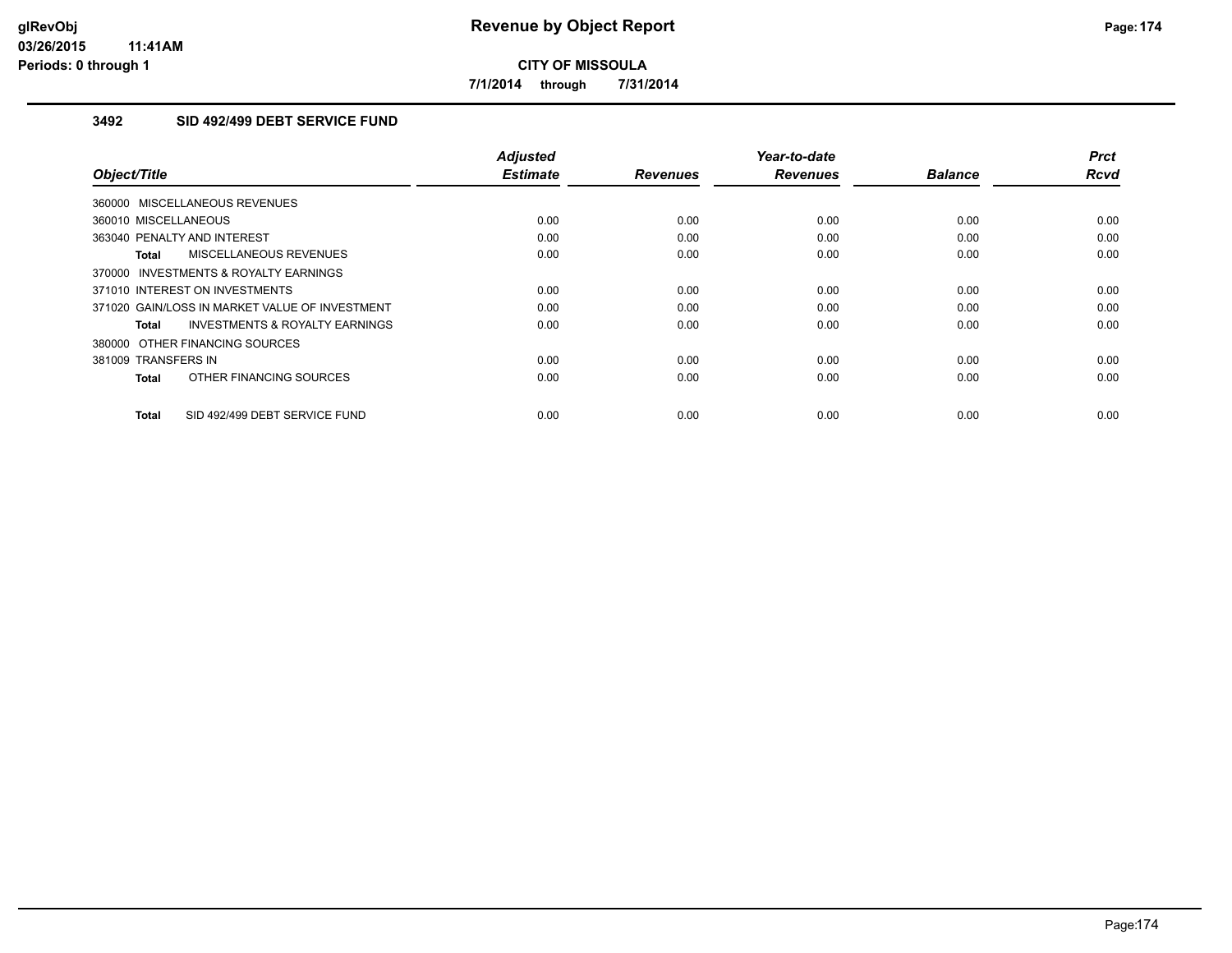**7/1/2014 through 7/31/2014**

**3494 SID 494 DEBT SERVICE**

**3494 SID 494 DEBT SERVICE**

|                                                           | <b>Adjusted</b> |                 | Year-to-date    |                | <b>Prct</b> |
|-----------------------------------------------------------|-----------------|-----------------|-----------------|----------------|-------------|
| Object/Title                                              | <b>Estimate</b> | <b>Revenues</b> | <b>Revenues</b> | <b>Balance</b> | <b>Rcvd</b> |
| 310000 TAXES/ASSESSMENTS                                  |                 |                 |                 |                |             |
| 312001 PENALTIES & INTEREST                               | 0.00            | 0.00            | 0.00            | 0.00           | 0.00        |
| TAXES/ASSESSMENTS<br><b>Total</b>                         | 0.00            | 0.00            | 0.00            | 0.00           | 0.00        |
| <b>MISCELLANEOUS REVENUES</b><br>360000                   |                 |                 |                 |                |             |
| 360010 MISCELLANEOUS                                      | 0.00            | 0.00            | 0.00            | 0.00           | 0.00        |
| 363020 PROPERTY ASSESSMENTS                               | 0.00            | 0.00            | 0.00            | 0.00           | 0.00        |
| 363021 PAYOFF PRINCIPAL ASSESSMENTS                       | 0.00            | 0.00            | 0.00            | 0.00           | 0.00        |
| 363022 BOND INTEREST ASSESSMENTS                          | 0.00            | 0.00            | 0.00            | 0.00           | 0.00        |
| 363040 PENALTY AND INTEREST                               | 0.00            | 0.00            | 0.00            | 0.00           | 0.00        |
| MISCELLANEOUS REVENUES<br>Total                           | 0.00            | 0.00            | 0.00            | 0.00           | 0.00        |
| <b>INVESTMENTS &amp; ROYALTY EARNINGS</b><br>370000       |                 |                 |                 |                |             |
| 371010 INTEREST ON INVESTMENTS                            | 0.00            | 0.00            | 0.00            | 0.00           | 0.00        |
| 371020 GAIN/LOSS IN MARKET VALUE OF INVESTMENTS           | 0.00            | 0.00            | 0.00            | 0.00           | 0.00        |
| <b>INVESTMENTS &amp; ROYALTY EARNINGS</b><br><b>Total</b> | 0.00            | 0.00            | 0.00            | 0.00           | 0.00        |
| OTHER FINANCING SOURCES<br>380000                         |                 |                 |                 |                |             |
| 381009 TRANSFERS IN                                       | 0.00            | 0.00            | 0.00            | 0.00           | 0.00        |
| OTHER FINANCING SOURCES<br><b>Total</b>                   | 0.00            | 0.00            | 0.00            | 0.00           | 0.00        |
| SID 494 DEBT SERVICE<br><b>Total</b>                      | 0.00            | 0.00            | 0.00            | 0.00           | 0.00        |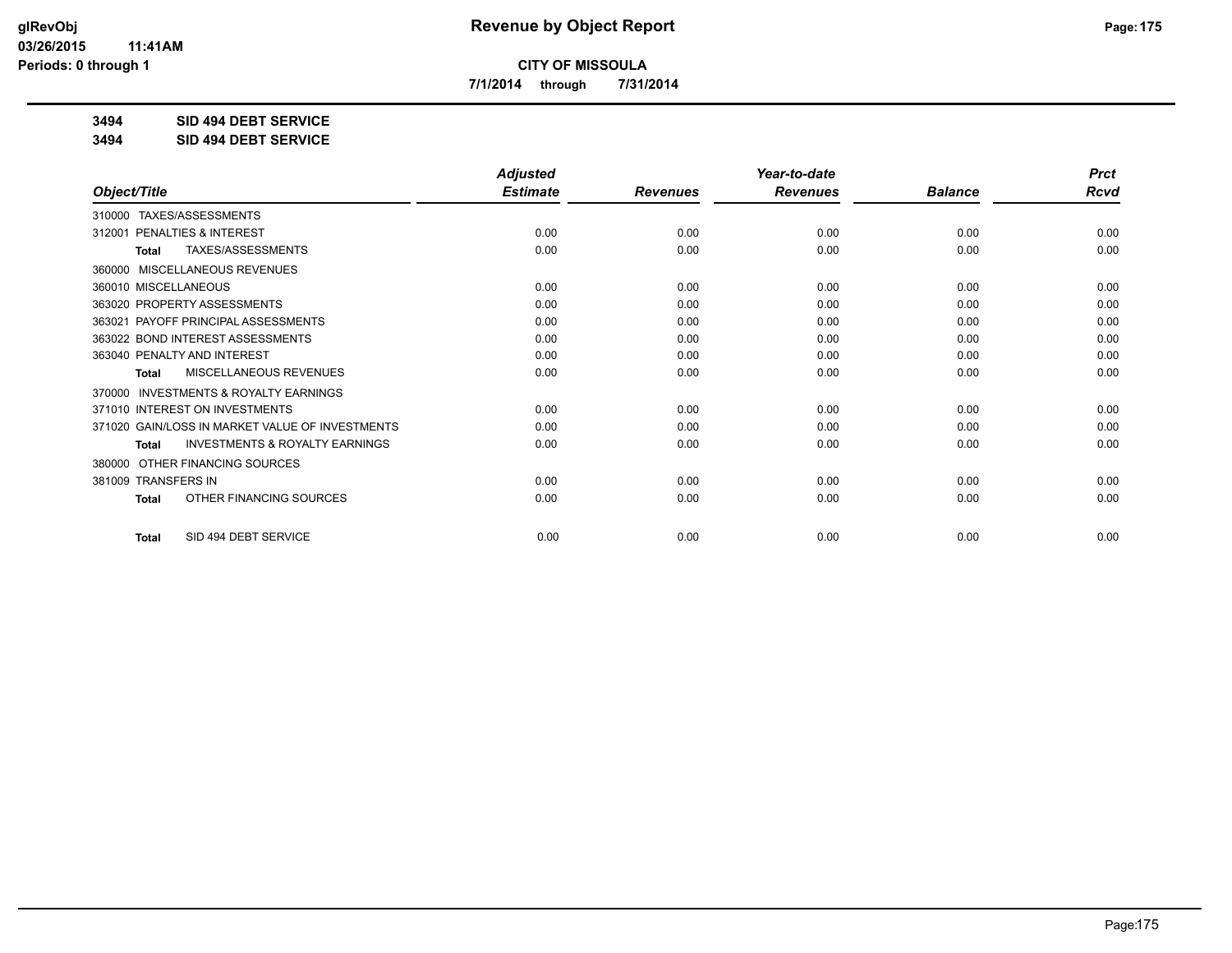**7/1/2014 through 7/31/2014**

### **3494 SID 494 DEBT SERVICE**

|                                                    | <b>Adjusted</b> |                 | Year-to-date    |                | <b>Prct</b> |
|----------------------------------------------------|-----------------|-----------------|-----------------|----------------|-------------|
| Object/Title                                       | <b>Estimate</b> | <b>Revenues</b> | <b>Revenues</b> | <b>Balance</b> | <b>Rcvd</b> |
| 310000 TAXES/ASSESSMENTS                           |                 |                 |                 |                |             |
| PENALTIES & INTEREST<br>312001                     | 0.00            | 0.00            | 0.00            | 0.00           | 0.00        |
| TAXES/ASSESSMENTS<br>Total                         | 0.00            | 0.00            | 0.00            | 0.00           | 0.00        |
| 360000 MISCELLANEOUS REVENUES                      |                 |                 |                 |                |             |
| 360010 MISCELLANEOUS                               | 0.00            | 0.00            | 0.00            | 0.00           | 0.00        |
| 363020 PROPERTY ASSESSMENTS                        | 0.00            | 0.00            | 0.00            | 0.00           | 0.00        |
| 363021 PAYOFF PRINCIPAL ASSESSMENTS                | 0.00            | 0.00            | 0.00            | 0.00           | 0.00        |
| 363022 BOND INTEREST ASSESSMENTS                   | 0.00            | 0.00            | 0.00            | 0.00           | 0.00        |
| 363040 PENALTY AND INTEREST                        | 0.00            | 0.00            | 0.00            | 0.00           | 0.00        |
| <b>MISCELLANEOUS REVENUES</b><br>Total             | 0.00            | 0.00            | 0.00            | 0.00           | 0.00        |
| 370000 INVESTMENTS & ROYALTY EARNINGS              |                 |                 |                 |                |             |
| 371010 INTEREST ON INVESTMENTS                     | 0.00            | 0.00            | 0.00            | 0.00           | 0.00        |
| 371020 GAIN/LOSS IN MARKET VALUE OF INVESTMENT     | 0.00            | 0.00            | 0.00            | 0.00           | 0.00        |
| <b>INVESTMENTS &amp; ROYALTY EARNINGS</b><br>Total | 0.00            | 0.00            | 0.00            | 0.00           | 0.00        |
| 380000 OTHER FINANCING SOURCES                     |                 |                 |                 |                |             |
| 381009 TRANSFERS IN                                | 0.00            | 0.00            | 0.00            | 0.00           | 0.00        |
| OTHER FINANCING SOURCES<br>Total                   | 0.00            | 0.00            | 0.00            | 0.00           | 0.00        |
| SID 494 DEBT SERVICE<br><b>Total</b>               | 0.00            | 0.00            | 0.00            | 0.00           | 0.00        |
|                                                    |                 |                 |                 |                |             |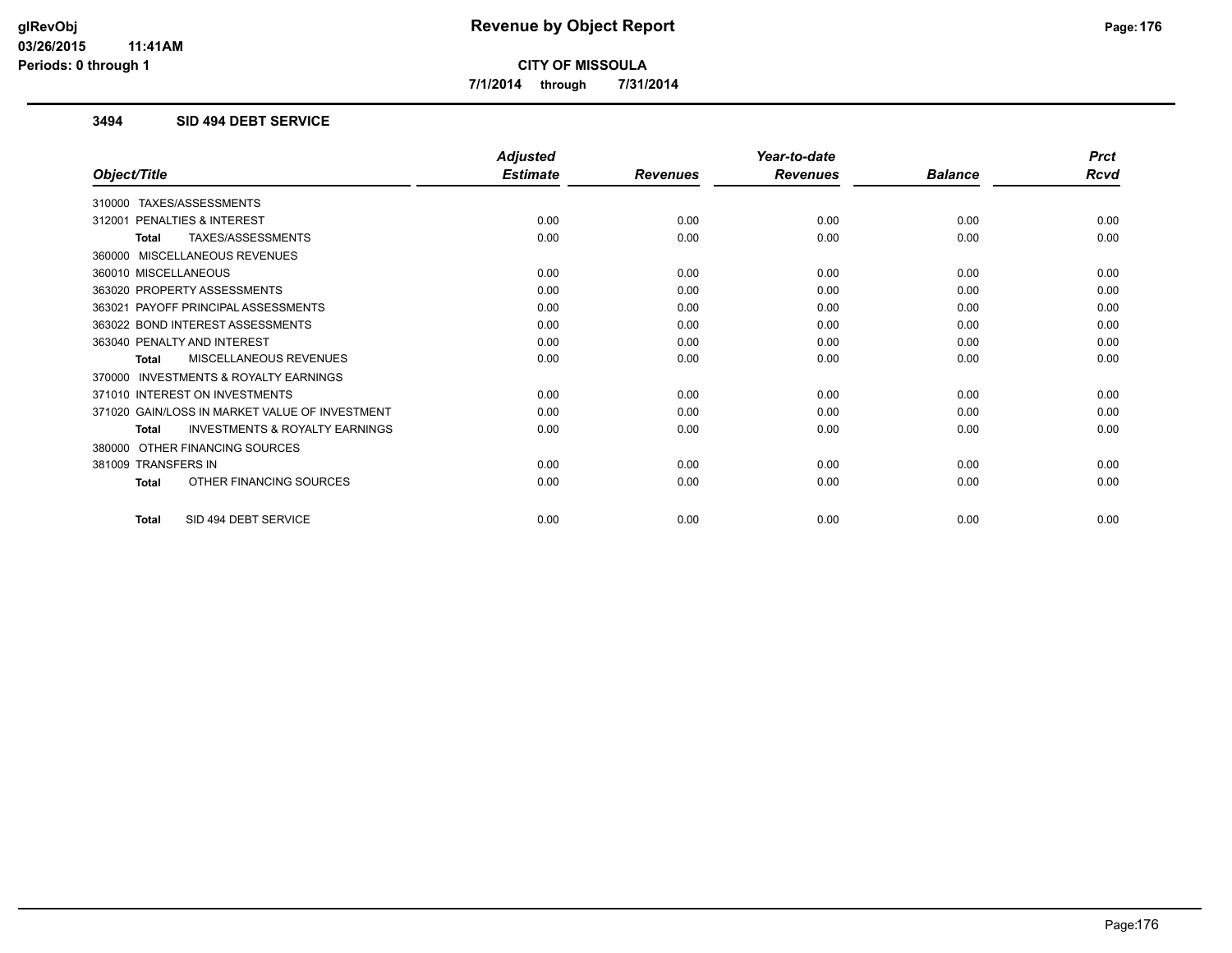**7/1/2014 through 7/31/2014**

**3495 SID 495 DEBT SERVICE FUND**

**3495 SID 495 DEBT SERVICE FUND**

|                                                           | <b>Adjusted</b> |                 | Year-to-date    |                | <b>Prct</b> |
|-----------------------------------------------------------|-----------------|-----------------|-----------------|----------------|-------------|
| Object/Title                                              | <b>Estimate</b> | <b>Revenues</b> | <b>Revenues</b> | <b>Balance</b> | <b>Rcvd</b> |
| 310000 TAXES/ASSESSMENTS                                  |                 |                 |                 |                |             |
| PENALTIES & INTEREST<br>312001                            | 0.00            | 0.00            | 0.00            | 0.00           | 0.00        |
| TAXES/ASSESSMENTS<br><b>Total</b>                         | 0.00            | 0.00            | 0.00            | 0.00           | 0.00        |
| <b>MISCELLANEOUS REVENUES</b><br>360000                   |                 |                 |                 |                |             |
| 360010 MISCELLANEOUS                                      | 0.00            | 0.00            | 0.00            | 0.00           | 0.00        |
| 363020 PROPERTY ASSESSMENTS                               | 0.00            | 0.00            | 0.00            | 0.00           | 0.00        |
| 363021 PAYOFF PRINCIPAL ASSESSMENTS                       | 0.00            | 0.00            | 0.00            | 0.00           | 0.00        |
| 363022 BOND INTEREST ASSESSMENTS                          | 0.00            | 0.00            | 0.00            | 0.00           | 0.00        |
| 363040 PENALTY AND INTEREST                               | 0.00            | 0.00            | 0.00            | 0.00           | 0.00        |
| MISCELLANEOUS REVENUES<br>Total                           | 0.00            | 0.00            | 0.00            | 0.00           | 0.00        |
| <b>INVESTMENTS &amp; ROYALTY EARNINGS</b><br>370000       |                 |                 |                 |                |             |
| 371010 INTEREST ON INVESTMENTS                            | 0.00            | 0.00            | 0.00            | 0.00           | 0.00        |
| 371020 GAIN/LOSS IN MARKET VALUE OF INVESTMENTS           | 0.00            | 0.00            | 0.00            | 0.00           | 0.00        |
| <b>INVESTMENTS &amp; ROYALTY EARNINGS</b><br><b>Total</b> | 0.00            | 0.00            | 0.00            | 0.00           | 0.00        |
| OTHER FINANCING SOURCES<br>380000                         |                 |                 |                 |                |             |
| 381009 TRANSFERS IN                                       | 0.00            | 0.00            | 0.00            | 0.00           | 0.00        |
| OTHER FINANCING SOURCES<br><b>Total</b>                   | 0.00            | 0.00            | 0.00            | 0.00           | 0.00        |
| SID 495 DEBT SERVICE FUND<br><b>Total</b>                 | 0.00            | 0.00            | 0.00            | 0.00           | 0.00        |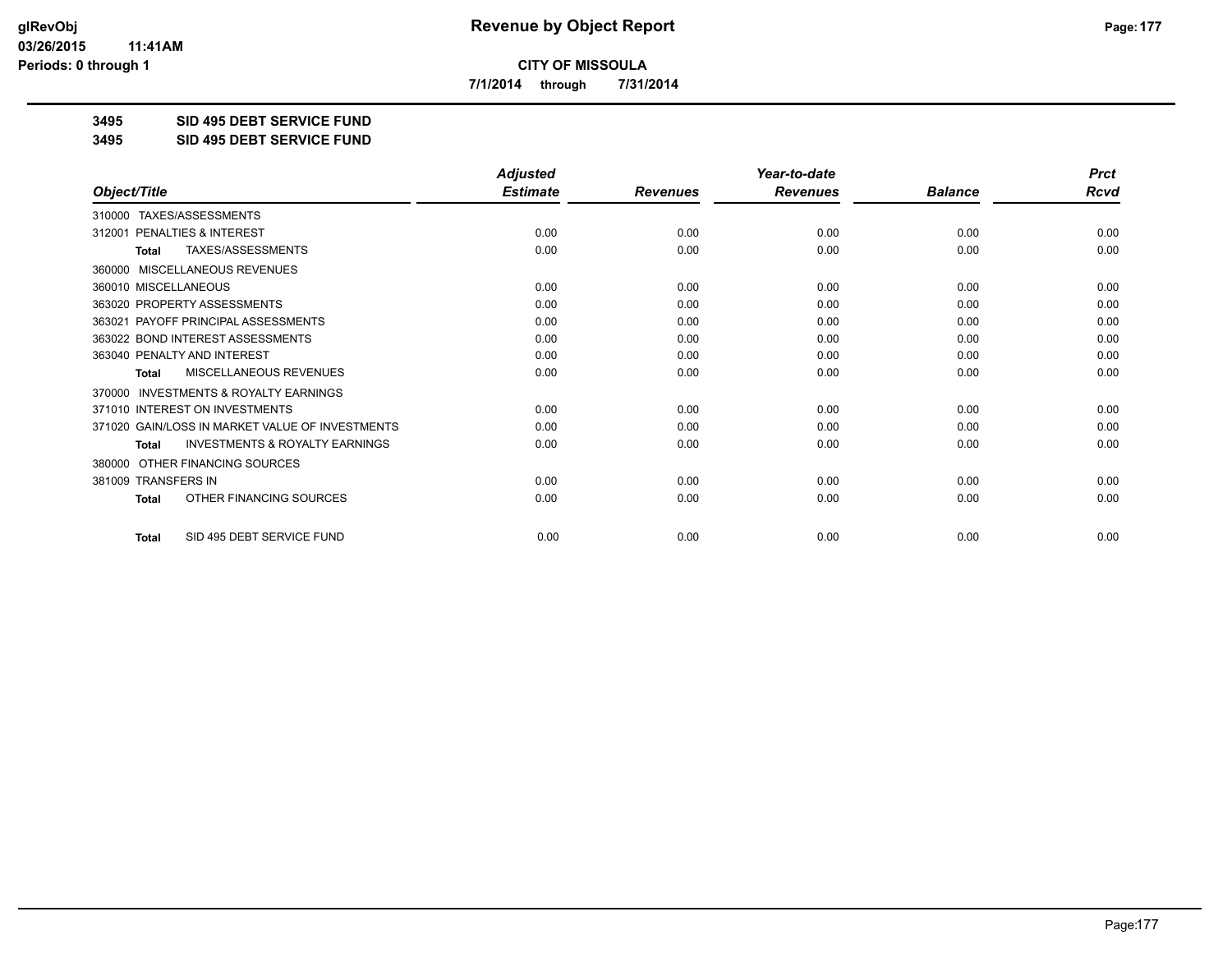**7/1/2014 through 7/31/2014**

## **3495 SID 495 DEBT SERVICE FUND**

|                                                           | <b>Adjusted</b> |                 | Year-to-date    |                | <b>Prct</b> |
|-----------------------------------------------------------|-----------------|-----------------|-----------------|----------------|-------------|
| Object/Title                                              | <b>Estimate</b> | <b>Revenues</b> | <b>Revenues</b> | <b>Balance</b> | <b>Rcvd</b> |
| 310000 TAXES/ASSESSMENTS                                  |                 |                 |                 |                |             |
| PENALTIES & INTEREST<br>312001                            | 0.00            | 0.00            | 0.00            | 0.00           | 0.00        |
| TAXES/ASSESSMENTS<br><b>Total</b>                         | 0.00            | 0.00            | 0.00            | 0.00           | 0.00        |
| 360000 MISCELLANEOUS REVENUES                             |                 |                 |                 |                |             |
| 360010 MISCELLANEOUS                                      | 0.00            | 0.00            | 0.00            | 0.00           | 0.00        |
| 363020 PROPERTY ASSESSMENTS                               | 0.00            | 0.00            | 0.00            | 0.00           | 0.00        |
| 363021 PAYOFF PRINCIPAL ASSESSMENTS                       | 0.00            | 0.00            | 0.00            | 0.00           | 0.00        |
| 363022 BOND INTEREST ASSESSMENTS                          | 0.00            | 0.00            | 0.00            | 0.00           | 0.00        |
| 363040 PENALTY AND INTEREST                               | 0.00            | 0.00            | 0.00            | 0.00           | 0.00        |
| <b>MISCELLANEOUS REVENUES</b><br><b>Total</b>             | 0.00            | 0.00            | 0.00            | 0.00           | 0.00        |
| <b>INVESTMENTS &amp; ROYALTY EARNINGS</b><br>370000       |                 |                 |                 |                |             |
| 371010 INTEREST ON INVESTMENTS                            | 0.00            | 0.00            | 0.00            | 0.00           | 0.00        |
| 371020 GAIN/LOSS IN MARKET VALUE OF INVESTMENT            | 0.00            | 0.00            | 0.00            | 0.00           | 0.00        |
| <b>INVESTMENTS &amp; ROYALTY EARNINGS</b><br><b>Total</b> | 0.00            | 0.00            | 0.00            | 0.00           | 0.00        |
| OTHER FINANCING SOURCES<br>380000                         |                 |                 |                 |                |             |
| 381009 TRANSFERS IN                                       | 0.00            | 0.00            | 0.00            | 0.00           | 0.00        |
| OTHER FINANCING SOURCES<br><b>Total</b>                   | 0.00            | 0.00            | 0.00            | 0.00           | 0.00        |
| SID 495 DEBT SERVICE FUND<br><b>Total</b>                 | 0.00            | 0.00            | 0.00            | 0.00           | 0.00        |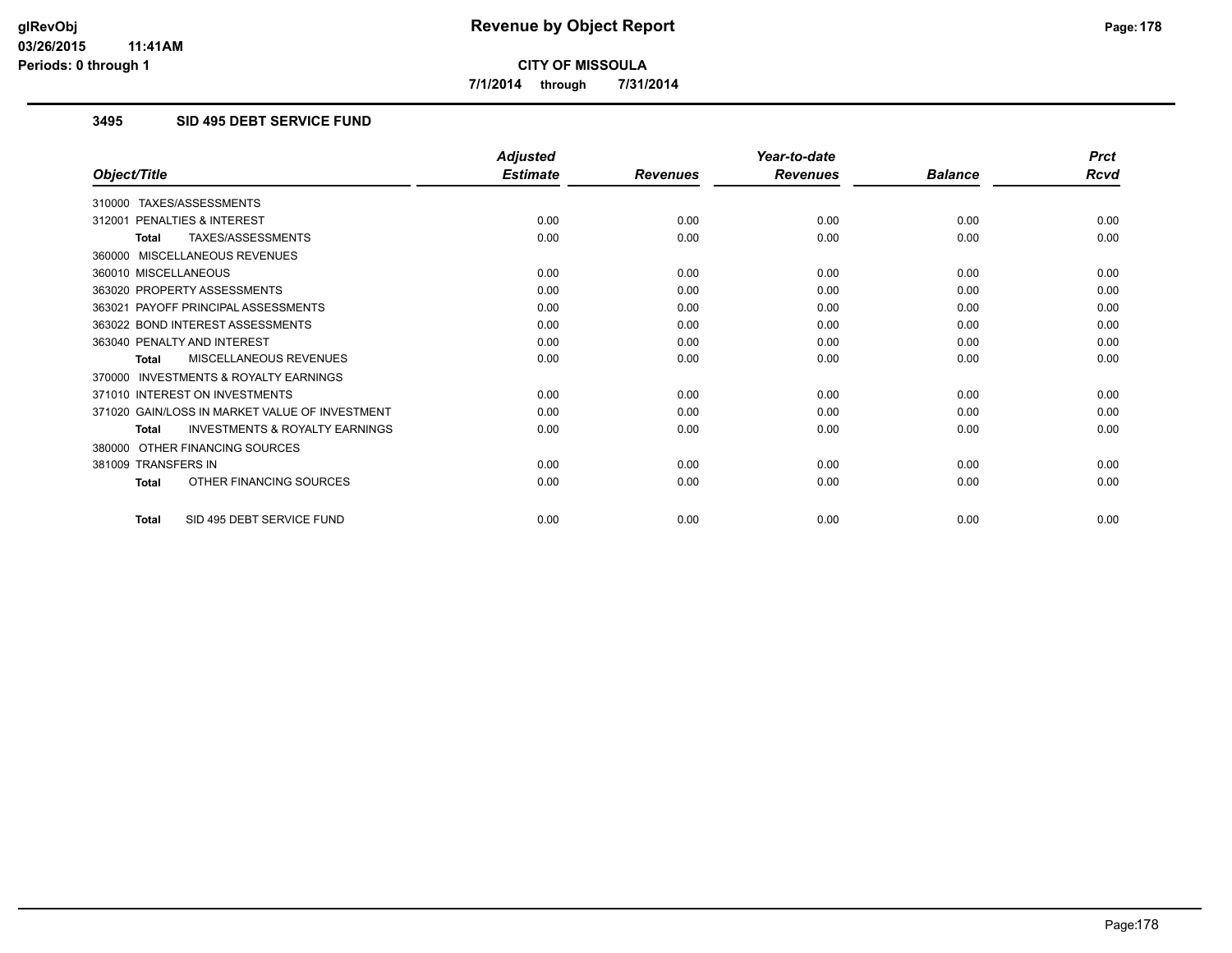**7/1/2014 through 7/31/2014**

**3496 SID 496 DEBT SERVICE FUND**

**3496 SID 496 DEBT SERVICE FUND**

|                                                     | <b>Adjusted</b> |                 | Year-to-date    |                | <b>Prct</b> |
|-----------------------------------------------------|-----------------|-----------------|-----------------|----------------|-------------|
| Object/Title                                        | <b>Estimate</b> | <b>Revenues</b> | <b>Revenues</b> | <b>Balance</b> | <b>Rcvd</b> |
| 310000 TAXES/ASSESSMENTS                            |                 |                 |                 |                |             |
| <b>PENALTIES &amp; INTEREST</b><br>312001           | 0.00            | 0.00            | 0.00            | 0.00           | 0.00        |
| TAXES/ASSESSMENTS<br><b>Total</b>                   | 0.00            | 0.00            | 0.00            | 0.00           | 0.00        |
| MISCELLANEOUS REVENUES<br>360000                    |                 |                 |                 |                |             |
| 360010 MISCELLANEOUS                                | 0.00            | 0.00            | 0.00            | 0.00           | 0.00        |
| 363020 PROPERTY ASSESSMENTS                         | 0.00            | 0.00            | 0.00            | 0.00           | 0.00        |
| 363021 PAYOFF PRINCIPAL ASSESSMENTS                 | 0.00            | 0.00            | 0.00            | 0.00           | 0.00        |
| 363022 BOND INTEREST ASSESSMENTS                    | 0.00            | 0.00            | 0.00            | 0.00           | 0.00        |
| 363040 PENALTY AND INTEREST                         | 0.00            | 0.00            | 0.00            | 0.00           | 0.00        |
| MISCELLANEOUS REVENUES<br><b>Total</b>              | 0.00            | 0.00            | 0.00            | 0.00           | 0.00        |
| <b>INVESTMENTS &amp; ROYALTY EARNINGS</b><br>370000 |                 |                 |                 |                |             |
| 371010 INTEREST ON INVESTMENTS                      | 0.00            | 0.00            | 0.00            | 0.00           | 0.00        |
| 371020 GAIN/LOSS IN MARKET VALUE OF INVESTMENTS     | 0.00            | 0.00            | 0.00            | 0.00           | 0.00        |
| <b>INVESTMENTS &amp; ROYALTY EARNINGS</b><br>Total  | 0.00            | 0.00            | 0.00            | 0.00           | 0.00        |
| OTHER FINANCING SOURCES<br>380000                   |                 |                 |                 |                |             |
| 381009 TRANSFERS IN                                 | 0.00            | 0.00            | 0.00            | 0.00           | 0.00        |
| OTHER FINANCING SOURCES<br>Total                    | 0.00            | 0.00            | 0.00            | 0.00           | 0.00        |
| SID 496 DEBT SERVICE FUND<br><b>Total</b>           | 0.00            | 0.00            | 0.00            | 0.00           | 0.00        |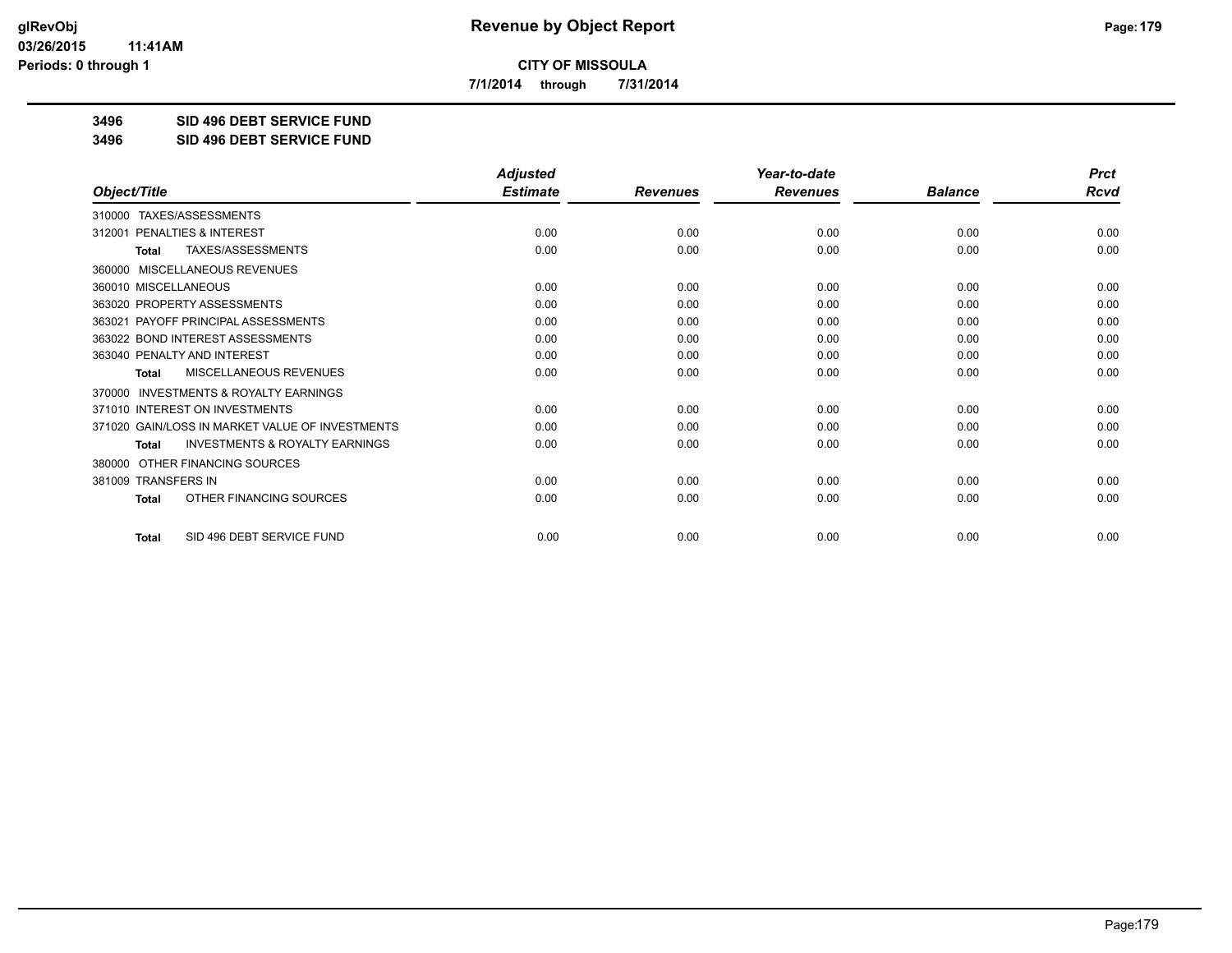**7/1/2014 through 7/31/2014**

## **3496 SID 496 DEBT SERVICE FUND**

|                                                           | <b>Adjusted</b> |                 | Year-to-date    |                | <b>Prct</b> |
|-----------------------------------------------------------|-----------------|-----------------|-----------------|----------------|-------------|
| Object/Title                                              | <b>Estimate</b> | <b>Revenues</b> | <b>Revenues</b> | <b>Balance</b> | <b>Rcvd</b> |
| 310000 TAXES/ASSESSMENTS                                  |                 |                 |                 |                |             |
| PENALTIES & INTEREST<br>312001                            | 0.00            | 0.00            | 0.00            | 0.00           | 0.00        |
| TAXES/ASSESSMENTS<br><b>Total</b>                         | 0.00            | 0.00            | 0.00            | 0.00           | 0.00        |
| 360000 MISCELLANEOUS REVENUES                             |                 |                 |                 |                |             |
| 360010 MISCELLANEOUS                                      | 0.00            | 0.00            | 0.00            | 0.00           | 0.00        |
| 363020 PROPERTY ASSESSMENTS                               | 0.00            | 0.00            | 0.00            | 0.00           | 0.00        |
| 363021 PAYOFF PRINCIPAL ASSESSMENTS                       | 0.00            | 0.00            | 0.00            | 0.00           | 0.00        |
| 363022 BOND INTEREST ASSESSMENTS                          | 0.00            | 0.00            | 0.00            | 0.00           | 0.00        |
| 363040 PENALTY AND INTEREST                               | 0.00            | 0.00            | 0.00            | 0.00           | 0.00        |
| <b>MISCELLANEOUS REVENUES</b><br><b>Total</b>             | 0.00            | 0.00            | 0.00            | 0.00           | 0.00        |
| <b>INVESTMENTS &amp; ROYALTY EARNINGS</b><br>370000       |                 |                 |                 |                |             |
| 371010 INTEREST ON INVESTMENTS                            | 0.00            | 0.00            | 0.00            | 0.00           | 0.00        |
| 371020 GAIN/LOSS IN MARKET VALUE OF INVESTMENT            | 0.00            | 0.00            | 0.00            | 0.00           | 0.00        |
| <b>INVESTMENTS &amp; ROYALTY EARNINGS</b><br><b>Total</b> | 0.00            | 0.00            | 0.00            | 0.00           | 0.00        |
| 380000 OTHER FINANCING SOURCES                            |                 |                 |                 |                |             |
| 381009 TRANSFERS IN                                       | 0.00            | 0.00            | 0.00            | 0.00           | 0.00        |
| OTHER FINANCING SOURCES<br><b>Total</b>                   | 0.00            | 0.00            | 0.00            | 0.00           | 0.00        |
| SID 496 DEBT SERVICE FUND<br><b>Total</b>                 | 0.00            | 0.00            | 0.00            | 0.00           | 0.00        |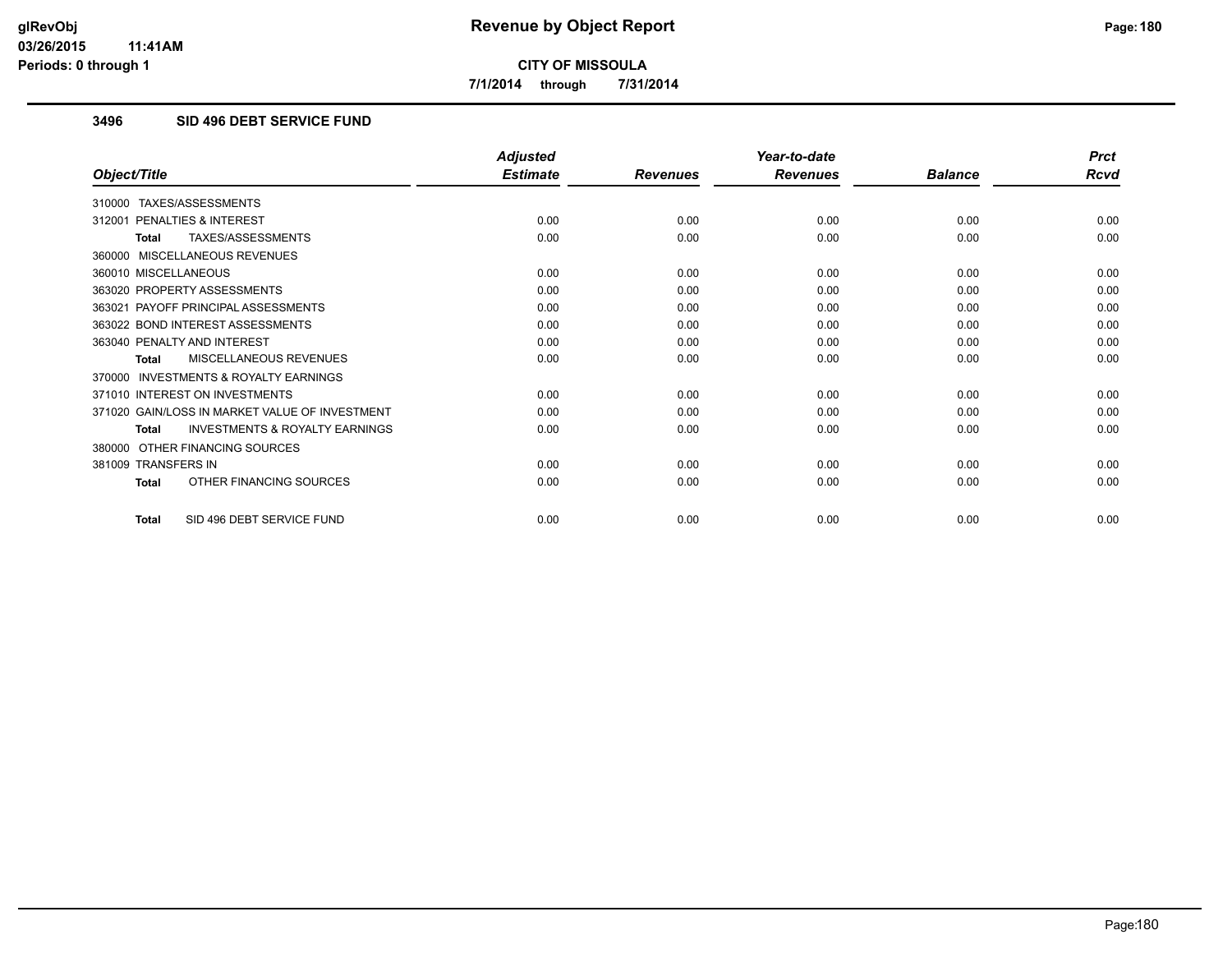**7/1/2014 through 7/31/2014**

**3497 SID 497 DEBT SERVICE FUND**

**3497 SID 497 DEBT SERVICE FUND**

|                                                           | <b>Adjusted</b> |                 | Year-to-date    |                | <b>Prct</b> |
|-----------------------------------------------------------|-----------------|-----------------|-----------------|----------------|-------------|
| Object/Title                                              | <b>Estimate</b> | <b>Revenues</b> | <b>Revenues</b> | <b>Balance</b> | Rcvd        |
| TAXES/ASSESSMENTS<br>310000                               |                 |                 |                 |                |             |
| 312001 PENALTIES & INTEREST                               | 0.00            | 0.00            | 0.00            | 0.00           | 0.00        |
| TAXES/ASSESSMENTS<br>Total                                | 0.00            | 0.00            | 0.00            | 0.00           | 0.00        |
| MISCELLANEOUS REVENUES<br>360000                          |                 |                 |                 |                |             |
| 360010 MISCELLANEOUS                                      | 0.00            | 0.00            | 0.00            | 0.00           | 0.00        |
| 363020 PROPERTY ASSESSMENTS                               | 0.00            | 0.00            | 0.00            | 0.00           | 0.00        |
| 363021 PAYOFF PRINCIPAL ASSESSMENTS                       | 0.00            | 0.00            | 0.00            | 0.00           | 0.00        |
| 363022 BOND INTEREST ASSESSMENTS                          | 0.00            | 0.00            | 0.00            | 0.00           | 0.00        |
| 363040 PENALTY AND INTEREST                               | 0.00            | 0.00            | 0.00            | 0.00           | 0.00        |
| MISCELLANEOUS REVENUES<br><b>Total</b>                    | 0.00            | 0.00            | 0.00            | 0.00           | 0.00        |
| <b>INVESTMENTS &amp; ROYALTY EARNINGS</b><br>370000       |                 |                 |                 |                |             |
| 371010 INTEREST ON INVESTMENTS                            | 0.00            | 0.00            | 0.00            | 0.00           | 0.00        |
| 371020 GAIN/LOSS IN MARKET VALUE OF INVESTMENTS           | 0.00            | 0.00            | 0.00            | 0.00           | 0.00        |
| <b>INVESTMENTS &amp; ROYALTY EARNINGS</b><br><b>Total</b> | 0.00            | 0.00            | 0.00            | 0.00           | 0.00        |
| SID 497 DEBT SERVICE FUND<br><b>Total</b>                 | 0.00            | 0.00            | 0.00            | 0.00           | 0.00        |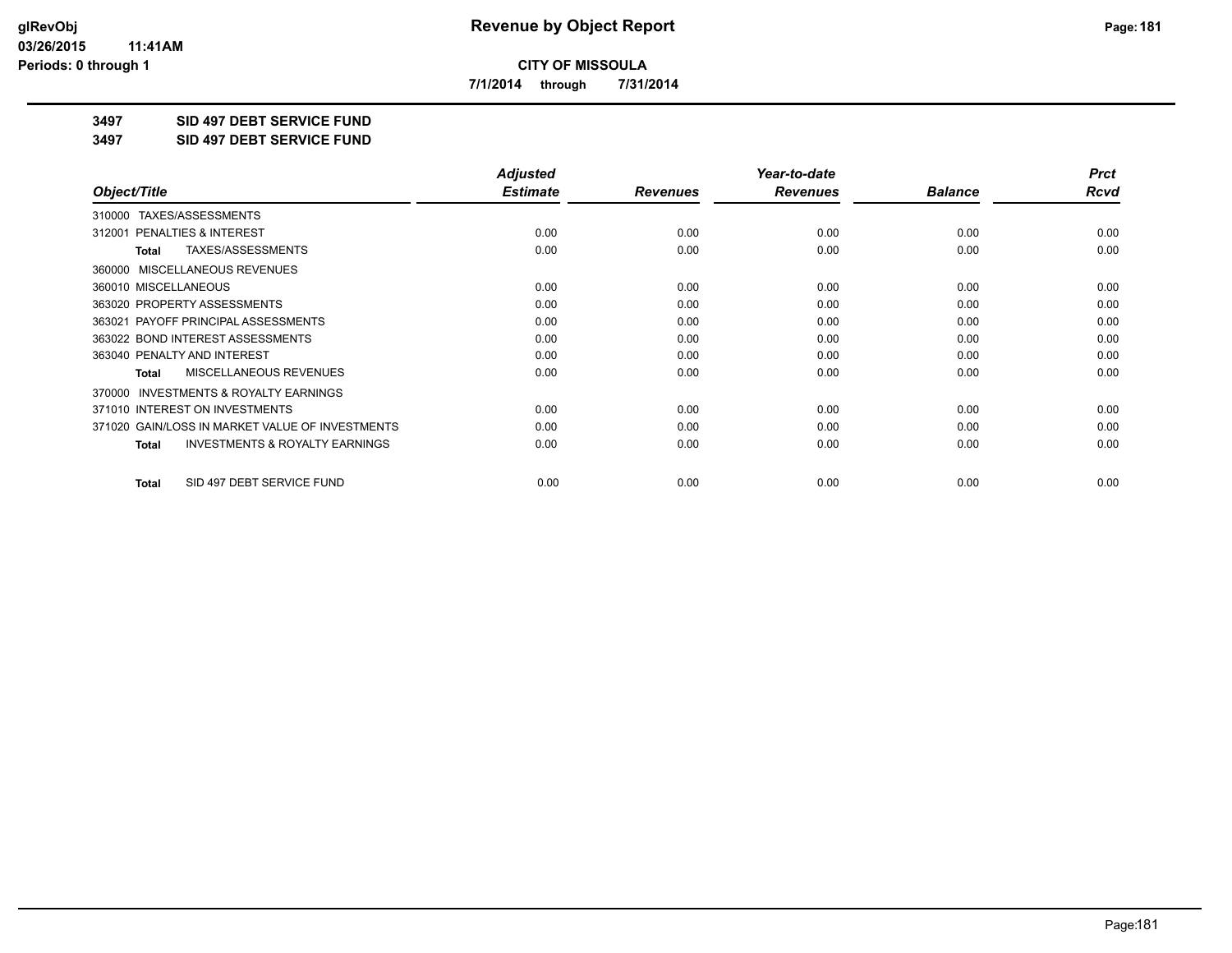**7/1/2014 through 7/31/2014**

# **3497 SID 497 DEBT SERVICE FUND**

|                                                           | <b>Adjusted</b> |                 | Year-to-date    |                | <b>Prct</b> |
|-----------------------------------------------------------|-----------------|-----------------|-----------------|----------------|-------------|
| Object/Title                                              | <b>Estimate</b> | <b>Revenues</b> | <b>Revenues</b> | <b>Balance</b> | <b>Rcvd</b> |
| 310000 TAXES/ASSESSMENTS                                  |                 |                 |                 |                |             |
| 312001 PENALTIES & INTEREST                               | 0.00            | 0.00            | 0.00            | 0.00           | 0.00        |
| TAXES/ASSESSMENTS<br><b>Total</b>                         | 0.00            | 0.00            | 0.00            | 0.00           | 0.00        |
| 360000 MISCELLANEOUS REVENUES                             |                 |                 |                 |                |             |
| 360010 MISCELLANEOUS                                      | 0.00            | 0.00            | 0.00            | 0.00           | 0.00        |
| 363020 PROPERTY ASSESSMENTS                               | 0.00            | 0.00            | 0.00            | 0.00           | 0.00        |
| 363021 PAYOFF PRINCIPAL ASSESSMENTS                       | 0.00            | 0.00            | 0.00            | 0.00           | 0.00        |
| 363022 BOND INTEREST ASSESSMENTS                          | 0.00            | 0.00            | 0.00            | 0.00           | 0.00        |
| 363040 PENALTY AND INTEREST                               | 0.00            | 0.00            | 0.00            | 0.00           | 0.00        |
| MISCELLANEOUS REVENUES<br>Total                           | 0.00            | 0.00            | 0.00            | 0.00           | 0.00        |
| <b>INVESTMENTS &amp; ROYALTY EARNINGS</b><br>370000       |                 |                 |                 |                |             |
| 371010 INTEREST ON INVESTMENTS                            | 0.00            | 0.00            | 0.00            | 0.00           | 0.00        |
| 371020 GAIN/LOSS IN MARKET VALUE OF INVESTMENT            | 0.00            | 0.00            | 0.00            | 0.00           | 0.00        |
| <b>INVESTMENTS &amp; ROYALTY EARNINGS</b><br><b>Total</b> | 0.00            | 0.00            | 0.00            | 0.00           | 0.00        |
| SID 497 DEBT SERVICE FUND<br><b>Total</b>                 | 0.00            | 0.00            | 0.00            | 0.00           | 0.00        |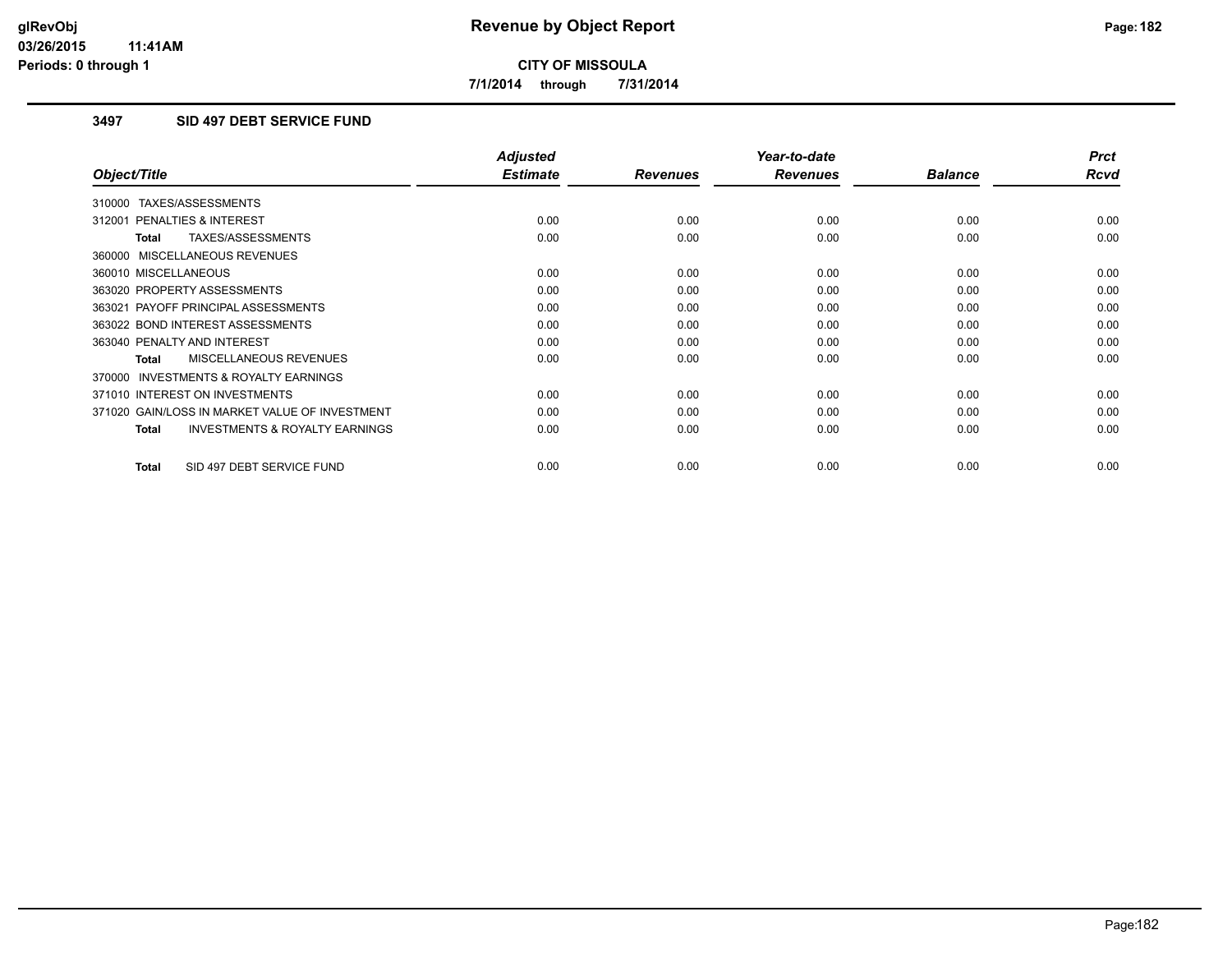**7/1/2014 through 7/31/2014**

**3498 SID 498 DEBT SERVICE FUND**

**3498 SID 498 DEBT SERVICE FUND**

|                                                           | <b>Adjusted</b> |                 | Year-to-date    |                | <b>Prct</b> |
|-----------------------------------------------------------|-----------------|-----------------|-----------------|----------------|-------------|
| Object/Title                                              | <b>Estimate</b> | <b>Revenues</b> | <b>Revenues</b> | <b>Balance</b> | Rcvd        |
| TAXES/ASSESSMENTS<br>310000                               |                 |                 |                 |                |             |
| PENALTIES & INTEREST<br>312001                            | 0.00            | 0.00            | 0.00            | 0.00           | 0.00        |
| TAXES/ASSESSMENTS<br><b>Total</b>                         | 0.00            | 0.00            | 0.00            | 0.00           | 0.00        |
| 360000 MISCELLANEOUS REVENUES                             |                 |                 |                 |                |             |
| 360010 MISCELLANEOUS                                      | 0.00            | 0.00            | 0.00            | 0.00           | 0.00        |
| 363020 PROPERTY ASSESSMENTS                               | 0.00            | 0.00            | 0.00            | 0.00           | 0.00        |
| PAYOFF PRINCIPAL ASSESSMENTS<br>363021                    | 0.00            | 0.00            | 0.00            | 0.00           | 0.00        |
| 363022 BOND INTEREST ASSESSMENTS                          | 0.00            | 0.00            | 0.00            | 0.00           | 0.00        |
| 363040 PENALTY AND INTEREST                               | 0.00            | 0.00            | 0.00            | 0.00           | 0.00        |
| MISCELLANEOUS REVENUES<br><b>Total</b>                    | 0.00            | 0.00            | 0.00            | 0.00           | 0.00        |
| 370000 INVESTMENTS & ROYALTY EARNINGS                     |                 |                 |                 |                |             |
| 371010 INTEREST ON INVESTMENTS                            | 0.00            | 0.00            | 0.00            | 0.00           | 0.00        |
| 371020 GAIN/LOSS IN MARKET VALUE OF INVESTMENTS           | 0.00            | 0.00            | 0.00            | 0.00           | 0.00        |
| 371500 INTEREST ON INTERFUND LOAN                         | 0.00            | 0.00            | 0.00            | 0.00           | 0.00        |
| <b>INVESTMENTS &amp; ROYALTY EARNINGS</b><br><b>Total</b> | 0.00            | 0.00            | 0.00            | 0.00           | 0.00        |
| OTHER FINANCING SOURCES<br>380000                         |                 |                 |                 |                |             |
| 381009 TRANSFERS IN                                       | 0.00            | 0.00            | 0.00            | 0.00           | 0.00        |
| OTHER FINANCING SOURCES<br><b>Total</b>                   | 0.00            | 0.00            | 0.00            | 0.00           | 0.00        |
| SID 498 DEBT SERVICE FUND<br>Total                        | 0.00            | 0.00            | 0.00            | 0.00           | 0.00        |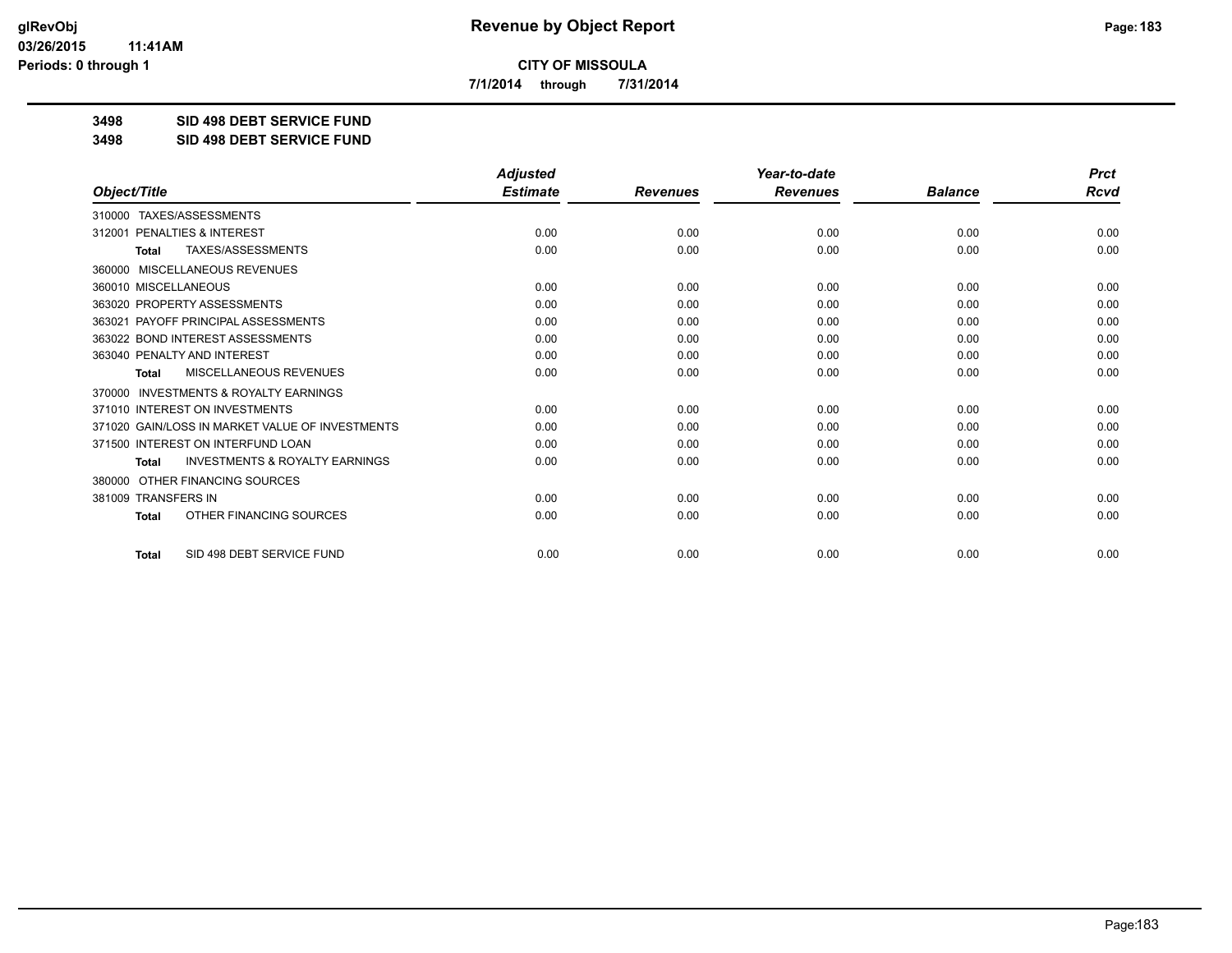**7/1/2014 through 7/31/2014**

#### **3498 SID 498 DEBT SERVICE FUND**

|                                                           | <b>Adjusted</b> |                 | Year-to-date    |                | <b>Prct</b> |
|-----------------------------------------------------------|-----------------|-----------------|-----------------|----------------|-------------|
| Object/Title                                              | <b>Estimate</b> | <b>Revenues</b> | <b>Revenues</b> | <b>Balance</b> | Rcvd        |
| TAXES/ASSESSMENTS<br>310000                               |                 |                 |                 |                |             |
| PENALTIES & INTEREST<br>312001                            | 0.00            | 0.00            | 0.00            | 0.00           | 0.00        |
| TAXES/ASSESSMENTS<br><b>Total</b>                         | 0.00            | 0.00            | 0.00            | 0.00           | 0.00        |
| 360000 MISCELLANEOUS REVENUES                             |                 |                 |                 |                |             |
| 360010 MISCELLANEOUS                                      | 0.00            | 0.00            | 0.00            | 0.00           | 0.00        |
| 363020 PROPERTY ASSESSMENTS                               | 0.00            | 0.00            | 0.00            | 0.00           | 0.00        |
| 363021 PAYOFF PRINCIPAL ASSESSMENTS                       | 0.00            | 0.00            | 0.00            | 0.00           | 0.00        |
| 363022 BOND INTEREST ASSESSMENTS                          | 0.00            | 0.00            | 0.00            | 0.00           | 0.00        |
| 363040 PENALTY AND INTEREST                               | 0.00            | 0.00            | 0.00            | 0.00           | 0.00        |
| MISCELLANEOUS REVENUES<br><b>Total</b>                    | 0.00            | 0.00            | 0.00            | 0.00           | 0.00        |
| <b>INVESTMENTS &amp; ROYALTY EARNINGS</b><br>370000       |                 |                 |                 |                |             |
| 371010 INTEREST ON INVESTMENTS                            | 0.00            | 0.00            | 0.00            | 0.00           | 0.00        |
| 371020 GAIN/LOSS IN MARKET VALUE OF INVESTMENT            | 0.00            | 0.00            | 0.00            | 0.00           | 0.00        |
| 371500 INTEREST ON INTERFUND LOAN                         | 0.00            | 0.00            | 0.00            | 0.00           | 0.00        |
| <b>INVESTMENTS &amp; ROYALTY EARNINGS</b><br><b>Total</b> | 0.00            | 0.00            | 0.00            | 0.00           | 0.00        |
| OTHER FINANCING SOURCES<br>380000                         |                 |                 |                 |                |             |
| 381009 TRANSFERS IN                                       | 0.00            | 0.00            | 0.00            | 0.00           | 0.00        |
| OTHER FINANCING SOURCES<br><b>Total</b>                   | 0.00            | 0.00            | 0.00            | 0.00           | 0.00        |
| SID 498 DEBT SERVICE FUND<br><b>Total</b>                 | 0.00            | 0.00            | 0.00            | 0.00           | 0.00        |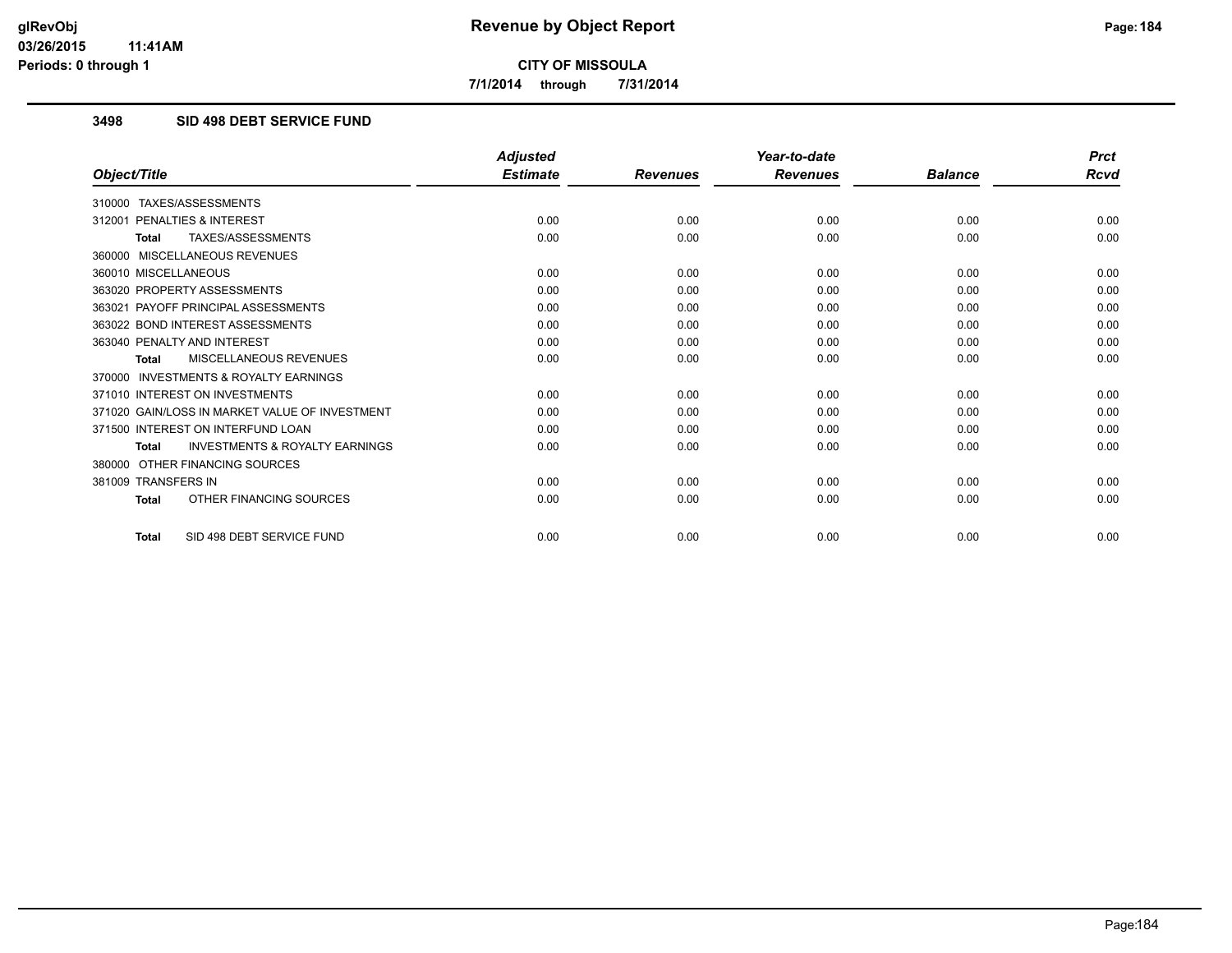**7/1/2014 through 7/31/2014**

**3500 SID 500 DEBT SERVICE FUND**

**3500 SID 500 DEBT SERVICE FUND**

|                                                           | <b>Adjusted</b> |                 | Year-to-date    |                | <b>Prct</b> |
|-----------------------------------------------------------|-----------------|-----------------|-----------------|----------------|-------------|
| Object/Title                                              | <b>Estimate</b> | <b>Revenues</b> | <b>Revenues</b> | <b>Balance</b> | Rcvd        |
| TAXES/ASSESSMENTS<br>310000                               |                 |                 |                 |                |             |
| 312001 PENALTIES & INTEREST                               | 0.00            | 0.00            | 0.00            | 0.00           | 0.00        |
| TAXES/ASSESSMENTS<br>Total                                | 0.00            | 0.00            | 0.00            | 0.00           | 0.00        |
| MISCELLANEOUS REVENUES<br>360000                          |                 |                 |                 |                |             |
| 360010 MISCELLANEOUS                                      | 0.00            | 0.00            | 0.00            | 0.00           | 0.00        |
| 363020 PROPERTY ASSESSMENTS                               | 0.00            | 0.00            | 0.00            | 0.00           | 0.00        |
| 363021 PAYOFF PRINCIPAL ASSESSMENTS                       | 0.00            | 0.00            | 0.00            | 0.00           | 0.00        |
| 363022 BOND INTEREST ASSESSMENTS                          | 0.00            | 0.00            | 0.00            | 0.00           | 0.00        |
| 363040 PENALTY AND INTEREST                               | 0.00            | 0.00            | 0.00            | 0.00           | 0.00        |
| MISCELLANEOUS REVENUES<br><b>Total</b>                    | 0.00            | 0.00            | 0.00            | 0.00           | 0.00        |
| <b>INVESTMENTS &amp; ROYALTY EARNINGS</b><br>370000       |                 |                 |                 |                |             |
| 371010 INTEREST ON INVESTMENTS                            | 0.00            | 0.00            | 0.00            | 0.00           | 0.00        |
| 371020 GAIN/LOSS IN MARKET VALUE OF INVESTMENTS           | 0.00            | 0.00            | 0.00            | 0.00           | 0.00        |
| <b>INVESTMENTS &amp; ROYALTY EARNINGS</b><br><b>Total</b> | 0.00            | 0.00            | 0.00            | 0.00           | 0.00        |
| SID 500 DEBT SERVICE FUND<br><b>Total</b>                 | 0.00            | 0.00            | 0.00            | 0.00           | 0.00        |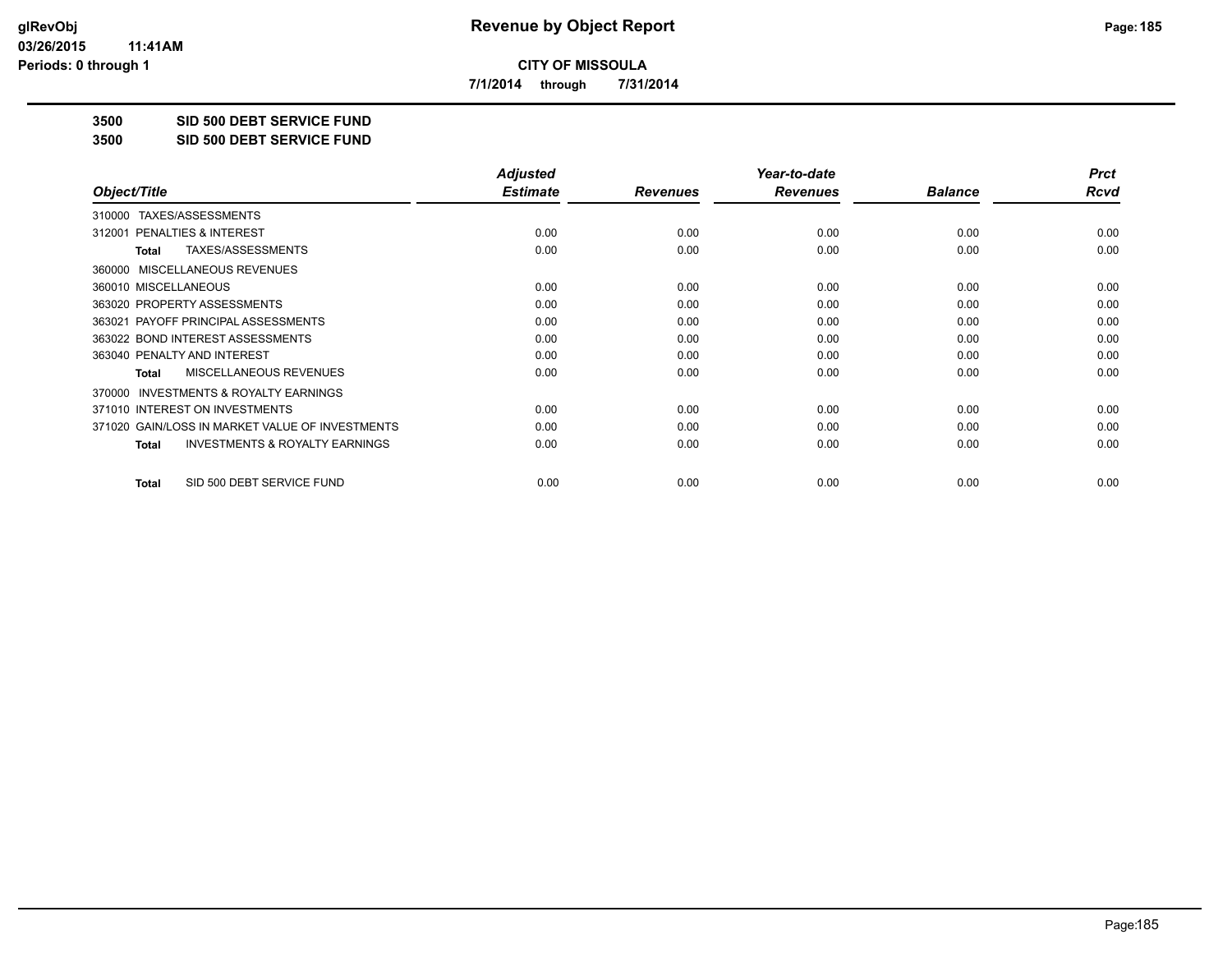**7/1/2014 through 7/31/2014**

# **3500 SID 500 DEBT SERVICE FUND**

|                                                           | <b>Adjusted</b> |                 | Year-to-date    |                | <b>Prct</b> |
|-----------------------------------------------------------|-----------------|-----------------|-----------------|----------------|-------------|
| Object/Title                                              | <b>Estimate</b> | <b>Revenues</b> | <b>Revenues</b> | <b>Balance</b> | <b>Rcvd</b> |
| 310000 TAXES/ASSESSMENTS                                  |                 |                 |                 |                |             |
| 312001 PENALTIES & INTEREST                               | 0.00            | 0.00            | 0.00            | 0.00           | 0.00        |
| TAXES/ASSESSMENTS<br><b>Total</b>                         | 0.00            | 0.00            | 0.00            | 0.00           | 0.00        |
| 360000 MISCELLANEOUS REVENUES                             |                 |                 |                 |                |             |
| 360010 MISCELLANEOUS                                      | 0.00            | 0.00            | 0.00            | 0.00           | 0.00        |
| 363020 PROPERTY ASSESSMENTS                               | 0.00            | 0.00            | 0.00            | 0.00           | 0.00        |
| 363021 PAYOFF PRINCIPAL ASSESSMENTS                       | 0.00            | 0.00            | 0.00            | 0.00           | 0.00        |
| 363022 BOND INTEREST ASSESSMENTS                          | 0.00            | 0.00            | 0.00            | 0.00           | 0.00        |
| 363040 PENALTY AND INTEREST                               | 0.00            | 0.00            | 0.00            | 0.00           | 0.00        |
| MISCELLANEOUS REVENUES<br>Total                           | 0.00            | 0.00            | 0.00            | 0.00           | 0.00        |
| <b>INVESTMENTS &amp; ROYALTY EARNINGS</b><br>370000       |                 |                 |                 |                |             |
| 371010 INTEREST ON INVESTMENTS                            | 0.00            | 0.00            | 0.00            | 0.00           | 0.00        |
| 371020 GAIN/LOSS IN MARKET VALUE OF INVESTMENT            | 0.00            | 0.00            | 0.00            | 0.00           | 0.00        |
| <b>INVESTMENTS &amp; ROYALTY EARNINGS</b><br><b>Total</b> | 0.00            | 0.00            | 0.00            | 0.00           | 0.00        |
| SID 500 DEBT SERVICE FUND<br><b>Total</b>                 | 0.00            | 0.00            | 0.00            | 0.00           | 0.00        |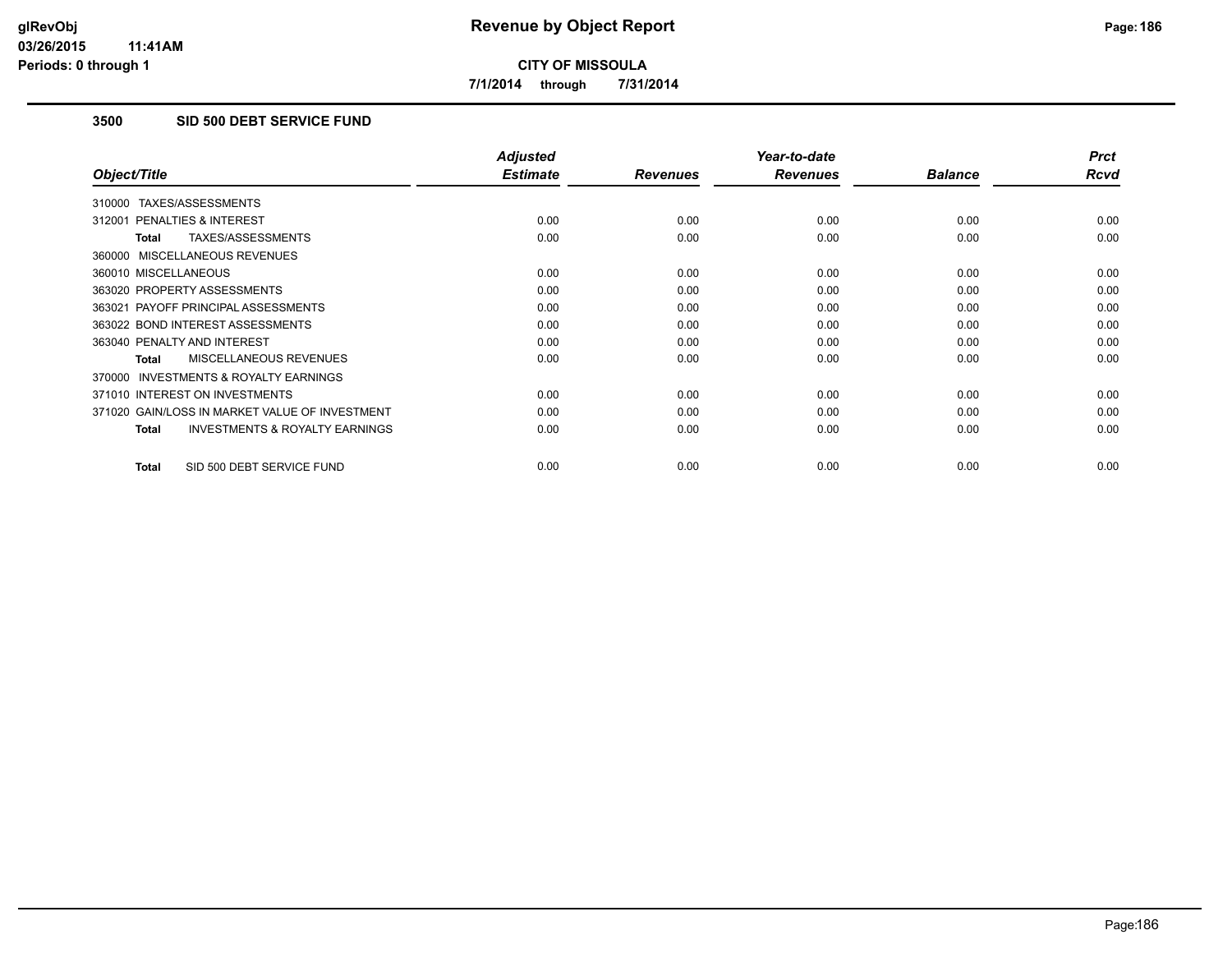**7/1/2014 through 7/31/2014**

**3501 SID 501 DEBT SERVICE FUND**

**3501 SID 501 DEBT SERVICE FUND**

|                                                           | <b>Adjusted</b> |                 | Year-to-date    |                | <b>Prct</b> |
|-----------------------------------------------------------|-----------------|-----------------|-----------------|----------------|-------------|
| Object/Title                                              | <b>Estimate</b> | <b>Revenues</b> | <b>Revenues</b> | <b>Balance</b> | Rcvd        |
| TAXES/ASSESSMENTS<br>310000                               |                 |                 |                 |                |             |
| 312001 PENALTIES & INTEREST                               | 0.00            | 0.00            | 0.00            | 0.00           | 0.00        |
| TAXES/ASSESSMENTS<br><b>Total</b>                         | 0.00            | 0.00            | 0.00            | 0.00           | 0.00        |
| MISCELLANEOUS REVENUES<br>360000                          |                 |                 |                 |                |             |
| 360010 MISCELLANEOUS                                      | 0.00            | 0.00            | 0.00            | 0.00           | 0.00        |
| 363020 PROPERTY ASSESSMENTS                               | 0.00            | 0.00            | 0.00            | 0.00           | 0.00        |
| 363021 PAYOFF PRINCIPAL ASSESSMENTS                       | 0.00            | 0.00            | 0.00            | 0.00           | 0.00        |
| 363022 BOND INTEREST ASSESSMENTS                          | 0.00            | 0.00            | 0.00            | 0.00           | 0.00        |
| 363040 PENALTY AND INTEREST                               | 0.00            | 0.00            | 0.00            | 0.00           | 0.00        |
| MISCELLANEOUS REVENUES<br><b>Total</b>                    | 0.00            | 0.00            | 0.00            | 0.00           | 0.00        |
| <b>INVESTMENTS &amp; ROYALTY EARNINGS</b><br>370000       |                 |                 |                 |                |             |
| 371010 INTEREST ON INVESTMENTS                            | 0.00            | 0.00            | 0.00            | 0.00           | 0.00        |
| 371020 GAIN/LOSS IN MARKET VALUE OF INVESTMENTS           | 0.00            | 0.00            | 0.00            | 0.00           | 0.00        |
| <b>INVESTMENTS &amp; ROYALTY EARNINGS</b><br><b>Total</b> | 0.00            | 0.00            | 0.00            | 0.00           | 0.00        |
| SID 501 DEBT SERVICE FUND<br><b>Total</b>                 | 0.00            | 0.00            | 0.00            | 0.00           | 0.00        |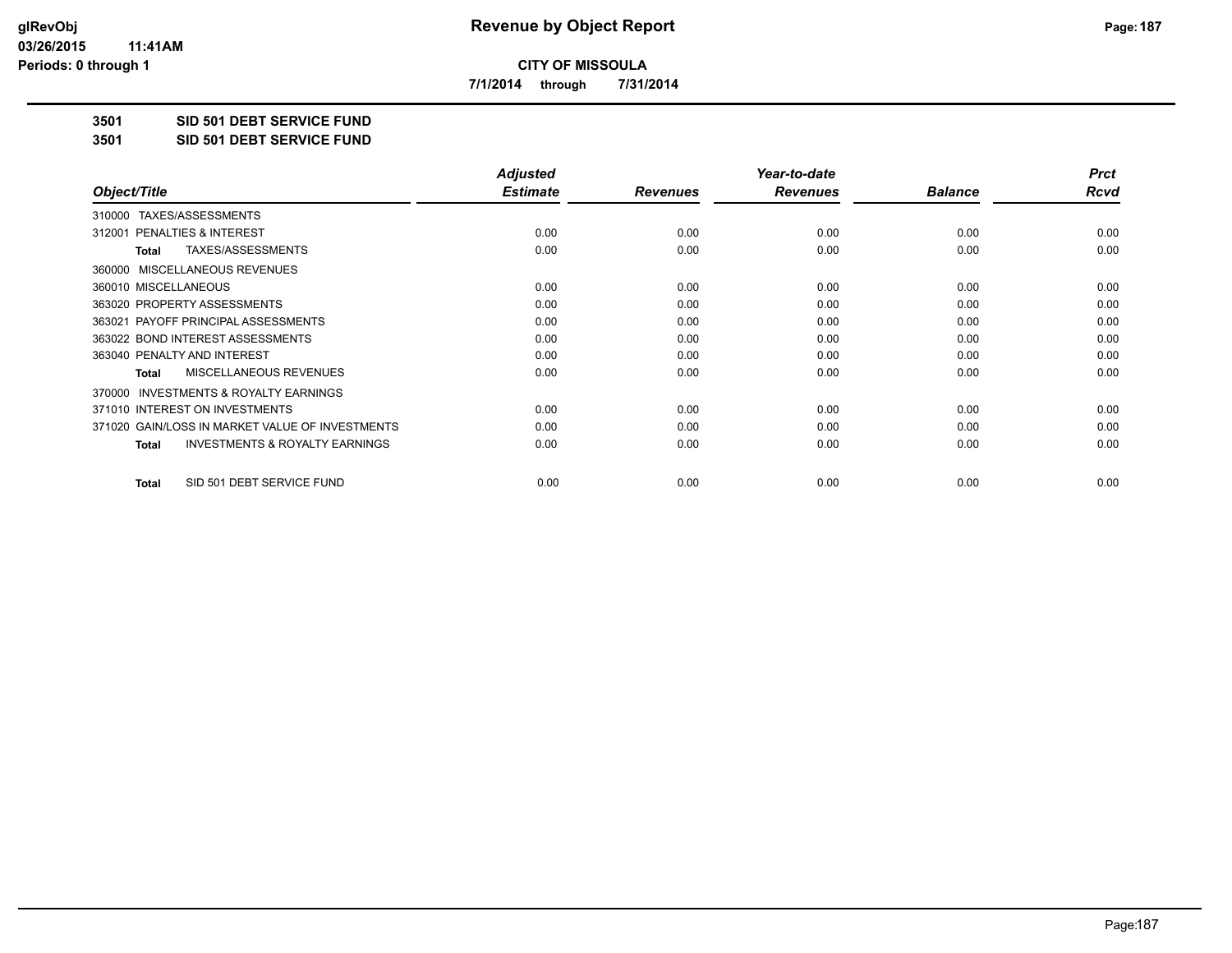**7/1/2014 through 7/31/2014**

# **3501 SID 501 DEBT SERVICE FUND**

|                                                           | <b>Adjusted</b> |                 | Year-to-date    |                | <b>Prct</b> |
|-----------------------------------------------------------|-----------------|-----------------|-----------------|----------------|-------------|
| Object/Title                                              | <b>Estimate</b> | <b>Revenues</b> | <b>Revenues</b> | <b>Balance</b> | <b>Rcvd</b> |
| 310000 TAXES/ASSESSMENTS                                  |                 |                 |                 |                |             |
| 312001 PENALTIES & INTEREST                               | 0.00            | 0.00            | 0.00            | 0.00           | 0.00        |
| <b>TAXES/ASSESSMENTS</b><br><b>Total</b>                  | 0.00            | 0.00            | 0.00            | 0.00           | 0.00        |
| 360000 MISCELLANEOUS REVENUES                             |                 |                 |                 |                |             |
| 360010 MISCELLANEOUS                                      | 0.00            | 0.00            | 0.00            | 0.00           | 0.00        |
| 363020 PROPERTY ASSESSMENTS                               | 0.00            | 0.00            | 0.00            | 0.00           | 0.00        |
| 363021 PAYOFF PRINCIPAL ASSESSMENTS                       | 0.00            | 0.00            | 0.00            | 0.00           | 0.00        |
| 363022 BOND INTEREST ASSESSMENTS                          | 0.00            | 0.00            | 0.00            | 0.00           | 0.00        |
| 363040 PENALTY AND INTEREST                               | 0.00            | 0.00            | 0.00            | 0.00           | 0.00        |
| <b>MISCELLANEOUS REVENUES</b><br><b>Total</b>             | 0.00            | 0.00            | 0.00            | 0.00           | 0.00        |
| <b>INVESTMENTS &amp; ROYALTY EARNINGS</b><br>370000       |                 |                 |                 |                |             |
| 371010 INTEREST ON INVESTMENTS                            | 0.00            | 0.00            | 0.00            | 0.00           | 0.00        |
| 371020 GAIN/LOSS IN MARKET VALUE OF INVESTMENT            | 0.00            | 0.00            | 0.00            | 0.00           | 0.00        |
| <b>INVESTMENTS &amp; ROYALTY EARNINGS</b><br><b>Total</b> | 0.00            | 0.00            | 0.00            | 0.00           | 0.00        |
| SID 501 DEBT SERVICE FUND<br><b>Total</b>                 | 0.00            | 0.00            | 0.00            | 0.00           | 0.00        |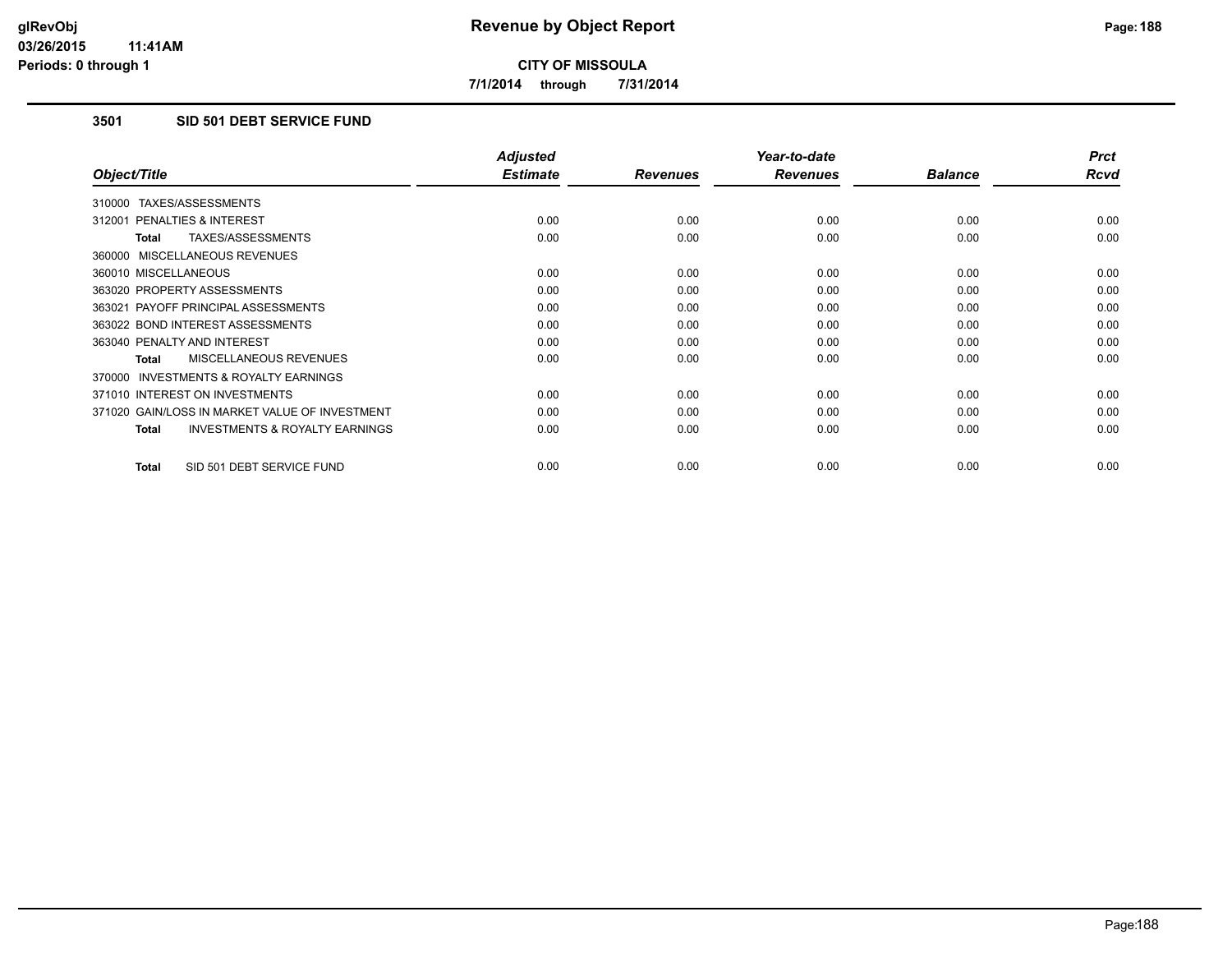**7/1/2014 through 7/31/2014**

**3502 SID 502 DEBT SERVICE FUND**

**3502 SID 502 DEBT SERVICE FUND**

|                                                           | <b>Adjusted</b> |                 | Year-to-date    |                | <b>Prct</b> |
|-----------------------------------------------------------|-----------------|-----------------|-----------------|----------------|-------------|
| Object/Title                                              | <b>Estimate</b> | <b>Revenues</b> | <b>Revenues</b> | <b>Balance</b> | Rcvd        |
| TAXES/ASSESSMENTS<br>310000                               |                 |                 |                 |                |             |
| 312001 PENALTIES & INTEREST                               | 0.00            | 0.00            | 0.00            | 0.00           | 0.00        |
| TAXES/ASSESSMENTS<br>Total                                | 0.00            | 0.00            | 0.00            | 0.00           | 0.00        |
| MISCELLANEOUS REVENUES<br>360000                          |                 |                 |                 |                |             |
| 360010 MISCELLANEOUS                                      | 0.00            | 0.00            | 0.00            | 0.00           | 0.00        |
| 363020 PROPERTY ASSESSMENTS                               | 0.00            | 0.00            | 0.00            | 0.00           | 0.00        |
| 363021 PAYOFF PRINCIPAL ASSESSMENTS                       | 0.00            | 0.00            | 0.00            | 0.00           | 0.00        |
| 363022 BOND INTEREST ASSESSMENTS                          | 0.00            | 0.00            | 0.00            | 0.00           | 0.00        |
| 363040 PENALTY AND INTEREST                               | 0.00            | 0.00            | 0.00            | 0.00           | 0.00        |
| MISCELLANEOUS REVENUES<br><b>Total</b>                    | 0.00            | 0.00            | 0.00            | 0.00           | 0.00        |
| <b>INVESTMENTS &amp; ROYALTY EARNINGS</b><br>370000       |                 |                 |                 |                |             |
| 371010 INTEREST ON INVESTMENTS                            | 0.00            | 0.00            | 0.00            | 0.00           | 0.00        |
| 371020 GAIN/LOSS IN MARKET VALUE OF INVESTMENTS           | 0.00            | 0.00            | 0.00            | 0.00           | 0.00        |
| <b>INVESTMENTS &amp; ROYALTY EARNINGS</b><br><b>Total</b> | 0.00            | 0.00            | 0.00            | 0.00           | 0.00        |
| SID 502 DEBT SERVICE FUND<br><b>Total</b>                 | 0.00            | 0.00            | 0.00            | 0.00           | 0.00        |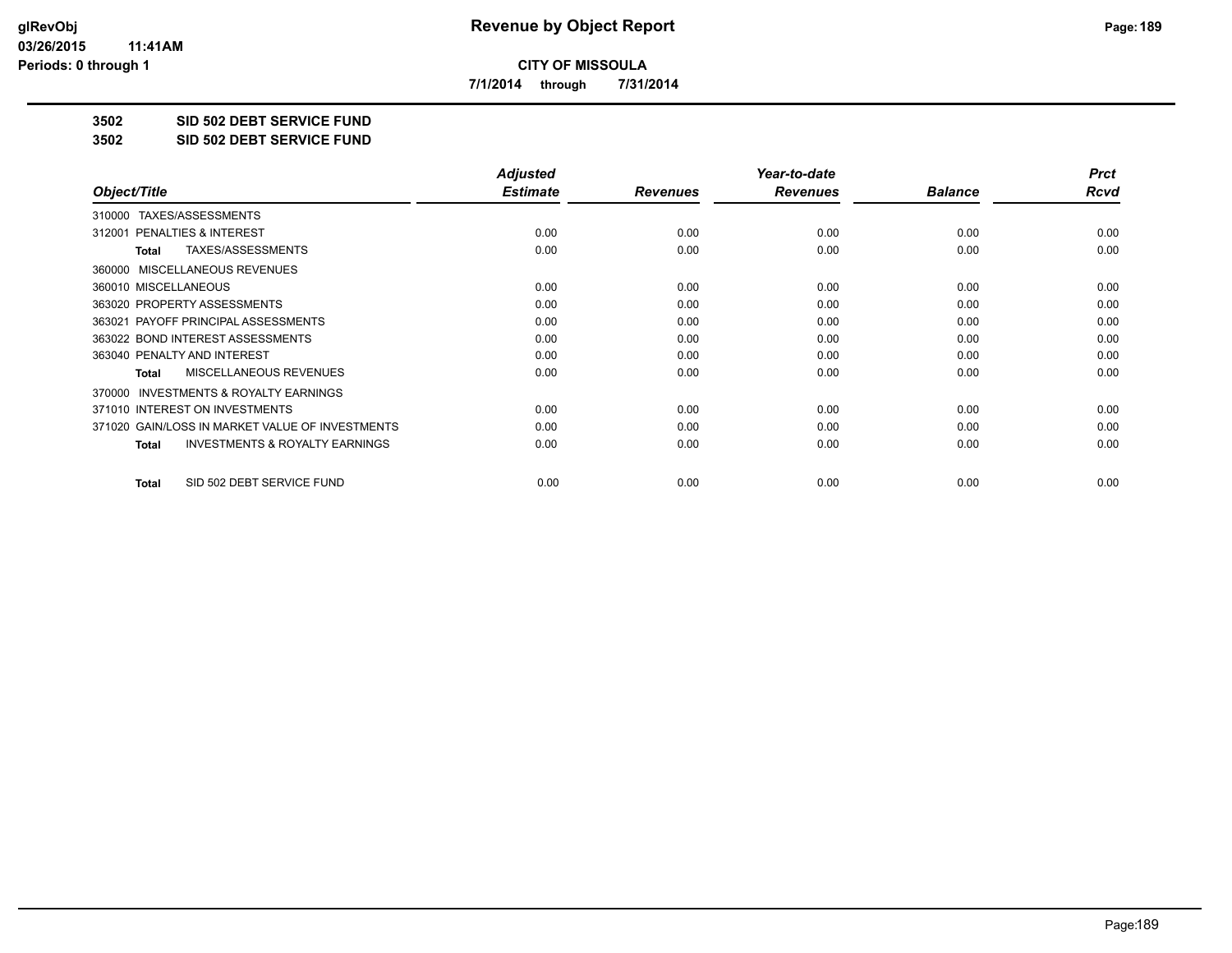**7/1/2014 through 7/31/2014**

# **3502 SID 502 DEBT SERVICE FUND**

|                                                           | <b>Adjusted</b> |                 | Year-to-date    |                | <b>Prct</b> |
|-----------------------------------------------------------|-----------------|-----------------|-----------------|----------------|-------------|
| Object/Title                                              | <b>Estimate</b> | <b>Revenues</b> | <b>Revenues</b> | <b>Balance</b> | <b>Rcvd</b> |
| 310000 TAXES/ASSESSMENTS                                  |                 |                 |                 |                |             |
| 312001 PENALTIES & INTEREST                               | 0.00            | 0.00            | 0.00            | 0.00           | 0.00        |
| TAXES/ASSESSMENTS<br><b>Total</b>                         | 0.00            | 0.00            | 0.00            | 0.00           | 0.00        |
| 360000 MISCELLANEOUS REVENUES                             |                 |                 |                 |                |             |
| 360010 MISCELLANEOUS                                      | 0.00            | 0.00            | 0.00            | 0.00           | 0.00        |
| 363020 PROPERTY ASSESSMENTS                               | 0.00            | 0.00            | 0.00            | 0.00           | 0.00        |
| 363021 PAYOFF PRINCIPAL ASSESSMENTS                       | 0.00            | 0.00            | 0.00            | 0.00           | 0.00        |
| 363022 BOND INTEREST ASSESSMENTS                          | 0.00            | 0.00            | 0.00            | 0.00           | 0.00        |
| 363040 PENALTY AND INTEREST                               | 0.00            | 0.00            | 0.00            | 0.00           | 0.00        |
| MISCELLANEOUS REVENUES<br>Total                           | 0.00            | 0.00            | 0.00            | 0.00           | 0.00        |
| <b>INVESTMENTS &amp; ROYALTY EARNINGS</b><br>370000       |                 |                 |                 |                |             |
| 371010 INTEREST ON INVESTMENTS                            | 0.00            | 0.00            | 0.00            | 0.00           | 0.00        |
| 371020 GAIN/LOSS IN MARKET VALUE OF INVESTMENT            | 0.00            | 0.00            | 0.00            | 0.00           | 0.00        |
| <b>INVESTMENTS &amp; ROYALTY EARNINGS</b><br><b>Total</b> | 0.00            | 0.00            | 0.00            | 0.00           | 0.00        |
|                                                           |                 |                 |                 |                |             |
| SID 502 DEBT SERVICE FUND<br><b>Total</b>                 | 0.00            | 0.00            | 0.00            | 0.00           | 0.00        |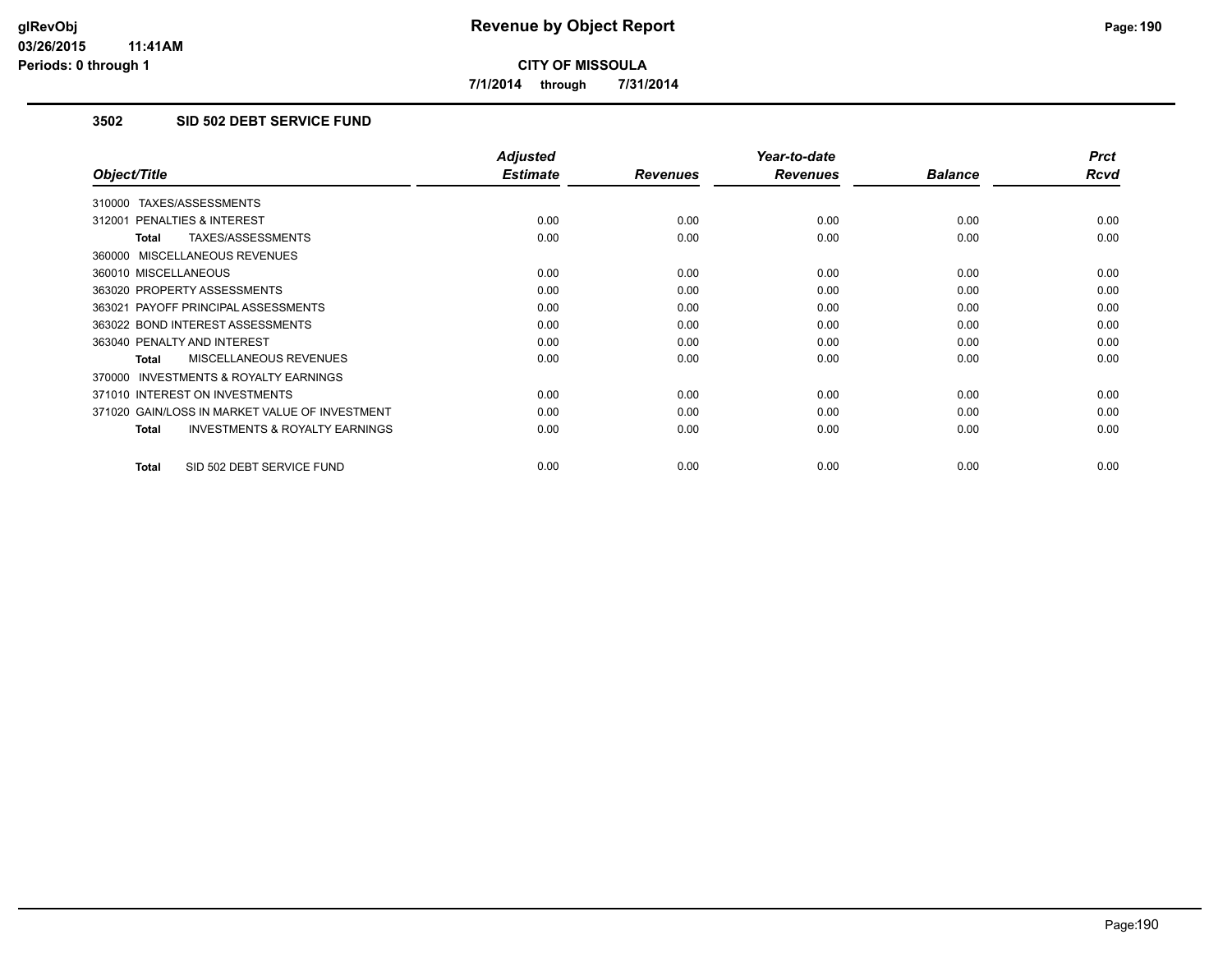**7/1/2014 through 7/31/2014**

**3503 SID 503 DEBT SERVICE FUND**

**3503 SID 503 DEBT SERVICE FUND**

|                                                           | <b>Adjusted</b> |                 | Year-to-date    |                | <b>Prct</b> |
|-----------------------------------------------------------|-----------------|-----------------|-----------------|----------------|-------------|
| Object/Title                                              | <b>Estimate</b> | <b>Revenues</b> | <b>Revenues</b> | <b>Balance</b> | Rcvd        |
| TAXES/ASSESSMENTS<br>310000                               |                 |                 |                 |                |             |
| 312001 PENALTIES & INTEREST                               | 0.00            | 0.00            | 0.00            | 0.00           | 0.00        |
| TAXES/ASSESSMENTS<br>Total                                | 0.00            | 0.00            | 0.00            | 0.00           | 0.00        |
| MISCELLANEOUS REVENUES<br>360000                          |                 |                 |                 |                |             |
| 360010 MISCELLANEOUS                                      | 0.00            | 0.00            | 0.00            | 0.00           | 0.00        |
| 363020 PROPERTY ASSESSMENTS                               | 0.00            | 0.00            | 0.00            | 0.00           | 0.00        |
| 363021 PAYOFF PRINCIPAL ASSESSMENTS                       | 0.00            | 0.00            | 0.00            | 0.00           | 0.00        |
| 363022 BOND INTEREST ASSESSMENTS                          | 0.00            | 0.00            | 0.00            | 0.00           | 0.00        |
| 363040 PENALTY AND INTEREST                               | 0.00            | 0.00            | 0.00            | 0.00           | 0.00        |
| MISCELLANEOUS REVENUES<br><b>Total</b>                    | 0.00            | 0.00            | 0.00            | 0.00           | 0.00        |
| <b>INVESTMENTS &amp; ROYALTY EARNINGS</b><br>370000       |                 |                 |                 |                |             |
| 371010 INTEREST ON INVESTMENTS                            | 0.00            | 0.00            | 0.00            | 0.00           | 0.00        |
| 371020 GAIN/LOSS IN MARKET VALUE OF INVESTMENTS           | 0.00            | 0.00            | 0.00            | 0.00           | 0.00        |
| <b>INVESTMENTS &amp; ROYALTY EARNINGS</b><br><b>Total</b> | 0.00            | 0.00            | 0.00            | 0.00           | 0.00        |
| SID 503 DEBT SERVICE FUND<br>Total                        | 0.00            | 0.00            | 0.00            | 0.00           | 0.00        |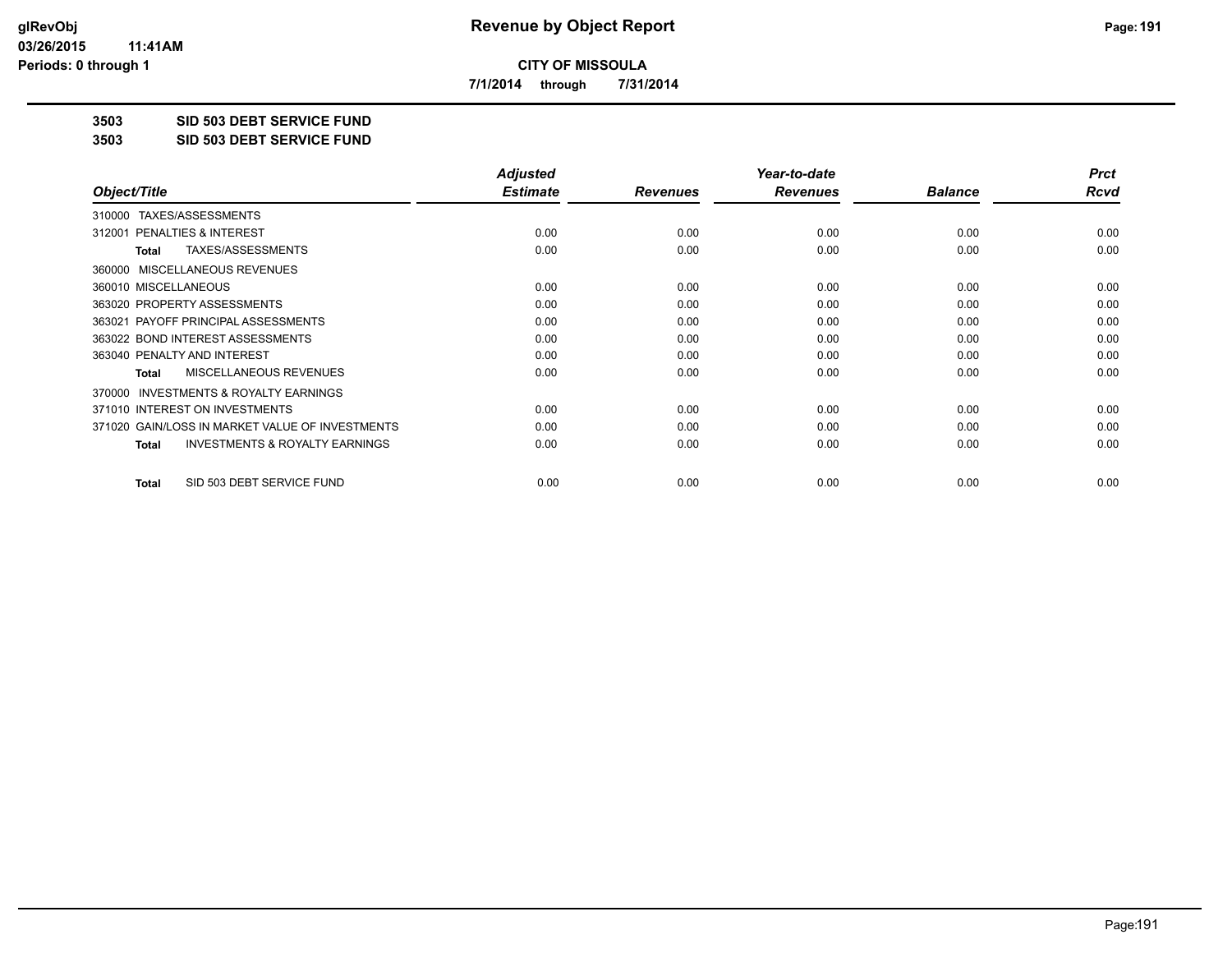**7/1/2014 through 7/31/2014**

# **3503 SID 503 DEBT SERVICE FUND**

|                                                           | <b>Adjusted</b> |                 | Year-to-date    |                | <b>Prct</b> |
|-----------------------------------------------------------|-----------------|-----------------|-----------------|----------------|-------------|
| Object/Title                                              | <b>Estimate</b> | <b>Revenues</b> | <b>Revenues</b> | <b>Balance</b> | <b>Rcvd</b> |
| 310000 TAXES/ASSESSMENTS                                  |                 |                 |                 |                |             |
| 312001 PENALTIES & INTEREST                               | 0.00            | 0.00            | 0.00            | 0.00           | 0.00        |
| <b>TAXES/ASSESSMENTS</b><br><b>Total</b>                  | 0.00            | 0.00            | 0.00            | 0.00           | 0.00        |
| 360000 MISCELLANEOUS REVENUES                             |                 |                 |                 |                |             |
| 360010 MISCELLANEOUS                                      | 0.00            | 0.00            | 0.00            | 0.00           | 0.00        |
| 363020 PROPERTY ASSESSMENTS                               | 0.00            | 0.00            | 0.00            | 0.00           | 0.00        |
| 363021 PAYOFF PRINCIPAL ASSESSMENTS                       | 0.00            | 0.00            | 0.00            | 0.00           | 0.00        |
| 363022 BOND INTEREST ASSESSMENTS                          | 0.00            | 0.00            | 0.00            | 0.00           | 0.00        |
| 363040 PENALTY AND INTEREST                               | 0.00            | 0.00            | 0.00            | 0.00           | 0.00        |
| <b>MISCELLANEOUS REVENUES</b><br><b>Total</b>             | 0.00            | 0.00            | 0.00            | 0.00           | 0.00        |
| <b>INVESTMENTS &amp; ROYALTY EARNINGS</b><br>370000       |                 |                 |                 |                |             |
| 371010 INTEREST ON INVESTMENTS                            | 0.00            | 0.00            | 0.00            | 0.00           | 0.00        |
| 371020 GAIN/LOSS IN MARKET VALUE OF INVESTMENT            | 0.00            | 0.00            | 0.00            | 0.00           | 0.00        |
| <b>INVESTMENTS &amp; ROYALTY EARNINGS</b><br><b>Total</b> | 0.00            | 0.00            | 0.00            | 0.00           | 0.00        |
| SID 503 DEBT SERVICE FUND<br><b>Total</b>                 | 0.00            | 0.00            | 0.00            | 0.00           | 0.00        |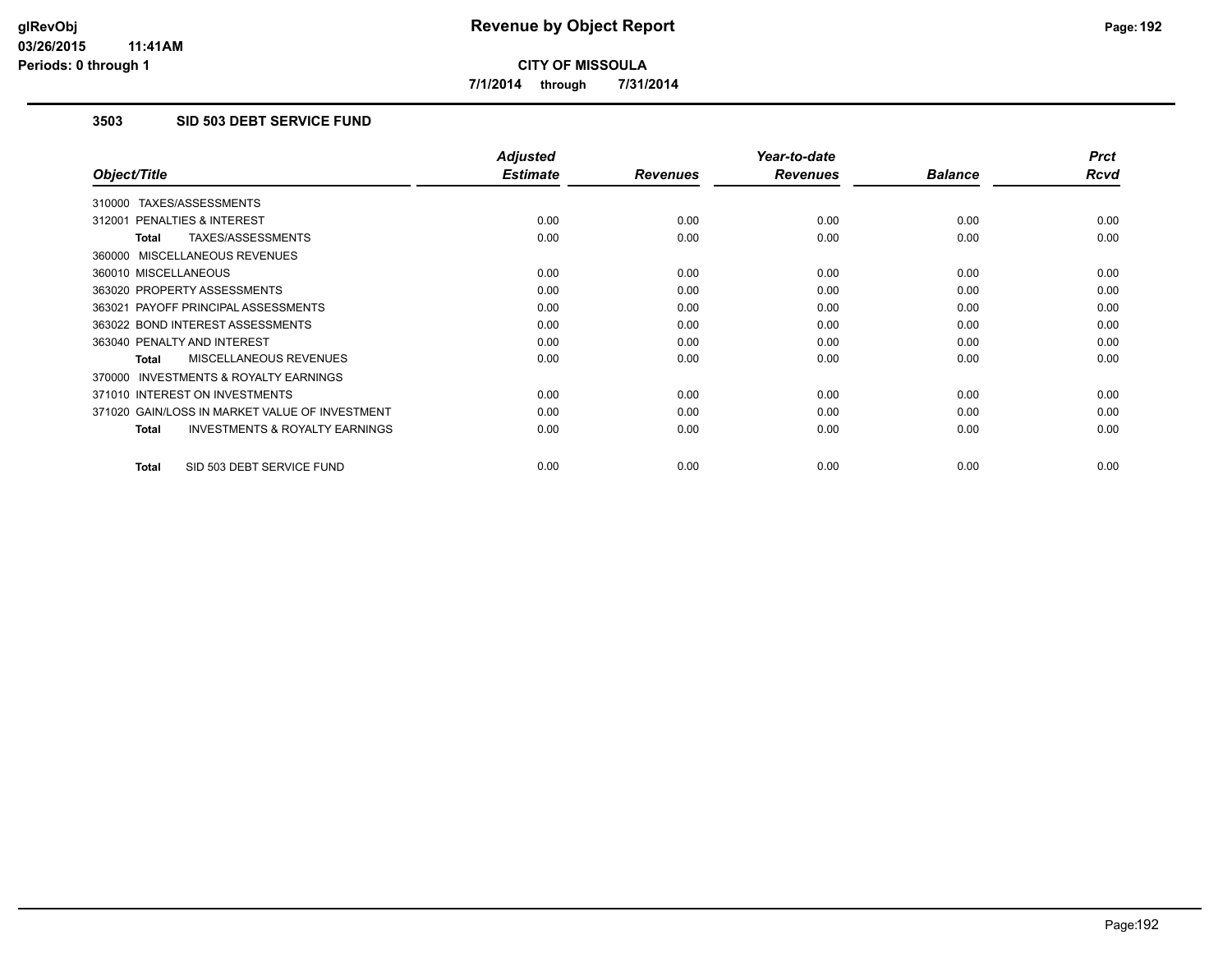**7/1/2014 through 7/31/2014**

**3504 SID 504 DEBT SERVICE FUND**

**3504 SID 504 DEBT SERVICE FUND**

|                                                           | <b>Adjusted</b> |                 | Year-to-date    |                | <b>Prct</b> |
|-----------------------------------------------------------|-----------------|-----------------|-----------------|----------------|-------------|
| Object/Title                                              | <b>Estimate</b> | <b>Revenues</b> | <b>Revenues</b> | <b>Balance</b> | Rcvd        |
| TAXES/ASSESSMENTS<br>310000                               |                 |                 |                 |                |             |
| PENALTIES & INTEREST<br>312001                            | 0.00            | 0.00            | 0.00            | 0.00           | 0.00        |
| TAXES/ASSESSMENTS<br>Total                                | 0.00            | 0.00            | 0.00            | 0.00           | 0.00        |
| MISCELLANEOUS REVENUES<br>360000                          |                 |                 |                 |                |             |
| 360010 MISCELLANEOUS                                      | 0.00            | 0.00            | 0.00            | 0.00           | 0.00        |
| 363020 PROPERTY ASSESSMENTS                               | 0.00            | 0.00            | 0.00            | 0.00           | 0.00        |
| 363021 PAYOFF PRINCIPAL ASSESSMENTS                       | 0.00            | 0.00            | 0.00            | 0.00           | 0.00        |
| 363022 BOND INTEREST ASSESSMENTS                          | 0.00            | 0.00            | 0.00            | 0.00           | 0.00        |
| 363040 PENALTY AND INTEREST                               | 0.00            | 0.00            | 0.00            | 0.00           | 0.00        |
| <b>MISCELLANEOUS REVENUES</b><br><b>Total</b>             | 0.00            | 0.00            | 0.00            | 0.00           | 0.00        |
| <b>INVESTMENTS &amp; ROYALTY EARNINGS</b><br>370000       |                 |                 |                 |                |             |
| 371010 INTEREST ON INVESTMENTS                            | 0.00            | 0.00            | 0.00            | 0.00           | 0.00        |
| 371020 GAIN/LOSS IN MARKET VALUE OF INVESTMENTS           | 0.00            | 0.00            | 0.00            | 0.00           | 0.00        |
| <b>INVESTMENTS &amp; ROYALTY EARNINGS</b><br><b>Total</b> | 0.00            | 0.00            | 0.00            | 0.00           | 0.00        |
| OTHER FINANCING SOURCES<br>380000                         |                 |                 |                 |                |             |
| 381009 TRANSFERS IN                                       | 0.00            | 0.00            | 0.00            | 0.00           | 0.00        |
| OTHER FINANCING SOURCES<br><b>Total</b>                   | 0.00            | 0.00            | 0.00            | 0.00           | 0.00        |
| SID 504 DEBT SERVICE FUND<br><b>Total</b>                 | 0.00            | 0.00            | 0.00            | 0.00           | 0.00        |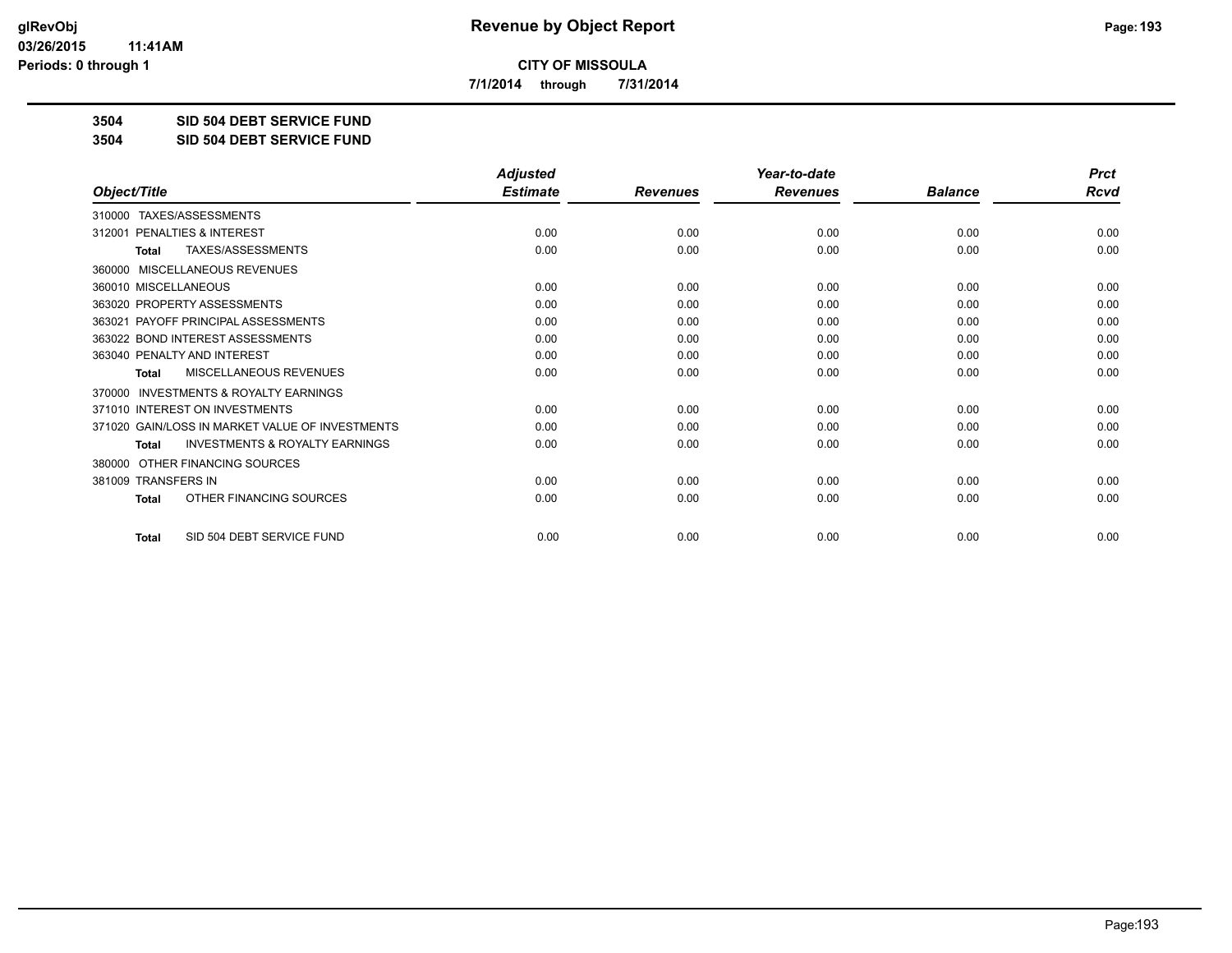**7/1/2014 through 7/31/2014**

# **3504 SID 504 DEBT SERVICE FUND**

|                                                           | <b>Adjusted</b> |                 | Year-to-date    |                | <b>Prct</b> |
|-----------------------------------------------------------|-----------------|-----------------|-----------------|----------------|-------------|
| Object/Title                                              | <b>Estimate</b> | <b>Revenues</b> | <b>Revenues</b> | <b>Balance</b> | <b>Rcvd</b> |
| 310000 TAXES/ASSESSMENTS                                  |                 |                 |                 |                |             |
| 312001 PENALTIES & INTEREST                               | 0.00            | 0.00            | 0.00            | 0.00           | 0.00        |
| TAXES/ASSESSMENTS<br><b>Total</b>                         | 0.00            | 0.00            | 0.00            | 0.00           | 0.00        |
| 360000 MISCELLANEOUS REVENUES                             |                 |                 |                 |                |             |
| 360010 MISCELLANEOUS                                      | 0.00            | 0.00            | 0.00            | 0.00           | 0.00        |
| 363020 PROPERTY ASSESSMENTS                               | 0.00            | 0.00            | 0.00            | 0.00           | 0.00        |
| 363021 PAYOFF PRINCIPAL ASSESSMENTS                       | 0.00            | 0.00            | 0.00            | 0.00           | 0.00        |
| 363022 BOND INTEREST ASSESSMENTS                          | 0.00            | 0.00            | 0.00            | 0.00           | 0.00        |
| 363040 PENALTY AND INTEREST                               | 0.00            | 0.00            | 0.00            | 0.00           | 0.00        |
| MISCELLANEOUS REVENUES<br><b>Total</b>                    | 0.00            | 0.00            | 0.00            | 0.00           | 0.00        |
| <b>INVESTMENTS &amp; ROYALTY EARNINGS</b><br>370000       |                 |                 |                 |                |             |
| 371010 INTEREST ON INVESTMENTS                            | 0.00            | 0.00            | 0.00            | 0.00           | 0.00        |
| 371020 GAIN/LOSS IN MARKET VALUE OF INVESTMENT            | 0.00            | 0.00            | 0.00            | 0.00           | 0.00        |
| <b>INVESTMENTS &amp; ROYALTY EARNINGS</b><br><b>Total</b> | 0.00            | 0.00            | 0.00            | 0.00           | 0.00        |
| OTHER FINANCING SOURCES<br>380000                         |                 |                 |                 |                |             |
| 381009 TRANSFERS IN                                       | 0.00            | 0.00            | 0.00            | 0.00           | 0.00        |
| OTHER FINANCING SOURCES<br><b>Total</b>                   | 0.00            | 0.00            | 0.00            | 0.00           | 0.00        |
| SID 504 DEBT SERVICE FUND<br><b>Total</b>                 | 0.00            | 0.00            | 0.00            | 0.00           | 0.00        |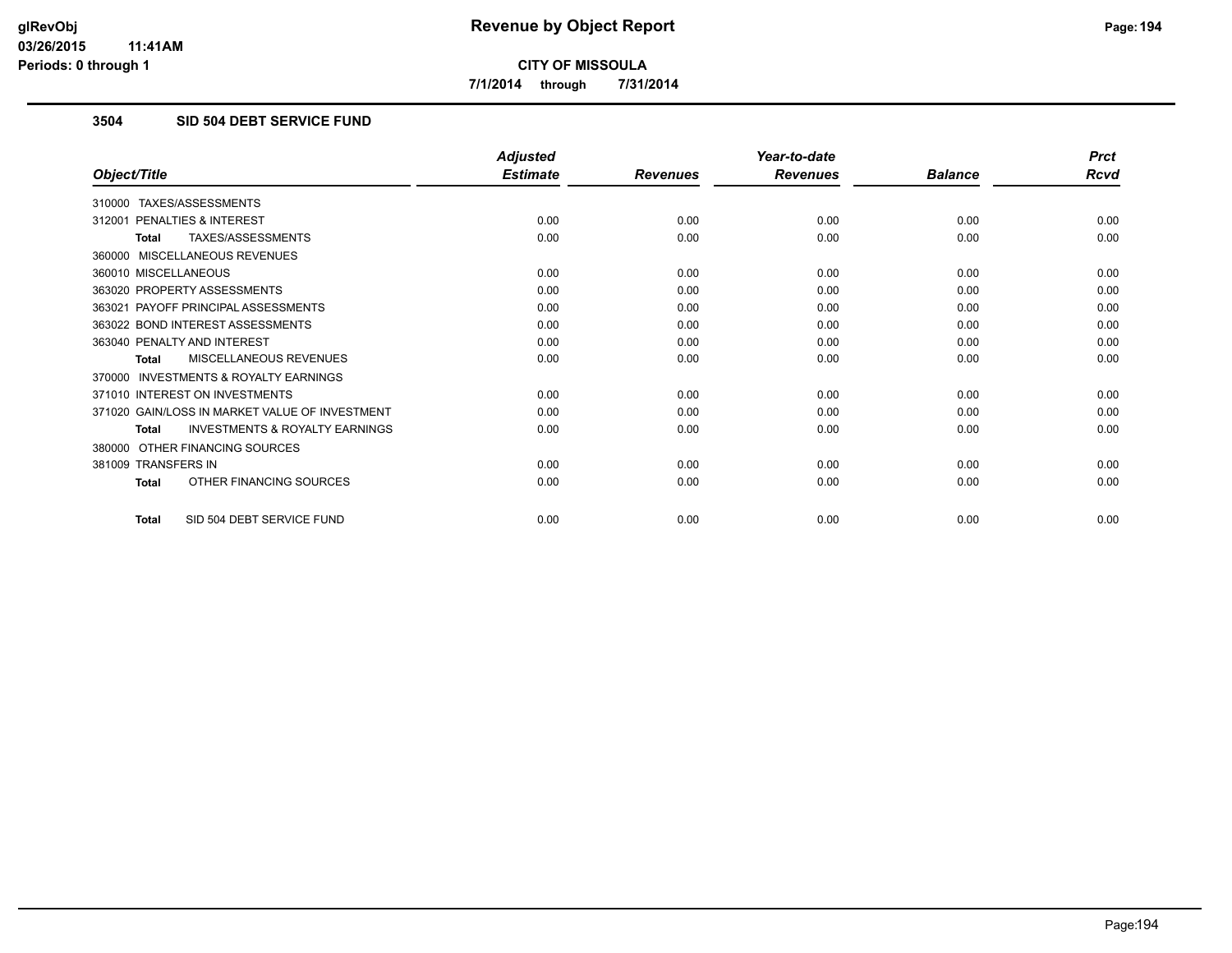**7/1/2014 through 7/31/2014**

**3505 SID 505 DEBT SERVICE FUND**

**3505 SID 505 DEBT SERVICE FUND**

|                                                           | <b>Adjusted</b> |                 | Year-to-date    |                | <b>Prct</b> |
|-----------------------------------------------------------|-----------------|-----------------|-----------------|----------------|-------------|
| Object/Title                                              | <b>Estimate</b> | <b>Revenues</b> | <b>Revenues</b> | <b>Balance</b> | Rcvd        |
| TAXES/ASSESSMENTS<br>310000                               |                 |                 |                 |                |             |
| 312001 PENALTIES & INTEREST                               | 0.00            | 0.00            | 0.00            | 0.00           | 0.00        |
| TAXES/ASSESSMENTS<br>Total                                | 0.00            | 0.00            | 0.00            | 0.00           | 0.00        |
| MISCELLANEOUS REVENUES<br>360000                          |                 |                 |                 |                |             |
| 360010 MISCELLANEOUS                                      | 0.00            | 0.00            | 0.00            | 0.00           | 0.00        |
| 363020 PROPERTY ASSESSMENTS                               | 0.00            | 0.00            | 0.00            | 0.00           | 0.00        |
| 363021 PAYOFF PRINCIPAL ASSESSMENTS                       | 0.00            | 0.00            | 0.00            | 0.00           | 0.00        |
| 363022 BOND INTEREST ASSESSMENTS                          | 0.00            | 0.00            | 0.00            | 0.00           | 0.00        |
| 363040 PENALTY AND INTEREST                               | 0.00            | 0.00            | 0.00            | 0.00           | 0.00        |
| <b>MISCELLANEOUS REVENUES</b><br><b>Total</b>             | 0.00            | 0.00            | 0.00            | 0.00           | 0.00        |
| 370000 INVESTMENTS & ROYALTY EARNINGS                     |                 |                 |                 |                |             |
| 371010 INTEREST ON INVESTMENTS                            | 0.00            | 0.00            | 0.00            | 0.00           | 0.00        |
| 371020 GAIN/LOSS IN MARKET VALUE OF INVESTMENTS           | 0.00            | 0.00            | 0.00            | 0.00           | 0.00        |
| <b>INVESTMENTS &amp; ROYALTY EARNINGS</b><br><b>Total</b> | 0.00            | 0.00            | 0.00            | 0.00           | 0.00        |
| SID 505 DEBT SERVICE FUND<br><b>Total</b>                 | 0.00            | 0.00            | 0.00            | 0.00           | 0.00        |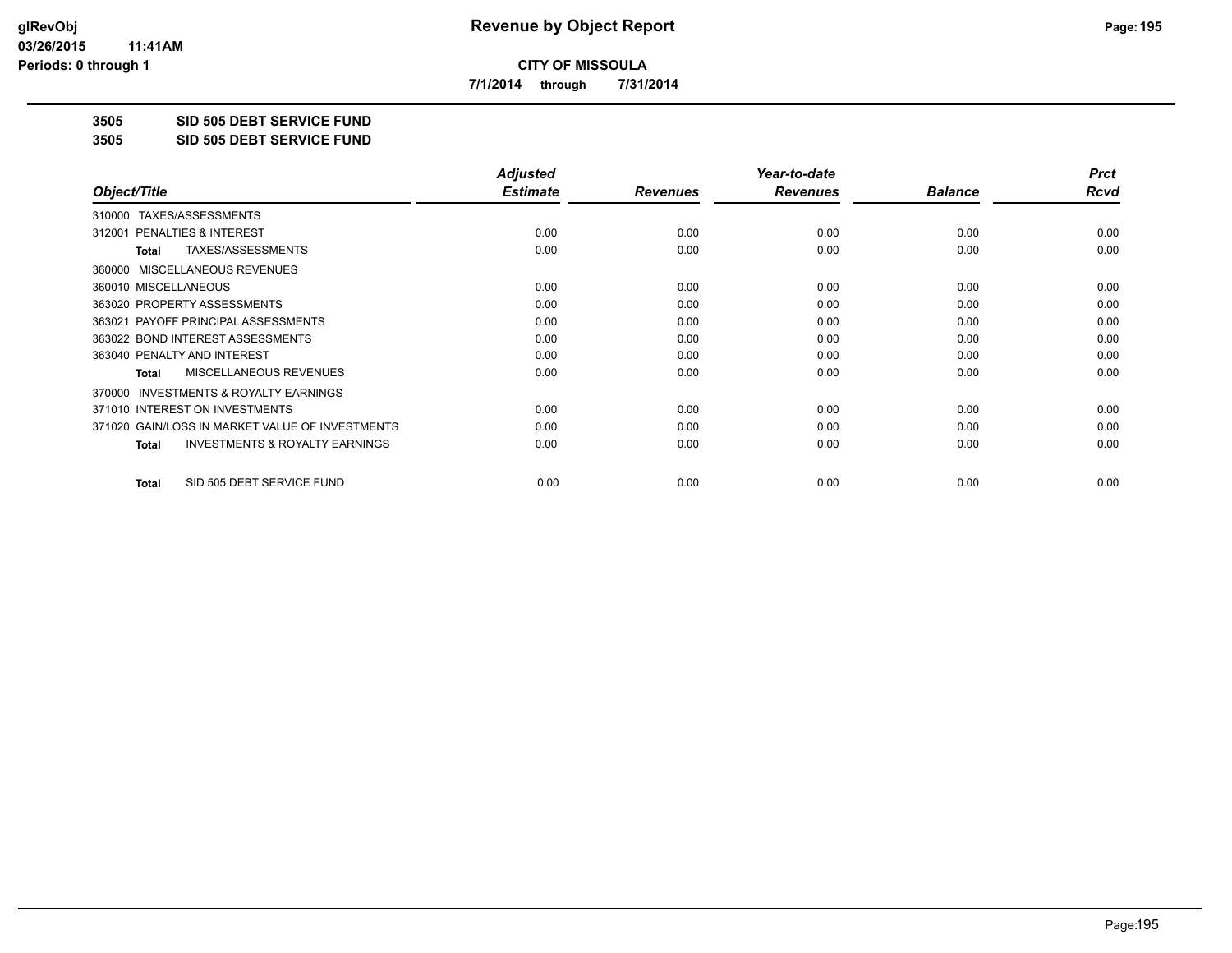**7/1/2014 through 7/31/2014**

# **3505 SID 505 DEBT SERVICE FUND**

|                                                           | <b>Adjusted</b> |                 | Year-to-date    |                | <b>Prct</b> |
|-----------------------------------------------------------|-----------------|-----------------|-----------------|----------------|-------------|
| Object/Title                                              | <b>Estimate</b> | <b>Revenues</b> | <b>Revenues</b> | <b>Balance</b> | <b>Rcvd</b> |
| 310000 TAXES/ASSESSMENTS                                  |                 |                 |                 |                |             |
| 312001 PENALTIES & INTEREST                               | 0.00            | 0.00            | 0.00            | 0.00           | 0.00        |
| TAXES/ASSESSMENTS<br><b>Total</b>                         | 0.00            | 0.00            | 0.00            | 0.00           | 0.00        |
| 360000 MISCELLANEOUS REVENUES                             |                 |                 |                 |                |             |
| 360010 MISCELLANEOUS                                      | 0.00            | 0.00            | 0.00            | 0.00           | 0.00        |
| 363020 PROPERTY ASSESSMENTS                               | 0.00            | 0.00            | 0.00            | 0.00           | 0.00        |
| 363021 PAYOFF PRINCIPAL ASSESSMENTS                       | 0.00            | 0.00            | 0.00            | 0.00           | 0.00        |
| 363022 BOND INTEREST ASSESSMENTS                          | 0.00            | 0.00            | 0.00            | 0.00           | 0.00        |
| 363040 PENALTY AND INTEREST                               | 0.00            | 0.00            | 0.00            | 0.00           | 0.00        |
| MISCELLANEOUS REVENUES<br>Total                           | 0.00            | 0.00            | 0.00            | 0.00           | 0.00        |
| <b>INVESTMENTS &amp; ROYALTY EARNINGS</b><br>370000       |                 |                 |                 |                |             |
| 371010 INTEREST ON INVESTMENTS                            | 0.00            | 0.00            | 0.00            | 0.00           | 0.00        |
| 371020 GAIN/LOSS IN MARKET VALUE OF INVESTMENT            | 0.00            | 0.00            | 0.00            | 0.00           | 0.00        |
| <b>INVESTMENTS &amp; ROYALTY EARNINGS</b><br><b>Total</b> | 0.00            | 0.00            | 0.00            | 0.00           | 0.00        |
|                                                           |                 |                 |                 |                |             |
| SID 505 DEBT SERVICE FUND<br><b>Total</b>                 | 0.00            | 0.00            | 0.00            | 0.00           | 0.00        |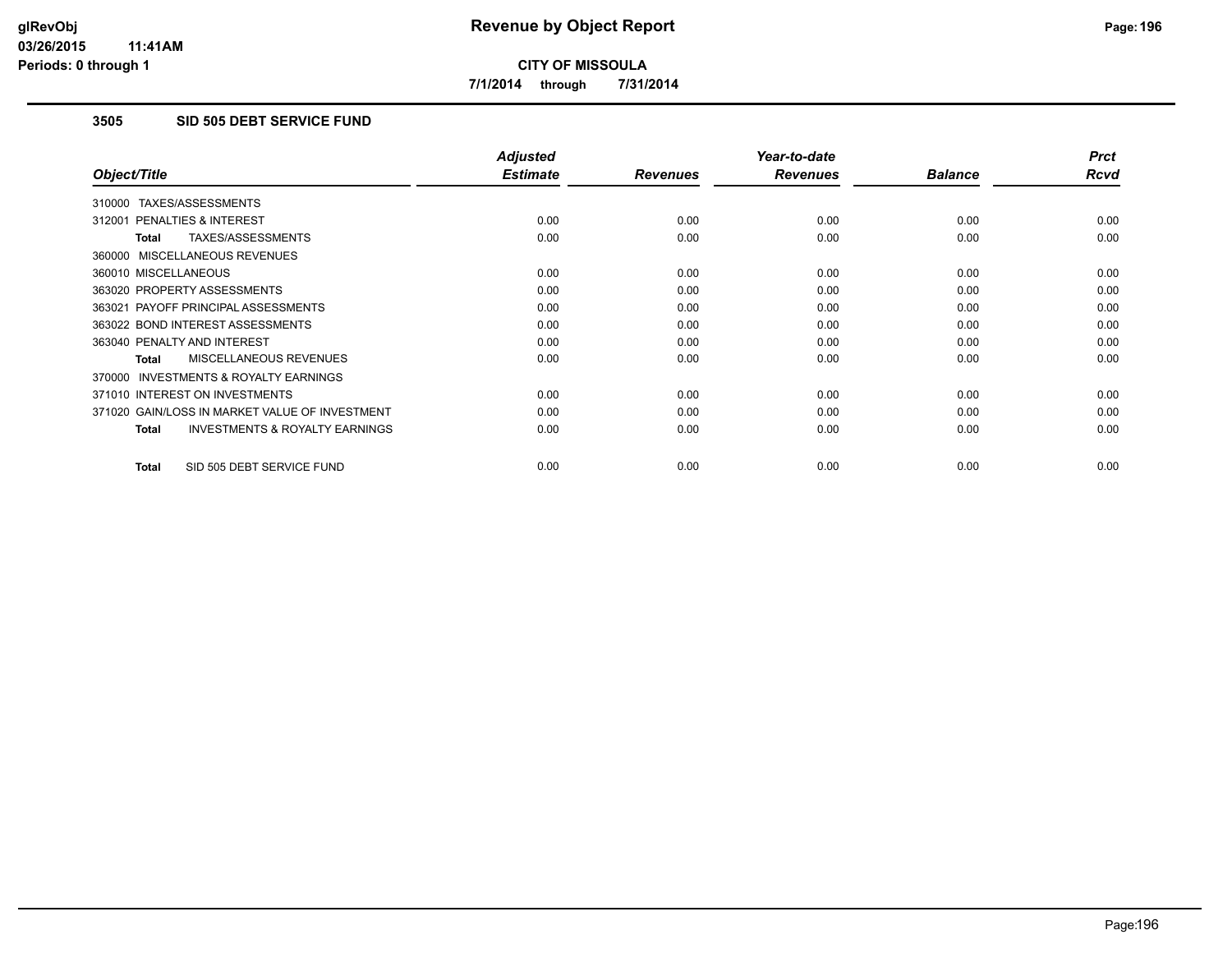**7/1/2014 through 7/31/2014**

**3506 SID 506 DEBT SERVICE FUND**

**3506 SID 506 DEBT SERVICE FUND**

|                                                           | <b>Adjusted</b> |                 | Year-to-date    |                | <b>Prct</b> |
|-----------------------------------------------------------|-----------------|-----------------|-----------------|----------------|-------------|
| Object/Title                                              | <b>Estimate</b> | <b>Revenues</b> | <b>Revenues</b> | <b>Balance</b> | <b>Rcvd</b> |
| TAXES/ASSESSMENTS<br>310000                               |                 |                 |                 |                |             |
| 312001 PENALTIES & INTEREST                               | 0.00            | 0.00            | 0.00            | 0.00           | 0.00        |
| TAXES/ASSESSMENTS<br><b>Total</b>                         | 0.00            | 0.00            | 0.00            | 0.00           | 0.00        |
| MISCELLANEOUS REVENUES<br>360000                          |                 |                 |                 |                |             |
| 360010 MISCELLANEOUS                                      | 0.00            | 0.00            | 0.00            | 0.00           | 0.00        |
| 363020 PROPERTY ASSESSMENTS                               | 0.00            | 0.00            | 0.00            | 0.00           | 0.00        |
| 363021 PAYOFF PRINCIPAL ASSESSMENTS                       | 0.00            | 0.00            | 0.00            | 0.00           | 0.00        |
| 363022 BOND INTEREST ASSESSMENTS                          | 0.00            | 0.00            | 0.00            | 0.00           | 0.00        |
| 363040 PENALTY AND INTEREST                               | 0.00            | 0.00            | 0.00            | 0.00           | 0.00        |
| MISCELLANEOUS REVENUES<br><b>Total</b>                    | 0.00            | 0.00            | 0.00            | 0.00           | 0.00        |
| <b>INVESTMENTS &amp; ROYALTY EARNINGS</b><br>370000       |                 |                 |                 |                |             |
| 371010 INTEREST ON INVESTMENTS                            | 0.00            | 0.00            | 0.00            | 0.00           | 0.00        |
| 371020 GAIN/LOSS IN MARKET VALUE OF INVESTMENTS           | 0.00            | 0.00            | 0.00            | 0.00           | 0.00        |
| <b>INVESTMENTS &amp; ROYALTY EARNINGS</b><br><b>Total</b> | 0.00            | 0.00            | 0.00            | 0.00           | 0.00        |
| OTHER FINANCING SOURCES<br>380000                         |                 |                 |                 |                |             |
| 381009 TRANSFERS IN                                       | 0.00            | 0.00            | 0.00            | 0.00           | 0.00        |
| OTHER FINANCING SOURCES<br><b>Total</b>                   | 0.00            | 0.00            | 0.00            | 0.00           | 0.00        |
| SID 506 DEBT SERVICE FUND<br><b>Total</b>                 | 0.00            | 0.00            | 0.00            | 0.00           | 0.00        |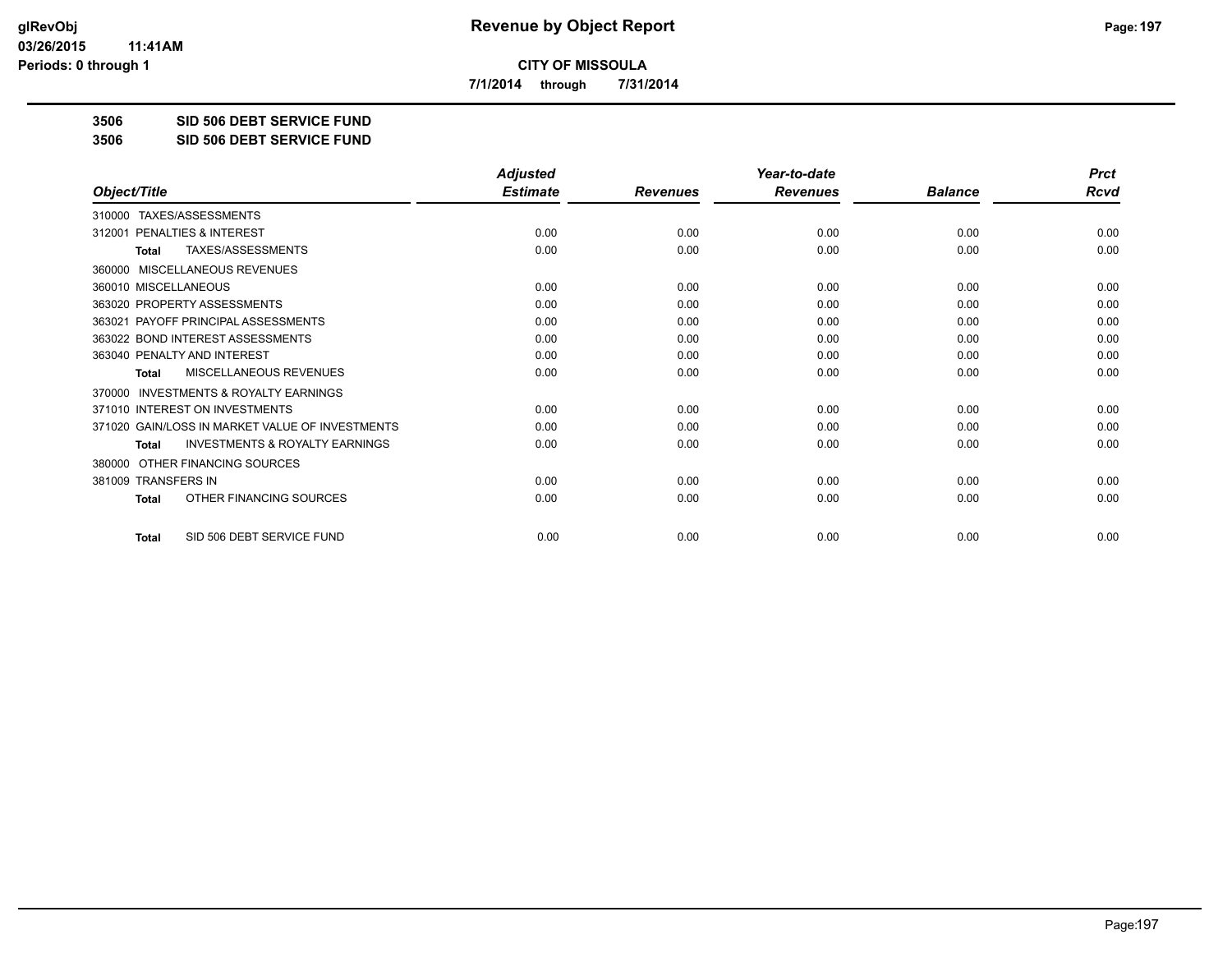**7/1/2014 through 7/31/2014**

# **3506 SID 506 DEBT SERVICE FUND**

|                                                           | <b>Adjusted</b> |                 | Year-to-date    |                | <b>Prct</b> |
|-----------------------------------------------------------|-----------------|-----------------|-----------------|----------------|-------------|
| Object/Title                                              | <b>Estimate</b> | <b>Revenues</b> | <b>Revenues</b> | <b>Balance</b> | <b>Rcvd</b> |
| 310000 TAXES/ASSESSMENTS                                  |                 |                 |                 |                |             |
| 312001 PENALTIES & INTEREST                               | 0.00            | 0.00            | 0.00            | 0.00           | 0.00        |
| TAXES/ASSESSMENTS<br><b>Total</b>                         | 0.00            | 0.00            | 0.00            | 0.00           | 0.00        |
| 360000 MISCELLANEOUS REVENUES                             |                 |                 |                 |                |             |
| 360010 MISCELLANEOUS                                      | 0.00            | 0.00            | 0.00            | 0.00           | 0.00        |
| 363020 PROPERTY ASSESSMENTS                               | 0.00            | 0.00            | 0.00            | 0.00           | 0.00        |
| 363021 PAYOFF PRINCIPAL ASSESSMENTS                       | 0.00            | 0.00            | 0.00            | 0.00           | 0.00        |
| 363022 BOND INTEREST ASSESSMENTS                          | 0.00            | 0.00            | 0.00            | 0.00           | 0.00        |
| 363040 PENALTY AND INTEREST                               | 0.00            | 0.00            | 0.00            | 0.00           | 0.00        |
| MISCELLANEOUS REVENUES<br>Total                           | 0.00            | 0.00            | 0.00            | 0.00           | 0.00        |
| 370000 INVESTMENTS & ROYALTY EARNINGS                     |                 |                 |                 |                |             |
| 371010 INTEREST ON INVESTMENTS                            | 0.00            | 0.00            | 0.00            | 0.00           | 0.00        |
| 371020 GAIN/LOSS IN MARKET VALUE OF INVESTMENT            | 0.00            | 0.00            | 0.00            | 0.00           | 0.00        |
| <b>INVESTMENTS &amp; ROYALTY EARNINGS</b><br><b>Total</b> | 0.00            | 0.00            | 0.00            | 0.00           | 0.00        |
| 380000 OTHER FINANCING SOURCES                            |                 |                 |                 |                |             |
| 381009 TRANSFERS IN                                       | 0.00            | 0.00            | 0.00            | 0.00           | 0.00        |
| OTHER FINANCING SOURCES<br><b>Total</b>                   | 0.00            | 0.00            | 0.00            | 0.00           | 0.00        |
| SID 506 DEBT SERVICE FUND<br><b>Total</b>                 | 0.00            | 0.00            | 0.00            | 0.00           | 0.00        |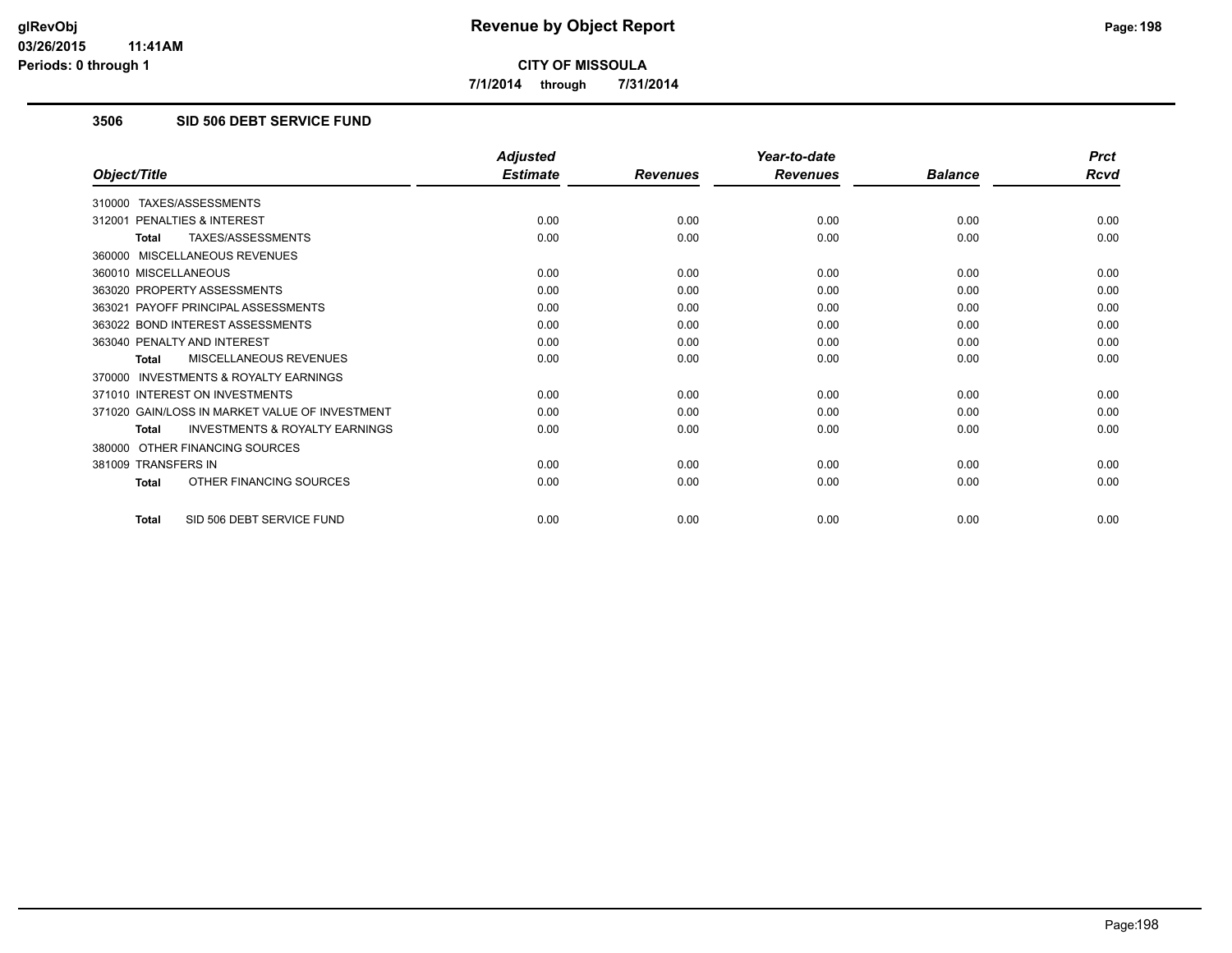**7/1/2014 through 7/31/2014**

**3507 SID 507 DEBT SERVICE FUND**

**3507 SID 507 DEBT SERVICE FUND**

|                                                           | <b>Adjusted</b> |                 | Year-to-date    |                | <b>Prct</b> |
|-----------------------------------------------------------|-----------------|-----------------|-----------------|----------------|-------------|
| Object/Title                                              | <b>Estimate</b> | <b>Revenues</b> | <b>Revenues</b> | <b>Balance</b> | <b>Rcvd</b> |
| TAXES/ASSESSMENTS<br>310000                               |                 |                 |                 |                |             |
| 312001 PENALTIES & INTEREST                               | 0.00            | 0.00            | 0.00            | 0.00           | 0.00        |
| TAXES/ASSESSMENTS<br><b>Total</b>                         | 0.00            | 0.00            | 0.00            | 0.00           | 0.00        |
| MISCELLANEOUS REVENUES<br>360000                          |                 |                 |                 |                |             |
| 360010 MISCELLANEOUS                                      | 0.00            | 0.00            | 0.00            | 0.00           | 0.00        |
| 363020 PROPERTY ASSESSMENTS                               | 0.00            | 0.00            | 0.00            | 0.00           | 0.00        |
| 363021 PAYOFF PRINCIPAL ASSESSMENTS                       | 0.00            | 0.00            | 0.00            | 0.00           | 0.00        |
| 363022 BOND INTEREST ASSESSMENTS                          | 0.00            | 0.00            | 0.00            | 0.00           | 0.00        |
| 363040 PENALTY AND INTEREST                               | 0.00            | 0.00            | 0.00            | 0.00           | 0.00        |
| <b>MISCELLANEOUS REVENUES</b><br><b>Total</b>             | 0.00            | 0.00            | 0.00            | 0.00           | 0.00        |
| <b>INVESTMENTS &amp; ROYALTY EARNINGS</b><br>370000       |                 |                 |                 |                |             |
| 371010 INTEREST ON INVESTMENTS                            | 0.00            | 0.00            | 0.00            | 0.00           | 0.00        |
| 371020 GAIN/LOSS IN MARKET VALUE OF INVESTMENTS           | 0.00            | 0.00            | 0.00            | 0.00           | 0.00        |
| <b>INVESTMENTS &amp; ROYALTY EARNINGS</b><br><b>Total</b> | 0.00            | 0.00            | 0.00            | 0.00           | 0.00        |
| OTHER FINANCING SOURCES<br>380000                         |                 |                 |                 |                |             |
| 381009 TRANSFERS IN                                       | 0.00            | 0.00            | 0.00            | 0.00           | 0.00        |
| OTHER FINANCING SOURCES<br>Total                          | 0.00            | 0.00            | 0.00            | 0.00           | 0.00        |
| SID 507 DEBT SERVICE FUND<br><b>Total</b>                 | 0.00            | 0.00            | 0.00            | 0.00           | 0.00        |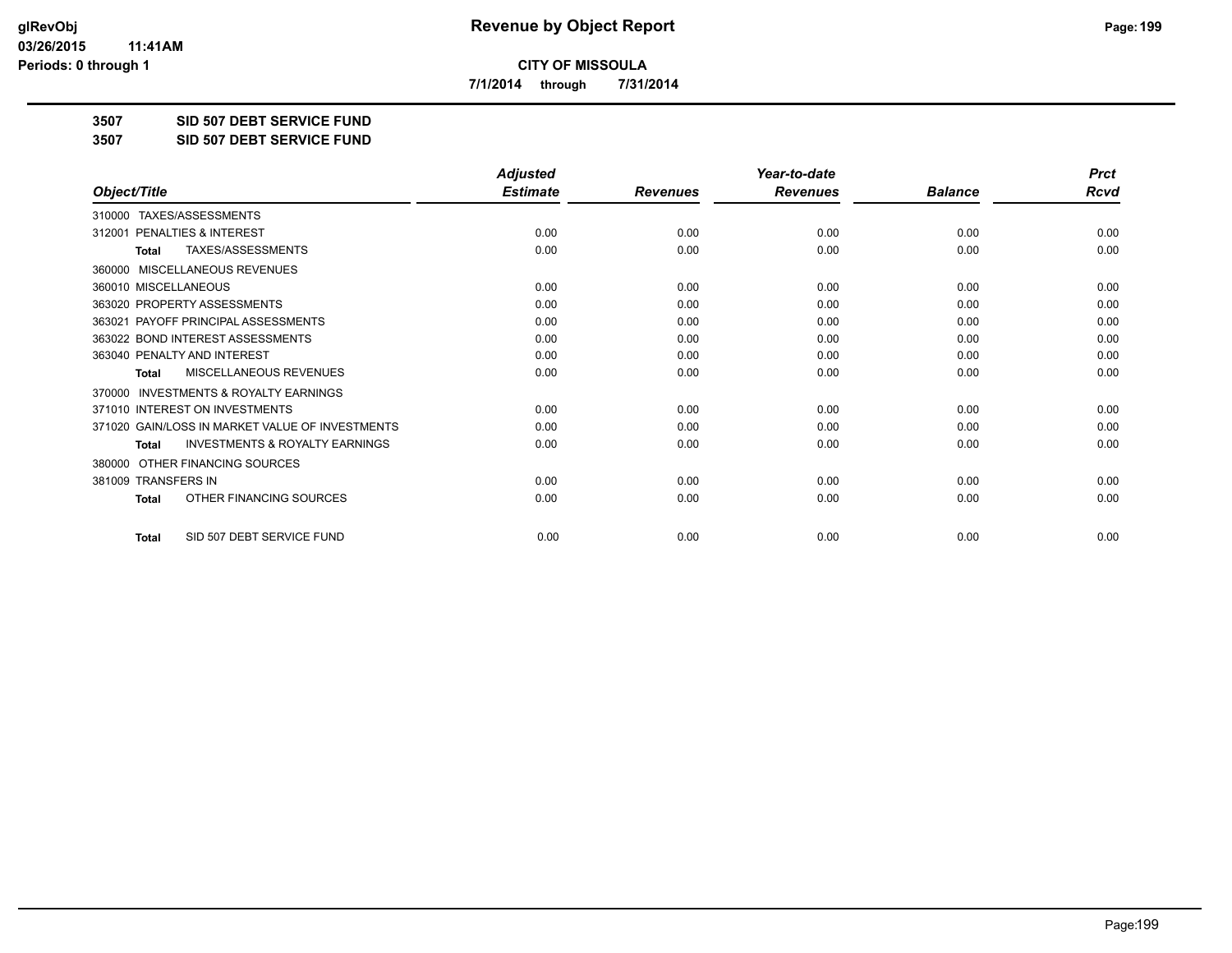**7/1/2014 through 7/31/2014**

# **3507 SID 507 DEBT SERVICE FUND**

|                                                           | <b>Adjusted</b> |                 | Year-to-date    |                | <b>Prct</b> |
|-----------------------------------------------------------|-----------------|-----------------|-----------------|----------------|-------------|
| Object/Title                                              | <b>Estimate</b> | <b>Revenues</b> | <b>Revenues</b> | <b>Balance</b> | <b>Rcvd</b> |
| 310000 TAXES/ASSESSMENTS                                  |                 |                 |                 |                |             |
| 312001 PENALTIES & INTEREST                               | 0.00            | 0.00            | 0.00            | 0.00           | 0.00        |
| <b>TAXES/ASSESSMENTS</b><br><b>Total</b>                  | 0.00            | 0.00            | 0.00            | 0.00           | 0.00        |
| 360000 MISCELLANEOUS REVENUES                             |                 |                 |                 |                |             |
| 360010 MISCELLANEOUS                                      | 0.00            | 0.00            | 0.00            | 0.00           | 0.00        |
| 363020 PROPERTY ASSESSMENTS                               | 0.00            | 0.00            | 0.00            | 0.00           | 0.00        |
| 363021 PAYOFF PRINCIPAL ASSESSMENTS                       | 0.00            | 0.00            | 0.00            | 0.00           | 0.00        |
| 363022 BOND INTEREST ASSESSMENTS                          | 0.00            | 0.00            | 0.00            | 0.00           | 0.00        |
| 363040 PENALTY AND INTEREST                               | 0.00            | 0.00            | 0.00            | 0.00           | 0.00        |
| MISCELLANEOUS REVENUES<br><b>Total</b>                    | 0.00            | 0.00            | 0.00            | 0.00           | 0.00        |
| <b>INVESTMENTS &amp; ROYALTY EARNINGS</b><br>370000       |                 |                 |                 |                |             |
| 371010 INTEREST ON INVESTMENTS                            | 0.00            | 0.00            | 0.00            | 0.00           | 0.00        |
| 371020 GAIN/LOSS IN MARKET VALUE OF INVESTMENT            | 0.00            | 0.00            | 0.00            | 0.00           | 0.00        |
| <b>INVESTMENTS &amp; ROYALTY EARNINGS</b><br><b>Total</b> | 0.00            | 0.00            | 0.00            | 0.00           | 0.00        |
| 380000 OTHER FINANCING SOURCES                            |                 |                 |                 |                |             |
| 381009 TRANSFERS IN                                       | 0.00            | 0.00            | 0.00            | 0.00           | 0.00        |
| OTHER FINANCING SOURCES<br><b>Total</b>                   | 0.00            | 0.00            | 0.00            | 0.00           | 0.00        |
| SID 507 DEBT SERVICE FUND<br><b>Total</b>                 | 0.00            | 0.00            | 0.00            | 0.00           | 0.00        |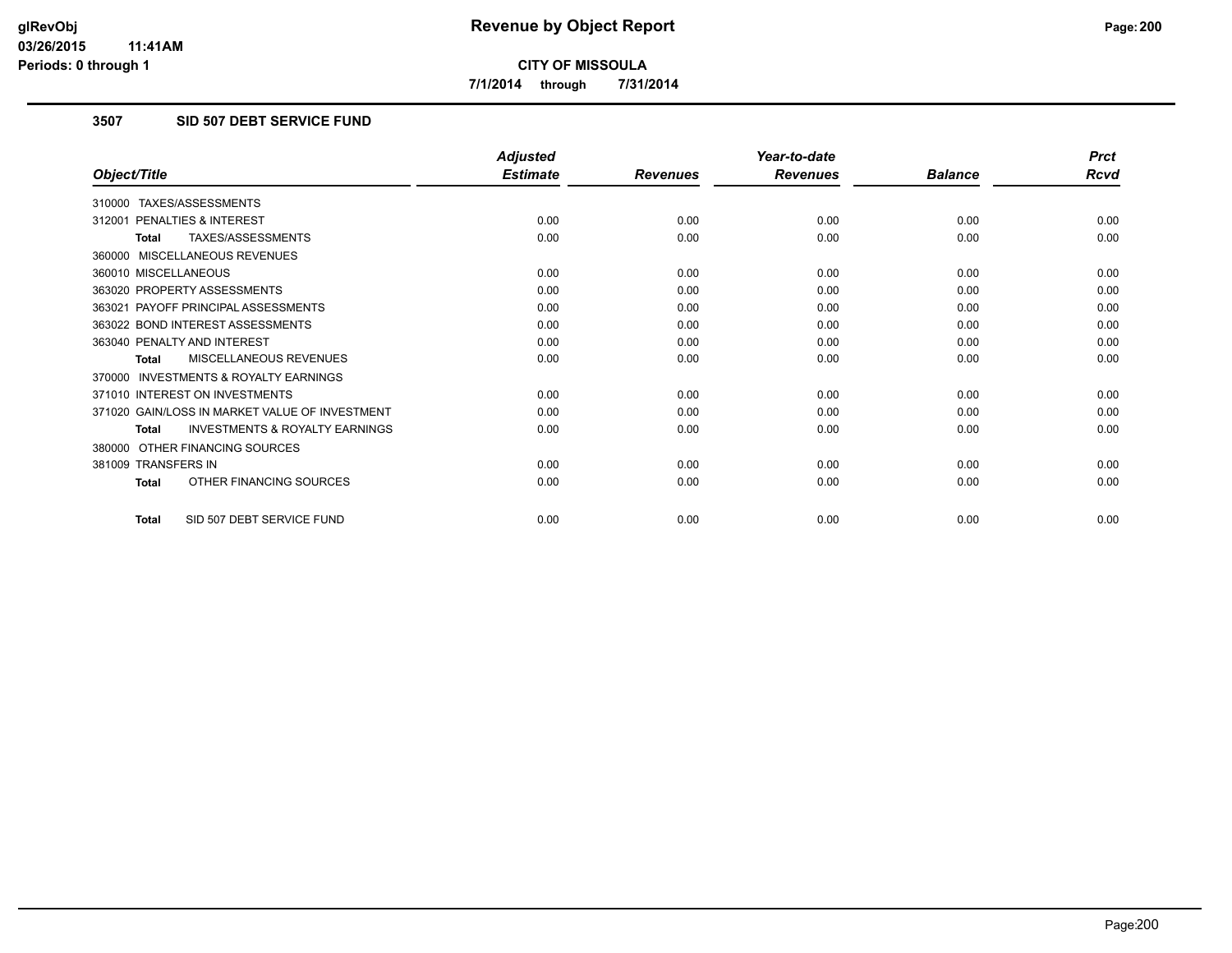**7/1/2014 through 7/31/2014**

**3508 SID 508 DEBT SERVICE FUND**

**3508 SID 508 DEBT SERVICE FUND**

|                                                           | <b>Adjusted</b> |                 | Year-to-date    |                | <b>Prct</b> |
|-----------------------------------------------------------|-----------------|-----------------|-----------------|----------------|-------------|
| Object/Title                                              | <b>Estimate</b> | <b>Revenues</b> | <b>Revenues</b> | <b>Balance</b> | Rcvd        |
| TAXES/ASSESSMENTS<br>310000                               |                 |                 |                 |                |             |
| PENALTIES & INTEREST<br>312001                            | 0.00            | 0.00            | 0.00            | 0.00           | 0.00        |
| TAXES/ASSESSMENTS<br>Total                                | 0.00            | 0.00            | 0.00            | 0.00           | 0.00        |
| MISCELLANEOUS REVENUES<br>360000                          |                 |                 |                 |                |             |
| 360010 MISCELLANEOUS                                      | 0.00            | 0.00            | 0.00            | 0.00           | 0.00        |
| 363020 PROPERTY ASSESSMENTS                               | 0.00            | 0.00            | 0.00            | 0.00           | 0.00        |
| 363021 PAYOFF PRINCIPAL ASSESSMENTS                       | 0.00            | 0.00            | 0.00            | 0.00           | 0.00        |
| 363022 BOND INTEREST ASSESSMENTS                          | 0.00            | 0.00            | 0.00            | 0.00           | 0.00        |
| 363040 PENALTY AND INTEREST                               | 0.00            | 0.00            | 0.00            | 0.00           | 0.00        |
| <b>MISCELLANEOUS REVENUES</b><br><b>Total</b>             | 0.00            | 0.00            | 0.00            | 0.00           | 0.00        |
| <b>INVESTMENTS &amp; ROYALTY EARNINGS</b><br>370000       |                 |                 |                 |                |             |
| 371010 INTEREST ON INVESTMENTS                            | 0.00            | 0.00            | 0.00            | 0.00           | 0.00        |
| 371020 GAIN/LOSS IN MARKET VALUE OF INVESTMENTS           | 0.00            | 0.00            | 0.00            | 0.00           | 0.00        |
| <b>INVESTMENTS &amp; ROYALTY EARNINGS</b><br><b>Total</b> | 0.00            | 0.00            | 0.00            | 0.00           | 0.00        |
| OTHER FINANCING SOURCES<br>380000                         |                 |                 |                 |                |             |
| 381009 TRANSFERS IN                                       | 0.00            | 0.00            | 0.00            | 0.00           | 0.00        |
| OTHER FINANCING SOURCES<br><b>Total</b>                   | 0.00            | 0.00            | 0.00            | 0.00           | 0.00        |
| SID 508 DEBT SERVICE FUND<br><b>Total</b>                 | 0.00            | 0.00            | 0.00            | 0.00           | 0.00        |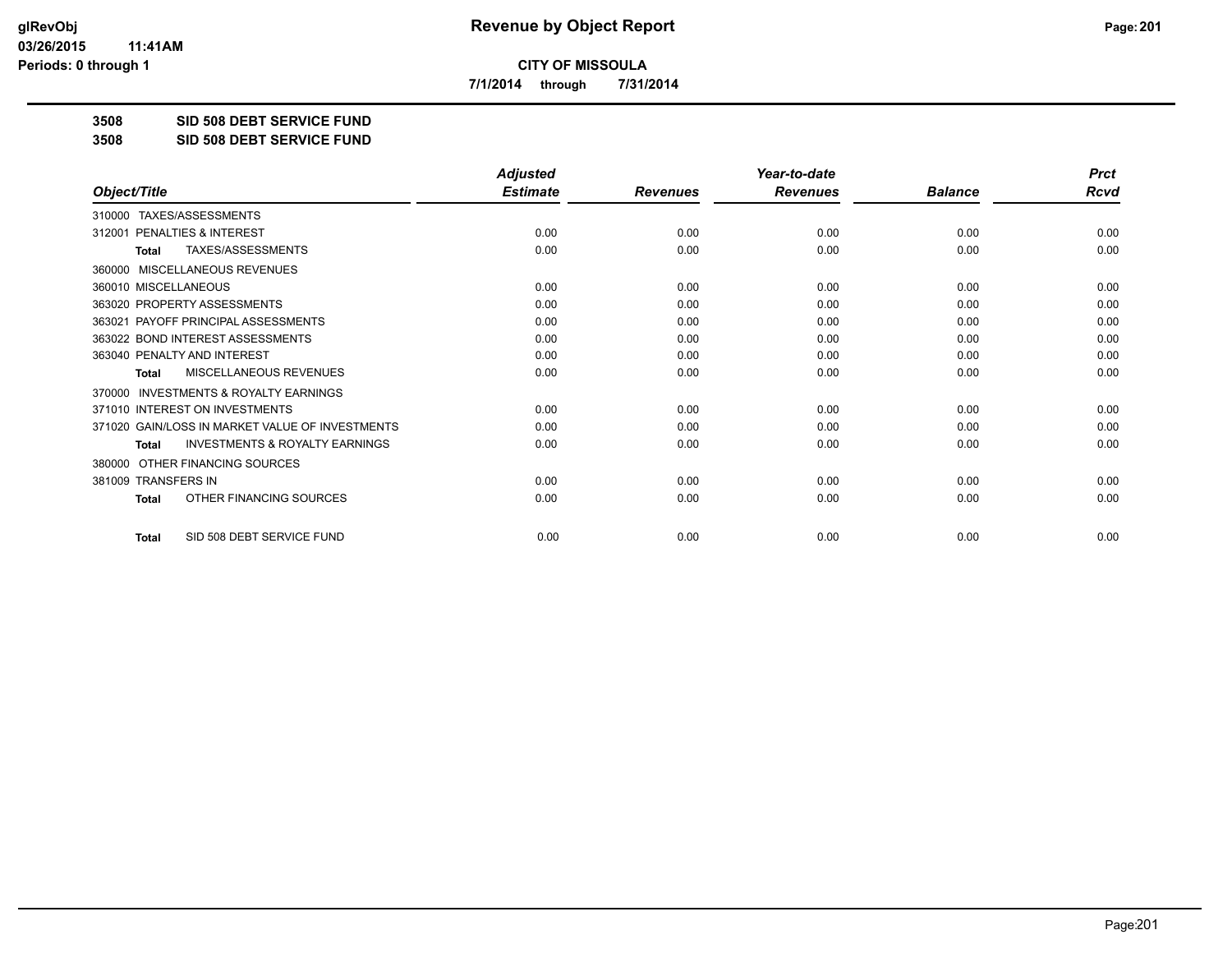**7/1/2014 through 7/31/2014**

#### **3508 SID 508 DEBT SERVICE FUND**

|                                                           | <b>Adjusted</b> |                 | Year-to-date    |                | <b>Prct</b> |
|-----------------------------------------------------------|-----------------|-----------------|-----------------|----------------|-------------|
| Object/Title                                              | <b>Estimate</b> | <b>Revenues</b> | <b>Revenues</b> | <b>Balance</b> | <b>Rcvd</b> |
| 310000 TAXES/ASSESSMENTS                                  |                 |                 |                 |                |             |
| 312001 PENALTIES & INTEREST                               | 0.00            | 0.00            | 0.00            | 0.00           | 0.00        |
| <b>TAXES/ASSESSMENTS</b><br><b>Total</b>                  | 0.00            | 0.00            | 0.00            | 0.00           | 0.00        |
| 360000 MISCELLANEOUS REVENUES                             |                 |                 |                 |                |             |
| 360010 MISCELLANEOUS                                      | 0.00            | 0.00            | 0.00            | 0.00           | 0.00        |
| 363020 PROPERTY ASSESSMENTS                               | 0.00            | 0.00            | 0.00            | 0.00           | 0.00        |
| 363021 PAYOFF PRINCIPAL ASSESSMENTS                       | 0.00            | 0.00            | 0.00            | 0.00           | 0.00        |
| 363022 BOND INTEREST ASSESSMENTS                          | 0.00            | 0.00            | 0.00            | 0.00           | 0.00        |
| 363040 PENALTY AND INTEREST                               | 0.00            | 0.00            | 0.00            | 0.00           | 0.00        |
| MISCELLANEOUS REVENUES<br><b>Total</b>                    | 0.00            | 0.00            | 0.00            | 0.00           | 0.00        |
| <b>INVESTMENTS &amp; ROYALTY EARNINGS</b><br>370000       |                 |                 |                 |                |             |
| 371010 INTEREST ON INVESTMENTS                            | 0.00            | 0.00            | 0.00            | 0.00           | 0.00        |
| 371020 GAIN/LOSS IN MARKET VALUE OF INVESTMENT            | 0.00            | 0.00            | 0.00            | 0.00           | 0.00        |
| <b>INVESTMENTS &amp; ROYALTY EARNINGS</b><br><b>Total</b> | 0.00            | 0.00            | 0.00            | 0.00           | 0.00        |
| 380000 OTHER FINANCING SOURCES                            |                 |                 |                 |                |             |
| 381009 TRANSFERS IN                                       | 0.00            | 0.00            | 0.00            | 0.00           | 0.00        |
| OTHER FINANCING SOURCES<br><b>Total</b>                   | 0.00            | 0.00            | 0.00            | 0.00           | 0.00        |
| SID 508 DEBT SERVICE FUND<br><b>Total</b>                 | 0.00            | 0.00            | 0.00            | 0.00           | 0.00        |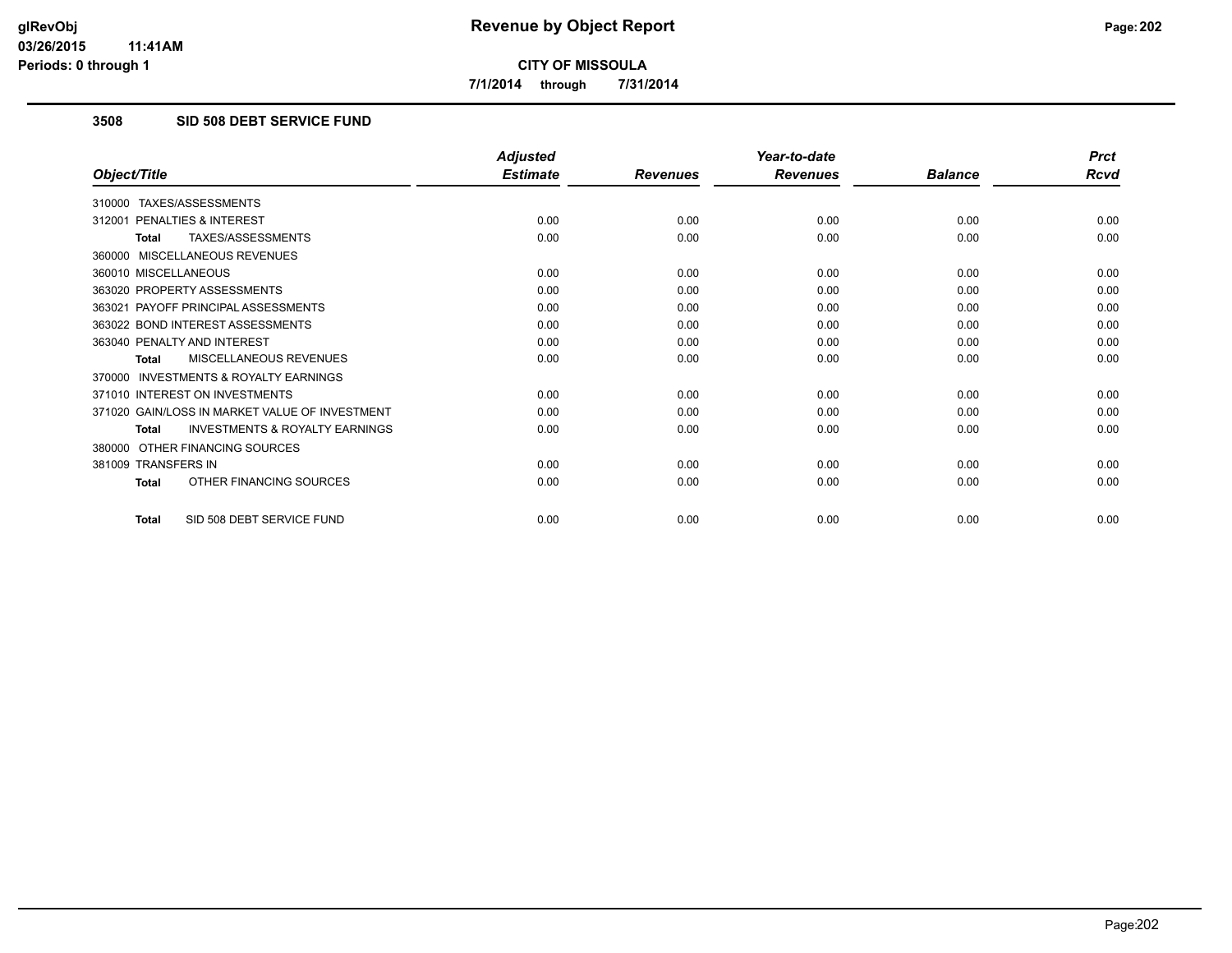**7/1/2014 through 7/31/2014**

**3510 SID 510 DEBT SERVICE FUND**

**3510 SID 510 DEBT SERVICE FUND**

|                                                           | <b>Adjusted</b> |                 | Year-to-date    |                | <b>Prct</b> |
|-----------------------------------------------------------|-----------------|-----------------|-----------------|----------------|-------------|
| Object/Title                                              | <b>Estimate</b> | <b>Revenues</b> | <b>Revenues</b> | <b>Balance</b> | <b>Rcvd</b> |
| TAXES/ASSESSMENTS<br>310000                               |                 |                 |                 |                |             |
| PENALTIES & INTEREST<br>312001                            | 0.00            | 0.00            | 0.00            | 0.00           | 0.00        |
| TAXES/ASSESSMENTS<br><b>Total</b>                         | 0.00            | 0.00            | 0.00            | 0.00           | 0.00        |
| MISCELLANEOUS REVENUES<br>360000                          |                 |                 |                 |                |             |
| 360010 MISCELLANEOUS                                      | 0.00            | 0.00            | 0.00            | 0.00           | 0.00        |
| 363020 PROPERTY ASSESSMENTS                               | 0.00            | $-192.39$       | $-192.39$       | 192.39         | 0.00        |
| 363021 PAYOFF PRINCIPAL ASSESSMENTS                       | 0.00            | 0.00            | 0.00            | 0.00           | 0.00        |
| 363022 BOND INTEREST ASSESSMENTS                          | 0.00            | 0.00            | 0.00            | 0.00           | 0.00        |
| 363040 PENALTY AND INTEREST                               | 0.00            | $-10.94$        | $-10.94$        | 10.94          | 0.00        |
| <b>MISCELLANEOUS REVENUES</b><br><b>Total</b>             | 0.00            | $-203.33$       | $-203.33$       | 203.33         | 0.00        |
| <b>INVESTMENTS &amp; ROYALTY EARNINGS</b><br>370000       |                 |                 |                 |                |             |
| 371010 INTEREST ON INVESTMENTS                            | 0.00            | 0.00            | 0.00            | 0.00           | 0.00        |
| 371020 GAIN/LOSS IN MARKET VALUE OF INVESTMENTS           | 0.00            | 0.00            | 0.00            | 0.00           | 0.00        |
| 371500 INTEREST ON INTERFUND LOAN                         | 0.00            | 0.00            | 0.00            | 0.00           | 0.00        |
| <b>INVESTMENTS &amp; ROYALTY EARNINGS</b><br><b>Total</b> | 0.00            | 0.00            | 0.00            | 0.00           | 0.00        |
| SID 510 DEBT SERVICE FUND<br><b>Total</b>                 | 0.00            | $-203.33$       | $-203.33$       | 203.33         | 0.00        |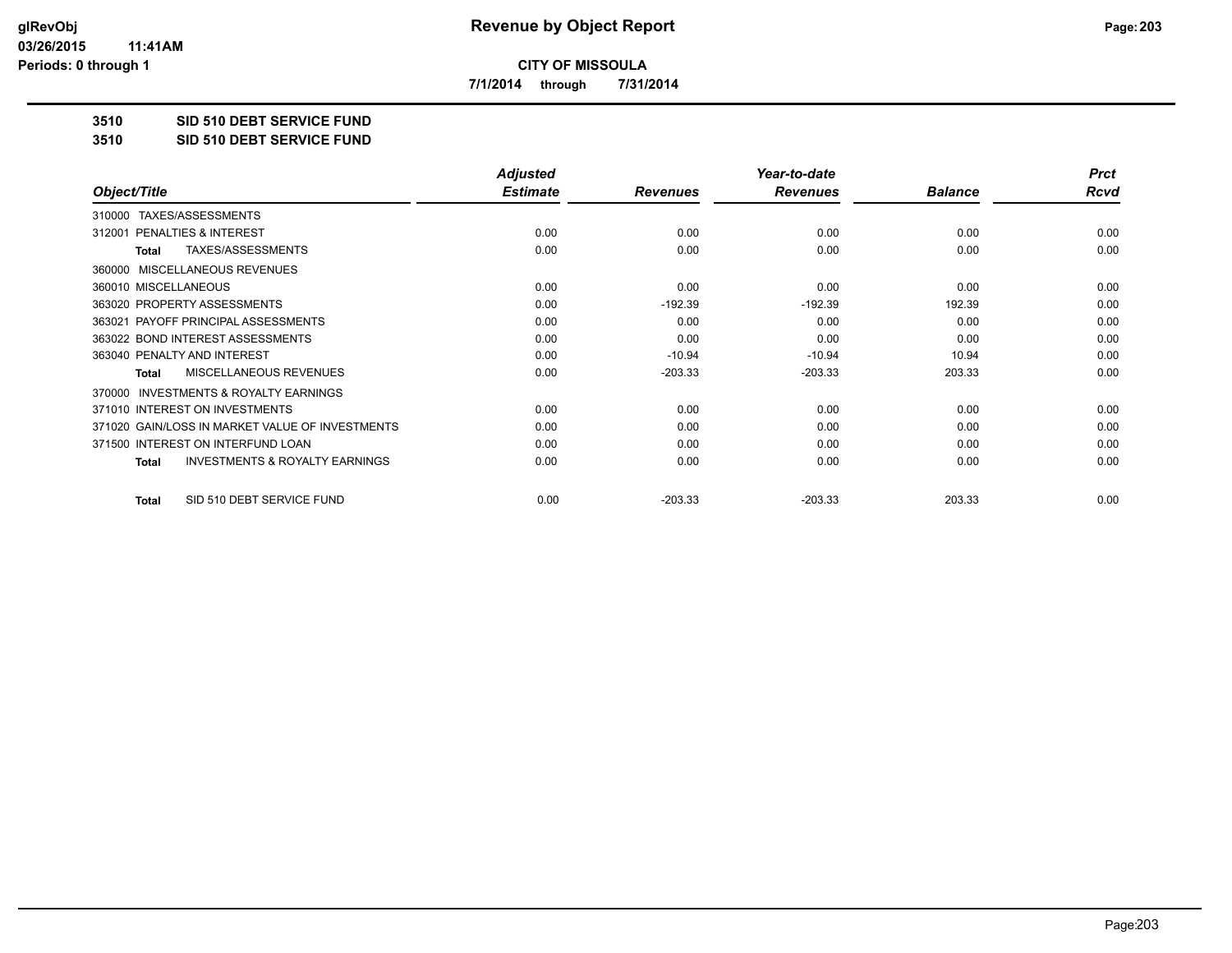**7/1/2014 through 7/31/2014**

# **3510 SID 510 DEBT SERVICE FUND**

|                                                    | <b>Adjusted</b> |                 | Year-to-date    |                | <b>Prct</b> |
|----------------------------------------------------|-----------------|-----------------|-----------------|----------------|-------------|
| Object/Title                                       | <b>Estimate</b> | <b>Revenues</b> | <b>Revenues</b> | <b>Balance</b> | <b>Rcvd</b> |
| TAXES/ASSESSMENTS<br>310000                        |                 |                 |                 |                |             |
| 312001 PENALTIES & INTEREST                        | 0.00            | 0.00            | 0.00            | 0.00           | 0.00        |
| TAXES/ASSESSMENTS<br>Total                         | 0.00            | 0.00            | 0.00            | 0.00           | 0.00        |
| 360000 MISCELLANEOUS REVENUES                      |                 |                 |                 |                |             |
| 360010 MISCELLANEOUS                               | 0.00            | 0.00            | 0.00            | 0.00           | 0.00        |
| 363020 PROPERTY ASSESSMENTS                        | 0.00            | $-192.39$       | $-192.39$       | 192.39         | 0.00        |
| 363021 PAYOFF PRINCIPAL ASSESSMENTS                | 0.00            | 0.00            | 0.00            | 0.00           | 0.00        |
| 363022 BOND INTEREST ASSESSMENTS                   | 0.00            | 0.00            | 0.00            | 0.00           | 0.00        |
| 363040 PENALTY AND INTEREST                        | 0.00            | $-10.94$        | $-10.94$        | 10.94          | 0.00        |
| MISCELLANEOUS REVENUES<br>Total                    | 0.00            | $-203.33$       | $-203.33$       | 203.33         | 0.00        |
| 370000 INVESTMENTS & ROYALTY EARNINGS              |                 |                 |                 |                |             |
| 371010 INTEREST ON INVESTMENTS                     | 0.00            | 0.00            | 0.00            | 0.00           | 0.00        |
| 371020 GAIN/LOSS IN MARKET VALUE OF INVESTMENT     | 0.00            | 0.00            | 0.00            | 0.00           | 0.00        |
| 371500 INTEREST ON INTERFUND LOAN                  | 0.00            | 0.00            | 0.00            | 0.00           | 0.00        |
| <b>INVESTMENTS &amp; ROYALTY EARNINGS</b><br>Total | 0.00            | 0.00            | 0.00            | 0.00           | 0.00        |
| SID 510 DEBT SERVICE FUND<br>Total                 | 0.00            | $-203.33$       | $-203.33$       | 203.33         | 0.00        |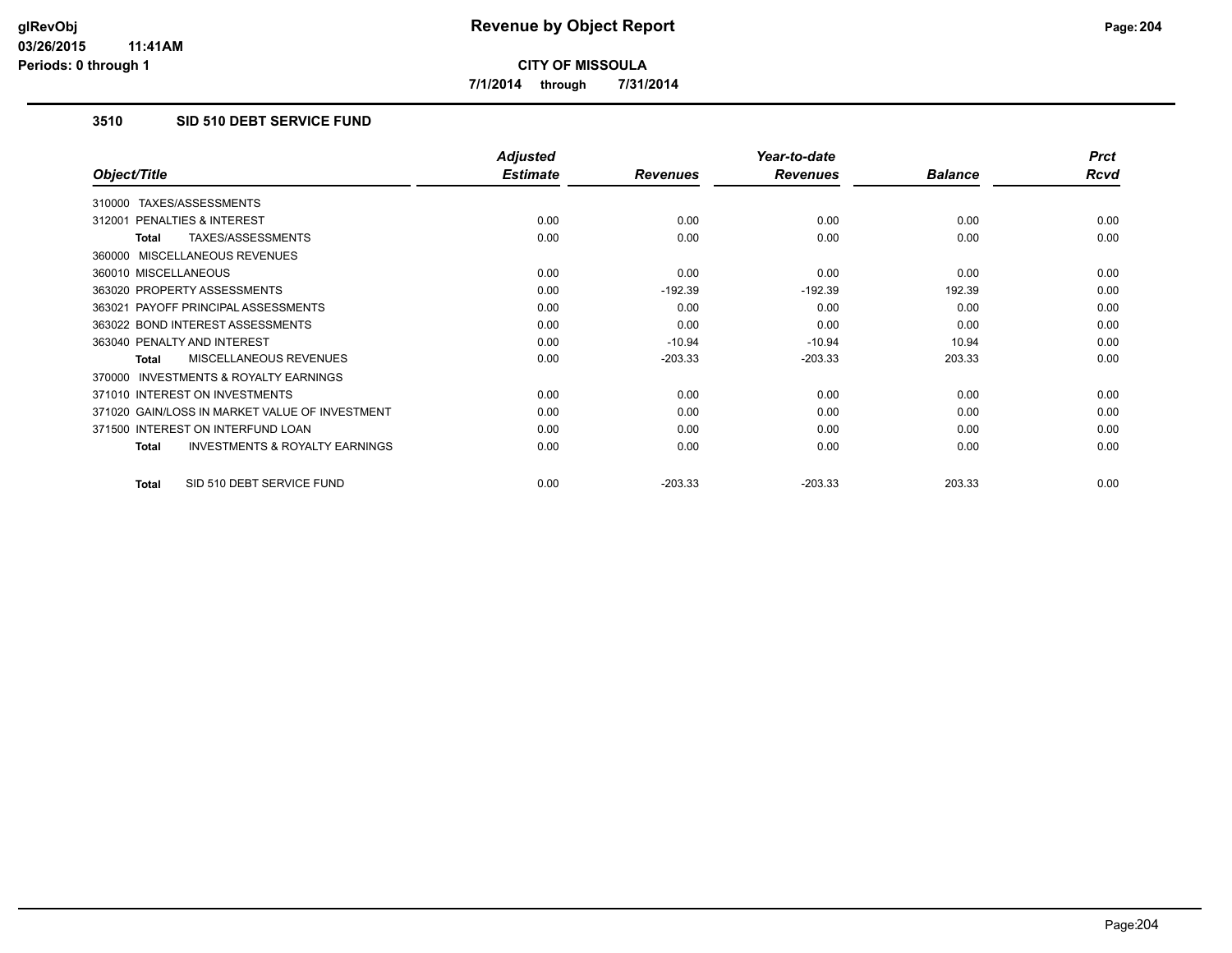**7/1/2014 through 7/31/2014**

# **3511 SID 511 DEBT SERVICE FUND**

**3511 SID 511 DEBT SERVICE FUND**

|                                                           | <b>Adjusted</b> |                 | Year-to-date    |                | <b>Prct</b> |
|-----------------------------------------------------------|-----------------|-----------------|-----------------|----------------|-------------|
| Object/Title                                              | <b>Estimate</b> | <b>Revenues</b> | <b>Revenues</b> | <b>Balance</b> | Rcvd        |
| TAXES/ASSESSMENTS<br>310000                               |                 |                 |                 |                |             |
| 312001 PENALTIES & INTEREST                               | 0.00            | 0.00            | 0.00            | 0.00           | 0.00        |
| TAXES/ASSESSMENTS<br>Total                                | 0.00            | 0.00            | 0.00            | 0.00           | 0.00        |
| MISCELLANEOUS REVENUES<br>360000                          |                 |                 |                 |                |             |
| 360010 MISCELLANEOUS                                      | 0.00            | 0.00            | 0.00            | 0.00           | 0.00        |
| 363020 PROPERTY ASSESSMENTS                               | 0.00            | $-879.40$       | $-879.40$       | 879.40         | 0.00        |
| 363021 PAYOFF PRINCIPAL ASSESSMENTS                       | 0.00            | 0.00            | 0.00            | 0.00           | 0.00        |
| 363022 BOND INTEREST ASSESSMENTS                          | 0.00            | 0.00            | 0.00            | 0.00           | 0.00        |
| 363040 PENALTY AND INTEREST                               | 0.00            | $-31.82$        | $-31.82$        | 31.82          | 0.00        |
| MISCELLANEOUS REVENUES<br>Total                           | 0.00            | $-911.22$       | $-911.22$       | 911.22         | 0.00        |
| <b>INVESTMENTS &amp; ROYALTY EARNINGS</b><br>370000       |                 |                 |                 |                |             |
| 371010 INTEREST ON INVESTMENTS                            | 0.00            | 0.00            | 0.00            | 0.00           | 0.00        |
| 371020 GAIN/LOSS IN MARKET VALUE OF INVESTMENTS           | 0.00            | 0.00            | 0.00            | 0.00           | 0.00        |
| <b>INVESTMENTS &amp; ROYALTY EARNINGS</b><br><b>Total</b> | 0.00            | 0.00            | 0.00            | 0.00           | 0.00        |
| SID 511 DEBT SERVICE FUND<br>Total                        | 0.00            | $-911.22$       | $-911.22$       | 911.22         | 0.00        |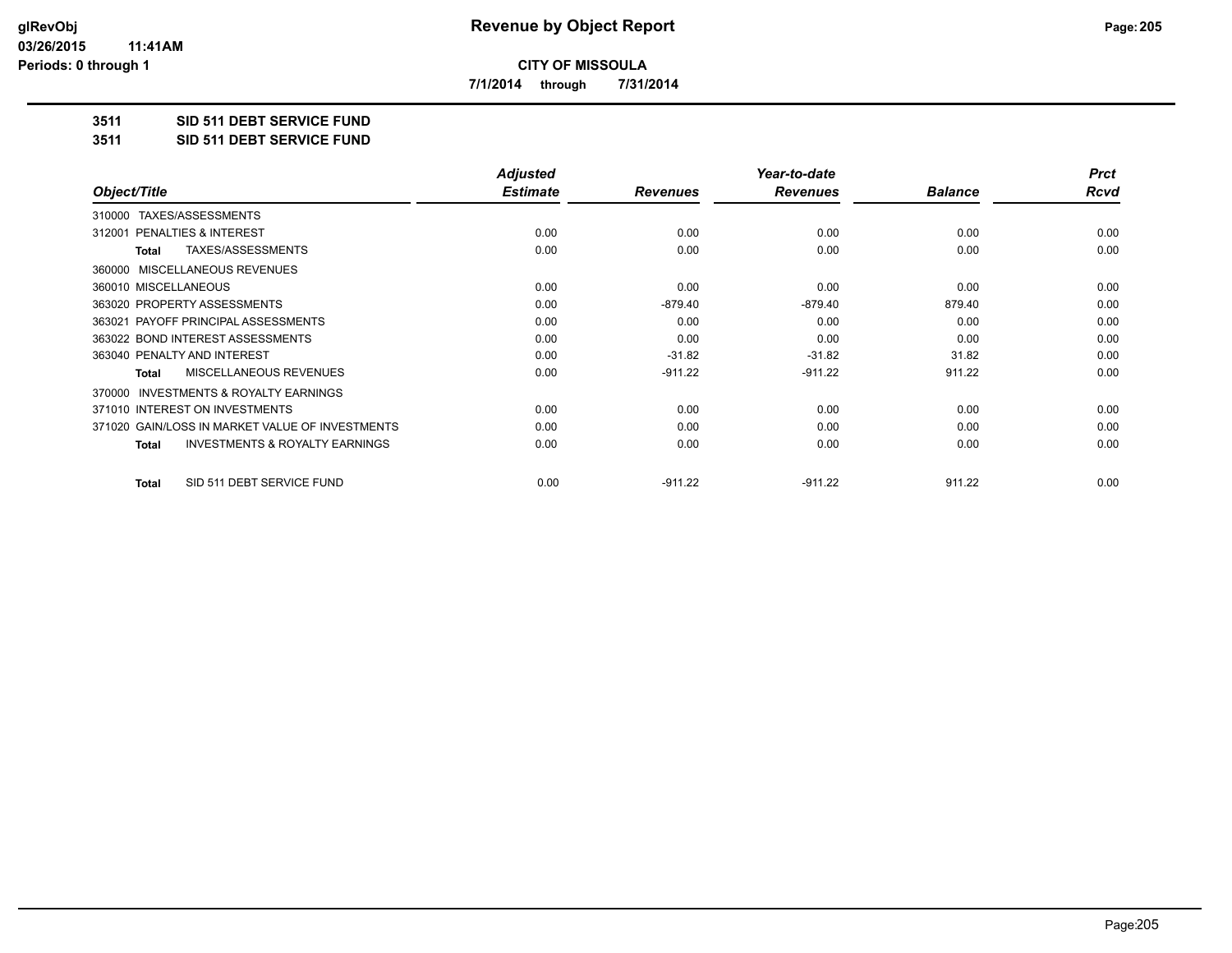**7/1/2014 through 7/31/2014**

# **3511 SID 511 DEBT SERVICE FUND**

|                                                           | <b>Adjusted</b> |                 | Year-to-date    |                | <b>Prct</b> |
|-----------------------------------------------------------|-----------------|-----------------|-----------------|----------------|-------------|
| Object/Title                                              | <b>Estimate</b> | <b>Revenues</b> | <b>Revenues</b> | <b>Balance</b> | Rcvd        |
| 310000 TAXES/ASSESSMENTS                                  |                 |                 |                 |                |             |
| 312001 PENALTIES & INTEREST                               | 0.00            | 0.00            | 0.00            | 0.00           | 0.00        |
| TAXES/ASSESSMENTS<br><b>Total</b>                         | 0.00            | 0.00            | 0.00            | 0.00           | 0.00        |
| 360000 MISCELLANEOUS REVENUES                             |                 |                 |                 |                |             |
| 360010 MISCELLANEOUS                                      | 0.00            | 0.00            | 0.00            | 0.00           | 0.00        |
| 363020 PROPERTY ASSESSMENTS                               | 0.00            | $-879.40$       | $-879.40$       | 879.40         | 0.00        |
| 363021 PAYOFF PRINCIPAL ASSESSMENTS                       | 0.00            | 0.00            | 0.00            | 0.00           | 0.00        |
| 363022 BOND INTEREST ASSESSMENTS                          | 0.00            | 0.00            | 0.00            | 0.00           | 0.00        |
| 363040 PENALTY AND INTEREST                               | 0.00            | $-31.82$        | $-31.82$        | 31.82          | 0.00        |
| <b>MISCELLANEOUS REVENUES</b><br>Total                    | 0.00            | $-911.22$       | $-911.22$       | 911.22         | 0.00        |
| <b>INVESTMENTS &amp; ROYALTY EARNINGS</b><br>370000       |                 |                 |                 |                |             |
| 371010 INTEREST ON INVESTMENTS                            | 0.00            | 0.00            | 0.00            | 0.00           | 0.00        |
| 371020 GAIN/LOSS IN MARKET VALUE OF INVESTMENT            | 0.00            | 0.00            | 0.00            | 0.00           | 0.00        |
| <b>INVESTMENTS &amp; ROYALTY EARNINGS</b><br><b>Total</b> | 0.00            | 0.00            | 0.00            | 0.00           | 0.00        |
| SID 511 DEBT SERVICE FUND<br><b>Total</b>                 | 0.00            | $-911.22$       | $-911.22$       | 911.22         | 0.00        |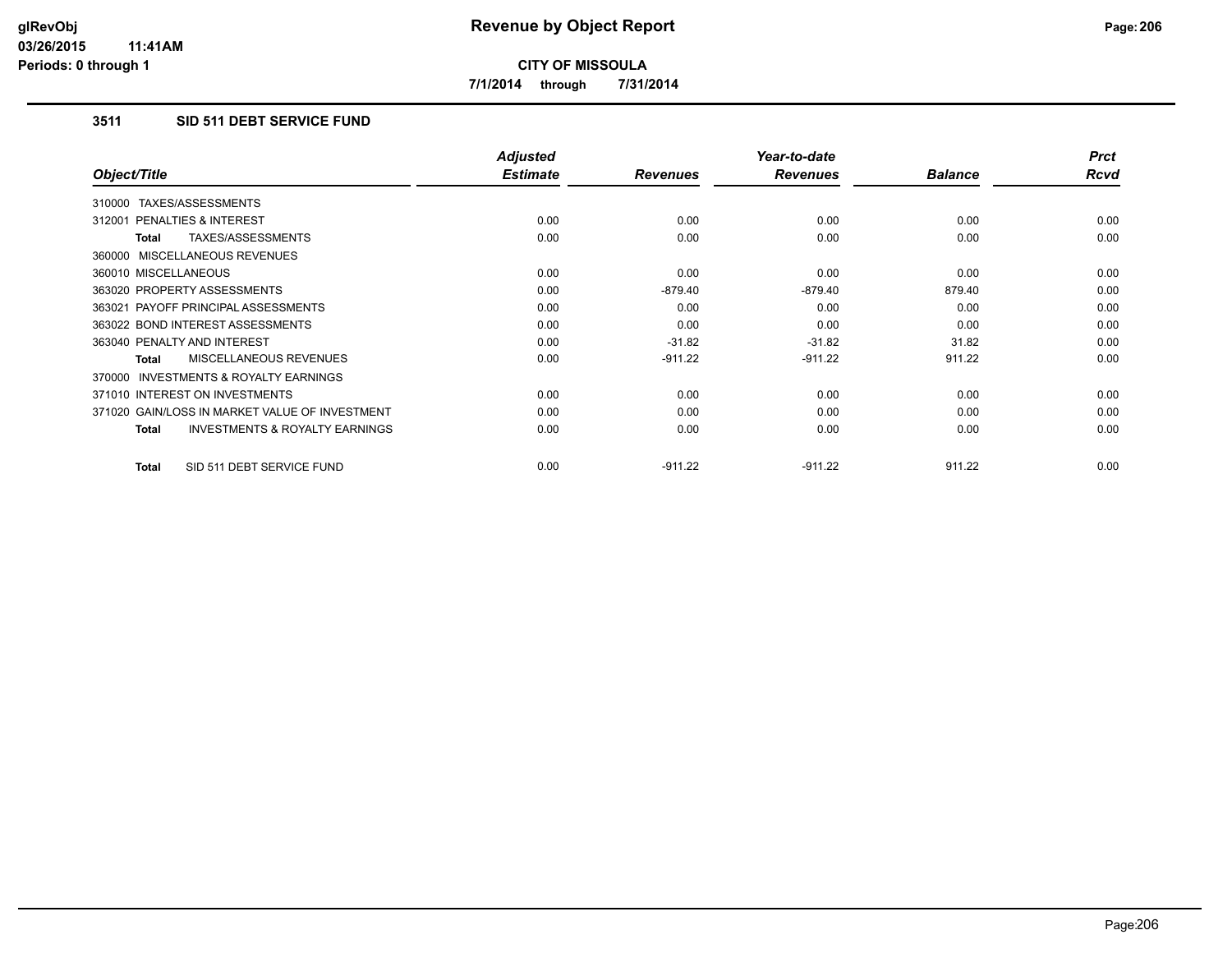**7/1/2014 through 7/31/2014**

**3512 SID 512 DEBT SERVICE FUND**

**3512 SID 512 DEBT SERVICE FUND**

|                                                     | <b>Adjusted</b> |                 | Year-to-date    |                | <b>Prct</b> |
|-----------------------------------------------------|-----------------|-----------------|-----------------|----------------|-------------|
| Object/Title                                        | <b>Estimate</b> | <b>Revenues</b> | <b>Revenues</b> | <b>Balance</b> | <b>Rcvd</b> |
| TAXES/ASSESSMENTS<br>310000                         |                 |                 |                 |                |             |
| PENALTIES & INTEREST<br>312001                      | 0.00            | 0.00            | 0.00            | 0.00           | 0.00        |
| TAXES/ASSESSMENTS<br><b>Total</b>                   | 0.00            | 0.00            | 0.00            | 0.00           | 0.00        |
| <b>MISCELLANEOUS REVENUES</b><br>360000             |                 |                 |                 |                |             |
| 360010 MISCELLANEOUS                                | 0.00            | 0.00            | 0.00            | 0.00           | 0.00        |
| 363020 PROPERTY ASSESSMENTS                         | 81,293.00       | $-2,840.70$     | $-2,840.70$     | 84,133.70      | $-3.49$     |
| 363021 PAYOFF PRINCIPAL ASSESSMENTS                 | 0.00            | 0.00            | 0.00            | 0.00           | 0.00        |
| 363022 BOND INTEREST ASSESSMENTS                    | 0.00            | 0.00            | 0.00            | 0.00           | 0.00        |
| 363040 PENALTY AND INTEREST                         | 0.00            | $-104.83$       | $-104.83$       | 104.83         | 0.00        |
| MISCELLANEOUS REVENUES<br><b>Total</b>              | 81,293.00       | $-2,945.53$     | $-2,945.53$     | 84,238.53      | $-3.62$     |
| <b>INVESTMENTS &amp; ROYALTY EARNINGS</b><br>370000 |                 |                 |                 |                |             |
| 371010 INTEREST ON INVESTMENTS                      | 0.00            | 0.00            | 0.00            | 0.00           | 0.00        |
| 371020 GAIN/LOSS IN MARKET VALUE OF INVESTMENTS     | 0.00            | 0.00            | 0.00            | 0.00           | 0.00        |
| 371500 INTEREST ON INTERFUND LOAN                   | 0.00            | 0.00            | 0.00            | 0.00           | 0.00        |
| <b>INVESTMENTS &amp; ROYALTY EARNINGS</b><br>Total  | 0.00            | 0.00            | 0.00            | 0.00           | 0.00        |
| SID 512 DEBT SERVICE FUND<br><b>Total</b>           | 81,293.00       | $-2,945.53$     | $-2,945.53$     | 84,238.53      | $-3.62$     |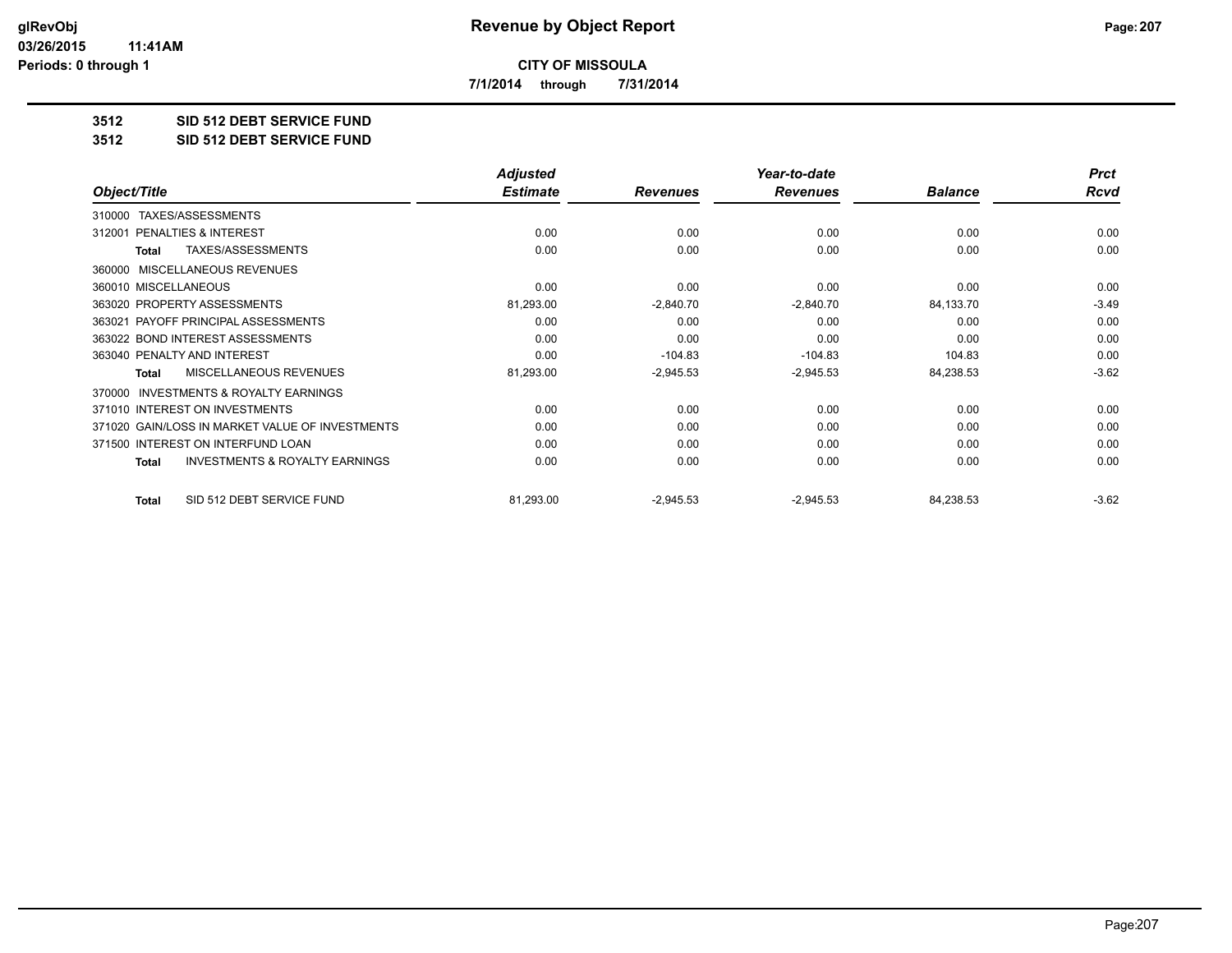**7/1/2014 through 7/31/2014**

# **3512 SID 512 DEBT SERVICE FUND**

|                                                           | <b>Adjusted</b> |                 | Year-to-date    |                | <b>Prct</b> |
|-----------------------------------------------------------|-----------------|-----------------|-----------------|----------------|-------------|
| Object/Title                                              | <b>Estimate</b> | <b>Revenues</b> | <b>Revenues</b> | <b>Balance</b> | <b>Rcvd</b> |
| TAXES/ASSESSMENTS<br>310000                               |                 |                 |                 |                |             |
| 312001 PENALTIES & INTEREST                               | 0.00            | 0.00            | 0.00            | 0.00           | 0.00        |
| TAXES/ASSESSMENTS<br>Total                                | 0.00            | 0.00            | 0.00            | 0.00           | 0.00        |
| 360000 MISCELLANEOUS REVENUES                             |                 |                 |                 |                |             |
| 360010 MISCELLANEOUS                                      | 0.00            | 0.00            | 0.00            | 0.00           | 0.00        |
| 363020 PROPERTY ASSESSMENTS                               | 81,293.00       | $-2,840.70$     | $-2,840.70$     | 84,133.70      | $-3.49$     |
| 363021 PAYOFF PRINCIPAL ASSESSMENTS                       | 0.00            | 0.00            | 0.00            | 0.00           | 0.00        |
| 363022 BOND INTEREST ASSESSMENTS                          | 0.00            | 0.00            | 0.00            | 0.00           | 0.00        |
| 363040 PENALTY AND INTEREST                               | 0.00            | $-104.83$       | $-104.83$       | 104.83         | 0.00        |
| MISCELLANEOUS REVENUES<br>Total                           | 81,293.00       | $-2,945.53$     | $-2,945.53$     | 84,238.53      | $-3.62$     |
| <b>INVESTMENTS &amp; ROYALTY EARNINGS</b><br>370000       |                 |                 |                 |                |             |
| 371010 INTEREST ON INVESTMENTS                            | 0.00            | 0.00            | 0.00            | 0.00           | 0.00        |
| 371020 GAIN/LOSS IN MARKET VALUE OF INVESTMENT            | 0.00            | 0.00            | 0.00            | 0.00           | 0.00        |
| 371500 INTEREST ON INTERFUND LOAN                         | 0.00            | 0.00            | 0.00            | 0.00           | 0.00        |
| <b>INVESTMENTS &amp; ROYALTY EARNINGS</b><br><b>Total</b> | 0.00            | 0.00            | 0.00            | 0.00           | 0.00        |
| SID 512 DEBT SERVICE FUND<br><b>Total</b>                 | 81,293.00       | $-2,945.53$     | $-2,945.53$     | 84,238.53      | $-3.62$     |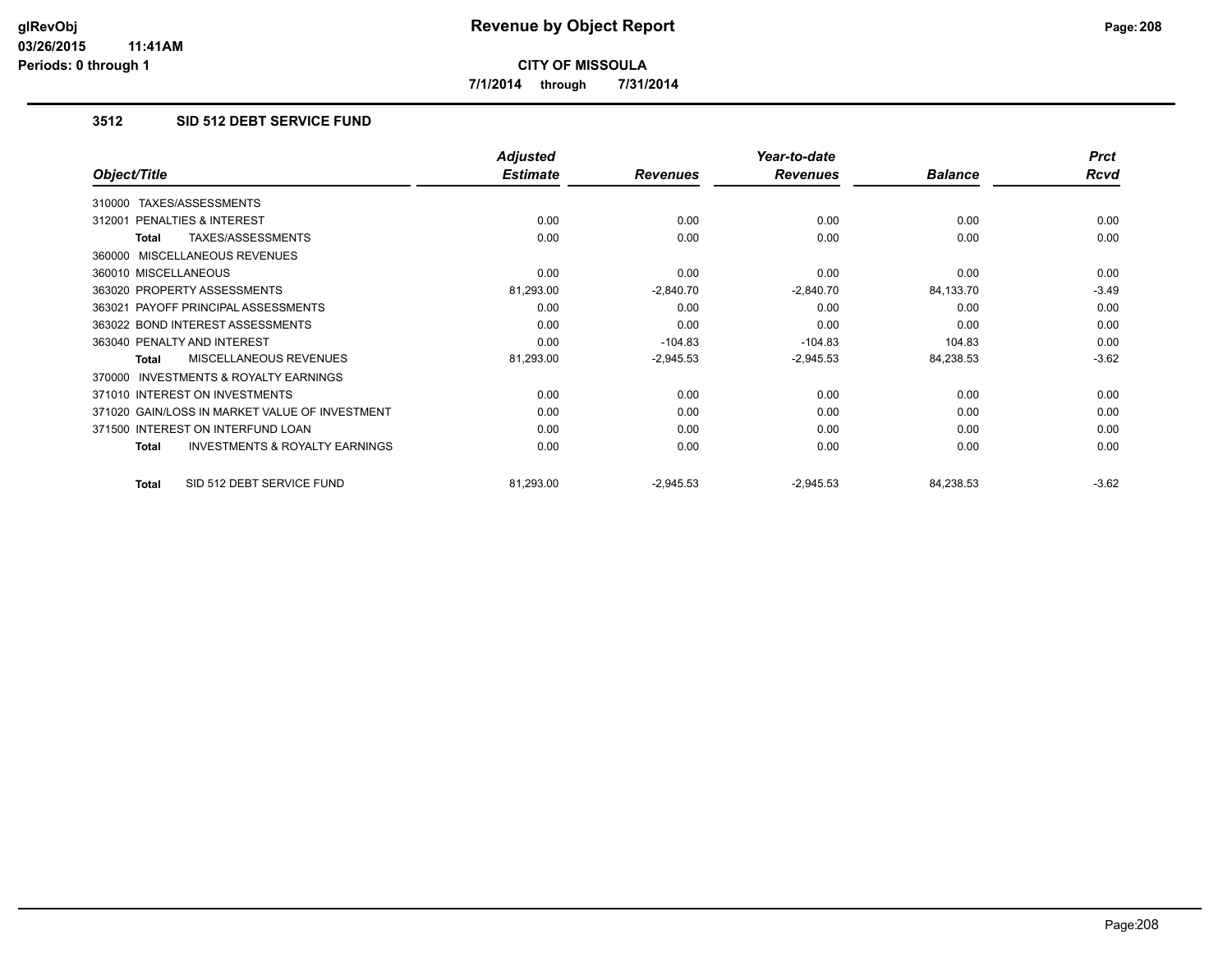**7/1/2014 through 7/31/2014**

**3513 SID 513 DEBT SERVICE FUND**

**3513 SID 513 DEBT SERVICE FUND**

|                                                           | <b>Adjusted</b> |                 | Year-to-date    |                |             |
|-----------------------------------------------------------|-----------------|-----------------|-----------------|----------------|-------------|
| Object/Title                                              | <b>Estimate</b> | <b>Revenues</b> | <b>Revenues</b> | <b>Balance</b> | <b>Rcvd</b> |
| TAXES/ASSESSMENTS<br>310000                               |                 |                 |                 |                |             |
| 312001 PENALTIES & INTEREST                               | 0.00            | 0.00            | 0.00            | 0.00           | 0.00        |
| TAXES/ASSESSMENTS<br><b>Total</b>                         | 0.00            | 0.00            | 0.00            | 0.00           | 0.00        |
| MISCELLANEOUS REVENUES<br>360000                          |                 |                 |                 |                |             |
| 360010 MISCELLANEOUS                                      | 0.00            | 0.00            | 0.00            | 0.00           | 0.00        |
| 363020 PROPERTY ASSESSMENTS                               | 0.00            | 0.00            | 0.00            | 0.00           | 0.00        |
| 363021 PAYOFF PRINCIPAL ASSESSMENTS                       | 0.00            | 0.00            | 0.00            | 0.00           | 0.00        |
| 363022 BOND INTEREST ASSESSMENTS                          | 0.00            | 0.00            | 0.00            | 0.00           | 0.00        |
| 363040 PENALTY AND INTEREST                               | 0.00            | 0.00            | 0.00            | 0.00           | 0.00        |
| MISCELLANEOUS REVENUES<br><b>Total</b>                    | 0.00            | 0.00            | 0.00            | 0.00           | 0.00        |
| <b>INVESTMENTS &amp; ROYALTY EARNINGS</b><br>370000       |                 |                 |                 |                |             |
| 371010 INTEREST ON INVESTMENTS                            | 0.00            | 0.00            | 0.00            | 0.00           | 0.00        |
| 371020 GAIN/LOSS IN MARKET VALUE OF INVESTMENTS           | 0.00            | 0.00            | 0.00            | 0.00           | 0.00        |
| <b>INVESTMENTS &amp; ROYALTY EARNINGS</b><br><b>Total</b> | 0.00            | 0.00            | 0.00            | 0.00           | 0.00        |
| OTHER FINANCING SOURCES<br>380000                         |                 |                 |                 |                |             |
| 381009 TRANSFERS IN                                       | 0.00            | 0.00            | 0.00            | 0.00           | 0.00        |
| OTHER FINANCING SOURCES<br><b>Total</b>                   | 0.00            | 0.00            | 0.00            | 0.00           | 0.00        |
| SID 513 DEBT SERVICE FUND<br><b>Total</b>                 | 0.00            | 0.00            | 0.00            | 0.00           | 0.00        |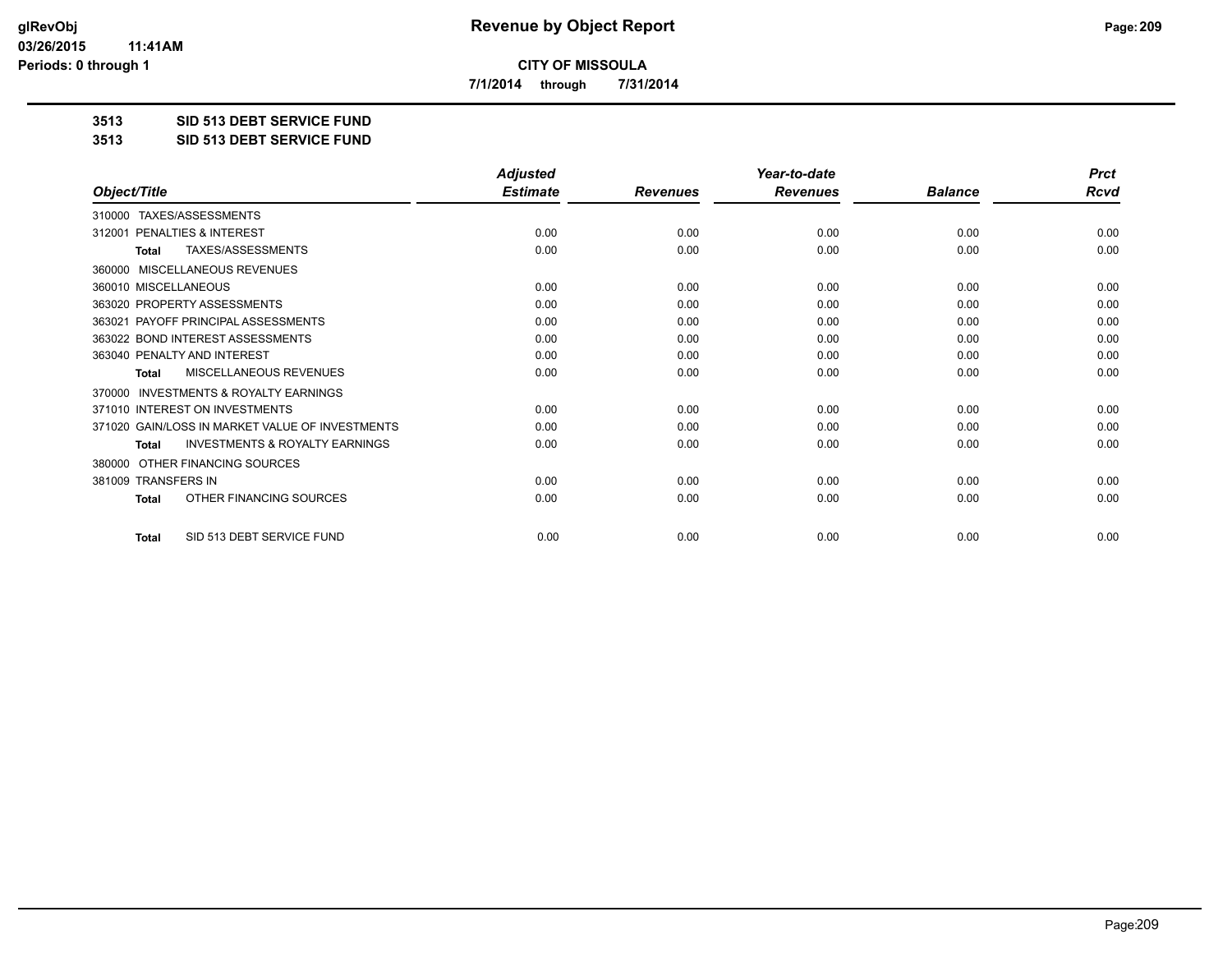**7/1/2014 through 7/31/2014**

# **3513 SID 513 DEBT SERVICE FUND**

|                                                           | <b>Adjusted</b> |                 | Year-to-date    |                | <b>Prct</b> |
|-----------------------------------------------------------|-----------------|-----------------|-----------------|----------------|-------------|
| Object/Title                                              | <b>Estimate</b> | <b>Revenues</b> | <b>Revenues</b> | <b>Balance</b> | <b>Rcvd</b> |
| 310000 TAXES/ASSESSMENTS                                  |                 |                 |                 |                |             |
| PENALTIES & INTEREST<br>312001                            | 0.00            | 0.00            | 0.00            | 0.00           | 0.00        |
| TAXES/ASSESSMENTS<br><b>Total</b>                         | 0.00            | 0.00            | 0.00            | 0.00           | 0.00        |
| 360000 MISCELLANEOUS REVENUES                             |                 |                 |                 |                |             |
| 360010 MISCELLANEOUS                                      | 0.00            | 0.00            | 0.00            | 0.00           | 0.00        |
| 363020 PROPERTY ASSESSMENTS                               | 0.00            | 0.00            | 0.00            | 0.00           | 0.00        |
| 363021 PAYOFF PRINCIPAL ASSESSMENTS                       | 0.00            | 0.00            | 0.00            | 0.00           | 0.00        |
| 363022 BOND INTEREST ASSESSMENTS                          | 0.00            | 0.00            | 0.00            | 0.00           | 0.00        |
| 363040 PENALTY AND INTEREST                               | 0.00            | 0.00            | 0.00            | 0.00           | 0.00        |
| MISCELLANEOUS REVENUES<br><b>Total</b>                    | 0.00            | 0.00            | 0.00            | 0.00           | 0.00        |
| <b>INVESTMENTS &amp; ROYALTY EARNINGS</b><br>370000       |                 |                 |                 |                |             |
| 371010 INTEREST ON INVESTMENTS                            | 0.00            | 0.00            | 0.00            | 0.00           | 0.00        |
| 371020 GAIN/LOSS IN MARKET VALUE OF INVESTMENT            | 0.00            | 0.00            | 0.00            | 0.00           | 0.00        |
| <b>INVESTMENTS &amp; ROYALTY EARNINGS</b><br><b>Total</b> | 0.00            | 0.00            | 0.00            | 0.00           | 0.00        |
| 380000 OTHER FINANCING SOURCES                            |                 |                 |                 |                |             |
| 381009 TRANSFERS IN                                       | 0.00            | 0.00            | 0.00            | 0.00           | 0.00        |
| OTHER FINANCING SOURCES<br><b>Total</b>                   | 0.00            | 0.00            | 0.00            | 0.00           | 0.00        |
| SID 513 DEBT SERVICE FUND<br><b>Total</b>                 | 0.00            | 0.00            | 0.00            | 0.00           | 0.00        |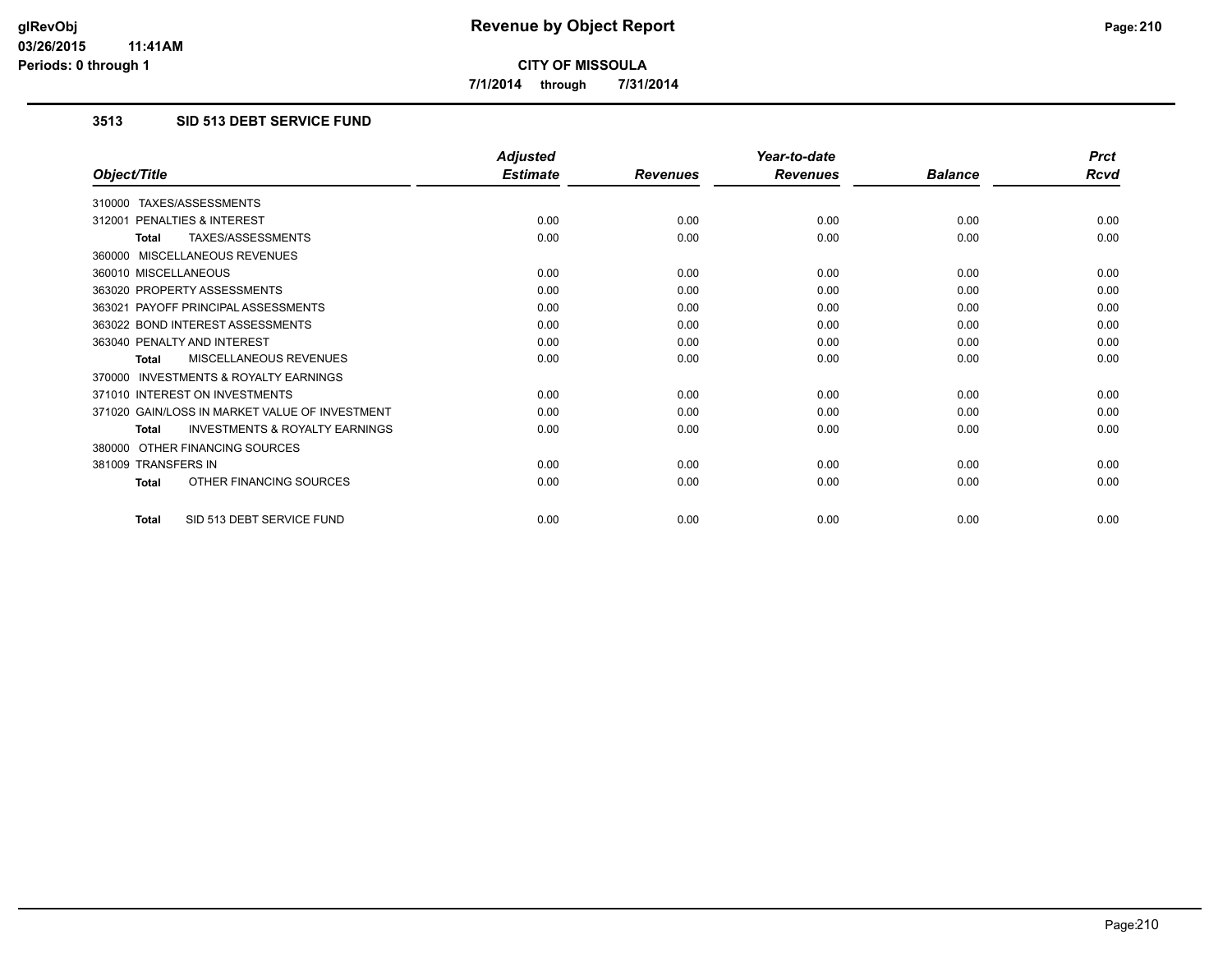**7/1/2014 through 7/31/2014**

**3514 SID 514 DEBT SERVICE FUND**

**3514 SID 514 DEBT SERVICE FUND**

|                                                           | <b>Adjusted</b> |                 | Year-to-date    |                | <b>Prct</b> |
|-----------------------------------------------------------|-----------------|-----------------|-----------------|----------------|-------------|
| Object/Title                                              | <b>Estimate</b> | <b>Revenues</b> | <b>Revenues</b> | <b>Balance</b> | <b>Rcvd</b> |
| TAXES/ASSESSMENTS<br>310000                               |                 |                 |                 |                |             |
| 312001 PENALTIES & INTEREST                               | 0.00            | 0.00            | 0.00            | 0.00           | 0.00        |
| <b>TAXES/ASSESSMENTS</b><br><b>Total</b>                  | 0.00            | 0.00            | 0.00            | 0.00           | 0.00        |
| MISCELLANEOUS REVENUES<br>360000                          |                 |                 |                 |                |             |
| 360010 MISCELLANEOUS                                      | 0.00            | 0.00            | 0.00            | 0.00           | 0.00        |
| 363020 PROPERTY ASSESSMENTS                               | 0.00            | 0.00            | 0.00            | 0.00           | 0.00        |
| 363021 PAYOFF PRINCIPAL ASSESSMENTS                       | 0.00            | 0.00            | 0.00            | 0.00           | 0.00        |
| 363022 BOND INTEREST ASSESSMENTS                          | 0.00            | 0.00            | 0.00            | 0.00           | 0.00        |
| 363040 PENALTY AND INTEREST                               | 0.00            | 0.00            | 0.00            | 0.00           | 0.00        |
| <b>MISCELLANEOUS REVENUES</b><br><b>Total</b>             | 0.00            | 0.00            | 0.00            | 0.00           | 0.00        |
| <b>INVESTMENTS &amp; ROYALTY EARNINGS</b><br>370000       |                 |                 |                 |                |             |
| 371010 INTEREST ON INVESTMENTS                            | 0.00            | 0.00            | 0.00            | 0.00           | 0.00        |
| 371020 GAIN/LOSS IN MARKET VALUE OF INVESTMENTS           | 0.00            | 0.00            | 0.00            | 0.00           | 0.00        |
| <b>INVESTMENTS &amp; ROYALTY EARNINGS</b><br><b>Total</b> | 0.00            | 0.00            | 0.00            | 0.00           | 0.00        |
| OTHER FINANCING SOURCES<br>380000                         |                 |                 |                 |                |             |
| 383042 TRANSFERS FROM OTHER FUNDS                         | 0.00            | 0.00            | 0.00            | 0.00           | 0.00        |
| OTHER FINANCING SOURCES<br><b>Total</b>                   | 0.00            | 0.00            | 0.00            | 0.00           | 0.00        |
| SID 514 DEBT SERVICE FUND<br><b>Total</b>                 | 0.00            | 0.00            | 0.00            | 0.00           | 0.00        |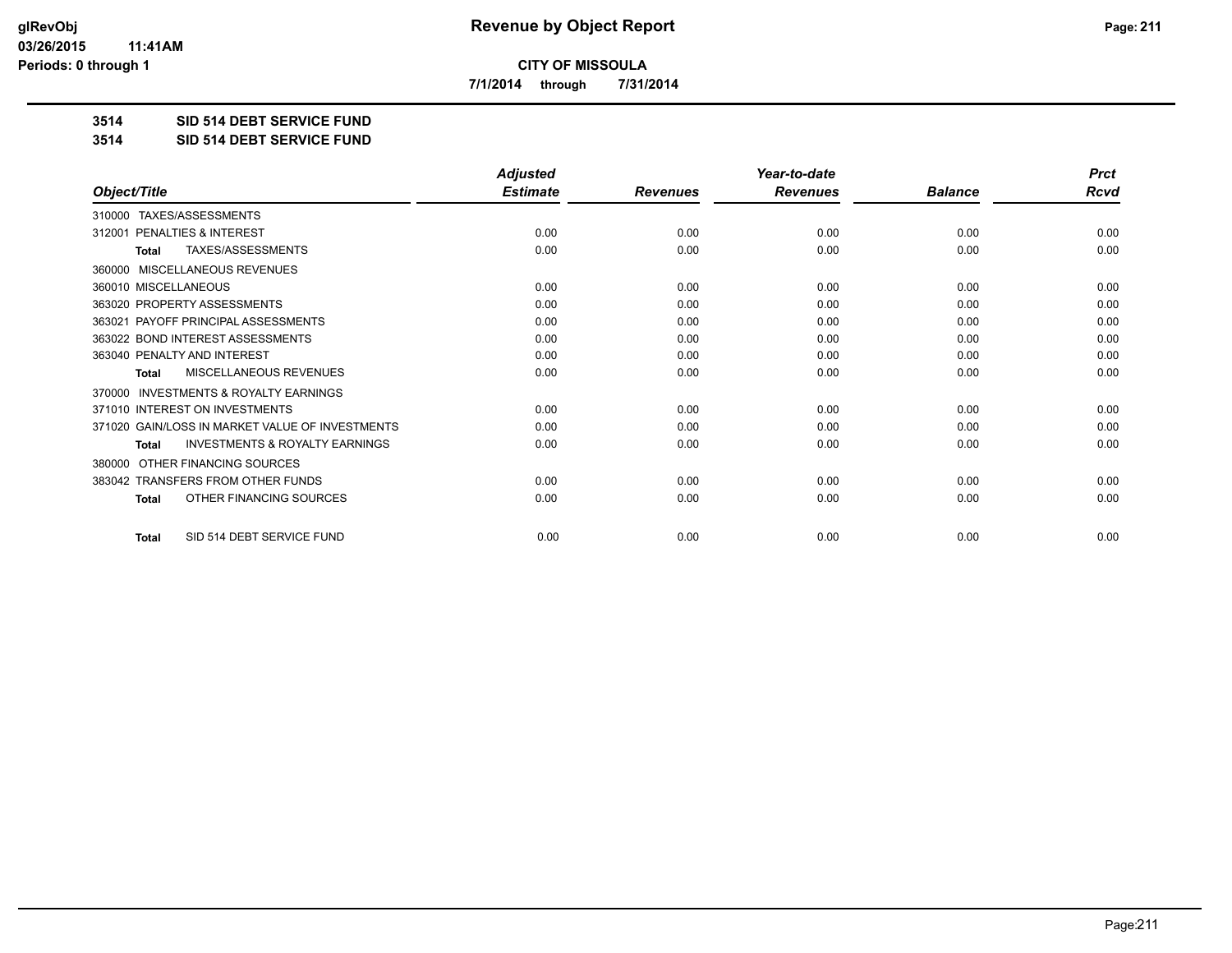**7/1/2014 through 7/31/2014**

# **3514 SID 514 DEBT SERVICE FUND**

|                                                           | <b>Adjusted</b> |                 | Year-to-date    |                | <b>Prct</b> |
|-----------------------------------------------------------|-----------------|-----------------|-----------------|----------------|-------------|
| Object/Title                                              | <b>Estimate</b> | <b>Revenues</b> | <b>Revenues</b> | <b>Balance</b> | Rcvd        |
| 310000 TAXES/ASSESSMENTS                                  |                 |                 |                 |                |             |
| 312001 PENALTIES & INTEREST                               | 0.00            | 0.00            | 0.00            | 0.00           | 0.00        |
| <b>TAXES/ASSESSMENTS</b><br><b>Total</b>                  | 0.00            | 0.00            | 0.00            | 0.00           | 0.00        |
| 360000 MISCELLANEOUS REVENUES                             |                 |                 |                 |                |             |
| 360010 MISCELLANEOUS                                      | 0.00            | 0.00            | 0.00            | 0.00           | 0.00        |
| 363020 PROPERTY ASSESSMENTS                               | 0.00            | 0.00            | 0.00            | 0.00           | 0.00        |
| 363021 PAYOFF PRINCIPAL ASSESSMENTS                       | 0.00            | 0.00            | 0.00            | 0.00           | 0.00        |
| 363022 BOND INTEREST ASSESSMENTS                          | 0.00            | 0.00            | 0.00            | 0.00           | 0.00        |
| 363040 PENALTY AND INTEREST                               | 0.00            | 0.00            | 0.00            | 0.00           | 0.00        |
| MISCELLANEOUS REVENUES<br><b>Total</b>                    | 0.00            | 0.00            | 0.00            | 0.00           | 0.00        |
| <b>INVESTMENTS &amp; ROYALTY EARNINGS</b><br>370000       |                 |                 |                 |                |             |
| 371010 INTEREST ON INVESTMENTS                            | 0.00            | 0.00            | 0.00            | 0.00           | 0.00        |
| 371020 GAIN/LOSS IN MARKET VALUE OF INVESTMENT            | 0.00            | 0.00            | 0.00            | 0.00           | 0.00        |
| <b>INVESTMENTS &amp; ROYALTY EARNINGS</b><br><b>Total</b> | 0.00            | 0.00            | 0.00            | 0.00           | 0.00        |
| OTHER FINANCING SOURCES<br>380000                         |                 |                 |                 |                |             |
| 383042 TRANSFERS FROM OTHER FUNDS                         | 0.00            | 0.00            | 0.00            | 0.00           | 0.00        |
| OTHER FINANCING SOURCES<br><b>Total</b>                   | 0.00            | 0.00            | 0.00            | 0.00           | 0.00        |
| SID 514 DEBT SERVICE FUND<br>Total                        | 0.00            | 0.00            | 0.00            | 0.00           | 0.00        |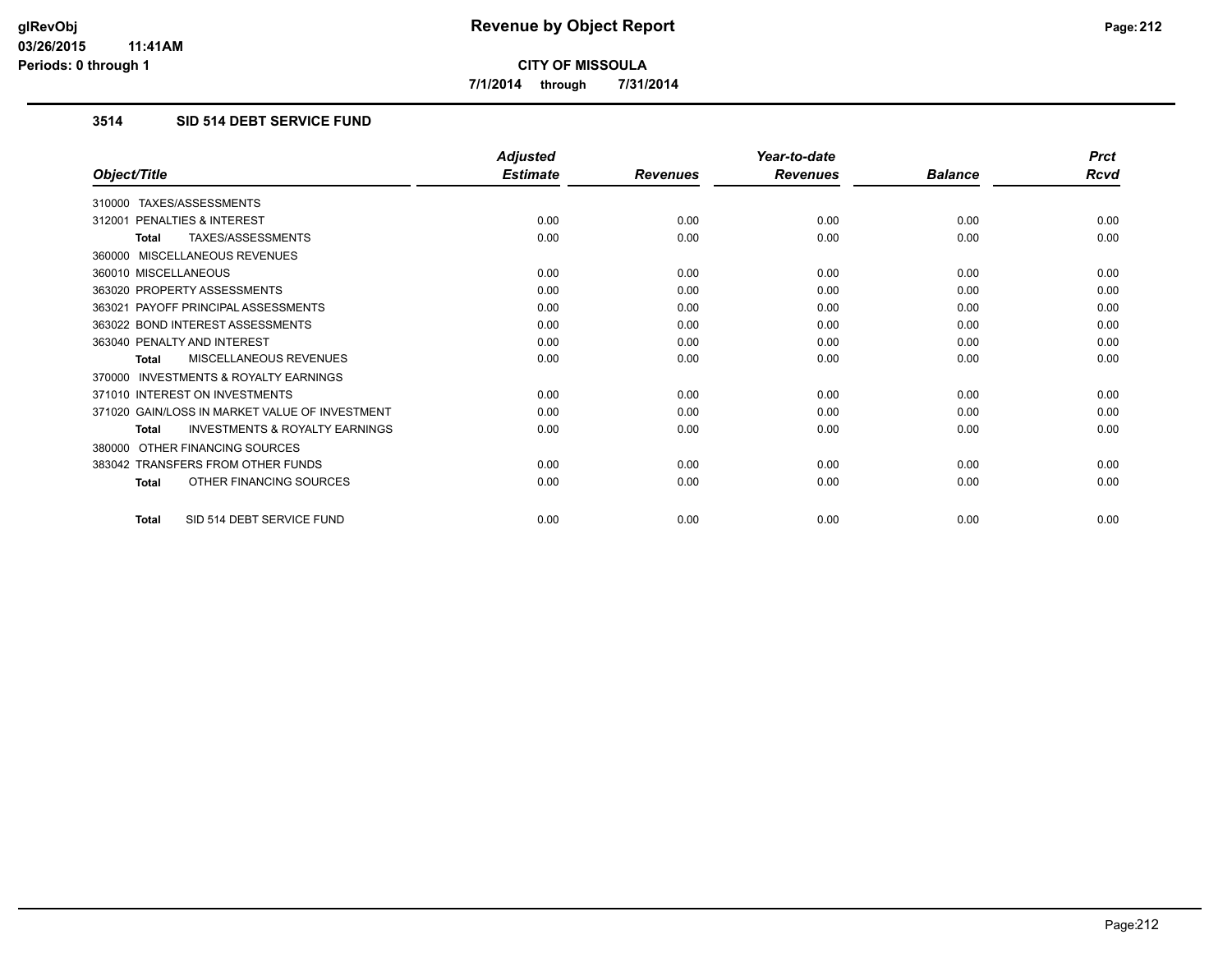**7/1/2014 through 7/31/2014**

**3515 SID 515 DEBT SERVICE FUND**

**3515 SID 515 DEBT SERVICE FUND**

|                                                           | <b>Adjusted</b> |                 | Year-to-date    |                | <b>Prct</b> |
|-----------------------------------------------------------|-----------------|-----------------|-----------------|----------------|-------------|
| Object/Title                                              | <b>Estimate</b> | <b>Revenues</b> | <b>Revenues</b> | <b>Balance</b> | <b>Rcvd</b> |
| TAXES/ASSESSMENTS<br>310000                               |                 |                 |                 |                |             |
| PENALTIES & INTEREST<br>312001                            | 0.00            | 0.00            | 0.00            | 0.00           | 0.00        |
| TAXES/ASSESSMENTS<br>Total                                | 0.00            | 0.00            | 0.00            | 0.00           | 0.00        |
| MISCELLANEOUS REVENUES<br>360000                          |                 |                 |                 |                |             |
| 363020 PROPERTY ASSESSMENTS                               | 0.00            | 0.00            | 0.00            | 0.00           | 0.00        |
| PAYOFF PRINCIPAL ASSESSMENTS<br>363021                    | 0.00            | 0.00            | 0.00            | 0.00           | 0.00        |
| 363022 BOND INTEREST ASSESSMENTS                          | 0.00            | 0.00            | 0.00            | 0.00           | 0.00        |
| 363040 PENALTY AND INTEREST                               | 0.00            | 0.00            | 0.00            | 0.00           | 0.00        |
| MISCELLANEOUS REVENUES<br>Total                           | 0.00            | 0.00            | 0.00            | 0.00           | 0.00        |
| <b>INVESTMENTS &amp; ROYALTY EARNINGS</b><br>370000       |                 |                 |                 |                |             |
| 371010 INTEREST ON INVESTMENTS                            | 0.00            | 0.00            | 0.00            | 0.00           | 0.00        |
| 371020 GAIN/LOSS IN MARKET VALUE OF INVESTMENTS           | 0.00            | 0.00            | 0.00            | 0.00           | 0.00        |
| <b>INVESTMENTS &amp; ROYALTY EARNINGS</b><br><b>Total</b> | 0.00            | 0.00            | 0.00            | 0.00           | 0.00        |
| OTHER FINANCING SOURCES<br>380000                         |                 |                 |                 |                |             |
| 383042 TRANSFERS FROM OTHER FUNDS                         | 0.00            | 0.00            | 0.00            | 0.00           | 0.00        |
| OTHER FINANCING SOURCES<br><b>Total</b>                   | 0.00            | 0.00            | 0.00            | 0.00           | 0.00        |
| SID 515 DEBT SERVICE FUND<br><b>Total</b>                 | 0.00            | 0.00            | 0.00            | 0.00           | 0.00        |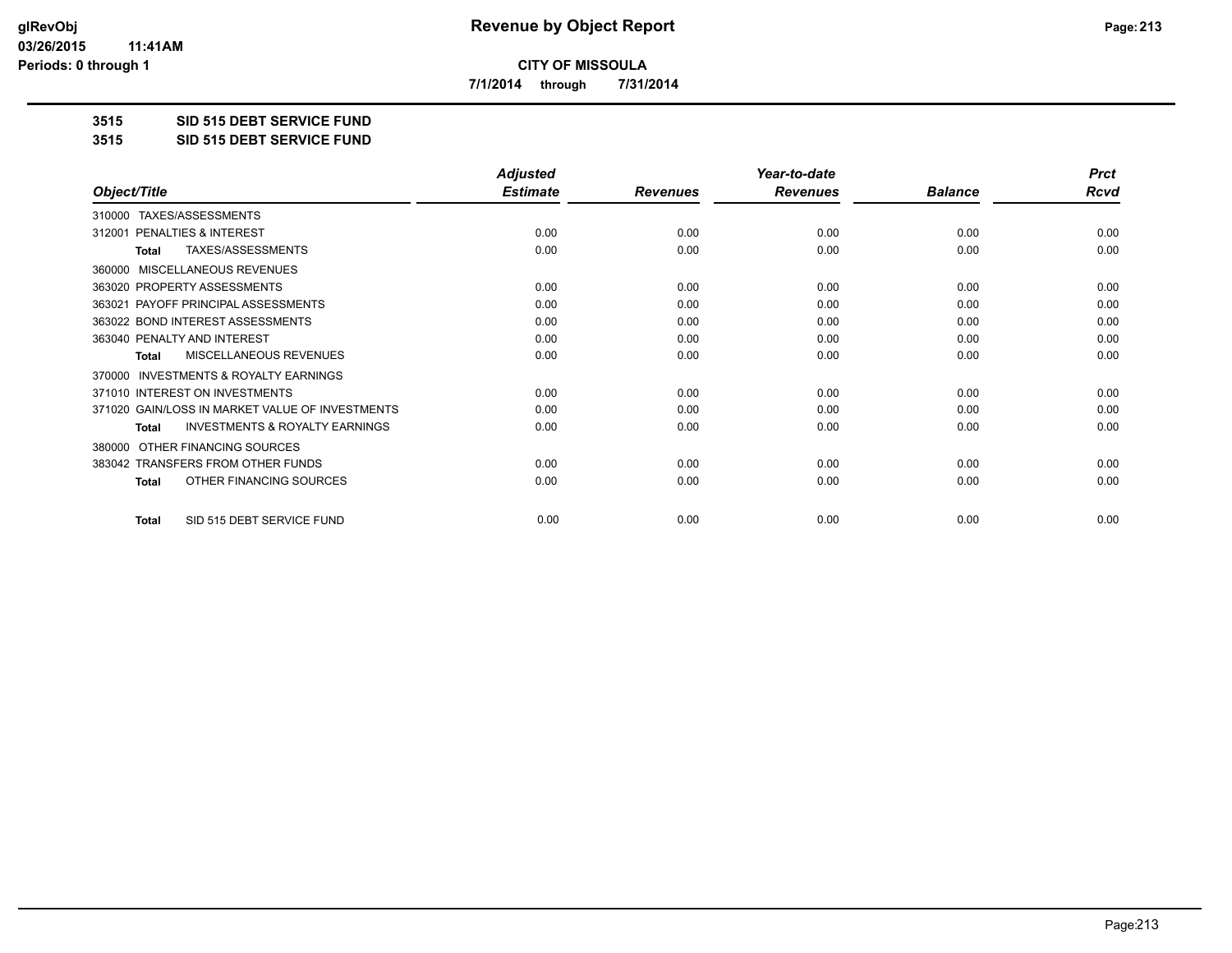**7/1/2014 through 7/31/2014**

# **3515 SID 515 DEBT SERVICE FUND**

|                                                           | <b>Adjusted</b> |                 | Year-to-date    |                | <b>Prct</b> |
|-----------------------------------------------------------|-----------------|-----------------|-----------------|----------------|-------------|
| Object/Title                                              | <b>Estimate</b> | <b>Revenues</b> | <b>Revenues</b> | <b>Balance</b> | <b>Rcvd</b> |
| TAXES/ASSESSMENTS<br>310000                               |                 |                 |                 |                |             |
| <b>PENALTIES &amp; INTEREST</b><br>312001                 | 0.00            | 0.00            | 0.00            | 0.00           | 0.00        |
| <b>TAXES/ASSESSMENTS</b><br>Total                         | 0.00            | 0.00            | 0.00            | 0.00           | 0.00        |
| MISCELLANEOUS REVENUES<br>360000                          |                 |                 |                 |                |             |
| 363020 PROPERTY ASSESSMENTS                               | 0.00            | 0.00            | 0.00            | 0.00           | 0.00        |
| 363021 PAYOFF PRINCIPAL ASSESSMENTS                       | 0.00            | 0.00            | 0.00            | 0.00           | 0.00        |
| 363022 BOND INTEREST ASSESSMENTS                          | 0.00            | 0.00            | 0.00            | 0.00           | 0.00        |
| 363040 PENALTY AND INTEREST                               | 0.00            | 0.00            | 0.00            | 0.00           | 0.00        |
| <b>MISCELLANEOUS REVENUES</b><br><b>Total</b>             | 0.00            | 0.00            | 0.00            | 0.00           | 0.00        |
| <b>INVESTMENTS &amp; ROYALTY EARNINGS</b><br>370000       |                 |                 |                 |                |             |
| 371010 INTEREST ON INVESTMENTS                            | 0.00            | 0.00            | 0.00            | 0.00           | 0.00        |
| 371020 GAIN/LOSS IN MARKET VALUE OF INVESTMENT            | 0.00            | 0.00            | 0.00            | 0.00           | 0.00        |
| <b>INVESTMENTS &amp; ROYALTY EARNINGS</b><br><b>Total</b> | 0.00            | 0.00            | 0.00            | 0.00           | 0.00        |
| OTHER FINANCING SOURCES<br>380000                         |                 |                 |                 |                |             |
| 383042 TRANSFERS FROM OTHER FUNDS                         | 0.00            | 0.00            | 0.00            | 0.00           | 0.00        |
| OTHER FINANCING SOURCES<br><b>Total</b>                   | 0.00            | 0.00            | 0.00            | 0.00           | 0.00        |
| SID 515 DEBT SERVICE FUND<br><b>Total</b>                 | 0.00            | 0.00            | 0.00            | 0.00           | 0.00        |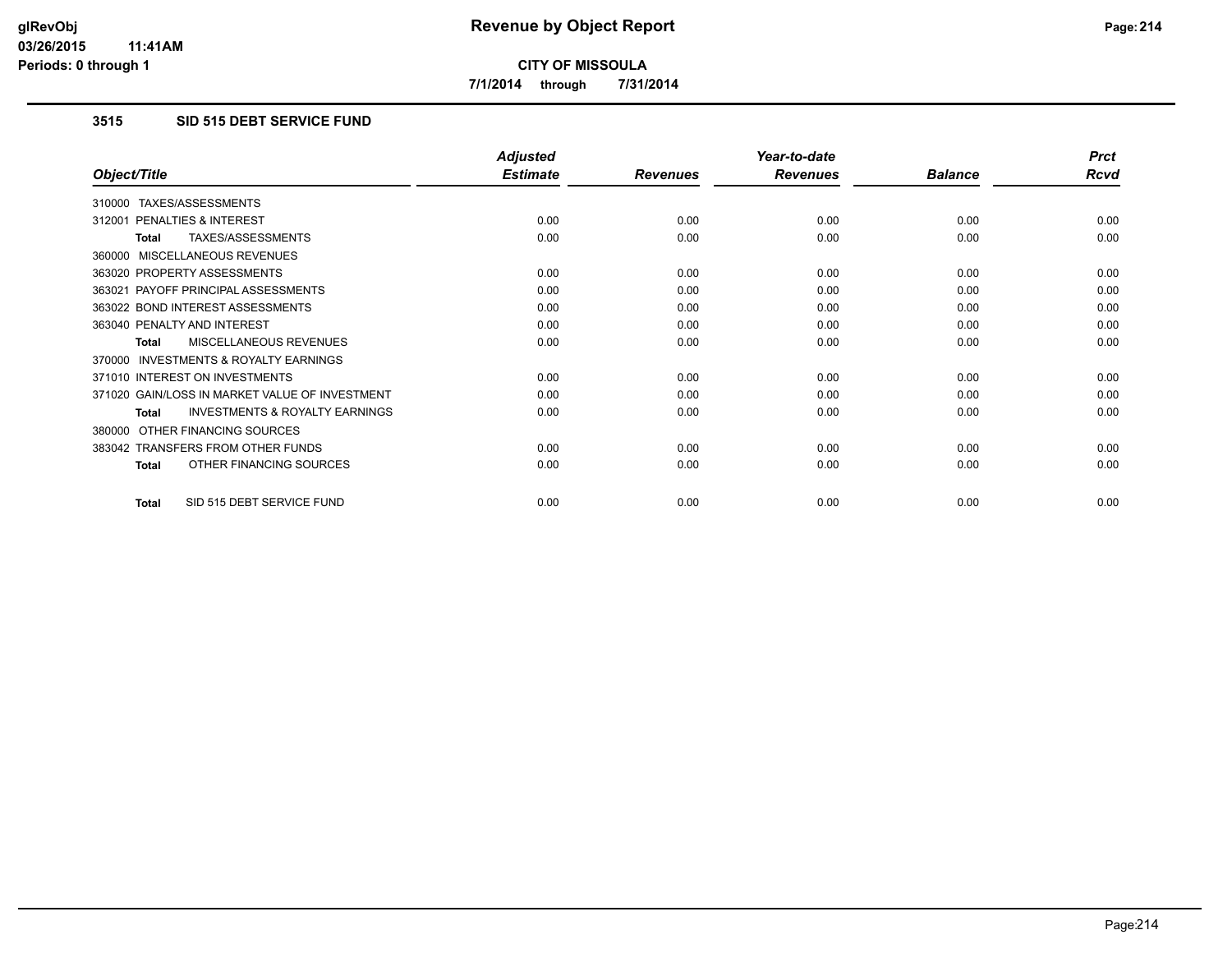**7/1/2014 through 7/31/2014**

**3517 SID 517 DEBT SERVICE FUND**

**3517 SID 517 DEBT SERVICE FUND**

|                                                           | <b>Adjusted</b> |                 | Year-to-date    |                | <b>Prct</b> |
|-----------------------------------------------------------|-----------------|-----------------|-----------------|----------------|-------------|
| Object/Title                                              | <b>Estimate</b> | <b>Revenues</b> | <b>Revenues</b> | <b>Balance</b> | Rcvd        |
| TAXES/ASSESSMENTS<br>310000                               |                 |                 |                 |                |             |
| PENALTIES & INTEREST<br>312001                            | 0.00            | 0.00            | 0.00            | 0.00           | 0.00        |
| TAXES/ASSESSMENTS<br>Total                                | 0.00            | 0.00            | 0.00            | 0.00           | 0.00        |
| MISCELLANEOUS REVENUES<br>360000                          |                 |                 |                 |                |             |
| 360010 MISCELLANEOUS                                      | 0.00            | 0.00            | 0.00            | 0.00           | 0.00        |
| 363020 PROPERTY ASSESSMENTS                               | 0.00            | 0.00            | 0.00            | 0.00           | 0.00        |
| 363021 PAYOFF PRINCIPAL ASSESSMENTS                       | 0.00            | 0.00            | 0.00            | 0.00           | 0.00        |
| 363022 BOND INTEREST ASSESSMENTS                          | 0.00            | 0.00            | 0.00            | 0.00           | 0.00        |
| 363040 PENALTY AND INTEREST                               | 0.00            | 0.00            | 0.00            | 0.00           | 0.00        |
| <b>MISCELLANEOUS REVENUES</b><br><b>Total</b>             | 0.00            | 0.00            | 0.00            | 0.00           | 0.00        |
| <b>INVESTMENTS &amp; ROYALTY EARNINGS</b><br>370000       |                 |                 |                 |                |             |
| 371010 INTEREST ON INVESTMENTS                            | 0.00            | 0.00            | 0.00            | 0.00           | 0.00        |
| 371020 GAIN/LOSS IN MARKET VALUE OF INVESTMENTS           | 0.00            | 0.00            | 0.00            | 0.00           | 0.00        |
| <b>INVESTMENTS &amp; ROYALTY EARNINGS</b><br><b>Total</b> | 0.00            | 0.00            | 0.00            | 0.00           | 0.00        |
| OTHER FINANCING SOURCES<br>380000                         |                 |                 |                 |                |             |
| 381009 TRANSFERS IN                                       | 0.00            | 0.00            | 0.00            | 0.00           | 0.00        |
| OTHER FINANCING SOURCES<br><b>Total</b>                   | 0.00            | 0.00            | 0.00            | 0.00           | 0.00        |
| SID 517 DEBT SERVICE FUND<br><b>Total</b>                 | 0.00            | 0.00            | 0.00            | 0.00           | 0.00        |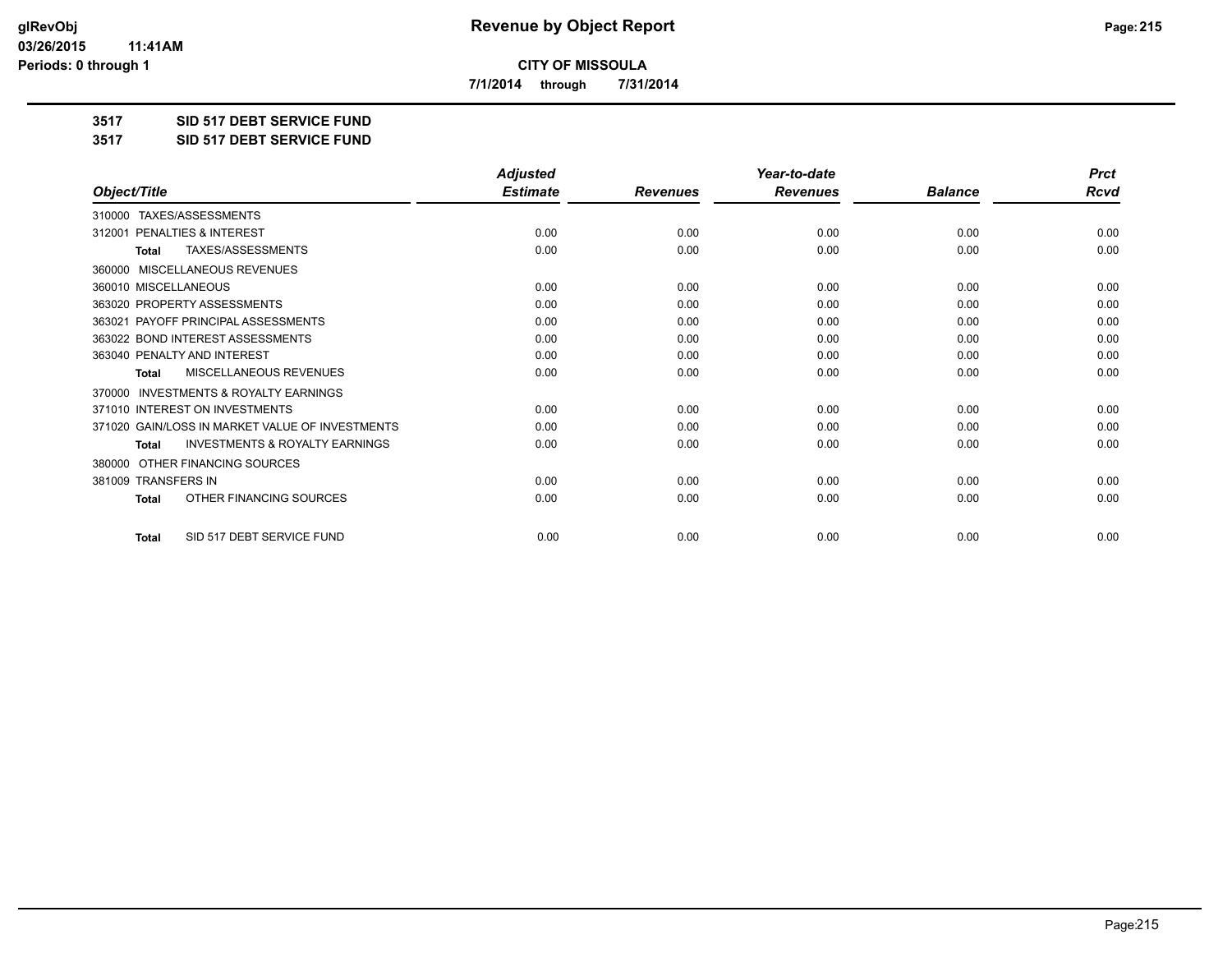**7/1/2014 through 7/31/2014**

# **3517 SID 517 DEBT SERVICE FUND**

|                                                           | <b>Adjusted</b> |                 | Year-to-date    |                | <b>Prct</b> |
|-----------------------------------------------------------|-----------------|-----------------|-----------------|----------------|-------------|
| Object/Title                                              | <b>Estimate</b> | <b>Revenues</b> | <b>Revenues</b> | <b>Balance</b> | <b>Rcvd</b> |
| 310000 TAXES/ASSESSMENTS                                  |                 |                 |                 |                |             |
| 312001 PENALTIES & INTEREST                               | 0.00            | 0.00            | 0.00            | 0.00           | 0.00        |
| TAXES/ASSESSMENTS<br><b>Total</b>                         | 0.00            | 0.00            | 0.00            | 0.00           | 0.00        |
| 360000 MISCELLANEOUS REVENUES                             |                 |                 |                 |                |             |
| 360010 MISCELLANEOUS                                      | 0.00            | 0.00            | 0.00            | 0.00           | 0.00        |
| 363020 PROPERTY ASSESSMENTS                               | 0.00            | 0.00            | 0.00            | 0.00           | 0.00        |
| 363021 PAYOFF PRINCIPAL ASSESSMENTS                       | 0.00            | 0.00            | 0.00            | 0.00           | 0.00        |
| 363022 BOND INTEREST ASSESSMENTS                          | 0.00            | 0.00            | 0.00            | 0.00           | 0.00        |
| 363040 PENALTY AND INTEREST                               | 0.00            | 0.00            | 0.00            | 0.00           | 0.00        |
| MISCELLANEOUS REVENUES<br><b>Total</b>                    | 0.00            | 0.00            | 0.00            | 0.00           | 0.00        |
| <b>INVESTMENTS &amp; ROYALTY EARNINGS</b><br>370000       |                 |                 |                 |                |             |
| 371010 INTEREST ON INVESTMENTS                            | 0.00            | 0.00            | 0.00            | 0.00           | 0.00        |
| 371020 GAIN/LOSS IN MARKET VALUE OF INVESTMENT            | 0.00            | 0.00            | 0.00            | 0.00           | 0.00        |
| <b>INVESTMENTS &amp; ROYALTY EARNINGS</b><br><b>Total</b> | 0.00            | 0.00            | 0.00            | 0.00           | 0.00        |
| 380000 OTHER FINANCING SOURCES                            |                 |                 |                 |                |             |
| 381009 TRANSFERS IN                                       | 0.00            | 0.00            | 0.00            | 0.00           | 0.00        |
| OTHER FINANCING SOURCES<br>Total                          | 0.00            | 0.00            | 0.00            | 0.00           | 0.00        |
| SID 517 DEBT SERVICE FUND<br><b>Total</b>                 | 0.00            | 0.00            | 0.00            | 0.00           | 0.00        |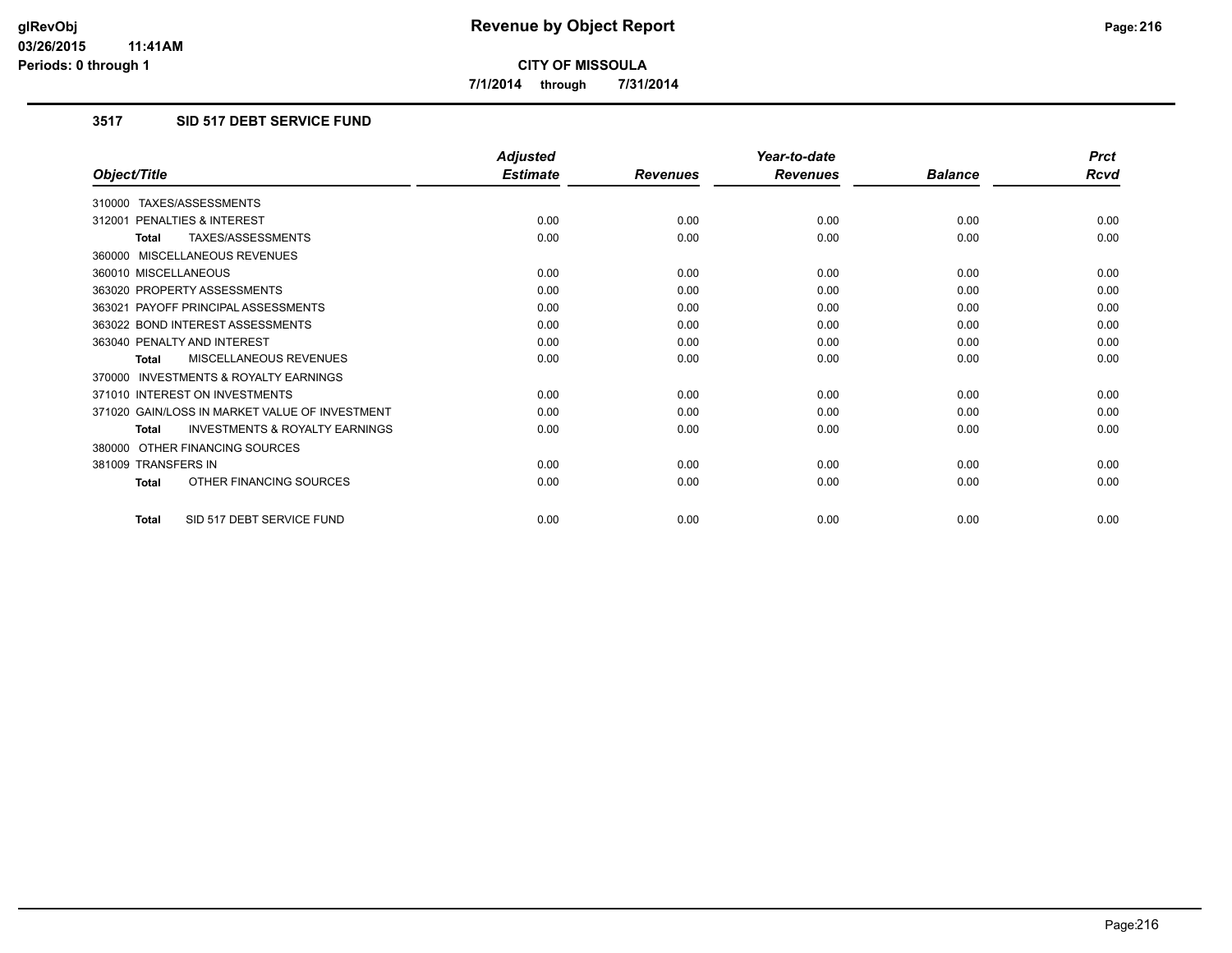**7/1/2014 through 7/31/2014**

**3518 SID 518 DEBT SERVICE FUND**

**3518 SID 518 DEBT SERVICE FUND**

|                                                           | <b>Adjusted</b> |                 | Year-to-date    |                | <b>Prct</b> |
|-----------------------------------------------------------|-----------------|-----------------|-----------------|----------------|-------------|
| Object/Title                                              | <b>Estimate</b> | <b>Revenues</b> | <b>Revenues</b> | <b>Balance</b> | <b>Rcvd</b> |
| 310000 TAXES/ASSESSMENTS                                  |                 |                 |                 |                |             |
| PENALTIES & INTEREST<br>312001                            | 0.00            | 0.00            | 0.00            | 0.00           | 0.00        |
| TAXES/ASSESSMENTS<br><b>Total</b>                         | 0.00            | 0.00            | 0.00            | 0.00           | 0.00        |
| <b>MISCELLANEOUS REVENUES</b><br>360000                   |                 |                 |                 |                |             |
| 363020 PROPERTY ASSESSMENTS                               | 0.00            | 0.00            | 0.00            | 0.00           | 0.00        |
| 363021 PAYOFF PRINCIPAL ASSESSMENTS                       | 0.00            | 0.00            | 0.00            | 0.00           | 0.00        |
| 363022 BOND INTEREST ASSESSMENTS                          | 0.00            | 0.00            | 0.00            | 0.00           | 0.00        |
| 363040 PENALTY AND INTEREST                               | 0.00            | 0.00            | 0.00            | 0.00           | 0.00        |
| MISCELLANEOUS REVENUES<br><b>Total</b>                    | 0.00            | 0.00            | 0.00            | 0.00           | 0.00        |
| <b>INVESTMENTS &amp; ROYALTY EARNINGS</b><br>370000       |                 |                 |                 |                |             |
| 371010 INTEREST ON INVESTMENTS                            | 0.00            | 0.00            | 0.00            | 0.00           | 0.00        |
| 371020 GAIN/LOSS IN MARKET VALUE OF INVESTMENTS           | 0.00            | 0.00            | 0.00            | 0.00           | 0.00        |
| <b>INVESTMENTS &amp; ROYALTY EARNINGS</b><br><b>Total</b> | 0.00            | 0.00            | 0.00            | 0.00           | 0.00        |
| OTHER FINANCING SOURCES<br>380000                         |                 |                 |                 |                |             |
| 381009 TRANSFERS IN                                       | 0.00            | 0.00            | 0.00            | 0.00           | 0.00        |
| 383000 OPERATING TRANSFERS                                | 0.00            | 0.00            | 0.00            | 0.00           | 0.00        |
| OTHER FINANCING SOURCES<br><b>Total</b>                   | 0.00            | 0.00            | 0.00            | 0.00           | 0.00        |
| SID 518 DEBT SERVICE FUND<br><b>Total</b>                 | 0.00            | 0.00            | 0.00            | 0.00           | 0.00        |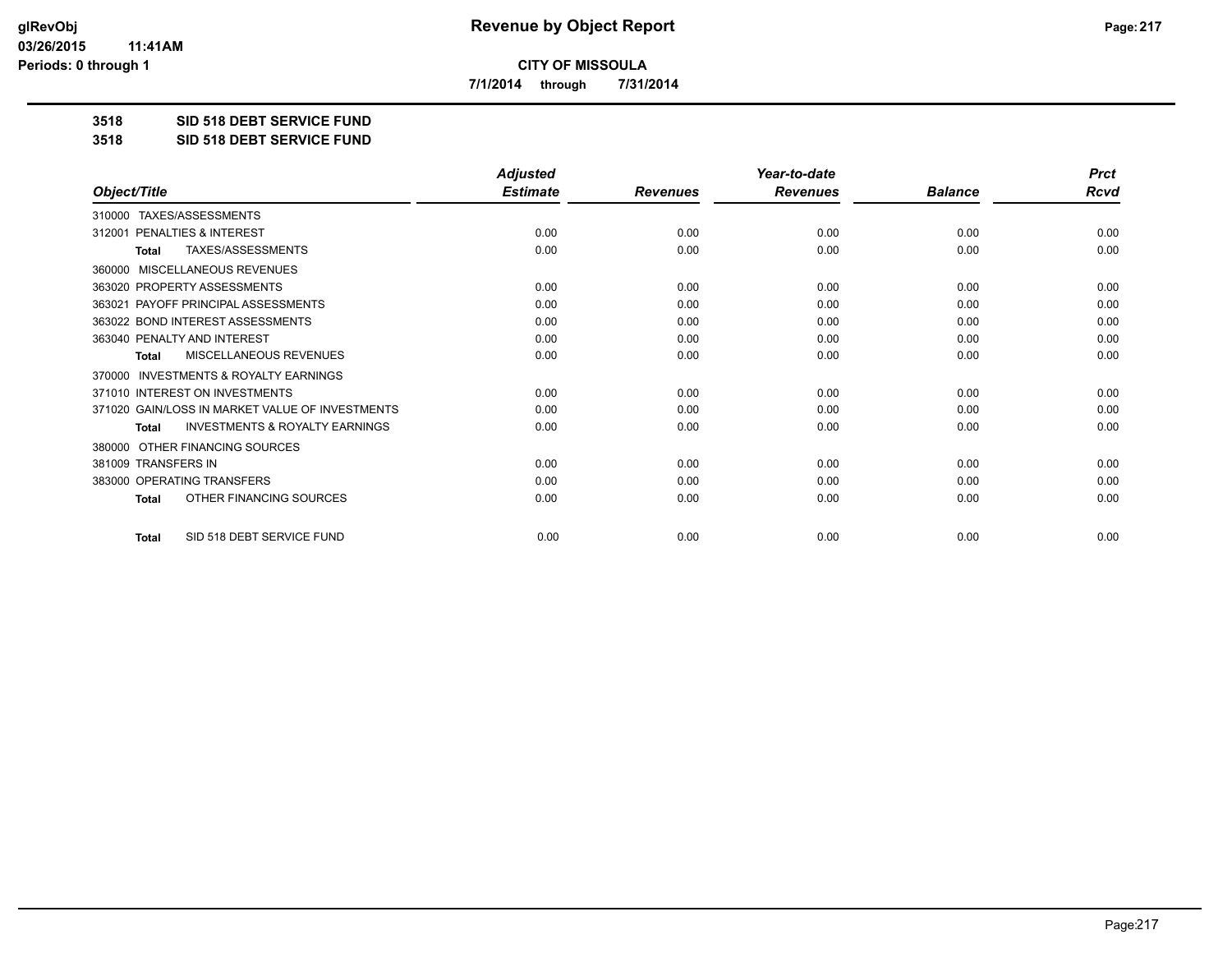**7/1/2014 through 7/31/2014**

## **3518 SID 518 DEBT SERVICE FUND**

|                                                           | <b>Adjusted</b> |                 | Year-to-date    |                | <b>Prct</b> |
|-----------------------------------------------------------|-----------------|-----------------|-----------------|----------------|-------------|
| Object/Title                                              | <b>Estimate</b> | <b>Revenues</b> | <b>Revenues</b> | <b>Balance</b> | Rcvd        |
| 310000 TAXES/ASSESSMENTS                                  |                 |                 |                 |                |             |
| 312001 PENALTIES & INTEREST                               | 0.00            | 0.00            | 0.00            | 0.00           | 0.00        |
| TAXES/ASSESSMENTS<br><b>Total</b>                         | 0.00            | 0.00            | 0.00            | 0.00           | 0.00        |
| 360000 MISCELLANEOUS REVENUES                             |                 |                 |                 |                |             |
| 363020 PROPERTY ASSESSMENTS                               | 0.00            | 0.00            | 0.00            | 0.00           | 0.00        |
| 363021 PAYOFF PRINCIPAL ASSESSMENTS                       | 0.00            | 0.00            | 0.00            | 0.00           | 0.00        |
| 363022 BOND INTEREST ASSESSMENTS                          | 0.00            | 0.00            | 0.00            | 0.00           | 0.00        |
| 363040 PENALTY AND INTEREST                               | 0.00            | 0.00            | 0.00            | 0.00           | 0.00        |
| MISCELLANEOUS REVENUES<br><b>Total</b>                    | 0.00            | 0.00            | 0.00            | 0.00           | 0.00        |
| <b>INVESTMENTS &amp; ROYALTY EARNINGS</b><br>370000       |                 |                 |                 |                |             |
| 371010 INTEREST ON INVESTMENTS                            | 0.00            | 0.00            | 0.00            | 0.00           | 0.00        |
| 371020 GAIN/LOSS IN MARKET VALUE OF INVESTMENT            | 0.00            | 0.00            | 0.00            | 0.00           | 0.00        |
| <b>INVESTMENTS &amp; ROYALTY EARNINGS</b><br><b>Total</b> | 0.00            | 0.00            | 0.00            | 0.00           | 0.00        |
| 380000 OTHER FINANCING SOURCES                            |                 |                 |                 |                |             |
| 381009 TRANSFERS IN                                       | 0.00            | 0.00            | 0.00            | 0.00           | 0.00        |
| 383000 OPERATING TRANSFERS                                | 0.00            | 0.00            | 0.00            | 0.00           | 0.00        |
| OTHER FINANCING SOURCES<br><b>Total</b>                   | 0.00            | 0.00            | 0.00            | 0.00           | 0.00        |
| SID 518 DEBT SERVICE FUND<br><b>Total</b>                 | 0.00            | 0.00            | 0.00            | 0.00           | 0.00        |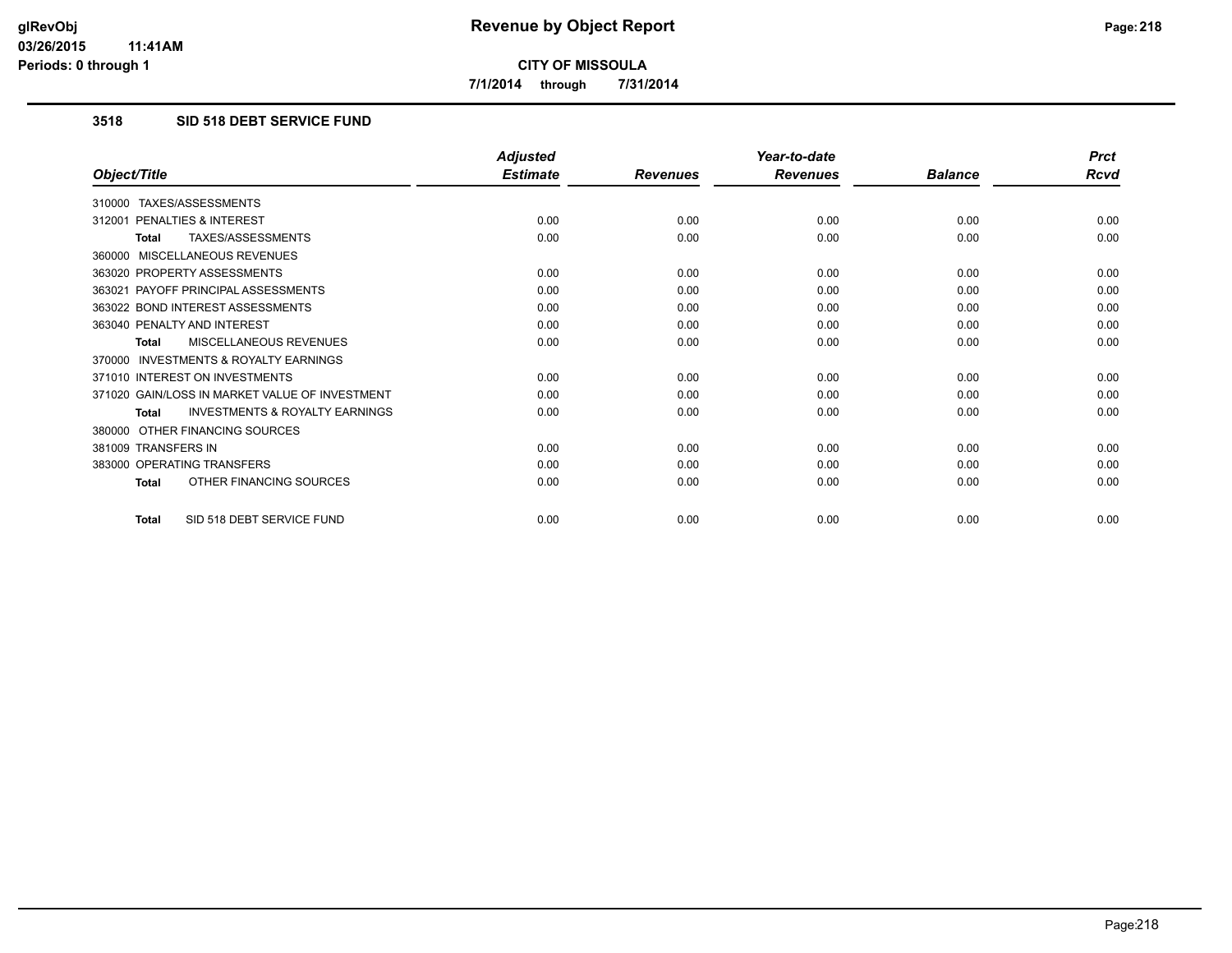**7/1/2014 through 7/31/2014**

**3519 SID 519 DEBT SERVICE FUND**

**3519 SID 519 DEBT SERVICE FUND**

|                                                           | <b>Adjusted</b> |                 | Year-to-date    |                | <b>Prct</b> |
|-----------------------------------------------------------|-----------------|-----------------|-----------------|----------------|-------------|
| Object/Title                                              | <b>Estimate</b> | <b>Revenues</b> | <b>Revenues</b> | <b>Balance</b> | <b>Rcvd</b> |
| 310000 TAXES/ASSESSMENTS                                  |                 |                 |                 |                |             |
| 312001 PENALTIES & INTEREST                               | 0.00            | 0.00            | 0.00            | 0.00           | 0.00        |
| TAXES/ASSESSMENTS<br><b>Total</b>                         | 0.00            | 0.00            | 0.00            | 0.00           | 0.00        |
| MISCELLANEOUS REVENUES<br>360000                          |                 |                 |                 |                |             |
| 360010 MISCELLANEOUS                                      | 0.00            | 0.00            | 0.00            | 0.00           | 0.00        |
| 363020 PROPERTY ASSESSMENTS                               | 0.00            | 0.00            | 0.00            | 0.00           | 0.00        |
| 363021 PAYOFF PRINCIPAL ASSESSMENTS                       | 0.00            | 0.00            | 0.00            | 0.00           | 0.00        |
| 363022 BOND INTEREST ASSESSMENTS                          | 0.00            | 0.00            | 0.00            | 0.00           | 0.00        |
| 363040 PENALTY AND INTEREST                               | 0.00            | 0.00            | 0.00            | 0.00           | 0.00        |
| MISCELLANEOUS REVENUES<br><b>Total</b>                    | 0.00            | 0.00            | 0.00            | 0.00           | 0.00        |
| <b>INVESTMENTS &amp; ROYALTY EARNINGS</b><br>370000       |                 |                 |                 |                |             |
| 371010 INTEREST ON INVESTMENTS                            | 0.00            | 0.00            | 0.00            | 0.00           | 0.00        |
| 371020 GAIN/LOSS IN MARKET VALUE OF INVESTMENTS           | 0.00            | 0.00            | 0.00            | 0.00           | 0.00        |
| <b>INVESTMENTS &amp; ROYALTY EARNINGS</b><br><b>Total</b> | 0.00            | 0.00            | 0.00            | 0.00           | 0.00        |
| OTHER FINANCING SOURCES<br>380000                         |                 |                 |                 |                |             |
| 381009 TRANSFERS IN                                       | 0.00            | 0.00            | 0.00            | 0.00           | 0.00        |
| OTHER FINANCING SOURCES<br><b>Total</b>                   | 0.00            | 0.00            | 0.00            | 0.00           | 0.00        |
| SID 519 DEBT SERVICE FUND<br><b>Total</b>                 | 0.00            | 0.00            | 0.00            | 0.00           | 0.00        |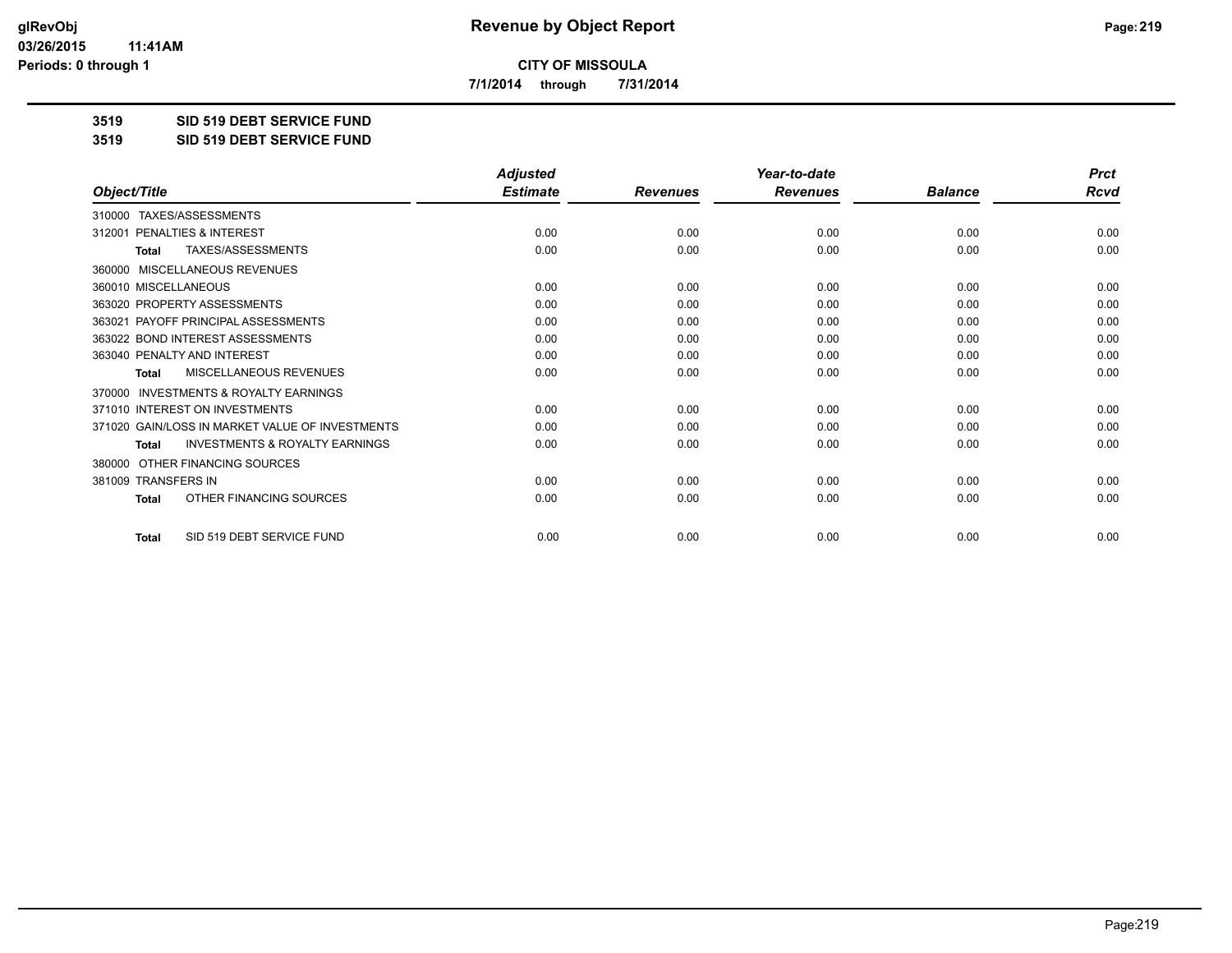**7/1/2014 through 7/31/2014**

## **3519 SID 519 DEBT SERVICE FUND**

|                                                           | <b>Adjusted</b> |                 | Year-to-date    |                | <b>Prct</b> |
|-----------------------------------------------------------|-----------------|-----------------|-----------------|----------------|-------------|
| Object/Title                                              | <b>Estimate</b> | <b>Revenues</b> | <b>Revenues</b> | <b>Balance</b> | <b>Rcvd</b> |
| 310000 TAXES/ASSESSMENTS                                  |                 |                 |                 |                |             |
| PENALTIES & INTEREST<br>312001                            | 0.00            | 0.00            | 0.00            | 0.00           | 0.00        |
| TAXES/ASSESSMENTS<br><b>Total</b>                         | 0.00            | 0.00            | 0.00            | 0.00           | 0.00        |
| 360000 MISCELLANEOUS REVENUES                             |                 |                 |                 |                |             |
| 360010 MISCELLANEOUS                                      | 0.00            | 0.00            | 0.00            | 0.00           | 0.00        |
| 363020 PROPERTY ASSESSMENTS                               | 0.00            | 0.00            | 0.00            | 0.00           | 0.00        |
| 363021 PAYOFF PRINCIPAL ASSESSMENTS                       | 0.00            | 0.00            | 0.00            | 0.00           | 0.00        |
| 363022 BOND INTEREST ASSESSMENTS                          | 0.00            | 0.00            | 0.00            | 0.00           | 0.00        |
| 363040 PENALTY AND INTEREST                               | 0.00            | 0.00            | 0.00            | 0.00           | 0.00        |
| <b>MISCELLANEOUS REVENUES</b><br><b>Total</b>             | 0.00            | 0.00            | 0.00            | 0.00           | 0.00        |
| <b>INVESTMENTS &amp; ROYALTY EARNINGS</b><br>370000       |                 |                 |                 |                |             |
| 371010 INTEREST ON INVESTMENTS                            | 0.00            | 0.00            | 0.00            | 0.00           | 0.00        |
| 371020 GAIN/LOSS IN MARKET VALUE OF INVESTMENT            | 0.00            | 0.00            | 0.00            | 0.00           | 0.00        |
| <b>INVESTMENTS &amp; ROYALTY EARNINGS</b><br><b>Total</b> | 0.00            | 0.00            | 0.00            | 0.00           | 0.00        |
| OTHER FINANCING SOURCES<br>380000                         |                 |                 |                 |                |             |
| 381009 TRANSFERS IN                                       | 0.00            | 0.00            | 0.00            | 0.00           | 0.00        |
| OTHER FINANCING SOURCES<br><b>Total</b>                   | 0.00            | 0.00            | 0.00            | 0.00           | 0.00        |
| SID 519 DEBT SERVICE FUND<br><b>Total</b>                 | 0.00            | 0.00            | 0.00            | 0.00           | 0.00        |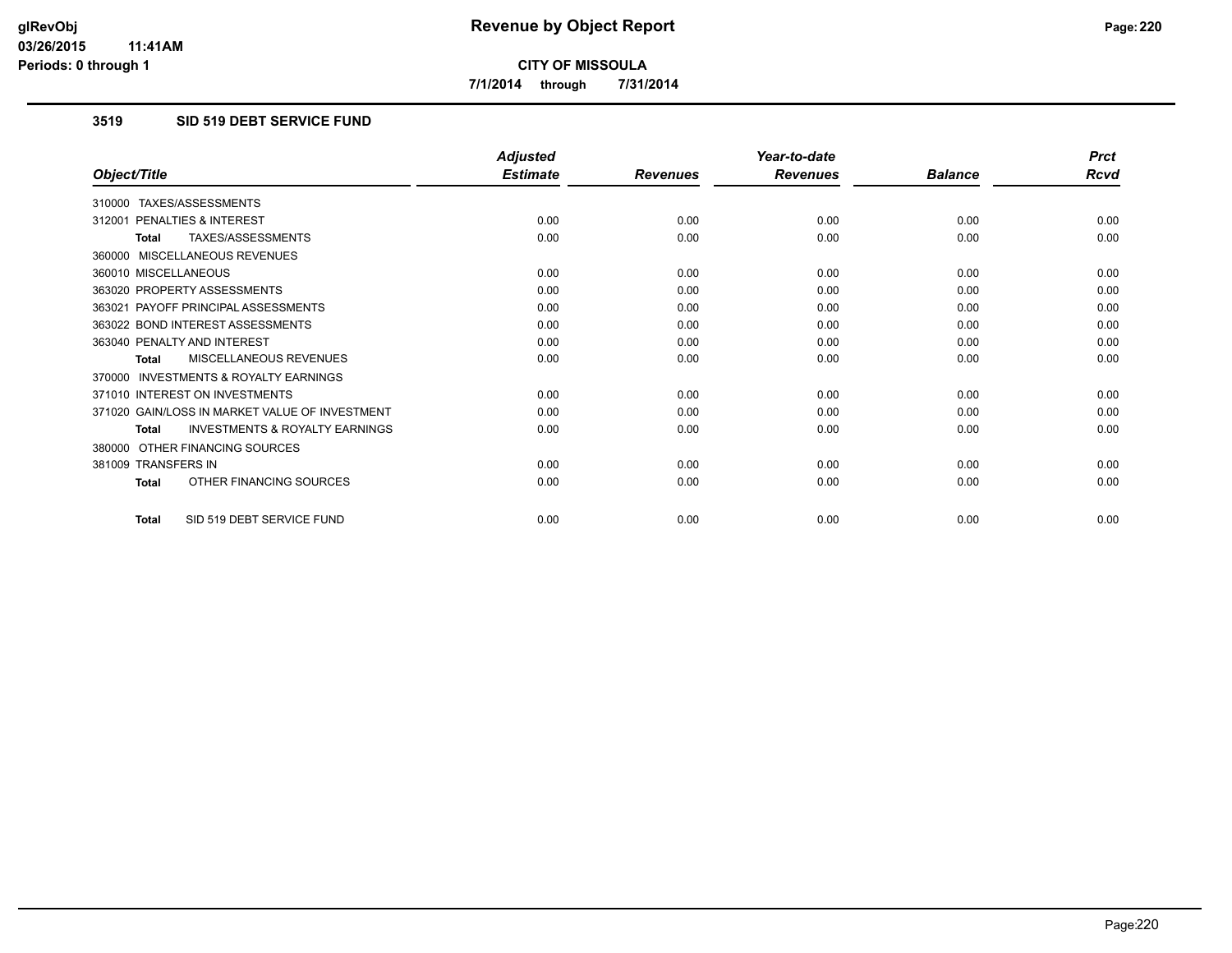**7/1/2014 through 7/31/2014**

**3520 SID 520 DEBT SERVICE FUND**

**3520 SID 520 DEBT SERVICE FUND**

|                                                           | <b>Adjusted</b> |                 | Year-to-date    |                | <b>Prct</b> |
|-----------------------------------------------------------|-----------------|-----------------|-----------------|----------------|-------------|
| Object/Title                                              | <b>Estimate</b> | <b>Revenues</b> | <b>Revenues</b> | <b>Balance</b> | <b>Rcvd</b> |
| TAXES/ASSESSMENTS<br>310000                               |                 |                 |                 |                |             |
| PENALTIES & INTEREST<br>312001                            | 0.00            | 0.00            | 0.00            | 0.00           | 0.00        |
| <b>TAXES/ASSESSMENTS</b><br><b>Total</b>                  | 0.00            | 0.00            | 0.00            | 0.00           | 0.00        |
| <b>MISCELLANEOUS REVENUES</b><br>360000                   |                 |                 |                 |                |             |
| 360010 MISCELLANEOUS                                      | 0.00            | 0.00            | 0.00            | 0.00           | 0.00        |
| 363020 PROPERTY ASSESSMENTS                               | 160,280.00      | $-5,864.45$     | $-5,864.45$     | 166,144.45     | $-3.66$     |
| 363021 PAYOFF PRINCIPAL ASSESSMENTS                       | 0.00            | 0.00            | 0.00            | 0.00           | 0.00        |
| 363022 BOND INTEREST ASSESSMENTS                          | 0.00            | 0.00            | 0.00            | 0.00           | 0.00        |
| 363040 PENALTY AND INTEREST                               | 0.00            | $-242.60$       | $-242.60$       | 242.60         | 0.00        |
| MISCELLANEOUS REVENUES<br>Total                           | 160,280.00      | $-6,107.05$     | $-6,107.05$     | 166,387.05     | $-3.81$     |
| INVESTMENTS & ROYALTY EARNINGS<br>370000                  |                 |                 |                 |                |             |
| 371010 INTEREST ON INVESTMENTS                            | 0.00            | 0.00            | 0.00            | 0.00           | 0.00        |
| 371020 GAIN/LOSS IN MARKET VALUE OF INVESTMENTS           | 0.00            | 0.00            | 0.00            | 0.00           | 0.00        |
| <b>INVESTMENTS &amp; ROYALTY EARNINGS</b><br><b>Total</b> | 0.00            | 0.00            | 0.00            | 0.00           | 0.00        |
| OTHER FINANCING SOURCES<br>380000                         |                 |                 |                 |                |             |
| 383000 OPERATING TRANSFERS                                | 0.00            | 0.00            | 0.00            | 0.00           | 0.00        |
| OTHER FINANCING SOURCES<br><b>Total</b>                   | 0.00            | 0.00            | 0.00            | 0.00           | 0.00        |
| SID 520 DEBT SERVICE FUND<br><b>Total</b>                 | 160,280.00      | $-6,107.05$     | $-6,107.05$     | 166,387.05     | $-3.81$     |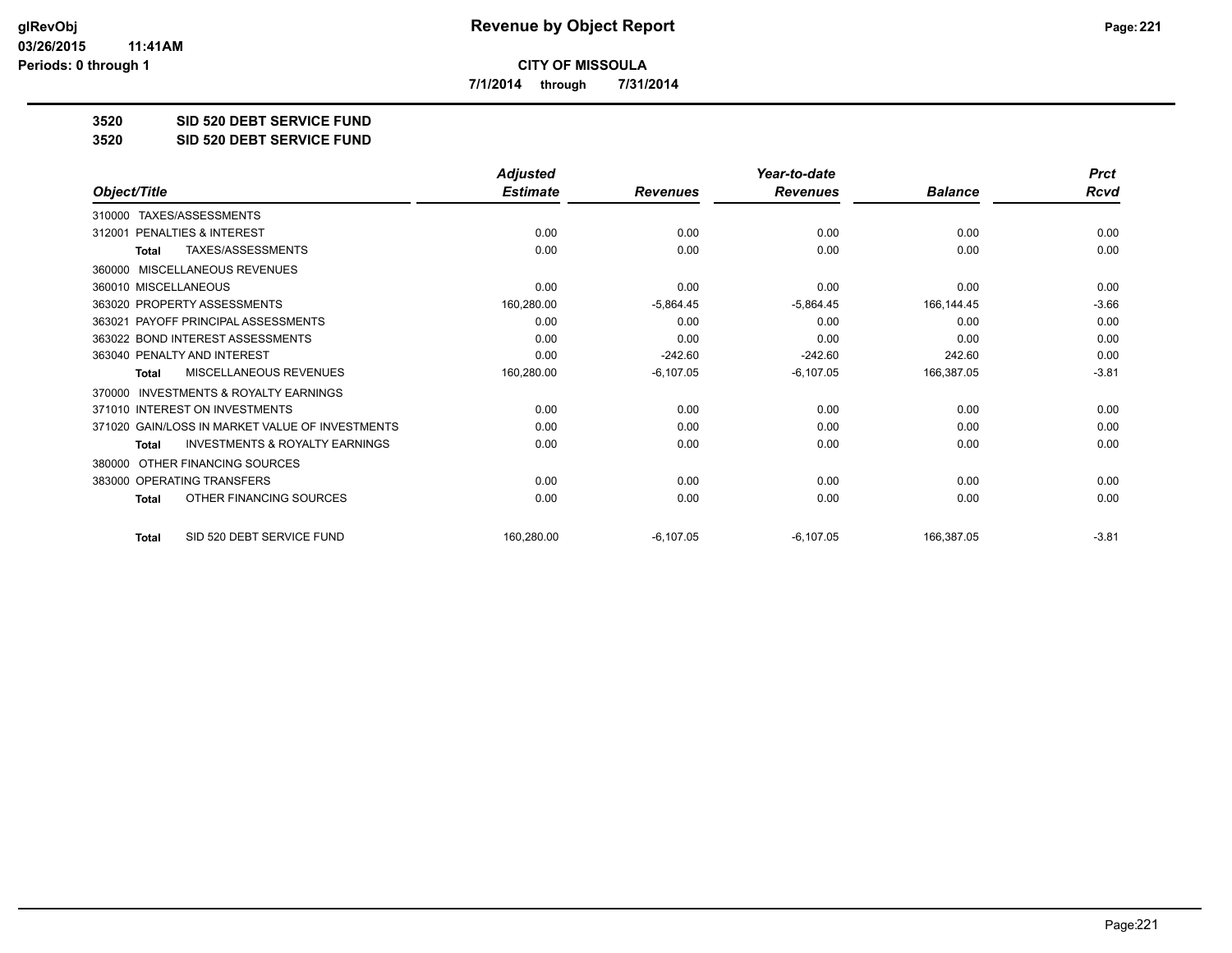**7/1/2014 through 7/31/2014**

## **3520 SID 520 DEBT SERVICE FUND**

|                                                     | <b>Adjusted</b> |                 | Year-to-date    |                | <b>Prct</b> |
|-----------------------------------------------------|-----------------|-----------------|-----------------|----------------|-------------|
| Object/Title                                        | <b>Estimate</b> | <b>Revenues</b> | <b>Revenues</b> | <b>Balance</b> | Rcvd        |
| 310000 TAXES/ASSESSMENTS                            |                 |                 |                 |                |             |
| PENALTIES & INTEREST<br>312001                      | 0.00            | 0.00            | 0.00            | 0.00           | 0.00        |
| TAXES/ASSESSMENTS<br>Total                          | 0.00            | 0.00            | 0.00            | 0.00           | 0.00        |
| 360000 MISCELLANEOUS REVENUES                       |                 |                 |                 |                |             |
| 360010 MISCELLANEOUS                                | 0.00            | 0.00            | 0.00            | 0.00           | 0.00        |
| 363020 PROPERTY ASSESSMENTS                         | 160,280.00      | $-5,864.45$     | $-5,864.45$     | 166.144.45     | $-3.66$     |
| 363021 PAYOFF PRINCIPAL ASSESSMENTS                 | 0.00            | 0.00            | 0.00            | 0.00           | 0.00        |
| 363022 BOND INTEREST ASSESSMENTS                    | 0.00            | 0.00            | 0.00            | 0.00           | 0.00        |
| 363040 PENALTY AND INTEREST                         | 0.00            | $-242.60$       | $-242.60$       | 242.60         | 0.00        |
| MISCELLANEOUS REVENUES<br>Total                     | 160,280.00      | $-6,107.05$     | $-6,107.05$     | 166,387.05     | $-3.81$     |
| <b>INVESTMENTS &amp; ROYALTY EARNINGS</b><br>370000 |                 |                 |                 |                |             |
| 371010 INTEREST ON INVESTMENTS                      | 0.00            | 0.00            | 0.00            | 0.00           | 0.00        |
| 371020 GAIN/LOSS IN MARKET VALUE OF INVESTMENT      | 0.00            | 0.00            | 0.00            | 0.00           | 0.00        |
| <b>INVESTMENTS &amp; ROYALTY EARNINGS</b><br>Total  | 0.00            | 0.00            | 0.00            | 0.00           | 0.00        |
| OTHER FINANCING SOURCES<br>380000                   |                 |                 |                 |                |             |
| 383000 OPERATING TRANSFERS                          | 0.00            | 0.00            | 0.00            | 0.00           | 0.00        |
| OTHER FINANCING SOURCES<br><b>Total</b>             | 0.00            | 0.00            | 0.00            | 0.00           | 0.00        |
| SID 520 DEBT SERVICE FUND<br><b>Total</b>           | 160,280.00      | $-6.107.05$     | $-6,107.05$     | 166,387.05     | $-3.81$     |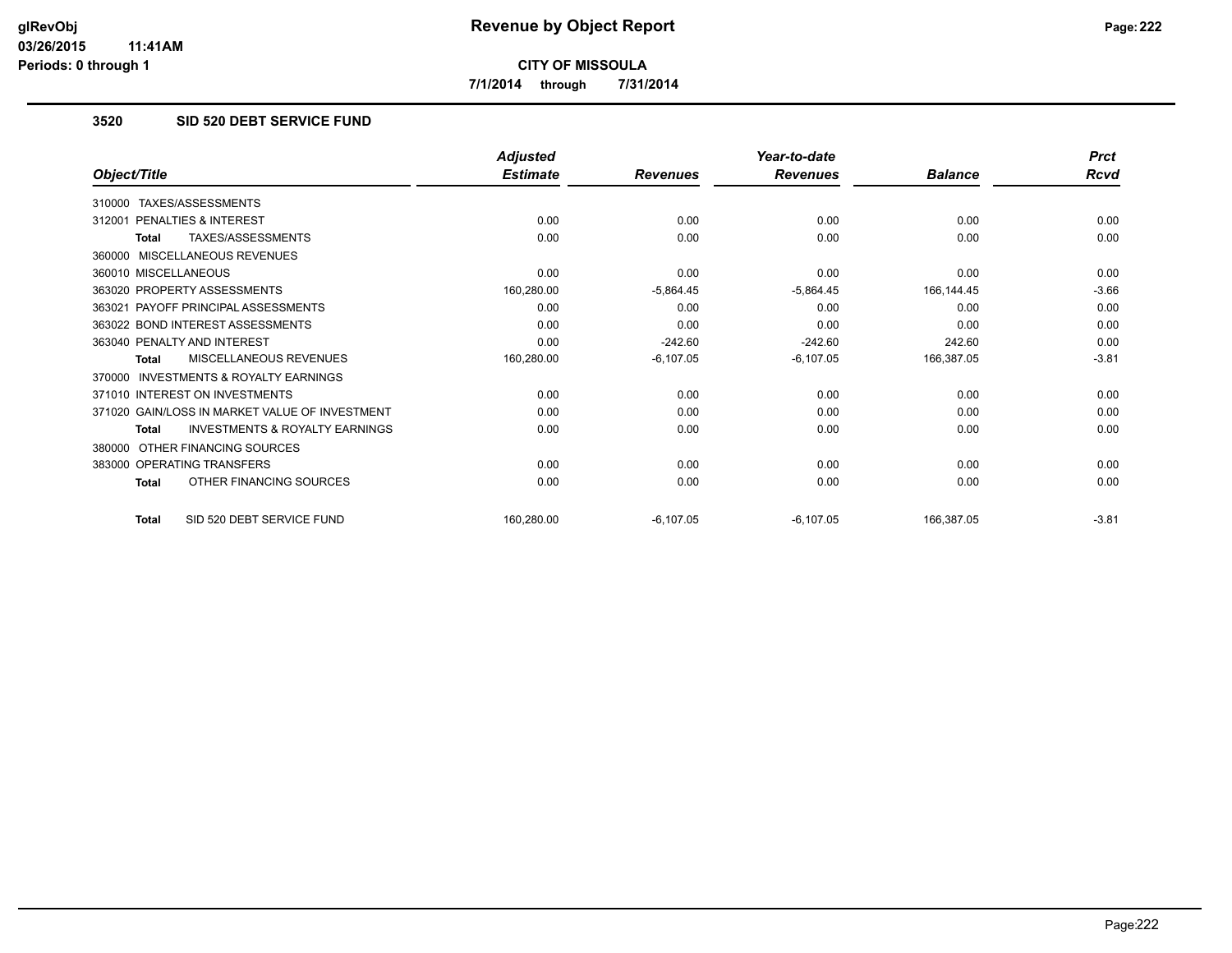**7/1/2014 through 7/31/2014**

**3521 SID 521 DEBT SERVICE FUND**

**3521 SID 521 DEBT SERVICE FUND**

|                                                           | <b>Adjusted</b> |                 | Year-to-date    |                |             |
|-----------------------------------------------------------|-----------------|-----------------|-----------------|----------------|-------------|
| Object/Title                                              | <b>Estimate</b> | <b>Revenues</b> | <b>Revenues</b> | <b>Balance</b> | <b>Rcvd</b> |
| TAXES/ASSESSMENTS<br>310000                               |                 |                 |                 |                |             |
| 312001 PENALTIES & INTEREST                               | 0.00            | 0.00            | 0.00            | 0.00           | 0.00        |
| TAXES/ASSESSMENTS<br><b>Total</b>                         | 0.00            | 0.00            | 0.00            | 0.00           | 0.00        |
| <b>MISCELLANEOUS REVENUES</b><br>360000                   |                 |                 |                 |                |             |
| 360010 MISCELLANEOUS                                      | 0.00            | 0.00            | 0.00            | 0.00           | 0.00        |
| 363020 PROPERTY ASSESSMENTS                               | 720.00          | 0.00            | 0.00            | 720.00         | 0.00        |
| 363021 PAYOFF PRINCIPAL ASSESSMENTS                       | 0.00            | 0.00            | 0.00            | 0.00           | 0.00        |
| 363022 BOND INTEREST ASSESSMENTS                          | 0.00            | 0.00            | 0.00            | 0.00           | 0.00        |
| 363040 PENALTY AND INTEREST                               | 0.00            | 0.00            | 0.00            | 0.00           | 0.00        |
| <b>MISCELLANEOUS REVENUES</b><br><b>Total</b>             | 720.00          | 0.00            | 0.00            | 720.00         | 0.00        |
| <b>INVESTMENTS &amp; ROYALTY EARNINGS</b><br>370000       |                 |                 |                 |                |             |
| 371010 INTEREST ON INVESTMENTS                            | 0.00            | 0.00            | 0.00            | 0.00           | 0.00        |
| 371020 GAIN/LOSS IN MARKET VALUE OF INVESTMENTS           | 0.00            | 0.00            | 0.00            | 0.00           | 0.00        |
| <b>INVESTMENTS &amp; ROYALTY EARNINGS</b><br><b>Total</b> | 0.00            | 0.00            | 0.00            | 0.00           | 0.00        |
| OTHER FINANCING SOURCES<br>380000                         |                 |                 |                 |                |             |
| 381009 TRANSFERS IN                                       | 0.00            | 0.00            | 0.00            | 0.00           | 0.00        |
| OTHER FINANCING SOURCES<br><b>Total</b>                   | 0.00            | 0.00            | 0.00            | 0.00           | 0.00        |
| SID 521 DEBT SERVICE FUND<br><b>Total</b>                 | 720.00          | 0.00            | 0.00            | 720.00         | 0.00        |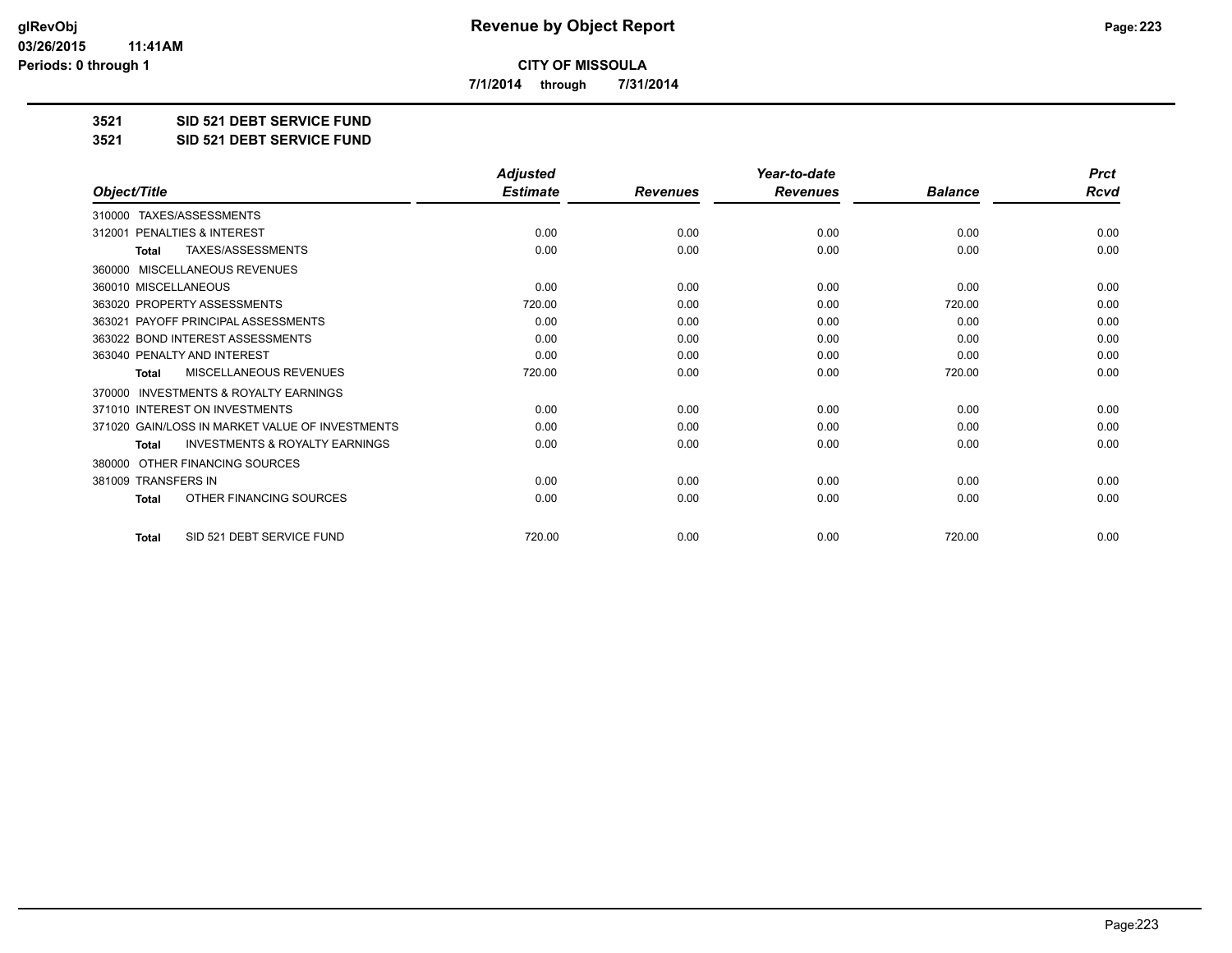**7/1/2014 through 7/31/2014**

## **3521 SID 521 DEBT SERVICE FUND**

|                                                           | <b>Adjusted</b> |                 | Year-to-date    |                | <b>Prct</b> |
|-----------------------------------------------------------|-----------------|-----------------|-----------------|----------------|-------------|
| Object/Title                                              | <b>Estimate</b> | <b>Revenues</b> | <b>Revenues</b> | <b>Balance</b> | Rcvd        |
| 310000 TAXES/ASSESSMENTS                                  |                 |                 |                 |                |             |
| 312001 PENALTIES & INTEREST                               | 0.00            | 0.00            | 0.00            | 0.00           | 0.00        |
| <b>TAXES/ASSESSMENTS</b><br><b>Total</b>                  | 0.00            | 0.00            | 0.00            | 0.00           | 0.00        |
| 360000 MISCELLANEOUS REVENUES                             |                 |                 |                 |                |             |
| 360010 MISCELLANEOUS                                      | 0.00            | 0.00            | 0.00            | 0.00           | 0.00        |
| 363020 PROPERTY ASSESSMENTS                               | 720.00          | 0.00            | 0.00            | 720.00         | 0.00        |
| 363021 PAYOFF PRINCIPAL ASSESSMENTS                       | 0.00            | 0.00            | 0.00            | 0.00           | 0.00        |
| 363022 BOND INTEREST ASSESSMENTS                          | 0.00            | 0.00            | 0.00            | 0.00           | 0.00        |
| 363040 PENALTY AND INTEREST                               | 0.00            | 0.00            | 0.00            | 0.00           | 0.00        |
| <b>MISCELLANEOUS REVENUES</b><br><b>Total</b>             | 720.00          | 0.00            | 0.00            | 720.00         | 0.00        |
| <b>INVESTMENTS &amp; ROYALTY EARNINGS</b><br>370000       |                 |                 |                 |                |             |
| 371010 INTEREST ON INVESTMENTS                            | 0.00            | 0.00            | 0.00            | 0.00           | 0.00        |
| 371020 GAIN/LOSS IN MARKET VALUE OF INVESTMENT            | 0.00            | 0.00            | 0.00            | 0.00           | 0.00        |
| <b>INVESTMENTS &amp; ROYALTY EARNINGS</b><br><b>Total</b> | 0.00            | 0.00            | 0.00            | 0.00           | 0.00        |
| 380000 OTHER FINANCING SOURCES                            |                 |                 |                 |                |             |
| 381009 TRANSFERS IN                                       | 0.00            | 0.00            | 0.00            | 0.00           | 0.00        |
| OTHER FINANCING SOURCES<br><b>Total</b>                   | 0.00            | 0.00            | 0.00            | 0.00           | 0.00        |
| SID 521 DEBT SERVICE FUND<br>Total                        | 720.00          | 0.00            | 0.00            | 720.00         | 0.00        |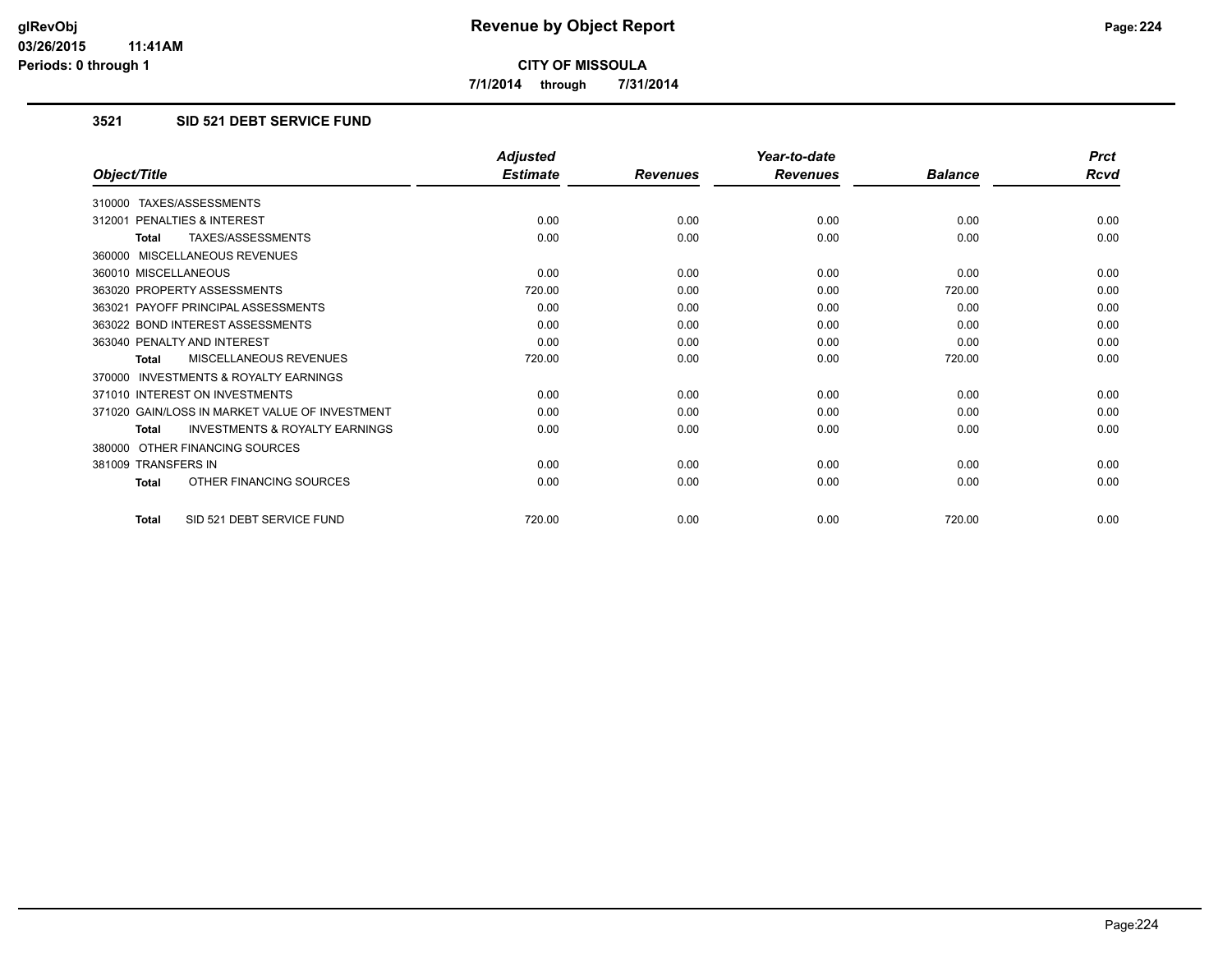**7/1/2014 through 7/31/2014**

**3522 SID 522 DEBT SERVICE FUND**

**3522 SID 522 DEBT SERVICE FUND**

|                                                           | <b>Adjusted</b> |                 | Year-to-date    |                | <b>Prct</b> |
|-----------------------------------------------------------|-----------------|-----------------|-----------------|----------------|-------------|
| Object/Title                                              | <b>Estimate</b> | <b>Revenues</b> | <b>Revenues</b> | <b>Balance</b> | Rcvd        |
| TAXES/ASSESSMENTS<br>310000                               |                 |                 |                 |                |             |
| 312001 PENALTIES & INTEREST                               | 0.00            | 0.00            | 0.00            | 0.00           | 0.00        |
| TAXES/ASSESSMENTS<br>Total                                | 0.00            | 0.00            | 0.00            | 0.00           | 0.00        |
| MISCELLANEOUS REVENUES<br>360000                          |                 |                 |                 |                |             |
| 360010 MISCELLANEOUS                                      | 0.00            | 0.00            | 0.00            | 0.00           | 0.00        |
| 363020 PROPERTY ASSESSMENTS                               | 534.00          | 0.00            | 0.00            | 534.00         | 0.00        |
| 363021 PAYOFF PRINCIPAL ASSESSMENTS                       | 0.00            | 0.00            | 0.00            | 0.00           | 0.00        |
| 363022 BOND INTEREST ASSESSMENTS                          | 0.00            | 0.00            | 0.00            | 0.00           | 0.00        |
| 363040 PENALTY AND INTEREST                               | 0.00            | 0.00            | 0.00            | 0.00           | 0.00        |
| <b>MISCELLANEOUS REVENUES</b><br>Total                    | 534.00          | 0.00            | 0.00            | 534.00         | 0.00        |
| <b>INVESTMENTS &amp; ROYALTY EARNINGS</b><br>370000       |                 |                 |                 |                |             |
| 371010 INTEREST ON INVESTMENTS                            | 0.00            | 0.00            | 0.00            | 0.00           | 0.00        |
| 371020 GAIN/LOSS IN MARKET VALUE OF INVESTMENTS           | 0.00            | 0.00            | 0.00            | 0.00           | 0.00        |
| <b>INVESTMENTS &amp; ROYALTY EARNINGS</b><br><b>Total</b> | 0.00            | 0.00            | 0.00            | 0.00           | 0.00        |
| SID 522 DEBT SERVICE FUND<br>Total                        | 534.00          | 0.00            | 0.00            | 534.00         | 0.00        |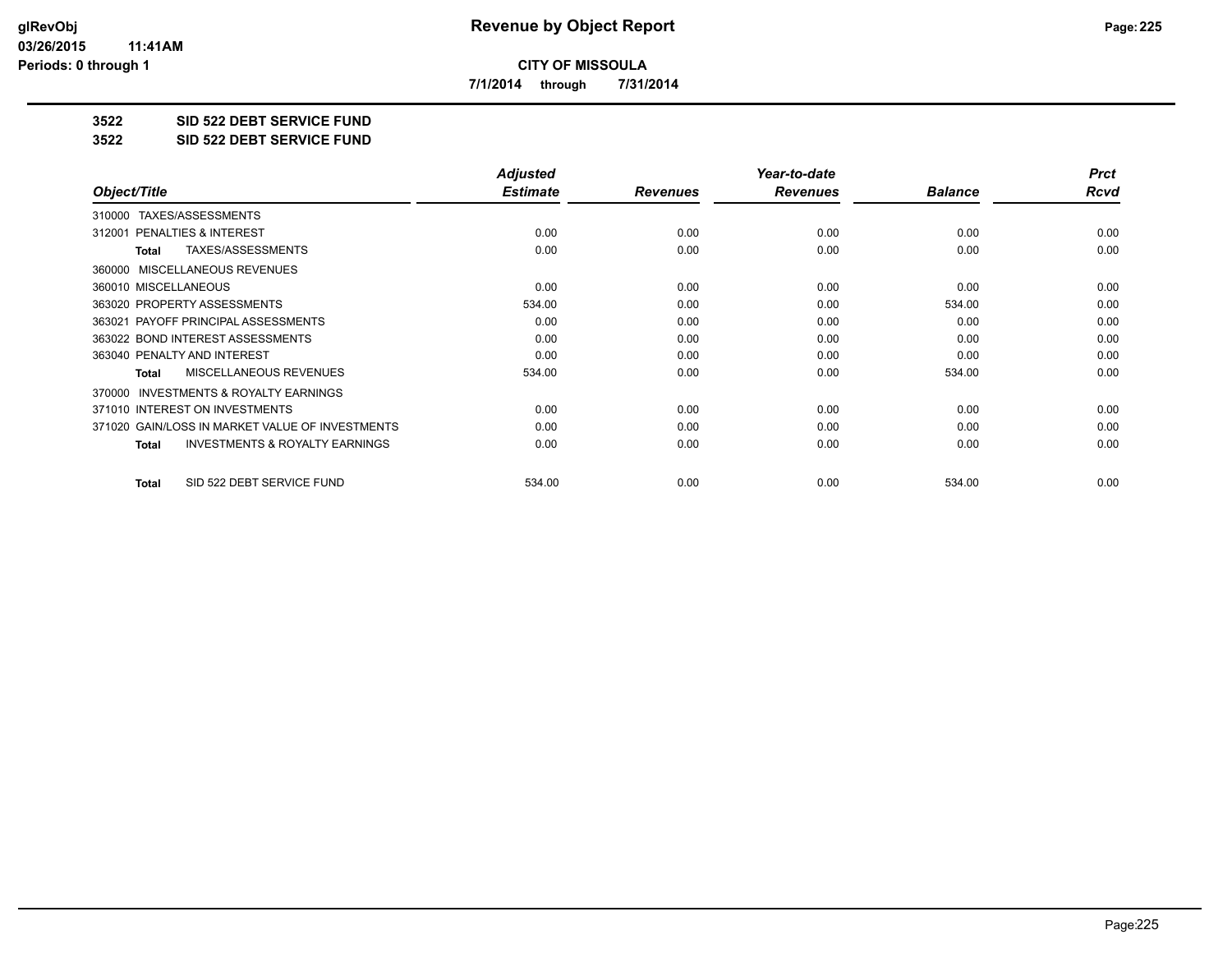**7/1/2014 through 7/31/2014**

## **3522 SID 522 DEBT SERVICE FUND**

|                                                           | <b>Adjusted</b> |                 | Year-to-date    |                | <b>Prct</b> |
|-----------------------------------------------------------|-----------------|-----------------|-----------------|----------------|-------------|
| Object/Title                                              | <b>Estimate</b> | <b>Revenues</b> | <b>Revenues</b> | <b>Balance</b> | <b>Rcvd</b> |
| 310000 TAXES/ASSESSMENTS                                  |                 |                 |                 |                |             |
| 312001 PENALTIES & INTEREST                               | 0.00            | 0.00            | 0.00            | 0.00           | 0.00        |
| TAXES/ASSESSMENTS<br><b>Total</b>                         | 0.00            | 0.00            | 0.00            | 0.00           | 0.00        |
| 360000 MISCELLANEOUS REVENUES                             |                 |                 |                 |                |             |
| 360010 MISCELLANEOUS                                      | 0.00            | 0.00            | 0.00            | 0.00           | 0.00        |
| 363020 PROPERTY ASSESSMENTS                               | 534.00          | 0.00            | 0.00            | 534.00         | 0.00        |
| 363021 PAYOFF PRINCIPAL ASSESSMENTS                       | 0.00            | 0.00            | 0.00            | 0.00           | 0.00        |
| 363022 BOND INTEREST ASSESSMENTS                          | 0.00            | 0.00            | 0.00            | 0.00           | 0.00        |
| 363040 PENALTY AND INTEREST                               | 0.00            | 0.00            | 0.00            | 0.00           | 0.00        |
| MISCELLANEOUS REVENUES<br><b>Total</b>                    | 534.00          | 0.00            | 0.00            | 534.00         | 0.00        |
| INVESTMENTS & ROYALTY EARNINGS<br>370000                  |                 |                 |                 |                |             |
| 371010 INTEREST ON INVESTMENTS                            | 0.00            | 0.00            | 0.00            | 0.00           | 0.00        |
| 371020 GAIN/LOSS IN MARKET VALUE OF INVESTMENT            | 0.00            | 0.00            | 0.00            | 0.00           | 0.00        |
| <b>INVESTMENTS &amp; ROYALTY EARNINGS</b><br><b>Total</b> | 0.00            | 0.00            | 0.00            | 0.00           | 0.00        |
| SID 522 DEBT SERVICE FUND<br><b>Total</b>                 | 534.00          | 0.00            | 0.00            | 534.00         | 0.00        |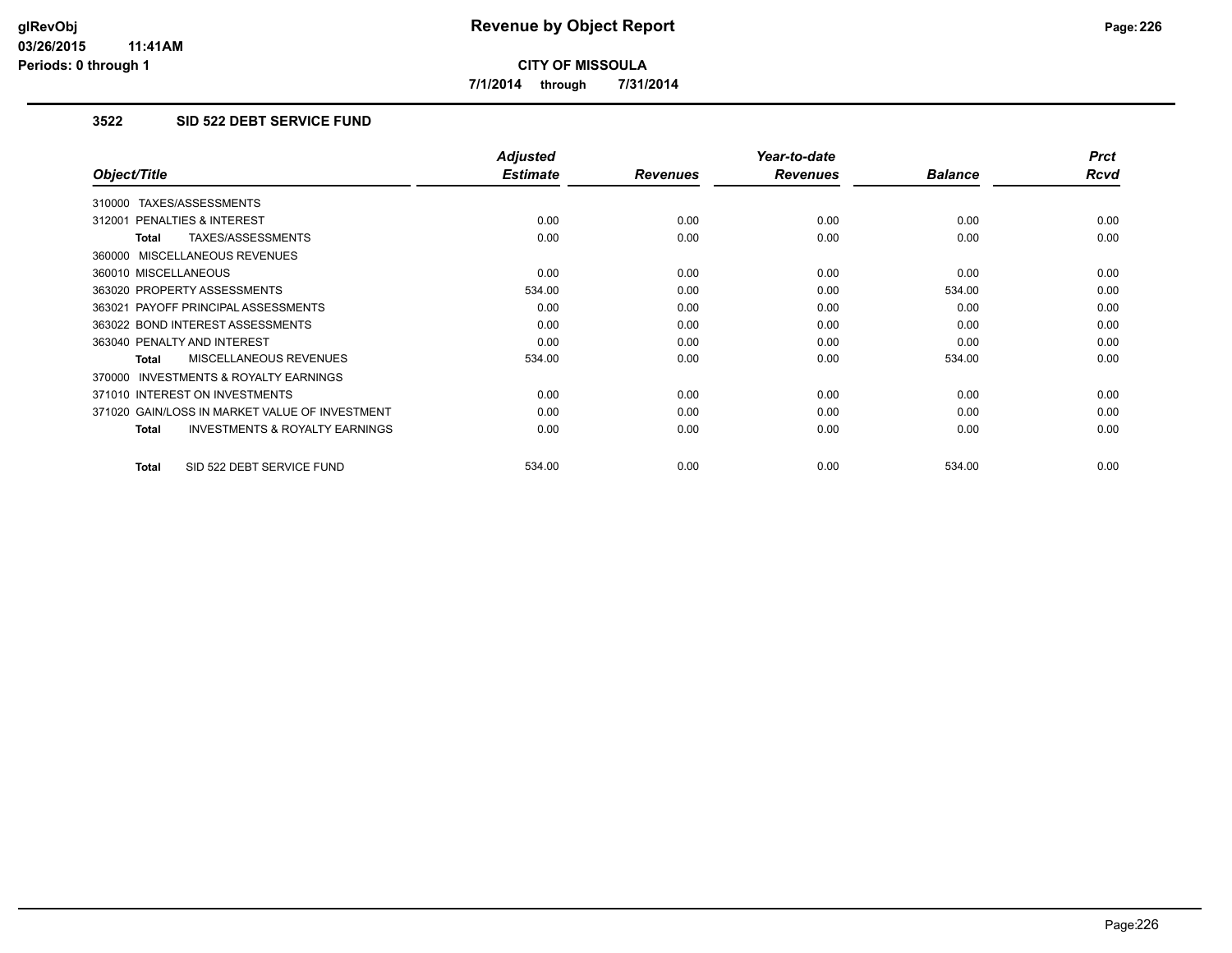**7/1/2014 through 7/31/2014**

**3524 SID 524 DEBT SERVICE FUND**

**3524 SID 524 DEBT SERVICE FUND**

|                                                     | <b>Adjusted</b> |                 | Year-to-date    |                | <b>Prct</b> |
|-----------------------------------------------------|-----------------|-----------------|-----------------|----------------|-------------|
| Object/Title                                        | <b>Estimate</b> | <b>Revenues</b> | <b>Revenues</b> | <b>Balance</b> | <b>Rcvd</b> |
| TAXES/ASSESSMENTS<br>310000                         |                 |                 |                 |                |             |
| 312001 PENALTIES & INTEREST                         | 0.00            | 0.00            | 0.00            | 0.00           | 0.00        |
| TAXES/ASSESSMENTS<br>Total                          | 0.00            | 0.00            | 0.00            | 0.00           | 0.00        |
| MISCELLANEOUS REVENUES<br>360000                    |                 |                 |                 |                |             |
| 363020 PROPERTY ASSESSMENTS                         | 306,400.00      | $-5,173.86$     | $-5,173.86$     | 311,573.86     | $-1.69$     |
| 363021 PAYOFF PRINCIPAL ASSESSMENTS                 | 0.00            | 811.10          | 811.10          | $-811.10$      | 0.00        |
| 363022 BOND INTEREST ASSESSMENTS                    | 0.00            | 0.00            | 0.00            | 0.00           | 0.00        |
| 363040 PENALTY AND INTEREST                         | 0.00            | $-207.46$       | $-207.46$       | 207.46         | 0.00        |
| MISCELLANEOUS REVENUES<br>Total                     | 306,400.00      | $-4,570.22$     | $-4,570.22$     | 310,970.22     | $-1.49$     |
| <b>INVESTMENTS &amp; ROYALTY EARNINGS</b><br>370000 |                 |                 |                 |                |             |
| 371010 INTEREST ON INVESTMENTS                      | 0.00            | 0.00            | 0.00            | 0.00           | 0.00        |
| 371020 GAIN/LOSS IN MARKET VALUE OF INVESTMENTS     | 0.00            | 0.00            | 0.00            | 0.00           | 0.00        |
| 371500 INTEREST ON INTERFUND LOAN                   | 0.00            | 0.00            | 0.00            | 0.00           | 0.00        |
| <b>INVESTMENTS &amp; ROYALTY EARNINGS</b><br>Total  | 0.00            | 0.00            | 0.00            | 0.00           | 0.00        |
| SID 524 DEBT SERVICE FUND<br><b>Total</b>           | 306,400.00      | $-4,570.22$     | $-4,570.22$     | 310,970.22     | $-1.49$     |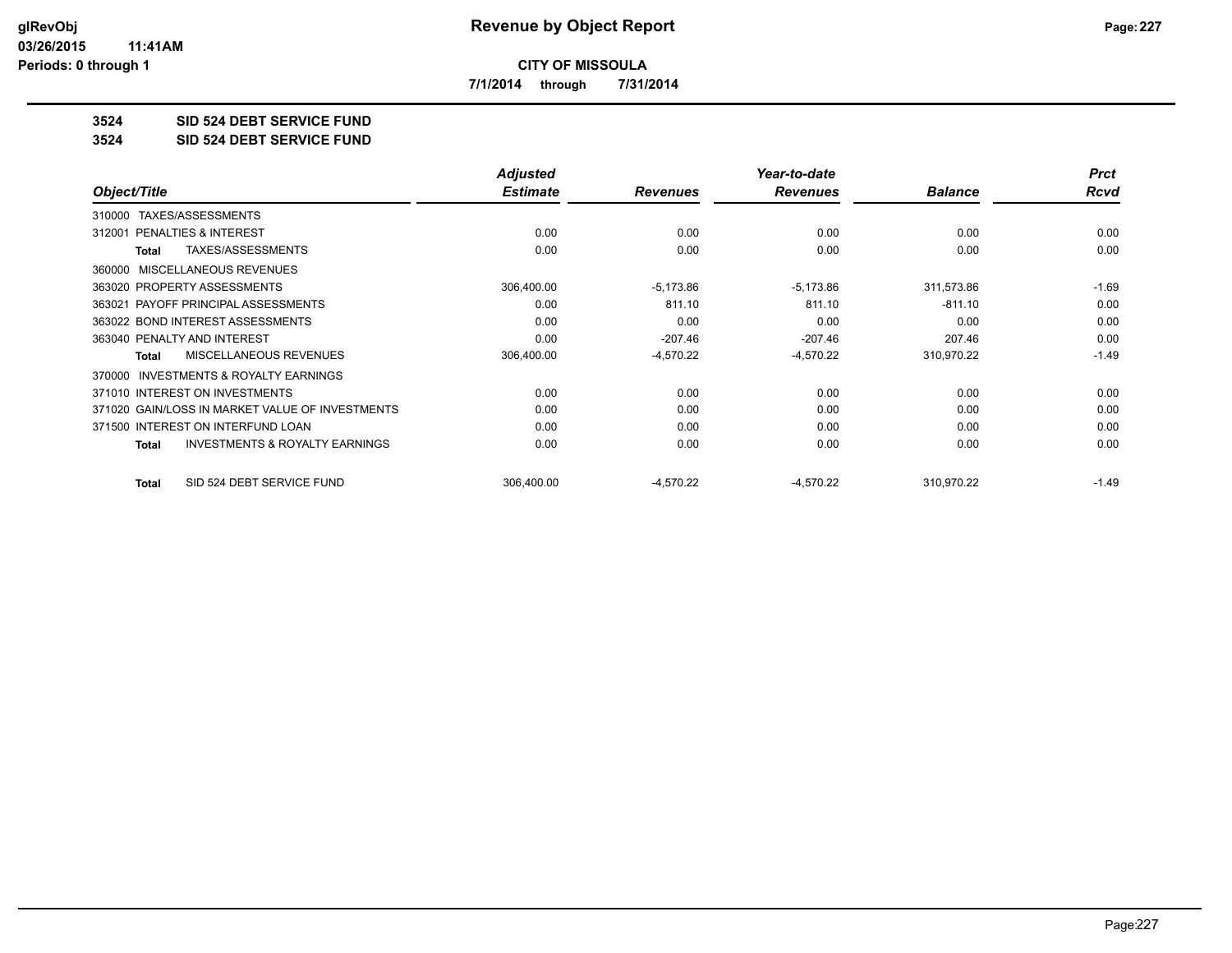**7/1/2014 through 7/31/2014**

## **3524 SID 524 DEBT SERVICE FUND**

|                                                     | <b>Adjusted</b> |                 | Year-to-date    |                | <b>Prct</b> |
|-----------------------------------------------------|-----------------|-----------------|-----------------|----------------|-------------|
| Object/Title                                        | <b>Estimate</b> | <b>Revenues</b> | <b>Revenues</b> | <b>Balance</b> | <b>Rcvd</b> |
| TAXES/ASSESSMENTS<br>310000                         |                 |                 |                 |                |             |
| 312001 PENALTIES & INTEREST                         | 0.00            | 0.00            | 0.00            | 0.00           | 0.00        |
| TAXES/ASSESSMENTS<br>Total                          | 0.00            | 0.00            | 0.00            | 0.00           | 0.00        |
| 360000 MISCELLANEOUS REVENUES                       |                 |                 |                 |                |             |
| 363020 PROPERTY ASSESSMENTS                         | 306,400.00      | $-5,173.86$     | $-5,173.86$     | 311,573.86     | $-1.69$     |
| 363021 PAYOFF PRINCIPAL ASSESSMENTS                 | 0.00            | 811.10          | 811.10          | $-811.10$      | 0.00        |
| 363022 BOND INTEREST ASSESSMENTS                    | 0.00            | 0.00            | 0.00            | 0.00           | 0.00        |
| 363040 PENALTY AND INTEREST                         | 0.00            | $-207.46$       | $-207.46$       | 207.46         | 0.00        |
| <b>MISCELLANEOUS REVENUES</b><br><b>Total</b>       | 306,400.00      | $-4,570.22$     | $-4,570.22$     | 310,970.22     | $-1.49$     |
| <b>INVESTMENTS &amp; ROYALTY EARNINGS</b><br>370000 |                 |                 |                 |                |             |
| 371010 INTEREST ON INVESTMENTS                      | 0.00            | 0.00            | 0.00            | 0.00           | 0.00        |
| 371020 GAIN/LOSS IN MARKET VALUE OF INVESTMENT      | 0.00            | 0.00            | 0.00            | 0.00           | 0.00        |
| 371500 INTEREST ON INTERFUND LOAN                   | 0.00            | 0.00            | 0.00            | 0.00           | 0.00        |
| <b>INVESTMENTS &amp; ROYALTY EARNINGS</b><br>Total  | 0.00            | 0.00            | 0.00            | 0.00           | 0.00        |
| SID 524 DEBT SERVICE FUND<br>Total                  | 306.400.00      | $-4,570.22$     | $-4,570.22$     | 310,970.22     | $-1.49$     |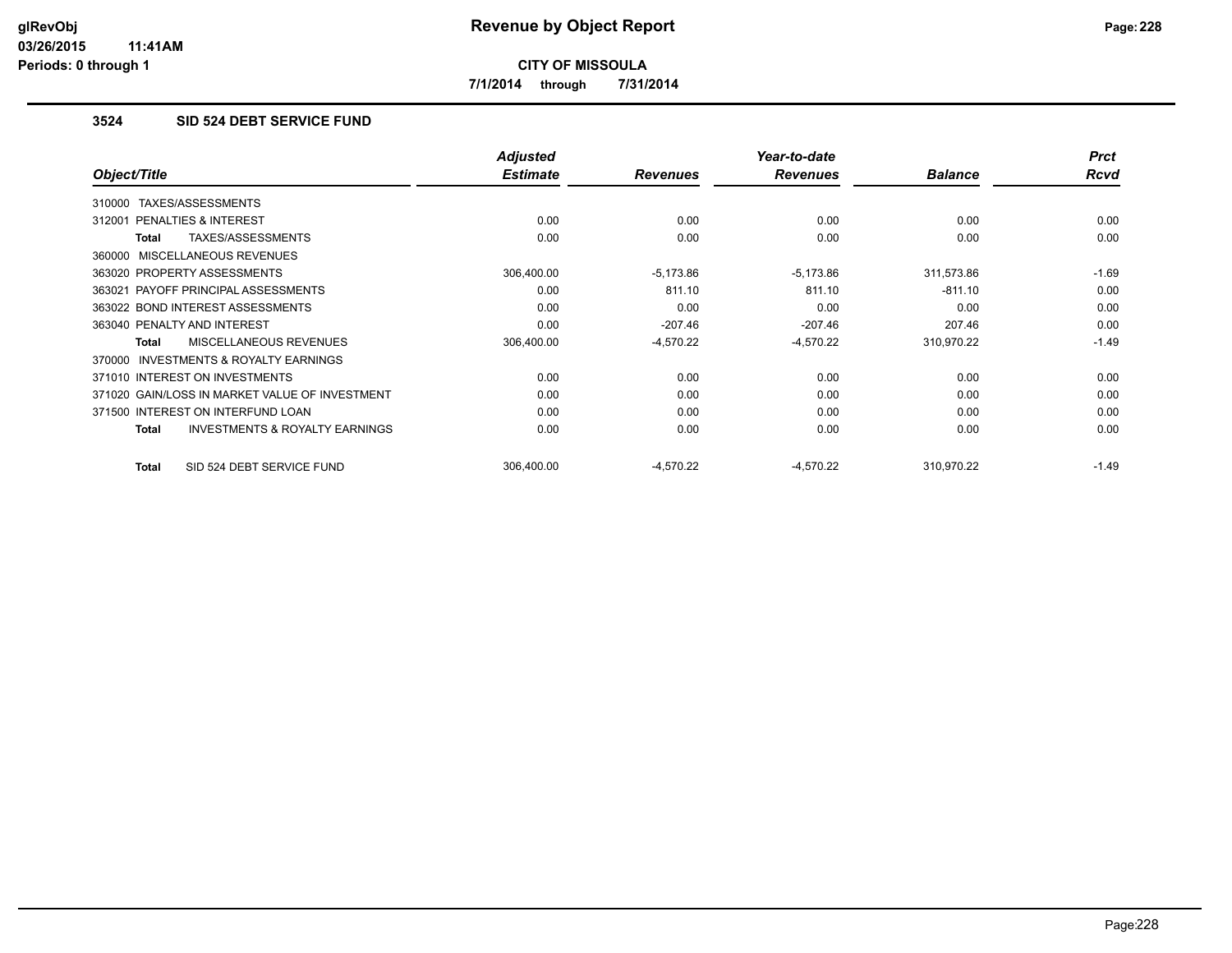**7/1/2014 through 7/31/2014**

**3525 SID 525 DEBT SERVICE FUND**

**3525 SID 525 DEBT SERVICE FUND**

|                                                           | <b>Adjusted</b> |                 | Year-to-date    |                | <b>Prct</b> |
|-----------------------------------------------------------|-----------------|-----------------|-----------------|----------------|-------------|
| Object/Title                                              | <b>Estimate</b> | <b>Revenues</b> | <b>Revenues</b> | <b>Balance</b> | Rcvd        |
| TAXES/ASSESSMENTS<br>310000                               |                 |                 |                 |                |             |
| <b>PENALTIES &amp; INTEREST</b><br>312001                 | 0.00            | 0.00            | 0.00            | 0.00           | 0.00        |
| TAXES/ASSESSMENTS<br><b>Total</b>                         | 0.00            | 0.00            | 0.00            | 0.00           | 0.00        |
| MISCELLANEOUS REVENUES<br>360000                          |                 |                 |                 |                |             |
| 360010 MISCELLANEOUS                                      | 0.00            | 0.00            | 0.00            | 0.00           | 0.00        |
| 363020 PROPERTY ASSESSMENTS                               | 31,500.00       | $-1,244.47$     | $-1,244.47$     | 32,744.47      | $-3.95$     |
| 363021 PAYOFF PRINCIPAL ASSESSMENTS                       | 0.00            | 0.00            | 0.00            | 0.00           | 0.00        |
| 363022 BOND INTEREST ASSESSMENTS                          | 0.00            | 0.00            | 0.00            | 0.00           | 0.00        |
| 363040 PENALTY AND INTEREST                               | 0.00            | $-40.99$        | $-40.99$        | 40.99          | 0.00        |
| <b>MISCELLANEOUS REVENUES</b><br>Total                    | 31,500.00       | $-1,285.46$     | $-1,285.46$     | 32,785.46      | $-4.08$     |
| INVESTMENTS & ROYALTY EARNINGS<br>370000                  |                 |                 |                 |                |             |
| 371010 INTEREST ON INVESTMENTS                            | 0.00            | 0.00            | 0.00            | 0.00           | 0.00        |
| 371020 GAIN/LOSS IN MARKET VALUE OF INVESTMENTS           | 0.00            | 0.00            | 0.00            | 0.00           | 0.00        |
| 371500 INTEREST ON INTERFUND LOAN                         | 0.00            | 0.00            | 0.00            | 0.00           | 0.00        |
| <b>INVESTMENTS &amp; ROYALTY EARNINGS</b><br><b>Total</b> | 0.00            | 0.00            | 0.00            | 0.00           | 0.00        |
| SID 525 DEBT SERVICE FUND<br><b>Total</b>                 | 31,500.00       | $-1,285.46$     | $-1,285.46$     | 32,785.46      | $-4.08$     |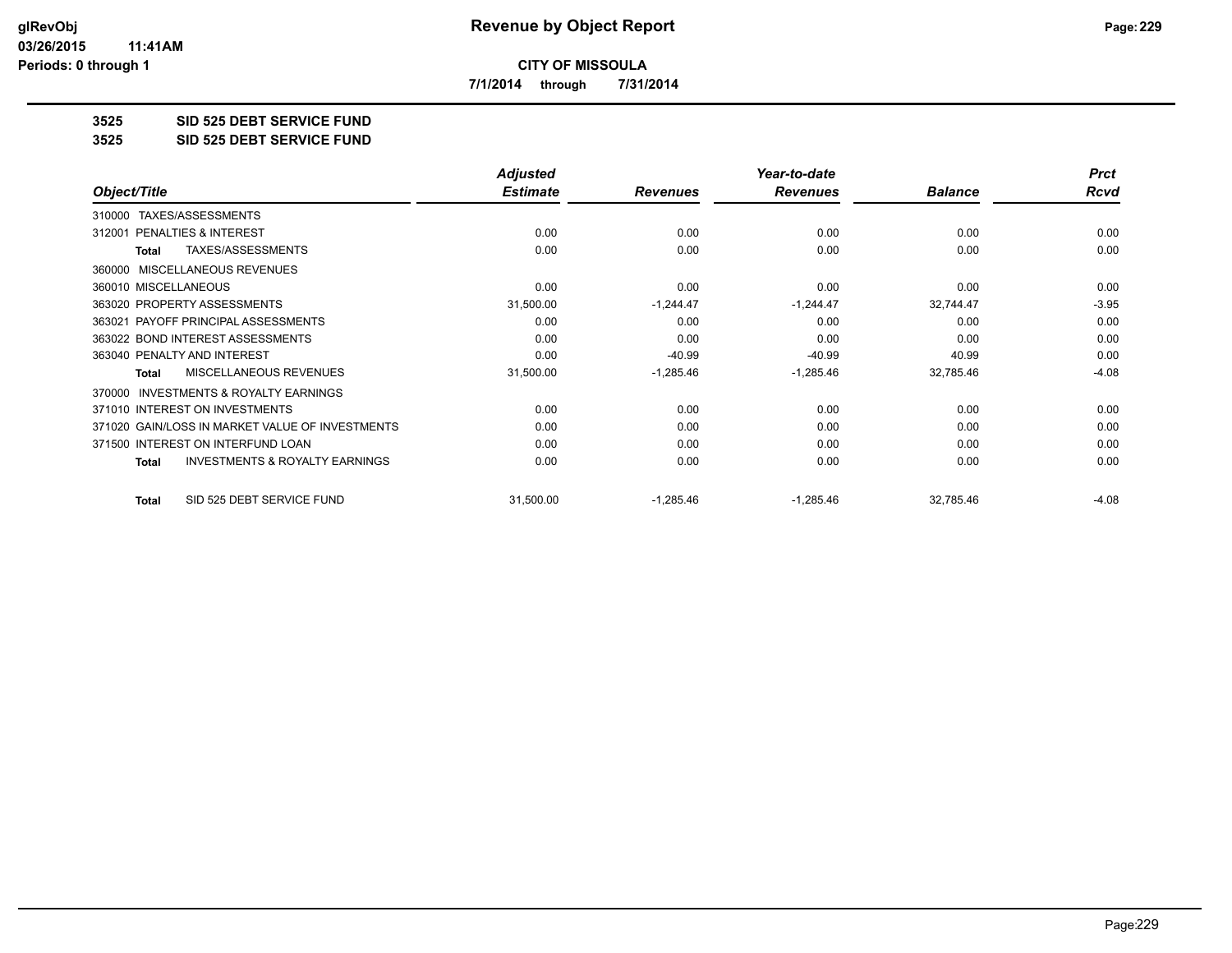**7/1/2014 through 7/31/2014**

## **3525 SID 525 DEBT SERVICE FUND**

|                                                           | <b>Adjusted</b> |                 | Year-to-date    |                | <b>Prct</b> |
|-----------------------------------------------------------|-----------------|-----------------|-----------------|----------------|-------------|
| Object/Title                                              | <b>Estimate</b> | <b>Revenues</b> | <b>Revenues</b> | <b>Balance</b> | Rcvd        |
| TAXES/ASSESSMENTS<br>310000                               |                 |                 |                 |                |             |
| <b>PENALTIES &amp; INTEREST</b><br>312001                 | 0.00            | 0.00            | 0.00            | 0.00           | 0.00        |
| TAXES/ASSESSMENTS<br><b>Total</b>                         | 0.00            | 0.00            | 0.00            | 0.00           | 0.00        |
| 360000 MISCELLANEOUS REVENUES                             |                 |                 |                 |                |             |
| 360010 MISCELLANEOUS                                      | 0.00            | 0.00            | 0.00            | 0.00           | 0.00        |
| 363020 PROPERTY ASSESSMENTS                               | 31,500.00       | $-1,244.47$     | $-1,244.47$     | 32,744.47      | $-3.95$     |
| 363021 PAYOFF PRINCIPAL ASSESSMENTS                       | 0.00            | 0.00            | 0.00            | 0.00           | 0.00        |
| 363022 BOND INTEREST ASSESSMENTS                          | 0.00            | 0.00            | 0.00            | 0.00           | 0.00        |
| 363040 PENALTY AND INTEREST                               | 0.00            | $-40.99$        | $-40.99$        | 40.99          | 0.00        |
| <b>MISCELLANEOUS REVENUES</b><br><b>Total</b>             | 31,500.00       | $-1,285.46$     | $-1,285.46$     | 32,785.46      | $-4.08$     |
| 370000 INVESTMENTS & ROYALTY EARNINGS                     |                 |                 |                 |                |             |
| 371010 INTEREST ON INVESTMENTS                            | 0.00            | 0.00            | 0.00            | 0.00           | 0.00        |
| 371020 GAIN/LOSS IN MARKET VALUE OF INVESTMENT            | 0.00            | 0.00            | 0.00            | 0.00           | 0.00        |
| 371500 INTEREST ON INTERFUND LOAN                         | 0.00            | 0.00            | 0.00            | 0.00           | 0.00        |
| <b>INVESTMENTS &amp; ROYALTY EARNINGS</b><br><b>Total</b> | 0.00            | 0.00            | 0.00            | 0.00           | 0.00        |
| SID 525 DEBT SERVICE FUND<br><b>Total</b>                 | 31,500.00       | $-1,285.46$     | $-1,285.46$     | 32,785.46      | $-4.08$     |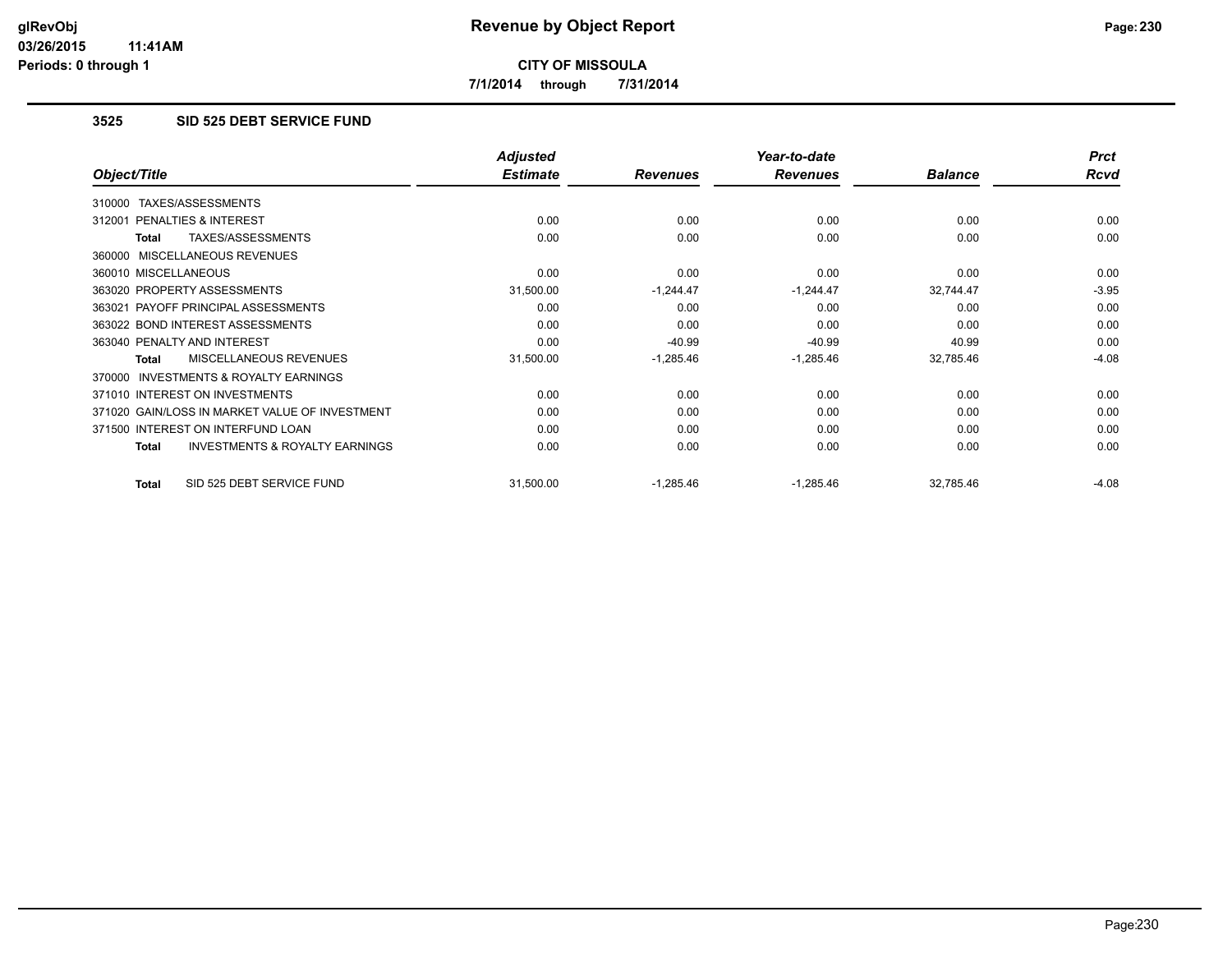**7/1/2014 through 7/31/2014**

**3526 SID 526 DEBT SERVICE FUND**

**3526 SID 526 DEBT SERVICE FUND**

|                                                           | <b>Adjusted</b> |                 | Year-to-date    |                | <b>Prct</b> |
|-----------------------------------------------------------|-----------------|-----------------|-----------------|----------------|-------------|
| Object/Title                                              | <b>Estimate</b> | <b>Revenues</b> | <b>Revenues</b> | <b>Balance</b> | Rcvd        |
| TAXES/ASSESSMENTS<br>310000                               |                 |                 |                 |                |             |
| PENALTIES & INTEREST<br>312001                            | 0.00            | 0.00            | 0.00            | 0.00           | 0.00        |
| TAXES/ASSESSMENTS<br><b>Total</b>                         | 0.00            | 0.00            | 0.00            | 0.00           | 0.00        |
| MISCELLANEOUS REVENUES<br>360000                          |                 |                 |                 |                |             |
| 360010 MISCELLANEOUS                                      | 0.00            | 0.00            | 0.00            | 0.00           | 0.00        |
| 363020 PROPERTY ASSESSMENTS                               | 193,300.00      | $-8,399.84$     | $-8,399.84$     | 201,699.84     | $-4.35$     |
| 363021 PAYOFF PRINCIPAL ASSESSMENTS                       | 0.00            | 5,137.96        | 5,137.96        | $-5,137.96$    | 0.00        |
| 363022 BOND INTEREST ASSESSMENTS                          | 0.00            | 0.00            | 0.00            | 0.00           | 0.00        |
| 363040 PENALTY AND INTEREST                               | 0.00            | $-349.66$       | $-349.66$       | 349.66         | 0.00        |
| <b>MISCELLANEOUS REVENUES</b><br><b>Total</b>             | 193,300.00      | $-3,611.54$     | $-3,611.54$     | 196,911.54     | $-1.87$     |
| <b>INVESTMENTS &amp; ROYALTY EARNINGS</b><br>370000       |                 |                 |                 |                |             |
| 371010 INTEREST ON INVESTMENTS                            | 0.00            | 0.00            | 0.00            | 0.00           | 0.00        |
| 371020 GAIN/LOSS IN MARKET VALUE OF INVESTMENTS           | 0.00            | 0.00            | 0.00            | 0.00           | 0.00        |
| 371500 INTEREST ON INTERFUND LOAN                         | 0.00            | 0.00            | 0.00            | 0.00           | 0.00        |
| <b>INVESTMENTS &amp; ROYALTY EARNINGS</b><br><b>Total</b> | 0.00            | 0.00            | 0.00            | 0.00           | 0.00        |
| SID 526 DEBT SERVICE FUND<br><b>Total</b>                 | 193,300.00      | $-3,611.54$     | $-3,611.54$     | 196,911.54     | $-1.87$     |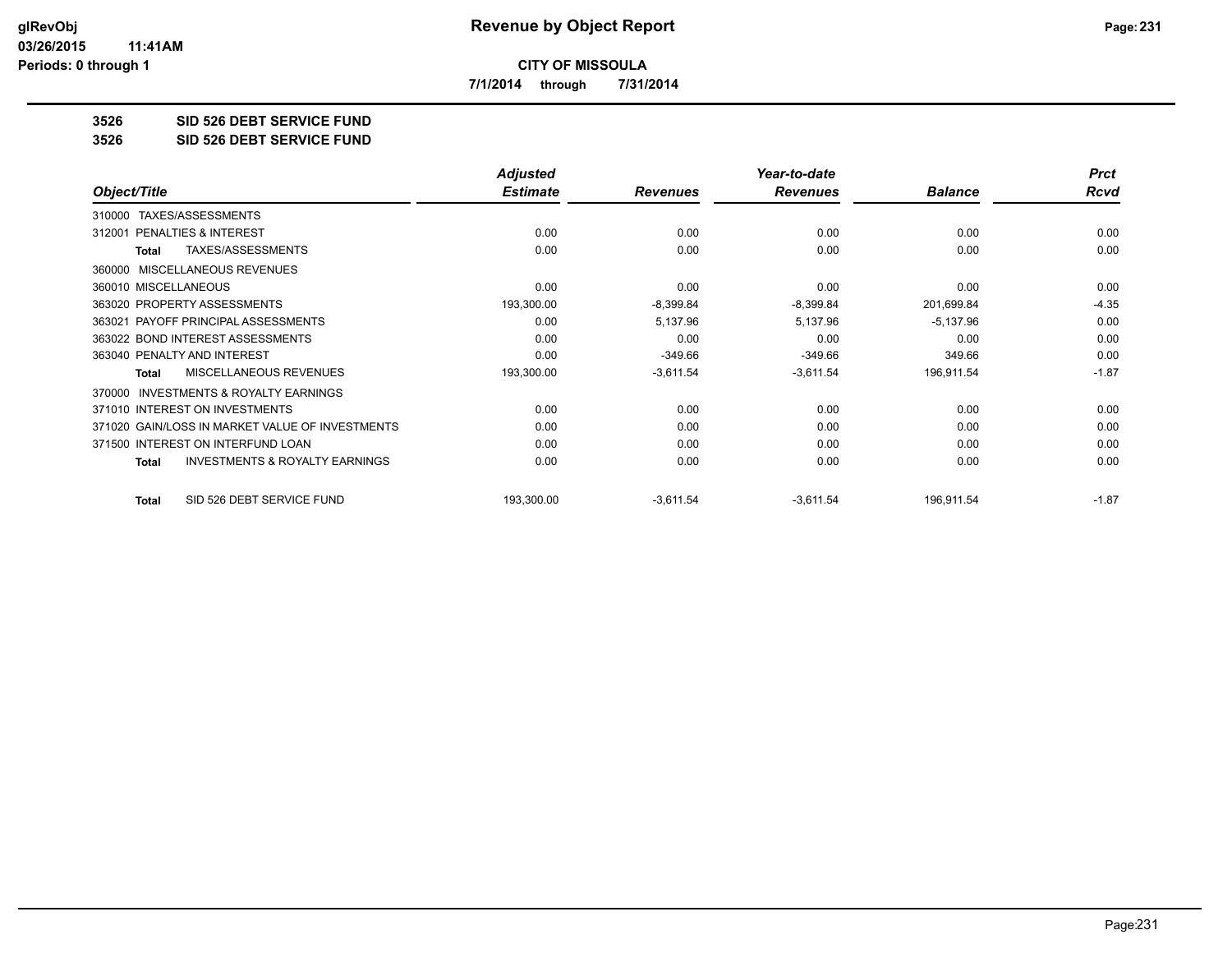**7/1/2014 through 7/31/2014**

## **3526 SID 526 DEBT SERVICE FUND**

|                                                           | <b>Adjusted</b> |                 | Year-to-date    |                | <b>Prct</b> |
|-----------------------------------------------------------|-----------------|-----------------|-----------------|----------------|-------------|
| Object/Title                                              | <b>Estimate</b> | <b>Revenues</b> | <b>Revenues</b> | <b>Balance</b> | Rcvd        |
| TAXES/ASSESSMENTS<br>310000                               |                 |                 |                 |                |             |
| PENALTIES & INTEREST<br>312001                            | 0.00            | 0.00            | 0.00            | 0.00           | 0.00        |
| TAXES/ASSESSMENTS<br>Total                                | 0.00            | 0.00            | 0.00            | 0.00           | 0.00        |
| 360000 MISCELLANEOUS REVENUES                             |                 |                 |                 |                |             |
| 360010 MISCELLANEOUS                                      | 0.00            | 0.00            | 0.00            | 0.00           | 0.00        |
| 363020 PROPERTY ASSESSMENTS                               | 193,300.00      | $-8,399.84$     | -8,399.84       | 201,699.84     | $-4.35$     |
| 363021 PAYOFF PRINCIPAL ASSESSMENTS                       | 0.00            | 5,137.96        | 5,137.96        | $-5,137.96$    | 0.00        |
| 363022 BOND INTEREST ASSESSMENTS                          | 0.00            | 0.00            | 0.00            | 0.00           | 0.00        |
| 363040 PENALTY AND INTEREST                               | 0.00            | $-349.66$       | $-349.66$       | 349.66         | 0.00        |
| MISCELLANEOUS REVENUES<br><b>Total</b>                    | 193,300.00      | $-3,611.54$     | $-3,611.54$     | 196,911.54     | $-1.87$     |
| 370000 INVESTMENTS & ROYALTY EARNINGS                     |                 |                 |                 |                |             |
| 371010 INTEREST ON INVESTMENTS                            | 0.00            | 0.00            | 0.00            | 0.00           | 0.00        |
| 371020 GAIN/LOSS IN MARKET VALUE OF INVESTMENT            | 0.00            | 0.00            | 0.00            | 0.00           | 0.00        |
| 371500 INTEREST ON INTERFUND LOAN                         | 0.00            | 0.00            | 0.00            | 0.00           | 0.00        |
| <b>INVESTMENTS &amp; ROYALTY EARNINGS</b><br><b>Total</b> | 0.00            | 0.00            | 0.00            | 0.00           | 0.00        |
| SID 526 DEBT SERVICE FUND<br><b>Total</b>                 | 193,300.00      | $-3,611.54$     | $-3,611.54$     | 196,911.54     | $-1.87$     |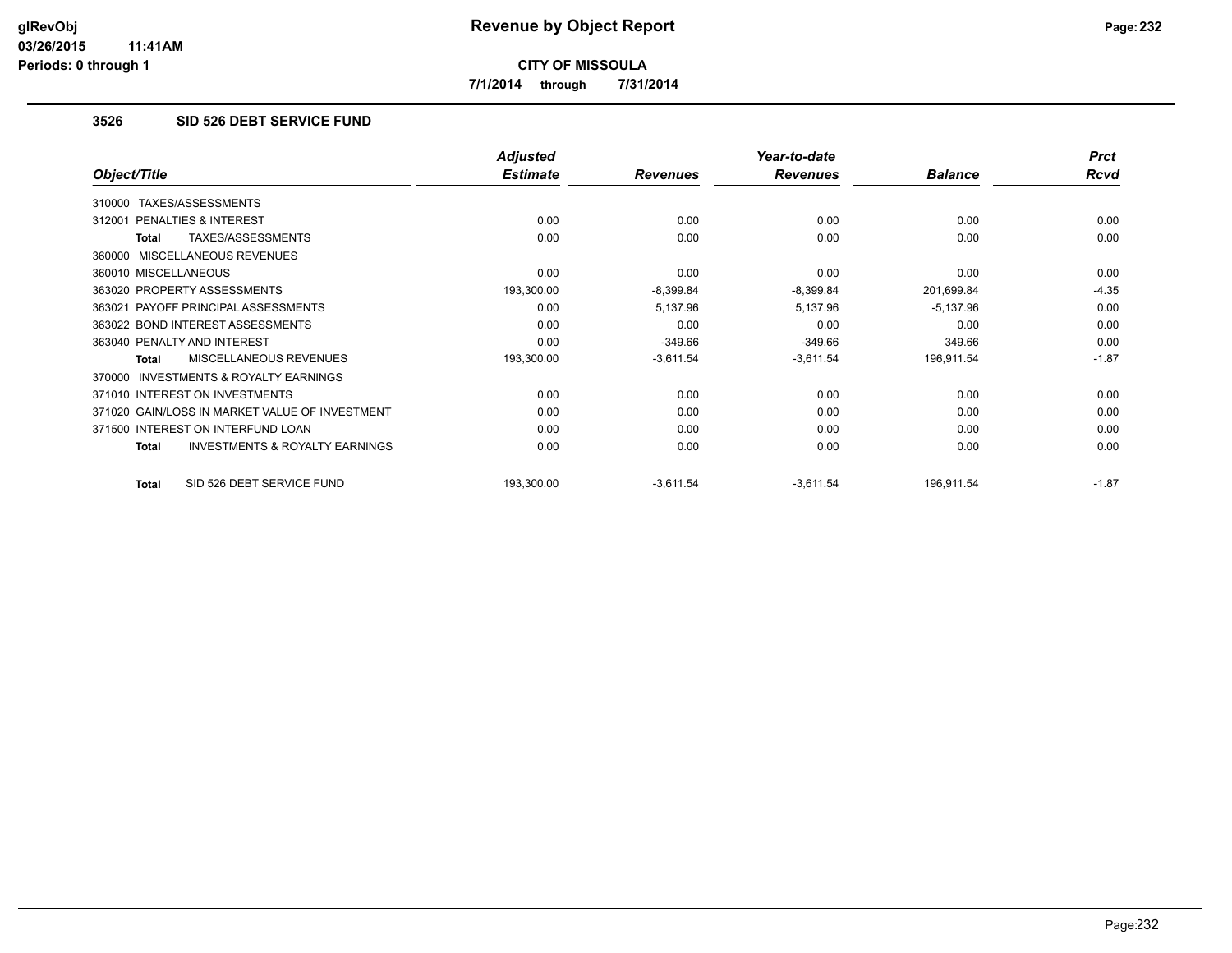**7/1/2014 through 7/31/2014**

**3527 SID 527 DEBT SERVICE FUND**

**3527 SID 527 DEBT SERVICE FUND**

|                                                           | <b>Adjusted</b> |                 | Year-to-date    |                | <b>Prct</b> |
|-----------------------------------------------------------|-----------------|-----------------|-----------------|----------------|-------------|
| Object/Title                                              | <b>Estimate</b> | <b>Revenues</b> | <b>Revenues</b> | <b>Balance</b> | Rcvd        |
| TAXES/ASSESSMENTS<br>310000                               |                 |                 |                 |                |             |
| PENALTIES & INTEREST<br>312001                            | 0.00            | 0.00            | 0.00            | 0.00           | 0.00        |
| TAXES/ASSESSMENTS<br><b>Total</b>                         | 0.00            | 0.00            | 0.00            | 0.00           | 0.00        |
| MISCELLANEOUS REVENUES<br>360000                          |                 |                 |                 |                |             |
| 360010 MISCELLANEOUS                                      | 0.00            | 0.00            | 0.00            | 0.00           | 0.00        |
| 363020 PROPERTY ASSESSMENTS                               | 0.00            | 0.00            | 0.00            | 0.00           | 0.00        |
| 363021 PAYOFF PRINCIPAL ASSESSMENTS                       | 0.00            | 0.00            | 0.00            | 0.00           | 0.00        |
| 363022 BOND INTEREST ASSESSMENTS                          | 0.00            | 0.00            | 0.00            | 0.00           | 0.00        |
| 363040 PENALTY AND INTEREST                               | 0.00            | 0.00            | 0.00            | 0.00           | 0.00        |
| <b>MISCELLANEOUS REVENUES</b><br>Total                    | 0.00            | 0.00            | 0.00            | 0.00           | 0.00        |
| <b>INVESTMENTS &amp; ROYALTY EARNINGS</b><br>370000       |                 |                 |                 |                |             |
| 371010 INTEREST ON INVESTMENTS                            | 0.00            | 0.00            | 0.00            | 0.00           | 0.00        |
| 371020 GAIN/LOSS IN MARKET VALUE OF INVESTMENTS           | 0.00            | 0.00            | 0.00            | 0.00           | 0.00        |
| <b>INVESTMENTS &amp; ROYALTY EARNINGS</b><br><b>Total</b> | 0.00            | 0.00            | 0.00            | 0.00           | 0.00        |
| OTHER FINANCING SOURCES<br>380000                         |                 |                 |                 |                |             |
| 381030 SID BONDS PROCEEDS                                 | 0.00            | 0.00            | 0.00            | 0.00           | 0.00        |
| OTHER FINANCING SOURCES<br><b>Total</b>                   | 0.00            | 0.00            | 0.00            | 0.00           | 0.00        |
| SID 527 DEBT SERVICE FUND<br><b>Total</b>                 | 0.00            | 0.00            | 0.00            | 0.00           | 0.00        |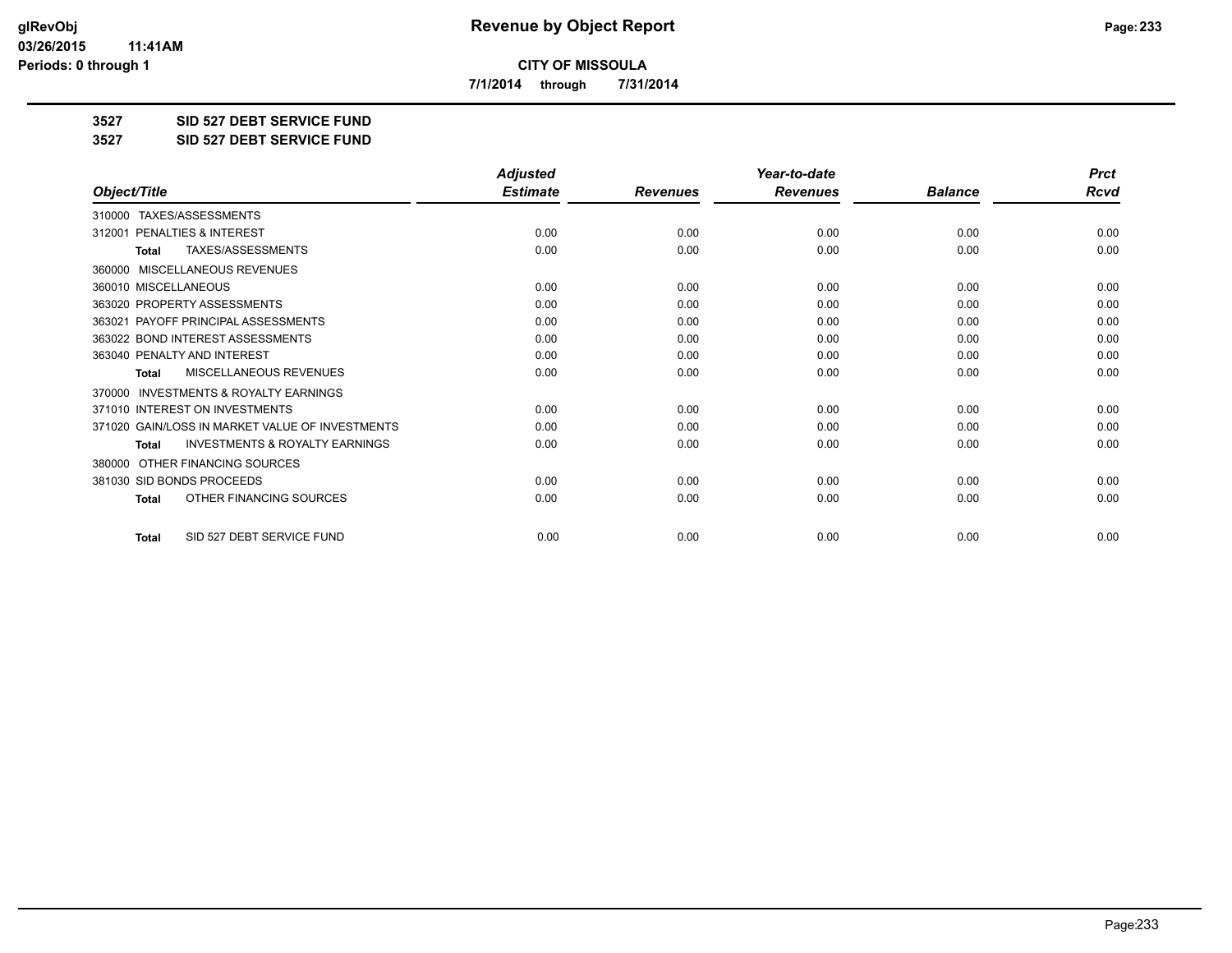**7/1/2014 through 7/31/2014**

## **3527 SID 527 DEBT SERVICE FUND**

|                                                           | <b>Adjusted</b> |                 | Year-to-date    |                | <b>Prct</b> |
|-----------------------------------------------------------|-----------------|-----------------|-----------------|----------------|-------------|
| Object/Title                                              | <b>Estimate</b> | <b>Revenues</b> | <b>Revenues</b> | <b>Balance</b> | Rcvd        |
| 310000 TAXES/ASSESSMENTS                                  |                 |                 |                 |                |             |
| 312001 PENALTIES & INTEREST                               | 0.00            | 0.00            | 0.00            | 0.00           | 0.00        |
| <b>TAXES/ASSESSMENTS</b><br><b>Total</b>                  | 0.00            | 0.00            | 0.00            | 0.00           | 0.00        |
| 360000 MISCELLANEOUS REVENUES                             |                 |                 |                 |                |             |
| 360010 MISCELLANEOUS                                      | 0.00            | 0.00            | 0.00            | 0.00           | 0.00        |
| 363020 PROPERTY ASSESSMENTS                               | 0.00            | 0.00            | 0.00            | 0.00           | 0.00        |
| 363021 PAYOFF PRINCIPAL ASSESSMENTS                       | 0.00            | 0.00            | 0.00            | 0.00           | 0.00        |
| 363022 BOND INTEREST ASSESSMENTS                          | 0.00            | 0.00            | 0.00            | 0.00           | 0.00        |
| 363040 PENALTY AND INTEREST                               | 0.00            | 0.00            | 0.00            | 0.00           | 0.00        |
| <b>MISCELLANEOUS REVENUES</b><br><b>Total</b>             | 0.00            | 0.00            | 0.00            | 0.00           | 0.00        |
| <b>INVESTMENTS &amp; ROYALTY EARNINGS</b><br>370000       |                 |                 |                 |                |             |
| 371010 INTEREST ON INVESTMENTS                            | 0.00            | 0.00            | 0.00            | 0.00           | 0.00        |
| 371020 GAIN/LOSS IN MARKET VALUE OF INVESTMENT            | 0.00            | 0.00            | 0.00            | 0.00           | 0.00        |
| <b>INVESTMENTS &amp; ROYALTY EARNINGS</b><br><b>Total</b> | 0.00            | 0.00            | 0.00            | 0.00           | 0.00        |
| 380000 OTHER FINANCING SOURCES                            |                 |                 |                 |                |             |
| 381030 SID BONDS PROCEEDS                                 | 0.00            | 0.00            | 0.00            | 0.00           | 0.00        |
| OTHER FINANCING SOURCES<br><b>Total</b>                   | 0.00            | 0.00            | 0.00            | 0.00           | 0.00        |
| SID 527 DEBT SERVICE FUND<br>Total                        | 0.00            | 0.00            | 0.00            | 0.00           | 0.00        |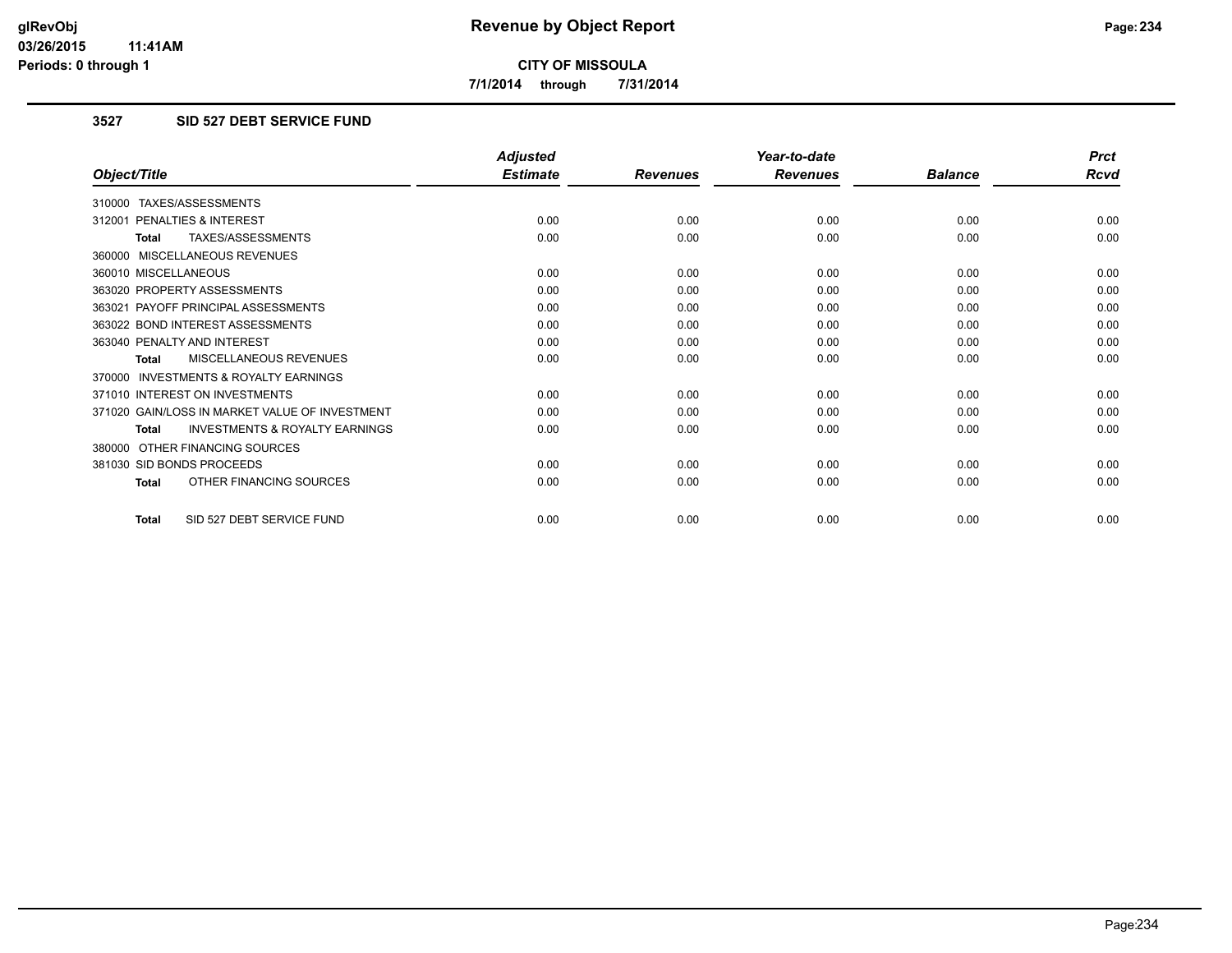**7/1/2014 through 7/31/2014**

**3530 SID 530 DEBT SERVICE FUND**

**3530 SID 530 DEBT SERVICE FUND**

|                                                           | <b>Adjusted</b> |                 | Year-to-date    |                | <b>Prct</b> |
|-----------------------------------------------------------|-----------------|-----------------|-----------------|----------------|-------------|
| Object/Title                                              | <b>Estimate</b> | <b>Revenues</b> | <b>Revenues</b> | <b>Balance</b> | Rcvd        |
| TAXES/ASSESSMENTS<br>310000                               |                 |                 |                 |                |             |
| 312001 PENALTIES & INTEREST                               | 0.00            | 0.00            | 0.00            | 0.00           | 0.00        |
| TAXES/ASSESSMENTS<br><b>Total</b>                         | 0.00            | 0.00            | 0.00            | 0.00           | 0.00        |
| MISCELLANEOUS REVENUES<br>360000                          |                 |                 |                 |                |             |
| 360010 MISCELLANEOUS                                      | 0.00            | 0.00            | 0.00            | 0.00           | 0.00        |
| 363020 PROPERTY ASSESSMENTS                               | 680.00          | $-11.17$        | $-11.17$        | 691.17         | $-1.64$     |
| 363021 PAYOFF PRINCIPAL ASSESSMENTS                       | 0.00            | 0.00            | 0.00            | 0.00           | 0.00        |
| 363022 BOND INTEREST ASSESSMENTS                          | 0.00            | 0.00            | 0.00            | 0.00           | 0.00        |
| 363040 PENALTY AND INTEREST                               | 0.00            | $-0.33$         | $-0.33$         | 0.33           | 0.00        |
| MISCELLANEOUS REVENUES<br><b>Total</b>                    | 680.00          | $-11.50$        | $-11.50$        | 691.50         | $-1.69$     |
| INVESTMENTS & ROYALTY EARNINGS<br>370000                  |                 |                 |                 |                |             |
| 371010 INTEREST ON INVESTMENTS                            | 0.00            | 0.00            | 0.00            | 0.00           | 0.00        |
| 371020 GAIN/LOSS IN MARKET VALUE OF INVESTMENTS           | 0.00            | 0.00            | 0.00            | 0.00           | 0.00        |
| <b>INVESTMENTS &amp; ROYALTY EARNINGS</b><br><b>Total</b> | 0.00            | 0.00            | 0.00            | 0.00           | 0.00        |
| SID 530 DEBT SERVICE FUND<br>Total                        | 680.00          | $-11.50$        | $-11.50$        | 691.50         | $-1.69$     |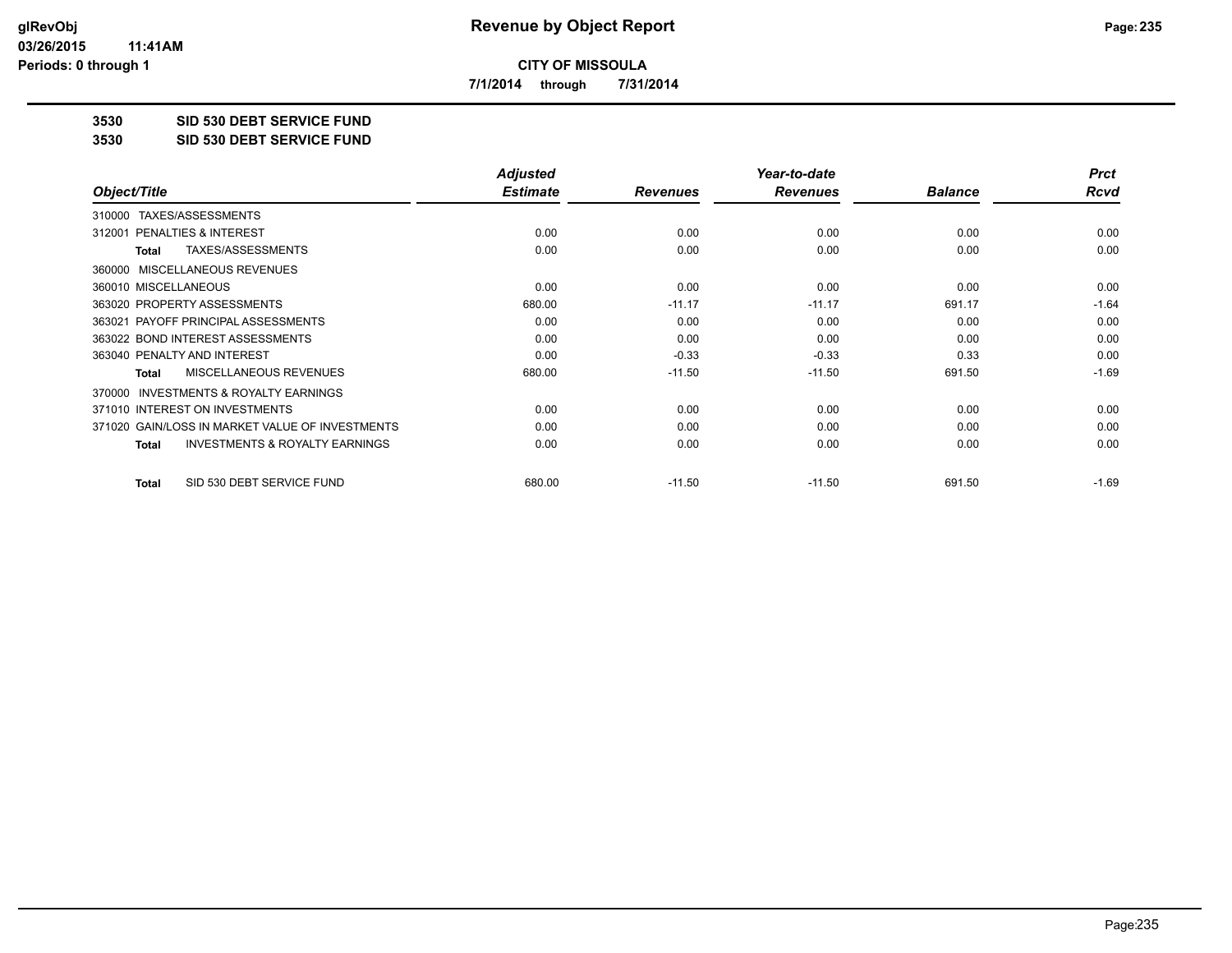**7/1/2014 through 7/31/2014**

## **3530 SID 530 DEBT SERVICE FUND**

|                                                           | <b>Adjusted</b> |                 | Year-to-date    |                | <b>Prct</b> |
|-----------------------------------------------------------|-----------------|-----------------|-----------------|----------------|-------------|
| Object/Title                                              | <b>Estimate</b> | <b>Revenues</b> | <b>Revenues</b> | <b>Balance</b> | <b>Rcvd</b> |
| 310000 TAXES/ASSESSMENTS                                  |                 |                 |                 |                |             |
| 312001 PENALTIES & INTEREST                               | 0.00            | 0.00            | 0.00            | 0.00           | 0.00        |
| <b>TAXES/ASSESSMENTS</b><br><b>Total</b>                  | 0.00            | 0.00            | 0.00            | 0.00           | 0.00        |
| 360000 MISCELLANEOUS REVENUES                             |                 |                 |                 |                |             |
| 360010 MISCELLANEOUS                                      | 0.00            | 0.00            | 0.00            | 0.00           | 0.00        |
| 363020 PROPERTY ASSESSMENTS                               | 680.00          | $-11.17$        | $-11.17$        | 691.17         | $-1.64$     |
| 363021 PAYOFF PRINCIPAL ASSESSMENTS                       | 0.00            | 0.00            | 0.00            | 0.00           | 0.00        |
| 363022 BOND INTEREST ASSESSMENTS                          | 0.00            | 0.00            | 0.00            | 0.00           | 0.00        |
| 363040 PENALTY AND INTEREST                               | 0.00            | $-0.33$         | $-0.33$         | 0.33           | 0.00        |
| MISCELLANEOUS REVENUES<br><b>Total</b>                    | 680.00          | $-11.50$        | $-11.50$        | 691.50         | $-1.69$     |
| <b>INVESTMENTS &amp; ROYALTY EARNINGS</b><br>370000       |                 |                 |                 |                |             |
| 371010 INTEREST ON INVESTMENTS                            | 0.00            | 0.00            | 0.00            | 0.00           | 0.00        |
| 371020 GAIN/LOSS IN MARKET VALUE OF INVESTMENT            | 0.00            | 0.00            | 0.00            | 0.00           | 0.00        |
| <b>INVESTMENTS &amp; ROYALTY EARNINGS</b><br><b>Total</b> | 0.00            | 0.00            | 0.00            | 0.00           | 0.00        |
| SID 530 DEBT SERVICE FUND<br><b>Total</b>                 | 680.00          | $-11.50$        | $-11.50$        | 691.50         | $-1.69$     |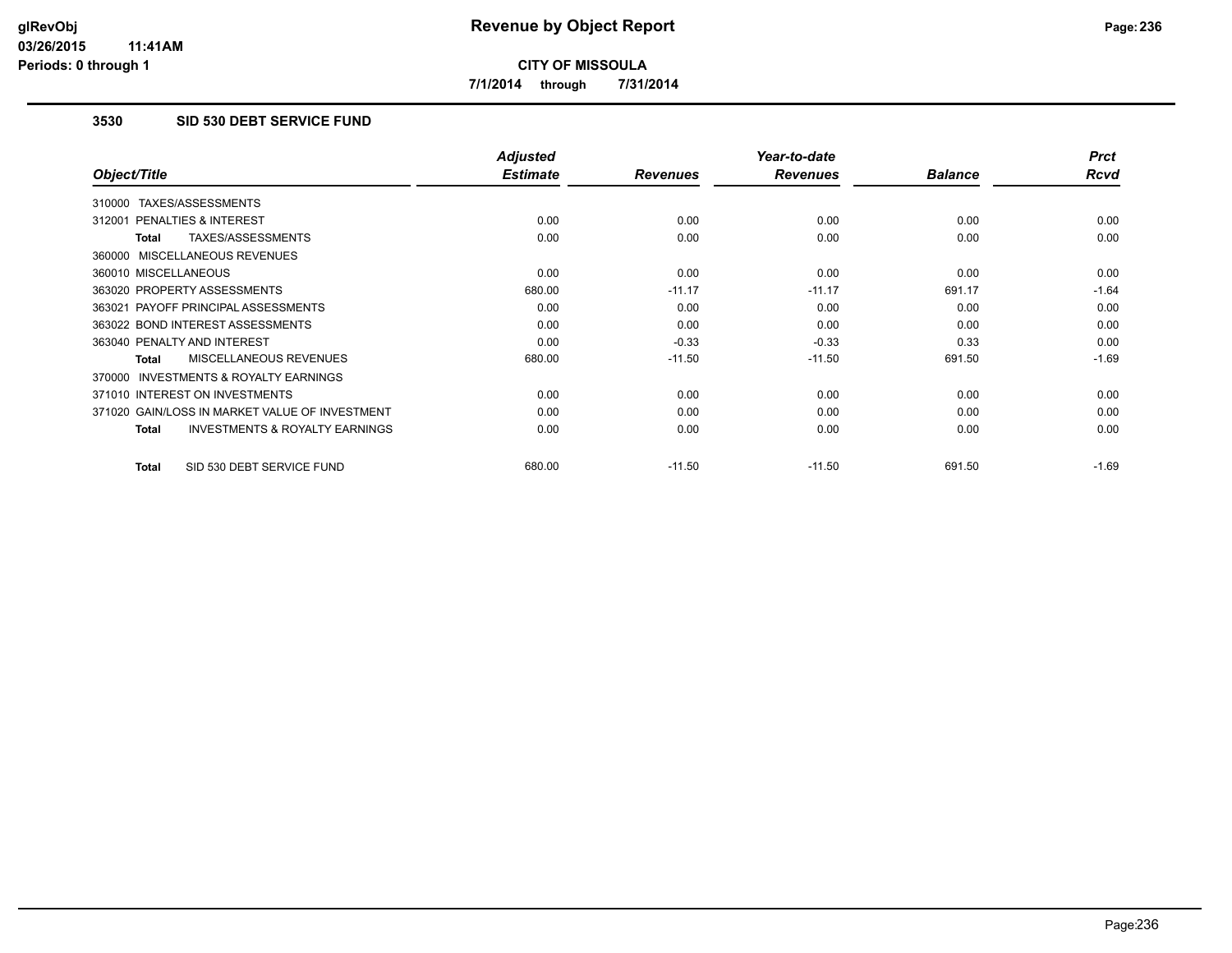**7/1/2014 through 7/31/2014**

#### **3531 SID 531 HICKORY ST CALMING**

#### **3531 SID 531 HICKORY ST CALMING**

|                                                     | <b>Adjusted</b> |                 | Year-to-date    |                | <b>Prct</b> |
|-----------------------------------------------------|-----------------|-----------------|-----------------|----------------|-------------|
| Object/Title                                        | <b>Estimate</b> | <b>Revenues</b> | <b>Revenues</b> | <b>Balance</b> | Rcvd        |
| TAXES/ASSESSMENTS<br>310000                         |                 |                 |                 |                |             |
| PENALTIES & INTEREST<br>312001                      | 0.00            | 0.00            | 0.00            | 0.00           | 0.00        |
| TAXES/ASSESSMENTS<br><b>Total</b>                   | 0.00            | 0.00            | 0.00            | 0.00           | 0.00        |
| MISCELLANEOUS REVENUES<br>360000                    |                 |                 |                 |                |             |
| 360010 MISCELLANEOUS                                | 0.00            | 0.00            | 0.00            | 0.00           | 0.00        |
| 363020 PROPERTY ASSESSMENTS                         | 0.00            | $-162.90$       | $-162.90$       | 162.90         | 0.00        |
| PAYOFF PRINCIPAL ASSESSMENTS<br>363021              | 0.00            | 0.00            | 0.00            | 0.00           | 0.00        |
| 363022 BOND INTEREST ASSESSMENTS                    | 0.00            | 0.00            | 0.00            | 0.00           | 0.00        |
| 363040 PENALTY AND INTEREST                         | 0.00            | $-7.41$         | $-7.41$         | 7.41           | 0.00        |
| MISCELLANEOUS REVENUES<br>Total                     | 0.00            | $-170.31$       | $-170.31$       | 170.31         | 0.00        |
| <b>INVESTMENTS &amp; ROYALTY EARNINGS</b><br>370000 |                 |                 |                 |                |             |
| 371010 INTEREST ON INVESTMENTS                      | 0.00            | 0.00            | 0.00            | 0.00           | 0.00        |
| 371020 GAIN/LOSS IN MARKET VALUE OF INVESTMENTS     | 0.00            | 0.00            | 0.00            | 0.00           | 0.00        |
| <b>INVESTMENTS &amp; ROYALTY EARNINGS</b><br>Total  | 0.00            | 0.00            | 0.00            | 0.00           | 0.00        |
| OTHER FINANCING SOURCES<br>380000                   |                 |                 |                 |                |             |
| 383000 OPERATING TRANSFERS                          | 0.00            | 0.00            | 0.00            | 0.00           | 0.00        |
| OTHER FINANCING SOURCES<br><b>Total</b>             | 0.00            | 0.00            | 0.00            | 0.00           | 0.00        |
| SID 531 HICKORY ST CALMING<br><b>Total</b>          | 0.00            | $-170.31$       | $-170.31$       | 170.31         | 0.00        |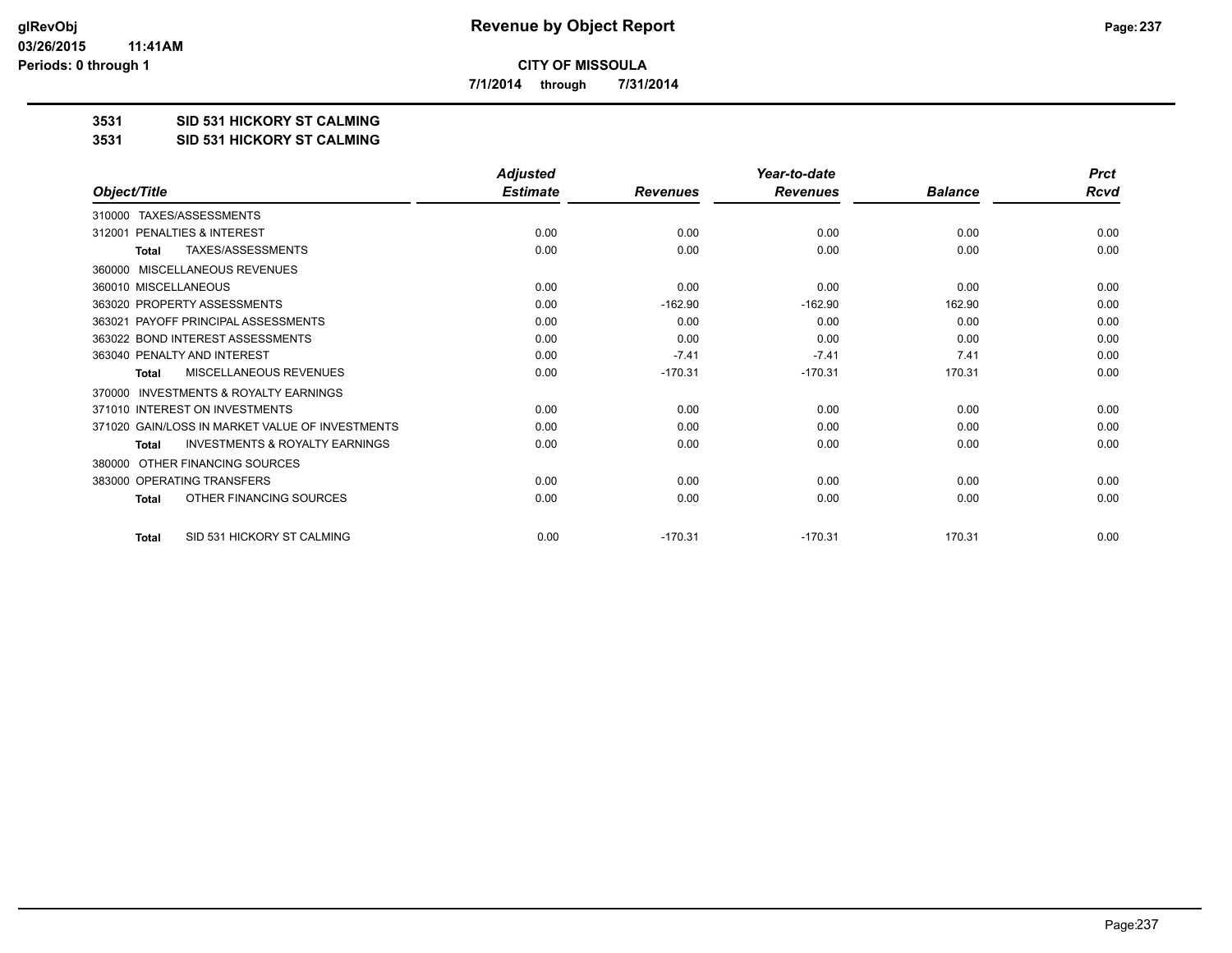**7/1/2014 through 7/31/2014**

## **3531 SID 531 HICKORY ST CALMING**

|                                                           | <b>Adjusted</b> |                 | Year-to-date    |                | <b>Prct</b> |
|-----------------------------------------------------------|-----------------|-----------------|-----------------|----------------|-------------|
| Object/Title                                              | <b>Estimate</b> | <b>Revenues</b> | <b>Revenues</b> | <b>Balance</b> | Rcvd        |
| 310000 TAXES/ASSESSMENTS                                  |                 |                 |                 |                |             |
| PENALTIES & INTEREST<br>312001                            | 0.00            | 0.00            | 0.00            | 0.00           | 0.00        |
| TAXES/ASSESSMENTS<br><b>Total</b>                         | 0.00            | 0.00            | 0.00            | 0.00           | 0.00        |
| 360000 MISCELLANEOUS REVENUES                             |                 |                 |                 |                |             |
| 360010 MISCELLANEOUS                                      | 0.00            | 0.00            | 0.00            | 0.00           | 0.00        |
| 363020 PROPERTY ASSESSMENTS                               | 0.00            | $-162.90$       | $-162.90$       | 162.90         | 0.00        |
| 363021 PAYOFF PRINCIPAL ASSESSMENTS                       | 0.00            | 0.00            | 0.00            | 0.00           | 0.00        |
| 363022 BOND INTEREST ASSESSMENTS                          | 0.00            | 0.00            | 0.00            | 0.00           | 0.00        |
| 363040 PENALTY AND INTEREST                               | 0.00            | $-7.41$         | $-7.41$         | 7.41           | 0.00        |
| <b>MISCELLANEOUS REVENUES</b><br><b>Total</b>             | 0.00            | $-170.31$       | $-170.31$       | 170.31         | 0.00        |
| <b>INVESTMENTS &amp; ROYALTY EARNINGS</b><br>370000       |                 |                 |                 |                |             |
| 371010 INTEREST ON INVESTMENTS                            | 0.00            | 0.00            | 0.00            | 0.00           | 0.00        |
| 371020 GAIN/LOSS IN MARKET VALUE OF INVESTMENT            | 0.00            | 0.00            | 0.00            | 0.00           | 0.00        |
| <b>INVESTMENTS &amp; ROYALTY EARNINGS</b><br><b>Total</b> | 0.00            | 0.00            | 0.00            | 0.00           | 0.00        |
| OTHER FINANCING SOURCES<br>380000                         |                 |                 |                 |                |             |
| 383000 OPERATING TRANSFERS                                | 0.00            | 0.00            | 0.00            | 0.00           | 0.00        |
| OTHER FINANCING SOURCES<br><b>Total</b>                   | 0.00            | 0.00            | 0.00            | 0.00           | 0.00        |
| SID 531 HICKORY ST CALMING<br><b>Total</b>                | 0.00            | $-170.31$       | $-170.31$       | 170.31         | 0.00        |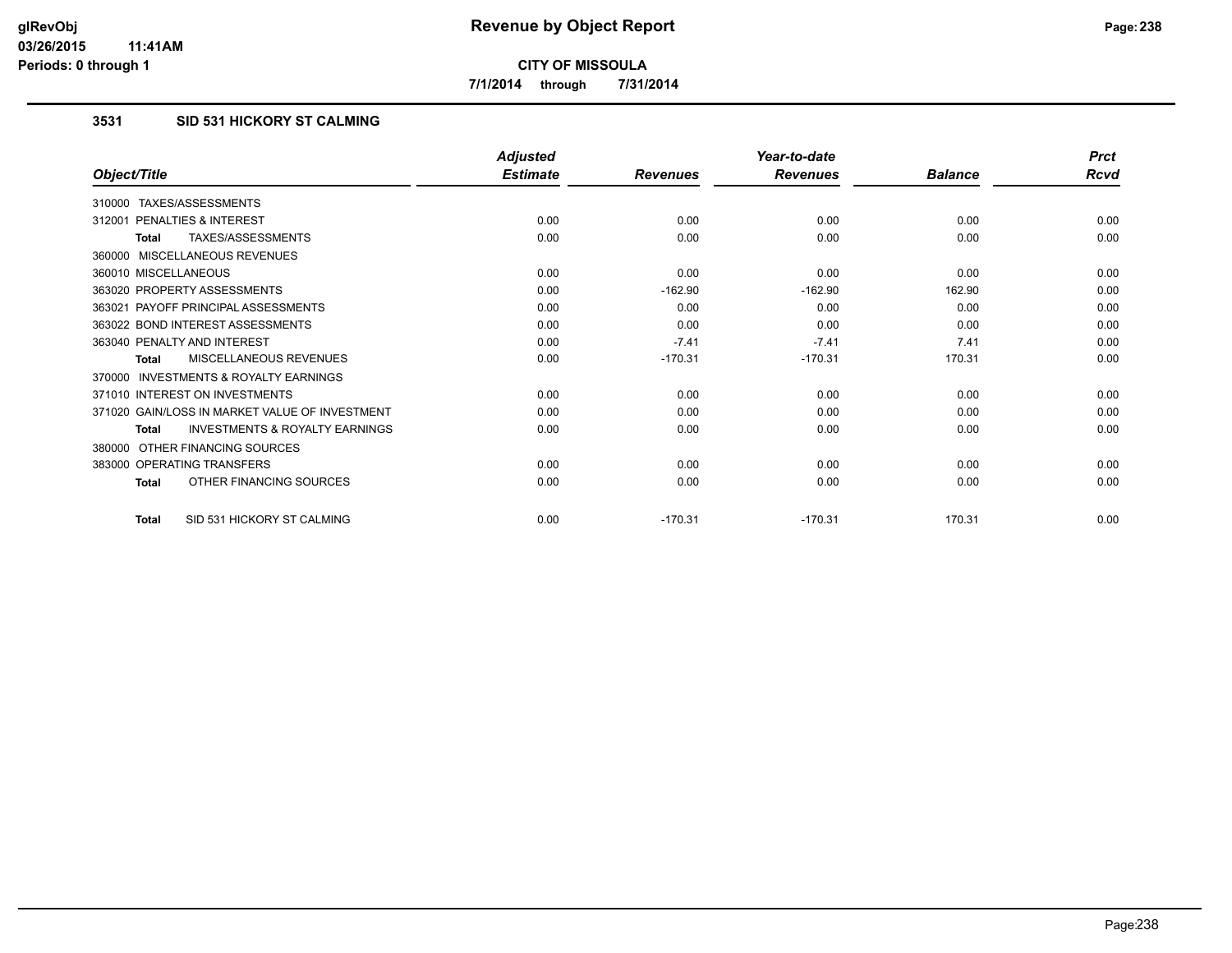**7/1/2014 through 7/31/2014**

## **3532 SID 532 DEBT SERVICE FUND**

**3532 SID 532 DEBT SERVICE FUND**

|                                                 | <b>Adjusted</b> |                 | Year-to-date    |                | <b>Prct</b> |
|-------------------------------------------------|-----------------|-----------------|-----------------|----------------|-------------|
| Object/Title                                    | <b>Estimate</b> | <b>Revenues</b> | <b>Revenues</b> | <b>Balance</b> | Rcvd        |
| 360000 MISCELLANEOUS REVENUES                   |                 |                 |                 |                |             |
| 363020 PROPERTY ASSESSMENTS                     | 43,363.00       | $-764.64$       | -764.64         | 44.127.64      | $-1.76$     |
| 363021 PAYOFF PRINCIPAL ASSESSMENTS             | 0.00            | 0.00            | 0.00            | 0.00           | 0.00        |
| 363022 BOND INTEREST ASSESSMENTS                | 0.00            | 0.00            | 0.00            | 0.00           | 0.00        |
| 363040 PENALTY AND INTEREST                     | 0.00            | $-32.01$        | $-32.01$        | 32.01          | 0.00        |
| MISCELLANEOUS REVENUES<br>Total                 | 43,363.00       | $-796.65$       | $-796.65$       | 44,159.65      | $-1.84$     |
| 370000 INVESTMENTS & ROYALTY EARNINGS           |                 |                 |                 |                |             |
| 371010 INTEREST ON INVESTMENTS                  | 0.00            | 0.00            | 0.00            | 0.00           | 0.00        |
| 371020 GAIN/LOSS IN MARKET VALUE OF INVESTMENTS | 0.00            | 0.00            | 0.00            | 0.00           | 0.00        |
| INVESTMENTS & ROYALTY EARNINGS<br><b>Total</b>  | 0.00            | 0.00            | 0.00            | 0.00           | 0.00        |
| SID 532 DEBT SERVICE FUND<br>Total              | 43.363.00       | $-796.65$       | $-796.65$       | 44.159.65      | $-1.84$     |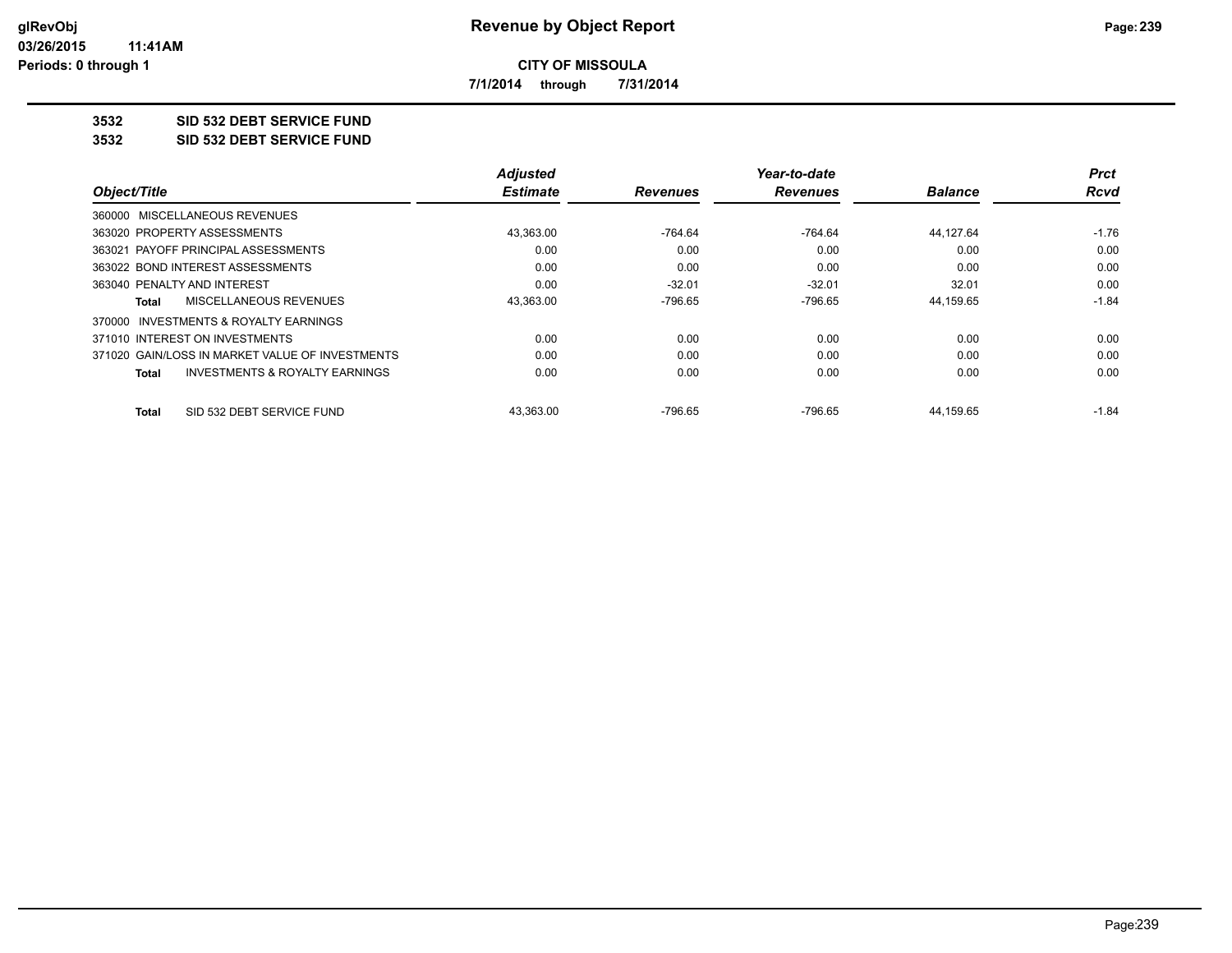**7/1/2014 through 7/31/2014**

### **3532 SID 532 DEBT SERVICE FUND**

|                                                           | <b>Adjusted</b> |                 | Year-to-date    |                | Prct        |
|-----------------------------------------------------------|-----------------|-----------------|-----------------|----------------|-------------|
| Object/Title                                              | <b>Estimate</b> | <b>Revenues</b> | <b>Revenues</b> | <b>Balance</b> | <b>Rcvd</b> |
| 360000 MISCELLANEOUS REVENUES                             |                 |                 |                 |                |             |
| 363020 PROPERTY ASSESSMENTS                               | 43.363.00       | $-764.64$       | -764.64         | 44.127.64      | $-1.76$     |
| 363021 PAYOFF PRINCIPAL ASSESSMENTS                       | 0.00            | 0.00            | 0.00            | 0.00           | 0.00        |
| 363022 BOND INTEREST ASSESSMENTS                          | 0.00            | 0.00            | 0.00            | 0.00           | 0.00        |
| 363040 PENALTY AND INTEREST                               | 0.00            | $-32.01$        | $-32.01$        | 32.01          | 0.00        |
| MISCELLANEOUS REVENUES<br>Total                           | 43,363.00       | -796.65         | -796.65         | 44,159.65      | $-1.84$     |
| INVESTMENTS & ROYALTY EARNINGS<br>370000                  |                 |                 |                 |                |             |
| 371010 INTEREST ON INVESTMENTS                            | 0.00            | 0.00            | 0.00            | 0.00           | 0.00        |
| 371020 GAIN/LOSS IN MARKET VALUE OF INVESTMENT            | 0.00            | 0.00            | 0.00            | 0.00           | 0.00        |
| <b>INVESTMENTS &amp; ROYALTY EARNINGS</b><br><b>Total</b> | 0.00            | 0.00            | 0.00            | 0.00           | 0.00        |
| SID 532 DEBT SERVICE FUND<br><b>Total</b>                 | 43.363.00       | -796.65         | -796.65         | 44.159.65      | $-1.84$     |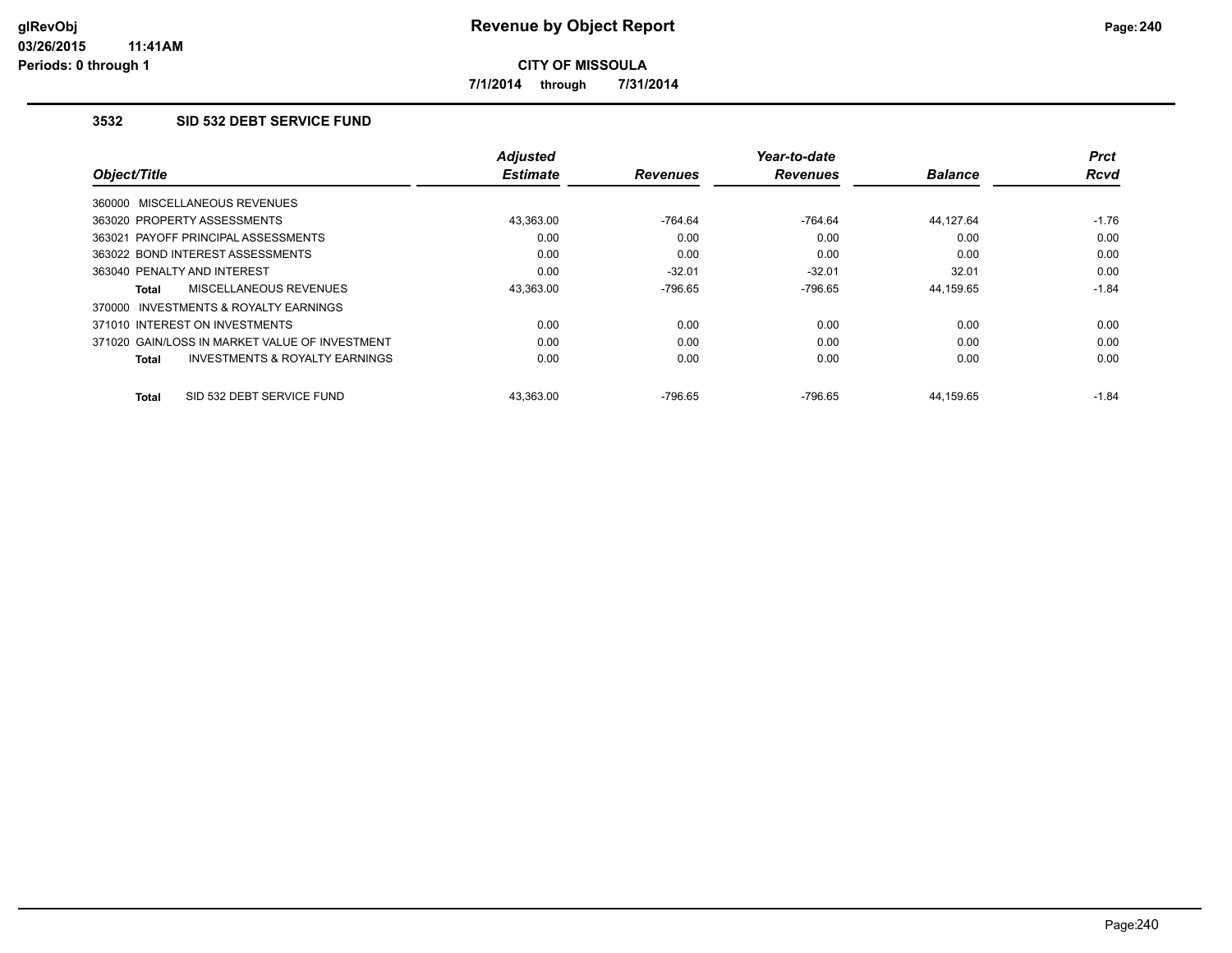**7/1/2014 through 7/31/2014**

## **3533 GILBERT ST SEWER SID DEBT FUND**

#### **3533 GILBERT ST SEWER SID DEBT FUND**

|                                                           | <b>Adjusted</b> |                 | Year-to-date    |                | <b>Prct</b> |
|-----------------------------------------------------------|-----------------|-----------------|-----------------|----------------|-------------|
| Object/Title                                              | <b>Estimate</b> | <b>Revenues</b> | <b>Revenues</b> | <b>Balance</b> | <b>Rcvd</b> |
| TAXES/ASSESSMENTS<br>310000                               |                 |                 |                 |                |             |
| PENALTIES & INTEREST<br>312001                            | 0.00            | 0.00            | 0.00            | 0.00           | 0.00        |
| TAXES/ASSESSMENTS<br>Total                                | 0.00            | 0.00            | 0.00            | 0.00           | 0.00        |
| <b>MISCELLANEOUS REVENUES</b><br>360000                   |                 |                 |                 |                |             |
| 363020 PROPERTY ASSESSMENTS                               | 17,775.00       | $-914.44$       | $-914.44$       | 18,689.44      | $-5.14$     |
| 363021 PAYOFF PRINCIPAL ASSESSMENTS                       | 0.00            | 0.00            | 0.00            | 0.00           | 0.00        |
| 363022 BOND INTEREST ASSESSMENTS                          | 0.00            | 0.00            | 0.00            | 0.00           | 0.00        |
| 363040 PENALTY AND INTEREST                               | 0.00            | $-39.86$        | $-39.86$        | 39.86          | 0.00        |
| MISCELLANEOUS REVENUES<br>Total                           | 17,775.00       | $-954.30$       | $-954.30$       | 18,729.30      | $-5.37$     |
| <b>INVESTMENTS &amp; ROYALTY EARNINGS</b><br>370000       |                 |                 |                 |                |             |
| 371010 INTEREST ON INVESTMENTS                            | 0.00            | 0.00            | 0.00            | 0.00           | 0.00        |
| 371020 GAIN/LOSS IN MARKET VALUE OF INVESTMENTS           | 0.00            | 0.00            | 0.00            | 0.00           | 0.00        |
| <b>INVESTMENTS &amp; ROYALTY EARNINGS</b><br><b>Total</b> | 0.00            | 0.00            | 0.00            | 0.00           | 0.00        |
| OTHER FINANCING SOURCES<br>380000                         |                 |                 |                 |                |             |
| 381009 TRANSFERS IN                                       | 0.00            | 0.00            | 0.00            | 0.00           | 0.00        |
| OTHER FINANCING SOURCES<br><b>Total</b>                   | 0.00            | 0.00            | 0.00            | 0.00           | 0.00        |
| GILBERT ST SEWER SID DEBT FUND<br><b>Total</b>            | 17,775.00       | $-954.30$       | $-954.30$       | 18,729.30      | $-5.37$     |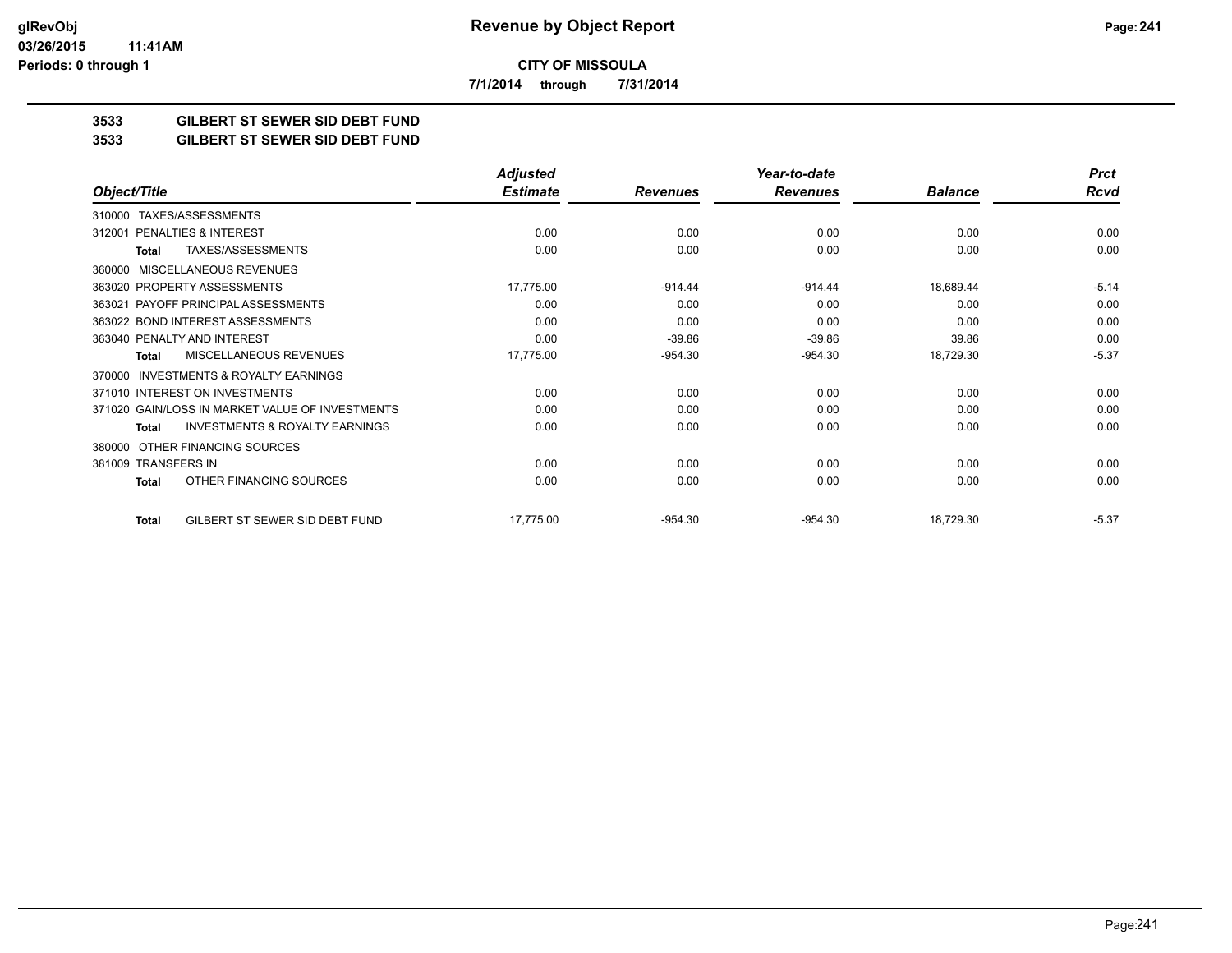**7/1/2014 through 7/31/2014**

## **3533 GILBERT ST SEWER SID DEBT FUND**

|                                                           | <b>Adjusted</b> |                 | Year-to-date    |                | <b>Prct</b> |
|-----------------------------------------------------------|-----------------|-----------------|-----------------|----------------|-------------|
| Object/Title                                              | <b>Estimate</b> | <b>Revenues</b> | <b>Revenues</b> | <b>Balance</b> | <b>Rcvd</b> |
| TAXES/ASSESSMENTS<br>310000                               |                 |                 |                 |                |             |
| PENALTIES & INTEREST<br>312001                            | 0.00            | 0.00            | 0.00            | 0.00           | 0.00        |
| TAXES/ASSESSMENTS<br>Total                                | 0.00            | 0.00            | 0.00            | 0.00           | 0.00        |
| MISCELLANEOUS REVENUES<br>360000                          |                 |                 |                 |                |             |
| 363020 PROPERTY ASSESSMENTS                               | 17,775.00       | $-914.44$       | $-914.44$       | 18,689.44      | $-5.14$     |
| 363021 PAYOFF PRINCIPAL ASSESSMENTS                       | 0.00            | 0.00            | 0.00            | 0.00           | 0.00        |
| 363022 BOND INTEREST ASSESSMENTS                          | 0.00            | 0.00            | 0.00            | 0.00           | 0.00        |
| 363040 PENALTY AND INTEREST                               | 0.00            | $-39.86$        | $-39.86$        | 39.86          | 0.00        |
| MISCELLANEOUS REVENUES<br><b>Total</b>                    | 17,775.00       | $-954.30$       | $-954.30$       | 18,729.30      | $-5.37$     |
| <b>INVESTMENTS &amp; ROYALTY EARNINGS</b><br>370000       |                 |                 |                 |                |             |
| 371010 INTEREST ON INVESTMENTS                            | 0.00            | 0.00            | 0.00            | 0.00           | 0.00        |
| 371020 GAIN/LOSS IN MARKET VALUE OF INVESTMENT            | 0.00            | 0.00            | 0.00            | 0.00           | 0.00        |
| <b>INVESTMENTS &amp; ROYALTY EARNINGS</b><br><b>Total</b> | 0.00            | 0.00            | 0.00            | 0.00           | 0.00        |
| OTHER FINANCING SOURCES<br>380000                         |                 |                 |                 |                |             |
| 381009 TRANSFERS IN                                       | 0.00            | 0.00            | 0.00            | 0.00           | 0.00        |
| OTHER FINANCING SOURCES<br><b>Total</b>                   | 0.00            | 0.00            | 0.00            | 0.00           | 0.00        |
| GILBERT ST SEWER SID DEBT FUND<br><b>Total</b>            | 17,775.00       | $-954.30$       | $-954.30$       | 18,729.30      | $-5.37$     |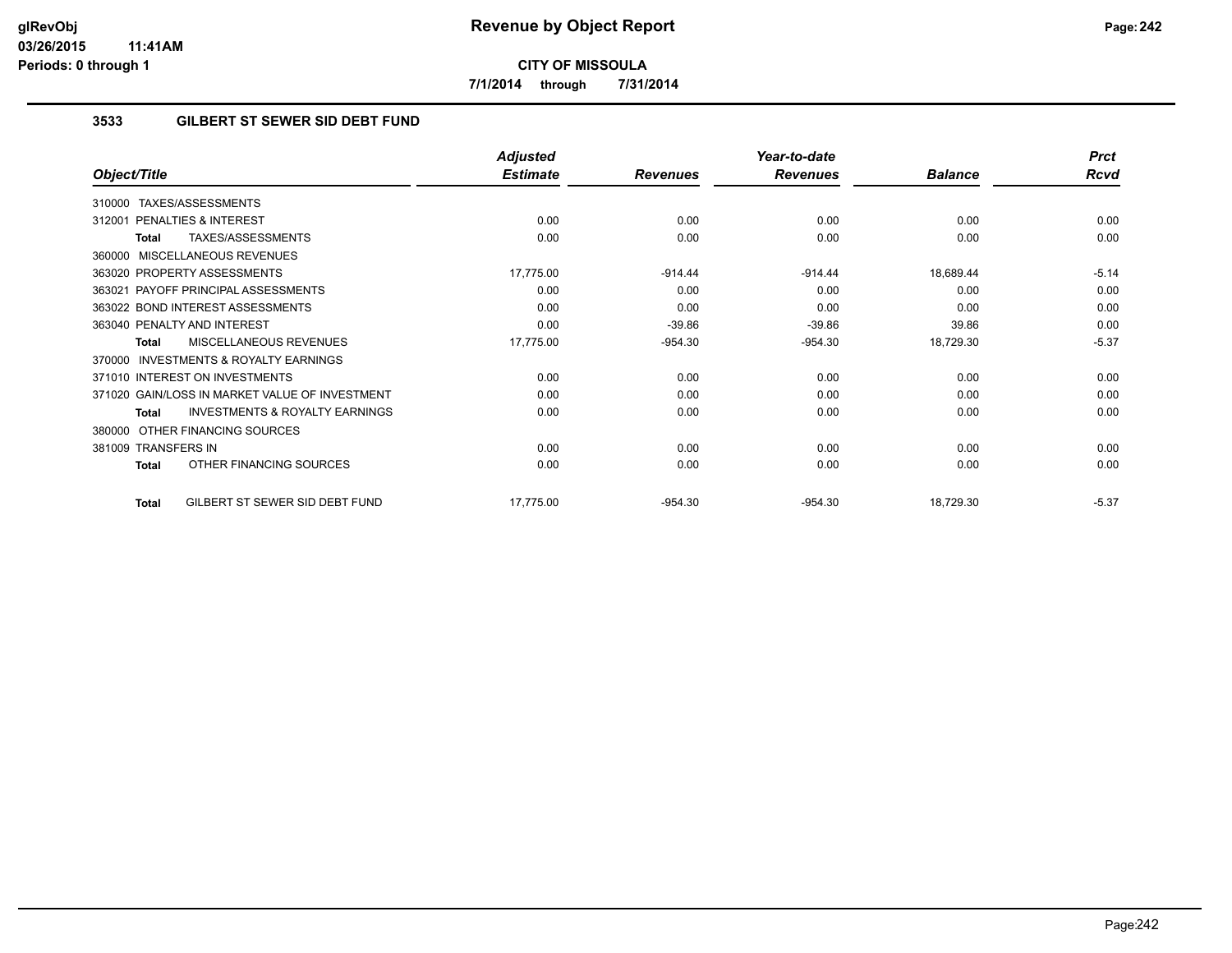**7/1/2014 through 7/31/2014**

## **3534 LINCOLNWOOD SEWER PHASE I**

#### **3534 LINCOLNWOOD SEWER PHASE I**

|                                                           | <b>Adjusted</b> |                 | Year-to-date    |                | <b>Prct</b> |
|-----------------------------------------------------------|-----------------|-----------------|-----------------|----------------|-------------|
| Object/Title                                              | <b>Estimate</b> | <b>Revenues</b> | <b>Revenues</b> | <b>Balance</b> | <b>Rcvd</b> |
| TAXES/ASSESSMENTS<br>310000                               |                 |                 |                 |                |             |
| <b>PENALTIES &amp; INTEREST</b><br>312001                 | 0.00            | 0.00            | 0.00            | 0.00           | 0.00        |
| TAXES/ASSESSMENTS<br><b>Total</b>                         | 0.00            | 0.00            | 0.00            | 0.00           | 0.00        |
| MISCELLANEOUS REVENUES<br>360000                          |                 |                 |                 |                |             |
| 363020 PROPERTY ASSESSMENTS                               | 18,413.00       | $-584.45$       | $-584.45$       | 18,997.45      | $-3.17$     |
| 363021 PAYOFF PRINCIPAL ASSESSMENTS                       | 0.00            | $-4,276.80$     | $-4,276.80$     | 4,276.80       | 0.00        |
| 363022 BOND INTEREST ASSESSMENTS                          | 0.00            | 0.00            | 0.00            | 0.00           | 0.00        |
| 363040 PENALTY AND INTEREST                               | 0.00            | $-15.67$        | $-15.67$        | 15.67          | 0.00        |
| MISCELLANEOUS REVENUES<br><b>Total</b>                    | 18,413.00       | $-4,876.92$     | $-4,876.92$     | 23,289.92      | $-26.49$    |
| INVESTMENTS & ROYALTY EARNINGS<br>370000                  |                 |                 |                 |                |             |
| 371010 INTEREST ON INVESTMENTS                            | 0.00            | 0.00            | 0.00            | 0.00           | 0.00        |
| 371020 GAIN/LOSS IN MARKET VALUE OF INVESTMENTS           | 0.00            | 0.00            | 0.00            | 0.00           | 0.00        |
| <b>INVESTMENTS &amp; ROYALTY EARNINGS</b><br><b>Total</b> | 0.00            | 0.00            | 0.00            | 0.00           | 0.00        |
| LINCOLNWOOD SEWER PHASE I<br><b>Total</b>                 | 18,413.00       | -4,876.92       | -4,876.92       | 23,289.92      | $-26.49$    |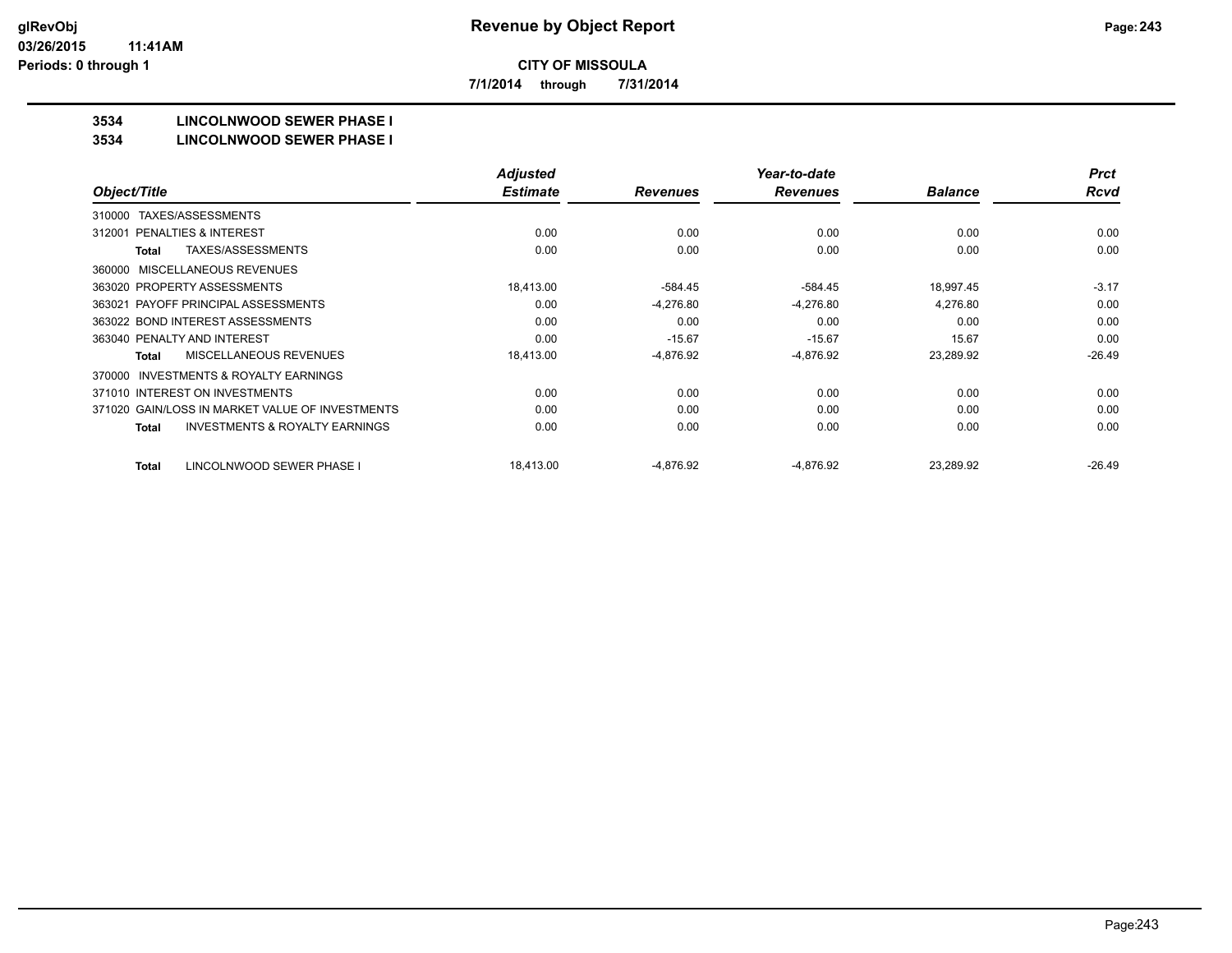**7/1/2014 through 7/31/2014**

## **3534 LINCOLNWOOD SEWER PHASE I**

|                                                    | <b>Adjusted</b> |                 | Year-to-date    |                | <b>Prct</b> |
|----------------------------------------------------|-----------------|-----------------|-----------------|----------------|-------------|
| Object/Title                                       | <b>Estimate</b> | <b>Revenues</b> | <b>Revenues</b> | <b>Balance</b> | <b>Rcvd</b> |
| TAXES/ASSESSMENTS<br>310000                        |                 |                 |                 |                |             |
| PENALTIES & INTEREST<br>312001                     | 0.00            | 0.00            | 0.00            | 0.00           | 0.00        |
| TAXES/ASSESSMENTS<br>Total                         | 0.00            | 0.00            | 0.00            | 0.00           | 0.00        |
| 360000 MISCELLANEOUS REVENUES                      |                 |                 |                 |                |             |
| 363020 PROPERTY ASSESSMENTS                        | 18,413.00       | $-584.45$       | $-584.45$       | 18,997.45      | $-3.17$     |
| 363021 PAYOFF PRINCIPAL ASSESSMENTS                | 0.00            | $-4,276.80$     | $-4,276.80$     | 4,276.80       | 0.00        |
| 363022 BOND INTEREST ASSESSMENTS                   | 0.00            | 0.00            | 0.00            | 0.00           | 0.00        |
| 363040 PENALTY AND INTEREST                        | 0.00            | $-15.67$        | $-15.67$        | 15.67          | 0.00        |
| MISCELLANEOUS REVENUES<br>Total                    | 18,413.00       | $-4,876.92$     | $-4,876.92$     | 23,289.92      | $-26.49$    |
| 370000 INVESTMENTS & ROYALTY EARNINGS              |                 |                 |                 |                |             |
| 371010 INTEREST ON INVESTMENTS                     | 0.00            | 0.00            | 0.00            | 0.00           | 0.00        |
| 371020 GAIN/LOSS IN MARKET VALUE OF INVESTMENT     | 0.00            | 0.00            | 0.00            | 0.00           | 0.00        |
| <b>INVESTMENTS &amp; ROYALTY EARNINGS</b><br>Total | 0.00            | 0.00            | 0.00            | 0.00           | 0.00        |
| LINCOLNWOOD SEWER PHASE I<br>Total                 | 18,413.00       | $-4,876.92$     | $-4,876.92$     | 23,289.92      | $-26.49$    |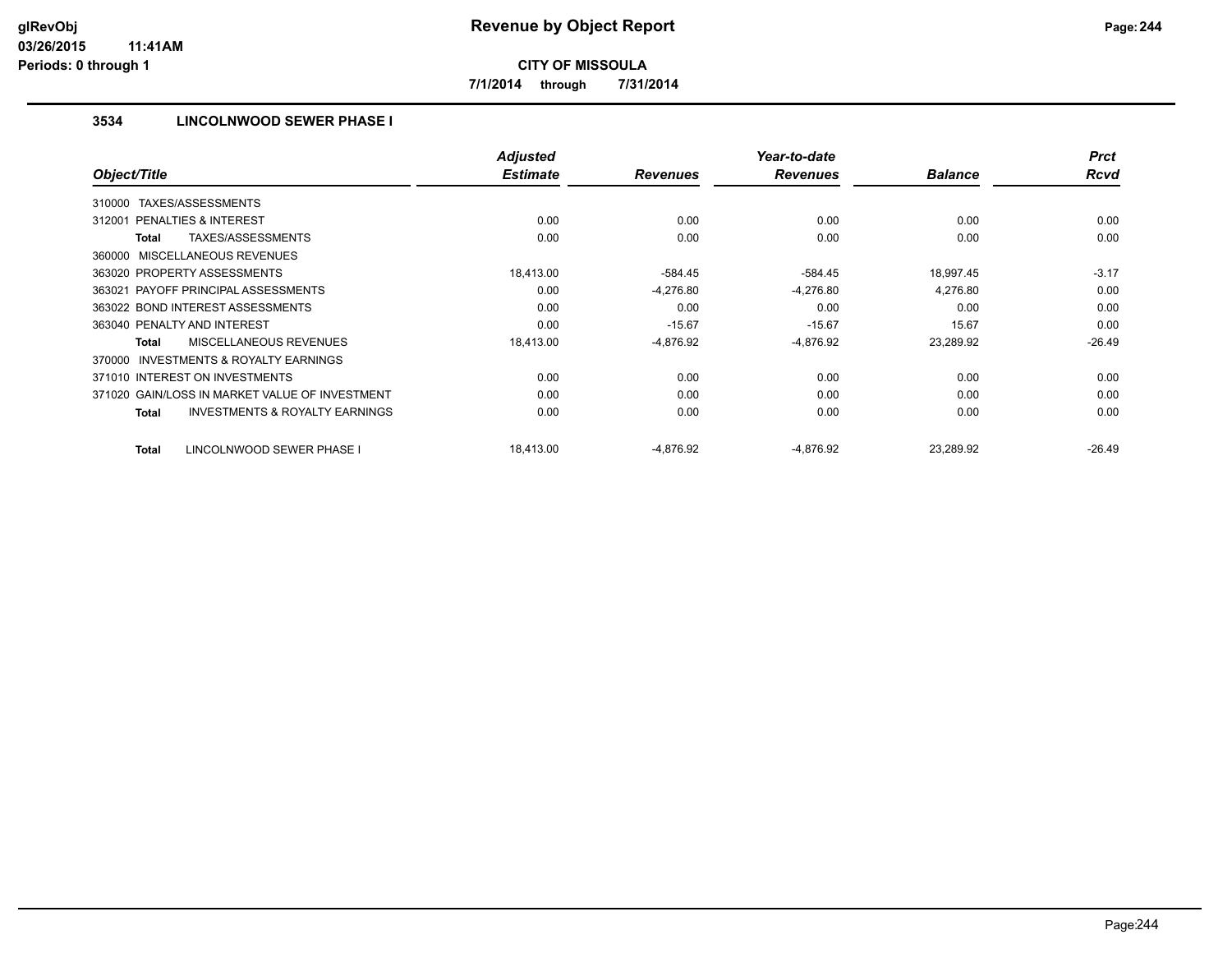**7/1/2014 through 7/31/2014**

## **3535 SLANT STREET TRAFFIC CALMING**

#### **3535 SLANT STREET TRAFFIC CALMING**

|                                                           | <b>Adjusted</b> |                 | Year-to-date    |                | <b>Prct</b> |
|-----------------------------------------------------------|-----------------|-----------------|-----------------|----------------|-------------|
| Object/Title                                              | <b>Estimate</b> | <b>Revenues</b> | <b>Revenues</b> | <b>Balance</b> | Rcvd        |
| TAXES/ASSESSMENTS<br>310000                               |                 |                 |                 |                |             |
| PENALTIES & INTEREST<br>312001                            | 0.00            | 0.00            | 0.00            | 0.00           | 0.00        |
| <b>TAXES/ASSESSMENTS</b><br><b>Total</b>                  | 0.00            | 0.00            | 0.00            | 0.00           | 0.00        |
| MISCELLANEOUS REVENUES<br>360000                          |                 |                 |                 |                |             |
| 360010 MISCELLANEOUS                                      | 0.00            | 0.00            | 0.00            | 0.00           | 0.00        |
| 363020 PROPERTY ASSESSMENTS                               | 0.00            | $-77.92$        | $-77.92$        | 77.92          | 0.00        |
| 363021 PAYOFF PRINCIPAL ASSESSMENTS                       | 0.00            | 0.00            | 0.00            | 0.00           | 0.00        |
| 363022 BOND INTEREST ASSESSMENTS                          | 0.00            | 0.00            | 0.00            | 0.00           | 0.00        |
| 363040 PENALTY AND INTEREST                               | 0.00            | $-2.90$         | $-2.90$         | 2.90           | 0.00        |
| MISCELLANEOUS REVENUES<br><b>Total</b>                    | 0.00            | $-80.82$        | $-80.82$        | 80.82          | 0.00        |
| <b>INVESTMENTS &amp; ROYALTY EARNINGS</b><br>370000       |                 |                 |                 |                |             |
| 371010 INTEREST ON INVESTMENTS                            | 0.00            | 0.00            | 0.00            | 0.00           | 0.00        |
| 371020 GAIN/LOSS IN MARKET VALUE OF INVESTMENTS           | 0.00            | 0.00            | 0.00            | 0.00           | 0.00        |
| <b>INVESTMENTS &amp; ROYALTY EARNINGS</b><br><b>Total</b> | 0.00            | 0.00            | 0.00            | 0.00           | 0.00        |
| OTHER FINANCING SOURCES<br>380000                         |                 |                 |                 |                |             |
| 383000 OPERATING TRANSFERS                                | 0.00            | 0.00            | 0.00            | 0.00           | 0.00        |
| OTHER FINANCING SOURCES<br><b>Total</b>                   | 0.00            | 0.00            | 0.00            | 0.00           | 0.00        |
| SLANT STREET TRAFFIC CALMING<br><b>Total</b>              | 0.00            | $-80.82$        | $-80.82$        | 80.82          | 0.00        |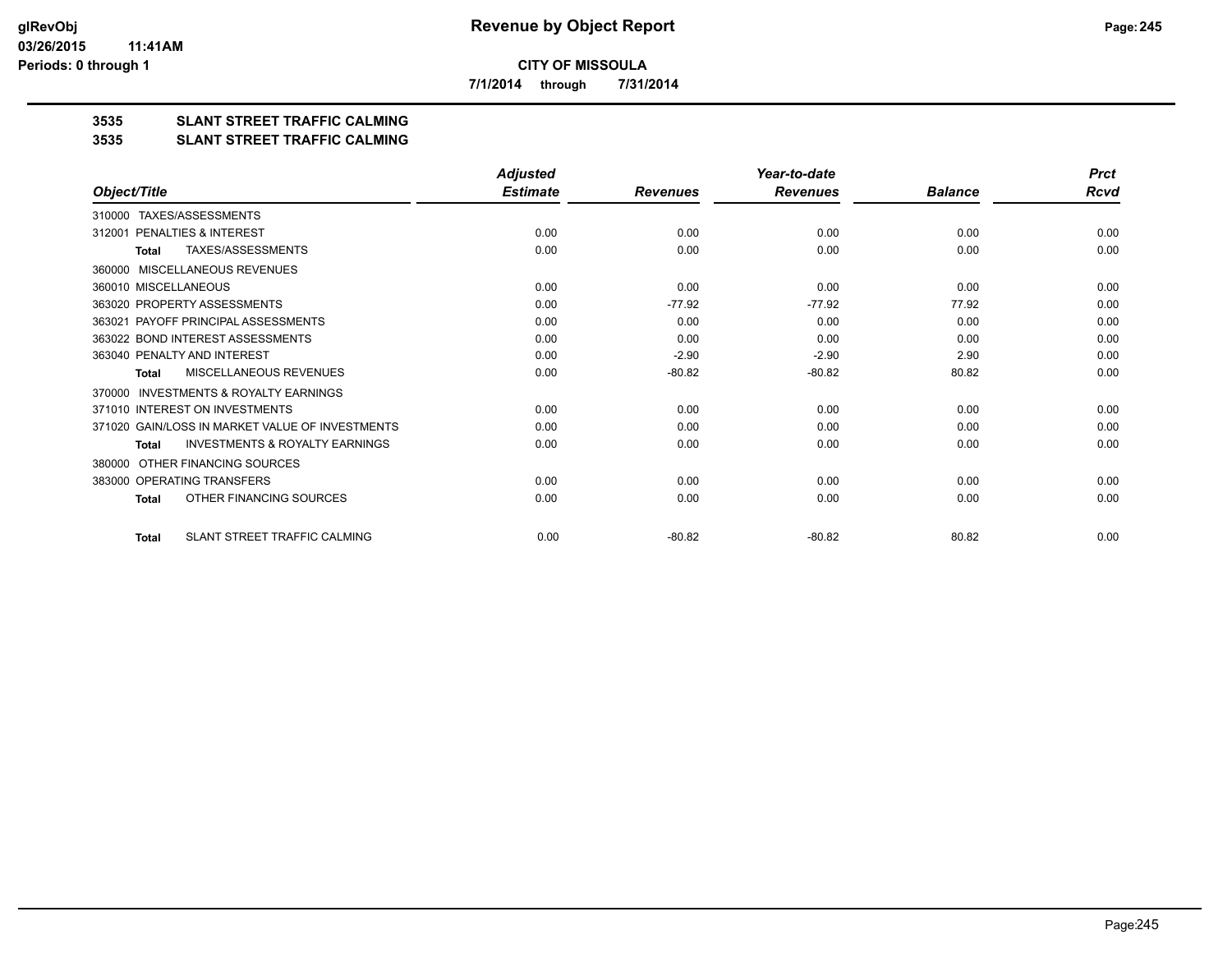**7/1/2014 through 7/31/2014**

## **3535 SLANT STREET TRAFFIC CALMING**

|                                                           | <b>Adjusted</b> |                 | Year-to-date    |                | <b>Prct</b> |
|-----------------------------------------------------------|-----------------|-----------------|-----------------|----------------|-------------|
| Object/Title                                              | <b>Estimate</b> | <b>Revenues</b> | <b>Revenues</b> | <b>Balance</b> | Rcvd        |
| 310000 TAXES/ASSESSMENTS                                  |                 |                 |                 |                |             |
| PENALTIES & INTEREST<br>312001                            | 0.00            | 0.00            | 0.00            | 0.00           | 0.00        |
| TAXES/ASSESSMENTS<br><b>Total</b>                         | 0.00            | 0.00            | 0.00            | 0.00           | 0.00        |
| 360000 MISCELLANEOUS REVENUES                             |                 |                 |                 |                |             |
| 360010 MISCELLANEOUS                                      | 0.00            | 0.00            | 0.00            | 0.00           | 0.00        |
| 363020 PROPERTY ASSESSMENTS                               | 0.00            | $-77.92$        | $-77.92$        | 77.92          | 0.00        |
| 363021 PAYOFF PRINCIPAL ASSESSMENTS                       | 0.00            | 0.00            | 0.00            | 0.00           | 0.00        |
| 363022 BOND INTEREST ASSESSMENTS                          | 0.00            | 0.00            | 0.00            | 0.00           | 0.00        |
| 363040 PENALTY AND INTEREST                               | 0.00            | $-2.90$         | $-2.90$         | 2.90           | 0.00        |
| MISCELLANEOUS REVENUES<br><b>Total</b>                    | 0.00            | $-80.82$        | $-80.82$        | 80.82          | 0.00        |
| INVESTMENTS & ROYALTY EARNINGS<br>370000                  |                 |                 |                 |                |             |
| 371010 INTEREST ON INVESTMENTS                            | 0.00            | 0.00            | 0.00            | 0.00           | 0.00        |
| 371020 GAIN/LOSS IN MARKET VALUE OF INVESTMENT            | 0.00            | 0.00            | 0.00            | 0.00           | 0.00        |
| <b>INVESTMENTS &amp; ROYALTY EARNINGS</b><br><b>Total</b> | 0.00            | 0.00            | 0.00            | 0.00           | 0.00        |
| 380000 OTHER FINANCING SOURCES                            |                 |                 |                 |                |             |
| 383000 OPERATING TRANSFERS                                | 0.00            | 0.00            | 0.00            | 0.00           | 0.00        |
| OTHER FINANCING SOURCES<br><b>Total</b>                   | 0.00            | 0.00            | 0.00            | 0.00           | 0.00        |
| SLANT STREET TRAFFIC CALMING<br><b>Total</b>              | 0.00            | $-80.82$        | $-80.82$        | 80.82          | 0.00        |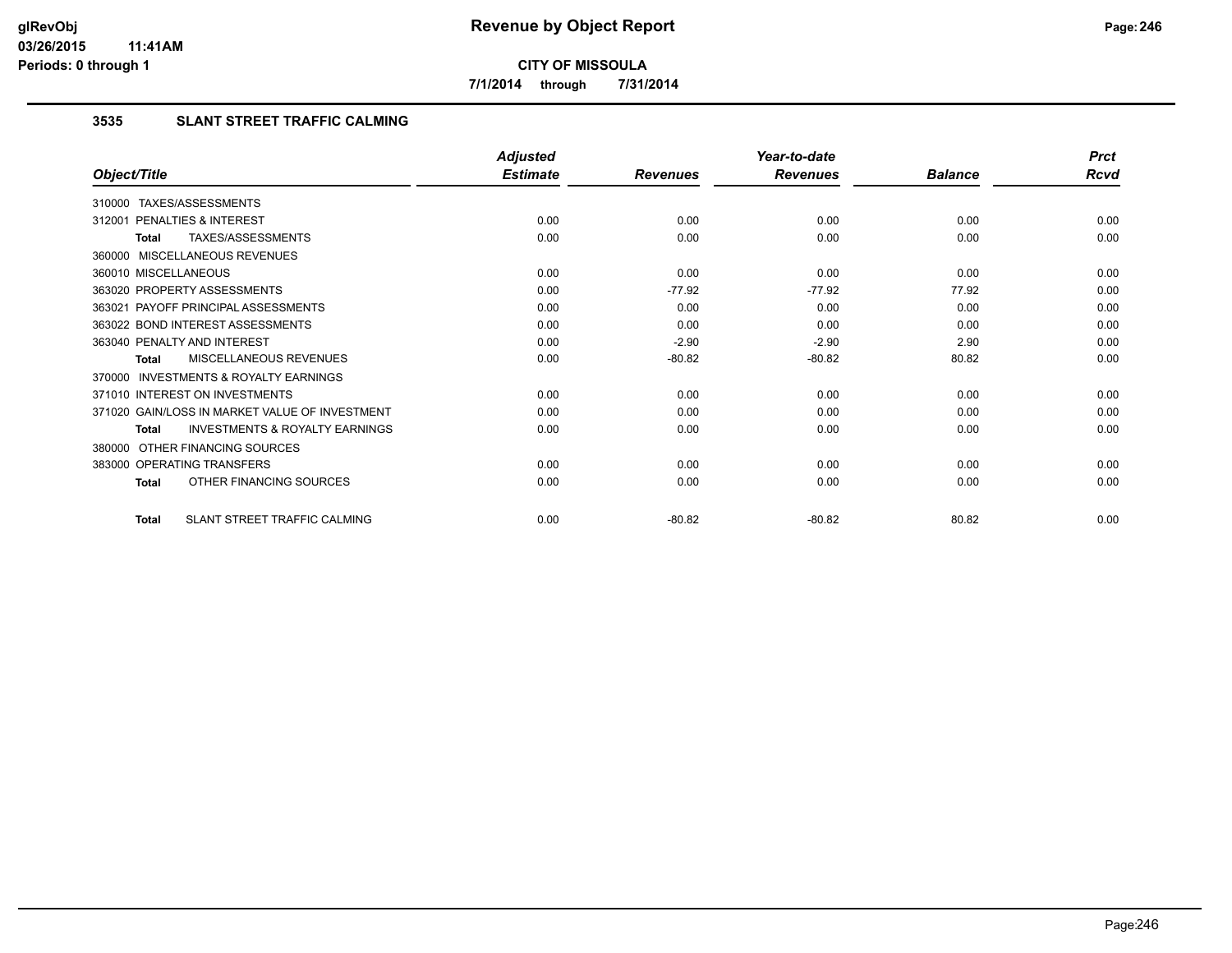**7/1/2014 through 7/31/2014**

## **3536 LINCOLNWOOD SEWER PHASE II**

#### **3536 LINCOLNWOOD SEWER PHASE II**

|                                                           | <b>Adjusted</b> |                 | Year-to-date    |                | <b>Prct</b> |
|-----------------------------------------------------------|-----------------|-----------------|-----------------|----------------|-------------|
| Object/Title                                              | <b>Estimate</b> | <b>Revenues</b> | <b>Revenues</b> | <b>Balance</b> | <b>Rcvd</b> |
| TAXES/ASSESSMENTS<br>310000                               |                 |                 |                 |                |             |
| PENALTIES & INTEREST<br>312001                            | 0.00            | 0.00            | 0.00            | 0.00           | 0.00        |
| TAXES/ASSESSMENTS<br><b>Total</b>                         | 0.00            | 0.00            | 0.00            | 0.00           | 0.00        |
| MISCELLANEOUS REVENUES<br>360000                          |                 |                 |                 |                |             |
| 363020 PROPERTY ASSESSMENTS                               | 31,100.00       | $-885.02$       | $-885.02$       | 31,985.02      | $-2.85$     |
| 363021 PAYOFF PRINCIPAL ASSESSMENTS                       | 0.00            | 0.00            | 0.00            | 0.00           | 0.00        |
| 363022 BOND INTEREST ASSESSMENTS                          | 0.00            | 0.00            | 0.00            | 0.00           | 0.00        |
| 363040 PENALTY AND INTEREST                               | 0.00            | $-35.86$        | $-35.86$        | 35.86          | 0.00        |
| <b>MISCELLANEOUS REVENUES</b><br>Total                    | 31,100.00       | $-920.88$       | $-920.88$       | 32,020.88      | $-2.96$     |
| <b>INVESTMENTS &amp; ROYALTY EARNINGS</b><br>370000       |                 |                 |                 |                |             |
| 371010 INTEREST ON INVESTMENTS                            | 0.00            | 0.00            | 0.00            | 0.00           | 0.00        |
| 371020 GAIN/LOSS IN MARKET VALUE OF INVESTMENTS           | 0.00            | 0.00            | 0.00            | 0.00           | 0.00        |
| <b>INVESTMENTS &amp; ROYALTY EARNINGS</b><br><b>Total</b> | 0.00            | 0.00            | 0.00            | 0.00           | 0.00        |
| LINCOLNWOOD SEWER PHASE II<br><b>Total</b>                | 31,100.00       | $-920.88$       | $-920.88$       | 32,020.88      | $-2.96$     |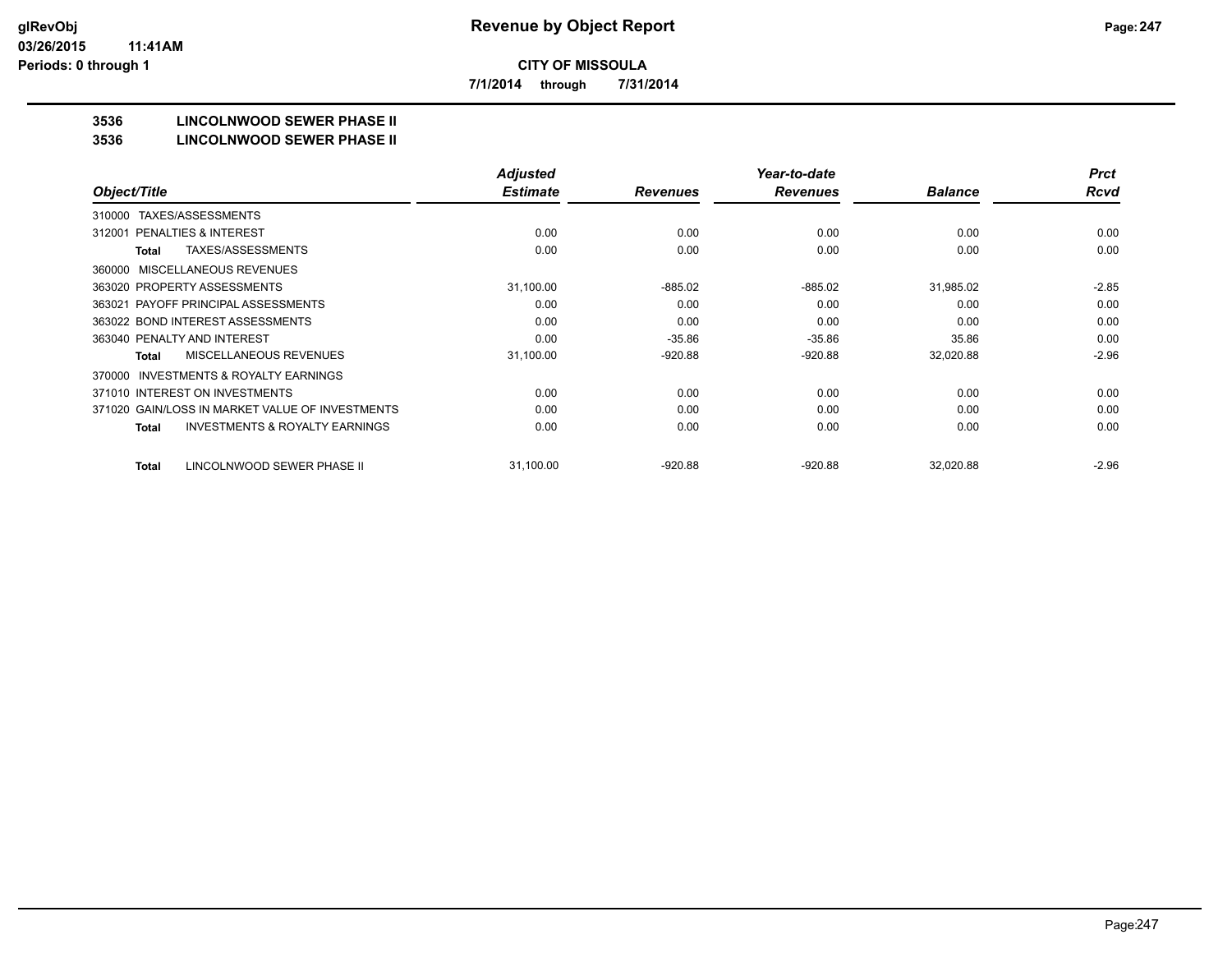**7/1/2014 through 7/31/2014**

## **3536 LINCOLNWOOD SEWER PHASE II**

| Object/Title                                        | <b>Adjusted</b><br><b>Estimate</b> | <b>Revenues</b> | Year-to-date<br><b>Revenues</b> | <b>Balance</b> | <b>Prct</b><br><b>Rcvd</b> |
|-----------------------------------------------------|------------------------------------|-----------------|---------------------------------|----------------|----------------------------|
|                                                     |                                    |                 |                                 |                |                            |
| TAXES/ASSESSMENTS<br>310000                         |                                    |                 |                                 |                |                            |
| <b>PENALTIES &amp; INTEREST</b><br>312001           | 0.00                               | 0.00            | 0.00                            | 0.00           | 0.00                       |
| TAXES/ASSESSMENTS<br>Total                          | 0.00                               | 0.00            | 0.00                            | 0.00           | 0.00                       |
| 360000 MISCELLANEOUS REVENUES                       |                                    |                 |                                 |                |                            |
| 363020 PROPERTY ASSESSMENTS                         | 31,100.00                          | $-885.02$       | $-885.02$                       | 31,985.02      | $-2.85$                    |
| 363021 PAYOFF PRINCIPAL ASSESSMENTS                 | 0.00                               | 0.00            | 0.00                            | 0.00           | 0.00                       |
| 363022 BOND INTEREST ASSESSMENTS                    | 0.00                               | 0.00            | 0.00                            | 0.00           | 0.00                       |
| 363040 PENALTY AND INTEREST                         | 0.00                               | $-35.86$        | $-35.86$                        | 35.86          | 0.00                       |
| MISCELLANEOUS REVENUES<br>Total                     | 31,100.00                          | $-920.88$       | $-920.88$                       | 32,020.88      | $-2.96$                    |
| <b>INVESTMENTS &amp; ROYALTY EARNINGS</b><br>370000 |                                    |                 |                                 |                |                            |
| 371010 INTEREST ON INVESTMENTS                      | 0.00                               | 0.00            | 0.00                            | 0.00           | 0.00                       |
| 371020 GAIN/LOSS IN MARKET VALUE OF INVESTMENT      | 0.00                               | 0.00            | 0.00                            | 0.00           | 0.00                       |
| <b>INVESTMENTS &amp; ROYALTY EARNINGS</b><br>Total  | 0.00                               | 0.00            | 0.00                            | 0.00           | 0.00                       |
| LINCOLNWOOD SEWER PHASE II<br><b>Total</b>          | 31,100.00                          | $-920.88$       | $-920.88$                       | 32,020.88      | $-2.96$                    |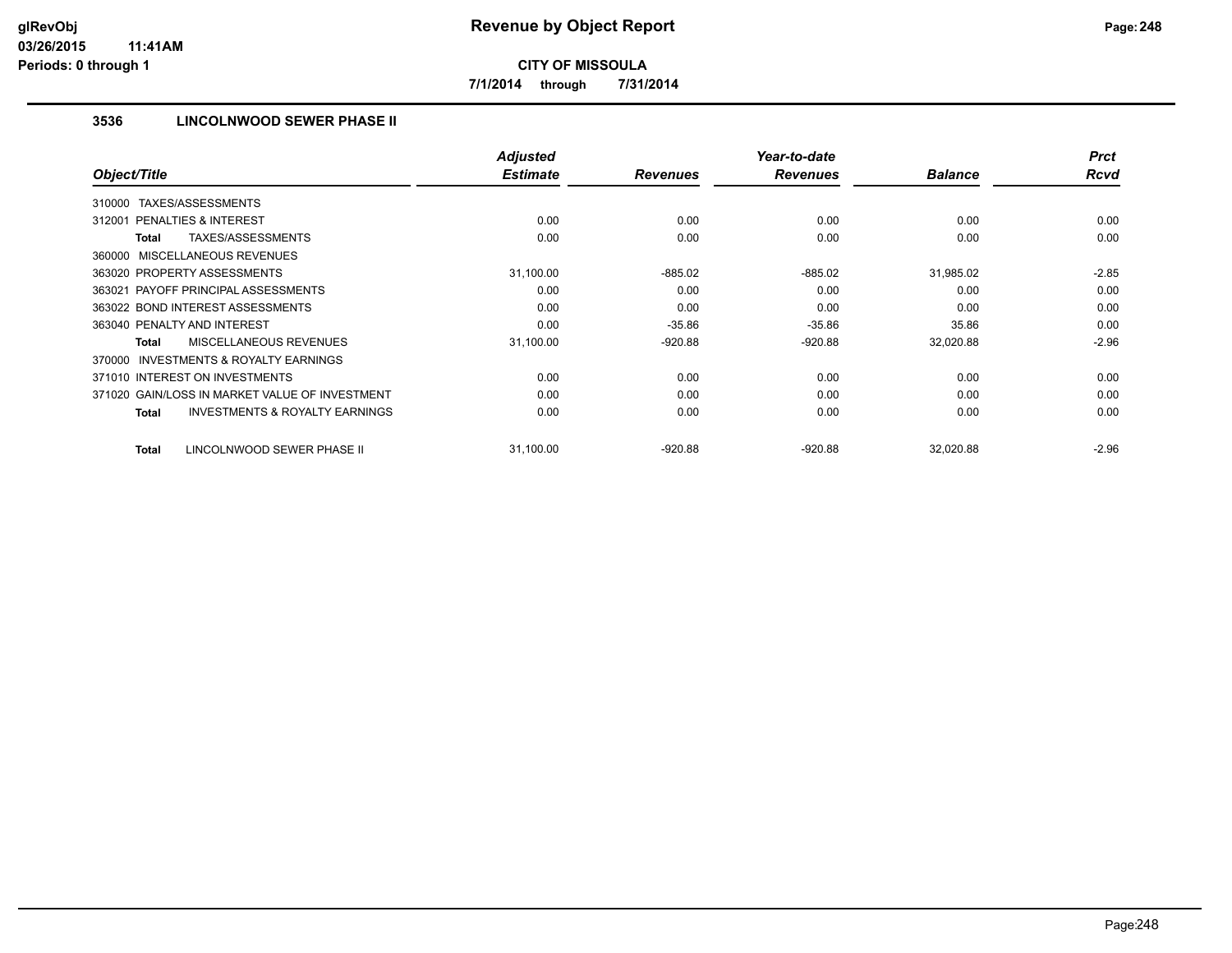**7/1/2014 through 7/31/2014**

## **3539 SOUTH 4TH STREET W TRAFFIC**

#### **3539 SOUTH 4TH STREET W TRAFFIC**

|                                                           | <b>Adjusted</b> |                 | Year-to-date    |                | <b>Prct</b> |
|-----------------------------------------------------------|-----------------|-----------------|-----------------|----------------|-------------|
| Object/Title                                              | <b>Estimate</b> | <b>Revenues</b> | <b>Revenues</b> | <b>Balance</b> | <b>Rcvd</b> |
| TAXES/ASSESSMENTS<br>310000                               |                 |                 |                 |                |             |
| PENALTIES & INTEREST<br>312001                            | 0.00            | 0.00            | 0.00            | 0.00           | 0.00        |
| <b>TAXES/ASSESSMENTS</b><br><b>Total</b>                  | 0.00            | 0.00            | 0.00            | 0.00           | 0.00        |
| MISCELLANEOUS REVENUES<br>360000                          |                 |                 |                 |                |             |
| 360010 MISCELLANEOUS                                      | 0.00            | 0.00            | 0.00            | 0.00           | 0.00        |
| 363020 PROPERTY ASSESSMENTS                               | 0.00            | $-40.28$        | $-40.28$        | 40.28          | 0.00        |
| 363021 PAYOFF PRINCIPAL ASSESSMENTS                       | 0.00            | 0.00            | 0.00            | 0.00           | 0.00        |
| 363022 BOND INTEREST ASSESSMENTS                          | 0.00            | 0.00            | 0.00            | 0.00           | 0.00        |
| 363040 PENALTY AND INTEREST                               | 0.00            | $-1.20$         | $-1.20$         | 1.20           | 0.00        |
| MISCELLANEOUS REVENUES<br><b>Total</b>                    | 0.00            | $-41.48$        | $-41.48$        | 41.48          | 0.00        |
| <b>INVESTMENTS &amp; ROYALTY EARNINGS</b><br>370000       |                 |                 |                 |                |             |
| 371010 INTEREST ON INVESTMENTS                            | 0.00            | 0.00            | 0.00            | 0.00           | 0.00        |
| 371020 GAIN/LOSS IN MARKET VALUE OF INVESTMENTS           | 0.00            | 0.00            | 0.00            | 0.00           | 0.00        |
| <b>INVESTMENTS &amp; ROYALTY EARNINGS</b><br><b>Total</b> | 0.00            | 0.00            | 0.00            | 0.00           | 0.00        |
| OTHER FINANCING SOURCES<br>380000                         |                 |                 |                 |                |             |
| 383000 OPERATING TRANSFERS                                | 0.00            | 0.00            | 0.00            | 0.00           | 0.00        |
| OTHER FINANCING SOURCES<br><b>Total</b>                   | 0.00            | 0.00            | 0.00            | 0.00           | 0.00        |
| SOUTH 4TH STREET W TRAFFIC<br><b>Total</b>                | 0.00            | $-41.48$        | $-41.48$        | 41.48          | 0.00        |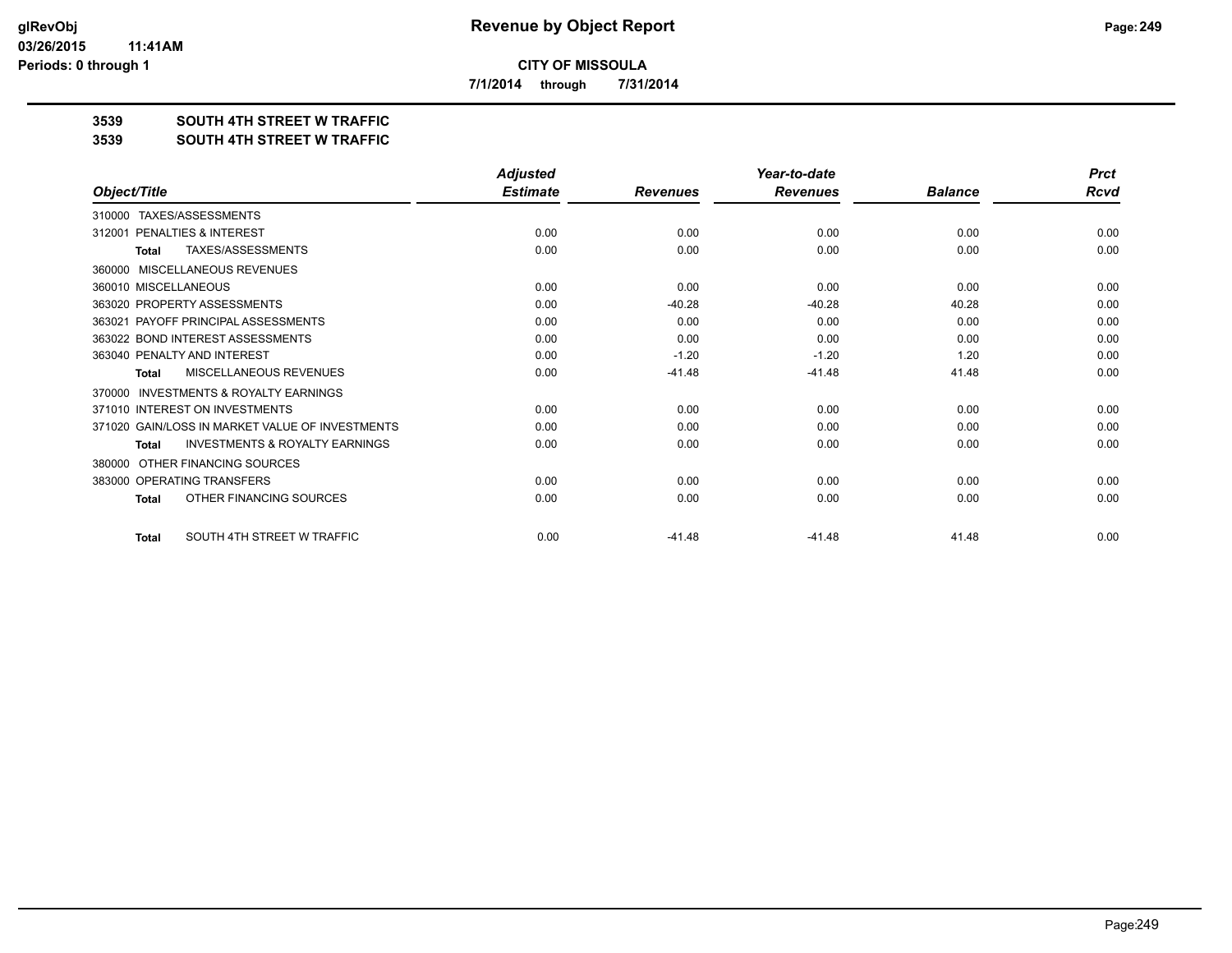**7/1/2014 through 7/31/2014**

## **3539 SOUTH 4TH STREET W TRAFFIC**

|                                                    | <b>Adjusted</b> |                 | Year-to-date    |                | <b>Prct</b> |
|----------------------------------------------------|-----------------|-----------------|-----------------|----------------|-------------|
| Object/Title                                       | <b>Estimate</b> | <b>Revenues</b> | <b>Revenues</b> | <b>Balance</b> | <b>Rcvd</b> |
| 310000 TAXES/ASSESSMENTS                           |                 |                 |                 |                |             |
| PENALTIES & INTEREST<br>312001                     | 0.00            | 0.00            | 0.00            | 0.00           | 0.00        |
| TAXES/ASSESSMENTS<br>Total                         | 0.00            | 0.00            | 0.00            | 0.00           | 0.00        |
| 360000 MISCELLANEOUS REVENUES                      |                 |                 |                 |                |             |
| 360010 MISCELLANEOUS                               | 0.00            | 0.00            | 0.00            | 0.00           | 0.00        |
| 363020 PROPERTY ASSESSMENTS                        | 0.00            | $-40.28$        | $-40.28$        | 40.28          | 0.00        |
| 363021 PAYOFF PRINCIPAL ASSESSMENTS                | 0.00            | 0.00            | 0.00            | 0.00           | 0.00        |
| 363022 BOND INTEREST ASSESSMENTS                   | 0.00            | 0.00            | 0.00            | 0.00           | 0.00        |
| 363040 PENALTY AND INTEREST                        | 0.00            | $-1.20$         | $-1.20$         | 1.20           | 0.00        |
| MISCELLANEOUS REVENUES<br><b>Total</b>             | 0.00            | $-41.48$        | $-41.48$        | 41.48          | 0.00        |
| 370000 INVESTMENTS & ROYALTY EARNINGS              |                 |                 |                 |                |             |
| 371010 INTEREST ON INVESTMENTS                     | 0.00            | 0.00            | 0.00            | 0.00           | 0.00        |
| 371020 GAIN/LOSS IN MARKET VALUE OF INVESTMENT     | 0.00            | 0.00            | 0.00            | 0.00           | 0.00        |
| <b>INVESTMENTS &amp; ROYALTY EARNINGS</b><br>Total | 0.00            | 0.00            | 0.00            | 0.00           | 0.00        |
| 380000 OTHER FINANCING SOURCES                     |                 |                 |                 |                |             |
| 383000 OPERATING TRANSFERS                         | 0.00            | 0.00            | 0.00            | 0.00           | 0.00        |
| OTHER FINANCING SOURCES<br>Total                   | 0.00            | 0.00            | 0.00            | 0.00           | 0.00        |
| SOUTH 4TH STREET W TRAFFIC<br><b>Total</b>         | 0.00            | $-41.48$        | $-41.48$        | 41.48          | 0.00        |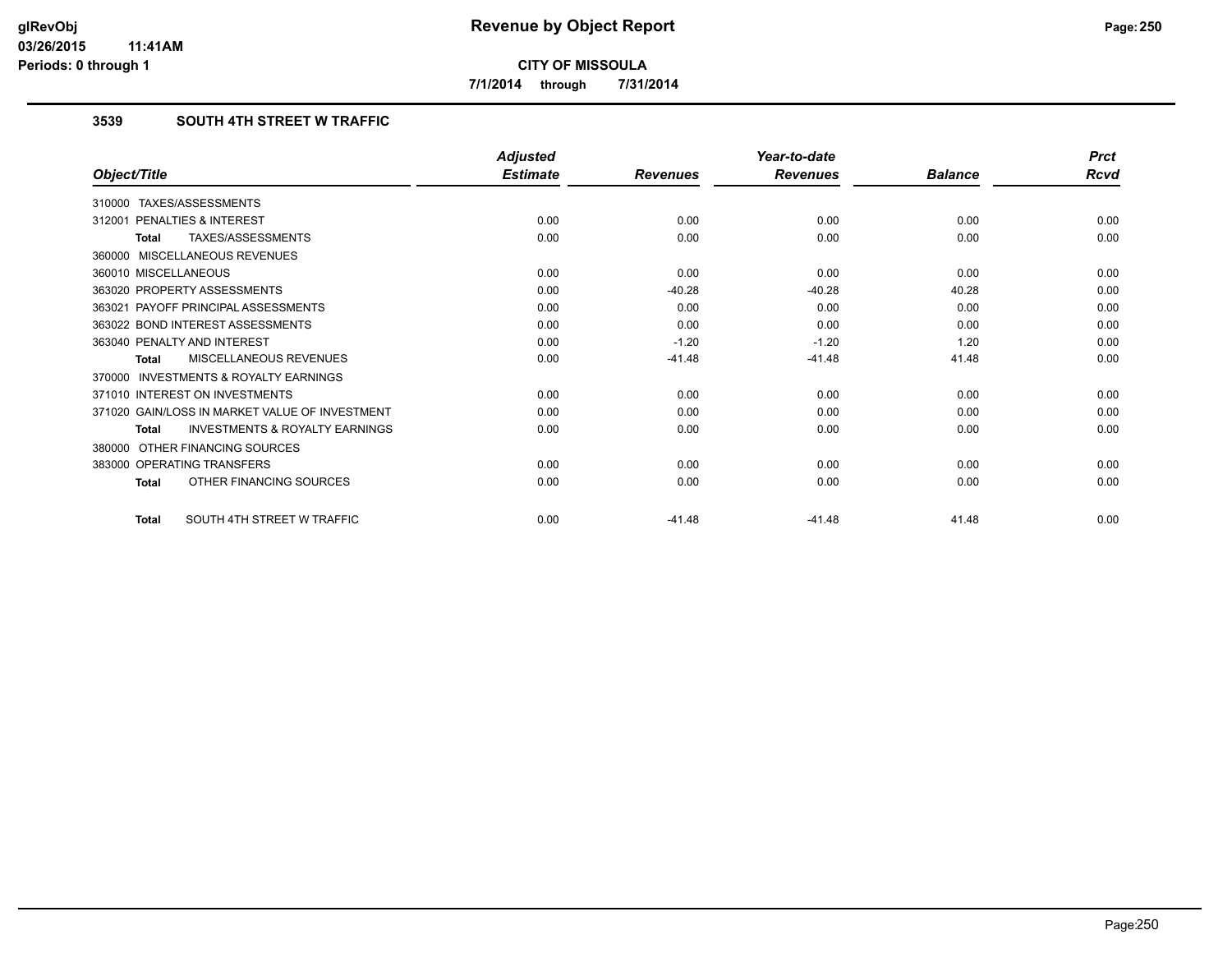**7/1/2014 through 7/31/2014**

**3540 SID 540 DEBT SERVICE FUND**

**3540 SID 540 DEBT SERVICE FUND**

|                                                    | <b>Adjusted</b> |                 | Year-to-date    |                | <b>Prct</b> |
|----------------------------------------------------|-----------------|-----------------|-----------------|----------------|-------------|
| Object/Title                                       | <b>Estimate</b> | <b>Revenues</b> | <b>Revenues</b> | <b>Balance</b> | <b>Rcvd</b> |
| 360000 MISCELLANEOUS REVENUES                      |                 |                 |                 |                |             |
| 363020 PROPERTY ASSESSMENTS                        | 122,098.00      | $-2.165.29$     | $-2.165.29$     | 124.263.29     | $-1.77$     |
| 363021 PAYOFF PRINCIPAL ASSESSMENTS                | 0.00            | 1.611.13        | 1.611.13        | $-1.611.13$    | 0.00        |
| 363040 PENALTY AND INTEREST                        | 0.00            | $-86.29$        | -86.29          | 86.29          | 0.00        |
| MISCELLANEOUS REVENUES<br>Total                    | 122,098.00      | $-640.45$       | $-640.45$       | 122,738.45     | $-0.52$     |
| 370000 INVESTMENTS & ROYALTY EARNINGS              |                 |                 |                 |                |             |
| 371010 INTEREST ON INVESTMENTS                     | 0.00            | 0.00            | 0.00            | 0.00           | 0.00        |
| 371500 INTEREST ON INTERFUND LOAN                  | 0.00            | 0.00            | 0.00            | 0.00           | 0.00        |
| <b>INVESTMENTS &amp; ROYALTY EARNINGS</b><br>Total | 0.00            | 0.00            | 0.00            | 0.00           | 0.00        |
| SID 540 DEBT SERVICE FUND<br>Total                 | 122.098.00      | $-640.45$       | $-640.45$       | 122.738.45     | $-0.52$     |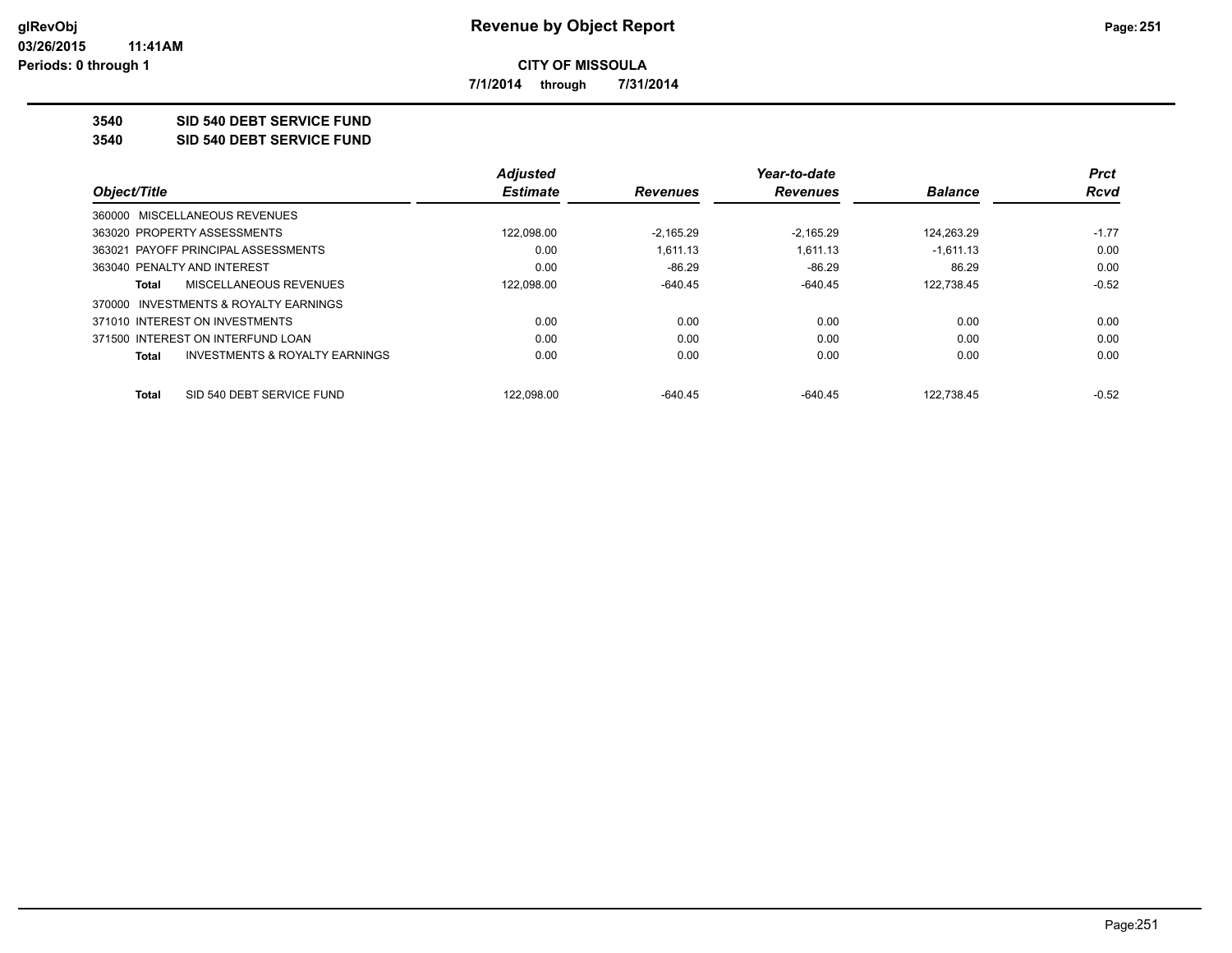**7/1/2014 through 7/31/2014**

## **3540 SID 540 DEBT SERVICE FUND**

|                                                | <b>Adjusted</b> |                 | Year-to-date    |                | <b>Prct</b> |
|------------------------------------------------|-----------------|-----------------|-----------------|----------------|-------------|
| Object/Title                                   | <b>Estimate</b> | <b>Revenues</b> | <b>Revenues</b> | <b>Balance</b> | <b>Rcvd</b> |
| 360000 MISCELLANEOUS REVENUES                  |                 |                 |                 |                |             |
| 363020 PROPERTY ASSESSMENTS                    | 122.098.00      | $-2.165.29$     | $-2.165.29$     | 124.263.29     | $-1.77$     |
| 363021 PAYOFF PRINCIPAL ASSESSMENTS            | 0.00            | 1.611.13        | 1.611.13        | $-1,611.13$    | 0.00        |
| 363040 PENALTY AND INTEREST                    | 0.00            | $-86.29$        | $-86.29$        | 86.29          | 0.00        |
| MISCELLANEOUS REVENUES<br><b>Total</b>         | 122,098.00      | $-640.45$       | $-640.45$       | 122,738.45     | $-0.52$     |
| INVESTMENTS & ROYALTY EARNINGS<br>370000       |                 |                 |                 |                |             |
| 371010 INTEREST ON INVESTMENTS                 | 0.00            | 0.00            | 0.00            | 0.00           | 0.00        |
| 371500 INTEREST ON INTERFUND LOAN              | 0.00            | 0.00            | 0.00            | 0.00           | 0.00        |
| INVESTMENTS & ROYALTY EARNINGS<br><b>Total</b> | 0.00            | 0.00            | 0.00            | 0.00           | 0.00        |
|                                                |                 |                 |                 |                |             |
| SID 540 DEBT SERVICE FUND<br><b>Total</b>      | 122.098.00      | $-640.45$       | $-640.45$       | 122.738.45     | $-0.52$     |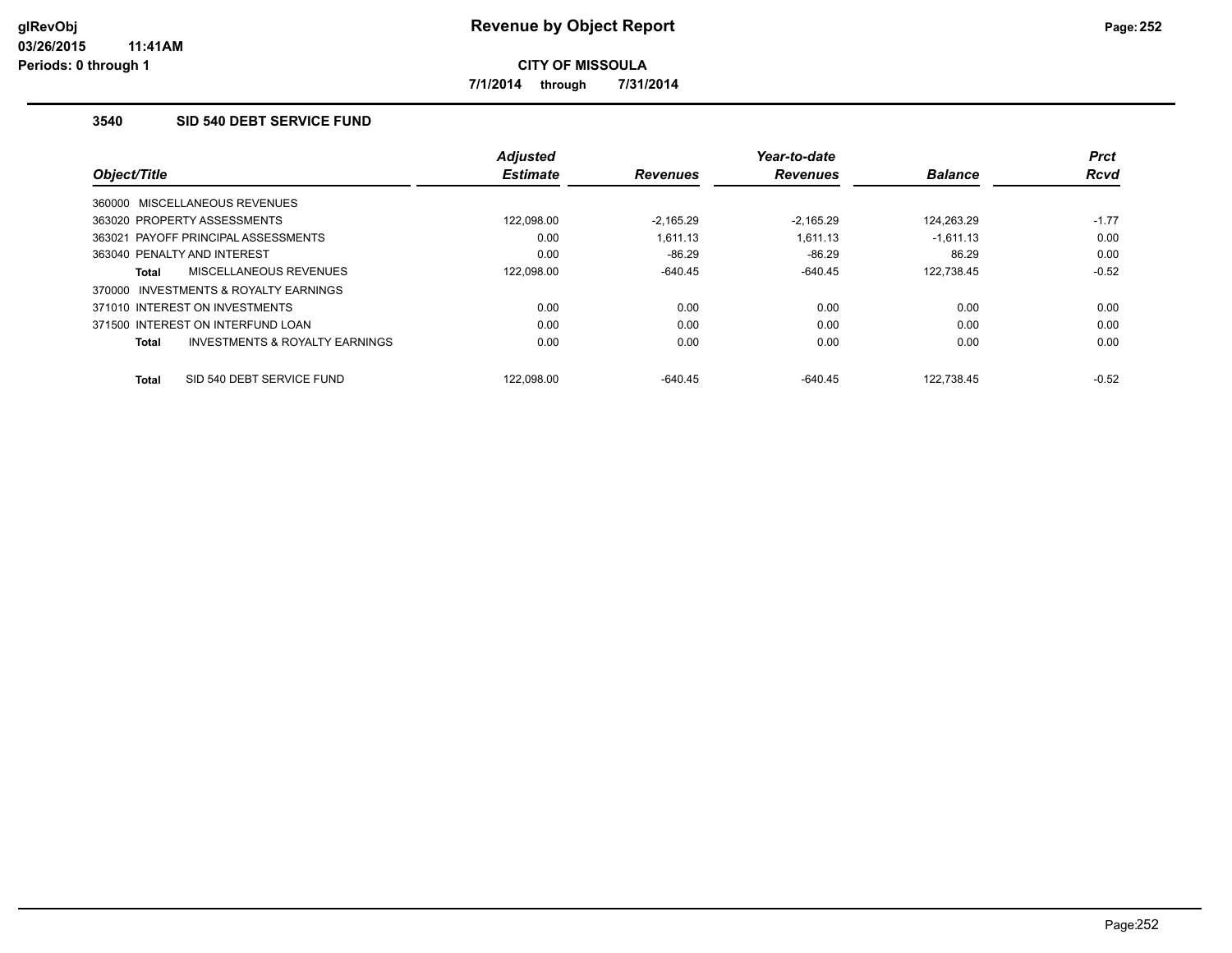**7/1/2014 through 7/31/2014**

**3541 SID 541 DEBT SERVICE**

**3541 SID 541 DEBT SERVICE**

|                                         | <b>Adjusted</b> |                 | Year-to-date    |                | <b>Prct</b> |
|-----------------------------------------|-----------------|-----------------|-----------------|----------------|-------------|
| Object/Title                            | <b>Estimate</b> | <b>Revenues</b> | <b>Revenues</b> | <b>Balance</b> | <b>Rcvd</b> |
| 360000 MISCELLANEOUS REVENUES           |                 |                 |                 |                |             |
| 363020 PROPERTY ASSESSMENTS             | 60,383.00       | $-1,637.25$     | $-1,637.25$     | 62,020.25      | $-2.71$     |
| 363021 PAYOFF PRINCIPAL ASSESSMENTS     | 0.00            | 9.97            | 9.97            | $-9.97$        | 0.00        |
| 363040 PENALTY AND INTEREST             | 0.00            | $-65.26$        | $-65.26$        | 65.26          | 0.00        |
| MISCELLANEOUS REVENUES<br>Total         | 60,383.00       | $-1,692.54$     | $-1,692.54$     | 62,075.54      | $-2.80$     |
| 370000 INVESTMENTS & ROYALTY EARNINGS   |                 |                 |                 |                |             |
| 371010 INTEREST ON INVESTMENTS          | 0.00            | 0.00            | 0.00            | 0.00           | 0.00        |
| INVESTMENTS & ROYALTY EARNINGS<br>Total | 0.00            | 0.00            | 0.00            | 0.00           | 0.00        |
| 380000 OTHER FINANCING SOURCES          |                 |                 |                 |                |             |
| 381030 SID BONDS PROCEEDS               | 0.00            | 0.00            | 0.00            | 0.00           | 0.00        |
| OTHER FINANCING SOURCES<br>Total        | 0.00            | 0.00            | 0.00            | 0.00           | 0.00        |
| SID 541 DEBT SERVICE<br>Total           | 60.383.00       | $-1.692.54$     | $-1.692.54$     | 62.075.54      | $-2.80$     |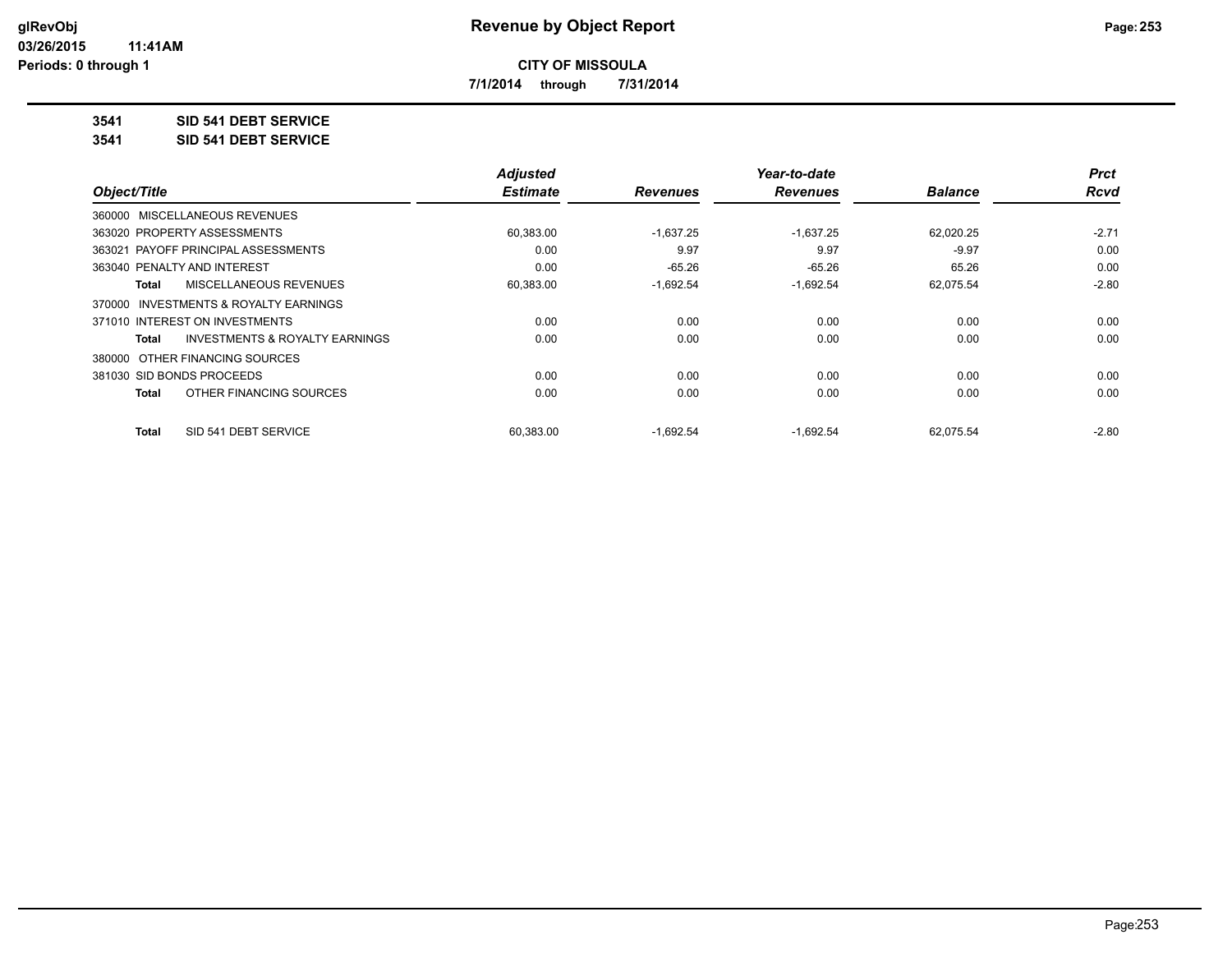**7/1/2014 through 7/31/2014**

### **3541 SID 541 DEBT SERVICE**

| Object/Title                                        | <b>Adjusted</b><br><b>Estimate</b> | <b>Revenues</b> | Year-to-date<br><b>Revenues</b> | <b>Balance</b> | <b>Prct</b><br>Rcvd |
|-----------------------------------------------------|------------------------------------|-----------------|---------------------------------|----------------|---------------------|
|                                                     |                                    |                 |                                 |                |                     |
| 360000 MISCELLANEOUS REVENUES                       |                                    |                 |                                 |                |                     |
| 363020 PROPERTY ASSESSMENTS                         | 60,383.00                          | $-1,637.25$     | $-1,637.25$                     | 62,020.25      | $-2.71$             |
| 363021 PAYOFF PRINCIPAL ASSESSMENTS                 | 0.00                               | 9.97            | 9.97                            | $-9.97$        | 0.00                |
| 363040 PENALTY AND INTEREST                         | 0.00                               | $-65.26$        | $-65.26$                        | 65.26          | 0.00                |
| MISCELLANEOUS REVENUES<br><b>Total</b>              | 60,383.00                          | $-1,692.54$     | $-1,692.54$                     | 62,075.54      | $-2.80$             |
| <b>INVESTMENTS &amp; ROYALTY EARNINGS</b><br>370000 |                                    |                 |                                 |                |                     |
| 371010 INTEREST ON INVESTMENTS                      | 0.00                               | 0.00            | 0.00                            | 0.00           | 0.00                |
| INVESTMENTS & ROYALTY EARNINGS<br><b>Total</b>      | 0.00                               | 0.00            | 0.00                            | 0.00           | 0.00                |
| 380000 OTHER FINANCING SOURCES                      |                                    |                 |                                 |                |                     |
| 381030 SID BONDS PROCEEDS                           | 0.00                               | 0.00            | 0.00                            | 0.00           | 0.00                |
| OTHER FINANCING SOURCES<br><b>Total</b>             | 0.00                               | 0.00            | 0.00                            | 0.00           | 0.00                |
| SID 541 DEBT SERVICE<br><b>Total</b>                | 60.383.00                          | $-1,692.54$     | $-1,692.54$                     | 62.075.54      | $-2.80$             |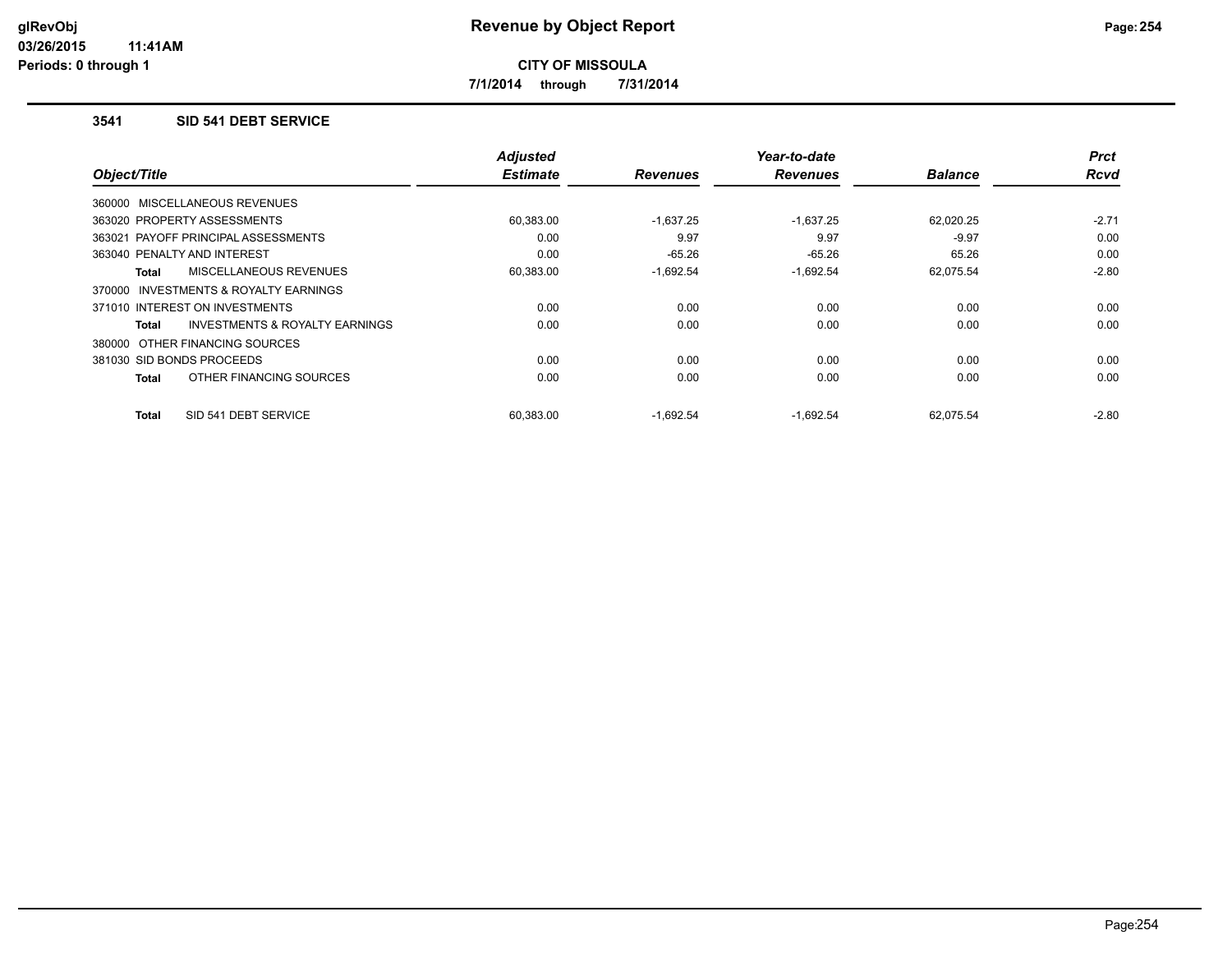**7/1/2014 through 7/31/2014**

**3543 SID 543 DEBT SERVICE**

**3543 SID 543 DEBT SERVICE**

|                                                    | <b>Adjusted</b> |                 | Year-to-date    |                | <b>Prct</b> |
|----------------------------------------------------|-----------------|-----------------|-----------------|----------------|-------------|
| Object/Title                                       | <b>Estimate</b> | <b>Revenues</b> | <b>Revenues</b> | <b>Balance</b> | <b>Rcvd</b> |
| 360000 MISCELLANEOUS REVENUES                      |                 |                 |                 |                |             |
| 363020 PROPERTY ASSESSMENTS                        | 0.00            | $-260.96$       | $-260.96$       | 260.96         | 0.00        |
| 363021 PAYOFF PRINCIPAL ASSESSMENTS                | 0.00            | 0.00            | 0.00            | 0.00           | 0.00        |
| 363040 PENALTY AND INTEREST                        | 0.00            | $-8.01$         | $-8.01$         | 8.01           | 0.00        |
| MISCELLANEOUS REVENUES<br>Total                    | 0.00            | $-268.97$       | $-268.97$       | 268.97         | 0.00        |
| 370000 INVESTMENTS & ROYALTY EARNINGS              |                 |                 |                 |                |             |
| 371010 INTEREST ON INVESTMENTS                     | 0.00            | 0.00            | 0.00            | 0.00           | 0.00        |
| <b>INVESTMENTS &amp; ROYALTY EARNINGS</b><br>Total | 0.00            | 0.00            | 0.00            | 0.00           | 0.00        |
| SID 543 DEBT SERVICE<br><b>Total</b>               | 0.00            | $-268.97$       | $-268.97$       | 268.97         | 0.00        |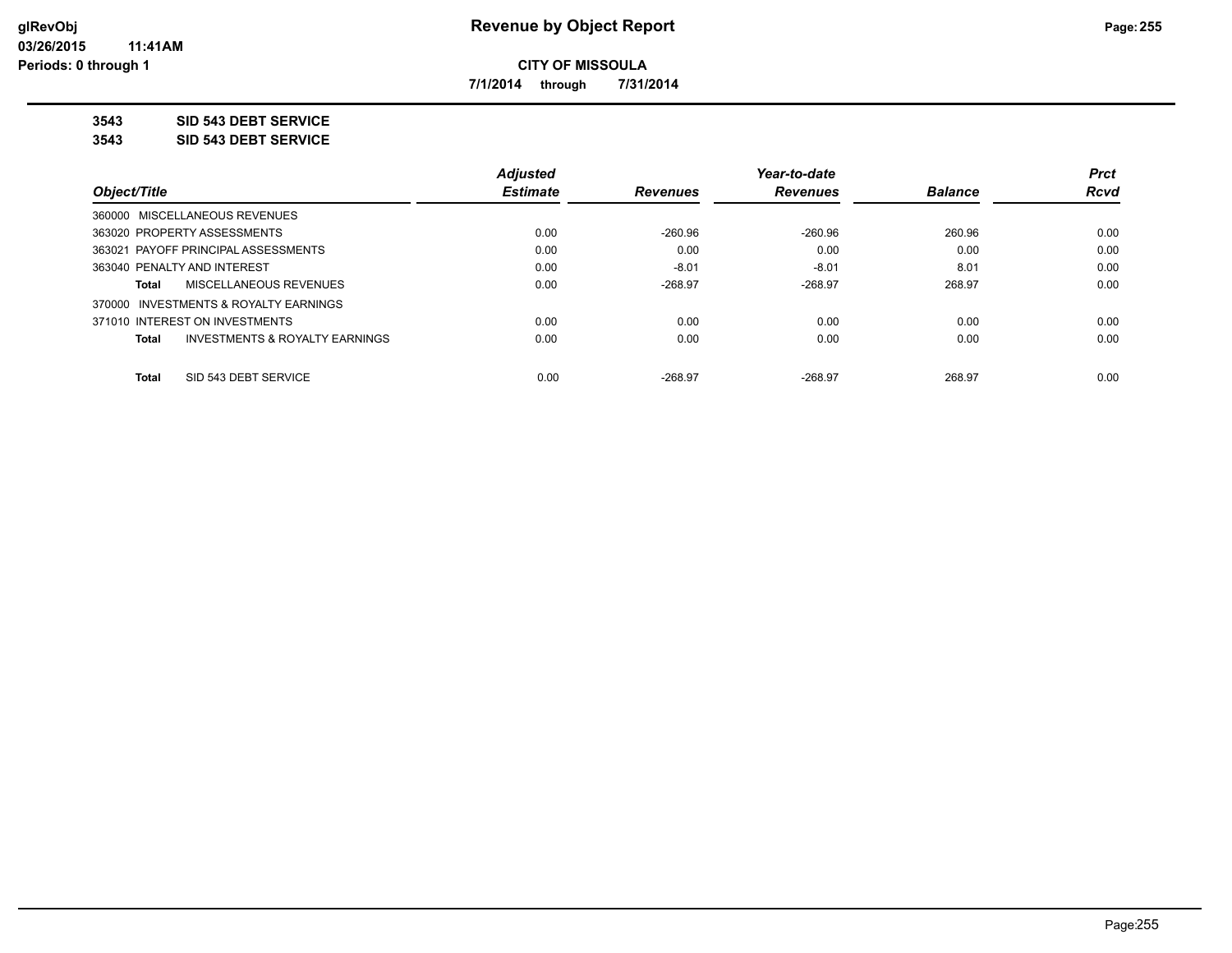**7/1/2014 through 7/31/2014**

### **3543 SID 543 DEBT SERVICE**

|                                                           | <b>Adjusted</b> |                 | Year-to-date    |                | <b>Prct</b> |
|-----------------------------------------------------------|-----------------|-----------------|-----------------|----------------|-------------|
| Object/Title                                              | <b>Estimate</b> | <b>Revenues</b> | <b>Revenues</b> | <b>Balance</b> | <b>Rcvd</b> |
| 360000 MISCELLANEOUS REVENUES                             |                 |                 |                 |                |             |
| 363020 PROPERTY ASSESSMENTS                               | 0.00            | $-260.96$       | $-260.96$       | 260.96         | 0.00        |
| 363021 PAYOFF PRINCIPAL ASSESSMENTS                       | 0.00            | 0.00            | 0.00            | 0.00           | 0.00        |
| 363040 PENALTY AND INTEREST                               | 0.00            | $-8.01$         | $-8.01$         | 8.01           | 0.00        |
| <b>MISCELLANEOUS REVENUES</b><br><b>Total</b>             | 0.00            | $-268.97$       | $-268.97$       | 268.97         | 0.00        |
| 370000 INVESTMENTS & ROYALTY EARNINGS                     |                 |                 |                 |                |             |
| 371010 INTEREST ON INVESTMENTS                            | 0.00            | 0.00            | 0.00            | 0.00           | 0.00        |
| <b>INVESTMENTS &amp; ROYALTY EARNINGS</b><br><b>Total</b> | 0.00            | 0.00            | 0.00            | 0.00           | 0.00        |
| SID 543 DEBT SERVICE<br><b>Total</b>                      | 0.00            | $-268.97$       | $-268.97$       | 268.97         | 0.00        |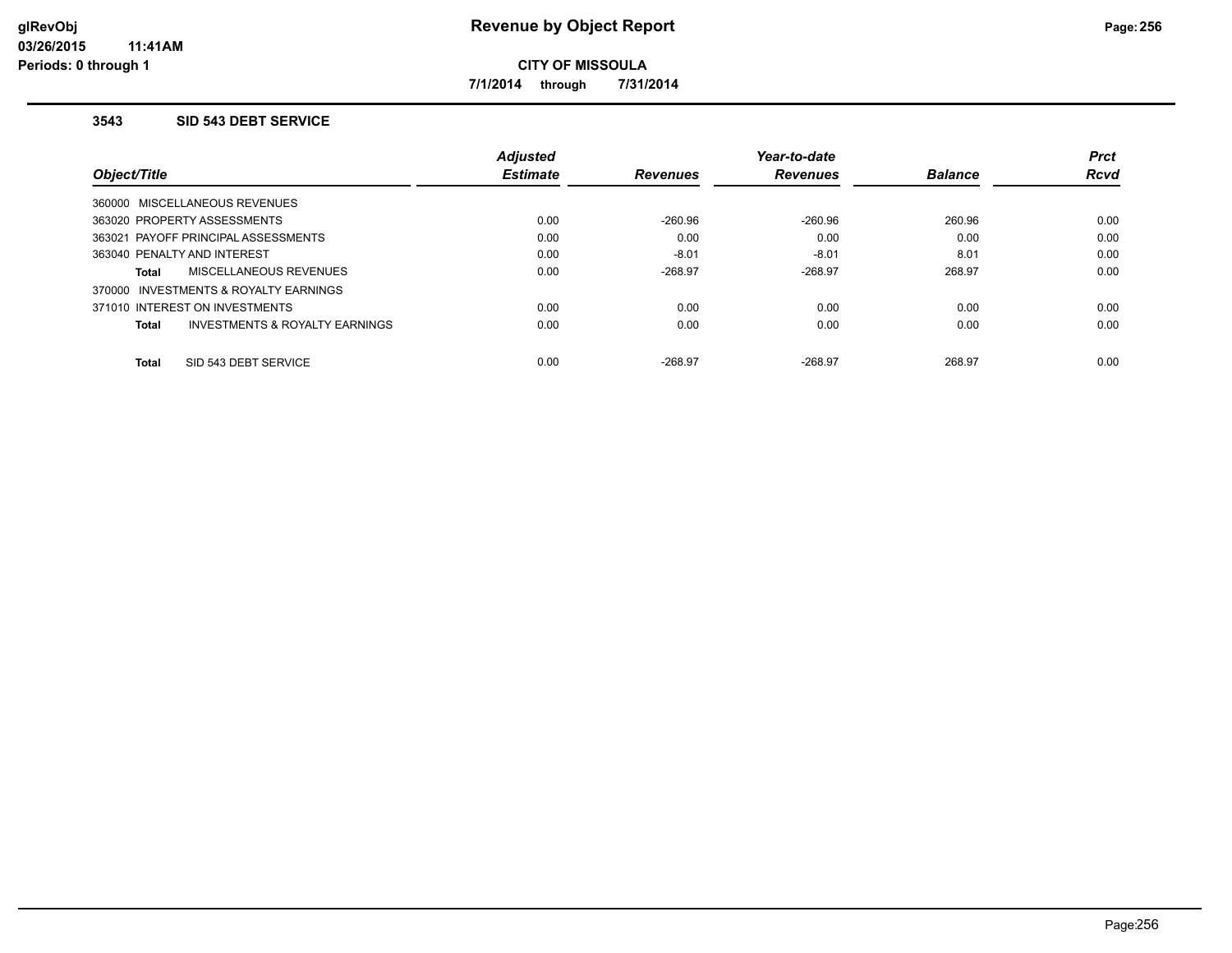**7/1/2014 through 7/31/2014**

# **3544 SID 544 RATTLESNAKE DEBT SERVICE**

## **3544 SID 544 RATTLESNAKE DEBT SERVICE**

|                                               |                                           | <b>Adjusted</b> |                 | Year-to-date    |                | <b>Prct</b> |
|-----------------------------------------------|-------------------------------------------|-----------------|-----------------|-----------------|----------------|-------------|
| Object/Title                                  |                                           | <b>Estimate</b> | <b>Revenues</b> | <b>Revenues</b> | <b>Balance</b> | Rcvd        |
| 360000 MISCELLANEOUS REVENUES                 |                                           |                 |                 |                 |                |             |
| 363020 PROPERTY ASSESSMENTS                   |                                           | 140,176.00      | $-6.746.86$     | $-6,746.86$     | 146.922.86     | $-4.81$     |
| 363021 PAYOFF PRINCIPAL ASSESSMENTS           |                                           | 0.00            | 0.00            | 0.00            | 0.00           | 0.00        |
| 363040 PENALTY AND INTEREST                   |                                           | 0.00            | $-308.37$       | $-308.37$       | 308.37         | 0.00        |
| <b>MISCELLANEOUS REVENUES</b><br><b>Total</b> |                                           | 140.176.00      | $-7.055.23$     | $-7.055.23$     | 147.231.23     | $-5.03$     |
| 370000 INVESTMENTS & ROYALTY EARNINGS         |                                           |                 |                 |                 |                |             |
| 371010 INTEREST ON INVESTMENTS                |                                           | 0.00            | 0.00            | 0.00            | 0.00           | 0.00        |
| <b>Total</b>                                  | <b>INVESTMENTS &amp; ROYALTY EARNINGS</b> | 0.00            | 0.00            | 0.00            | 0.00           | 0.00        |
| <b>Total</b>                                  | SID 544 RATTLESNAKE DEBT SERVICE          | 140.176.00      | $-7.055.23$     | $-7.055.23$     | 147.231.23     | $-5.03$     |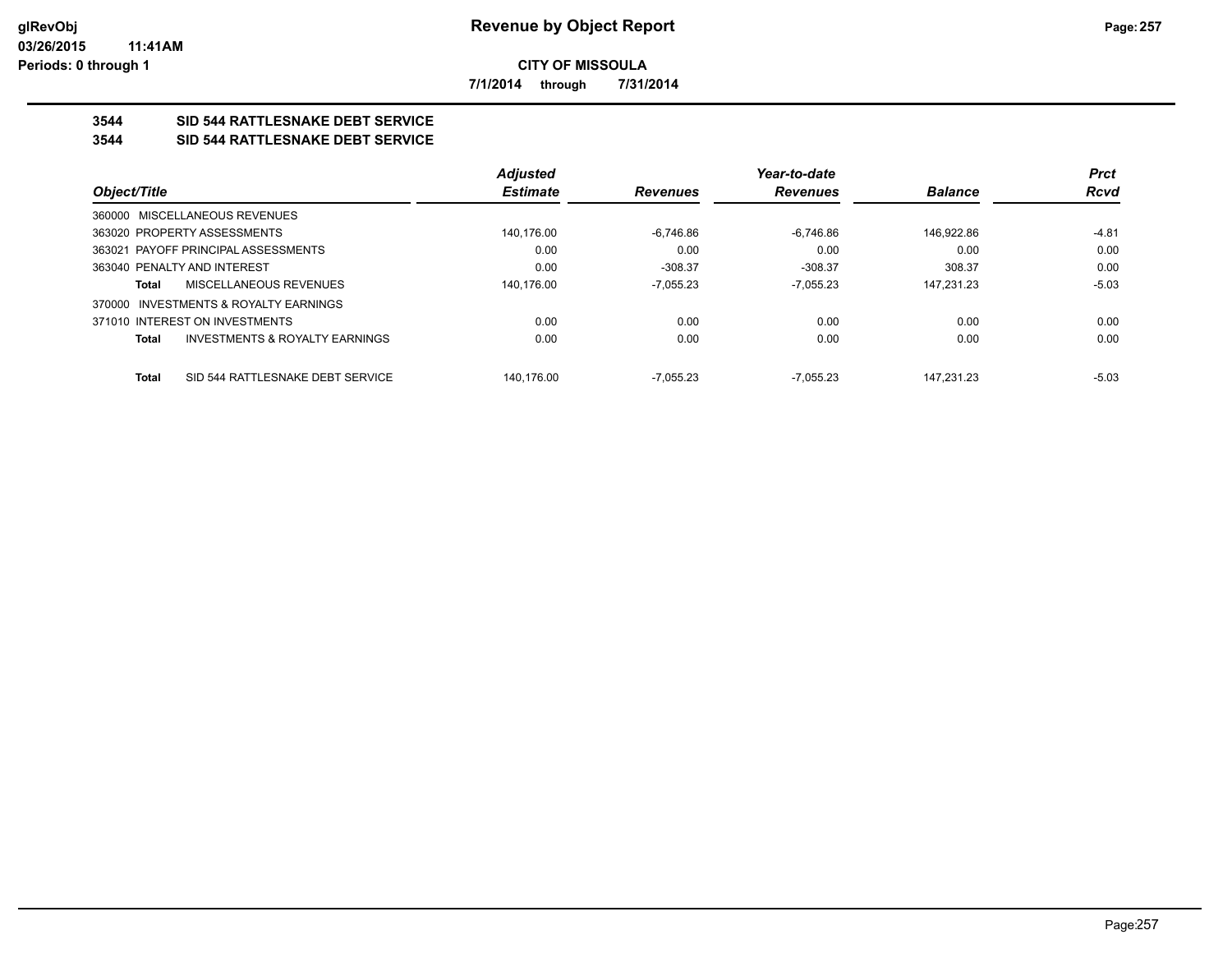**7/1/2014 through 7/31/2014**

# **3544 SID 544 RATTLESNAKE DEBT SERVICE**

|              |                                       | <b>Adjusted</b> |                 | Year-to-date    |                | <b>Prct</b> |
|--------------|---------------------------------------|-----------------|-----------------|-----------------|----------------|-------------|
| Object/Title |                                       | <b>Estimate</b> | <b>Revenues</b> | <b>Revenues</b> | <b>Balance</b> | <b>Rcvd</b> |
|              | 360000 MISCELLANEOUS REVENUES         |                 |                 |                 |                |             |
|              | 363020 PROPERTY ASSESSMENTS           | 140.176.00      | $-6.746.86$     | $-6.746.86$     | 146.922.86     | $-4.81$     |
|              | 363021 PAYOFF PRINCIPAL ASSESSMENTS   | 0.00            | 0.00            | 0.00            | 0.00           | 0.00        |
|              | 363040 PENALTY AND INTEREST           | 0.00            | $-308.37$       | $-308.37$       | 308.37         | 0.00        |
| <b>Total</b> | MISCELLANEOUS REVENUES                | 140.176.00      | $-7.055.23$     | $-7.055.23$     | 147,231.23     | $-5.03$     |
|              | 370000 INVESTMENTS & ROYALTY EARNINGS |                 |                 |                 |                |             |
|              | 371010 INTEREST ON INVESTMENTS        | 0.00            | 0.00            | 0.00            | 0.00           | 0.00        |
| <b>Total</b> | INVESTMENTS & ROYALTY EARNINGS        | 0.00            | 0.00            | 0.00            | 0.00           | 0.00        |
| <b>Total</b> | SID 544 RATTLESNAKE DEBT SERVICE      | 140.176.00      | $-7.055.23$     | $-7.055.23$     | 147.231.23     | $-5.03$     |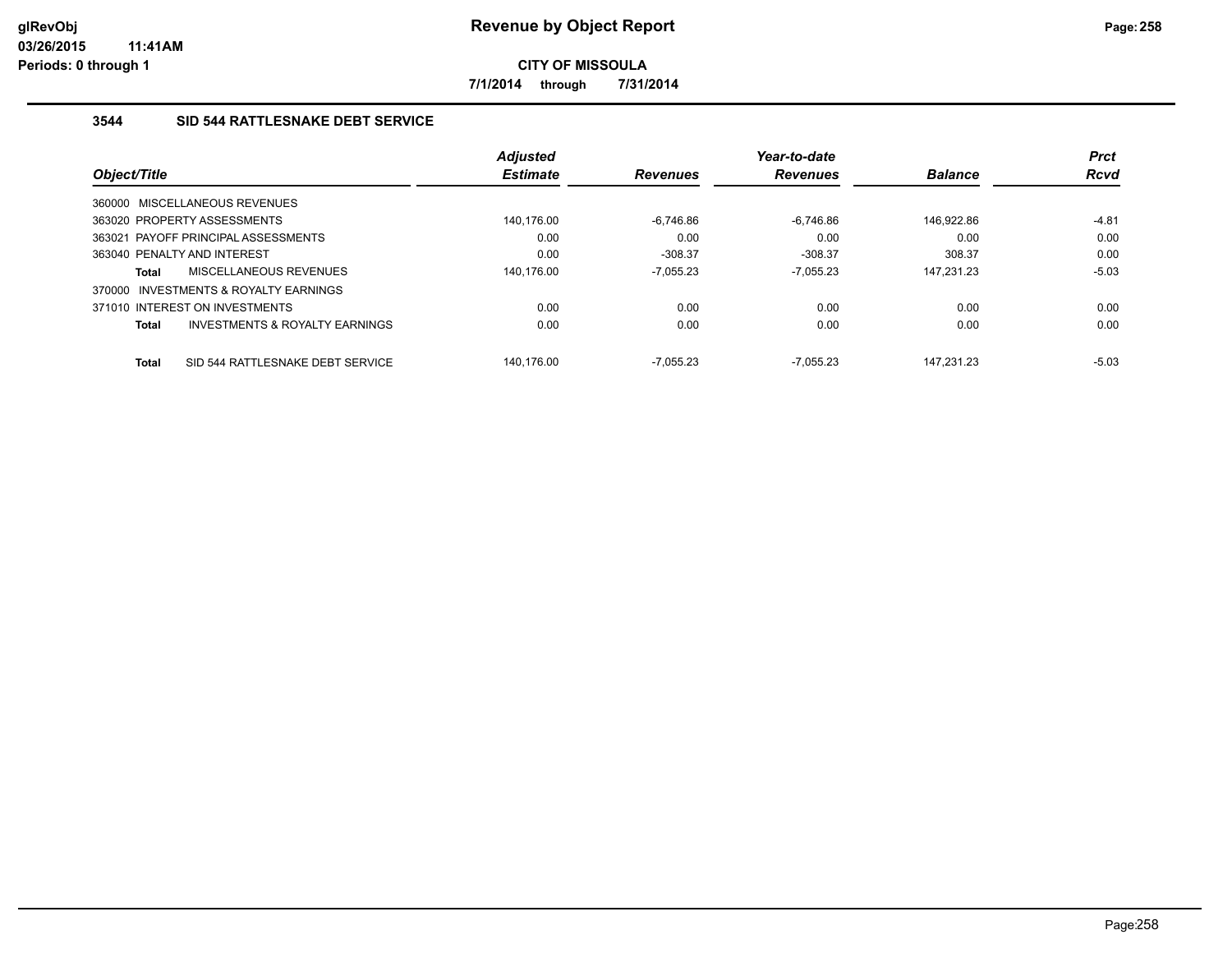**7/1/2014 through 7/31/2014**

**3545 SID 545 DEBT SERVICE**

**3545 SID 545 DEBT SERVICE**

|                             |                                           | <b>Adjusted</b> |                 | Year-to-date    |                | <b>Prct</b> |
|-----------------------------|-------------------------------------------|-----------------|-----------------|-----------------|----------------|-------------|
| Object/Title                |                                           | <b>Estimate</b> | <b>Revenues</b> | <b>Revenues</b> | <b>Balance</b> | <b>Rcvd</b> |
|                             | 360000 MISCELLANEOUS REVENUES             |                 |                 |                 |                |             |
| 363020 PROPERTY ASSESSMENTS |                                           | 0.00            | $-216.65$       | $-216.65$       | 216.65         | 0.00        |
|                             | 363021 PAYOFF PRINCIPAL ASSESSMENTS       | 0.00            | 0.00            | 0.00            | 0.00           | 0.00        |
| 363040 PENALTY AND INTEREST |                                           | 0.00            | $-10.18$        | $-10.18$        | 10.18          | 0.00        |
| Total                       | MISCELLANEOUS REVENUES                    | 0.00            | $-226.83$       | $-226.83$       | 226.83         | 0.00        |
|                             | 370000 INVESTMENTS & ROYALTY EARNINGS     |                 |                 |                 |                |             |
|                             | 371010 INTEREST ON INVESTMENTS            | 0.00            | 0.00            | 0.00            | 0.00           | 0.00        |
| Total                       | <b>INVESTMENTS &amp; ROYALTY EARNINGS</b> | 0.00            | 0.00            | 0.00            | 0.00           | 0.00        |
| <b>Total</b>                | SID 545 DEBT SERVICE                      | 0.00            | $-226.83$       | $-226.83$       | 226.83         | 0.00        |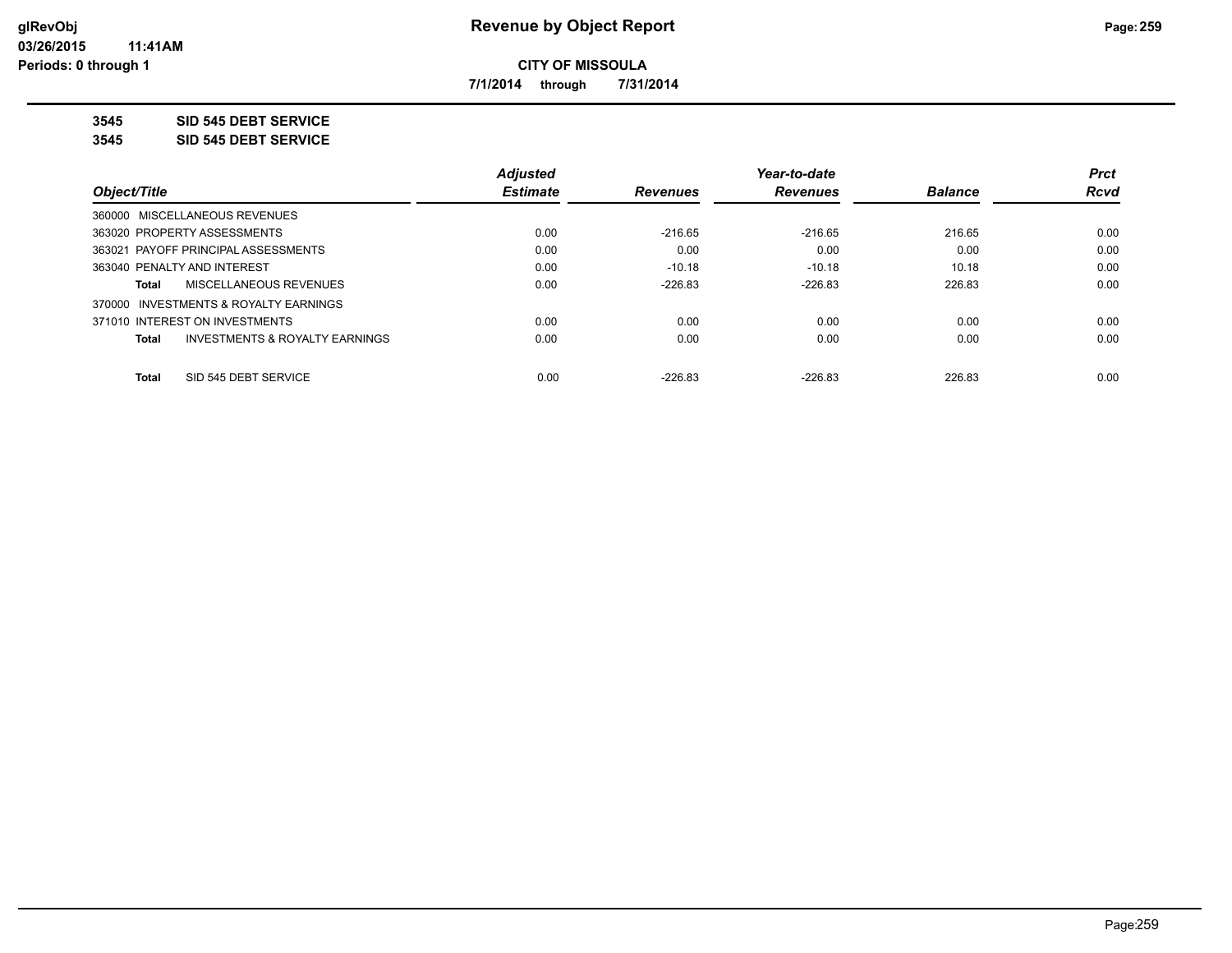**7/1/2014 through 7/31/2014**

#### **3545 SID 545 DEBT SERVICE**

|                                         | <b>Adjusted</b> |                 | Year-to-date    |                | <b>Prct</b> |
|-----------------------------------------|-----------------|-----------------|-----------------|----------------|-------------|
| Object/Title                            | <b>Estimate</b> | <b>Revenues</b> | <b>Revenues</b> | <b>Balance</b> | <b>Rcvd</b> |
| 360000 MISCELLANEOUS REVENUES           |                 |                 |                 |                |             |
| 363020 PROPERTY ASSESSMENTS             | 0.00            | $-216.65$       | $-216.65$       | 216.65         | 0.00        |
| 363021 PAYOFF PRINCIPAL ASSESSMENTS     | 0.00            | 0.00            | 0.00            | 0.00           | 0.00        |
| 363040 PENALTY AND INTEREST             | 0.00            | $-10.18$        | $-10.18$        | 10.18          | 0.00        |
| MISCELLANEOUS REVENUES<br>Total         | 0.00            | $-226.83$       | $-226.83$       | 226.83         | 0.00        |
| 370000 INVESTMENTS & ROYALTY EARNINGS   |                 |                 |                 |                |             |
| 371010 INTEREST ON INVESTMENTS          | 0.00            | 0.00            | 0.00            | 0.00           | 0.00        |
| INVESTMENTS & ROYALTY EARNINGS<br>Total | 0.00            | 0.00            | 0.00            | 0.00           | 0.00        |
| SID 545 DEBT SERVICE<br><b>Total</b>    | 0.00            | $-226.83$       | $-226.83$       | 226.83         | 0.00        |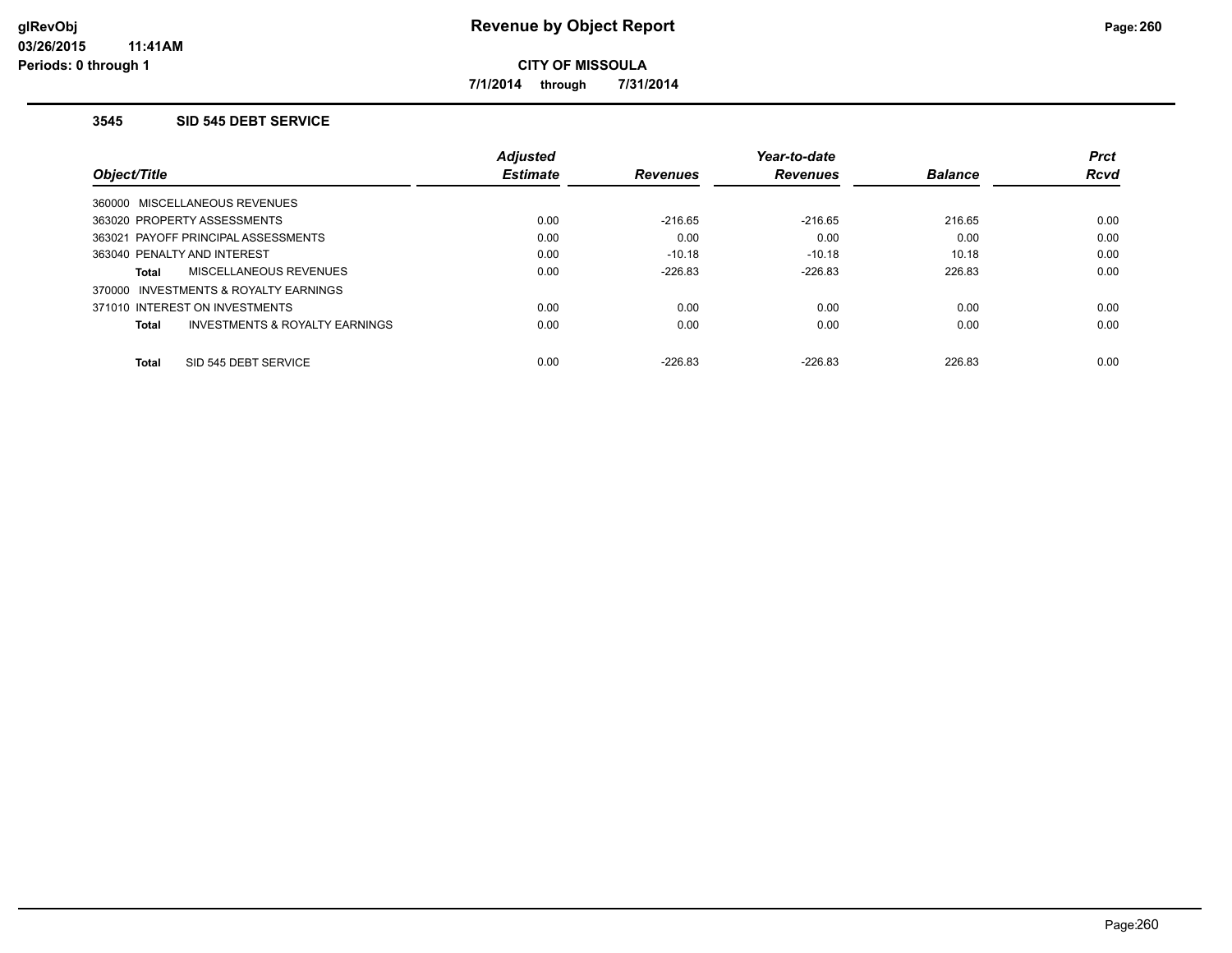**7/1/2014 through 7/31/2014**

**3546 SID 546 DEBT SERVICE**

**3546 SID 546 DEBT SERVICE**

|                                                    | <b>Adjusted</b> |                 | Year-to-date    |                | <b>Prct</b> |
|----------------------------------------------------|-----------------|-----------------|-----------------|----------------|-------------|
| Obiect/Title                                       | <b>Estimate</b> | <b>Revenues</b> | <b>Revenues</b> | <b>Balance</b> | <b>Rcvd</b> |
| 360000 MISCELLANEOUS REVENUES                      |                 |                 |                 |                |             |
| 363020 PROPERTY ASSESSMENTS                        | 0.00            | $-72.60$        | $-72.60$        | 72.60          | 0.00        |
| 363021 PAYOFF PRINCIPAL ASSESSMENTS                | 0.00            | 0.00            | 0.00            | 0.00           | 0.00        |
| 363040 PENALTY AND INTEREST                        | 0.00            | $-2.10$         | $-2.10$         | 2.10           | 0.00        |
| <b>MISCELLANEOUS REVENUES</b><br>Total             | 0.00            | $-74.70$        | $-74.70$        | 74.70          | 0.00        |
| 370000 INVESTMENTS & ROYALTY EARNINGS              |                 |                 |                 |                |             |
| 371010 INTEREST ON INVESTMENTS                     | 0.00            | 0.00            | 0.00            | 0.00           | 0.00        |
| <b>INVESTMENTS &amp; ROYALTY EARNINGS</b><br>Total | 0.00            | 0.00            | 0.00            | 0.00           | 0.00        |
| SID 546 DEBT SERVICE<br><b>Total</b>               | 0.00            | $-74.70$        | $-74.70$        | 74.70          | 0.00        |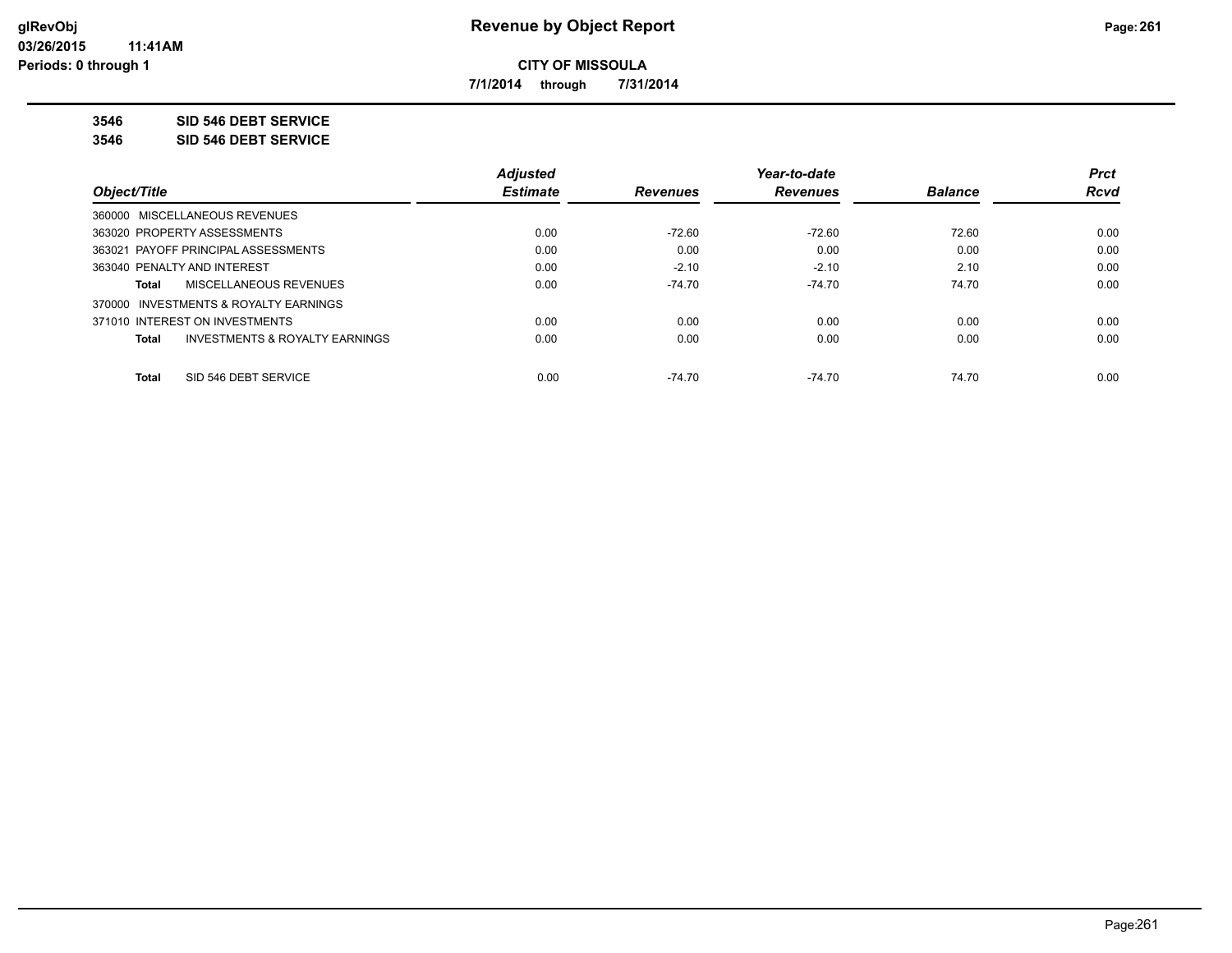**7/1/2014 through 7/31/2014**

#### **3546 SID 546 DEBT SERVICE**

|                                                    | <b>Adjusted</b> |                 | Year-to-date    |                | <b>Prct</b> |
|----------------------------------------------------|-----------------|-----------------|-----------------|----------------|-------------|
| Object/Title                                       | <b>Estimate</b> | <b>Revenues</b> | <b>Revenues</b> | <b>Balance</b> | <b>Rcvd</b> |
| 360000 MISCELLANEOUS REVENUES                      |                 |                 |                 |                |             |
| 363020 PROPERTY ASSESSMENTS                        | 0.00            | $-72.60$        | $-72.60$        | 72.60          | 0.00        |
| 363021 PAYOFF PRINCIPAL ASSESSMENTS                | 0.00            | 0.00            | 0.00            | 0.00           | 0.00        |
| 363040 PENALTY AND INTEREST                        | 0.00            | $-2.10$         | $-2.10$         | 2.10           | 0.00        |
| <b>MISCELLANEOUS REVENUES</b><br>Total             | 0.00            | $-74.70$        | $-74.70$        | 74.70          | 0.00        |
| 370000 INVESTMENTS & ROYALTY EARNINGS              |                 |                 |                 |                |             |
| 371010 INTEREST ON INVESTMENTS                     | 0.00            | 0.00            | 0.00            | 0.00           | 0.00        |
| <b>INVESTMENTS &amp; ROYALTY EARNINGS</b><br>Total | 0.00            | 0.00            | 0.00            | 0.00           | 0.00        |
| SID 546 DEBT SERVICE<br><b>Total</b>               | 0.00            | $-74.70$        | $-74.70$        | 74.70          | 0.00        |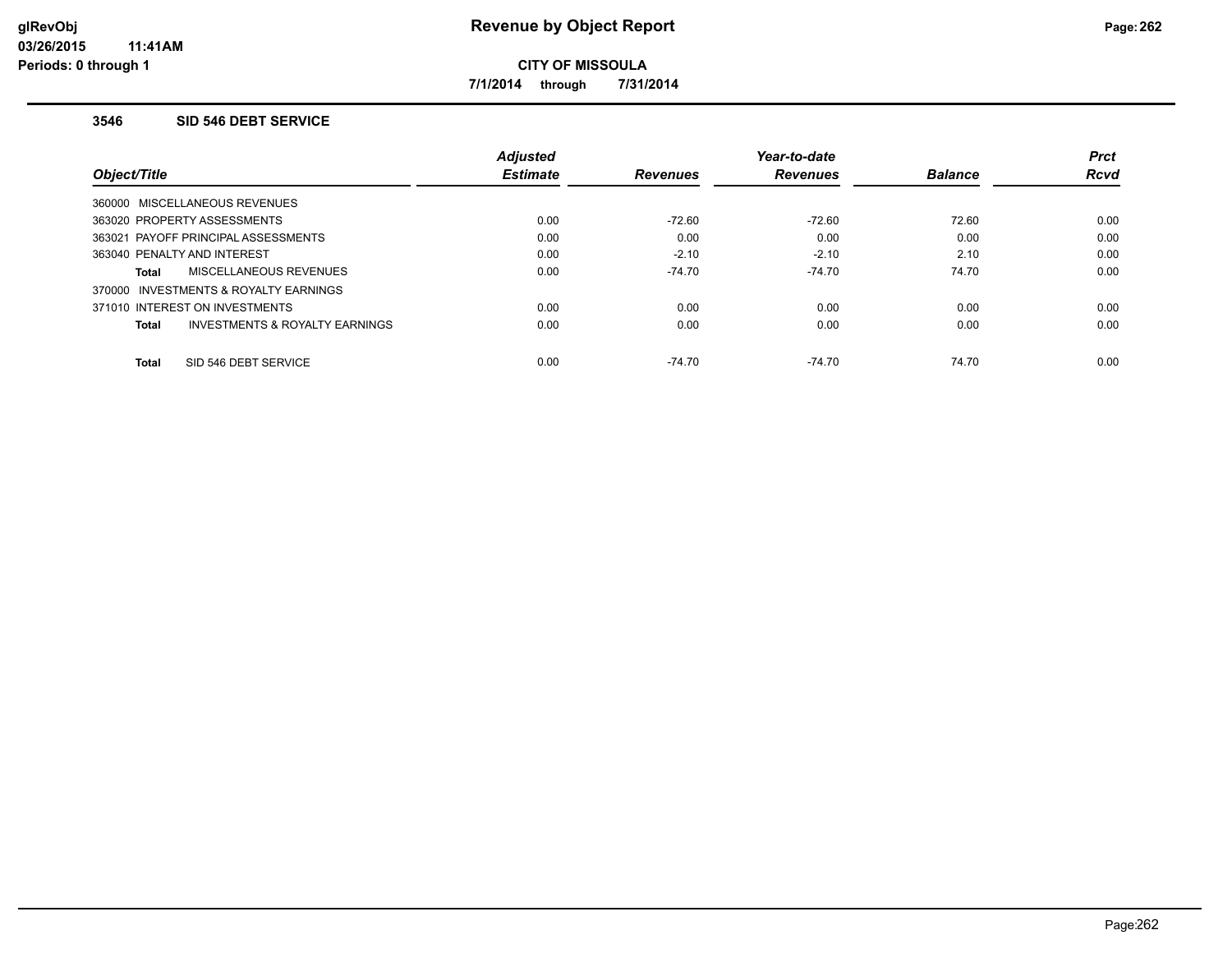**7/1/2014 through 7/31/2014**

**3548 SID 548-5TH, 6TH & ARTHUR**

**3548 SID 548-5TH, 6TH & ARTHUR**

|              |                                           | <b>Adjusted</b> |                 | Year-to-date    |                | <b>Prct</b> |
|--------------|-------------------------------------------|-----------------|-----------------|-----------------|----------------|-------------|
| Object/Title |                                           | <b>Estimate</b> | <b>Revenues</b> | <b>Revenues</b> | <b>Balance</b> | Rcvd        |
|              | 360000 MISCELLANEOUS REVENUES             |                 |                 |                 |                |             |
|              | 363020 PROPERTY ASSESSMENTS               | 113.475.00      | 0.00            | 0.00            | 113.475.00     | 0.00        |
|              | 363021 PAYOFF PRINCIPAL ASSESSMENTS       | 0.00            | 0.00            | 0.00            | 0.00           | 0.00        |
|              | 363040 PENALTY AND INTEREST               | 0.00            | 0.00            | 0.00            | 0.00           | 0.00        |
| Total        | MISCELLANEOUS REVENUES                    | 113.475.00      | 0.00            | 0.00            | 113.475.00     | 0.00        |
|              | 370000 INVESTMENTS & ROYALTY EARNINGS     |                 |                 |                 |                |             |
|              | 371010 INTEREST ON INVESTMENTS            | 0.00            | 0.00            | 0.00            | 0.00           | 0.00        |
| Total        | <b>INVESTMENTS &amp; ROYALTY EARNINGS</b> | 0.00            | 0.00            | 0.00            | 0.00           | 0.00        |
| Total        | SID 548-5TH, 6TH & ARTHUR                 | 113.475.00      | 0.00            | 0.00            | 113.475.00     | 0.00        |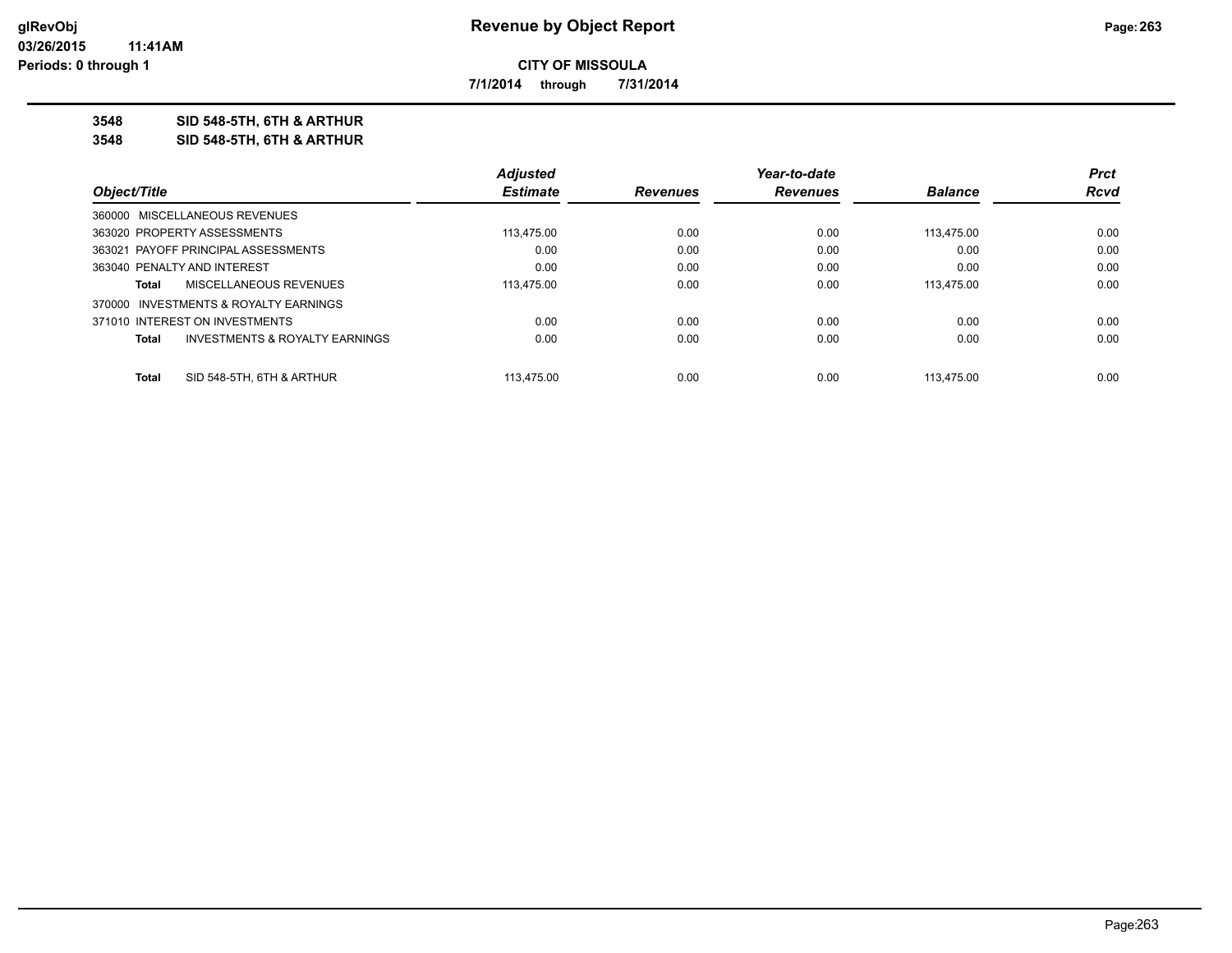**7/1/2014 through 7/31/2014**

## **3548 SID 548-5TH, 6TH & ARTHUR**

|                             |                                           | <b>Adjusted</b> |                 | Year-to-date    |                | <b>Prct</b> |
|-----------------------------|-------------------------------------------|-----------------|-----------------|-----------------|----------------|-------------|
| Object/Title                |                                           | <b>Estimate</b> | <b>Revenues</b> | <b>Revenues</b> | <b>Balance</b> | <b>Rcvd</b> |
|                             | 360000 MISCELLANEOUS REVENUES             |                 |                 |                 |                |             |
|                             | 363020 PROPERTY ASSESSMENTS               | 113,475.00      | 0.00            | 0.00            | 113.475.00     | 0.00        |
|                             | 363021 PAYOFF PRINCIPAL ASSESSMENTS       | 0.00            | 0.00            | 0.00            | 0.00           | 0.00        |
| 363040 PENALTY AND INTEREST |                                           | 0.00            | 0.00            | 0.00            | 0.00           | 0.00        |
| Total                       | MISCELLANEOUS REVENUES                    | 113,475.00      | 0.00            | 0.00            | 113.475.00     | 0.00        |
|                             | 370000 INVESTMENTS & ROYALTY EARNINGS     |                 |                 |                 |                |             |
|                             | 371010 INTEREST ON INVESTMENTS            | 0.00            | 0.00            | 0.00            | 0.00           | 0.00        |
| Total                       | <b>INVESTMENTS &amp; ROYALTY EARNINGS</b> | 0.00            | 0.00            | 0.00            | 0.00           | 0.00        |
| <b>Total</b>                | SID 548-5TH, 6TH & ARTHUR                 | 113.475.00      | 0.00            | 0.00            | 113.475.00     | 0.00        |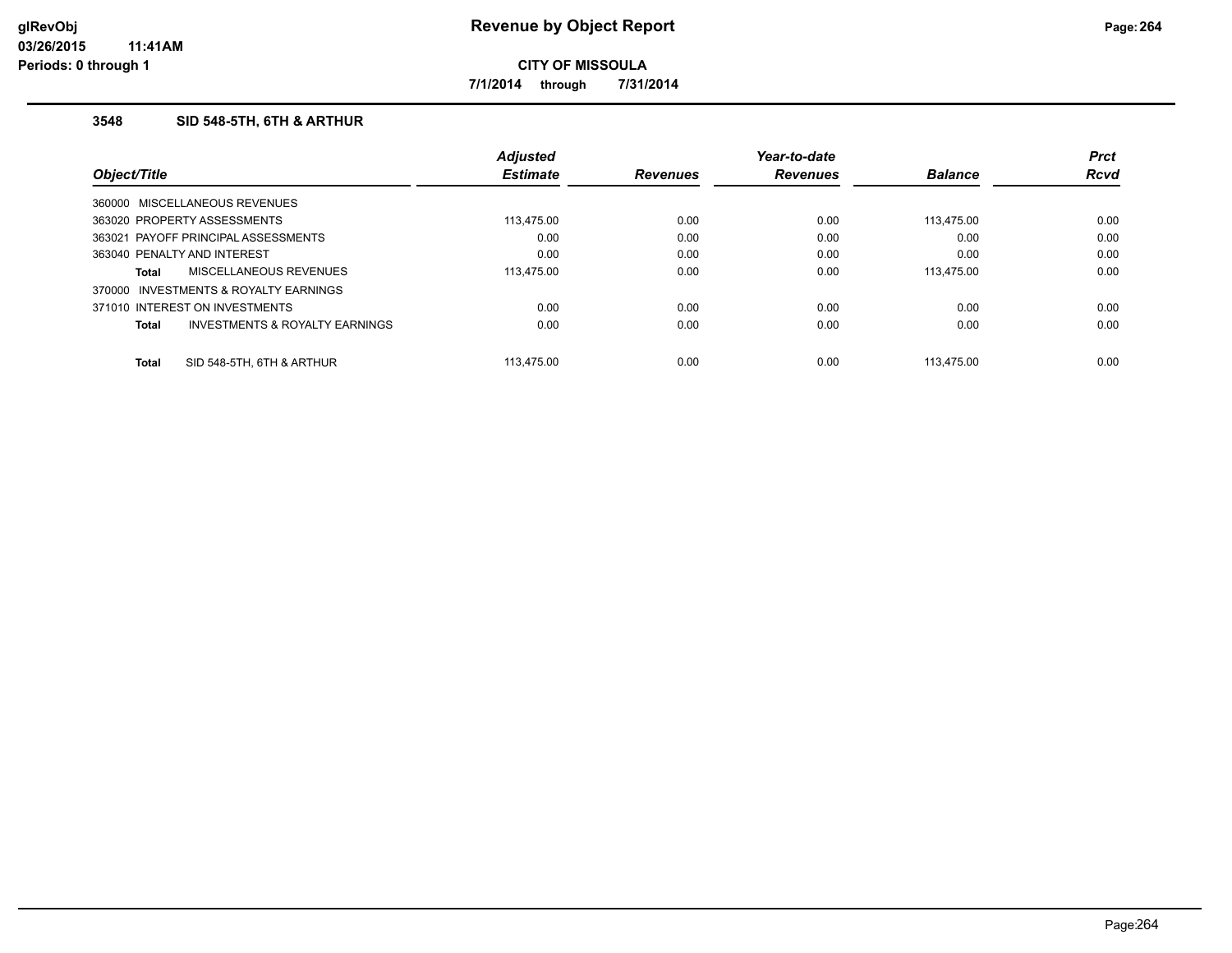**7/1/2014 through 7/31/2014**

# **4060 CAPITAL IMPROVEMENT PROGRAM FUND**

|                                                           | <b>Adjusted</b> |                 | Year-to-date    |           |        |
|-----------------------------------------------------------|-----------------|-----------------|-----------------|-----------|--------|
| Object/Title                                              | <b>Estimate</b> | <b>Revenues</b> | <b>Revenues</b> | Balance   | Rcvd   |
| 330000 INTERGOVERNMENTAL REVENUES                         |                 |                 |                 |           |        |
| 331001 GRANTS                                             | 0.00            | 0.00            | 0.00            | 0.00      | 0.00   |
| 331002 COUNTY ASSISTANCE CIP PROJECTS                     | 0.00            | 0.00            | 0.00            | 0.00      | 0.00   |
| 331003 STATE HOME PROGRAM INCOME                          | 0.00            | 0.00            | 0.00            | 0.00      | 0.00   |
| 331004 CITY ASSESSMENTS                                   | 0.00            | 0.00            | 0.00            | 0.00      | 0.00   |
| 334040 GAS TAX APPORTIONMENT                              | 0.00            | 0.00            | 0.00            | 0.00      | 0.00   |
| 334061 IMPACT FEES-CLEARING ACCOUNT                       | 0.00            | 0.00            | 0.00            | 0.00      | 0.00   |
| 334120 TSEP GRANT                                         | 0.00            | 0.00            | 0.00            | 0.00      | 0.00   |
| 334121 DNRC GRANT                                         | 0.00            | 0.00            | 0.00            | 0.00      | 0.00   |
| 334123 MAQI FEDERAL ASSISTANCE                            | 0.00            | 0.00            | 0.00            | 0.00      | 0.00   |
| 334124 GRANTS-CIP                                         | 0.00            | 0.00            | 0.00            | 0.00      | 0.00   |
| 334125 FIRE FIGHTER GRANT                                 | 0.00            | 0.00            | 0.00            | 0.00      | 0.00   |
| 334126 DEVELOPER ASSESSMENTS                              | 0.00            | 0.00            | 0.00            | 0.00      | 0.00   |
| 334127 TONKIN TRAIL - FISH WILDLIFE PARKS                 | 0.00            | 0.00            | 0.00            | 0.00      | 0.00   |
| 334128 CDBG FIRE HYDRANT GRANT                            | 0.00            | 0.00            | 0.00            | 0.00      | 0.00   |
| 339000 PAYMENT IN LIEU OF TAXES                           | 0.00            | 0.00            | 0.00            | 0.00      | 0.00   |
| <b>INTERGOVERNMENTAL REVENUES</b><br><b>Total</b>         | 0.00            | 0.00            | 0.00            | 0.00      | 0.00   |
| 360000 MISCELLANEOUS REVENUES                             |                 |                 |                 |           |        |
| 360010 MISCELLANEOUS                                      | 0.00            | 0.00            | 0.00            | 0.00      | 0.00   |
| 360011 YOUTH COUNCIL FUNDS                                | 9,010.00        | 9,339.65        | 9,339.65        | $-329.65$ | 103.66 |
| 360012 SEWER GRANT REPAYMENTS                             | 0.00            | 0.00            | 0.00            | 0.00      | 0.00   |
| 360016 MRA SHARE OF CIVIC STADIUM PARKING                 | 0.00            | 0.00            | 0.00            | 0.00      | 0.00   |
| 362000 OTHER MISCELLANEOUS REVENUE                        | 0.00            | 0.00            | 0.00            | 0.00      | 0.00   |
| 365000 DONATIONS                                          | 0.00            | 0.00            | 0.00            | 0.00      | 0.00   |
| 365001 *** Title Not Found ***                            | 0.00            | 0.00            | 0.00            | 0.00      | 0.00   |
| 365030 WHITE PINE PARK DONATION-ZIP BEVERAGE              | 0.00            | 0.00            | 0.00            | 0.00      | 0.00   |
| MISCELLANEOUS REVENUES<br><b>Total</b>                    | 9,010.00        | 9,339.65        | 9,339.65        | $-329.65$ | 103.66 |
| 370000 INVESTMENTS & ROYALTY EARNINGS                     |                 |                 |                 |           |        |
| 371010 INTEREST ON INVESTMENTS                            | 0.00            | 0.00            | 0.00            | 0.00      | 0.00   |
| 371020 GAIN/LOSS IN MARKET VALUE OF INVESTMENTS           | 0.00            | 0.00            | 0.00            | 0.00      | 0.00   |
| <b>INVESTMENTS &amp; ROYALTY EARNINGS</b><br><b>Total</b> | 0.00            | 0.00            | 0.00            | 0.00      | 0.00   |
| 380000 OTHER FINANCING SOURCES                            |                 |                 |                 |           |        |
| 381000 LOAN PROCEEDS                                      | 0.00            | 0.00            | 0.00            | 0.00      | 0.00   |
| 381010 BOND PROCEEDS                                      | 0.00            | 0.00            | 0.00            | 0.00      | 0.00   |
| 381011 \$1,860,000 General Fund Obligation Bond           | 0.00            | 0.00            | 0.00            | 0.00      | 0.00   |
| 381012 \$680,000 FIRE GF DEBT                             | 0.00            | 0.00            | 0.00            | 0.00      | 0.00   |
| 381015 \$1,010,000 LIMITED TAX GO BONDS 2010C             | 0.00            | 0.00            | 0.00            | 0.00      | 0.00   |
| 381090 PROCEEDS FROM CAPITAL LEASE                        | 0.00            | 0.00            | 0.00            | 0.00      | 0.00   |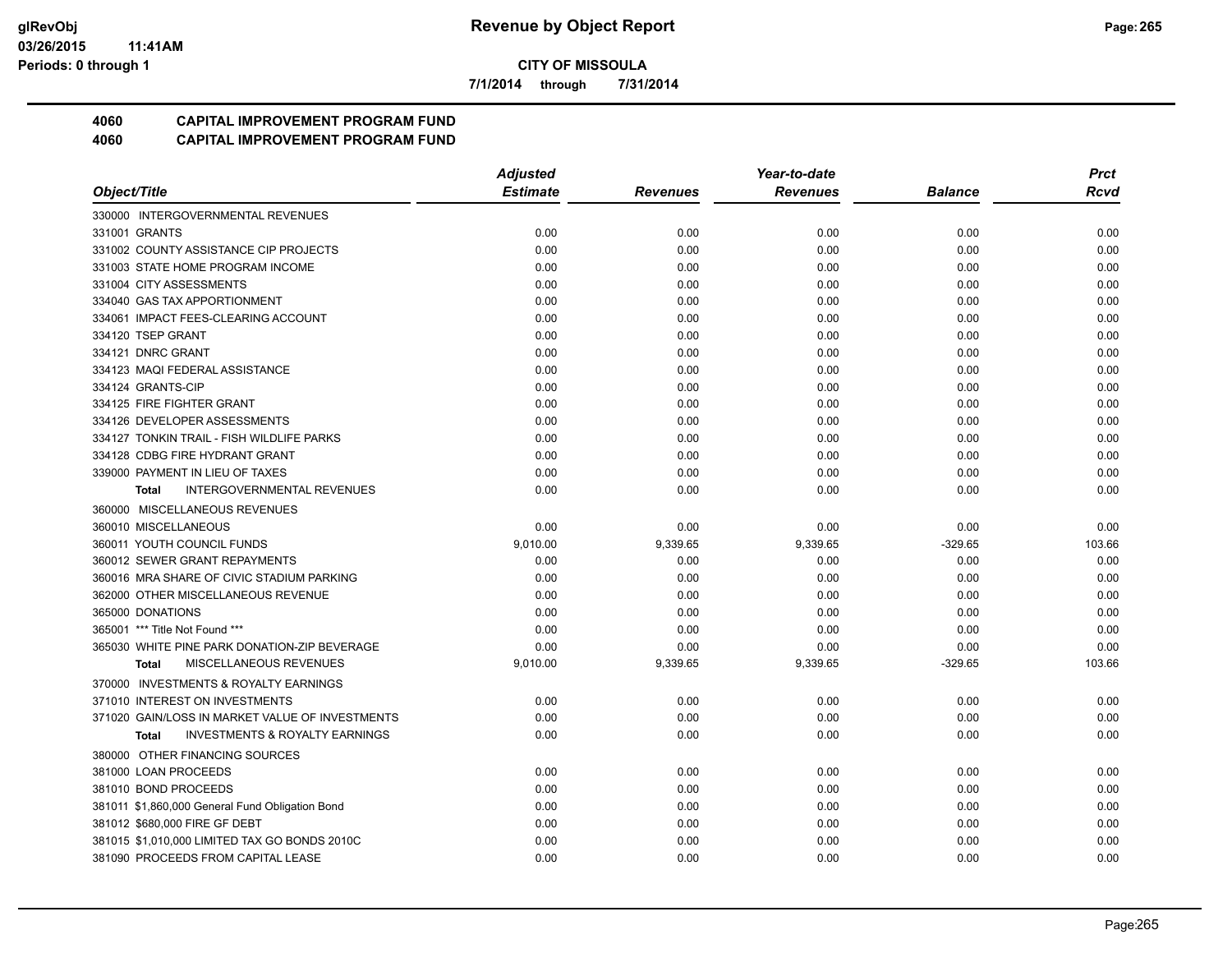**7/1/2014 through 7/31/2014**

# **4060 CAPITAL IMPROVEMENT PROGRAM FUND**

|                                            | <b>Adjusted</b> |                 | Year-to-date    |                | <b>Prct</b> |
|--------------------------------------------|-----------------|-----------------|-----------------|----------------|-------------|
| Object/Title                               | <b>Estimate</b> | <b>Revenues</b> | <b>Revenues</b> | <b>Balance</b> | <b>Rcvd</b> |
| 382010 SALE OF FIXED ASSETS                | 0.00            | 0.00            | 0.00            | 0.00           | 0.00        |
| 383009 TRANS FR TITLE I                    | 0.00            | 0.00            | 0.00            | 0.00           | 0.00        |
| 383010 TRANS FR CIP                        | 0.00            | 0.00            | 0.00            | 0.00           | 0.00        |
| 383014 TRANS FR MRA                        | 0.00            | 0.00            | 0.00            | 0.00           | 0.00        |
| 383015 TRANS FR MPC                        | 0.00            | 0.00            | 0.00            | 0.00           | 0.00        |
| 383017 TRANS FR BUILDING                   | 0.00            | 0.00            | 0.00            | 0.00           | 0.00        |
| 383020 TRANS FR CEMETERY CARE              | 0.00            | 0.00            | 0.00            | 0.00           | 0.00        |
| 383025 TRANS FR SEWER R & D                | 0.00            | 0.00            | 0.00            | 0.00           | 0.00        |
| 383029 TRANS FR GENERAL                    | 913,831.00      | 0.00            | 0.00            | 913,831.00     | 0.00        |
| 383041 TRANS FR CDBG                       | 0.00            | 0.00            | 0.00            | 0.00           | 0.00        |
| 383042 TRANSFERS FROM OTHER FUNDS          | 0.00            | 0.00            | 0.00            | 0.00           | 0.00        |
| 383043 TRANSFERS FROM IMPACT FEES          | 0.00            | 0.00            | 0.00            | 0.00           | 0.00        |
| 383044 TRANSFER FROM PYMT IN LIEU OF PARKS | 0.00            | 0.00            | 0.00            | 0.00           | 0.00        |
| 383045 TRANSFER FROM PARK ENTERPRISE       | 0.00            | 0.00            | 0.00            | 0.00           | 0.00        |
| OTHER FINANCING SOURCES<br>Total           | 913,831.00      | 0.00            | 0.00            | 913,831.00     | 0.00        |
| CAPITAL IMPROVEMENT PROGRAM FUND<br>Total  | 922,841.00      | 9,339.65        | 9,339.65        | 913,501.35     | 1.01        |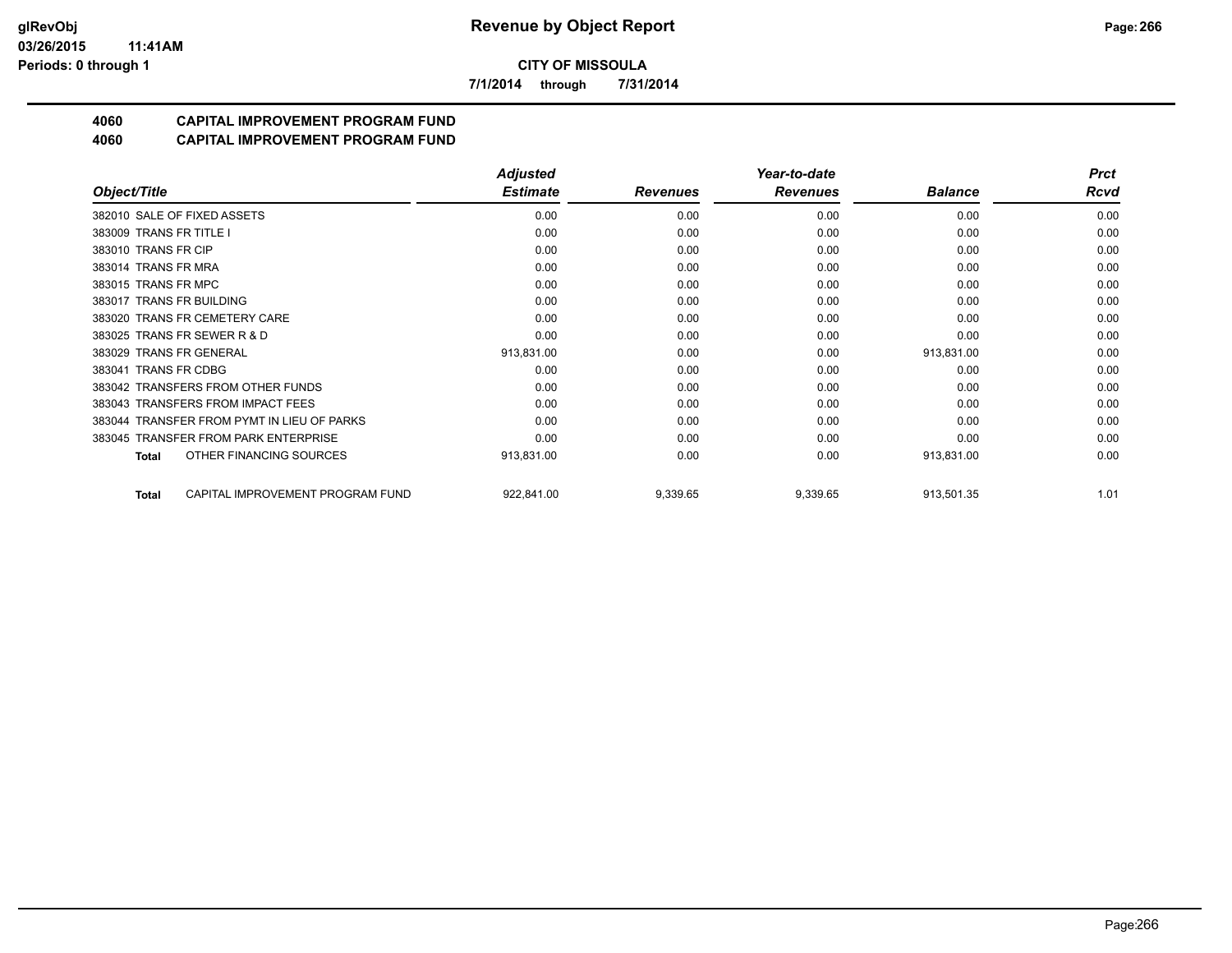**7/1/2014 through 7/31/2014**

|                                                           | <b>Adjusted</b> |                 | Year-to-date    |                | <b>Prct</b> |
|-----------------------------------------------------------|-----------------|-----------------|-----------------|----------------|-------------|
| Object/Title                                              | <b>Estimate</b> | <b>Revenues</b> | <b>Revenues</b> | <b>Balance</b> | Rcvd        |
| 330000 INTERGOVERNMENTAL REVENUES                         |                 |                 |                 |                |             |
| 331001 GRANTS                                             | 0.00            | 0.00            | 0.00            | 0.00           | 0.00        |
| 331002 COUNTY ASSISTANCE CIP PROJECTS                     | 0.00            | 0.00            | 0.00            | 0.00           | 0.00        |
| 331003 STATE HOME PROGRAM INCOME                          | 0.00            | 0.00            | 0.00            | 0.00           | 0.00        |
| 331004 CITY ASSESSMENTS                                   | 0.00            | 0.00            | 0.00            | 0.00           | 0.00        |
| 334040 GAS TAX APPORTIONMENT                              | 0.00            | 0.00            | 0.00            | 0.00           | 0.00        |
| 334061 IMPACT FEES-CLEARING ACCOUNT                       | 0.00            | 0.00            | 0.00            | 0.00           | 0.00        |
| 334120 TSEP GRANT                                         | 0.00            | 0.00            | 0.00            | 0.00           | 0.00        |
| 334121 DNRC GRANT                                         | 0.00            | 0.00            | 0.00            | 0.00           | 0.00        |
| 334123 MAQI FEDERAL ASSISTANCE                            | 0.00            | 0.00            | 0.00            | 0.00           | 0.00        |
| 334124 GRANTS-CIP                                         | 0.00            | 0.00            | 0.00            | 0.00           | 0.00        |
| 334125 FIRE FIGHTER GRANT                                 | 0.00            | 0.00            | 0.00            | 0.00           | 0.00        |
| 334126 DEVELOPER ASSESSMENTS                              | 0.00            | 0.00            | 0.00            | 0.00           | 0.00        |
| 334127 TONKIN TRAIL - FISH WILDLIFE PARKS                 | 0.00            | 0.00            | 0.00            | 0.00           | 0.00        |
| 334128 CDBG FIRE HYDRANT GRANT                            | 0.00            | 0.00            | 0.00            | 0.00           | 0.00        |
| 339000 PAYMENT IN LIEU OF TAXES                           | 0.00            | 0.00            | 0.00            | 0.00           | 0.00        |
| <b>INTERGOVERNMENTAL REVENUES</b><br><b>Total</b>         | 0.00            | 0.00            | 0.00            | 0.00           | 0.00        |
| 360000 MISCELLANEOUS REVENUES                             |                 |                 |                 |                |             |
| 360010 MISCELLANEOUS                                      | 0.00            | 0.00            | 0.00            | 0.00           | 0.00        |
| 360011 YOUTH COUNCIL FUNDS                                | 9,010.00        | 9,339.65        | 9,339.65        | $-329.65$      | 103.66      |
| 360012 SEWER GRANT REPAYMENTS                             | 0.00            | 0.00            | 0.00            | 0.00           | 0.00        |
| 360016 MRA SHARE OF CIVIC STADIUM PARKING                 | 0.00            | 0.00            | 0.00            | 0.00           | 0.00        |
| 362000 OTHER MISCELLANEOUS REVENUE                        | 0.00            | 0.00            | 0.00            | 0.00           | 0.00        |
| 365000 DONATIONS                                          | 0.00            | 0.00            | 0.00            | 0.00           | 0.00        |
| 365001 *** Title Not Found ***                            | 0.00            | 0.00            | 0.00            | 0.00           | 0.00        |
| 365030 WHITE PINE PARK DONATION-ZIP BEVERAGE              | 0.00            | 0.00            | 0.00            | 0.00           | 0.00        |
| MISCELLANEOUS REVENUES<br><b>Total</b>                    | 9,010.00        | 9,339.65        | 9,339.65        | $-329.65$      | 103.66      |
| 370000 INVESTMENTS & ROYALTY EARNINGS                     |                 |                 |                 |                |             |
| 371010 INTEREST ON INVESTMENTS                            | 0.00            | 0.00            | 0.00            | 0.00           | 0.00        |
| 371020 GAIN/LOSS IN MARKET VALUE OF INVESTMENT            | 0.00            | 0.00            | 0.00            | 0.00           | 0.00        |
| <b>INVESTMENTS &amp; ROYALTY EARNINGS</b><br><b>Total</b> | 0.00            | 0.00            | 0.00            | 0.00           | 0.00        |
| 380000 OTHER FINANCING SOURCES                            |                 |                 |                 |                |             |
| 381000 LOAN PROCEEDS                                      | 0.00            | 0.00            | 0.00            | 0.00           | 0.00        |
| 381010 BOND PROCEEDS                                      | 0.00            | 0.00            | 0.00            | 0.00           | 0.00        |
| 381011 \$1,860,000 General Fund Obligation Bond           | 0.00            | 0.00            | 0.00            | 0.00           | 0.00        |
| 381012 \$680,000 FIRE GF DEBT                             | 0.00            | 0.00            | 0.00            | 0.00           | 0.00        |
| 381015 \$1,010,000 LIMITED TAX GO BONDS 2010C             | 0.00            | 0.00            | 0.00            | 0.00           | 0.00        |
| 381090 PROCEEDS FROM CAPITAL LEASE                        | 0.00            | 0.00            | 0.00            | 0.00           | 0.00        |
| 382010 SALE OF FIXED ASSETS                               | 0.00            | 0.00            | 0.00            | 0.00           | 0.00        |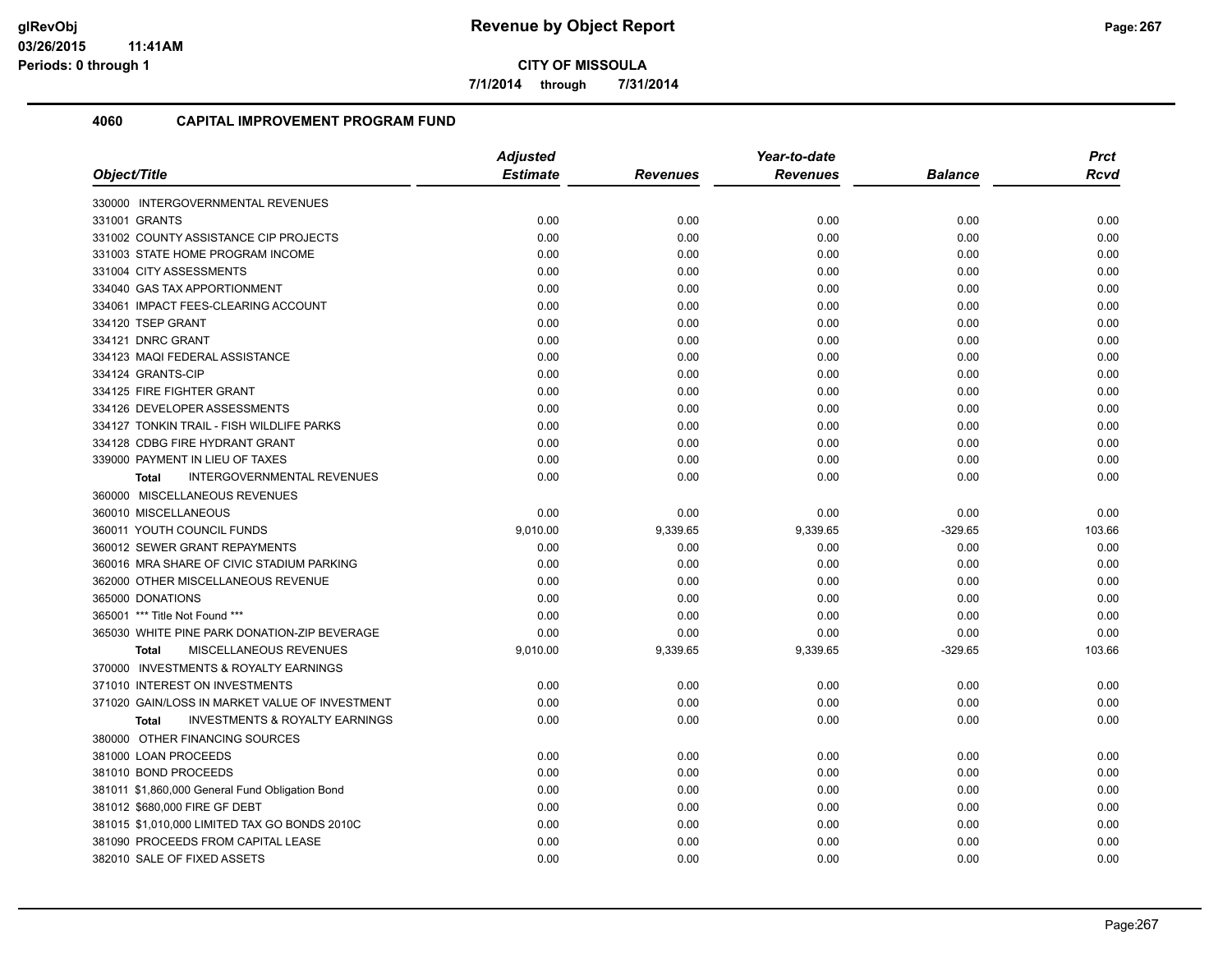**7/1/2014 through 7/31/2014**

| Object/Title                                     | <b>Adjusted</b><br><b>Estimate</b> | <b>Revenues</b> | Year-to-date<br><b>Revenues</b> | <b>Balance</b> | <b>Prct</b><br><b>Rcvd</b> |
|--------------------------------------------------|------------------------------------|-----------------|---------------------------------|----------------|----------------------------|
|                                                  |                                    |                 |                                 |                |                            |
| 383009 TRANS FR TITLE I                          | 0.00                               | 0.00            | 0.00                            | 0.00           | 0.00                       |
| 383010 TRANS FR CIP                              | 0.00                               | 0.00            | 0.00                            | 0.00           | 0.00                       |
| 383014 TRANS FR MRA                              | 0.00                               | 0.00            | 0.00                            | 0.00           | 0.00                       |
| 383015 TRANS FR MPC                              | 0.00                               | 0.00            | 0.00                            | 0.00           | 0.00                       |
| 383017 TRANS FR BUILDING                         | 0.00                               | 0.00            | 0.00                            | 0.00           | 0.00                       |
| 383020 TRANS FR CEMETERY CARE                    | 0.00                               | 0.00            | 0.00                            | 0.00           | 0.00                       |
| 383025 TRANS FR SEWER R & D                      | 0.00                               | 0.00            | 0.00                            | 0.00           | 0.00                       |
| 383029 TRANS FR GENERAL                          | 913,831.00                         | 0.00            | 0.00                            | 913,831.00     | 0.00                       |
| <b>TRANS FR CDBG</b><br>383041                   | 0.00                               | 0.00            | 0.00                            | 0.00           | 0.00                       |
| 383042 TRANSFERS FROM OTHER FUNDS                | 0.00                               | 0.00            | 0.00                            | 0.00           | 0.00                       |
| 383043 TRANSFERS FROM IMPACT FEES                | 0.00                               | 0.00            | 0.00                            | 0.00           | 0.00                       |
| 383044 TRANSFER FROM PYMT IN LIEU OF PARKS       | 0.00                               | 0.00            | 0.00                            | 0.00           | 0.00                       |
| 383045 TRANSFER FROM PARK ENTERPRISE             | 0.00                               | 0.00            | 0.00                            | 0.00           | 0.00                       |
| OTHER FINANCING SOURCES<br><b>Total</b>          | 913,831.00                         | 0.00            | 0.00                            | 913,831.00     | 0.00                       |
| CAPITAL IMPROVEMENT PROGRAM FUND<br><b>Total</b> | 922,841.00                         | 9,339.65        | 9,339.65                        | 913,501.35     | 1.01                       |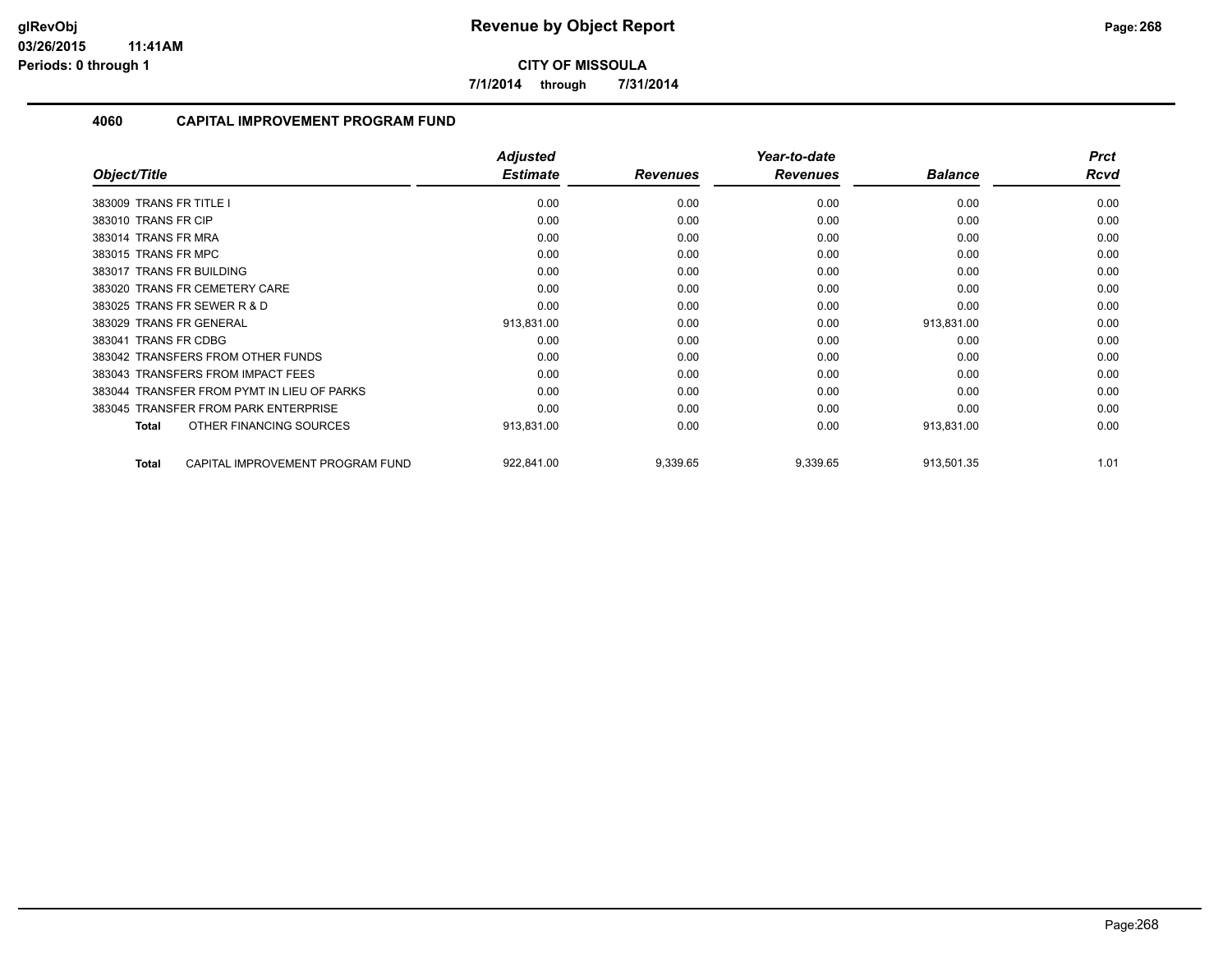**7/1/2014 through 7/31/2014**

# **4130 1997 G O BOND OPEN SPACE PURCHASE FUND**

# **4130 1997 G O BOND OPEN SPACE PURCHASE FUND**

|                                                           | <b>Adjusted</b> |                 | Year-to-date    |                | <b>Prct</b> |
|-----------------------------------------------------------|-----------------|-----------------|-----------------|----------------|-------------|
| Object/Title                                              | <b>Estimate</b> | <b>Revenues</b> | <b>Revenues</b> | <b>Balance</b> | <b>Rcvd</b> |
| 330000 INTERGOVERNMENTAL REVENUES                         |                 |                 |                 |                |             |
| 331156 CTEP GRANT - S HILLS TRAIL SYSTEM                  | 0.00            | 0.00            | 0.00            | 0.00           | 0.00        |
| 334014 MISSOULA COUNTY-GRANT CREEK TRAIL                  | 0.00            | 0.00            | 0.00            | 0.00           | 0.00        |
| <b>INTERGOVERNMENTAL REVENUES</b><br><b>Total</b>         | 0.00            | 0.00            | 0.00            | 0.00           | 0.00        |
| 340000 CHARGES FOR SERVICES                               |                 |                 |                 |                |             |
| 343065 BUILDING RENTALS                                   | 0.00            | 0.00            | 0.00            | 0.00           | 0.00        |
| <b>CHARGES FOR SERVICES</b><br><b>Total</b>               | 0.00            | 0.00            | 0.00            | 0.00           | 0.00        |
| 360000 MISCELLANEOUS REVENUES                             |                 |                 |                 |                |             |
| 360010 MISCELLANEOUS                                      | 0.00            | 0.00            | 0.00            | 0.00           | 0.00        |
| 365000 DONATIONS                                          | 0.00            | 0.00            | 0.00            | 0.00           | 0.00        |
| <b>MISCELLANEOUS REVENUES</b><br><b>Total</b>             | 0.00            | 0.00            | 0.00            | 0.00           | 0.00        |
| 370000 INVESTMENTS & ROYALTY EARNINGS                     |                 |                 |                 |                |             |
| 371010 INTEREST ON INVESTMENTS                            | 0.00            | 0.00            | 0.00            | 0.00           | 0.00        |
| 371020 GAIN/LOSS IN MARKET VALUE OF INVESTMENTS           | 0.00            | 0.00            | 0.00            | 0.00           | 0.00        |
| <b>INVESTMENTS &amp; ROYALTY EARNINGS</b><br><b>Total</b> | 0.00            | 0.00            | 0.00            | 0.00           | 0.00        |
| 380000 OTHER FINANCING SOURCES                            |                 |                 |                 |                |             |
| 382010 SALE OF FIXED ASSETS                               | 0.00            | 0.00            | 0.00            | 0.00           | 0.00        |
| 383000 OPERATING TRANSFERS                                | 0.00            | 0.00            | 0.00            | 0.00           | 0.00        |
| OTHER FINANCING SOURCES<br><b>Total</b>                   | 0.00            | 0.00            | 0.00            | 0.00           | 0.00        |
| 1997 G O BOND OPEN SPACE PURCHASE FU<br><b>Total</b>      | 0.00            | 0.00            | 0.00            | 0.00           | 0.00        |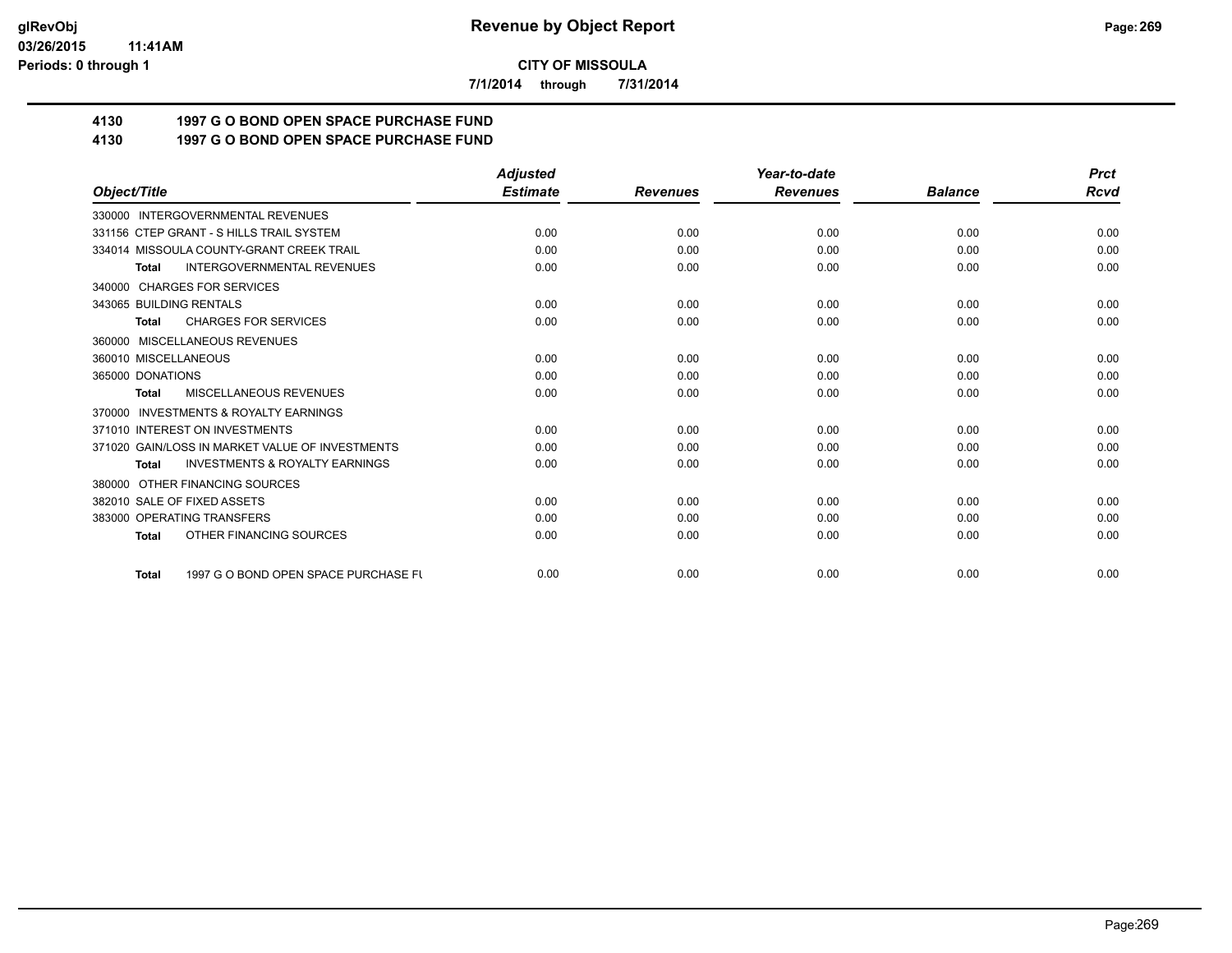**7/1/2014 through 7/31/2014**

## **4130 1997 G O BOND OPEN SPACE PURCHASE FUND**

|                                                           | <b>Adjusted</b> |                 | Year-to-date    |                | <b>Prct</b> |
|-----------------------------------------------------------|-----------------|-----------------|-----------------|----------------|-------------|
| Object/Title                                              | <b>Estimate</b> | <b>Revenues</b> | <b>Revenues</b> | <b>Balance</b> | Rcvd        |
| 330000 INTERGOVERNMENTAL REVENUES                         |                 |                 |                 |                |             |
| 331156 CTEP GRANT - S HILLS TRAIL SYSTEM                  | 0.00            | 0.00            | 0.00            | 0.00           | 0.00        |
| 334014 MISSOULA COUNTY-GRANT CREEK TRAIL                  | 0.00            | 0.00            | 0.00            | 0.00           | 0.00        |
| <b>INTERGOVERNMENTAL REVENUES</b><br><b>Total</b>         | 0.00            | 0.00            | 0.00            | 0.00           | 0.00        |
| 340000 CHARGES FOR SERVICES                               |                 |                 |                 |                |             |
| 343065 BUILDING RENTALS                                   | 0.00            | 0.00            | 0.00            | 0.00           | 0.00        |
| <b>CHARGES FOR SERVICES</b><br><b>Total</b>               | 0.00            | 0.00            | 0.00            | 0.00           | 0.00        |
| 360000 MISCELLANEOUS REVENUES                             |                 |                 |                 |                |             |
| 360010 MISCELLANEOUS                                      | 0.00            | 0.00            | 0.00            | 0.00           | 0.00        |
| 365000 DONATIONS                                          | 0.00            | 0.00            | 0.00            | 0.00           | 0.00        |
| <b>MISCELLANEOUS REVENUES</b><br><b>Total</b>             | 0.00            | 0.00            | 0.00            | 0.00           | 0.00        |
| 370000 INVESTMENTS & ROYALTY EARNINGS                     |                 |                 |                 |                |             |
| 371010 INTEREST ON INVESTMENTS                            | 0.00            | 0.00            | 0.00            | 0.00           | 0.00        |
| 371020 GAIN/LOSS IN MARKET VALUE OF INVESTMENT            | 0.00            | 0.00            | 0.00            | 0.00           | 0.00        |
| <b>INVESTMENTS &amp; ROYALTY EARNINGS</b><br><b>Total</b> | 0.00            | 0.00            | 0.00            | 0.00           | 0.00        |
| 380000 OTHER FINANCING SOURCES                            |                 |                 |                 |                |             |
| 382010 SALE OF FIXED ASSETS                               | 0.00            | 0.00            | 0.00            | 0.00           | 0.00        |
| 383000 OPERATING TRANSFERS                                | 0.00            | 0.00            | 0.00            | 0.00           | 0.00        |
| OTHER FINANCING SOURCES<br><b>Total</b>                   | 0.00            | 0.00            | 0.00            | 0.00           | 0.00        |
| 1997 G O BOND OPEN SPACE PURCHASE F<br><b>Total</b>       | 0.00            | 0.00            | 0.00            | 0.00           | 0.00        |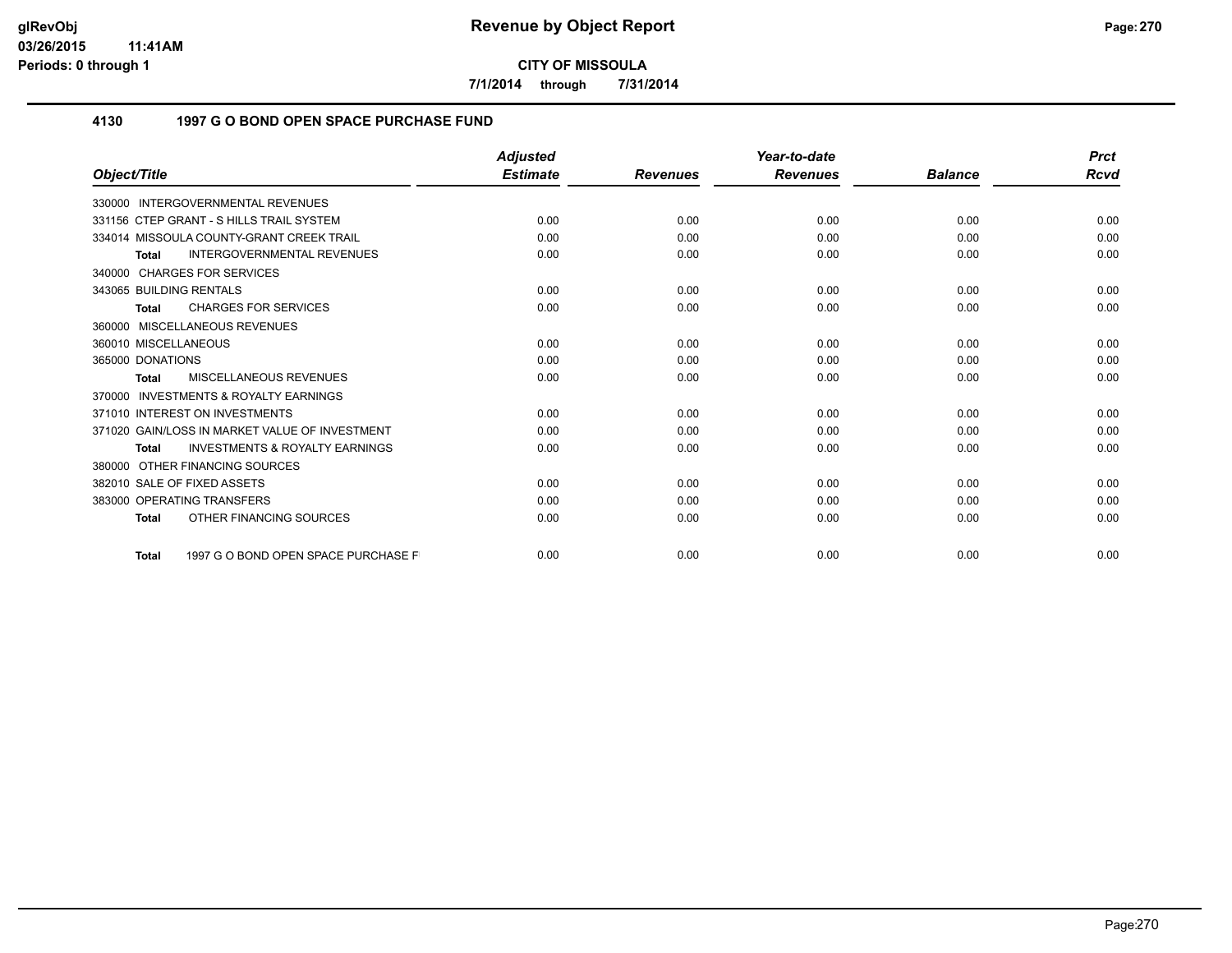**7/1/2014 through 7/31/2014**

#### **4196 NEW FIRE STATION GO BOND**

#### **4196 NEW FIRE STATION GO BOND**

|                                                    | <b>Adjusted</b> |                 | Year-to-date    |                | <b>Prct</b> |
|----------------------------------------------------|-----------------|-----------------|-----------------|----------------|-------------|
| Object/Title                                       | <b>Estimate</b> | <b>Revenues</b> | <b>Revenues</b> | <b>Balance</b> | <b>Rcvd</b> |
| 360000 MISCELLANEOUS REVENUES                      |                 |                 |                 |                |             |
| 365023 NORTHWESTERN ENERGY GRANT                   | 0.00            | 0.00            | 0.00            | 0.00           | 0.00        |
| MISCELLANEOUS REVENUES<br>Total                    | 0.00            | 0.00            | 0.00            | 0.00           | 0.00        |
| 370000 INVESTMENTS & ROYALTY EARNINGS              |                 |                 |                 |                |             |
| 371010 INTEREST ON INVESTMENTS                     | 0.00            | 0.00            | 0.00            | 0.00           | 0.00        |
| 371020 GAIN/LOSS IN MARKET VALUE OF INVESTMENTS    | 0.00            | 0.00            | 0.00            | 0.00           | 0.00        |
| <b>INVESTMENTS &amp; ROYALTY EARNINGS</b><br>Total | 0.00            | 0.00            | 0.00            | 0.00           | 0.00        |
| 380000 OTHER FINANCING SOURCES                     |                 |                 |                 |                |             |
| 381010 BOND PROCEEDS                               | 0.00            | 0.00            | 0.00            | 0.00           | 0.00        |
| 383000 OPERATING TRANSFERS                         | 0.00            | 0.00            | 0.00            | 0.00           | 0.00        |
| OTHER FINANCING SOURCES<br>Total                   | 0.00            | 0.00            | 0.00            | 0.00           | 0.00        |
| NEW FIRE STATION GO BOND<br>Total                  | 0.00            | 0.00            | 0.00            | 0.00           | 0.00        |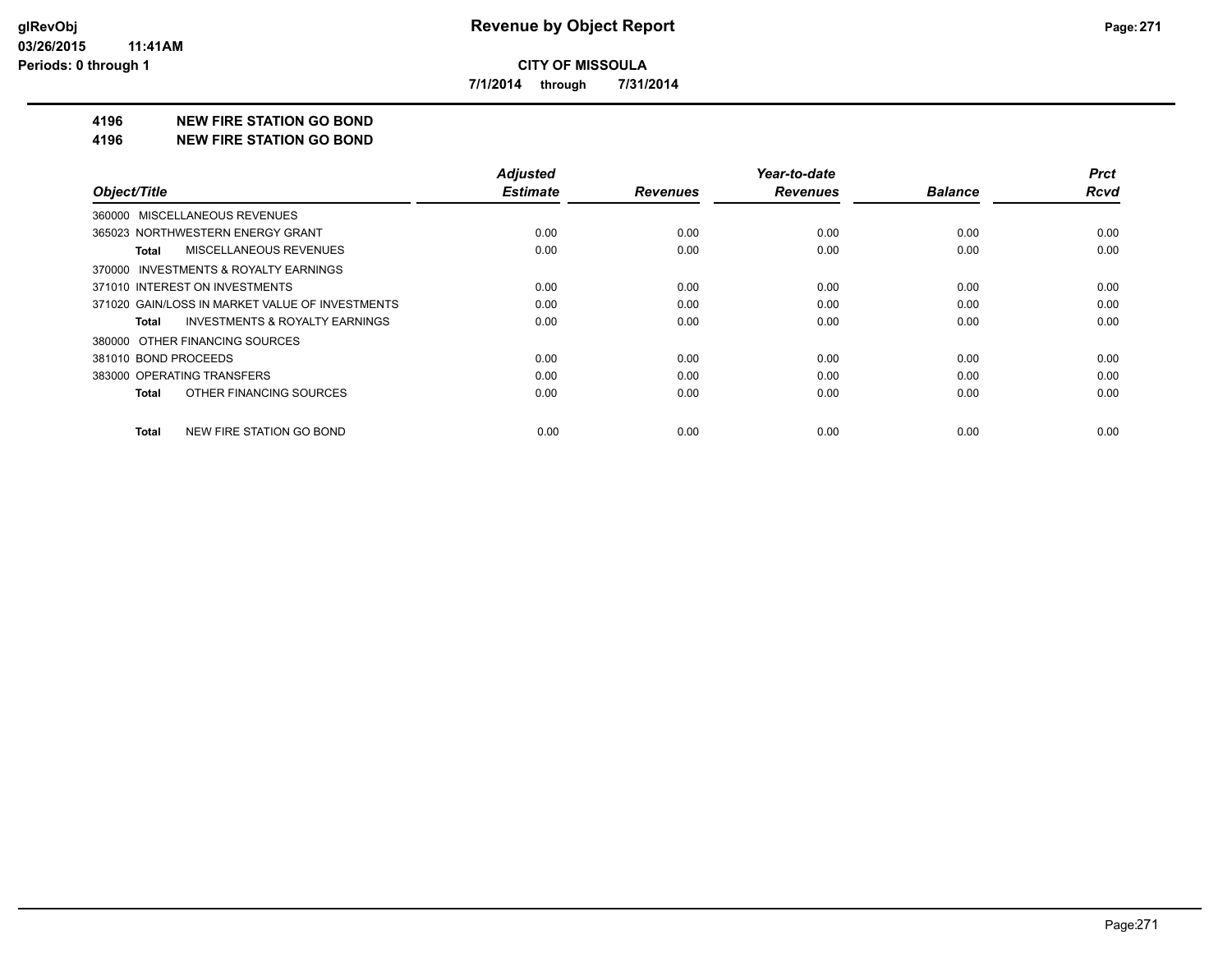**7/1/2014 through 7/31/2014**

## **4196 NEW FIRE STATION GO BOND**

| Object/Title                                       | <b>Adjusted</b><br><b>Estimate</b> | <b>Revenues</b> | Year-to-date<br><b>Revenues</b> | <b>Balance</b> | <b>Prct</b><br>Rcvd |
|----------------------------------------------------|------------------------------------|-----------------|---------------------------------|----------------|---------------------|
| <b>MISCELLANEOUS REVENUES</b><br>360000            |                                    |                 |                                 |                |                     |
| 365023 NORTHWESTERN ENERGY GRANT                   | 0.00                               | 0.00            | 0.00                            | 0.00           | 0.00                |
| MISCELLANEOUS REVENUES<br>Total                    | 0.00                               | 0.00            | 0.00                            | 0.00           | 0.00                |
| 370000 INVESTMENTS & ROYALTY EARNINGS              |                                    |                 |                                 |                |                     |
| 371010 INTEREST ON INVESTMENTS                     | 0.00                               | 0.00            | 0.00                            | 0.00           | 0.00                |
| 371020 GAIN/LOSS IN MARKET VALUE OF INVESTMENT     | 0.00                               | 0.00            | 0.00                            | 0.00           | 0.00                |
| <b>INVESTMENTS &amp; ROYALTY EARNINGS</b><br>Total | 0.00                               | 0.00            | 0.00                            | 0.00           | 0.00                |
| 380000 OTHER FINANCING SOURCES                     |                                    |                 |                                 |                |                     |
| 381010 BOND PROCEEDS                               | 0.00                               | 0.00            | 0.00                            | 0.00           | 0.00                |
| 383000 OPERATING TRANSFERS                         | 0.00                               | 0.00            | 0.00                            | 0.00           | 0.00                |
| OTHER FINANCING SOURCES<br><b>Total</b>            | 0.00                               | 0.00            | 0.00                            | 0.00           | 0.00                |
| NEW FIRE STATION GO BOND<br><b>Total</b>           | 0.00                               | 0.00            | 0.00                            | 0.00           | 0.00                |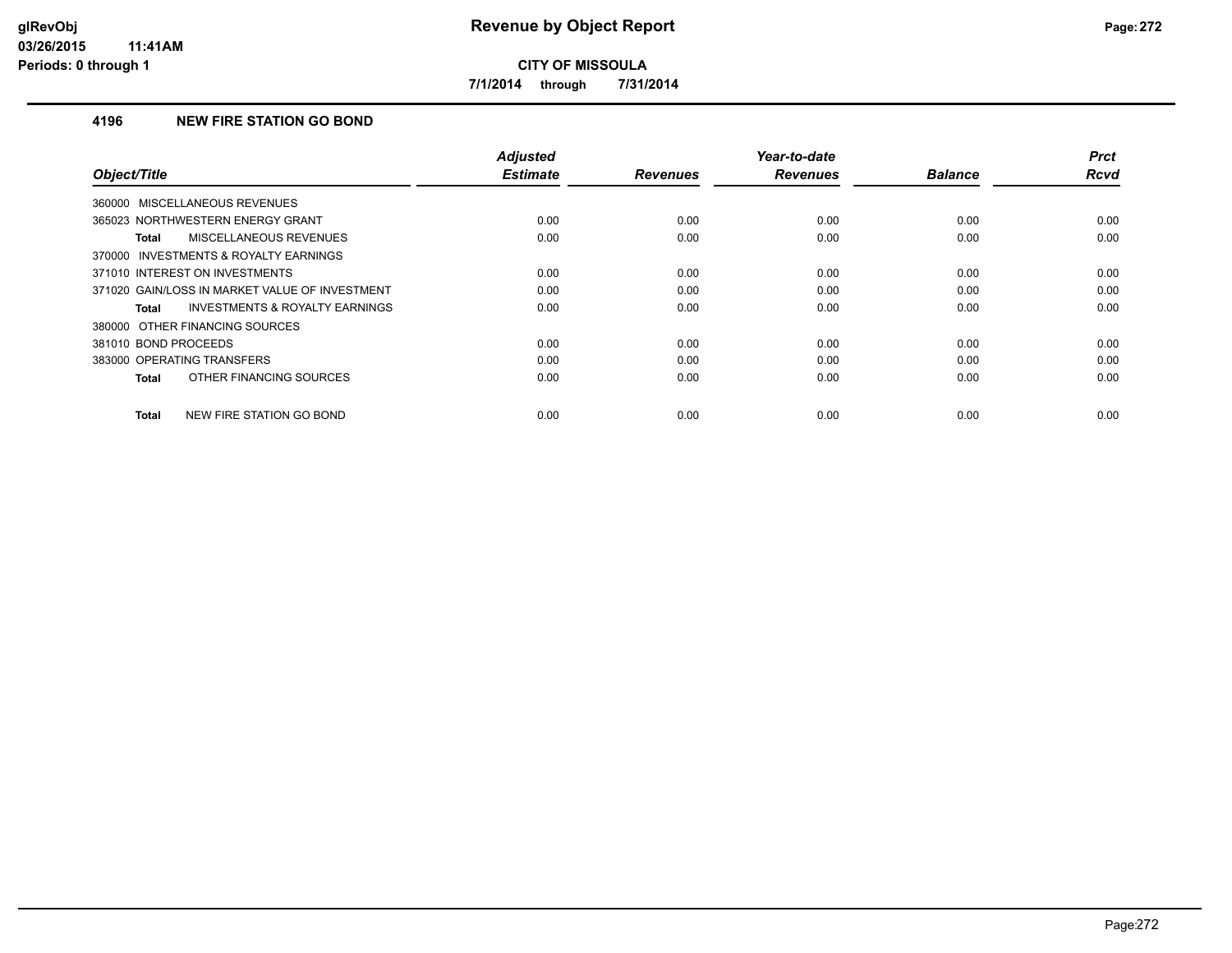**7/1/2014 through 7/31/2014**

# **4450 S/C CONSTRUCTION FUND FOR FY06**

**4450 S/C CONSTRUCTION FUND FOR FY06**

|                                                           | <b>Adjusted</b> |                 | Year-to-date    |                | <b>Prct</b> |
|-----------------------------------------------------------|-----------------|-----------------|-----------------|----------------|-------------|
| Object/Title                                              | <b>Estimate</b> | <b>Revenues</b> | <b>Revenues</b> | <b>Balance</b> | Rcvd        |
| 370000 INVESTMENTS & ROYALTY EARNINGS                     |                 |                 |                 |                |             |
| 371010 INTEREST ON INVESTMENTS                            | 0.00            | 0.00            | 0.00            | 0.00           | 0.00        |
| 371020 GAIN/LOSS IN MARKET VALUE OF INVESTMENTS           | 0.00            | 0.00            | 0.00            | 0.00           | 0.00        |
| <b>INVESTMENTS &amp; ROYALTY EARNINGS</b><br><b>Total</b> | 0.00            | 0.00            | 0.00            | 0.00           | 0.00        |
| S/C CONSTRUCTION FUND FOR FY06<br><b>Total</b>            | 0.00            | 0.00            | 0.00            | 0.00           | 0.00        |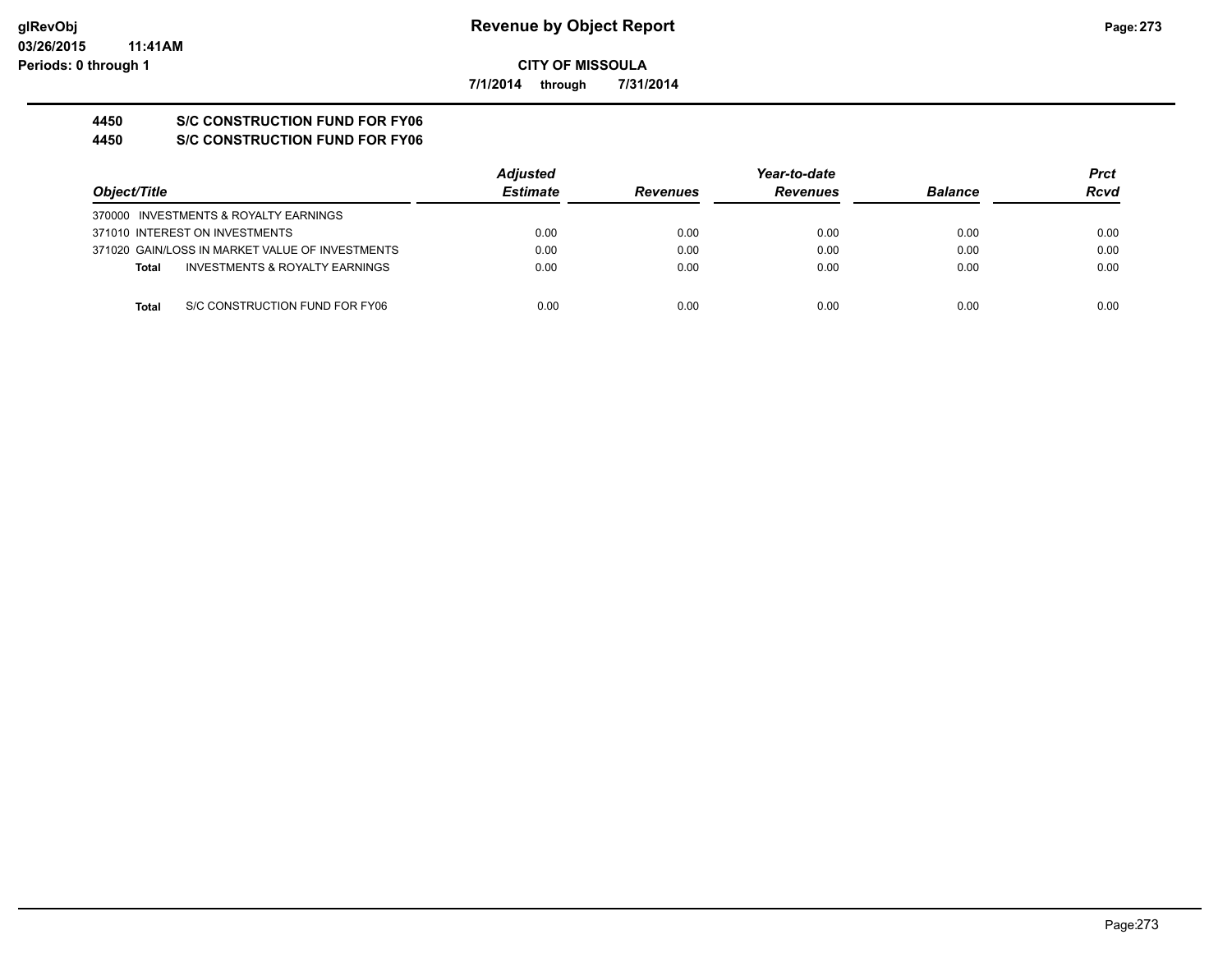**7/1/2014 through 7/31/2014**

## **4450 S/C CONSTRUCTION FUND FOR FY06**

| Obiect/Title |                                                | <b>Adjusted</b><br><b>Estimate</b> | <b>Revenues</b> | Year-to-date<br><b>Revenues</b> | <b>Balance</b> | <b>Prct</b><br><b>Rcvd</b> |
|--------------|------------------------------------------------|------------------------------------|-----------------|---------------------------------|----------------|----------------------------|
|              | 370000 INVESTMENTS & ROYALTY EARNINGS          |                                    |                 |                                 |                |                            |
|              | 371010 INTEREST ON INVESTMENTS                 | 0.00                               | 0.00            | 0.00                            | 0.00           | 0.00                       |
|              | 371020 GAIN/LOSS IN MARKET VALUE OF INVESTMENT | 0.00                               | 0.00            | 0.00                            | 0.00           | 0.00                       |
| <b>Total</b> | INVESTMENTS & ROYALTY EARNINGS                 | 0.00                               | 0.00            | 0.00                            | 0.00           | 0.00                       |
|              |                                                |                                    |                 |                                 |                |                            |
| Total        | S/C CONSTRUCTION FUND FOR FY06                 | 0.00                               | 0.00            | 0.00                            | 0.00           | 0.00                       |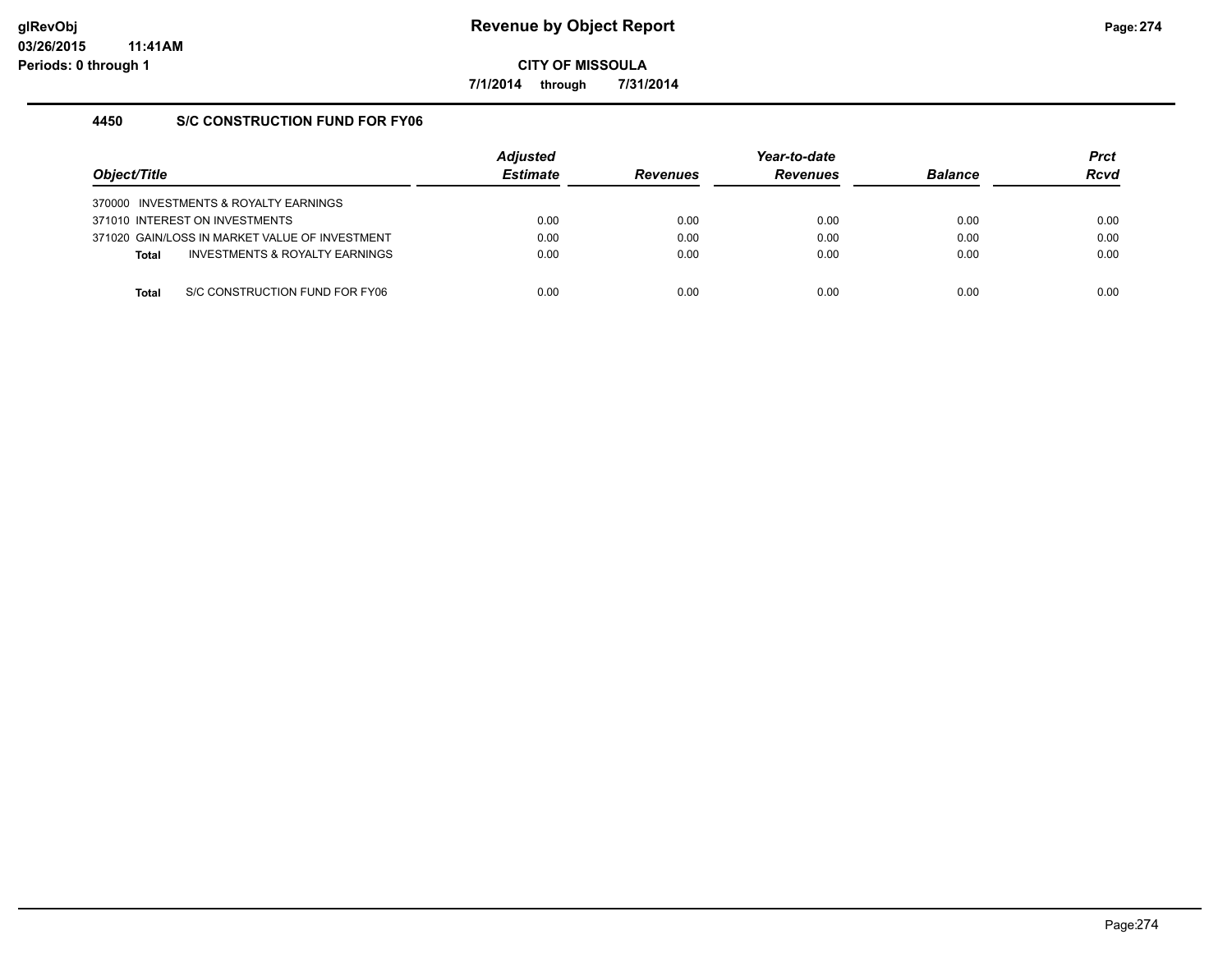**7/1/2014 through 7/31/2014**

**4451 FY07 S/C BOND FUND**

**4451 FY07 S/C BOND FUND**

|                                                    | <b>Adjusted</b> |                 | Year-to-date    |                | <b>Prct</b> |
|----------------------------------------------------|-----------------|-----------------|-----------------|----------------|-------------|
| Object/Title                                       | <b>Estimate</b> | <b>Revenues</b> | <b>Revenues</b> | <b>Balance</b> | <b>Rcvd</b> |
| 360000 MISCELLANEOUS REVENUES                      |                 |                 |                 |                |             |
| 360010 MISCELLANEOUS                               | 0.00            | 0.00            | 0.00            | 0.00           | 0.00        |
| MISCELLANEOUS REVENUES<br><b>Total</b>             | 0.00            | 0.00            | 0.00            | 0.00           | 0.00        |
| 370000 INVESTMENTS & ROYALTY EARNINGS              |                 |                 |                 |                |             |
| 371010 INTEREST ON INVESTMENTS                     | 0.00            | 0.00            | 0.00            | 0.00           | 0.00        |
| 371020 GAIN/LOSS IN MARKET VALUE OF INVESTMENTS    | 0.00            | 0.00            | 0.00            | 0.00           | 0.00        |
| <b>INVESTMENTS &amp; ROYALTY EARNINGS</b><br>Total | 0.00            | 0.00            | 0.00            | 0.00           | 0.00        |
| 380000 OTHER FINANCING SOURCES                     |                 |                 |                 |                |             |
| 381030 SID BONDS PROCEEDS                          | 0.00            | 0.00            | 0.00            | 0.00           | 0.00        |
| OTHER FINANCING SOURCES<br><b>Total</b>            | 0.00            | 0.00            | 0.00            | 0.00           | 0.00        |
| FY07 S/C BOND FUND<br><b>Total</b>                 | 0.00            | 0.00            | 0.00            | 0.00           | 0.00        |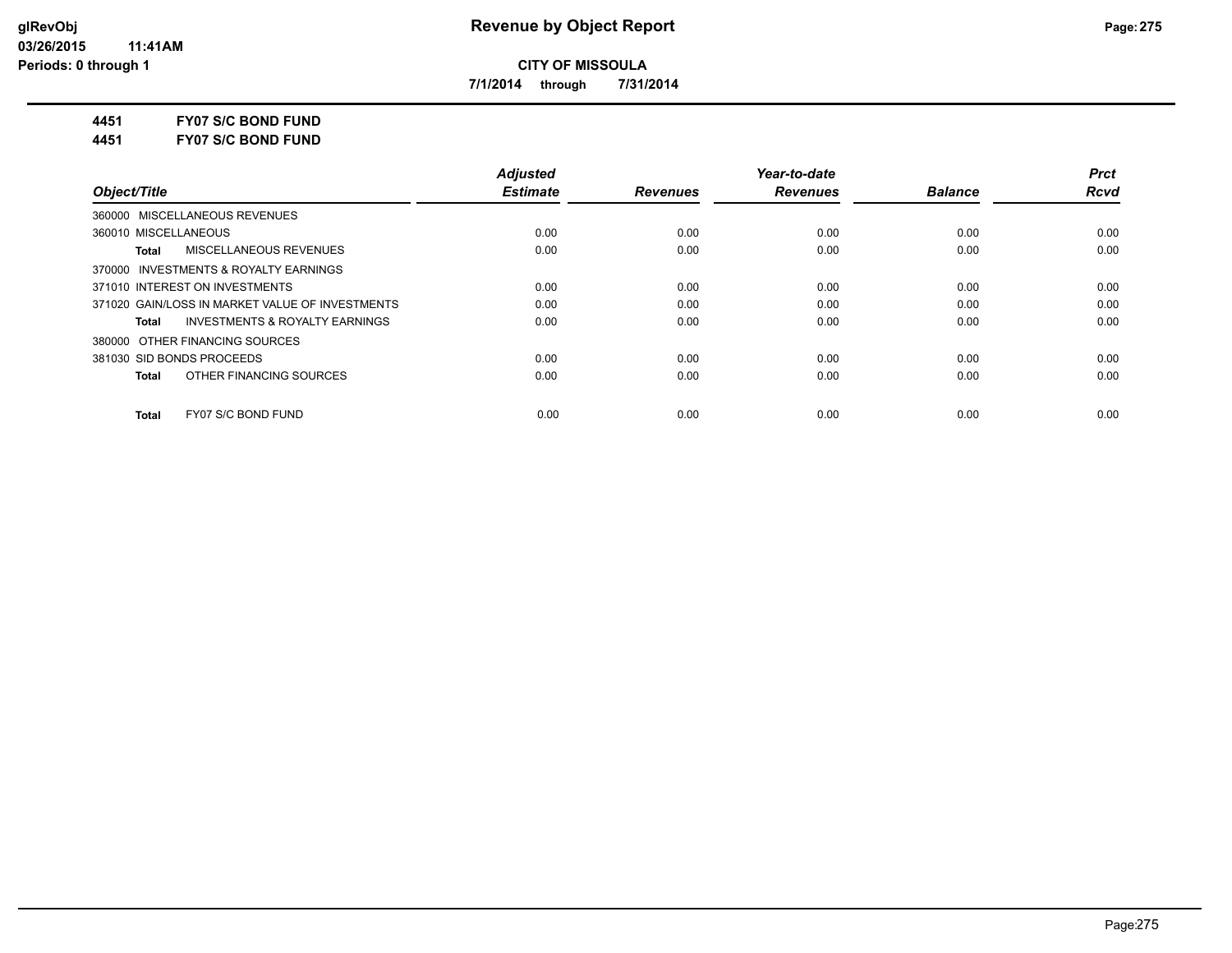**7/1/2014 through 7/31/2014**

#### **4451 FY07 S/C BOND FUND**

| Object/Title                                   | <b>Adjusted</b><br><b>Estimate</b> | <b>Revenues</b> | Year-to-date<br><b>Revenues</b> | <b>Balance</b> | <b>Prct</b><br><b>Rcvd</b> |
|------------------------------------------------|------------------------------------|-----------------|---------------------------------|----------------|----------------------------|
| 360000 MISCELLANEOUS REVENUES                  |                                    |                 |                                 |                |                            |
|                                                |                                    |                 |                                 |                |                            |
| 360010 MISCELLANEOUS                           | 0.00                               | 0.00            | 0.00                            | 0.00           | 0.00                       |
| MISCELLANEOUS REVENUES<br>Total                | 0.00                               | 0.00            | 0.00                            | 0.00           | 0.00                       |
| 370000 INVESTMENTS & ROYALTY EARNINGS          |                                    |                 |                                 |                |                            |
| 371010 INTEREST ON INVESTMENTS                 | 0.00                               | 0.00            | 0.00                            | 0.00           | 0.00                       |
| 371020 GAIN/LOSS IN MARKET VALUE OF INVESTMENT | 0.00                               | 0.00            | 0.00                            | 0.00           | 0.00                       |
| INVESTMENTS & ROYALTY EARNINGS<br>Total        | 0.00                               | 0.00            | 0.00                            | 0.00           | 0.00                       |
| 380000 OTHER FINANCING SOURCES                 |                                    |                 |                                 |                |                            |
| 381030 SID BONDS PROCEEDS                      | 0.00                               | 0.00            | 0.00                            | 0.00           | 0.00                       |
| OTHER FINANCING SOURCES<br>Total               | 0.00                               | 0.00            | 0.00                            | 0.00           | 0.00                       |
| FY07 S/C BOND FUND<br><b>Total</b>             | 0.00                               | 0.00            | 0.00                            | 0.00           | 0.00                       |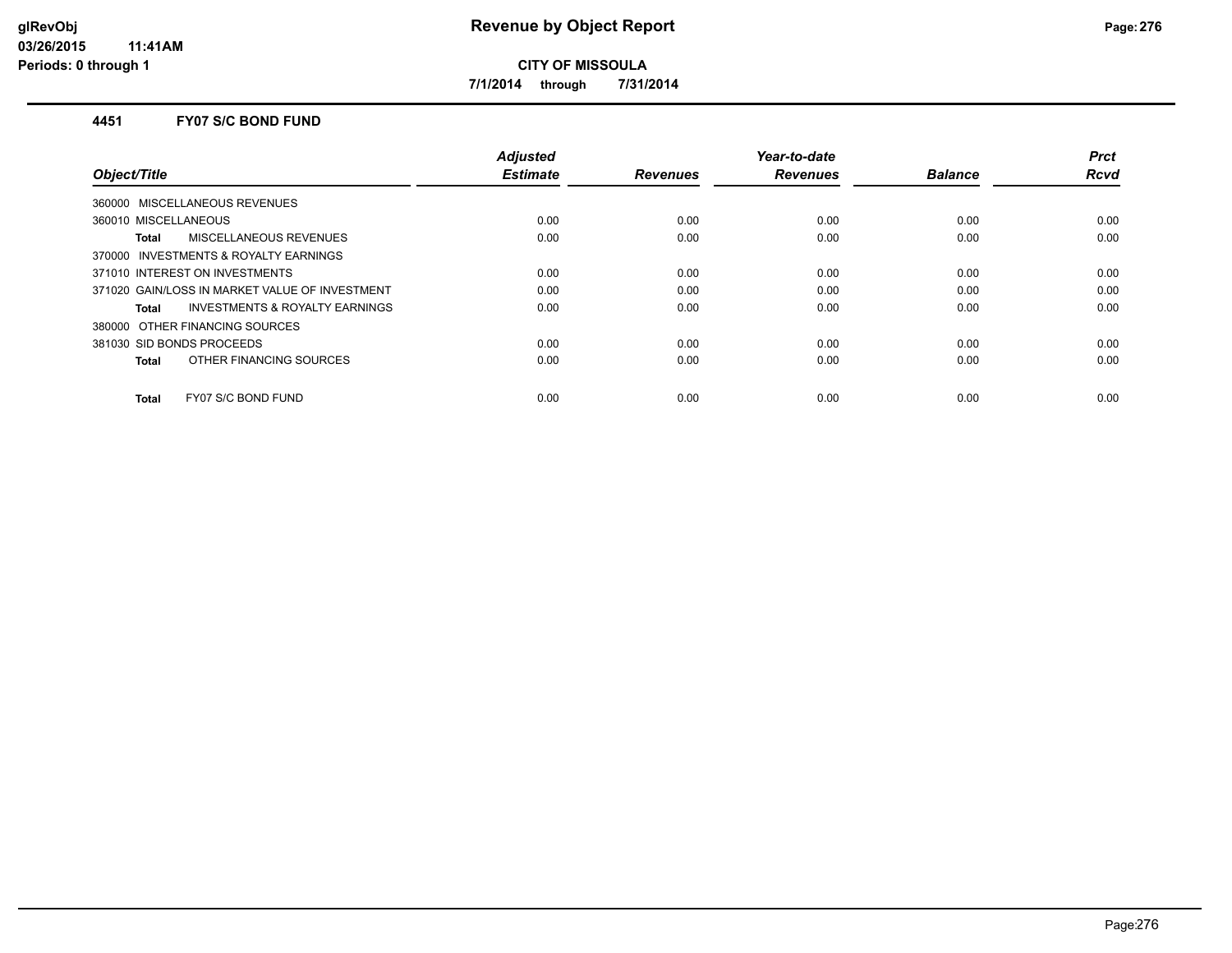**7/1/2014 through 7/31/2014**

# **4452 S/C CONSTRUCTION FUND FOR FY 08 BOND SAL**

**4452 S/C CONSTRUCTION FUND FOR FY 08 BOND SAL**

|                                                      | <b>Adjusted</b> |                 | Year-to-date    |                | <b>Prct</b> |
|------------------------------------------------------|-----------------|-----------------|-----------------|----------------|-------------|
| Object/Title                                         | <b>Estimate</b> | <b>Revenues</b> | <b>Revenues</b> | <b>Balance</b> | <b>Rcvd</b> |
| 360000 MISCELLANEOUS REVENUES                        |                 |                 |                 |                |             |
| 360010 MISCELLANEOUS                                 | 0.00            | 0.00            | 0.00            | 0.00           | 0.00        |
| 362000 OTHER MISCELLANEOUS REVENUE                   | 0.00            | 0.00            | 0.00            | 0.00           | 0.00        |
| <b>MISCELLANEOUS REVENUES</b><br>Total               | 0.00            | 0.00            | 0.00            | 0.00           | 0.00        |
| 370000 INVESTMENTS & ROYALTY EARNINGS                |                 |                 |                 |                |             |
| 371010 INTEREST ON INVESTMENTS                       | 0.00            | 0.00            | 0.00            | 0.00           | 0.00        |
| 371020 GAIN/LOSS IN MARKET VALUE OF INVESTMENTS      | 0.00            | 0.00            | 0.00            | 0.00           | 0.00        |
| <b>INVESTMENTS &amp; ROYALTY EARNINGS</b><br>Total   | 0.00            | 0.00            | 0.00            | 0.00           | 0.00        |
| 380000 OTHER FINANCING SOURCES                       |                 |                 |                 |                |             |
| 381000 LOAN PROCEEDS                                 | 0.00            | 0.00            | 0.00            | 0.00           | 0.00        |
| 383042 TRANSFERS FROM OTHER FUNDS                    | 0.00            | 0.00            | 0.00            | 0.00           | 0.00        |
| OTHER FINANCING SOURCES<br><b>Total</b>              | 0.00            | 0.00            | 0.00            | 0.00           | 0.00        |
| S/C CONSTRUCTION FUND FOR FY 08 BOND<br><b>Total</b> | 0.00            | 0.00            | 0.00            | 0.00           | 0.00        |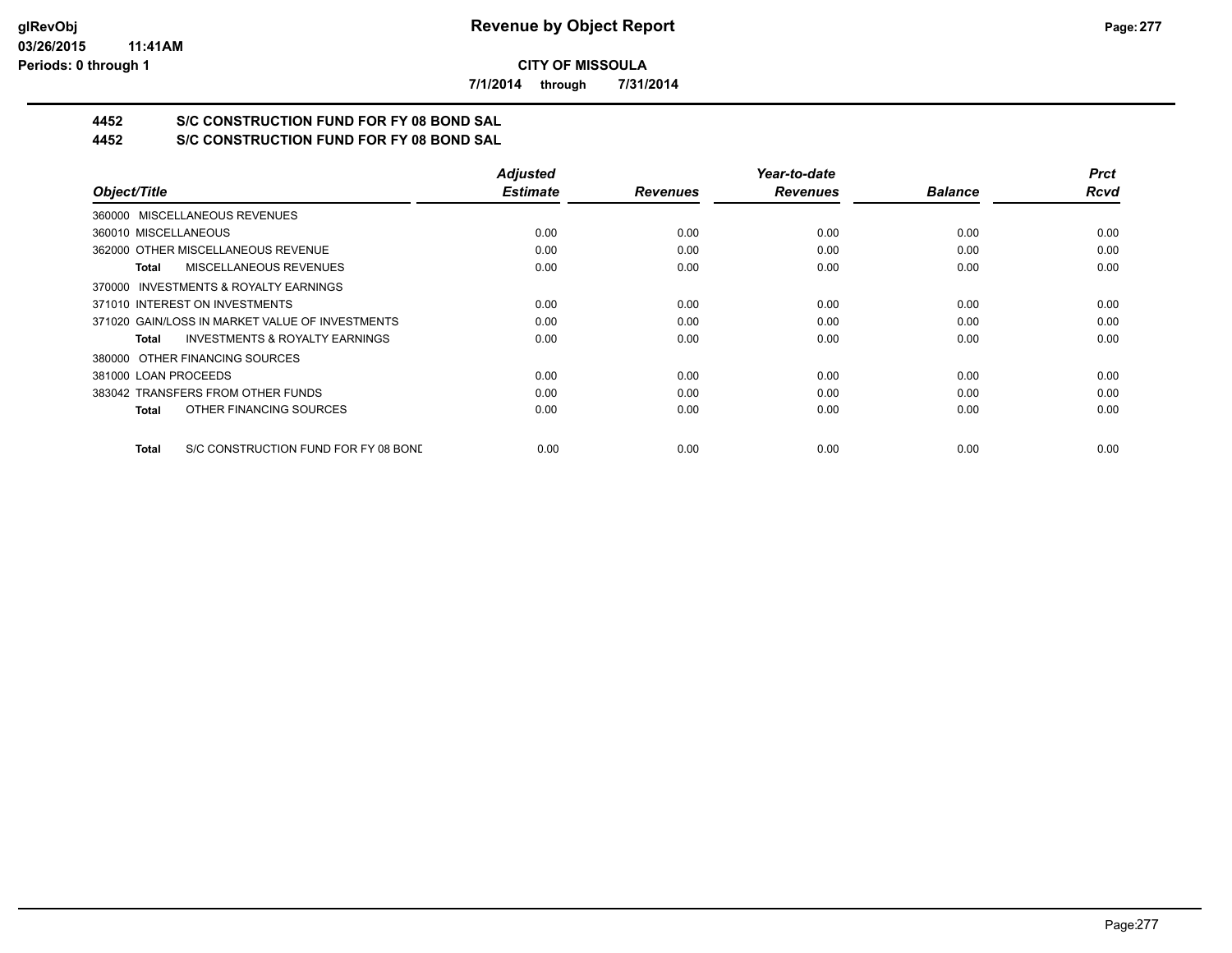**7/1/2014 through 7/31/2014**

## **4452 S/C CONSTRUCTION FUND FOR FY 08 BOND SAL**

| Object/Title                                       | <b>Adjusted</b><br><b>Estimate</b> | <b>Revenues</b> | Year-to-date<br><b>Revenues</b> | <b>Balance</b> | Prct<br><b>Rcvd</b> |
|----------------------------------------------------|------------------------------------|-----------------|---------------------------------|----------------|---------------------|
|                                                    |                                    |                 |                                 |                |                     |
| 360000 MISCELLANEOUS REVENUES                      |                                    |                 |                                 |                |                     |
| 360010 MISCELLANEOUS                               | 0.00                               | 0.00            | 0.00                            | 0.00           | 0.00                |
| 362000 OTHER MISCELLANEOUS REVENUE                 | 0.00                               | 0.00            | 0.00                            | 0.00           | 0.00                |
| <b>MISCELLANEOUS REVENUES</b><br>Total             | 0.00                               | 0.00            | 0.00                            | 0.00           | 0.00                |
| INVESTMENTS & ROYALTY EARNINGS<br>370000           |                                    |                 |                                 |                |                     |
| 371010 INTEREST ON INVESTMENTS                     | 0.00                               | 0.00            | 0.00                            | 0.00           | 0.00                |
| 371020 GAIN/LOSS IN MARKET VALUE OF INVESTMENT     | 0.00                               | 0.00            | 0.00                            | 0.00           | 0.00                |
| <b>INVESTMENTS &amp; ROYALTY EARNINGS</b><br>Total | 0.00                               | 0.00            | 0.00                            | 0.00           | 0.00                |
| 380000 OTHER FINANCING SOURCES                     |                                    |                 |                                 |                |                     |
| 381000 LOAN PROCEEDS                               | 0.00                               | 0.00            | 0.00                            | 0.00           | 0.00                |
| 383042 TRANSFERS FROM OTHER FUNDS                  | 0.00                               | 0.00            | 0.00                            | 0.00           | 0.00                |
| OTHER FINANCING SOURCES<br>Total                   | 0.00                               | 0.00            | 0.00                            | 0.00           | 0.00                |
|                                                    |                                    |                 |                                 |                |                     |
| S/C CONSTRUCTION FUND FOR FY 08 BONI<br>Total      | 0.00                               | 0.00            | 0.00                            | 0.00           | 0.00                |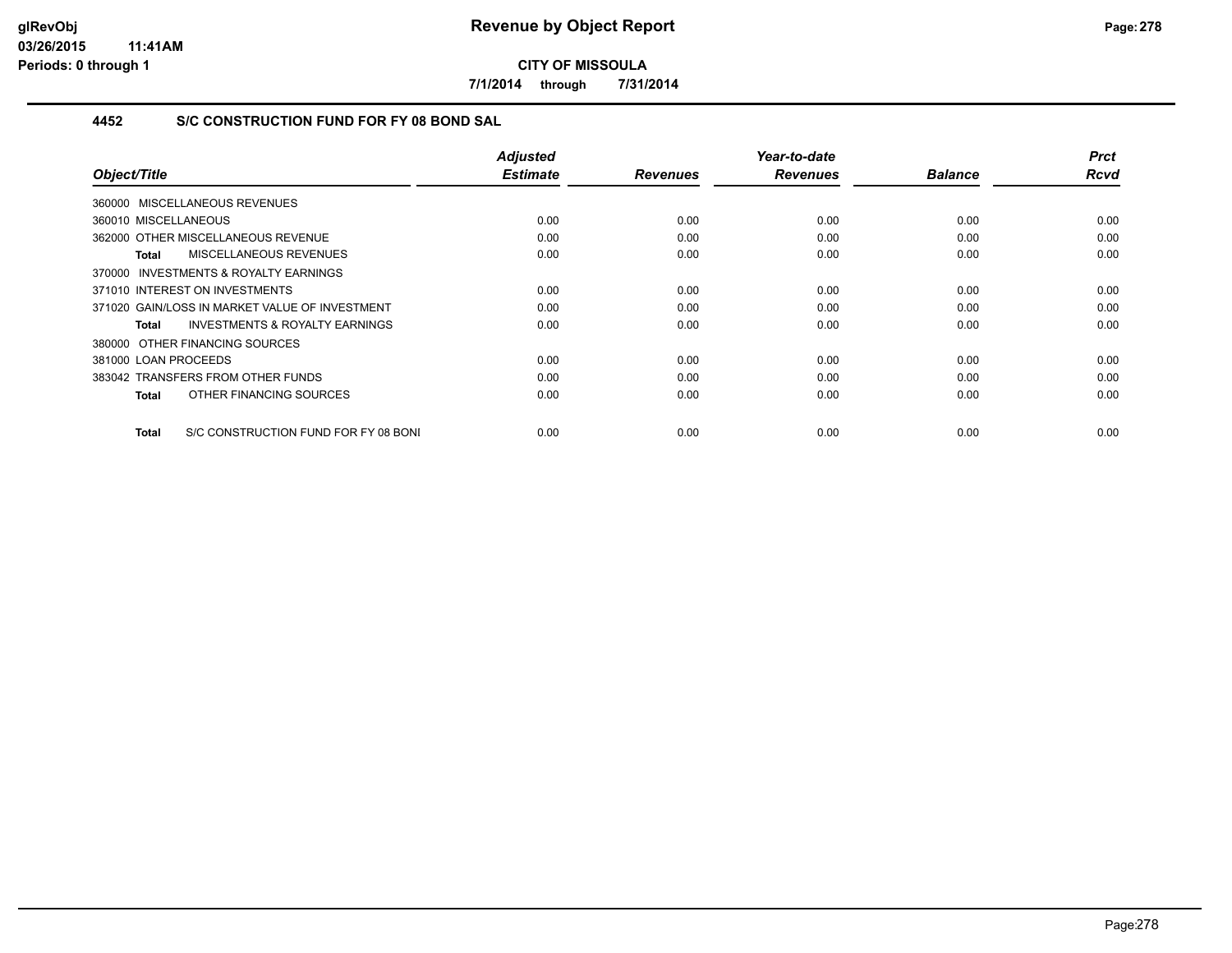**7/1/2014 through 7/31/2014**

# **4453 S/C CONSTRUCTION FUND FY09 BOND**

**4453 S/C CONSTRUCTION FUND FY09 BOND**

|                                                    | <b>Adjusted</b> |                 | Year-to-date    |                | <b>Prct</b> |
|----------------------------------------------------|-----------------|-----------------|-----------------|----------------|-------------|
| Object/Title                                       | <b>Estimate</b> | <b>Revenues</b> | <b>Revenues</b> | <b>Balance</b> | <b>Rcvd</b> |
| 360000 MISCELLANEOUS REVENUES                      |                 |                 |                 |                |             |
| 360010 MISCELLANEOUS                               | 0.00            | 0.00            | 0.00            | 0.00           | 0.00        |
| 362000 OTHER MISCELLANEOUS REVENUE                 | 0.00            | 0.00            | 0.00            | 0.00           | 0.00        |
| MISCELLANEOUS REVENUES<br>Total                    | 0.00            | 0.00            | 0.00            | 0.00           | 0.00        |
| 370000 INVESTMENTS & ROYALTY EARNINGS              |                 |                 |                 |                |             |
| 371010 INTEREST ON INVESTMENTS                     | 0.00            | 0.00            | 0.00            | 0.00           | 0.00        |
| <b>INVESTMENTS &amp; ROYALTY EARNINGS</b><br>Total | 0.00            | 0.00            | 0.00            | 0.00           | 0.00        |
| 380000 OTHER FINANCING SOURCES                     |                 |                 |                 |                |             |
| 381030 SID BONDS PROCEEDS                          | 0.00            | 0.00            | 0.00            | 0.00           | 0.00        |
| 383000 OPERATING TRANSFERS                         | 0.00            | 0.00            | 0.00            | 0.00           | 0.00        |
| OTHER FINANCING SOURCES<br>Total                   | 0.00            | 0.00            | 0.00            | 0.00           | 0.00        |
| S/C CONSTRUCTION FUND FY09 BOND<br>Total           | 0.00            | 0.00            | 0.00            | 0.00           | 0.00        |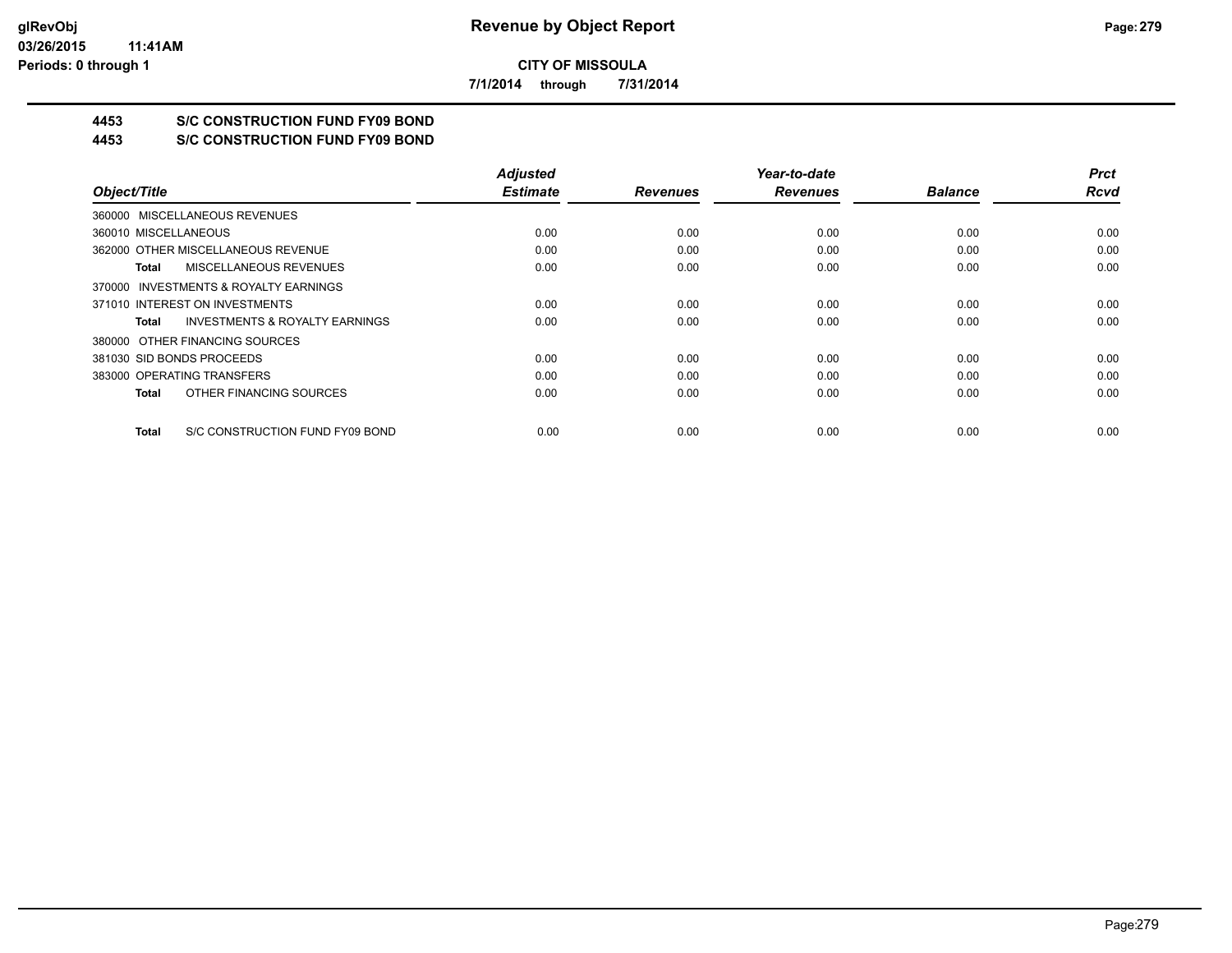**7/1/2014 through 7/31/2014**

# **4453 S/C CONSTRUCTION FUND FY09 BOND**

|                                                     | <b>Adjusted</b><br><b>Estimate</b> | <b>Revenues</b> | Year-to-date<br><b>Revenues</b> | <b>Balance</b> | <b>Prct</b><br><b>Rcvd</b> |
|-----------------------------------------------------|------------------------------------|-----------------|---------------------------------|----------------|----------------------------|
| Object/Title                                        |                                    |                 |                                 |                |                            |
| 360000 MISCELLANEOUS REVENUES                       |                                    |                 |                                 |                |                            |
| 360010 MISCELLANEOUS                                | 0.00                               | 0.00            | 0.00                            | 0.00           | 0.00                       |
| 362000 OTHER MISCELLANEOUS REVENUE                  | 0.00                               | 0.00            | 0.00                            | 0.00           | 0.00                       |
| MISCELLANEOUS REVENUES<br>Total                     | 0.00                               | 0.00            | 0.00                            | 0.00           | 0.00                       |
| <b>INVESTMENTS &amp; ROYALTY EARNINGS</b><br>370000 |                                    |                 |                                 |                |                            |
| 371010 INTEREST ON INVESTMENTS                      | 0.00                               | 0.00            | 0.00                            | 0.00           | 0.00                       |
| <b>INVESTMENTS &amp; ROYALTY EARNINGS</b><br>Total  | 0.00                               | 0.00            | 0.00                            | 0.00           | 0.00                       |
| 380000 OTHER FINANCING SOURCES                      |                                    |                 |                                 |                |                            |
| 381030 SID BONDS PROCEEDS                           | 0.00                               | 0.00            | 0.00                            | 0.00           | 0.00                       |
| 383000 OPERATING TRANSFERS                          | 0.00                               | 0.00            | 0.00                            | 0.00           | 0.00                       |
| OTHER FINANCING SOURCES<br><b>Total</b>             | 0.00                               | 0.00            | 0.00                            | 0.00           | 0.00                       |
| S/C CONSTRUCTION FUND FY09 BOND<br><b>Total</b>     | 0.00                               | 0.00            | 0.00                            | 0.00           | 0.00                       |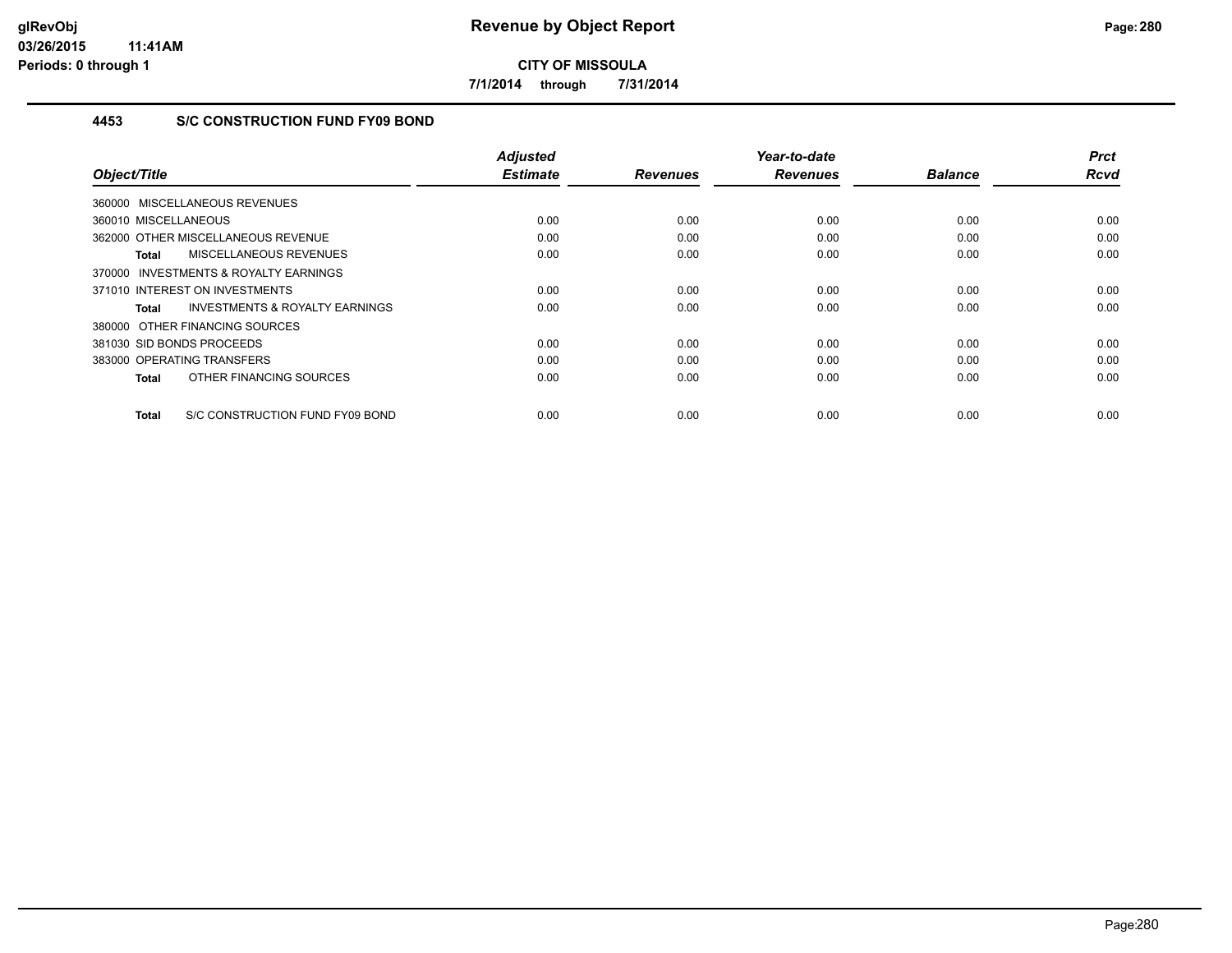**7/1/2014 through 7/31/2014**

# **4454 S/C CONSTRUCTION FUND FOR FY10**

**4454 S/C CONSTRUCTION FUND FOR FY10**

|                                                    | <b>Adjusted</b> |                 | Year-to-date    |                | <b>Prct</b> |
|----------------------------------------------------|-----------------|-----------------|-----------------|----------------|-------------|
| Object/Title                                       | <b>Estimate</b> | <b>Revenues</b> | <b>Revenues</b> | <b>Balance</b> | <b>Rcvd</b> |
| 360000 MISCELLANEOUS REVENUES                      |                 |                 |                 |                |             |
| 360010 MISCELLANEOUS                               | 0.00            | 0.00            | 0.00            | 0.00           | 0.00        |
| 362000 OTHER MISCELLANEOUS REVENUE                 | 0.00            | 0.00            | 0.00            | 0.00           | 0.00        |
| MISCELLANEOUS REVENUES<br>Total                    | 0.00            | 0.00            | 0.00            | 0.00           | 0.00        |
| 370000 INVESTMENTS & ROYALTY EARNINGS              |                 |                 |                 |                |             |
| 371010 INTEREST ON INVESTMENTS                     | 0.00            | 0.00            | 0.00            | 0.00           | 0.00        |
| <b>INVESTMENTS &amp; ROYALTY EARNINGS</b><br>Total | 0.00            | 0.00            | 0.00            | 0.00           | 0.00        |
| 380000 OTHER FINANCING SOURCES                     |                 |                 |                 |                |             |
| 381030 SID BONDS PROCEEDS                          | 0.00            | 0.00            | 0.00            | 0.00           | 0.00        |
| OTHER FINANCING SOURCES<br>Total                   | 0.00            | 0.00            | 0.00            | 0.00           | 0.00        |
| S/C CONSTRUCTION FUND FOR FY10<br>Total            | 0.00            | 0.00            | 0.00            | 0.00           | 0.00        |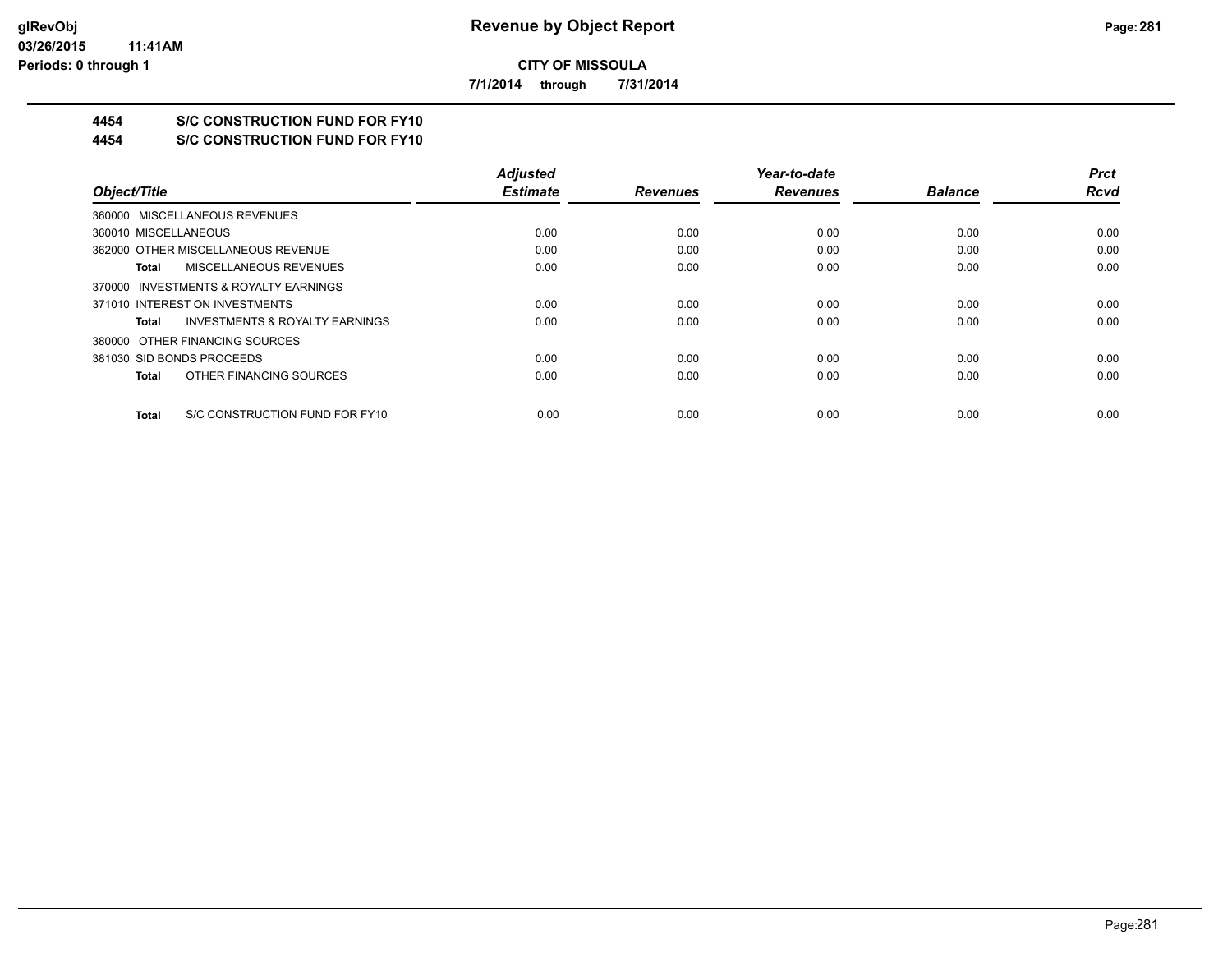**7/1/2014 through 7/31/2014**

## **4454 S/C CONSTRUCTION FUND FOR FY10**

|                                                | <b>Adjusted</b> |                 | Year-to-date    |                | <b>Prct</b> |
|------------------------------------------------|-----------------|-----------------|-----------------|----------------|-------------|
| Object/Title                                   | <b>Estimate</b> | <b>Revenues</b> | <b>Revenues</b> | <b>Balance</b> | <b>Rcvd</b> |
| 360000 MISCELLANEOUS REVENUES                  |                 |                 |                 |                |             |
| 360010 MISCELLANEOUS                           | 0.00            | 0.00            | 0.00            | 0.00           | 0.00        |
| 362000 OTHER MISCELLANEOUS REVENUE             | 0.00            | 0.00            | 0.00            | 0.00           | 0.00        |
| MISCELLANEOUS REVENUES<br>Total                | 0.00            | 0.00            | 0.00            | 0.00           | 0.00        |
| INVESTMENTS & ROYALTY EARNINGS<br>370000       |                 |                 |                 |                |             |
| 371010 INTEREST ON INVESTMENTS                 | 0.00            | 0.00            | 0.00            | 0.00           | 0.00        |
| INVESTMENTS & ROYALTY EARNINGS<br>Total        | 0.00            | 0.00            | 0.00            | 0.00           | 0.00        |
| 380000 OTHER FINANCING SOURCES                 |                 |                 |                 |                |             |
| 381030 SID BONDS PROCEEDS                      | 0.00            | 0.00            | 0.00            | 0.00           | 0.00        |
| OTHER FINANCING SOURCES<br><b>Total</b>        | 0.00            | 0.00            | 0.00            | 0.00           | 0.00        |
| S/C CONSTRUCTION FUND FOR FY10<br><b>Total</b> | 0.00            | 0.00            | 0.00            | 0.00           | 0.00        |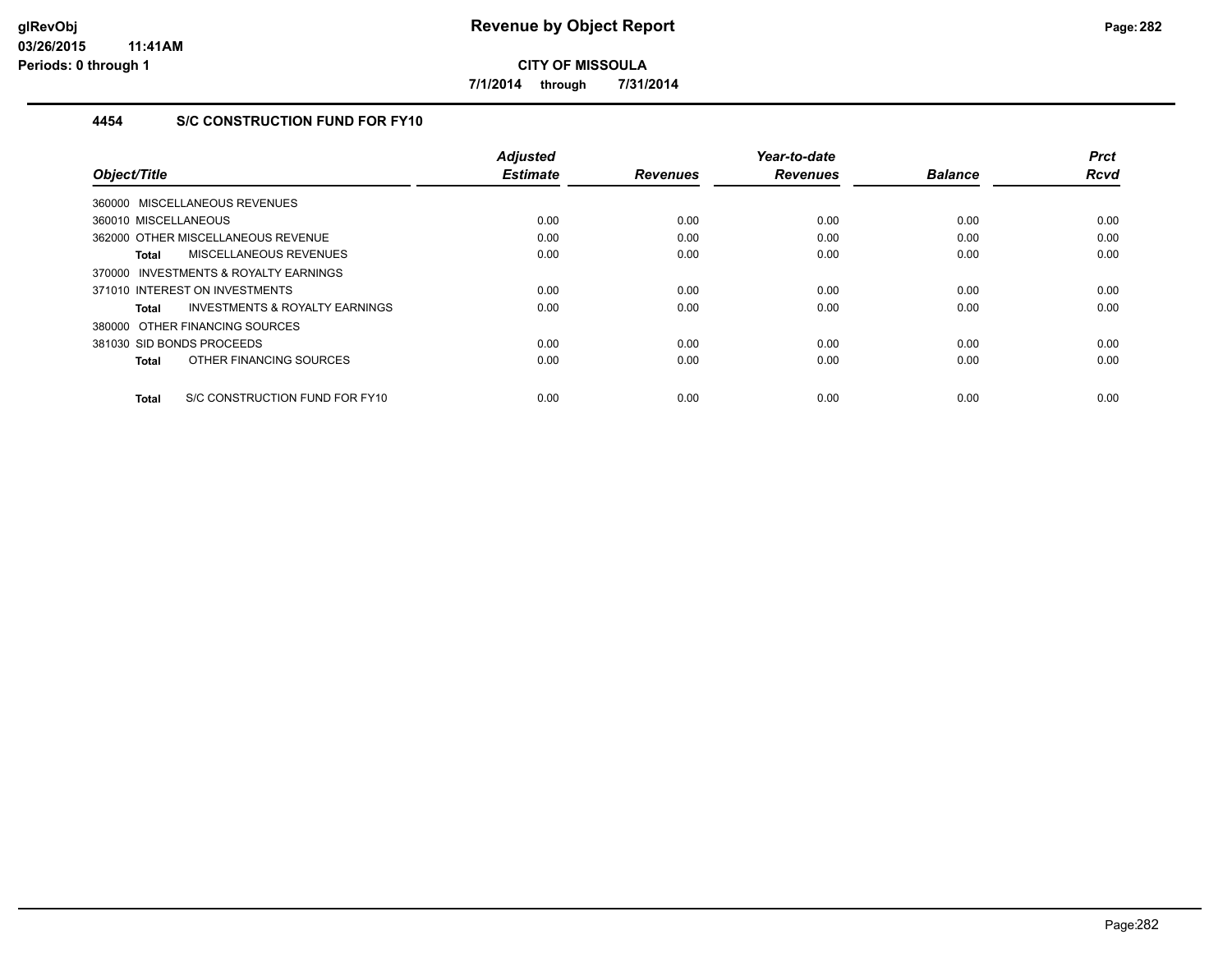**7/1/2014 through 7/31/2014**

## **4455 FY11 S/C CONSTRUCTION FUND**

#### **4455 FY11 S/C CONSTRUCTION FUND**

|                                                    | <b>Adjusted</b> |                 | Year-to-date    |                | <b>Prct</b> |
|----------------------------------------------------|-----------------|-----------------|-----------------|----------------|-------------|
| Object/Title                                       | <b>Estimate</b> | <b>Revenues</b> | <b>Revenues</b> | <b>Balance</b> | <b>Rcvd</b> |
| 360000 MISCELLANEOUS REVENUES                      |                 |                 |                 |                |             |
| 360010 MISCELLANEOUS                               | 0.00            | 0.00            | 0.00            | 0.00           | 0.00        |
| <b>MISCELLANEOUS REVENUES</b><br>Total             | 0.00            | 0.00            | 0.00            | 0.00           | 0.00        |
| 370000 INVESTMENTS & ROYALTY EARNINGS              |                 |                 |                 |                |             |
| 371010 INTEREST ON INVESTMENTS                     | 0.00            | 0.00            | 0.00            | 0.00           | 0.00        |
| <b>INVESTMENTS &amp; ROYALTY EARNINGS</b><br>Total | 0.00            | 0.00            | 0.00            | 0.00           | 0.00        |
| 380000 OTHER FINANCING SOURCES                     |                 |                 |                 |                |             |
| 381030 SID BONDS PROCEEDS                          | 0.00            | 0.00            | 0.00            | 0.00           | 0.00        |
| OTHER FINANCING SOURCES<br>Total                   | 0.00            | 0.00            | 0.00            | 0.00           | 0.00        |
| <b>FY11 S/C CONSTRUCTION FUND</b><br><b>Total</b>  | 0.00            | 0.00            | 0.00            | 0.00           | 0.00        |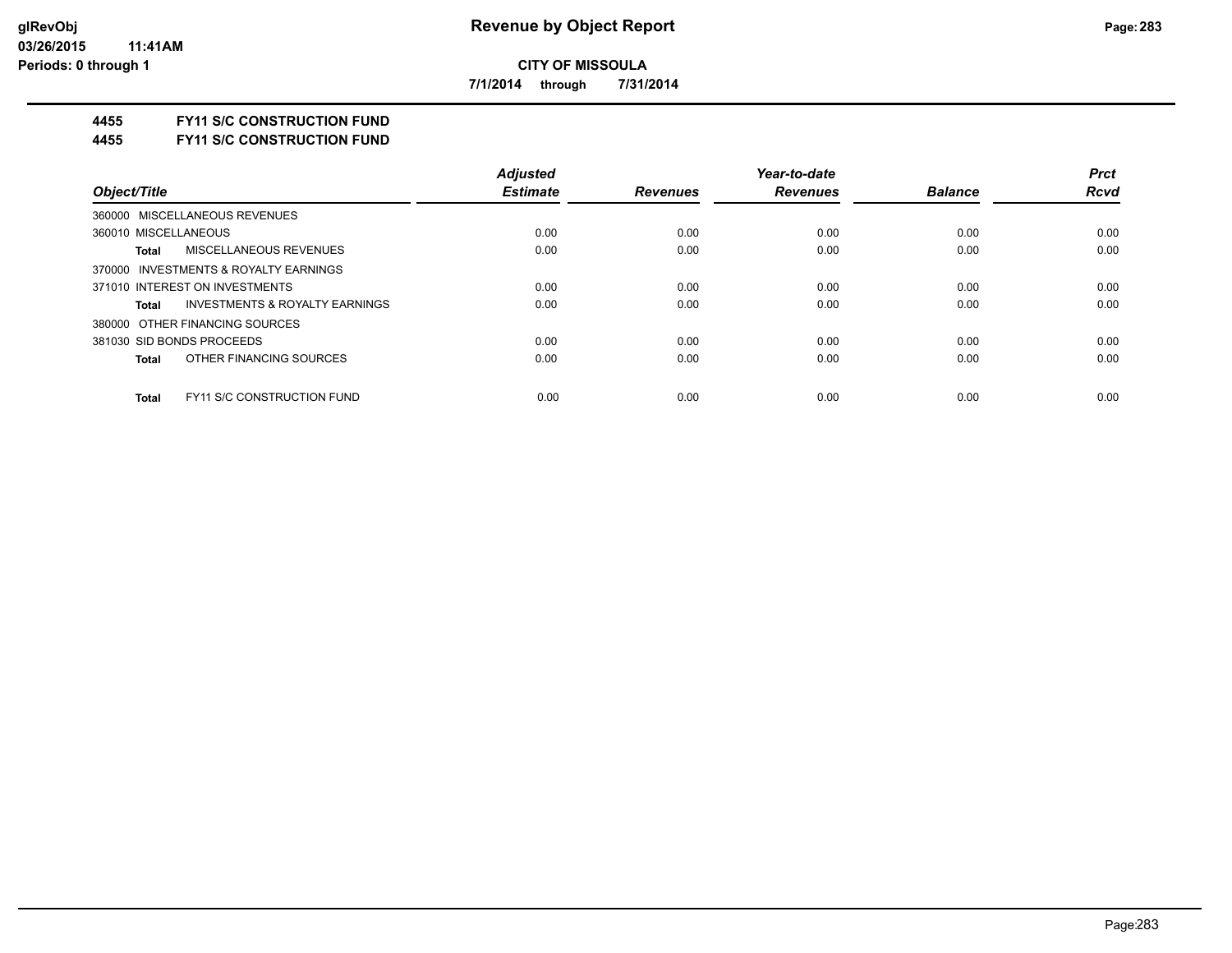**7/1/2014 through 7/31/2014**

# **4455 FY11 S/C CONSTRUCTION FUND**

| Object/Title                                       | <b>Adjusted</b><br><b>Estimate</b> | <b>Revenues</b> | Year-to-date<br><b>Revenues</b> | <b>Balance</b> | <b>Prct</b><br><b>Rcvd</b> |
|----------------------------------------------------|------------------------------------|-----------------|---------------------------------|----------------|----------------------------|
| 360000 MISCELLANEOUS REVENUES                      |                                    |                 |                                 |                |                            |
| 360010 MISCELLANEOUS                               | 0.00                               | 0.00            | 0.00                            | 0.00           | 0.00                       |
| MISCELLANEOUS REVENUES<br>Total                    | 0.00                               | 0.00            | 0.00                            | 0.00           | 0.00                       |
| 370000 INVESTMENTS & ROYALTY EARNINGS              |                                    |                 |                                 |                |                            |
| 371010 INTEREST ON INVESTMENTS                     | 0.00                               | 0.00            | 0.00                            | 0.00           | 0.00                       |
| <b>INVESTMENTS &amp; ROYALTY EARNINGS</b><br>Total | 0.00                               | 0.00            | 0.00                            | 0.00           | 0.00                       |
| 380000 OTHER FINANCING SOURCES                     |                                    |                 |                                 |                |                            |
| 381030 SID BONDS PROCEEDS                          | 0.00                               | 0.00            | 0.00                            | 0.00           | 0.00                       |
| OTHER FINANCING SOURCES<br><b>Total</b>            | 0.00                               | 0.00            | 0.00                            | 0.00           | 0.00                       |
| <b>FY11 S/C CONSTRUCTION FUND</b><br><b>Total</b>  | 0.00                               | 0.00            | 0.00                            | 0.00           | 0.00                       |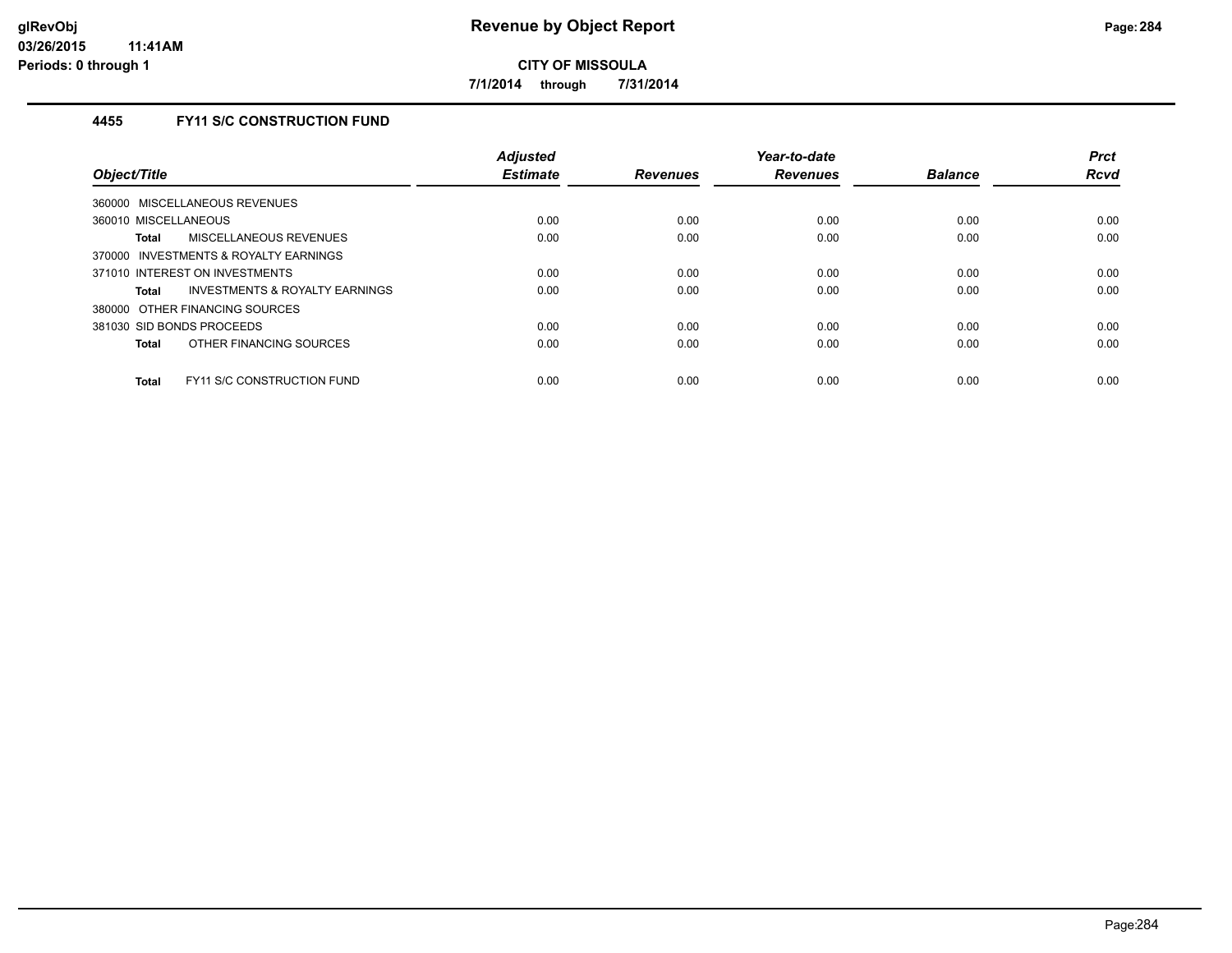**7/1/2014 through 7/31/2014**

# **4456 FY12 S/C CONSTRUCTION FUND**

**4456 FY12 S/C CONSTRUCTION FUND**

|                                                    | <b>Adjusted</b> |                 | Year-to-date    |                | <b>Prct</b> |
|----------------------------------------------------|-----------------|-----------------|-----------------|----------------|-------------|
| Object/Title                                       | <b>Estimate</b> | <b>Revenues</b> | <b>Revenues</b> | <b>Balance</b> | <b>Rcvd</b> |
| 360000 MISCELLANEOUS REVENUES                      |                 |                 |                 |                |             |
| 360010 MISCELLANEOUS                               | 0.00            | 0.00            | 0.00            | 0.00           | 0.00        |
| 362000 OTHER MISCELLANEOUS REVENUE                 | 0.00            | 0.00            | 0.00            | 0.00           | 0.00        |
| MISCELLANEOUS REVENUES<br>Total                    | 0.00            | 0.00            | 0.00            | 0.00           | 0.00        |
| 370000 INVESTMENTS & ROYALTY EARNINGS              |                 |                 |                 |                |             |
| 371010 INTEREST ON INVESTMENTS                     | 0.00            | 0.00            | 0.00            | 0.00           | 0.00        |
| <b>INVESTMENTS &amp; ROYALTY EARNINGS</b><br>Total | 0.00            | 0.00            | 0.00            | 0.00           | 0.00        |
| 380000 OTHER FINANCING SOURCES                     |                 |                 |                 |                |             |
| 381030 SID BONDS PROCEEDS                          | 0.00            | 0.00            | 0.00            | 0.00           | 0.00        |
| OTHER FINANCING SOURCES<br>Total                   | 0.00            | 0.00            | 0.00            | 0.00           | 0.00        |
| <b>FY12 S/C CONSTRUCTION FUND</b><br><b>Total</b>  | 0.00            | 0.00            | 0.00            | 0.00           | 0.00        |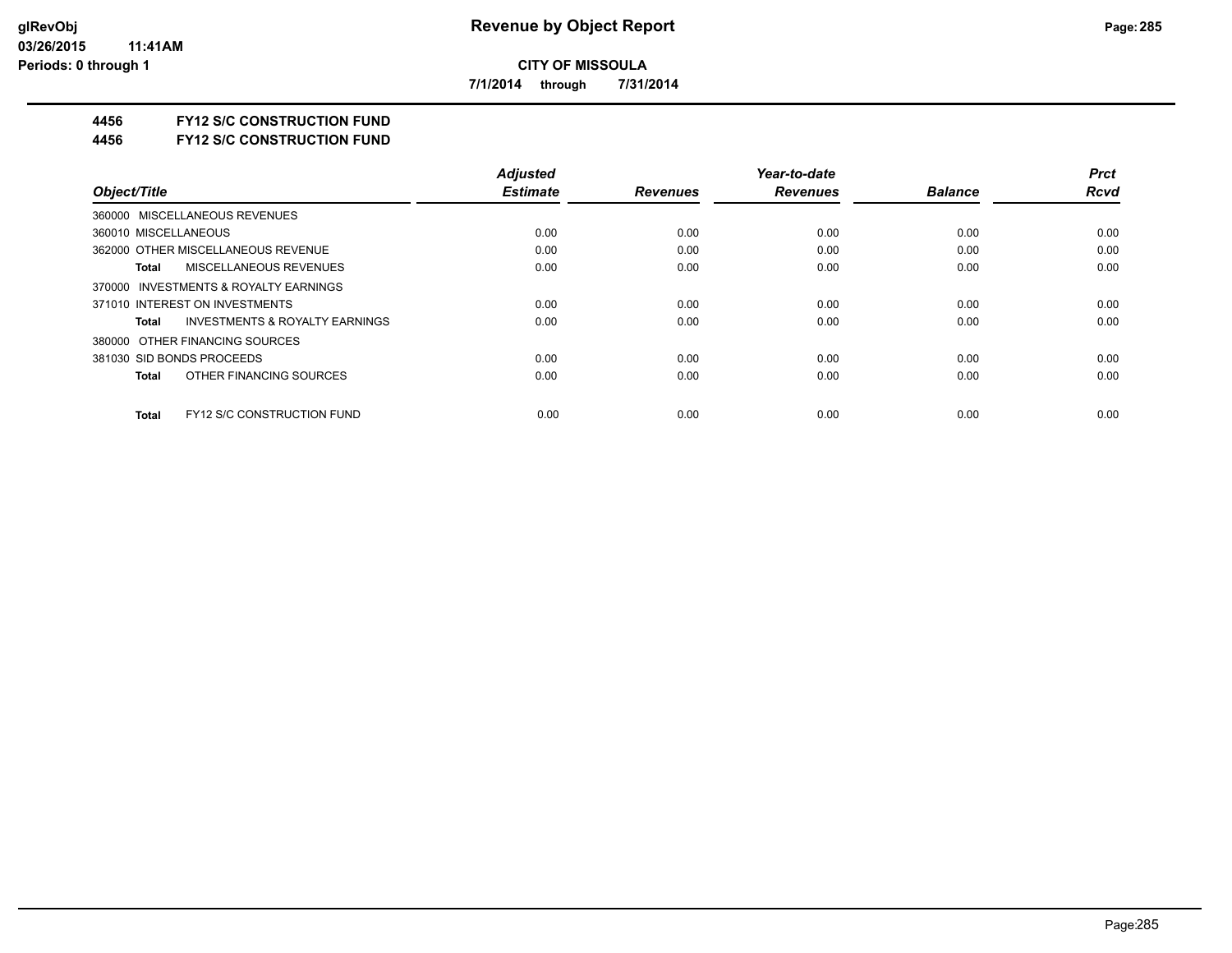**7/1/2014 through 7/31/2014**

# **4456 FY12 S/C CONSTRUCTION FUND**

|                                            | <b>Adjusted</b> |                 | Year-to-date    |                | <b>Prct</b> |
|--------------------------------------------|-----------------|-----------------|-----------------|----------------|-------------|
| Object/Title                               | <b>Estimate</b> | <b>Revenues</b> | <b>Revenues</b> | <b>Balance</b> | <b>Rcvd</b> |
| 360000 MISCELLANEOUS REVENUES              |                 |                 |                 |                |             |
| 360010 MISCELLANEOUS                       | 0.00            | 0.00            | 0.00            | 0.00           | 0.00        |
| 362000 OTHER MISCELLANEOUS REVENUE         | 0.00            | 0.00            | 0.00            | 0.00           | 0.00        |
| MISCELLANEOUS REVENUES<br>Total            | 0.00            | 0.00            | 0.00            | 0.00           | 0.00        |
| INVESTMENTS & ROYALTY EARNINGS<br>370000   |                 |                 |                 |                |             |
| 371010 INTEREST ON INVESTMENTS             | 0.00            | 0.00            | 0.00            | 0.00           | 0.00        |
| INVESTMENTS & ROYALTY EARNINGS<br>Total    | 0.00            | 0.00            | 0.00            | 0.00           | 0.00        |
| 380000 OTHER FINANCING SOURCES             |                 |                 |                 |                |             |
| 381030 SID BONDS PROCEEDS                  | 0.00            | 0.00            | 0.00            | 0.00           | 0.00        |
| OTHER FINANCING SOURCES<br><b>Total</b>    | 0.00            | 0.00            | 0.00            | 0.00           | 0.00        |
|                                            |                 |                 |                 |                |             |
| FY12 S/C CONSTRUCTION FUND<br><b>Total</b> | 0.00            | 0.00            | 0.00            | 0.00           | 0.00        |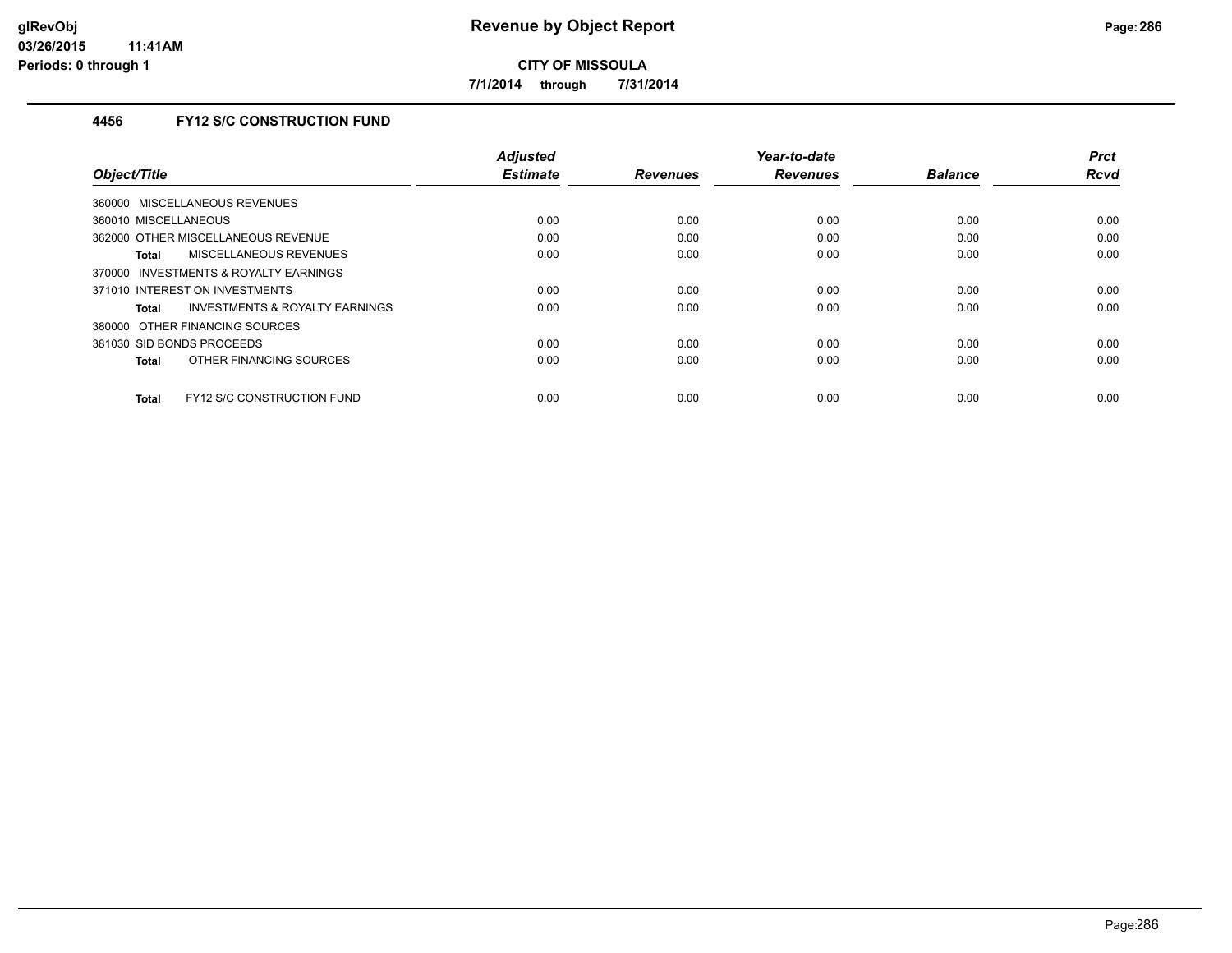**7/1/2014 through 7/31/2014**

# **4457 FY13 SIDEWALK/CURB CONSTRUCTION**

**4457 FY13 SIDEWALK/CURB CONSTRUCTION**

|                                                    | <b>Adiusted</b> |                 | Year-to-date    |                | <b>Prct</b> |
|----------------------------------------------------|-----------------|-----------------|-----------------|----------------|-------------|
| Object/Title                                       | <b>Estimate</b> | <b>Revenues</b> | <b>Revenues</b> | <b>Balance</b> | <b>Rcvd</b> |
| 360000 MISCELLANEOUS REVENUES                      |                 |                 |                 |                |             |
| 360010 MISCELLANEOUS                               | 0.00            | 0.00            | 0.00            | 0.00           | 0.00        |
| <b>MISCELLANEOUS REVENUES</b><br>Total             | 0.00            | 0.00            | 0.00            | 0.00           | 0.00        |
| 370000 INVESTMENTS & ROYALTY EARNINGS              |                 |                 |                 |                |             |
| 371010 INTEREST ON INVESTMENTS                     | 0.00            | 0.00            | 0.00            | 0.00           | 0.00        |
| <b>INVESTMENTS &amp; ROYALTY EARNINGS</b><br>Total | 0.00            | 0.00            | 0.00            | 0.00           | 0.00        |
| 380000 OTHER FINANCING SOURCES                     |                 |                 |                 |                |             |
| 381030 SID BONDS PROCEEDS                          | 0.00            | 0.00            | 0.00            | 0.00           | 0.00        |
| 383000 OPERATING TRANSFERS                         | 0.00            | 0.00            | 0.00            | 0.00           | 0.00        |
| OTHER FINANCING SOURCES<br>Total                   | 0.00            | 0.00            | 0.00            | 0.00           | 0.00        |
| FY13 SIDEWALK/CURB CONSTRUCTION<br>Total           | 0.00            | 0.00            | 0.00            | 0.00           | 0.00        |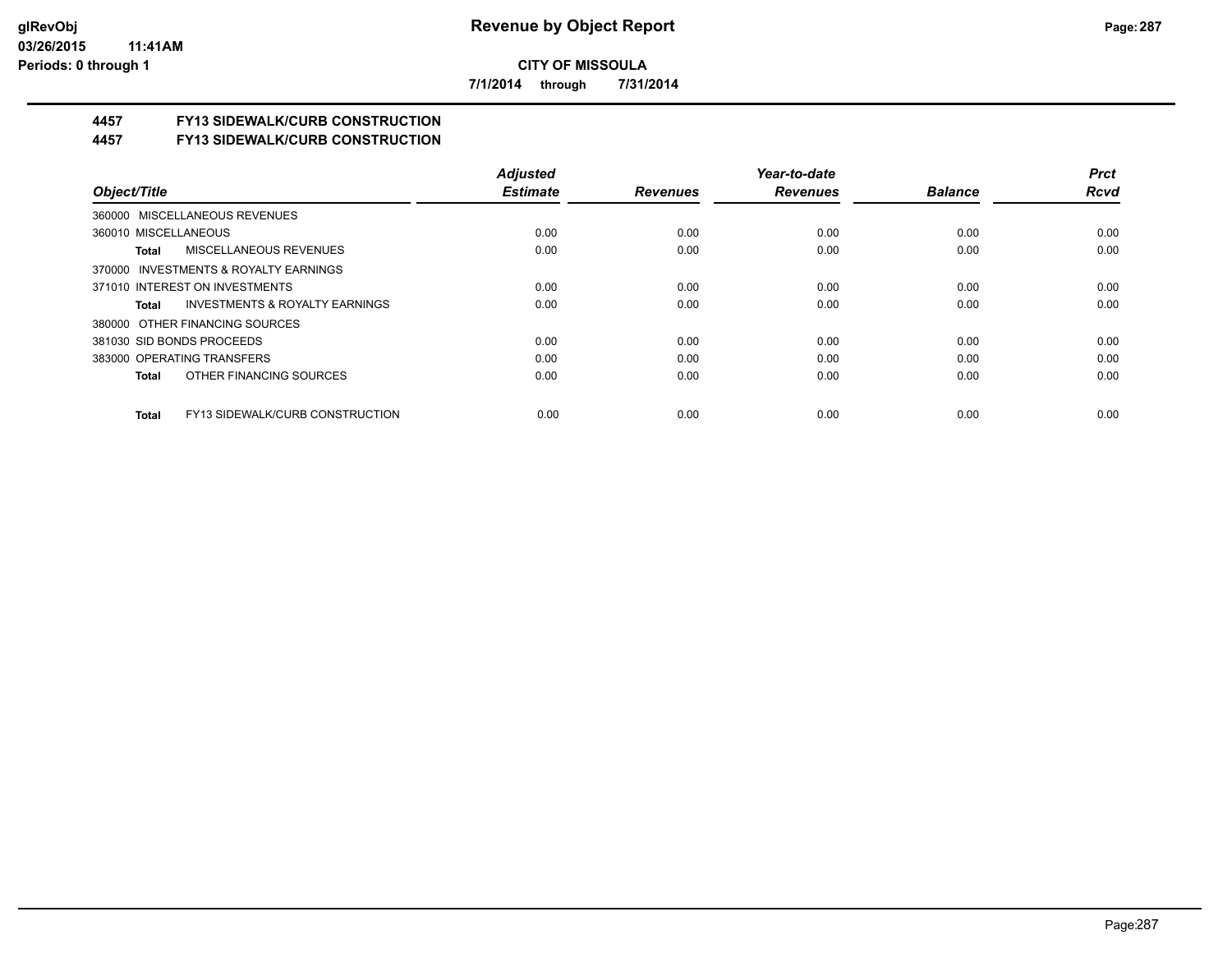**7/1/2014 through 7/31/2014**

## **4457 FY13 SIDEWALK/CURB CONSTRUCTION**

|                                                 | <b>Adjusted</b> |                 | Year-to-date    |                | <b>Prct</b> |
|-------------------------------------------------|-----------------|-----------------|-----------------|----------------|-------------|
| Object/Title                                    | <b>Estimate</b> | <b>Revenues</b> | <b>Revenues</b> | <b>Balance</b> | <b>Rcvd</b> |
| 360000 MISCELLANEOUS REVENUES                   |                 |                 |                 |                |             |
| 360010 MISCELLANEOUS                            | 0.00            | 0.00            | 0.00            | 0.00           | 0.00        |
| MISCELLANEOUS REVENUES<br><b>Total</b>          | 0.00            | 0.00            | 0.00            | 0.00           | 0.00        |
| 370000 INVESTMENTS & ROYALTY EARNINGS           |                 |                 |                 |                |             |
| 371010 INTEREST ON INVESTMENTS                  | 0.00            | 0.00            | 0.00            | 0.00           | 0.00        |
| INVESTMENTS & ROYALTY EARNINGS<br><b>Total</b>  | 0.00            | 0.00            | 0.00            | 0.00           | 0.00        |
| 380000 OTHER FINANCING SOURCES                  |                 |                 |                 |                |             |
| 381030 SID BONDS PROCEEDS                       | 0.00            | 0.00            | 0.00            | 0.00           | 0.00        |
| 383000 OPERATING TRANSFERS                      | 0.00            | 0.00            | 0.00            | 0.00           | 0.00        |
| OTHER FINANCING SOURCES<br>Total                | 0.00            | 0.00            | 0.00            | 0.00           | 0.00        |
| FY13 SIDEWALK/CURB CONSTRUCTION<br><b>Total</b> | 0.00            | 0.00            | 0.00            | 0.00           | 0.00        |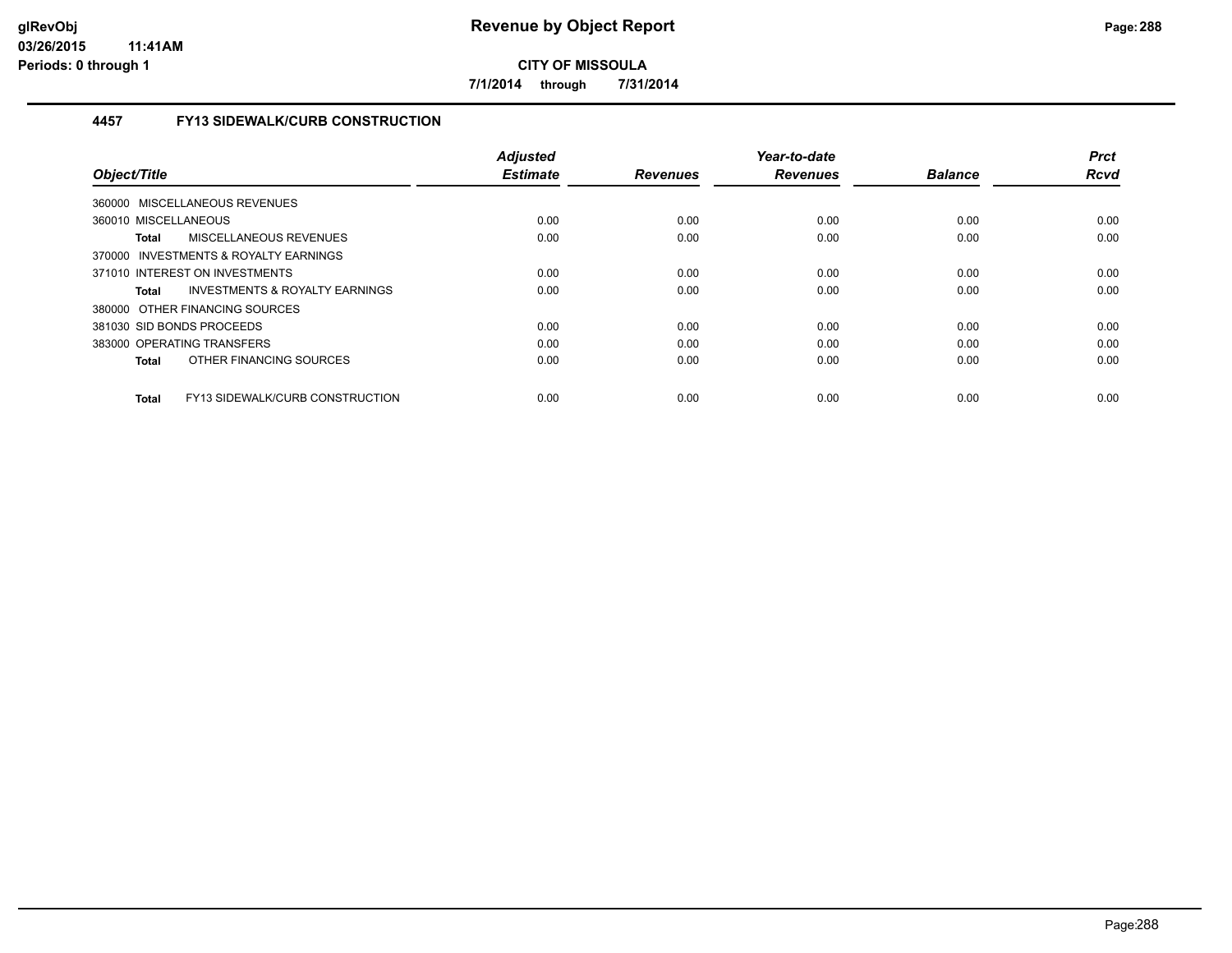**7/1/2014 through 7/31/2014**

# **4458 FY14 SIDEWALK & CURB CONSTRUCTION**

**4458 FY14 SIDEWALK & CURB CONSTRUCTION**

|                                                       | <b>Adjusted</b> |                 | Year-to-date    |                | <b>Prct</b> |
|-------------------------------------------------------|-----------------|-----------------|-----------------|----------------|-------------|
| Object/Title                                          | <b>Estimate</b> | <b>Revenues</b> | <b>Revenues</b> | <b>Balance</b> | <b>Rcvd</b> |
| 360000 MISCELLANEOUS REVENUES                         |                 |                 |                 |                |             |
| 360010 MISCELLANEOUS                                  | 0.00            | 0.00            | 0.00            | 0.00           | 0.00        |
| <b>MISCELLANEOUS REVENUES</b><br>Total                | 0.00            | 0.00            | 0.00            | 0.00           | 0.00        |
| 370000 INVESTMENTS & ROYALTY EARNINGS                 |                 |                 |                 |                |             |
| 371010 INTEREST ON INVESTMENTS                        | 0.00            | 0.00            | 0.00            | 0.00           | 0.00        |
| INVESTMENTS & ROYALTY EARNINGS<br>Total               | 0.00            | 0.00            | 0.00            | 0.00           | 0.00        |
| 380000 OTHER FINANCING SOURCES                        |                 |                 |                 |                |             |
| 381030 SID BONDS PROCEEDS                             | 0.00            | 0.00            | 0.00            | 0.00           | 0.00        |
| OTHER FINANCING SOURCES<br>Total                      | 0.00            | 0.00            | 0.00            | 0.00           | 0.00        |
| <b>FY14 SIDEWALK &amp; CURB CONSTRUCTION</b><br>Total | 0.00            | 0.00            | 0.00            | 0.00           | 0.00        |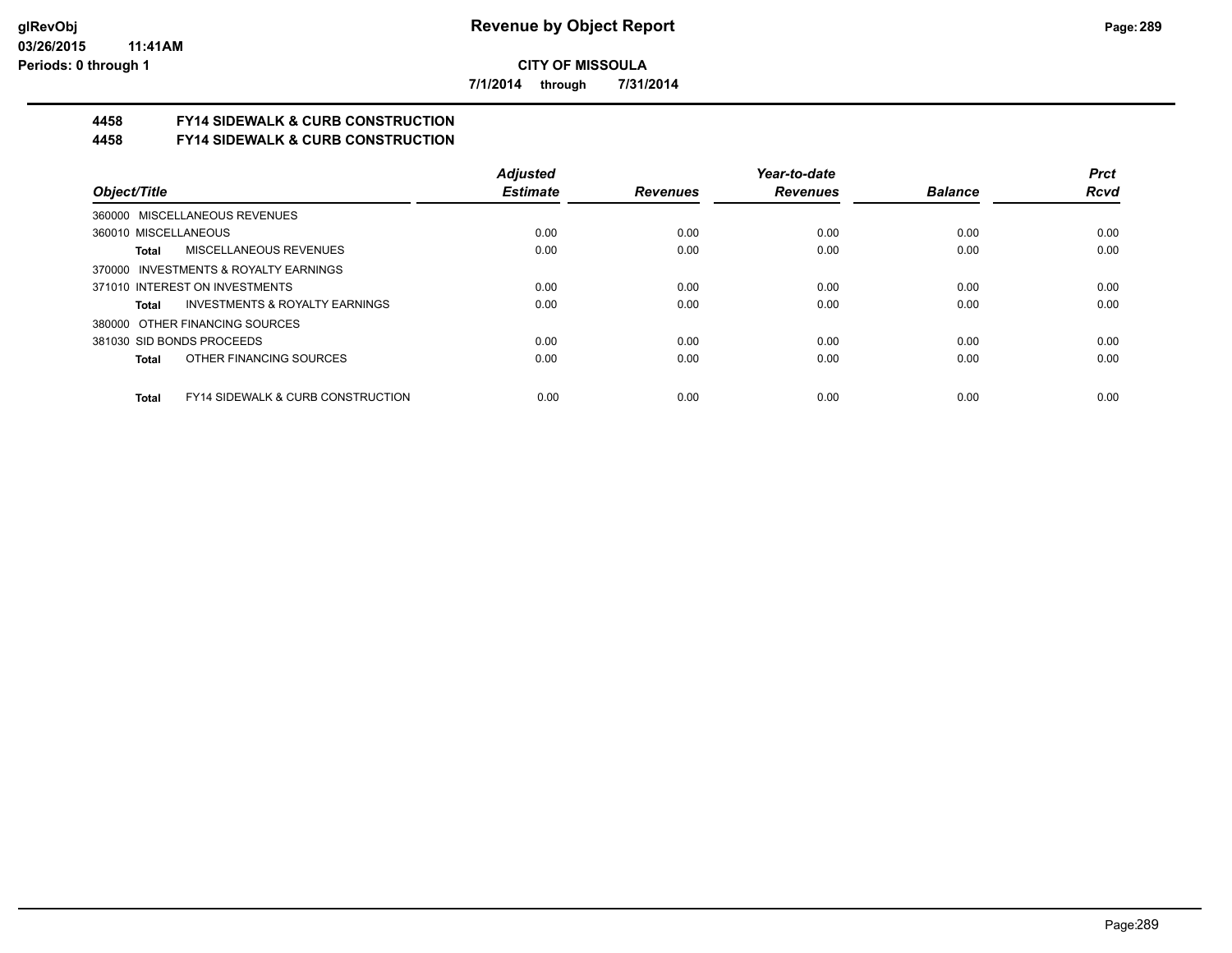**7/1/2014 through 7/31/2014**

### **4458 FY14 SIDEWALK & CURB CONSTRUCTION**

| Object/Title                                                 | <b>Adjusted</b><br><b>Estimate</b> | <b>Revenues</b> | Year-to-date<br><b>Revenues</b> | <b>Balance</b> | <b>Prct</b><br><b>Rcvd</b> |
|--------------------------------------------------------------|------------------------------------|-----------------|---------------------------------|----------------|----------------------------|
| 360000 MISCELLANEOUS REVENUES                                |                                    |                 |                                 |                |                            |
| 360010 MISCELLANEOUS                                         | 0.00                               | 0.00            | 0.00                            | 0.00           | 0.00                       |
| MISCELLANEOUS REVENUES<br><b>Total</b>                       | 0.00                               | 0.00            | 0.00                            | 0.00           | 0.00                       |
| 370000 INVESTMENTS & ROYALTY EARNINGS                        |                                    |                 |                                 |                |                            |
| 371010 INTEREST ON INVESTMENTS                               | 0.00                               | 0.00            | 0.00                            | 0.00           | 0.00                       |
| INVESTMENTS & ROYALTY EARNINGS<br><b>Total</b>               | 0.00                               | 0.00            | 0.00                            | 0.00           | 0.00                       |
| 380000 OTHER FINANCING SOURCES                               |                                    |                 |                                 |                |                            |
| 381030 SID BONDS PROCEEDS                                    | 0.00                               | 0.00            | 0.00                            | 0.00           | 0.00                       |
| OTHER FINANCING SOURCES<br><b>Total</b>                      | 0.00                               | 0.00            | 0.00                            | 0.00           | 0.00                       |
| <b>FY14 SIDEWALK &amp; CURB CONSTRUCTION</b><br><b>Total</b> | 0.00                               | 0.00            | 0.00                            | 0.00           | 0.00                       |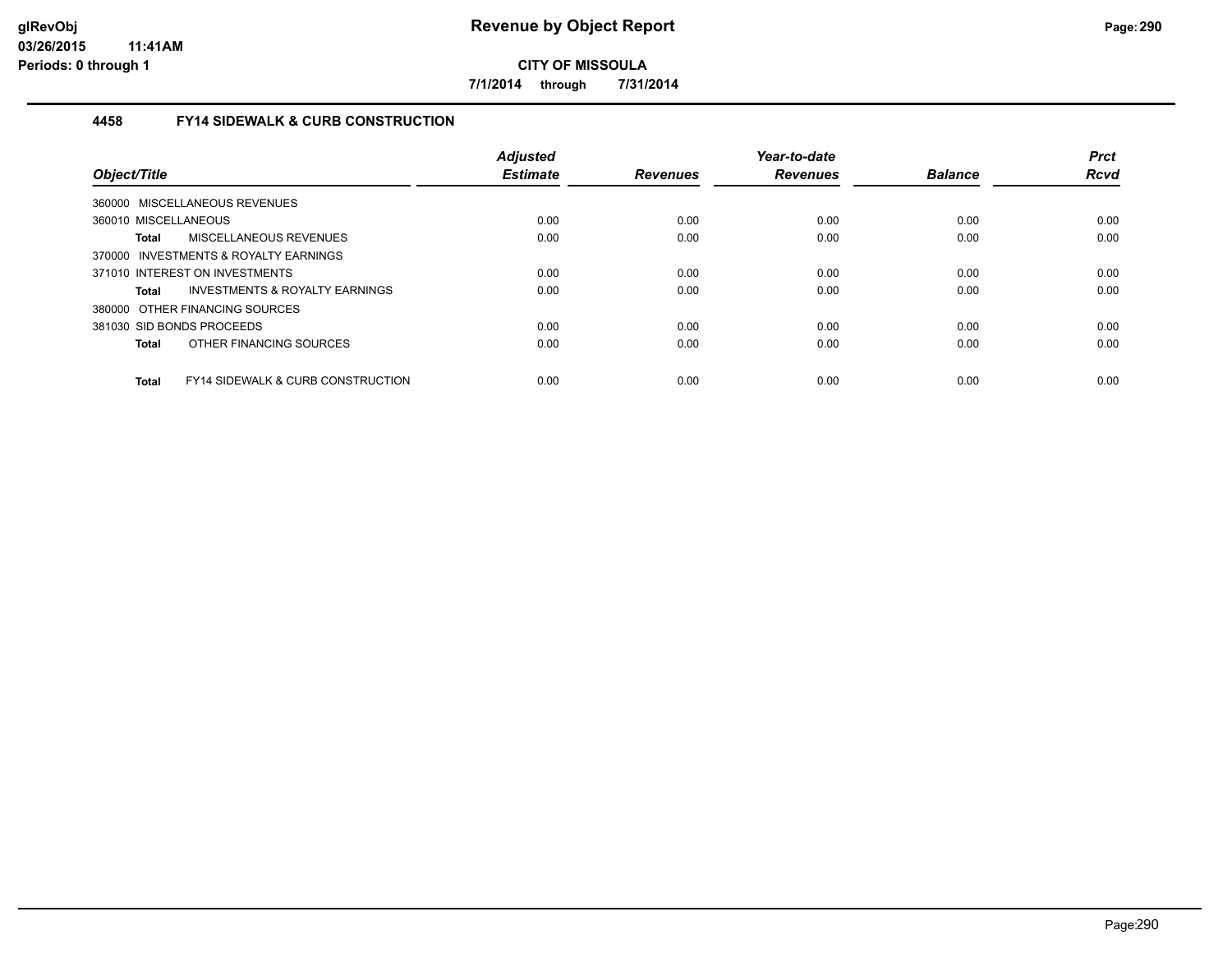**7/1/2014 through 7/31/2014**

# **4459 FY15 SIDEWALK/CURB CONSTRUCTION**

**4459 FY15 SIDEWALK/CURB CONSTRUCTION**

|                                                        | <b>Adjusted</b> |                 | Year-to-date    |                | <b>Prct</b> |
|--------------------------------------------------------|-----------------|-----------------|-----------------|----------------|-------------|
| Object/Title                                           | <b>Estimate</b> | <b>Revenues</b> | <b>Revenues</b> | <b>Balance</b> | <b>Rcvd</b> |
| 330000 INTERGOVERNMENTAL REVENUES                      |                 |                 |                 |                |             |
| 331156 CTEP GRANTS                                     | 0.00            | 0.00            | 0.00            | 0.00           | 0.00        |
| <b>INTERGOVERNMENTAL REVENUES</b><br>Total             | 0.00            | 0.00            | 0.00            | 0.00           | 0.00        |
| 360000 MISCELLANEOUS REVENUES                          |                 |                 |                 |                |             |
| 360010 MISCELLANEOUS                                   | 0.00            | 0.00            | 0.00            | 0.00           | 0.00        |
| MISCELLANEOUS REVENUES<br>Total                        | 0.00            | 0.00            | 0.00            | 0.00           | 0.00        |
| 380000 OTHER FINANCING SOURCES                         |                 |                 |                 |                |             |
| 381030 SID BONDS PROCEEDS                              | 0.00            | 0.00            | 0.00            | 0.00           | 0.00        |
| OTHER FINANCING SOURCES<br>Total                       | 0.00            | 0.00            | 0.00            | 0.00           | 0.00        |
|                                                        |                 |                 |                 |                |             |
| <b>FY15 SIDEWALK/CURB CONSTRUCTION</b><br><b>Total</b> | 0.00            | 0.00            | 0.00            | 0.00           | 0.00        |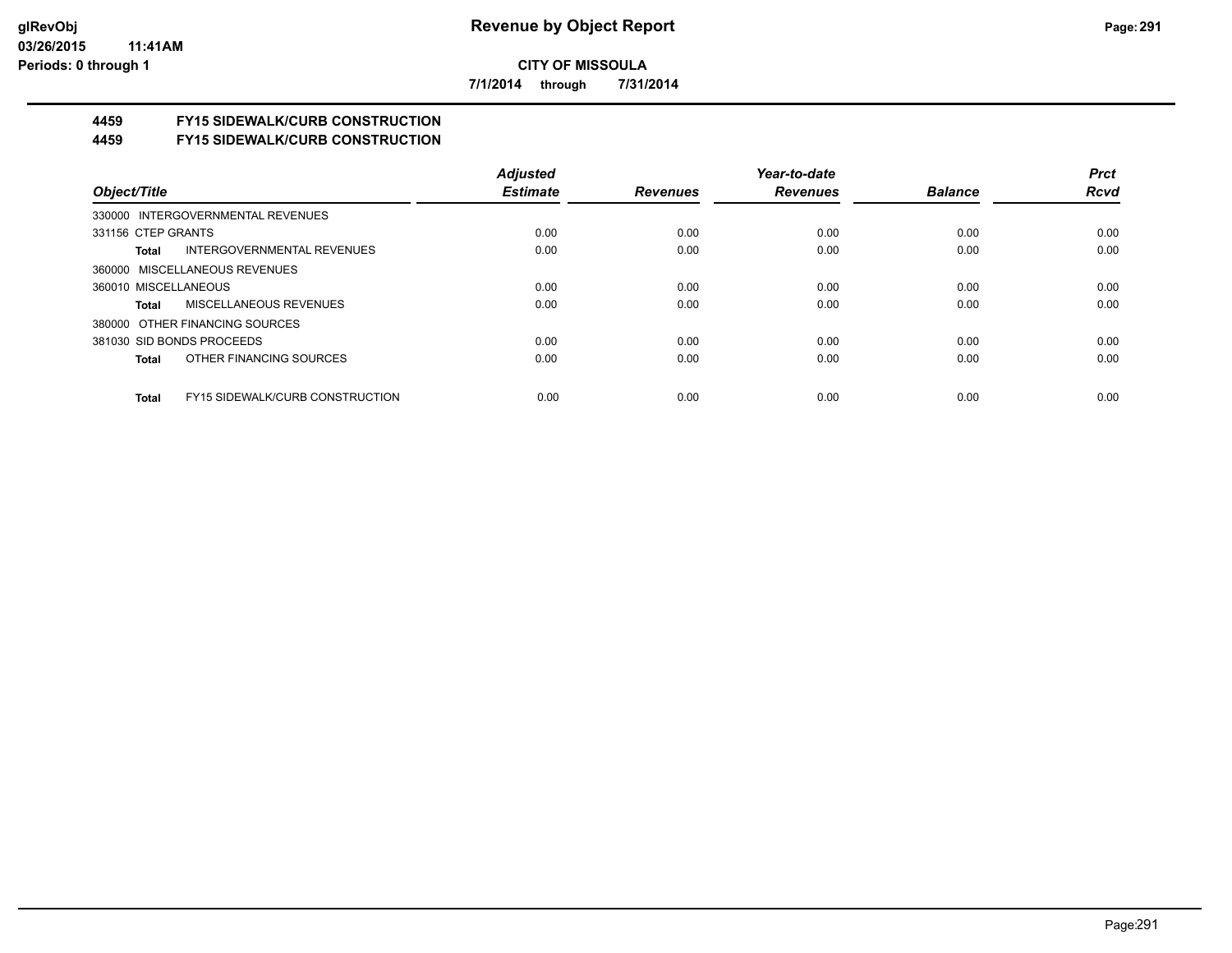**7/1/2014 through 7/31/2014**

## **4459 FY15 SIDEWALK/CURB CONSTRUCTION**

| Object/Title         |                                        | <b>Adjusted</b><br><b>Estimate</b> | <b>Revenues</b> | Year-to-date<br><b>Revenues</b> | <b>Balance</b> | <b>Prct</b><br><b>Rcvd</b> |
|----------------------|----------------------------------------|------------------------------------|-----------------|---------------------------------|----------------|----------------------------|
|                      | 330000 INTERGOVERNMENTAL REVENUES      |                                    |                 |                                 |                |                            |
| 331156 CTEP GRANTS   |                                        | 0.00                               | 0.00            | 0.00                            | 0.00           | 0.00                       |
| <b>Total</b>         | INTERGOVERNMENTAL REVENUES             | 0.00                               | 0.00            | 0.00                            | 0.00           | 0.00                       |
|                      | 360000 MISCELLANEOUS REVENUES          |                                    |                 |                                 |                |                            |
| 360010 MISCELLANEOUS |                                        | 0.00                               | 0.00            | 0.00                            | 0.00           | 0.00                       |
| <b>Total</b>         | MISCELLANEOUS REVENUES                 | 0.00                               | 0.00            | 0.00                            | 0.00           | 0.00                       |
|                      | 380000 OTHER FINANCING SOURCES         |                                    |                 |                                 |                |                            |
|                      | 381030 SID BONDS PROCEEDS              | 0.00                               | 0.00            | 0.00                            | 0.00           | 0.00                       |
| <b>Total</b>         | OTHER FINANCING SOURCES                | 0.00                               | 0.00            | 0.00                            | 0.00           | 0.00                       |
| <b>Total</b>         | <b>FY15 SIDEWALK/CURB CONSTRUCTION</b> | 0.00                               | 0.00            | 0.00                            | 0.00           | 0.00                       |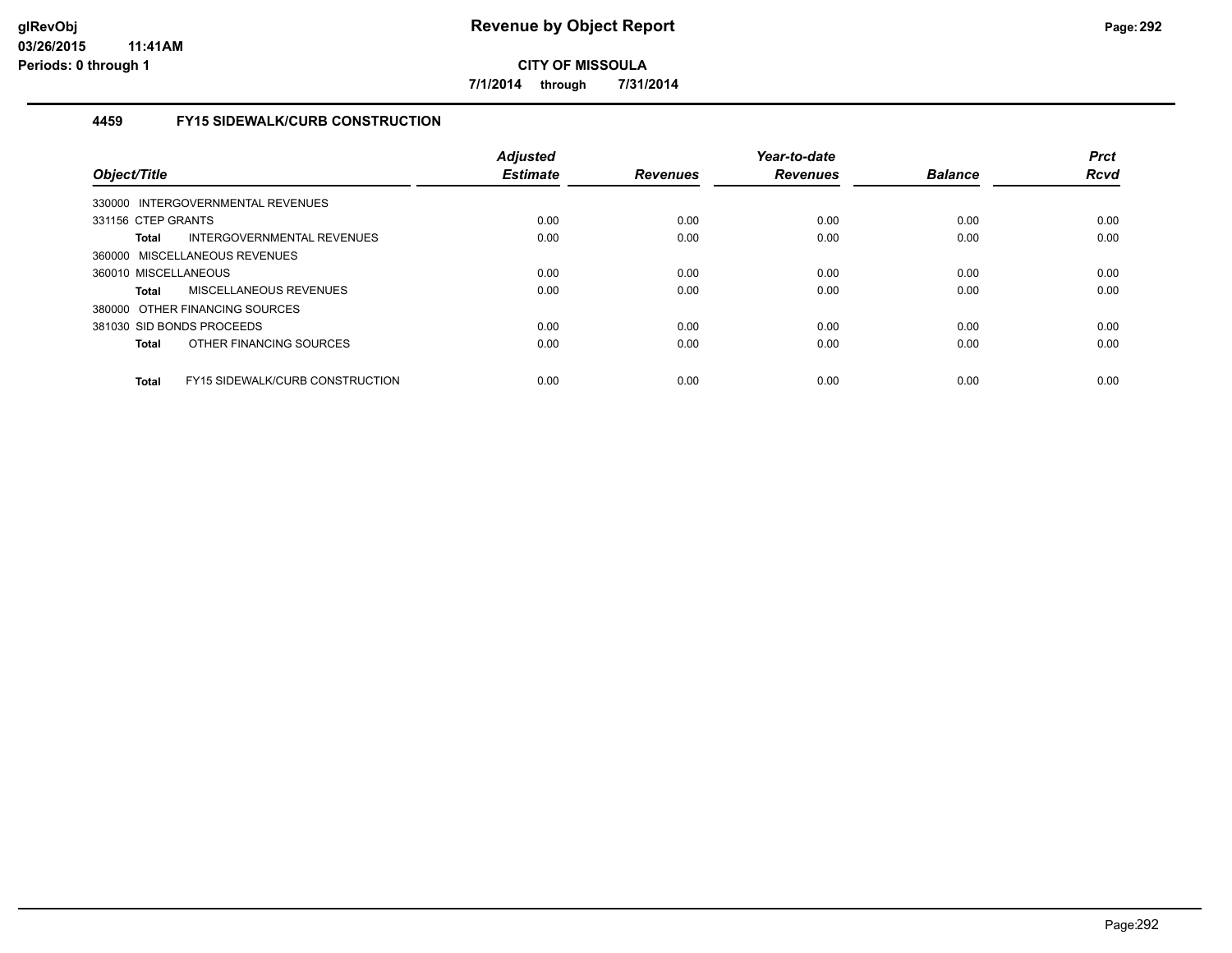**7/1/2014 through 7/31/2014**

#### **4529 SID 529 CHRISTIAN DR TRAFFIC CALMING 4529 SID 529 CHRISTIAN DR TRAFFIC CALMING**

|                                                      | <b>Adjusted</b> |                 | Year-to-date    |                | <b>Prct</b> |
|------------------------------------------------------|-----------------|-----------------|-----------------|----------------|-------------|
| Object/Title                                         | <b>Estimate</b> | <b>Revenues</b> | <b>Revenues</b> | <b>Balance</b> | <b>Rcvd</b> |
| 370000 INVESTMENTS & ROYALTY EARNINGS                |                 |                 |                 |                |             |
| 371010 INTEREST ON INVESTMENTS                       | 0.00            | 0.00            | 0.00            | 0.00           | 0.00        |
| 371020 GAIN/LOSS IN MARKET VALUE OF INVESTMENTS      | 0.00            | 0.00            | 0.00            | 0.00           | 0.00        |
| <b>INVESTMENTS &amp; ROYALTY EARNINGS</b><br>Total   | 0.00            | 0.00            | 0.00            | 0.00           | 0.00        |
| 380000 OTHER FINANCING SOURCES                       |                 |                 |                 |                |             |
| 381000 LOAN PROCEEDS                                 | 0.00            | 0.00            | 0.00            | 0.00           | 0.00        |
| 381002 SRF LOAN                                      | 0.00            | 0.00            | 0.00            | 0.00           | 0.00        |
| 381030 SID BONDS PROCEEDS                            | 0.00            | 0.00            | 0.00            | 0.00           | 0.00        |
| OTHER FINANCING SOURCES<br>Total                     | 0.00            | 0.00            | 0.00            | 0.00           | 0.00        |
|                                                      |                 |                 |                 |                |             |
| SID 529 CHRISTIAN DR TRAFFIC CALMING<br><b>Total</b> | 0.00            | 0.00            | 0.00            | 0.00           | 0.00        |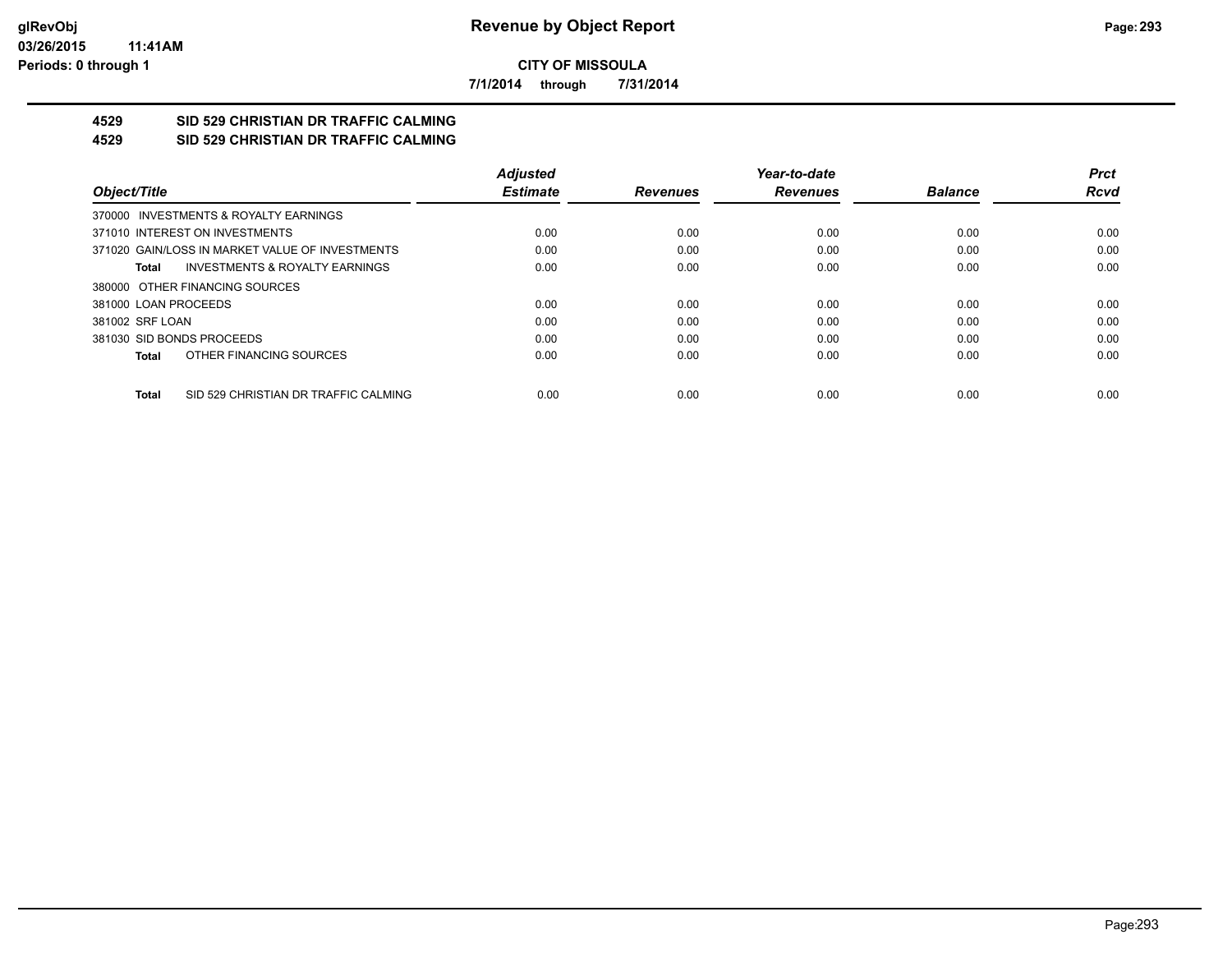**7/1/2014 through 7/31/2014**

### **4529 SID 529 CHRISTIAN DR TRAFFIC CALMING**

| Object/Title                                         | <b>Adjusted</b><br><b>Estimate</b> | <b>Revenues</b> | Year-to-date<br><b>Revenues</b> | <b>Balance</b> | <b>Prct</b><br><b>Rcvd</b> |
|------------------------------------------------------|------------------------------------|-----------------|---------------------------------|----------------|----------------------------|
| 370000 INVESTMENTS & ROYALTY EARNINGS                |                                    |                 |                                 |                |                            |
| 371010 INTEREST ON INVESTMENTS                       | 0.00                               | 0.00            | 0.00                            | 0.00           | 0.00                       |
| 371020 GAIN/LOSS IN MARKET VALUE OF INVESTMENT       | 0.00                               | 0.00            | 0.00                            | 0.00           | 0.00                       |
| INVESTMENTS & ROYALTY EARNINGS<br>Total              | 0.00                               | 0.00            | 0.00                            | 0.00           | 0.00                       |
| 380000 OTHER FINANCING SOURCES                       |                                    |                 |                                 |                |                            |
| 381000 LOAN PROCEEDS                                 | 0.00                               | 0.00            | 0.00                            | 0.00           | 0.00                       |
| 381002 SRF LOAN                                      | 0.00                               | 0.00            | 0.00                            | 0.00           | 0.00                       |
| 381030 SID BONDS PROCEEDS                            | 0.00                               | 0.00            | 0.00                            | 0.00           | 0.00                       |
| OTHER FINANCING SOURCES<br>Total                     | 0.00                               | 0.00            | 0.00                            | 0.00           | 0.00                       |
| SID 529 CHRISTIAN DR TRAFFIC CALMING<br><b>Total</b> | 0.00                               | 0.00            | 0.00                            | 0.00           | 0.00                       |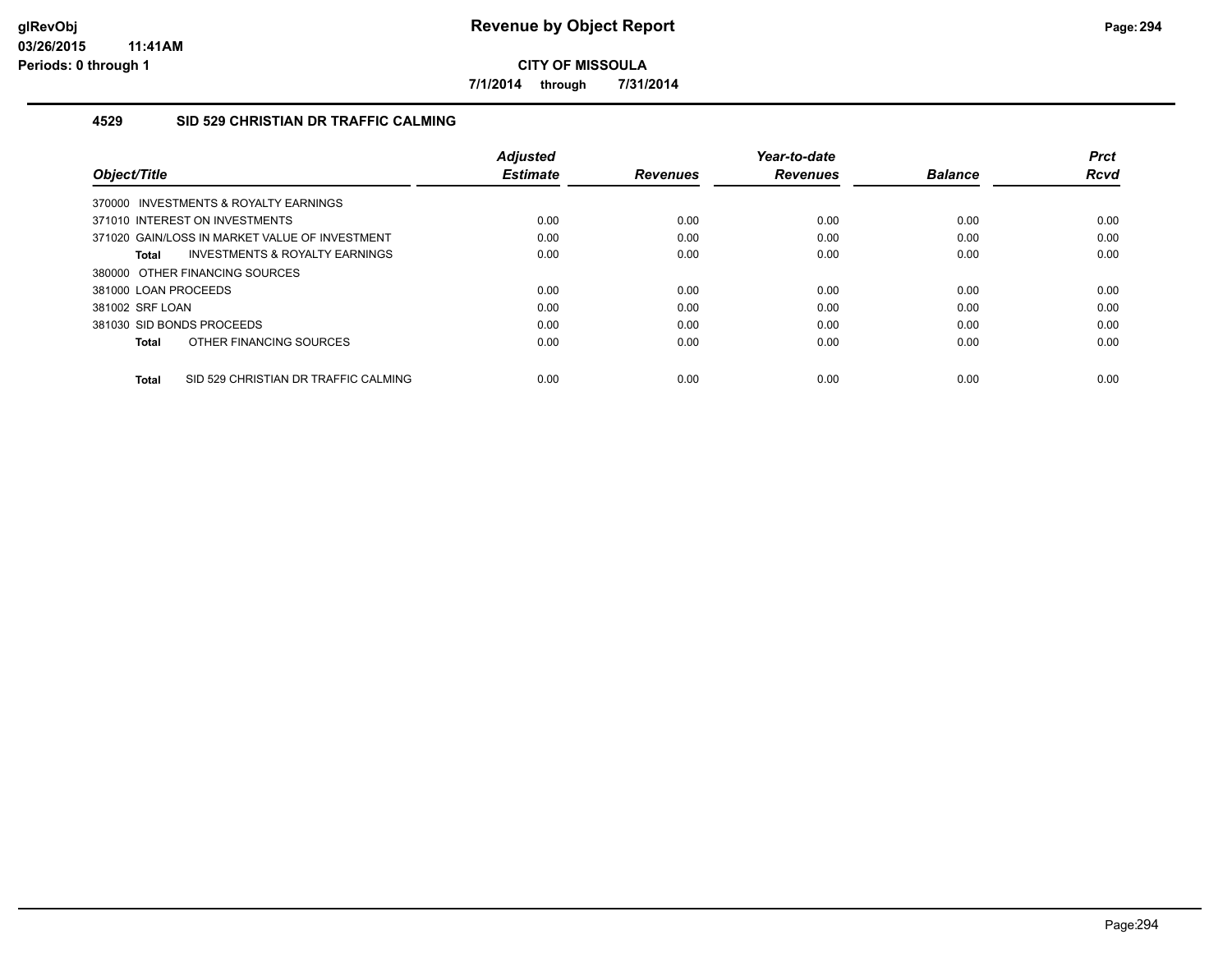**7/1/2014 through 7/31/2014**

## **4530 SID 530 CHRISTIAN DR CALMING**

#### **4530 SID 530 CHRISTIAN DR CALMING**

|                                                 | <b>Adjusted</b> |                 | Year-to-date    |                | <b>Prct</b> |
|-------------------------------------------------|-----------------|-----------------|-----------------|----------------|-------------|
| Object/Title                                    | <b>Estimate</b> | <b>Revenues</b> | <b>Revenues</b> | <b>Balance</b> | <b>Rcvd</b> |
| 370000 INVESTMENTS & ROYALTY EARNINGS           |                 |                 |                 |                |             |
| 371010 INTEREST ON INVESTMENTS                  | 0.00            | 0.00            | 0.00            | 0.00           | 0.00        |
| 371020 GAIN/LOSS IN MARKET VALUE OF INVESTMENTS | 0.00            | 0.00            | 0.00            | 0.00           | 0.00        |
| INVESTMENTS & ROYALTY EARNINGS<br>Total         | 0.00            | 0.00            | 0.00            | 0.00           | 0.00        |
| 380000 OTHER FINANCING SOURCES                  |                 |                 |                 |                |             |
| 381000 LOAN PROCEEDS                            | 0.00            | 0.00            | 0.00            | 0.00           | 0.00        |
| 381002 SRF LOAN                                 | 0.00            | 0.00            | 0.00            | 0.00           | 0.00        |
| 381030 SID BONDS PROCEEDS                       | 0.00            | 0.00            | 0.00            | 0.00           | 0.00        |
| OTHER FINANCING SOURCES<br>Total                | 0.00            | 0.00            | 0.00            | 0.00           | 0.00        |
|                                                 |                 |                 |                 |                |             |
| SID 530 CHRISTIAN DR CALMING<br>Total           | 0.00            | 0.00            | 0.00            | 0.00           | 0.00        |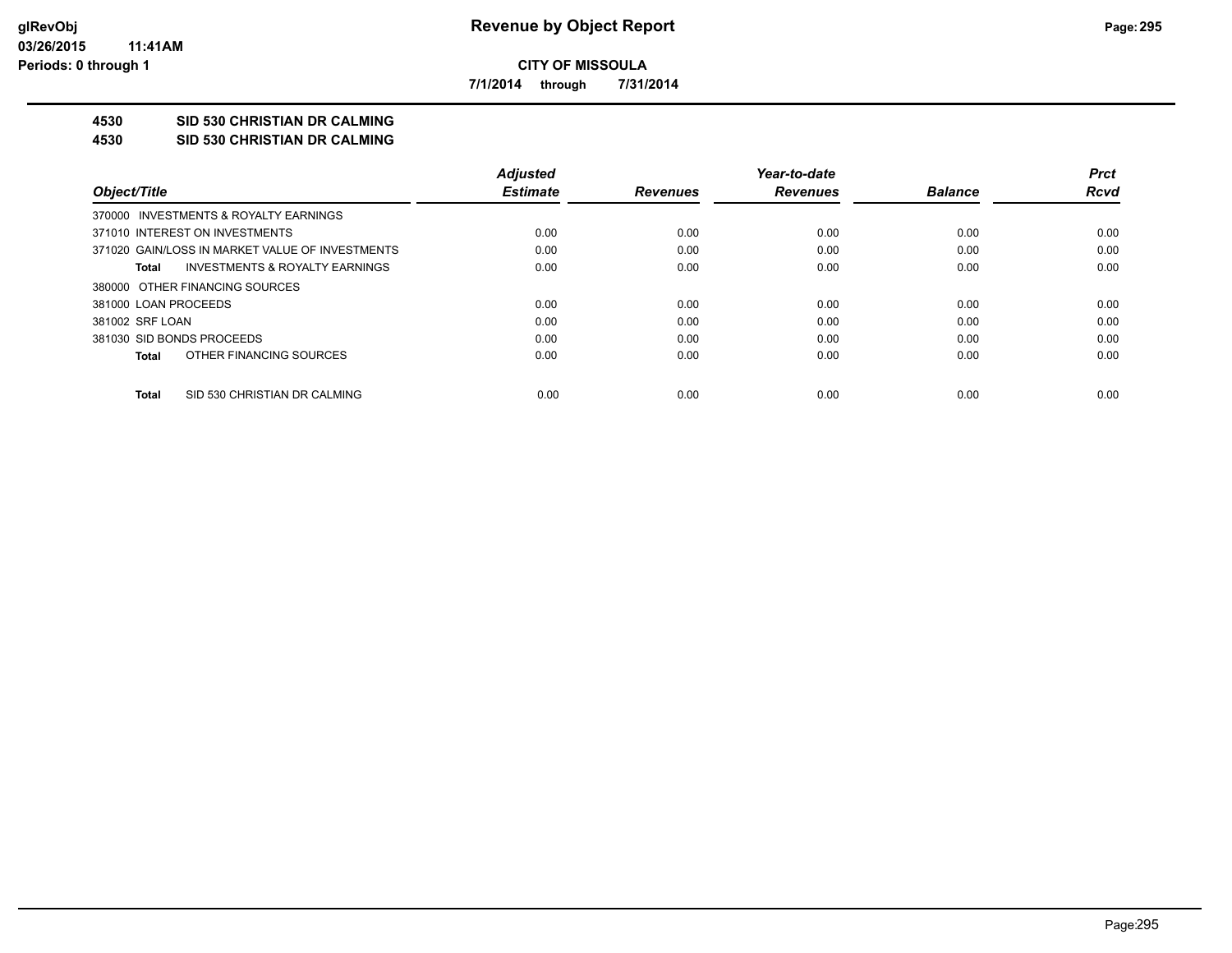**7/1/2014 through 7/31/2014**

### **4530 SID 530 CHRISTIAN DR CALMING**

| Object/Title                                   | <b>Adjusted</b><br><b>Estimate</b> | <b>Revenues</b> | Year-to-date<br><b>Revenues</b> | <b>Balance</b> | <b>Prct</b><br><b>Rcvd</b> |
|------------------------------------------------|------------------------------------|-----------------|---------------------------------|----------------|----------------------------|
| 370000 INVESTMENTS & ROYALTY EARNINGS          |                                    |                 |                                 |                |                            |
| 371010 INTEREST ON INVESTMENTS                 | 0.00                               | 0.00            | 0.00                            | 0.00           | 0.00                       |
| 371020 GAIN/LOSS IN MARKET VALUE OF INVESTMENT | 0.00                               | 0.00            | 0.00                            | 0.00           | 0.00                       |
| INVESTMENTS & ROYALTY EARNINGS<br>Total        | 0.00                               | 0.00            | 0.00                            | 0.00           | 0.00                       |
| 380000 OTHER FINANCING SOURCES                 |                                    |                 |                                 |                |                            |
| 381000 LOAN PROCEEDS                           | 0.00                               | 0.00            | 0.00                            | 0.00           | 0.00                       |
| 381002 SRF LOAN                                | 0.00                               | 0.00            | 0.00                            | 0.00           | 0.00                       |
| 381030 SID BONDS PROCEEDS                      | 0.00                               | 0.00            | 0.00                            | 0.00           | 0.00                       |
| OTHER FINANCING SOURCES<br><b>Total</b>        | 0.00                               | 0.00            | 0.00                            | 0.00           | 0.00                       |
| SID 530 CHRISTIAN DR CALMING<br><b>Total</b>   | 0.00                               | 0.00            | 0.00                            | 0.00           | 0.00                       |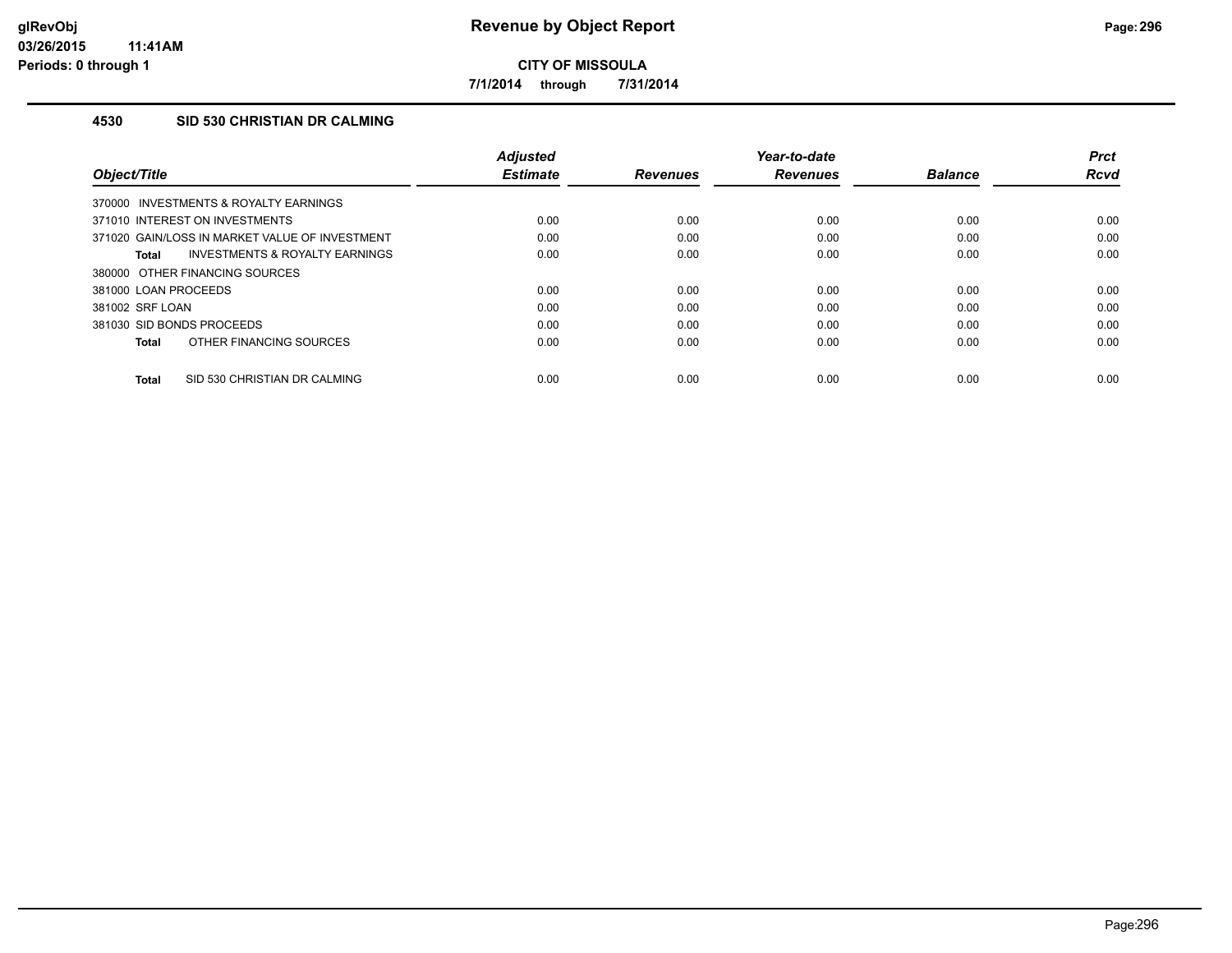**7/1/2014 through 7/31/2014**

### **4531 SID 531 TRAFFIC CALMING**

**4531 SID 531 TRAFFIC CALMING**

|                                                 | <b>Adjusted</b> |                 | Year-to-date    |                | <b>Prct</b> |
|-------------------------------------------------|-----------------|-----------------|-----------------|----------------|-------------|
| Object/Title                                    | <b>Estimate</b> | <b>Revenues</b> | <b>Revenues</b> | <b>Balance</b> | <b>Rcvd</b> |
| 370000 INVESTMENTS & ROYALTY EARNINGS           |                 |                 |                 |                |             |
| 371010 INTEREST ON INVESTMENTS                  | 0.00            | 0.00            | 0.00            | 0.00           | 0.00        |
| 371020 GAIN/LOSS IN MARKET VALUE OF INVESTMENTS | 0.00            | 0.00            | 0.00            | 0.00           | 0.00        |
| INVESTMENTS & ROYALTY EARNINGS<br>Total         | 0.00            | 0.00            | 0.00            | 0.00           | 0.00        |
| 380000 OTHER FINANCING SOURCES                  |                 |                 |                 |                |             |
| 383000 OPERATING TRANSFERS                      | 0.00            | 0.00            | 0.00            | 0.00           | 0.00        |
| OTHER FINANCING SOURCES<br>Total                | 0.00            | 0.00            | 0.00            | 0.00           | 0.00        |
| <b>Total</b><br>SID 531 TRAFFIC CALMING         | 0.00            | 0.00            | 0.00            | 0.00           | 0.00        |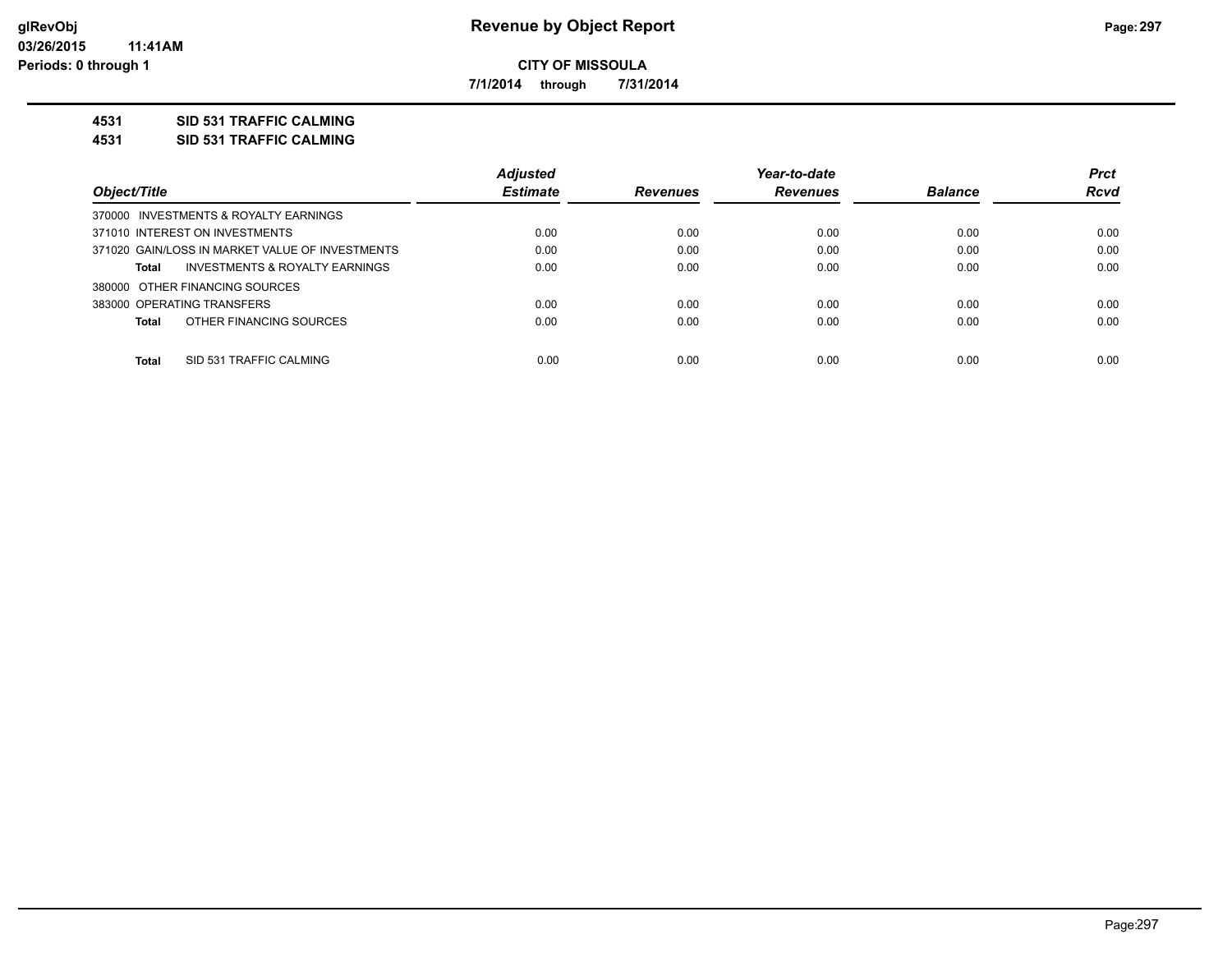**7/1/2014 through 7/31/2014**

## **4531 SID 531 TRAFFIC CALMING**

|                                                    | <b>Adjusted</b> |                 | Year-to-date    |                | <b>Prct</b> |
|----------------------------------------------------|-----------------|-----------------|-----------------|----------------|-------------|
| Object/Title                                       | <b>Estimate</b> | <b>Revenues</b> | <b>Revenues</b> | <b>Balance</b> | <b>Rcvd</b> |
| 370000 INVESTMENTS & ROYALTY EARNINGS              |                 |                 |                 |                |             |
| 371010 INTEREST ON INVESTMENTS                     | 0.00            | 0.00            | 0.00            | 0.00           | 0.00        |
| 371020 GAIN/LOSS IN MARKET VALUE OF INVESTMENT     | 0.00            | 0.00            | 0.00            | 0.00           | 0.00        |
| <b>INVESTMENTS &amp; ROYALTY EARNINGS</b><br>Total | 0.00            | 0.00            | 0.00            | 0.00           | 0.00        |
| 380000 OTHER FINANCING SOURCES                     |                 |                 |                 |                |             |
| 383000 OPERATING TRANSFERS                         | 0.00            | 0.00            | 0.00            | 0.00           | 0.00        |
| OTHER FINANCING SOURCES<br>Total                   | 0.00            | 0.00            | 0.00            | 0.00           | 0.00        |
|                                                    |                 |                 |                 |                |             |
| Total<br>SID 531 TRAFFIC CALMING                   | 0.00            | 0.00            | 0.00            | 0.00           | 0.00        |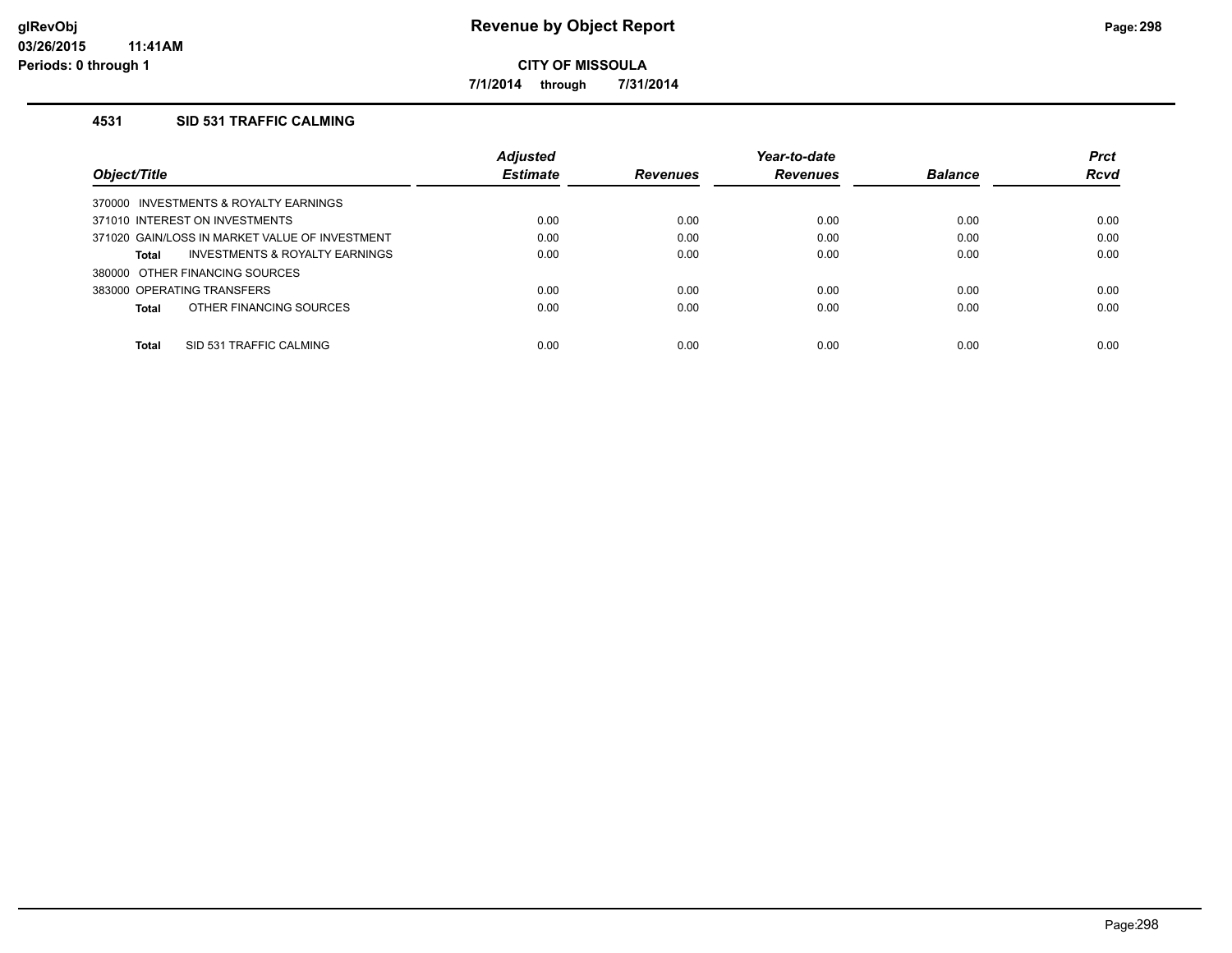**7/1/2014 through 7/31/2014**

**4532 MALONEY RANCH SID**

**4532 MALONEY RANCH SID**

|                                                 | <b>Adjusted</b> |                 | Year-to-date    |                | <b>Prct</b> |
|-------------------------------------------------|-----------------|-----------------|-----------------|----------------|-------------|
| Object/Title                                    | <b>Estimate</b> | <b>Revenues</b> | <b>Revenues</b> | <b>Balance</b> | <b>Rcvd</b> |
| 370000 INVESTMENTS & ROYALTY EARNINGS           |                 |                 |                 |                |             |
| 371010 INTEREST ON INVESTMENTS                  | 0.00            | 0.00            | 0.00            | 0.00           | 0.00        |
| 371020 GAIN/LOSS IN MARKET VALUE OF INVESTMENTS | 0.00            | 0.00            | 0.00            | 0.00           | 0.00        |
| INVESTMENTS & ROYALTY EARNINGS<br>Total         | 0.00            | 0.00            | 0.00            | 0.00           | 0.00        |
| 380000 OTHER FINANCING SOURCES                  |                 |                 |                 |                |             |
| 381030 SID BONDS PROCEEDS                       | 0.00            | 0.00            | 0.00            | 0.00           | 0.00        |
| OTHER FINANCING SOURCES<br><b>Total</b>         | 0.00            | 0.00            | 0.00            | 0.00           | 0.00        |
| <b>Total</b><br><b>MALONEY RANCH SID</b>        | 0.00            | 0.00            | 0.00            | 0.00           | 0.00        |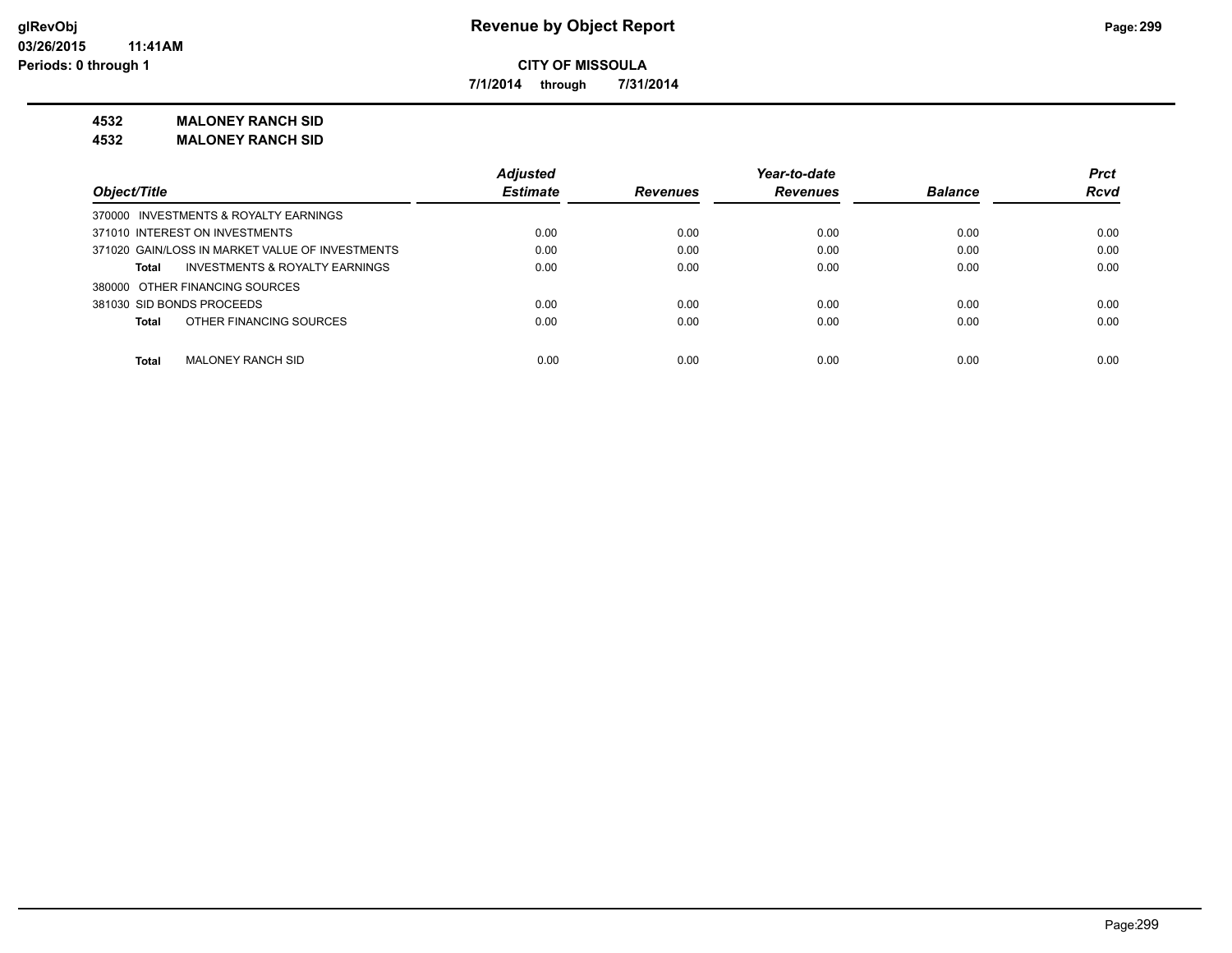**7/1/2014 through 7/31/2014**

#### **4532 MALONEY RANCH SID**

|                                                | <b>Adjusted</b> |                 | Year-to-date    |                | <b>Prct</b> |
|------------------------------------------------|-----------------|-----------------|-----------------|----------------|-------------|
| <b>Object/Title</b>                            | <b>Estimate</b> | <b>Revenues</b> | <b>Revenues</b> | <b>Balance</b> | <b>Rcvd</b> |
| 370000 INVESTMENTS & ROYALTY EARNINGS          |                 |                 |                 |                |             |
| 371010 INTEREST ON INVESTMENTS                 | 0.00            | 0.00            | 0.00            | 0.00           | 0.00        |
| 371020 GAIN/LOSS IN MARKET VALUE OF INVESTMENT | 0.00            | 0.00            | 0.00            | 0.00           | 0.00        |
| INVESTMENTS & ROYALTY EARNINGS<br>Total        | 0.00            | 0.00            | 0.00            | 0.00           | 0.00        |
| 380000 OTHER FINANCING SOURCES                 |                 |                 |                 |                |             |
| 381030 SID BONDS PROCEEDS                      | 0.00            | 0.00            | 0.00            | 0.00           | 0.00        |
| OTHER FINANCING SOURCES<br>Total               | 0.00            | 0.00            | 0.00            | 0.00           | 0.00        |
|                                                |                 |                 |                 |                |             |
| Total<br><b>MALONEY RANCH SID</b>              | 0.00            | 0.00            | 0.00            | 0.00           | 0.00        |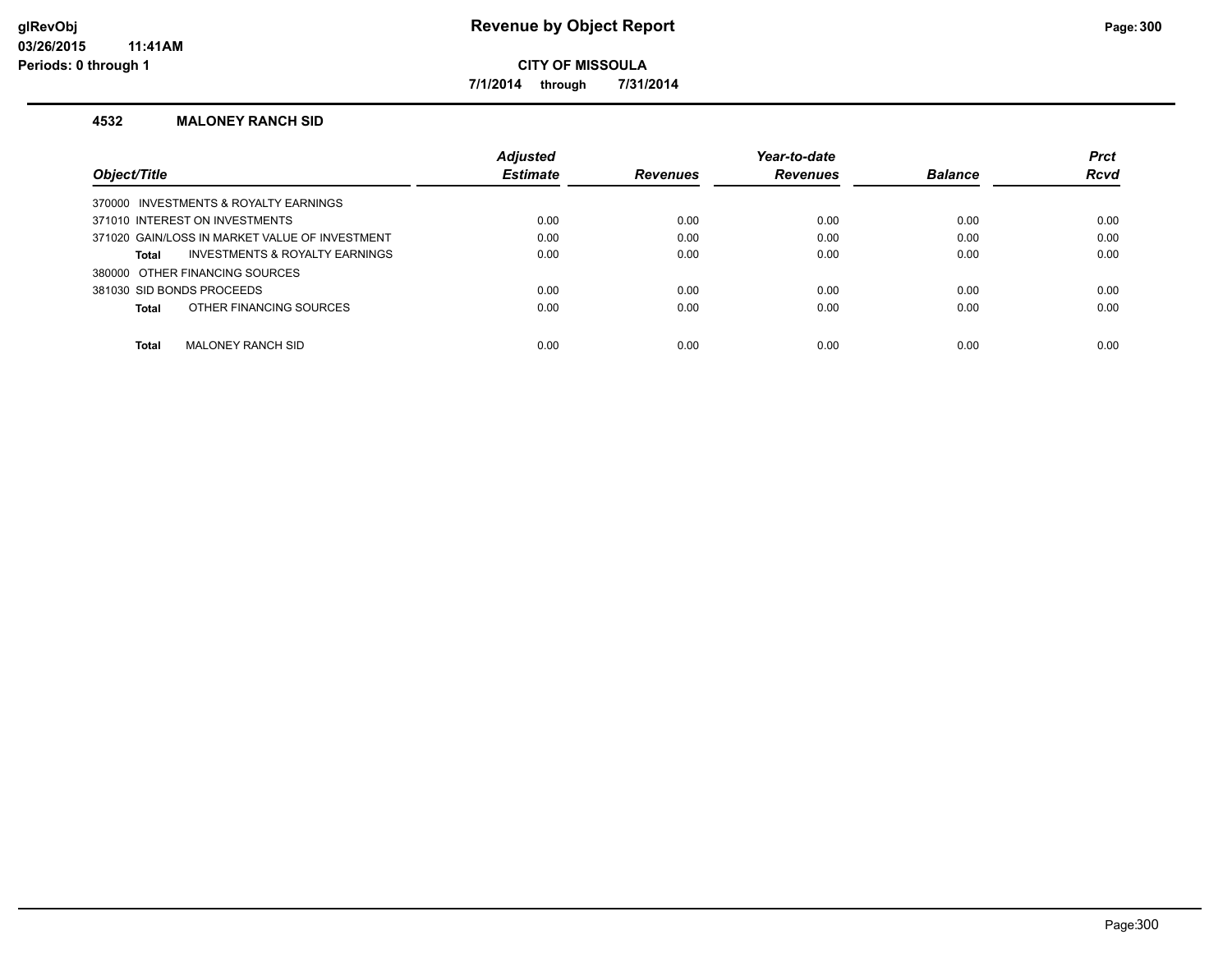**7/1/2014 through 7/31/2014**

## **4533 RATTLESNAKE SEWER SID**

#### **4533 RATTLESNAKE SEWER SID**

| Object/Title                                       | <b>Adiusted</b><br><b>Estimate</b> | <b>Revenues</b> | Year-to-date<br><b>Revenues</b> | <b>Balance</b> | <b>Prct</b><br><b>Rcvd</b> |
|----------------------------------------------------|------------------------------------|-----------------|---------------------------------|----------------|----------------------------|
| 330000 INTERGOVERNMENTAL REVENUES                  |                                    |                 |                                 |                |                            |
|                                                    |                                    |                 |                                 |                |                            |
| 334121 DNRC GRANT                                  | 0.00                               | 0.00            | 0.00                            | 0.00           | 0.00                       |
| <b>INTERGOVERNMENTAL REVENUES</b><br>Total         | 0.00                               | 0.00            | 0.00                            | 0.00           | 0.00                       |
| 370000 INVESTMENTS & ROYALTY EARNINGS              |                                    |                 |                                 |                |                            |
| 371010 INTEREST ON INVESTMENTS                     | 0.00                               | 0.00            | 0.00                            | 0.00           | 0.00                       |
| 371020 GAIN/LOSS IN MARKET VALUE OF INVESTMENTS    | 0.00                               | 0.00            | 0.00                            | 0.00           | 0.00                       |
| <b>INVESTMENTS &amp; ROYALTY EARNINGS</b><br>Total | 0.00                               | 0.00            | 0.00                            | 0.00           | 0.00                       |
| 380000 OTHER FINANCING SOURCES                     |                                    |                 |                                 |                |                            |
| 381002 SRF LOAN                                    | 0.00                               | 0.00            | 0.00                            | 0.00           | 0.00                       |
| OTHER FINANCING SOURCES<br><b>Total</b>            | 0.00                               | 0.00            | 0.00                            | 0.00           | 0.00                       |
| RATTLESNAKE SEWER SID<br><b>Total</b>              | 0.00                               | 0.00            | 0.00                            | 0.00           | 0.00                       |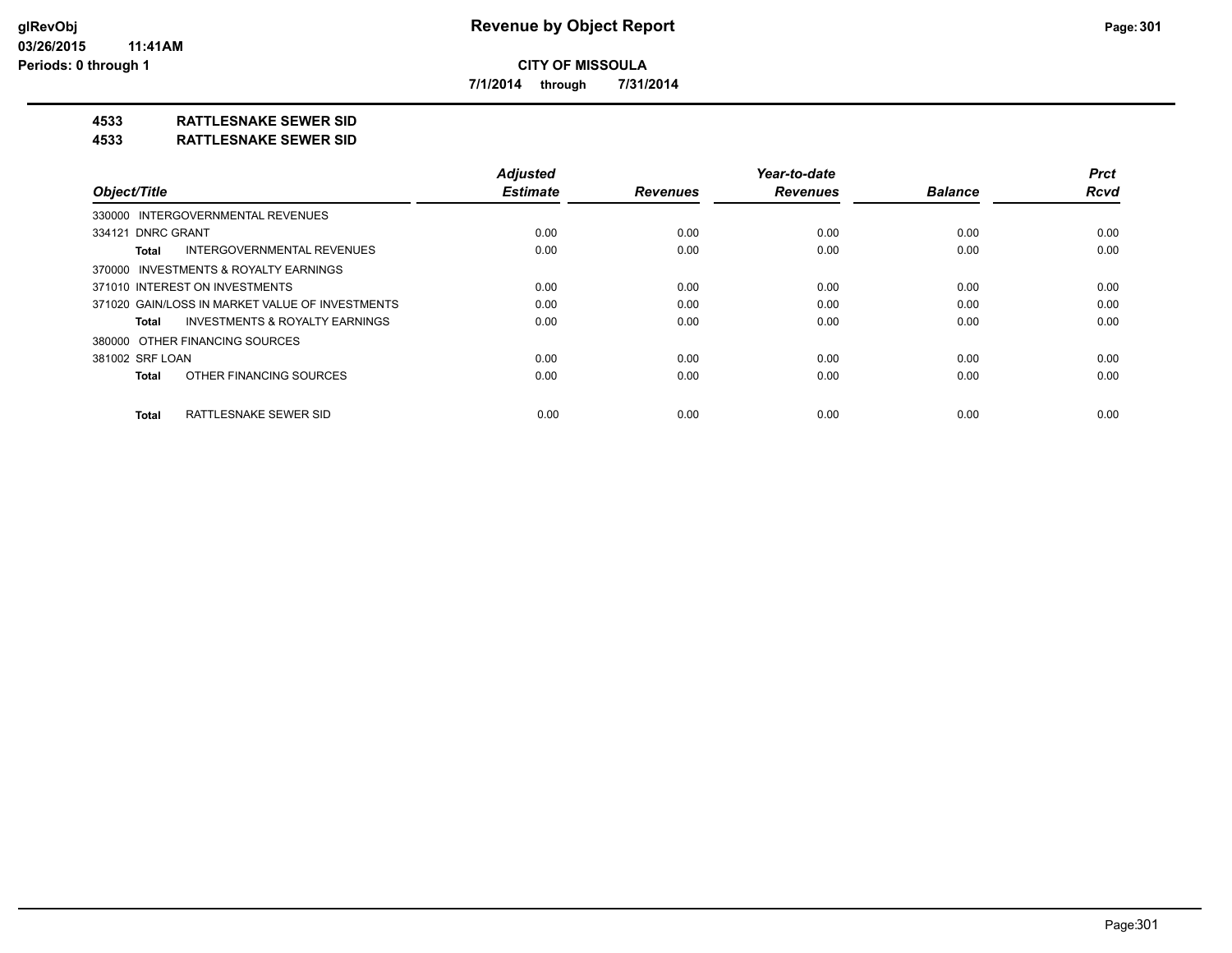**7/1/2014 through 7/31/2014**

## **4533 RATTLESNAKE SEWER SID**

| Object/Title                                   | <b>Adjusted</b><br><b>Estimate</b> | <b>Revenues</b> | Year-to-date<br><b>Revenues</b> | <b>Balance</b> | <b>Prct</b><br><b>Rcvd</b> |
|------------------------------------------------|------------------------------------|-----------------|---------------------------------|----------------|----------------------------|
| INTERGOVERNMENTAL REVENUES<br>330000           |                                    |                 |                                 |                |                            |
| 334121 DNRC GRANT                              | 0.00                               | 0.00            | 0.00                            | 0.00           | 0.00                       |
| INTERGOVERNMENTAL REVENUES<br>Total            | 0.00                               | 0.00            | 0.00                            | 0.00           | 0.00                       |
| 370000 INVESTMENTS & ROYALTY EARNINGS          |                                    |                 |                                 |                |                            |
| 371010 INTEREST ON INVESTMENTS                 | 0.00                               | 0.00            | 0.00                            | 0.00           | 0.00                       |
| 371020 GAIN/LOSS IN MARKET VALUE OF INVESTMENT | 0.00                               | 0.00            | 0.00                            | 0.00           | 0.00                       |
| INVESTMENTS & ROYALTY EARNINGS<br>Total        | 0.00                               | 0.00            | 0.00                            | 0.00           | 0.00                       |
| 380000 OTHER FINANCING SOURCES                 |                                    |                 |                                 |                |                            |
| 381002 SRF LOAN                                | 0.00                               | 0.00            | 0.00                            | 0.00           | 0.00                       |
| OTHER FINANCING SOURCES<br><b>Total</b>        | 0.00                               | 0.00            | 0.00                            | 0.00           | 0.00                       |
| RATTLESNAKE SEWER SID<br><b>Total</b>          | 0.00                               | 0.00            | 0.00                            | 0.00           | 0.00                       |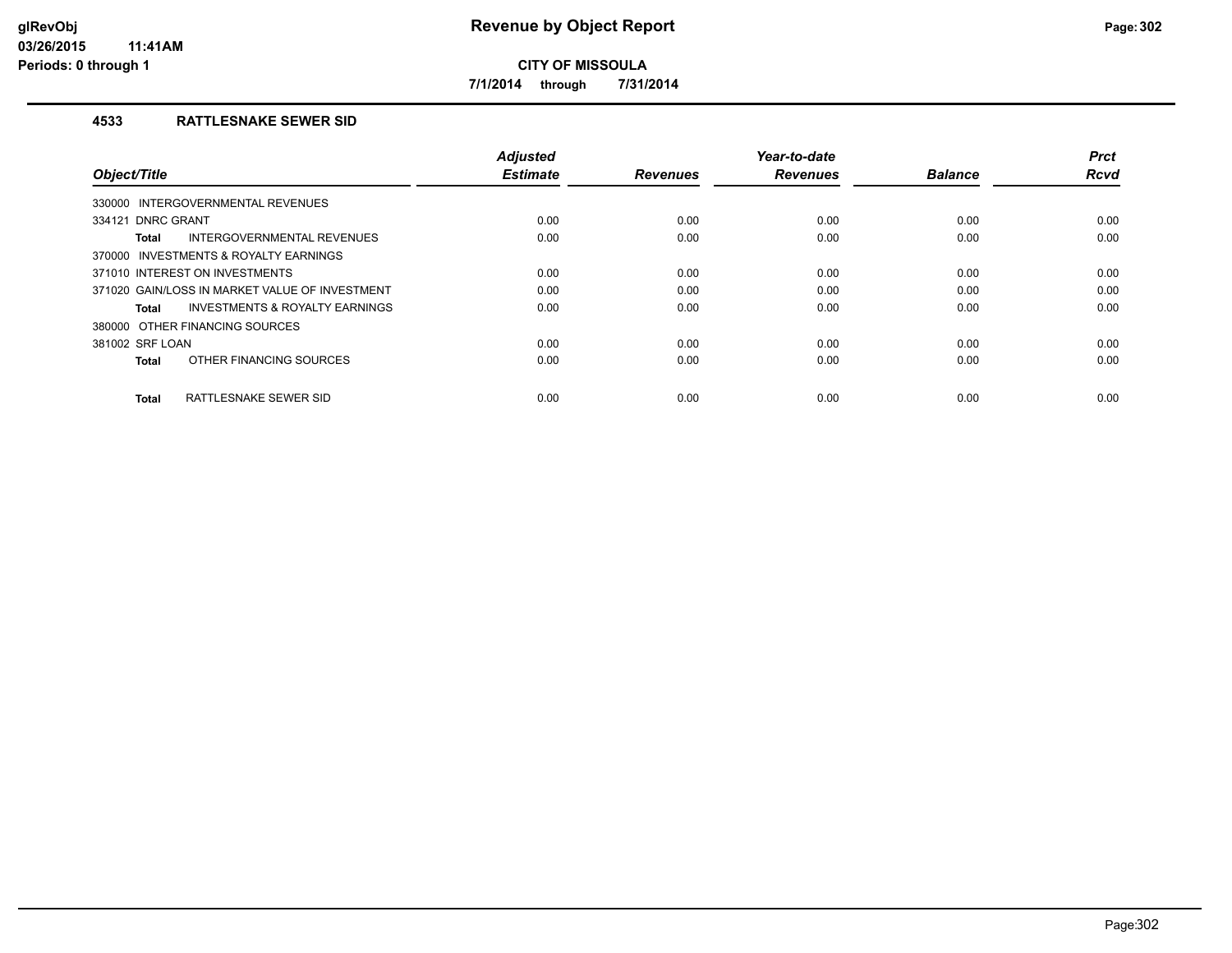**7/1/2014 through 7/31/2014**

## **4534 SID 534 LINCOLNWOOD**

#### **4534 SID 534 LINCOLNWOOD**

|                                                    | <b>Adjusted</b> |                 | Year-to-date    |                | <b>Prct</b> |
|----------------------------------------------------|-----------------|-----------------|-----------------|----------------|-------------|
| Object/Title                                       | <b>Estimate</b> | <b>Revenues</b> | <b>Revenues</b> | <b>Balance</b> | <b>Rcvd</b> |
| 330000 INTERGOVERNMENTAL REVENUES                  |                 |                 |                 |                |             |
| 334121 DNRC GRANT                                  | 0.00            | 0.00            | 0.00            | 0.00           | 0.00        |
| INTERGOVERNMENTAL REVENUES<br>Total                | 0.00            | 0.00            | 0.00            | 0.00           | 0.00        |
| 370000 INVESTMENTS & ROYALTY EARNINGS              |                 |                 |                 |                |             |
| 371010 INTEREST ON INVESTMENTS                     | 0.00            | 0.00            | 0.00            | 0.00           | 0.00        |
| 371020 GAIN/LOSS IN MARKET VALUE OF INVESTMENTS    | 0.00            | 0.00            | 0.00            | 0.00           | 0.00        |
| <b>INVESTMENTS &amp; ROYALTY EARNINGS</b><br>Total | 0.00            | 0.00            | 0.00            | 0.00           | 0.00        |
| 380000 OTHER FINANCING SOURCES                     |                 |                 |                 |                |             |
| 381002 SRF LOAN                                    | 0.00            | 0.00            | 0.00            | 0.00           | 0.00        |
| OTHER FINANCING SOURCES<br>Total                   | 0.00            | 0.00            | 0.00            | 0.00           | 0.00        |
| SID 534 LINCOLNWOOD<br>Total                       | 0.00            | 0.00            | 0.00            | 0.00           | 0.00        |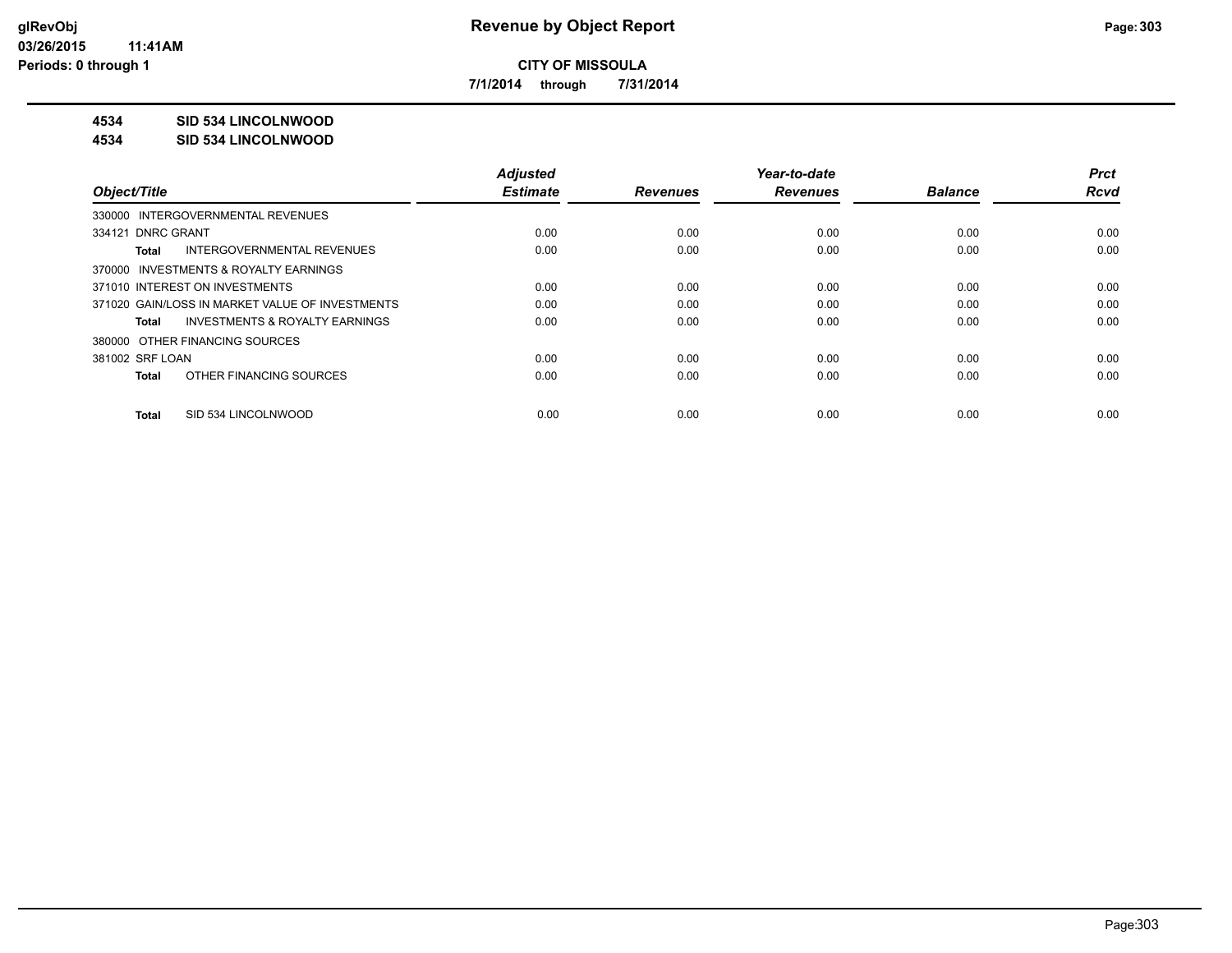**7/1/2014 through 7/31/2014**

### **4534 SID 534 LINCOLNWOOD**

| Object/Title                                   | <b>Adjusted</b><br><b>Estimate</b> | <b>Revenues</b> | Year-to-date<br><b>Revenues</b> | <b>Balance</b> | <b>Prct</b><br><b>Rcvd</b> |
|------------------------------------------------|------------------------------------|-----------------|---------------------------------|----------------|----------------------------|
|                                                |                                    |                 |                                 |                |                            |
| 330000 INTERGOVERNMENTAL REVENUES              |                                    |                 |                                 |                |                            |
| 334121 DNRC GRANT                              | 0.00                               | 0.00            | 0.00                            | 0.00           | 0.00                       |
| INTERGOVERNMENTAL REVENUES<br><b>Total</b>     | 0.00                               | 0.00            | 0.00                            | 0.00           | 0.00                       |
| 370000 INVESTMENTS & ROYALTY EARNINGS          |                                    |                 |                                 |                |                            |
| 371010 INTEREST ON INVESTMENTS                 | 0.00                               | 0.00            | 0.00                            | 0.00           | 0.00                       |
| 371020 GAIN/LOSS IN MARKET VALUE OF INVESTMENT | 0.00                               | 0.00            | 0.00                            | 0.00           | 0.00                       |
| INVESTMENTS & ROYALTY EARNINGS<br><b>Total</b> | 0.00                               | 0.00            | 0.00                            | 0.00           | 0.00                       |
| 380000 OTHER FINANCING SOURCES                 |                                    |                 |                                 |                |                            |
| 381002 SRF LOAN                                | 0.00                               | 0.00            | 0.00                            | 0.00           | 0.00                       |
| OTHER FINANCING SOURCES<br><b>Total</b>        | 0.00                               | 0.00            | 0.00                            | 0.00           | 0.00                       |
| SID 534 LINCOLNWOOD<br><b>Total</b>            | 0.00                               | 0.00            | 0.00                            | 0.00           | 0.00                       |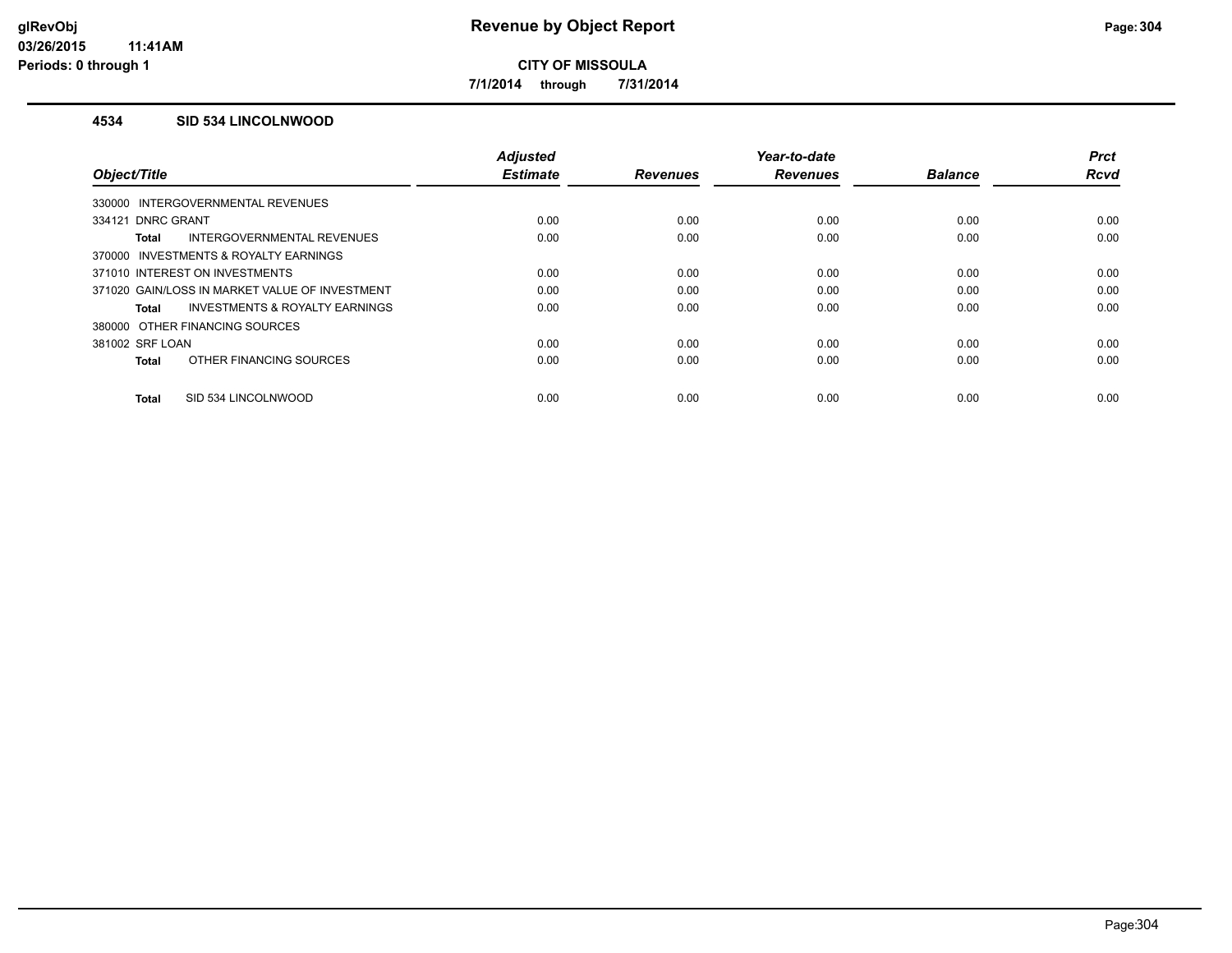**7/1/2014 through 7/31/2014**

## **4535 SLANT STREET TRAFFIC CALMING**

#### **4535 SLANT STREET TRAFFIC CALMING**

|                                                    | <b>Adjusted</b> |                 | Year-to-date    |                | <b>Prct</b> |
|----------------------------------------------------|-----------------|-----------------|-----------------|----------------|-------------|
| Object/Title                                       | <b>Estimate</b> | <b>Revenues</b> | <b>Revenues</b> | <b>Balance</b> | <b>Rcvd</b> |
| 370000 INVESTMENTS & ROYALTY EARNINGS              |                 |                 |                 |                |             |
| 371010 INTEREST ON INVESTMENTS                     | 0.00            | 0.00            | 0.00            | 0.00           | 0.00        |
| 371020 GAIN/LOSS IN MARKET VALUE OF INVESTMENTS    | 0.00            | 0.00            | 0.00            | 0.00           | 0.00        |
| <b>INVESTMENTS &amp; ROYALTY EARNINGS</b><br>Total | 0.00            | 0.00            | 0.00            | 0.00           | 0.00        |
| 380000 OTHER FINANCING SOURCES                     |                 |                 |                 |                |             |
| 383000 OPERATING TRANSFERS                         | 0.00            | 0.00            | 0.00            | 0.00           | 0.00        |
| OTHER FINANCING SOURCES<br>Total                   | 0.00            | 0.00            | 0.00            | 0.00           | 0.00        |
|                                                    |                 |                 |                 |                |             |
| SLANT STREET TRAFFIC CALMING<br><b>Total</b>       | 0.00            | 0.00            | 0.00            | 0.00           | 0.00        |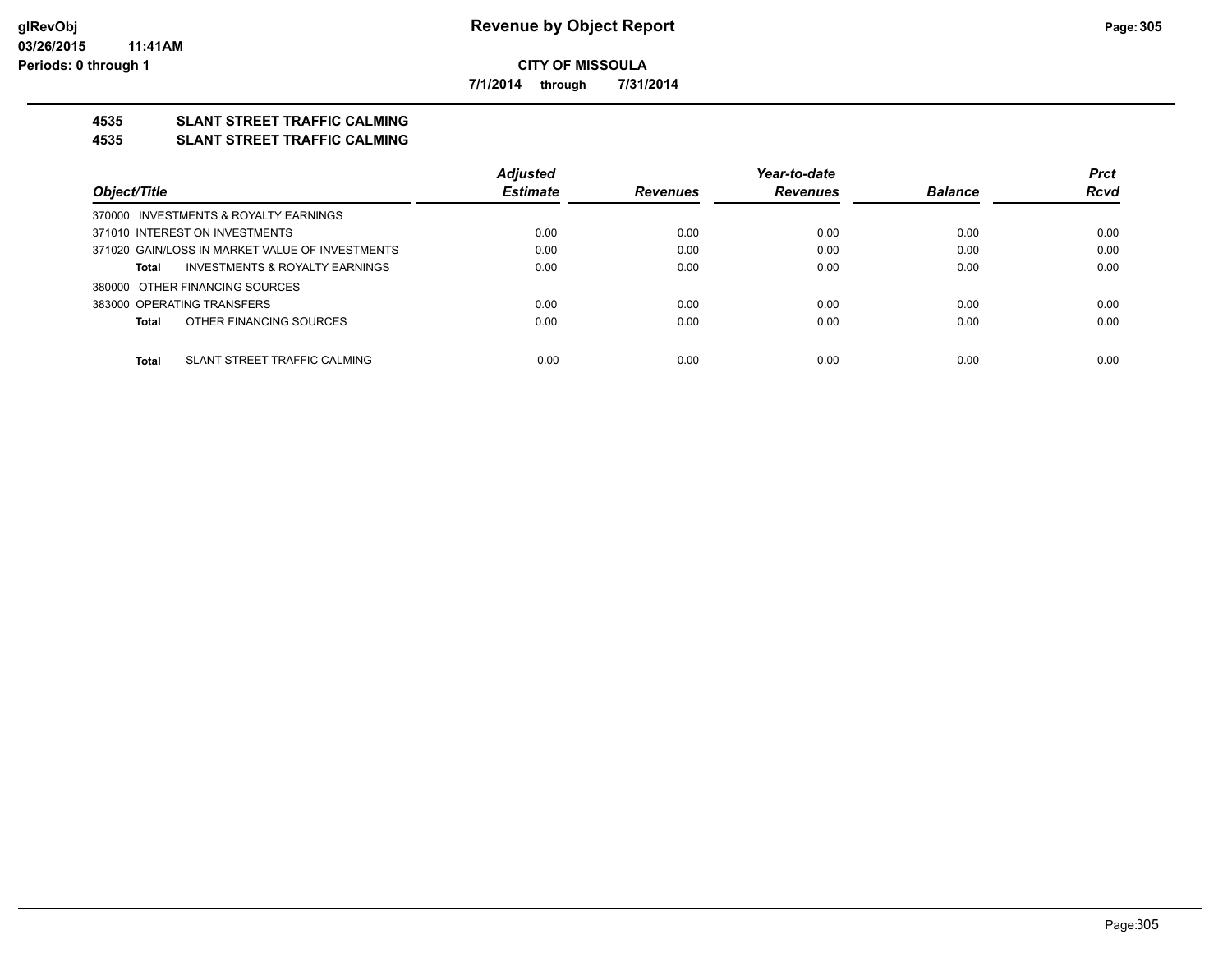**7/1/2014 through 7/31/2014**

## **4535 SLANT STREET TRAFFIC CALMING**

|                                                    | <b>Adjusted</b> |                 | Year-to-date    |                | <b>Prct</b> |
|----------------------------------------------------|-----------------|-----------------|-----------------|----------------|-------------|
| Object/Title                                       | <b>Estimate</b> | <b>Revenues</b> | <b>Revenues</b> | <b>Balance</b> | Rcvd        |
| 370000 INVESTMENTS & ROYALTY EARNINGS              |                 |                 |                 |                |             |
| 371010 INTEREST ON INVESTMENTS                     | 0.00            | 0.00            | 0.00            | 0.00           | 0.00        |
| 371020 GAIN/LOSS IN MARKET VALUE OF INVESTMENT     | 0.00            | 0.00            | 0.00            | 0.00           | 0.00        |
| <b>INVESTMENTS &amp; ROYALTY EARNINGS</b><br>Total | 0.00            | 0.00            | 0.00            | 0.00           | 0.00        |
| 380000 OTHER FINANCING SOURCES                     |                 |                 |                 |                |             |
| 383000 OPERATING TRANSFERS                         | 0.00            | 0.00            | 0.00            | 0.00           | 0.00        |
| OTHER FINANCING SOURCES<br>Total                   | 0.00            | 0.00            | 0.00            | 0.00           | 0.00        |
|                                                    |                 |                 |                 |                |             |
| <b>Total</b><br>SLANT STREET TRAFFIC CALMING       | 0.00            | 0.00            | 0.00            | 0.00           | 0.00        |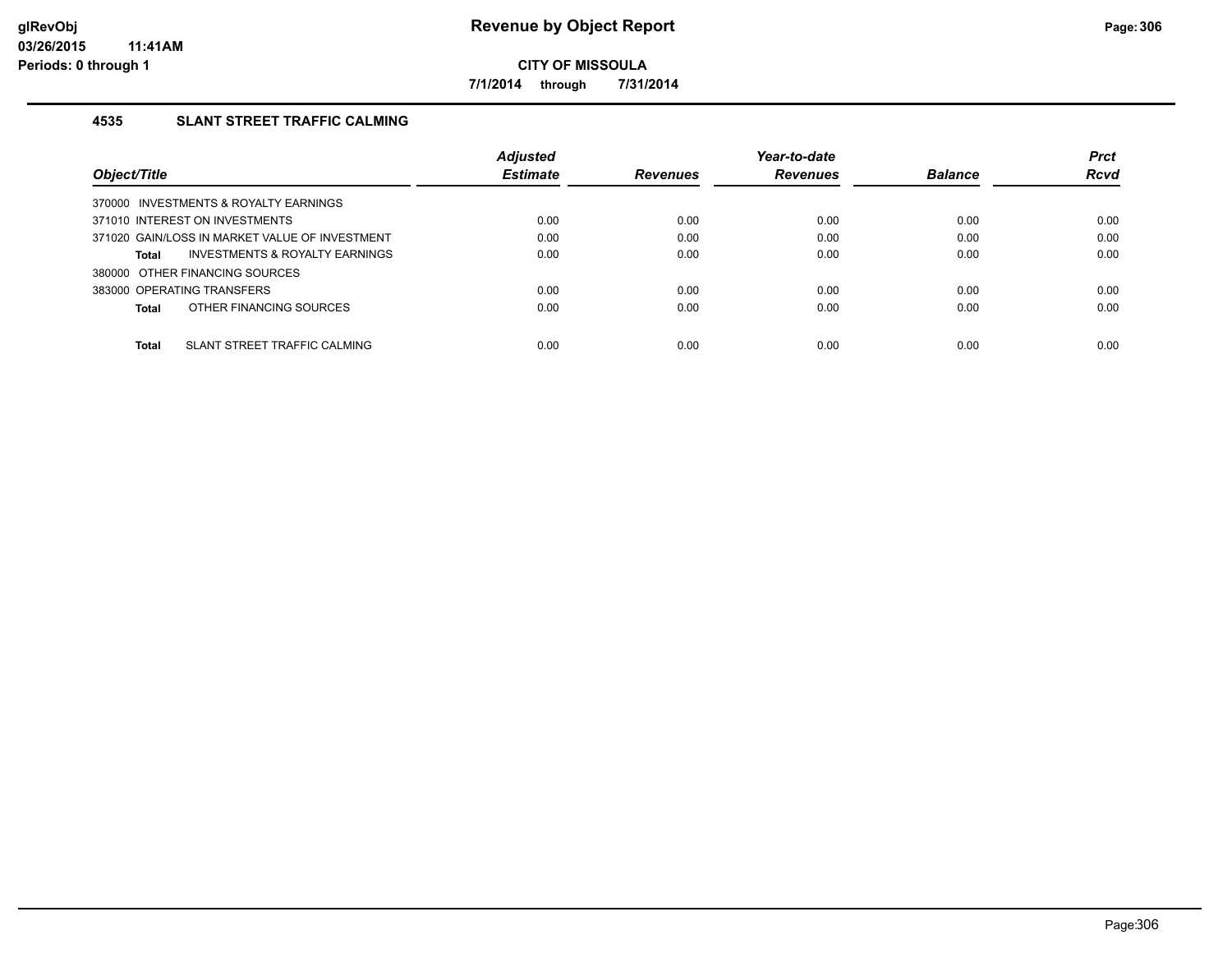**7/1/2014 through 7/31/2014**

## **4536 SID536 LINCOLNWOOD SWR PH2**

#### **4536 SID536 LINCOLNWOOD SWR PH2**

|                                                    | <b>Adjusted</b> |                 | Year-to-date    |                | <b>Prct</b> |
|----------------------------------------------------|-----------------|-----------------|-----------------|----------------|-------------|
| Object/Title                                       | <b>Estimate</b> | <b>Revenues</b> | <b>Revenues</b> | <b>Balance</b> | Rcvd        |
| 330000 INTERGOVERNMENTAL REVENUES                  |                 |                 |                 |                |             |
| 334121 DNRC GRANT                                  | 0.00            | 0.00            | 0.00            | 0.00           | 0.00        |
| <b>INTERGOVERNMENTAL REVENUES</b><br>Total         | 0.00            | 0.00            | 0.00            | 0.00           | 0.00        |
| 360000 MISCELLANEOUS REVENUES                      |                 |                 |                 |                |             |
| 365001 *** Title Not Found ***                     | 0.00            | 0.00            | 0.00            | 0.00           | 0.00        |
| <b>MISCELLANEOUS REVENUES</b><br>Total             | 0.00            | 0.00            | 0.00            | 0.00           | 0.00        |
| 370000 INVESTMENTS & ROYALTY EARNINGS              |                 |                 |                 |                |             |
| 371010 INTEREST ON INVESTMENTS                     | 0.00            | 0.00            | 0.00            | 0.00           | 0.00        |
| 371020 GAIN/LOSS IN MARKET VALUE OF INVESTMENTS    | 0.00            | 0.00            | 0.00            | 0.00           | 0.00        |
| <b>INVESTMENTS &amp; ROYALTY EARNINGS</b><br>Total | 0.00            | 0.00            | 0.00            | 0.00           | 0.00        |
| 380000 OTHER FINANCING SOURCES                     |                 |                 |                 |                |             |
| 381030 SID BONDS PROCEEDS                          | 0.00            | 0.00            | 0.00            | 0.00           | 0.00        |
| OTHER FINANCING SOURCES<br>Total                   | 0.00            | 0.00            | 0.00            | 0.00           | 0.00        |
|                                                    |                 |                 |                 |                |             |
| SID536 LINCOLNWOOD SWR PH2<br>Total                | 0.00            | 0.00            | 0.00            | 0.00           | 0.00        |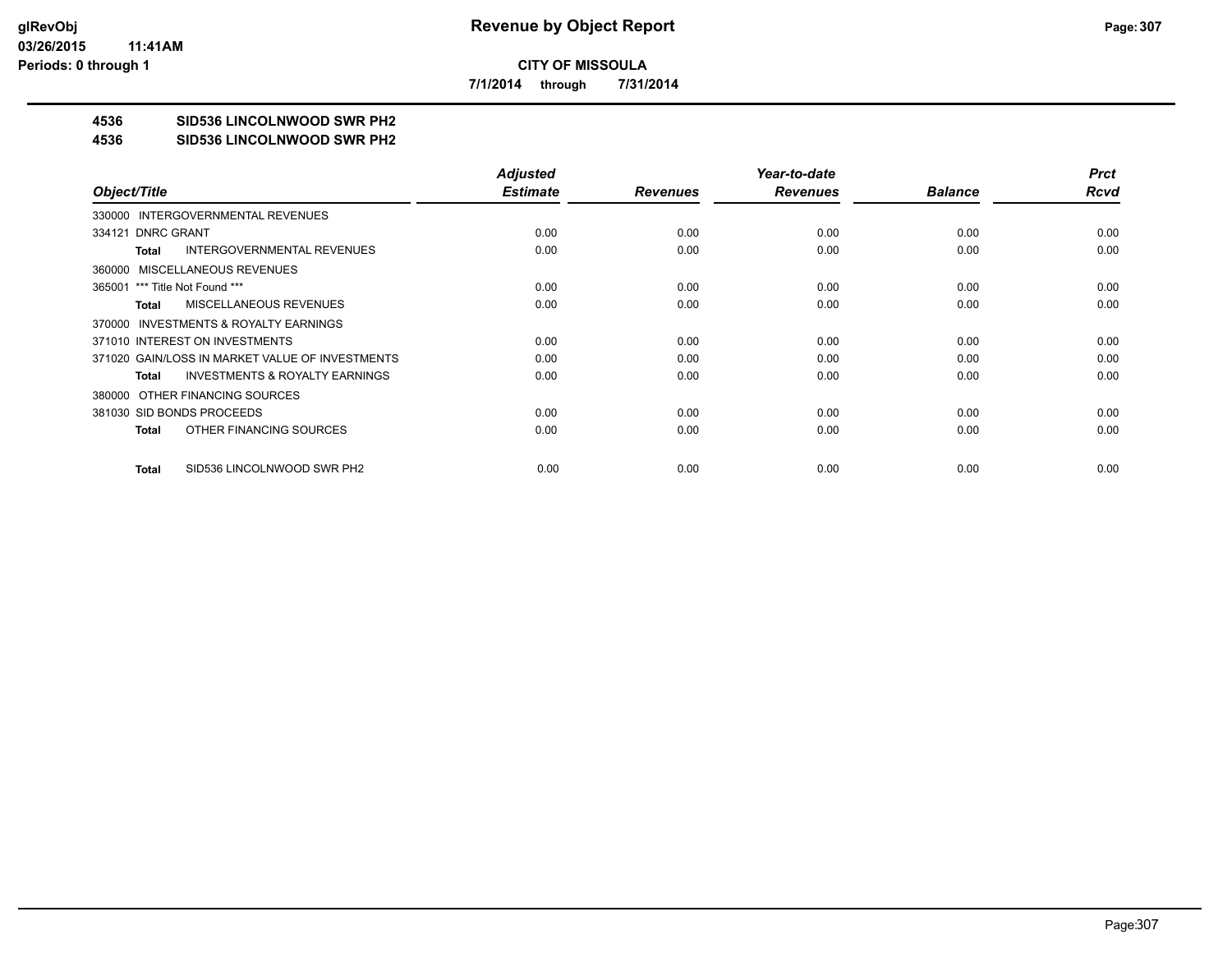**7/1/2014 through 7/31/2014**

## **4536 SID536 LINCOLNWOOD SWR PH2**

| Object/Title                                              | <b>Adjusted</b><br><b>Estimate</b> | <b>Revenues</b> | Year-to-date<br><b>Revenues</b> | <b>Balance</b> | <b>Prct</b><br><b>Rcvd</b> |
|-----------------------------------------------------------|------------------------------------|-----------------|---------------------------------|----------------|----------------------------|
|                                                           |                                    |                 |                                 |                |                            |
| 330000 INTERGOVERNMENTAL REVENUES                         |                                    |                 |                                 |                |                            |
| <b>DNRC GRANT</b><br>334121                               | 0.00                               | 0.00            | 0.00                            | 0.00           | 0.00                       |
| <b>INTERGOVERNMENTAL REVENUES</b><br><b>Total</b>         | 0.00                               | 0.00            | 0.00                            | 0.00           | 0.00                       |
| 360000 MISCELLANEOUS REVENUES                             |                                    |                 |                                 |                |                            |
| 365001 *** Title Not Found ***                            | 0.00                               | 0.00            | 0.00                            | 0.00           | 0.00                       |
| <b>MISCELLANEOUS REVENUES</b><br><b>Total</b>             | 0.00                               | 0.00            | 0.00                            | 0.00           | 0.00                       |
| 370000 INVESTMENTS & ROYALTY EARNINGS                     |                                    |                 |                                 |                |                            |
| 371010 INTEREST ON INVESTMENTS                            | 0.00                               | 0.00            | 0.00                            | 0.00           | 0.00                       |
| 371020 GAIN/LOSS IN MARKET VALUE OF INVESTMENT            | 0.00                               | 0.00            | 0.00                            | 0.00           | 0.00                       |
| <b>INVESTMENTS &amp; ROYALTY EARNINGS</b><br><b>Total</b> | 0.00                               | 0.00            | 0.00                            | 0.00           | 0.00                       |
| 380000 OTHER FINANCING SOURCES                            |                                    |                 |                                 |                |                            |
| 381030 SID BONDS PROCEEDS                                 | 0.00                               | 0.00            | 0.00                            | 0.00           | 0.00                       |
| OTHER FINANCING SOURCES<br><b>Total</b>                   | 0.00                               | 0.00            | 0.00                            | 0.00           | 0.00                       |
|                                                           |                                    |                 |                                 |                |                            |
| SID536 LINCOLNWOOD SWR PH2<br><b>Total</b>                | 0.00                               | 0.00            | 0.00                            | 0.00           | 0.00                       |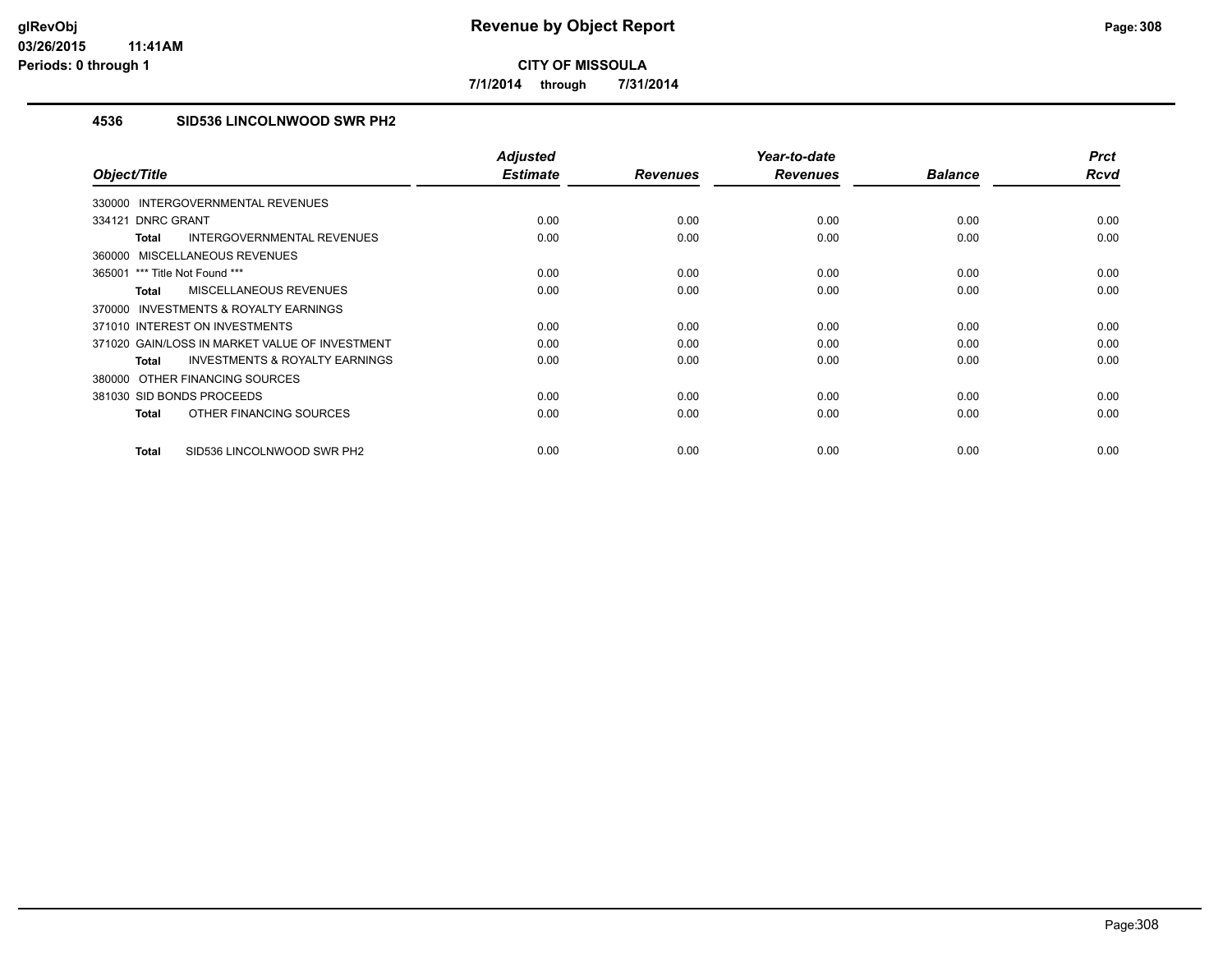**7/1/2014 through 7/31/2014**

## **4538 SID 538 HILLVIEW WAY**

**4538 SID 538 HILLVIEW WAY**

|                                                    | <b>Adjusted</b> |                 | Year-to-date    |                | <b>Prct</b> |
|----------------------------------------------------|-----------------|-----------------|-----------------|----------------|-------------|
| Object/Title                                       | <b>Estimate</b> | <b>Revenues</b> | <b>Revenues</b> | <b>Balance</b> | <b>Rcvd</b> |
| 370000 INVESTMENTS & ROYALTY EARNINGS              |                 |                 |                 |                |             |
| 371010 INTEREST ON INVESTMENTS                     | 0.00            | 0.00            | 0.00            | 0.00           | 0.00        |
| 371020 GAIN/LOSS IN MARKET VALUE OF INVESTMENTS    | 0.00            | 0.00            | 0.00            | 0.00           | 0.00        |
| <b>INVESTMENTS &amp; ROYALTY EARNINGS</b><br>Total | 0.00            | 0.00            | 0.00            | 0.00           | 0.00        |
| 380000 OTHER FINANCING SOURCES                     |                 |                 |                 |                |             |
| 383000 OPERATING TRANSFERS                         | 0.00            | 0.00            | 0.00            | 0.00           | 0.00        |
| OTHER FINANCING SOURCES<br><b>Total</b>            | 0.00            | 0.00            | 0.00            | 0.00           | 0.00        |
|                                                    |                 |                 |                 |                |             |
| <b>Total</b><br>SID 538 HILLVIEW WAY               | 0.00            | 0.00            | 0.00            | 0.00           | 0.00        |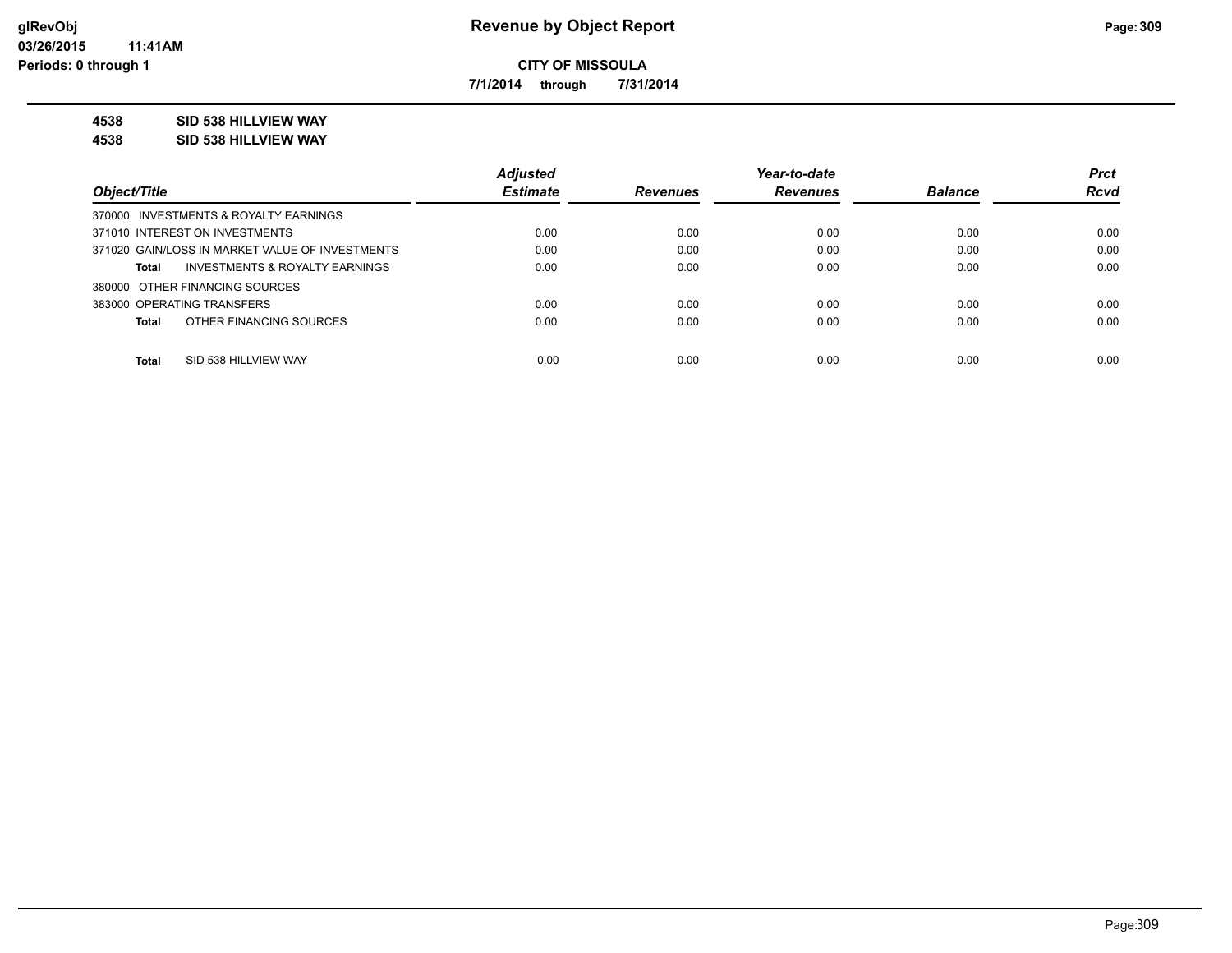**7/1/2014 through 7/31/2014**

#### **4538 SID 538 HILLVIEW WAY**

|              |                                                | <b>Adjusted</b> |                 | Year-to-date    |                | <b>Prct</b> |
|--------------|------------------------------------------------|-----------------|-----------------|-----------------|----------------|-------------|
| Object/Title |                                                | <b>Estimate</b> | <b>Revenues</b> | <b>Revenues</b> | <b>Balance</b> | <b>Rcvd</b> |
|              | 370000 INVESTMENTS & ROYALTY EARNINGS          |                 |                 |                 |                |             |
|              | 371010 INTEREST ON INVESTMENTS                 | 0.00            | 0.00            | 0.00            | 0.00           | 0.00        |
|              | 371020 GAIN/LOSS IN MARKET VALUE OF INVESTMENT | 0.00            | 0.00            | 0.00            | 0.00           | 0.00        |
| Total        | INVESTMENTS & ROYALTY EARNINGS                 | 0.00            | 0.00            | 0.00            | 0.00           | 0.00        |
|              | 380000 OTHER FINANCING SOURCES                 |                 |                 |                 |                |             |
|              | 383000 OPERATING TRANSFERS                     | 0.00            | 0.00            | 0.00            | 0.00           | 0.00        |
| Total        | OTHER FINANCING SOURCES                        | 0.00            | 0.00            | 0.00            | 0.00           | 0.00        |
| Total        | SID 538 HILLVIEW WAY                           | 0.00            | 0.00            | 0.00            | 0.00           | 0.00        |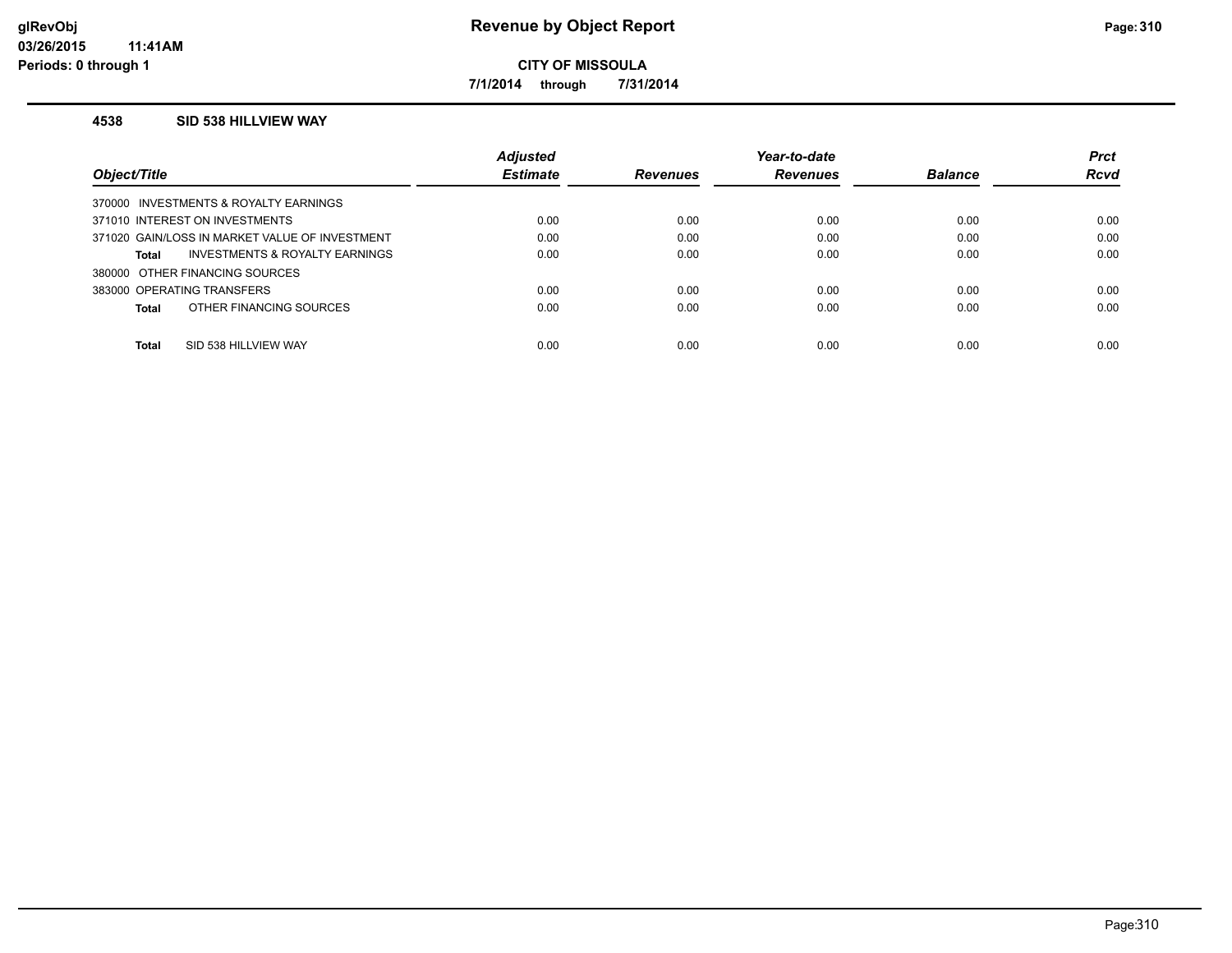**7/1/2014 through 7/31/2014**

**4539 SID 539 4th STREET**

**4539 SID 539 4th STREET**

|                                                | <b>Adiusted</b> |                 | Year-to-date    |                | <b>Prct</b> |
|------------------------------------------------|-----------------|-----------------|-----------------|----------------|-------------|
| Object/Title                                   | <b>Estimate</b> | <b>Revenues</b> | <b>Revenues</b> | <b>Balance</b> | <b>Rcvd</b> |
| 370000 INVESTMENTS & ROYALTY EARNINGS          |                 |                 |                 |                |             |
| 371010 INTEREST ON INVESTMENTS                 | 0.00            | 0.00            | 0.00            | 0.00           | 0.00        |
| INVESTMENTS & ROYALTY EARNINGS<br><b>Total</b> | 0.00            | 0.00            | 0.00            | 0.00           | 0.00        |
| 380000 OTHER FINANCING SOURCES                 |                 |                 |                 |                |             |
| 383000 OPERATING TRANSFERS                     | 0.00            | 0.00            | 0.00            | 0.00           | 0.00        |
| OTHER FINANCING SOURCES<br><b>Total</b>        | 0.00            | 0.00            | 0.00            | 0.00           | 0.00        |
|                                                |                 |                 |                 |                |             |
| SID 539 4th STREET<br><b>Total</b>             | 0.00            | 0.00            | 0.00            | 0.00           | 0.00        |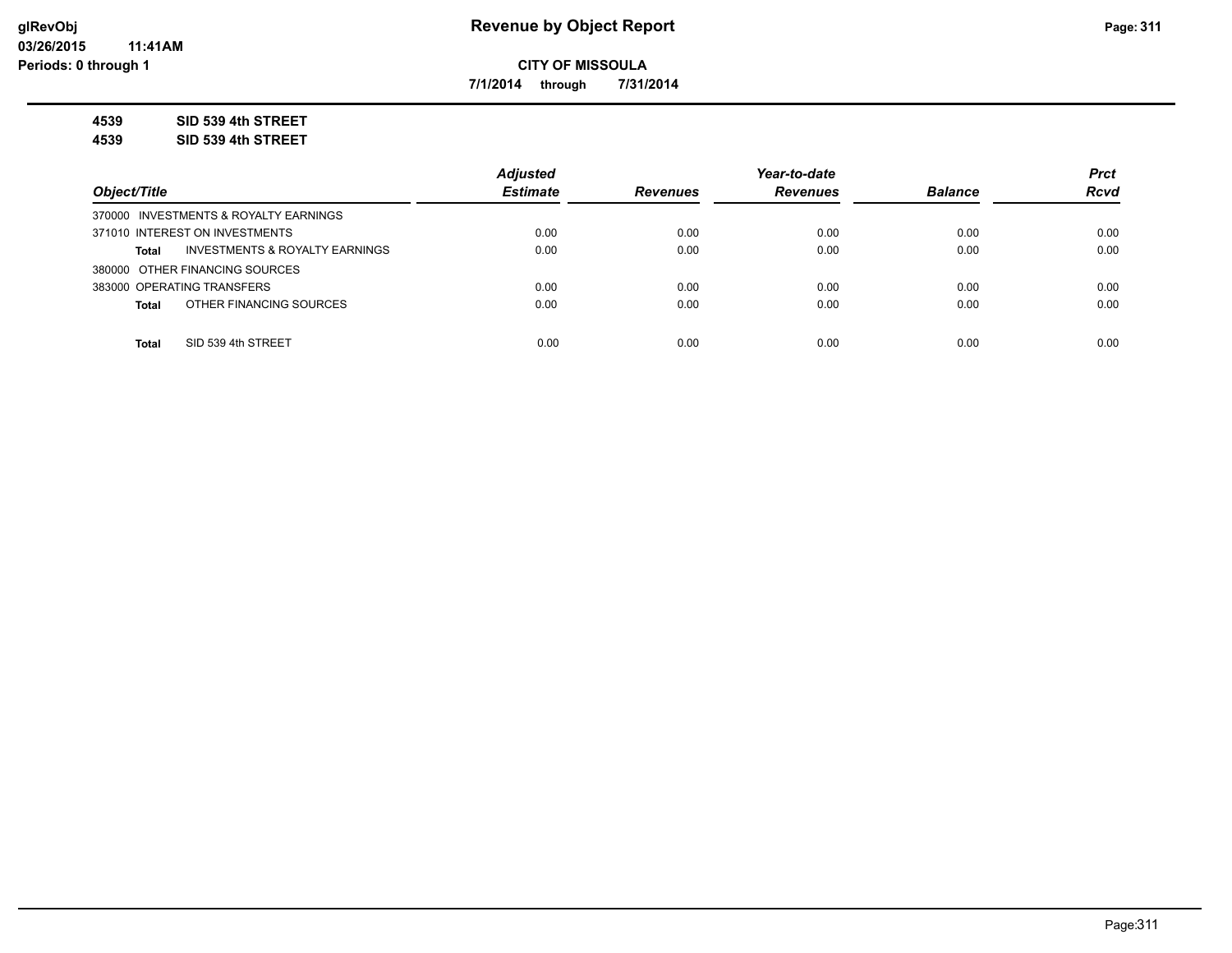**7/1/2014 through 7/31/2014**

#### **4539 SID 539 4th STREET**

| Object/Title                                   | <b>Adjusted</b><br><b>Estimate</b> | <b>Revenues</b> | Year-to-date<br><b>Revenues</b> | <b>Balance</b> | <b>Prct</b><br><b>Rcvd</b> |
|------------------------------------------------|------------------------------------|-----------------|---------------------------------|----------------|----------------------------|
| 370000 INVESTMENTS & ROYALTY EARNINGS          |                                    |                 |                                 |                |                            |
| 371010 INTEREST ON INVESTMENTS                 | 0.00                               | 0.00            | 0.00                            | 0.00           | 0.00                       |
| INVESTMENTS & ROYALTY EARNINGS<br><b>Total</b> | 0.00                               | 0.00            | 0.00                            | 0.00           | 0.00                       |
| 380000 OTHER FINANCING SOURCES                 |                                    |                 |                                 |                |                            |
| 383000 OPERATING TRANSFERS                     | 0.00                               | 0.00            | 0.00                            | 0.00           | 0.00                       |
| OTHER FINANCING SOURCES<br><b>Total</b>        | 0.00                               | 0.00            | 0.00                            | 0.00           | 0.00                       |
|                                                |                                    |                 |                                 |                |                            |
| SID 539 4th STREET<br><b>Total</b>             | 0.00                               | 0.00            | 0.00                            | 0.00           | 0.00                       |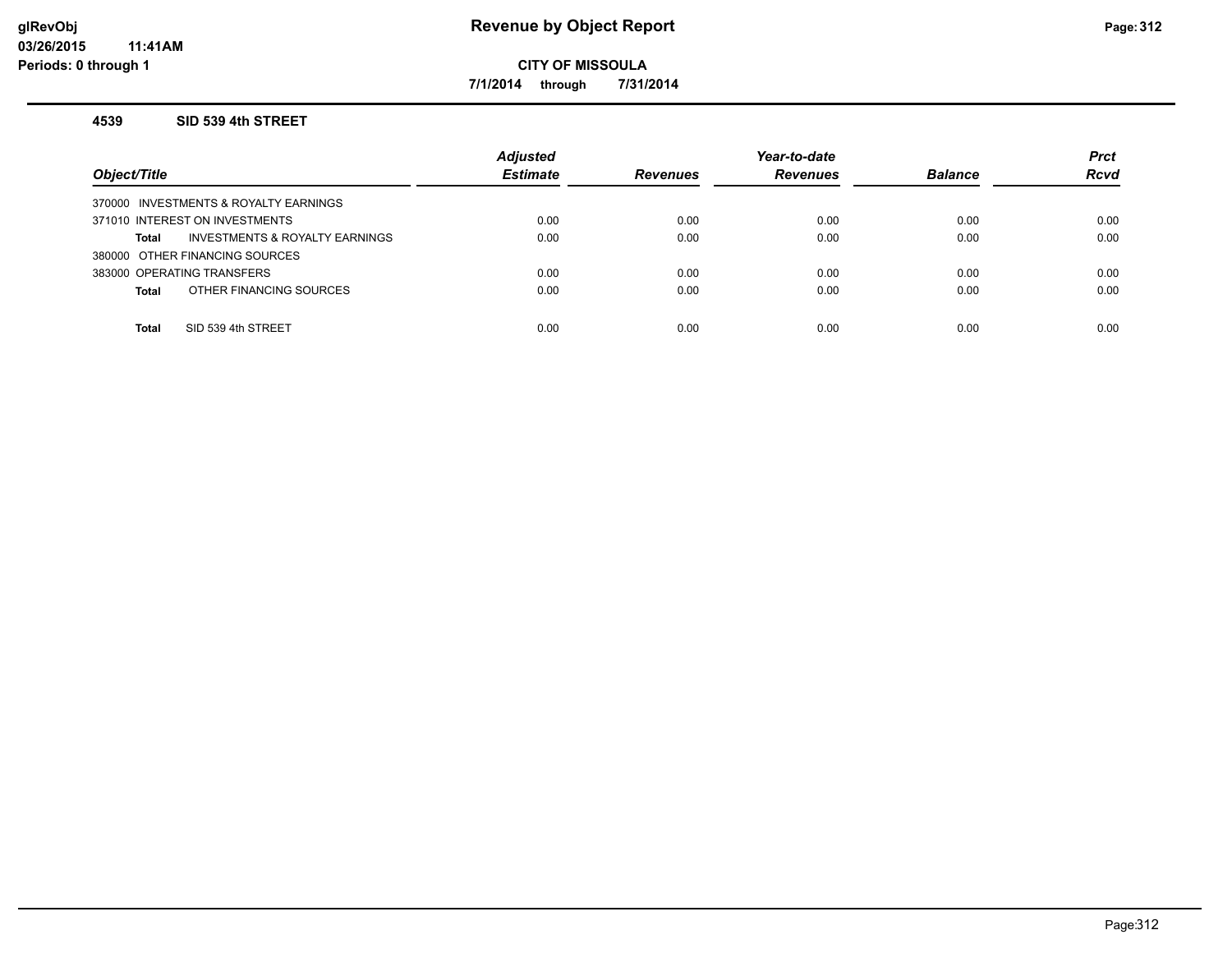**7/1/2014 through 7/31/2014**

**4540 SID 540 ENGLAND BLVD**

**4540 SID 540 ENGLAND BLVD**

|                                                           | <b>Adjusted</b> |                 | Year-to-date    |                | <b>Prct</b> |
|-----------------------------------------------------------|-----------------|-----------------|-----------------|----------------|-------------|
| Object/Title                                              | <b>Estimate</b> | <b>Revenues</b> | <b>Revenues</b> | <b>Balance</b> | <b>Rcvd</b> |
| TAXES/ASSESSMENTS<br>310000                               |                 |                 |                 |                |             |
| PENALTIES & INTEREST<br>312001                            | 0.00            | 0.00            | 0.00            | 0.00           | 0.00        |
| TAXES/ASSESSMENTS<br><b>Total</b>                         | 0.00            | 0.00            | 0.00            | 0.00           | 0.00        |
| MISCELLANEOUS REVENUES<br>360000                          |                 |                 |                 |                |             |
| 363020 PROPERTY ASSESSMENTS                               | 0.00            | 0.00            | 0.00            | 0.00           | 0.00        |
| PAYOFF PRINCIPAL ASSESSMENTS<br>363021                    | 0.00            | 0.00            | 0.00            | 0.00           | 0.00        |
| 363022 BOND INTEREST ASSESSMENTS                          | 0.00            | 0.00            | 0.00            | 0.00           | 0.00        |
| 363040 PENALTY AND INTEREST                               | 0.00            | 0.00            | 0.00            | 0.00           | 0.00        |
| MISCELLANEOUS REVENUES<br>Total                           | 0.00            | 0.00            | 0.00            | 0.00           | 0.00        |
| <b>INVESTMENTS &amp; ROYALTY EARNINGS</b><br>370000       |                 |                 |                 |                |             |
| 371010 INTEREST ON INVESTMENTS                            | 0.00            | 0.00            | 0.00            | 0.00           | 0.00        |
| 371020 GAIN/LOSS IN MARKET VALUE OF INVESTMENTS           | 0.00            | 0.00            | 0.00            | 0.00           | 0.00        |
| <b>INVESTMENTS &amp; ROYALTY EARNINGS</b><br><b>Total</b> | 0.00            | 0.00            | 0.00            | 0.00           | 0.00        |
| OTHER FINANCING SOURCES<br>380000                         |                 |                 |                 |                |             |
| 381030 SID BONDS PROCEEDS                                 | 0.00            | 0.00            | 0.00            | 0.00           | 0.00        |
| OTHER FINANCING SOURCES<br><b>Total</b>                   | 0.00            | 0.00            | 0.00            | 0.00           | 0.00        |
| SID 540 ENGLAND BLVD<br><b>Total</b>                      | 0.00            | 0.00            | 0.00            | 0.00           | 0.00        |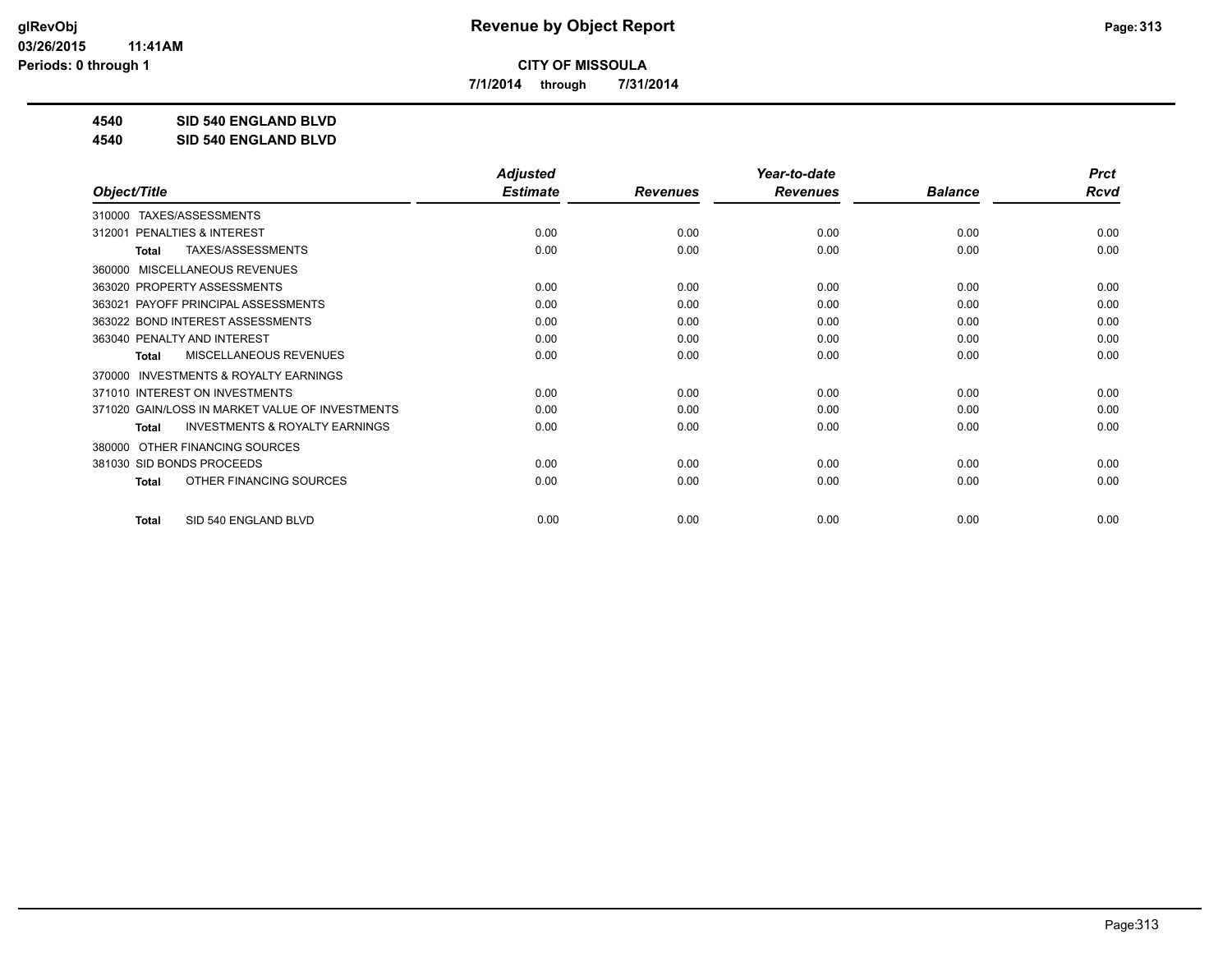**7/1/2014 through 7/31/2014**

## **4540 SID 540 ENGLAND BLVD**

|                                                     | <b>Adjusted</b> |                 | Year-to-date    |                | <b>Prct</b> |
|-----------------------------------------------------|-----------------|-----------------|-----------------|----------------|-------------|
| Object/Title                                        | <b>Estimate</b> | <b>Revenues</b> | <b>Revenues</b> | <b>Balance</b> | <b>Rcvd</b> |
| TAXES/ASSESSMENTS<br>310000                         |                 |                 |                 |                |             |
| <b>PENALTIES &amp; INTEREST</b><br>312001           | 0.00            | 0.00            | 0.00            | 0.00           | 0.00        |
| TAXES/ASSESSMENTS<br>Total                          | 0.00            | 0.00            | 0.00            | 0.00           | 0.00        |
| MISCELLANEOUS REVENUES<br>360000                    |                 |                 |                 |                |             |
| 363020 PROPERTY ASSESSMENTS                         | 0.00            | 0.00            | 0.00            | 0.00           | 0.00        |
| PAYOFF PRINCIPAL ASSESSMENTS<br>363021              | 0.00            | 0.00            | 0.00            | 0.00           | 0.00        |
| 363022 BOND INTEREST ASSESSMENTS                    | 0.00            | 0.00            | 0.00            | 0.00           | 0.00        |
| 363040 PENALTY AND INTEREST                         | 0.00            | 0.00            | 0.00            | 0.00           | 0.00        |
| <b>MISCELLANEOUS REVENUES</b><br>Total              | 0.00            | 0.00            | 0.00            | 0.00           | 0.00        |
| <b>INVESTMENTS &amp; ROYALTY EARNINGS</b><br>370000 |                 |                 |                 |                |             |
| 371010 INTEREST ON INVESTMENTS                      | 0.00            | 0.00            | 0.00            | 0.00           | 0.00        |
| 371020 GAIN/LOSS IN MARKET VALUE OF INVESTMENT      | 0.00            | 0.00            | 0.00            | 0.00           | 0.00        |
| <b>INVESTMENTS &amp; ROYALTY EARNINGS</b><br>Total  | 0.00            | 0.00            | 0.00            | 0.00           | 0.00        |
| OTHER FINANCING SOURCES<br>380000                   |                 |                 |                 |                |             |
| 381030 SID BONDS PROCEEDS                           | 0.00            | 0.00            | 0.00            | 0.00           | 0.00        |
| OTHER FINANCING SOURCES<br><b>Total</b>             | 0.00            | 0.00            | 0.00            | 0.00           | 0.00        |
| SID 540 ENGLAND BLVD<br><b>Total</b>                | 0.00            | 0.00            | 0.00            | 0.00           | 0.00        |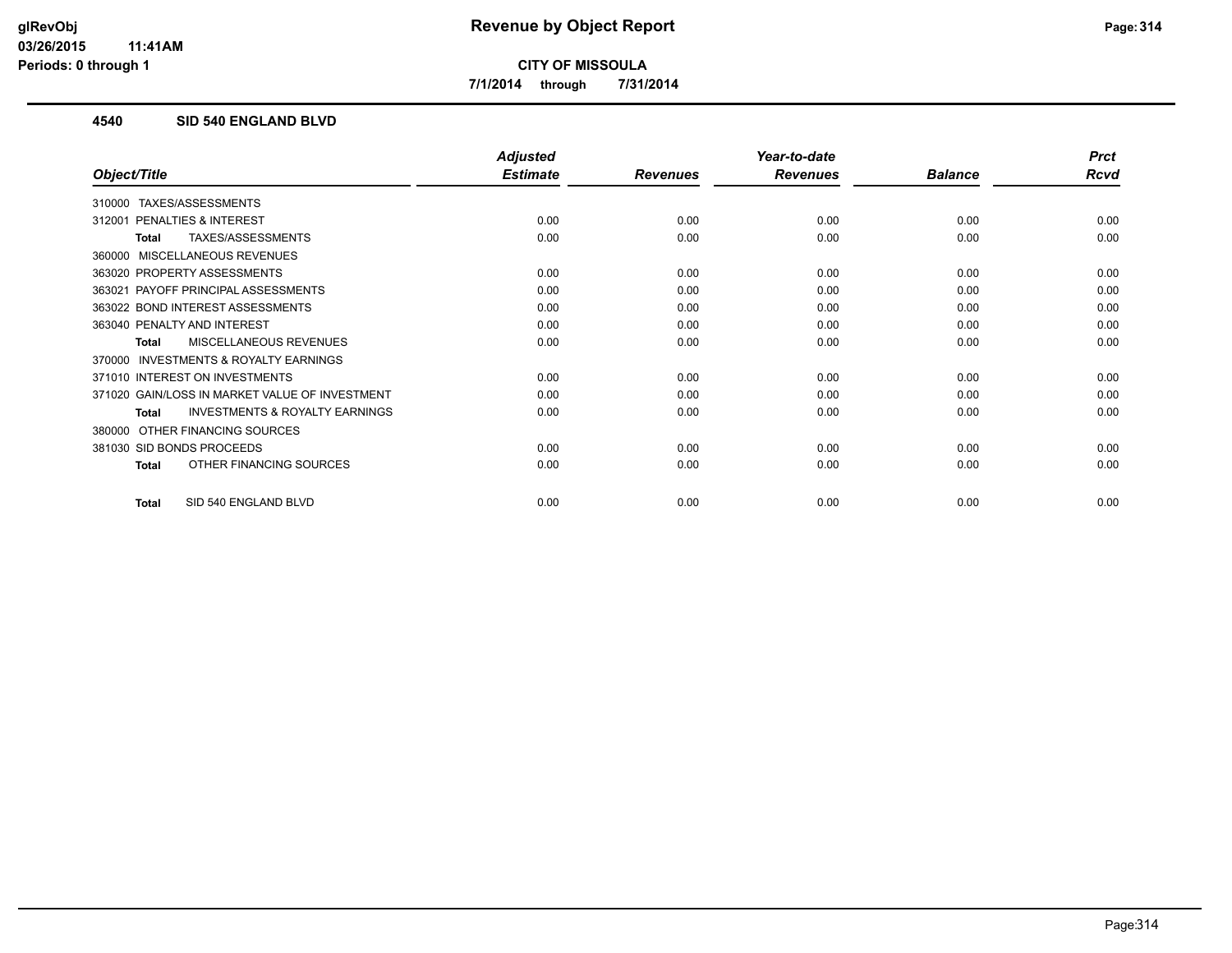**7/1/2014 through 7/31/2014**

### **4541 SID 541 PINEVIEW PARK**

**4541 SID 541 PINEVIEW PARK**

|                                                           | <b>Adjusted</b> |                 | Year-to-date    | <b>Prct</b>    |             |
|-----------------------------------------------------------|-----------------|-----------------|-----------------|----------------|-------------|
| Object/Title                                              | <b>Estimate</b> | <b>Revenues</b> | <b>Revenues</b> | <b>Balance</b> | <b>Rcvd</b> |
| TAXES/ASSESSMENTS<br>310000                               |                 |                 |                 |                |             |
| PENALTIES & INTEREST<br>312001                            | 0.00            | 0.00            | 0.00            | 0.00           | 0.00        |
| TAXES/ASSESSMENTS<br>Total                                | 0.00            | 0.00            | 0.00            | 0.00           | 0.00        |
| MISCELLANEOUS REVENUES<br>360000                          |                 |                 |                 |                |             |
| 363020 PROPERTY ASSESSMENTS                               | 0.00            | 0.00            | 0.00            | 0.00           | 0.00        |
| PAYOFF PRINCIPAL ASSESSMENTS<br>363021                    | 0.00            | 0.00            | 0.00            | 0.00           | 0.00        |
| 363022 BOND INTEREST ASSESSMENTS                          | 0.00            | 0.00            | 0.00            | 0.00           | 0.00        |
| 363040 PENALTY AND INTEREST                               | 0.00            | 0.00            | 0.00            | 0.00           | 0.00        |
| MISCELLANEOUS REVENUES<br><b>Total</b>                    | 0.00            | 0.00            | 0.00            | 0.00           | 0.00        |
| INVESTMENTS & ROYALTY EARNINGS<br>370000                  |                 |                 |                 |                |             |
| 371010 INTEREST ON INVESTMENTS                            | 0.00            | 0.00            | 0.00            | 0.00           | 0.00        |
| 371020 GAIN/LOSS IN MARKET VALUE OF INVESTMENTS           | 0.00            | 0.00            | 0.00            | 0.00           | 0.00        |
| <b>INVESTMENTS &amp; ROYALTY EARNINGS</b><br><b>Total</b> | 0.00            | 0.00            | 0.00            | 0.00           | 0.00        |
| OTHER FINANCING SOURCES<br>380000                         |                 |                 |                 |                |             |
| 381030 SID BONDS PROCEEDS                                 | 0.00            | 0.00            | 0.00            | 0.00           | 0.00        |
| OTHER FINANCING SOURCES<br><b>Total</b>                   | 0.00            | 0.00            | 0.00            | 0.00           | 0.00        |
| SID 541 PINEVIEW PARK<br><b>Total</b>                     | 0.00            | 0.00            | 0.00            | 0.00           | 0.00        |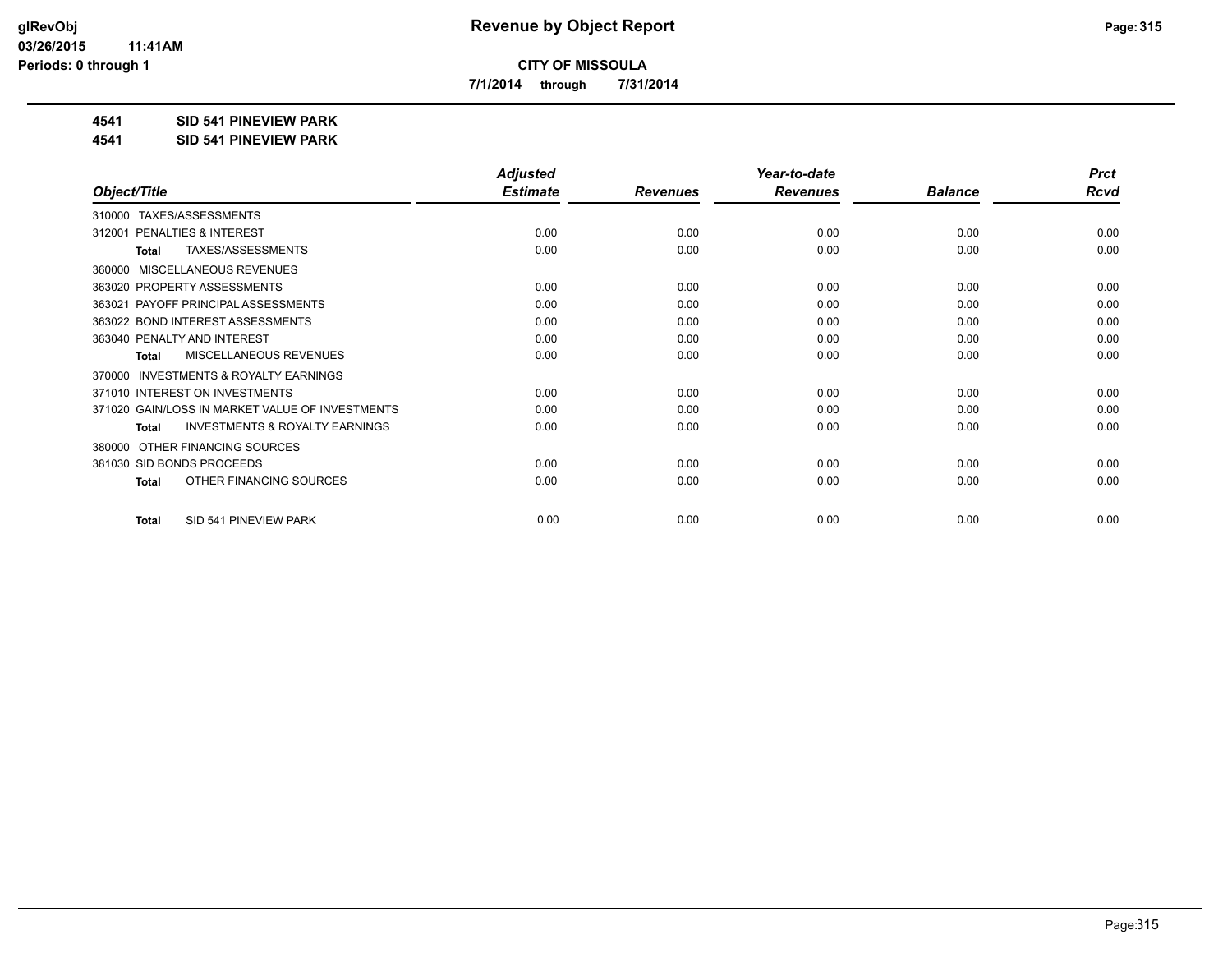**7/1/2014 through 7/31/2014**

### **4541 SID 541 PINEVIEW PARK**

|                                                     | <b>Adjusted</b> |                 | Year-to-date    |                | <b>Prct</b> |
|-----------------------------------------------------|-----------------|-----------------|-----------------|----------------|-------------|
| Object/Title                                        | <b>Estimate</b> | <b>Revenues</b> | <b>Revenues</b> | <b>Balance</b> | <b>Rcvd</b> |
| TAXES/ASSESSMENTS<br>310000                         |                 |                 |                 |                |             |
| <b>PENALTIES &amp; INTEREST</b><br>312001           | 0.00            | 0.00            | 0.00            | 0.00           | 0.00        |
| TAXES/ASSESSMENTS<br>Total                          | 0.00            | 0.00            | 0.00            | 0.00           | 0.00        |
| MISCELLANEOUS REVENUES<br>360000                    |                 |                 |                 |                |             |
| 363020 PROPERTY ASSESSMENTS                         | 0.00            | 0.00            | 0.00            | 0.00           | 0.00        |
| PAYOFF PRINCIPAL ASSESSMENTS<br>363021              | 0.00            | 0.00            | 0.00            | 0.00           | 0.00        |
| 363022 BOND INTEREST ASSESSMENTS                    | 0.00            | 0.00            | 0.00            | 0.00           | 0.00        |
| 363040 PENALTY AND INTEREST                         | 0.00            | 0.00            | 0.00            | 0.00           | 0.00        |
| <b>MISCELLANEOUS REVENUES</b><br>Total              | 0.00            | 0.00            | 0.00            | 0.00           | 0.00        |
| <b>INVESTMENTS &amp; ROYALTY EARNINGS</b><br>370000 |                 |                 |                 |                |             |
| 371010 INTEREST ON INVESTMENTS                      | 0.00            | 0.00            | 0.00            | 0.00           | 0.00        |
| 371020 GAIN/LOSS IN MARKET VALUE OF INVESTMENT      | 0.00            | 0.00            | 0.00            | 0.00           | 0.00        |
| <b>INVESTMENTS &amp; ROYALTY EARNINGS</b><br>Total  | 0.00            | 0.00            | 0.00            | 0.00           | 0.00        |
| OTHER FINANCING SOURCES<br>380000                   |                 |                 |                 |                |             |
| 381030 SID BONDS PROCEEDS                           | 0.00            | 0.00            | 0.00            | 0.00           | 0.00        |
| OTHER FINANCING SOURCES<br><b>Total</b>             | 0.00            | 0.00            | 0.00            | 0.00           | 0.00        |
| SID 541 PINEVIEW PARK<br><b>Total</b>               | 0.00            | 0.00            | 0.00            | 0.00           | 0.00        |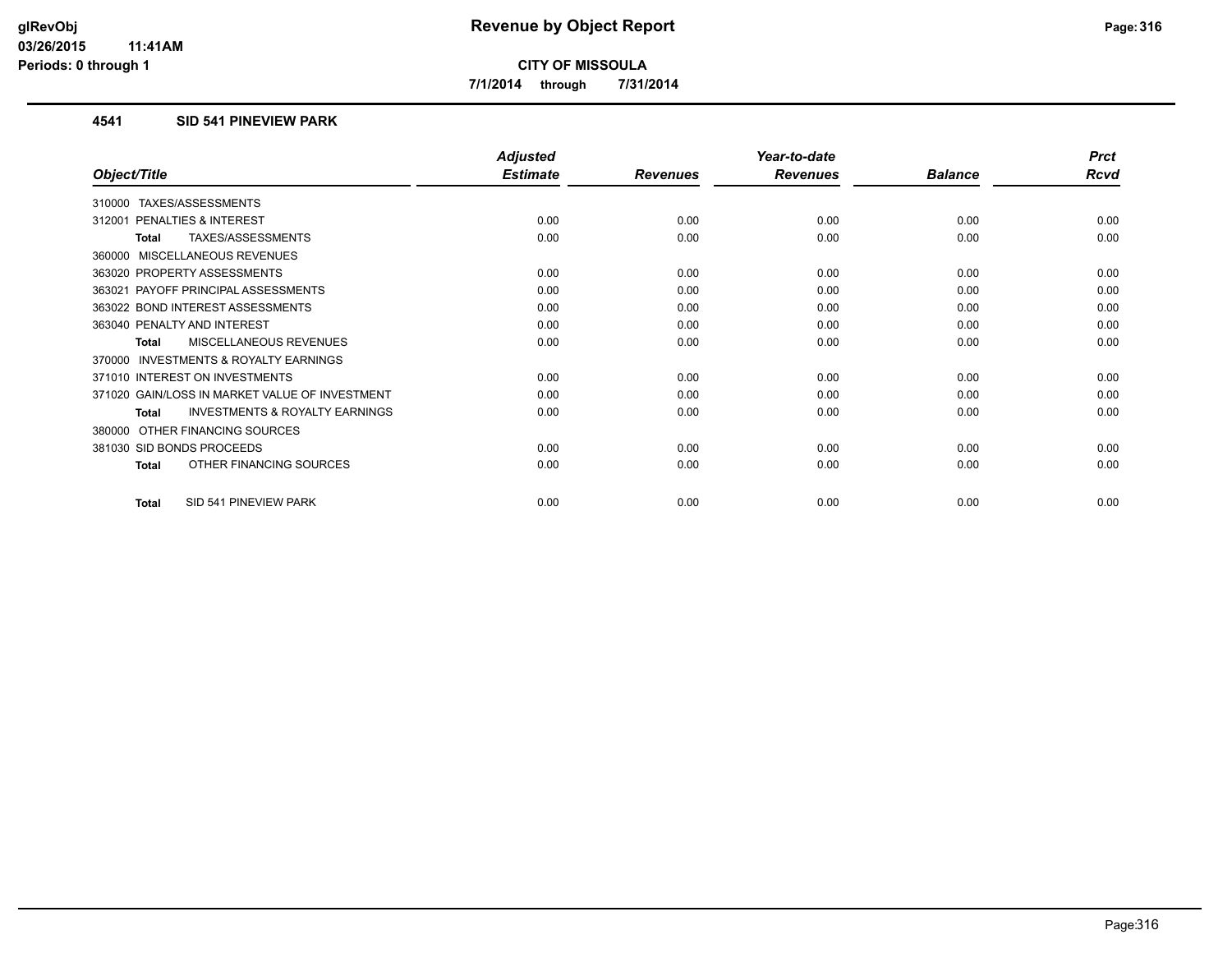**7/1/2014 through 7/31/2014**

### **4542 SID 542 HILLVIEW WAY**

#### **4542 SID 542 HILLVIEW WAY**

|                                                    | <b>Adjusted</b> |                 | Year-to-date    |                | <b>Prct</b> |
|----------------------------------------------------|-----------------|-----------------|-----------------|----------------|-------------|
| Object/Title                                       | <b>Estimate</b> | <b>Revenues</b> | <b>Revenues</b> | <b>Balance</b> | <b>Rcvd</b> |
| 370000 INVESTMENTS & ROYALTY EARNINGS              |                 |                 |                 |                |             |
| 371010 INTEREST ON INVESTMENTS                     | 0.00            | 0.00            | 0.00            | 0.00           | 0.00        |
| 371020 GAIN/LOSS IN MARKET VALUE OF INVESTMENTS    | 0.00            | 0.00            | 0.00            | 0.00           | 0.00        |
| <b>INVESTMENTS &amp; ROYALTY EARNINGS</b><br>Total | 0.00            | 0.00            | 0.00            | 0.00           | 0.00        |
| 380000 OTHER FINANCING SOURCES                     |                 |                 |                 |                |             |
| 381030 SID BONDS PROCEEDS                          | 0.00            | 0.00            | 0.00            | 0.00           | 0.00        |
| 383000 OPERATING TRANSFERS                         | 0.00            | 0.00            | 0.00            | 0.00           | 0.00        |
| OTHER FINANCING SOURCES<br>Total                   | 0.00            | 0.00            | 0.00            | 0.00           | 0.00        |
|                                                    |                 |                 |                 |                |             |
| SID 542 HILLVIEW WAY<br><b>Total</b>               | 0.00            | 0.00            | 0.00            | 0.00           | 0.00        |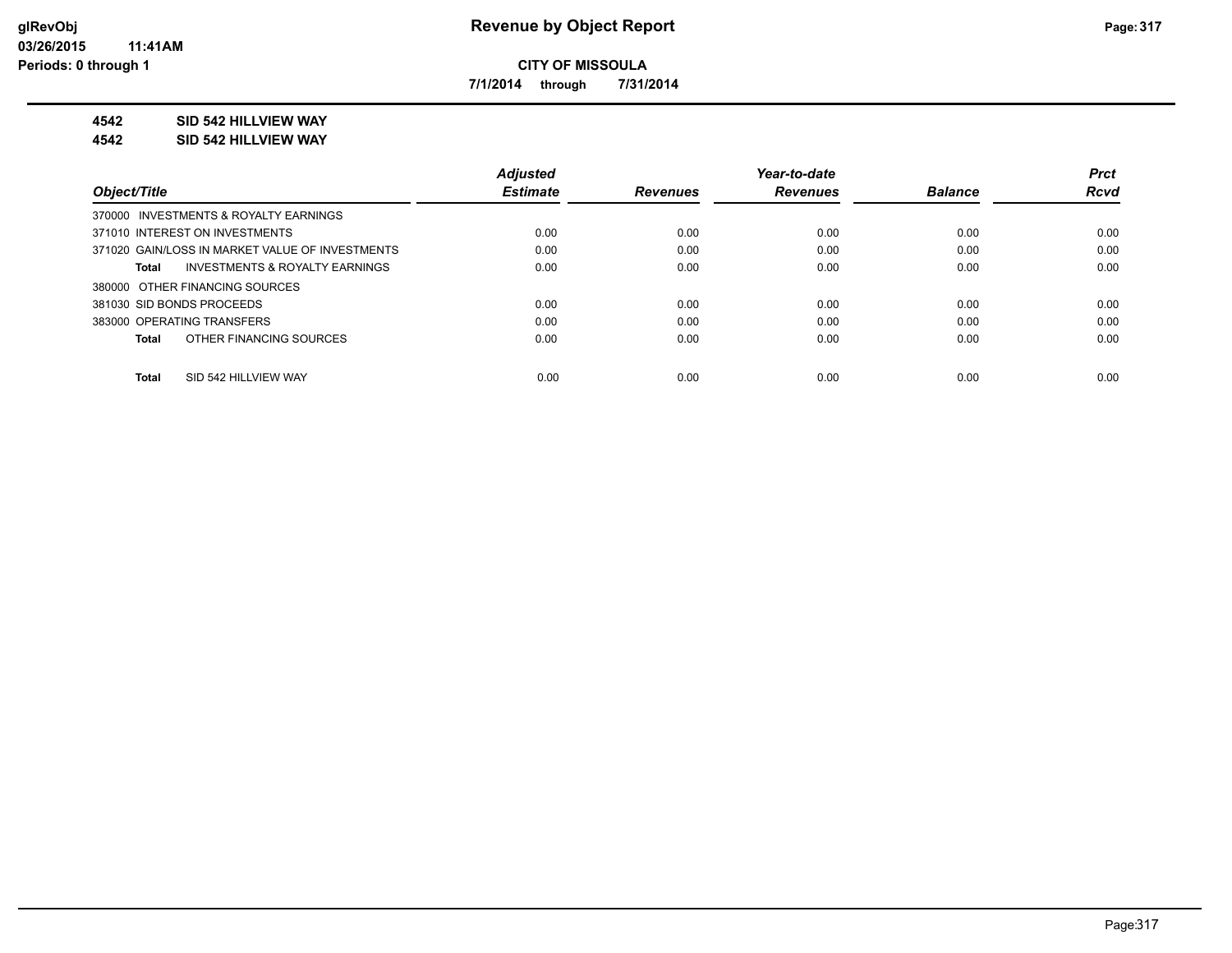**7/1/2014 through 7/31/2014**

#### **4542 SID 542 HILLVIEW WAY**

|                                                    | <b>Adjusted</b> |                 | Year-to-date    |                | <b>Prct</b> |
|----------------------------------------------------|-----------------|-----------------|-----------------|----------------|-------------|
| Object/Title                                       | <b>Estimate</b> | <b>Revenues</b> | <b>Revenues</b> | <b>Balance</b> | <b>Rcvd</b> |
| 370000 INVESTMENTS & ROYALTY EARNINGS              |                 |                 |                 |                |             |
| 371010 INTEREST ON INVESTMENTS                     | 0.00            | 0.00            | 0.00            | 0.00           | 0.00        |
| 371020 GAIN/LOSS IN MARKET VALUE OF INVESTMENT     | 0.00            | 0.00            | 0.00            | 0.00           | 0.00        |
| <b>INVESTMENTS &amp; ROYALTY EARNINGS</b><br>Total | 0.00            | 0.00            | 0.00            | 0.00           | 0.00        |
| 380000 OTHER FINANCING SOURCES                     |                 |                 |                 |                |             |
| 381030 SID BONDS PROCEEDS                          | 0.00            | 0.00            | 0.00            | 0.00           | 0.00        |
| 383000 OPERATING TRANSFERS                         | 0.00            | 0.00            | 0.00            | 0.00           | 0.00        |
| OTHER FINANCING SOURCES<br>Total                   | 0.00            | 0.00            | 0.00            | 0.00           | 0.00        |
|                                                    |                 |                 |                 |                |             |
| SID 542 HILLVIEW WAY<br><b>Total</b>               | 0.00            | 0.00            | 0.00            | 0.00           | 0.00        |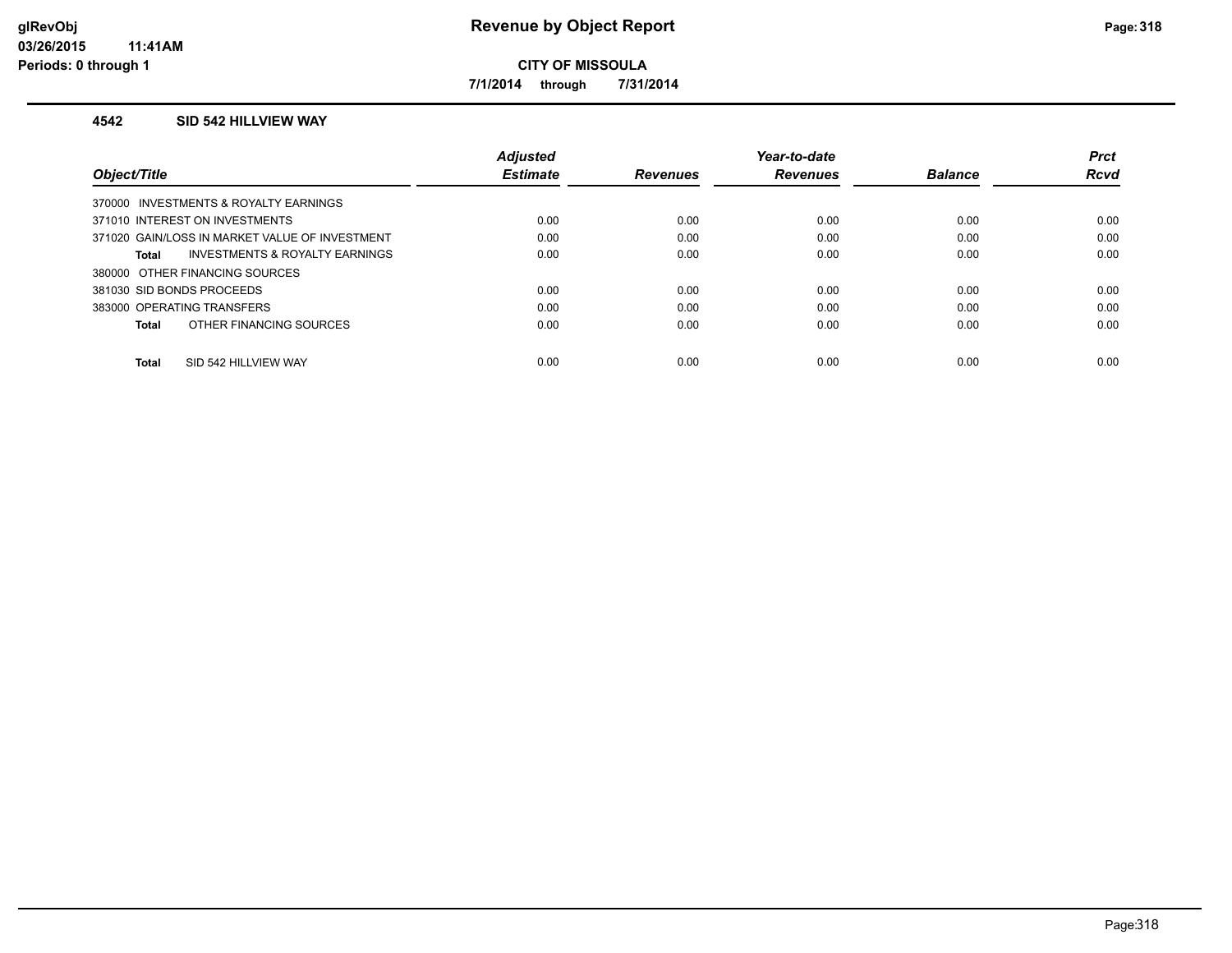**7/1/2014 through 7/31/2014**

### **4543 SID 543 TRAFFIC CALMING**

**4543 SID 543 TRAFFIC CALMING**

|                                                | <b>Adjusted</b> |                 | Year-to-date    |                | <b>Prct</b> |
|------------------------------------------------|-----------------|-----------------|-----------------|----------------|-------------|
| Object/Title                                   | <b>Estimate</b> | <b>Revenues</b> | <b>Revenues</b> | <b>Balance</b> | <b>Rcvd</b> |
| 370000 INVESTMENTS & ROYALTY EARNINGS          |                 |                 |                 |                |             |
| 371010 INTEREST ON INVESTMENTS                 | 0.00            | 0.00            | 0.00            | 0.00           | 0.00        |
| INVESTMENTS & ROYALTY EARNINGS<br><b>Total</b> | 0.00            | 0.00            | 0.00            | 0.00           | 0.00        |
| 380000 OTHER FINANCING SOURCES                 |                 |                 |                 |                |             |
| 383000 OPERATING TRANSFERS                     | 0.00            | 0.00            | 0.00            | 0.00           | 0.00        |
| OTHER FINANCING SOURCES<br><b>Total</b>        | 0.00            | 0.00            | 0.00            | 0.00           | 0.00        |
|                                                |                 |                 |                 |                |             |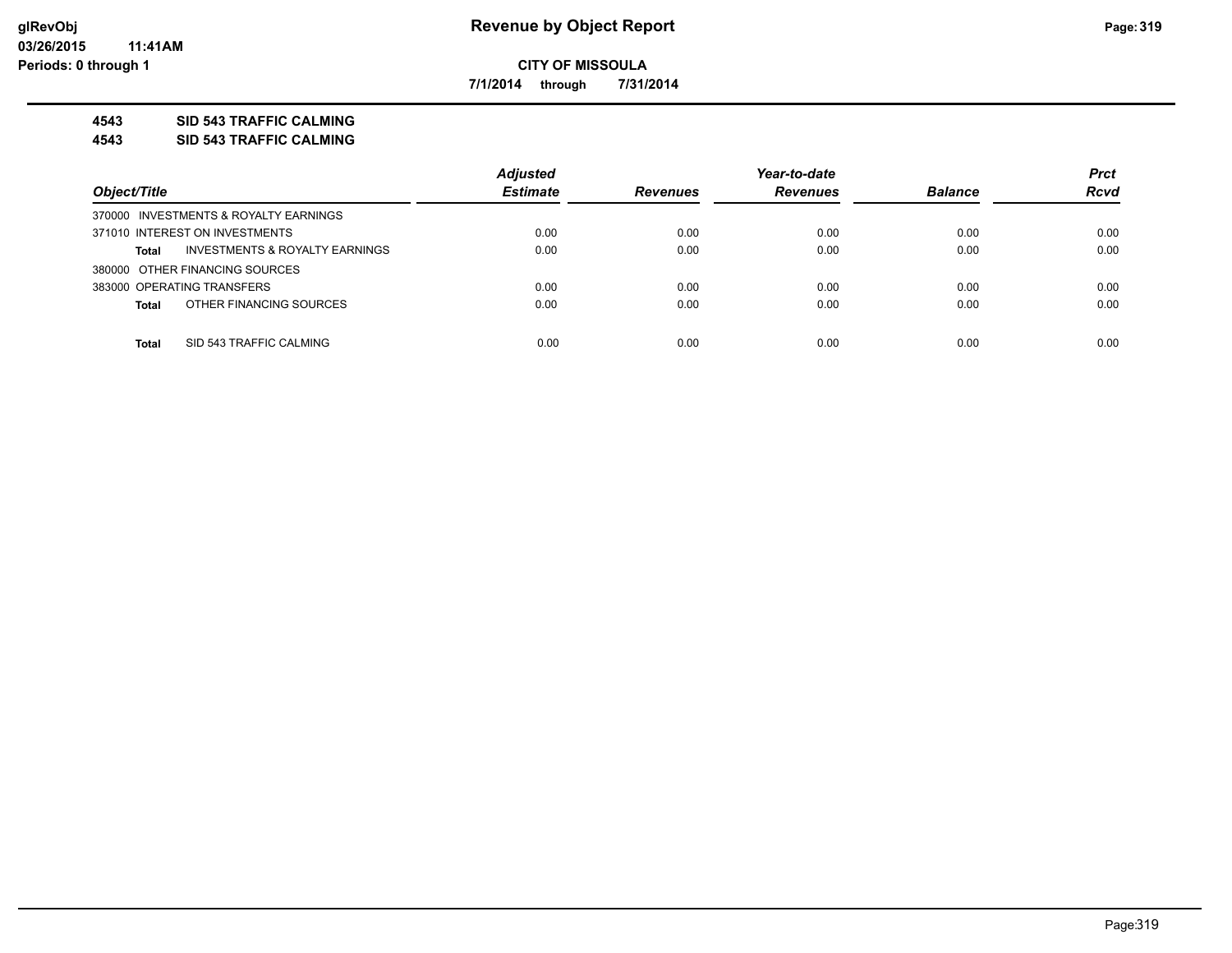**7/1/2014 through 7/31/2014**

### **4543 SID 543 TRAFFIC CALMING**

| Object/Title                            | <b>Adjusted</b><br><b>Estimate</b> | <b>Revenues</b> | Year-to-date<br><b>Revenues</b> | <b>Balance</b> | <b>Prct</b><br><b>Rcvd</b> |
|-----------------------------------------|------------------------------------|-----------------|---------------------------------|----------------|----------------------------|
| 370000 INVESTMENTS & ROYALTY EARNINGS   |                                    |                 |                                 |                |                            |
| 371010 INTEREST ON INVESTMENTS          | 0.00                               | 0.00            | 0.00                            | 0.00           | 0.00                       |
| INVESTMENTS & ROYALTY EARNINGS<br>Total | 0.00                               | 0.00            | 0.00                            | 0.00           | 0.00                       |
| 380000 OTHER FINANCING SOURCES          |                                    |                 |                                 |                |                            |
| 383000 OPERATING TRANSFERS              | 0.00                               | 0.00            | 0.00                            | 0.00           | 0.00                       |
| OTHER FINANCING SOURCES<br><b>Total</b> | 0.00                               | 0.00            | 0.00                            | 0.00           | 0.00                       |
|                                         |                                    |                 |                                 |                |                            |
| SID 543 TRAFFIC CALMING<br><b>Total</b> | 0.00                               | 0.00            | 0.00                            | 0.00           | 0.00                       |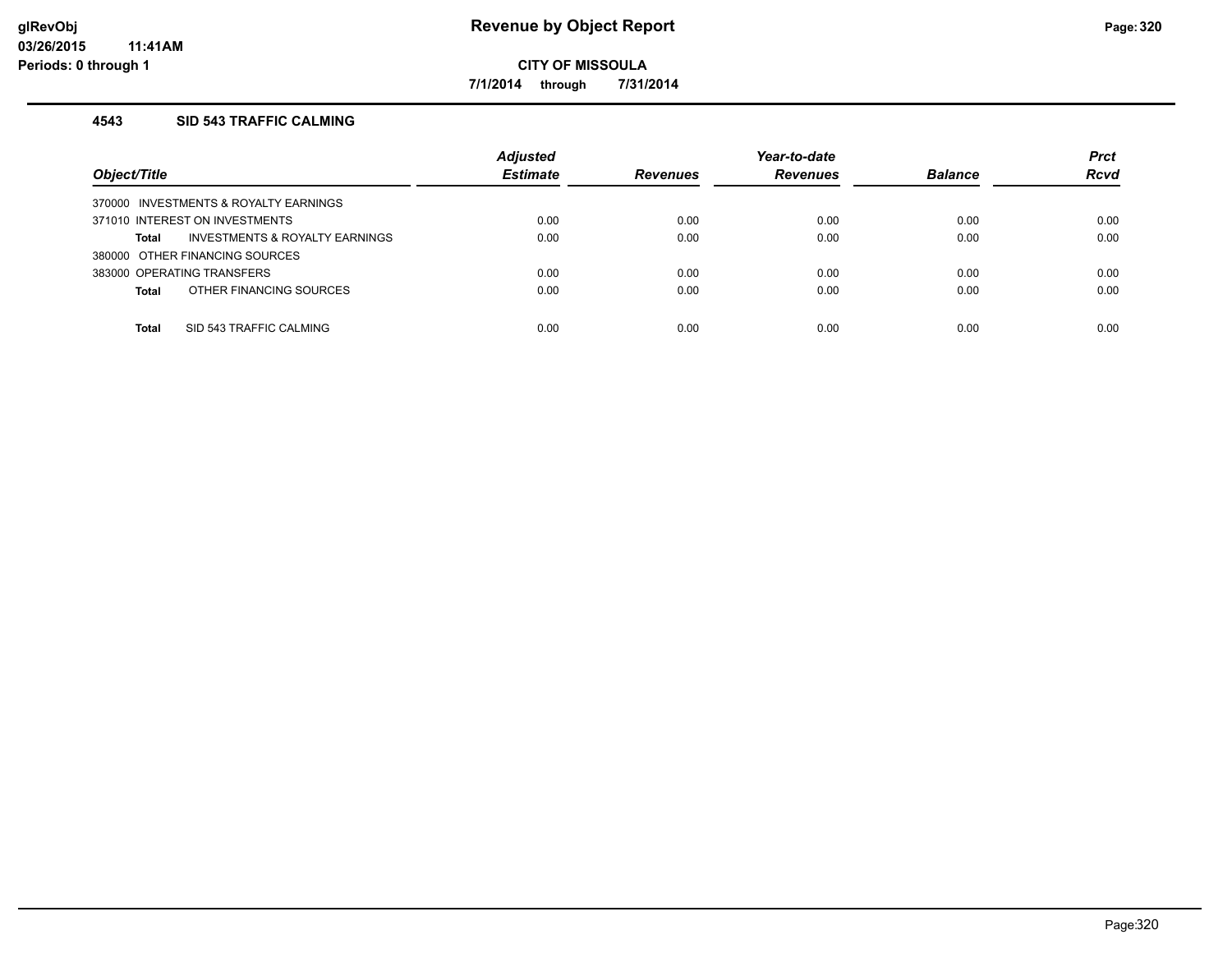**7/1/2014 through 7/31/2014**

## **4544 MILLER CREEK MITIGATION FUND**

#### **4544 MILLER CREEK MITIGATION FUND**

|                                                    | <b>Adjusted</b> |                 | Year-to-date    |                | <b>Prct</b> |
|----------------------------------------------------|-----------------|-----------------|-----------------|----------------|-------------|
| Object/Title                                       | <b>Estimate</b> | <b>Revenues</b> | <b>Revenues</b> | <b>Balance</b> | <b>Rcvd</b> |
| TAXES/ASSESSMENTS<br>310000                        |                 |                 |                 |                |             |
| 312001 PENALTIES & INTEREST                        | 0.00            | 0.00            | 0.00            | 0.00           | 0.00        |
| TAXES/ASSESSMENTS<br>Total                         | 0.00            | 0.00            | 0.00            | 0.00           | 0.00        |
| 370000 INVESTMENTS & ROYALTY EARNINGS              |                 |                 |                 |                |             |
| 371010 INTEREST ON INVESTMENTS                     | 0.00            | 0.00            | 0.00            | 0.00           | 0.00        |
| 371020 GAIN/LOSS IN MARKET VALUE OF INVESTMENTS    | 0.00            | 0.00            | 0.00            | 0.00           | 0.00        |
| <b>INVESTMENTS &amp; ROYALTY EARNINGS</b><br>Total | 0.00            | 0.00            | 0.00            | 0.00           | 0.00        |
| OTHER FINANCING SOURCES<br>380000                  |                 |                 |                 |                |             |
| 381030 SID BONDS PROCEEDS                          | 0.00            | 0.00            | 0.00            | 0.00           | 0.00        |
| OTHER FINANCING SOURCES<br><b>Total</b>            | 0.00            | 0.00            | 0.00            | 0.00           | 0.00        |
| MILLER CREEK MITIGATION FUND<br><b>Total</b>       | 0.00            | 0.00            | 0.00            | 0.00           | 0.00        |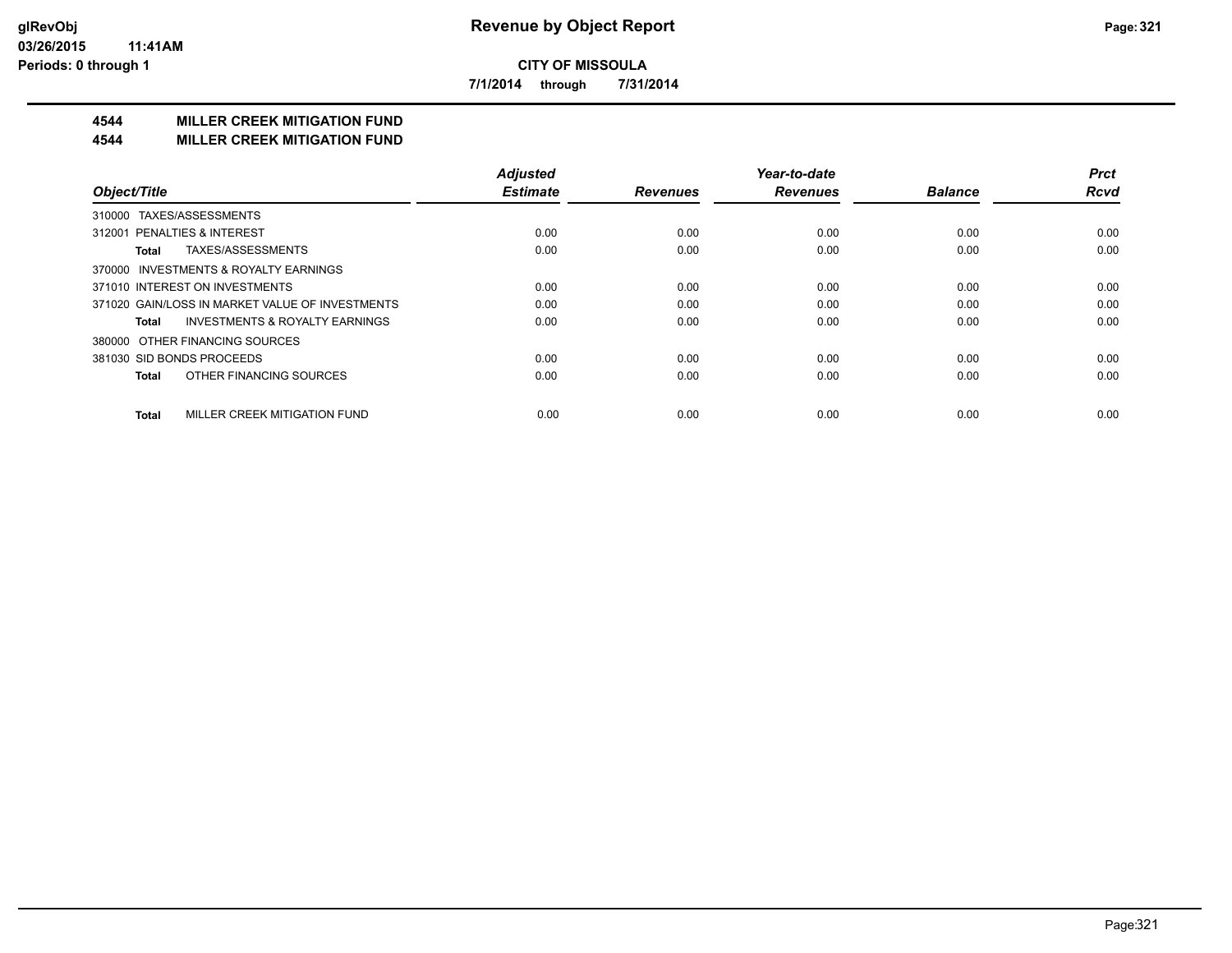**7/1/2014 through 7/31/2014**

## **4544 MILLER CREEK MITIGATION FUND**

|                                                    | <b>Adjusted</b> |                 | Year-to-date    |                | <b>Prct</b> |
|----------------------------------------------------|-----------------|-----------------|-----------------|----------------|-------------|
| Object/Title                                       | <b>Estimate</b> | <b>Revenues</b> | <b>Revenues</b> | <b>Balance</b> | <b>Rcvd</b> |
| TAXES/ASSESSMENTS<br>310000                        |                 |                 |                 |                |             |
| 312001 PENALTIES & INTEREST                        | 0.00            | 0.00            | 0.00            | 0.00           | 0.00        |
| TAXES/ASSESSMENTS<br><b>Total</b>                  | 0.00            | 0.00            | 0.00            | 0.00           | 0.00        |
| 370000 INVESTMENTS & ROYALTY EARNINGS              |                 |                 |                 |                |             |
| 371010 INTEREST ON INVESTMENTS                     | 0.00            | 0.00            | 0.00            | 0.00           | 0.00        |
| 371020 GAIN/LOSS IN MARKET VALUE OF INVESTMENT     | 0.00            | 0.00            | 0.00            | 0.00           | 0.00        |
| <b>INVESTMENTS &amp; ROYALTY EARNINGS</b><br>Total | 0.00            | 0.00            | 0.00            | 0.00           | 0.00        |
| 380000 OTHER FINANCING SOURCES                     |                 |                 |                 |                |             |
| 381030 SID BONDS PROCEEDS                          | 0.00            | 0.00            | 0.00            | 0.00           | 0.00        |
| OTHER FINANCING SOURCES<br><b>Total</b>            | 0.00            | 0.00            | 0.00            | 0.00           | 0.00        |
|                                                    |                 |                 |                 |                |             |
| MILLER CREEK MITIGATION FUND<br><b>Total</b>       | 0.00            | 0.00            | 0.00            | 0.00           | 0.00        |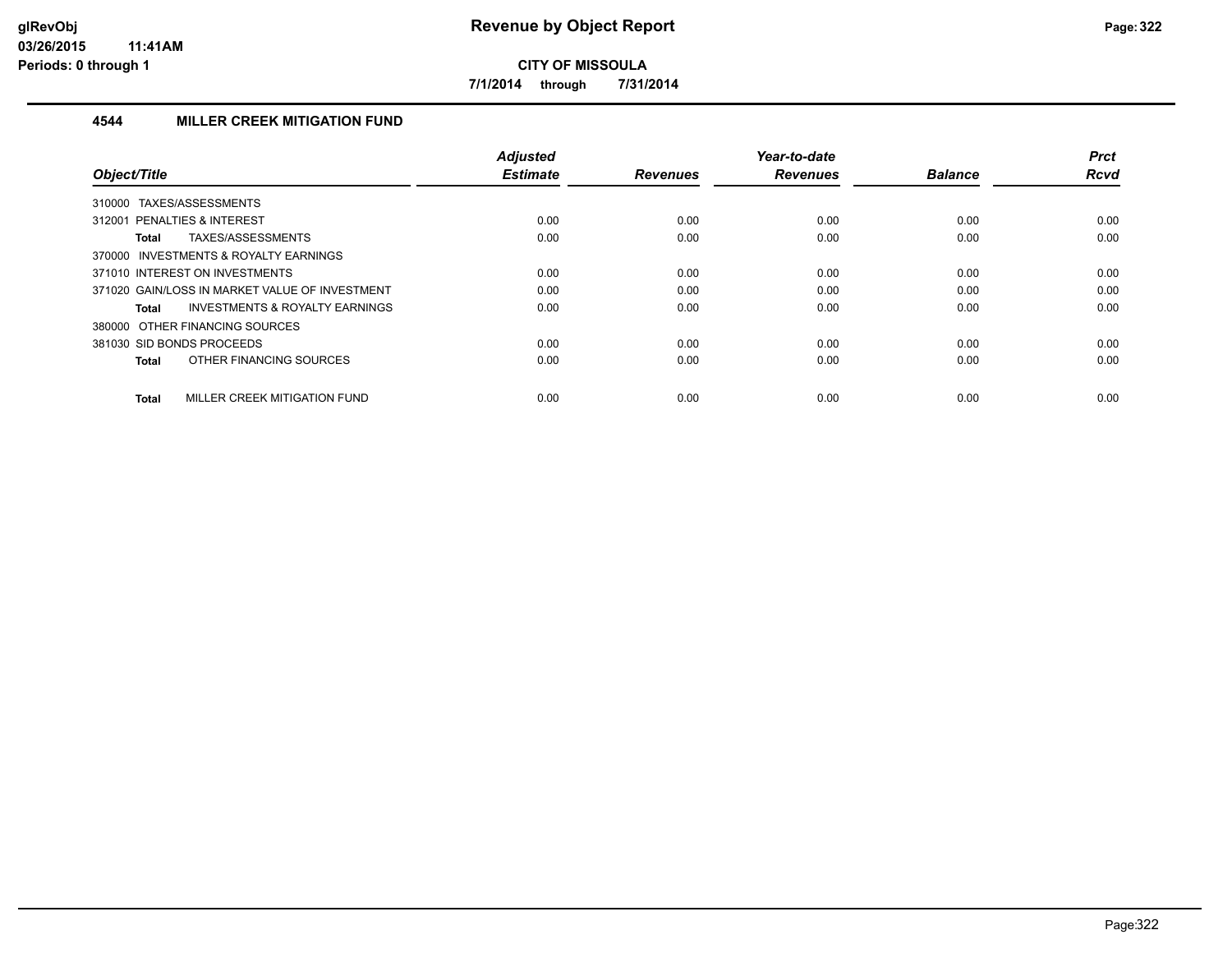**7/1/2014 through 7/31/2014**

# **4545 MILLER CREEK TWITE CONSTRUCTION**

#### **4545 MILLER CREEK TWITE CONSTRUCTION**

|                                                     | <b>Adjusted</b> |                 | Year-to-date    |                | <b>Prct</b> |
|-----------------------------------------------------|-----------------|-----------------|-----------------|----------------|-------------|
| Object/Title                                        | <b>Estimate</b> | <b>Revenues</b> | <b>Revenues</b> | <b>Balance</b> | <b>Rcvd</b> |
| TAXES/ASSESSMENTS<br>310000                         |                 |                 |                 |                |             |
| 312001 PENALTIES & INTEREST                         | 0.00            | 0.00            | 0.00            | 0.00           | 0.00        |
| TAXES/ASSESSMENTS<br>Total                          | 0.00            | 0.00            | 0.00            | 0.00           | 0.00        |
| <b>INVESTMENTS &amp; ROYALTY EARNINGS</b><br>370000 |                 |                 |                 |                |             |
| 371010 INTEREST ON INVESTMENTS                      | 0.00            | 0.00            | 0.00            | 0.00           | 0.00        |
| 371020 GAIN/LOSS IN MARKET VALUE OF INVESTMENTS     | 0.00            | 0.00            | 0.00            | 0.00           | 0.00        |
| <b>INVESTMENTS &amp; ROYALTY EARNINGS</b><br>Total  | 0.00            | 0.00            | 0.00            | 0.00           | 0.00        |
| 380000 OTHER FINANCING SOURCES                      |                 |                 |                 |                |             |
| 381030 SID BONDS PROCEEDS                           | 0.00            | 0.00            | 0.00            | 0.00           | 0.00        |
| OTHER FINANCING SOURCES<br>Total                    | 0.00            | 0.00            | 0.00            | 0.00           | 0.00        |
| <b>MILLER CREEK</b><br>430000                       |                 |                 |                 |                |             |
| 430230 MILLER CR TWITE CONSTRUCTION                 | 0.00            | 0.00            | 0.00            | 0.00           | 0.00        |
| <b>MILLER CREEK</b><br>Total                        | 0.00            | 0.00            | 0.00            | 0.00           | 0.00        |
|                                                     |                 |                 |                 |                |             |
| MILLER CREEK TWITE CONSTRUCTION<br><b>Total</b>     | 0.00            | 0.00            | 0.00            | 0.00           | 0.00        |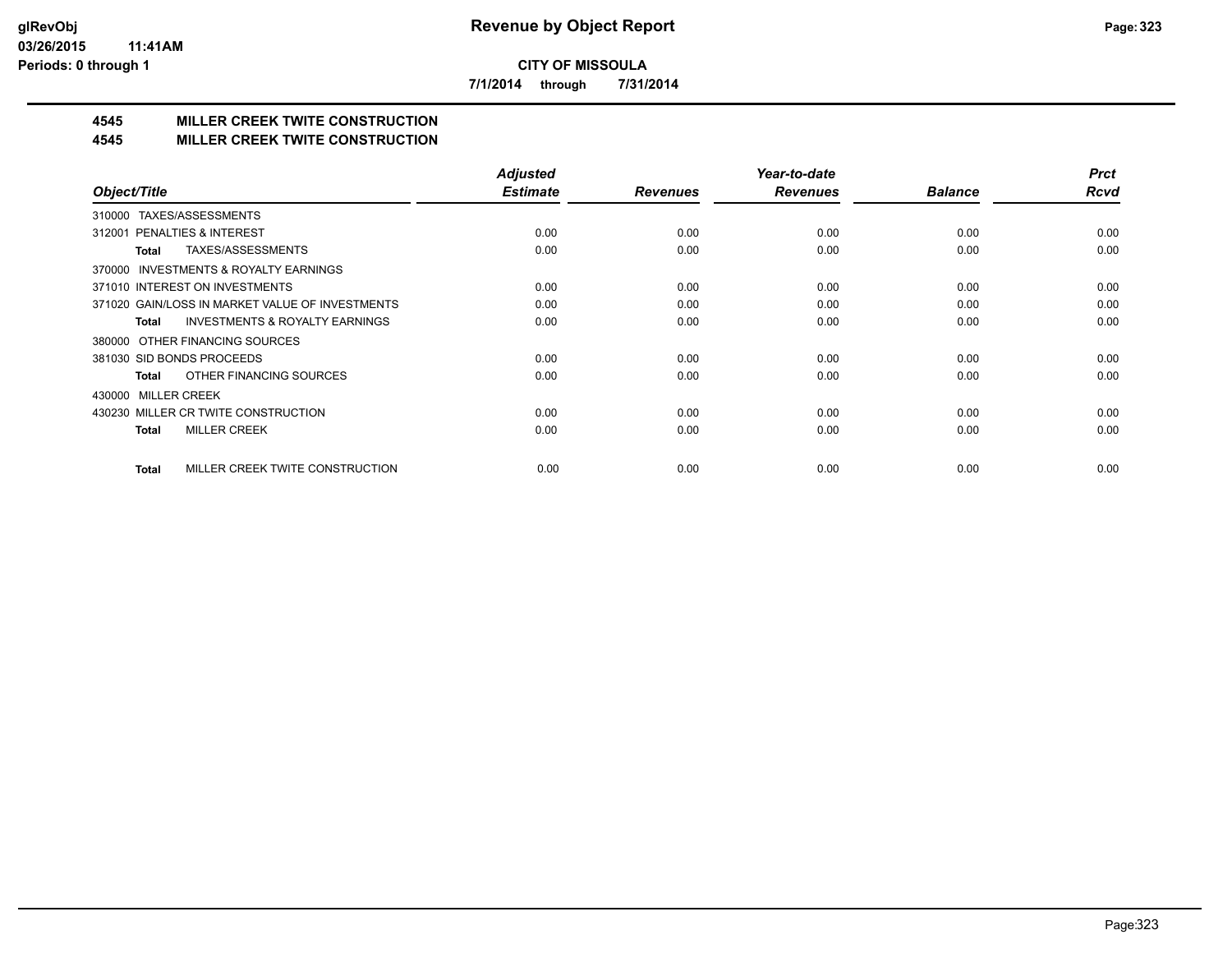**7/1/2014 through 7/31/2014**

## **4545 MILLER CREEK TWITE CONSTRUCTION**

| Object/Title                                              | <b>Adjusted</b><br><b>Estimate</b> | <b>Revenues</b> | Year-to-date<br><b>Revenues</b> | <b>Balance</b> | <b>Prct</b><br><b>Rcvd</b> |
|-----------------------------------------------------------|------------------------------------|-----------------|---------------------------------|----------------|----------------------------|
| TAXES/ASSESSMENTS<br>310000                               |                                    |                 |                                 |                |                            |
| 312001 PENALTIES & INTEREST                               | 0.00                               | 0.00            | 0.00                            | 0.00           | 0.00                       |
| TAXES/ASSESSMENTS<br><b>Total</b>                         | 0.00                               | 0.00            | 0.00                            | 0.00           | 0.00                       |
| 370000 INVESTMENTS & ROYALTY EARNINGS                     |                                    |                 |                                 |                |                            |
| 371010 INTEREST ON INVESTMENTS                            | 0.00                               | 0.00            | 0.00                            | 0.00           | 0.00                       |
| 371020 GAIN/LOSS IN MARKET VALUE OF INVESTMENT            | 0.00                               | 0.00            | 0.00                            | 0.00           | 0.00                       |
| <b>INVESTMENTS &amp; ROYALTY EARNINGS</b><br><b>Total</b> | 0.00                               | 0.00            | 0.00                            | 0.00           | 0.00                       |
| 380000 OTHER FINANCING SOURCES                            |                                    |                 |                                 |                |                            |
| 381030 SID BONDS PROCEEDS                                 | 0.00                               | 0.00            | 0.00                            | 0.00           | 0.00                       |
| OTHER FINANCING SOURCES<br><b>Total</b>                   | 0.00                               | 0.00            | 0.00                            | 0.00           | 0.00                       |
| 430000 MILLER CREEK                                       |                                    |                 |                                 |                |                            |
| 430230 MILLER CR TWITE CONSTRUCTION                       | 0.00                               | 0.00            | 0.00                            | 0.00           | 0.00                       |
| <b>MILLER CREEK</b><br><b>Total</b>                       | 0.00                               | 0.00            | 0.00                            | 0.00           | 0.00                       |
| MILLER CREEK TWITE CONSTRUCTION<br><b>Total</b>           | 0.00                               | 0.00            | 0.00                            | 0.00           | 0.00                       |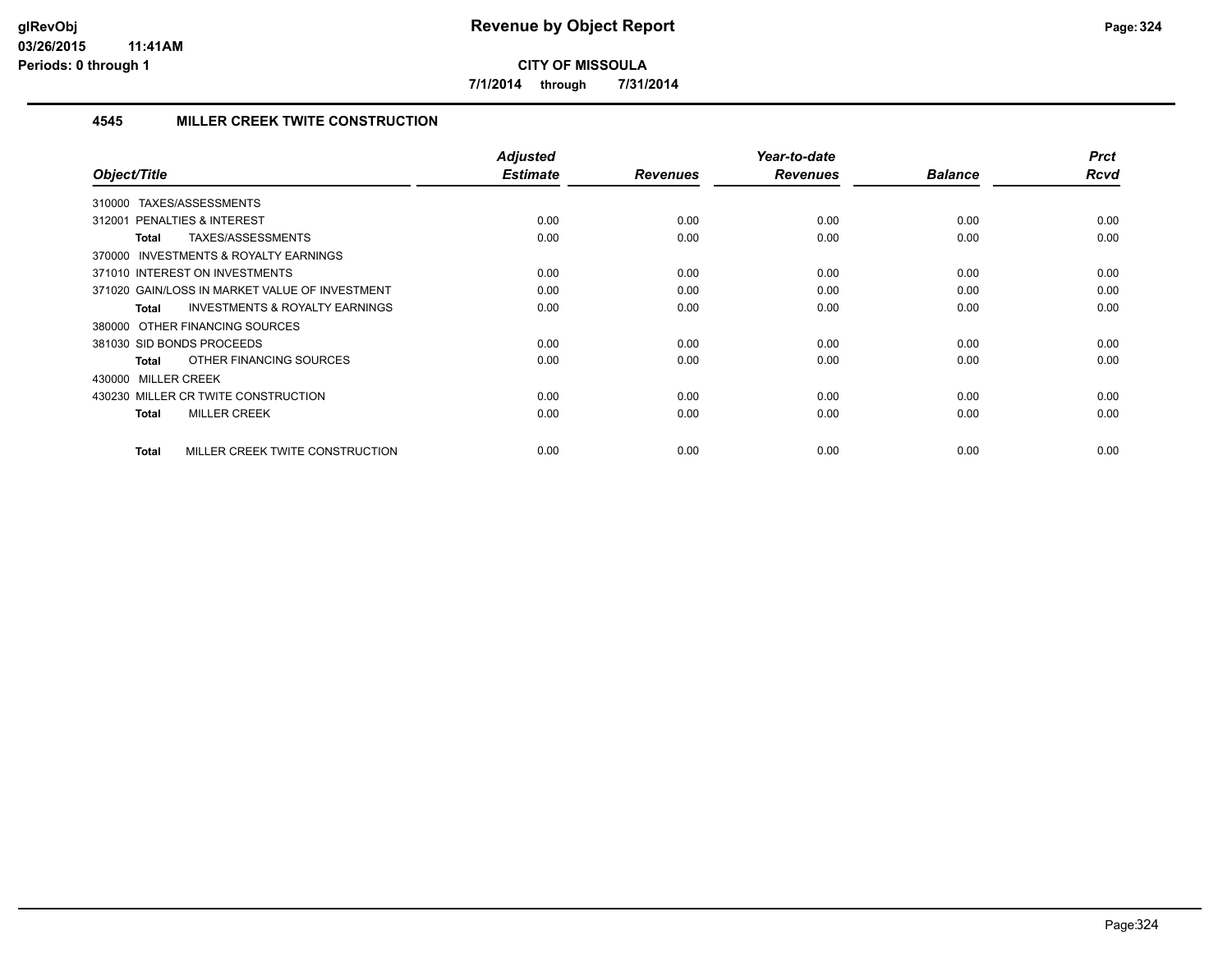**7/1/2014 through 7/31/2014**

# **4546 MILLER CREEK MALOHNEY CONSTRUCTION**

#### **4546 MILLER CREEK MALOHNEY CONSTRUCTION**

|                                                     | <b>Adjusted</b> |                 | Year-to-date    |                | <b>Prct</b> |
|-----------------------------------------------------|-----------------|-----------------|-----------------|----------------|-------------|
| Object/Title                                        | <b>Estimate</b> | <b>Revenues</b> | <b>Revenues</b> | <b>Balance</b> | Rcvd        |
| TAXES/ASSESSMENTS<br>310000                         |                 |                 |                 |                |             |
| PENALTIES & INTEREST<br>312001                      | 0.00            | 0.00            | 0.00            | 0.00           | 0.00        |
| TAXES/ASSESSMENTS<br>Total                          | 0.00            | 0.00            | 0.00            | 0.00           | 0.00        |
| MISCELLANEOUS REVENUES<br>360000                    |                 |                 |                 |                |             |
| 365000 DONATIONS                                    | 0.00            | 0.00            | 0.00            | 0.00           | 0.00        |
| MISCELLANEOUS REVENUES<br>Total                     | 0.00            | 0.00            | 0.00            | 0.00           | 0.00        |
| <b>INVESTMENTS &amp; ROYALTY EARNINGS</b><br>370000 |                 |                 |                 |                |             |
| 371010 INTEREST ON INVESTMENTS                      | 0.00            | 0.00            | 0.00            | 0.00           | 0.00        |
| 371020 GAIN/LOSS IN MARKET VALUE OF INVESTMENTS     | 0.00            | 0.00            | 0.00            | 0.00           | 0.00        |
| <b>INVESTMENTS &amp; ROYALTY EARNINGS</b><br>Total  | 0.00            | 0.00            | 0.00            | 0.00           | 0.00        |
| OTHER FINANCING SOURCES<br>380000                   |                 |                 |                 |                |             |
| 381030 SID BONDS PROCEEDS                           | 0.00            | 0.00            | 0.00            | 0.00           | 0.00        |
| OTHER FINANCING SOURCES<br><b>Total</b>             | 0.00            | 0.00            | 0.00            | 0.00           | 0.00        |
| <b>MILLER CREEK</b><br>430000                       |                 |                 |                 |                |             |
| 430230 MILLER CR TWITE CONSTRUCTION                 | 0.00            | 0.00            | 0.00            | 0.00           | 0.00        |
| <b>MILLER CREEK</b><br><b>Total</b>                 | 0.00            | 0.00            | 0.00            | 0.00           | 0.00        |
|                                                     |                 |                 |                 |                |             |
| MILLER CREEK MALOHNEY CONSTRUCTION<br><b>Total</b>  | 0.00            | 0.00            | 0.00            | 0.00           | 0.00        |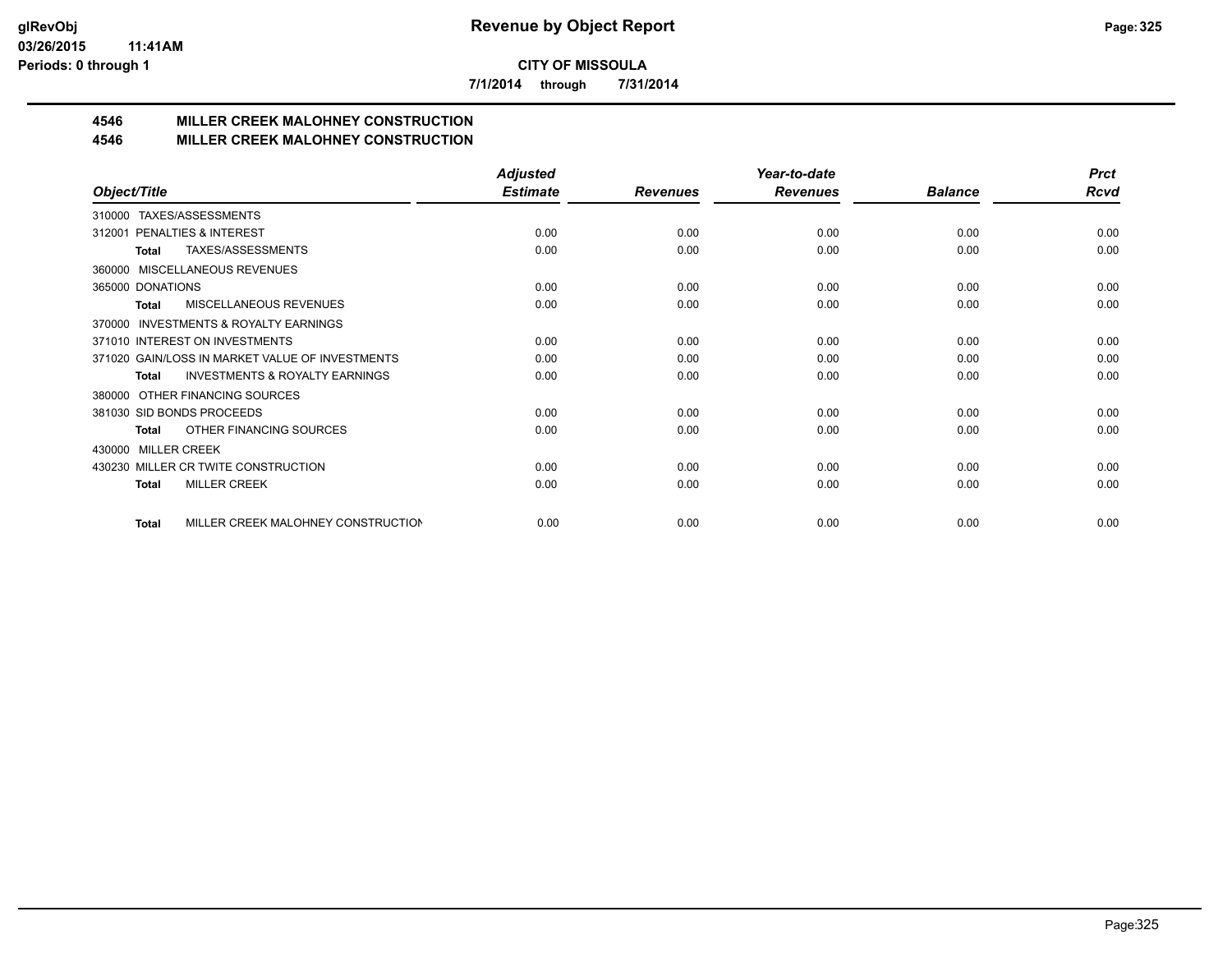**7/1/2014 through 7/31/2014**

#### **4546 MILLER CREEK MALOHNEY CONSTRUCTION**

|                                                    | <b>Adjusted</b> |                 | Year-to-date    |                | <b>Prct</b> |
|----------------------------------------------------|-----------------|-----------------|-----------------|----------------|-------------|
| Object/Title                                       | <b>Estimate</b> | <b>Revenues</b> | <b>Revenues</b> | <b>Balance</b> | <b>Rcvd</b> |
| TAXES/ASSESSMENTS<br>310000                        |                 |                 |                 |                |             |
| <b>PENALTIES &amp; INTEREST</b><br>312001          | 0.00            | 0.00            | 0.00            | 0.00           | 0.00        |
| TAXES/ASSESSMENTS<br><b>Total</b>                  | 0.00            | 0.00            | 0.00            | 0.00           | 0.00        |
| 360000 MISCELLANEOUS REVENUES                      |                 |                 |                 |                |             |
| 365000 DONATIONS                                   | 0.00            | 0.00            | 0.00            | 0.00           | 0.00        |
| <b>MISCELLANEOUS REVENUES</b><br>Total             | 0.00            | 0.00            | 0.00            | 0.00           | 0.00        |
| INVESTMENTS & ROYALTY EARNINGS<br>370000           |                 |                 |                 |                |             |
| 371010 INTEREST ON INVESTMENTS                     | 0.00            | 0.00            | 0.00            | 0.00           | 0.00        |
| 371020 GAIN/LOSS IN MARKET VALUE OF INVESTMENT     | 0.00            | 0.00            | 0.00            | 0.00           | 0.00        |
| <b>INVESTMENTS &amp; ROYALTY EARNINGS</b><br>Total | 0.00            | 0.00            | 0.00            | 0.00           | 0.00        |
| OTHER FINANCING SOURCES<br>380000                  |                 |                 |                 |                |             |
| 381030 SID BONDS PROCEEDS                          | 0.00            | 0.00            | 0.00            | 0.00           | 0.00        |
| OTHER FINANCING SOURCES<br><b>Total</b>            | 0.00            | 0.00            | 0.00            | 0.00           | 0.00        |
| 430000 MILLER CREEK                                |                 |                 |                 |                |             |
| 430230 MILLER CR TWITE CONSTRUCTION                | 0.00            | 0.00            | 0.00            | 0.00           | 0.00        |
| <b>MILLER CREEK</b><br><b>Total</b>                | 0.00            | 0.00            | 0.00            | 0.00           | 0.00        |
| MILLER CREEK MALOHNEY CONSTRUCTIOI<br>Total        | 0.00            | 0.00            | 0.00            | 0.00           | 0.00        |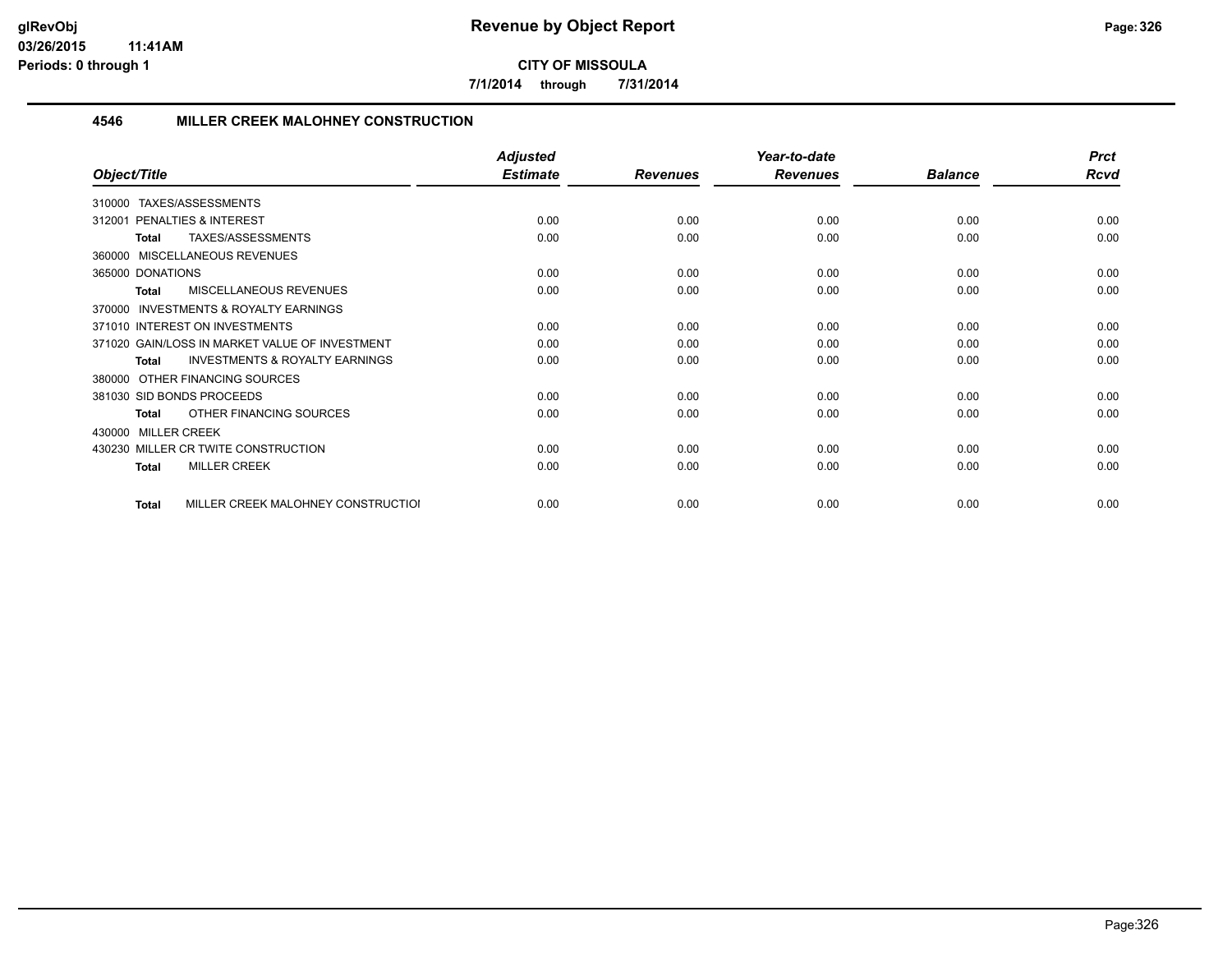**7/1/2014 through 7/31/2014**

# **4547 MILLER CREEK MCCARTHY CONSTRUCTION**

#### **4547 MILLER CREEK MCCARTHY CONSTRUCTION**

|                                                    | <b>Adjusted</b> |                 | Year-to-date    |                | <b>Prct</b> |
|----------------------------------------------------|-----------------|-----------------|-----------------|----------------|-------------|
| Object/Title                                       | <b>Estimate</b> | <b>Revenues</b> | <b>Revenues</b> | <b>Balance</b> | <b>Rcvd</b> |
| TAXES/ASSESSMENTS<br>310000                        |                 |                 |                 |                |             |
| PENALTIES & INTEREST<br>312001                     | 0.00            | 0.00            | 0.00            | 0.00           | 0.00        |
| TAXES/ASSESSMENTS<br>Total                         | 0.00            | 0.00            | 0.00            | 0.00           | 0.00        |
| INVESTMENTS & ROYALTY EARNINGS<br>370000           |                 |                 |                 |                |             |
| 371010 INTEREST ON INVESTMENTS                     | 0.00            | 0.00            | 0.00            | 0.00           | 0.00        |
| 371020 GAIN/LOSS IN MARKET VALUE OF INVESTMENTS    | 0.00            | 0.00            | 0.00            | 0.00           | 0.00        |
| <b>INVESTMENTS &amp; ROYALTY EARNINGS</b><br>Total | 0.00            | 0.00            | 0.00            | 0.00           | 0.00        |
| OTHER FINANCING SOURCES<br>380000                  |                 |                 |                 |                |             |
| 381030 SID BONDS PROCEEDS                          | 0.00            | 0.00            | 0.00            | 0.00           | 0.00        |
| OTHER FINANCING SOURCES<br>Total                   | 0.00            | 0.00            | 0.00            | 0.00           | 0.00        |
| <b>MILLER CREEK</b><br>430000                      |                 |                 |                 |                |             |
| 430230 MILLER CR TWITE CONSTRUCTION                | 0.00            | 0.00            | 0.00            | 0.00           | 0.00        |
| <b>MILLER CREEK</b><br><b>Total</b>                | 0.00            | 0.00            | 0.00            | 0.00           | 0.00        |
|                                                    |                 |                 |                 |                |             |
| MILLER CREEK MCCARTHY CONSTRUCTION<br><b>Total</b> | 0.00            | 0.00            | 0.00            | 0.00           | 0.00        |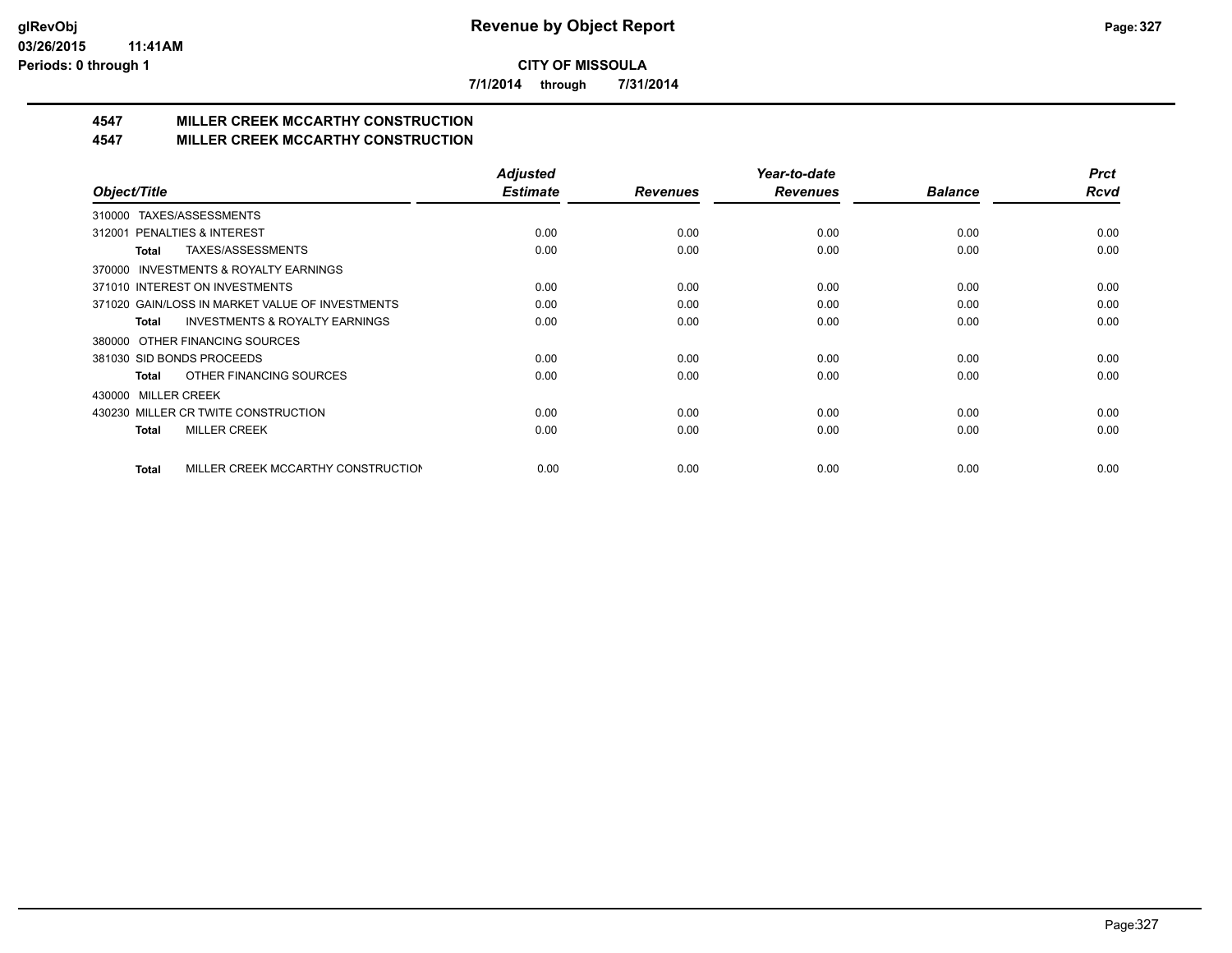**7/1/2014 through 7/31/2014**

#### **4547 MILLER CREEK MCCARTHY CONSTRUCTION**

| Object/Title                                              | <b>Adjusted</b><br><b>Estimate</b> | <b>Revenues</b> | Year-to-date<br><b>Revenues</b> | <b>Balance</b> | <b>Prct</b><br><b>Rcvd</b> |
|-----------------------------------------------------------|------------------------------------|-----------------|---------------------------------|----------------|----------------------------|
| TAXES/ASSESSMENTS<br>310000                               |                                    |                 |                                 |                |                            |
| <b>PENALTIES &amp; INTEREST</b><br>312001                 | 0.00                               | 0.00            | 0.00                            | 0.00           | 0.00                       |
| TAXES/ASSESSMENTS<br>Total                                | 0.00                               | 0.00            | 0.00                            | 0.00           | 0.00                       |
| 370000 INVESTMENTS & ROYALTY EARNINGS                     |                                    |                 |                                 |                |                            |
| 371010 INTEREST ON INVESTMENTS                            | 0.00                               | 0.00            | 0.00                            | 0.00           | 0.00                       |
| 371020 GAIN/LOSS IN MARKET VALUE OF INVESTMENT            | 0.00                               | 0.00            | 0.00                            | 0.00           | 0.00                       |
| <b>INVESTMENTS &amp; ROYALTY EARNINGS</b><br><b>Total</b> | 0.00                               | 0.00            | 0.00                            | 0.00           | 0.00                       |
| 380000 OTHER FINANCING SOURCES                            |                                    |                 |                                 |                |                            |
| 381030 SID BONDS PROCEEDS                                 | 0.00                               | 0.00            | 0.00                            | 0.00           | 0.00                       |
| OTHER FINANCING SOURCES<br>Total                          | 0.00                               | 0.00            | 0.00                            | 0.00           | 0.00                       |
| 430000 MILLER CREEK                                       |                                    |                 |                                 |                |                            |
| 430230 MILLER CR TWITE CONSTRUCTION                       | 0.00                               | 0.00            | 0.00                            | 0.00           | 0.00                       |
| <b>MILLER CREEK</b><br>Total                              | 0.00                               | 0.00            | 0.00                            | 0.00           | 0.00                       |
|                                                           |                                    |                 |                                 |                |                            |
| MILLER CREEK MCCARTHY CONSTRUCTIOL<br>Total               | 0.00                               | 0.00            | 0.00                            | 0.00           | 0.00                       |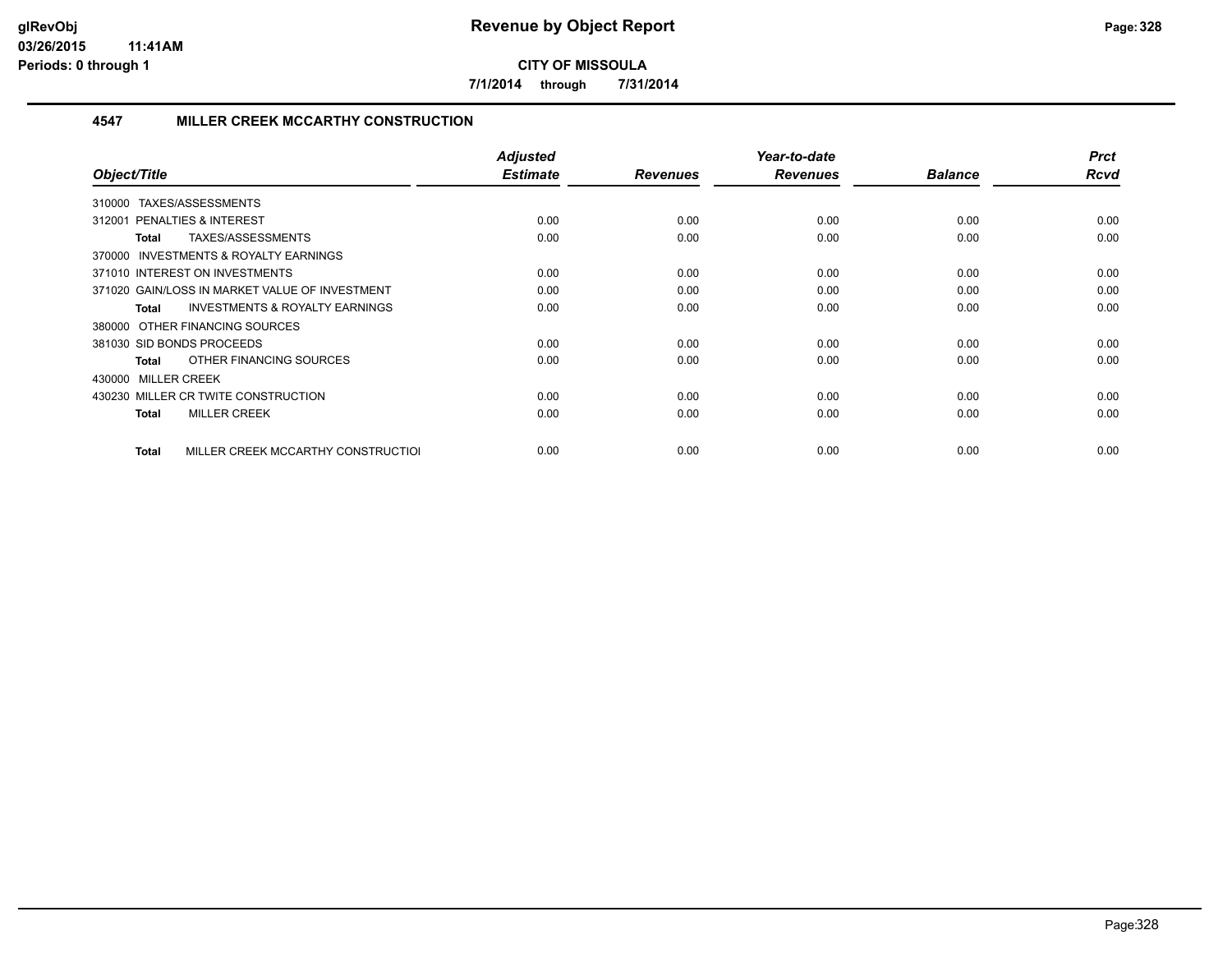**7/1/2014 through 7/31/2014**

# **4548 5TH,6TH & ARTHUR ROAD IMPROVEMENTS**

## **4548 5TH,6TH & ARTHUR ROAD IMPROVEMENTS**

|                                                           | <b>Adjusted</b> |                 | Year-to-date    |                | <b>Prct</b> |
|-----------------------------------------------------------|-----------------|-----------------|-----------------|----------------|-------------|
| Object/Title                                              | <b>Estimate</b> | <b>Revenues</b> | <b>Revenues</b> | <b>Balance</b> | Rcvd        |
| 330000 INTERGOVERNMENTAL REVENUES                         |                 |                 |                 |                |             |
| <b>MDT REIMBURSEMENTS</b><br>336001                       | 0.00            | 0.00            | 0.00            | 0.00           | 0.00        |
| INTERGOVERNMENTAL REVENUES<br><b>Total</b>                | 0.00            | 0.00            | 0.00            | 0.00           | 0.00        |
| 360000 MISCELLANEOUS REVENUES                             |                 |                 |                 |                |             |
| 363020 PROPERTY ASSESSMENTS                               | 0.00            | 0.00            | 0.00            | 0.00           | 0.00        |
| MISCELLANEOUS REVENUES<br>Total                           | 0.00            | 0.00            | 0.00            | 0.00           | 0.00        |
| 370000 INVESTMENTS & ROYALTY EARNINGS                     |                 |                 |                 |                |             |
| 371010 INTEREST ON INVESTMENTS                            | 0.00            | 0.00            | 0.00            | 0.00           | 0.00        |
| <b>INVESTMENTS &amp; ROYALTY EARNINGS</b><br><b>Total</b> | 0.00            | 0.00            | 0.00            | 0.00           | 0.00        |
| 380000 OTHER FINANCING SOURCES                            |                 |                 |                 |                |             |
| 381010 BOND PROCEEDS                                      | 0.00            | 0.00            | 0.00            | 0.00           | 0.00        |
| 381030 SID BONDS PROCEEDS                                 | 0.00            | 0.00            | 0.00            | 0.00           | 0.00        |
| OTHER FINANCING SOURCES<br>Total                          | 0.00            | 0.00            | 0.00            | 0.00           | 0.00        |
| 5TH, 6TH & ARTHUR ROAD IMPROVEMENTS<br><b>Total</b>       | 0.00            | 0.00            | 0.00            | 0.00           | 0.00        |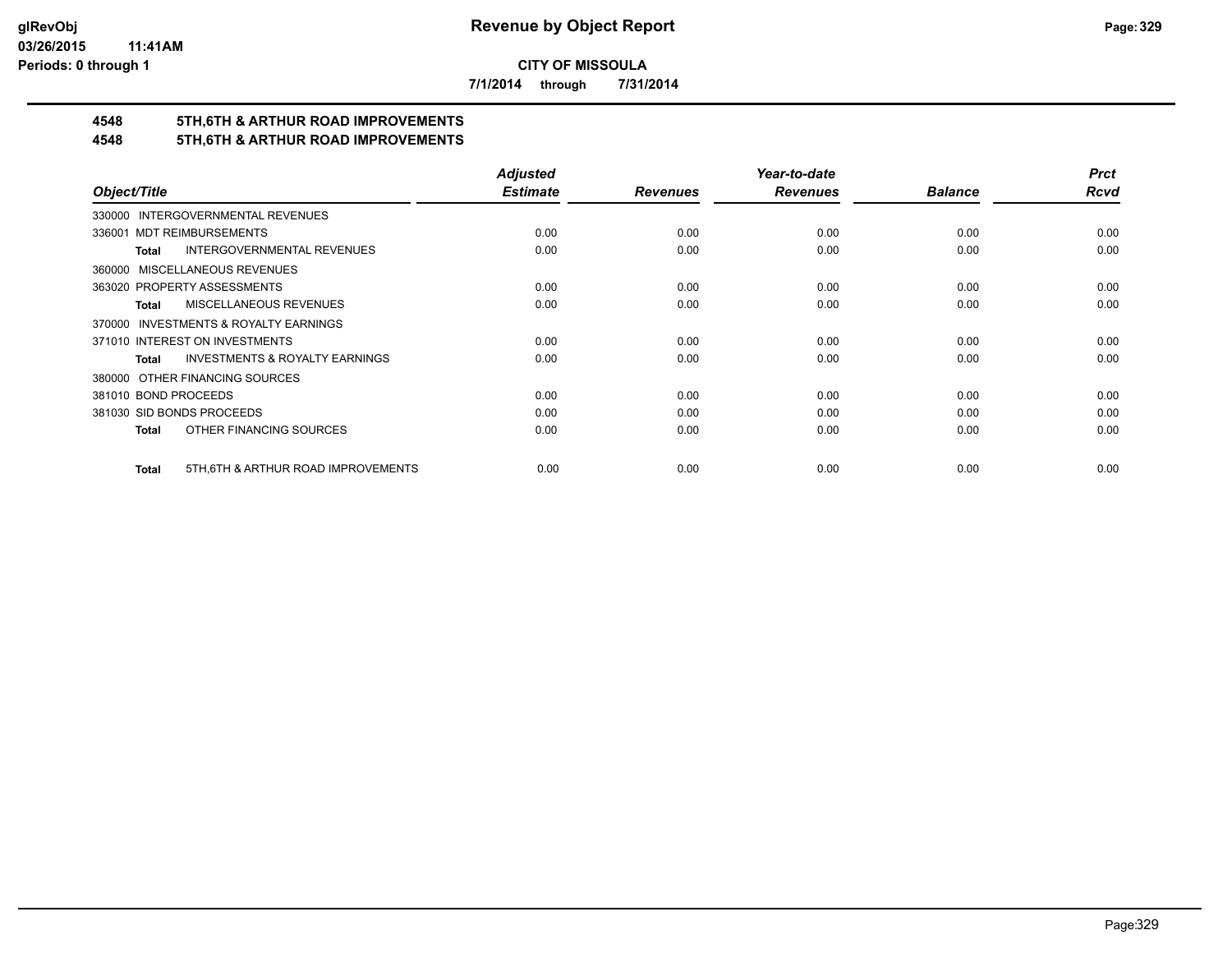**7/1/2014 through 7/31/2014**

#### **4548 5TH,6TH & ARTHUR ROAD IMPROVEMENTS**

|                                                    | <b>Adjusted</b><br><b>Estimate</b> |                 | Year-to-date    | <b>Balance</b> | <b>Prct</b><br>Rcvd |
|----------------------------------------------------|------------------------------------|-----------------|-----------------|----------------|---------------------|
| Object/Title                                       |                                    | <b>Revenues</b> | <b>Revenues</b> |                |                     |
| <b>INTERGOVERNMENTAL REVENUES</b><br>330000        |                                    |                 |                 |                |                     |
| 336001 MDT REIMBURSEMENTS                          | 0.00                               | 0.00            | 0.00            | 0.00           | 0.00                |
| INTERGOVERNMENTAL REVENUES<br>Total                | 0.00                               | 0.00            | 0.00            | 0.00           | 0.00                |
| 360000 MISCELLANEOUS REVENUES                      |                                    |                 |                 |                |                     |
| 363020 PROPERTY ASSESSMENTS                        | 0.00                               | 0.00            | 0.00            | 0.00           | 0.00                |
| <b>MISCELLANEOUS REVENUES</b><br>Total             | 0.00                               | 0.00            | 0.00            | 0.00           | 0.00                |
| 370000 INVESTMENTS & ROYALTY EARNINGS              |                                    |                 |                 |                |                     |
| 371010 INTEREST ON INVESTMENTS                     | 0.00                               | 0.00            | 0.00            | 0.00           | 0.00                |
| <b>INVESTMENTS &amp; ROYALTY EARNINGS</b><br>Total | 0.00                               | 0.00            | 0.00            | 0.00           | 0.00                |
| 380000 OTHER FINANCING SOURCES                     |                                    |                 |                 |                |                     |
| 381010 BOND PROCEEDS                               | 0.00                               | 0.00            | 0.00            | 0.00           | 0.00                |
| 381030 SID BONDS PROCEEDS                          | 0.00                               | 0.00            | 0.00            | 0.00           | 0.00                |
| OTHER FINANCING SOURCES<br><b>Total</b>            | 0.00                               | 0.00            | 0.00            | 0.00           | 0.00                |
|                                                    |                                    |                 |                 |                |                     |
| 5TH, 6TH & ARTHUR ROAD IMPROVEMENTS<br>Total       | 0.00                               | 0.00            | 0.00            | 0.00           | 0.00                |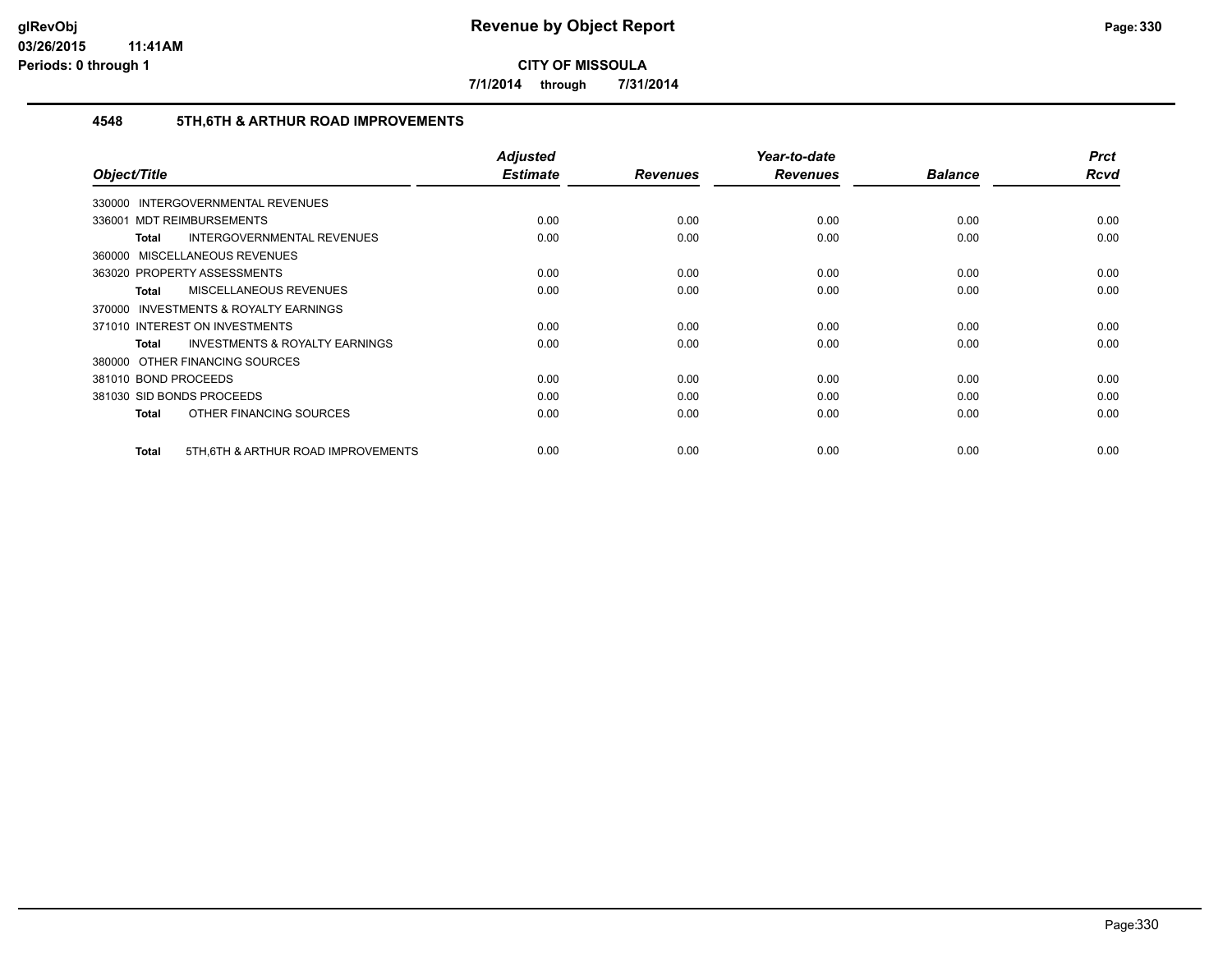**7/1/2014 through 7/31/2014**

# **4745 MALONEY/TWITE MILLER CR \$1.2M CONTRIB**

**4745 MALONEY/TWITE MILLER CR \$1.2M CONTRIB**

|                                                           | <b>Adjusted</b> |                 | Year-to-date    |                | <b>Prct</b> |
|-----------------------------------------------------------|-----------------|-----------------|-----------------|----------------|-------------|
| Object/Title                                              | <b>Estimate</b> | <b>Revenues</b> | <b>Revenues</b> | <b>Balance</b> | <b>Rcvd</b> |
| 310000 TAXES/ASSESSMENTS                                  |                 |                 |                 |                |             |
| 312001 PENALTIES & INTEREST                               | 0.00            | 0.00            | 0.00            | 0.00           | 0.00        |
| TAXES/ASSESSMENTS<br>Total                                | 0.00            | 0.00            | 0.00            | 0.00           | 0.00        |
| 360000 MISCELLANEOUS REVENUES                             |                 |                 |                 |                |             |
| 365000 DONATIONS                                          | 0.00            | 0.00            | 0.00            | 0.00           | 0.00        |
| MISCELLANEOUS REVENUES<br>Total                           | 0.00            | 0.00            | 0.00            | 0.00           | 0.00        |
| 370000 INVESTMENTS & ROYALTY EARNINGS                     |                 |                 |                 |                |             |
| 371010 INTEREST ON INVESTMENTS                            | 0.00            | 0.00            | 0.00            | 0.00           | 0.00        |
| 371020 GAIN/LOSS IN MARKET VALUE OF INVESTMENTS           | 0.00            | 0.00            | 0.00            | 0.00           | 0.00        |
| <b>INVESTMENTS &amp; ROYALTY EARNINGS</b><br><b>Total</b> | 0.00            | 0.00            | 0.00            | 0.00           | 0.00        |
| MALONEY/TWITE MILLER CR \$1.2M CONTRI<br><b>Total</b>     | 0.00            | 0.00            | 0.00            | 0.00           | 0.00        |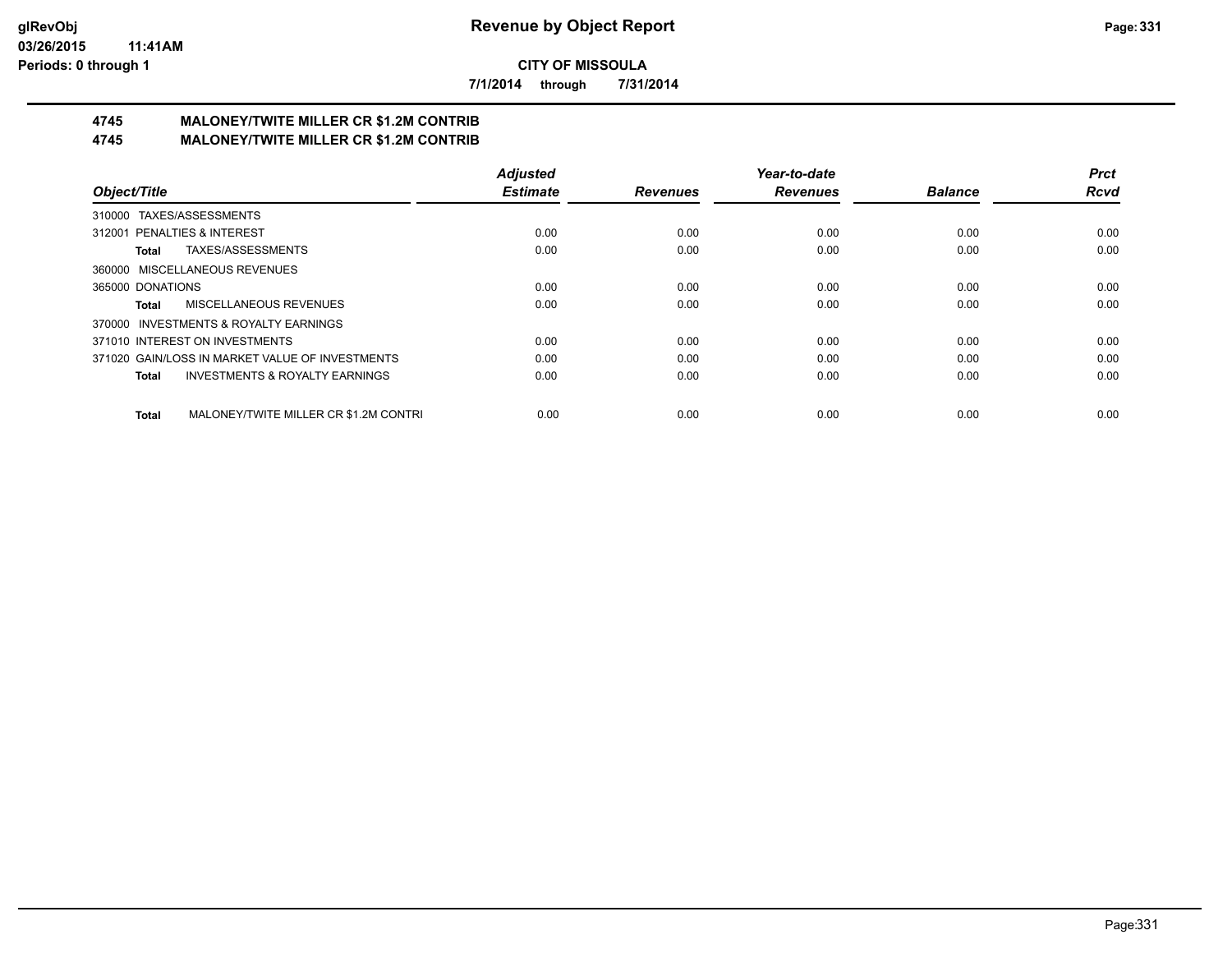**7/1/2014 through 7/31/2014**

#### **4745 MALONEY/TWITE MILLER CR \$1.2M CONTRIB**

| Object/Title                                              | <b>Adjusted</b><br><b>Estimate</b> | <b>Revenues</b> | Year-to-date<br><b>Revenues</b> | <b>Balance</b> | <b>Prct</b><br><b>Rcvd</b> |
|-----------------------------------------------------------|------------------------------------|-----------------|---------------------------------|----------------|----------------------------|
| 310000 TAXES/ASSESSMENTS                                  |                                    |                 |                                 |                |                            |
| 312001 PENALTIES & INTEREST                               | 0.00                               | 0.00            | 0.00                            | 0.00           | 0.00                       |
| TAXES/ASSESSMENTS<br>Total                                | 0.00                               | 0.00            | 0.00                            | 0.00           | 0.00                       |
| 360000 MISCELLANEOUS REVENUES                             |                                    |                 |                                 |                |                            |
| 365000 DONATIONS                                          | 0.00                               | 0.00            | 0.00                            | 0.00           | 0.00                       |
| MISCELLANEOUS REVENUES<br>Total                           | 0.00                               | 0.00            | 0.00                            | 0.00           | 0.00                       |
| 370000 INVESTMENTS & ROYALTY EARNINGS                     |                                    |                 |                                 |                |                            |
| 371010 INTEREST ON INVESTMENTS                            | 0.00                               | 0.00            | 0.00                            | 0.00           | 0.00                       |
| 371020 GAIN/LOSS IN MARKET VALUE OF INVESTMENT            | 0.00                               | 0.00            | 0.00                            | 0.00           | 0.00                       |
| <b>INVESTMENTS &amp; ROYALTY EARNINGS</b><br><b>Total</b> | 0.00                               | 0.00            | 0.00                            | 0.00           | 0.00                       |
| MALONEY/TWITE MILLER CR \$1.2M CONTR<br>Total             | 0.00                               | 0.00            | 0.00                            | 0.00           | 0.00                       |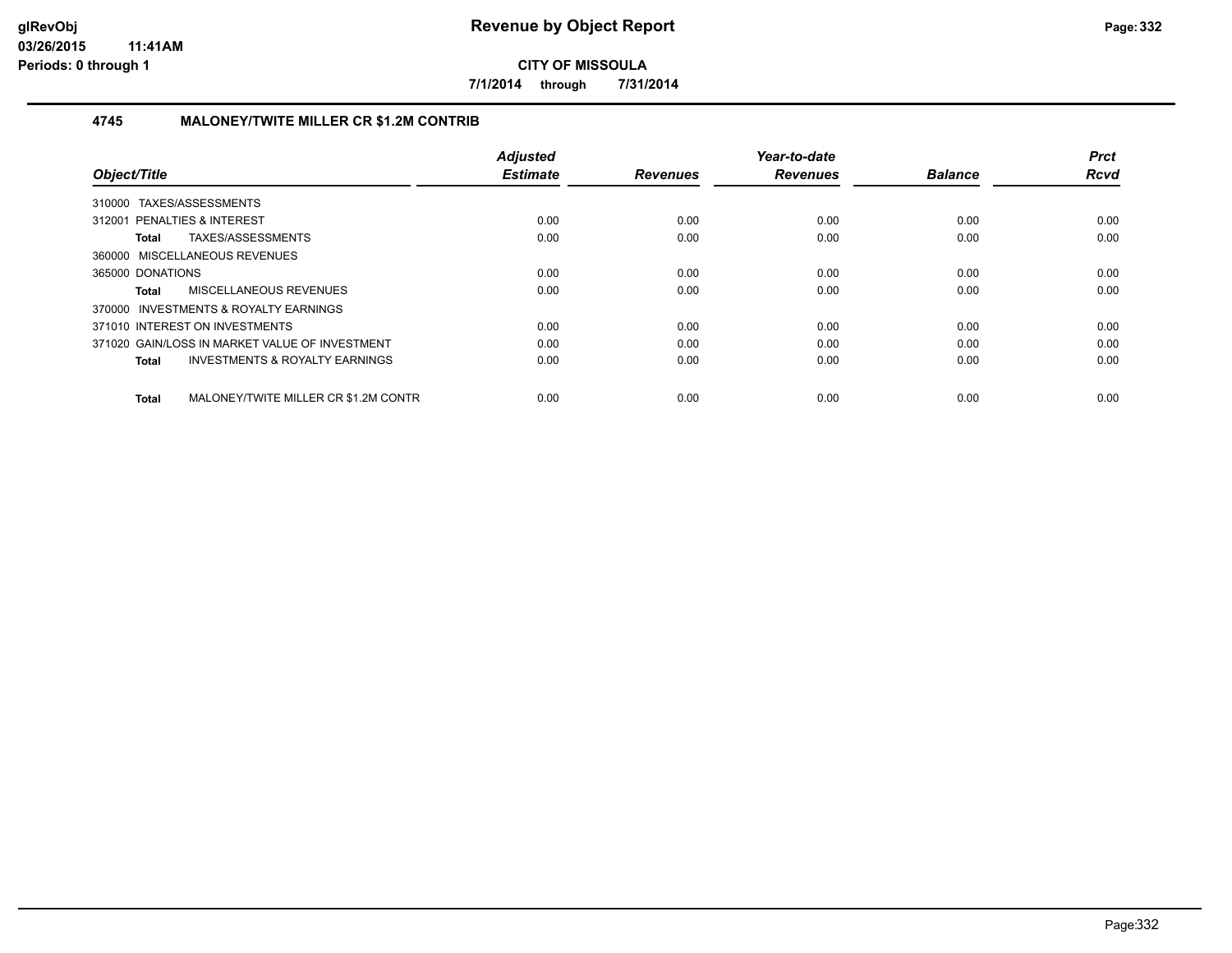**7/1/2014 through 7/31/2014**

# **4941 HILLVIEW WAY CONSTRUCTION**

#### **4941 HILLVIEW WAY CONSTRUCTION**

|              |                                           | <b>Adjusted</b> |                 |                 | <b>Prct</b>    |             |
|--------------|-------------------------------------------|-----------------|-----------------|-----------------|----------------|-------------|
| Object/Title |                                           | <b>Estimate</b> | <b>Revenues</b> | <b>Revenues</b> | <b>Balance</b> | <b>Rcvd</b> |
|              | 370000 INVESTMENTS & ROYALTY EARNINGS     |                 |                 |                 |                |             |
|              | 371010 INTEREST ON INVESTMENTS            | 0.00            | 0.00            | 0.00            | 0.00           | 0.00        |
| Total        | <b>INVESTMENTS &amp; ROYALTY EARNINGS</b> | 0.00            | 0.00            | 0.00            | 0.00           | 0.00        |
| Total        | HILLVIEW WAY CONSTRUCTION                 | 0.00            | 0.00            | 0.00            | 0.00           | 0.00        |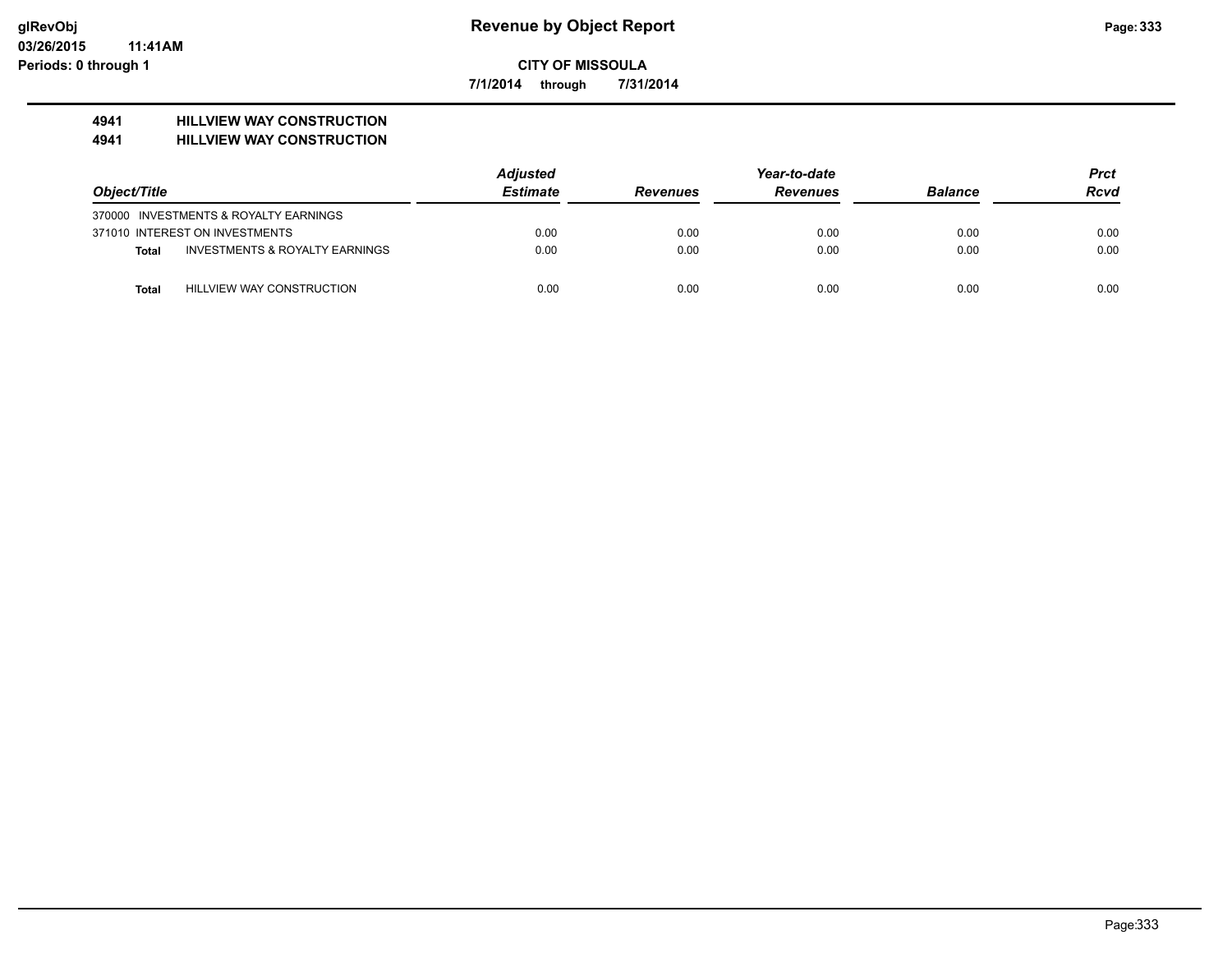**7/1/2014 through 7/31/2014**

#### **4941 HILLVIEW WAY CONSTRUCTION**

| Object/Title |                                       | Adjusted<br><b>Estimate</b> | <b>Revenues</b> | Year-to-date<br><b>Revenues</b> | <b>Balance</b> | <b>Prct</b><br><b>Rcvd</b> |
|--------------|---------------------------------------|-----------------------------|-----------------|---------------------------------|----------------|----------------------------|
|              | 370000 INVESTMENTS & ROYALTY EARNINGS |                             |                 |                                 |                |                            |
|              | 371010 INTEREST ON INVESTMENTS        | 0.00                        | 0.00            | 0.00                            | 0.00           | 0.00                       |
| <b>Total</b> | INVESTMENTS & ROYALTY EARNINGS        | 0.00                        | 0.00            | 0.00                            | 0.00           | 0.00                       |
| Total        | <b>HILLVIEW WAY CONSTRUCTION</b>      | 0.00                        | 0.00            | 0.00                            | 0.00           | 0.00                       |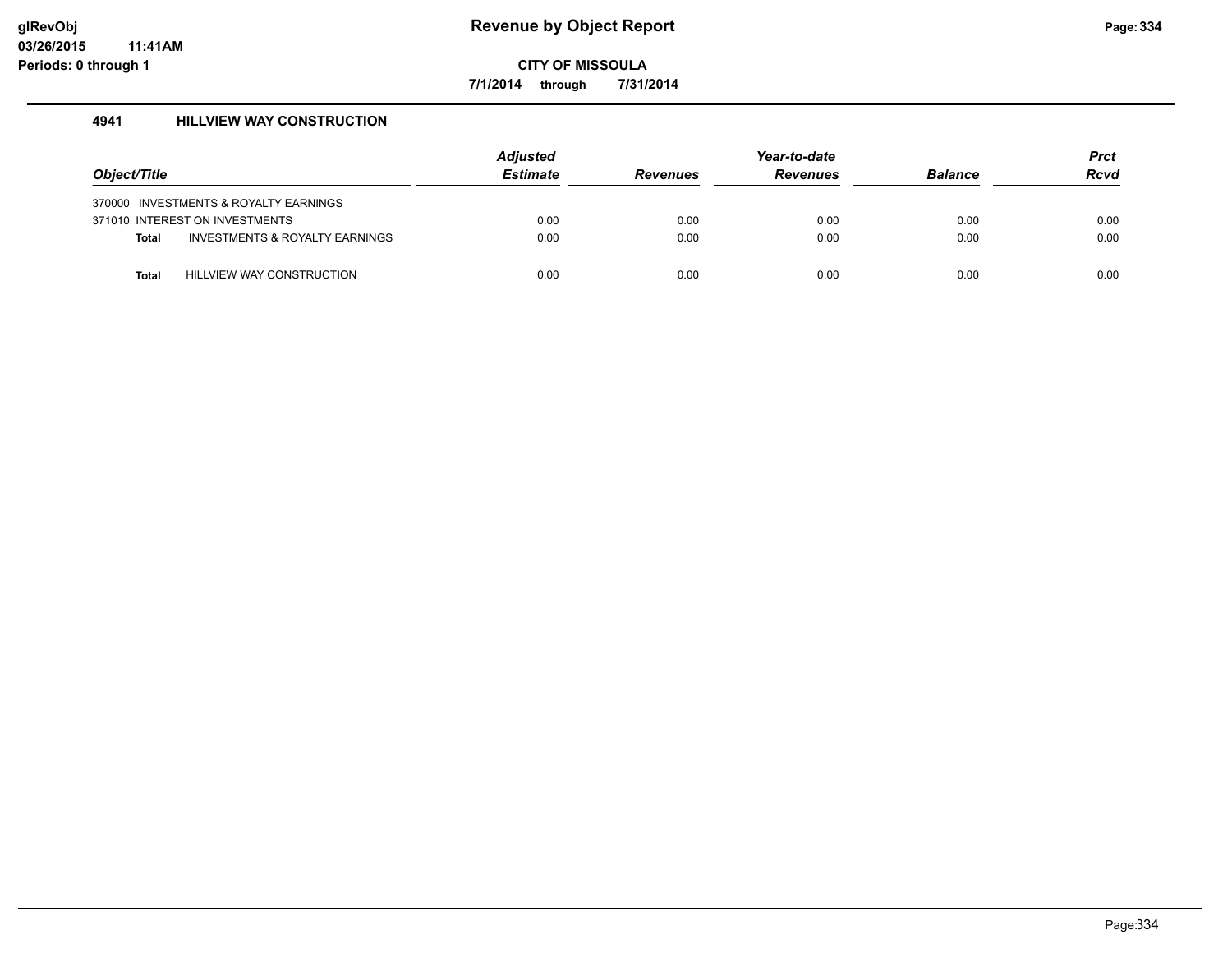**7/1/2014 through 7/31/2014**

# **4944 RATTLESNAKE SEWER COLLECTION (544)**

#### **4944 RATTLESNAKE SEWER COLLECTION (544)**

|                                                    | <b>Adjusted</b> |                 | Year-to-date    |                | <b>Prct</b> |
|----------------------------------------------------|-----------------|-----------------|-----------------|----------------|-------------|
| Object/Title                                       | <b>Estimate</b> | <b>Revenues</b> | <b>Revenues</b> | <b>Balance</b> | <b>Rcvd</b> |
| 330000 INTERGOVERNMENTAL REVENUES                  |                 |                 |                 |                |             |
| 331090 EPA GRANT                                   | 0.00            | 0.00            | 0.00            | 0.00           | 0.00        |
| 334120 TSEP GRANT                                  | 0.00            | 0.00            | 0.00            | 0.00           | 0.00        |
| 334121 DNRC GRANT                                  | 0.00            | 0.00            | 0.00            | 0.00           | 0.00        |
| 334990 ARRA FUNDING                                | 0.00            | 0.00            | 0.00            | 0.00           | 0.00        |
| 334992 ARRA LOAN                                   | 0.00            | 0.00            | 0.00            | 0.00           | 0.00        |
| <b>INTERGOVERNMENTAL REVENUES</b><br>Total         | 0.00            | 0.00            | 0.00            | 0.00           | 0.00        |
| 370000 INVESTMENTS & ROYALTY EARNINGS              |                 |                 |                 |                |             |
| 371010 INTEREST ON INVESTMENTS                     | 0.00            | 0.00            | 0.00            | 0.00           | 0.00        |
| <b>INVESTMENTS &amp; ROYALTY EARNINGS</b><br>Total | 0.00            | 0.00            | 0.00            | 0.00           | 0.00        |
| 380000 OTHER FINANCING SOURCES                     |                 |                 |                 |                |             |
| 381010 BOND PROCEEDS                               | 0.00            | 0.00            | 0.00            | 0.00           | 0.00        |
| 381020 REVENUE BONDS                               | 0.00            | 0.00            | 0.00            | 0.00           | 0.00        |
| 381030 SID BONDS PROCEEDS                          | 0.00            | 0.00            | 0.00            | 0.00           | 0.00        |
| OTHER FINANCING SOURCES<br>Total                   | 0.00            | 0.00            | 0.00            | 0.00           | 0.00        |
| RATTLESNAKE SEWER COLLECTION (544)<br>Total        | 0.00            | 0.00            | 0.00            | 0.00           | 0.00        |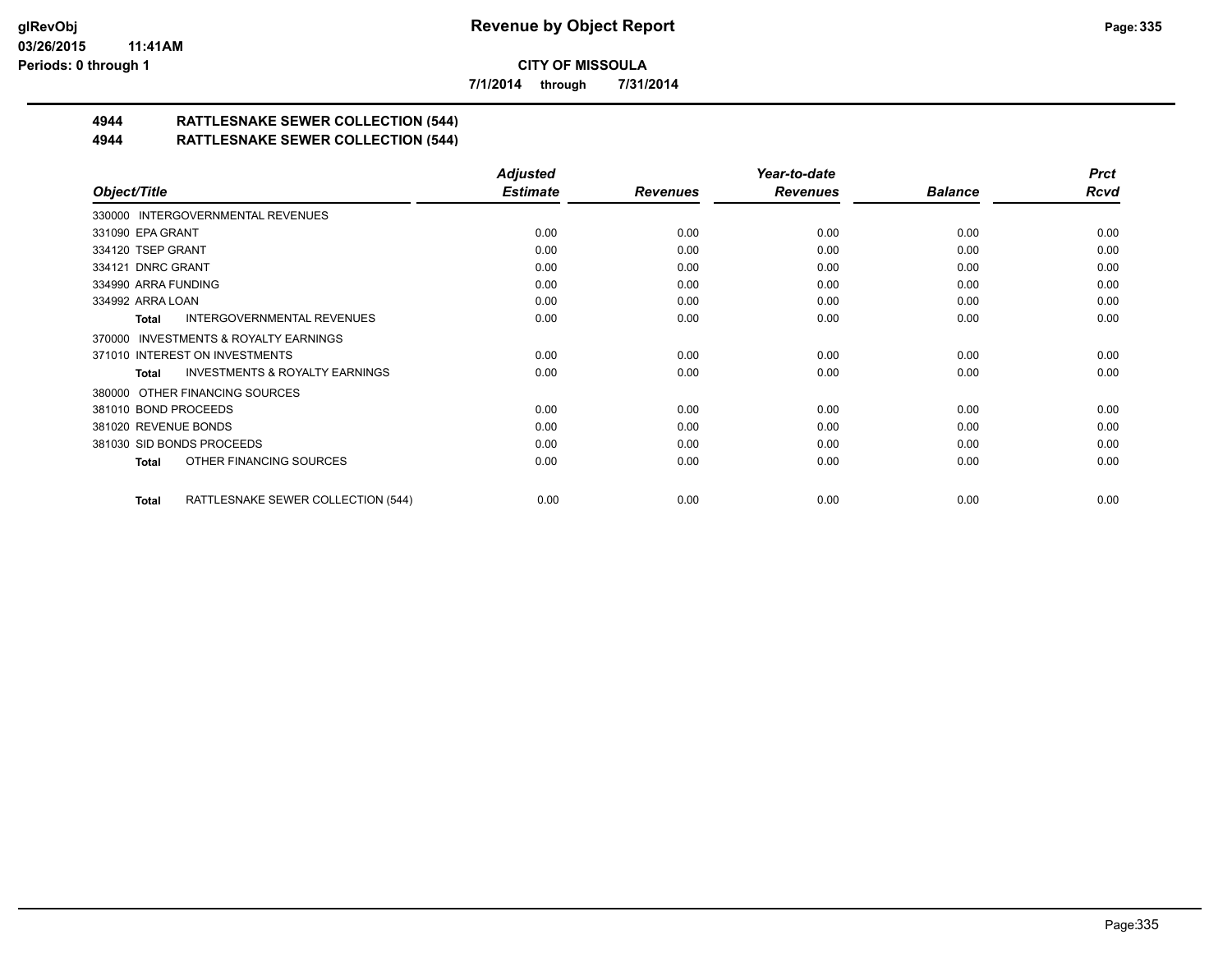**7/1/2014 through 7/31/2014**

#### **4944 RATTLESNAKE SEWER COLLECTION (544)**

|                                                     | <b>Adjusted</b> |                 | Year-to-date    |                | <b>Prct</b> |
|-----------------------------------------------------|-----------------|-----------------|-----------------|----------------|-------------|
| Object/Title                                        | <b>Estimate</b> | <b>Revenues</b> | <b>Revenues</b> | <b>Balance</b> | <b>Rcvd</b> |
| 330000 INTERGOVERNMENTAL REVENUES                   |                 |                 |                 |                |             |
| 331090 EPA GRANT                                    | 0.00            | 0.00            | 0.00            | 0.00           | 0.00        |
| 334120 TSEP GRANT                                   | 0.00            | 0.00            | 0.00            | 0.00           | 0.00        |
| 334121 DNRC GRANT                                   | 0.00            | 0.00            | 0.00            | 0.00           | 0.00        |
| 334990 ARRA FUNDING                                 | 0.00            | 0.00            | 0.00            | 0.00           | 0.00        |
| 334992 ARRA LOAN                                    | 0.00            | 0.00            | 0.00            | 0.00           | 0.00        |
| <b>INTERGOVERNMENTAL REVENUES</b><br><b>Total</b>   | 0.00            | 0.00            | 0.00            | 0.00           | 0.00        |
| <b>INVESTMENTS &amp; ROYALTY EARNINGS</b><br>370000 |                 |                 |                 |                |             |
| 371010 INTEREST ON INVESTMENTS                      | 0.00            | 0.00            | 0.00            | 0.00           | 0.00        |
| <b>INVESTMENTS &amp; ROYALTY EARNINGS</b><br>Total  | 0.00            | 0.00            | 0.00            | 0.00           | 0.00        |
| 380000 OTHER FINANCING SOURCES                      |                 |                 |                 |                |             |
| 381010 BOND PROCEEDS                                | 0.00            | 0.00            | 0.00            | 0.00           | 0.00        |
| 381020 REVENUE BONDS                                | 0.00            | 0.00            | 0.00            | 0.00           | 0.00        |
| 381030 SID BONDS PROCEEDS                           | 0.00            | 0.00            | 0.00            | 0.00           | 0.00        |
| OTHER FINANCING SOURCES<br><b>Total</b>             | 0.00            | 0.00            | 0.00            | 0.00           | 0.00        |
| RATTLESNAKE SEWER COLLECTION (544)<br><b>Total</b>  | 0.00            | 0.00            | 0.00            | 0.00           | 0.00        |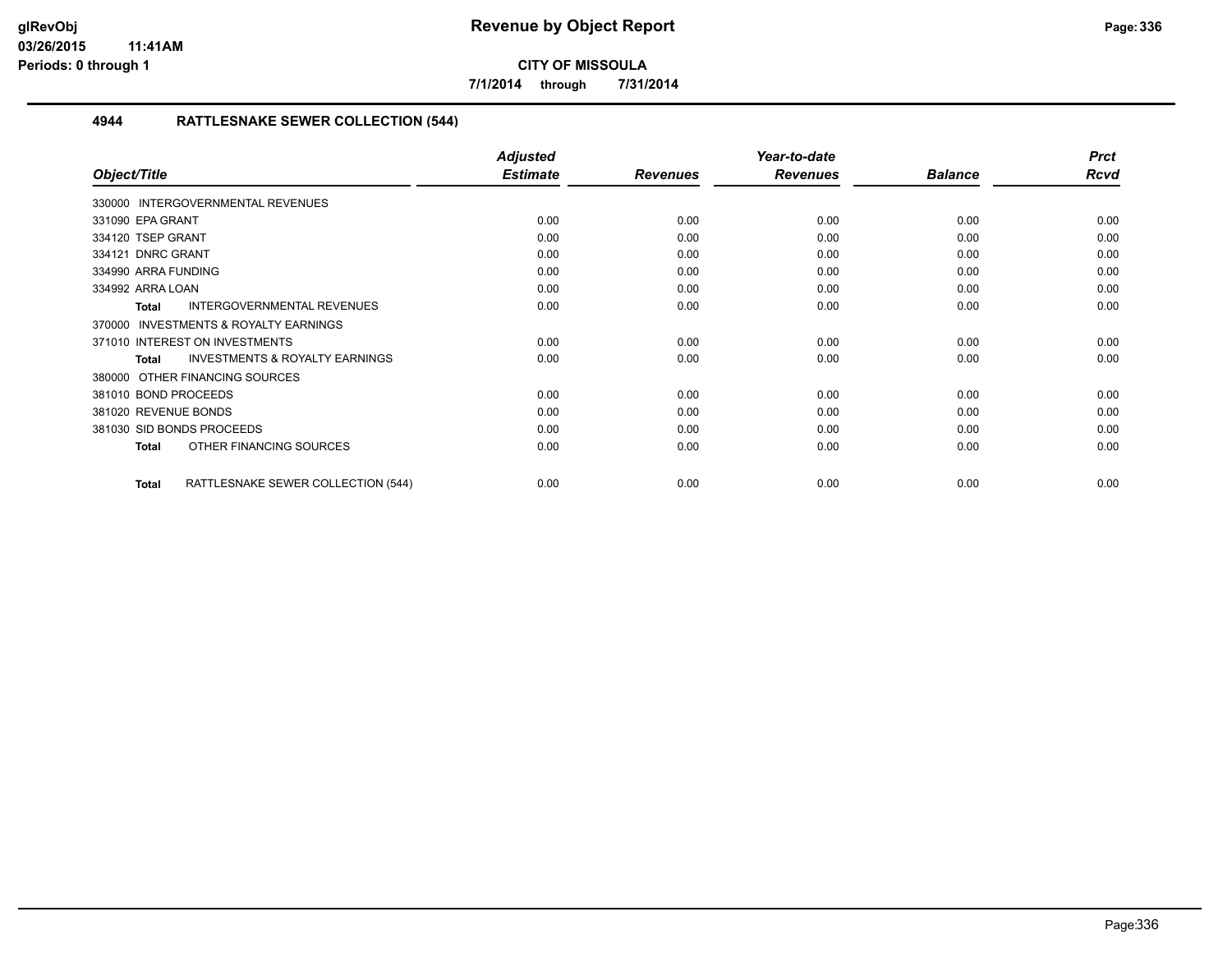**7/1/2014 through 7/31/2014**

## **4945 PHILLIPS ST TRAFFIC CALMING**

**4945 PHILLIPS ST TRAFFIC CALMING**

|                                             | <b>Adjusted</b> |                 | Year-to-date    |                | <b>Prct</b> |
|---------------------------------------------|-----------------|-----------------|-----------------|----------------|-------------|
| Object/Title                                | <b>Estimate</b> | <b>Revenues</b> | <b>Revenues</b> | <b>Balance</b> | <b>Rcvd</b> |
| 370000 INVESTMENTS & ROYALTY EARNINGS       |                 |                 |                 |                |             |
| 371010 INTEREST ON INVESTMENTS              | 0.00            | 0.00            | 0.00            | 0.00           | 0.00        |
| INVESTMENTS & ROYALTY EARNINGS<br>Total     | 0.00            | 0.00            | 0.00            | 0.00           | 0.00        |
| 380000 OTHER FINANCING SOURCES              |                 |                 |                 |                |             |
| 381030 SID BONDS PROCEEDS                   | 0.00            | 0.00            | 0.00            | 0.00           | 0.00        |
| 383000 OPERATING TRANSFERS                  | 0.00            | 0.00            | 0.00            | 0.00           | 0.00        |
| OTHER FINANCING SOURCES<br>Total            | 0.00            | 0.00            | 0.00            | 0.00           | 0.00        |
| <b>Total</b><br>PHILLIPS ST TRAFFIC CALMING | 0.00            | 0.00            | 0.00            | 0.00           | 0.00        |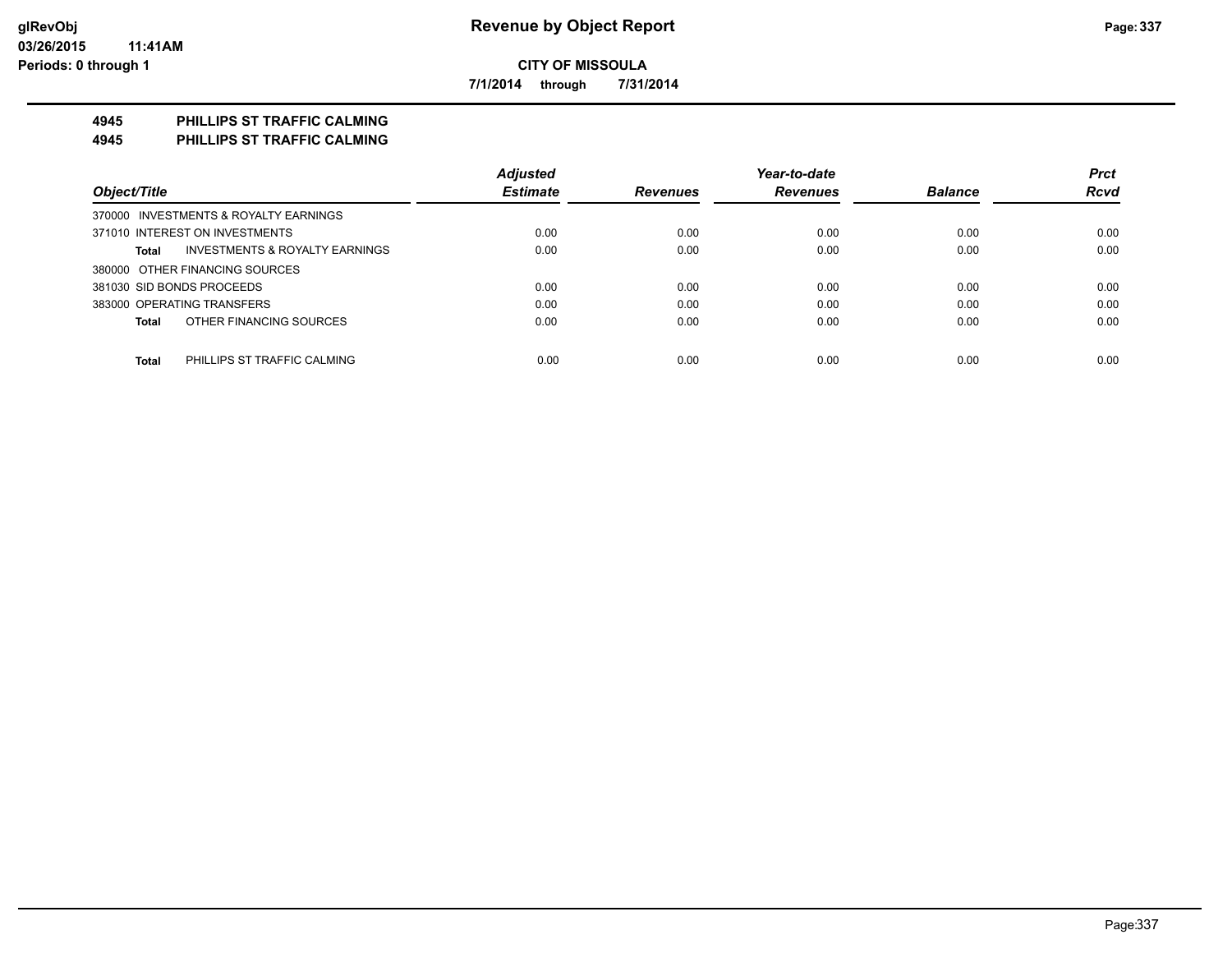**7/1/2014 through 7/31/2014**

#### **4945 PHILLIPS ST TRAFFIC CALMING**

| Object/Title                                   | <b>Adjusted</b><br><b>Estimate</b> | <b>Revenues</b> | Year-to-date<br><b>Revenues</b> | <b>Balance</b> | <b>Prct</b><br><b>Rcvd</b> |
|------------------------------------------------|------------------------------------|-----------------|---------------------------------|----------------|----------------------------|
| 370000 INVESTMENTS & ROYALTY EARNINGS          |                                    |                 |                                 |                |                            |
| 371010 INTEREST ON INVESTMENTS                 | 0.00                               | 0.00            | 0.00                            | 0.00           | 0.00                       |
| INVESTMENTS & ROYALTY EARNINGS<br><b>Total</b> | 0.00                               | 0.00            | 0.00                            | 0.00           | 0.00                       |
| 380000 OTHER FINANCING SOURCES                 |                                    |                 |                                 |                |                            |
| 381030 SID BONDS PROCEEDS                      | 0.00                               | 0.00            | 0.00                            | 0.00           | 0.00                       |
| 383000 OPERATING TRANSFERS                     | 0.00                               | 0.00            | 0.00                            | 0.00           | 0.00                       |
| OTHER FINANCING SOURCES<br><b>Total</b>        | 0.00                               | 0.00            | 0.00                            | 0.00           | 0.00                       |
|                                                |                                    |                 |                                 |                |                            |
| PHILLIPS ST TRAFFIC CALMING<br><b>Total</b>    | 0.00                               | 0.00            | 0.00                            | 0.00           | 0.00                       |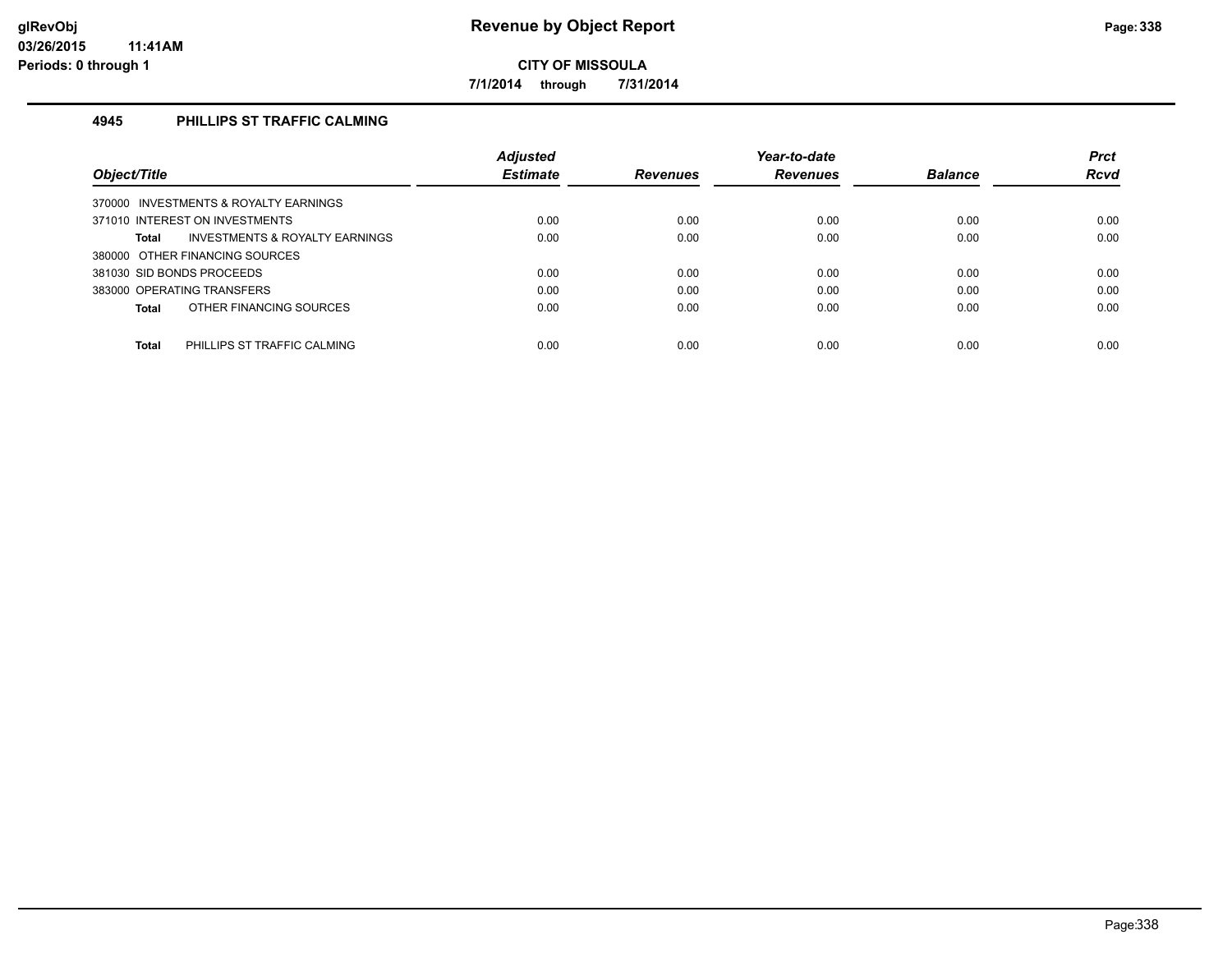**7/1/2014 through 7/31/2014**

# **4946 PATTEE CREEK DR. TRAFFIC CALMING**

# **4946 PATTEE CREEK DR. TRAFFIC CALMING**

|                                           | <b>Adjusted</b> |                 | Year-to-date    |                | <b>Prct</b> |
|-------------------------------------------|-----------------|-----------------|-----------------|----------------|-------------|
| Object/Title                              | <b>Estimate</b> | <b>Revenues</b> | <b>Revenues</b> | <b>Balance</b> | <b>Rcvd</b> |
| 370000 INVESTMENTS & ROYALTY EARNINGS     |                 |                 |                 |                |             |
| 371010 INTEREST ON INVESTMENTS            | 0.00            | 0.00            | 0.00            | 0.00           | 0.00        |
| INVESTMENTS & ROYALTY EARNINGS<br>Total   | 0.00            | 0.00            | 0.00            | 0.00           | 0.00        |
| 380000 OTHER FINANCING SOURCES            |                 |                 |                 |                |             |
| 381030 SID BONDS PROCEEDS                 | 0.00            | 0.00            | 0.00            | 0.00           | 0.00        |
| 383000 OPERATING TRANSFERS                | 0.00            | 0.00            | 0.00            | 0.00           | 0.00        |
| OTHER FINANCING SOURCES<br>Total          | 0.00            | 0.00            | 0.00            | 0.00           | 0.00        |
|                                           |                 |                 |                 |                |             |
| Total<br>PATTEE CREEK DR. TRAFFIC CALMING | 0.00            | 0.00            | 0.00            | 0.00           | 0.00        |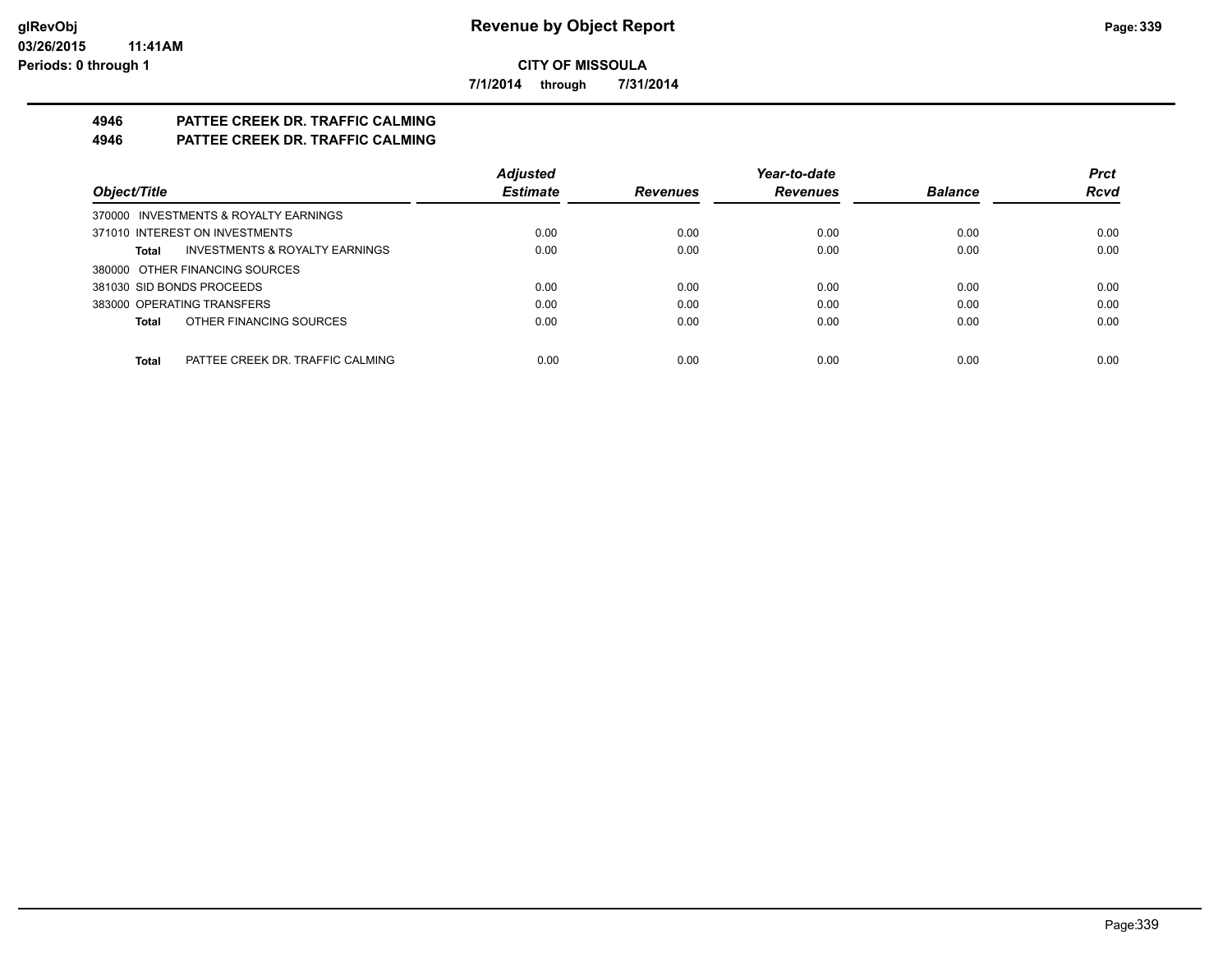**7/1/2014 through 7/31/2014**

#### **4946 PATTEE CREEK DR. TRAFFIC CALMING**

| Object/Title                                     | <b>Adjusted</b><br><b>Estimate</b> | <b>Revenues</b> | Year-to-date<br><b>Revenues</b> | <b>Balance</b> | <b>Prct</b><br><b>Rcvd</b> |
|--------------------------------------------------|------------------------------------|-----------------|---------------------------------|----------------|----------------------------|
| 370000 INVESTMENTS & ROYALTY EARNINGS            |                                    |                 |                                 |                |                            |
| 371010 INTEREST ON INVESTMENTS                   | 0.00                               | 0.00            | 0.00                            | 0.00           | 0.00                       |
| INVESTMENTS & ROYALTY EARNINGS<br><b>Total</b>   | 0.00                               | 0.00            | 0.00                            | 0.00           | 0.00                       |
| 380000 OTHER FINANCING SOURCES                   |                                    |                 |                                 |                |                            |
| 381030 SID BONDS PROCEEDS                        | 0.00                               | 0.00            | 0.00                            | 0.00           | 0.00                       |
| 383000 OPERATING TRANSFERS                       | 0.00                               | 0.00            | 0.00                            | 0.00           | 0.00                       |
| OTHER FINANCING SOURCES<br><b>Total</b>          | 0.00                               | 0.00            | 0.00                            | 0.00           | 0.00                       |
|                                                  |                                    |                 |                                 |                |                            |
| PATTEE CREEK DR. TRAFFIC CALMING<br><b>Total</b> | 0.00                               | 0.00            | 0.00                            | 0.00           | 0.00                       |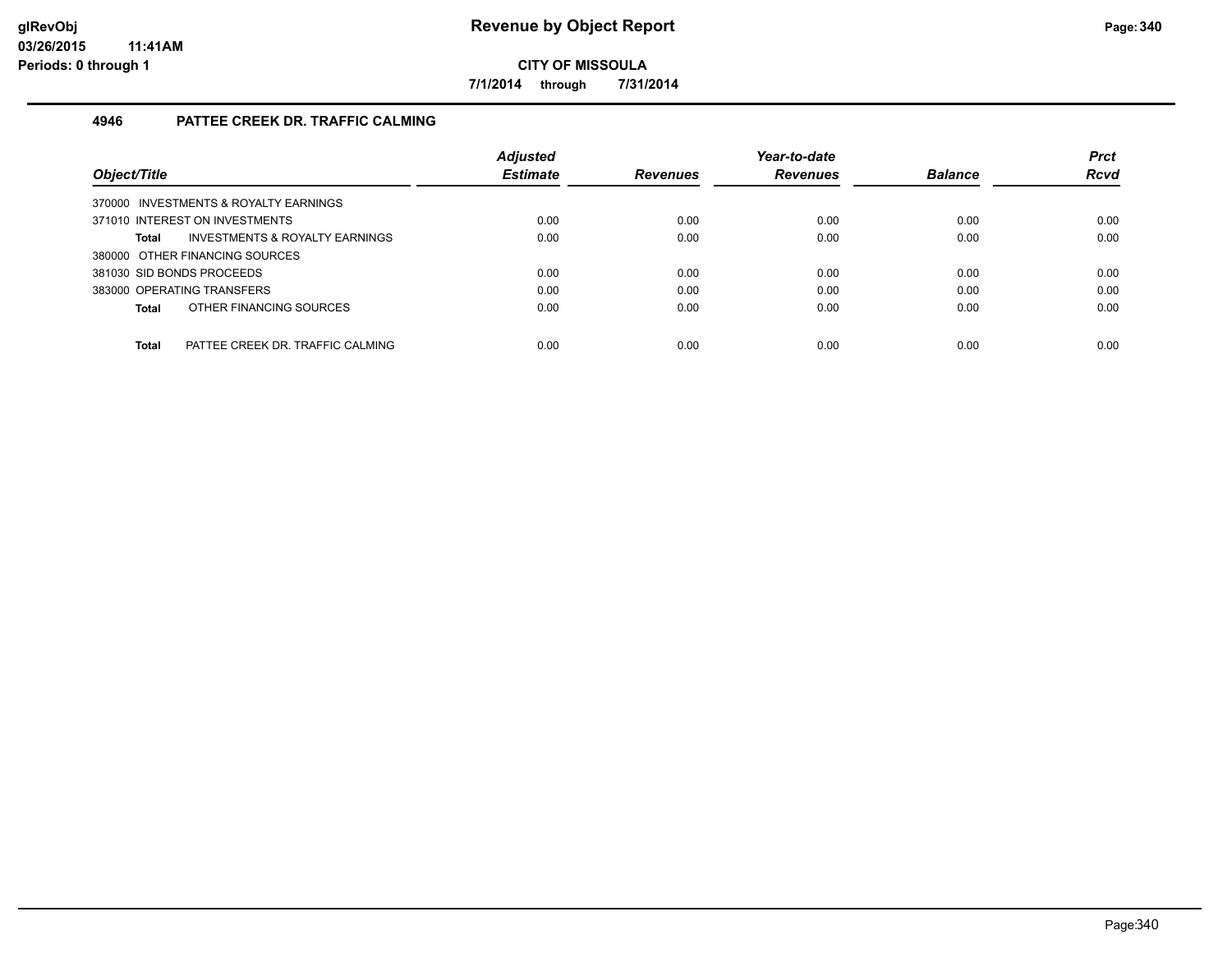**7/1/2014 through 7/31/2014**

# **4948 STORMWATER OUTFALL RETROFITS**

#### **4948 STORMWATER OUTFALL RETROFITS**

|                   |                                     | Adjusted        |                 | <b>Prct</b>     |                |             |
|-------------------|-------------------------------------|-----------------|-----------------|-----------------|----------------|-------------|
| Object/Title      |                                     | <b>Estimate</b> | <b>Revenues</b> | <b>Revenues</b> | <b>Balance</b> | <b>Rcvd</b> |
|                   | 330000 INTERGOVERNMENTAL REVENUES   |                 |                 |                 |                |             |
| 334121 DNRC GRANT |                                     | 0.00            | 0.00            | 0.00            | 0.00           | 0.00        |
|                   | 337003 HEALTH DEPT-STORM WATER MGMT | 0.00            | 0.00            | 0.00            | 0.00           | 0.00        |
| Total             | INTERGOVERNMENTAL REVENUES          | 0.00            | 0.00            | 0.00            | 0.00           | 0.00        |
|                   |                                     |                 |                 |                 |                |             |
| Total             | STORMWATER OUTFALL RETROFITS        | 0.00            | 0.00            | 0.00            | 0.00           | 0.00        |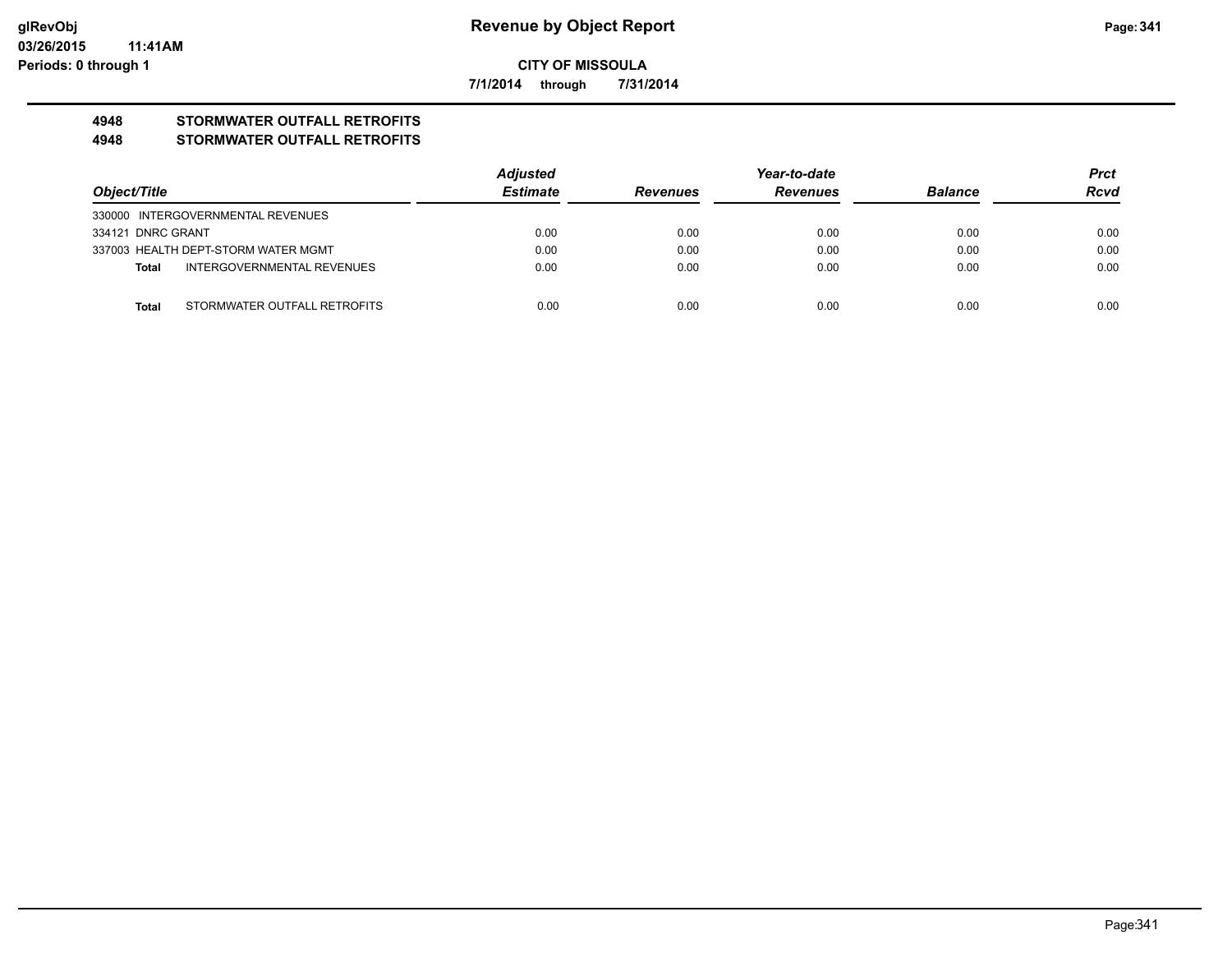**7/1/2014 through 7/31/2014**

#### **4948 STORMWATER OUTFALL RETROFITS**

| Object/Title                               | <b>Adjusted</b><br><b>Estimate</b> | <b>Revenues</b> | Year-to-date<br><b>Revenues</b> | <b>Balance</b> | <b>Prct</b><br><b>Rcvd</b> |
|--------------------------------------------|------------------------------------|-----------------|---------------------------------|----------------|----------------------------|
| 330000 INTERGOVERNMENTAL REVENUES          |                                    |                 |                                 |                |                            |
| 334121 DNRC GRANT                          | 0.00                               | 0.00            | 0.00                            | 0.00           | 0.00                       |
| 337003 HEALTH DEPT-STORM WATER MGMT        | 0.00                               | 0.00            | 0.00                            | 0.00           | 0.00                       |
| INTERGOVERNMENTAL REVENUES<br><b>Total</b> | 0.00                               | 0.00            | 0.00                            | 0.00           | 0.00                       |
|                                            |                                    |                 |                                 |                |                            |
| STORMWATER OUTFALL RETROFITS<br>Total      | 0.00                               | 0.00            | 0.00                            | 0.00           | 0.00                       |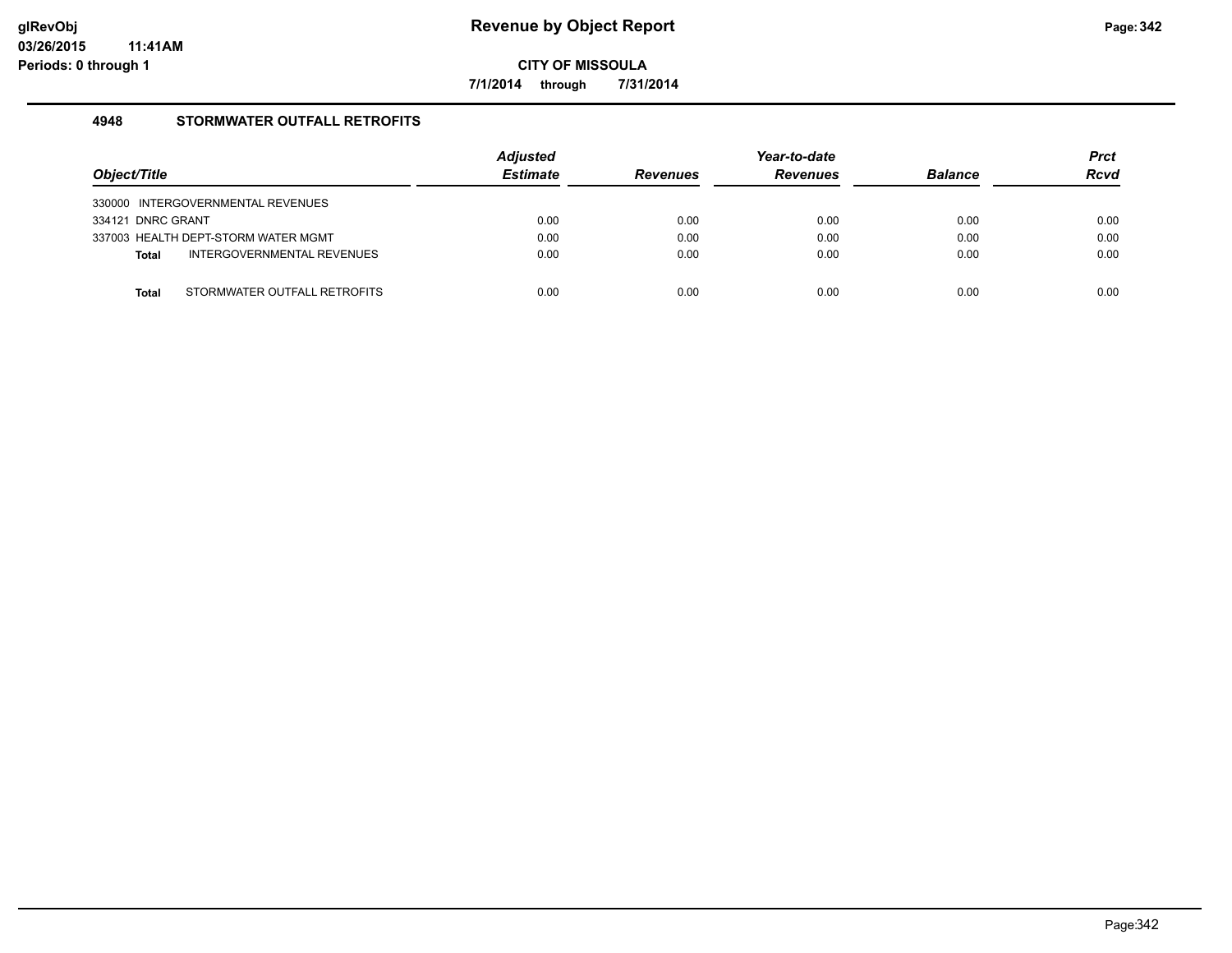**7/1/2014 through 7/31/2014**

#### **4990 ARRA ENHANCEMENTS**

**4990 ARRA ENHANCEMENTS**

|                                                           | <b>Adjusted</b> |                 | Year-to-date    |                | <b>Prct</b> |
|-----------------------------------------------------------|-----------------|-----------------|-----------------|----------------|-------------|
| Object/Title                                              | <b>Estimate</b> | <b>Revenues</b> | <b>Revenues</b> | <b>Balance</b> | <b>Rcvd</b> |
| 330000 INTERGOVERNMENTAL REVENUES                         |                 |                 |                 |                |             |
| 334990 ARRA FUNDING                                       | 0.00            | 0.00            | 0.00            | 0.00           | 0.00        |
| INTERGOVERNMENTAL REVENUES<br><b>Total</b>                | 0.00            | 0.00            | 0.00            | 0.00           | 0.00        |
| 370000 INVESTMENTS & ROYALTY EARNINGS                     |                 |                 |                 |                |             |
| 371010 INTEREST ON INVESTMENTS                            | 0.00            | 0.00            | 0.00            | 0.00           | 0.00        |
| <b>INVESTMENTS &amp; ROYALTY EARNINGS</b><br><b>Total</b> | 0.00            | 0.00            | 0.00            | 0.00           | 0.00        |
|                                                           |                 |                 |                 |                |             |
| ARRA ENHANCEMENTS<br><b>Total</b>                         | 0.00            | 0.00            | 0.00            | 0.00           | 0.00        |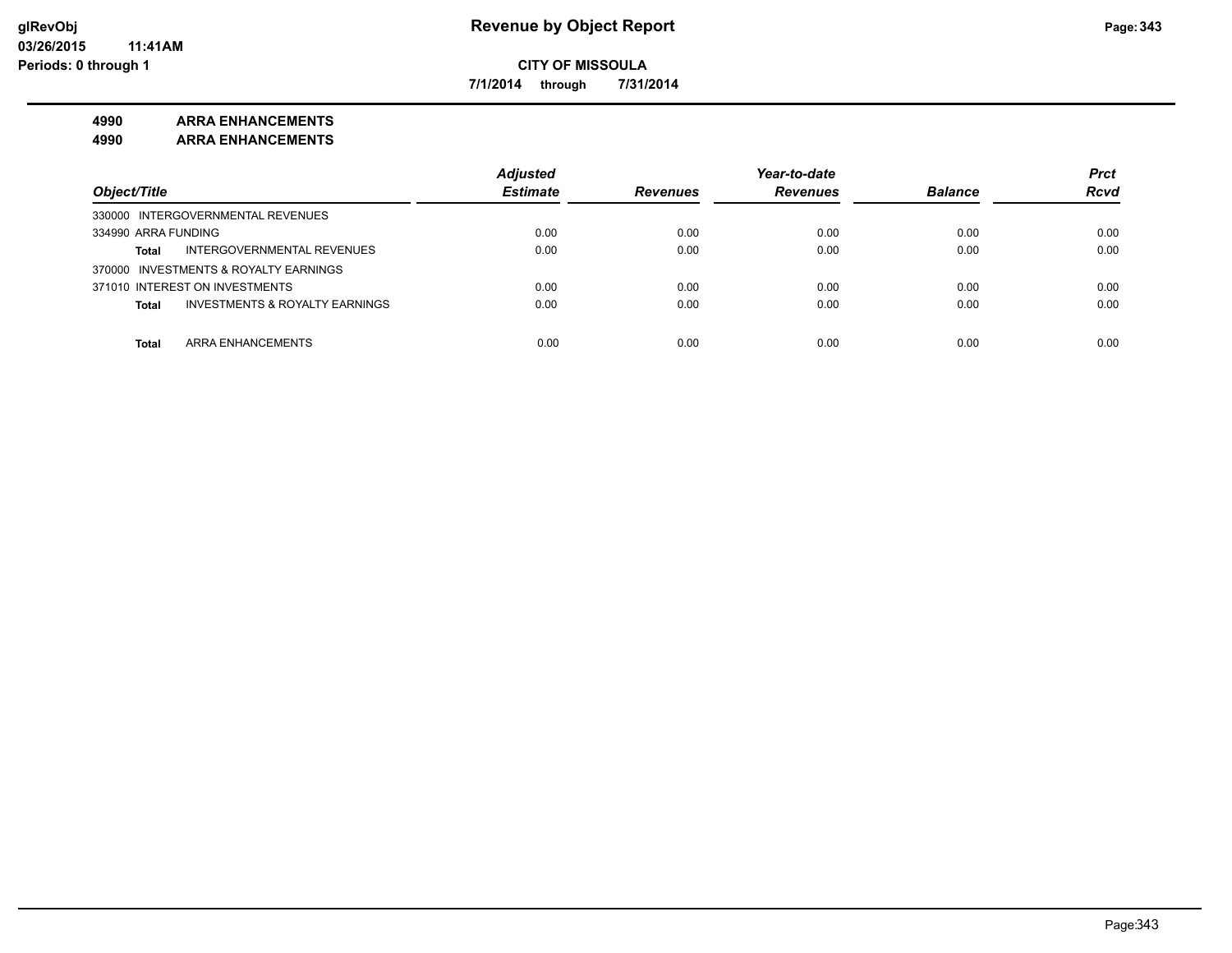**7/1/2014 through 7/31/2014**

#### **4990 ARRA ENHANCEMENTS**

| Object/Title                                   | <b>Adjusted</b><br><b>Estimate</b> | <b>Revenues</b> | Year-to-date<br><b>Revenues</b> | <b>Balance</b> | <b>Prct</b><br><b>Rcvd</b> |
|------------------------------------------------|------------------------------------|-----------------|---------------------------------|----------------|----------------------------|
| 330000 INTERGOVERNMENTAL REVENUES              |                                    |                 |                                 |                |                            |
| 334990 ARRA FUNDING                            | 0.00                               | 0.00            | 0.00                            | 0.00           | 0.00                       |
| INTERGOVERNMENTAL REVENUES<br>Total            | 0.00                               | 0.00            | 0.00                            | 0.00           | 0.00                       |
| 370000 INVESTMENTS & ROYALTY EARNINGS          |                                    |                 |                                 |                |                            |
| 371010 INTEREST ON INVESTMENTS                 | 0.00                               | 0.00            | 0.00                            | 0.00           | 0.00                       |
| INVESTMENTS & ROYALTY EARNINGS<br><b>Total</b> | 0.00                               | 0.00            | 0.00                            | 0.00           | 0.00                       |
|                                                |                                    |                 |                                 |                |                            |
| ARRA ENHANCEMENTS<br><b>Total</b>              | 0.00                               | 0.00            | 0.00                            | 0.00           | 0.00                       |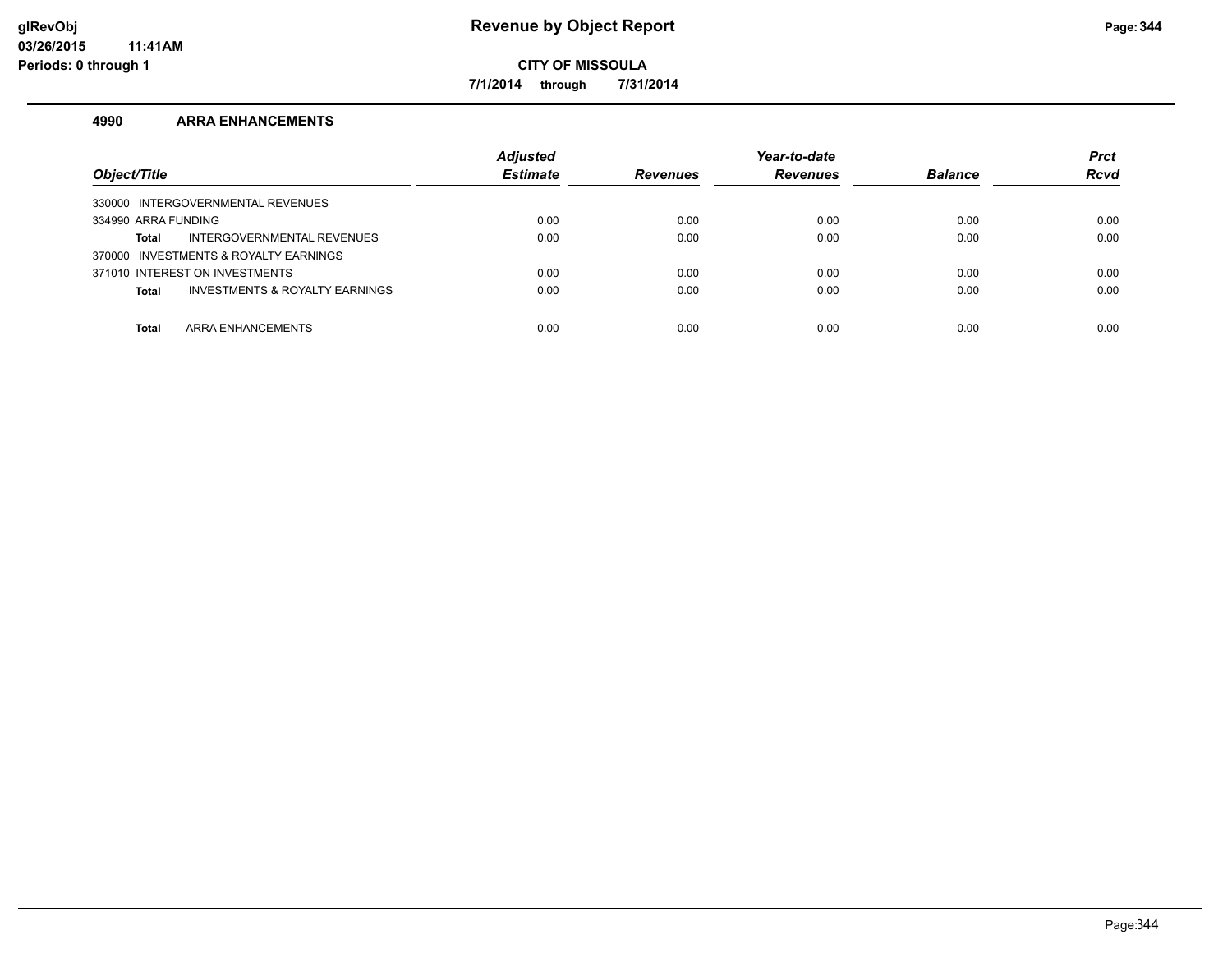**7/1/2014 through 7/31/2014**

#### **4991 ARRA HB645**

**4991 ARRA HB645**

|                                                           | <b>Adjusted</b> |                 | Year-to-date    |                | <b>Prct</b> |
|-----------------------------------------------------------|-----------------|-----------------|-----------------|----------------|-------------|
| Object/Title                                              | <b>Estimate</b> | <b>Revenues</b> | <b>Revenues</b> | <b>Balance</b> | <b>Rcvd</b> |
| INTERGOVERNMENTAL REVENUES<br>330000                      |                 |                 |                 |                |             |
| 334991 ARRA HB645 FUNDING                                 | 0.00            | 0.00            | 0.00            | 0.00           | 0.00        |
| 336023 STATE CONTRIB. - PERS                              | 0.00            | 0.00            | 0.00            | 0.00           | 0.00        |
| <b>INTERGOVERNMENTAL REVENUES</b><br><b>Total</b>         | 0.00            | 0.00            | 0.00            | 0.00           | 0.00        |
| 340000 CHARGES FOR SERVICES                               |                 |                 |                 |                |             |
| 343005 NON-ARRA MOUNTAIN WATER CONTRACT                   | 0.00            | 0.00            | 0.00            | 0.00           | 0.00        |
| <b>CHARGES FOR SERVICES</b><br>Total                      | 0.00            | 0.00            | 0.00            | 0.00           | 0.00        |
| MISCELLANEOUS REVENUES<br>360000                          |                 |                 |                 |                |             |
| 360000 MISCELLANEOUS REVENUES                             | 0.00            | 0.00            | 0.00            | 0.00           | 0.00        |
| MISCELLANEOUS REVENUES<br><b>Total</b>                    | 0.00            | 0.00            | 0.00            | 0.00           | 0.00        |
| <b>INVESTMENTS &amp; ROYALTY EARNINGS</b><br>370000       |                 |                 |                 |                |             |
| 371010 INTEREST ON INVESTMENTS                            | 0.00            | 0.00            | 0.00            | 0.00           | 0.00        |
| <b>INVESTMENTS &amp; ROYALTY EARNINGS</b><br><b>Total</b> | 0.00            | 0.00            | 0.00            | 0.00           | 0.00        |
|                                                           |                 |                 |                 |                |             |
| ARRA HB645<br><b>Total</b>                                | 0.00            | 0.00            | 0.00            | 0.00           | 0.00        |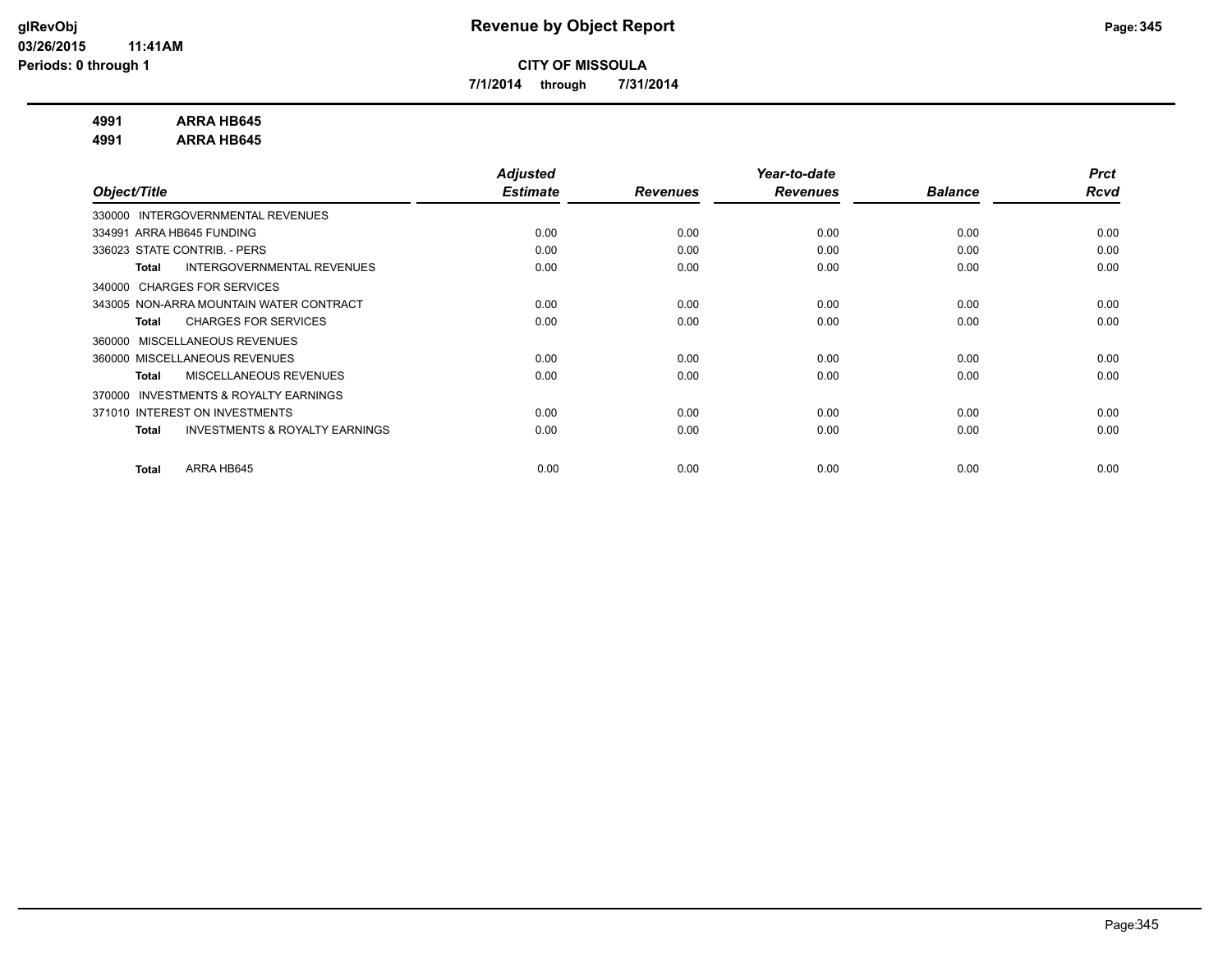**7/1/2014 through 7/31/2014**

#### **4991 ARRA HB645**

| Object/Title                                              | <b>Adjusted</b><br><b>Estimate</b> | <b>Revenues</b> | Year-to-date<br><b>Revenues</b> | <b>Balance</b> | <b>Prct</b><br>Rcvd |
|-----------------------------------------------------------|------------------------------------|-----------------|---------------------------------|----------------|---------------------|
|                                                           |                                    |                 |                                 |                |                     |
| 330000 INTERGOVERNMENTAL REVENUES                         |                                    |                 |                                 |                |                     |
| 334991 ARRA HB645 FUNDING                                 | 0.00                               | 0.00            | 0.00                            | 0.00           | 0.00                |
| 336023 STATE CONTRIB. - PERS                              | 0.00                               | 0.00            | 0.00                            | 0.00           | 0.00                |
| INTERGOVERNMENTAL REVENUES<br>Total                       | 0.00                               | 0.00            | 0.00                            | 0.00           | 0.00                |
| 340000 CHARGES FOR SERVICES                               |                                    |                 |                                 |                |                     |
| 343005 NON-ARRA MOUNTAIN WATER CONTRACT                   | 0.00                               | 0.00            | 0.00                            | 0.00           | 0.00                |
| <b>CHARGES FOR SERVICES</b><br>Total                      | 0.00                               | 0.00            | 0.00                            | 0.00           | 0.00                |
| 360000 MISCELLANEOUS REVENUES                             |                                    |                 |                                 |                |                     |
| 360000 MISCELLANEOUS REVENUES                             | 0.00                               | 0.00            | 0.00                            | 0.00           | 0.00                |
| <b>MISCELLANEOUS REVENUES</b><br>Total                    | 0.00                               | 0.00            | 0.00                            | 0.00           | 0.00                |
| <b>INVESTMENTS &amp; ROYALTY EARNINGS</b><br>370000       |                                    |                 |                                 |                |                     |
| 371010 INTEREST ON INVESTMENTS                            | 0.00                               | 0.00            | 0.00                            | 0.00           | 0.00                |
| <b>INVESTMENTS &amp; ROYALTY EARNINGS</b><br><b>Total</b> | 0.00                               | 0.00            | 0.00                            | 0.00           | 0.00                |
| ARRA HB645<br>Total                                       | 0.00                               | 0.00            | 0.00                            | 0.00           | 0.00                |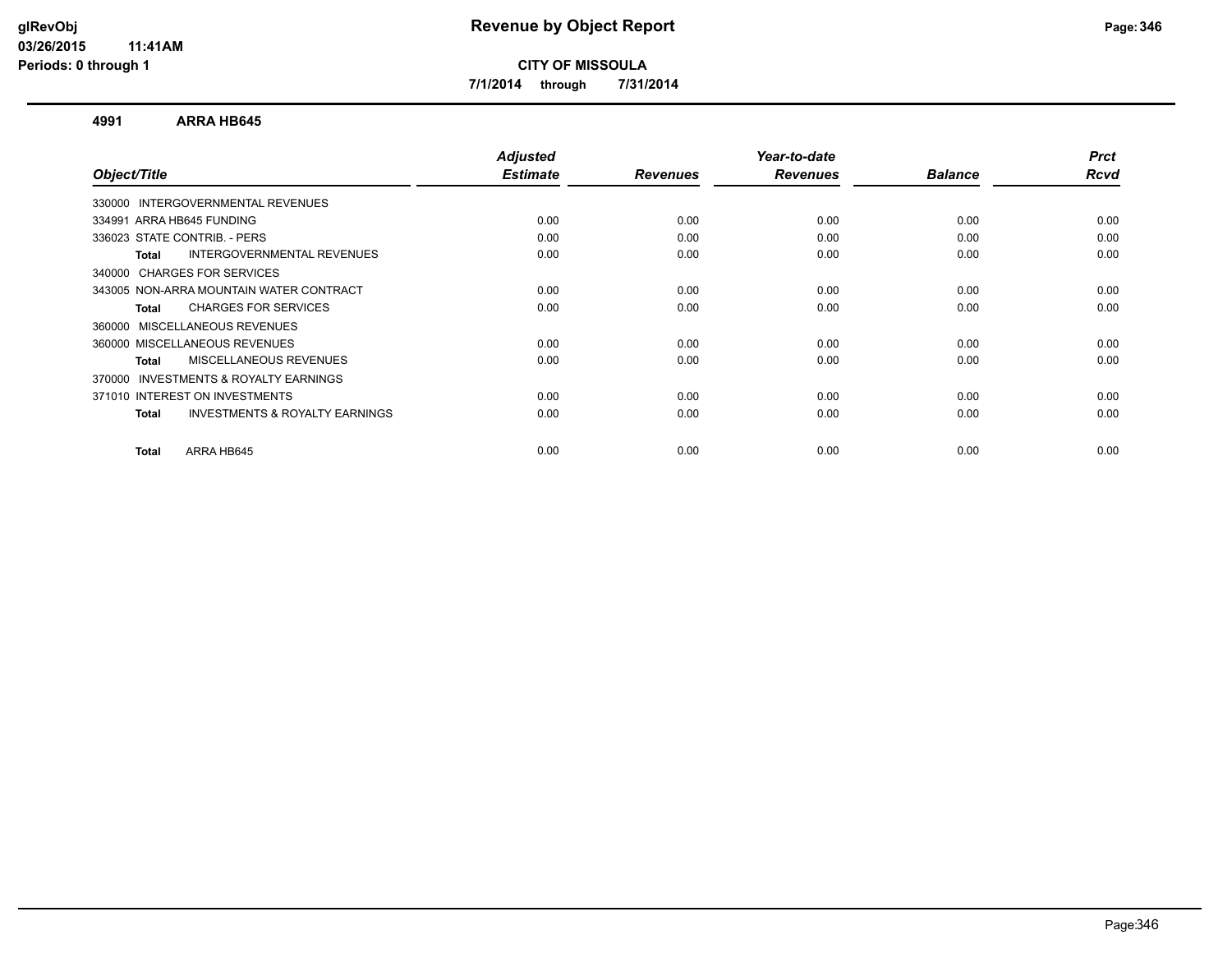**7/1/2014 through 7/31/2014**

### **4992 WFL MILLER CREEK ROAD**

**4992 WFL MILLER CREEK ROAD**

|                                                           | <b>Adjusted</b> |                 | Year-to-date    |                | <b>Prct</b> |
|-----------------------------------------------------------|-----------------|-----------------|-----------------|----------------|-------------|
| Object/Title                                              | <b>Estimate</b> | <b>Revenues</b> | <b>Revenues</b> | <b>Balance</b> | <b>Rcvd</b> |
| 330000 INTERGOVERNMENTAL REVENUES                         |                 |                 |                 |                |             |
| 334990 ARRA FUNDING                                       | 0.00            | 0.00            | 0.00            | 0.00           | 0.00        |
| INTERGOVERNMENTAL REVENUES<br><b>Total</b>                | 0.00            | 0.00            | 0.00            | 0.00           | 0.00        |
| 370000 INVESTMENTS & ROYALTY EARNINGS                     |                 |                 |                 |                |             |
| 371010 INTEREST ON INVESTMENTS                            | 0.00            | 0.00            | 0.00            | 0.00           | 0.00        |
| <b>INVESTMENTS &amp; ROYALTY EARNINGS</b><br><b>Total</b> | 0.00            | 0.00            | 0.00            | 0.00           | 0.00        |
|                                                           |                 |                 |                 |                |             |
| WFL MILLER CREEK ROAD<br><b>Total</b>                     | 0.00            | 0.00            | 0.00            | 0.00           | 0.00        |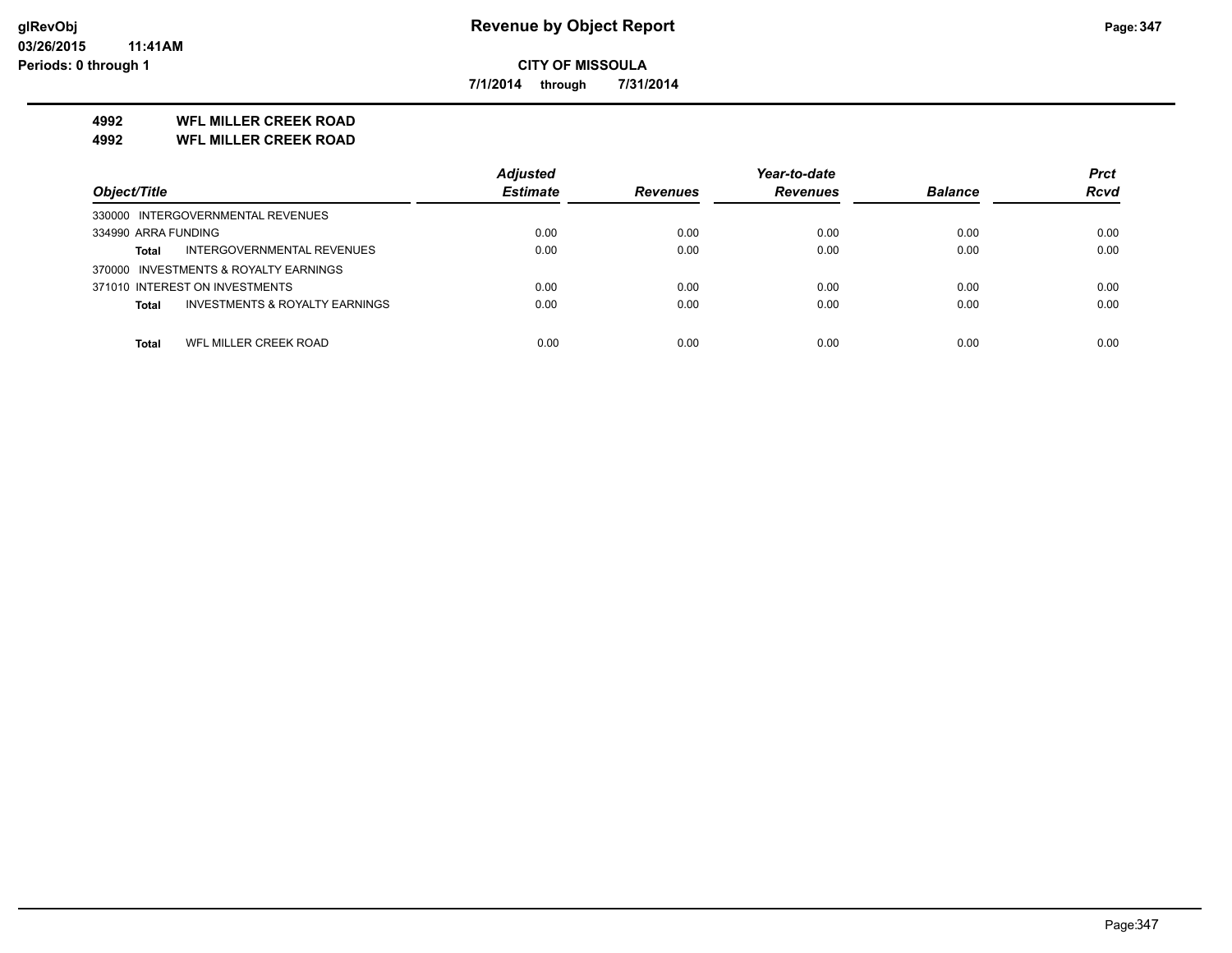**7/1/2014 through 7/31/2014**

#### **4992 WFL MILLER CREEK ROAD**

| Object/Title                                   | <b>Adjusted</b><br><b>Estimate</b> | <b>Revenues</b> | Year-to-date<br><b>Revenues</b> | <b>Balance</b> | <b>Prct</b><br><b>Rcvd</b> |
|------------------------------------------------|------------------------------------|-----------------|---------------------------------|----------------|----------------------------|
| 330000 INTERGOVERNMENTAL REVENUES              |                                    |                 |                                 |                |                            |
| 334990 ARRA FUNDING                            | 0.00                               | 0.00            | 0.00                            | 0.00           | 0.00                       |
| INTERGOVERNMENTAL REVENUES<br>Total            | 0.00                               | 0.00            | 0.00                            | 0.00           | 0.00                       |
| 370000 INVESTMENTS & ROYALTY EARNINGS          |                                    |                 |                                 |                |                            |
| 371010 INTEREST ON INVESTMENTS                 | 0.00                               | 0.00            | 0.00                            | 0.00           | 0.00                       |
| INVESTMENTS & ROYALTY EARNINGS<br><b>Total</b> | 0.00                               | 0.00            | 0.00                            | 0.00           | 0.00                       |
|                                                |                                    |                 |                                 |                |                            |
| WFL MILLER CREEK ROAD<br><b>Total</b>          | 0.00                               | 0.00            | 0.00                            | 0.00           | 0.00                       |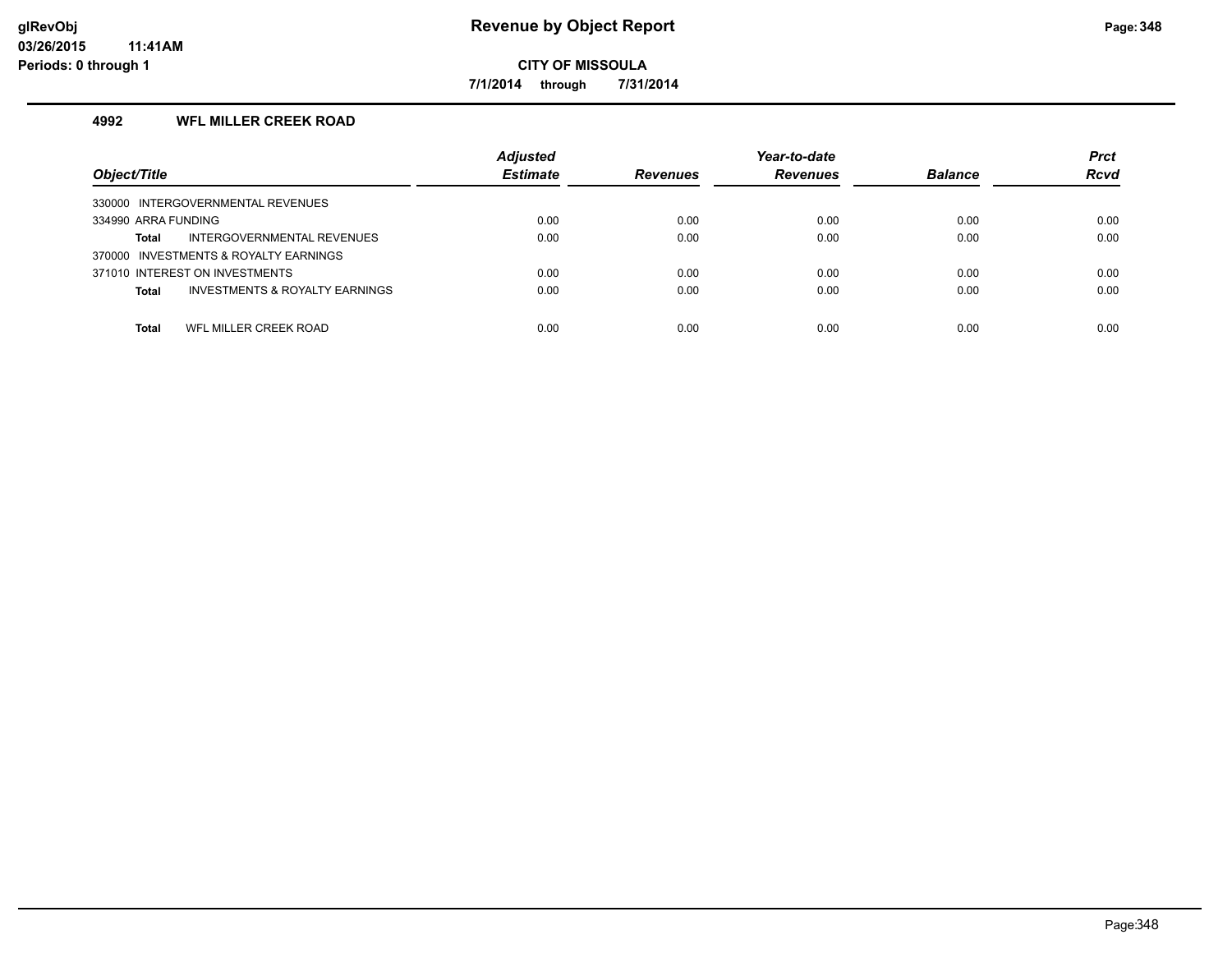**7/1/2014 through 7/31/2014**

**4993 WESTERN FEDERAL LANDS**

**4993 WESTERN FEDERAL LANDS**

|                                              | <b>Adjusted</b> |                 | Year-to-date    |                | <b>Prct</b> |
|----------------------------------------------|-----------------|-----------------|-----------------|----------------|-------------|
| Object/Title                                 | <b>Estimate</b> | <b>Revenues</b> | <b>Revenues</b> | <b>Balance</b> | <b>Rcvd</b> |
| 330000 INTERGOVERNMENTAL REVENUES            |                 |                 |                 |                |             |
| 331005 WESTERN FEDERAL LANDS GRANT           | 0.00            | 0.00            | 0.00            | 0.00           | 0.00        |
| 334125 FWP GRANT                             | 0.00            | 0.00            | 0.00            | 0.00           | 0.00        |
| INTERGOVERNMENTAL REVENUES<br>Total          | 0.00            | 0.00            | 0.00            | 0.00           | 0.00        |
| 360000 MISCELLANEOUS REVENUES                |                 |                 |                 |                |             |
| 365010 FRIENDS OF MISSOULA PARKS DONATION    | 0.00            | 0.00            | 0.00            | 0.00           | 0.00        |
| MISCELLANEOUS REVENUES<br>Total              | 0.00            | 0.00            | 0.00            | 0.00           | 0.00        |
| 370000 INVESTMENTS & ROYALTY EARNINGS        |                 |                 |                 |                |             |
| 371010 INTEREST ON INVESTMENTS               | 0.00            | 0.00            | 0.00            | 0.00           | 0.00        |
| INVESTMENTS & ROYALTY EARNINGS<br>Total      | 0.00            | 0.00            | 0.00            | 0.00           | 0.00        |
| <b>WESTERN FEDERAL LANDS</b><br><b>Total</b> | 0.00            | 0.00            | 0.00            | 0.00           | 0.00        |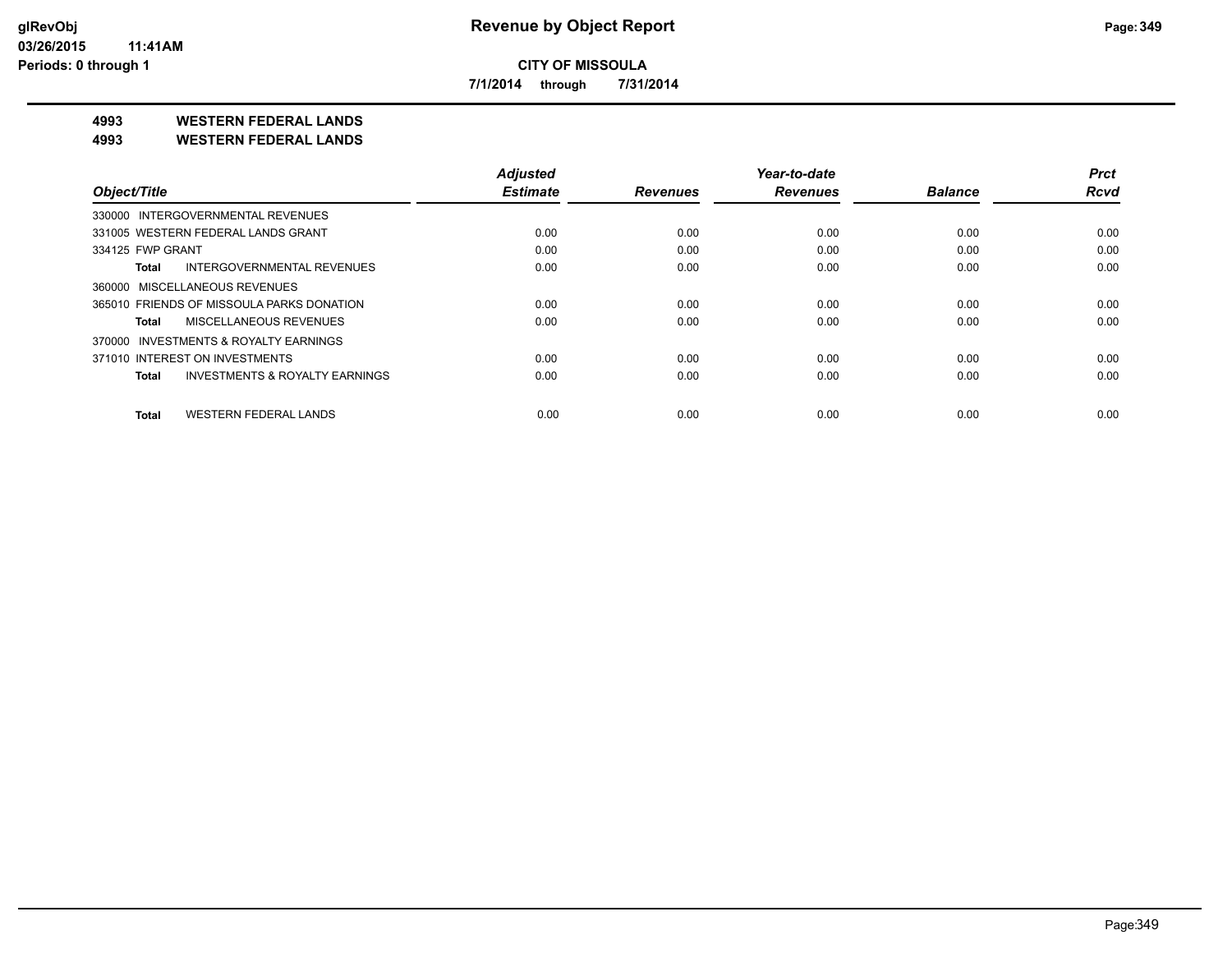**7/1/2014 through 7/31/2014**

#### **4993 WESTERN FEDERAL LANDS**

|                                                    | <b>Adjusted</b> |                 | Year-to-date    |                | <b>Prct</b> |
|----------------------------------------------------|-----------------|-----------------|-----------------|----------------|-------------|
| Object/Title                                       | <b>Estimate</b> | <b>Revenues</b> | <b>Revenues</b> | <b>Balance</b> | <b>Rcvd</b> |
| 330000 INTERGOVERNMENTAL REVENUES                  |                 |                 |                 |                |             |
| 331005 WESTERN FEDERAL LANDS GRANT                 | 0.00            | 0.00            | 0.00            | 0.00           | 0.00        |
| 334125 FWP GRANT                                   | 0.00            | 0.00            | 0.00            | 0.00           | 0.00        |
| INTERGOVERNMENTAL REVENUES<br><b>Total</b>         | 0.00            | 0.00            | 0.00            | 0.00           | 0.00        |
| 360000 MISCELLANEOUS REVENUES                      |                 |                 |                 |                |             |
| 365010 FRIENDS OF MISSOULA PARKS DONATION          | 0.00            | 0.00            | 0.00            | 0.00           | 0.00        |
| MISCELLANEOUS REVENUES<br>Total                    | 0.00            | 0.00            | 0.00            | 0.00           | 0.00        |
| 370000 INVESTMENTS & ROYALTY EARNINGS              |                 |                 |                 |                |             |
| 371010 INTEREST ON INVESTMENTS                     | 0.00            | 0.00            | 0.00            | 0.00           | 0.00        |
| <b>INVESTMENTS &amp; ROYALTY EARNINGS</b><br>Total | 0.00            | 0.00            | 0.00            | 0.00           | 0.00        |
|                                                    |                 |                 |                 |                |             |
| <b>WESTERN FEDERAL LANDS</b><br><b>Total</b>       | 0.00            | 0.00            | 0.00            | 0.00           | 0.00        |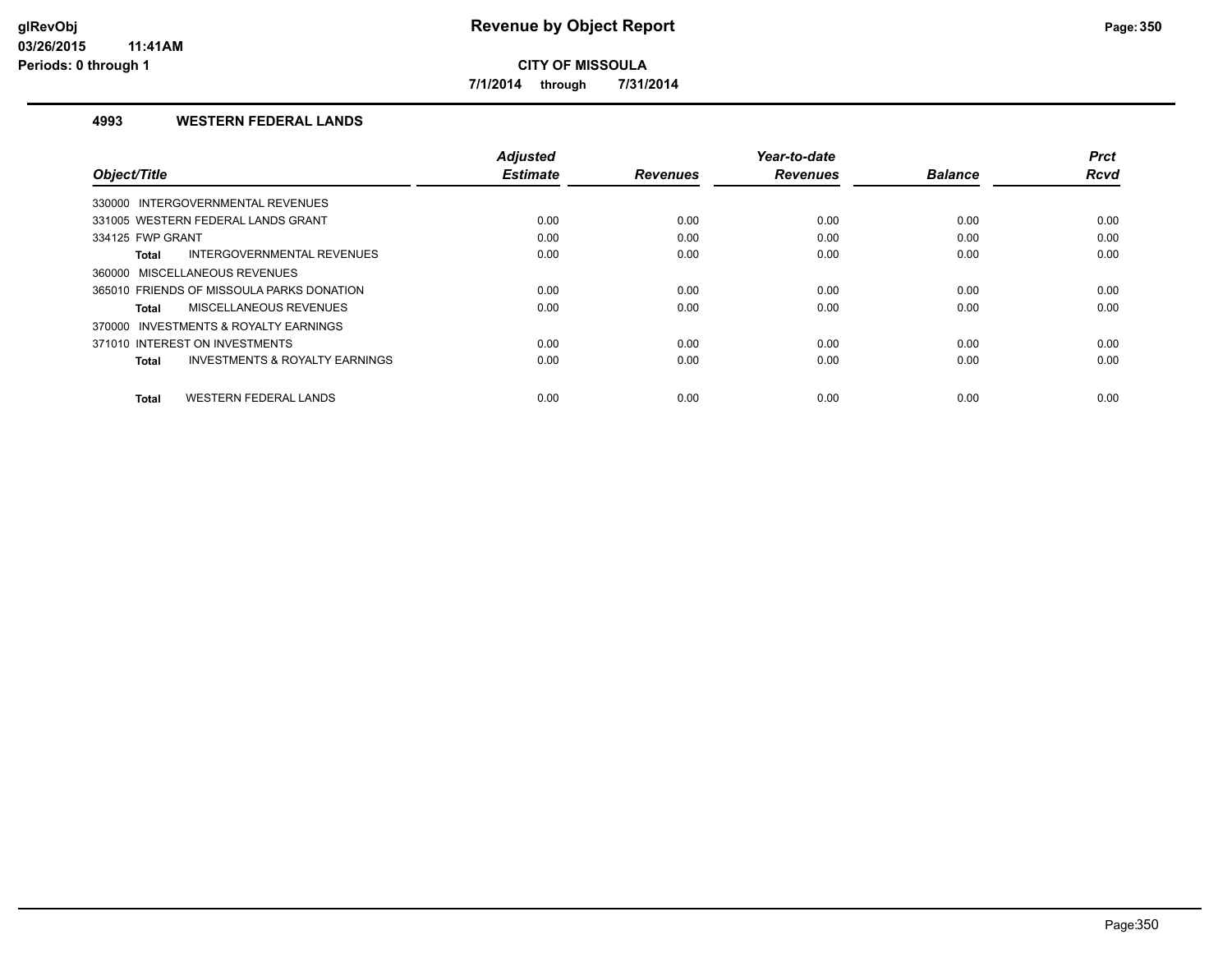**7/1/2014 through 7/31/2014**

**5020 CIVIC STADIUM**

**5020 CIVIC STADIUM**

|                                                           | <b>Adjusted</b> |                 | Year-to-date    |                | <b>Prct</b> |
|-----------------------------------------------------------|-----------------|-----------------|-----------------|----------------|-------------|
| Object/Title                                              | <b>Estimate</b> | <b>Revenues</b> | <b>Revenues</b> | <b>Balance</b> | <b>Rcvd</b> |
| 330000 INTERGOVERNMENTAL REVENUES                         |                 |                 |                 |                |             |
| 336023 STATE CONTRIB. - PERS                              | 0.00            | 0.00            | 0.00            | 0.00           | 0.00        |
| <b>INTERGOVERNMENTAL REVENUES</b><br>Total                | 0.00            | 0.00            | 0.00            | 0.00           | 0.00        |
| 360000 MISCELLANEOUS REVENUES                             |                 |                 |                 |                |             |
| 360010 MISCELLANEOUS                                      | 0.00            | 0.00            | 0.00            | 0.00           | 0.00        |
| 361010 RENTAL REVENUE                                     | 120,000.00      | 0.00            | 0.00            | 120,000.00     | 0.00        |
| 362003 US BANK FEE REIMBURSEMENT                          | 0.00            | 0.00            | 0.00            | 0.00           | 0.00        |
| 365030 DONATIONS STADIUM R&D                              | 0.00            | 0.00            | 0.00            | 0.00           | 0.00        |
| <b>MISCELLANEOUS REVENUES</b><br><b>Total</b>             | 120,000.00      | 0.00            | 0.00            | 120,000.00     | 0.00        |
| 370000 INVESTMENTS & ROYALTY EARNINGS                     |                 |                 |                 |                |             |
| 371010 INTEREST ON INVESTMENTS                            | 0.00            | 0.00            | 0.00            | 0.00           | 0.00        |
| <b>INVESTMENTS &amp; ROYALTY EARNINGS</b><br><b>Total</b> | 0.00            | 0.00            | 0.00            | 0.00           | 0.00        |
| OTHER FINANCING SOURCES<br>380000                         |                 |                 |                 |                |             |
| 383000 OPERATING TRANSFERS                                | 0.00            | 0.00            | 0.00            | 0.00           | 0.00        |
| 383400 CAPITAL CONTRIBUTION                               | 0.00            | 0.00            | 0.00            | 0.00           | 0.00        |
| OTHER FINANCING SOURCES<br><b>Total</b>                   | 0.00            | 0.00            | 0.00            | 0.00           | 0.00        |
|                                                           |                 |                 |                 |                |             |
| <b>CIVIC STADIUM</b><br><b>Total</b>                      | 120,000.00      | 0.00            | 0.00            | 120,000.00     | 0.00        |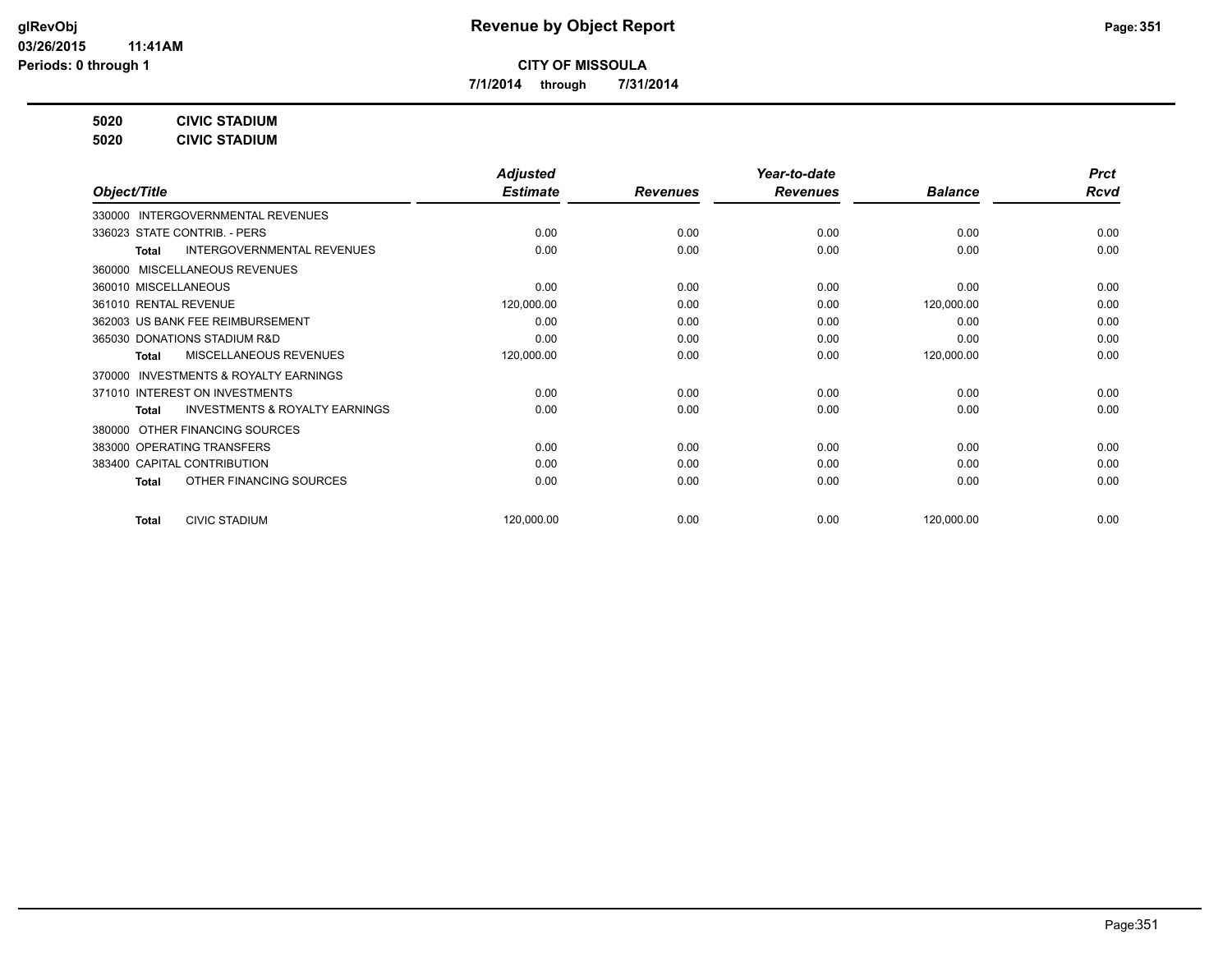**7/1/2014 through 7/31/2014**

#### **5020 CIVIC STADIUM**

|                                                           | <b>Adjusted</b> |                 | Year-to-date    |                | <b>Prct</b> |
|-----------------------------------------------------------|-----------------|-----------------|-----------------|----------------|-------------|
| Object/Title                                              | <b>Estimate</b> | <b>Revenues</b> | <b>Revenues</b> | <b>Balance</b> | <b>Rcvd</b> |
| 330000 INTERGOVERNMENTAL REVENUES                         |                 |                 |                 |                |             |
| 336023 STATE CONTRIB. - PERS                              | 0.00            | 0.00            | 0.00            | 0.00           | 0.00        |
| INTERGOVERNMENTAL REVENUES<br>Total                       | 0.00            | 0.00            | 0.00            | 0.00           | 0.00        |
| 360000 MISCELLANEOUS REVENUES                             |                 |                 |                 |                |             |
| 360010 MISCELLANEOUS                                      | 0.00            | 0.00            | 0.00            | 0.00           | 0.00        |
| 361010 RENTAL REVENUE                                     | 120,000.00      | 0.00            | 0.00            | 120,000.00     | 0.00        |
| 362003 US BANK FEE REIMBURSEMENT                          | 0.00            | 0.00            | 0.00            | 0.00           | 0.00        |
| 365030 DONATIONS STADIUM R&D                              | 0.00            | 0.00            | 0.00            | 0.00           | 0.00        |
| <b>MISCELLANEOUS REVENUES</b><br>Total                    | 120,000.00      | 0.00            | 0.00            | 120,000.00     | 0.00        |
| <b>INVESTMENTS &amp; ROYALTY EARNINGS</b><br>370000       |                 |                 |                 |                |             |
| 371010 INTEREST ON INVESTMENTS                            | 0.00            | 0.00            | 0.00            | 0.00           | 0.00        |
| <b>INVESTMENTS &amp; ROYALTY EARNINGS</b><br><b>Total</b> | 0.00            | 0.00            | 0.00            | 0.00           | 0.00        |
| OTHER FINANCING SOURCES<br>380000                         |                 |                 |                 |                |             |
| 383000 OPERATING TRANSFERS                                | 0.00            | 0.00            | 0.00            | 0.00           | 0.00        |
| 383400 CAPITAL CONTRIBUTION                               | 0.00            | 0.00            | 0.00            | 0.00           | 0.00        |
| OTHER FINANCING SOURCES<br><b>Total</b>                   | 0.00            | 0.00            | 0.00            | 0.00           | 0.00        |
| <b>CIVIC STADIUM</b><br><b>Total</b>                      | 120,000.00      | 0.00            | 0.00            | 120,000.00     | 0.00        |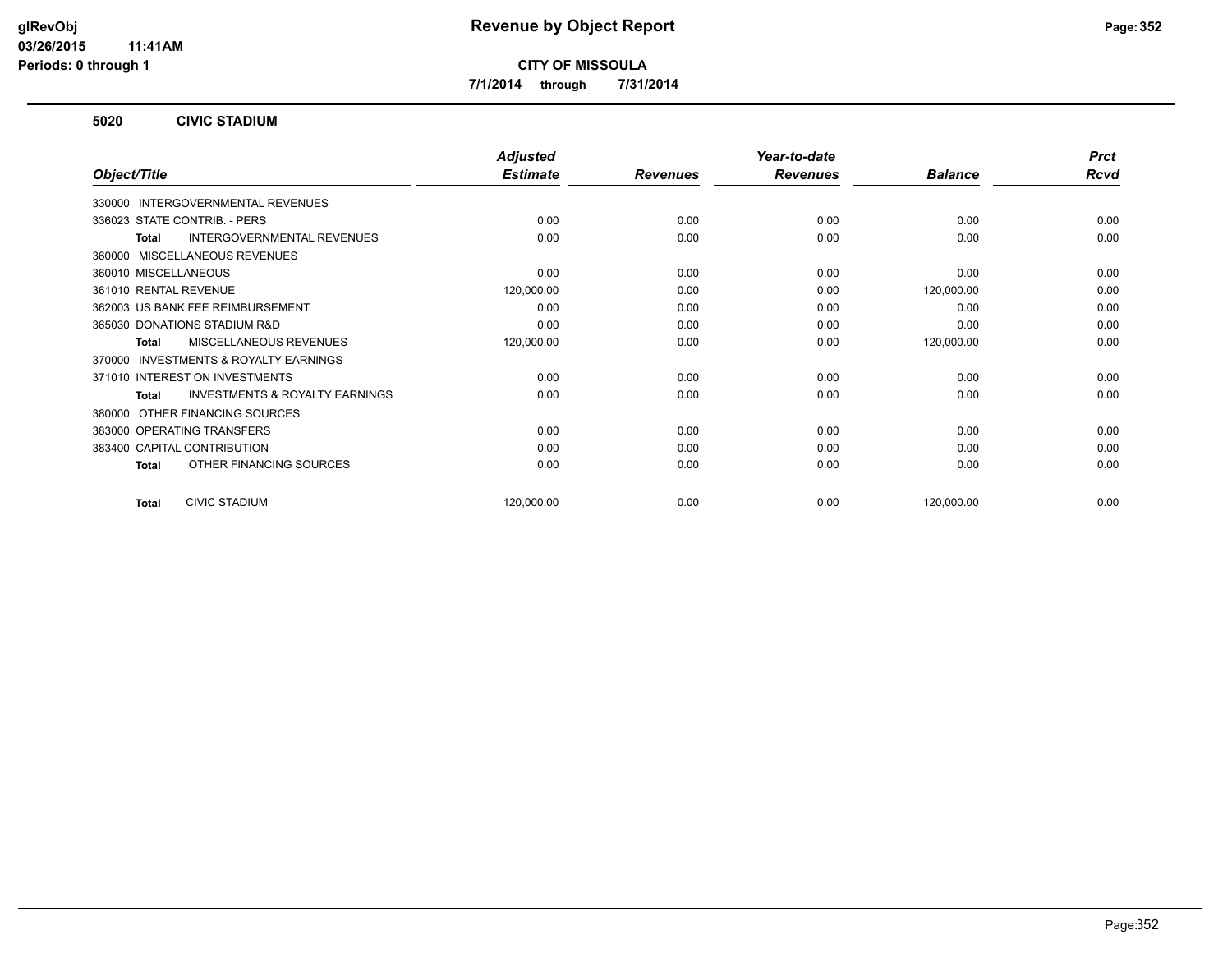**7/1/2014 through 7/31/2014**

### **5310 SEWER OPERATING BUDGET FUND**

#### **5310 SEWER OPERATING BUDGET FUND**

|                                                    | <b>Adjusted</b> |                 | Year-to-date    |                | <b>Prct</b> |
|----------------------------------------------------|-----------------|-----------------|-----------------|----------------|-------------|
| Object/Title                                       | <b>Estimate</b> | <b>Revenues</b> | <b>Revenues</b> | <b>Balance</b> | <b>Rcvd</b> |
| 320000 LICENSES & PERMITS                          |                 |                 |                 |                |             |
| 323027 HAULER PERMITS                              | 0.00            | 0.00            | 0.00            | 0.00           | 0.00        |
| <b>LICENSES &amp; PERMITS</b><br><b>Total</b>      | 0.00            | 0.00            | 0.00            | 0.00           | 0.00        |
| 330000 INTERGOVERNMENTAL REVENUES                  |                 |                 |                 |                |             |
| 334071 DEQ/RIVER WATER SAMPLING                    | 0.00            | 0.00            | 0.00            | 0.00           | 0.00        |
| 336023 STATE CONTRIB. - PERS                       | 0.00            | 42.02           | 42.02           | $-42.02$       | 0.00        |
| <b>INTERGOVERNMENTAL REVENUES</b><br><b>Total</b>  | 0.00            | 42.02           | 42.02           | $-42.02$       | 0.00        |
| 340000 CHARGES FOR SERVICES                        |                 |                 |                 |                |             |
| 343031 SEWER SERVICE CHARGES                       | 0.00            | 0.00            | 0.00            | 0.00           | 0.00        |
| 343032 SEWER INSTALLATION CHARGES                  | 76,000.00       | 0.00            | 0.00            | 76,000.00      | 0.00        |
| 343035 SALE OF SEWER MATERIALS AND SUPPLIES        | 0.00            | 0.00            | 0.00            | 0.00           | 0.00        |
| 343039 DISPOSAL FEES                               | 0.00            | 0.00            | 0.00            | 0.00           | 0.00        |
| <b>CHARGES FOR SERVICES</b><br><b>Total</b>        | 76,000.00       | 0.00            | 0.00            | 76,000.00      | 0.00        |
| 360000 MISCELLANEOUS REVENUES                      |                 |                 |                 |                |             |
| 360010 MISCELLANEOUS                               | 0.00            | 0.00            | 0.00            | 0.00           | 0.00        |
| 360030 CONTRIBUTIONS FROM PROPERTY OWNERS          | 0.00            | 0.00            | 0.00            | 0.00           | 0.00        |
| 363040 PENALTY AND INTEREST                        | 0.00            | 0.00            | 0.00            | 0.00           | 0.00        |
| 364012 SALE OF SURPLUS PROPERTY                    | 0.00            | 0.00            | 0.00            | 0.00           | 0.00        |
| MISCELLANEOUS REVENUES<br>Total                    | 0.00            | 0.00            | 0.00            | 0.00           | 0.00        |
| 370000 INVESTMENTS & ROYALTY EARNINGS              |                 |                 |                 |                |             |
| 371010 INTEREST ON INVESTMENTS                     | 0.00            | 0.00            | 0.00            | 0.00           | 0.00        |
| 371020 GAIN/LOSS IN MARKET VALUE OF INVESTMENTS    | 0.00            | 0.00            | 0.00            | 0.00           | 0.00        |
| <b>INVESTMENTS &amp; ROYALTY EARNINGS</b><br>Total | 0.00            | 0.00            | 0.00            | 0.00           | 0.00        |
| 380000 OTHER FINANCING SOURCES                     |                 |                 |                 |                |             |
| 381090 PROCEEDS FROM CAPITAL LEASE                 | 0.00            | 0.00            | 0.00            | 0.00           | 0.00        |
| 382010 SALE OF FIXED ASSETS                        | 0.00            | 0.00            | 0.00            | 0.00           | 0.00        |
| 383024 TRANS FR SEWER CLEARING                     | 4,458,965.00    | 0.00            | 0.00            | 4,458,965.00   | 0.00        |
| OTHER FINANCING SOURCES<br><b>Total</b>            | 4,458,965.00    | 0.00            | 0.00            | 4,458,965.00   | 0.00        |
| SEWER OPERATING BUDGET FUND<br>Total               | 4.534.965.00    | 42.02           | 42.02           | 4.534.922.98   | 0.00        |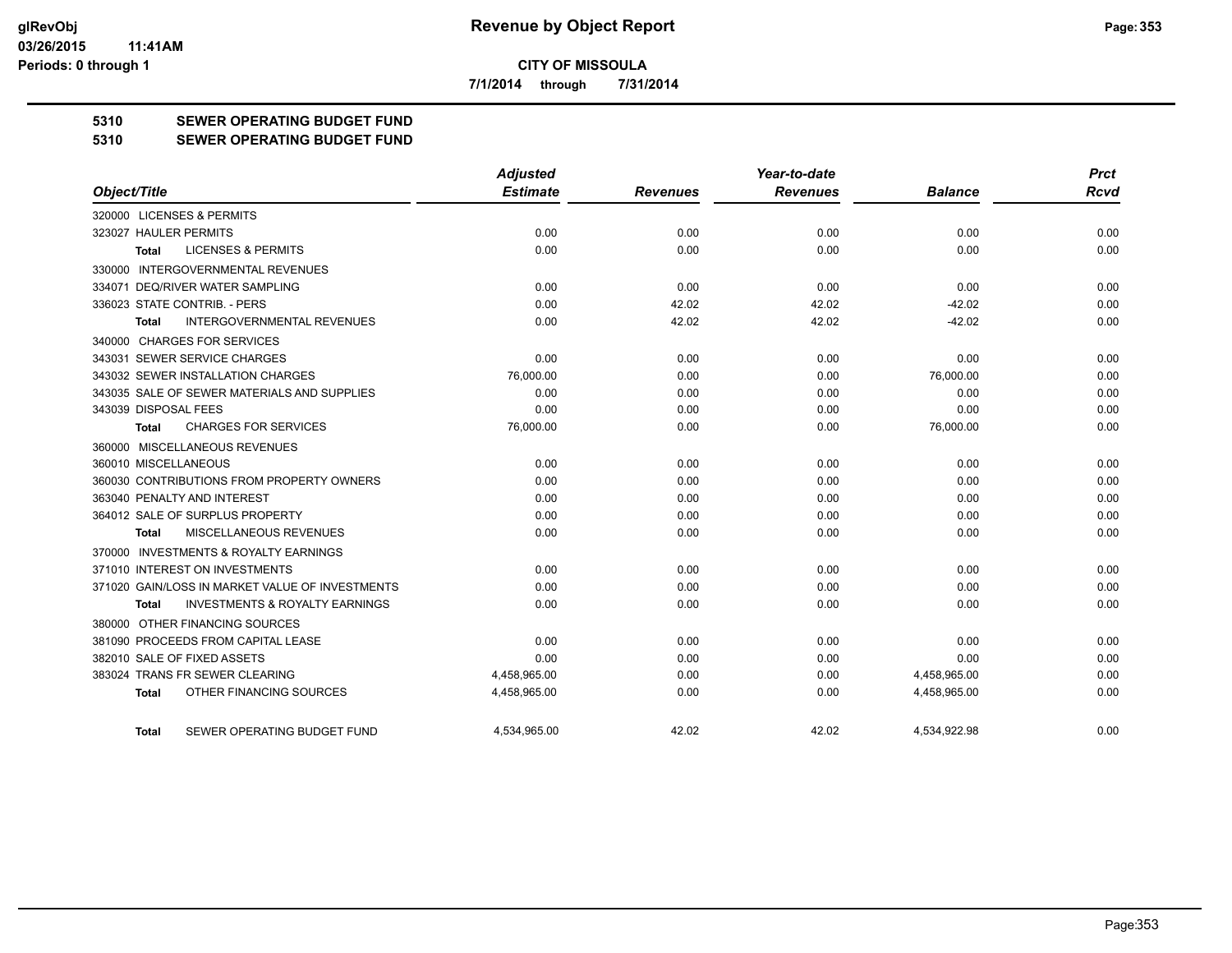**7/1/2014 through 7/31/2014**

#### **5310 SEWER OPERATING BUDGET FUND**

| Object/Title                                              | <b>Adjusted</b><br><b>Estimate</b> | <b>Revenues</b> | Year-to-date<br><b>Revenues</b> | <b>Balance</b> | <b>Prct</b><br><b>Rcvd</b> |
|-----------------------------------------------------------|------------------------------------|-----------------|---------------------------------|----------------|----------------------------|
|                                                           |                                    |                 |                                 |                |                            |
| 320000 LICENSES & PERMITS                                 |                                    |                 |                                 |                |                            |
| 323027 HAULER PERMITS                                     | 0.00                               | 0.00            | 0.00                            | 0.00           | 0.00                       |
| <b>LICENSES &amp; PERMITS</b><br><b>Total</b>             | 0.00                               | 0.00            | 0.00                            | 0.00           | 0.00                       |
| 330000 INTERGOVERNMENTAL REVENUES                         |                                    |                 |                                 |                |                            |
| 334071 DEQ/RIVER WATER SAMPLING                           | 0.00                               | 0.00            | 0.00                            | 0.00           | 0.00                       |
| 336023 STATE CONTRIB. - PERS                              | 0.00                               | 42.02           | 42.02                           | $-42.02$       | 0.00                       |
| INTERGOVERNMENTAL REVENUES<br><b>Total</b>                | 0.00                               | 42.02           | 42.02                           | $-42.02$       | 0.00                       |
| 340000 CHARGES FOR SERVICES                               |                                    |                 |                                 |                |                            |
| 343031 SEWER SERVICE CHARGES                              | 0.00                               | 0.00            | 0.00                            | 0.00           | 0.00                       |
| 343032 SEWER INSTALLATION CHARGES                         | 76,000.00                          | 0.00            | 0.00                            | 76,000.00      | 0.00                       |
| 343035 SALE OF SEWER MATERIALS AND SUPPLIES               | 0.00                               | 0.00            | 0.00                            | 0.00           | 0.00                       |
| 343039 DISPOSAL FEES                                      | 0.00                               | 0.00            | 0.00                            | 0.00           | 0.00                       |
| <b>CHARGES FOR SERVICES</b><br><b>Total</b>               | 76,000.00                          | 0.00            | 0.00                            | 76,000.00      | 0.00                       |
| 360000 MISCELLANEOUS REVENUES                             |                                    |                 |                                 |                |                            |
| 360010 MISCELLANEOUS                                      | 0.00                               | 0.00            | 0.00                            | 0.00           | 0.00                       |
| 360030 CONTRIBUTIONS FROM PROPERTY OWNERS                 | 0.00                               | 0.00            | 0.00                            | 0.00           | 0.00                       |
| 363040 PENALTY AND INTEREST                               | 0.00                               | 0.00            | 0.00                            | 0.00           | 0.00                       |
| 364012 SALE OF SURPLUS PROPERTY                           | 0.00                               | 0.00            | 0.00                            | 0.00           | 0.00                       |
| MISCELLANEOUS REVENUES<br><b>Total</b>                    | 0.00                               | 0.00            | 0.00                            | 0.00           | 0.00                       |
| 370000 INVESTMENTS & ROYALTY EARNINGS                     |                                    |                 |                                 |                |                            |
| 371010 INTEREST ON INVESTMENTS                            | 0.00                               | 0.00            | 0.00                            | 0.00           | 0.00                       |
| 371020 GAIN/LOSS IN MARKET VALUE OF INVESTMENT            | 0.00                               | 0.00            | 0.00                            | 0.00           | 0.00                       |
| <b>INVESTMENTS &amp; ROYALTY EARNINGS</b><br><b>Total</b> | 0.00                               | 0.00            | 0.00                            | 0.00           | 0.00                       |
| 380000 OTHER FINANCING SOURCES                            |                                    |                 |                                 |                |                            |
| 381090 PROCEEDS FROM CAPITAL LEASE                        | 0.00                               | 0.00            | 0.00                            | 0.00           | 0.00                       |
| 382010 SALE OF FIXED ASSETS                               | 0.00                               | 0.00            | 0.00                            | 0.00           | 0.00                       |
| 383024 TRANS FR SEWER CLEARING                            | 4,458,965.00                       | 0.00            | 0.00                            | 4,458,965.00   | 0.00                       |
| OTHER FINANCING SOURCES<br><b>Total</b>                   | 4,458,965.00                       | 0.00            | 0.00                            | 4,458,965.00   | 0.00                       |
| SEWER OPERATING BUDGET FUND<br><b>Total</b>               | 4,534,965.00                       | 42.02           | 42.02                           | 4,534,922.98   | 0.00                       |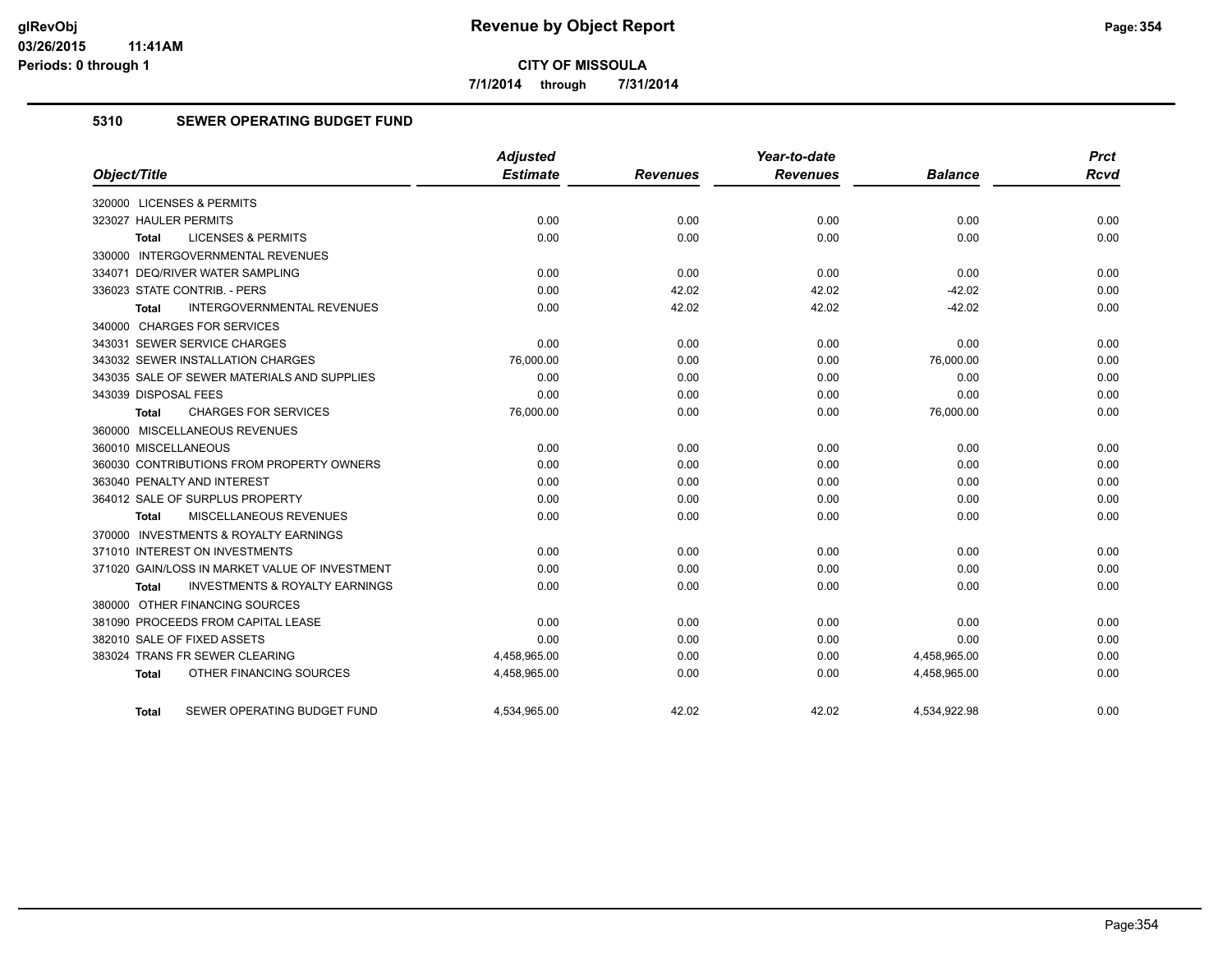**7/1/2014 through 7/31/2014**

# **5311 SEWER REVENUE COLLECTION & CLEARING FUND**

| <b>SEWER REVENUE COLLECTION &amp; CLEARING FUND</b><br>5311 |  |
|-------------------------------------------------------------|--|
|-------------------------------------------------------------|--|

|                                                           | <b>Adjusted</b> |                 | Year-to-date    |                | <b>Prct</b> |
|-----------------------------------------------------------|-----------------|-----------------|-----------------|----------------|-------------|
| Object/Title                                              | <b>Estimate</b> | <b>Revenues</b> | <b>Revenues</b> | <b>Balance</b> | <b>Rcvd</b> |
| 330000 INTERGOVERNMENTAL REVENUES                         |                 |                 |                 |                |             |
| 331992 FEDERAL ARRA GRANTS                                | 0.00            | 0.00            | 0.00            | 0.00           | 0.00        |
| <b>INTERGOVERNMENTAL REVENUES</b><br><b>Total</b>         | 0.00            | 0.00            | 0.00            | 0.00           | 0.00        |
| <b>CHARGES FOR SERVICES</b><br>340000                     |                 |                 |                 |                |             |
| 343032 SEWER INSTALLATION CHARGES                         | 0.00            | 0.00            | 0.00            | 0.00           | 0.00        |
| 343034 TREATMENT FACILITIES FEES                          | 7,200,001.00    | 3,260,361.16    | 3,260,361.16    | 3,939,639.84   | 45.28       |
| 343037 DELINQUENT SEWER FEES                              | 0.00            | 0.00            | 0.00            | 0.00           | 0.00        |
| 343038 P & I TAX LIENS                                    | 0.00            | 0.00            | 0.00            | 0.00           | 0.00        |
| <b>CHARGES FOR SERVICES</b><br><b>Total</b>               | 7,200,001.00    | 3,260,361.16    | 3,260,361.16    | 3,939,639.84   | 45.28       |
| MISCELLANEOUS REVENUES<br>360000                          |                 |                 |                 |                |             |
| 360010 MISCELLANEOUS                                      | 0.00            | 0.00            | 0.00            | 0.00           | 0.00        |
| 361200 RADIO TOWER LEASE PAYMENTS                         | 0.00            | 0.00            | 0.00            | 0.00           | 0.00        |
| 361201 EKO LAND LEASE                                     | 0.00            | $-347.63$       | $-347.63$       | 347.63         | 0.00        |
| 365023 NORTHWESTERN ENERGY GRANT                          | 0.00            | 0.00            | 0.00            | 0.00           | 0.00        |
| <b>MISCELLANEOUS REVENUES</b><br><b>Total</b>             | 0.00            | $-347.63$       | $-347.63$       | 347.63         | 0.00        |
| 370000 INVESTMENTS & ROYALTY EARNINGS                     |                 |                 |                 |                |             |
| 371010 INTEREST ON INVESTMENTS                            | 0.00            | 0.00            | 0.00            | 0.00           | 0.00        |
| 371020 GAIN/LOSS IN MARKET VALUE OF INVESTMENTS           | 0.00            | 0.00            | 0.00            | 0.00           | 0.00        |
| <b>INVESTMENTS &amp; ROYALTY EARNINGS</b><br><b>Total</b> | 0.00            | 0.00            | 0.00            | 0.00           | 0.00        |
| OTHER FINANCING SOURCES<br>380000                         |                 |                 |                 |                |             |
| 383034 TRANS FR 01 SERIES DEBT SERVICE                    | 0.00            | 0.00            | 0.00            | 0.00           | 0.00        |
| 383042 TRANSFERS FROM OTHER FUNDS                         | 0.00            | 0.00            | 0.00            | 0.00           | 0.00        |
| OTHER FINANCING SOURCES<br><b>Total</b>                   | 0.00            | 0.00            | 0.00            | 0.00           | 0.00        |
| SEWER REVENUE COLLECTION & CLEARING<br><b>Total</b>       | 7,200,001.00    | 3,260,013.53    | 3,260,013.53    | 3,939,987.47   | 45.28       |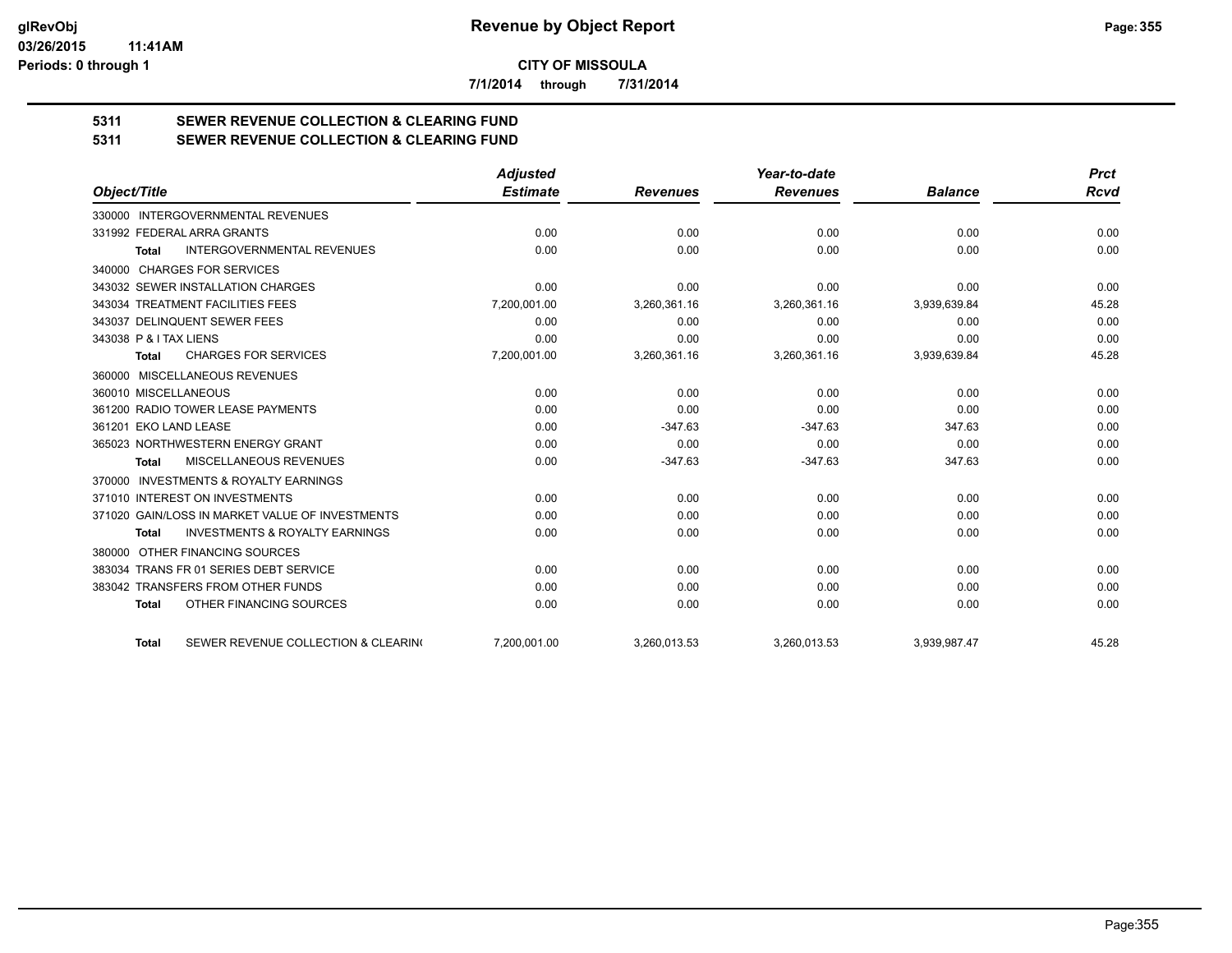**7/1/2014 through 7/31/2014**

#### **5311 SEWER REVENUE COLLECTION & CLEARING FUND**

|                                                           | <b>Adjusted</b> |                 | Year-to-date    |                | <b>Prct</b> |
|-----------------------------------------------------------|-----------------|-----------------|-----------------|----------------|-------------|
| Object/Title                                              | <b>Estimate</b> | <b>Revenues</b> | <b>Revenues</b> | <b>Balance</b> | <b>Rcvd</b> |
| <b>INTERGOVERNMENTAL REVENUES</b><br>330000               |                 |                 |                 |                |             |
| 331992 FEDERAL ARRA GRANTS                                | 0.00            | 0.00            | 0.00            | 0.00           | 0.00        |
| <b>INTERGOVERNMENTAL REVENUES</b><br><b>Total</b>         | 0.00            | 0.00            | 0.00            | 0.00           | 0.00        |
| 340000 CHARGES FOR SERVICES                               |                 |                 |                 |                |             |
| 343032 SEWER INSTALLATION CHARGES                         | 0.00            | 0.00            | 0.00            | 0.00           | 0.00        |
| 343034 TREATMENT FACILITIES FEES                          | 7,200,001.00    | 3,260,361.16    | 3,260,361.16    | 3,939,639.84   | 45.28       |
| 343037 DELINQUENT SEWER FEES                              | 0.00            | 0.00            | 0.00            | 0.00           | 0.00        |
| 343038 P & I TAX LIENS                                    | 0.00            | 0.00            | 0.00            | 0.00           | 0.00        |
| <b>CHARGES FOR SERVICES</b><br><b>Total</b>               | 7,200,001.00    | 3,260,361.16    | 3,260,361.16    | 3,939,639.84   | 45.28       |
| 360000 MISCELLANEOUS REVENUES                             |                 |                 |                 |                |             |
| 360010 MISCELLANEOUS                                      | 0.00            | 0.00            | 0.00            | 0.00           | 0.00        |
| 361200 RADIO TOWER LEASE PAYMENTS                         | 0.00            | 0.00            | 0.00            | 0.00           | 0.00        |
| 361201 EKO LAND LEASE                                     | 0.00            | $-347.63$       | $-347.63$       | 347.63         | 0.00        |
| 365023 NORTHWESTERN ENERGY GRANT                          | 0.00            | 0.00            | 0.00            | 0.00           | 0.00        |
| MISCELLANEOUS REVENUES<br><b>Total</b>                    | 0.00            | $-347.63$       | $-347.63$       | 347.63         | 0.00        |
| 370000 INVESTMENTS & ROYALTY EARNINGS                     |                 |                 |                 |                |             |
| 371010 INTEREST ON INVESTMENTS                            | 0.00            | 0.00            | 0.00            | 0.00           | 0.00        |
| 371020 GAIN/LOSS IN MARKET VALUE OF INVESTMENT            | 0.00            | 0.00            | 0.00            | 0.00           | 0.00        |
| <b>INVESTMENTS &amp; ROYALTY EARNINGS</b><br><b>Total</b> | 0.00            | 0.00            | 0.00            | 0.00           | 0.00        |
| OTHER FINANCING SOURCES<br>380000                         |                 |                 |                 |                |             |
| 383034 TRANS FR 01 SERIES DEBT SERVICE                    | 0.00            | 0.00            | 0.00            | 0.00           | 0.00        |
| 383042 TRANSFERS FROM OTHER FUNDS                         | 0.00            | 0.00            | 0.00            | 0.00           | 0.00        |
| OTHER FINANCING SOURCES<br><b>Total</b>                   | 0.00            | 0.00            | 0.00            | 0.00           | 0.00        |
| SEWER REVENUE COLLECTION & CLEARIN<br><b>Total</b>        | 7,200,001.00    | 3,260,013.53    | 3,260,013.53    | 3,939,987.47   | 45.28       |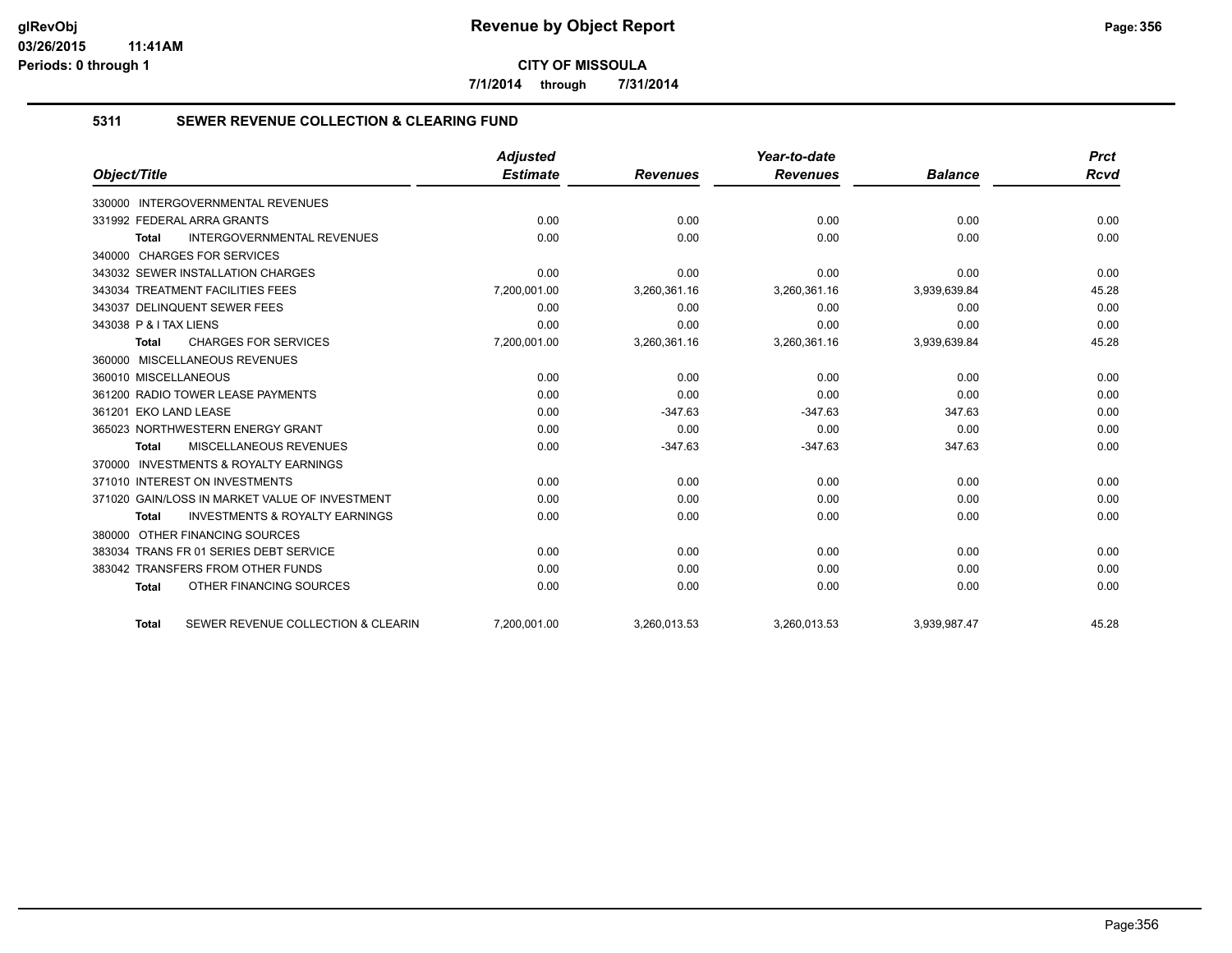**7/1/2014 through 7/31/2014**

**5315 SEWER LOAN FUND**

#### **5315 SEWER LOAN FUND**

|                                                           | <b>Adjusted</b> |                 | Year-to-date    |                | <b>Prct</b> |
|-----------------------------------------------------------|-----------------|-----------------|-----------------|----------------|-------------|
| Object/Title                                              | <b>Estimate</b> | <b>Revenues</b> | <b>Revenues</b> | <b>Balance</b> | Rcvd        |
| 340000 CHARGES FOR SERVICES                               |                 |                 |                 |                |             |
| 343032 SEWER INSTALLATION CHARGES                         | 0.00            | 0.00            | 0.00            | 0.00           | 0.00        |
| 343035 SALE OF SEWER MATERIALS AND SUPPLIES               | 0.00            | $-20,785.70$    | $-20,785.70$    | 20,785.70      | 0.00        |
| 343037 GREASE INTERCEPTOR LOANS                           | 0.00            | 0.00            | 0.00            | 0.00           | 0.00        |
| <b>CHARGES FOR SERVICES</b><br><b>Total</b>               | 0.00            | $-20,785.70$    | $-20,785.70$    | 20,785.70      | 0.00        |
| MISCELLANEOUS REVENUES<br>360000                          |                 |                 |                 |                |             |
| 360010 MISCELLANEOUS                                      | 0.00            | 0.00            | 0.00            | 0.00           | 0.00        |
| MISCELLANEOUS REVENUES<br>Total                           | 0.00            | 0.00            | 0.00            | 0.00           | 0.00        |
| <b>INVESTMENTS &amp; ROYALTY EARNINGS</b><br>370000       |                 |                 |                 |                |             |
| 371010 INTEREST ON INVESTMENTS                            | 0.00            | 0.00            | 0.00            | 0.00           | 0.00        |
| 371020 GAIN/LOSS IN MARKET VALUE OF INVESTMENTS           | 0.00            | 0.00            | 0.00            | 0.00           | 0.00        |
| <b>INVESTMENTS &amp; ROYALTY EARNINGS</b><br><b>Total</b> | 0.00            | 0.00            | 0.00            | 0.00           | 0.00        |
| OTHER FINANCING SOURCES<br>380000                         |                 |                 |                 |                |             |
| 383024 TRANS FR SEWER CLEARING                            | 0.00            | 0.00            | 0.00            | 0.00           | 0.00        |
| 383025 TRANS FR SEWER R & D                               | 0.00            | 0.00            | 0.00            | 0.00           | 0.00        |
| OTHER FINANCING SOURCES<br><b>Total</b>                   | 0.00            | 0.00            | 0.00            | 0.00           | 0.00        |
|                                                           |                 |                 |                 |                |             |
| <b>SEWER LOAN FUND</b><br><b>Total</b>                    | 0.00            | $-20,785.70$    | $-20,785.70$    | 20,785.70      | 0.00        |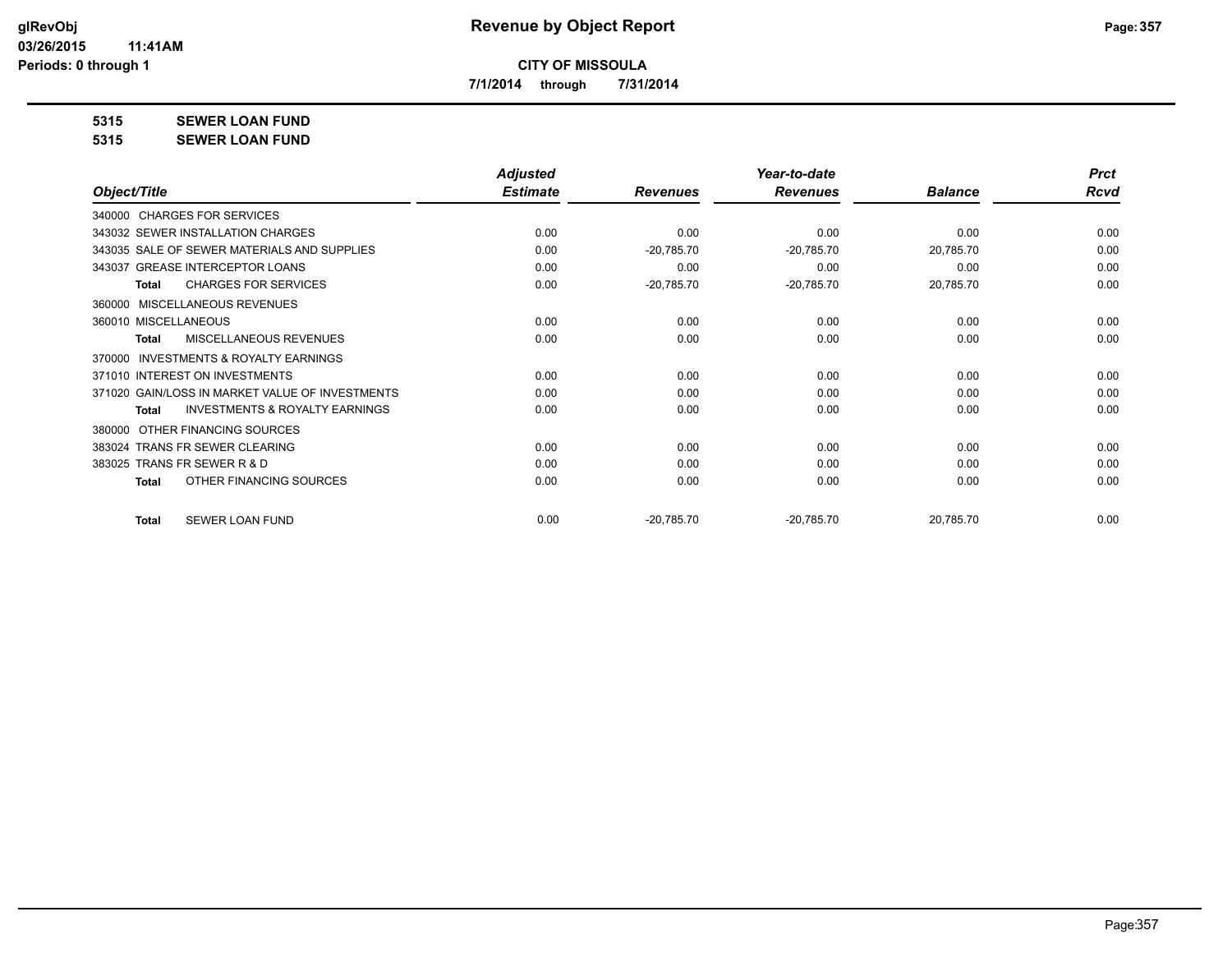**7/1/2014 through 7/31/2014**

#### **5315 SEWER LOAN FUND**

|                                                           | <b>Adjusted</b> |                 | Year-to-date    |                | <b>Prct</b> |
|-----------------------------------------------------------|-----------------|-----------------|-----------------|----------------|-------------|
| Object/Title                                              | <b>Estimate</b> | <b>Revenues</b> | <b>Revenues</b> | <b>Balance</b> | Rcvd        |
| 340000 CHARGES FOR SERVICES                               |                 |                 |                 |                |             |
| 343032 SEWER INSTALLATION CHARGES                         | 0.00            | 0.00            | 0.00            | 0.00           | 0.00        |
| 343035 SALE OF SEWER MATERIALS AND SUPPLIES               | 0.00            | $-20,785.70$    | $-20,785.70$    | 20,785.70      | 0.00        |
| 343037 GREASE INTERCEPTOR LOANS                           | 0.00            | 0.00            | 0.00            | 0.00           | 0.00        |
| <b>CHARGES FOR SERVICES</b><br><b>Total</b>               | 0.00            | $-20,785.70$    | $-20,785.70$    | 20,785.70      | 0.00        |
| MISCELLANEOUS REVENUES<br>360000                          |                 |                 |                 |                |             |
| 360010 MISCELLANEOUS                                      | 0.00            | 0.00            | 0.00            | 0.00           | 0.00        |
| MISCELLANEOUS REVENUES<br><b>Total</b>                    | 0.00            | 0.00            | 0.00            | 0.00           | 0.00        |
| INVESTMENTS & ROYALTY EARNINGS<br>370000                  |                 |                 |                 |                |             |
| 371010 INTEREST ON INVESTMENTS                            | 0.00            | 0.00            | 0.00            | 0.00           | 0.00        |
| 371020 GAIN/LOSS IN MARKET VALUE OF INVESTMENT            | 0.00            | 0.00            | 0.00            | 0.00           | 0.00        |
| <b>INVESTMENTS &amp; ROYALTY EARNINGS</b><br><b>Total</b> | 0.00            | 0.00            | 0.00            | 0.00           | 0.00        |
| OTHER FINANCING SOURCES<br>380000                         |                 |                 |                 |                |             |
| 383024 TRANS FR SEWER CLEARING                            | 0.00            | 0.00            | 0.00            | 0.00           | 0.00        |
| TRANS FR SEWER R & D<br>383025                            | 0.00            | 0.00            | 0.00            | 0.00           | 0.00        |
| OTHER FINANCING SOURCES<br>Total                          | 0.00            | 0.00            | 0.00            | 0.00           | 0.00        |
| SEWER LOAN FUND<br><b>Total</b>                           | 0.00            | $-20,785.70$    | $-20,785.70$    | 20,785.70      | 0.00        |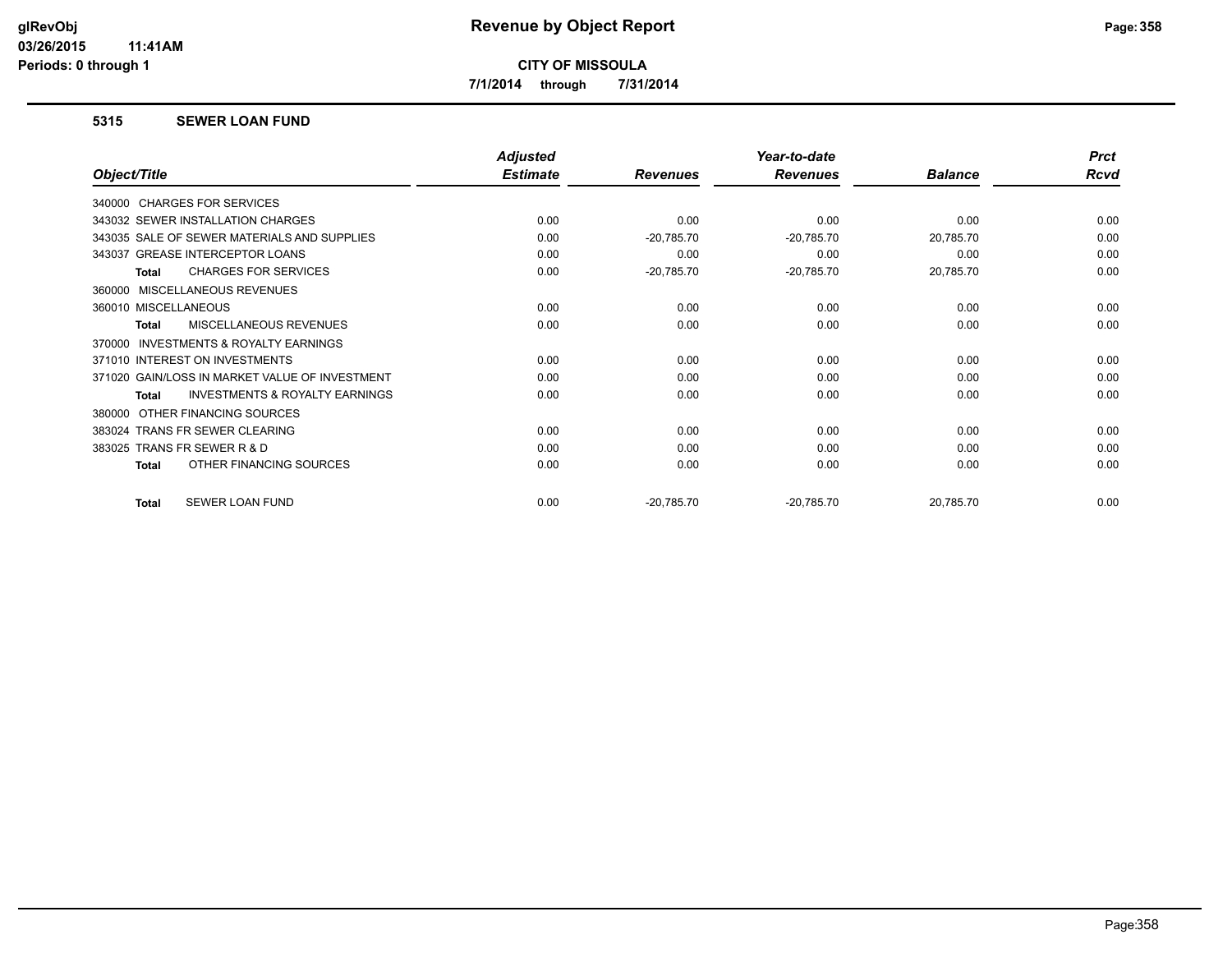**7/1/2014 through 7/31/2014**

# **5320 SEWER REPLACEMENT & DEPRECIATION FUND**

# **5320 SEWER REPLACEMENT & DEPRECIATION FUND**

|                                                           | <b>Adjusted</b> |                 | Year-to-date    |                | <b>Prct</b> |
|-----------------------------------------------------------|-----------------|-----------------|-----------------|----------------|-------------|
| Object/Title                                              | <b>Estimate</b> | <b>Revenues</b> | <b>Revenues</b> | <b>Balance</b> | Rcvd        |
| <b>INTERGOVERNMENTAL REVENUES</b><br>330000               |                 |                 |                 |                |             |
| 337010 COUNTY REIMBURSEMENT-DEANOS                        | 0.00            | 0.00            | 0.00            | 0.00           | 0.00        |
| <b>INTERGOVERNMENTAL REVENUES</b><br><b>Total</b>         | 0.00            | 0.00            | 0.00            | 0.00           | 0.00        |
| 340000 CHARGES FOR SERVICES                               |                 |                 |                 |                |             |
| 343032 SEWER INSTALLATION CHARGES                         | 0.00            | 3,375.00        | 3,375.00        | $-3,375.00$    | 0.00        |
| <b>CHARGES FOR SERVICES</b><br>Total                      | 0.00            | 3,375.00        | 3,375.00        | $-3,375.00$    | 0.00        |
| 360000 MISCELLANEOUS REVENUES                             |                 |                 |                 |                |             |
| 360000 MISCELLANEOUS REVENUES                             | 0.00            | 0.00            | 0.00            | 0.00           | 0.00        |
| 360010 MISCELLANEOUS                                      | 0.00            | 0.00            | 0.00            | 0.00           | 0.00        |
| 362006 GAIC INSURANCE SETTLEMENT                          | 0.00            | 0.00            | 0.00            | 0.00           | 0.00        |
| <b>MISCELLANEOUS REVENUES</b><br>Total                    | 0.00            | 0.00            | 0.00            | 0.00           | 0.00        |
| 370000 INVESTMENTS & ROYALTY EARNINGS                     |                 |                 |                 |                |             |
| 371010 INTEREST ON INVESTMENTS                            | 0.00            | 0.00            | 0.00            | 0.00           | 0.00        |
| 371020 GAIN/LOSS IN MARKET VALUE OF INVESTMENTS           | 0.00            | 0.00            | 0.00            | 0.00           | 0.00        |
| <b>INVESTMENTS &amp; ROYALTY EARNINGS</b><br><b>Total</b> | 0.00            | 0.00            | 0.00            | 0.00           | 0.00        |
| 380000 OTHER FINANCING SOURCES                            |                 |                 |                 |                |             |
| 381002 SRF LOAN                                           | 0.00            | 0.00            | 0.00            | 0.00           | 0.00        |
| 381020 REVENUE BONDS                                      | 0.00            | 0.00            | 0.00            | 0.00           | 0.00        |
| 383000 OPERATING TRANSFERS                                | 0.00            | 0.00            | 0.00            | 0.00           | 0.00        |
| 383024 TRANS FR SEWER CLEARING                            | 829,473.00      | 0.00            | 0.00            | 829,473.00     | 0.00        |
| 383042 TRANSFERS FROM OTHER FUNDS                         | 0.00            | 0.00            | 0.00            | 0.00           | 0.00        |
| OTHER FINANCING SOURCES<br><b>Total</b>                   | 829,473.00      | 0.00            | 0.00            | 829,473.00     | 0.00        |
| SEWER REPLACEMENT & DEPRECIATION FU<br><b>Total</b>       | 829.473.00      | 3.375.00        | 3,375.00        | 826,098.00     | 0.41        |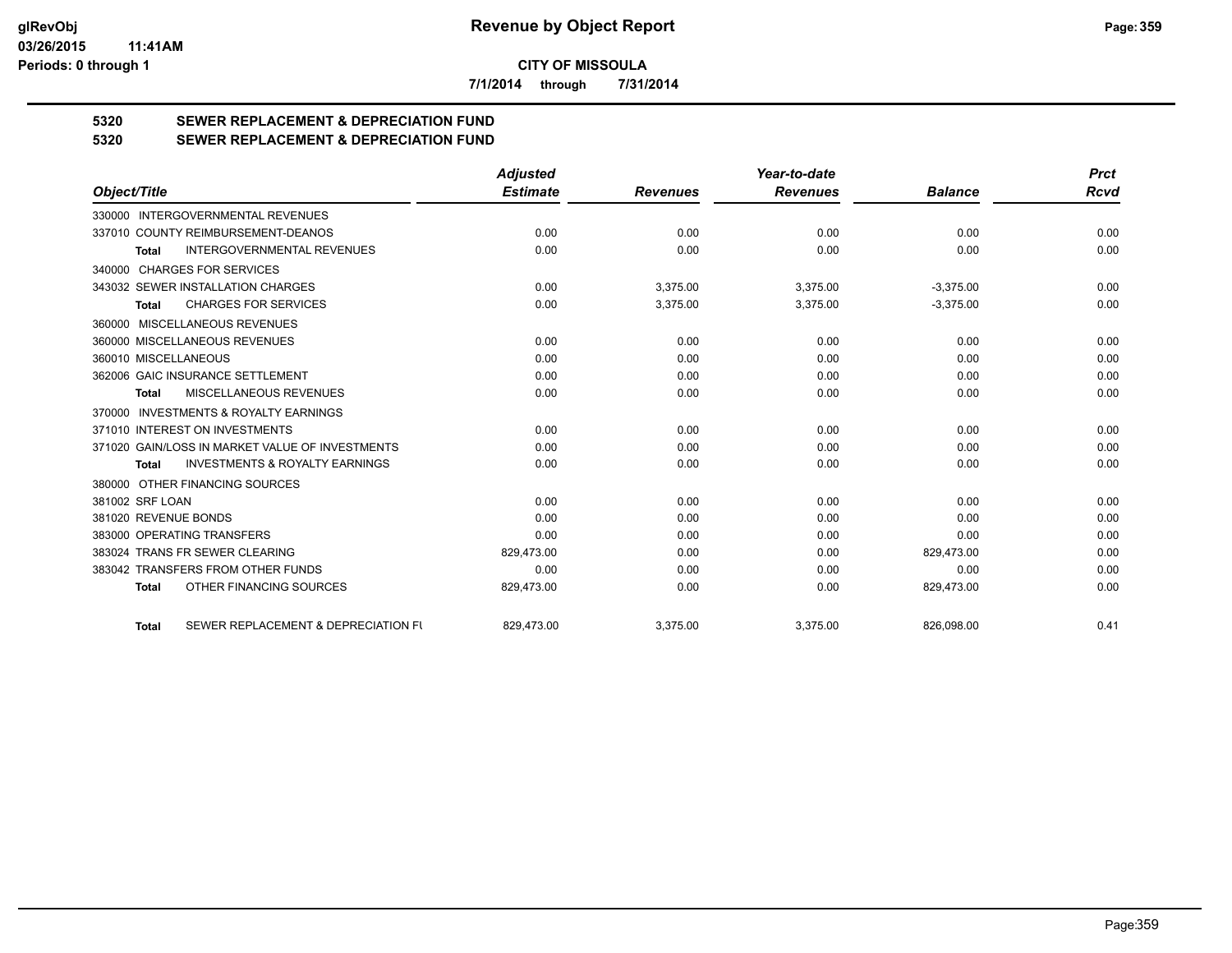**7/1/2014 through 7/31/2014**

#### **5320 SEWER REPLACEMENT & DEPRECIATION FUND**

| Object/Title                                              | <b>Adjusted</b> |                 | Year-to-date    |                | <b>Prct</b> |
|-----------------------------------------------------------|-----------------|-----------------|-----------------|----------------|-------------|
|                                                           | <b>Estimate</b> | <b>Revenues</b> | <b>Revenues</b> | <b>Balance</b> | Rcvd        |
| 330000 INTERGOVERNMENTAL REVENUES                         |                 |                 |                 |                |             |
| 337010 COUNTY REIMBURSEMENT-DEANOS                        | 0.00            | 0.00            | 0.00            | 0.00           | 0.00        |
| INTERGOVERNMENTAL REVENUES<br><b>Total</b>                | 0.00            | 0.00            | 0.00            | 0.00           | 0.00        |
| 340000 CHARGES FOR SERVICES                               |                 |                 |                 |                |             |
| 343032 SEWER INSTALLATION CHARGES                         | 0.00            | 3,375.00        | 3,375.00        | $-3,375.00$    | 0.00        |
| <b>CHARGES FOR SERVICES</b><br><b>Total</b>               | 0.00            | 3,375.00        | 3,375.00        | $-3,375.00$    | 0.00        |
| 360000 MISCELLANEOUS REVENUES                             |                 |                 |                 |                |             |
| 360000 MISCELLANEOUS REVENUES                             | 0.00            | 0.00            | 0.00            | 0.00           | 0.00        |
| 360010 MISCELLANEOUS                                      | 0.00            | 0.00            | 0.00            | 0.00           | 0.00        |
| 362006 GAIC INSURANCE SETTLEMENT                          | 0.00            | 0.00            | 0.00            | 0.00           | 0.00        |
| <b>MISCELLANEOUS REVENUES</b><br><b>Total</b>             | 0.00            | 0.00            | 0.00            | 0.00           | 0.00        |
| 370000 INVESTMENTS & ROYALTY EARNINGS                     |                 |                 |                 |                |             |
| 371010 INTEREST ON INVESTMENTS                            | 0.00            | 0.00            | 0.00            | 0.00           | 0.00        |
| 371020 GAIN/LOSS IN MARKET VALUE OF INVESTMENT            | 0.00            | 0.00            | 0.00            | 0.00           | 0.00        |
| <b>INVESTMENTS &amp; ROYALTY EARNINGS</b><br><b>Total</b> | 0.00            | 0.00            | 0.00            | 0.00           | 0.00        |
| 380000 OTHER FINANCING SOURCES                            |                 |                 |                 |                |             |
| 381002 SRF LOAN                                           | 0.00            | 0.00            | 0.00            | 0.00           | 0.00        |
| 381020 REVENUE BONDS                                      | 0.00            | 0.00            | 0.00            | 0.00           | 0.00        |
| 383000 OPERATING TRANSFERS                                | 0.00            | 0.00            | 0.00            | 0.00           | 0.00        |
| 383024 TRANS FR SEWER CLEARING                            | 829,473.00      | 0.00            | 0.00            | 829,473.00     | 0.00        |
| 383042 TRANSFERS FROM OTHER FUNDS                         | 0.00            | 0.00            | 0.00            | 0.00           | 0.00        |
| OTHER FINANCING SOURCES<br><b>Total</b>                   | 829,473.00      | 0.00            | 0.00            | 829,473.00     | 0.00        |
| SEWER REPLACEMENT & DEPRECIATION F<br><b>Total</b>        | 829.473.00      | 3,375.00        | 3,375.00        | 826.098.00     | 0.41        |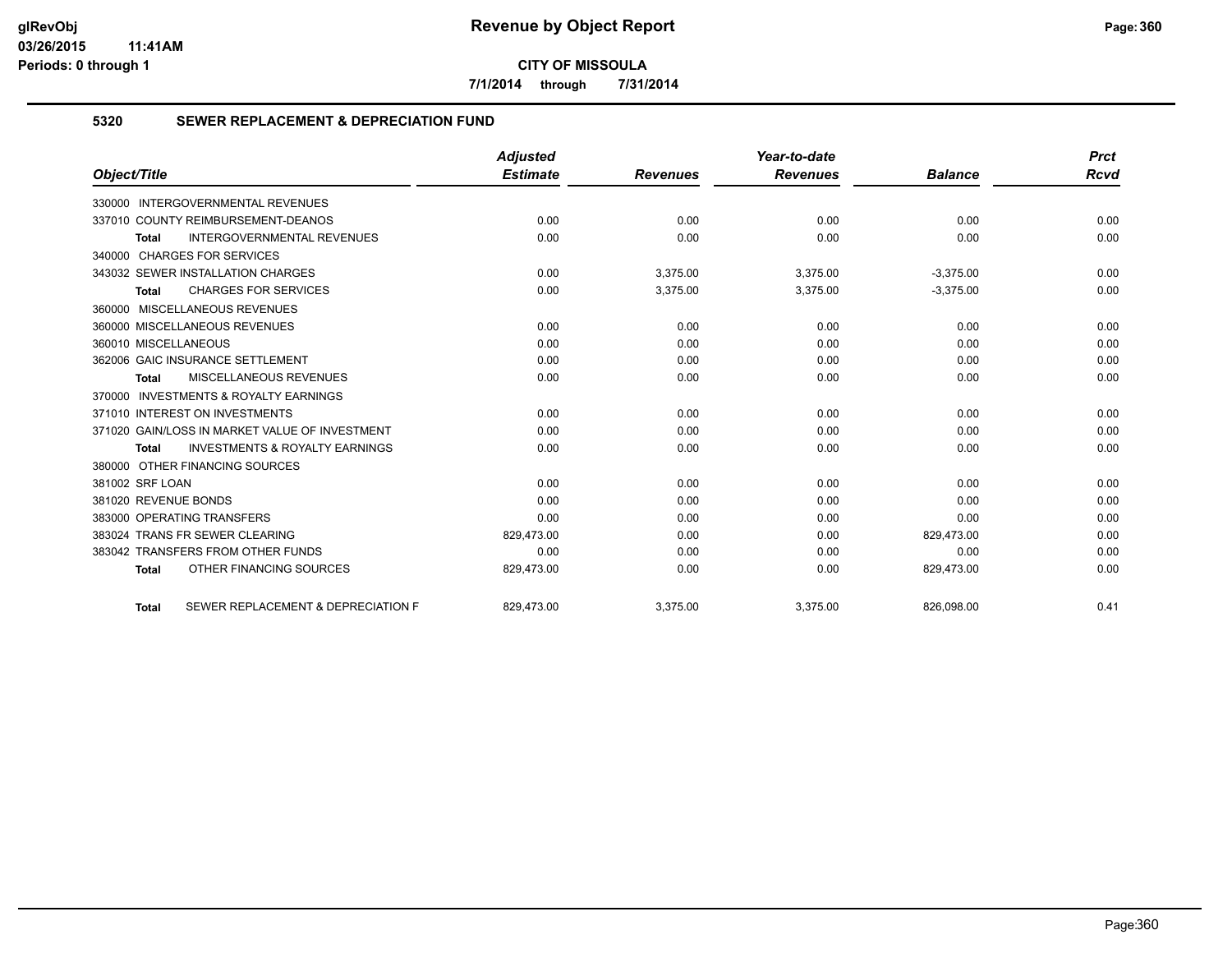**7/1/2014 through 7/31/2014**

# **5325 SEWER DEVELOPMENT FEE FUND**

#### **5325 SEWER DEVELOPMENT FEE FUND**

|                                                           | <b>Adjusted</b> |                 | Year-to-date    |                | <b>Prct</b> |
|-----------------------------------------------------------|-----------------|-----------------|-----------------|----------------|-------------|
| Object/Title                                              | <b>Estimate</b> | <b>Revenues</b> | <b>Revenues</b> | <b>Balance</b> | <b>Rcvd</b> |
| 330000 INTERGOVERNMENTAL REVENUES                         |                 |                 |                 |                |             |
| 334120 TSEP GRANT                                         | 0.00            | 0.00            | 0.00            | 0.00           | 0.00        |
| <b>INTERGOVERNMENTAL REVENUES</b><br><b>Total</b>         | 0.00            | 0.00            | 0.00            | 0.00           | 0.00        |
| 340000 CHARGES FOR SERVICES                               |                 |                 |                 |                |             |
| 343032 SEWER INSTALLATION CHARGES                         | 0.00            | 0.00            | 0.00            | 0.00           | 0.00        |
| 343034 TREATMENT FACILITIES FEES                          | 624,906.00      | 53,726.04       | 53,726.04       | 571,179.96     | 8.60        |
| 343036 *** Title Not Found ***                            | 0.00            | 0.00            | 0.00            | 0.00           | 0.00        |
| <b>CHARGES FOR SERVICES</b><br><b>Total</b>               | 624,906.00      | 53,726.04       | 53,726.04       | 571,179.96     | 8.60        |
| 360000 MISCELLANEOUS REVENUES                             |                 |                 |                 |                |             |
| 360010 MISCELLANEOUS                                      | 0.00            | 0.00            | 0.00            | 0.00           | 0.00        |
| 360030 CONTRIBUTIONS FROM PROPERTY OWNERS                 | 0.00            | 0.00            | 0.00            | 0.00           | 0.00        |
| 362000 OTHER MISCELLANEOUS REVENUE                        | 0.00            | 32,310.55       | 32,310.55       | $-32,310.55$   | 0.00        |
| MISCELLANEOUS REVENUES<br><b>Total</b>                    | 0.00            | 32,310.55       | 32,310.55       | $-32,310.55$   | 0.00        |
| <b>INVESTMENTS &amp; ROYALTY EARNINGS</b><br>370000       |                 |                 |                 |                |             |
| 371010 INTEREST ON INVESTMENTS                            | 0.00            | 0.00            | 0.00            | 0.00           | 0.00        |
| 371020 GAIN/LOSS IN MARKET VALUE OF INVESTMENTS           | 0.00            | 0.00            | 0.00            | 0.00           | 0.00        |
| <b>INVESTMENTS &amp; ROYALTY EARNINGS</b><br><b>Total</b> | 0.00            | 0.00            | 0.00            | 0.00           | 0.00        |
| 380000 OTHER FINANCING SOURCES                            |                 |                 |                 |                |             |
| 383042 TRANSFERS FROM OTHER FUNDS                         | 0.00            | 0.00            | 0.00            | 0.00           | 0.00        |
| OTHER FINANCING SOURCES<br>Total                          | 0.00            | 0.00            | 0.00            | 0.00           | 0.00        |
| SEWER DEVELOPMENT FEE FUND<br><b>Total</b>                | 624.906.00      | 86.036.59       | 86.036.59       | 538.869.41     | 13.77       |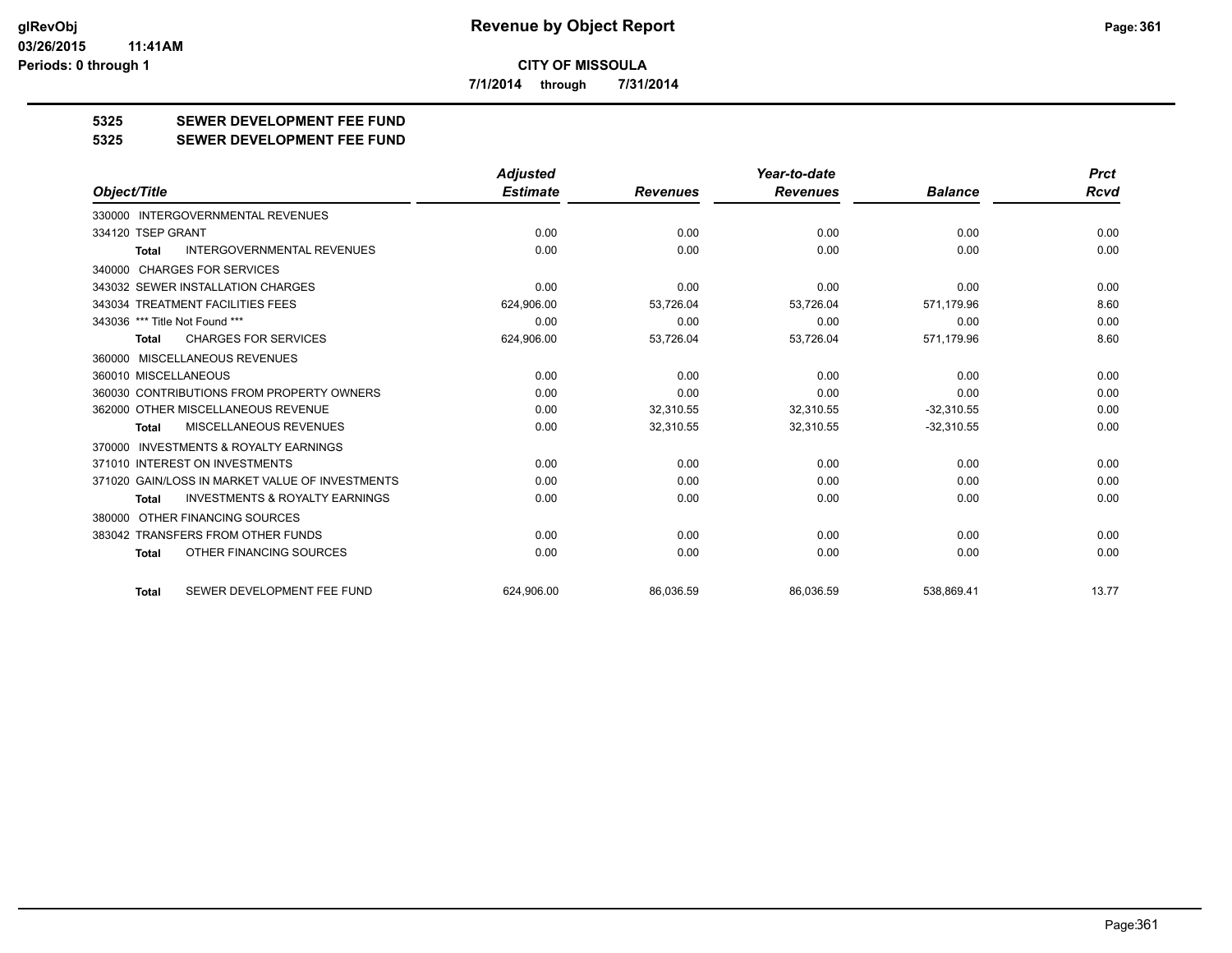**7/1/2014 through 7/31/2014**

# **5325 SEWER DEVELOPMENT FEE FUND**

|                                                           | <b>Adjusted</b> |                 | Year-to-date    |                | <b>Prct</b> |
|-----------------------------------------------------------|-----------------|-----------------|-----------------|----------------|-------------|
| Object/Title                                              | <b>Estimate</b> | <b>Revenues</b> | <b>Revenues</b> | <b>Balance</b> | <b>Rcvd</b> |
| <b>INTERGOVERNMENTAL REVENUES</b><br>330000               |                 |                 |                 |                |             |
| 334120 TSEP GRANT                                         | 0.00            | 0.00            | 0.00            | 0.00           | 0.00        |
| <b>INTERGOVERNMENTAL REVENUES</b><br><b>Total</b>         | 0.00            | 0.00            | 0.00            | 0.00           | 0.00        |
| 340000 CHARGES FOR SERVICES                               |                 |                 |                 |                |             |
| 343032 SEWER INSTALLATION CHARGES                         | 0.00            | 0.00            | 0.00            | 0.00           | 0.00        |
| 343034 TREATMENT FACILITIES FEES                          | 624,906.00      | 53,726.04       | 53,726.04       | 571,179.96     | 8.60        |
| 343036 *** Title Not Found ***                            | 0.00            | 0.00            | 0.00            | 0.00           | 0.00        |
| <b>CHARGES FOR SERVICES</b><br><b>Total</b>               | 624,906.00      | 53,726.04       | 53,726.04       | 571,179.96     | 8.60        |
| 360000 MISCELLANEOUS REVENUES                             |                 |                 |                 |                |             |
| 360010 MISCELLANEOUS                                      | 0.00            | 0.00            | 0.00            | 0.00           | 0.00        |
| 360030 CONTRIBUTIONS FROM PROPERTY OWNERS                 | 0.00            | 0.00            | 0.00            | 0.00           | 0.00        |
| 362000 OTHER MISCELLANEOUS REVENUE                        | 0.00            | 32.310.55       | 32.310.55       | $-32.310.55$   | 0.00        |
| MISCELLANEOUS REVENUES<br><b>Total</b>                    | 0.00            | 32,310.55       | 32,310.55       | $-32,310.55$   | 0.00        |
| 370000 INVESTMENTS & ROYALTY EARNINGS                     |                 |                 |                 |                |             |
| 371010 INTEREST ON INVESTMENTS                            | 0.00            | 0.00            | 0.00            | 0.00           | 0.00        |
| 371020 GAIN/LOSS IN MARKET VALUE OF INVESTMENT            | 0.00            | 0.00            | 0.00            | 0.00           | 0.00        |
| <b>INVESTMENTS &amp; ROYALTY EARNINGS</b><br><b>Total</b> | 0.00            | 0.00            | 0.00            | 0.00           | 0.00        |
| 380000 OTHER FINANCING SOURCES                            |                 |                 |                 |                |             |
| 383042 TRANSFERS FROM OTHER FUNDS                         | 0.00            | 0.00            | 0.00            | 0.00           | 0.00        |
| OTHER FINANCING SOURCES<br><b>Total</b>                   | 0.00            | 0.00            | 0.00            | 0.00           | 0.00        |
| SEWER DEVELOPMENT FEE FUND<br><b>Total</b>                | 624.906.00      | 86,036.59       | 86,036.59       | 538,869.41     | 13.77       |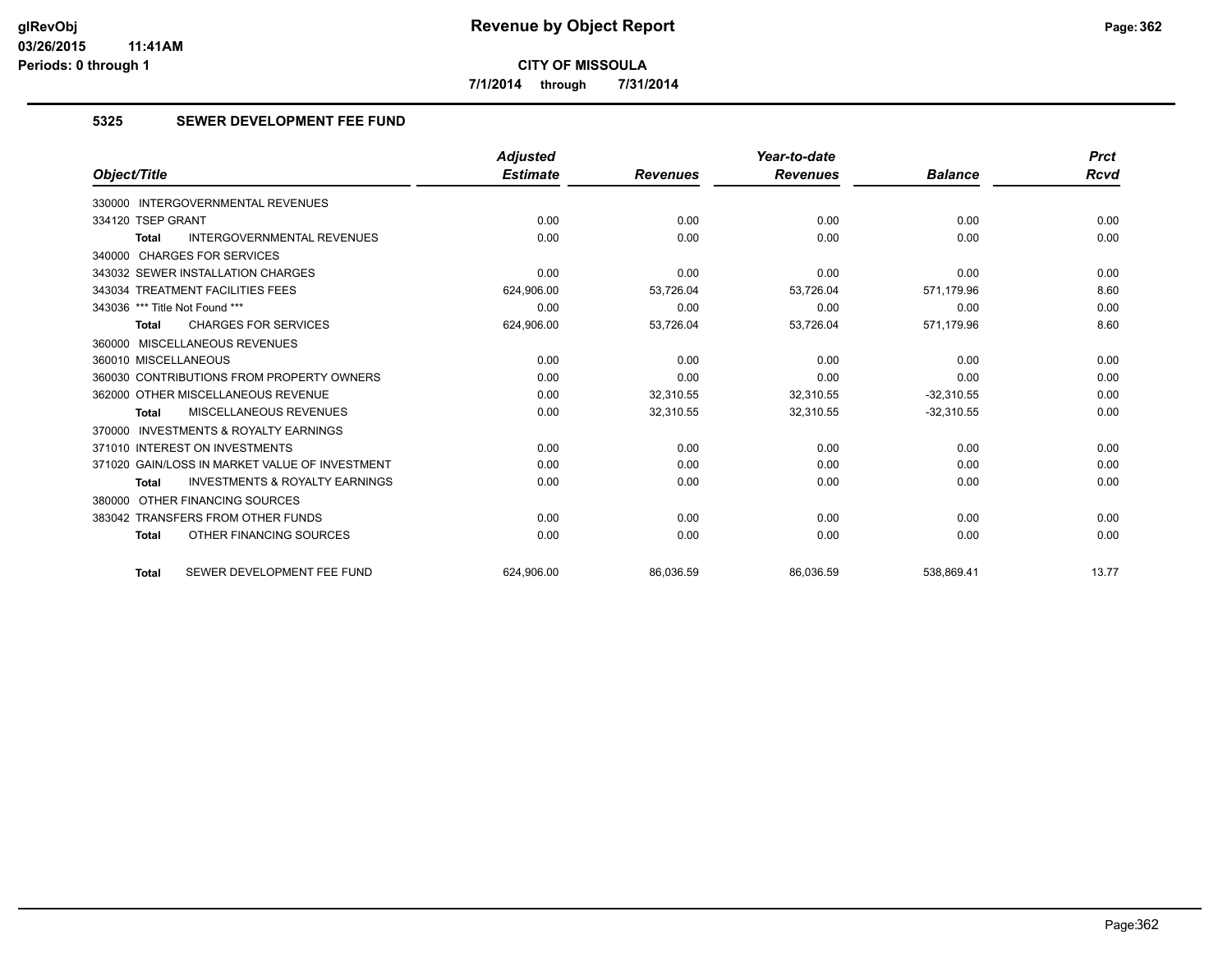**7/1/2014 through 7/31/2014**

### **5340 SEWER CONSTRUCTION FUND**

**5340 SEWER CONSTRUCTION FUND**

|                                                     | <b>Adjusted</b> |                 | Year-to-date    |                | <b>Prct</b> |
|-----------------------------------------------------|-----------------|-----------------|-----------------|----------------|-------------|
| Object/Title                                        | <b>Estimate</b> | <b>Revenues</b> | <b>Revenues</b> | <b>Balance</b> | Rcvd        |
| 330000 INTERGOVERNMENTAL REVENUES                   |                 |                 |                 |                |             |
| 331090 EPA GRANT                                    | 0.00            | 0.00            | 0.00            | 0.00           | 0.00        |
| 334120 TSEP GRANT                                   | 0.00            | 0.00            | 0.00            | 0.00           | 0.00        |
| 334140 DNRC GRANT                                   | 0.00            | 0.00            | 0.00            | 0.00           | 0.00        |
| 337000 LOCAL GRANTS                                 | 0.00            | 0.00            | 0.00            | 0.00           | 0.00        |
| <b>INTERGOVERNMENTAL REVENUES</b><br>Total          | 0.00            | 0.00            | 0.00            | 0.00           | 0.00        |
| 340000 CHARGES FOR SERVICES                         |                 |                 |                 |                |             |
| 343032 SEWER INSTALLATION CHARGES                   | 0.00            | 1,401.00        | 1,401.00        | $-1,401.00$    | 0.00        |
| <b>CHARGES FOR SERVICES</b><br>Total                | 0.00            | 1,401.00        | 1,401.00        | $-1,401.00$    | 0.00        |
| 360000 MISCELLANEOUS REVENUES                       |                 |                 |                 |                |             |
| 360030 CONTRIBUTIONS FROM PROPERTY OWNERS           | 0.00            | 0.00            | 0.00            | 0.00           | 0.00        |
| 363020 PROPERTY ASSESSMENTS                         | 0.00            | 0.00            | 0.00            | 0.00           | 0.00        |
| 365000 DONATIONS                                    | 0.00            | 0.00            | 0.00            | 0.00           | 0.00        |
| MISCELLANEOUS REVENUES<br><b>Total</b>              | 0.00            | 0.00            | 0.00            | 0.00           | 0.00        |
| <b>INVESTMENTS &amp; ROYALTY EARNINGS</b><br>370000 |                 |                 |                 |                |             |
| 371010 INTEREST ON INVESTMENTS                      | 0.00            | 0.00            | 0.00            | 0.00           | 0.00        |
| 371020 GAIN/LOSS IN MARKET VALUE OF INVESTMENTS     | 0.00            | 0.00            | 0.00            | 0.00           | 0.00        |
| <b>INVESTMENTS &amp; ROYALTY EARNINGS</b><br>Total  | 0.00            | 0.00            | 0.00            | 0.00           | 0.00        |
| 380000 OTHER FINANCING SOURCES                      |                 |                 |                 |                |             |
| 381002 SRF LOAN                                     | 0.00            | 0.00            | 0.00            | 0.00           | 0.00        |
| 381020 REVENUE BONDS                                | 920,000.00      | 0.00            | 0.00            | 920,000.00     | 0.00        |
| 383011 TRANS FR SID REVOLVING                       | 0.00            | 0.00            | 0.00            | 0.00           | 0.00        |
| 383024 TRANS FR SEWER CLEARING                      | 0.00            | 0.00            | 0.00            | 0.00           | 0.00        |
| 383025 TRANS FR SEWER R & D                         | 0.00            | 0.00            | 0.00            | 0.00           | 0.00        |
| 383026 TRANS FR CDBG                                | 0.00            | 0.00            | 0.00            | 0.00           | 0.00        |
| 383040 TRANSFER FROM CITY GRANTS                    | 0.00            | 0.00            | 0.00            | 0.00           | 0.00        |
| OTHER FINANCING SOURCES<br><b>Total</b>             | 920,000.00      | 0.00            | 0.00            | 920,000.00     | 0.00        |
| SEWER CONSTRUCTION FUND<br>Total                    | 920,000.00      | 1.401.00        | 1,401.00        | 918.599.00     | 0.15        |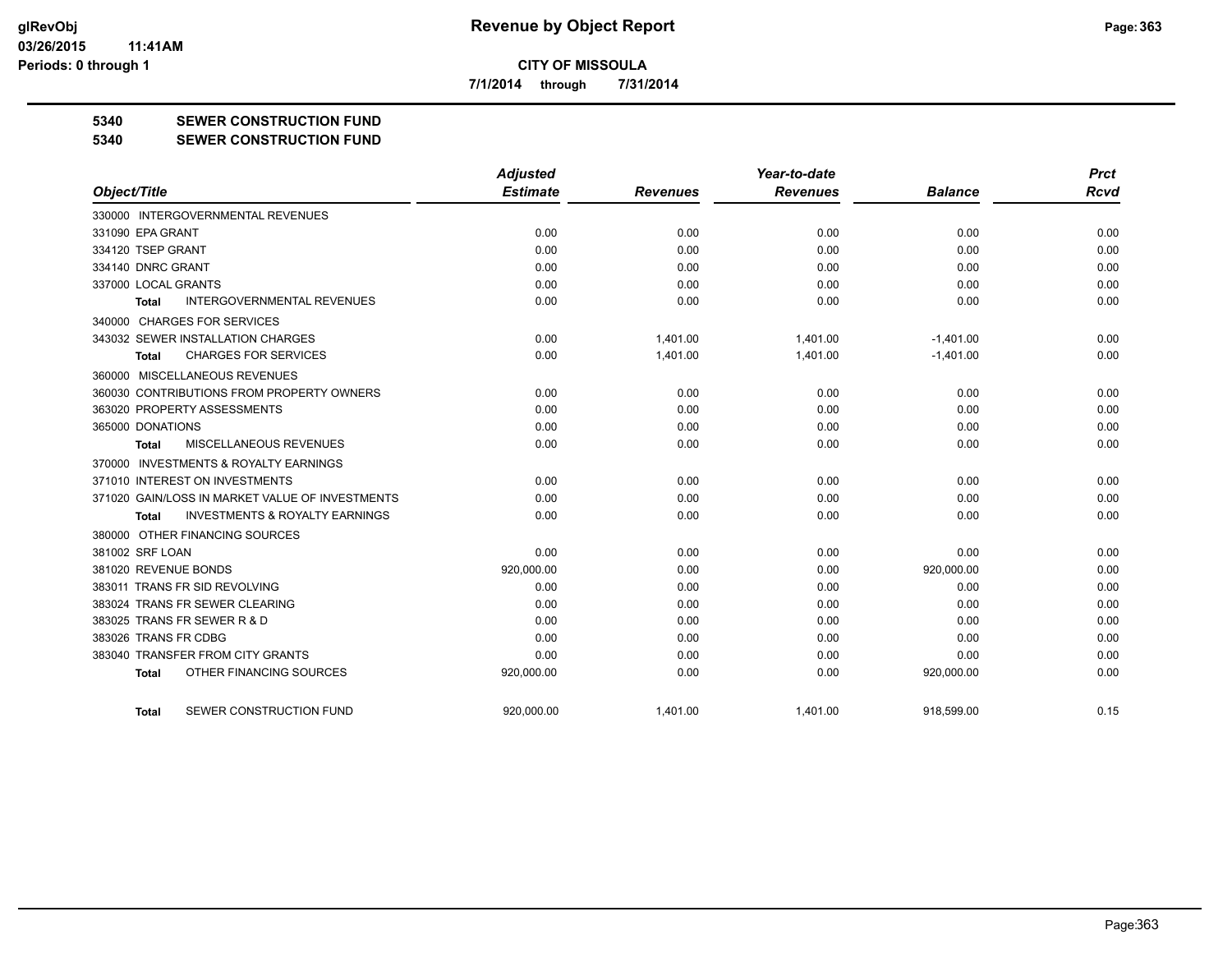**7/1/2014 through 7/31/2014**

# **5340 SEWER CONSTRUCTION FUND**

|                                                           | <b>Adjusted</b> |                 | Year-to-date    |                | <b>Prct</b> |
|-----------------------------------------------------------|-----------------|-----------------|-----------------|----------------|-------------|
| Object/Title                                              | <b>Estimate</b> | <b>Revenues</b> | <b>Revenues</b> | <b>Balance</b> | <b>Rcvd</b> |
| 330000 INTERGOVERNMENTAL REVENUES                         |                 |                 |                 |                |             |
| 331090 EPA GRANT                                          | 0.00            | 0.00            | 0.00            | 0.00           | 0.00        |
| 334120 TSEP GRANT                                         | 0.00            | 0.00            | 0.00            | 0.00           | 0.00        |
| 334140 DNRC GRANT                                         | 0.00            | 0.00            | 0.00            | 0.00           | 0.00        |
| 337000 LOCAL GRANTS                                       | 0.00            | 0.00            | 0.00            | 0.00           | 0.00        |
| <b>INTERGOVERNMENTAL REVENUES</b><br>Total                | 0.00            | 0.00            | 0.00            | 0.00           | 0.00        |
| 340000 CHARGES FOR SERVICES                               |                 |                 |                 |                |             |
| 343032 SEWER INSTALLATION CHARGES                         | 0.00            | 1,401.00        | 1,401.00        | $-1,401.00$    | 0.00        |
| <b>CHARGES FOR SERVICES</b><br><b>Total</b>               | 0.00            | 1,401.00        | 1,401.00        | $-1,401.00$    | 0.00        |
| 360000 MISCELLANEOUS REVENUES                             |                 |                 |                 |                |             |
| 360030 CONTRIBUTIONS FROM PROPERTY OWNERS                 | 0.00            | 0.00            | 0.00            | 0.00           | 0.00        |
| 363020 PROPERTY ASSESSMENTS                               | 0.00            | 0.00            | 0.00            | 0.00           | 0.00        |
| 365000 DONATIONS                                          | 0.00            | 0.00            | 0.00            | 0.00           | 0.00        |
| MISCELLANEOUS REVENUES<br><b>Total</b>                    | 0.00            | 0.00            | 0.00            | 0.00           | 0.00        |
| 370000 INVESTMENTS & ROYALTY EARNINGS                     |                 |                 |                 |                |             |
| 371010 INTEREST ON INVESTMENTS                            | 0.00            | 0.00            | 0.00            | 0.00           | 0.00        |
| 371020 GAIN/LOSS IN MARKET VALUE OF INVESTMENT            | 0.00            | 0.00            | 0.00            | 0.00           | 0.00        |
| <b>INVESTMENTS &amp; ROYALTY EARNINGS</b><br><b>Total</b> | 0.00            | 0.00            | 0.00            | 0.00           | 0.00        |
| 380000 OTHER FINANCING SOURCES                            |                 |                 |                 |                |             |
| 381002 SRF LOAN                                           | 0.00            | 0.00            | 0.00            | 0.00           | 0.00        |
| 381020 REVENUE BONDS                                      | 920,000.00      | 0.00            | 0.00            | 920,000.00     | 0.00        |
| 383011 TRANS FR SID REVOLVING                             | 0.00            | 0.00            | 0.00            | 0.00           | 0.00        |
| 383024 TRANS FR SEWER CLEARING                            | 0.00            | 0.00            | 0.00            | 0.00           | 0.00        |
| 383025 TRANS FR SEWER R & D                               | 0.00            | 0.00            | 0.00            | 0.00           | 0.00        |
| 383026 TRANS FR CDBG                                      | 0.00            | 0.00            | 0.00            | 0.00           | 0.00        |
| 383040 TRANSFER FROM CITY GRANTS                          | 0.00            | 0.00            | 0.00            | 0.00           | 0.00        |
| OTHER FINANCING SOURCES<br><b>Total</b>                   | 920,000.00      | 0.00            | 0.00            | 920,000.00     | 0.00        |
| SEWER CONSTRUCTION FUND<br><b>Total</b>                   | 920.000.00      | 1.401.00        | 1,401.00        | 918.599.00     | 0.15        |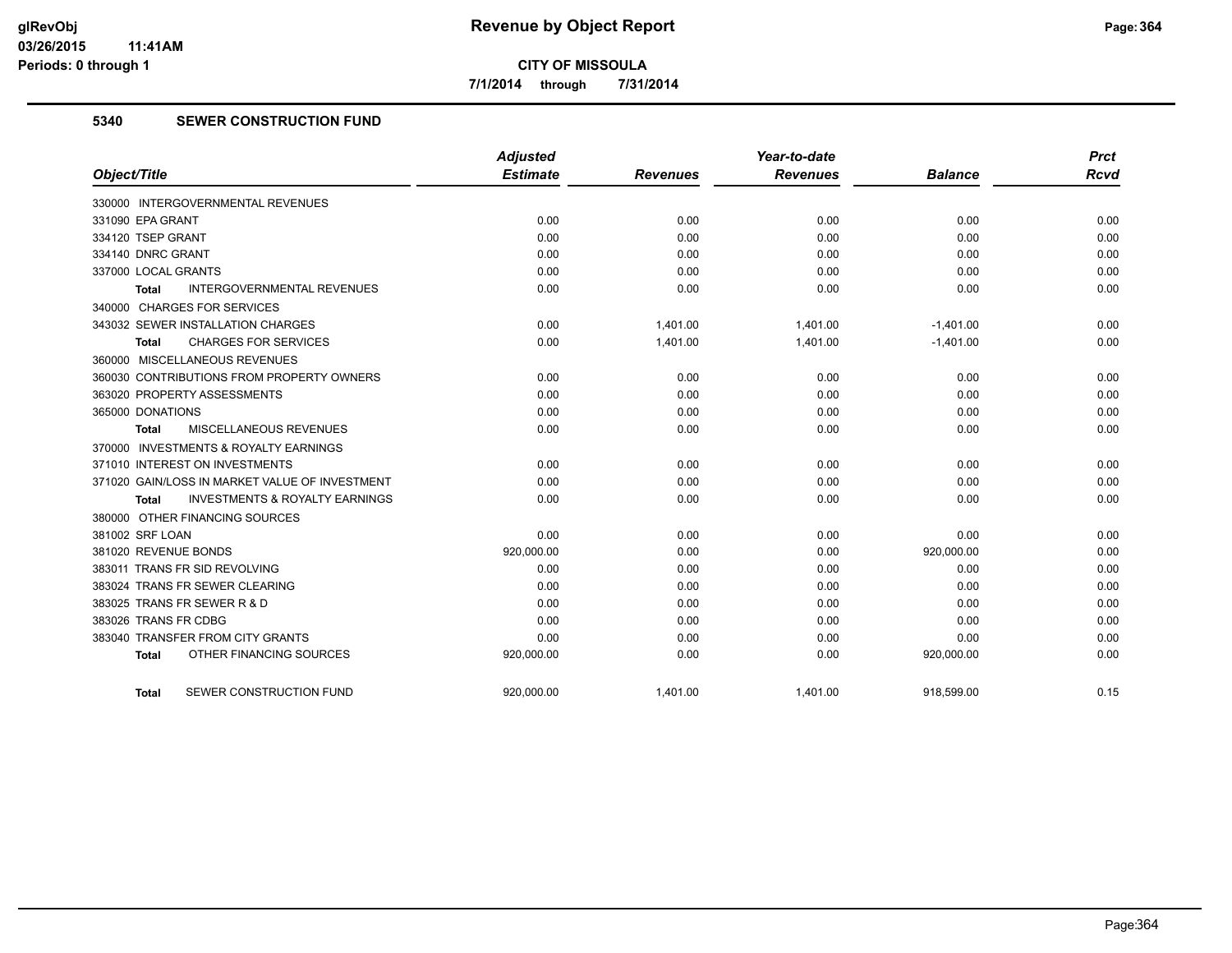**7/1/2014 through 7/31/2014**

# **5361 2001 SEWER REVENUE BONDS-DEBT SERVICE**

**5361 2001 SEWER REVENUE BONDS-DEBT SERVICE**

|                                                           | <b>Adjusted</b> |                 | Year-to-date    |                | <b>Prct</b> |
|-----------------------------------------------------------|-----------------|-----------------|-----------------|----------------|-------------|
| Object/Title                                              | <b>Estimate</b> | <b>Revenues</b> | <b>Revenues</b> | <b>Balance</b> | Rcvd        |
| 340000 CHARGES FOR SERVICES                               |                 |                 |                 |                |             |
| SEWER SERVICE CHARGES<br>343031                           | 0.00            | 0.00            | 0.00            | 0.00           | 0.00        |
| 343032 SEWER INSTALLATION CHARGES                         | 0.00            | 0.00            | 0.00            | 0.00           | 0.00        |
| 343035 SALE OF SEWER MATERIALS AND SUPPLIES               | 0.00            | 0.00            | 0.00            | 0.00           | 0.00        |
| <b>CHARGES FOR SERVICES</b><br><b>Total</b>               | 0.00            | 0.00            | 0.00            | 0.00           | 0.00        |
| <b>MISCELLANEOUS REVENUES</b><br>360000                   |                 |                 |                 |                |             |
| 360010 MISCELLANEOUS                                      | 0.00            | 0.00            | 0.00            | 0.00           | 0.00        |
| MISCELLANEOUS REVENUES<br>Total                           | 0.00            | 0.00            | 0.00            | 0.00           | 0.00        |
| INVESTMENTS & ROYALTY EARNINGS<br>370000                  |                 |                 |                 |                |             |
| 371010 INTEREST ON INVESTMENTS                            | 0.00            | 0.00            | 0.00            | 0.00           | 0.00        |
| 371020 GAIN/LOSS IN MARKET VALUE OF INVESTMENTS           | 0.00            | 0.00            | 0.00            | 0.00           | 0.00        |
| <b>INVESTMENTS &amp; ROYALTY EARNINGS</b><br><b>Total</b> | 0.00            | 0.00            | 0.00            | 0.00           | 0.00        |
| OTHER FINANCING SOURCES<br>380000                         |                 |                 |                 |                |             |
| 382010 SALE OF FIXED ASSETS                               | 0.00            | 0.00            | 0.00            | 0.00           | 0.00        |
| 383024 TRANS FR SEWER CLEARING                            | 30,590.00       | 0.00            | 0.00            | 30,590.00      | 0.00        |
| OTHER FINANCING SOURCES<br><b>Total</b>                   | 30,590.00       | 0.00            | 0.00            | 30,590.00      | 0.00        |
| 2001 SEWER REVENUE BONDS-DEBT SERVI<br><b>Total</b>       | 30,590.00       | 0.00            | 0.00            | 30,590.00      | 0.00        |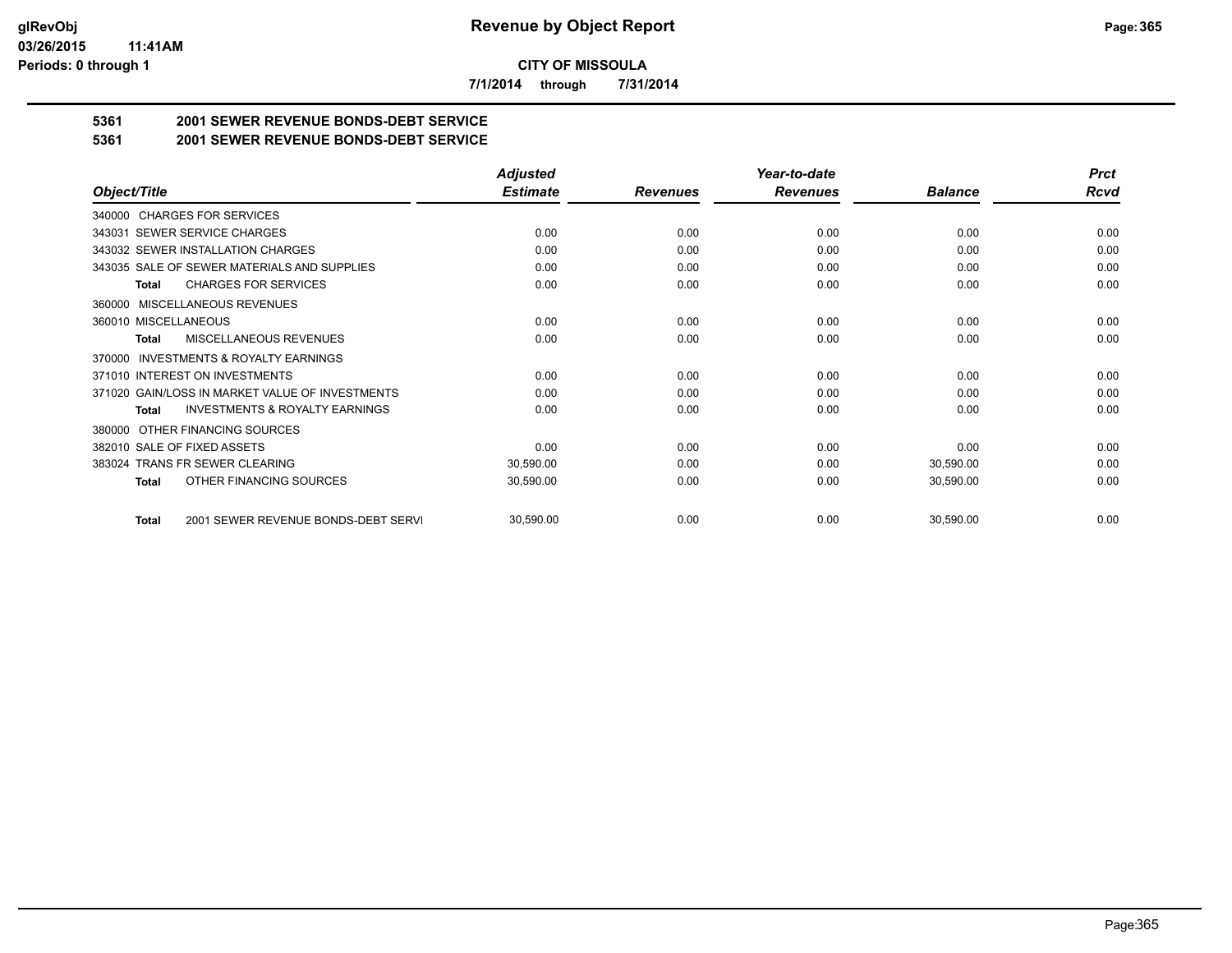**7/1/2014 through 7/31/2014**

### **5361 2001 SEWER REVENUE BONDS-DEBT SERVICE**

|                                                           | <b>Adjusted</b> |                 | Year-to-date    |                | <b>Prct</b> |
|-----------------------------------------------------------|-----------------|-----------------|-----------------|----------------|-------------|
| Object/Title                                              | <b>Estimate</b> | <b>Revenues</b> | <b>Revenues</b> | <b>Balance</b> | Rcvd        |
| 340000 CHARGES FOR SERVICES                               |                 |                 |                 |                |             |
| SEWER SERVICE CHARGES<br>343031                           | 0.00            | 0.00            | 0.00            | 0.00           | 0.00        |
| 343032 SEWER INSTALLATION CHARGES                         | 0.00            | 0.00            | 0.00            | 0.00           | 0.00        |
| 343035 SALE OF SEWER MATERIALS AND SUPPLIES               | 0.00            | 0.00            | 0.00            | 0.00           | 0.00        |
| <b>CHARGES FOR SERVICES</b><br>Total                      | 0.00            | 0.00            | 0.00            | 0.00           | 0.00        |
| 360000 MISCELLANEOUS REVENUES                             |                 |                 |                 |                |             |
| 360010 MISCELLANEOUS                                      | 0.00            | 0.00            | 0.00            | 0.00           | 0.00        |
| MISCELLANEOUS REVENUES<br><b>Total</b>                    | 0.00            | 0.00            | 0.00            | 0.00           | 0.00        |
| INVESTMENTS & ROYALTY EARNINGS<br>370000                  |                 |                 |                 |                |             |
| 371010 INTEREST ON INVESTMENTS                            | 0.00            | 0.00            | 0.00            | 0.00           | 0.00        |
| 371020 GAIN/LOSS IN MARKET VALUE OF INVESTMENT            | 0.00            | 0.00            | 0.00            | 0.00           | 0.00        |
| <b>INVESTMENTS &amp; ROYALTY EARNINGS</b><br><b>Total</b> | 0.00            | 0.00            | 0.00            | 0.00           | 0.00        |
| OTHER FINANCING SOURCES<br>380000                         |                 |                 |                 |                |             |
| 382010 SALE OF FIXED ASSETS                               | 0.00            | 0.00            | 0.00            | 0.00           | 0.00        |
| 383024 TRANS FR SEWER CLEARING                            | 30,590.00       | 0.00            | 0.00            | 30,590.00      | 0.00        |
| OTHER FINANCING SOURCES<br><b>Total</b>                   | 30,590.00       | 0.00            | 0.00            | 30,590.00      | 0.00        |
| 2001 SEWER REVENUE BONDS-DEBT SERV<br><b>Total</b>        | 30,590.00       | 0.00            | 0.00            | 30,590.00      | 0.00        |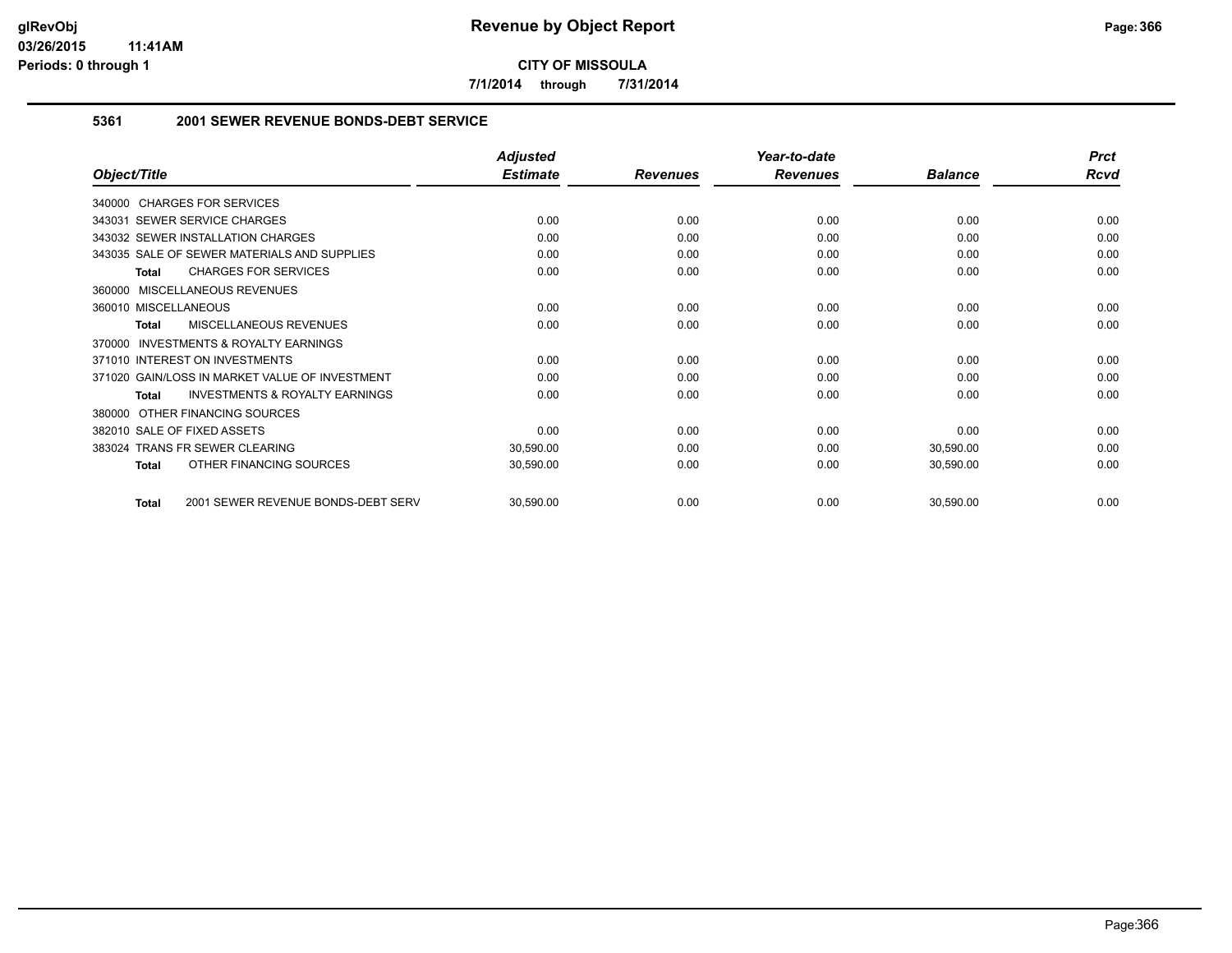**7/1/2014 through 7/31/2014**

# **5362 00 SEWER REVENUE BOND - SERIES B DEBT SE**

**5362 00 SEWER REVENUE BOND - SERIES B DEBT SE**

|                                                           | <b>Adjusted</b> |                 | Year-to-date    |                | <b>Prct</b> |
|-----------------------------------------------------------|-----------------|-----------------|-----------------|----------------|-------------|
| Object/Title                                              | <b>Estimate</b> | <b>Revenues</b> | <b>Revenues</b> | <b>Balance</b> | Rcvd        |
| 340000 CHARGES FOR SERVICES                               |                 |                 |                 |                |             |
| 343032 SEWER INSTALLATION CHARGES                         | 0.00            | 0.00            | 0.00            | 0.00           | 0.00        |
| <b>CHARGES FOR SERVICES</b><br><b>Total</b>               | 0.00            | 0.00            | 0.00            | 0.00           | 0.00        |
| MISCELLANEOUS REVENUES<br>360000                          |                 |                 |                 |                |             |
| 360010 MISCELLANEOUS                                      | 0.00            | 0.00            | 0.00            | 0.00           | 0.00        |
| MISCELLANEOUS REVENUES<br>Total                           | 0.00            | 0.00            | 0.00            | 0.00           | 0.00        |
| <b>INVESTMENTS &amp; ROYALTY EARNINGS</b><br>370000       |                 |                 |                 |                |             |
| 371010 INTEREST ON INVESTMENTS                            | 0.00            | 0.00            | 0.00            | 0.00           | 0.00        |
| 371020 GAIN/LOSS IN MARKET VALUE OF INVESTMENTS           | 0.00            | 0.00            | 0.00            | 0.00           | 0.00        |
| <b>INVESTMENTS &amp; ROYALTY EARNINGS</b><br><b>Total</b> | 0.00            | 0.00            | 0.00            | 0.00           | 0.00        |
| OTHER FINANCING SOURCES<br>380000                         |                 |                 |                 |                |             |
| 383024 TRANS FR SEWER CLEARING                            | 49,240.00       | 0.00            | 0.00            | 49,240.00      | 0.00        |
| OTHER FINANCING SOURCES<br><b>Total</b>                   | 49,240.00       | 0.00            | 0.00            | 49,240.00      | 0.00        |
| 00 SEWER REVENUE BOND - SERIES B DEB<br><b>Total</b>      | 49.240.00       | 0.00            | 0.00            | 49,240.00      | 0.00        |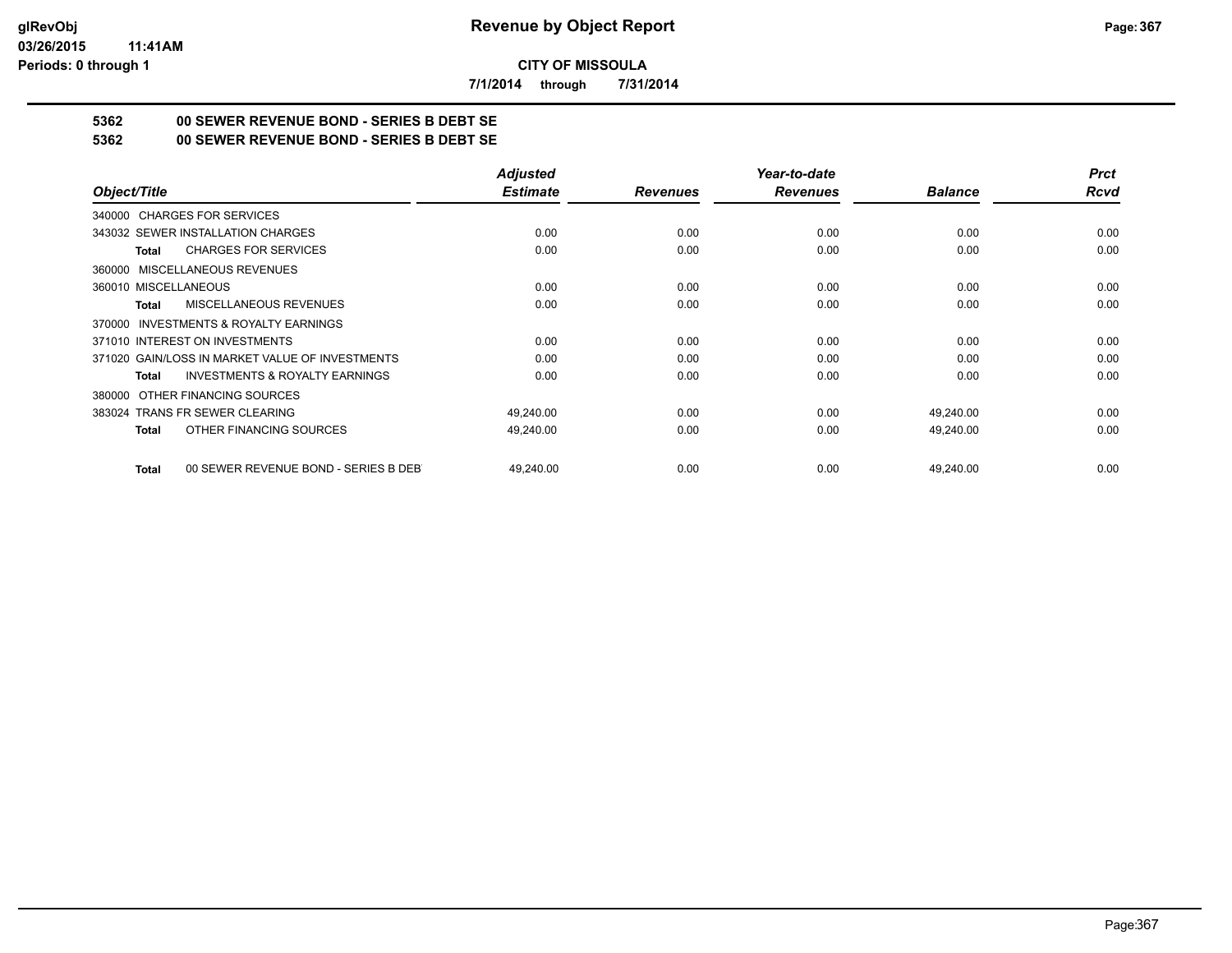**7/1/2014 through 7/31/2014**

# **5362 00 SEWER REVENUE BOND - SERIES B DEBT SE**

| Object/Title                                              |                                      | <b>Adjusted</b><br><b>Estimate</b> | <b>Revenues</b> | Year-to-date<br><b>Revenues</b> | <b>Balance</b> | <b>Prct</b><br><b>Rcvd</b> |
|-----------------------------------------------------------|--------------------------------------|------------------------------------|-----------------|---------------------------------|----------------|----------------------------|
| 340000 CHARGES FOR SERVICES                               |                                      |                                    |                 |                                 |                |                            |
| 343032 SEWER INSTALLATION CHARGES                         |                                      | 0.00                               | 0.00            | 0.00                            | 0.00           | 0.00                       |
| <b>CHARGES FOR SERVICES</b><br>Total                      |                                      | 0.00                               | 0.00            | 0.00                            | 0.00           | 0.00                       |
| 360000 MISCELLANEOUS REVENUES                             |                                      |                                    |                 |                                 |                |                            |
| 360010 MISCELLANEOUS                                      |                                      | 0.00                               | 0.00            | 0.00                            | 0.00           | 0.00                       |
| MISCELLANEOUS REVENUES<br><b>Total</b>                    |                                      | 0.00                               | 0.00            | 0.00                            | 0.00           | 0.00                       |
| <b>INVESTMENTS &amp; ROYALTY EARNINGS</b><br>370000       |                                      |                                    |                 |                                 |                |                            |
| 371010 INTEREST ON INVESTMENTS                            |                                      | 0.00                               | 0.00            | 0.00                            | 0.00           | 0.00                       |
| 371020 GAIN/LOSS IN MARKET VALUE OF INVESTMENT            |                                      | 0.00                               | 0.00            | 0.00                            | 0.00           | 0.00                       |
| <b>INVESTMENTS &amp; ROYALTY EARNINGS</b><br><b>Total</b> |                                      | 0.00                               | 0.00            | 0.00                            | 0.00           | 0.00                       |
| OTHER FINANCING SOURCES<br>380000                         |                                      |                                    |                 |                                 |                |                            |
| 383024 TRANS FR SEWER CLEARING                            |                                      | 49,240.00                          | 0.00            | 0.00                            | 49,240.00      | 0.00                       |
| OTHER FINANCING SOURCES<br><b>Total</b>                   |                                      | 49,240.00                          | 0.00            | 0.00                            | 49,240.00      | 0.00                       |
| <b>Total</b>                                              | 00 SEWER REVENUE BOND - SERIES B DEE | 49,240.00                          | 0.00            | 0.00                            | 49,240.00      | 0.00                       |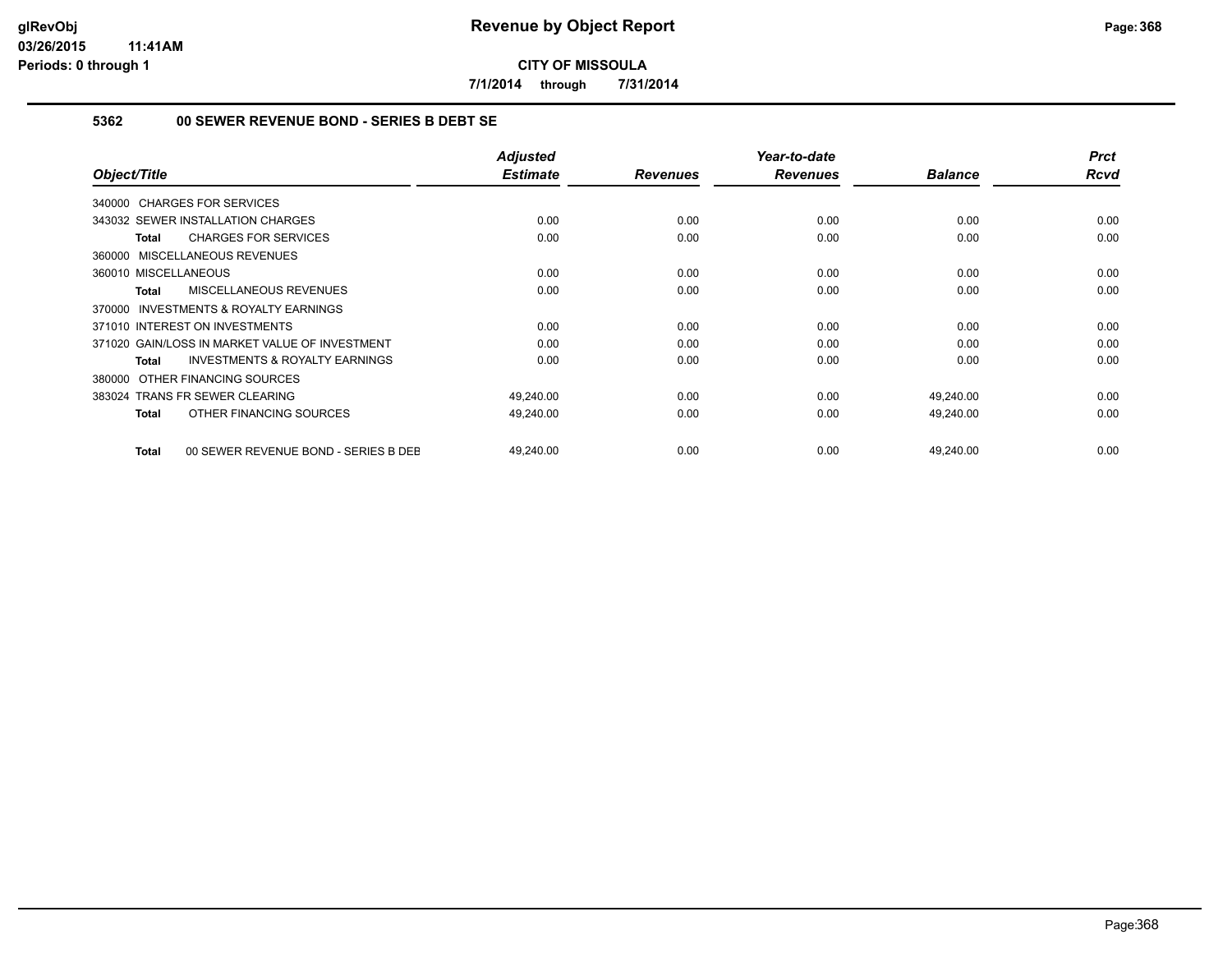**7/1/2014 through 7/31/2014**

# **5363 92 SEWER REVENUE BOND SERIES A DEBT SERV**

**5363 92 SEWER REVENUE BOND SERIES A DEBT SERV**

|                                                     | <b>Adjusted</b> |                 | Year-to-date    |                | <b>Prct</b> |
|-----------------------------------------------------|-----------------|-----------------|-----------------|----------------|-------------|
| Object/Title                                        | <b>Estimate</b> | <b>Revenues</b> | <b>Revenues</b> | <b>Balance</b> | <b>Rcvd</b> |
| 340000 CHARGES FOR SERVICES                         |                 |                 |                 |                |             |
| 343032 SEWER INSTALLATION CHARGES                   | 0.00            | 0.00            | 0.00            | 0.00           | 0.00        |
| <b>CHARGES FOR SERVICES</b><br>Total                | 0.00            | 0.00            | 0.00            | 0.00           | 0.00        |
| INVESTMENTS & ROYALTY EARNINGS<br>370000            |                 |                 |                 |                |             |
| 371010 INTEREST ON INVESTMENTS                      | 0.00            | 0.00            | 0.00            | 0.00           | 0.00        |
| 371020 GAIN/LOSS IN MARKET VALUE OF INVESTMENTS     | 0.00            | 0.00            | 0.00            | 0.00           | 0.00        |
| <b>INVESTMENTS &amp; ROYALTY EARNINGS</b><br>Total  | 0.00            | 0.00            | 0.00            | 0.00           | 0.00        |
| OTHER FINANCING SOURCES<br>380000                   |                 |                 |                 |                |             |
| 383024 TRANS FR SEWER CLEARING                      | 0.00            | 0.00            | 0.00            | 0.00           | 0.00        |
| 383042 TRANSFERS FROM OTHER FUNDS                   | 0.00            | 0.00            | 0.00            | 0.00           | 0.00        |
| OTHER FINANCING SOURCES<br>Total                    | 0.00            | 0.00            | 0.00            | 0.00           | 0.00        |
| 92 SEWER REVENUE BOND SERIES A DEBT<br><b>Total</b> | 0.00            | 0.00            | 0.00            | 0.00           | 0.00        |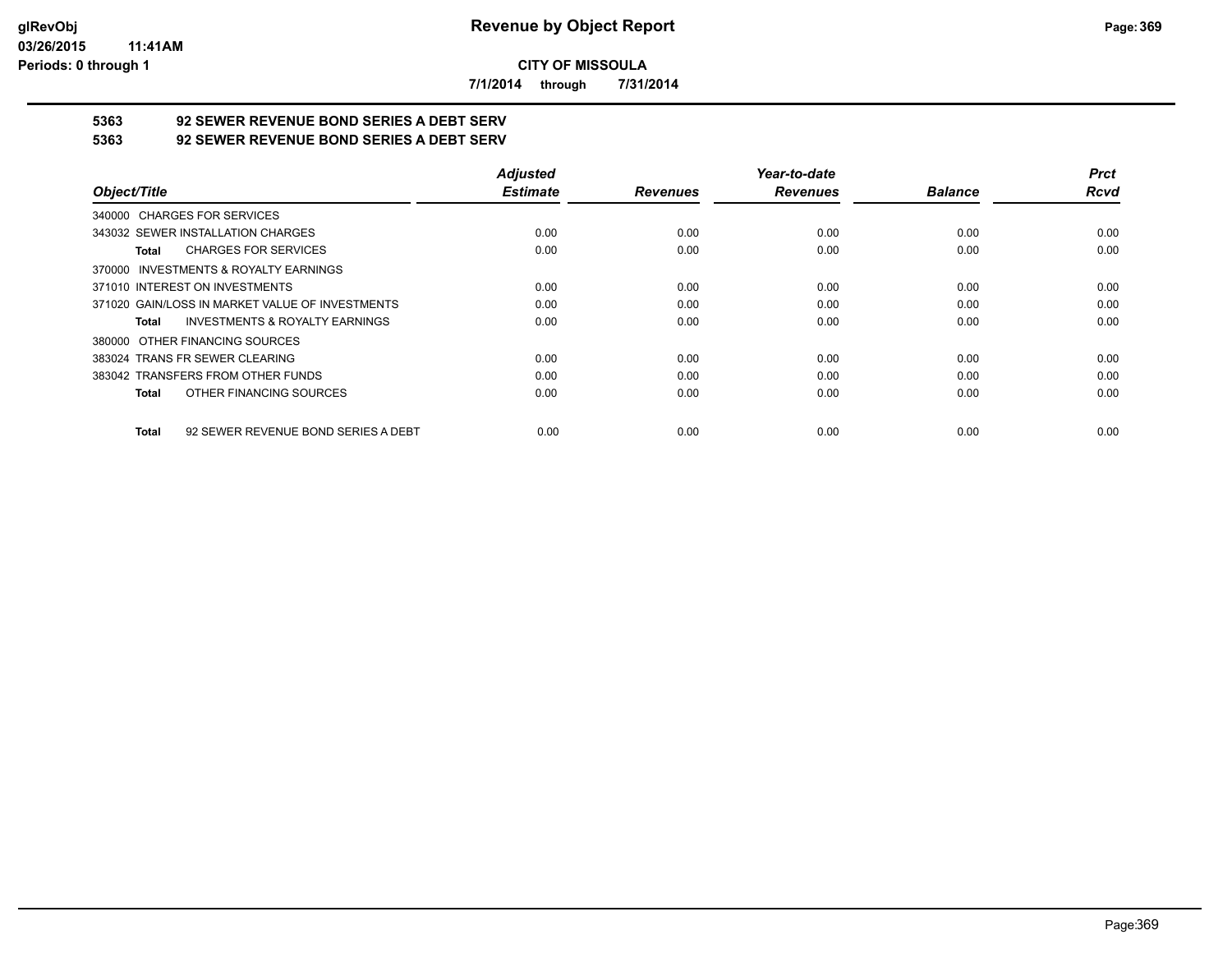**7/1/2014 through 7/31/2014**

## **5363 92 SEWER REVENUE BOND SERIES A DEBT SERV**

| Object/Title                                        | <b>Adjusted</b><br><b>Estimate</b> | <b>Revenues</b> | Year-to-date<br><b>Revenues</b> | <b>Balance</b> | <b>Prct</b><br>Rcvd |
|-----------------------------------------------------|------------------------------------|-----------------|---------------------------------|----------------|---------------------|
| 340000 CHARGES FOR SERVICES                         |                                    |                 |                                 |                |                     |
| 343032 SEWER INSTALLATION CHARGES                   | 0.00                               | 0.00            | 0.00                            | 0.00           | 0.00                |
| <b>CHARGES FOR SERVICES</b><br>Total                | 0.00                               | 0.00            | 0.00                            | 0.00           | 0.00                |
| 370000 INVESTMENTS & ROYALTY EARNINGS               |                                    |                 |                                 |                |                     |
| 371010 INTEREST ON INVESTMENTS                      | 0.00                               | 0.00            | 0.00                            | 0.00           | 0.00                |
| 371020 GAIN/LOSS IN MARKET VALUE OF INVESTMENT      | 0.00                               | 0.00            | 0.00                            | 0.00           | 0.00                |
| <b>INVESTMENTS &amp; ROYALTY EARNINGS</b><br>Total  | 0.00                               | 0.00            | 0.00                            | 0.00           | 0.00                |
| 380000 OTHER FINANCING SOURCES                      |                                    |                 |                                 |                |                     |
| 383024 TRANS FR SEWER CLEARING                      | 0.00                               | 0.00            | 0.00                            | 0.00           | 0.00                |
| 383042 TRANSFERS FROM OTHER FUNDS                   | 0.00                               | 0.00            | 0.00                            | 0.00           | 0.00                |
| OTHER FINANCING SOURCES<br>Total                    | 0.00                               | 0.00            | 0.00                            | 0.00           | 0.00                |
| 92 SEWER REVENUE BOND SERIES A DEBT<br><b>Total</b> | 0.00                               | 0.00            | 0.00                            | 0.00           | 0.00                |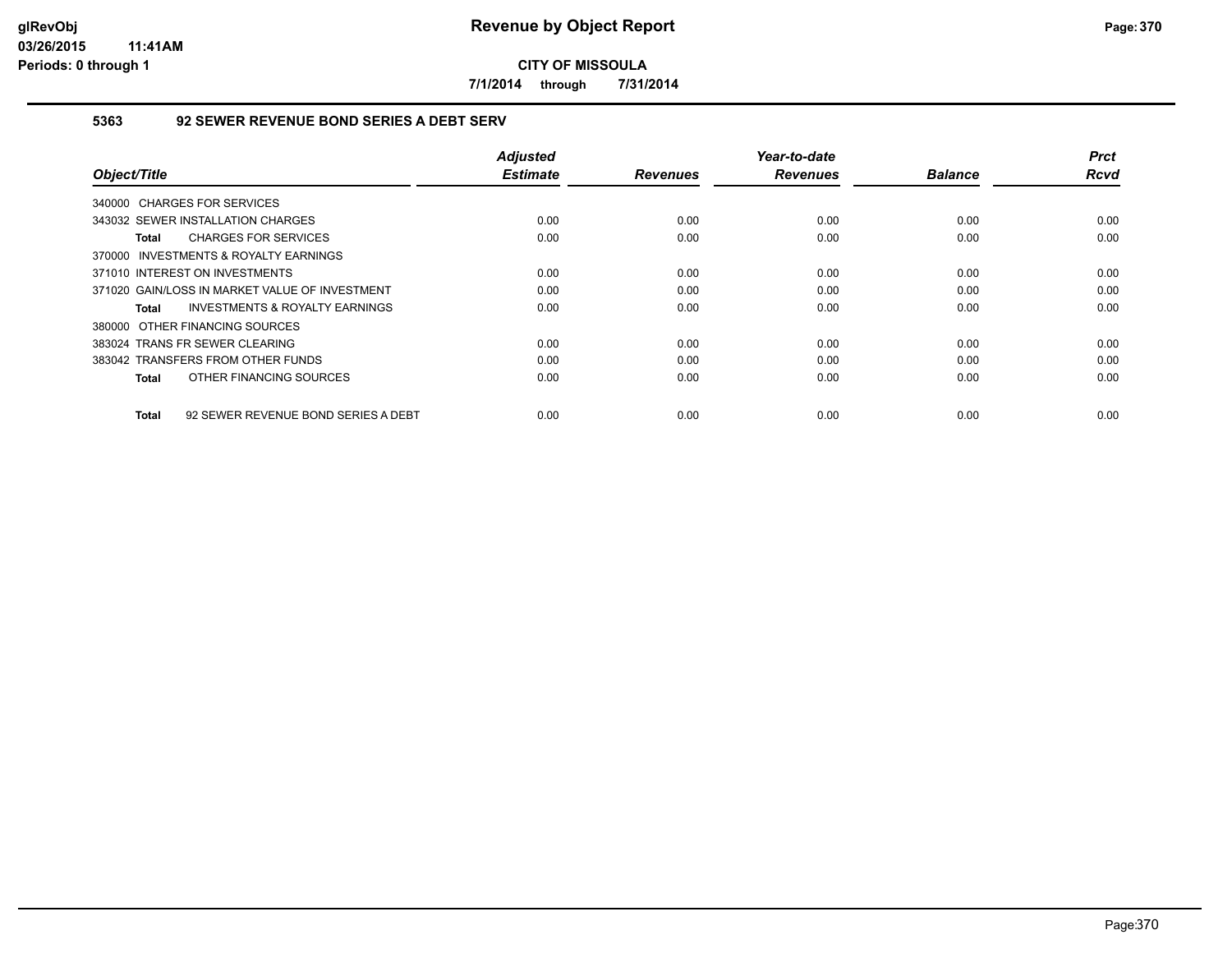**7/1/2014 through 7/31/2014**

# **5364 92 SEWER REVENUE BOND - SERIES B DEBT S**

**5364 92 SEWER REVENUE BOND - SERIES B DEBT S**

|                                                      | <b>Adjusted</b> |                 | Year-to-date    |                | <b>Prct</b> |
|------------------------------------------------------|-----------------|-----------------|-----------------|----------------|-------------|
| Object/Title                                         | <b>Estimate</b> | <b>Revenues</b> | <b>Revenues</b> | <b>Balance</b> | <b>Rcvd</b> |
| 340000 CHARGES FOR SERVICES                          |                 |                 |                 |                |             |
| 343032 SEWER INSTALLATION CHARGES                    | 0.00            | 0.00            | 0.00            | 0.00           | 0.00        |
| <b>CHARGES FOR SERVICES</b><br>Total                 | 0.00            | 0.00            | 0.00            | 0.00           | 0.00        |
| 370000 INVESTMENTS & ROYALTY EARNINGS                |                 |                 |                 |                |             |
| 371010 INTEREST ON INVESTMENTS                       | 0.00            | 0.00            | 0.00            | 0.00           | 0.00        |
| 371020 GAIN/LOSS IN MARKET VALUE OF INVESTMENTS      | 0.00            | 0.00            | 0.00            | 0.00           | 0.00        |
| <b>INVESTMENTS &amp; ROYALTY EARNINGS</b><br>Total   | 0.00            | 0.00            | 0.00            | 0.00           | 0.00        |
| 380000 OTHER FINANCING SOURCES                       |                 |                 |                 |                |             |
| 383024 TRANS FR SEWER CLEARING                       | 0.00            | 0.00            | 0.00            | 0.00           | 0.00        |
| 383042 TRANSFERS FROM OTHER FUNDS                    | 0.00            | 0.00            | 0.00            | 0.00           | 0.00        |
| OTHER FINANCING SOURCES<br><b>Total</b>              | 0.00            | 0.00            | 0.00            | 0.00           | 0.00        |
| 92 SEWER REVENUE BOND - SERIES B DEE<br><b>Total</b> | 0.00            | 0.00            | 0.00            | 0.00           | 0.00        |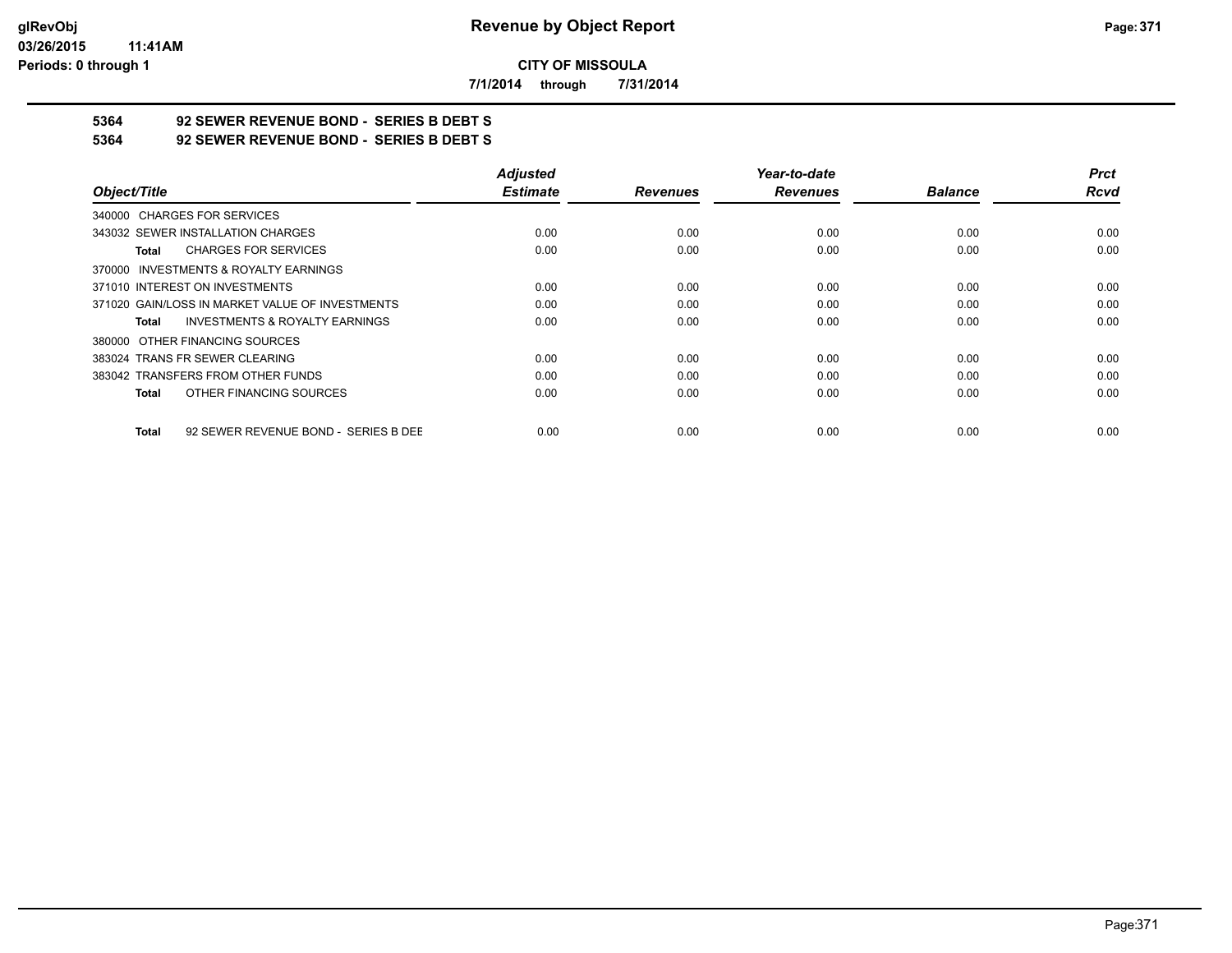**7/1/2014 through 7/31/2014**

## **5364 92 SEWER REVENUE BOND - SERIES B DEBT S**

| Object/Title                                         | <b>Adjusted</b><br><b>Estimate</b> | <b>Revenues</b> | Year-to-date<br><b>Revenues</b> | <b>Balance</b> | <b>Prct</b><br><b>Rcvd</b> |
|------------------------------------------------------|------------------------------------|-----------------|---------------------------------|----------------|----------------------------|
| 340000 CHARGES FOR SERVICES                          |                                    |                 |                                 |                |                            |
| 343032 SEWER INSTALLATION CHARGES                    | 0.00                               | 0.00            | 0.00                            | 0.00           | 0.00                       |
| <b>CHARGES FOR SERVICES</b><br>Total                 | 0.00                               | 0.00            | 0.00                            | 0.00           | 0.00                       |
| 370000 INVESTMENTS & ROYALTY EARNINGS                |                                    |                 |                                 |                |                            |
| 371010 INTEREST ON INVESTMENTS                       | 0.00                               | 0.00            | 0.00                            | 0.00           | 0.00                       |
| 371020 GAIN/LOSS IN MARKET VALUE OF INVESTMENT       | 0.00                               | 0.00            | 0.00                            | 0.00           | 0.00                       |
| <b>INVESTMENTS &amp; ROYALTY EARNINGS</b><br>Total   | 0.00                               | 0.00            | 0.00                            | 0.00           | 0.00                       |
| 380000 OTHER FINANCING SOURCES                       |                                    |                 |                                 |                |                            |
| 383024 TRANS FR SEWER CLEARING                       | 0.00                               | 0.00            | 0.00                            | 0.00           | 0.00                       |
| 383042 TRANSFERS FROM OTHER FUNDS                    | 0.00                               | 0.00            | 0.00                            | 0.00           | 0.00                       |
| OTHER FINANCING SOURCES<br>Total                     | 0.00                               | 0.00            | 0.00                            | 0.00           | 0.00                       |
| 92 SEWER REVENUE BOND - SERIES B DEI<br><b>Total</b> | 0.00                               | 0.00            | 0.00                            | 0.00           | 0.00                       |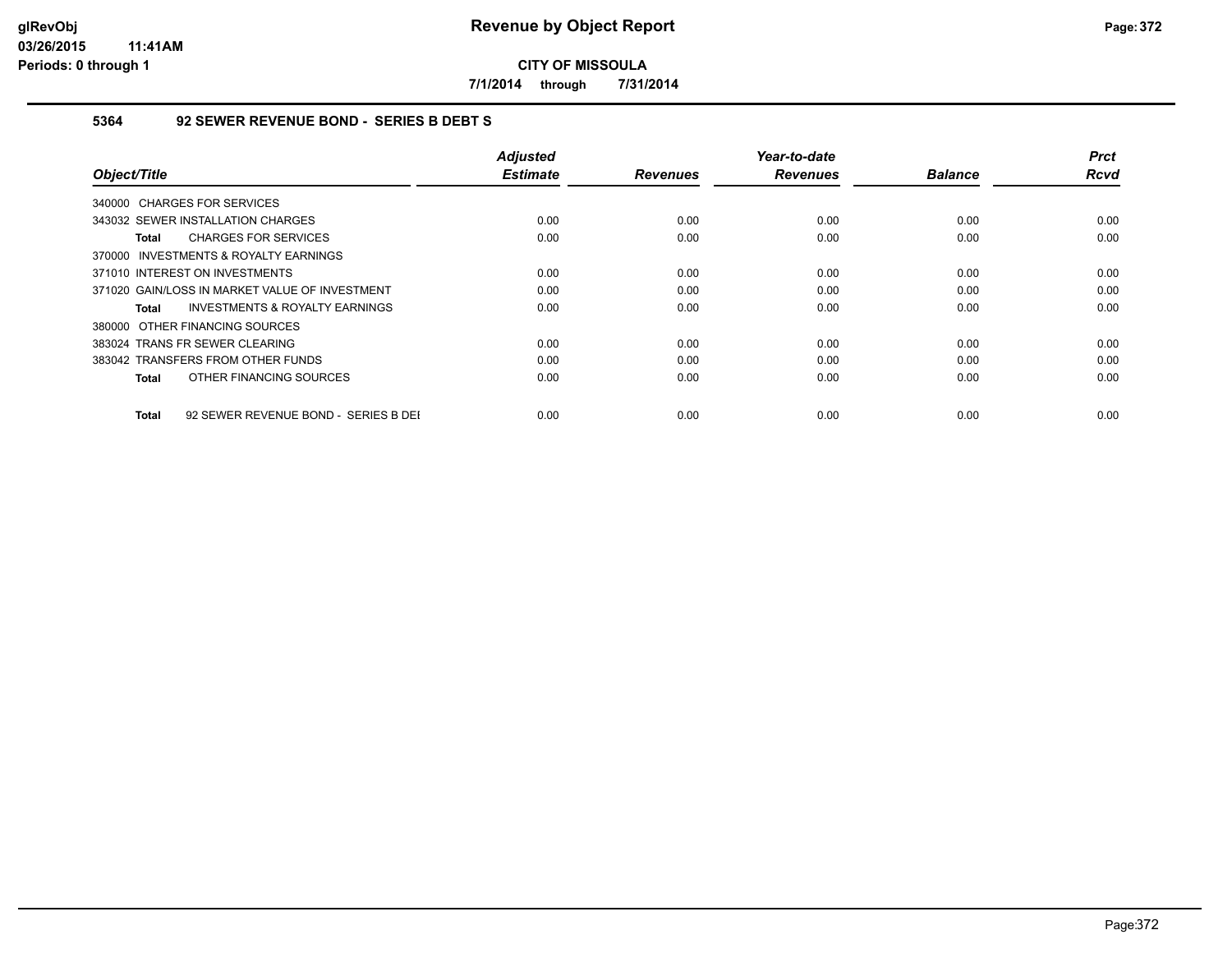**7/1/2014 through 7/31/2014**

# **5365 99 SEWER REVENUE BONDS DEBT SERVICE FUND**

**5365 99 SEWER REVENUE BONDS DEBT SERVICE FUND**

|                                                           | <b>Adjusted</b> |                 | Year-to-date    |                | <b>Prct</b> |
|-----------------------------------------------------------|-----------------|-----------------|-----------------|----------------|-------------|
| Object/Title                                              | <b>Estimate</b> | <b>Revenues</b> | <b>Revenues</b> | <b>Balance</b> | <b>Rcvd</b> |
| 340000 CHARGES FOR SERVICES                               |                 |                 |                 |                |             |
| 343032 SEWER INSTALLATION CHARGES                         | 0.00            | 0.00            | 0.00            | 0.00           | 0.00        |
| <b>CHARGES FOR SERVICES</b><br>Total                      | 0.00            | 0.00            | 0.00            | 0.00           | 0.00        |
| 370000 INVESTMENTS & ROYALTY EARNINGS                     |                 |                 |                 |                |             |
| 371010 INTEREST ON INVESTMENTS                            | 0.00            | 0.00            | 0.00            | 0.00           | 0.00        |
| 371020 GAIN/LOSS IN MARKET VALUE OF INVESTMENTS           | 0.00            | 0.00            | 0.00            | 0.00           | 0.00        |
| <b>INVESTMENTS &amp; ROYALTY EARNINGS</b><br><b>Total</b> | 0.00            | 0.00            | 0.00            | 0.00           | 0.00        |
| 380000 OTHER FINANCING SOURCES                            |                 |                 |                 |                |             |
| 383024 TRANS FR SEWER CLEARING                            | 124.180.00      | 0.00            | 0.00            | 124,180.00     | 0.00        |
| OTHER FINANCING SOURCES<br>Total                          | 124,180.00      | 0.00            | 0.00            | 124.180.00     | 0.00        |
| 99 SEWER REVENUE BONDS DEBT SERVICE<br><b>Total</b>       | 124.180.00      | 0.00            | 0.00            | 124.180.00     | 0.00        |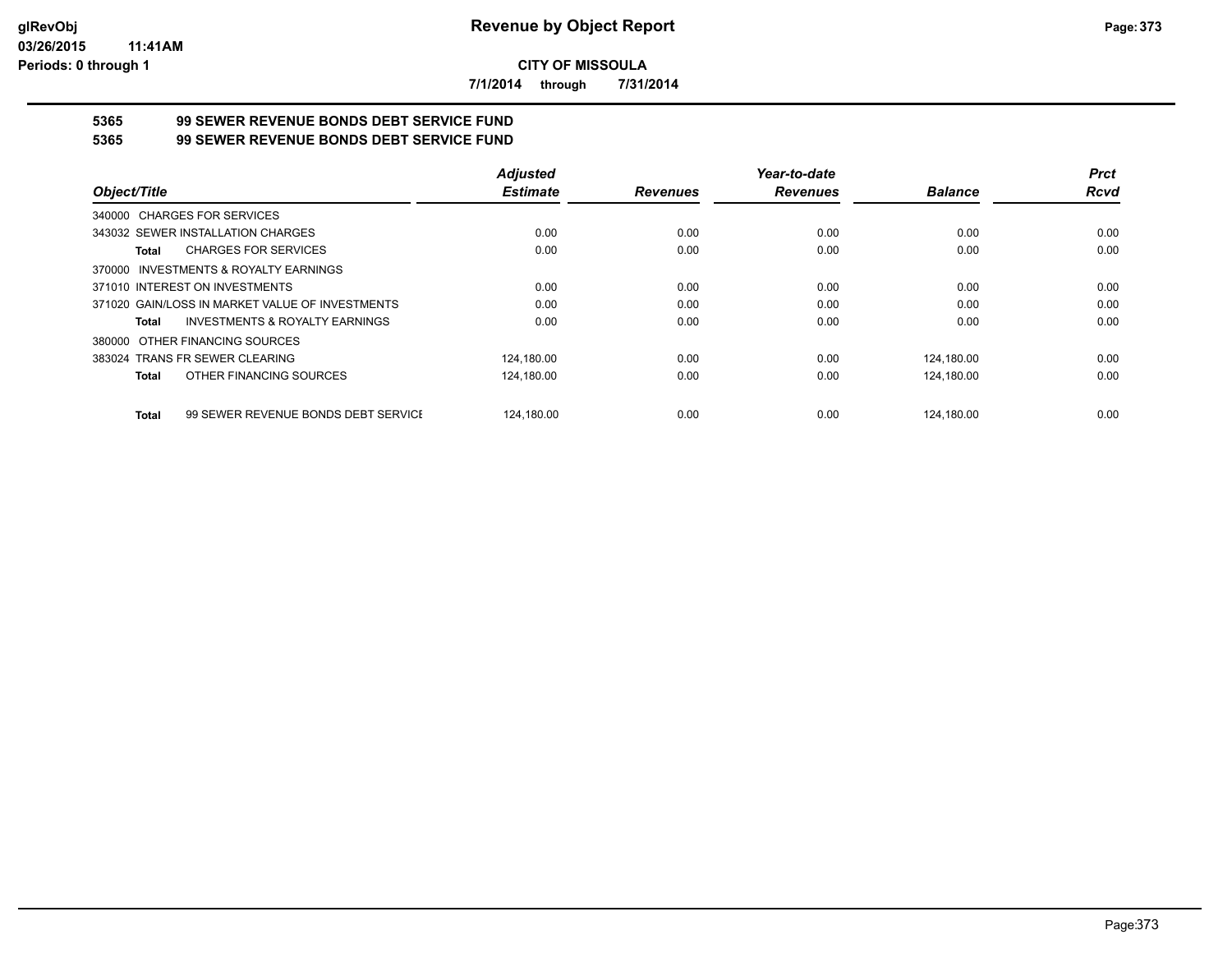**7/1/2014 through 7/31/2014**

## **5365 99 SEWER REVENUE BONDS DEBT SERVICE FUND**

|                                                           | <b>Adjusted</b> |                 | Year-to-date    |                | <b>Prct</b> |
|-----------------------------------------------------------|-----------------|-----------------|-----------------|----------------|-------------|
| Object/Title                                              | <b>Estimate</b> | <b>Revenues</b> | <b>Revenues</b> | <b>Balance</b> | <b>Rcvd</b> |
| 340000 CHARGES FOR SERVICES                               |                 |                 |                 |                |             |
| 343032 SEWER INSTALLATION CHARGES                         | 0.00            | 0.00            | 0.00            | 0.00           | 0.00        |
| <b>CHARGES FOR SERVICES</b><br><b>Total</b>               | 0.00            | 0.00            | 0.00            | 0.00           | 0.00        |
| INVESTMENTS & ROYALTY EARNINGS<br>370000                  |                 |                 |                 |                |             |
| 371010 INTEREST ON INVESTMENTS                            | 0.00            | 0.00            | 0.00            | 0.00           | 0.00        |
| 371020 GAIN/LOSS IN MARKET VALUE OF INVESTMENT            | 0.00            | 0.00            | 0.00            | 0.00           | 0.00        |
| <b>INVESTMENTS &amp; ROYALTY EARNINGS</b><br><b>Total</b> | 0.00            | 0.00            | 0.00            | 0.00           | 0.00        |
| 380000 OTHER FINANCING SOURCES                            |                 |                 |                 |                |             |
| 383024 TRANS FR SEWER CLEARING                            | 124,180.00      | 0.00            | 0.00            | 124,180.00     | 0.00        |
| OTHER FINANCING SOURCES<br><b>Total</b>                   | 124,180.00      | 0.00            | 0.00            | 124,180.00     | 0.00        |
| 99 SEWER REVENUE BONDS DEBT SERVIC<br><b>Total</b>        | 124.180.00      | 0.00            | 0.00            | 124.180.00     | 0.00        |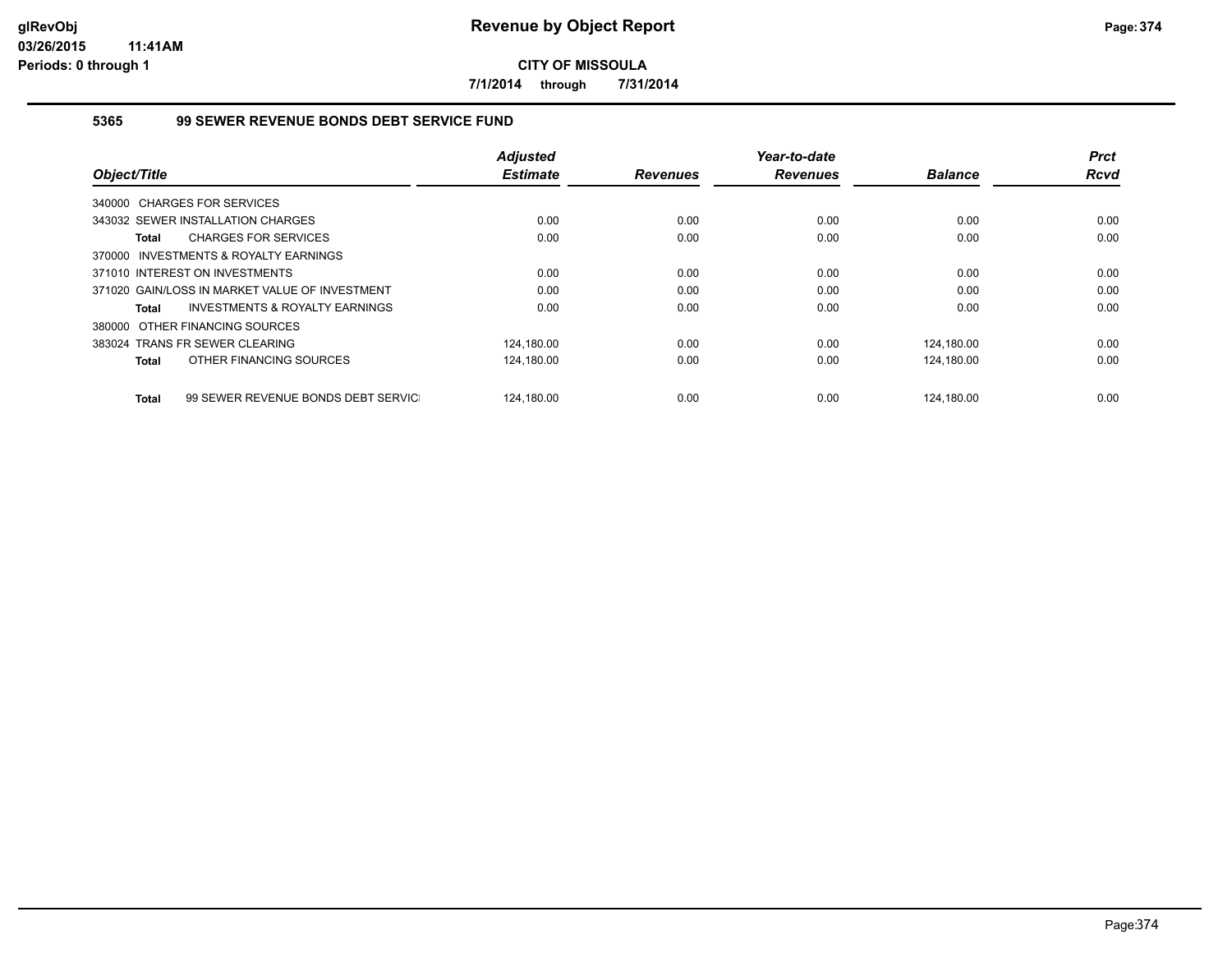**7/1/2014 through 7/31/2014**

# **5366 92 SEWER REVENUE BOND - SERIES A BOND RE**

**5366 92 SEWER REVENUE BOND - SERIES A BOND RE**

|                                                 | <b>Adjusted</b> |                 | Year-to-date    |                | <b>Prct</b> |
|-------------------------------------------------|-----------------|-----------------|-----------------|----------------|-------------|
| Object/Title                                    | <b>Estimate</b> | <b>Revenues</b> | <b>Revenues</b> | <b>Balance</b> | <b>Rcvd</b> |
| 370000 INVESTMENTS & ROYALTY EARNINGS           |                 |                 |                 |                |             |
| 371010 INTEREST ON INVESTMENTS                  | 0.00            | 0.00            | 0.00            | 0.00           | 0.00        |
| 371020 GAIN/LOSS IN MARKET VALUE OF INVESTMENTS | 0.00            | 0.00            | 0.00            | 0.00           | 0.00        |
| INVESTMENTS & ROYALTY EARNINGS<br>Total         | 0.00            | 0.00            | 0.00            | 0.00           | 0.00        |
| 380000 OTHER FINANCING SOURCES                  |                 |                 |                 |                |             |
| 383024 TRANS FR SEWER CLEARING                  | 0.00            | 0.00            | 0.00            | 0.00           | 0.00        |
| 383042 TRANSFERS FROM OTHER FUNDS               | 0.00            | 0.00            | 0.00            | 0.00           | 0.00        |
| OTHER FINANCING SOURCES<br>Total                | 0.00            | 0.00            | 0.00            | 0.00           | 0.00        |
| 92 SEWER REVENUE BOND - SERIES A BON<br>Total   | 0.00            | 0.00            | 0.00            | 0.00           | 0.00        |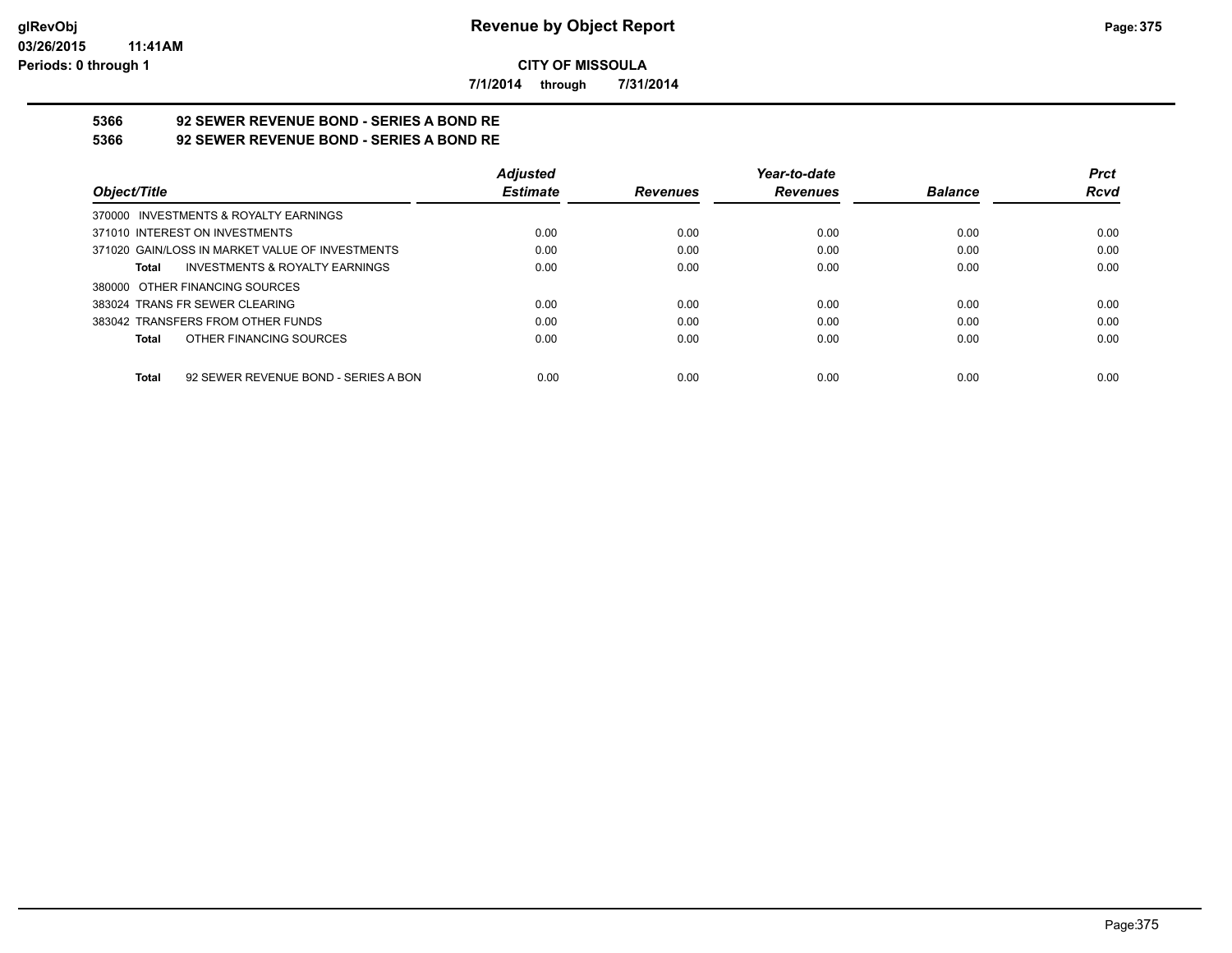**7/1/2014 through 7/31/2014**

### **5366 92 SEWER REVENUE BOND - SERIES A BOND RE**

|                                                | <b>Adjusted</b> |                 | Year-to-date    |                | <b>Prct</b> |
|------------------------------------------------|-----------------|-----------------|-----------------|----------------|-------------|
| Object/Title                                   | <b>Estimate</b> | <b>Revenues</b> | <b>Revenues</b> | <b>Balance</b> | <b>Rcvd</b> |
| 370000 INVESTMENTS & ROYALTY EARNINGS          |                 |                 |                 |                |             |
| 371010 INTEREST ON INVESTMENTS                 | 0.00            | 0.00            | 0.00            | 0.00           | 0.00        |
| 371020 GAIN/LOSS IN MARKET VALUE OF INVESTMENT | 0.00            | 0.00            | 0.00            | 0.00           | 0.00        |
| INVESTMENTS & ROYALTY EARNINGS<br>Total        | 0.00            | 0.00            | 0.00            | 0.00           | 0.00        |
| 380000 OTHER FINANCING SOURCES                 |                 |                 |                 |                |             |
| 383024 TRANS FR SEWER CLEARING                 | 0.00            | 0.00            | 0.00            | 0.00           | 0.00        |
| 383042 TRANSFERS FROM OTHER FUNDS              | 0.00            | 0.00            | 0.00            | 0.00           | 0.00        |
| OTHER FINANCING SOURCES<br>Total               | 0.00            | 0.00            | 0.00            | 0.00           | 0.00        |
|                                                |                 |                 |                 |                |             |
| 92 SEWER REVENUE BOND - SERIES A BON<br>Total  | 0.00            | 0.00            | 0.00            | 0.00           | 0.00        |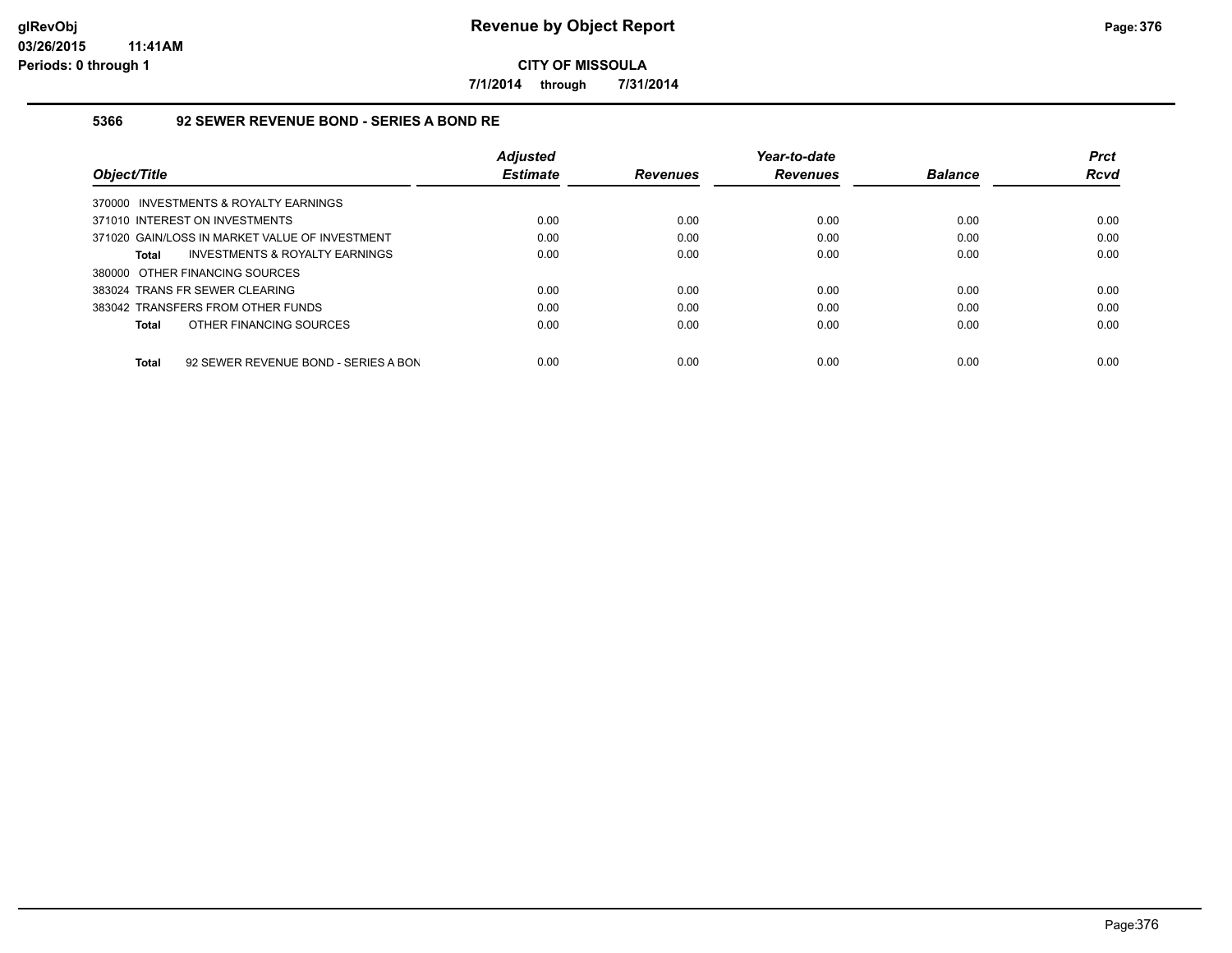**7/1/2014 through 7/31/2014**

# **5367 92 SEWER REVENUE BOND - SERIES B BOND RE**

**5367 92 SEWER REVENUE BOND - SERIES B BOND RE**

|                                                 | <b>Adjusted</b> |                 | Year-to-date    |                | <b>Prct</b> |
|-------------------------------------------------|-----------------|-----------------|-----------------|----------------|-------------|
| Object/Title                                    | <b>Estimate</b> | <b>Revenues</b> | <b>Revenues</b> | <b>Balance</b> | <b>Rcvd</b> |
| 370000 INVESTMENTS & ROYALTY EARNINGS           |                 |                 |                 |                |             |
| 371010 INTEREST ON INVESTMENTS                  | 0.00            | 0.00            | 0.00            | 0.00           | 0.00        |
| 371020 GAIN/LOSS IN MARKET VALUE OF INVESTMENTS | 0.00            | 0.00            | 0.00            | 0.00           | 0.00        |
| INVESTMENTS & ROYALTY EARNINGS<br>Total         | 0.00            | 0.00            | 0.00            | 0.00           | 0.00        |
| 380000 OTHER FINANCING SOURCES                  |                 |                 |                 |                |             |
| 383042 TRANSFERS FROM OTHER FUNDS               | 0.00            | 0.00            | 0.00            | 0.00           | 0.00        |
| OTHER FINANCING SOURCES<br>Total                | 0.00            | 0.00            | 0.00            | 0.00           | 0.00        |
|                                                 |                 |                 |                 |                |             |
| 92 SEWER REVENUE BOND - SERIES B BON<br>Total   | 0.00            | 0.00            | 0.00            | 0.00           | 0.00        |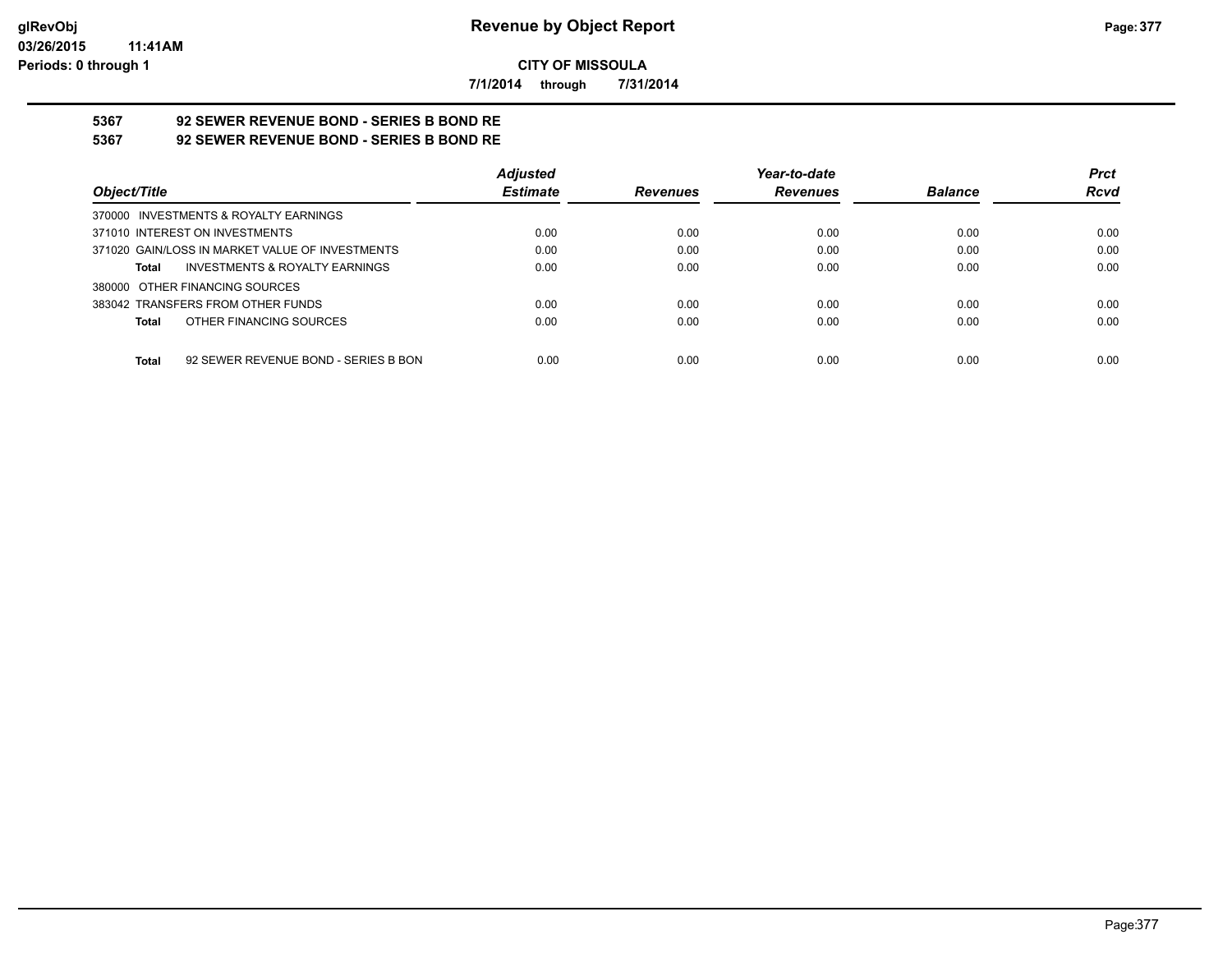**7/1/2014 through 7/31/2014**

### **5367 92 SEWER REVENUE BOND - SERIES B BOND RE**

| Object/Title                                         | <b>Adjusted</b><br><b>Estimate</b> | <b>Revenues</b> | Year-to-date<br><b>Revenues</b> | <b>Balance</b> | <b>Prct</b><br><b>Rcvd</b> |
|------------------------------------------------------|------------------------------------|-----------------|---------------------------------|----------------|----------------------------|
| 370000 INVESTMENTS & ROYALTY EARNINGS                |                                    |                 |                                 |                |                            |
| 371010 INTEREST ON INVESTMENTS                       | 0.00                               | 0.00            | 0.00                            | 0.00           | 0.00                       |
| 371020 GAIN/LOSS IN MARKET VALUE OF INVESTMENT       | 0.00                               | 0.00            | 0.00                            | 0.00           | 0.00                       |
| INVESTMENTS & ROYALTY EARNINGS<br><b>Total</b>       | 0.00                               | 0.00            | 0.00                            | 0.00           | 0.00                       |
| 380000 OTHER FINANCING SOURCES                       |                                    |                 |                                 |                |                            |
| 383042 TRANSFERS FROM OTHER FUNDS                    | 0.00                               | 0.00            | 0.00                            | 0.00           | 0.00                       |
| OTHER FINANCING SOURCES<br><b>Total</b>              | 0.00                               | 0.00            | 0.00                            | 0.00           | 0.00                       |
| 92 SEWER REVENUE BOND - SERIES B BON<br><b>Total</b> | 0.00                               | 0.00            | 0.00                            | 0.00           | 0.00                       |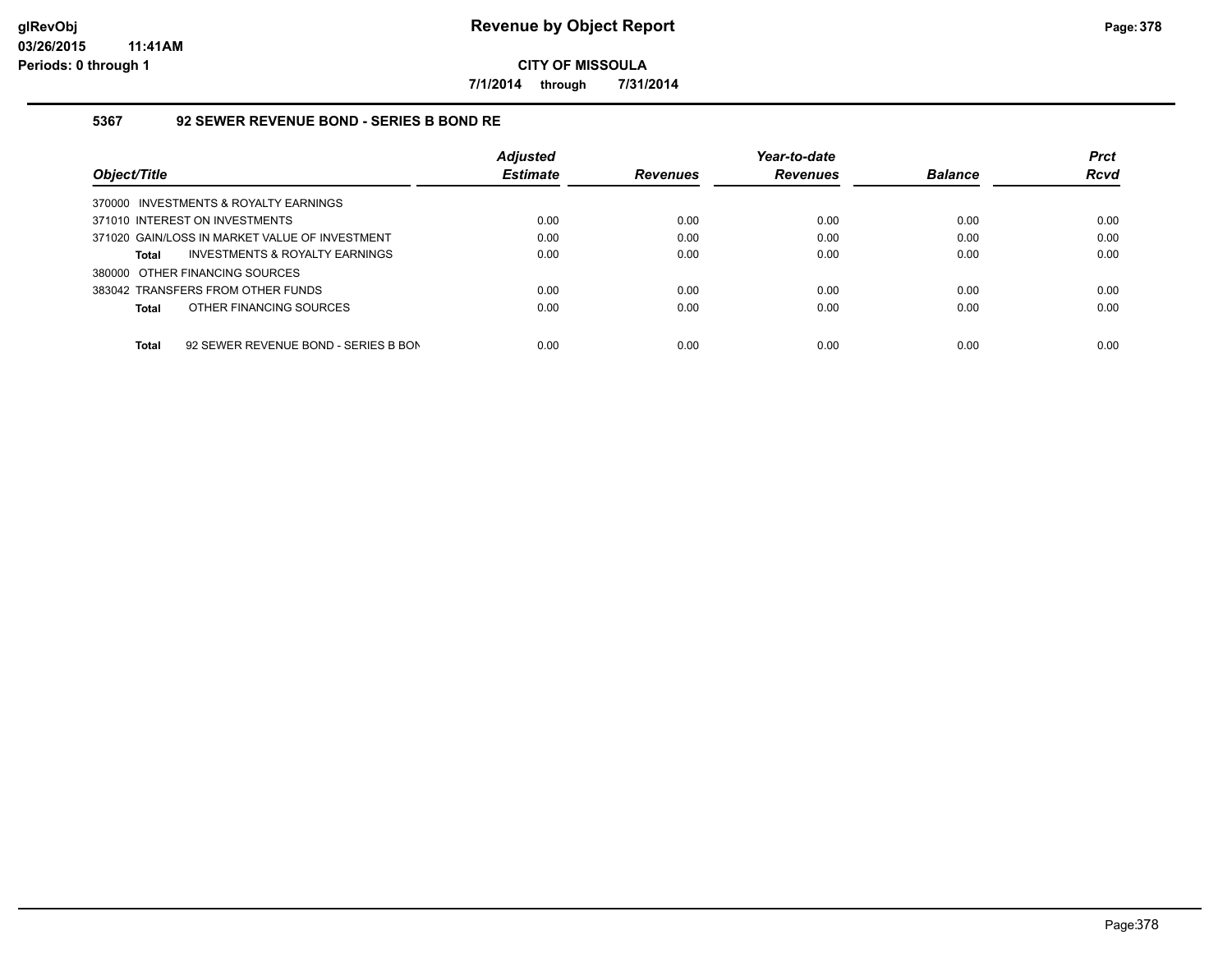**7/1/2014 through 7/31/2014**

# **5368 00 SEWER REVENUE BOND RESERVE FUND**

# **5368 00 SEWER REVENUE BOND RESERVE FUND**

|                                                    | <b>Adjusted</b> |                 | Year-to-date    |                | <b>Prct</b> |
|----------------------------------------------------|-----------------|-----------------|-----------------|----------------|-------------|
| Object/Title                                       | <b>Estimate</b> | <b>Revenues</b> | <b>Revenues</b> | <b>Balance</b> | <b>Rcvd</b> |
| 370000 INVESTMENTS & ROYALTY EARNINGS              |                 |                 |                 |                |             |
| 371010 INTEREST ON INVESTMENTS                     | 0.00            | 0.00            | 0.00            | 0.00           | 0.00        |
| 371020 GAIN/LOSS IN MARKET VALUE OF INVESTMENTS    | 0.00            | 0.00            | 0.00            | 0.00           | 0.00        |
| <b>INVESTMENTS &amp; ROYALTY EARNINGS</b><br>Total | 0.00            | 0.00            | 0.00            | 0.00           | 0.00        |
| 380000 OTHER FINANCING SOURCES                     |                 |                 |                 |                |             |
| 383042 TRANSFERS FROM OTHER FUNDS                  | 0.00            | 0.00            | 0.00            | 0.00           | 0.00        |
| OTHER FINANCING SOURCES<br>Total                   | 0.00            | 0.00            | 0.00            | 0.00           | 0.00        |
|                                                    |                 |                 |                 |                |             |
| <b>Total</b><br>00 SEWER REVENUE BOND RESERVE FUND | 0.00            | 0.00            | 0.00            | 0.00           | 0.00        |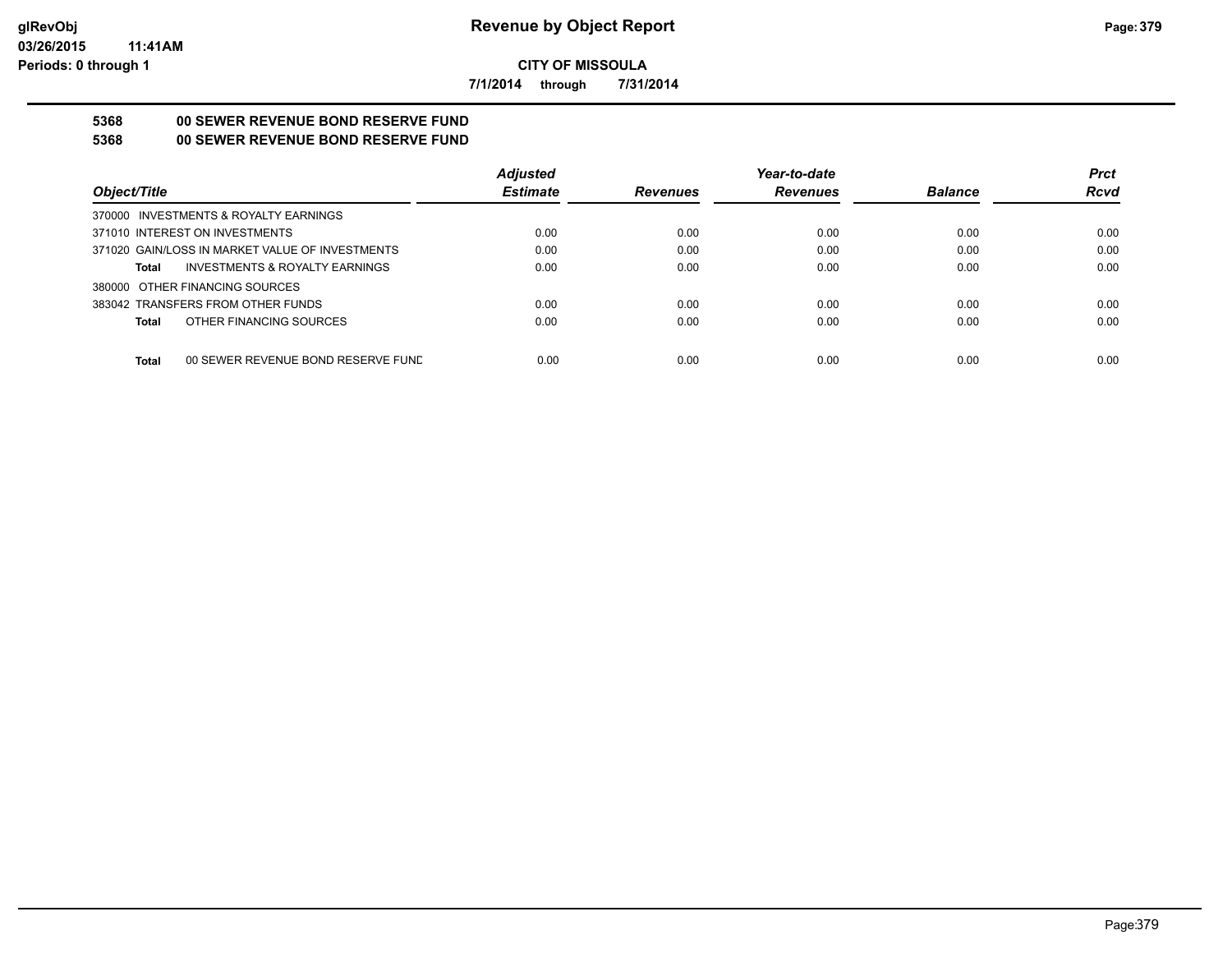**7/1/2014 through 7/31/2014**

## **5368 00 SEWER REVENUE BOND RESERVE FUND**

| Object/Title                                       | <b>Adjusted</b><br><b>Estimate</b> | <b>Revenues</b> | Year-to-date<br><b>Revenues</b> | <b>Balance</b> | <b>Prct</b><br>Rcvd |
|----------------------------------------------------|------------------------------------|-----------------|---------------------------------|----------------|---------------------|
| 370000 INVESTMENTS & ROYALTY EARNINGS              |                                    |                 |                                 |                |                     |
| 371010 INTEREST ON INVESTMENTS                     | 0.00                               | 0.00            | 0.00                            | 0.00           | 0.00                |
| 371020 GAIN/LOSS IN MARKET VALUE OF INVESTMENT     | 0.00                               | 0.00            | 0.00                            | 0.00           | 0.00                |
| INVESTMENTS & ROYALTY EARNINGS<br>Total            | 0.00                               | 0.00            | 0.00                            | 0.00           | 0.00                |
| 380000 OTHER FINANCING SOURCES                     |                                    |                 |                                 |                |                     |
| 383042 TRANSFERS FROM OTHER FUNDS                  | 0.00                               | 0.00            | 0.00                            | 0.00           | 0.00                |
| OTHER FINANCING SOURCES<br>Total                   | 0.00                               | 0.00            | 0.00                            | 0.00           | 0.00                |
|                                                    |                                    |                 |                                 |                |                     |
| <b>Total</b><br>00 SEWER REVENUE BOND RESERVE FUNI | 0.00                               | 0.00            | 0.00                            | 0.00           | 0.00                |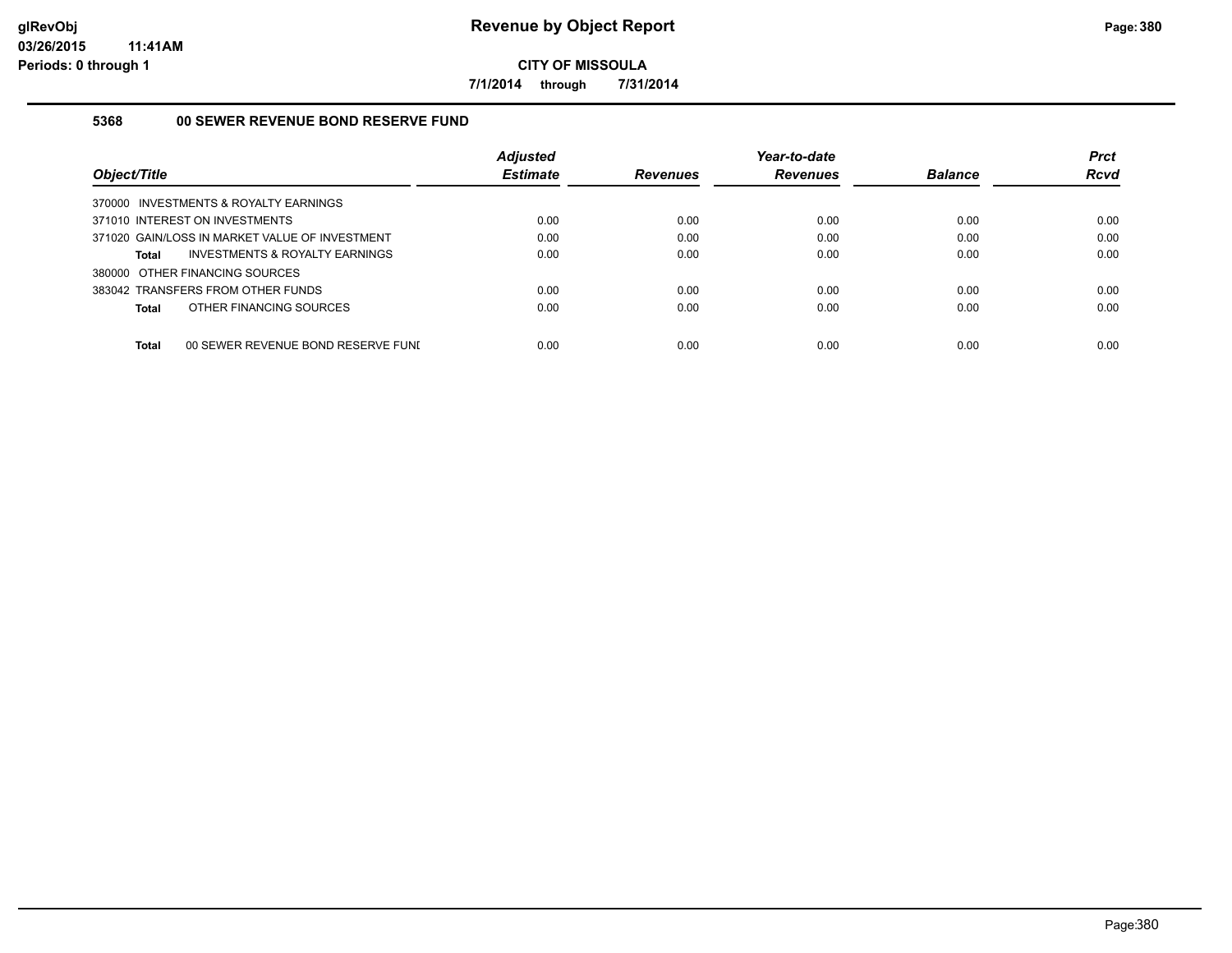**7/1/2014 through 7/31/2014**

#### **5369 2001 SEWER REVENUE BOND**

#### **5369 2001 SEWER REVENUE BOND**

|                                                 | <b>Adjusted</b> |                 | Year-to-date    |                | <b>Prct</b> |
|-------------------------------------------------|-----------------|-----------------|-----------------|----------------|-------------|
| Object/Title                                    | <b>Estimate</b> | <b>Revenues</b> | <b>Revenues</b> | <b>Balance</b> | <b>Rcvd</b> |
| 370000 INVESTMENTS & ROYALTY EARNINGS           |                 |                 |                 |                |             |
| 371010 INTEREST ON INVESTMENTS                  | 0.00            | 0.00            | 0.00            | 0.00           | 0.00        |
| 371020 GAIN/LOSS IN MARKET VALUE OF INVESTMENTS | 0.00            | 0.00            | 0.00            | 0.00           | 0.00        |
| INVESTMENTS & ROYALTY EARNINGS<br><b>Total</b>  | 0.00            | 0.00            | 0.00            | 0.00           | 0.00        |
| 380000 OTHER FINANCING SOURCES                  |                 |                 |                 |                |             |
| 383042 TRANSFERS FROM OTHER FUNDS               | 0.00            | 0.00            | 0.00            | 0.00           | 0.00        |
| OTHER FINANCING SOURCES<br><b>Total</b>         | 0.00            | 0.00            | 0.00            | 0.00           | 0.00        |
|                                                 |                 |                 |                 |                |             |
| <b>Total</b><br>2001 SEWER REVENUE BOND         | 0.00            | 0.00            | 0.00            | 0.00           | 0.00        |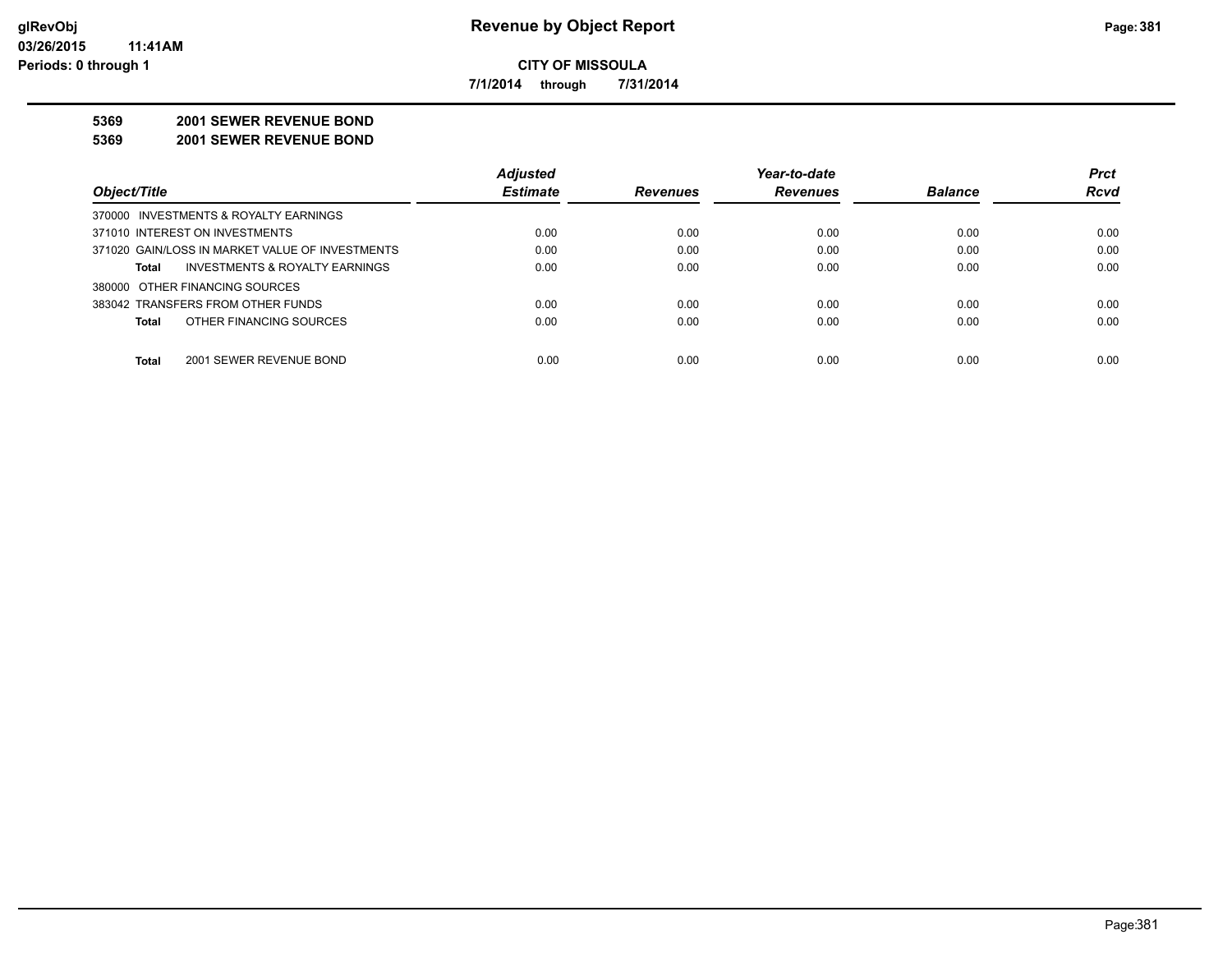**7/1/2014 through 7/31/2014**

## **5369 2001 SEWER REVENUE BOND**

|                                                | Adjusted        |                 | Year-to-date    |                | <b>Prct</b> |
|------------------------------------------------|-----------------|-----------------|-----------------|----------------|-------------|
| Object/Title                                   | <b>Estimate</b> | <b>Revenues</b> | <b>Revenues</b> | <b>Balance</b> | <b>Rcvd</b> |
| 370000 INVESTMENTS & ROYALTY EARNINGS          |                 |                 |                 |                |             |
| 371010 INTEREST ON INVESTMENTS                 | 0.00            | 0.00            | 0.00            | 0.00           | 0.00        |
| 371020 GAIN/LOSS IN MARKET VALUE OF INVESTMENT | 0.00            | 0.00            | 0.00            | 0.00           | 0.00        |
| INVESTMENTS & ROYALTY EARNINGS<br>Total        | 0.00            | 0.00            | 0.00            | 0.00           | 0.00        |
| 380000 OTHER FINANCING SOURCES                 |                 |                 |                 |                |             |
| 383042 TRANSFERS FROM OTHER FUNDS              | 0.00            | 0.00            | 0.00            | 0.00           | 0.00        |
| OTHER FINANCING SOURCES<br>Total               | 0.00            | 0.00            | 0.00            | 0.00           | 0.00        |
| <b>Total</b><br>2001 SEWER REVENUE BOND        | 0.00            | 0.00            | 0.00            | 0.00           | 0.00        |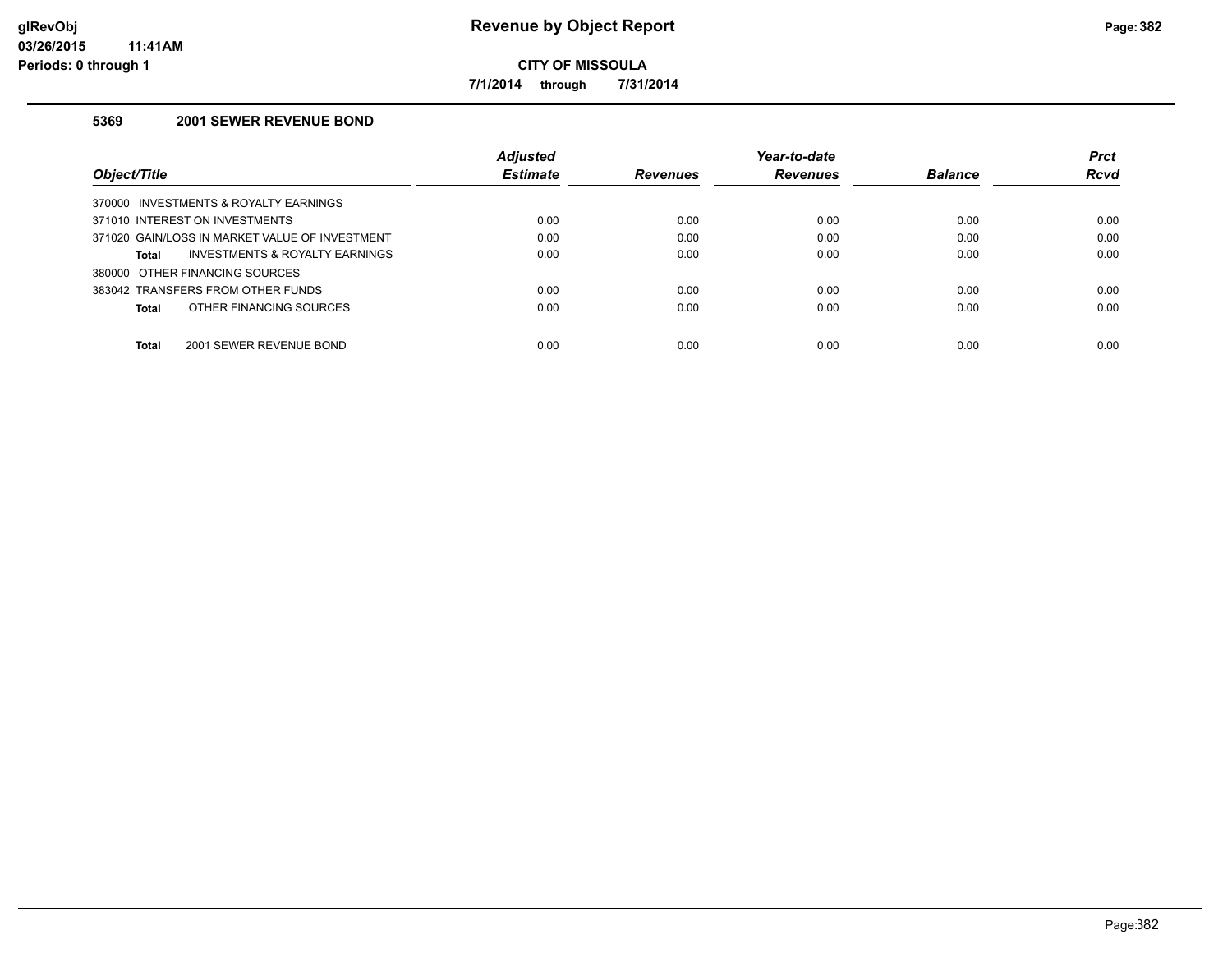**7/1/2014 through 7/31/2014**

# **5370 99 SEWER REVENUE BOND RESERVE FUND**

## **5370 99 SEWER REVENUE BOND RESERVE FUND**

|                                                    | <b>Adjusted</b> |                 | Year-to-date    |                | <b>Prct</b> |
|----------------------------------------------------|-----------------|-----------------|-----------------|----------------|-------------|
| Object/Title                                       | <b>Estimate</b> | <b>Revenues</b> | <b>Revenues</b> | <b>Balance</b> | <b>Rcvd</b> |
| 360000 MISCELLANEOUS REVENUES                      |                 |                 |                 |                |             |
| 360010 MISCELLANEOUS                               | 0.00            | 0.00            | 0.00            | 0.00           | 0.00        |
| MISCELLANEOUS REVENUES<br>Total                    | 0.00            | 0.00            | 0.00            | 0.00           | 0.00        |
| 370000 INVESTMENTS & ROYALTY EARNINGS              |                 |                 |                 |                |             |
| 371010 INTEREST ON INVESTMENTS                     | 0.00            | 0.00            | 0.00            | 0.00           | 0.00        |
| 371020 GAIN/LOSS IN MARKET VALUE OF INVESTMENTS    | 0.00            | 0.00            | 0.00            | 0.00           | 0.00        |
| <b>INVESTMENTS &amp; ROYALTY EARNINGS</b><br>Total | 0.00            | 0.00            | 0.00            | 0.00           | 0.00        |
| 380000 OTHER FINANCING SOURCES                     |                 |                 |                 |                |             |
| 383042 TRANSFERS FROM OTHER FUNDS                  | 0.00            | 0.00            | 0.00            | 0.00           | 0.00        |
| OTHER FINANCING SOURCES<br>Total                   | 0.00            | 0.00            | 0.00            | 0.00           | 0.00        |
| 99 SEWER REVENUE BOND RESERVE FUND<br>Total        | 0.00            | 0.00            | 0.00            | 0.00           | 0.00        |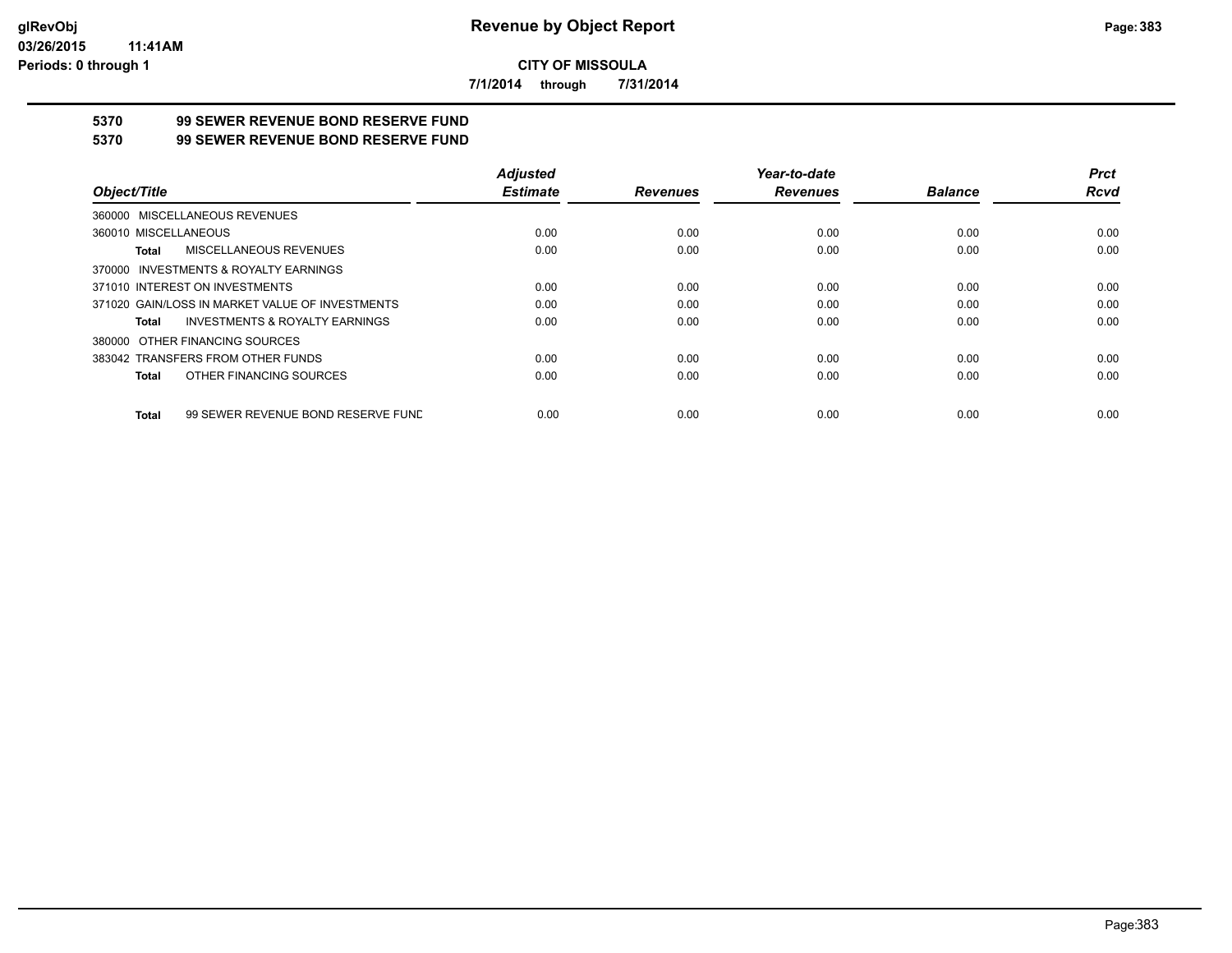**7/1/2014 through 7/31/2014**

## **5370 99 SEWER REVENUE BOND RESERVE FUND**

|                                                    | <b>Adjusted</b> |                 | Year-to-date    |                | <b>Prct</b> |
|----------------------------------------------------|-----------------|-----------------|-----------------|----------------|-------------|
| Object/Title                                       | <b>Estimate</b> | <b>Revenues</b> | <b>Revenues</b> | <b>Balance</b> | <b>Rcvd</b> |
| 360000 MISCELLANEOUS REVENUES                      |                 |                 |                 |                |             |
| 360010 MISCELLANEOUS                               | 0.00            | 0.00            | 0.00            | 0.00           | 0.00        |
| MISCELLANEOUS REVENUES<br>Total                    | 0.00            | 0.00            | 0.00            | 0.00           | 0.00        |
| 370000 INVESTMENTS & ROYALTY EARNINGS              |                 |                 |                 |                |             |
| 371010 INTEREST ON INVESTMENTS                     | 0.00            | 0.00            | 0.00            | 0.00           | 0.00        |
| 371020 GAIN/LOSS IN MARKET VALUE OF INVESTMENT     | 0.00            | 0.00            | 0.00            | 0.00           | 0.00        |
| <b>INVESTMENTS &amp; ROYALTY EARNINGS</b><br>Total | 0.00            | 0.00            | 0.00            | 0.00           | 0.00        |
| 380000 OTHER FINANCING SOURCES                     |                 |                 |                 |                |             |
| 383042 TRANSFERS FROM OTHER FUNDS                  | 0.00            | 0.00            | 0.00            | 0.00           | 0.00        |
| OTHER FINANCING SOURCES<br>Total                   | 0.00            | 0.00            | 0.00            | 0.00           | 0.00        |
| 99 SEWER REVENUE BOND RESERVE FUNI<br><b>Total</b> | 0.00            | 0.00            | 0.00            | 0.00           | 0.00        |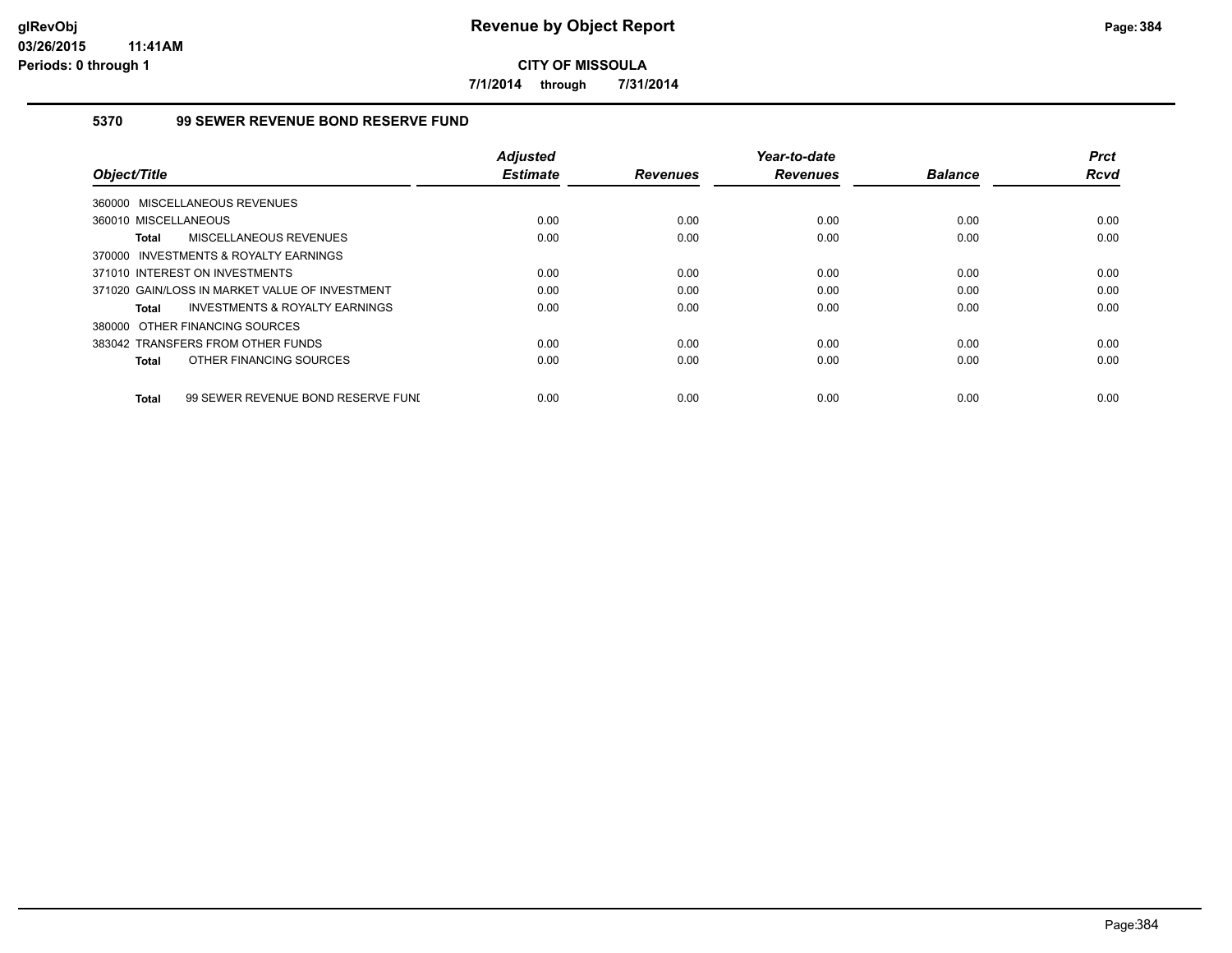**7/1/2014 through 7/31/2014**

**5371 2002 SEWER BONDS**

**5371 2002 SEWER BONDS**

|                                                    | <b>Adjusted</b> |                 | Year-to-date    |                | <b>Prct</b> |
|----------------------------------------------------|-----------------|-----------------|-----------------|----------------|-------------|
| Object/Title                                       | <b>Estimate</b> | <b>Revenues</b> | <b>Revenues</b> | <b>Balance</b> | <b>Rcvd</b> |
| 370000 INVESTMENTS & ROYALTY EARNINGS              |                 |                 |                 |                |             |
| 371010 INTEREST ON INVESTMENTS                     | 0.00            | 0.00            | 0.00            | 0.00           | 0.00        |
| 371020 GAIN/LOSS IN MARKET VALUE OF INVESTMENTS    | 0.00            | 0.00            | 0.00            | 0.00           | 0.00        |
| <b>INVESTMENTS &amp; ROYALTY EARNINGS</b><br>Total | 0.00            | 0.00            | 0.00            | 0.00           | 0.00        |
| 380000 OTHER FINANCING SOURCES                     |                 |                 |                 |                |             |
| 383024 TRANS FR SEWER CLEARING                     | 85.410.00       | 0.00            | 0.00            | 85.410.00      | 0.00        |
| OTHER FINANCING SOURCES<br>Total                   | 85.410.00       | 0.00            | 0.00            | 85.410.00      | 0.00        |
|                                                    |                 |                 |                 |                |             |
| 2002 SEWER BONDS<br>Total                          | 85.410.00       | 0.00            | 0.00            | 85.410.00      | 0.00        |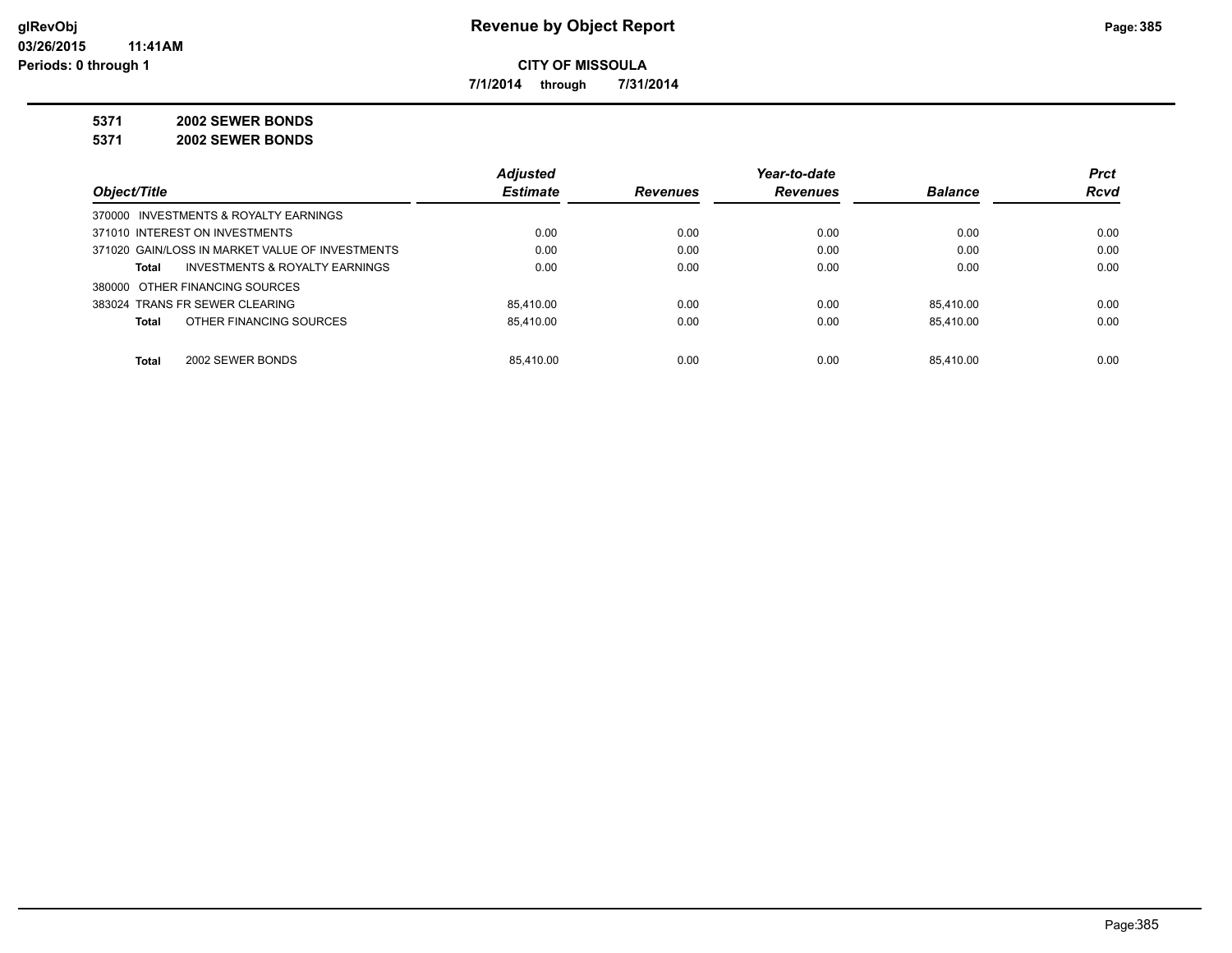**7/1/2014 through 7/31/2014**

#### **5371 2002 SEWER BONDS**

|                                                | <b>Adjusted</b> |                 | Year-to-date    |                | <b>Prct</b> |
|------------------------------------------------|-----------------|-----------------|-----------------|----------------|-------------|
| Object/Title                                   | <b>Estimate</b> | <b>Revenues</b> | <b>Revenues</b> | <b>Balance</b> | <b>Rcvd</b> |
| 370000 INVESTMENTS & ROYALTY EARNINGS          |                 |                 |                 |                |             |
| 371010 INTEREST ON INVESTMENTS                 | 0.00            | 0.00            | 0.00            | 0.00           | 0.00        |
| 371020 GAIN/LOSS IN MARKET VALUE OF INVESTMENT | 0.00            | 0.00            | 0.00            | 0.00           | 0.00        |
| INVESTMENTS & ROYALTY EARNINGS<br><b>Total</b> | 0.00            | 0.00            | 0.00            | 0.00           | 0.00        |
| 380000 OTHER FINANCING SOURCES                 |                 |                 |                 |                |             |
| 383024 TRANS FR SEWER CLEARING                 | 85.410.00       | 0.00            | 0.00            | 85.410.00      | 0.00        |
| OTHER FINANCING SOURCES<br><b>Total</b>        | 85.410.00       | 0.00            | 0.00            | 85.410.00      | 0.00        |
|                                                |                 |                 |                 |                |             |
| 2002 SEWER BONDS<br><b>Total</b>               | 85.410.00       | 0.00            | 0.00            | 85.410.00      | 0.00        |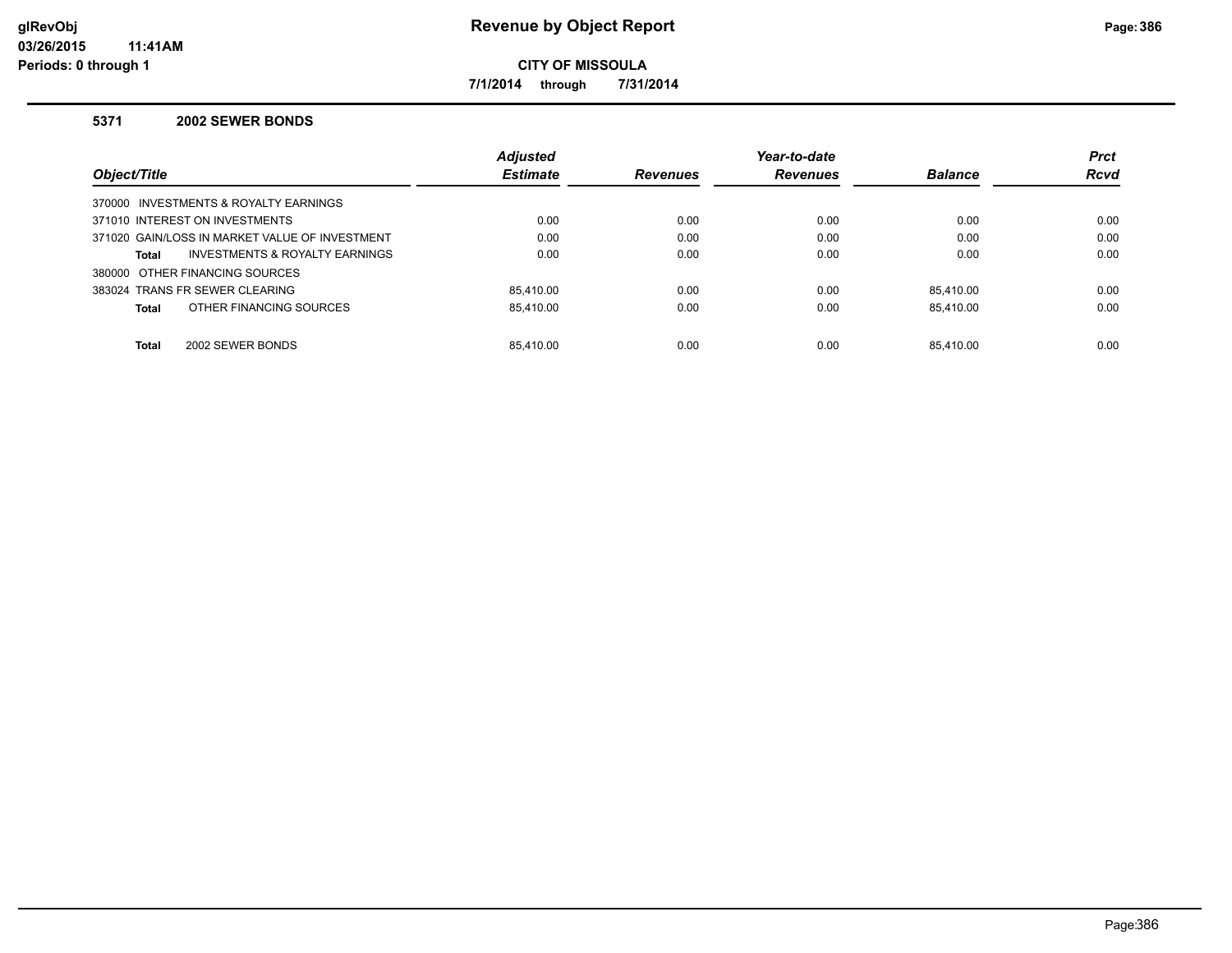**7/1/2014 through 7/31/2014**

#### **5372 2002 SEWER REVENUE BOND**

#### **5372 2002 SEWER REVENUE BOND**

|                                                    | <b>Adjusted</b> |                 | Year-to-date    |                | <b>Prct</b> |
|----------------------------------------------------|-----------------|-----------------|-----------------|----------------|-------------|
| Object/Title                                       | <b>Estimate</b> | <b>Revenues</b> | <b>Revenues</b> | <b>Balance</b> | <b>Rcvd</b> |
| 360000 MISCELLANEOUS REVENUES                      |                 |                 |                 |                |             |
| 360000 MISCELLANEOUS REVENUES                      | 0.00            | 0.00            | 0.00            | 0.00           | 0.00        |
| MISCELLANEOUS REVENUES<br>Total                    | 0.00            | 0.00            | 0.00            | 0.00           | 0.00        |
| 370000 INVESTMENTS & ROYALTY EARNINGS              |                 |                 |                 |                |             |
| 371010 INTEREST ON INVESTMENTS                     | 0.00            | 0.00            | 0.00            | 0.00           | 0.00        |
| 371020 GAIN/LOSS IN MARKET VALUE OF INVESTMENTS    | 0.00            | 0.00            | 0.00            | 0.00           | 0.00        |
| <b>INVESTMENTS &amp; ROYALTY EARNINGS</b><br>Total | 0.00            | 0.00            | 0.00            | 0.00           | 0.00        |
| 380000 OTHER FINANCING SOURCES                     |                 |                 |                 |                |             |
| 383024 TRANS FR SEWER CLEARING                     | 0.00            | 0.00            | 0.00            | 0.00           | 0.00        |
| 383042 TRANSFERS FROM OTHER FUNDS                  | 0.00            | 0.00            | 0.00            | 0.00           | 0.00        |
| OTHER FINANCING SOURCES<br>Total                   | 0.00            | 0.00            | 0.00            | 0.00           | 0.00        |
| 2002 SEWER REVENUE BOND<br>Total                   | 0.00            | 0.00            | 0.00            | 0.00           | 0.00        |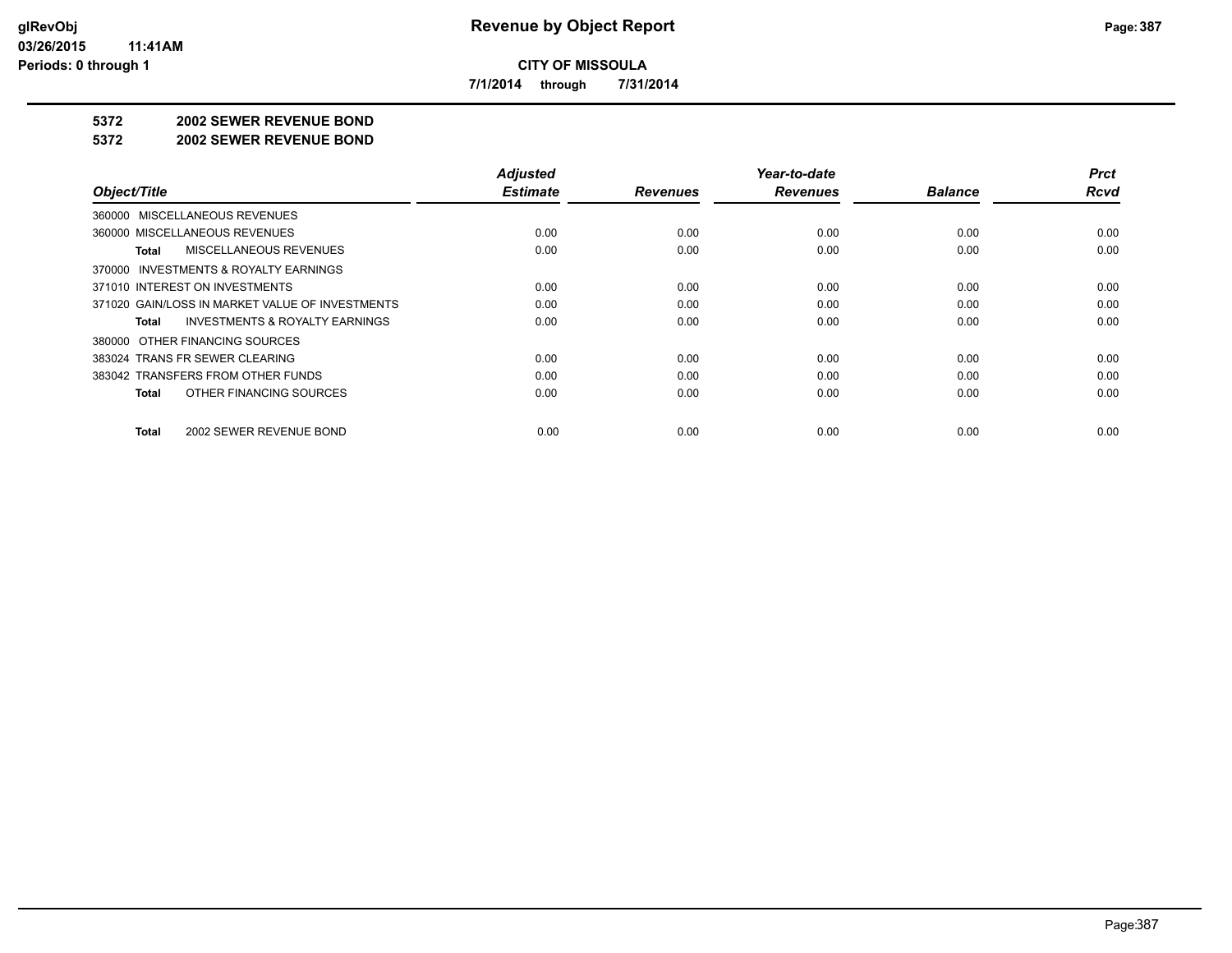**7/1/2014 through 7/31/2014**

## **5372 2002 SEWER REVENUE BOND**

| Object/Title                                   | <b>Adjusted</b><br><b>Estimate</b> | <b>Revenues</b> | Year-to-date<br><b>Revenues</b> | <b>Balance</b> | <b>Prct</b><br><b>Rcvd</b> |
|------------------------------------------------|------------------------------------|-----------------|---------------------------------|----------------|----------------------------|
| 360000 MISCELLANEOUS REVENUES                  |                                    |                 |                                 |                |                            |
| 360000 MISCELLANEOUS REVENUES                  | 0.00                               | 0.00            | 0.00                            | 0.00           | 0.00                       |
| MISCELLANEOUS REVENUES<br><b>Total</b>         | 0.00                               | 0.00            | 0.00                            | 0.00           | 0.00                       |
| 370000 INVESTMENTS & ROYALTY EARNINGS          |                                    |                 |                                 |                |                            |
| 371010 INTEREST ON INVESTMENTS                 | 0.00                               | 0.00            | 0.00                            | 0.00           | 0.00                       |
| 371020 GAIN/LOSS IN MARKET VALUE OF INVESTMENT | 0.00                               | 0.00            | 0.00                            | 0.00           | 0.00                       |
| INVESTMENTS & ROYALTY EARNINGS<br>Total        | 0.00                               | 0.00            | 0.00                            | 0.00           | 0.00                       |
| 380000 OTHER FINANCING SOURCES                 |                                    |                 |                                 |                |                            |
| 383024 TRANS FR SEWER CLEARING                 | 0.00                               | 0.00            | 0.00                            | 0.00           | 0.00                       |
| 383042 TRANSFERS FROM OTHER FUNDS              | 0.00                               | 0.00            | 0.00                            | 0.00           | 0.00                       |
| OTHER FINANCING SOURCES<br><b>Total</b>        | 0.00                               | 0.00            | 0.00                            | 0.00           | 0.00                       |
| 2002 SEWER REVENUE BOND<br><b>Total</b>        | 0.00                               | 0.00            | 0.00                            | 0.00           | 0.00                       |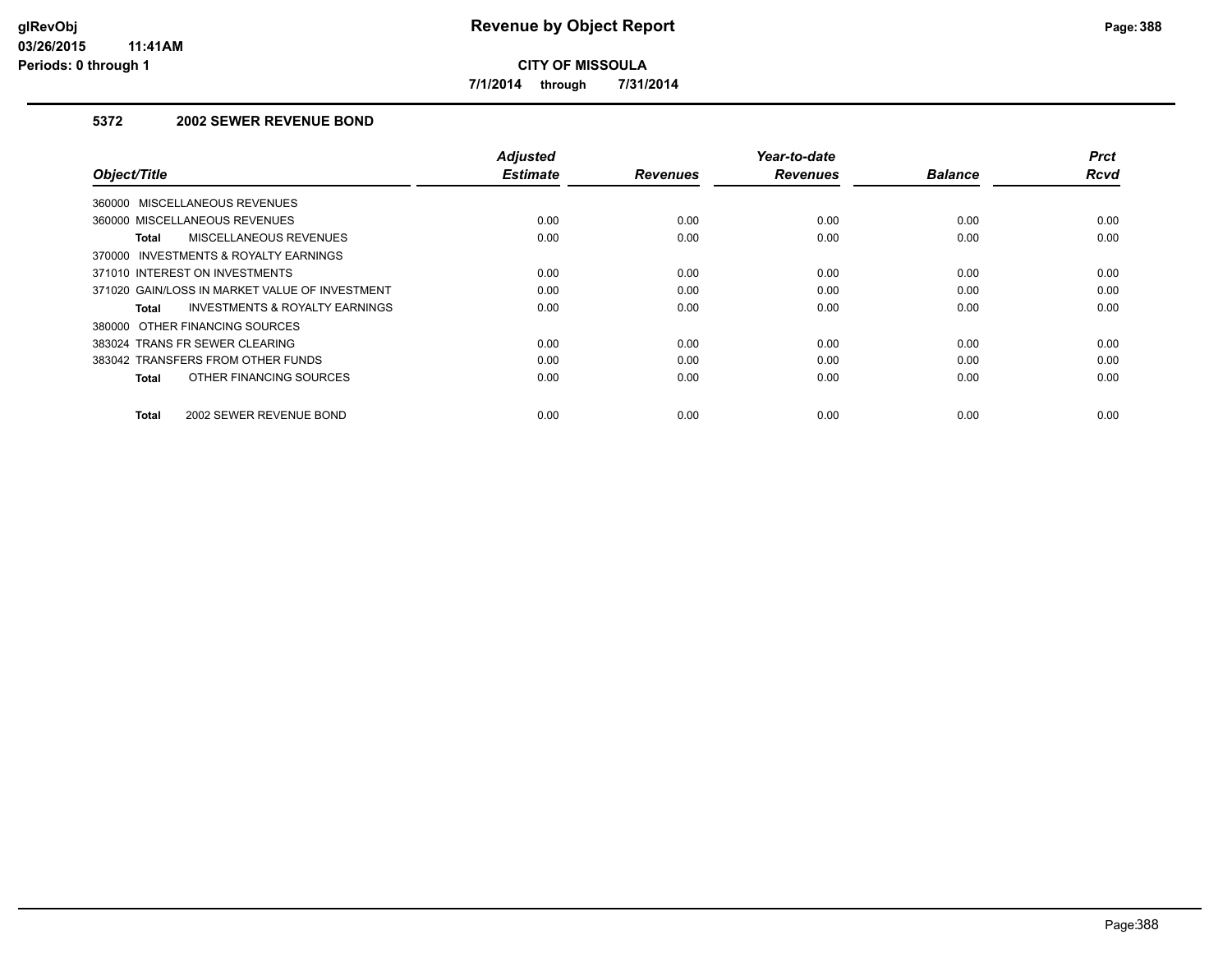**7/1/2014 through 7/31/2014**

# **5373 2002 WWTP UPGRADE REVENUE BOND**

# **5373 2002 WWTP UPGRADE REVENUE BOND**

|                                                    | <b>Adjusted</b> |                 | Year-to-date    |                | <b>Prct</b> |
|----------------------------------------------------|-----------------|-----------------|-----------------|----------------|-------------|
| Object/Title                                       | <b>Estimate</b> | <b>Revenues</b> | <b>Revenues</b> | <b>Balance</b> | <b>Rcvd</b> |
| 370000 INVESTMENTS & ROYALTY EARNINGS              |                 |                 |                 |                |             |
| 371010 INTEREST ON INVESTMENTS                     | 0.00            | 0.00            | 0.00            | 0.00           | 0.00        |
| 371020 GAIN/LOSS IN MARKET VALUE OF INVESTMENTS    | 0.00            | 0.00            | 0.00            | 0.00           | 0.00        |
| <b>INVESTMENTS &amp; ROYALTY EARNINGS</b><br>Total | 0.00            | 0.00            | 0.00            | 0.00           | 0.00        |
| 380000 OTHER FINANCING SOURCES                     |                 |                 |                 |                |             |
| 383024 TRANS FR SEWER CLEARING                     | 331.350.00      | 0.00            | 0.00            | 331.350.00     | 0.00        |
| OTHER FINANCING SOURCES<br>Total                   | 331.350.00      | 0.00            | 0.00            | 331.350.00     | 0.00        |
|                                                    |                 |                 |                 |                |             |
| Total<br>2002 WWTP UPGRADE REVENUE BOND            | 331.350.00      | 0.00            | 0.00            | 331.350.00     | 0.00        |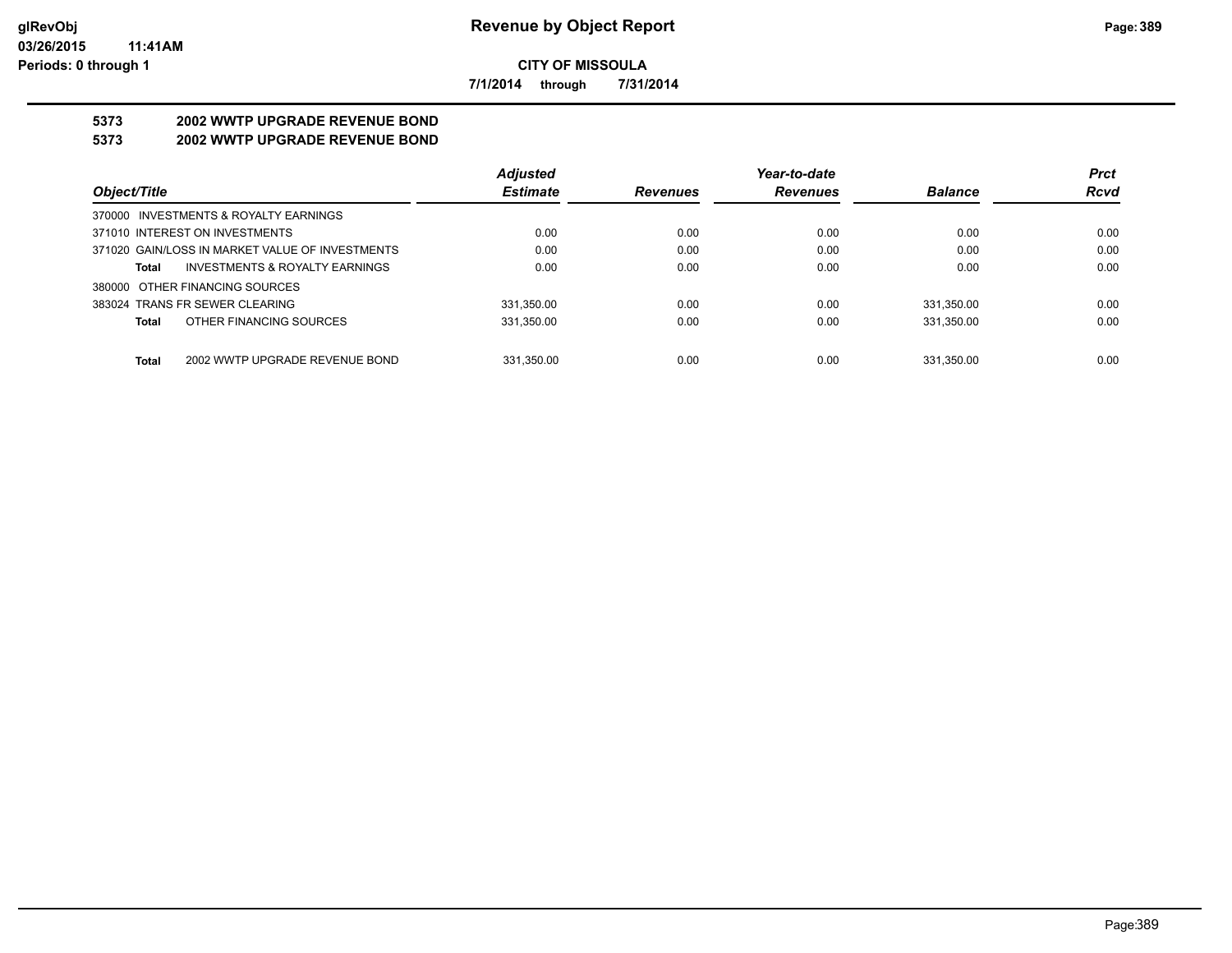**7/1/2014 through 7/31/2014**

## **5373 2002 WWTP UPGRADE REVENUE BOND**

|                                                | <b>Adjusted</b> |                 | Year-to-date    |                | <b>Prct</b> |
|------------------------------------------------|-----------------|-----------------|-----------------|----------------|-------------|
| Object/Title                                   | <b>Estimate</b> | <b>Revenues</b> | <b>Revenues</b> | <b>Balance</b> | <b>Rcvd</b> |
| 370000 INVESTMENTS & ROYALTY EARNINGS          |                 |                 |                 |                |             |
| 371010 INTEREST ON INVESTMENTS                 | 0.00            | 0.00            | 0.00            | 0.00           | 0.00        |
| 371020 GAIN/LOSS IN MARKET VALUE OF INVESTMENT | 0.00            | 0.00            | 0.00            | 0.00           | 0.00        |
| INVESTMENTS & ROYALTY EARNINGS<br>Total        | 0.00            | 0.00            | 0.00            | 0.00           | 0.00        |
| 380000 OTHER FINANCING SOURCES                 |                 |                 |                 |                |             |
| 383024 TRANS FR SEWER CLEARING                 | 331.350.00      | 0.00            | 0.00            | 331.350.00     | 0.00        |
| OTHER FINANCING SOURCES<br>Total               | 331.350.00      | 0.00            | 0.00            | 331.350.00     | 0.00        |
|                                                |                 |                 |                 |                |             |
| <b>Total</b><br>2002 WWTP UPGRADE REVENUE BOND | 331.350.00      | 0.00            | 0.00            | 331.350.00     | 0.00        |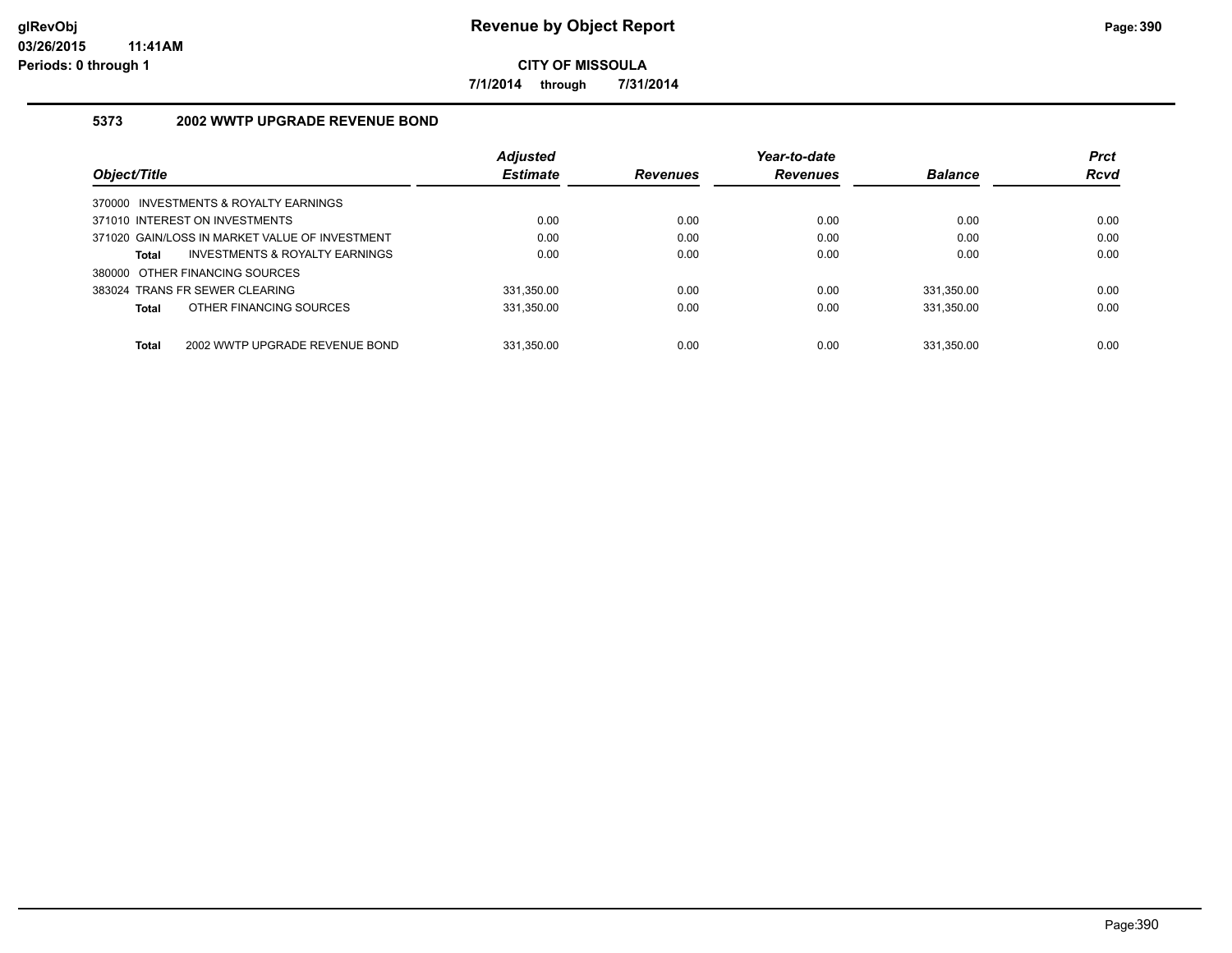**7/1/2014 through 7/31/2014**

# **5374 2002 WWTP UPGRADE RESERVE**

#### **5374 2002 WWTP UPGRADE RESERVE**

|                                                    | <b>Adjusted</b> |                 | Year-to-date    |                | <b>Prct</b> |
|----------------------------------------------------|-----------------|-----------------|-----------------|----------------|-------------|
| Object/Title                                       | <b>Estimate</b> | <b>Revenues</b> | <b>Revenues</b> | <b>Balance</b> | <b>Rcvd</b> |
| 360000 MISCELLANEOUS REVENUES                      |                 |                 |                 |                |             |
| 360000 MISCELLANEOUS REVENUES                      | 0.00            | 0.00            | 0.00            | 0.00           | 0.00        |
| <b>MISCELLANEOUS REVENUES</b><br>Total             | 0.00            | 0.00            | 0.00            | 0.00           | 0.00        |
| 370000 INVESTMENTS & ROYALTY EARNINGS              |                 |                 |                 |                |             |
| 371010 INTEREST ON INVESTMENTS                     | 0.00            | 0.00            | 0.00            | 0.00           | 0.00        |
| 371020 GAIN/LOSS IN MARKET VALUE OF INVESTMENTS    | 0.00            | 0.00            | 0.00            | 0.00           | 0.00        |
| <b>INVESTMENTS &amp; ROYALTY EARNINGS</b><br>Total | 0.00            | 0.00            | 0.00            | 0.00           | 0.00        |
| 380000 OTHER FINANCING SOURCES                     |                 |                 |                 |                |             |
| 381002 SRF LOAN                                    | 0.00            | 0.00            | 0.00            | 0.00           | 0.00        |
| 383042 TRANSFERS FROM OTHER FUNDS                  | 0.00            | 0.00            | 0.00            | 0.00           | 0.00        |
| OTHER FINANCING SOURCES<br>Total                   | 0.00            | 0.00            | 0.00            | 0.00           | 0.00        |
| 2002 WWTP UPGRADE RESERVE<br>Total                 | 0.00            | 0.00            | 0.00            | 0.00           | 0.00        |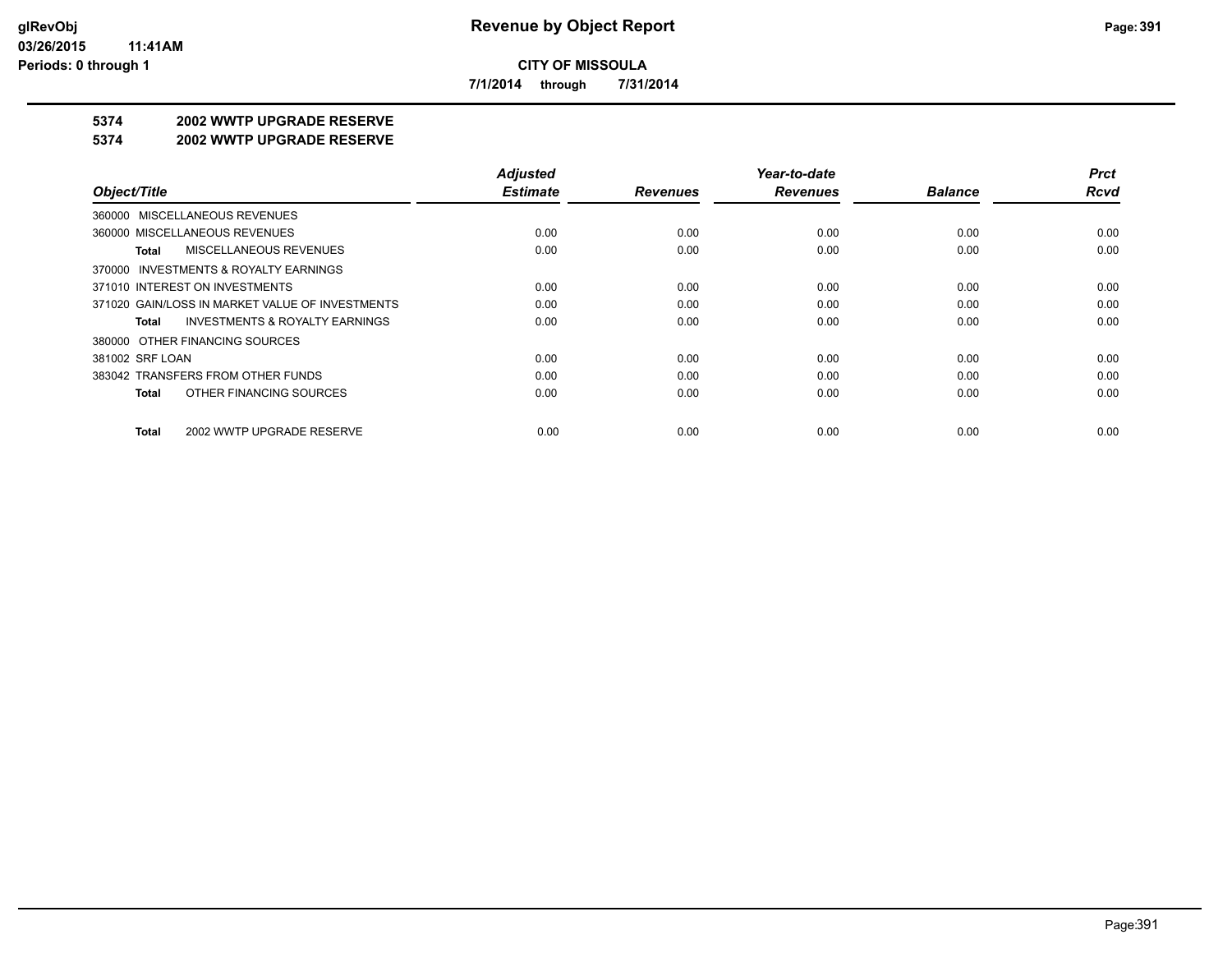**7/1/2014 through 7/31/2014**

## **5374 2002 WWTP UPGRADE RESERVE**

| Object/Title                                   | <b>Adjusted</b><br><b>Estimate</b> | <b>Revenues</b> | Year-to-date<br><b>Revenues</b> | <b>Balance</b> | <b>Prct</b><br><b>Rcvd</b> |
|------------------------------------------------|------------------------------------|-----------------|---------------------------------|----------------|----------------------------|
| 360000 MISCELLANEOUS REVENUES                  |                                    |                 |                                 |                |                            |
| 360000 MISCELLANEOUS REVENUES                  | 0.00                               | 0.00            | 0.00                            | 0.00           | 0.00                       |
| MISCELLANEOUS REVENUES<br>Total                | 0.00                               | 0.00            | 0.00                            | 0.00           | 0.00                       |
| 370000 INVESTMENTS & ROYALTY EARNINGS          |                                    |                 |                                 |                |                            |
| 371010 INTEREST ON INVESTMENTS                 | 0.00                               | 0.00            | 0.00                            | 0.00           | 0.00                       |
| 371020 GAIN/LOSS IN MARKET VALUE OF INVESTMENT | 0.00                               | 0.00            | 0.00                            | 0.00           | 0.00                       |
| INVESTMENTS & ROYALTY EARNINGS<br>Total        | 0.00                               | 0.00            | 0.00                            | 0.00           | 0.00                       |
| 380000 OTHER FINANCING SOURCES                 |                                    |                 |                                 |                |                            |
| 381002 SRF LOAN                                | 0.00                               | 0.00            | 0.00                            | 0.00           | 0.00                       |
| 383042 TRANSFERS FROM OTHER FUNDS              | 0.00                               | 0.00            | 0.00                            | 0.00           | 0.00                       |
| OTHER FINANCING SOURCES<br><b>Total</b>        | 0.00                               | 0.00            | 0.00                            | 0.00           | 0.00                       |
| 2002 WWTP UPGRADE RESERVE<br><b>Total</b>      | 0.00                               | 0.00            | 0.00                            | 0.00           | 0.00                       |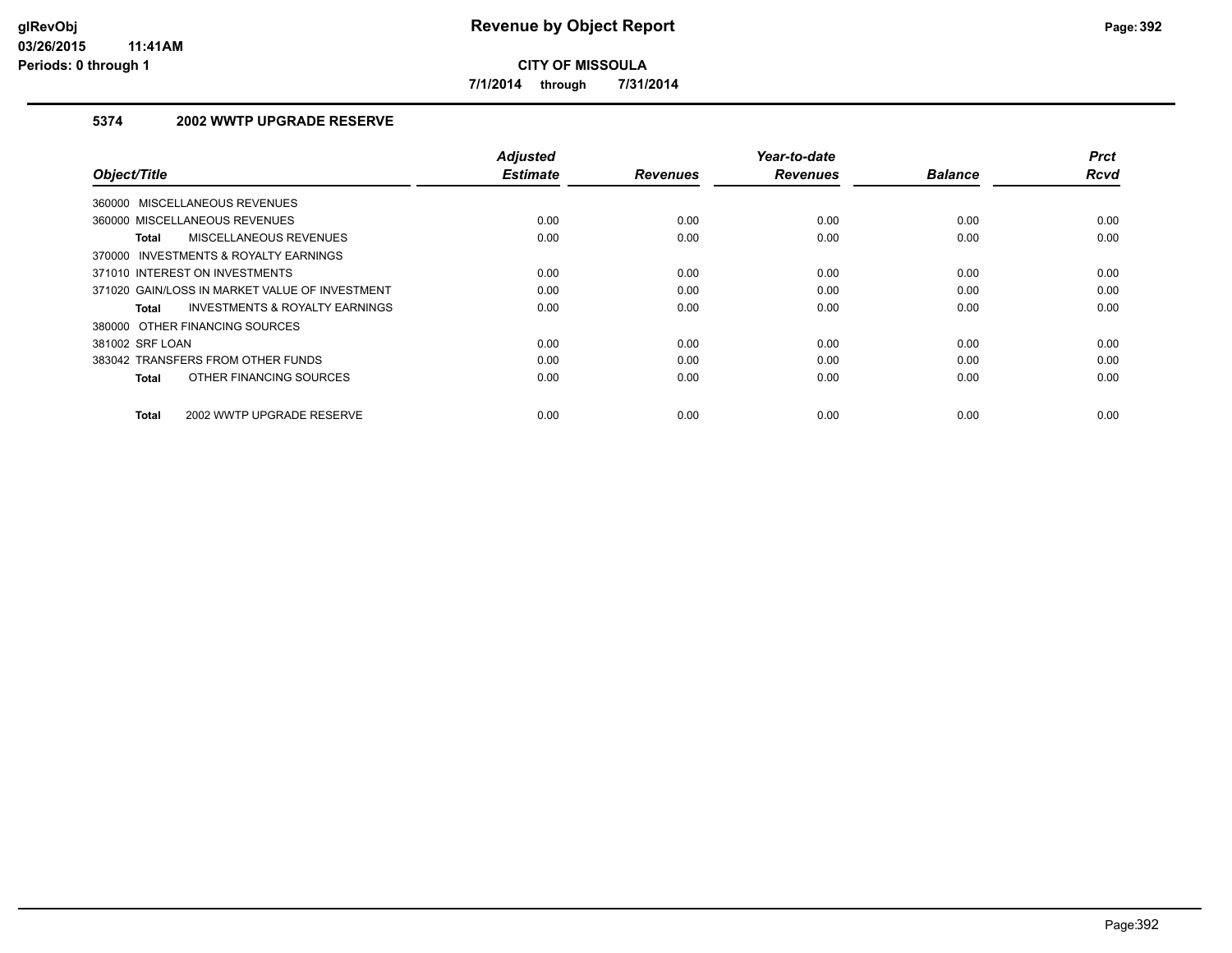**7/1/2014 through 7/31/2014**

# **5375 2003 WWTP SRF \$3.8M EPA DEBT**

**5375 2003 WWTP SRF \$3.8M EPA DEBT**

|                                                    | <b>Adjusted</b> |                 | Year-to-date    |                | <b>Prct</b> |
|----------------------------------------------------|-----------------|-----------------|-----------------|----------------|-------------|
| Object/Title                                       | <b>Estimate</b> | <b>Revenues</b> | <b>Revenues</b> | <b>Balance</b> | Rcvd        |
| 340000 CHARGES FOR SERVICES                        |                 |                 |                 |                |             |
| 343032 SEWER INSTALLATION CHARGES                  | 0.00            | 0.00            | 0.00            | 0.00           | 0.00        |
| <b>CHARGES FOR SERVICES</b><br>Total               | 0.00            | 0.00            | 0.00            | 0.00           | 0.00        |
| 370000 INVESTMENTS & ROYALTY EARNINGS              |                 |                 |                 |                |             |
| 371010 INTEREST ON INVESTMENTS                     | 0.00            | 0.00            | 0.00            | 0.00           | 0.00        |
| 371020 GAIN/LOSS IN MARKET VALUE OF INVESTMENTS    | 0.00            | 0.00            | 0.00            | 0.00           | 0.00        |
| <b>INVESTMENTS &amp; ROYALTY EARNINGS</b><br>Total | 0.00            | 0.00            | 0.00            | 0.00           | 0.00        |
| 380000 OTHER FINANCING SOURCES                     |                 |                 |                 |                |             |
| 383024 TRANS FR SEWER CLEARING                     | 250.595.00      | 0.00            | 0.00            | 250,595.00     | 0.00        |
| OTHER FINANCING SOURCES<br>Total                   | 250,595.00      | 0.00            | 0.00            | 250,595.00     | 0.00        |
| 2003 WWTP SRF \$3.8M EPA DEBT<br><b>Total</b>      | 250.595.00      | 0.00            | 0.00            | 250.595.00     | 0.00        |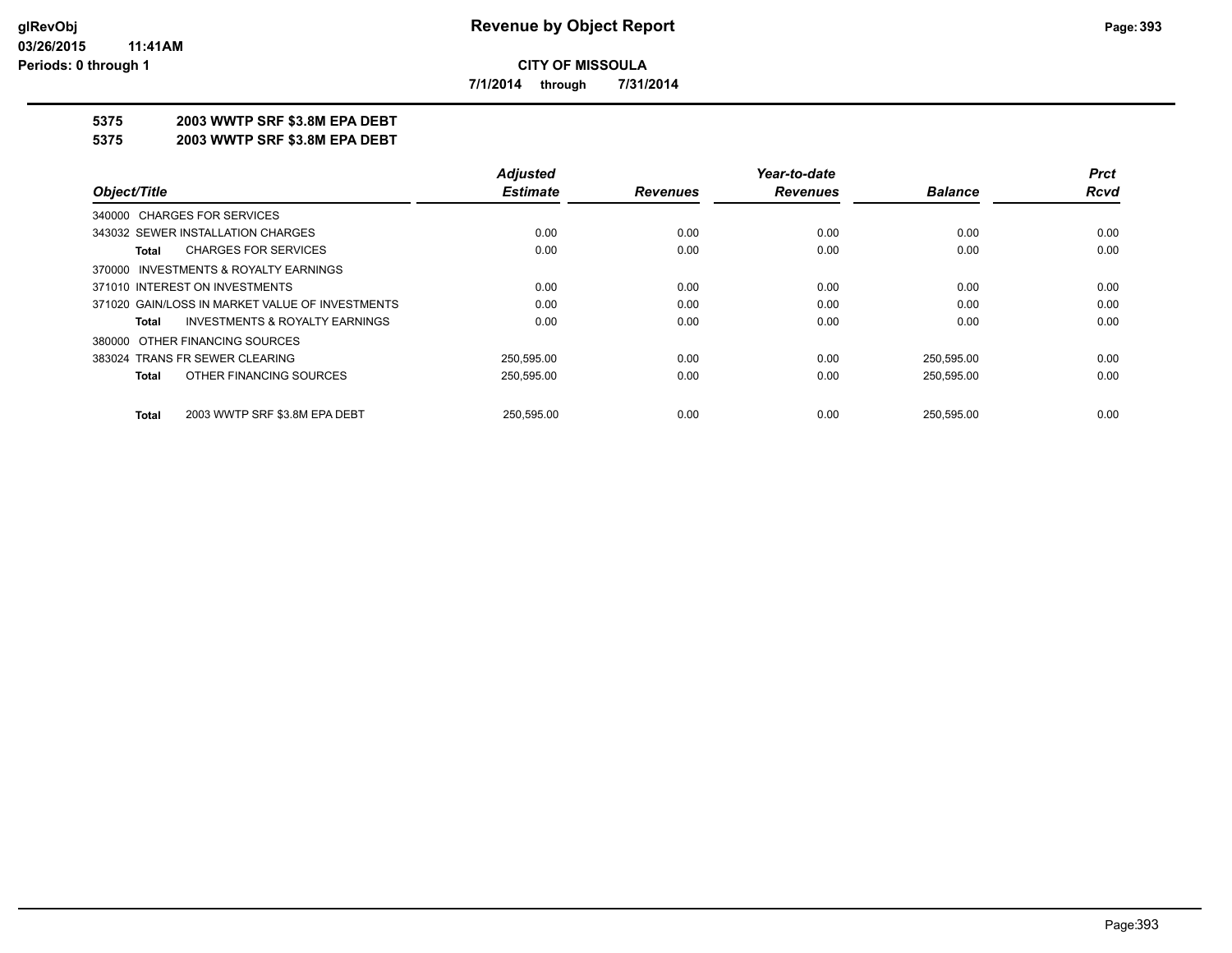**7/1/2014 through 7/31/2014**

## **5375 2003 WWTP SRF \$3.8M EPA DEBT**

| Object/Title                                       | <b>Adjusted</b><br><b>Estimate</b> | <b>Revenues</b> | Year-to-date<br><b>Revenues</b> | <b>Balance</b> | <b>Prct</b><br><b>Rcvd</b> |
|----------------------------------------------------|------------------------------------|-----------------|---------------------------------|----------------|----------------------------|
| 340000 CHARGES FOR SERVICES                        |                                    |                 |                                 |                |                            |
| 343032 SEWER INSTALLATION CHARGES                  | 0.00                               | 0.00            | 0.00                            | 0.00           | 0.00                       |
| <b>CHARGES FOR SERVICES</b><br>Total               | 0.00                               | 0.00            | 0.00                            | 0.00           | 0.00                       |
| 370000 INVESTMENTS & ROYALTY EARNINGS              |                                    |                 |                                 |                |                            |
| 371010 INTEREST ON INVESTMENTS                     | 0.00                               | 0.00            | 0.00                            | 0.00           | 0.00                       |
| 371020 GAIN/LOSS IN MARKET VALUE OF INVESTMENT     | 0.00                               | 0.00            | 0.00                            | 0.00           | 0.00                       |
| <b>INVESTMENTS &amp; ROYALTY EARNINGS</b><br>Total | 0.00                               | 0.00            | 0.00                            | 0.00           | 0.00                       |
| 380000 OTHER FINANCING SOURCES                     |                                    |                 |                                 |                |                            |
| 383024 TRANS FR SEWER CLEARING                     | 250,595.00                         | 0.00            | 0.00                            | 250,595.00     | 0.00                       |
| OTHER FINANCING SOURCES<br>Total                   | 250,595.00                         | 0.00            | 0.00                            | 250,595.00     | 0.00                       |
| 2003 WWTP SRF \$3.8M EPA DEBT<br>Total             | 250.595.00                         | 0.00            | 0.00                            | 250.595.00     | 0.00                       |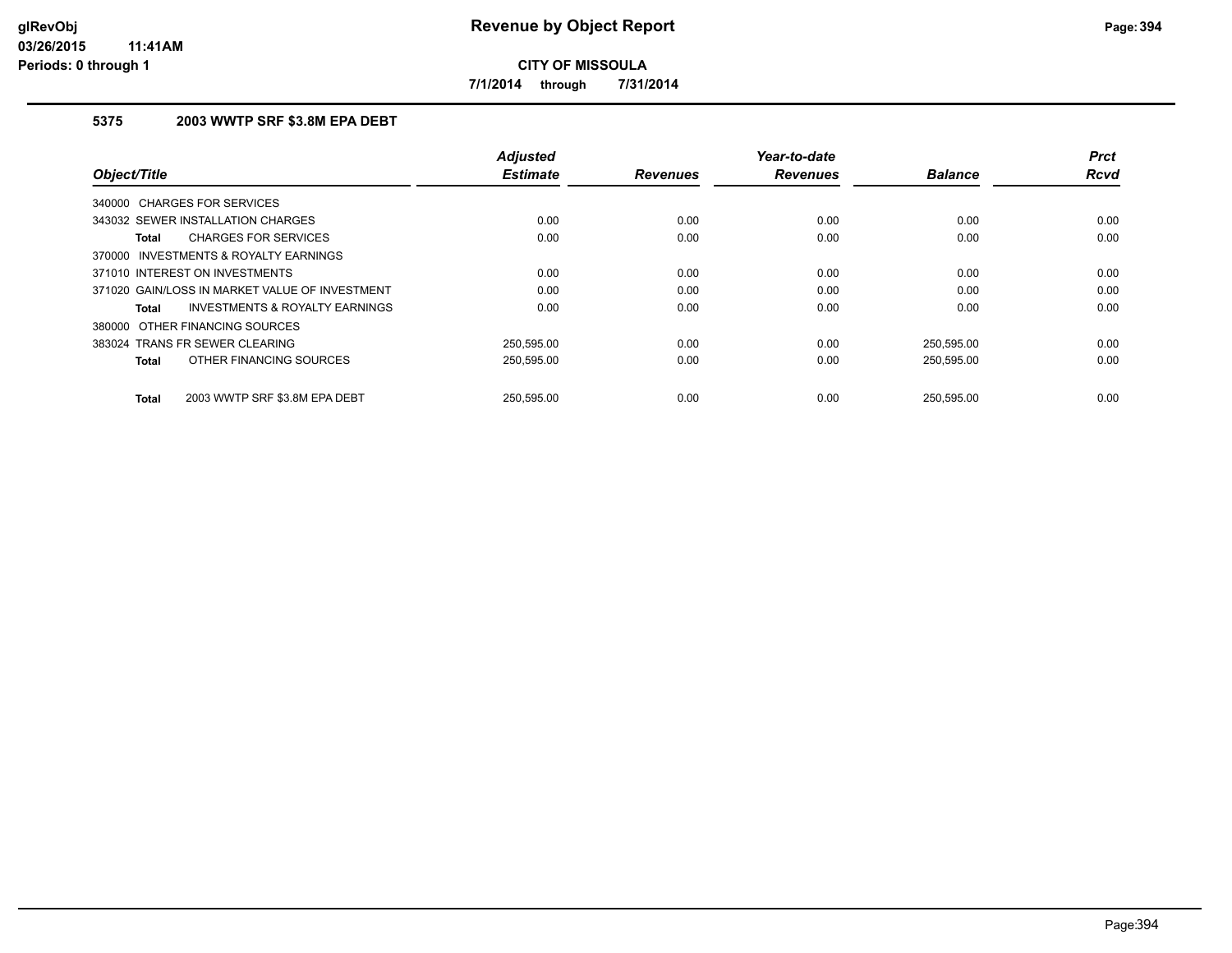**7/1/2014 through 7/31/2014**

# **5376 2003 WWTP SRF \$3.8M EPA RESERVE**

#### **5376 2003 WWTP SRF \$3.8M EPA RESERVE**

|                                                    | <b>Adjusted</b> |                 | Year-to-date    |                | <b>Prct</b> |
|----------------------------------------------------|-----------------|-----------------|-----------------|----------------|-------------|
| Object/Title                                       | <b>Estimate</b> | <b>Revenues</b> | <b>Revenues</b> | <b>Balance</b> | Rcvd        |
| 360000 MISCELLANEOUS REVENUES                      |                 |                 |                 |                |             |
| 360000 MISCELLANEOUS REVENUES                      | 0.00            | 0.00            | 0.00            | 0.00           | 0.00        |
| 360010 MISCELLANEOUS                               | 0.00            | 0.00            | 0.00            | 0.00           | 0.00        |
| <b>MISCELLANEOUS REVENUES</b><br>Total             | 0.00            | 0.00            | 0.00            | 0.00           | 0.00        |
| 370000 INVESTMENTS & ROYALTY EARNINGS              |                 |                 |                 |                |             |
| 371010 INTEREST ON INVESTMENTS                     | 0.00            | 0.00            | 0.00            | 0.00           | 0.00        |
| 371020 GAIN/LOSS IN MARKET VALUE OF INVESTMENTS    | 0.00            | 0.00            | 0.00            | 0.00           | 0.00        |
| <b>INVESTMENTS &amp; ROYALTY EARNINGS</b><br>Total | 0.00            | 0.00            | 0.00            | 0.00           | 0.00        |
| 380000 OTHER FINANCING SOURCES                     |                 |                 |                 |                |             |
| 381002 SRF LOAN                                    | 0.00            | 0.00            | 0.00            | 0.00           | 0.00        |
| 383042 TRANSFERS FROM OTHER FUNDS                  | 0.00            | 0.00            | 0.00            | 0.00           | 0.00        |
| OTHER FINANCING SOURCES<br><b>Total</b>            | 0.00            | 0.00            | 0.00            | 0.00           | 0.00        |
| 2003 WWTP SRF \$3.8M EPA RESERVE<br><b>Total</b>   | 0.00            | 0.00            | 0.00            | 0.00           | 0.00        |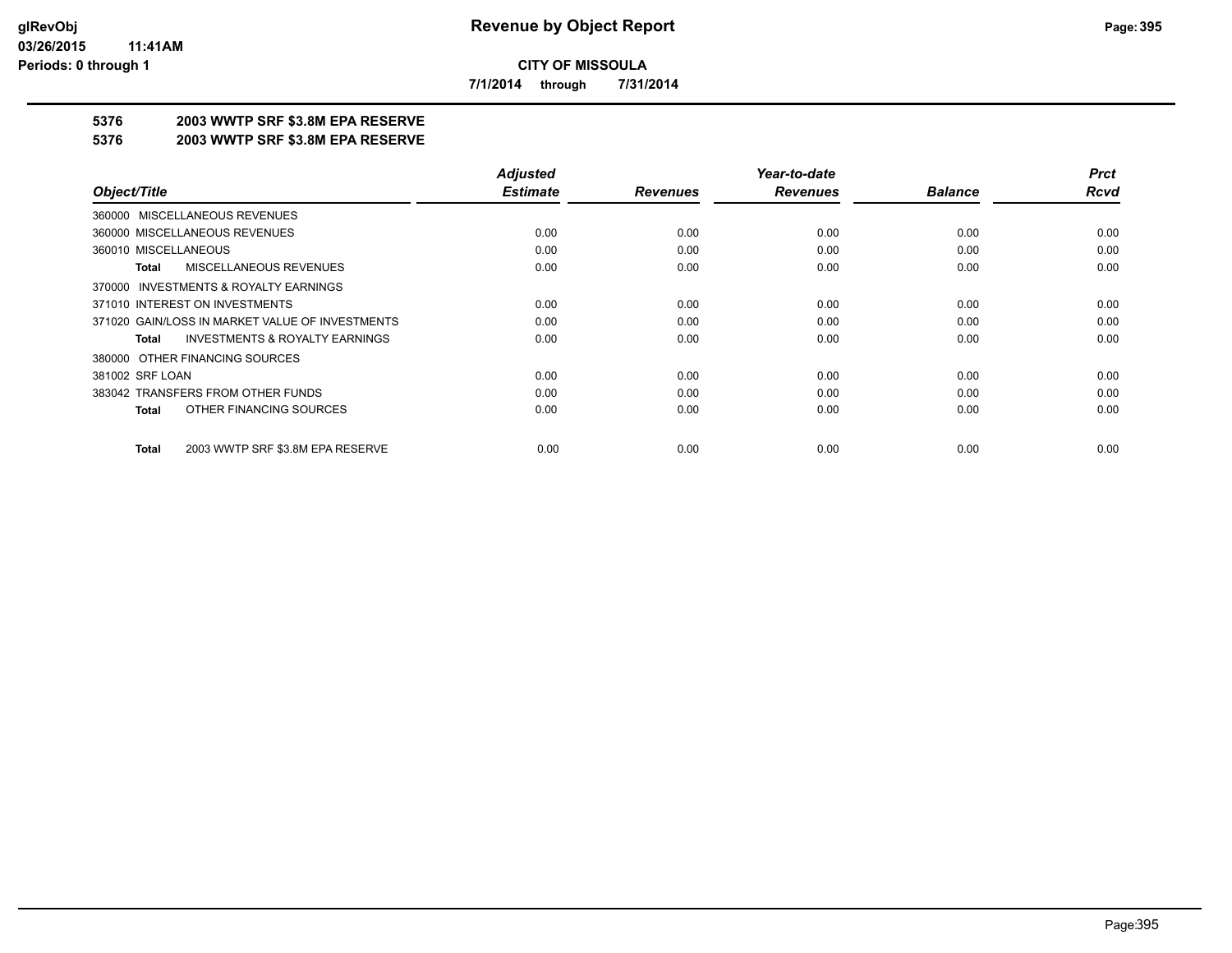**7/1/2014 through 7/31/2014**

# **5376 2003 WWTP SRF \$3.8M EPA RESERVE**

| Object/Title                                              | <b>Adjusted</b><br><b>Estimate</b> | <b>Revenues</b> | Year-to-date<br><b>Revenues</b> | <b>Balance</b> | <b>Prct</b><br><b>Rcvd</b> |
|-----------------------------------------------------------|------------------------------------|-----------------|---------------------------------|----------------|----------------------------|
| 360000 MISCELLANEOUS REVENUES                             |                                    |                 |                                 |                |                            |
|                                                           |                                    |                 |                                 |                |                            |
| 360000 MISCELLANEOUS REVENUES                             | 0.00                               | 0.00            | 0.00                            | 0.00           | 0.00                       |
| 360010 MISCELLANEOUS                                      | 0.00                               | 0.00            | 0.00                            | 0.00           | 0.00                       |
| <b>MISCELLANEOUS REVENUES</b><br><b>Total</b>             | 0.00                               | 0.00            | 0.00                            | 0.00           | 0.00                       |
| INVESTMENTS & ROYALTY EARNINGS<br>370000                  |                                    |                 |                                 |                |                            |
| 371010 INTEREST ON INVESTMENTS                            | 0.00                               | 0.00            | 0.00                            | 0.00           | 0.00                       |
| 371020 GAIN/LOSS IN MARKET VALUE OF INVESTMENT            | 0.00                               | 0.00            | 0.00                            | 0.00           | 0.00                       |
| <b>INVESTMENTS &amp; ROYALTY EARNINGS</b><br><b>Total</b> | 0.00                               | 0.00            | 0.00                            | 0.00           | 0.00                       |
| 380000 OTHER FINANCING SOURCES                            |                                    |                 |                                 |                |                            |
| 381002 SRF LOAN                                           | 0.00                               | 0.00            | 0.00                            | 0.00           | 0.00                       |
| 383042 TRANSFERS FROM OTHER FUNDS                         | 0.00                               | 0.00            | 0.00                            | 0.00           | 0.00                       |
| OTHER FINANCING SOURCES<br><b>Total</b>                   | 0.00                               | 0.00            | 0.00                            | 0.00           | 0.00                       |
|                                                           |                                    |                 |                                 |                |                            |
| 2003 WWTP SRF \$3.8M EPA RESERVE<br><b>Total</b>          | 0.00                               | 0.00            | 0.00                            | 0.00           | 0.00                       |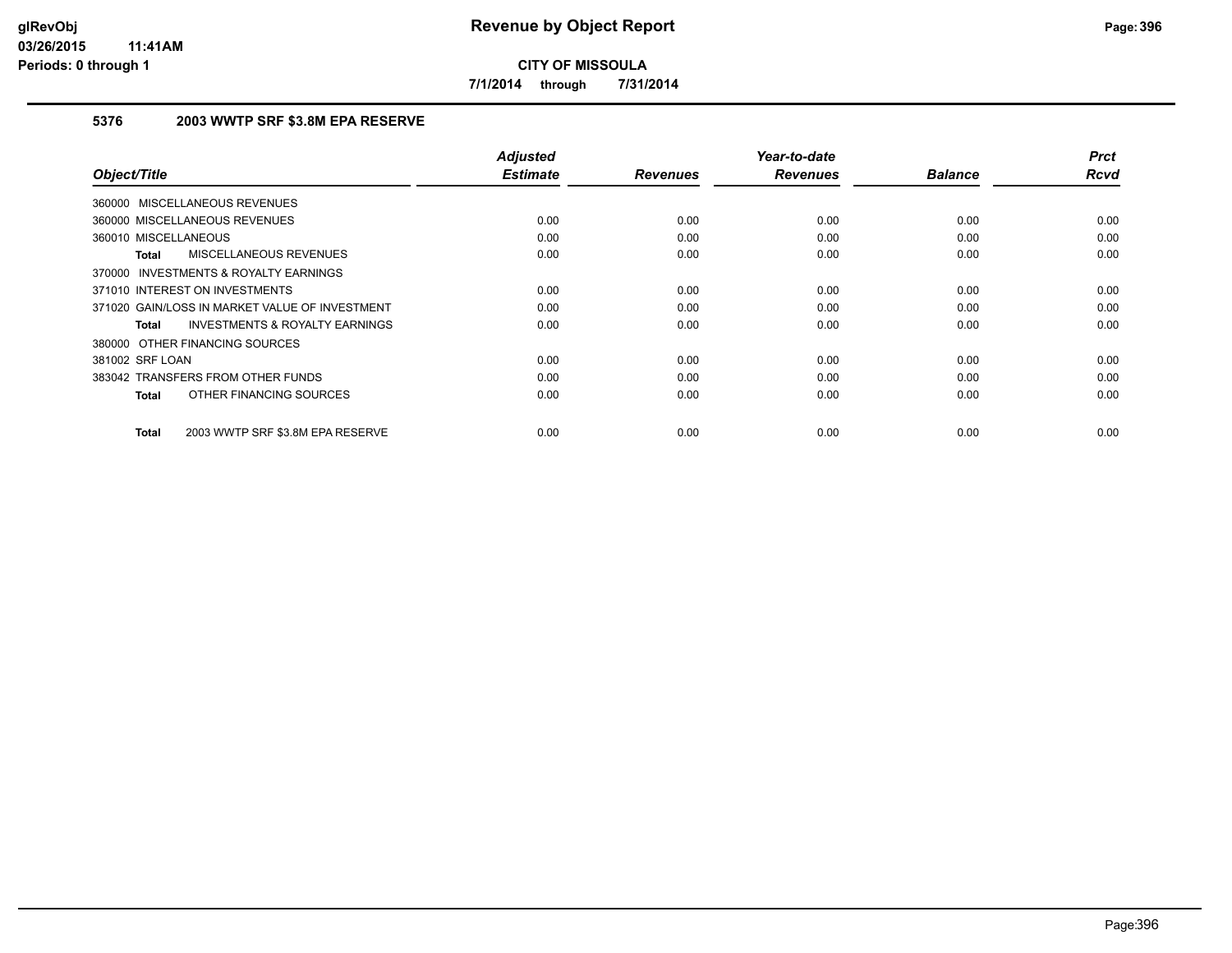**7/1/2014 through 7/31/2014**

# **5377 2004 WWTP \$3.023 LOAN DEBT SERVICE**

## **5377 2004 WWTP \$3.023 LOAN DEBT SERVICE**

|                                                     | <b>Adjusted</b> |                 | Year-to-date    |                | <b>Prct</b> |
|-----------------------------------------------------|-----------------|-----------------|-----------------|----------------|-------------|
| Object/Title                                        | <b>Estimate</b> | <b>Revenues</b> | <b>Revenues</b> | <b>Balance</b> | Rcvd        |
| 340000 CHARGES FOR SERVICES                         |                 |                 |                 |                |             |
| 343032 SEWER INSTALLATION CHARGES                   | 0.00            | 0.00            | 0.00            | 0.00           | 0.00        |
| <b>CHARGES FOR SERVICES</b><br>Total                | 0.00            | 0.00            | 0.00            | 0.00           | 0.00        |
| 370000 INVESTMENTS & ROYALTY EARNINGS               |                 |                 |                 |                |             |
| 371010 INTEREST ON INVESTMENTS                      | 0.00            | 0.00            | 0.00            | 0.00           | 0.00        |
| 371020 GAIN/LOSS IN MARKET VALUE OF INVESTMENTS     | 0.00            | 0.00            | 0.00            | 0.00           | 0.00        |
| <b>INVESTMENTS &amp; ROYALTY EARNINGS</b><br>Total  | 0.00            | 0.00            | 0.00            | 0.00           | 0.00        |
| 380000 OTHER FINANCING SOURCES                      |                 |                 |                 |                |             |
| 383024 TRANS FR SEWER CLEARING                      | 0.00            | 0.00            | 0.00            | 0.00           | 0.00        |
| OTHER FINANCING SOURCES<br>Total                    | 0.00            | 0.00            | 0.00            | 0.00           | 0.00        |
| 2004 WWTP \$3.023 LOAN DEBT SERVICE<br><b>Total</b> | 0.00            | 0.00            | 0.00            | 0.00           | 0.00        |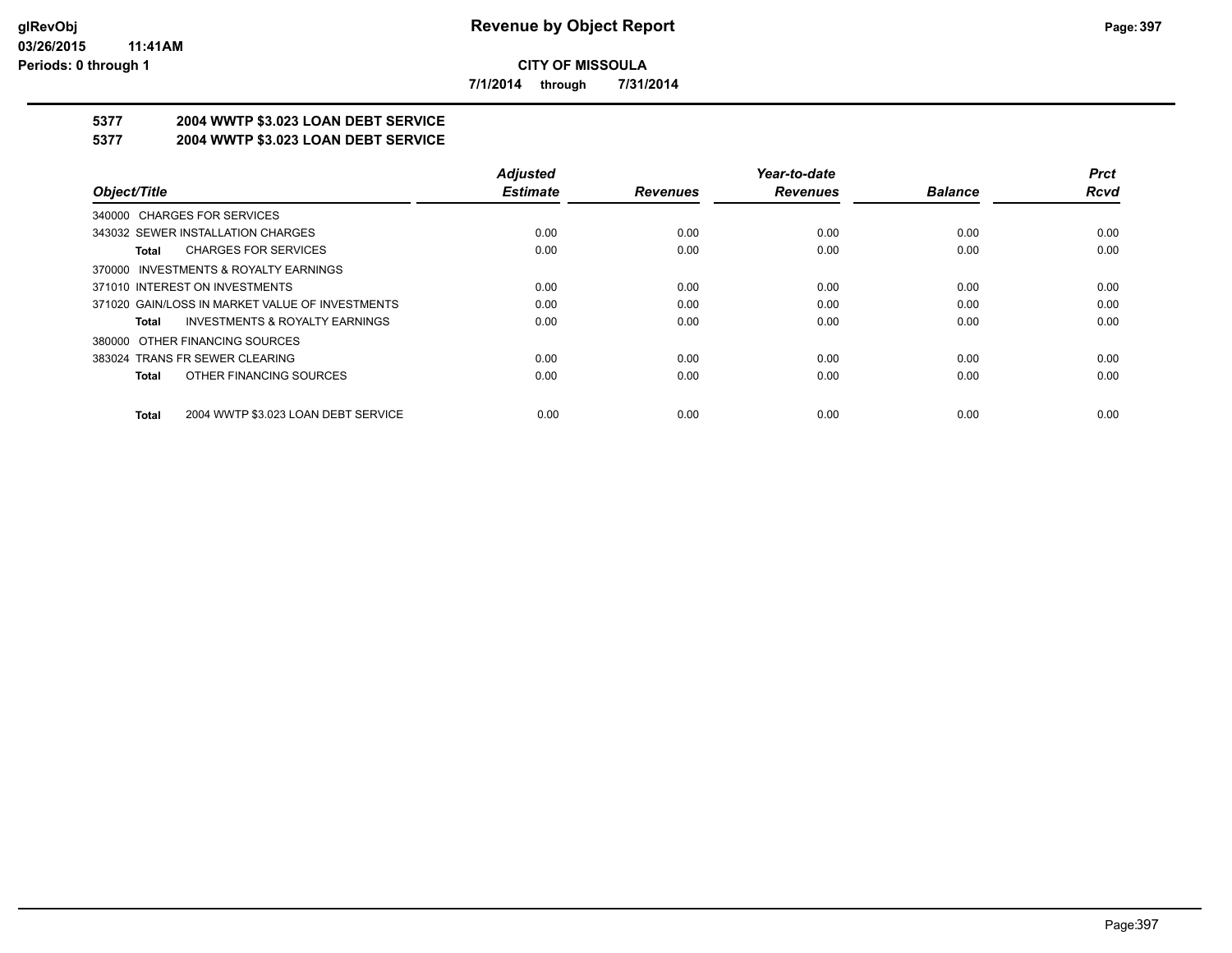**7/1/2014 through 7/31/2014**

## **5377 2004 WWTP \$3.023 LOAN DEBT SERVICE**

|                                                     | <b>Adjusted</b> |                 | Year-to-date    |                | <b>Prct</b> |
|-----------------------------------------------------|-----------------|-----------------|-----------------|----------------|-------------|
| Object/Title                                        | <b>Estimate</b> | <b>Revenues</b> | <b>Revenues</b> | <b>Balance</b> | <b>Rcvd</b> |
| 340000 CHARGES FOR SERVICES                         |                 |                 |                 |                |             |
| 343032 SEWER INSTALLATION CHARGES                   | 0.00            | 0.00            | 0.00            | 0.00           | 0.00        |
| <b>CHARGES FOR SERVICES</b><br><b>Total</b>         | 0.00            | 0.00            | 0.00            | 0.00           | 0.00        |
| 370000 INVESTMENTS & ROYALTY EARNINGS               |                 |                 |                 |                |             |
| 371010 INTEREST ON INVESTMENTS                      | 0.00            | 0.00            | 0.00            | 0.00           | 0.00        |
| 371020 GAIN/LOSS IN MARKET VALUE OF INVESTMENT      | 0.00            | 0.00            | 0.00            | 0.00           | 0.00        |
| INVESTMENTS & ROYALTY EARNINGS<br>Total             | 0.00            | 0.00            | 0.00            | 0.00           | 0.00        |
| 380000 OTHER FINANCING SOURCES                      |                 |                 |                 |                |             |
| 383024 TRANS FR SEWER CLEARING                      | 0.00            | 0.00            | 0.00            | 0.00           | 0.00        |
| OTHER FINANCING SOURCES<br><b>Total</b>             | 0.00            | 0.00            | 0.00            | 0.00           | 0.00        |
| 2004 WWTP \$3.023 LOAN DEBT SERVICE<br><b>Total</b> | 0.00            | 0.00            | 0.00            | 0.00           | 0.00        |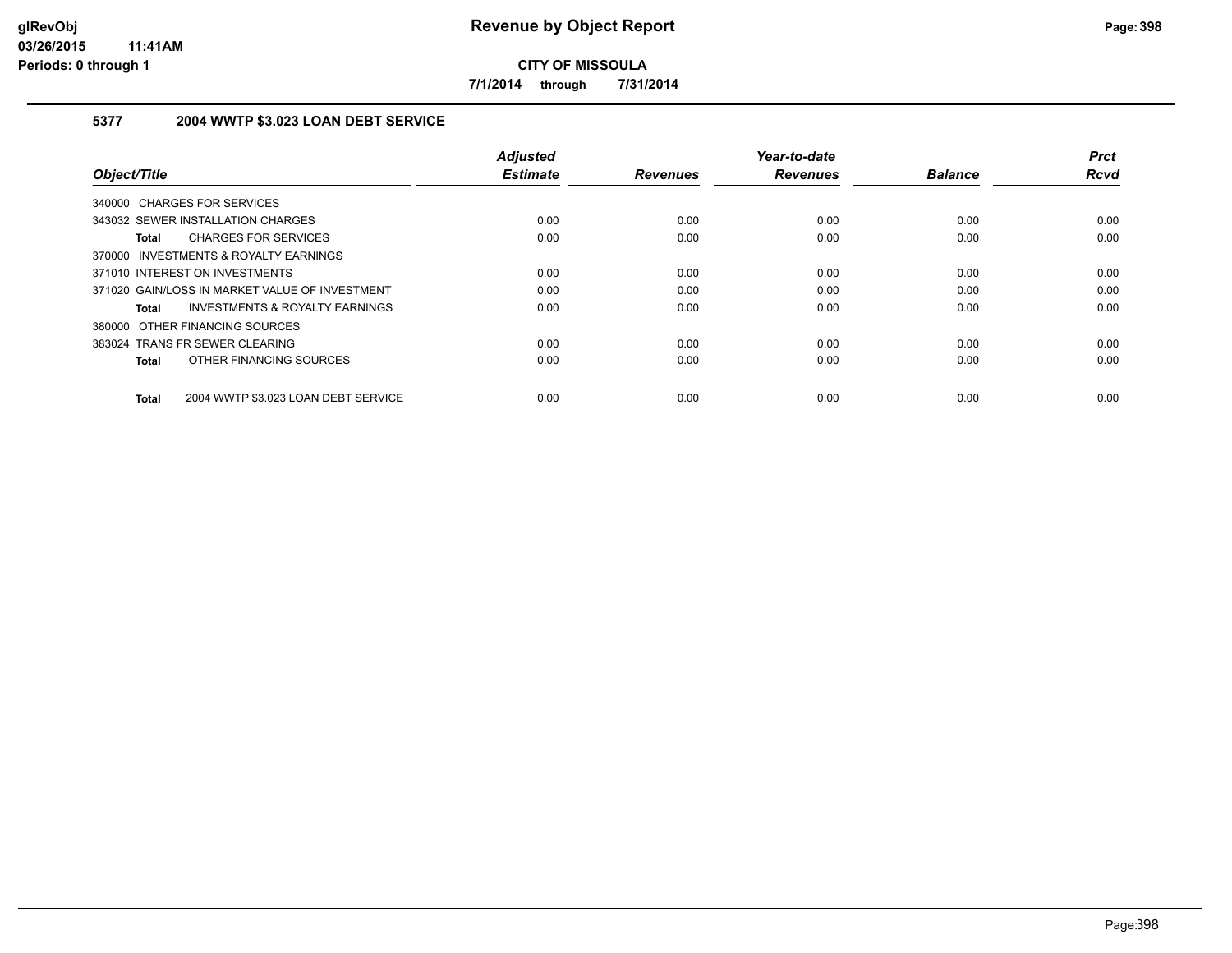**7/1/2014 through 7/31/2014**

## **5378 2004 WWTP \$3.023 LOAN RESERVE**

#### **5378 2004 WWTP \$3.023 LOAN RESERVE**

|                                                    | <b>Adjusted</b> |                 | Year-to-date    |                | <b>Prct</b> |
|----------------------------------------------------|-----------------|-----------------|-----------------|----------------|-------------|
| Object/Title                                       | <b>Estimate</b> | <b>Revenues</b> | <b>Revenues</b> | <b>Balance</b> | <b>Rcvd</b> |
| 360000 MISCELLANEOUS REVENUES                      |                 |                 |                 |                |             |
| 360000 MISCELLANEOUS REVENUES                      | 0.00            | 0.00            | 0.00            | 0.00           | 0.00        |
| MISCELLANEOUS REVENUES<br>Total                    | 0.00            | 0.00            | 0.00            | 0.00           | 0.00        |
| 370000 INVESTMENTS & ROYALTY EARNINGS              |                 |                 |                 |                |             |
| 371010 INTEREST ON INVESTMENTS                     | 0.00            | 0.00            | 0.00            | 0.00           | 0.00        |
| 371020 GAIN/LOSS IN MARKET VALUE OF INVESTMENTS    | 0.00            | 0.00            | 0.00            | 0.00           | 0.00        |
| <b>INVESTMENTS &amp; ROYALTY EARNINGS</b><br>Total | 0.00            | 0.00            | 0.00            | 0.00           | 0.00        |
| 380000 OTHER FINANCING SOURCES                     |                 |                 |                 |                |             |
| 381002 SRF LOAN                                    | 0.00            | 0.00            | 0.00            | 0.00           | 0.00        |
| 383024 TRANS FR SEWER CLEARING                     | 242.473.00      | 0.00            | 0.00            | 242.473.00     | 0.00        |
| 383042 TRANSFERS FROM OTHER FUNDS                  | 0.00            | 0.00            | 0.00            | 0.00           | 0.00        |
| OTHER FINANCING SOURCES<br>Total                   | 242,473.00      | 0.00            | 0.00            | 242,473.00     | 0.00        |
| 2004 WWTP \$3.023 LOAN RESERVE<br>Total            | 242.473.00      | 0.00            | 0.00            | 242.473.00     | 0.00        |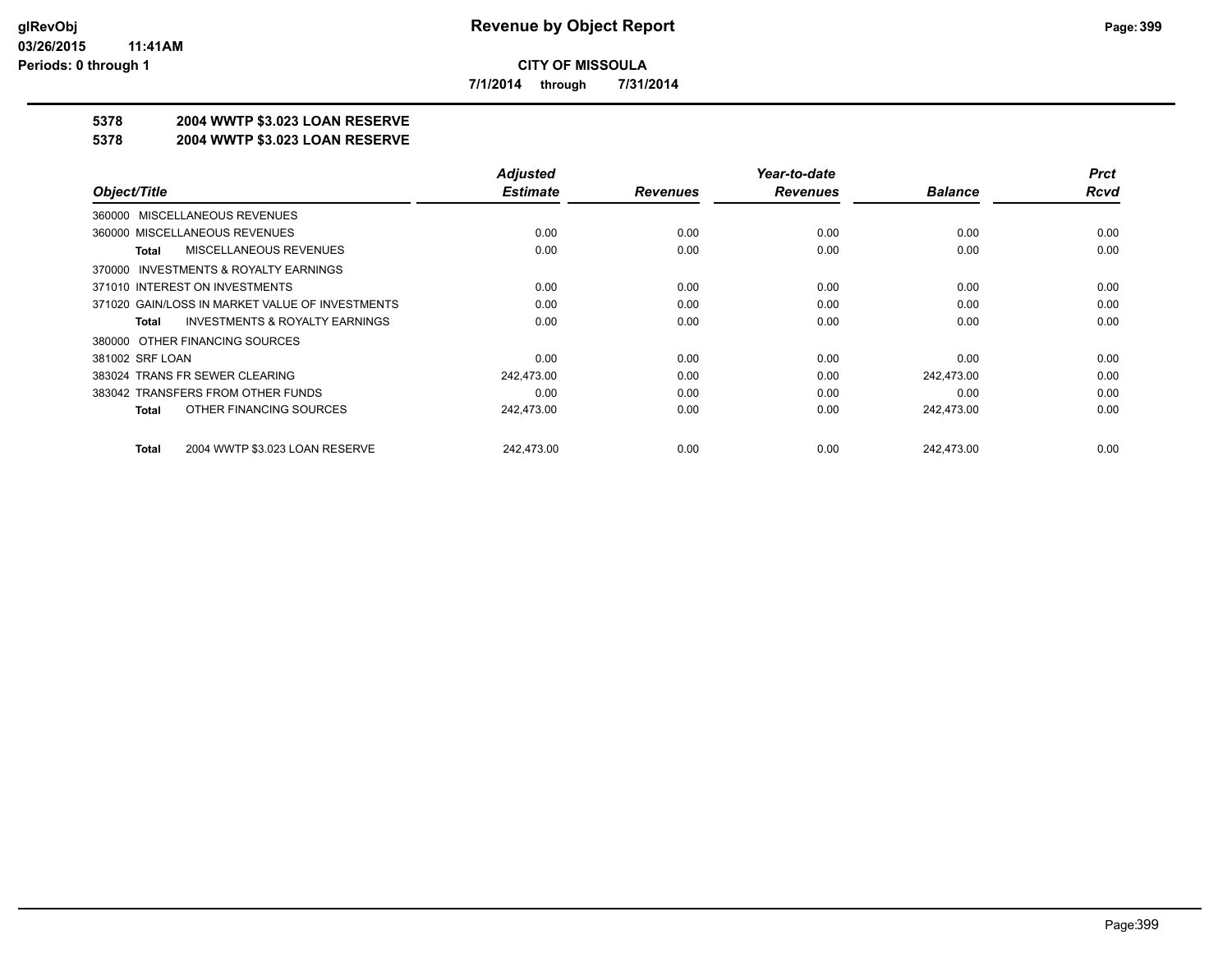**7/1/2014 through 7/31/2014**

## **5378 2004 WWTP \$3.023 LOAN RESERVE**

| Object/Title                                       | <b>Adjusted</b><br><b>Estimate</b> | <b>Revenues</b> | Year-to-date<br><b>Revenues</b> | <b>Balance</b> | <b>Prct</b><br>Rcvd |
|----------------------------------------------------|------------------------------------|-----------------|---------------------------------|----------------|---------------------|
| 360000 MISCELLANEOUS REVENUES                      |                                    |                 |                                 |                |                     |
|                                                    |                                    |                 |                                 |                |                     |
| 360000 MISCELLANEOUS REVENUES                      | 0.00                               | 0.00            | 0.00                            | 0.00           | 0.00                |
| MISCELLANEOUS REVENUES<br><b>Total</b>             | 0.00                               | 0.00            | 0.00                            | 0.00           | 0.00                |
| INVESTMENTS & ROYALTY EARNINGS<br>370000           |                                    |                 |                                 |                |                     |
| 371010 INTEREST ON INVESTMENTS                     | 0.00                               | 0.00            | 0.00                            | 0.00           | 0.00                |
| 371020 GAIN/LOSS IN MARKET VALUE OF INVESTMENT     | 0.00                               | 0.00            | 0.00                            | 0.00           | 0.00                |
| <b>INVESTMENTS &amp; ROYALTY EARNINGS</b><br>Total | 0.00                               | 0.00            | 0.00                            | 0.00           | 0.00                |
| 380000 OTHER FINANCING SOURCES                     |                                    |                 |                                 |                |                     |
| 381002 SRF LOAN                                    | 0.00                               | 0.00            | 0.00                            | 0.00           | 0.00                |
| 383024 TRANS FR SEWER CLEARING                     | 242,473.00                         | 0.00            | 0.00                            | 242,473.00     | 0.00                |
| 383042 TRANSFERS FROM OTHER FUNDS                  | 0.00                               | 0.00            | 0.00                            | 0.00           | 0.00                |
| OTHER FINANCING SOURCES<br><b>Total</b>            | 242,473.00                         | 0.00            | 0.00                            | 242,473.00     | 0.00                |
| 2004 WWTP \$3.023 LOAN RESERVE<br><b>Total</b>     | 242.473.00                         | 0.00            | 0.00                            | 242.473.00     | 0.00                |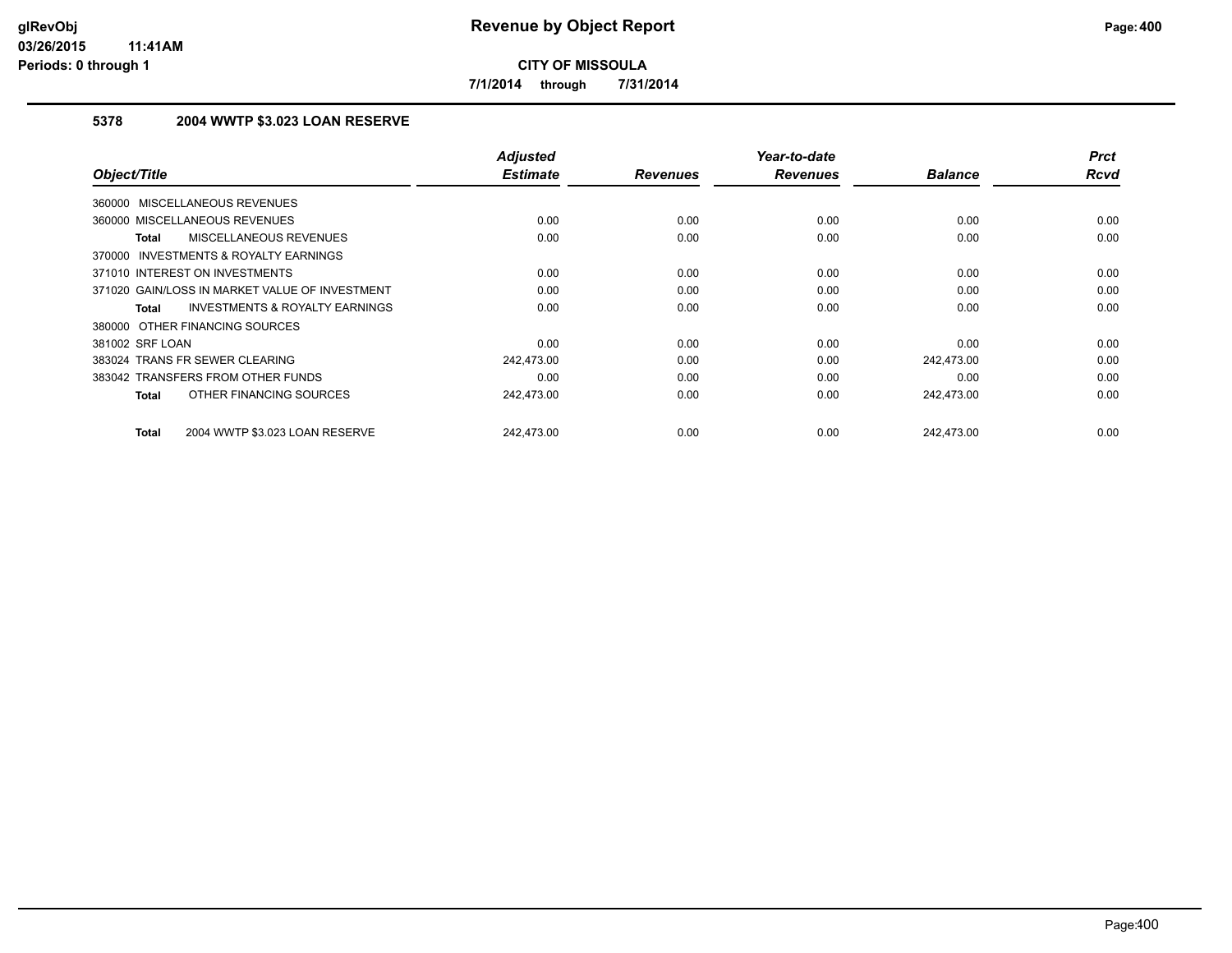**7/1/2014 through 7/31/2014**

## **5379 2005 BRICH/BRDY/LIN/GIL SRF DEBT**

**5379 2005 BRICH/BRDY/LIN/GIL SRF DEBT**

|                                                  | <b>Adjusted</b> |                 | Year-to-date    |                | <b>Prct</b> |
|--------------------------------------------------|-----------------|-----------------|-----------------|----------------|-------------|
| Object/Title                                     | <b>Estimate</b> | <b>Revenues</b> | <b>Revenues</b> | <b>Balance</b> | <b>Rcvd</b> |
| 370000 INVESTMENTS & ROYALTY EARNINGS            |                 |                 |                 |                |             |
| 371010 INTEREST ON INVESTMENTS                   | 0.00            | 0.00            | 0.00            | 0.00           | 0.00        |
| 371020 GAIN/LOSS IN MARKET VALUE OF INVESTMENTS  | 0.00            | 0.00            | 0.00            | 0.00           | 0.00        |
| INVESTMENTS & ROYALTY EARNINGS<br>Total          | 0.00            | 0.00            | 0.00            | 0.00           | 0.00        |
| 380000 OTHER FINANCING SOURCES                   |                 |                 |                 |                |             |
| 383024 TRANS FR SEWER CLEARING                   | 109.389.00      | 0.00            | 0.00            | 109.389.00     | 0.00        |
| OTHER FINANCING SOURCES<br><b>Total</b>          | 109,389.00      | 0.00            | 0.00            | 109.389.00     | 0.00        |
|                                                  |                 |                 |                 |                |             |
| <b>Total</b><br>2005 BRICH/BRDY/LIN/GIL SRF DEBT | 109.389.00      | 0.00            | 0.00            | 109.389.00     | 0.00        |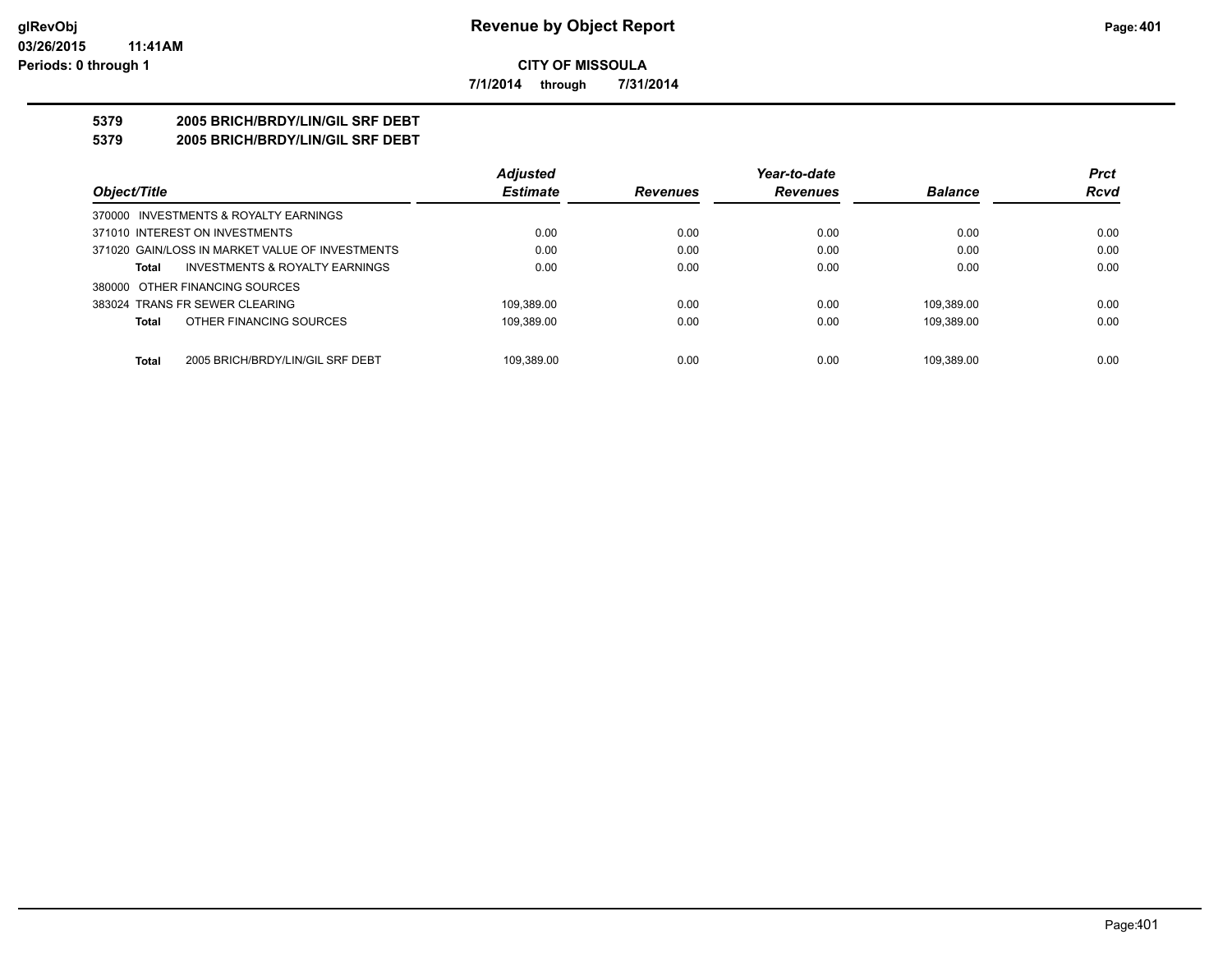**7/1/2014 through 7/31/2014**

## **5379 2005 BRICH/BRDY/LIN/GIL SRF DEBT**

|                                                  | <b>Adjusted</b> |                 | Year-to-date    |                | <b>Prct</b> |
|--------------------------------------------------|-----------------|-----------------|-----------------|----------------|-------------|
| Object/Title                                     | <b>Estimate</b> | <b>Revenues</b> | <b>Revenues</b> | <b>Balance</b> | <b>Rcvd</b> |
| 370000 INVESTMENTS & ROYALTY EARNINGS            |                 |                 |                 |                |             |
| 371010 INTEREST ON INVESTMENTS                   | 0.00            | 0.00            | 0.00            | 0.00           | 0.00        |
| 371020 GAIN/LOSS IN MARKET VALUE OF INVESTMENT   | 0.00            | 0.00            | 0.00            | 0.00           | 0.00        |
| INVESTMENTS & ROYALTY EARNINGS<br>Total          | 0.00            | 0.00            | 0.00            | 0.00           | 0.00        |
| 380000 OTHER FINANCING SOURCES                   |                 |                 |                 |                |             |
| 383024 TRANS FR SEWER CLEARING                   | 109.389.00      | 0.00            | 0.00            | 109.389.00     | 0.00        |
| OTHER FINANCING SOURCES<br>Total                 | 109.389.00      | 0.00            | 0.00            | 109.389.00     | 0.00        |
|                                                  |                 |                 |                 |                |             |
| <b>Total</b><br>2005 BRICH/BRDY/LIN/GIL SRF DEBT | 109.389.00      | 0.00            | 0.00            | 109.389.00     | 0.00        |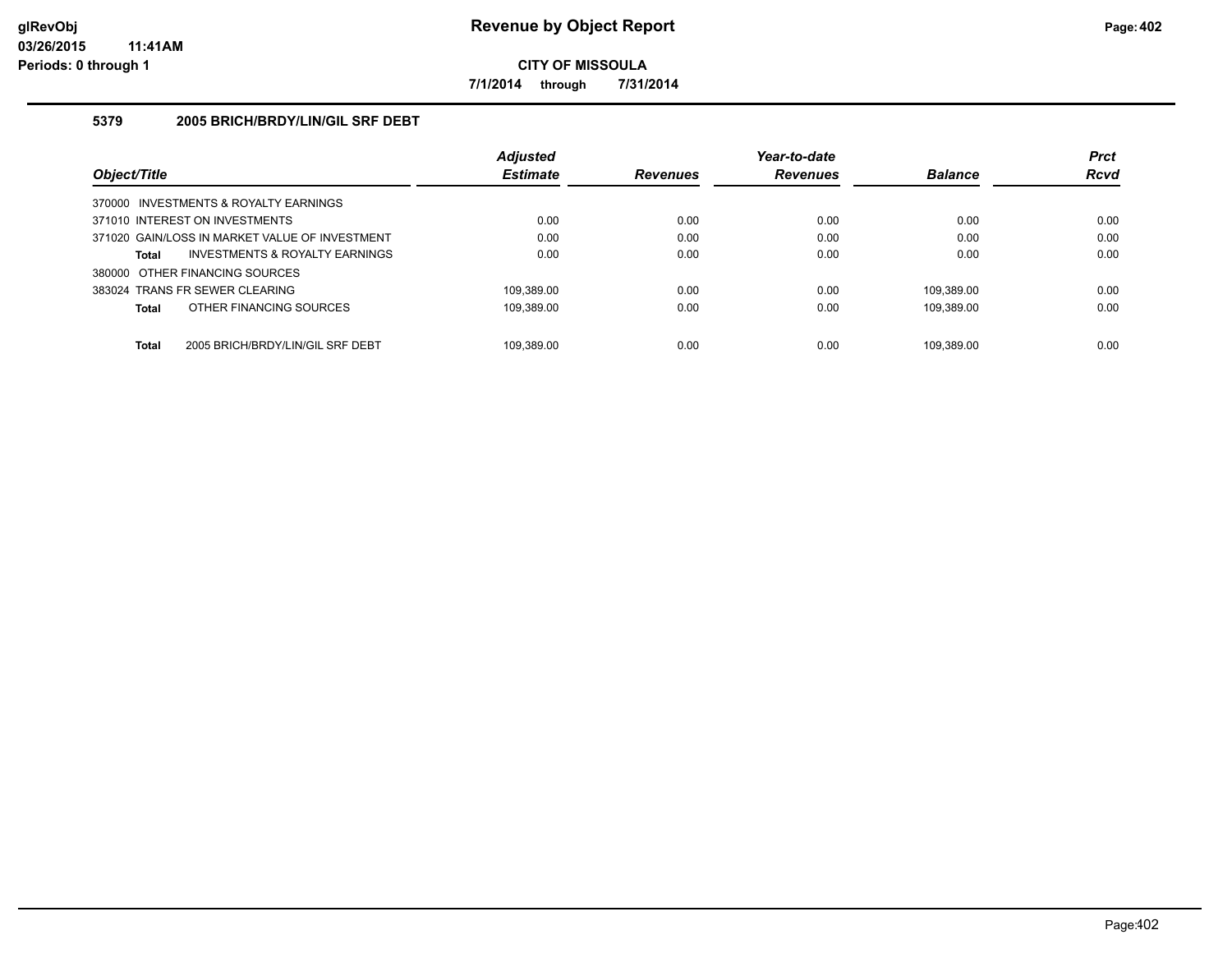**7/1/2014 through 7/31/2014**

#### **5380 BRDWY/BIRCH/GILBERT/LINCOLNWOOD 5380 BRDWY/BIRCH/GILBERT/LINCOLNWOOD**

|                                                    | <b>Adjusted</b> |                 | Year-to-date    |                | Prct        |
|----------------------------------------------------|-----------------|-----------------|-----------------|----------------|-------------|
| Object/Title                                       | <b>Estimate</b> | <b>Revenues</b> | <b>Revenues</b> | <b>Balance</b> | <b>Rcvd</b> |
| 370000 INVESTMENTS & ROYALTY EARNINGS              |                 |                 |                 |                |             |
| 371010 INTEREST ON INVESTMENTS                     | 0.00            | 0.00            | 0.00            | 0.00           | 0.00        |
| 371020 GAIN/LOSS IN MARKET VALUE OF INVESTMENTS    | 0.00            | 0.00            | 0.00            | 0.00           | 0.00        |
| <b>INVESTMENTS &amp; ROYALTY EARNINGS</b><br>Total | 0.00            | 0.00            | 0.00            | 0.00           | 0.00        |
| 380000 OTHER FINANCING SOURCES                     |                 |                 |                 |                |             |
| 381002 SRF LOAN                                    | 0.00            | 0.00            | 0.00            | 0.00           | 0.00        |
| 383042 TRANSFERS FROM OTHER FUNDS                  | 0.00            | 0.00            | 0.00            | 0.00           | 0.00        |
| OTHER FINANCING SOURCES<br>Total                   | 0.00            | 0.00            | 0.00            | 0.00           | 0.00        |
|                                                    |                 |                 |                 |                |             |
| BRDWY/BIRCH/GILBERT/LINCOLNWOOD<br>Total           | 0.00            | 0.00            | 0.00            | 0.00           | 0.00        |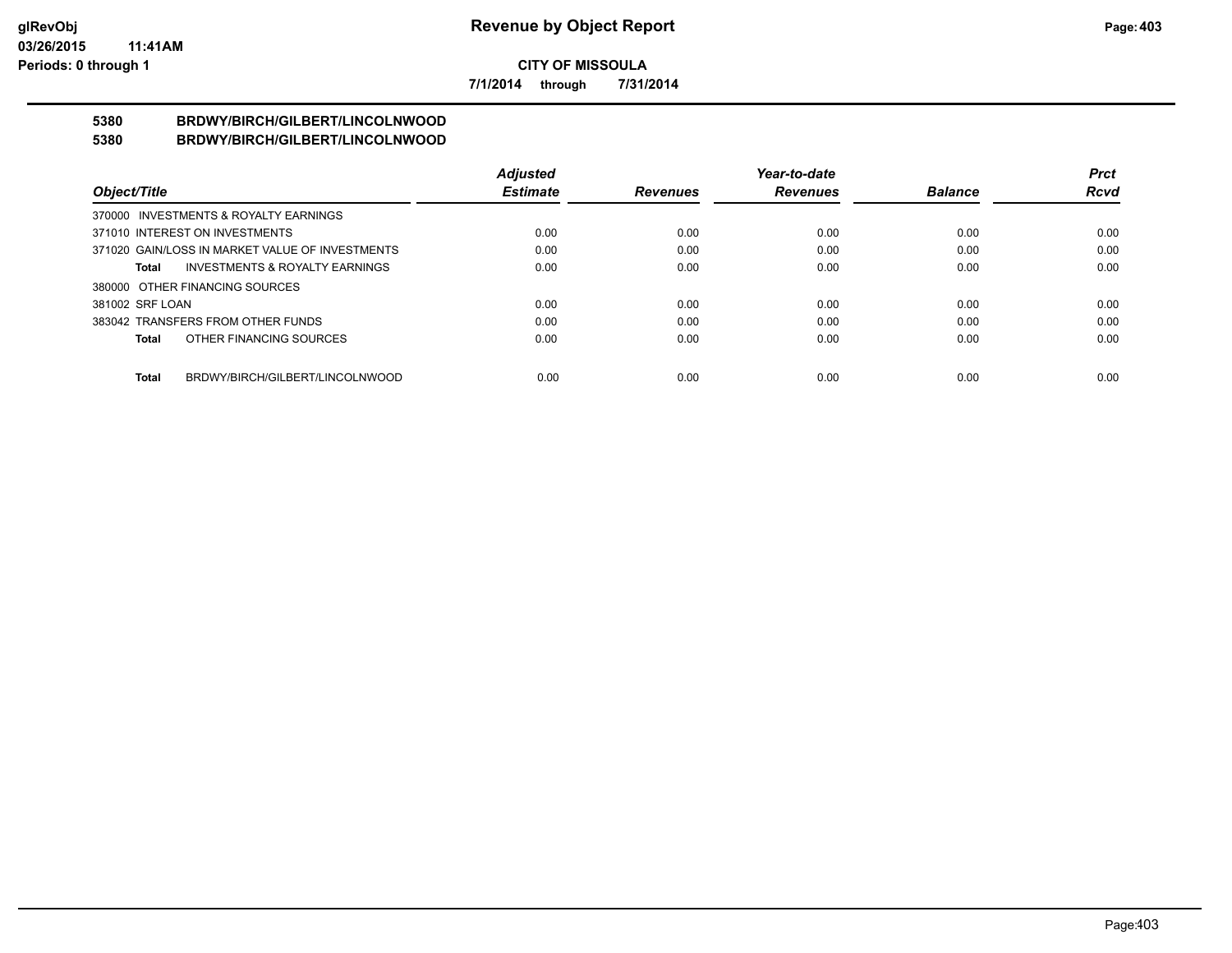**7/1/2014 through 7/31/2014**

## **5380 BRDWY/BIRCH/GILBERT/LINCOLNWOOD**

|                                |                                                | <b>Adjusted</b> |                 | Year-to-date    |                | <b>Prct</b> |
|--------------------------------|------------------------------------------------|-----------------|-----------------|-----------------|----------------|-------------|
| Object/Title                   |                                                | <b>Estimate</b> | <b>Revenues</b> | <b>Revenues</b> | <b>Balance</b> | <b>Rcvd</b> |
|                                | 370000 INVESTMENTS & ROYALTY EARNINGS          |                 |                 |                 |                |             |
| 371010 INTEREST ON INVESTMENTS |                                                | 0.00            | 0.00            | 0.00            | 0.00           | 0.00        |
|                                | 371020 GAIN/LOSS IN MARKET VALUE OF INVESTMENT | 0.00            | 0.00            | 0.00            | 0.00           | 0.00        |
| Total                          | <b>INVESTMENTS &amp; ROYALTY EARNINGS</b>      | 0.00            | 0.00            | 0.00            | 0.00           | 0.00        |
| 380000 OTHER FINANCING SOURCES |                                                |                 |                 |                 |                |             |
| 381002 SRF LOAN                |                                                | 0.00            | 0.00            | 0.00            | 0.00           | 0.00        |
|                                | 383042 TRANSFERS FROM OTHER FUNDS              | 0.00            | 0.00            | 0.00            | 0.00           | 0.00        |
| <b>Total</b>                   | OTHER FINANCING SOURCES                        | 0.00            | 0.00            | 0.00            | 0.00           | 0.00        |
| <b>Total</b>                   | BRDWY/BIRCH/GILBERT/LINCOLNWOOD                | 0.00            | 0.00            | 0.00            | 0.00           | 0.00        |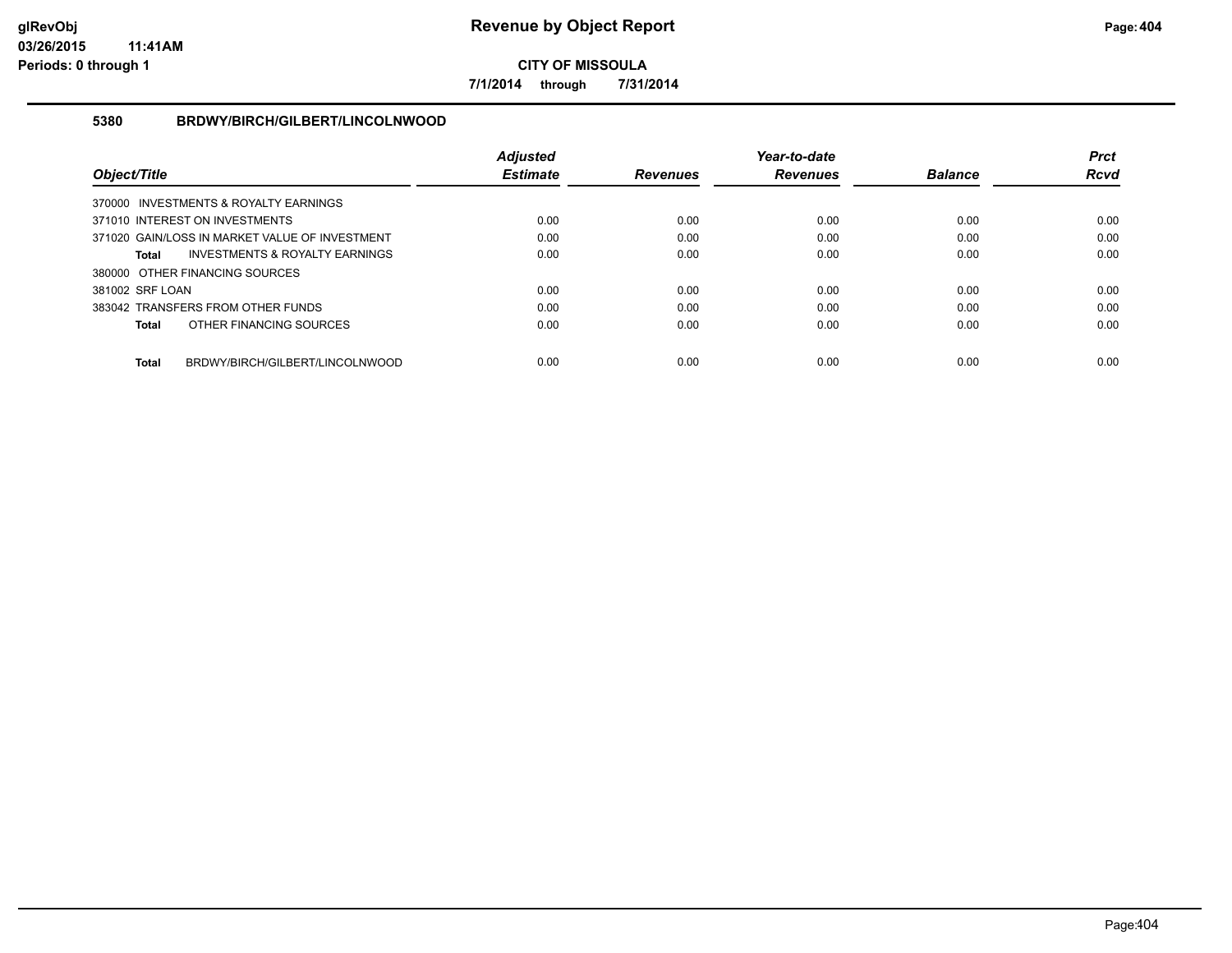**7/1/2014 through 7/31/2014**

## **5381 LINCOLNWOOD PH2 DEBT SERVICE**

#### **5381 LINCOLNWOOD PH2 DEBT SERVICE**

|                                                 | <b>Adjusted</b> |                 | Year-to-date    |                | <b>Prct</b> |
|-------------------------------------------------|-----------------|-----------------|-----------------|----------------|-------------|
| Object/Title                                    | <b>Estimate</b> | <b>Revenues</b> | <b>Revenues</b> | <b>Balance</b> | <b>Rcvd</b> |
| 370000 INVESTMENTS & ROYALTY EARNINGS           |                 |                 |                 |                |             |
| 371010 INTEREST ON INVESTMENTS                  | 0.00            | 0.00            | 0.00            | 0.00           | 0.00        |
| 371020 GAIN/LOSS IN MARKET VALUE OF INVESTMENTS | 0.00            | 0.00            | 0.00            | 0.00           | 0.00        |
| INVESTMENTS & ROYALTY EARNINGS<br>Total         | 0.00            | 0.00            | 0.00            | 0.00           | 0.00        |
| 380000 OTHER FINANCING SOURCES                  |                 |                 |                 |                |             |
| 383024 TRANS FR SEWER CLEARING                  | 0.00            | 0.00            | 0.00            | 0.00           | 0.00        |
| OTHER FINANCING SOURCES<br>Total                | 0.00            | 0.00            | 0.00            | 0.00           | 0.00        |
|                                                 |                 |                 |                 |                |             |
| Total<br>LINCOLNWOOD PH2 DEBT SERVICE           | 0.00            | 0.00            | 0.00            | 0.00           | 0.00        |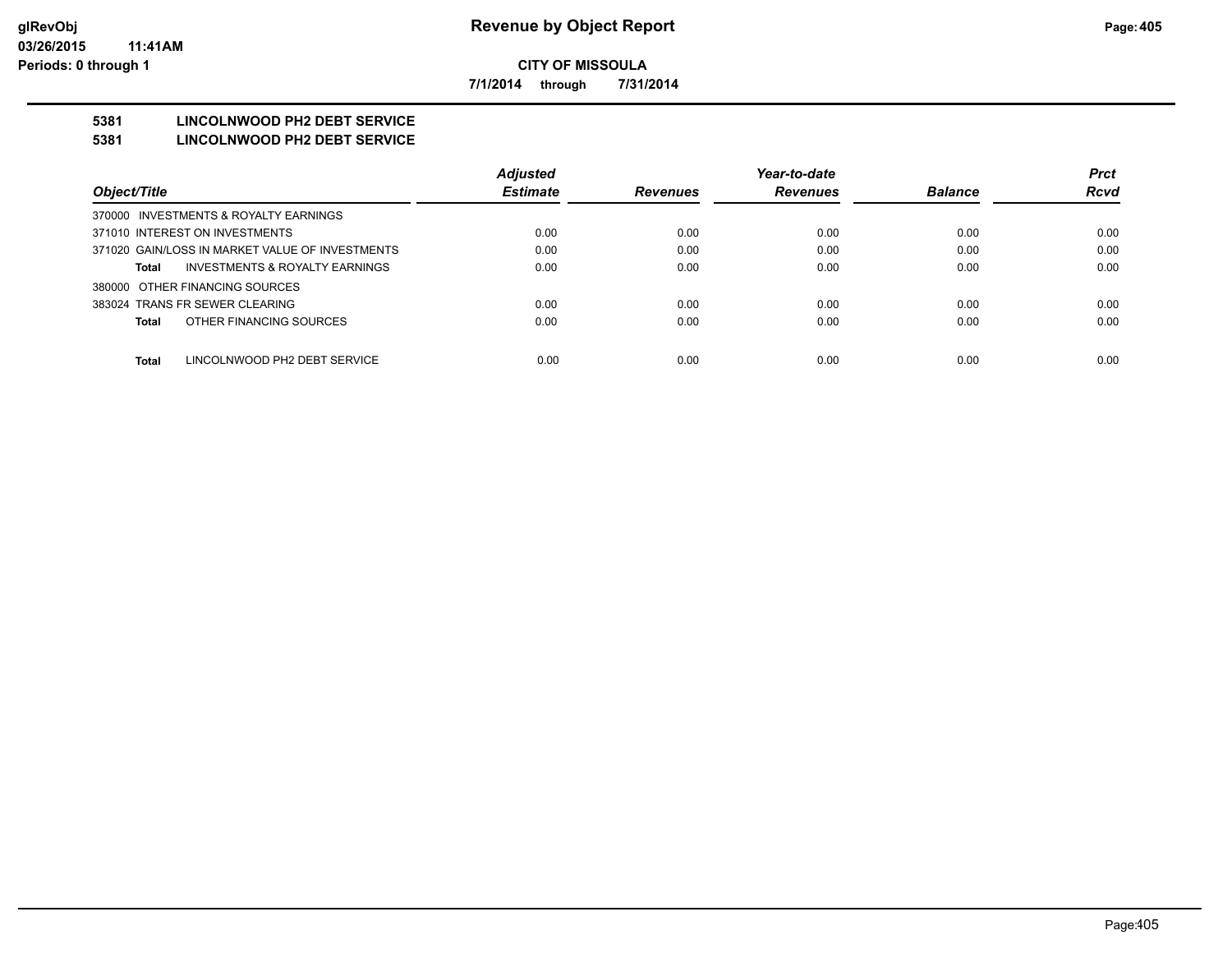**7/1/2014 through 7/31/2014**

## **5381 LINCOLNWOOD PH2 DEBT SERVICE**

|                                                | <b>Adjusted</b> |                 | Year-to-date    |                | <b>Prct</b> |
|------------------------------------------------|-----------------|-----------------|-----------------|----------------|-------------|
| Object/Title                                   | <b>Estimate</b> | <b>Revenues</b> | <b>Revenues</b> | <b>Balance</b> | <b>Rcvd</b> |
| 370000 INVESTMENTS & ROYALTY EARNINGS          |                 |                 |                 |                |             |
| 371010 INTEREST ON INVESTMENTS                 | 0.00            | 0.00            | 0.00            | 0.00           | 0.00        |
| 371020 GAIN/LOSS IN MARKET VALUE OF INVESTMENT | 0.00            | 0.00            | 0.00            | 0.00           | 0.00        |
| INVESTMENTS & ROYALTY EARNINGS<br>Total        | 0.00            | 0.00            | 0.00            | 0.00           | 0.00        |
| 380000 OTHER FINANCING SOURCES                 |                 |                 |                 |                |             |
| 383024 TRANS FR SEWER CLEARING                 | 0.00            | 0.00            | 0.00            | 0.00           | 0.00        |
| OTHER FINANCING SOURCES<br>Total               | 0.00            | 0.00            | 0.00            | 0.00           | 0.00        |
|                                                |                 |                 |                 |                |             |
| Total<br>LINCOLNWOOD PH2 DEBT SERVICE          | 0.00            | 0.00            | 0.00            | 0.00           | 0.00        |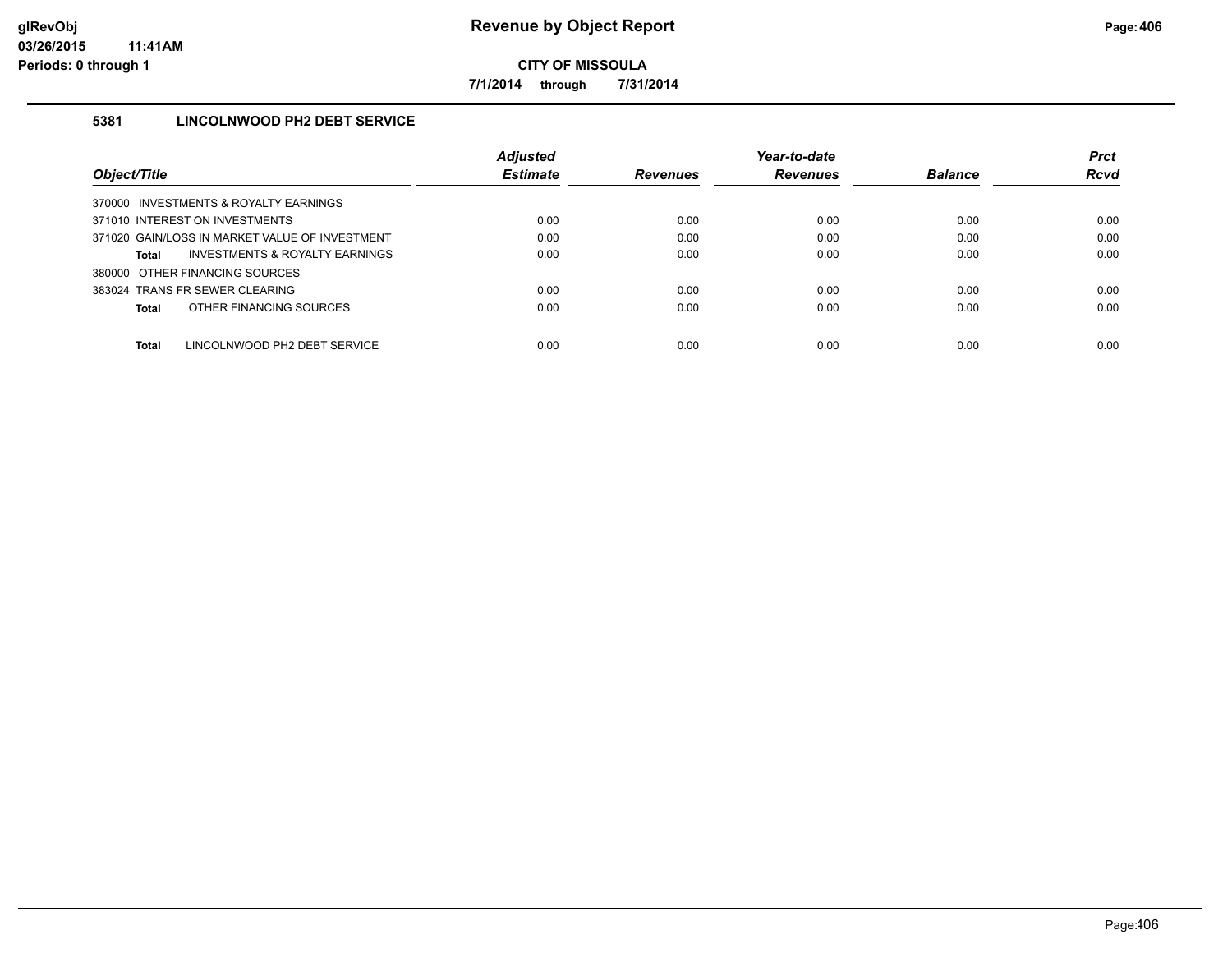**7/1/2014 through 7/31/2014**

# **5382 LINCOLNWOOD PH2 RESERVE FUND**

#### **5382 LINCOLNWOOD PH2 RESERVE FUND**

|                                                    | <b>Adjusted</b> |                 | Year-to-date    |                | <b>Prct</b> |
|----------------------------------------------------|-----------------|-----------------|-----------------|----------------|-------------|
| Object/Title                                       | <b>Estimate</b> | <b>Revenues</b> | <b>Revenues</b> | <b>Balance</b> | <b>Rcvd</b> |
| INVESTMENTS & ROYALTY EARNINGS<br>370000           |                 |                 |                 |                |             |
| 371010 INTEREST ON INVESTMENTS                     | 0.00            | 0.00            | 0.00            | 0.00           | 0.00        |
| 371020 GAIN/LOSS IN MARKET VALUE OF INVESTMENTS    | 0.00            | 0.00            | 0.00            | 0.00           | 0.00        |
| <b>INVESTMENTS &amp; ROYALTY EARNINGS</b><br>Total | 0.00            | 0.00            | 0.00            | 0.00           | 0.00        |
| 380000 OTHER FINANCING SOURCES                     |                 |                 |                 |                |             |
| 381002 SRF LOAN                                    | 0.00            | 0.00            | 0.00            | 0.00           | 0.00        |
| 381030 SID BONDS PROCEEDS                          | 0.00            | 0.00            | 0.00            | 0.00           | 0.00        |
| 383024 TRANS FR SEWER CLEARING                     | 0.00            | 0.00            | 0.00            | 0.00           | 0.00        |
| 383042 TRANSFERS FROM OTHER FUNDS                  | 0.00            | 0.00            | 0.00            | 0.00           | 0.00        |
| OTHER FINANCING SOURCES<br>Total                   | 0.00            | 0.00            | 0.00            | 0.00           | 0.00        |
| LINCOLNWOOD PH2 RESERVE FUND<br><b>Total</b>       | 0.00            | 0.00            | 0.00            | 0.00           | 0.00        |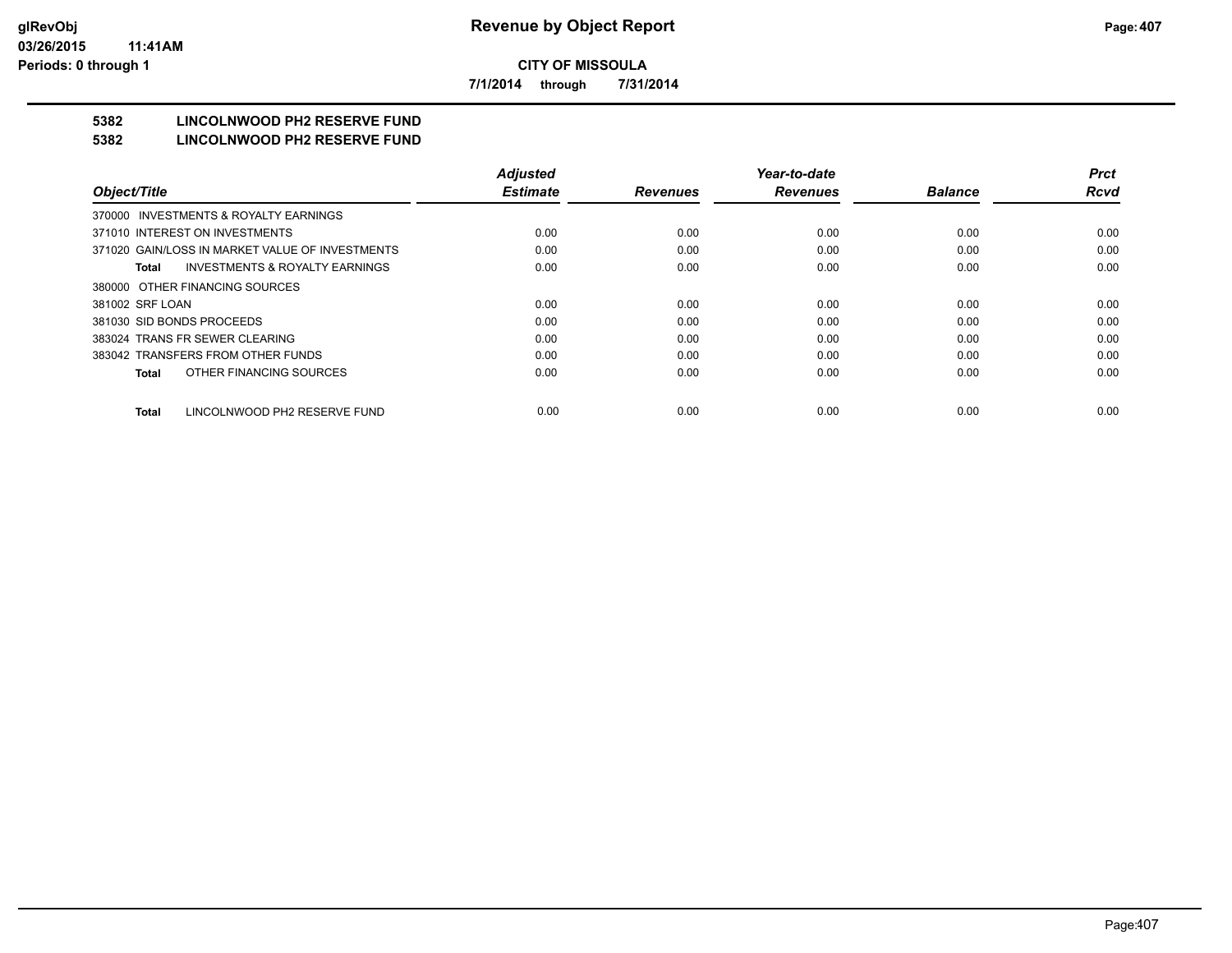**7/1/2014 through 7/31/2014**

## **5382 LINCOLNWOOD PH2 RESERVE FUND**

|                                                    | <b>Adjusted</b> |                 | Year-to-date    |                | <b>Prct</b> |
|----------------------------------------------------|-----------------|-----------------|-----------------|----------------|-------------|
| Object/Title                                       | <b>Estimate</b> | <b>Revenues</b> | <b>Revenues</b> | <b>Balance</b> | <b>Rcvd</b> |
| 370000 INVESTMENTS & ROYALTY EARNINGS              |                 |                 |                 |                |             |
| 371010 INTEREST ON INVESTMENTS                     | 0.00            | 0.00            | 0.00            | 0.00           | 0.00        |
| 371020 GAIN/LOSS IN MARKET VALUE OF INVESTMENT     | 0.00            | 0.00            | 0.00            | 0.00           | 0.00        |
| <b>INVESTMENTS &amp; ROYALTY EARNINGS</b><br>Total | 0.00            | 0.00            | 0.00            | 0.00           | 0.00        |
| 380000 OTHER FINANCING SOURCES                     |                 |                 |                 |                |             |
| 381002 SRF LOAN                                    | 0.00            | 0.00            | 0.00            | 0.00           | 0.00        |
| 381030 SID BONDS PROCEEDS                          | 0.00            | 0.00            | 0.00            | 0.00           | 0.00        |
| 383024 TRANS FR SEWER CLEARING                     | 0.00            | 0.00            | 0.00            | 0.00           | 0.00        |
| 383042 TRANSFERS FROM OTHER FUNDS                  | 0.00            | 0.00            | 0.00            | 0.00           | 0.00        |
| OTHER FINANCING SOURCES<br>Total                   | 0.00            | 0.00            | 0.00            | 0.00           | 0.00        |
| LINCOLNWOOD PH2 RESERVE FUND<br><b>Total</b>       | 0.00            | 0.00            | 0.00            | 0.00           | 0.00        |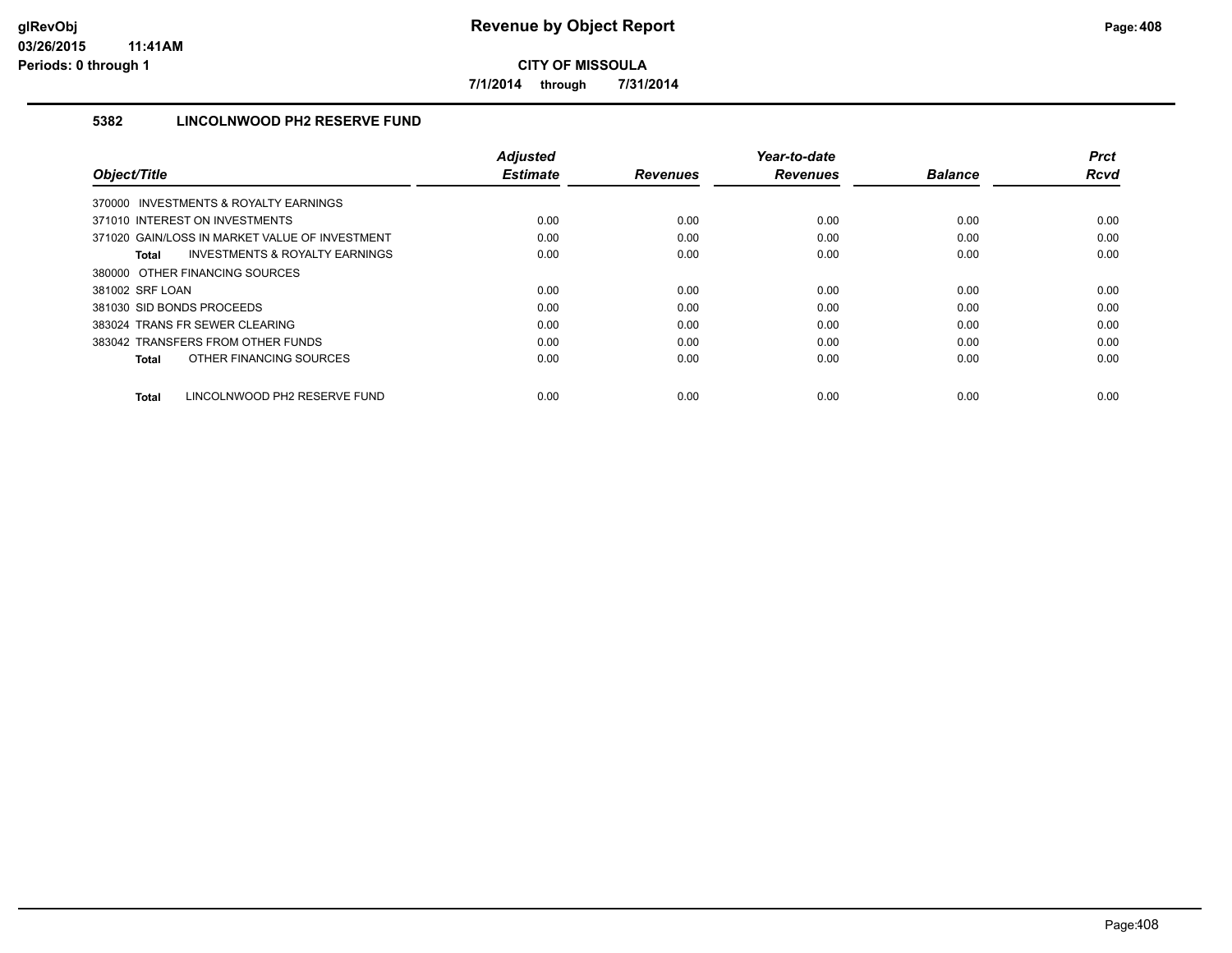**7/1/2014 through 7/31/2014**

## **5383 FY09 RATTLESNAKE SEWER DEBT SVS**

**5383 FY09 RATTLESNAKE SEWER DEBT SVS**

|                                                        | <b>Adjusted</b> |                 | Year-to-date    |                | <b>Prct</b> |
|--------------------------------------------------------|-----------------|-----------------|-----------------|----------------|-------------|
| Object/Title                                           | <b>Estimate</b> | <b>Revenues</b> | <b>Revenues</b> | <b>Balance</b> | <b>Rcvd</b> |
| 340000 CHARGES FOR SERVICES                            |                 |                 |                 |                |             |
| 343032 SEWER INSTALLATION CHARGES                      | 0.00            | 0.00            | 0.00            | 0.00           | 0.00        |
| <b>CHARGES FOR SERVICES</b><br>Total                   | 0.00            | 0.00            | 0.00            | 0.00           | 0.00        |
| <b>INVESTMENTS &amp; ROYALTY EARNINGS</b><br>370000    |                 |                 |                 |                |             |
| 371010 INTEREST ON INVESTMENTS                         | 0.00            | 0.00            | 0.00            | 0.00           | 0.00        |
| 371020 GAIN/LOSS IN MARKET VALUE OF INVESTMENTS        | 0.00            | 0.00            | 0.00            | 0.00           | 0.00        |
| <b>INVESTMENTS &amp; ROYALTY EARNINGS</b><br>Total     | 0.00            | 0.00            | 0.00            | 0.00           | 0.00        |
| OTHER FINANCING SOURCES<br>380000                      |                 |                 |                 |                |             |
| 381002 SRF LOAN                                        | 0.00            | 0.00            | 0.00            | 0.00           | 0.00        |
| 381020 REVENUE BONDS                                   | 0.00            | 0.00            | 0.00            | 0.00           | 0.00        |
| 383024 TRANS FR SEWER CLEARING                         | 31,550.00       | 0.00            | 0.00            | 31,550.00      | 0.00        |
| 383042 TRANSFERS FROM OTHER FUNDS                      | 0.00            | 0.00            | 0.00            | 0.00           | 0.00        |
| OTHER FINANCING SOURCES<br>Total                       | 31,550.00       | 0.00            | 0.00            | 31,550.00      | 0.00        |
| <b>FY09 RATTLESNAKE SEWER DEBT SVS</b><br><b>Total</b> | 31,550.00       | 0.00            | 0.00            | 31,550.00      | 0.00        |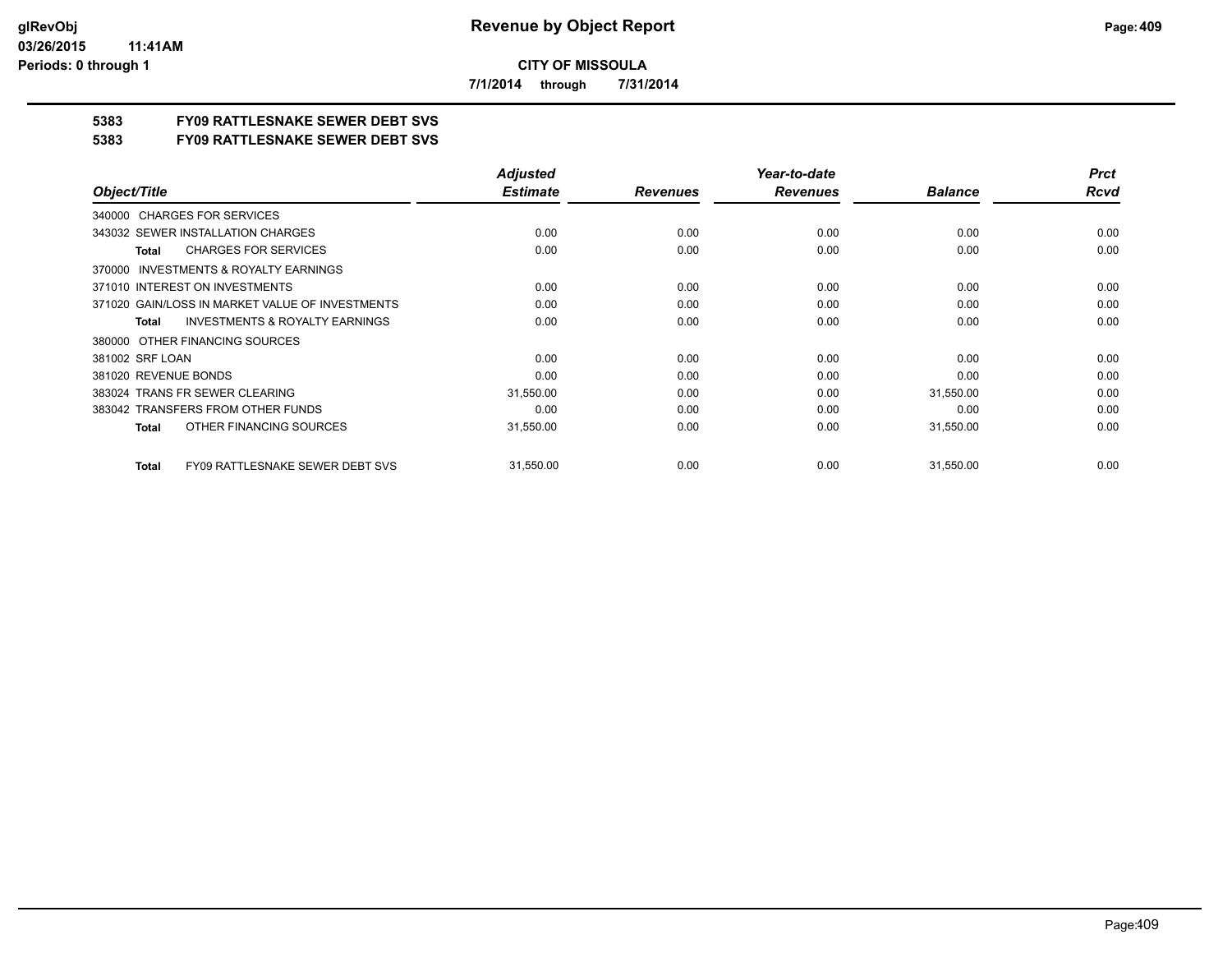**7/1/2014 through 7/31/2014**

## **5383 FY09 RATTLESNAKE SEWER DEBT SVS**

| Object/Title                                              | <b>Adjusted</b><br><b>Estimate</b> | <b>Revenues</b> | Year-to-date<br><b>Revenues</b> | <b>Balance</b> | <b>Prct</b><br>Rcvd |
|-----------------------------------------------------------|------------------------------------|-----------------|---------------------------------|----------------|---------------------|
|                                                           |                                    |                 |                                 |                |                     |
| 340000 CHARGES FOR SERVICES                               |                                    |                 |                                 |                |                     |
| 343032 SEWER INSTALLATION CHARGES                         | 0.00                               | 0.00            | 0.00                            | 0.00           | 0.00                |
| <b>CHARGES FOR SERVICES</b><br>Total                      | 0.00                               | 0.00            | 0.00                            | 0.00           | 0.00                |
| <b>INVESTMENTS &amp; ROYALTY EARNINGS</b><br>370000       |                                    |                 |                                 |                |                     |
| 371010 INTEREST ON INVESTMENTS                            | 0.00                               | 0.00            | 0.00                            | 0.00           | 0.00                |
| 371020 GAIN/LOSS IN MARKET VALUE OF INVESTMENT            | 0.00                               | 0.00            | 0.00                            | 0.00           | 0.00                |
| <b>INVESTMENTS &amp; ROYALTY EARNINGS</b><br><b>Total</b> | 0.00                               | 0.00            | 0.00                            | 0.00           | 0.00                |
| 380000 OTHER FINANCING SOURCES                            |                                    |                 |                                 |                |                     |
| 381002 SRF LOAN                                           | 0.00                               | 0.00            | 0.00                            | 0.00           | 0.00                |
| 381020 REVENUE BONDS                                      | 0.00                               | 0.00            | 0.00                            | 0.00           | 0.00                |
| 383024 TRANS FR SEWER CLEARING                            | 31,550.00                          | 0.00            | 0.00                            | 31,550.00      | 0.00                |
| 383042 TRANSFERS FROM OTHER FUNDS                         | 0.00                               | 0.00            | 0.00                            | 0.00           | 0.00                |
| OTHER FINANCING SOURCES<br><b>Total</b>                   | 31,550.00                          | 0.00            | 0.00                            | 31,550.00      | 0.00                |
| <b>FY09 RATTLESNAKE SEWER DEBT SVS</b><br><b>Total</b>    | 31,550.00                          | 0.00            | 0.00                            | 31,550.00      | 0.00                |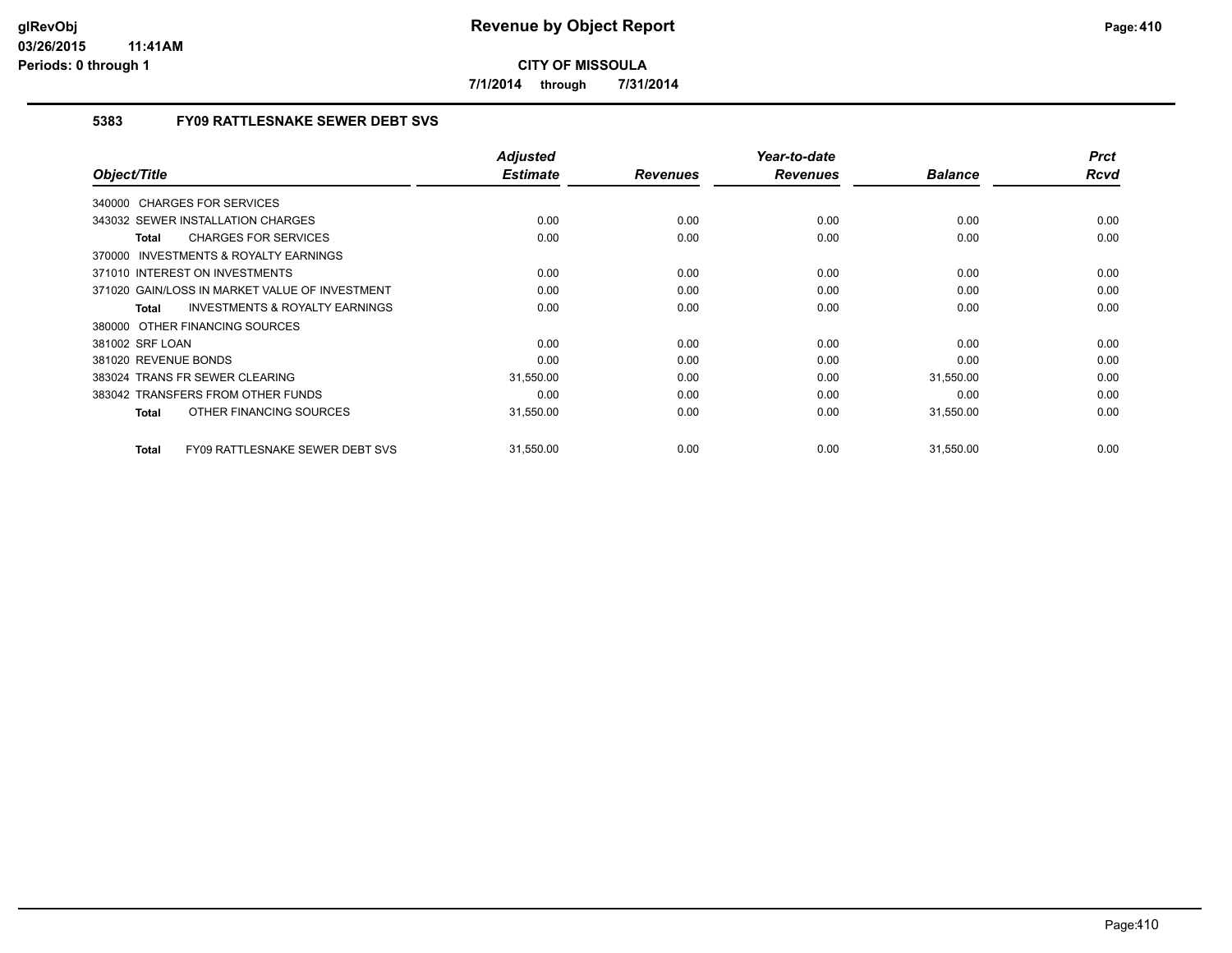**7/1/2014 through 7/31/2014**

## **5384 09 LOLO BOND RESERVE**

**5384 09 LOLO BOND RESERVE**

|                                                    | <b>Adjusted</b> |                 | Year-to-date    |                | <b>Prct</b> |
|----------------------------------------------------|-----------------|-----------------|-----------------|----------------|-------------|
| Object/Title                                       | <b>Estimate</b> | <b>Revenues</b> | <b>Revenues</b> | <b>Balance</b> | <b>Rcvd</b> |
| 370000 INVESTMENTS & ROYALTY EARNINGS              |                 |                 |                 |                |             |
| 371010 INTEREST ON INVESTMENTS                     | 0.00            | 0.00            | 0.00            | 0.00           | 0.00        |
| 371020 GAIN/LOSS IN MARKET VALUE OF INVESTMENTS    | 0.00            | 0.00            | 0.00            | 0.00           | 0.00        |
| <b>INVESTMENTS &amp; ROYALTY EARNINGS</b><br>Total | 0.00            | 0.00            | 0.00            | 0.00           | 0.00        |
| 380000 OTHER FINANCING SOURCES                     |                 |                 |                 |                |             |
| 381002 SRF LOAN                                    | 0.00            | 0.00            | 0.00            | 0.00           | 0.00        |
| 383024 TRANS FR SEWER CLEARING                     | 245.500.00      | 0.00            | 0.00            | 245.500.00     | 0.00        |
| OTHER FINANCING SOURCES<br>Total                   | 245.500.00      | 0.00            | 0.00            | 245.500.00     | 0.00        |
|                                                    |                 |                 |                 |                |             |
| 09 LOLO BOND RESERVE<br>Total                      | 245.500.00      | 0.00            | 0.00            | 245.500.00     | 0.00        |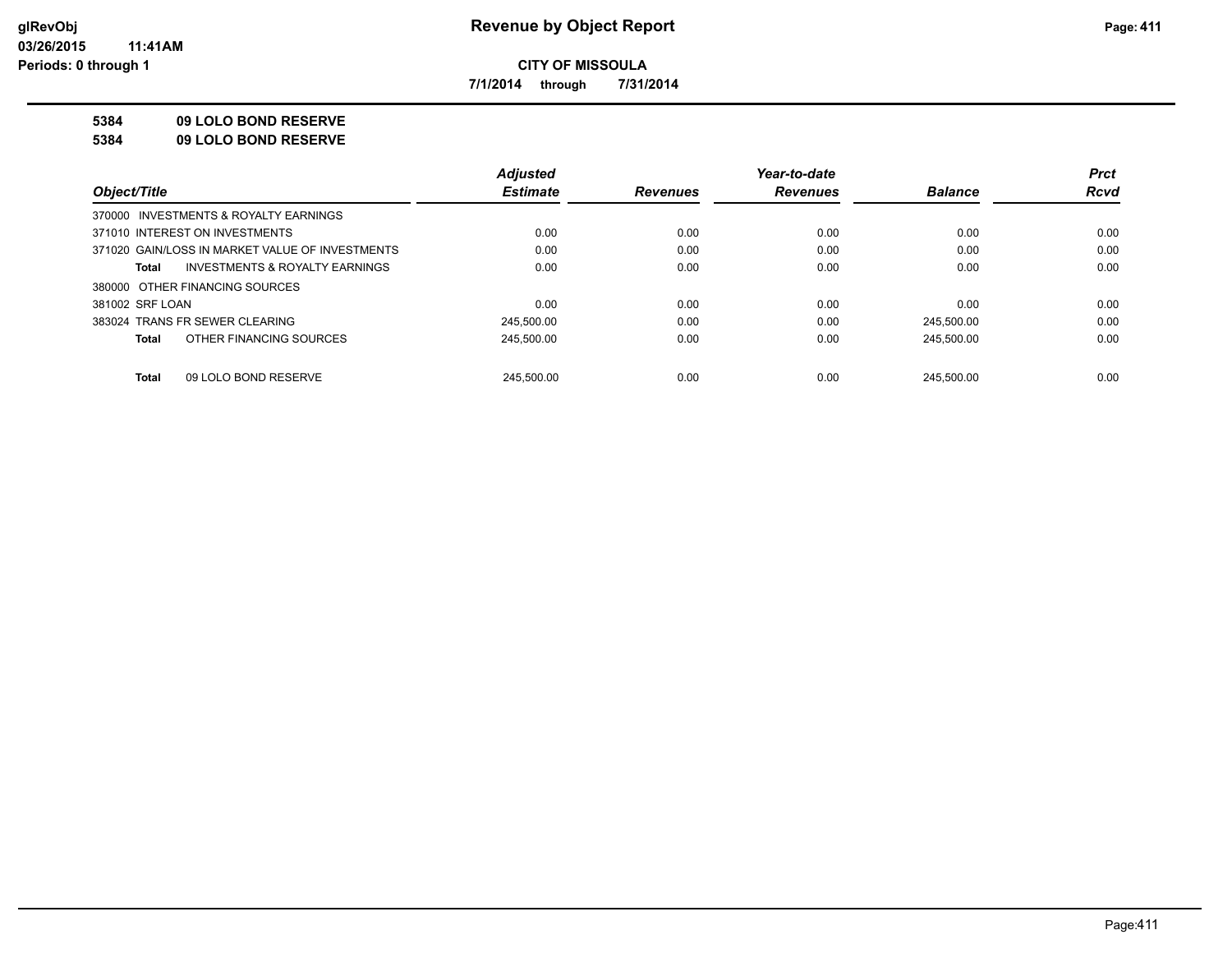**7/1/2014 through 7/31/2014**

### **5384 09 LOLO BOND RESERVE**

|                                                    | <b>Adjusted</b> |                 | Year-to-date    |                | <b>Prct</b> |
|----------------------------------------------------|-----------------|-----------------|-----------------|----------------|-------------|
| <i><b>Object/Title</b></i>                         | <b>Estimate</b> | <b>Revenues</b> | <b>Revenues</b> | <b>Balance</b> | <b>Rcvd</b> |
| 370000 INVESTMENTS & ROYALTY EARNINGS              |                 |                 |                 |                |             |
| 371010 INTEREST ON INVESTMENTS                     | 0.00            | 0.00            | 0.00            | 0.00           | 0.00        |
| 371020 GAIN/LOSS IN MARKET VALUE OF INVESTMENT     | 0.00            | 0.00            | 0.00            | 0.00           | 0.00        |
| <b>INVESTMENTS &amp; ROYALTY EARNINGS</b><br>Total | 0.00            | 0.00            | 0.00            | 0.00           | 0.00        |
| 380000 OTHER FINANCING SOURCES                     |                 |                 |                 |                |             |
| 381002 SRF LOAN                                    | 0.00            | 0.00            | 0.00            | 0.00           | 0.00        |
| 383024 TRANS FR SEWER CLEARING                     | 245.500.00      | 0.00            | 0.00            | 245.500.00     | 0.00        |
| OTHER FINANCING SOURCES<br>Total                   | 245.500.00      | 0.00            | 0.00            | 245.500.00     | 0.00        |
|                                                    |                 |                 |                 |                |             |
| 09 LOLO BOND RESERVE<br><b>Total</b>               | 245.500.00      | 0.00            | 0.00            | 245.500.00     | 0.00        |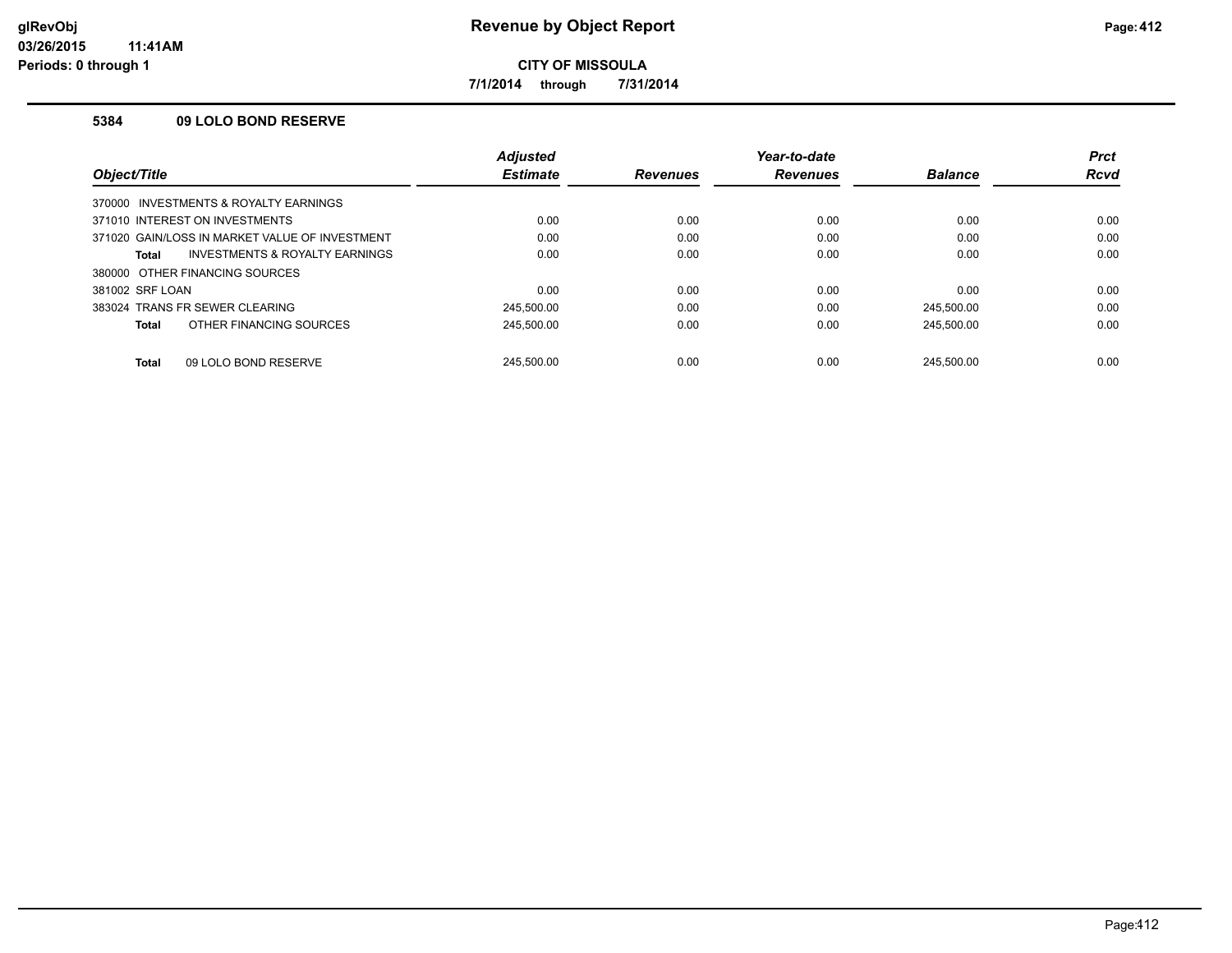**7/1/2014 through 7/31/2014**

# **5385 HEADWORKS 2010 BOND RESERVE**

#### **5385 HEADWORKS 2010 BOND RESERVE**

|                 |                                    | <b>Adjusted</b> |                 | <b>Prct</b>     |                |             |
|-----------------|------------------------------------|-----------------|-----------------|-----------------|----------------|-------------|
| Object/Title    |                                    | <b>Estimate</b> | <b>Revenues</b> | <b>Revenues</b> | <b>Balance</b> | <b>Rcvd</b> |
|                 | 380000 OTHER FINANCING SOURCES     |                 |                 |                 |                |             |
| 381002 SRF LOAN |                                    | 0.00            | 0.00            | 0.00            | 0.00           | 0.00        |
| Total           | OTHER FINANCING SOURCES            | 0.00            | 0.00            | 0.00            | 0.00           | 0.00        |
| Total           | <b>HEADWORKS 2010 BOND RESERVE</b> | 0.00            | 0.00            | 0.00            | 0.00           | 0.00        |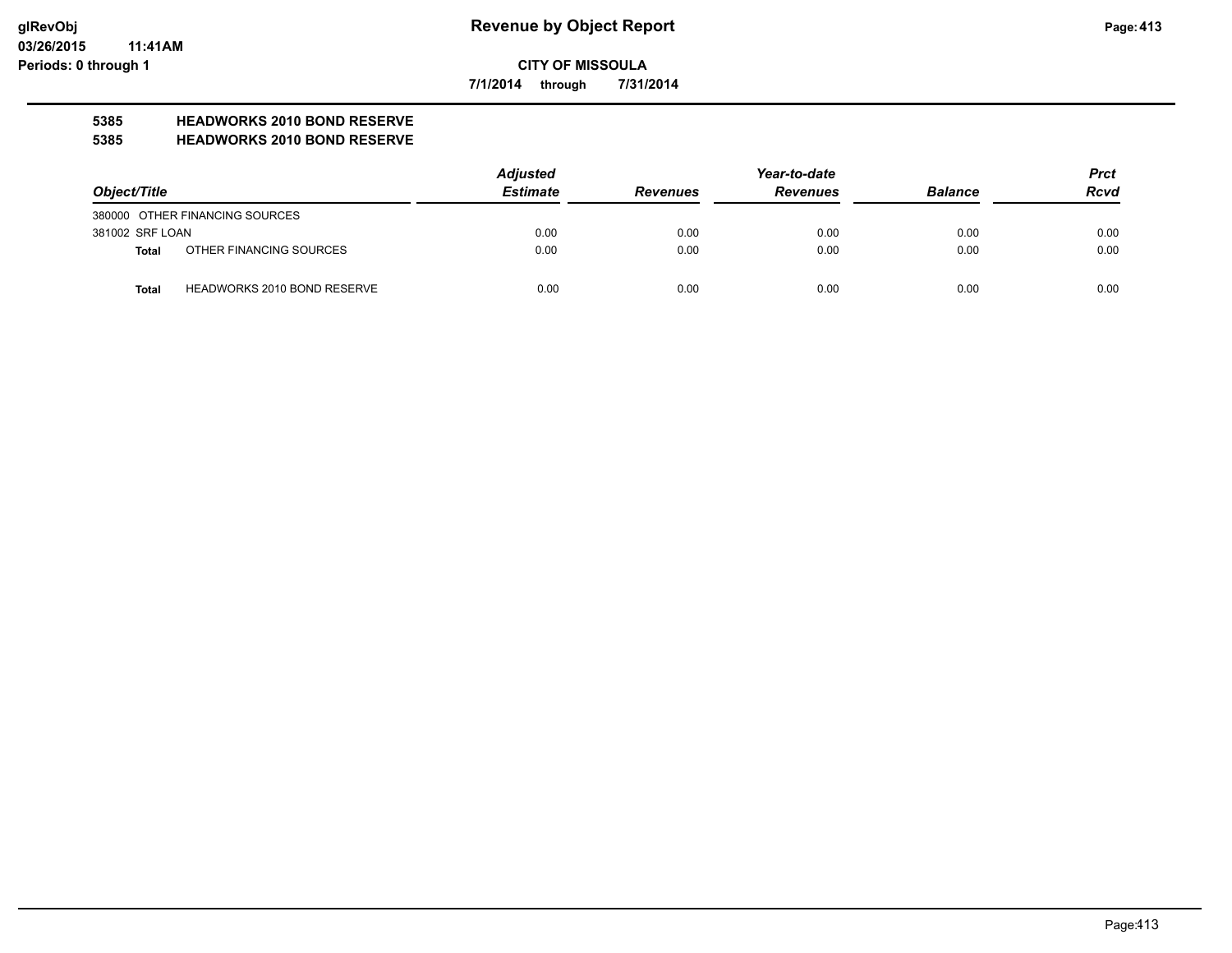**7/1/2014 through 7/31/2014**

### **5385 HEADWORKS 2010 BOND RESERVE**

| Object/Title                    |                                | <b>Adjusted</b><br><b>Estimate</b> | <b>Revenues</b> | Year-to-date<br><b>Revenues</b> | <b>Balance</b> | <b>Prct</b><br><b>Rcvd</b> |
|---------------------------------|--------------------------------|------------------------------------|-----------------|---------------------------------|----------------|----------------------------|
|                                 | 380000 OTHER FINANCING SOURCES |                                    |                 |                                 |                |                            |
| 381002 SRF LOAN<br><b>Total</b> | OTHER FINANCING SOURCES        | 0.00<br>0.00                       | 0.00<br>0.00    | 0.00<br>0.00                    | 0.00<br>0.00   | 0.00<br>0.00               |
| <b>Total</b>                    | HEADWORKS 2010 BOND RESERVE    | 0.00                               | 0.00            | 0.00                            | 0.00           | 0.00                       |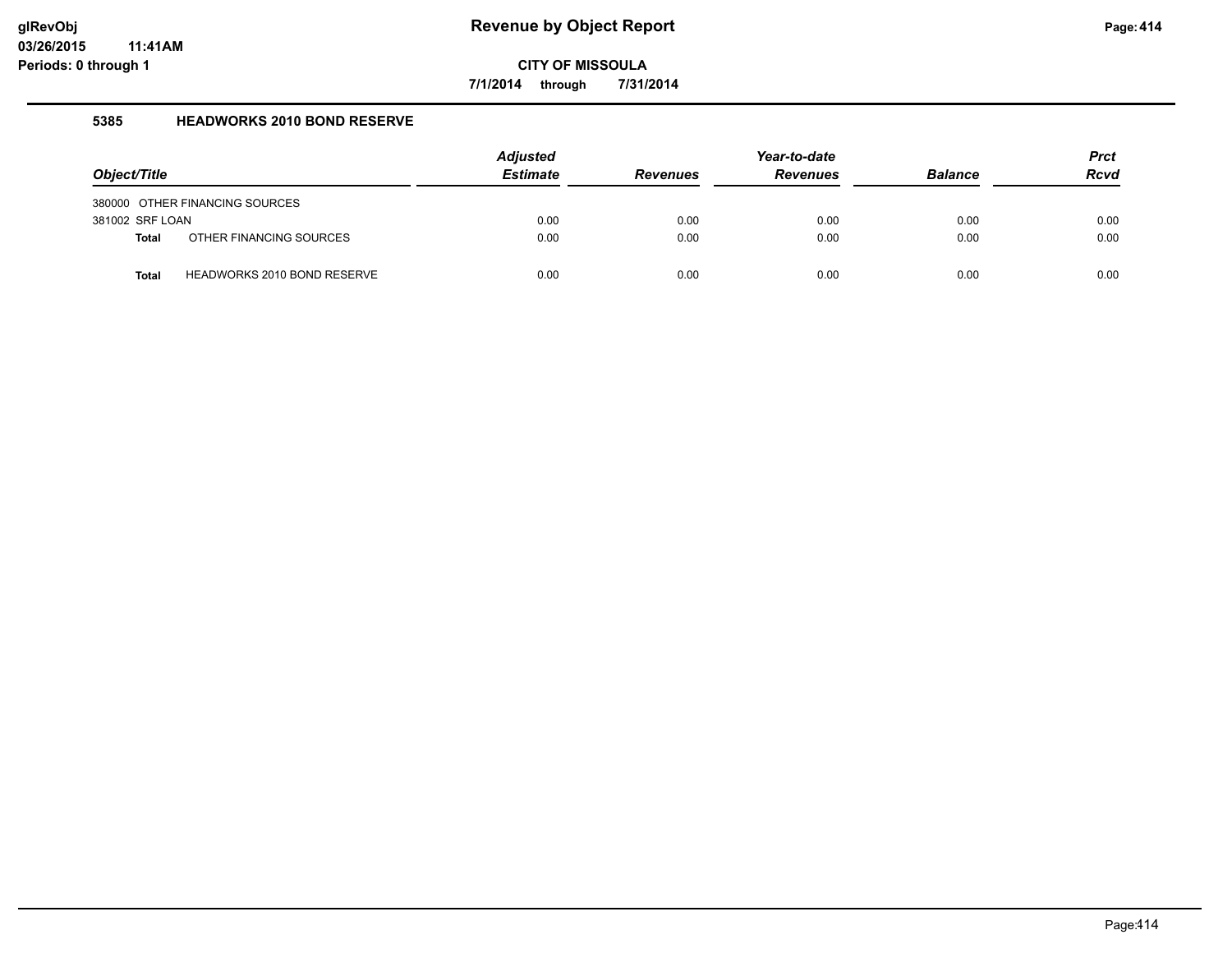**7/1/2014 through 7/31/2014**

## **5386 FY10 HEADWORKS DEBT SERVICE**

#### **5386 FY10 HEADWORKS DEBT SERVICE**

|                                      | <b>Adjusted</b> |                 | Year-to-date    |                | <b>Prct</b> |
|--------------------------------------|-----------------|-----------------|-----------------|----------------|-------------|
| Object/Title                         | <b>Estimate</b> | <b>Revenues</b> | <b>Revenues</b> | <b>Balance</b> | <b>Rcvd</b> |
| 330000 INTERGOVERNMENTAL REVENUES    |                 |                 |                 |                |             |
| 331990 IRS REIMB/DEBT SVS INTEREST   | 254.857.00      | 0.00            | 0.00            | 254.857.00     | 0.00        |
| INTERGOVERNMENTAL REVENUES<br>Total  | 254,857.00      | 0.00            | 0.00            | 254,857.00     | 0.00        |
| 380000 OTHER FINANCING SOURCES       |                 |                 |                 |                |             |
| 381002 SRF LOAN                      | 0.00            | 0.00            | 0.00            | 0.00           | 0.00        |
| 383024 TRANS FR SEWER CLEARING       | 442,092.00      | 0.00            | 0.00            | 442,092.00     | 0.00        |
| OTHER FINANCING SOURCES<br>Total     | 442.092.00      | 0.00            | 0.00            | 442.092.00     | 0.00        |
|                                      |                 |                 |                 |                |             |
| FY10 HEADWORKS DEBT SERVICE<br>Total | 696.949.00      | 0.00            | 0.00            | 696.949.00     | 0.00        |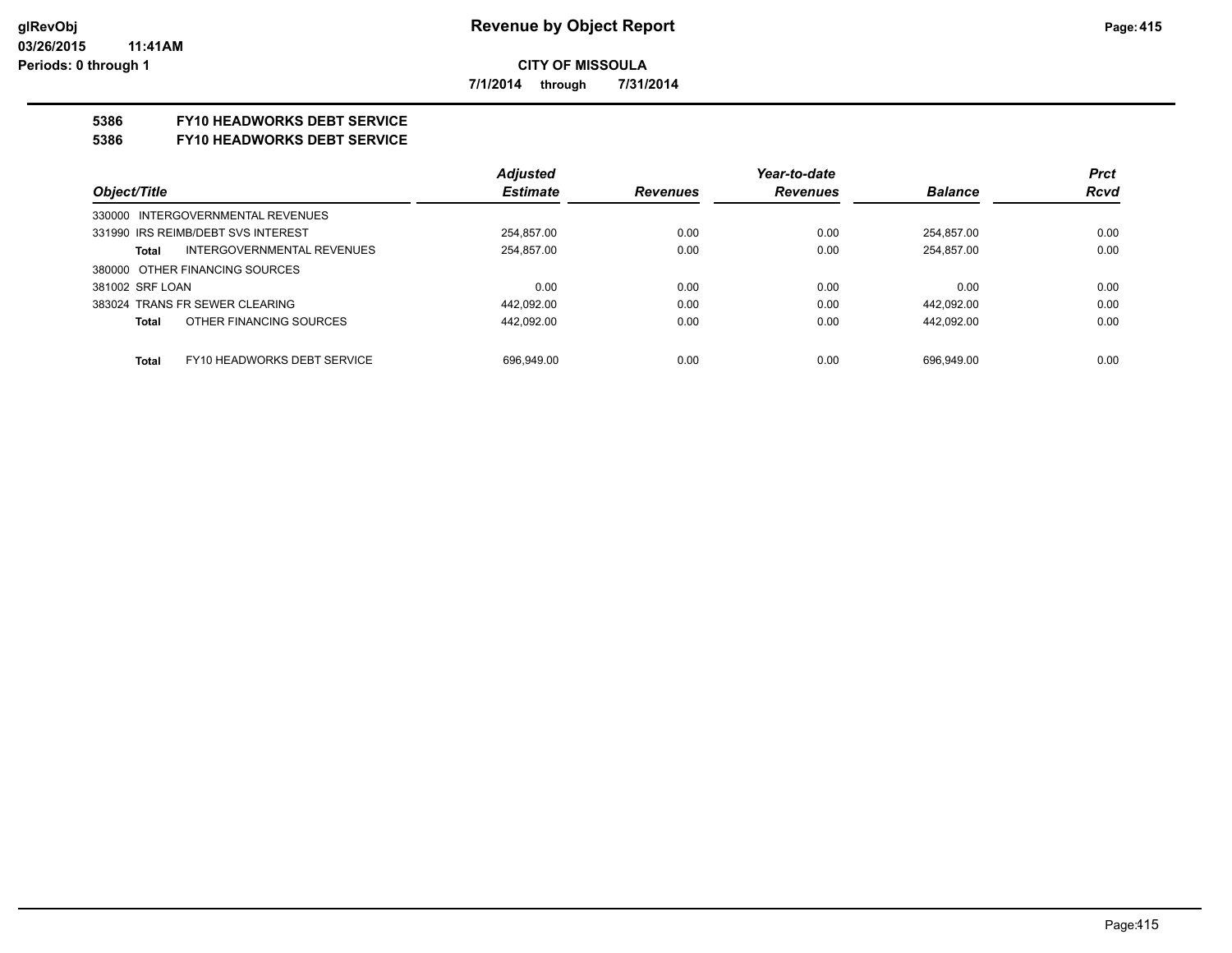**7/1/2014 through 7/31/2014**

## **5386 FY10 HEADWORKS DEBT SERVICE**

|                                |                                    | <b>Adjusted</b> |                 | Year-to-date    |                | <b>Prct</b> |
|--------------------------------|------------------------------------|-----------------|-----------------|-----------------|----------------|-------------|
| Object/Title                   |                                    | <b>Estimate</b> | <b>Revenues</b> | <b>Revenues</b> | <b>Balance</b> | <b>Rcvd</b> |
|                                | 330000 INTERGOVERNMENTAL REVENUES  |                 |                 |                 |                |             |
|                                | 331990 IRS REIMB/DEBT SVS INTEREST | 254.857.00      | 0.00            | 0.00            | 254.857.00     | 0.00        |
| Total                          | INTERGOVERNMENTAL REVENUES         | 254.857.00      | 0.00            | 0.00            | 254.857.00     | 0.00        |
| 380000 OTHER FINANCING SOURCES |                                    |                 |                 |                 |                |             |
| 381002 SRF LOAN                |                                    | 0.00            | 0.00            | 0.00            | 0.00           | 0.00        |
| 383024 TRANS FR SEWER CLEARING |                                    | 442.092.00      | 0.00            | 0.00            | 442.092.00     | 0.00        |
| <b>Total</b>                   | OTHER FINANCING SOURCES            | 442.092.00      | 0.00            | 0.00            | 442.092.00     | 0.00        |
|                                |                                    |                 |                 |                 |                |             |
| <b>Total</b>                   | FY10 HEADWORKS DEBT SERVICE        | 696.949.00      | 0.00            | 0.00            | 696.949.00     | 0.00        |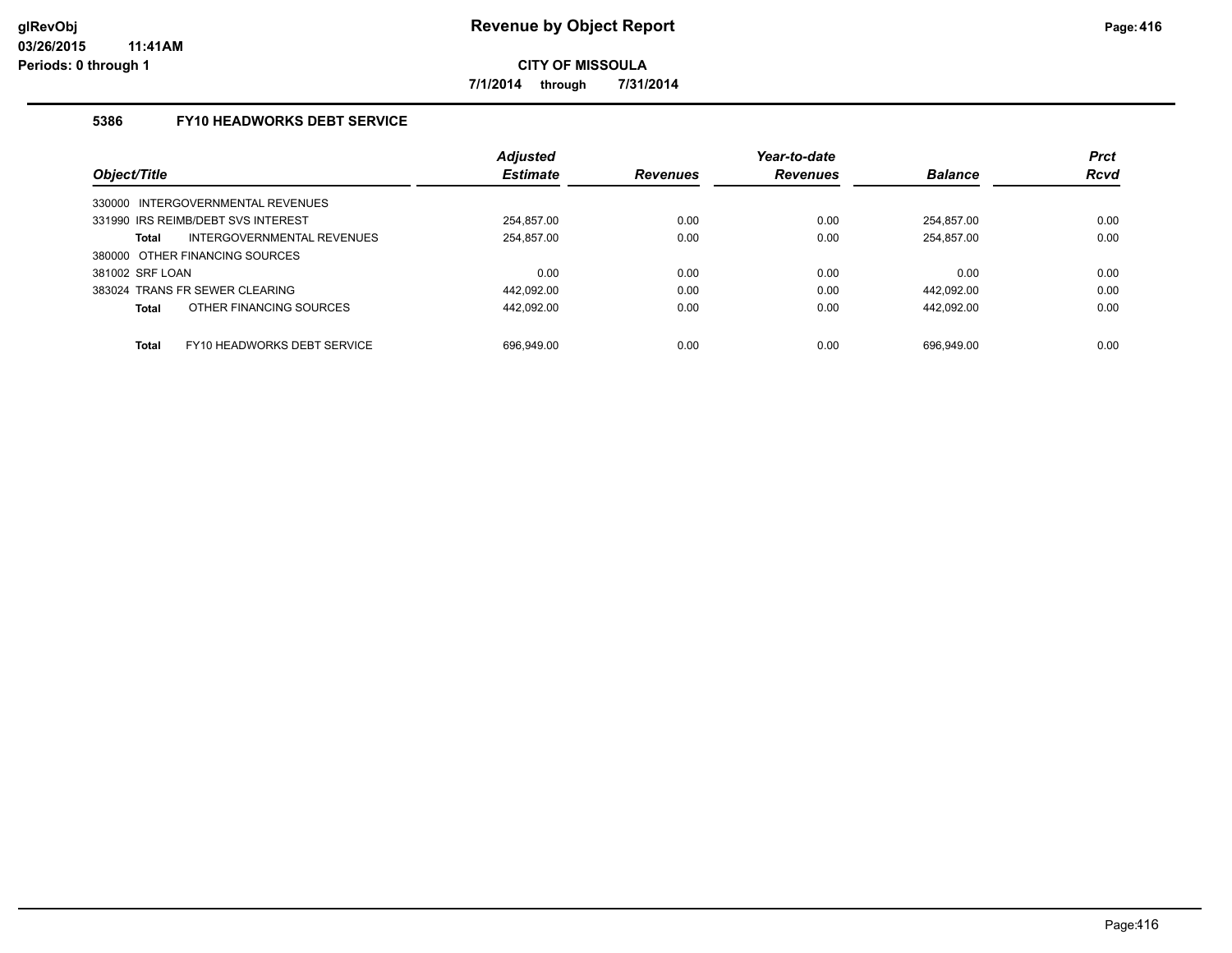**7/1/2014 through 7/31/2014**

# **5387 FY11 SEWER \$1.29M BOND DEBT SERVICE**

## **5387 FY11 SEWER \$1.29M BOND DEBT SERVICE**

|                                                      | <b>Adjusted</b> |                 | Year-to-date    |                | <b>Prct</b> |
|------------------------------------------------------|-----------------|-----------------|-----------------|----------------|-------------|
| Object/Title                                         | <b>Estimate</b> | <b>Revenues</b> | <b>Revenues</b> | <b>Balance</b> | <b>Rcvd</b> |
| 370000 INVESTMENTS & ROYALTY EARNINGS                |                 |                 |                 |                |             |
| 371010 INTEREST ON INVESTMENTS                       | 0.00            | 0.00            | 0.00            | 0.00           | 0.00        |
| 371020 GAIN/LOSS IN MARKET VALUE OF INVESTMENTS      | 0.00            | 0.00            | 0.00            | 0.00           | 0.00        |
| INVESTMENTS & ROYALTY EARNINGS<br>Total              | 0.00            | 0.00            | 0.00            | 0.00           | 0.00        |
| 380000 OTHER FINANCING SOURCES                       |                 |                 |                 |                |             |
| 383024 TRANS FR SEWER CLEARING                       | 103.430.00      | 0.00            | 0.00            | 103.430.00     | 0.00        |
| OTHER FINANCING SOURCES<br>Total                     | 103.430.00      | 0.00            | 0.00            | 103.430.00     | 0.00        |
|                                                      |                 |                 |                 |                |             |
| FY11 SEWER \$1.29M BOND DEBT SERVICE<br><b>Total</b> | 103.430.00      | 0.00            | 0.00            | 103.430.00     | 0.00        |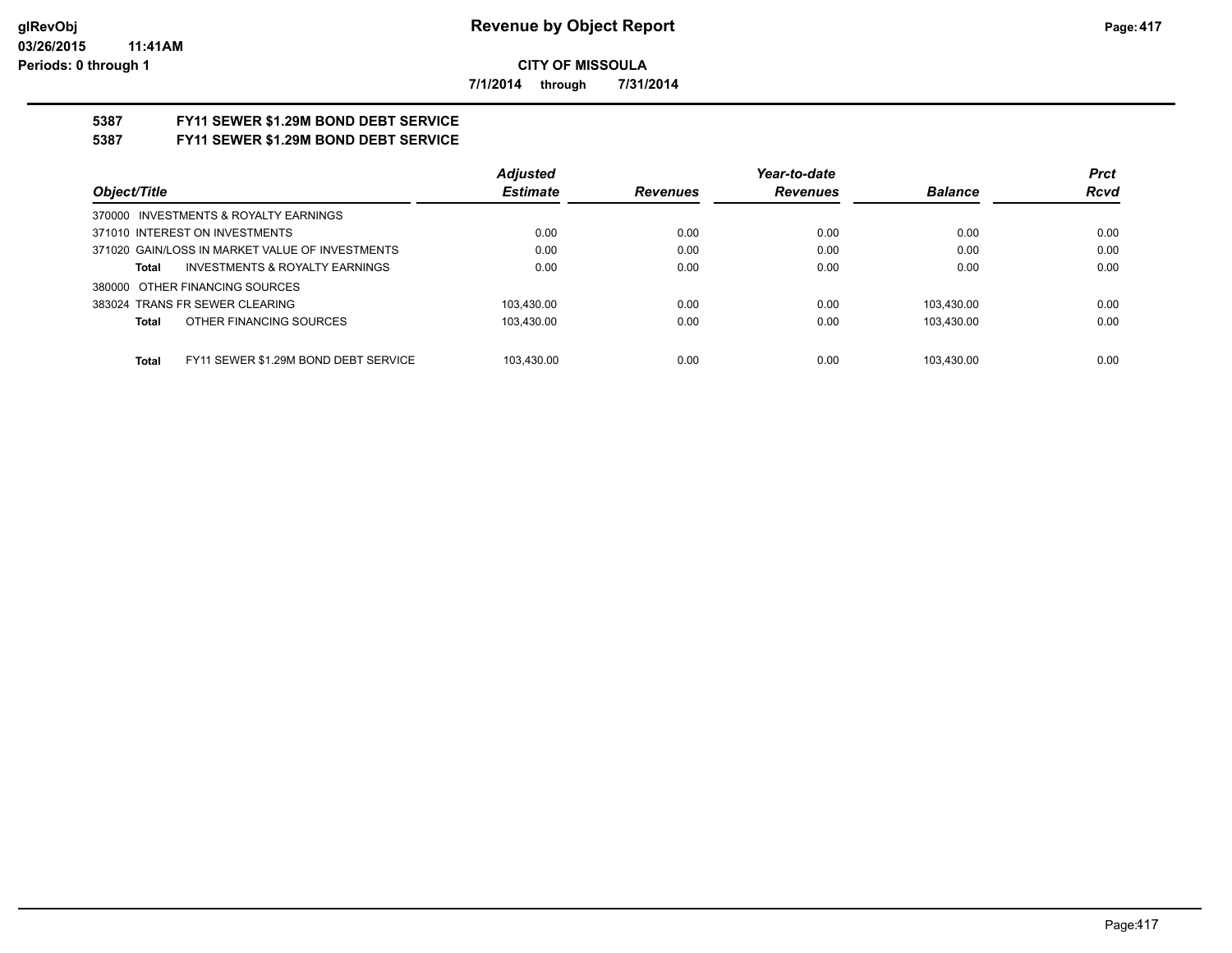**7/1/2014 through 7/31/2014**

## **5387 FY11 SEWER \$1.29M BOND DEBT SERVICE**

|                                                      | <b>Adjusted</b> |                 | Year-to-date    |                | <b>Prct</b> |
|------------------------------------------------------|-----------------|-----------------|-----------------|----------------|-------------|
| Object/Title                                         | <b>Estimate</b> | <b>Revenues</b> | <b>Revenues</b> | <b>Balance</b> | <b>Rcvd</b> |
| 370000 INVESTMENTS & ROYALTY EARNINGS                |                 |                 |                 |                |             |
| 371010 INTEREST ON INVESTMENTS                       | 0.00            | 0.00            | 0.00            | 0.00           | 0.00        |
| 371020 GAIN/LOSS IN MARKET VALUE OF INVESTMENT       | 0.00            | 0.00            | 0.00            | 0.00           | 0.00        |
| INVESTMENTS & ROYALTY EARNINGS<br><b>Total</b>       | 0.00            | 0.00            | 0.00            | 0.00           | 0.00        |
| 380000 OTHER FINANCING SOURCES                       |                 |                 |                 |                |             |
| 383024 TRANS FR SEWER CLEARING                       | 103.430.00      | 0.00            | 0.00            | 103.430.00     | 0.00        |
| OTHER FINANCING SOURCES<br><b>Total</b>              | 103.430.00      | 0.00            | 0.00            | 103.430.00     | 0.00        |
|                                                      |                 |                 |                 |                |             |
| FY11 SEWER \$1.29M BOND DEBT SERVICE<br><b>Total</b> | 103.430.00      | 0.00            | 0.00            | 103.430.00     | 0.00        |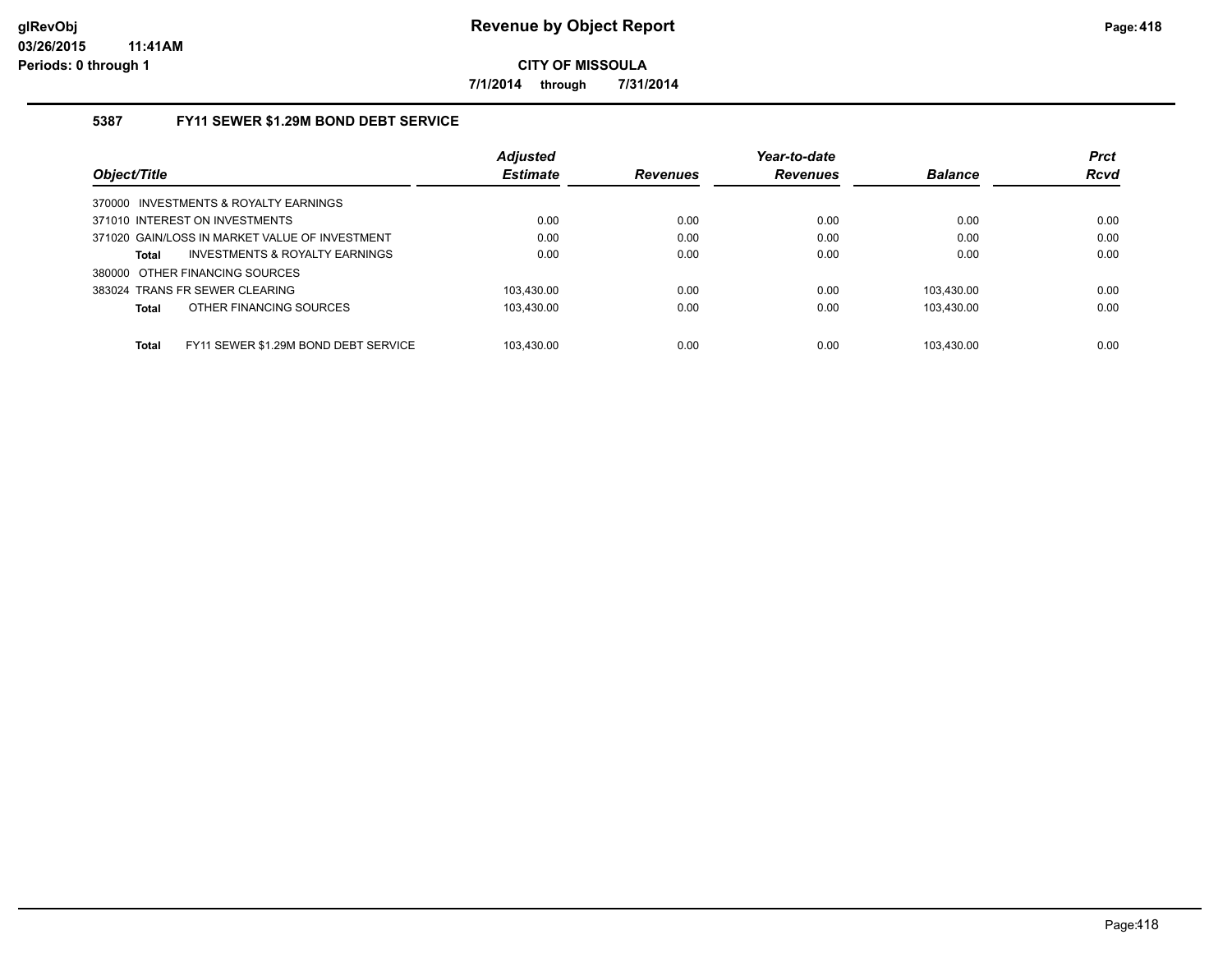**7/1/2014 through 7/31/2014**

## **5388 FY11 \$1.29M SEWER BOND RESERVE**

#### **5388 FY11 \$1.29M SEWER BOND RESERVE**

|                                                    | <b>Adjusted</b> |                 | Year-to-date    |                | <b>Prct</b> |
|----------------------------------------------------|-----------------|-----------------|-----------------|----------------|-------------|
| Object/Title                                       | <b>Estimate</b> | <b>Revenues</b> | <b>Revenues</b> | <b>Balance</b> | <b>Rcvd</b> |
| 370000 INVESTMENTS & ROYALTY EARNINGS              |                 |                 |                 |                |             |
| 371010 INTEREST ON INVESTMENTS                     | 0.00            | 0.00            | 0.00            | 0.00           | 0.00        |
| 371020 GAIN/LOSS IN MARKET VALUE OF INVESTMENTS    | 0.00            | 0.00            | 0.00            | 0.00           | 0.00        |
| <b>INVESTMENTS &amp; ROYALTY EARNINGS</b><br>Total | 0.00            | 0.00            | 0.00            | 0.00           | 0.00        |
| 380000 OTHER FINANCING SOURCES                     |                 |                 |                 |                |             |
| 381002 SRF LOAN                                    | 0.00            | 0.00            | 0.00            | 0.00           | 0.00        |
| 381020 REVENUE BONDS                               | 0.00            | 0.00            | 0.00            | 0.00           | 0.00        |
| 381030 SID BONDS PROCEEDS                          | 0.00            | 0.00            | 0.00            | 0.00           | 0.00        |
| 383024 TRANS FR SEWER CLEARING                     | 0.00            | 0.00            | 0.00            | 0.00           | 0.00        |
| 383042 TRANSFERS FROM OTHER FUNDS                  | 0.00            | 0.00            | 0.00            | 0.00           | 0.00        |
| OTHER FINANCING SOURCES<br>Total                   | 0.00            | 0.00            | 0.00            | 0.00           | 0.00        |
| FY11 \$1.29M SEWER BOND RESERVE<br><b>Total</b>    | 0.00            | 0.00            | 0.00            | 0.00           | 0.00        |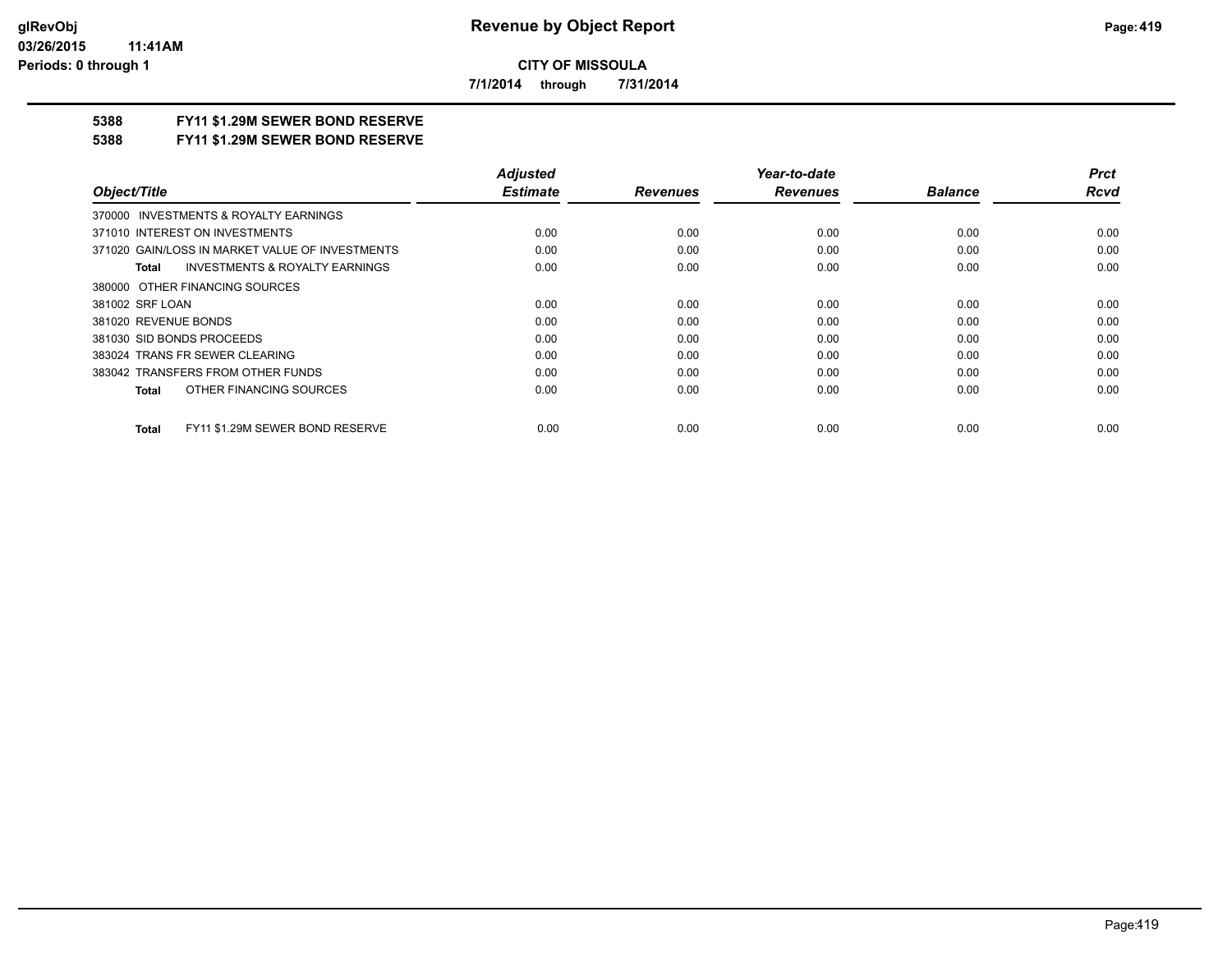**7/1/2014 through 7/31/2014**

## **5388 FY11 \$1.29M SEWER BOND RESERVE**

|                                                    | <b>Adjusted</b> |                 | Year-to-date    |                | <b>Prct</b> |
|----------------------------------------------------|-----------------|-----------------|-----------------|----------------|-------------|
| Object/Title                                       | <b>Estimate</b> | <b>Revenues</b> | <b>Revenues</b> | <b>Balance</b> | <b>Rcvd</b> |
| 370000 INVESTMENTS & ROYALTY EARNINGS              |                 |                 |                 |                |             |
| 371010 INTEREST ON INVESTMENTS                     | 0.00            | 0.00            | 0.00            | 0.00           | 0.00        |
| 371020 GAIN/LOSS IN MARKET VALUE OF INVESTMENT     | 0.00            | 0.00            | 0.00            | 0.00           | 0.00        |
| <b>INVESTMENTS &amp; ROYALTY EARNINGS</b><br>Total | 0.00            | 0.00            | 0.00            | 0.00           | 0.00        |
| 380000 OTHER FINANCING SOURCES                     |                 |                 |                 |                |             |
| 381002 SRF LOAN                                    | 0.00            | 0.00            | 0.00            | 0.00           | 0.00        |
| 381020 REVENUE BONDS                               | 0.00            | 0.00            | 0.00            | 0.00           | 0.00        |
| 381030 SID BONDS PROCEEDS                          | 0.00            | 0.00            | 0.00            | 0.00           | 0.00        |
| 383024 TRANS FR SEWER CLEARING                     | 0.00            | 0.00            | 0.00            | 0.00           | 0.00        |
| 383042 TRANSFERS FROM OTHER FUNDS                  | 0.00            | 0.00            | 0.00            | 0.00           | 0.00        |
| OTHER FINANCING SOURCES<br>Total                   | 0.00            | 0.00            | 0.00            | 0.00           | 0.00        |
| FY11 \$1.29M SEWER BOND RESERVE<br><b>Total</b>    | 0.00            | 0.00            | 0.00            | 0.00           | 0.00        |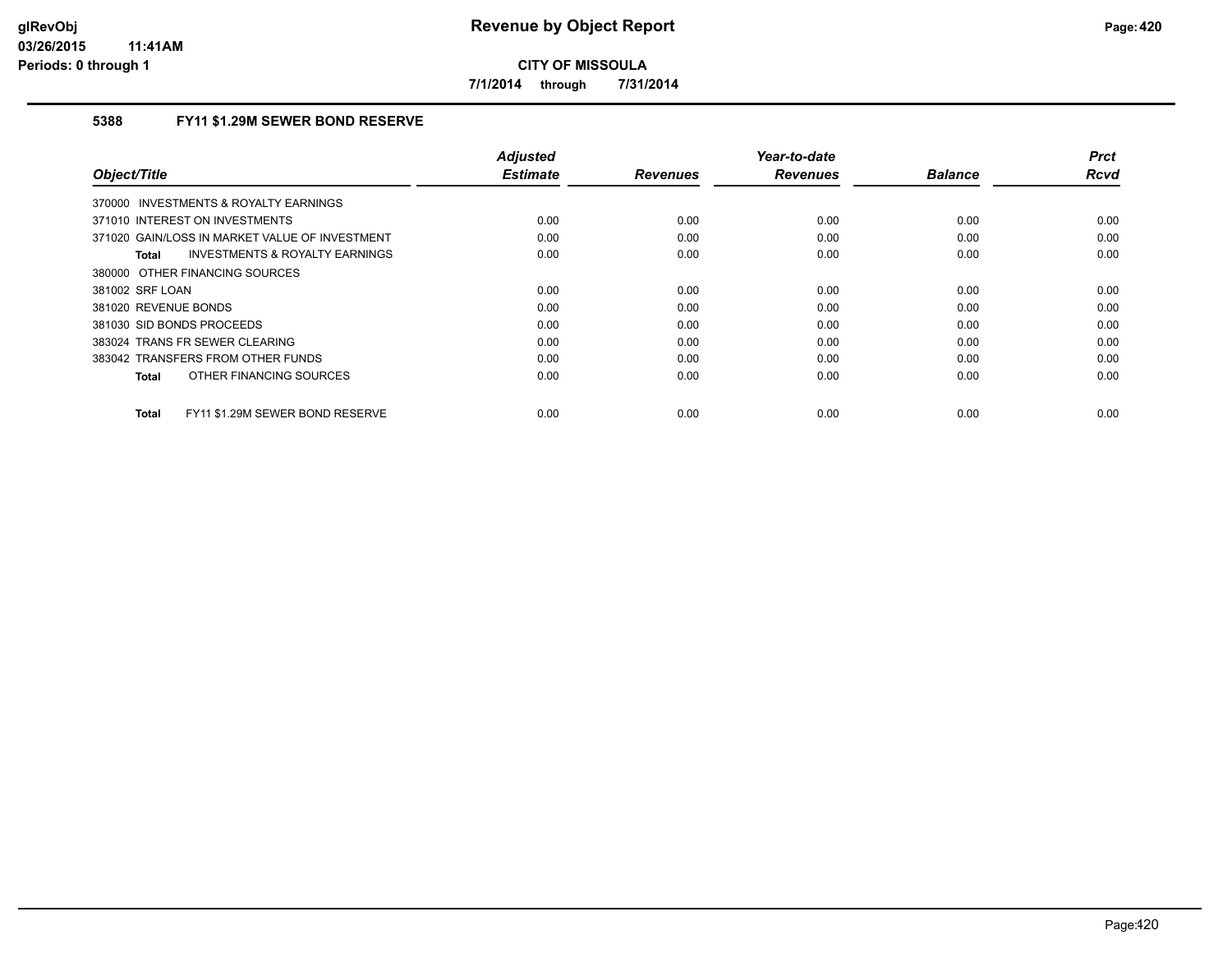**7/1/2014 through 7/31/2014**

## **5711 AQUATICS**

**5711 AQUATICS**

|                                                           | <b>Adjusted</b> |                 | Year-to-date    |                | <b>Prct</b> |
|-----------------------------------------------------------|-----------------|-----------------|-----------------|----------------|-------------|
| Object/Title                                              | <b>Estimate</b> | <b>Revenues</b> | <b>Revenues</b> | <b>Balance</b> | <b>Rcvd</b> |
| <b>INTERGOVERNMENTAL REVENUES</b><br>330000               |                 |                 |                 |                |             |
| 336023 STATE CONTRIB. - PERS                              | 0.00            | 40.95           | 40.95           | $-40.95$       | 0.00        |
| <b>INTERGOVERNMENTAL REVENUES</b><br><b>Total</b>         | 0.00            | 40.95           | 40.95           | $-40.95$       | 0.00        |
| <b>CHARGES FOR SERVICES</b><br>340000                     |                 |                 |                 |                |             |
| 340051 GRILL VAN CONCESSIONS                              | 0.00            | 7,155.50        | 7,155.50        | $-7,155.50$    | 0.00        |
| 346030 SWIMMING POOL FEES                                 | 1,045,954.00    | 269,909.64      | 269.909.64      | 776.044.36     | 25.81       |
| 346060 CURRENTS SWIMMING FACILITY                         | 0.00            | 30,394.79       | 30,394.79       | $-30,394.79$   | 0.00        |
| 346061 CURRENTS ENTERPRISE                                | 0.00            | 0.00            | 0.00            | 0.00           | 0.00        |
| 346062 SPLASH ENTERPRISE                                  | 0.00            | 0.00            | 0.00            | 0.00           | 0.00        |
| <b>CHARGES FOR SERVICES</b><br><b>Total</b>               | 1,045,954.00    | 307,459.93      | 307,459.93      | 738,494.07     | 29.40       |
| 360000 MISCELLANEOUS REVENUES                             |                 |                 |                 |                |             |
| 360010 MISCELLANEOUS                                      | 0.00            | 0.00            | 0.00            | 0.00           | 0.00        |
| 365000 DONATIONS                                          | 0.00            | 0.00            | 0.00            | 0.00           | 0.00        |
| 365019 AQUATICS DONATIONS & GRANTS                        | 150,000.00      | 0.00            | 0.00            | 150,000.00     | 0.00        |
| MISCELLANEOUS REVENUES<br><b>Total</b>                    | 150,000.00      | 0.00            | 0.00            | 150,000.00     | 0.00        |
| <b>INVESTMENTS &amp; ROYALTY EARNINGS</b><br>370000       |                 |                 |                 |                |             |
| 371010 INTEREST ON INVESTMENTS                            | 0.00            | 0.00            | 0.00            | 0.00           | 0.00        |
| <b>INVESTMENTS &amp; ROYALTY EARNINGS</b><br><b>Total</b> | 0.00            | 0.00            | 0.00            | 0.00           | 0.00        |
| OTHER FINANCING SOURCES<br>380000                         |                 |                 |                 |                |             |
| 383029 TRANS FR GENERAL                                   | 203,000.00      | 0.00            | 0.00            | 203,000.00     | 0.00        |
| 383043 TRANSFERS FROM IMPACT FEES                         | 0.00            | 0.00            | 0.00            | 0.00           | 0.00        |
| 383400 CAPITAL CONTRIBUTION                               | 0.00            | 0.00            | 0.00            | 0.00           | 0.00        |
| OTHER FINANCING SOURCES<br><b>Total</b>                   | 203,000.00      | 0.00            | 0.00            | 203,000.00     | 0.00        |
| <b>AQUATICS</b><br><b>Total</b>                           | 1,398,954.00    | 307,500.88      | 307,500.88      | 1,091,453.12   | 21.98       |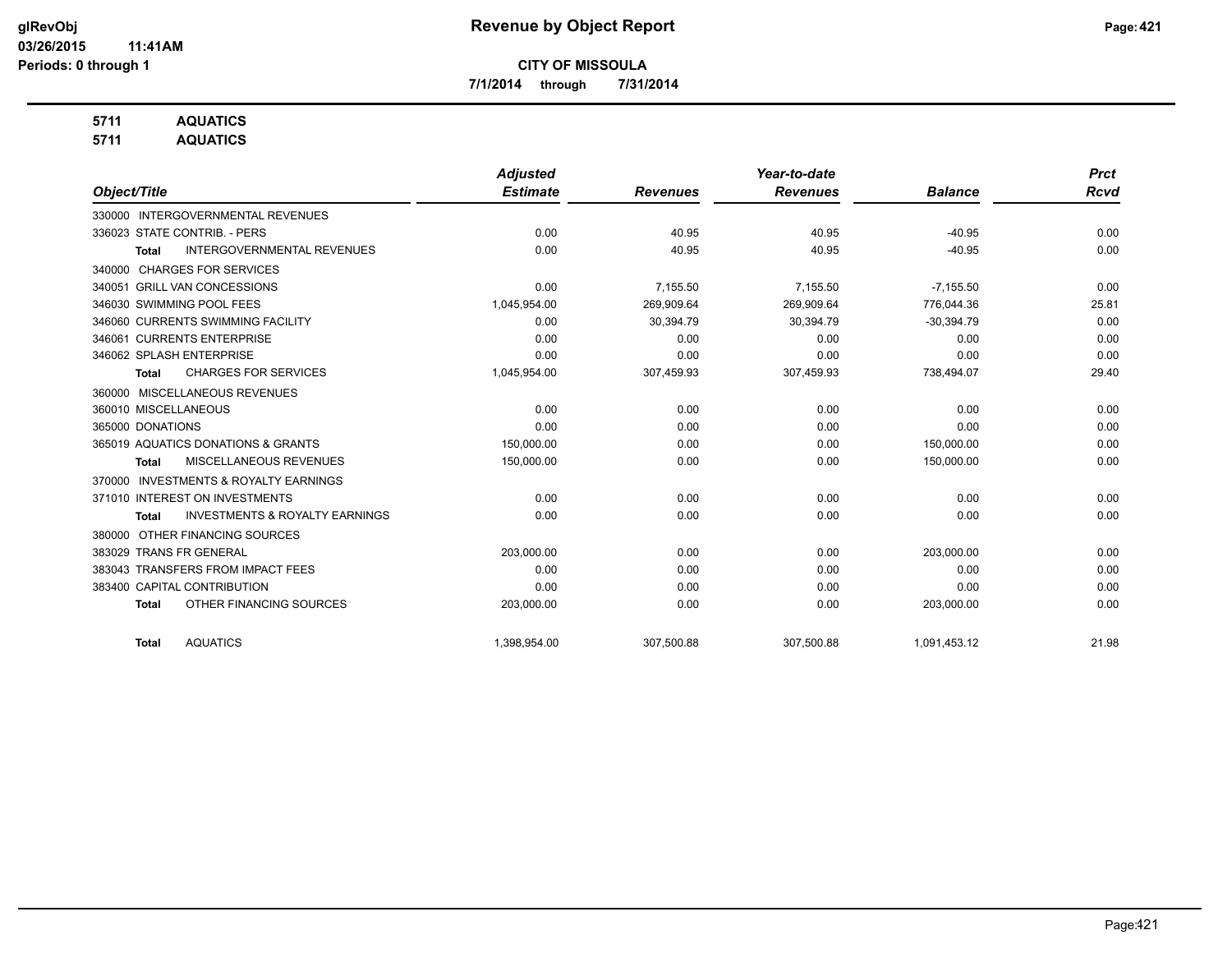**7/1/2014 through 7/31/2014**

#### **5711 AQUATICS**

|                                                           | <b>Adjusted</b> |                 | Year-to-date    |                | <b>Prct</b> |
|-----------------------------------------------------------|-----------------|-----------------|-----------------|----------------|-------------|
| Object/Title                                              | <b>Estimate</b> | <b>Revenues</b> | <b>Revenues</b> | <b>Balance</b> | Rcvd        |
| INTERGOVERNMENTAL REVENUES<br>330000                      |                 |                 |                 |                |             |
| 336023 STATE CONTRIB. - PERS                              | 0.00            | 40.95           | 40.95           | $-40.95$       | 0.00        |
| <b>INTERGOVERNMENTAL REVENUES</b><br><b>Total</b>         | 0.00            | 40.95           | 40.95           | $-40.95$       | 0.00        |
| <b>CHARGES FOR SERVICES</b><br>340000                     |                 |                 |                 |                |             |
| 340051 GRILL VAN CONCESSIONS                              | 0.00            | 7,155.50        | 7,155.50        | $-7,155.50$    | 0.00        |
| 346030 SWIMMING POOL FEES                                 | 1,045,954.00    | 269,909.64      | 269,909.64      | 776,044.36     | 25.81       |
| 346060 CURRENTS SWIMMING FACILITY                         | 0.00            | 30,394.79       | 30,394.79       | $-30,394.79$   | 0.00        |
| 346061 CURRENTS ENTERPRISE                                | 0.00            | 0.00            | 0.00            | 0.00           | 0.00        |
| 346062 SPLASH ENTERPRISE                                  | 0.00            | 0.00            | 0.00            | 0.00           | 0.00        |
| <b>CHARGES FOR SERVICES</b><br><b>Total</b>               | 1,045,954.00    | 307,459.93      | 307,459.93      | 738,494.07     | 29.40       |
| 360000 MISCELLANEOUS REVENUES                             |                 |                 |                 |                |             |
| 360010 MISCELLANEOUS                                      | 0.00            | 0.00            | 0.00            | 0.00           | 0.00        |
| 365000 DONATIONS                                          | 0.00            | 0.00            | 0.00            | 0.00           | 0.00        |
| 365019 AQUATICS DONATIONS & GRANTS                        | 150.000.00      | 0.00            | 0.00            | 150,000.00     | 0.00        |
| MISCELLANEOUS REVENUES<br><b>Total</b>                    | 150,000.00      | 0.00            | 0.00            | 150,000.00     | 0.00        |
| <b>INVESTMENTS &amp; ROYALTY EARNINGS</b><br>370000       |                 |                 |                 |                |             |
| 371010 INTEREST ON INVESTMENTS                            | 0.00            | 0.00            | 0.00            | 0.00           | 0.00        |
| <b>INVESTMENTS &amp; ROYALTY EARNINGS</b><br><b>Total</b> | 0.00            | 0.00            | 0.00            | 0.00           | 0.00        |
| OTHER FINANCING SOURCES<br>380000                         |                 |                 |                 |                |             |
| 383029 TRANS FR GENERAL                                   | 203,000.00      | 0.00            | 0.00            | 203,000.00     | 0.00        |
| 383043 TRANSFERS FROM IMPACT FEES                         | 0.00            | 0.00            | 0.00            | 0.00           | 0.00        |
| 383400 CAPITAL CONTRIBUTION                               | 0.00            | 0.00            | 0.00            | 0.00           | 0.00        |
| OTHER FINANCING SOURCES<br><b>Total</b>                   | 203,000.00      | 0.00            | 0.00            | 203,000.00     | 0.00        |
| <b>AQUATICS</b><br><b>Total</b>                           | 1,398,954.00    | 307,500.88      | 307,500.88      | 1,091,453.12   | 21.98       |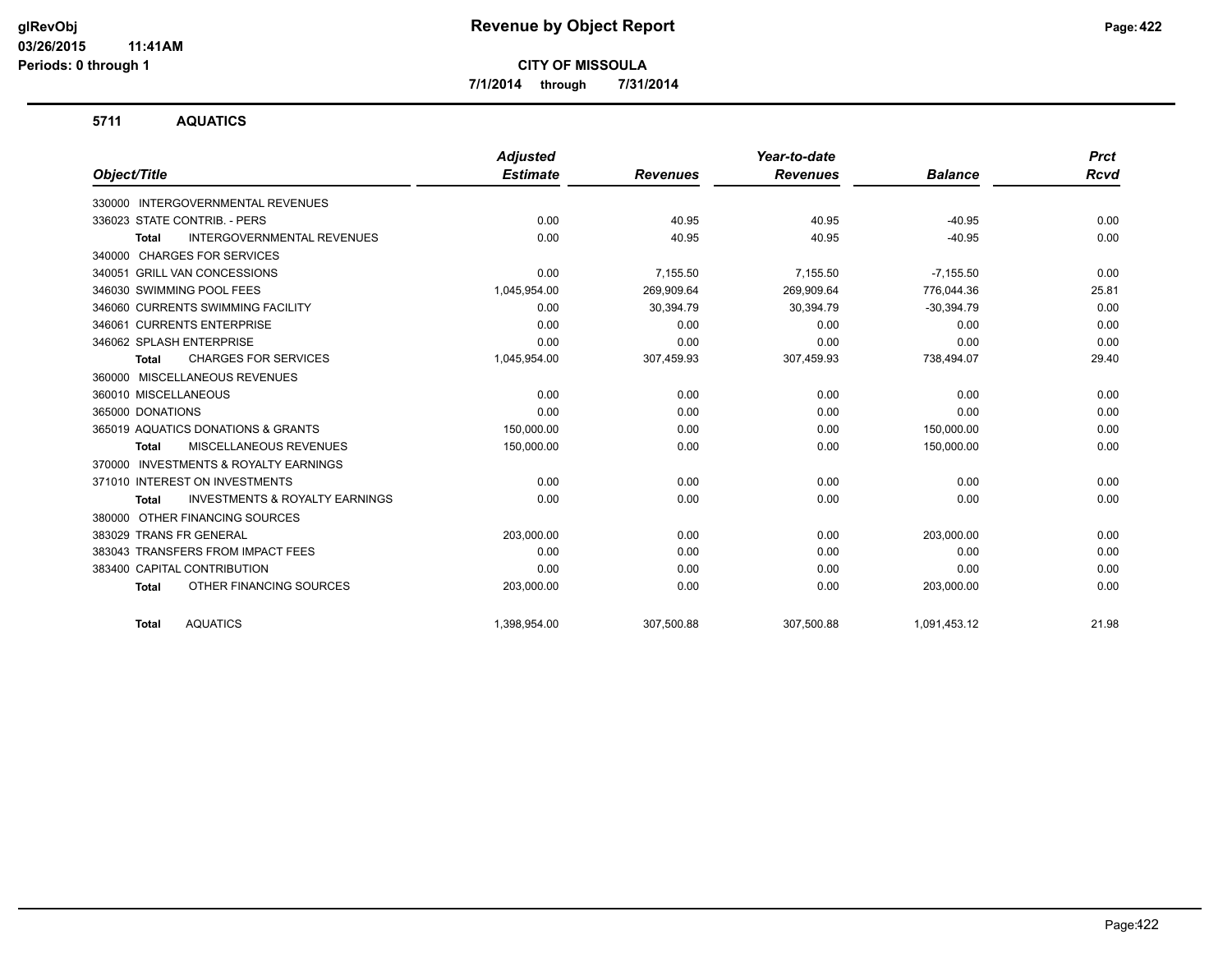**7/1/2014 through 7/31/2014**

# **6050 EMPLOYEE BENEFIT PLAN FUND**

#### **6050 EMPLOYEE BENEFIT PLAN FUND**

|                                                           | <b>Adjusted</b> |                 | Year-to-date    |                | <b>Prct</b> |
|-----------------------------------------------------------|-----------------|-----------------|-----------------|----------------|-------------|
| Object/Title                                              | <b>Estimate</b> | <b>Revenues</b> | <b>Revenues</b> | <b>Balance</b> | <b>Rcvd</b> |
| 330000 INTERGOVERNMENTAL REVENUES                         |                 |                 |                 |                |             |
| 334112 WELLNESS GRANT                                     | 0.00            | 0.00            | 0.00            | 0.00           | 0.00        |
| <b>INTERGOVERNMENTAL REVENUES</b><br><b>Total</b>         | 0.00            | 0.00            | 0.00            | 0.00           | 0.00        |
| 370000 INVESTMENTS & ROYALTY EARNINGS                     |                 |                 |                 |                |             |
| 371010 INTEREST ON INVESTMENTS                            | 0.00            | 0.00            | 0.00            | 0.00           | 0.00        |
| <b>INVESTMENTS &amp; ROYALTY EARNINGS</b><br><b>Total</b> | 0.00            | 0.00            | 0.00            | 0.00           | 0.00        |
| 380000 OTHER FINANCING SOURCES                            |                 |                 |                 |                |             |
| 383028 TRANS FROM GF FOR HEALTH RESERVE                   | 0.00            | 0.00            | 0.00            | 0.00           | 0.00        |
| 383029 TRANS FR GENERAL                                   | 692,000.00      | 14,076.97       | 14,076.97       | 677,923.03     | 2.03        |
| OTHER FINANCING SOURCES<br><b>Total</b>                   | 692,000.00      | 14,076.97       | 14,076.97       | 677,923.03     | 2.03        |
| 390000 INTERNAL SERVICES                                  |                 |                 |                 |                |             |
| <b>INSURANCE REIMBURSEMENTS</b><br>396001                 | 0.00            | $-12.784.11$    | $-12.784.11$    | 12.784.11      | 0.00        |
| 396002 CITY CONTRIBUTIONS                                 | 3.932.896.00    | 497.958.60      | 497.958.60      | 3.434.937.40   | 12.66       |
| 396003 EMPLOYEE DEDUCTION CONTRIBUTIONS                   | 845,040.00      | 254,658.85      | 254,658.85      | 590,381.15     | 30.14       |
| 396004 RETIREE CONTRIBUTIONS                              | 468,413.00      | 65,440.71       | 65,440.71       | 402,972.29     | 13.97       |
| 396005 FIRE + POLICE ADDTL HEALTH CONTRIB                 | 0.00            | 220,020.00      | 220,020.00      | $-220,020.00$  | 0.00        |
| 396006 RX REBATES                                         | 0.00            | $-7,425.37$     | $-7,425.37$     | 7,425.37       | 0.00        |
| 396007 OTHER PARTICIPANT HEALTH PREM CONTRIB              | 0.00            | 15.00           | 15.00           | $-15.00$       | 0.00        |
| 396008 COBRA CONTRIBUTIONS                                | 0.00            | 0.00            | 0.00            | 0.00           | 0.00        |
| 396009 WELLNESS PROGRAM CONTRIBUTIONS                     | 0.00            | 0.00            | 0.00            | 0.00           | 0.00        |
| 396010 EMPLOYEE SUPPLI LIFE INSURANCE CONTRI              | 0.00            | 1,436.23        | 1,436.23        | $-1,436.23$    | 0.00        |
| <b>EMPLOYEE VISION INSURANCE CONTRIBUTIONS</b><br>396011  | 0.00            | 368.08          | 368.08          | $-368.08$      | 0.00        |
| <b>INTERNAL SERVICES</b><br><b>Total</b>                  | 5,246,349.00    | 1,019,687.99    | 1,019,687.99    | 4,226,661.01   | 19.44       |
| <b>EMPLOYEE BENEFIT PLAN FUND</b><br><b>Total</b>         | 5,938,349.00    | 1,033,764.96    | 1,033,764.96    | 4,904,584.04   | 17.41       |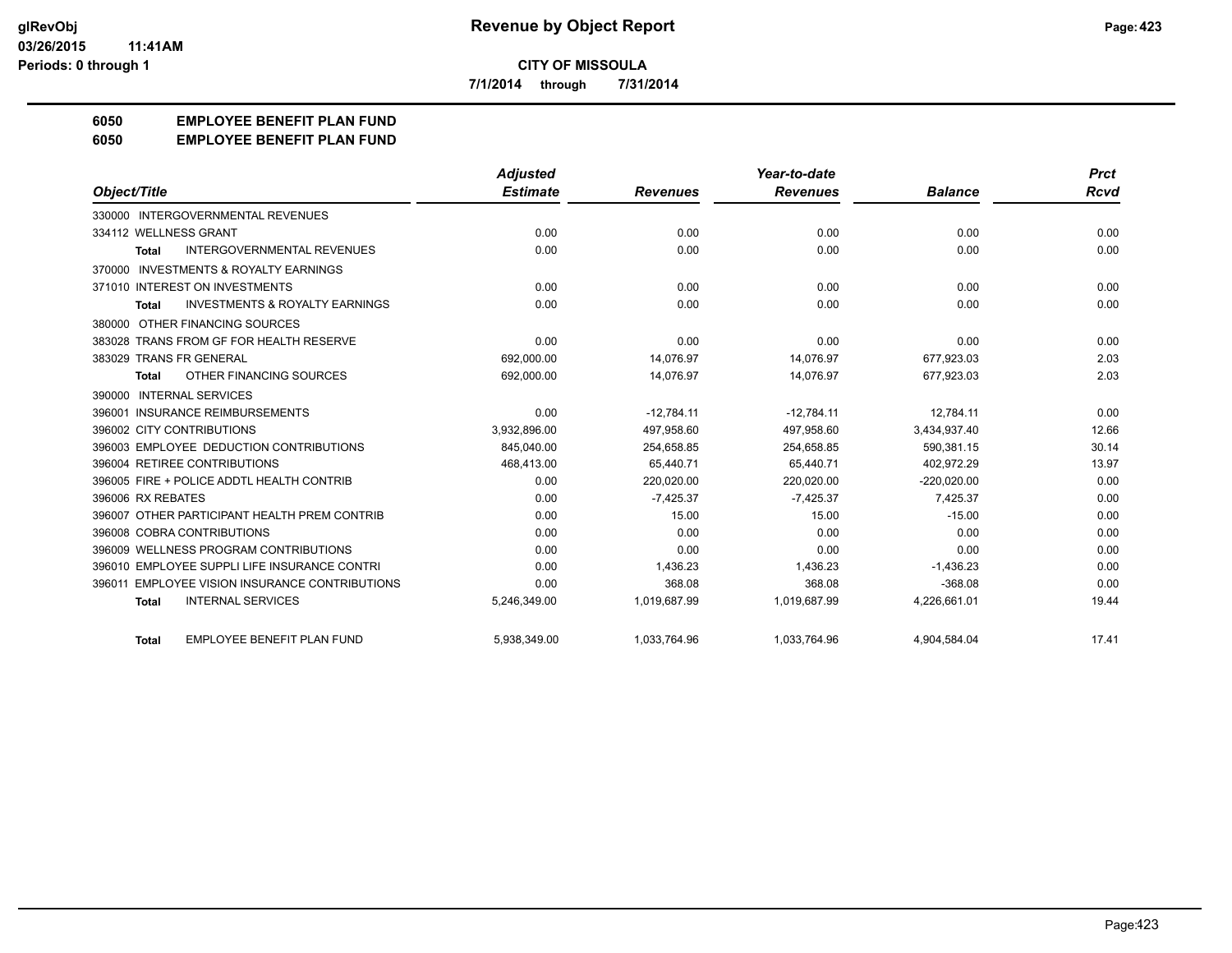**7/1/2014 through 7/31/2014**

## **6050 EMPLOYEE BENEFIT PLAN FUND**

|                                                           | <b>Adjusted</b> |                 | Year-to-date    |                | <b>Prct</b> |
|-----------------------------------------------------------|-----------------|-----------------|-----------------|----------------|-------------|
| Object/Title                                              | <b>Estimate</b> | <b>Revenues</b> | <b>Revenues</b> | <b>Balance</b> | <b>Rcvd</b> |
| 330000 INTERGOVERNMENTAL REVENUES                         |                 |                 |                 |                |             |
| 334112 WELLNESS GRANT                                     | 0.00            | 0.00            | 0.00            | 0.00           | 0.00        |
| <b>INTERGOVERNMENTAL REVENUES</b><br><b>Total</b>         | 0.00            | 0.00            | 0.00            | 0.00           | 0.00        |
| 370000 INVESTMENTS & ROYALTY EARNINGS                     |                 |                 |                 |                |             |
| 371010 INTEREST ON INVESTMENTS                            | 0.00            | 0.00            | 0.00            | 0.00           | 0.00        |
| <b>INVESTMENTS &amp; ROYALTY EARNINGS</b><br><b>Total</b> | 0.00            | 0.00            | 0.00            | 0.00           | 0.00        |
| 380000 OTHER FINANCING SOURCES                            |                 |                 |                 |                |             |
| 383028 TRANS FROM GF FOR HEALTH RESERVE                   | 0.00            | 0.00            | 0.00            | 0.00           | 0.00        |
| 383029 TRANS FR GENERAL                                   | 692,000.00      | 14.076.97       | 14,076.97       | 677,923.03     | 2.03        |
| OTHER FINANCING SOURCES<br><b>Total</b>                   | 692,000.00      | 14,076.97       | 14,076.97       | 677,923.03     | 2.03        |
| <b>INTERNAL SERVICES</b><br>390000                        |                 |                 |                 |                |             |
| 396001 INSURANCE REIMBURSEMENTS                           | 0.00            | $-12.784.11$    | $-12.784.11$    | 12.784.11      | 0.00        |
| 396002 CITY CONTRIBUTIONS                                 | 3.932.896.00    | 497.958.60      | 497.958.60      | 3.434.937.40   | 12.66       |
| 396003 EMPLOYEE DEDUCTION CONTRIBUTIONS                   | 845,040.00      | 254,658.85      | 254,658.85      | 590,381.15     | 30.14       |
| 396004 RETIREE CONTRIBUTIONS                              | 468,413.00      | 65.440.71       | 65.440.71       | 402.972.29     | 13.97       |
| 396005 FIRE + POLICE ADDTL HEALTH CONTRIB                 | 0.00            | 220,020.00      | 220,020.00      | $-220,020.00$  | 0.00        |
| 396006 RX REBATES                                         | 0.00            | $-7,425.37$     | $-7,425.37$     | 7,425.37       | 0.00        |
| 396007 OTHER PARTICIPANT HEALTH PREM CONTRIB              | 0.00            | 15.00           | 15.00           | $-15.00$       | 0.00        |
| 396008 COBRA CONTRIBUTIONS                                | 0.00            | 0.00            | 0.00            | 0.00           | 0.00        |
| 396009 WELLNESS PROGRAM CONTRIBUTIONS                     | 0.00            | 0.00            | 0.00            | 0.00           | 0.00        |
| 396010 EMPLOYEE SUPPLI LIFE INSURANCE CONTRI              | 0.00            | 1,436.23        | 1,436.23        | $-1,436.23$    | 0.00        |
| 396011 EMPLOYEE VISION INSURANCE CONTRIBUTION             | 0.00            | 368.08          | 368.08          | $-368.08$      | 0.00        |
| <b>INTERNAL SERVICES</b><br><b>Total</b>                  | 5,246,349.00    | 1,019,687.99    | 1,019,687.99    | 4,226,661.01   | 19.44       |
| <b>EMPLOYEE BENEFIT PLAN FUND</b><br><b>Total</b>         | 5,938,349.00    | 1,033,764.96    | 1,033,764.96    | 4,904,584.04   | 17.41       |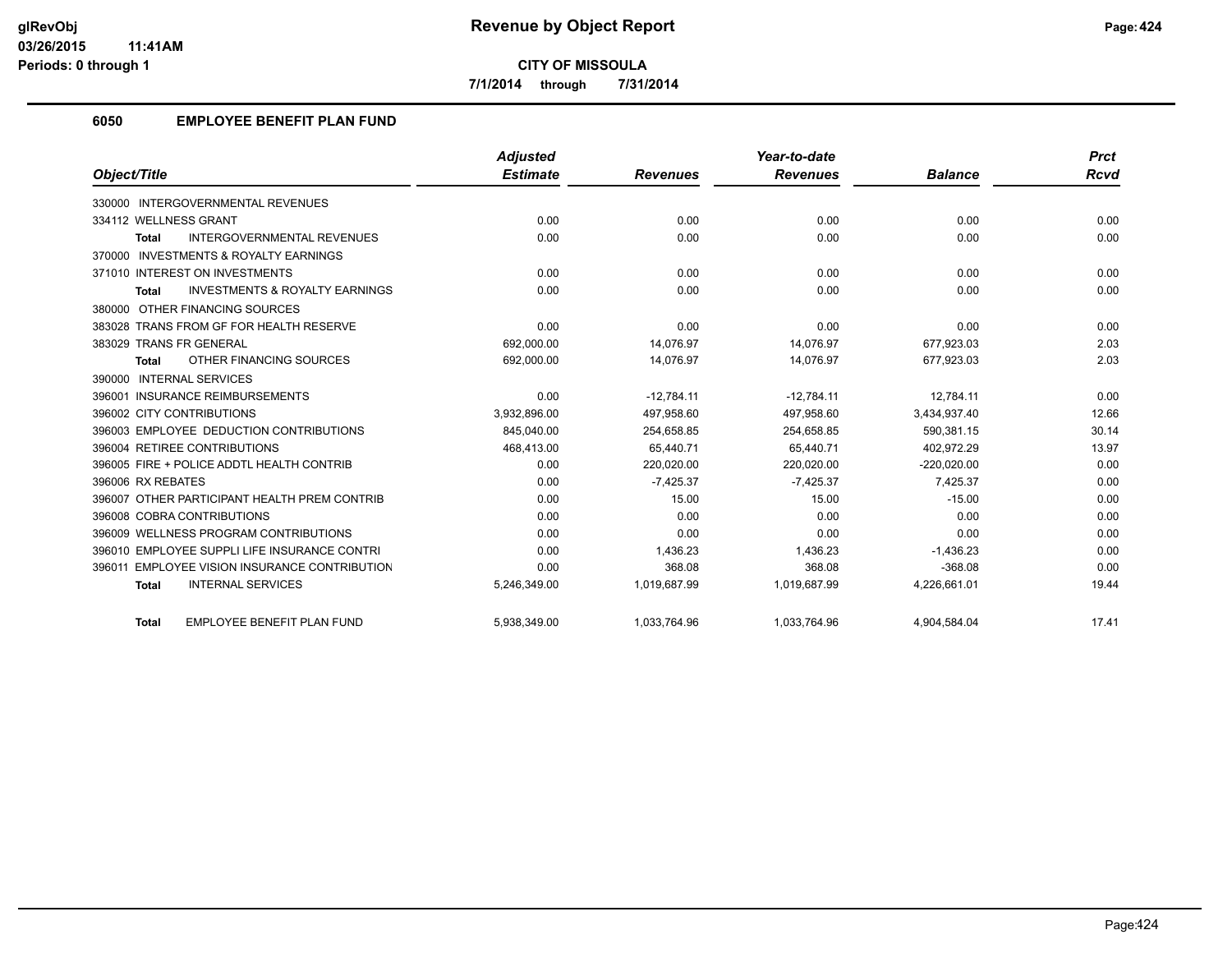**7/1/2014 through 7/31/2014**

#### **7370 PARKING COMMISSION FUND**

**7370 PARKING COMMISSION FUND**

|                                                    | <b>Adjusted</b> |                 | Year-to-date    |                | <b>Prct</b> |
|----------------------------------------------------|-----------------|-----------------|-----------------|----------------|-------------|
| Object/Title                                       | <b>Estimate</b> | <b>Revenues</b> | <b>Revenues</b> | <b>Balance</b> | <b>Rcvd</b> |
| 330000 INTERGOVERNMENTAL REVENUES                  |                 |                 |                 |                |             |
| 336023 STATE CONTRIB. - PERS                       | 0.00            | 15.37           | 15.37           | $-15.37$       | 0.00        |
| <b>INTERGOVERNMENTAL REVENUES</b><br><b>Total</b>  | 0.00            | 15.37           | 15.37           | $-15.37$       | 0.00        |
| 340000 CHARGES FOR SERVICES                        |                 |                 |                 |                |             |
| 343009 TOW CHARGES                                 | 0.00            | 0.00            | 0.00            | 0.00           | 0.00        |
| 343015 PARKING                                     | 1,405,905.00    | 0.00            | 0.00            | 1,405,905.00   | 0.00        |
| 343016 METER MONEY                                 | 0.00            | 40,155.11       | 40,155.11       | $-40, 155.11$  | 0.00        |
| 343017 PARKING LEASE REVENUE                       | 0.00            | 55,443.50       | 55,443.50       | $-55,443.50$   | 0.00        |
| 343018 CENTRAL PARK REVENUE                        | 0.00            | 9,013.55        | 9,013.55        | $-9,013.55$    | 0.00        |
| 343301 BOOT REMOVAL                                | 0.00            | 200.00          | 200.00          | $-200.00$      | 0.00        |
| <b>CHARGES FOR SERVICES</b><br><b>Total</b>        | 1,405,905.00    | 104,812.16      | 104,812.16      | 1,301,092.84   | 7.46        |
| 350000 FINES & FORFEITURES                         |                 |                 |                 |                |             |
| 352000 TICKETS                                     | 0.00            | 0.00            | 0.00            | 0.00           | 0.00        |
| 352001 PARKING TICKET REVENUE                      | 270,000.00      | 10,596.00       | 10,596.00       | 259,404.00     | 3.92        |
| 352002 PARKING FINES                               | 0.00            | 0.00            | 0.00            | 0.00           | 0.00        |
| <b>FINES &amp; FORFEITURES</b><br><b>Total</b>     | 270,000.00      | 10,596.00       | 10,596.00       | 259,404.00     | 3.92        |
| 360000 MISCELLANEOUS REVENUES                      |                 |                 |                 |                |             |
| 360010 MISCELLANEOUS                               | 0.00            | 15,665.00       | 15,665.00       | $-15,665.00$   | 0.00        |
| 360018 MARKET ON FRONT UTILITY PAYMENTS            | 0.00            | $-228.45$       | $-228.45$       | 228.45         | 0.00        |
| 360019 GARBAGE-MARKET ON FRONT                     | 0.00            | $-551.11$       | $-551.11$       | 551.11         | 0.00        |
| 362002 BAD CHECK CHARGES                           | 0.00            | 25.00           | 25.00           | $-25.00$       | 0.00        |
| 362005 LEASE LATE PAYMENT PENALTY                  | 0.00            | 0.00            | 0.00            | 0.00           | 0.00        |
| 364040 INSURANCE AND DAMAGE RECOVERY               | 0.00            | 0.00            | 0.00            | 0.00           | 0.00        |
| MISCELLANEOUS REVENUES<br>Total                    | 0.00            | 14,910.44       | 14,910.44       | $-14,910.44$   | 0.00        |
| 370000 INVESTMENTS & ROYALTY EARNINGS              |                 |                 |                 |                |             |
| 371010 INTEREST ON INVESTMENTS                     | 20,000.00       | 0.00            | 0.00            | 20,000.00      | 0.00        |
| 371020 GAIN/LOSS IN MARKET VALUE OF INVESTMENTS    | 0.00            | 0.00            | 0.00            | 0.00           | 0.00        |
| <b>INVESTMENTS &amp; ROYALTY EARNINGS</b><br>Total | 20,000.00       | 0.00            | 0.00            | 20,000.00      | 0.00        |
| 380000 OTHER FINANCING SOURCES                     |                 |                 |                 |                |             |
| 381010 BOND PROCEEDS                               | 0.00            | 0.00            | 0.00            | 0.00           | 0.00        |
| 382010 SALE OF FIXED ASSETS                        | 0.00            | 0.00            | 0.00            | 0.00           | 0.00        |
| 383013 TRANS FR SID DEBT SERVICE                   | 0.00            | 0.00            | 0.00            | 0.00           | 0.00        |
| 383400 CAPITAL CONTRIBUTION                        | 0.00            | 0.00            | 0.00            | 0.00           | 0.00        |
| OTHER FINANCING SOURCES<br><b>Total</b>            | 0.00            | 0.00            | 0.00            | 0.00           | 0.00        |
| PARKING COMMISSION FUND<br><b>Total</b>            | 1,695,905.00    | 130,333.97      | 130,333.97      | 1,565,571.03   | 7.69        |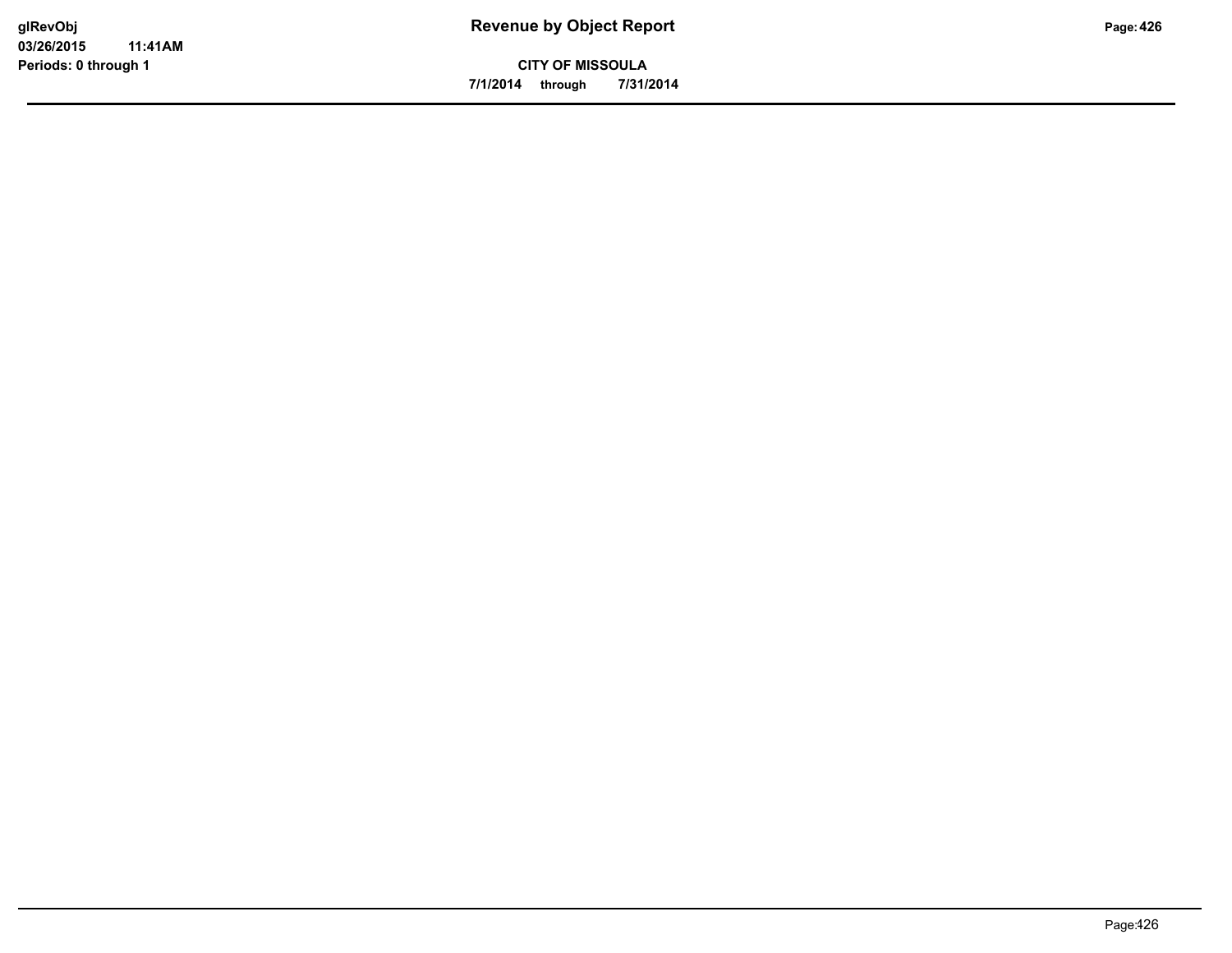**7/1/2014 through 7/31/2014**

## **7370 PARKING COMMISSION FUND**

|                                                           | <b>Adjusted</b> |                 | Year-to-date    |                | <b>Prct</b> |
|-----------------------------------------------------------|-----------------|-----------------|-----------------|----------------|-------------|
| Object/Title                                              | <b>Estimate</b> | <b>Revenues</b> | <b>Revenues</b> | <b>Balance</b> | <b>Rcvd</b> |
| 330000 INTERGOVERNMENTAL REVENUES                         |                 |                 |                 |                |             |
| 336023 STATE CONTRIB. - PERS                              | 0.00            | 15.37           | 15.37           | $-15.37$       | 0.00        |
| <b>INTERGOVERNMENTAL REVENUES</b><br><b>Total</b>         | 0.00            | 15.37           | 15.37           | $-15.37$       | 0.00        |
| 340000 CHARGES FOR SERVICES                               |                 |                 |                 |                |             |
| 343009 TOW CHARGES                                        | 0.00            | 0.00            | 0.00            | 0.00           | 0.00        |
| 343015 PARKING                                            | 1,405,905.00    | 0.00            | 0.00            | 1,405,905.00   | 0.00        |
| 343016 METER MONEY                                        | 0.00            | 40,155.11       | 40,155.11       | $-40, 155.11$  | 0.00        |
| 343017 PARKING LEASE REVENUE                              | 0.00            | 55,443.50       | 55,443.50       | $-55,443.50$   | 0.00        |
| 343018 CENTRAL PARK REVENUE                               | 0.00            | 9,013.55        | 9,013.55        | $-9,013.55$    | 0.00        |
| 343301 BOOT REMOVAL                                       | 0.00            | 200.00          | 200.00          | $-200.00$      | 0.00        |
| <b>CHARGES FOR SERVICES</b><br><b>Total</b>               | 1,405,905.00    | 104,812.16      | 104,812.16      | 1,301,092.84   | 7.46        |
| 350000 FINES & FORFEITURES                                |                 |                 |                 |                |             |
| 352000 TICKETS                                            | 0.00            | 0.00            | 0.00            | 0.00           | 0.00        |
| 352001 PARKING TICKET REVENUE                             | 270,000.00      | 10,596.00       | 10,596.00       | 259,404.00     | 3.92        |
| 352002 PARKING FINES                                      | 0.00            | 0.00            | 0.00            | 0.00           | 0.00        |
| <b>FINES &amp; FORFEITURES</b><br><b>Total</b>            | 270,000.00      | 10,596.00       | 10,596.00       | 259,404.00     | 3.92        |
| 360000 MISCELLANEOUS REVENUES                             |                 |                 |                 |                |             |
| 360010 MISCELLANEOUS                                      | 0.00            | 15,665.00       | 15,665.00       | $-15,665.00$   | 0.00        |
| 360018 MARKET ON FRONT UTILITY PAYMENTS                   | 0.00            | $-228.45$       | $-228.45$       | 228.45         | 0.00        |
| 360019 GARBAGE-MARKET ON FRONT                            | 0.00            | $-551.11$       | $-551.11$       | 551.11         | 0.00        |
| 362002 BAD CHECK CHARGES                                  | 0.00            | 25.00           | 25.00           | $-25.00$       | 0.00        |
| 362005 LEASE LATE PAYMENT PENALTY                         | 0.00            | 0.00            | 0.00            | 0.00           | 0.00        |
| 364040 INSURANCE AND DAMAGE RECOVERY                      | 0.00            | 0.00            | 0.00            | 0.00           | 0.00        |
| MISCELLANEOUS REVENUES<br><b>Total</b>                    | 0.00            | 14,910.44       | 14,910.44       | $-14,910.44$   | 0.00        |
| 370000 INVESTMENTS & ROYALTY EARNINGS                     |                 |                 |                 |                |             |
| 371010 INTEREST ON INVESTMENTS                            | 20,000.00       | 0.00            | 0.00            | 20,000.00      | 0.00        |
| 371020 GAIN/LOSS IN MARKET VALUE OF INVESTMENT            | 0.00            | 0.00            | 0.00            | 0.00           | 0.00        |
| <b>INVESTMENTS &amp; ROYALTY EARNINGS</b><br><b>Total</b> | 20,000.00       | 0.00            | 0.00            | 20,000.00      | 0.00        |
| 380000 OTHER FINANCING SOURCES                            |                 |                 |                 |                |             |
| 381010 BOND PROCEEDS                                      | 0.00            | 0.00            | 0.00            | 0.00           | 0.00        |
| 382010 SALE OF FIXED ASSETS                               | 0.00            | 0.00            | 0.00            | 0.00           | 0.00        |
| 383013 TRANS FR SID DEBT SERVICE                          | 0.00            | 0.00            | 0.00            | 0.00           | 0.00        |
| 383400 CAPITAL CONTRIBUTION                               | 0.00            | 0.00            | 0.00            | 0.00           | 0.00        |
| OTHER FINANCING SOURCES<br><b>Total</b>                   | 0.00            | 0.00            | 0.00            | 0.00           | 0.00        |
| PARKING COMMISSION FUND<br><b>Total</b>                   | 1,695,905.00    | 130,333.97      | 130,333.97      | 1,565,571.03   | 7.69        |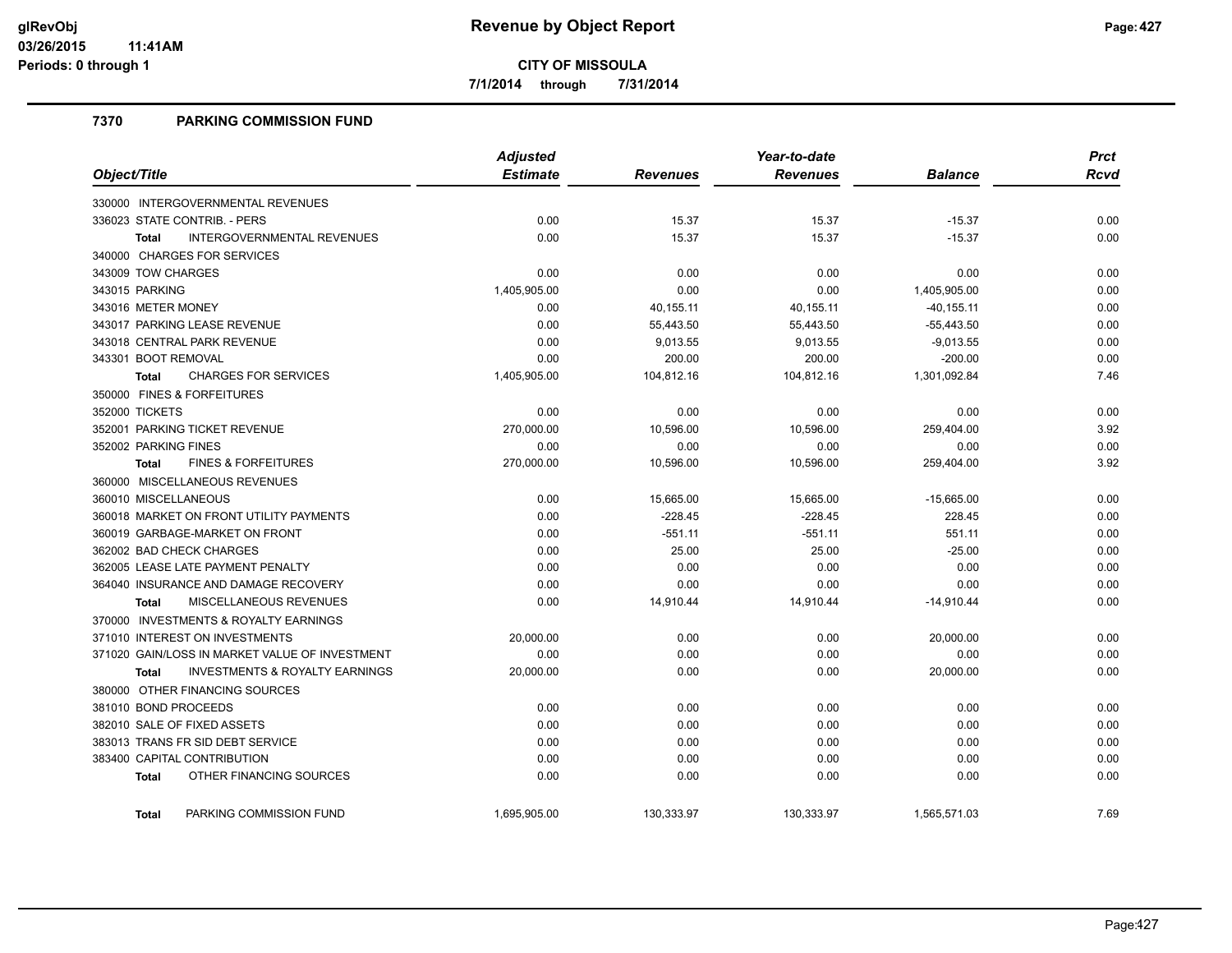**7/1/2014 through 7/31/2014**

**7371 FRONT STREET PARKING BONDS**

**7371 FRONT STREET PARKING BONDS**

|                                                    | <b>Adjusted</b> |                 | Year-to-date    |                | <b>Prct</b> |
|----------------------------------------------------|-----------------|-----------------|-----------------|----------------|-------------|
| Object/Title                                       | <b>Estimate</b> | <b>Revenues</b> | <b>Revenues</b> | <b>Balance</b> | <b>Rcvd</b> |
| 330000 INTERGOVERNMENTAL REVENUES                  |                 |                 |                 |                |             |
| 331990 IRS REIMB/DEBT SVS INTEREST                 | 0.00            | 0.00            | 0.00            | 0.00           | 0.00        |
| 338000 LOCAL SHARING OF TAX INCREMENT              | 0.00            | 0.00            | 0.00            | 0.00           | 0.00        |
| <b>INTERGOVERNMENTAL REVENUES</b><br>Total         | 0.00            | 0.00            | 0.00            | 0.00           | 0.00        |
| 360000 MISCELLANEOUS REVENUES                      |                 |                 |                 |                |             |
| 360010 MISCELLANEOUS                               | 0.00            | 0.00            | 0.00            | 0.00           | 0.00        |
| <b>MISCELLANEOUS REVENUES</b><br>Total             | 0.00            | 0.00            | 0.00            | 0.00           | 0.00        |
| 370000 INVESTMENTS & ROYALTY EARNINGS              |                 |                 |                 |                |             |
| 371010 INTEREST ON INVESTMENTS                     | 0.00            | 0.00            | 0.00            | 0.00           | 0.00        |
| <b>INVESTMENTS &amp; ROYALTY EARNINGS</b><br>Total | 0.00            | 0.00            | 0.00            | 0.00           | 0.00        |
| 380000 OTHER FINANCING SOURCES                     |                 |                 |                 |                |             |
| 381009 TRANSFERS IN                                | 269,059.00      | 0.00            | 0.00            | 269,059.00     | 0.00        |
| 381010 BOND PROCEEDS                               | 0.00            | 0.00            | 0.00            | 0.00           | 0.00        |
| 383000 OPERATING TRANSFERS                         | 0.00            | 0.00            | 0.00            | 0.00           | 0.00        |
| OTHER FINANCING SOURCES<br>Total                   | 269,059.00      | 0.00            | 0.00            | 269,059.00     | 0.00        |
|                                                    |                 |                 |                 |                |             |
| FRONT STREET PARKING BONDS<br><b>Total</b>         | 269,059.00      | 0.00            | 0.00            | 269,059.00     | 0.00        |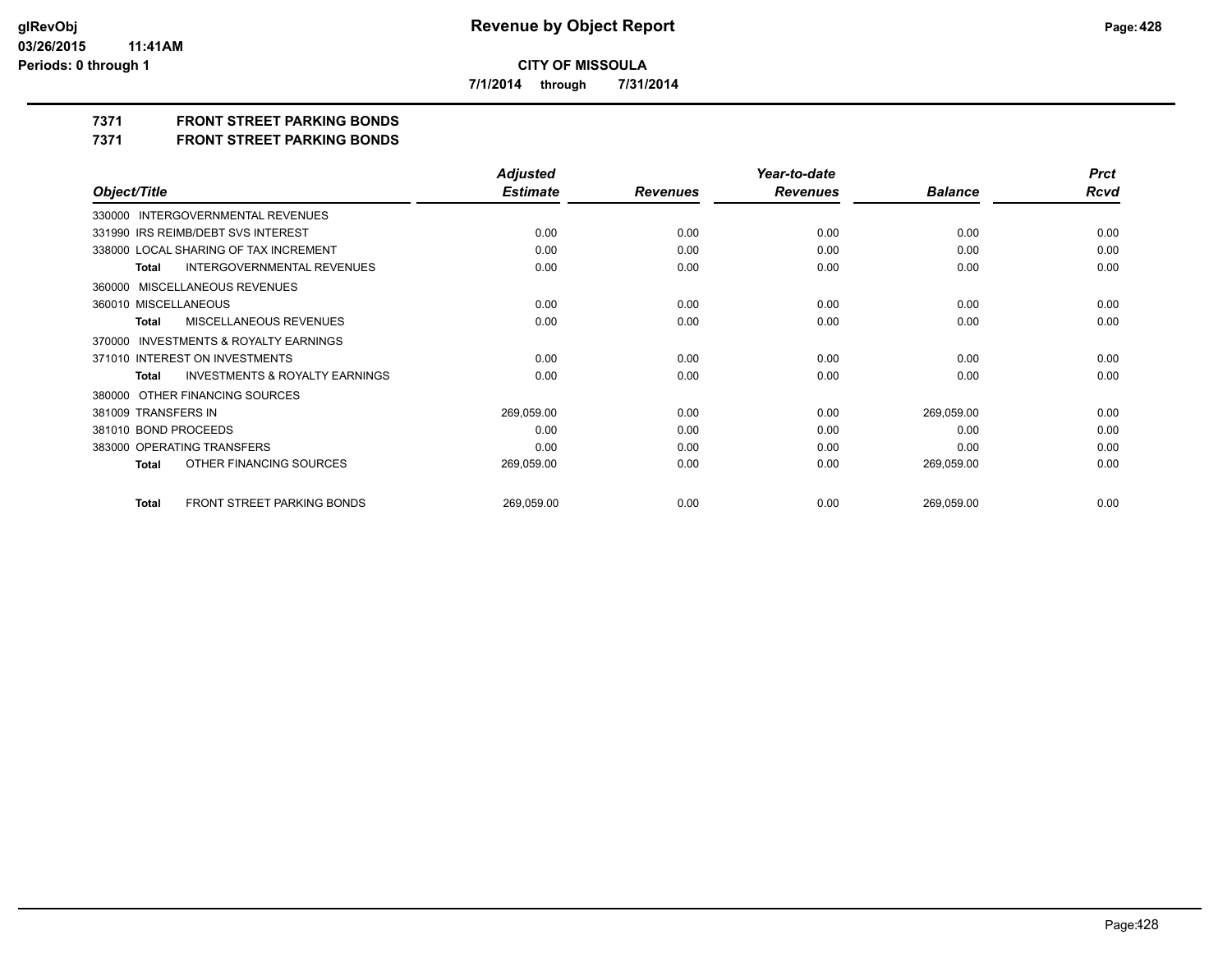**7/1/2014 through 7/31/2014**

## **7371 FRONT STREET PARKING BONDS**

|                                                     | <b>Adjusted</b> |                 | Year-to-date    |                | <b>Prct</b> |
|-----------------------------------------------------|-----------------|-----------------|-----------------|----------------|-------------|
| Object/Title                                        | <b>Estimate</b> | <b>Revenues</b> | <b>Revenues</b> | <b>Balance</b> | Rcvd        |
| 330000 INTERGOVERNMENTAL REVENUES                   |                 |                 |                 |                |             |
| 331990 IRS REIMB/DEBT SVS INTEREST                  | 0.00            | 0.00            | 0.00            | 0.00           | 0.00        |
| 338000 LOCAL SHARING OF TAX INCREMENT               | 0.00            | 0.00            | 0.00            | 0.00           | 0.00        |
| INTERGOVERNMENTAL REVENUES<br><b>Total</b>          | 0.00            | 0.00            | 0.00            | 0.00           | 0.00        |
| 360000 MISCELLANEOUS REVENUES                       |                 |                 |                 |                |             |
| 360010 MISCELLANEOUS                                | 0.00            | 0.00            | 0.00            | 0.00           | 0.00        |
| MISCELLANEOUS REVENUES<br><b>Total</b>              | 0.00            | 0.00            | 0.00            | 0.00           | 0.00        |
| <b>INVESTMENTS &amp; ROYALTY EARNINGS</b><br>370000 |                 |                 |                 |                |             |
| 371010 INTEREST ON INVESTMENTS                      | 0.00            | 0.00            | 0.00            | 0.00           | 0.00        |
| INVESTMENTS & ROYALTY EARNINGS<br><b>Total</b>      | 0.00            | 0.00            | 0.00            | 0.00           | 0.00        |
| 380000 OTHER FINANCING SOURCES                      |                 |                 |                 |                |             |
| 381009 TRANSFERS IN                                 | 269,059.00      | 0.00            | 0.00            | 269,059.00     | 0.00        |
| 381010 BOND PROCEEDS                                | 0.00            | 0.00            | 0.00            | 0.00           | 0.00        |
| 383000 OPERATING TRANSFERS                          | 0.00            | 0.00            | 0.00            | 0.00           | 0.00        |
| OTHER FINANCING SOURCES<br><b>Total</b>             | 269,059.00      | 0.00            | 0.00            | 269,059.00     | 0.00        |
| <b>FRONT STREET PARKING BONDS</b><br><b>Total</b>   | 269,059.00      | 0.00            | 0.00            | 269,059.00     | 0.00        |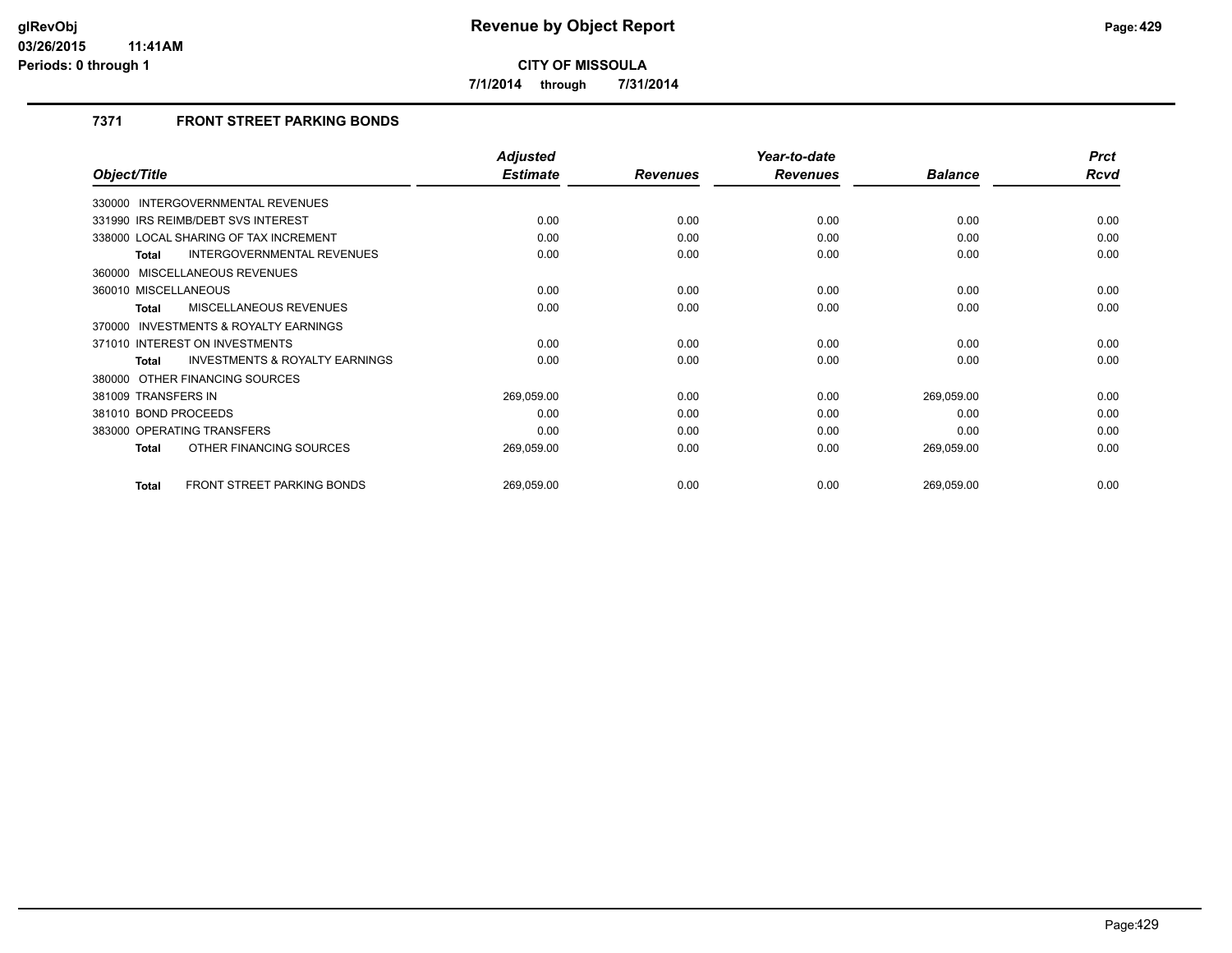**7/1/2014 through 7/31/2014**

# **7372 SINKING FUND/FRONT ST PARKING BONDS**

**7372 SINKING FUND/FRONT ST PARKING BONDS**

|                                              | <b>Adjusted</b> |                 | Year-to-date    |                | <b>Prct</b> |
|----------------------------------------------|-----------------|-----------------|-----------------|----------------|-------------|
| Object/Title                                 | <b>Estimate</b> | <b>Revenues</b> | <b>Revenues</b> | <b>Balance</b> | <b>Rcvd</b> |
| 330000 INTERGOVERNMENTAL REVENUES            |                 |                 |                 |                |             |
| 338000 LOCAL SHARING OF TAX INCREMENT        | 0.00            | 0.00            | 0.00            | 0.00           | 0.00        |
| INTERGOVERNMENTAL REVENUES<br>Total          | 0.00            | 0.00            | 0.00            | 0.00           | 0.00        |
| 370000 INVESTMENTS & ROYALTY EARNINGS        |                 |                 |                 |                |             |
| 371010 INTEREST ON INVESTMENTS               | 0.00            | 0.00            | 0.00            | 0.00           | 0.00        |
| INVESTMENTS & ROYALTY EARNINGS<br>Total      | 0.00            | 0.00            | 0.00            | 0.00           | 0.00        |
| 380000 OTHER FINANCING SOURCES               |                 |                 |                 |                |             |
| 381009 TRANSFERS IN                          | 40,000.00       | 0.00            | 0.00            | 40,000.00      | 0.00        |
| 381010 BOND PROCEEDS                         | 0.00            | 0.00            | 0.00            | 0.00           | 0.00        |
| 383000 OPERATING TRANSFERS                   | 0.00            | 0.00            | 0.00            | 0.00           | 0.00        |
| OTHER FINANCING SOURCES<br>Total             | 40,000.00       | 0.00            | 0.00            | 40,000.00      | 0.00        |
| SINKING FUND/FRONT ST PARKING BONDS<br>Total | 40.000.00       | 0.00            | 0.00            | 40.000.00      | 0.00        |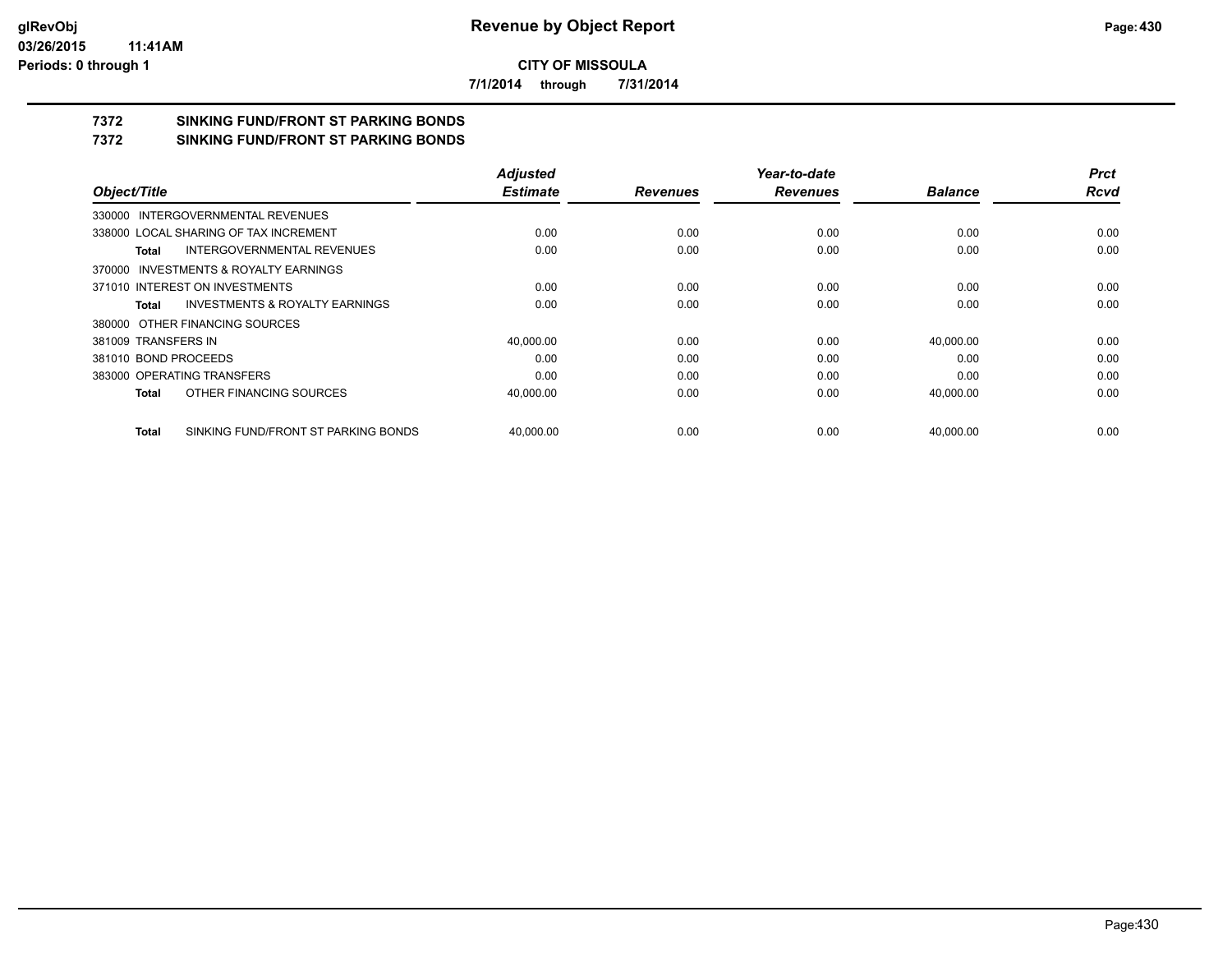**7/1/2014 through 7/31/2014**

## **7372 SINKING FUND/FRONT ST PARKING BONDS**

|                      |                                           | <b>Adjusted</b> |                 | Year-to-date    |                | <b>Prct</b> |
|----------------------|-------------------------------------------|-----------------|-----------------|-----------------|----------------|-------------|
| Object/Title         |                                           | <b>Estimate</b> | <b>Revenues</b> | <b>Revenues</b> | <b>Balance</b> | <b>Rcvd</b> |
|                      | 330000 INTERGOVERNMENTAL REVENUES         |                 |                 |                 |                |             |
|                      | 338000 LOCAL SHARING OF TAX INCREMENT     | 0.00            | 0.00            | 0.00            | 0.00           | 0.00        |
| Total                | <b>INTERGOVERNMENTAL REVENUES</b>         | 0.00            | 0.00            | 0.00            | 0.00           | 0.00        |
|                      | 370000 INVESTMENTS & ROYALTY EARNINGS     |                 |                 |                 |                |             |
|                      | 371010 INTEREST ON INVESTMENTS            | 0.00            | 0.00            | 0.00            | 0.00           | 0.00        |
| Total                | <b>INVESTMENTS &amp; ROYALTY EARNINGS</b> | 0.00            | 0.00            | 0.00            | 0.00           | 0.00        |
|                      | 380000 OTHER FINANCING SOURCES            |                 |                 |                 |                |             |
| 381009 TRANSFERS IN  |                                           | 40,000.00       | 0.00            | 0.00            | 40,000.00      | 0.00        |
| 381010 BOND PROCEEDS |                                           | 0.00            | 0.00            | 0.00            | 0.00           | 0.00        |
|                      | 383000 OPERATING TRANSFERS                | 0.00            | 0.00            | 0.00            | 0.00           | 0.00        |
| <b>Total</b>         | OTHER FINANCING SOURCES                   | 40,000.00       | 0.00            | 0.00            | 40,000.00      | 0.00        |
| <b>Total</b>         | SINKING FUND/FRONT ST PARKING BONDS       | 40,000.00       | 0.00            | 0.00            | 40,000.00      | 0.00        |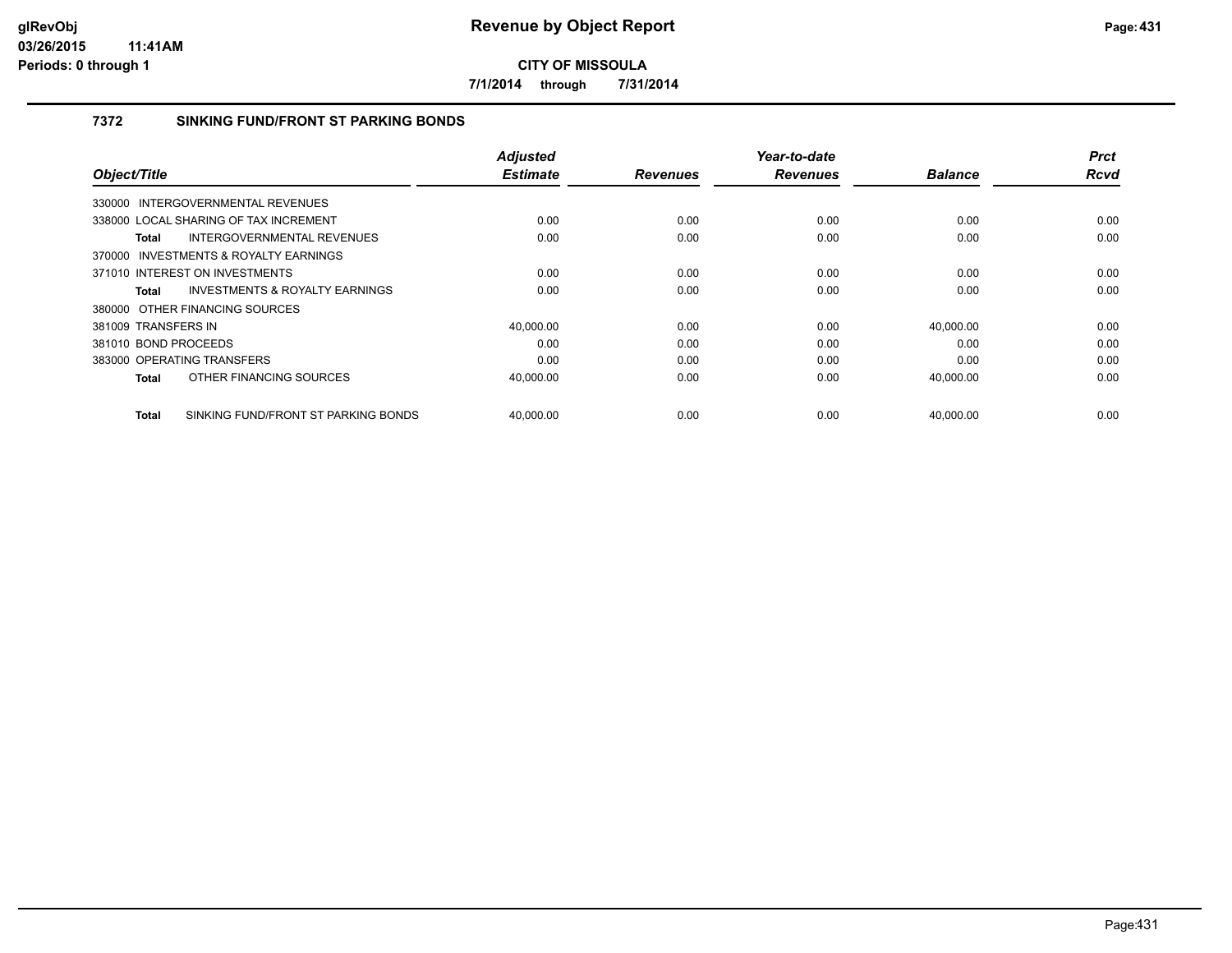**7/1/2014 through 7/31/2014**

## **7373 MPC SERIES 2010B CONSTRUCTION**

#### **7373 MPC SERIES 2010B CONSTRUCTION**

|                                                     | <b>Adjusted</b> |                 | Year-to-date    |                | <b>Prct</b> |
|-----------------------------------------------------|-----------------|-----------------|-----------------|----------------|-------------|
| Object/Title                                        | <b>Estimate</b> | <b>Revenues</b> | <b>Revenues</b> | <b>Balance</b> | Rcvd        |
| 310000 TAXES/ASSESSMENTS                            |                 |                 |                 |                |             |
| PENALTIES & INTEREST<br>312001                      | 0.00            | 0.00            | 0.00            | 0.00           | 0.00        |
| TAXES/ASSESSMENTS<br>Total                          | 0.00            | 0.00            | 0.00            | 0.00           | 0.00        |
| MISCELLANEOUS REVENUES<br>360000                    |                 |                 |                 |                |             |
| 360010 MISCELLANEOUS                                | 0.00            | 0.00            | 0.00            | 0.00           | 0.00        |
| <b>MISCELLANEOUS REVENUES</b><br>Total              | 0.00            | 0.00            | 0.00            | 0.00           | 0.00        |
| <b>INVESTMENTS &amp; ROYALTY EARNINGS</b><br>370000 |                 |                 |                 |                |             |
| 371010 INTEREST ON INVESTMENTS                      | 0.00            | 0.00            | 0.00            | 0.00           | 0.00        |
| <b>INVESTMENTS &amp; ROYALTY EARNINGS</b><br>Total  | 0.00            | 0.00            | 0.00            | 0.00           | 0.00        |
| OTHER FINANCING SOURCES<br>380000                   |                 |                 |                 |                |             |
| 381010 BOND PROCEEDS                                | 0.00            | 0.00            | 0.00            | 0.00           | 0.00        |
| 383000 OPERATING TRANSFERS                          | 0.00            | 0.00            | 0.00            | 0.00           | 0.00        |
| 383042 TRANSFERS FROM OTHER FUNDS                   | 0.00            | 0.00            | 0.00            | 0.00           | 0.00        |
| 383400 CAPITAL CONTRIBUTION                         | 0.00            | 0.00            | 0.00            | 0.00           | 0.00        |
| OTHER FINANCING SOURCES<br><b>Total</b>             | 0.00            | 0.00            | 0.00            | 0.00           | 0.00        |
| MPC SERIES 2010B CONSTRUCTION<br><b>Total</b>       | 0.00            | 0.00            | 0.00            | 0.00           | 0.00        |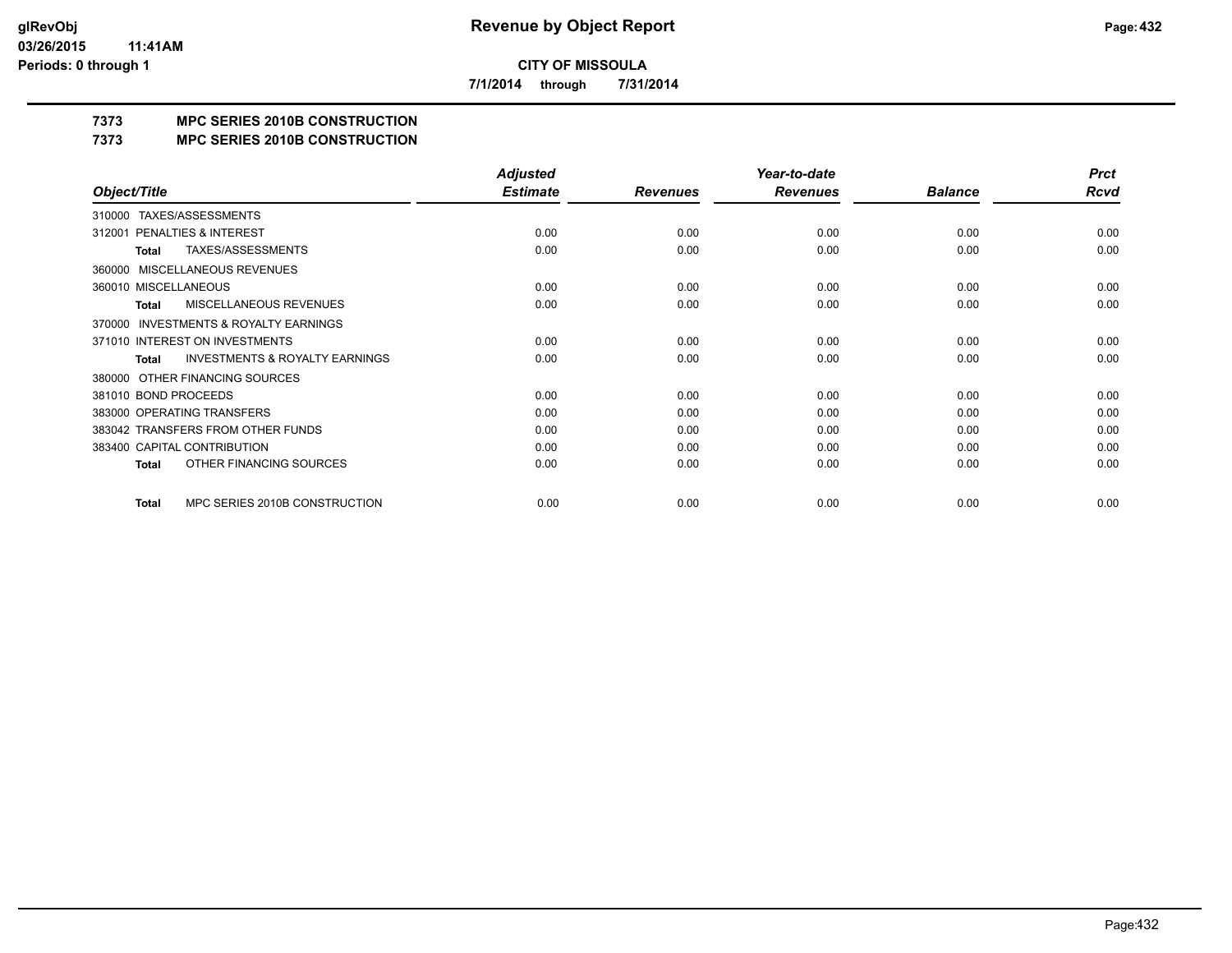**7/1/2014 through 7/31/2014**

# **7373 MPC SERIES 2010B CONSTRUCTION**

|                                                           | <b>Adjusted</b> |                 | Year-to-date    |                | <b>Prct</b> |
|-----------------------------------------------------------|-----------------|-----------------|-----------------|----------------|-------------|
| Object/Title                                              | <b>Estimate</b> | <b>Revenues</b> | <b>Revenues</b> | <b>Balance</b> | <b>Rcvd</b> |
| 310000 TAXES/ASSESSMENTS                                  |                 |                 |                 |                |             |
| 312001 PENALTIES & INTEREST                               | 0.00            | 0.00            | 0.00            | 0.00           | 0.00        |
| TAXES/ASSESSMENTS<br>Total                                | 0.00            | 0.00            | 0.00            | 0.00           | 0.00        |
| 360000 MISCELLANEOUS REVENUES                             |                 |                 |                 |                |             |
| 360010 MISCELLANEOUS                                      | 0.00            | 0.00            | 0.00            | 0.00           | 0.00        |
| <b>MISCELLANEOUS REVENUES</b><br><b>Total</b>             | 0.00            | 0.00            | 0.00            | 0.00           | 0.00        |
| <b>INVESTMENTS &amp; ROYALTY EARNINGS</b><br>370000       |                 |                 |                 |                |             |
| 371010 INTEREST ON INVESTMENTS                            | 0.00            | 0.00            | 0.00            | 0.00           | 0.00        |
| <b>INVESTMENTS &amp; ROYALTY EARNINGS</b><br><b>Total</b> | 0.00            | 0.00            | 0.00            | 0.00           | 0.00        |
| 380000 OTHER FINANCING SOURCES                            |                 |                 |                 |                |             |
| 381010 BOND PROCEEDS                                      | 0.00            | 0.00            | 0.00            | 0.00           | 0.00        |
| 383000 OPERATING TRANSFERS                                | 0.00            | 0.00            | 0.00            | 0.00           | 0.00        |
| 383042 TRANSFERS FROM OTHER FUNDS                         | 0.00            | 0.00            | 0.00            | 0.00           | 0.00        |
| 383400 CAPITAL CONTRIBUTION                               | 0.00            | 0.00            | 0.00            | 0.00           | 0.00        |
| OTHER FINANCING SOURCES<br><b>Total</b>                   | 0.00            | 0.00            | 0.00            | 0.00           | 0.00        |
| MPC SERIES 2010B CONSTRUCTION<br><b>Total</b>             | 0.00            | 0.00            | 0.00            | 0.00           | 0.00        |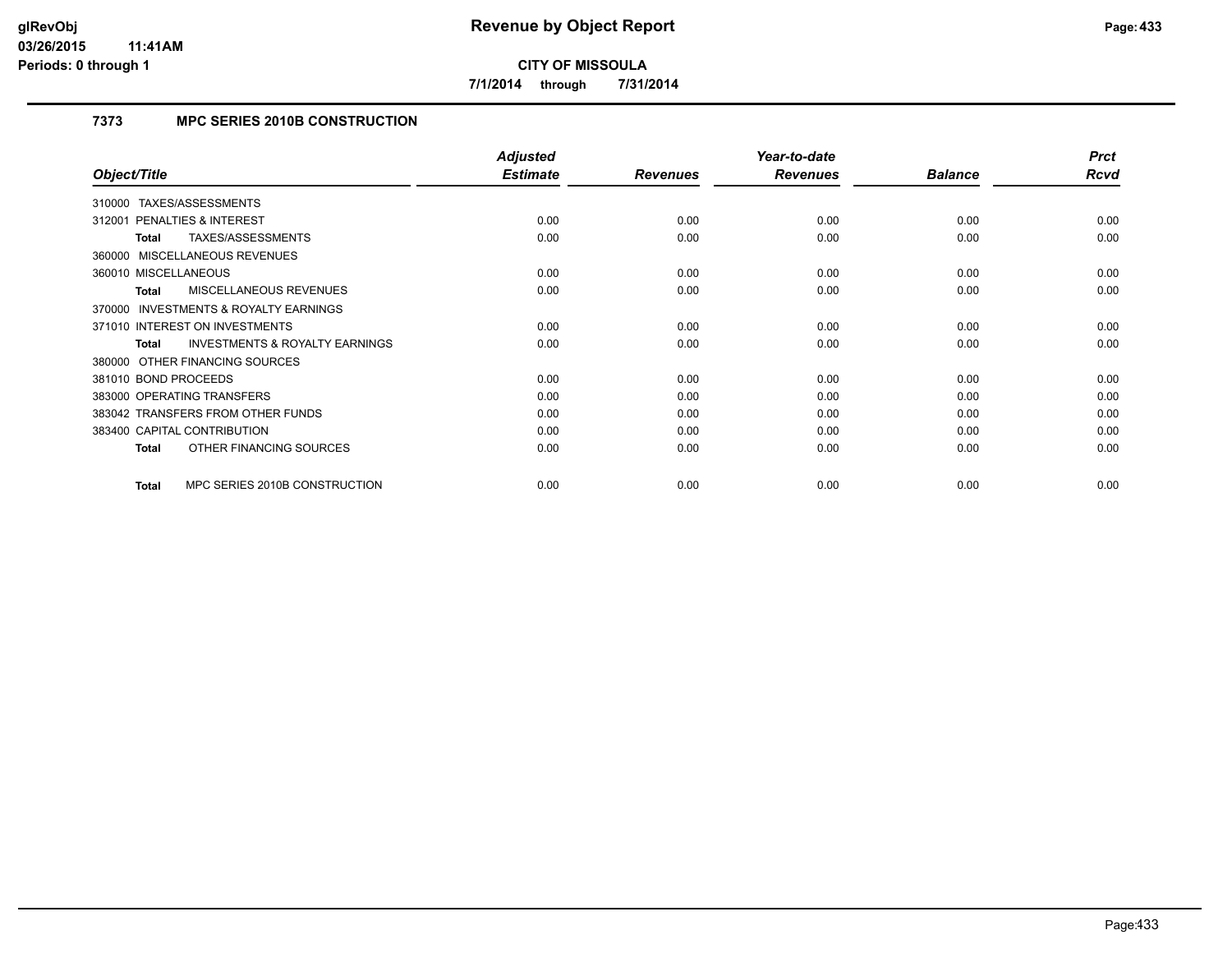**7/1/2014 through 7/31/2014**

# **7374 RESERVE FUND-PARKING BONDS**

#### **7374 RESERVE FUND-PARKING BONDS**

|                      |                                       | <b>Adjusted</b> |                 | Year-to-date    |                | <b>Prct</b> |
|----------------------|---------------------------------------|-----------------|-----------------|-----------------|----------------|-------------|
| Object/Title         |                                       | <b>Estimate</b> | <b>Revenues</b> | <b>Revenues</b> | <b>Balance</b> | <b>Rcvd</b> |
|                      | 370000 INVESTMENTS & ROYALTY EARNINGS |                 |                 |                 |                |             |
|                      | 371010 INTEREST ON INVESTMENTS        | 0.00            | 0.00            | 0.00            | 0.00           | 0.00        |
| Total                | INVESTMENTS & ROYALTY EARNINGS        | 0.00            | 0.00            | 0.00            | 0.00           | 0.00        |
|                      | 380000 OTHER FINANCING SOURCES        |                 |                 |                 |                |             |
| 381009 TRANSFERS IN  |                                       | 0.00            | 0.00            | 0.00            | 0.00           | 0.00        |
| 381010 BOND PROCEEDS |                                       | 0.00            | 0.00            | 0.00            | 0.00           | 0.00        |
|                      | 383000 OPERATING TRANSFERS            | 0.00            | 0.00            | 0.00            | 0.00           | 0.00        |
| Total                | OTHER FINANCING SOURCES               | 0.00            | 0.00            | 0.00            | 0.00           | 0.00        |
| Total                | RESERVE FUND-PARKING BONDS            | 0.00            | 0.00            | 0.00            | 0.00           | 0.00        |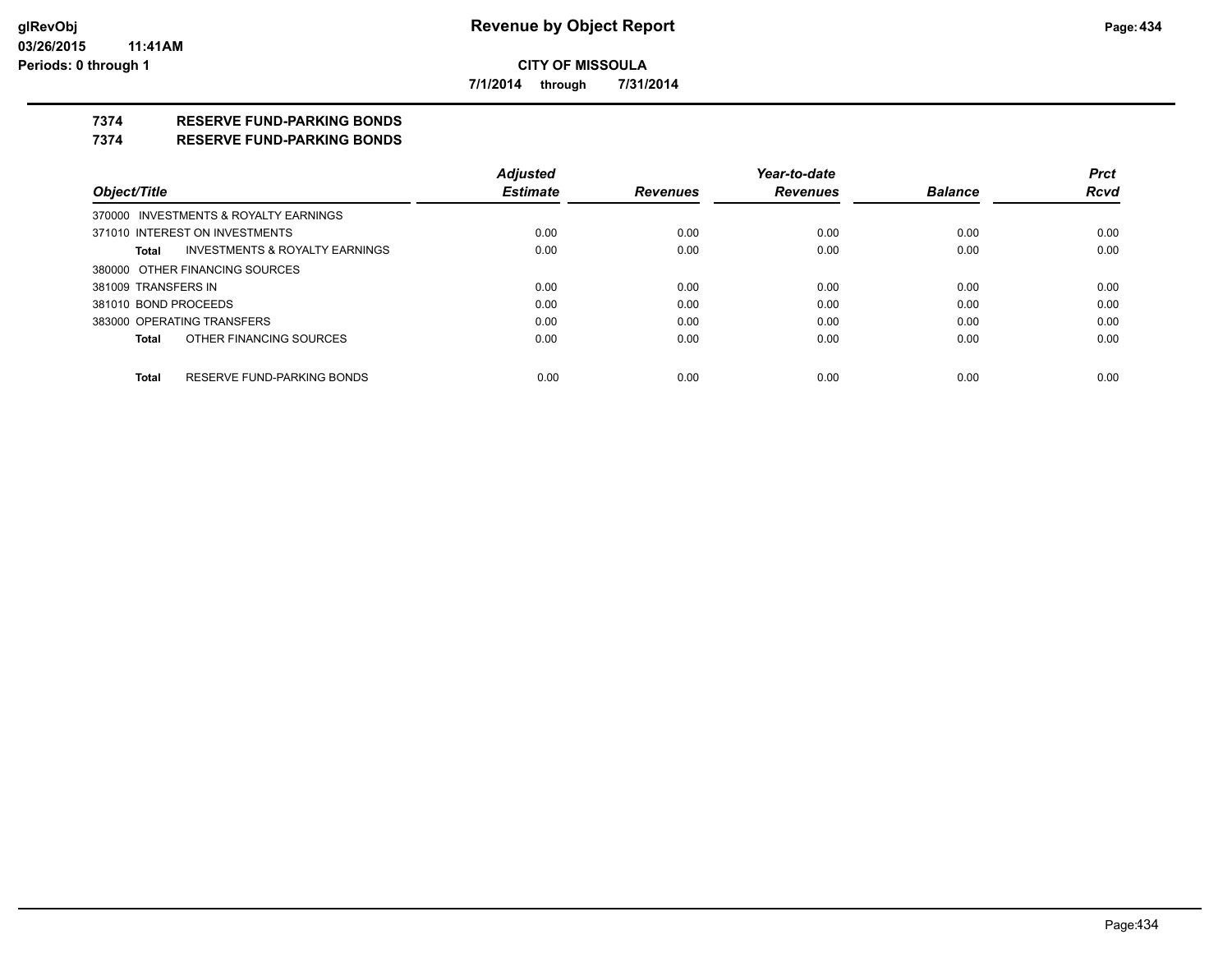**7/1/2014 through 7/31/2014**

# **7374 RESERVE FUND-PARKING BONDS**

|                                                    | <b>Adiusted</b> |                 | Year-to-date    |                | <b>Prct</b> |
|----------------------------------------------------|-----------------|-----------------|-----------------|----------------|-------------|
| Object/Title                                       | <b>Estimate</b> | <b>Revenues</b> | <b>Revenues</b> | <b>Balance</b> | <b>Rcvd</b> |
| 370000 INVESTMENTS & ROYALTY EARNINGS              |                 |                 |                 |                |             |
| 371010 INTEREST ON INVESTMENTS                     | 0.00            | 0.00            | 0.00            | 0.00           | 0.00        |
| <b>INVESTMENTS &amp; ROYALTY EARNINGS</b><br>Total | 0.00            | 0.00            | 0.00            | 0.00           | 0.00        |
| 380000 OTHER FINANCING SOURCES                     |                 |                 |                 |                |             |
| 381009 TRANSFERS IN                                | 0.00            | 0.00            | 0.00            | 0.00           | 0.00        |
| 381010 BOND PROCEEDS                               | 0.00            | 0.00            | 0.00            | 0.00           | 0.00        |
| 383000 OPERATING TRANSFERS                         | 0.00            | 0.00            | 0.00            | 0.00           | 0.00        |
| OTHER FINANCING SOURCES<br>Total                   | 0.00            | 0.00            | 0.00            | 0.00           | 0.00        |
| RESERVE FUND-PARKING BONDS<br><b>Total</b>         | 0.00            | 0.00            | 0.00            | 0.00           | 0.00        |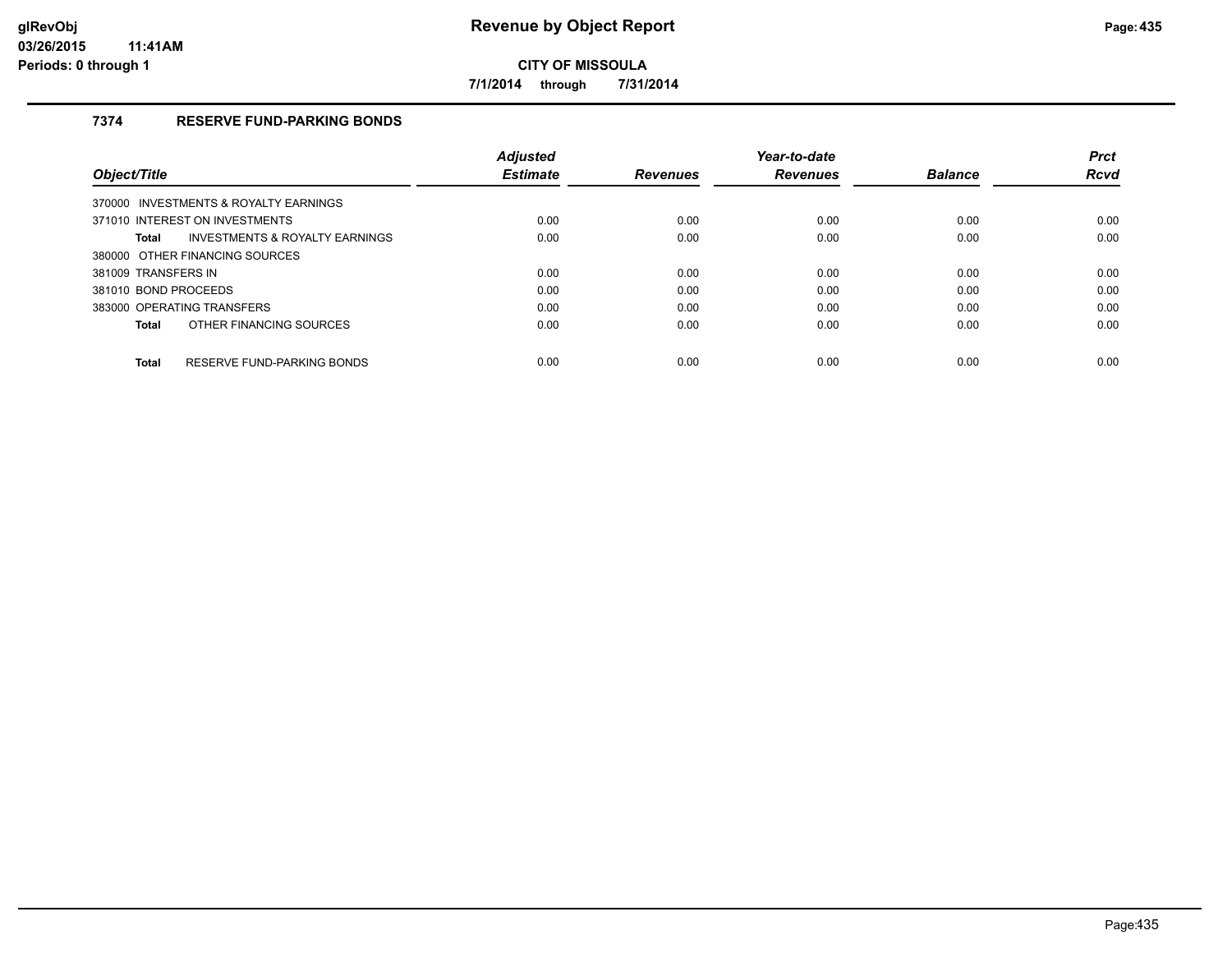**7/1/2014 through 7/31/2014**

# **7375 PLEDGED TAX INCREMENT-2010B BOND**

# **7375 PLEDGED TAX INCREMENT-2010B BOND**

|                                                    | <b>Adjusted</b> |                 | Year-to-date    |                | <b>Prct</b> |
|----------------------------------------------------|-----------------|-----------------|-----------------|----------------|-------------|
| Object/Title                                       | <b>Estimate</b> | <b>Revenues</b> | <b>Revenues</b> | <b>Balance</b> | <b>Rcvd</b> |
| 330000 INTERGOVERNMENTAL REVENUES                  |                 |                 |                 |                |             |
| 338000 LOCAL SHARING OF TAX INCREMENT              | 268.162.00      | 0.00            | 0.00            | 268.162.00     | 0.00        |
| <b>INTERGOVERNMENTAL REVENUES</b><br>Total         | 268,162.00      | 0.00            | 0.00            | 268.162.00     | 0.00        |
| INVESTMENTS & ROYALTY EARNINGS<br>370000           |                 |                 |                 |                |             |
| 371010 INTEREST ON INVESTMENTS                     | 0.00            | $-24.646.18$    | $-24.646.18$    | 24.646.18      | 0.00        |
| <b>INVESTMENTS &amp; ROYALTY EARNINGS</b><br>Total | 0.00            | $-24.646.18$    | $-24.646.18$    | 24.646.18      | 0.00        |
| OTHER FINANCING SOURCES<br>380000                  |                 |                 |                 |                |             |
| 383000 OPERATING TRANSFERS                         | 0.00            | 0.00            | 0.00            | 0.00           | 0.00        |
| OTHER FINANCING SOURCES<br>Total                   | 0.00            | 0.00            | 0.00            | 0.00           | 0.00        |
| PLEDGED TAX INCREMENT-2010B BOND<br><b>Total</b>   | 268.162.00      | $-24.646.18$    | $-24.646.18$    | 292.808.18     | $-9.19$     |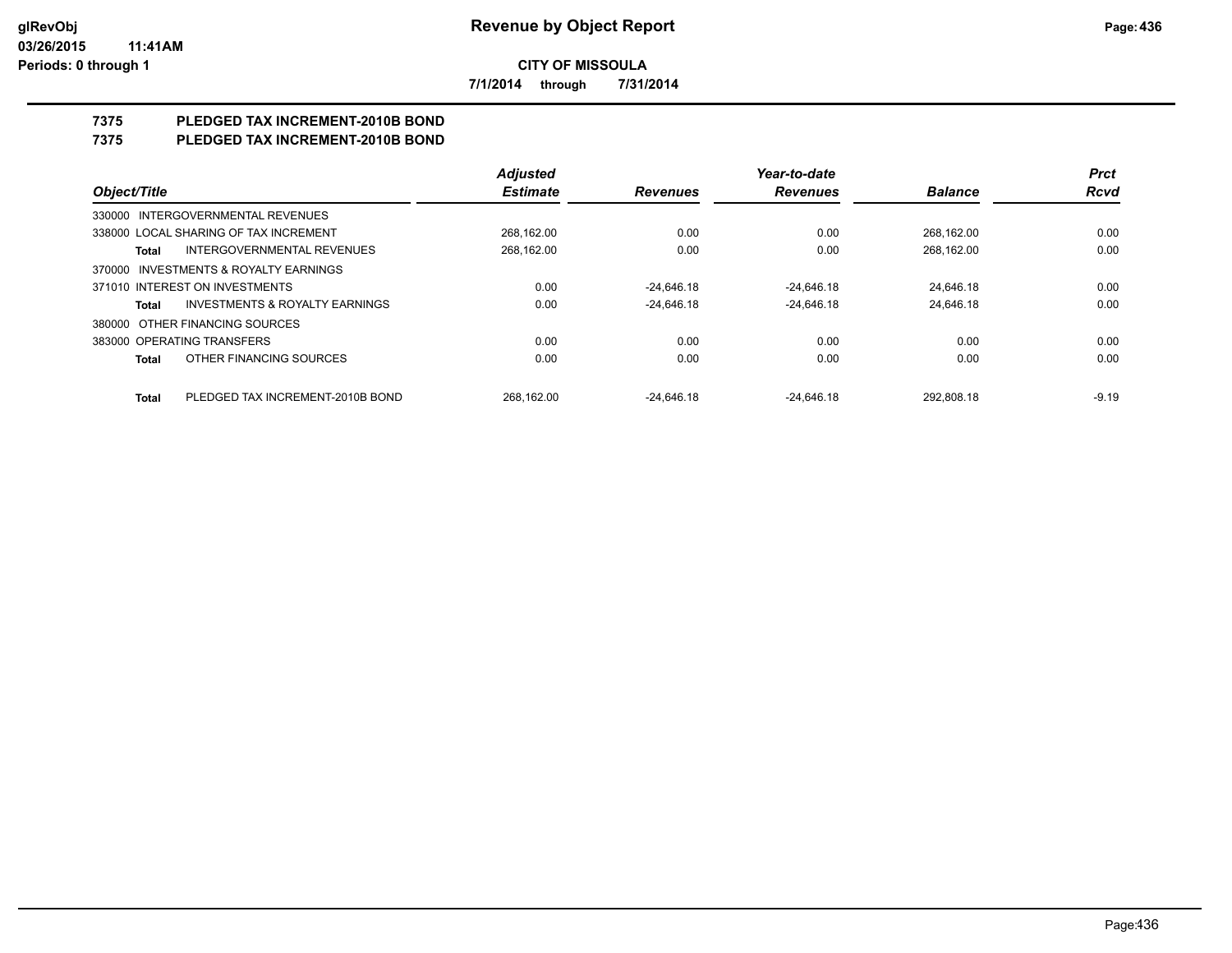**7/1/2014 through 7/31/2014**

# **7375 PLEDGED TAX INCREMENT-2010B BOND**

| Object/Title |                                       | <b>Adjusted</b><br><b>Estimate</b> | <b>Revenues</b> | Year-to-date<br><b>Revenues</b> | <b>Balance</b> | <b>Prct</b><br><b>Rcvd</b> |
|--------------|---------------------------------------|------------------------------------|-----------------|---------------------------------|----------------|----------------------------|
|              | 330000 INTERGOVERNMENTAL REVENUES     |                                    |                 |                                 |                |                            |
|              | 338000 LOCAL SHARING OF TAX INCREMENT | 268.162.00                         | 0.00            | 0.00                            | 268.162.00     | 0.00                       |
| <b>Total</b> | INTERGOVERNMENTAL REVENUES            | 268,162.00                         | 0.00            | 0.00                            | 268,162.00     | 0.00                       |
|              | 370000 INVESTMENTS & ROYALTY EARNINGS |                                    |                 |                                 |                |                            |
|              | 371010 INTEREST ON INVESTMENTS        | 0.00                               | $-24.646.18$    | $-24.646.18$                    | 24.646.18      | 0.00                       |
| <b>Total</b> | INVESTMENTS & ROYALTY EARNINGS        | 0.00                               | $-24.646.18$    | $-24.646.18$                    | 24.646.18      | 0.00                       |
|              | 380000 OTHER FINANCING SOURCES        |                                    |                 |                                 |                |                            |
|              | 383000 OPERATING TRANSFERS            | 0.00                               | 0.00            | 0.00                            | 0.00           | 0.00                       |
| <b>Total</b> | OTHER FINANCING SOURCES               | 0.00                               | 0.00            | 0.00                            | 0.00           | 0.00                       |
| <b>Total</b> | PLEDGED TAX INCREMENT-2010B BOND      | 268.162.00                         | $-24.646.18$    | $-24.646.18$                    | 292.808.18     | $-9.19$                    |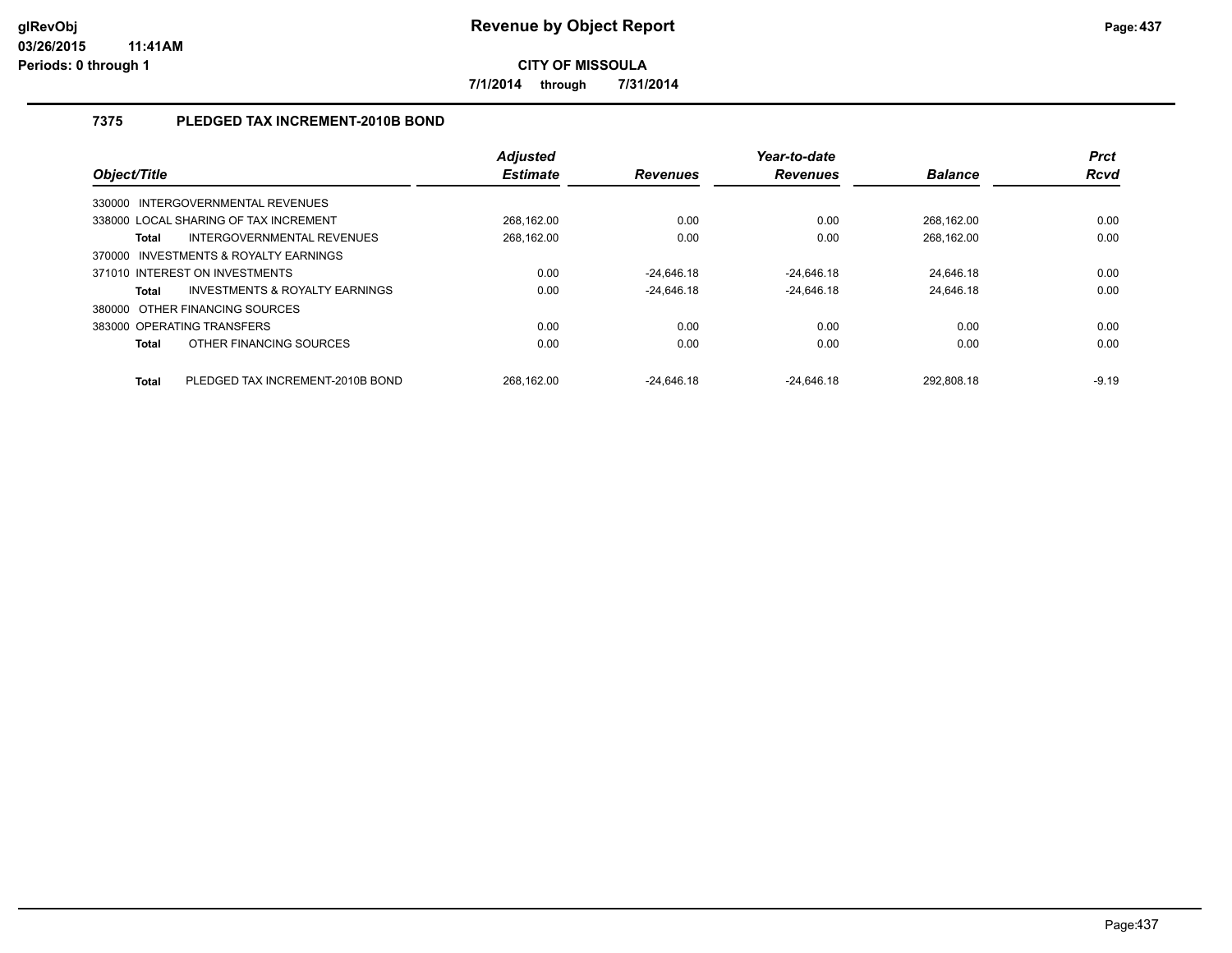**7/1/2014 through 7/31/2014**

# **7376 MPC 2010A BONDS DEBT INTEREST**

#### **7376 MPC 2010A BONDS DEBT INTEREST**

|                            |                                           | <b>Adjusted</b> |                 | Year-to-date    |                | <b>Prct</b> |
|----------------------------|-------------------------------------------|-----------------|-----------------|-----------------|----------------|-------------|
| Object/Title               |                                           | <b>Estimate</b> | <b>Revenues</b> | <b>Revenues</b> | <b>Balance</b> | <b>Rcvd</b> |
|                            | 370000 INVESTMENTS & ROYALTY EARNINGS     |                 |                 |                 |                |             |
|                            | 371010 INTEREST ON INVESTMENTS            | 0.00            | 0.00            | 0.00            | 0.00           | 0.00        |
| Total                      | <b>INVESTMENTS &amp; ROYALTY EARNINGS</b> | 0.00            | 0.00            | 0.00            | 0.00           | 0.00        |
|                            | 380000 OTHER FINANCING SOURCES            |                 |                 |                 |                |             |
| 381009 TRANSFERS IN        |                                           | 0.00            | 0.00            | 0.00            | 0.00           | 0.00        |
| 381010 BOND PROCEEDS       |                                           | 0.00            | 0.00            | 0.00            | 0.00           | 0.00        |
| 383000 OPERATING TRANSFERS |                                           | 0.00            | 0.00            | 0.00            | 0.00           | 0.00        |
| Total                      | OTHER FINANCING SOURCES                   | 0.00            | 0.00            | 0.00            | 0.00           | 0.00        |
|                            |                                           |                 |                 |                 |                |             |
| <b>Total</b>               | MPC 2010A BONDS DEBT INTEREST             | 0.00            | 0.00            | 0.00            | 0.00           | 0.00        |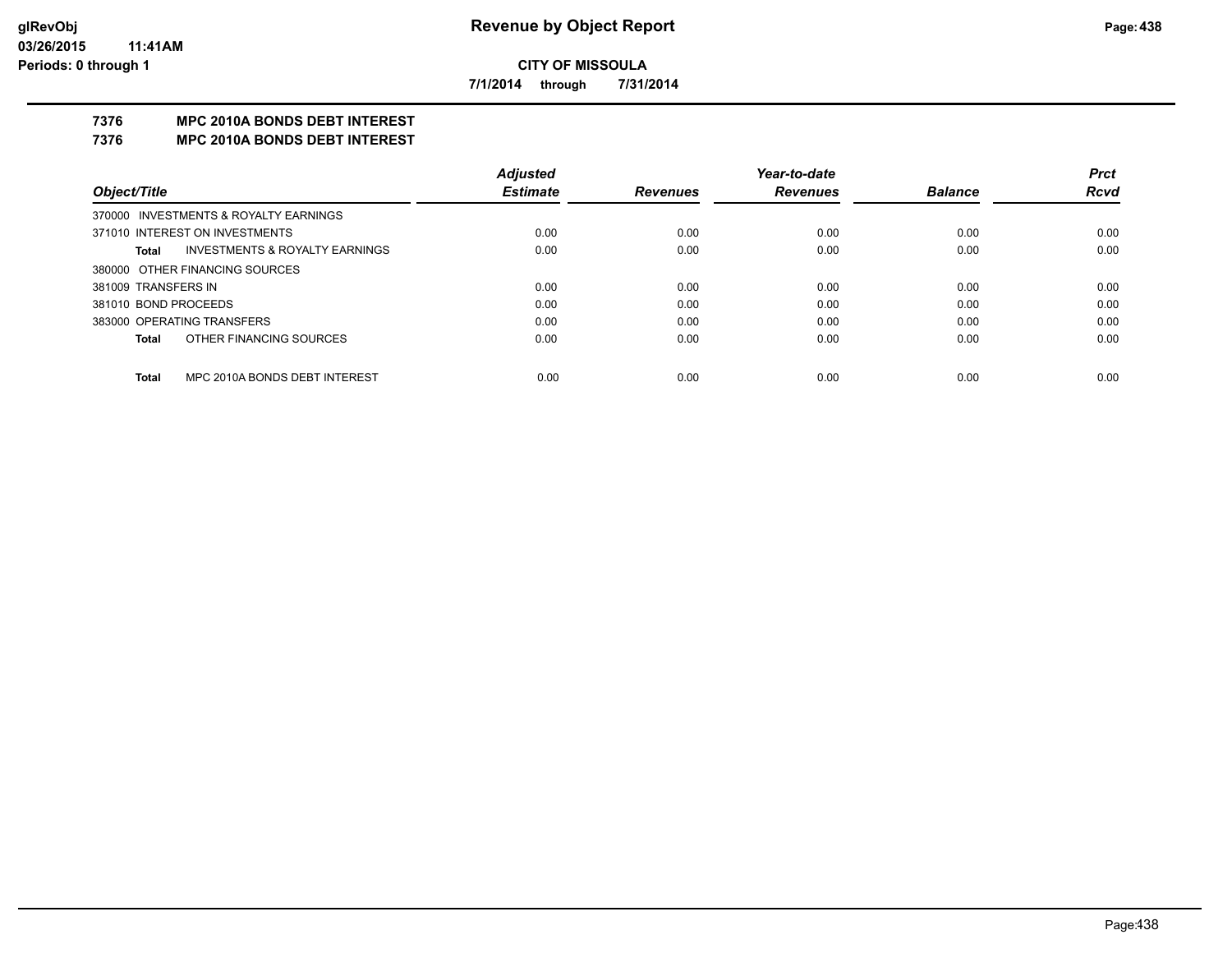**7/1/2014 through 7/31/2014**

# **7376 MPC 2010A BONDS DEBT INTEREST**

|                                               | <b>Adjusted</b> |                 | Year-to-date    |                | <b>Prct</b> |
|-----------------------------------------------|-----------------|-----------------|-----------------|----------------|-------------|
| Object/Title                                  | <b>Estimate</b> | <b>Revenues</b> | <b>Revenues</b> | <b>Balance</b> | <b>Rcvd</b> |
| 370000 INVESTMENTS & ROYALTY EARNINGS         |                 |                 |                 |                |             |
| 371010 INTEREST ON INVESTMENTS                | 0.00            | 0.00            | 0.00            | 0.00           | 0.00        |
| INVESTMENTS & ROYALTY EARNINGS<br>Total       | 0.00            | 0.00            | 0.00            | 0.00           | 0.00        |
| 380000 OTHER FINANCING SOURCES                |                 |                 |                 |                |             |
| 381009 TRANSFERS IN                           | 0.00            | 0.00            | 0.00            | 0.00           | 0.00        |
| 381010 BOND PROCEEDS                          | 0.00            | 0.00            | 0.00            | 0.00           | 0.00        |
| 383000 OPERATING TRANSFERS                    | 0.00            | 0.00            | 0.00            | 0.00           | 0.00        |
| OTHER FINANCING SOURCES<br>Total              | 0.00            | 0.00            | 0.00            | 0.00           | 0.00        |
| MPC 2010A BONDS DEBT INTEREST<br><b>Total</b> | 0.00            | 0.00            | 0.00            | 0.00           | 0.00        |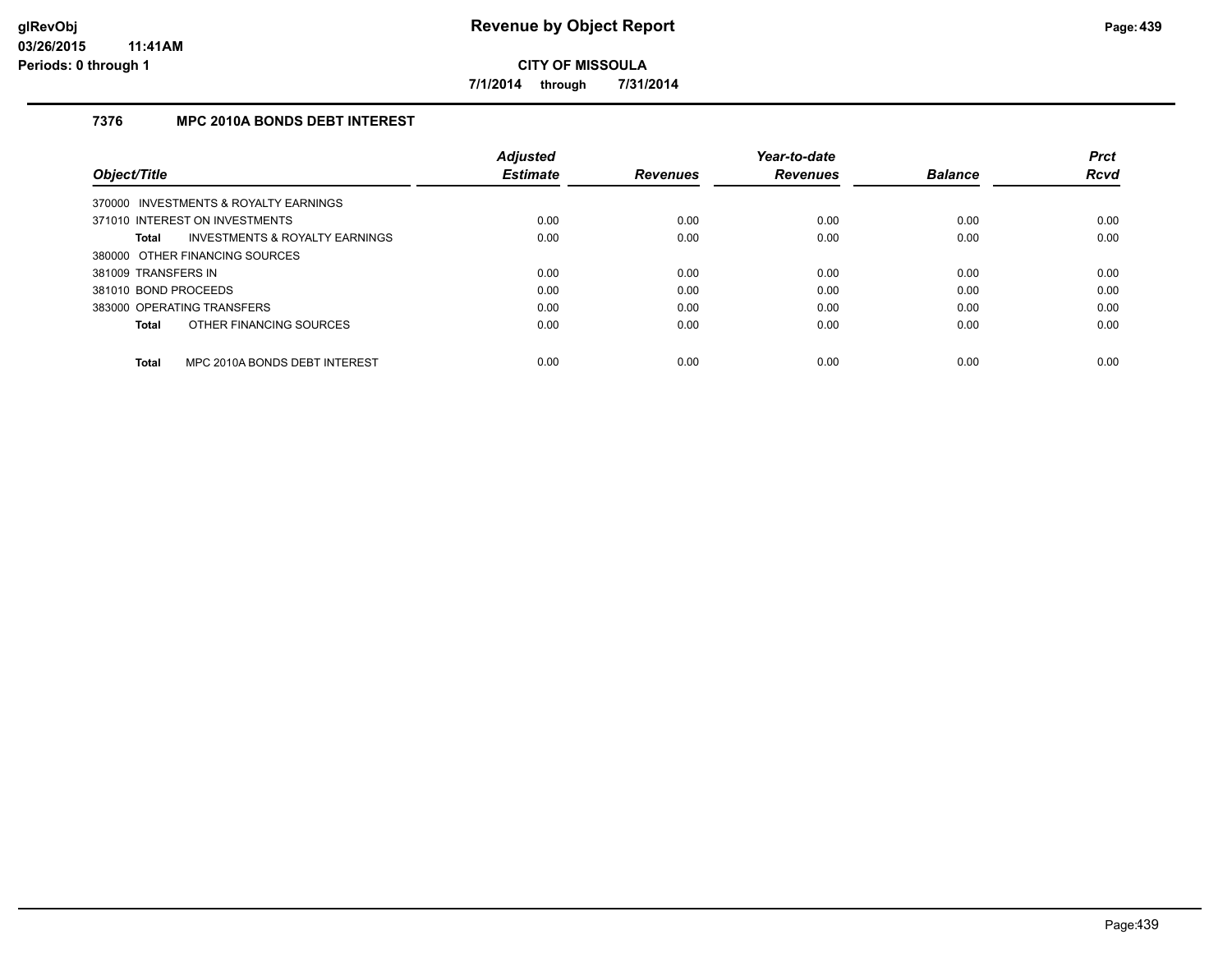**7/1/2014 through 7/31/2014**

# **7377 MPC 2010A BONDS SINKING FUND**

**7377 MPC 2010A BONDS SINKING FUND**

|                      |                                           | <b>Adjusted</b> |                 | Year-to-date    |                | <b>Prct</b> |
|----------------------|-------------------------------------------|-----------------|-----------------|-----------------|----------------|-------------|
| Object/Title         |                                           | <b>Estimate</b> | <b>Revenues</b> | <b>Revenues</b> | <b>Balance</b> | Rcvd        |
|                      | 370000 INVESTMENTS & ROYALTY EARNINGS     |                 |                 |                 |                |             |
|                      | 371010 INTEREST ON INVESTMENTS            | 0.00            | 0.00            | 0.00            | 0.00           | 0.00        |
| Total                | <b>INVESTMENTS &amp; ROYALTY EARNINGS</b> | 0.00            | 0.00            | 0.00            | 0.00           | 0.00        |
|                      | 380000 OTHER FINANCING SOURCES            |                 |                 |                 |                |             |
| 381009 TRANSFERS IN  |                                           | 0.00            | 0.00            | 0.00            | 0.00           | 0.00        |
| 381010 BOND PROCEEDS |                                           | 0.00            | 0.00            | 0.00            | 0.00           | 0.00        |
|                      | 383000 OPERATING TRANSFERS                | 0.00            | 0.00            | 0.00            | 0.00           | 0.00        |
| Total                | OTHER FINANCING SOURCES                   | 0.00            | 0.00            | 0.00            | 0.00           | 0.00        |
| <b>Total</b>         | MPC 2010A BONDS SINKING FUND              | 0.00            | 0.00            | 0.00            | 0.00           | 0.00        |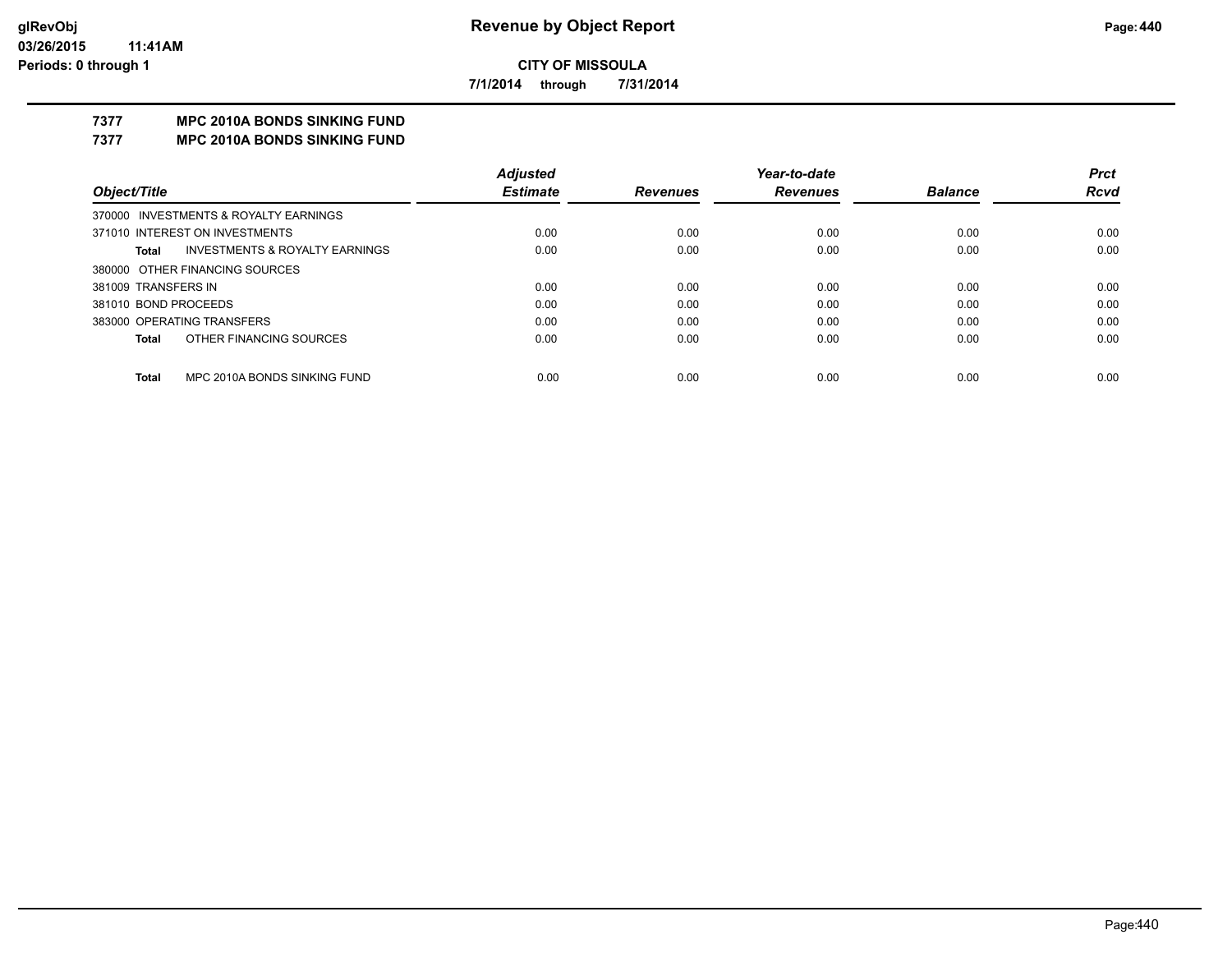**7/1/2014 through 7/31/2014**

# **7377 MPC 2010A BONDS SINKING FUND**

|                                                | <b>Adiusted</b> |                 | Year-to-date    |                | <b>Prct</b> |
|------------------------------------------------|-----------------|-----------------|-----------------|----------------|-------------|
| Object/Title                                   | <b>Estimate</b> | <b>Revenues</b> | <b>Revenues</b> | <b>Balance</b> | <b>Rcvd</b> |
| 370000 INVESTMENTS & ROYALTY EARNINGS          |                 |                 |                 |                |             |
| 371010 INTEREST ON INVESTMENTS                 | 0.00            | 0.00            | 0.00            | 0.00           | 0.00        |
| INVESTMENTS & ROYALTY EARNINGS<br><b>Total</b> | 0.00            | 0.00            | 0.00            | 0.00           | 0.00        |
| 380000 OTHER FINANCING SOURCES                 |                 |                 |                 |                |             |
| 381009 TRANSFERS IN                            | 0.00            | 0.00            | 0.00            | 0.00           | 0.00        |
| 381010 BOND PROCEEDS                           | 0.00            | 0.00            | 0.00            | 0.00           | 0.00        |
| 383000 OPERATING TRANSFERS                     | 0.00            | 0.00            | 0.00            | 0.00           | 0.00        |
| OTHER FINANCING SOURCES<br><b>Total</b>        | 0.00            | 0.00            | 0.00            | 0.00           | 0.00        |
|                                                |                 |                 |                 |                |             |
| MPC 2010A BONDS SINKING FUND<br><b>Total</b>   | 0.00            | 0.00            | 0.00            | 0.00           | 0.00        |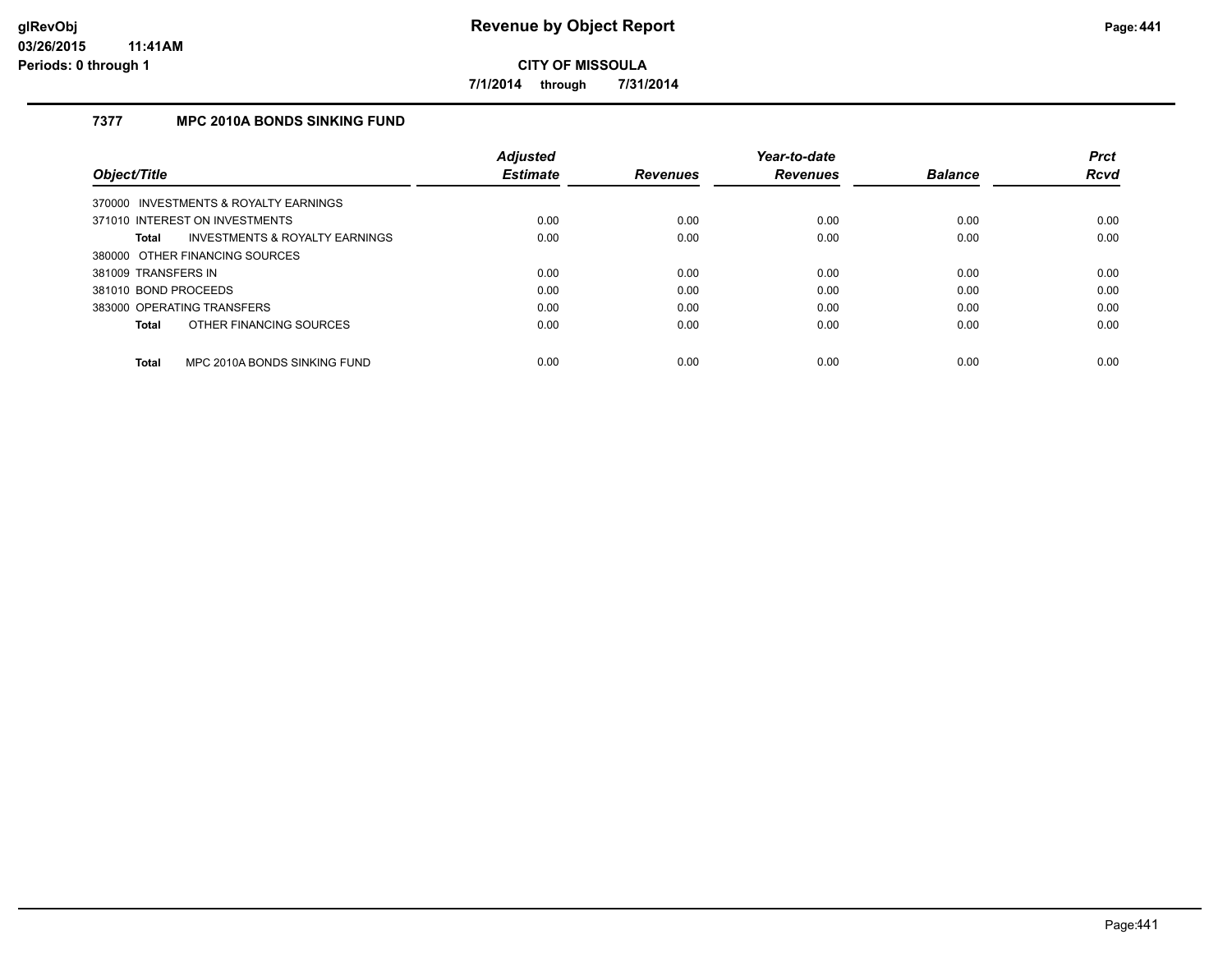**7/1/2014 through 7/31/2014**

#### **7378 MPC 2010A BOND RESERVE**

**7378 MPC 2010A BOND RESERVE**

|                                                    | <b>Adjusted</b> |                 | Year-to-date    |                | <b>Prct</b> |
|----------------------------------------------------|-----------------|-----------------|-----------------|----------------|-------------|
| Object/Title                                       | <b>Estimate</b> | <b>Revenues</b> | <b>Revenues</b> | <b>Balance</b> | <b>Rcvd</b> |
| 370000 INVESTMENTS & ROYALTY EARNINGS              |                 |                 |                 |                |             |
| 371010 INTEREST ON INVESTMENTS                     | 0.00            | 0.00            | 0.00            | 0.00           | 0.00        |
| <b>INVESTMENTS &amp; ROYALTY EARNINGS</b><br>Total | 0.00            | 0.00            | 0.00            | 0.00           | 0.00        |
| 380000 OTHER FINANCING SOURCES                     |                 |                 |                 |                |             |
| 381009 TRANSFERS IN                                | 0.00            | 0.00            | 0.00            | 0.00           | 0.00        |
| 381010 BOND PROCEEDS                               | 0.00            | 0.00            | 0.00            | 0.00           | 0.00        |
| 383000 OPERATING TRANSFERS                         | 0.00            | 0.00            | 0.00            | 0.00           | 0.00        |
| OTHER FINANCING SOURCES<br><b>Total</b>            | 0.00            | 0.00            | 0.00            | 0.00           | 0.00        |
|                                                    |                 |                 |                 |                |             |
| MPC 2010A BOND RESERVE<br>Total                    | 0.00            | 0.00            | 0.00            | 0.00           | 0.00        |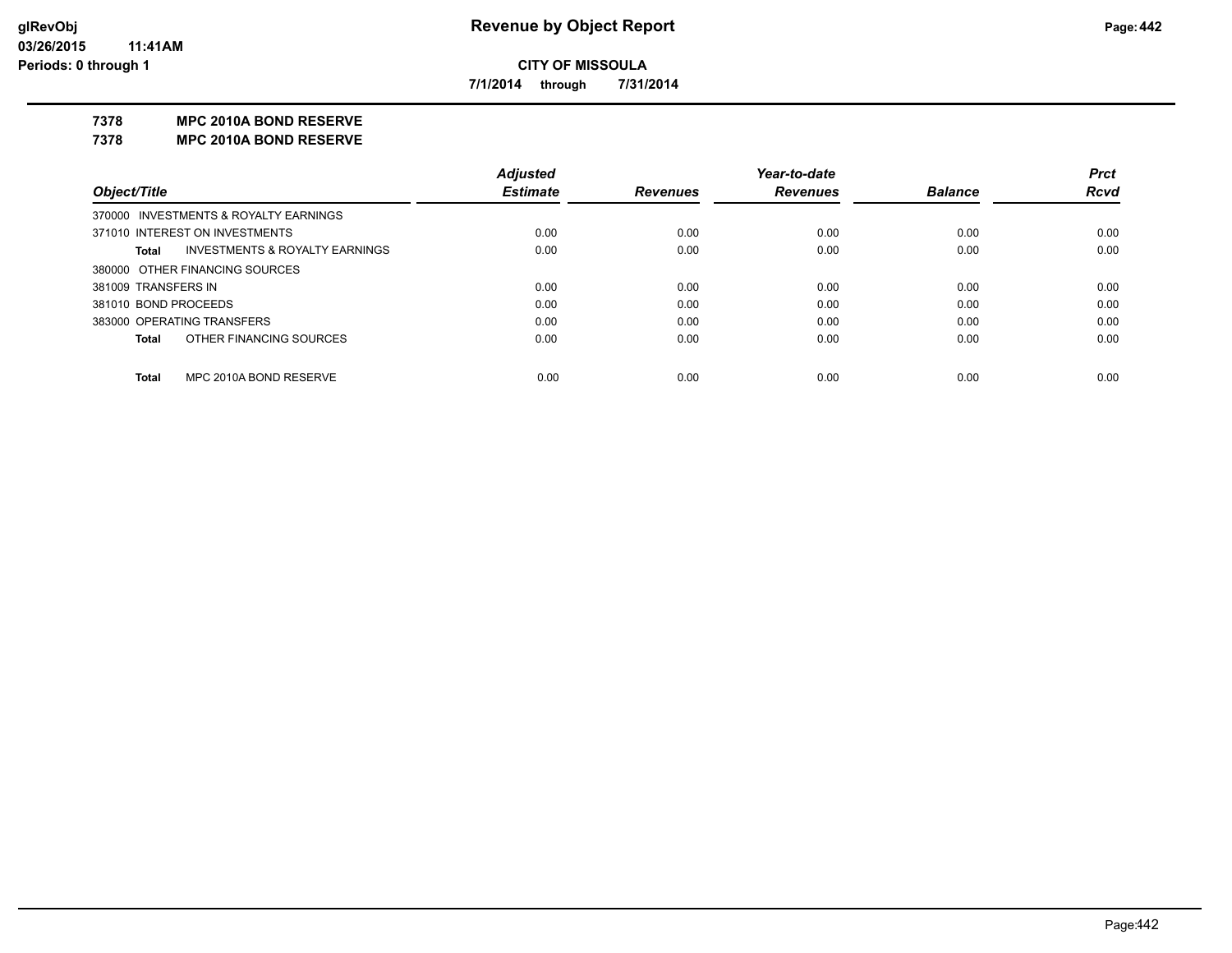**7/1/2014 through 7/31/2014**

# **7378 MPC 2010A BOND RESERVE**

|                                         | <b>Adjusted</b> |                 | Year-to-date    |                | <b>Prct</b> |
|-----------------------------------------|-----------------|-----------------|-----------------|----------------|-------------|
| Object/Title                            | <b>Estimate</b> | <b>Revenues</b> | <b>Revenues</b> | <b>Balance</b> | <b>Rcvd</b> |
| 370000 INVESTMENTS & ROYALTY EARNINGS   |                 |                 |                 |                |             |
| 371010 INTEREST ON INVESTMENTS          | 0.00            | 0.00            | 0.00            | 0.00           | 0.00        |
| INVESTMENTS & ROYALTY EARNINGS<br>Total | 0.00            | 0.00            | 0.00            | 0.00           | 0.00        |
| 380000 OTHER FINANCING SOURCES          |                 |                 |                 |                |             |
| 381009 TRANSFERS IN                     | 0.00            | 0.00            | 0.00            | 0.00           | 0.00        |
| 381010 BOND PROCEEDS                    | 0.00            | 0.00            | 0.00            | 0.00           | 0.00        |
| 383000 OPERATING TRANSFERS              | 0.00            | 0.00            | 0.00            | 0.00           | 0.00        |
| OTHER FINANCING SOURCES<br>Total        | 0.00            | 0.00            | 0.00            | 0.00           | 0.00        |
| MPC 2010A BOND RESERVE<br><b>Total</b>  | 0.00            | 0.00            | 0.00            | 0.00           | 0.00        |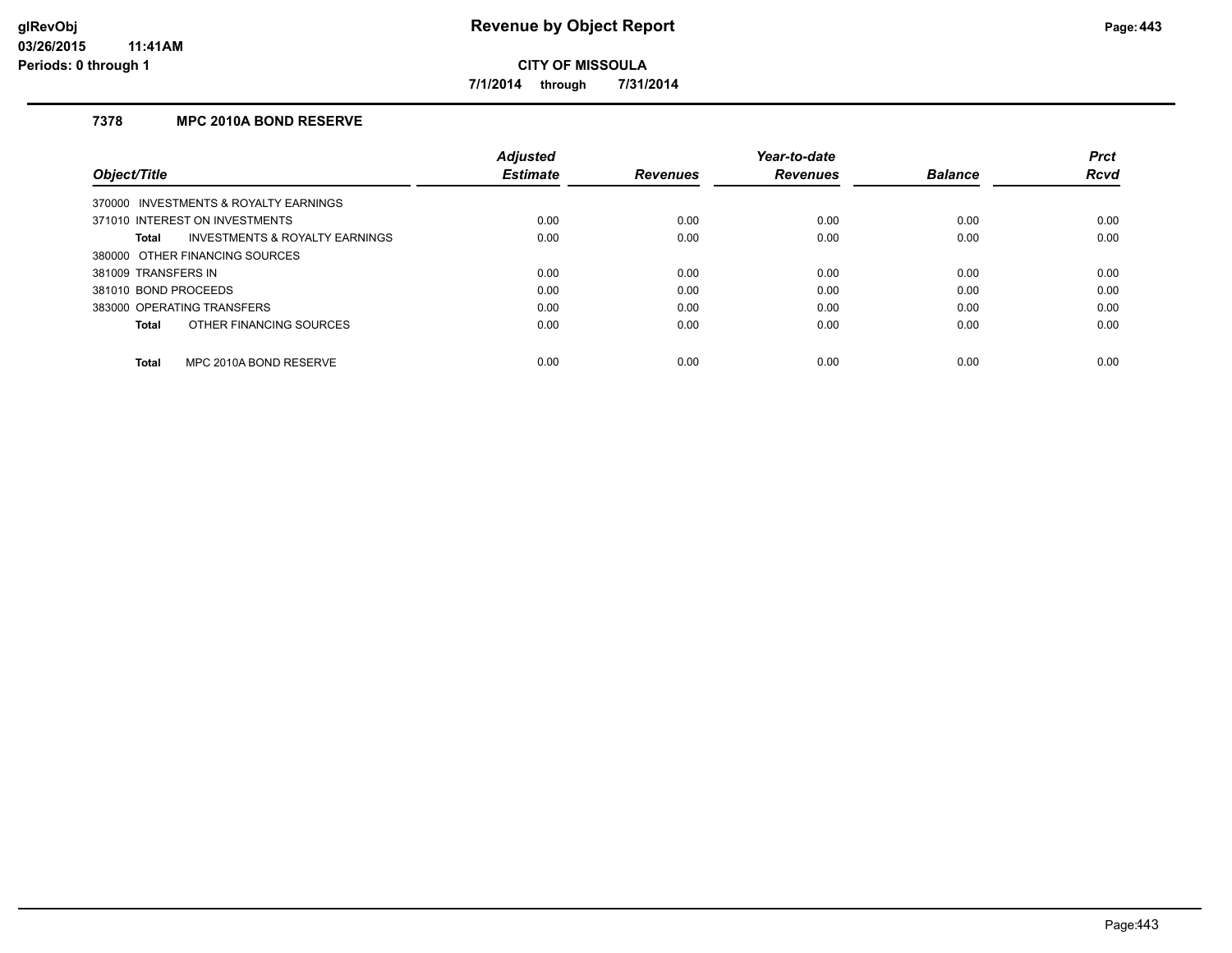**7/1/2014 through 7/31/2014**

# **7379 MPC 2010A BOND CONSTRUCTION**

#### **7379 MPC 2010A BOND CONSTRUCTION**

|                      |                                       | <b>Adjusted</b> |                 | Year-to-date    |                | <b>Prct</b> |
|----------------------|---------------------------------------|-----------------|-----------------|-----------------|----------------|-------------|
| Object/Title         |                                       | <b>Estimate</b> | <b>Revenues</b> | <b>Revenues</b> | <b>Balance</b> | <b>Rcvd</b> |
|                      | 370000 INVESTMENTS & ROYALTY EARNINGS |                 |                 |                 |                |             |
|                      | 371010 INTEREST ON INVESTMENTS        | 0.00            | 0.00            | 0.00            | 0.00           | 0.00        |
| Total                | INVESTMENTS & ROYALTY EARNINGS        | 0.00            | 0.00            | 0.00            | 0.00           | 0.00        |
|                      | 380000 OTHER FINANCING SOURCES        |                 |                 |                 |                |             |
| 381009 TRANSFERS IN  |                                       | 0.00            | 0.00            | 0.00            | 0.00           | 0.00        |
| 381010 BOND PROCEEDS |                                       | 0.00            | 0.00            | 0.00            | 0.00           | 0.00        |
|                      | 383000 OPERATING TRANSFERS            | 0.00            | 0.00            | 0.00            | 0.00           | 0.00        |
| <b>Total</b>         | OTHER FINANCING SOURCES               | 0.00            | 0.00            | 0.00            | 0.00           | 0.00        |
|                      |                                       |                 |                 |                 |                |             |
| <b>Total</b>         | MPC 2010A BOND CONSTRUCTION           | 0.00            | 0.00            | 0.00            | 0.00           | 0.00        |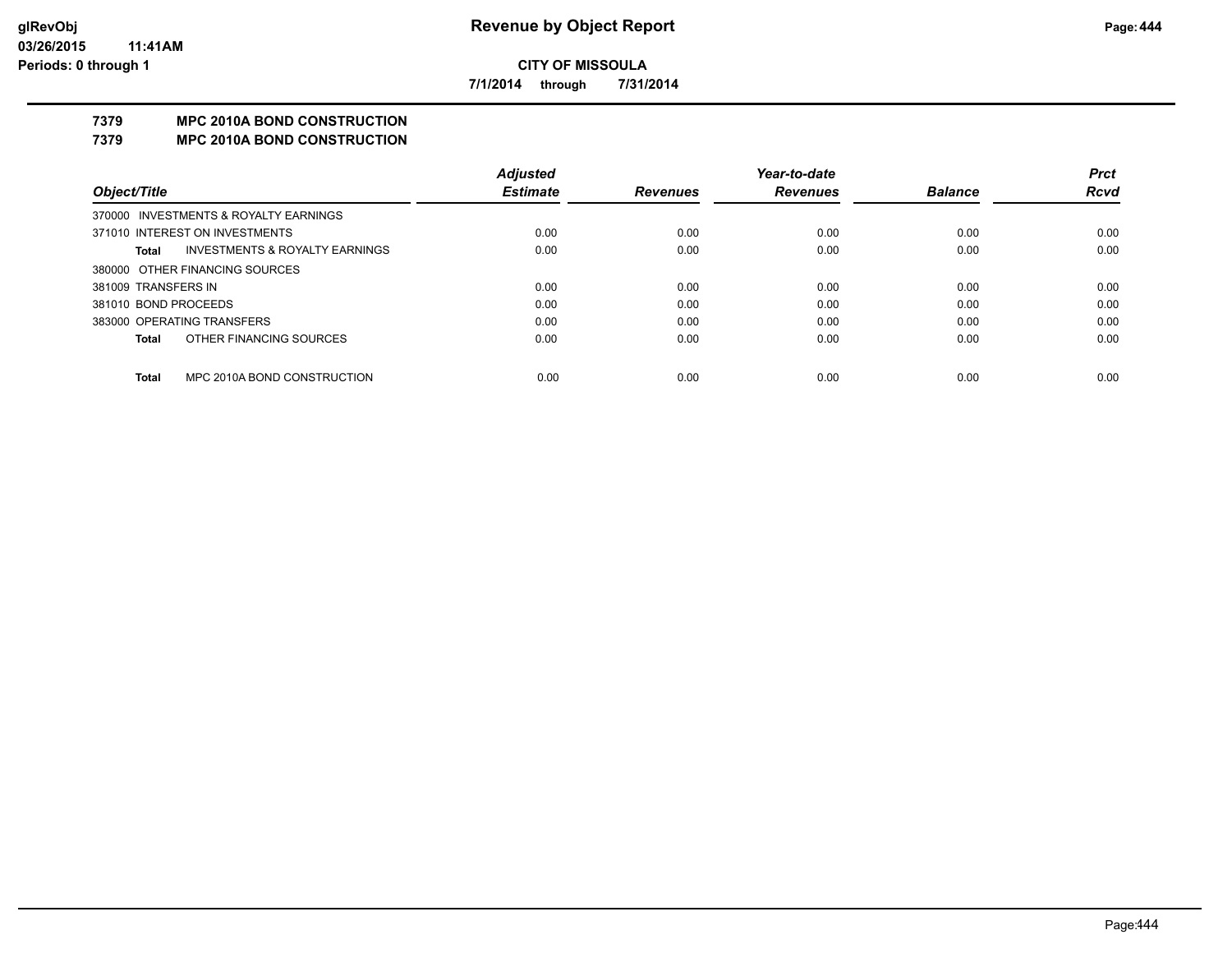**7/1/2014 through 7/31/2014**

# **7379 MPC 2010A BOND CONSTRUCTION**

|                                                    | <b>Adjusted</b> |                 | Year-to-date    |                | <b>Prct</b> |
|----------------------------------------------------|-----------------|-----------------|-----------------|----------------|-------------|
| Object/Title                                       | <b>Estimate</b> | <b>Revenues</b> | <b>Revenues</b> | <b>Balance</b> | <b>Rcvd</b> |
| 370000 INVESTMENTS & ROYALTY EARNINGS              |                 |                 |                 |                |             |
| 371010 INTEREST ON INVESTMENTS                     | 0.00            | 0.00            | 0.00            | 0.00           | 0.00        |
| <b>INVESTMENTS &amp; ROYALTY EARNINGS</b><br>Total | 0.00            | 0.00            | 0.00            | 0.00           | 0.00        |
| 380000 OTHER FINANCING SOURCES                     |                 |                 |                 |                |             |
| 381009 TRANSFERS IN                                | 0.00            | 0.00            | 0.00            | 0.00           | 0.00        |
| 381010 BOND PROCEEDS                               | 0.00            | 0.00            | 0.00            | 0.00           | 0.00        |
| 383000 OPERATING TRANSFERS                         | 0.00            | 0.00            | 0.00            | 0.00           | 0.00        |
| OTHER FINANCING SOURCES<br><b>Total</b>            | 0.00            | 0.00            | 0.00            | 0.00           | 0.00        |
| MPC 2010A BOND CONSTRUCTION<br><b>Total</b>        | 0.00            | 0.00            | 0.00            | 0.00           | 0.00        |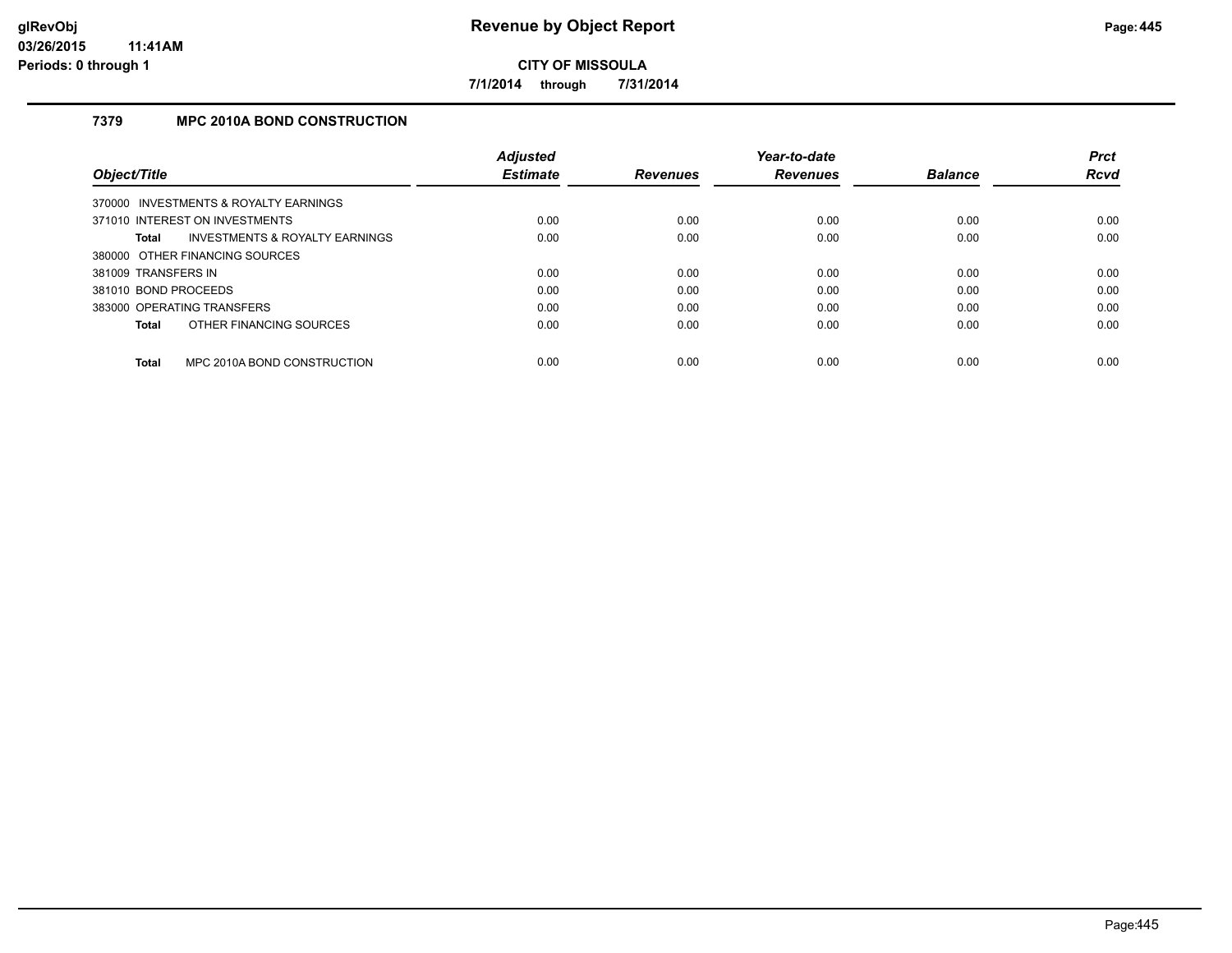**7/1/2014 through 7/31/2014**

# **7380 BUSINESS IMPROVEMENT DISTRICT**

#### **7380 BUSINESS IMPROVEMENT DISTRICT**

|                                                     | <b>Adjusted</b> |                 | Year-to-date    |                | <b>Prct</b> |
|-----------------------------------------------------|-----------------|-----------------|-----------------|----------------|-------------|
| Object/Title                                        | <b>Estimate</b> | <b>Revenues</b> | <b>Revenues</b> | <b>Balance</b> | <b>Rcvd</b> |
| TAXES/ASSESSMENTS<br>310000                         |                 |                 |                 |                |             |
| 311011 TAX INCREMENT                                | 364,322.00      | 0.00            | 0.00            | 364,322.00     | 0.00        |
| 312001 PENALTIES & INTEREST                         | 0.00            | 0.00            | 0.00            | 0.00           | 0.00        |
| TAXES/ASSESSMENTS<br>Total                          | 364,322.00      | 0.00            | 0.00            | 364,322.00     | 0.00        |
| <b>CHARGES FOR SERVICES</b><br>340000               |                 |                 |                 |                |             |
| <b>GARBAGE COLLECTION SERVICES</b><br>343041        | 5,000.00        | 1,953.17        | 1,953.17        | 3,046.83       | 39.06       |
| <b>CHARGES FOR SERVICES</b><br>Total                | 5,000.00        | 1,953.17        | 1,953.17        | 3,046.83       | 39.06       |
| MISCELLANEOUS REVENUES<br>360000                    |                 |                 |                 |                |             |
| 363010 LIGHTING ASSESSMENTS                         | 0.00            | 0.00            | 0.00            | 0.00           | 0.00        |
| 363020 PROPERTY ASSESSMENTS                         | 0.00            | 0.00            | 0.00            | 0.00           | 0.00        |
| MISCELLANEOUS REVENUES<br><b>Total</b>              | 0.00            | 0.00            | 0.00            | 0.00           | 0.00        |
| <b>INVESTMENTS &amp; ROYALTY EARNINGS</b><br>370000 |                 |                 |                 |                |             |
| 371010 INTEREST ON INVESTMENTS                      | 0.00            | 0.00            | 0.00            | 0.00           | 0.00        |
| 371020 GAIN/LOSS IN MARKET VALUE OF INVESTMENTS     | 0.00            | 0.00            | 0.00            | 0.00           | 0.00        |
| <b>INVESTMENTS &amp; ROYALTY EARNINGS</b><br>Total  | 0.00            | 0.00            | 0.00            | 0.00           | 0.00        |
| <b>BUSINESS IMPROVEMENT DISTRICT</b><br>Total       | 369,322.00      | 1,953.17        | 1,953.17        | 367,368.83     | 0.53        |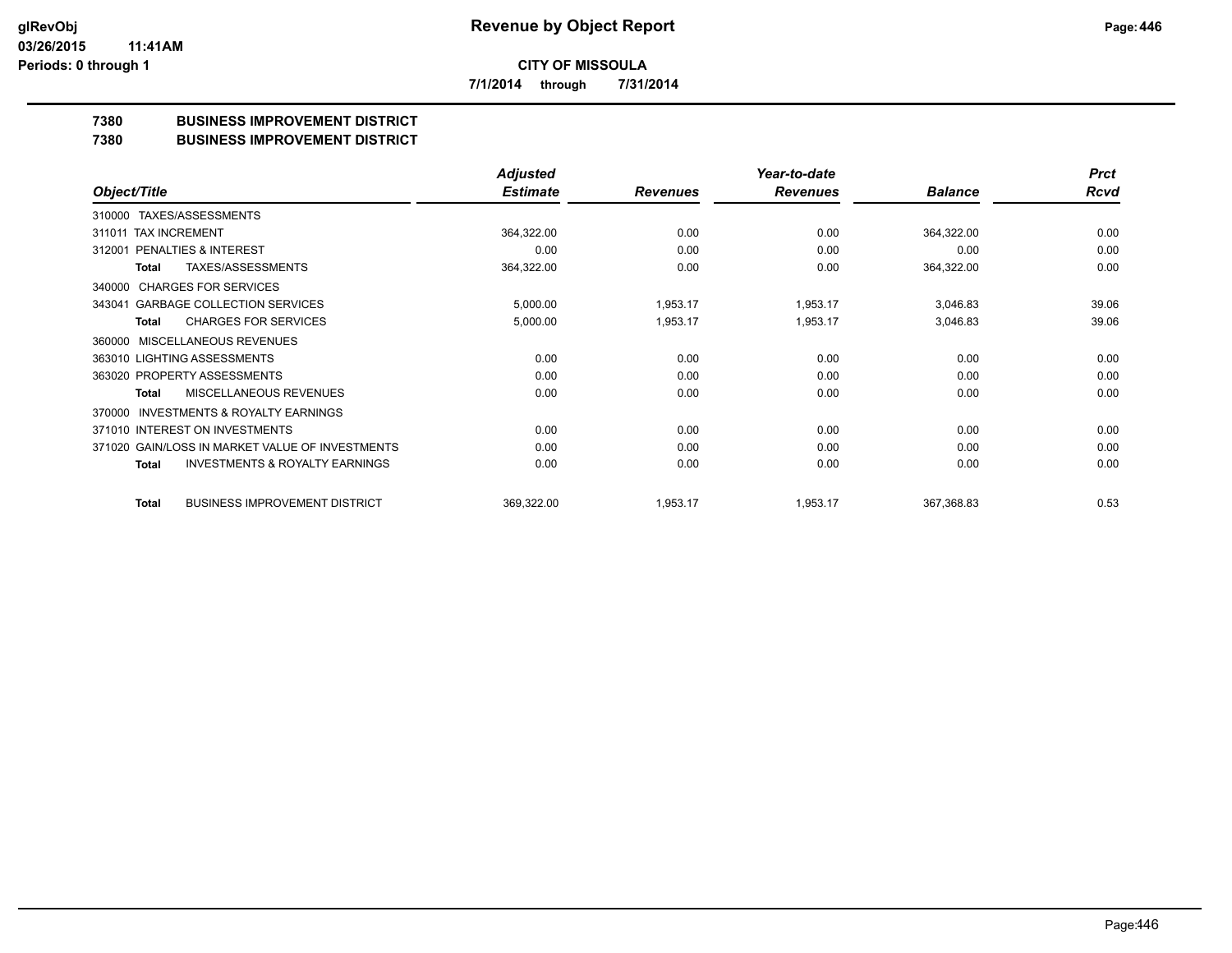**7/1/2014 through 7/31/2014**

# **7380 BUSINESS IMPROVEMENT DISTRICT**

|                                                           | <b>Adjusted</b> |                 | Year-to-date    |                | <b>Prct</b> |
|-----------------------------------------------------------|-----------------|-----------------|-----------------|----------------|-------------|
| Object/Title                                              | <b>Estimate</b> | <b>Revenues</b> | <b>Revenues</b> | <b>Balance</b> | <b>Rcvd</b> |
| 310000 TAXES/ASSESSMENTS                                  |                 |                 |                 |                |             |
| 311011 TAX INCREMENT                                      | 364,322.00      | 0.00            | 0.00            | 364,322.00     | 0.00        |
| PENALTIES & INTEREST<br>312001                            | 0.00            | 0.00            | 0.00            | 0.00           | 0.00        |
| TAXES/ASSESSMENTS<br>Total                                | 364,322.00      | 0.00            | 0.00            | 364,322.00     | 0.00        |
| 340000 CHARGES FOR SERVICES                               |                 |                 |                 |                |             |
| 343041 GARBAGE COLLECTION SERVICES                        | 5,000.00        | 1,953.17        | 1,953.17        | 3,046.83       | 39.06       |
| <b>CHARGES FOR SERVICES</b><br><b>Total</b>               | 5,000.00        | 1,953.17        | 1,953.17        | 3,046.83       | 39.06       |
| MISCELLANEOUS REVENUES<br>360000                          |                 |                 |                 |                |             |
| 363010 LIGHTING ASSESSMENTS                               | 0.00            | 0.00            | 0.00            | 0.00           | 0.00        |
| 363020 PROPERTY ASSESSMENTS                               | 0.00            | 0.00            | 0.00            | 0.00           | 0.00        |
| <b>MISCELLANEOUS REVENUES</b><br><b>Total</b>             | 0.00            | 0.00            | 0.00            | 0.00           | 0.00        |
| <b>INVESTMENTS &amp; ROYALTY EARNINGS</b><br>370000       |                 |                 |                 |                |             |
| 371010 INTEREST ON INVESTMENTS                            | 0.00            | 0.00            | 0.00            | 0.00           | 0.00        |
| 371020 GAIN/LOSS IN MARKET VALUE OF INVESTMENT            | 0.00            | 0.00            | 0.00            | 0.00           | 0.00        |
| <b>INVESTMENTS &amp; ROYALTY EARNINGS</b><br><b>Total</b> | 0.00            | 0.00            | 0.00            | 0.00           | 0.00        |
| <b>BUSINESS IMPROVEMENT DISTRICT</b><br><b>Total</b>      | 369,322.00      | 1,953.17        | 1,953.17        | 367,368.83     | 0.53        |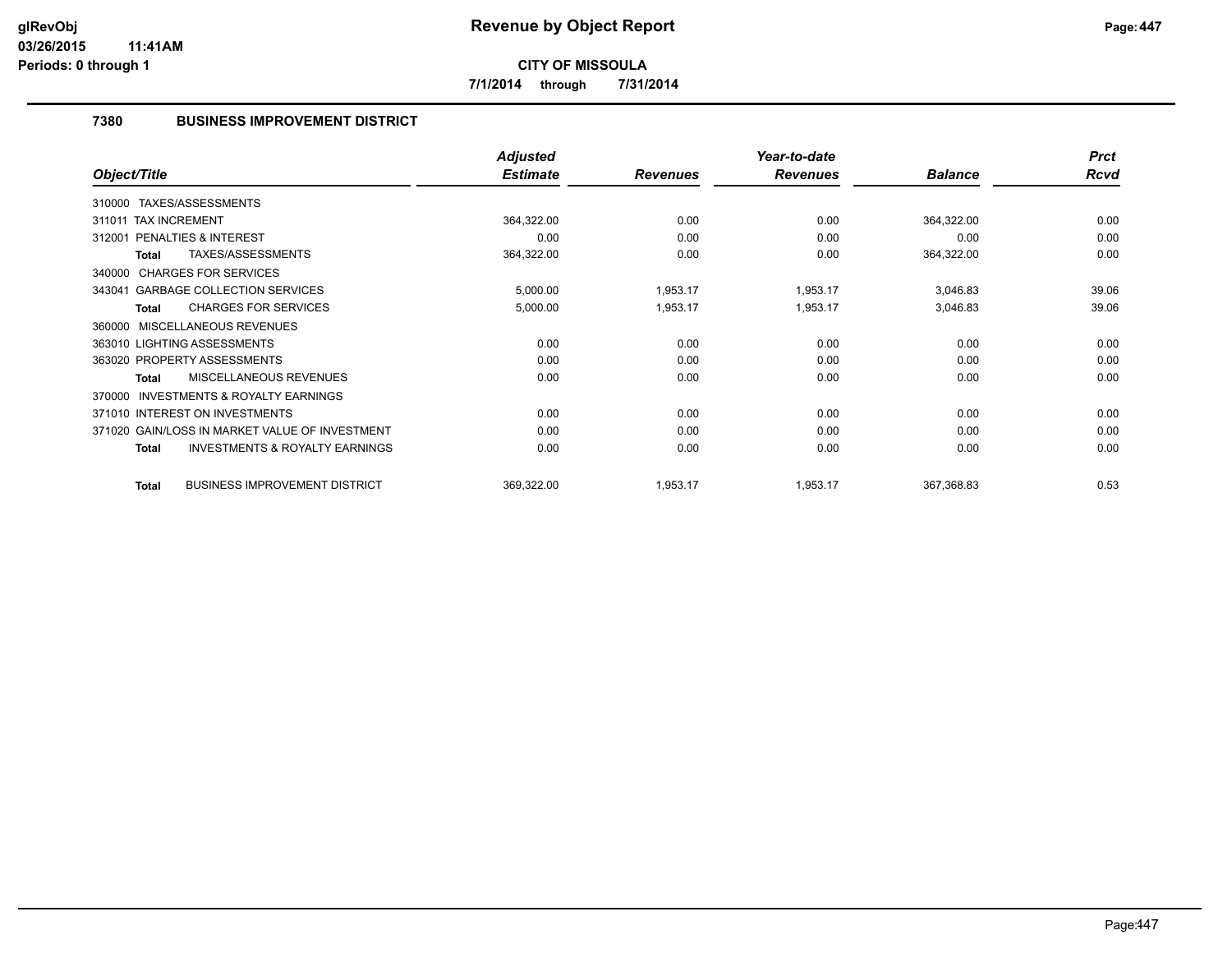**7/1/2014 through 7/31/2014**

#### **7381 TOURISM BUSINESS IMPROVEMENT DISTRICT 7381 TOURISM BUSINESS IMPROVEMENT DISTRICT**

|                                                    | <b>Adjusted</b> |                 | Year-to-date    |                | <b>Prct</b><br><b>Rcvd</b> |
|----------------------------------------------------|-----------------|-----------------|-----------------|----------------|----------------------------|
| Object/Title                                       | <b>Estimate</b> | <b>Revenues</b> | <b>Revenues</b> | <b>Balance</b> |                            |
| 310000 TAXES/ASSESSMENTS                           |                 |                 |                 |                |                            |
| 314100 TBID REVENUE                                | 620.494.00      | 21.550.00       | 21.550.00       | 598.944.00     | 3.47                       |
| TAXES/ASSESSMENTS<br>Total                         | 620.494.00      | 21.550.00       | 21.550.00       | 598.944.00     | 3.47                       |
| 370000 INVESTMENTS & ROYALTY EARNINGS              |                 |                 |                 |                |                            |
| 371010 INTEREST ON INVESTMENTS                     | 0.00            | 0.00            | 0.00            | 0.00           | 0.00                       |
| <b>INVESTMENTS &amp; ROYALTY EARNINGS</b><br>Total | 0.00            | 0.00            | 0.00            | 0.00           | 0.00                       |
| TOURISM BUSINESS IMPROVEMENT DISTRI<br>Total       | 620.494.00      | 21.550.00       | 21.550.00       | 598.944.00     | 3.47                       |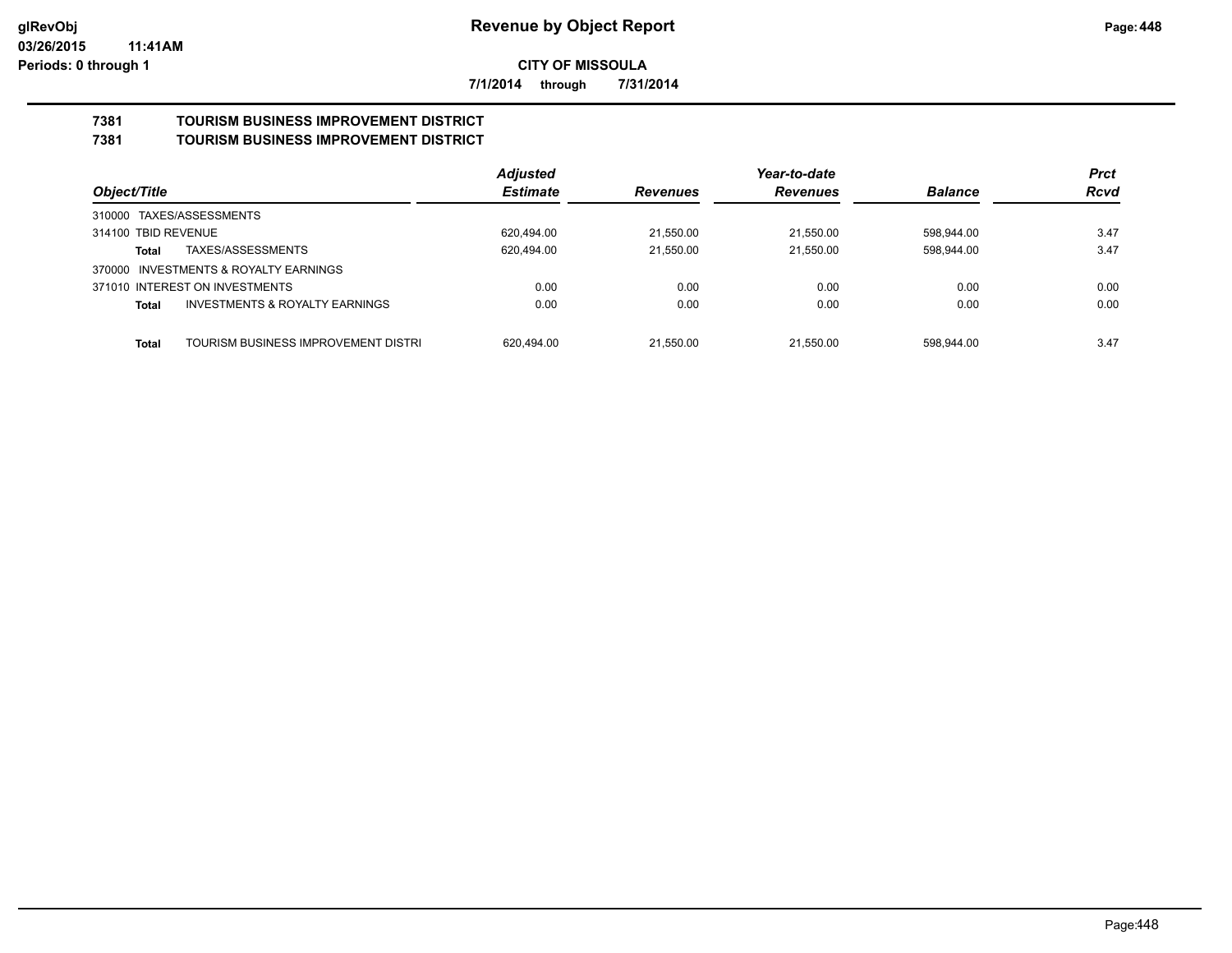**7/1/2014 through 7/31/2014**

# **7381 TOURISM BUSINESS IMPROVEMENT DISTRICT**

| Object/Title                                       | <b>Adjusted</b><br><b>Estimate</b> | <b>Revenues</b> | Year-to-date<br><b>Revenues</b> | <b>Balance</b> | <b>Prct</b><br><b>Rcvd</b> |
|----------------------------------------------------|------------------------------------|-----------------|---------------------------------|----------------|----------------------------|
| 310000 TAXES/ASSESSMENTS                           |                                    |                 |                                 |                |                            |
| 314100 TBID REVENUE                                | 620.494.00                         | 21.550.00       | 21.550.00                       | 598,944.00     | 3.47                       |
| TAXES/ASSESSMENTS<br><b>Total</b>                  | 620,494.00                         | 21,550.00       | 21,550.00                       | 598,944.00     | 3.47                       |
| 370000 INVESTMENTS & ROYALTY EARNINGS              |                                    |                 |                                 |                |                            |
| 371010 INTEREST ON INVESTMENTS                     | 0.00                               | 0.00            | 0.00                            | 0.00           | 0.00                       |
| INVESTMENTS & ROYALTY EARNINGS<br><b>Total</b>     | 0.00                               | 0.00            | 0.00                            | 0.00           | 0.00                       |
|                                                    |                                    |                 |                                 |                |                            |
| TOURISM BUSINESS IMPROVEMENT DISTR<br><b>Total</b> | 620.494.00                         | 21.550.00       | 21.550.00                       | 598.944.00     | 3.47                       |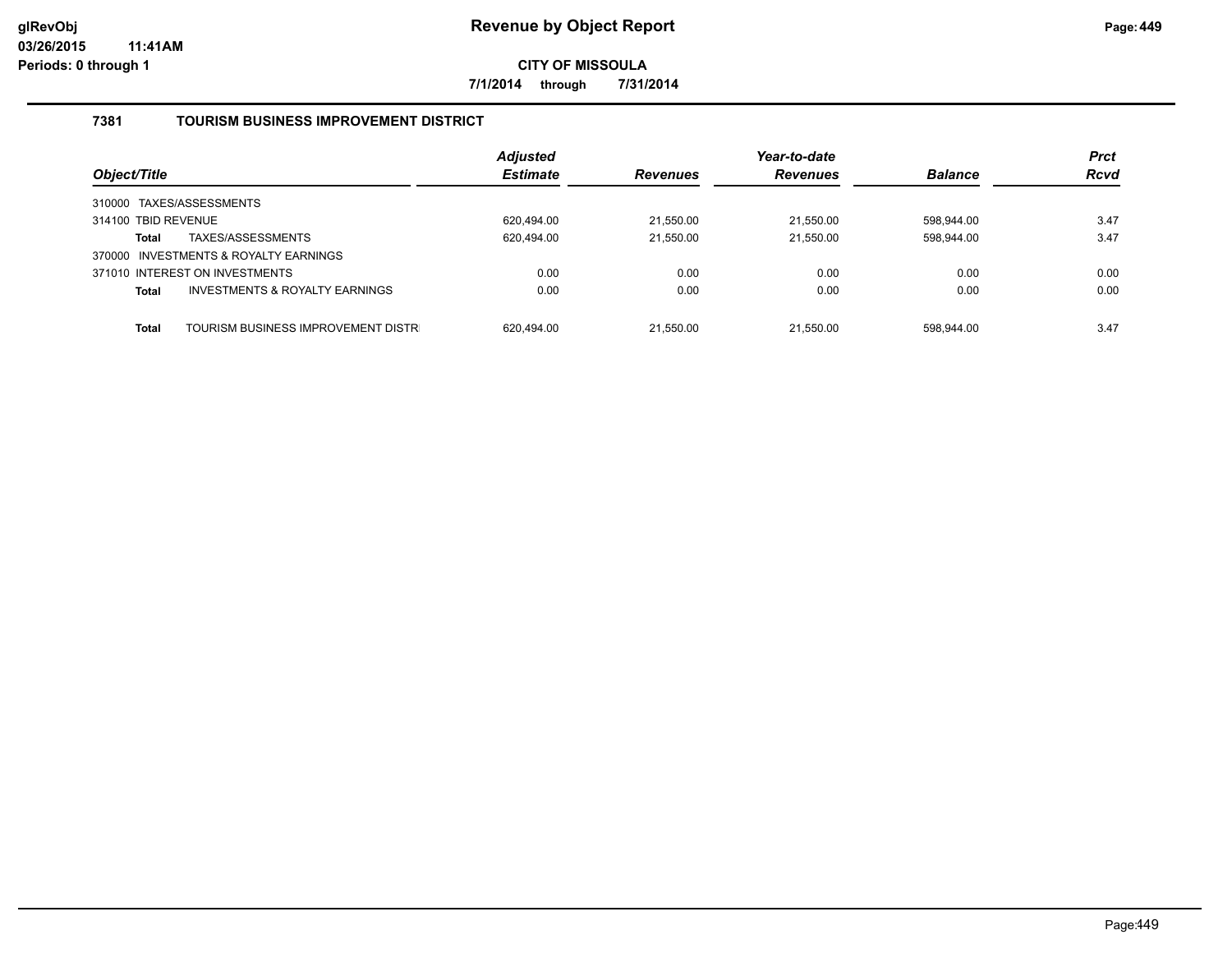**7/1/2014 through 7/31/2014**

**7382 5.75M TIF RESERVE**

**7382 5.75M TIF RESERVE**

|                                         | <b>Adjusted</b> |                 | Year-to-date    |                | <b>Prct</b> |
|-----------------------------------------|-----------------|-----------------|-----------------|----------------|-------------|
| Object/Title                            | <b>Estimate</b> | <b>Revenues</b> | <b>Revenues</b> | <b>Balance</b> | <b>Rcvd</b> |
| 370000 INVESTMENTS & ROYALTY EARNINGS   |                 |                 |                 |                |             |
| 371010 INTEREST ON INVESTMENTS          | 0.00            | 0.00            | 0.00            | 0.00           | 0.00        |
| INVESTMENTS & ROYALTY EARNINGS<br>Total | 0.00            | 0.00            | 0.00            | 0.00           | 0.00        |
| 380000 OTHER FINANCING SOURCES          |                 |                 |                 |                |             |
| 381025 BOND PROCEEDS                    | 0.00            | 0.00            | 0.00            | 0.00           | 0.00        |
| 383014 TRANS FR MRA                     | 0.00            | 0.00            | 0.00            | 0.00           | 0.00        |
| 383040 TRANSFER FROM CITY GRANTS        | 0.00            | 0.00            | 0.00            | 0.00           | 0.00        |
| OTHER FINANCING SOURCES<br>Total        | 0.00            | 0.00            | 0.00            | 0.00           | 0.00        |
|                                         |                 |                 |                 |                |             |
| 5.75M TIF RESERVE<br><b>Total</b>       | 0.00            | 0.00            | 0.00            | 0.00           | 0.00        |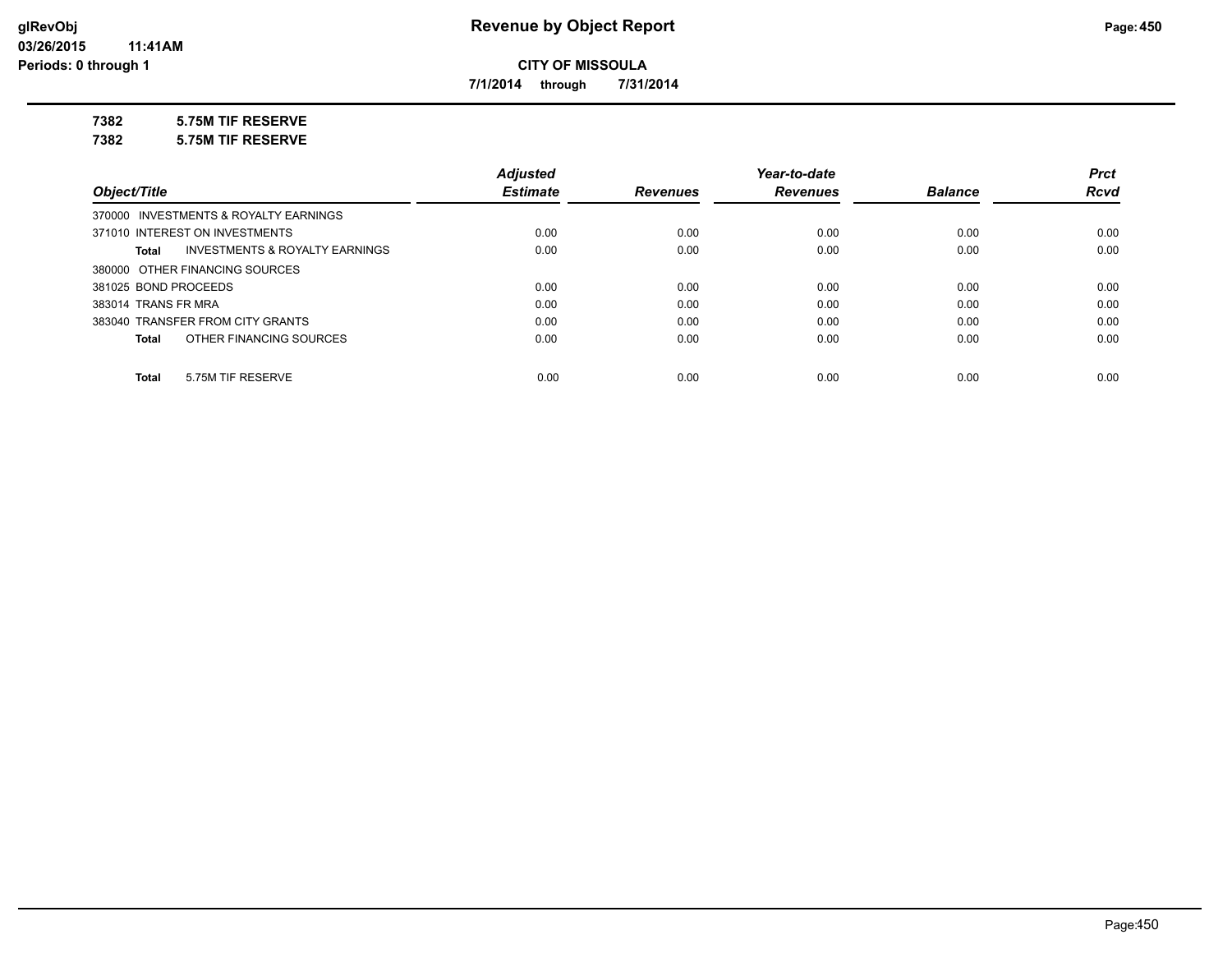**7/1/2014 through 7/31/2014**

#### **7382 5.75M TIF RESERVE**

|                                                    | <b>Adiusted</b> |                 | Year-to-date    |                | <b>Prct</b> |
|----------------------------------------------------|-----------------|-----------------|-----------------|----------------|-------------|
| Object/Title                                       | <b>Estimate</b> | <b>Revenues</b> | <b>Revenues</b> | <b>Balance</b> | Rcvd        |
| 370000 INVESTMENTS & ROYALTY EARNINGS              |                 |                 |                 |                |             |
| 371010 INTEREST ON INVESTMENTS                     | 0.00            | 0.00            | 0.00            | 0.00           | 0.00        |
| <b>INVESTMENTS &amp; ROYALTY EARNINGS</b><br>Total | 0.00            | 0.00            | 0.00            | 0.00           | 0.00        |
| 380000 OTHER FINANCING SOURCES                     |                 |                 |                 |                |             |
| 381025 BOND PROCEEDS                               | 0.00            | 0.00            | 0.00            | 0.00           | 0.00        |
| 383014 TRANS FR MRA                                | 0.00            | 0.00            | 0.00            | 0.00           | 0.00        |
| 383040 TRANSFER FROM CITY GRANTS                   | 0.00            | 0.00            | 0.00            | 0.00           | 0.00        |
| OTHER FINANCING SOURCES<br>Total                   | 0.00            | 0.00            | 0.00            | 0.00           | 0.00        |
|                                                    |                 |                 |                 |                |             |
| 5.75M TIF RESERVE<br><b>Total</b>                  | 0.00            | 0.00            | 0.00            | 0.00           | 0.00        |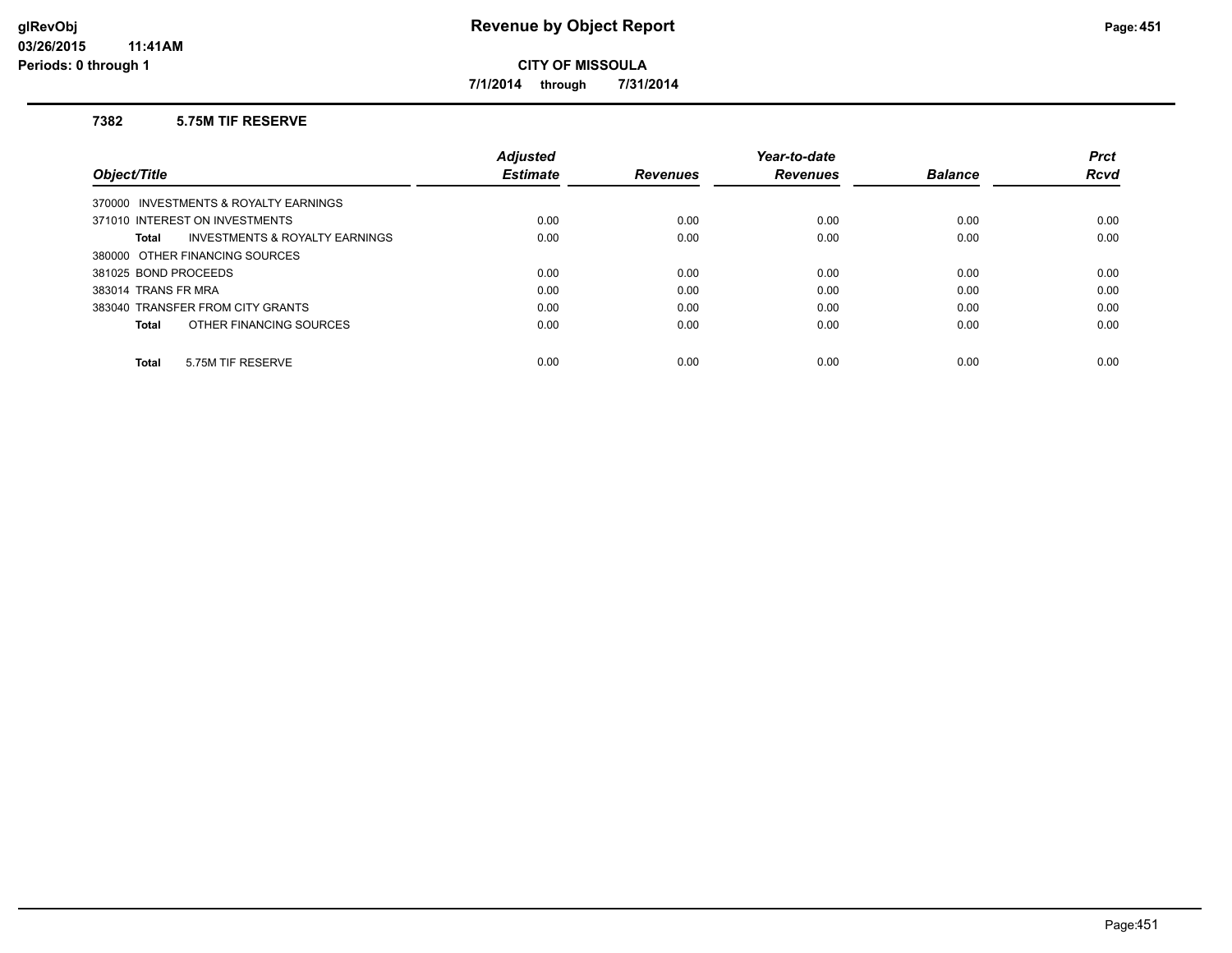**7/1/2014 through 7/31/2014**

# **7383 RIVERFRONT TRIANGLE URD**

**7383 RIVERFRONT TRIANGLE URD**

|                                            | <b>Adjusted</b> |                 | Year-to-date    |                | <b>Prct</b> |
|--------------------------------------------|-----------------|-----------------|-----------------|----------------|-------------|
| Object/Title                               | <b>Estimate</b> | <b>Revenues</b> | <b>Revenues</b> | <b>Balance</b> | <b>Rcvd</b> |
| 310000 TAXES/ASSESSMENTS                   |                 |                 |                 |                |             |
| 311011 TAX INCREMENT                       | 0.00            | 0.00            | 0.00            | 0.00           | 0.00        |
| 312001 PENALTIES & INTEREST                | 0.00            | 0.00            | 0.00            | 0.00           | 0.00        |
| TAXES/ASSESSMENTS<br>Total                 | 0.00            | 0.00            | 0.00            | 0.00           | 0.00        |
| 330000 INTERGOVERNMENTAL REVENUES          |                 |                 |                 |                |             |
| 335210 PERSONAL PROPERTY TAX REIMBURSEMENT | 4.494.00        | 0.00            | 0.00            | 4.494.00       | 0.00        |
| INTERGOVERNMENTAL REVENUES<br>Total        | 4,494.00        | 0.00            | 0.00            | 4,494.00       | 0.00        |
| 370000 INVESTMENTS & ROYALTY EARNINGS      |                 |                 |                 |                |             |
| 371010 INTEREST ON INVESTMENTS             | 0.00            | 0.00            | 0.00            | 0.00           | 0.00        |
| INVESTMENTS & ROYALTY EARNINGS<br>Total    | 0.00            | 0.00            | 0.00            | 0.00           | 0.00        |
| RIVERFRONT TRIANGLE URD<br>Total           | 4.494.00        | 0.00            | 0.00            | 4.494.00       | 0.00        |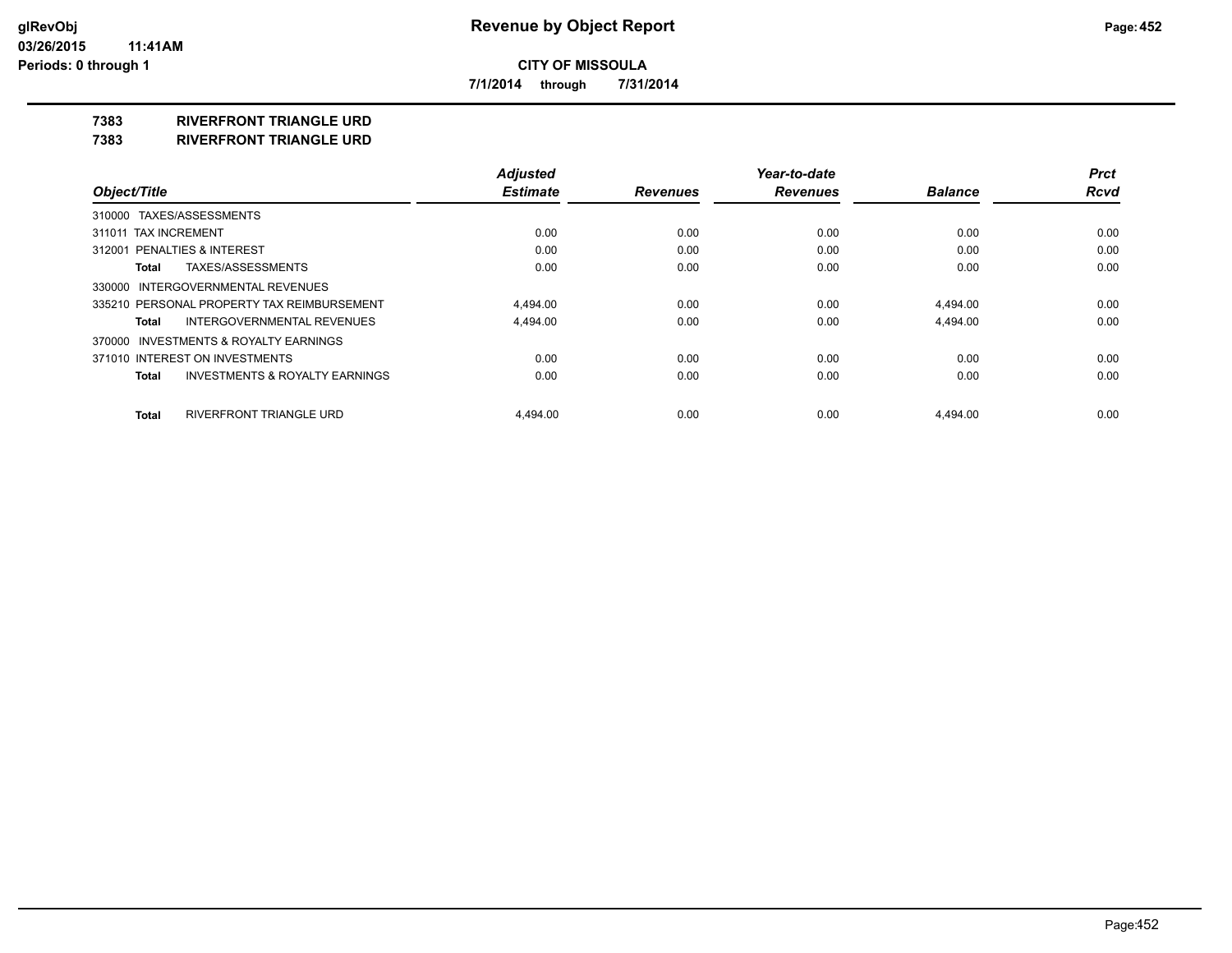**7/1/2014 through 7/31/2014**

# **7383 RIVERFRONT TRIANGLE URD**

| Object/Title                                       | <b>Adjusted</b><br><b>Estimate</b> | <b>Revenues</b> | Year-to-date<br><b>Revenues</b> | <b>Balance</b> | <b>Prct</b><br><b>Rcvd</b> |
|----------------------------------------------------|------------------------------------|-----------------|---------------------------------|----------------|----------------------------|
|                                                    |                                    |                 |                                 |                |                            |
| 310000 TAXES/ASSESSMENTS                           |                                    |                 |                                 |                |                            |
| 311011 TAX INCREMENT                               | 0.00                               | 0.00            | 0.00                            | 0.00           | 0.00                       |
| 312001 PENALTIES & INTEREST                        | 0.00                               | 0.00            | 0.00                            | 0.00           | 0.00                       |
| TAXES/ASSESSMENTS<br><b>Total</b>                  | 0.00                               | 0.00            | 0.00                            | 0.00           | 0.00                       |
| 330000 INTERGOVERNMENTAL REVENUES                  |                                    |                 |                                 |                |                            |
| 335210 PERSONAL PROPERTY TAX REIMBURSEMENT         | 4.494.00                           | 0.00            | 0.00                            | 4,494.00       | 0.00                       |
| INTERGOVERNMENTAL REVENUES<br>Total                | 4.494.00                           | 0.00            | 0.00                            | 4.494.00       | 0.00                       |
| 370000 INVESTMENTS & ROYALTY EARNINGS              |                                    |                 |                                 |                |                            |
| 371010 INTEREST ON INVESTMENTS                     | 0.00                               | 0.00            | 0.00                            | 0.00           | 0.00                       |
| <b>INVESTMENTS &amp; ROYALTY EARNINGS</b><br>Total | 0.00                               | 0.00            | 0.00                            | 0.00           | 0.00                       |
| <b>RIVERFRONT TRIANGLE URD</b><br><b>Total</b>     | 4.494.00                           | 0.00            | 0.00                            | 4.494.00       | 0.00                       |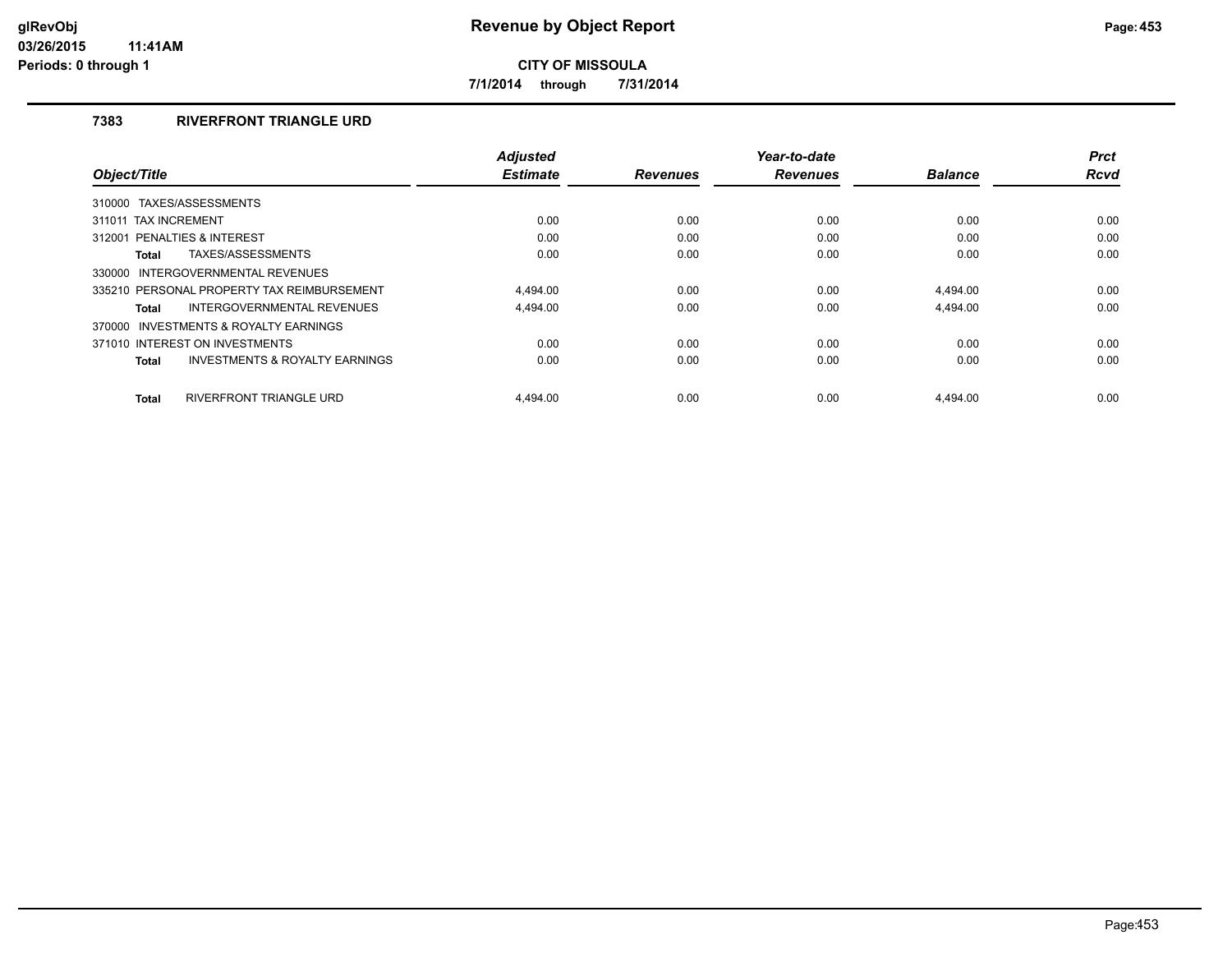**7/1/2014 through 7/31/2014**

# **7384 MILLSITE TAX INCREMENT FUND**

#### **7384 MILLSITE TAX INCREMENT FUND**

|                                                           | <b>Adjusted</b> |                 | Year-to-date    |                | <b>Prct</b> |
|-----------------------------------------------------------|-----------------|-----------------|-----------------|----------------|-------------|
| Object/Title                                              | <b>Estimate</b> | <b>Revenues</b> | <b>Revenues</b> | <b>Balance</b> | <b>Rcvd</b> |
| 370000 INVESTMENTS & ROYALTY EARNINGS                     |                 |                 |                 |                |             |
| 371010 INTEREST ON INVESTMENTS                            | 0.00            | 0.00            | 0.00            | 0.00           | 0.00        |
| <b>INVESTMENTS &amp; ROYALTY EARNINGS</b><br><b>Total</b> | 0.00            | 0.00            | 0.00            | 0.00           | 0.00        |
| 380000 OTHER FINANCING SOURCES                            |                 |                 |                 |                |             |
| 383014 TRANS FR MRA                                       | 0.00            | 0.00            | 0.00            | 0.00           | 0.00        |
| OTHER FINANCING SOURCES<br><b>Total</b>                   | 0.00            | 0.00            | 0.00            | 0.00           | 0.00        |
|                                                           |                 |                 |                 |                |             |
| MILLSITE TAX INCREMENT FUND<br><b>Total</b>               | 0.00            | 0.00            | 0.00            | 0.00           | 0.00        |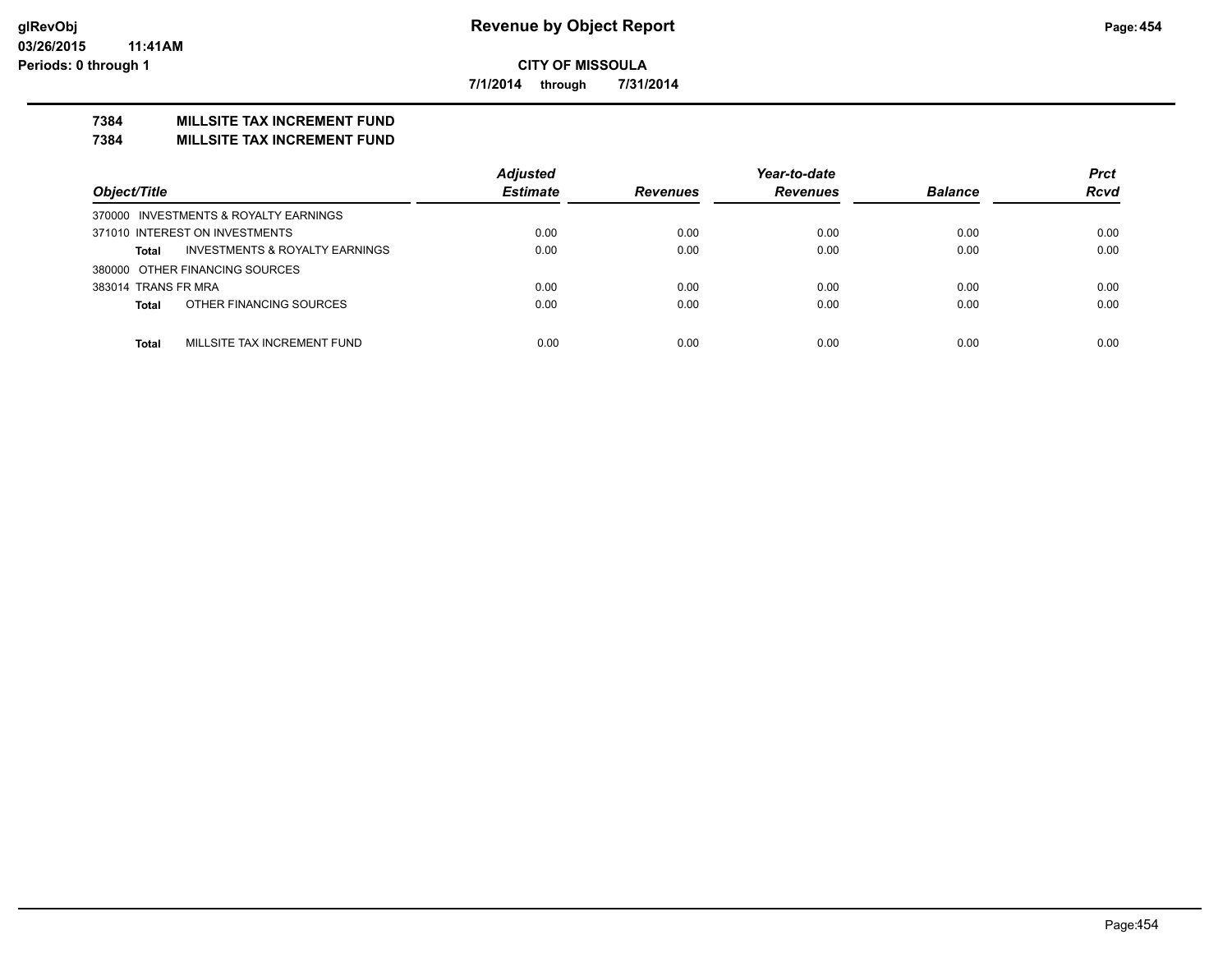**7/1/2014 through 7/31/2014**

# **7384 MILLSITE TAX INCREMENT FUND**

| Object/Title                             | <b>Adjusted</b><br><b>Estimate</b> | <b>Revenues</b> | Year-to-date<br><b>Revenues</b> | <b>Balance</b> | <b>Prct</b><br><b>Rcvd</b> |
|------------------------------------------|------------------------------------|-----------------|---------------------------------|----------------|----------------------------|
| INVESTMENTS & ROYALTY EARNINGS<br>370000 |                                    |                 |                                 |                |                            |
| 371010 INTEREST ON INVESTMENTS           | 0.00                               | 0.00            | 0.00                            | 0.00           | 0.00                       |
| INVESTMENTS & ROYALTY EARNINGS<br>Total  | 0.00                               | 0.00            | 0.00                            | 0.00           | 0.00                       |
| 380000 OTHER FINANCING SOURCES           |                                    |                 |                                 |                |                            |
| 383014 TRANS FR MRA                      | 0.00                               | 0.00            | 0.00                            | 0.00           | 0.00                       |
| OTHER FINANCING SOURCES<br><b>Total</b>  | 0.00                               | 0.00            | 0.00                            | 0.00           | 0.00                       |
| MILLSITE TAX INCREMENT FUND<br>Total     | 0.00                               | 0.00            | 0.00                            | 0.00           | 0.00                       |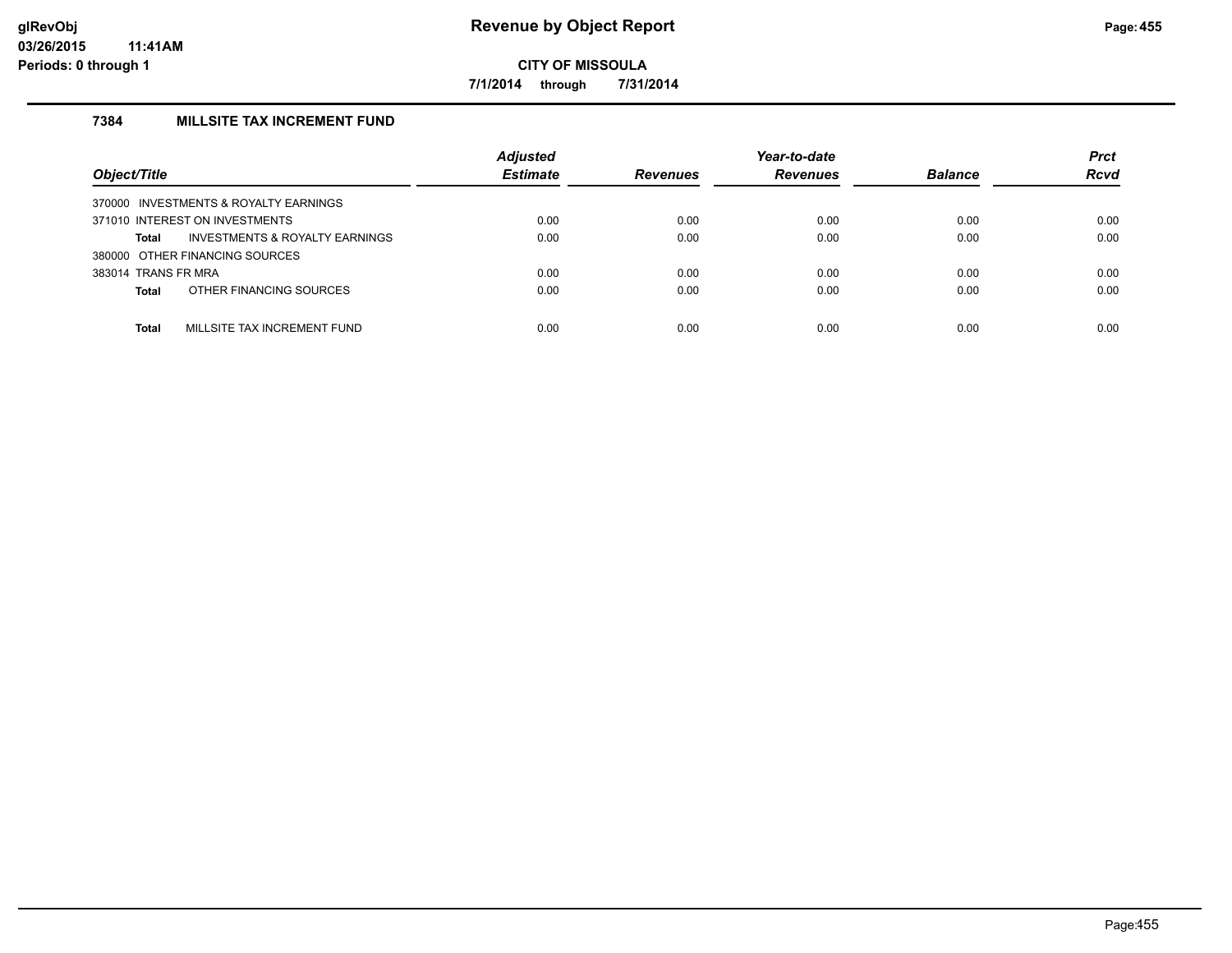**7/1/2014 through 7/31/2014**

**7385 FRONT STREET URD**

|                                                           | <b>Adjusted</b> |                 | Year-to-date    |                | <b>Prct</b> |
|-----------------------------------------------------------|-----------------|-----------------|-----------------|----------------|-------------|
| Object/Title                                              | <b>Estimate</b> | <b>Revenues</b> | <b>Revenues</b> | <b>Balance</b> | <b>Rcvd</b> |
| 310000 TAXES/ASSESSMENTS                                  |                 |                 |                 |                |             |
| 311011 TAX INCREMENT                                      | 0.00            | 0.00            | 0.00            | 0.00           | 0.00        |
| TAXES/ASSESSMENTS<br><b>Total</b>                         | 0.00            | 0.00            | 0.00            | 0.00           | 0.00        |
| <b>INTERGOVERNMENTAL REVENUES</b><br>330000               |                 |                 |                 |                |             |
| 331056 MDT FEDERAL CMAQ                                   | 0.00            | $-42.473.46$    | $-42,473.46$    | 42,473.46      | 0.00        |
| 335210 PERSONAL PROPERTY TAX REIMBURSEMENT                | 0.00            | 0.00            | 0.00            | 0.00           | 0.00        |
| <b>INTERGOVERNMENTAL REVENUES</b><br><b>Total</b>         | 0.00            | $-42,473.46$    | $-42,473.46$    | 42,473.46      | 0.00        |
| 360000 MISCELLANEOUS REVENUES                             |                 |                 |                 |                |             |
| 365000 DONATIONS                                          | 0.00            | 0.00            | 0.00            | 0.00           | 0.00        |
| MISCELLANEOUS REVENUES<br><b>Total</b>                    | 0.00            | 0.00            | 0.00            | 0.00           | 0.00        |
| <b>INVESTMENTS &amp; ROYALTY EARNINGS</b><br>370000       |                 |                 |                 |                |             |
| 371010 INTEREST ON INVESTMENTS                            | 0.00            | 0.00            | 0.00            | 0.00           | 0.00        |
| <b>INVESTMENTS &amp; ROYALTY EARNINGS</b><br><b>Total</b> | 0.00            | 0.00            | 0.00            | 0.00           | 0.00        |
| OTHER FINANCING SOURCES<br>380000                         |                 |                 |                 |                |             |
| 381029 PARKING STRUCTURE BOND PROCEEDS                    | 0.00            | 0.00            | 0.00            | 0.00           | 0.00        |
| 381071 WILMA NOTE PROCEEDS                                | 0.00            | 0.00            | 0.00            | 0.00           | 0.00        |
| 381072 FIB NOTE PROCEEDS                                  | 0.00            | 0.00            | 0.00            | 0.00           | 0.00        |
| 383066 TRANSFER FROM FRONT ST CLEARING                    | 164,160.00      | 0.00            | 0.00            | 164,160.00     | 0.00        |
| 383067 TRANSFER FROM FSPS                                 | 0.00            | 0.00            | 0.00            | 0.00           | 0.00        |
| 383068 TRANSFER FROM SUBORDINATE LIEN                     | 0.00            | 0.00            | 0.00            | 0.00           | 0.00        |
| OTHER FINANCING SOURCES<br><b>Total</b>                   | 164,160.00      | 0.00            | 0.00            | 164,160.00     | 0.00        |
| <b>FRONT STREET URD</b><br><b>Total</b>                   | 164,160.00      | $-42.473.46$    | $-42.473.46$    | 206,633.46     | $-25.87$    |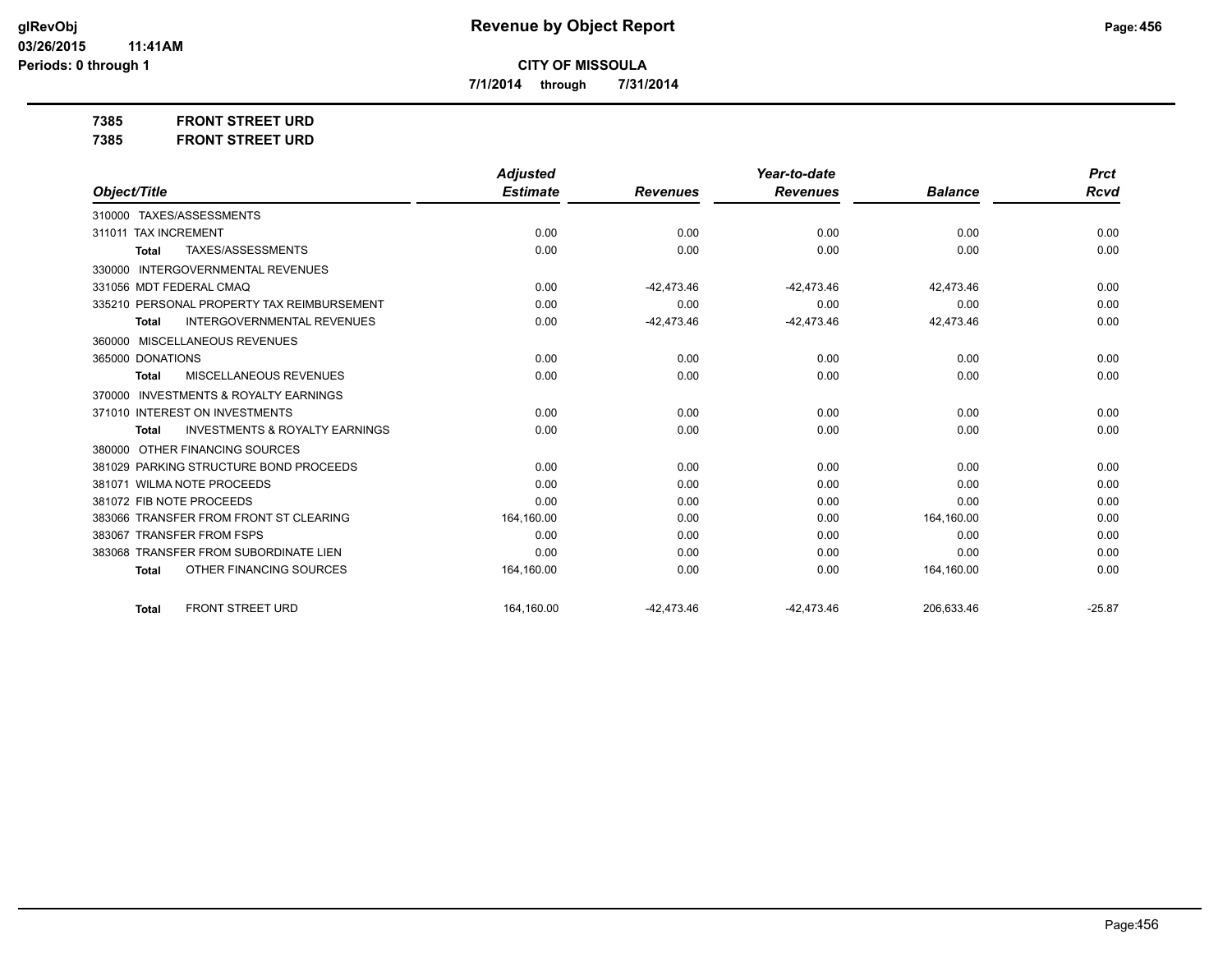**7/1/2014 through 7/31/2014**

#### **7385 FRONT STREET URD**

|                                                           | <b>Adjusted</b> |                 | Year-to-date    |                | <b>Prct</b> |
|-----------------------------------------------------------|-----------------|-----------------|-----------------|----------------|-------------|
| Object/Title                                              | <b>Estimate</b> | <b>Revenues</b> | <b>Revenues</b> | <b>Balance</b> | <b>Rcvd</b> |
| 310000 TAXES/ASSESSMENTS                                  |                 |                 |                 |                |             |
| 311011 TAX INCREMENT                                      | 0.00            | 0.00            | 0.00            | 0.00           | 0.00        |
| <b>TAXES/ASSESSMENTS</b><br><b>Total</b>                  | 0.00            | 0.00            | 0.00            | 0.00           | 0.00        |
| <b>INTERGOVERNMENTAL REVENUES</b><br>330000               |                 |                 |                 |                |             |
| 331056 MDT FEDERAL CMAQ                                   | 0.00            | $-42,473.46$    | $-42,473.46$    | 42.473.46      | 0.00        |
| 335210 PERSONAL PROPERTY TAX REIMBURSEMENT                | 0.00            | 0.00            | 0.00            | 0.00           | 0.00        |
| <b>INTERGOVERNMENTAL REVENUES</b><br><b>Total</b>         | 0.00            | $-42,473.46$    | $-42,473.46$    | 42,473.46      | 0.00        |
| 360000 MISCELLANEOUS REVENUES                             |                 |                 |                 |                |             |
| 365000 DONATIONS                                          | 0.00            | 0.00            | 0.00            | 0.00           | 0.00        |
| MISCELLANEOUS REVENUES<br><b>Total</b>                    | 0.00            | 0.00            | 0.00            | 0.00           | 0.00        |
| <b>INVESTMENTS &amp; ROYALTY EARNINGS</b><br>370000       |                 |                 |                 |                |             |
| 371010 INTEREST ON INVESTMENTS                            | 0.00            | 0.00            | 0.00            | 0.00           | 0.00        |
| <b>INVESTMENTS &amp; ROYALTY EARNINGS</b><br><b>Total</b> | 0.00            | 0.00            | 0.00            | 0.00           | 0.00        |
| 380000 OTHER FINANCING SOURCES                            |                 |                 |                 |                |             |
| 381029 PARKING STRUCTURE BOND PROCEEDS                    | 0.00            | 0.00            | 0.00            | 0.00           | 0.00        |
| 381071 WILMA NOTE PROCEEDS                                | 0.00            | 0.00            | 0.00            | 0.00           | 0.00        |
| 381072 FIB NOTE PROCEEDS                                  | 0.00            | 0.00            | 0.00            | 0.00           | 0.00        |
| 383066 TRANSFER FROM FRONT ST CLEARING                    | 164,160.00      | 0.00            | 0.00            | 164,160.00     | 0.00        |
| 383067 TRANSFER FROM FSPS                                 | 0.00            | 0.00            | 0.00            | 0.00           | 0.00        |
| 383068 TRANSFER FROM SUBORDINATE LIEN                     | 0.00            | 0.00            | 0.00            | 0.00           | 0.00        |
| OTHER FINANCING SOURCES<br><b>Total</b>                   | 164,160.00      | 0.00            | 0.00            | 164,160.00     | 0.00        |
| <b>FRONT STREET URD</b><br><b>Total</b>                   | 164.160.00      | $-42,473.46$    | $-42,473.46$    | 206.633.46     | $-25.87$    |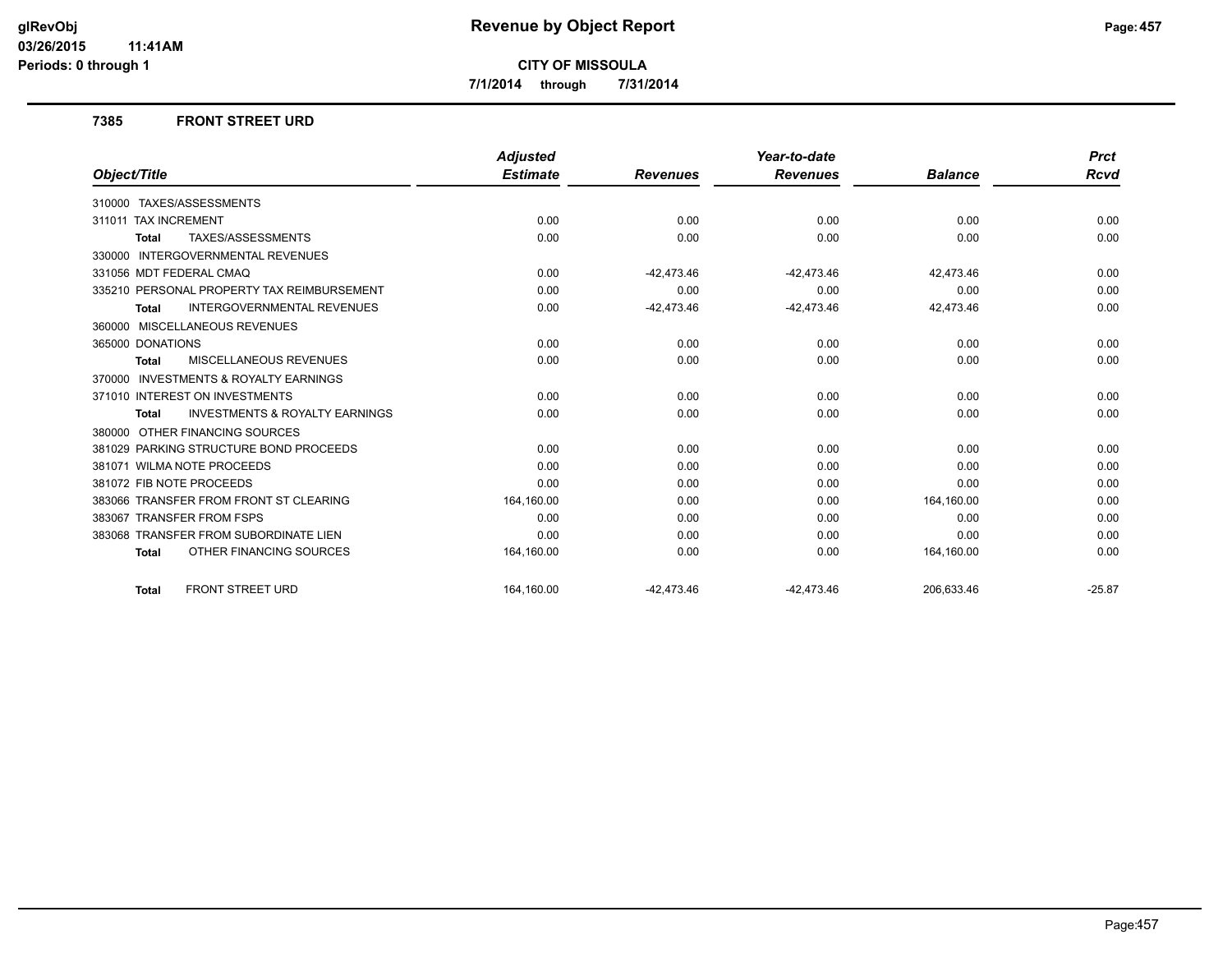**7/1/2014 through 7/31/2014**

# **7386 DEBT SERVICE-SAFEWAY/ST PAT 1.5M**

**7386 DEBT SERVICE-SAFEWAY/ST PAT 1.5M**

|                                                    | <b>Adjusted</b> |                 | Year-to-date    |                | <b>Prct</b> |
|----------------------------------------------------|-----------------|-----------------|-----------------|----------------|-------------|
| Object/Title                                       | <b>Estimate</b> | <b>Revenues</b> | <b>Revenues</b> | <b>Balance</b> | <b>Rcvd</b> |
| 310000 TAXES/ASSESSMENTS                           |                 |                 |                 |                |             |
| <b>TAX INCREMENT</b><br>311011                     | 0.00            | 0.00            | 0.00            | 0.00           | 0.00        |
| TAXES/ASSESSMENTS<br>Total                         | 0.00            | 0.00            | 0.00            | 0.00           | 0.00        |
| 360000 MISCELLANEOUS REVENUES                      |                 |                 |                 |                |             |
| 365000 DONATIONS                                   | 0.00            | 0.00            | 0.00            | 0.00           | 0.00        |
| <b>MISCELLANEOUS REVENUES</b><br>Total             | 0.00            | 0.00            | 0.00            | 0.00           | 0.00        |
| 370000 INVESTMENTS & ROYALTY EARNINGS              |                 |                 |                 |                |             |
| 371010 INTEREST ON INVESTMENTS                     | 0.00            | 0.00            | 0.00            | 0.00           | 0.00        |
| <b>INVESTMENTS &amp; ROYALTY EARNINGS</b><br>Total | 0.00            | 0.00            | 0.00            | 0.00           | 0.00        |
| OTHER FINANCING SOURCES<br>380000                  |                 |                 |                 |                |             |
| 383014 TRANS FR MRA                                | 155,875.00      | 0.00            | 0.00            | 155,875.00     | 0.00        |
| 383037 TRANSFER - URD II                           | 0.00            | 0.00            | 0.00            | 0.00           | 0.00        |
| 384000 GUARANTOR REVENUE                           | 0.00            | 0.00            | 0.00            | 0.00           | 0.00        |
| OTHER FINANCING SOURCES<br>Total                   | 155,875.00      | 0.00            | 0.00            | 155,875.00     | 0.00        |
| DEBT SERVICE-SAFEWAY/ST PAT 1.5M<br><b>Total</b>   | 155,875.00      | 0.00            | 0.00            | 155,875.00     | 0.00        |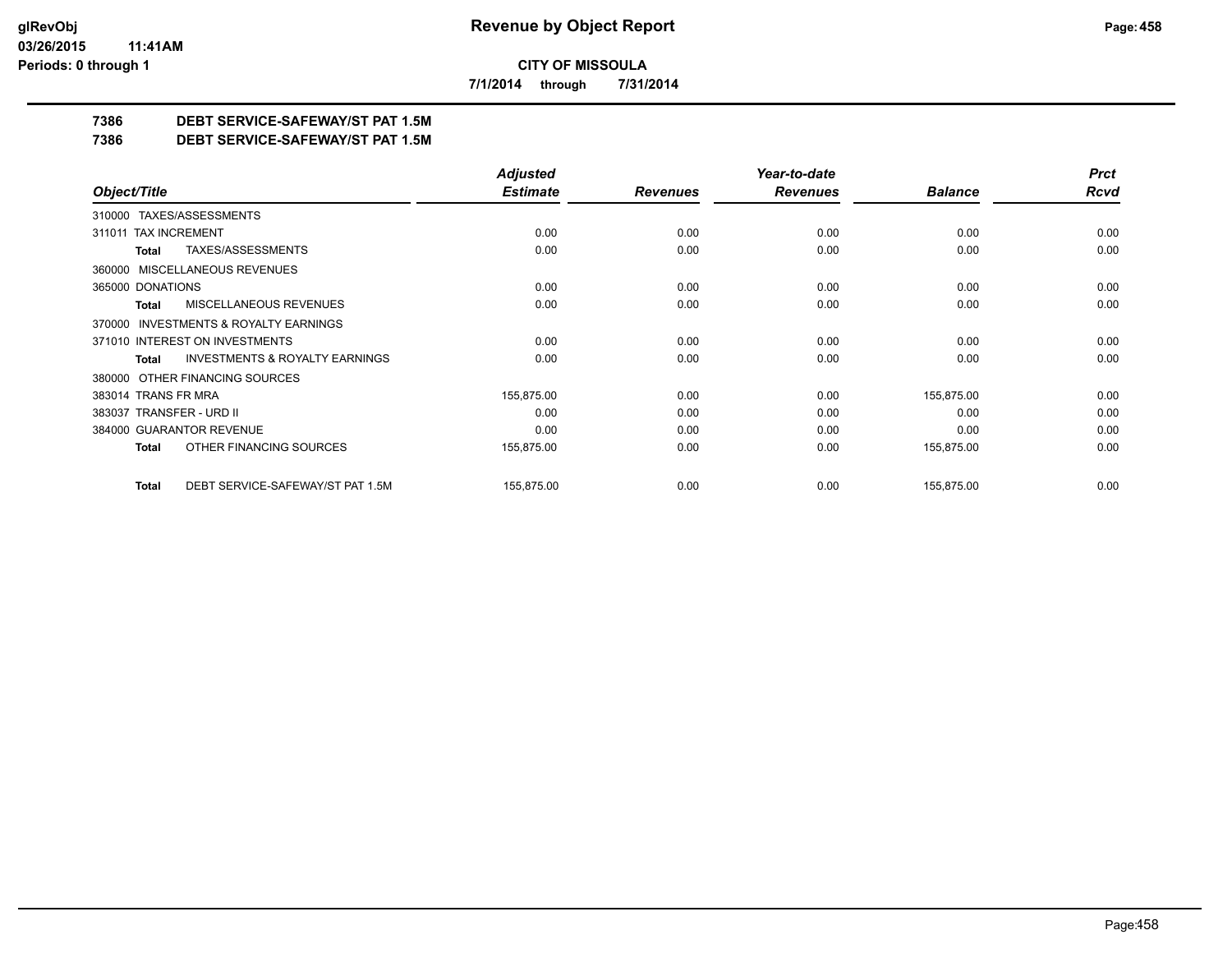**7/1/2014 through 7/31/2014**

# **7386 DEBT SERVICE-SAFEWAY/ST PAT 1.5M**

|                                                           | <b>Adjusted</b> |                 | Year-to-date    |                | <b>Prct</b> |
|-----------------------------------------------------------|-----------------|-----------------|-----------------|----------------|-------------|
| Object/Title                                              | <b>Estimate</b> | <b>Revenues</b> | <b>Revenues</b> | <b>Balance</b> | <b>Rcvd</b> |
| 310000 TAXES/ASSESSMENTS                                  |                 |                 |                 |                |             |
| 311011 TAX INCREMENT                                      | 0.00            | 0.00            | 0.00            | 0.00           | 0.00        |
| TAXES/ASSESSMENTS<br><b>Total</b>                         | 0.00            | 0.00            | 0.00            | 0.00           | 0.00        |
| 360000 MISCELLANEOUS REVENUES                             |                 |                 |                 |                |             |
| 365000 DONATIONS                                          | 0.00            | 0.00            | 0.00            | 0.00           | 0.00        |
| MISCELLANEOUS REVENUES<br><b>Total</b>                    | 0.00            | 0.00            | 0.00            | 0.00           | 0.00        |
| <b>INVESTMENTS &amp; ROYALTY EARNINGS</b><br>370000       |                 |                 |                 |                |             |
| 371010 INTEREST ON INVESTMENTS                            | 0.00            | 0.00            | 0.00            | 0.00           | 0.00        |
| <b>INVESTMENTS &amp; ROYALTY EARNINGS</b><br><b>Total</b> | 0.00            | 0.00            | 0.00            | 0.00           | 0.00        |
| 380000 OTHER FINANCING SOURCES                            |                 |                 |                 |                |             |
| 383014 TRANS FR MRA                                       | 155,875.00      | 0.00            | 0.00            | 155,875.00     | 0.00        |
| 383037 TRANSFER - URD II                                  | 0.00            | 0.00            | 0.00            | 0.00           | 0.00        |
| 384000 GUARANTOR REVENUE                                  | 0.00            | 0.00            | 0.00            | 0.00           | 0.00        |
| OTHER FINANCING SOURCES<br><b>Total</b>                   | 155,875.00      | 0.00            | 0.00            | 155,875.00     | 0.00        |
| DEBT SERVICE-SAFEWAY/ST PAT 1.5M<br><b>Total</b>          | 155,875.00      | 0.00            | 0.00            | 155,875.00     | 0.00        |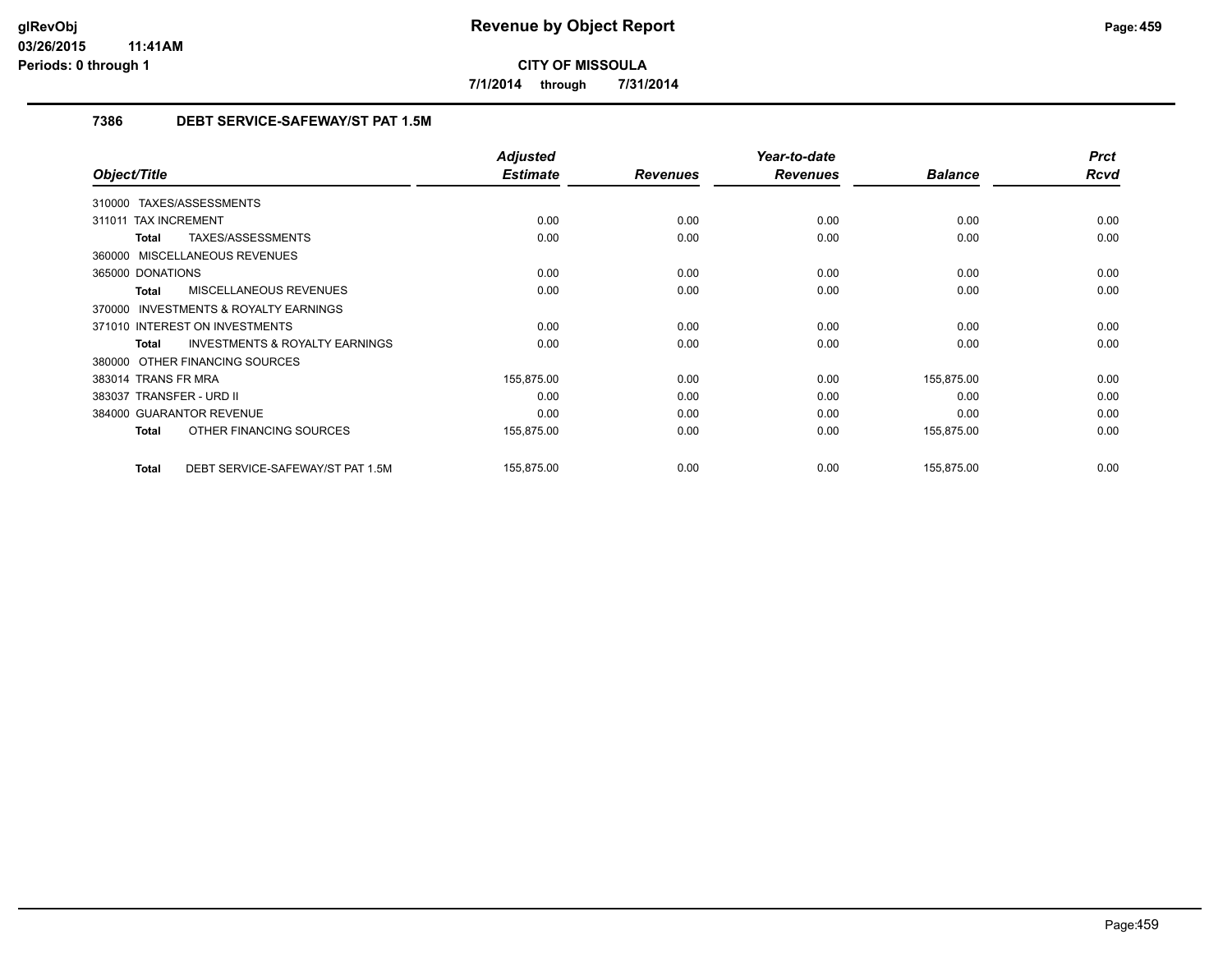**7/1/2014 through 7/31/2014**

# **7387 DEBT SERVICE-BROWNFIELD RLF 1.125M**

**7387 DEBT SERVICE-BROWNFIELD RLF 1.125M**

|                                                    | <b>Adjusted</b> |                 | Year-to-date    |                | Prct |
|----------------------------------------------------|-----------------|-----------------|-----------------|----------------|------|
| Object/Title                                       | <b>Estimate</b> | <b>Revenues</b> | <b>Revenues</b> | <b>Balance</b> | Rcvd |
| 310000 TAXES/ASSESSMENTS                           |                 |                 |                 |                |      |
| 311011 TAX INCREMENT                               | 0.00            | 0.00            | 0.00            | 0.00           | 0.00 |
| TAXES/ASSESSMENTS<br>Total                         | 0.00            | 0.00            | 0.00            | 0.00           | 0.00 |
| 370000 INVESTMENTS & ROYALTY EARNINGS              |                 |                 |                 |                |      |
| 371010 INTEREST ON INVESTMENTS                     | 0.00            | 0.00            | 0.00            | 0.00           | 0.00 |
| <b>INVESTMENTS &amp; ROYALTY EARNINGS</b><br>Total | 0.00            | 0.00            | 0.00            | 0.00           | 0.00 |
| 380000 OTHER FINANCING SOURCES                     |                 |                 |                 |                |      |
| 383014 TRANS FR MRA                                | 31.941.00       | 0.00            | 0.00            | 31.941.00      | 0.00 |
| 383016 TRANS FR TAX INCREMENT BOND                 | 0.00            | 0.00            | 0.00            | 0.00           | 0.00 |
| OTHER FINANCING SOURCES<br>Total                   | 31,941.00       | 0.00            | 0.00            | 31,941.00      | 0.00 |
| DEBT SERVICE-BROWNFIELD RLF 1.125M<br><b>Total</b> | 31.941.00       | 0.00            | 0.00            | 31.941.00      | 0.00 |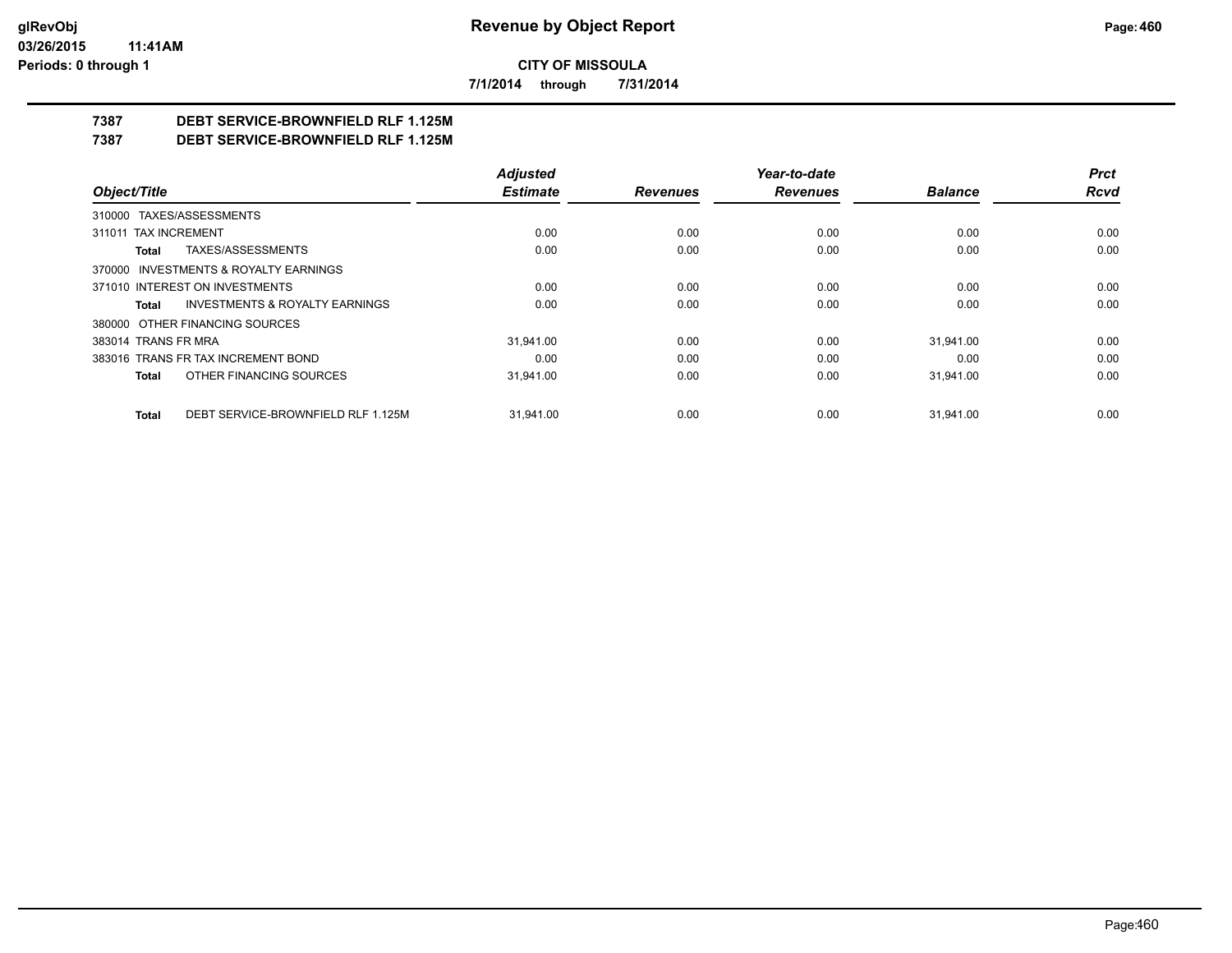**7/1/2014 through 7/31/2014**

# **7387 DEBT SERVICE-BROWNFIELD RLF 1.125M**

|                                             | <b>Adjusted</b> |                 | Year-to-date    |                | <b>Prct</b> |
|---------------------------------------------|-----------------|-----------------|-----------------|----------------|-------------|
| Object/Title                                | <b>Estimate</b> | <b>Revenues</b> | <b>Revenues</b> | <b>Balance</b> | <b>Rcvd</b> |
| 310000 TAXES/ASSESSMENTS                    |                 |                 |                 |                |             |
| 311011 TAX INCREMENT                        | 0.00            | 0.00            | 0.00            | 0.00           | 0.00        |
| TAXES/ASSESSMENTS<br>Total                  | 0.00            | 0.00            | 0.00            | 0.00           | 0.00        |
| 370000 INVESTMENTS & ROYALTY EARNINGS       |                 |                 |                 |                |             |
| 371010 INTEREST ON INVESTMENTS              | 0.00            | 0.00            | 0.00            | 0.00           | 0.00        |
| INVESTMENTS & ROYALTY EARNINGS<br>Total     | 0.00            | 0.00            | 0.00            | 0.00           | 0.00        |
| 380000 OTHER FINANCING SOURCES              |                 |                 |                 |                |             |
| 383014 TRANS FR MRA                         | 31.941.00       | 0.00            | 0.00            | 31.941.00      | 0.00        |
| 383016 TRANS FR TAX INCREMENT BOND          | 0.00            | 0.00            | 0.00            | 0.00           | 0.00        |
| OTHER FINANCING SOURCES<br>Total            | 31,941.00       | 0.00            | 0.00            | 31,941.00      | 0.00        |
|                                             |                 |                 |                 |                |             |
| DEBT SERVICE-BROWNFIELD RLF 1.125M<br>Total | 31.941.00       | 0.00            | 0.00            | 31.941.00      | 0.00        |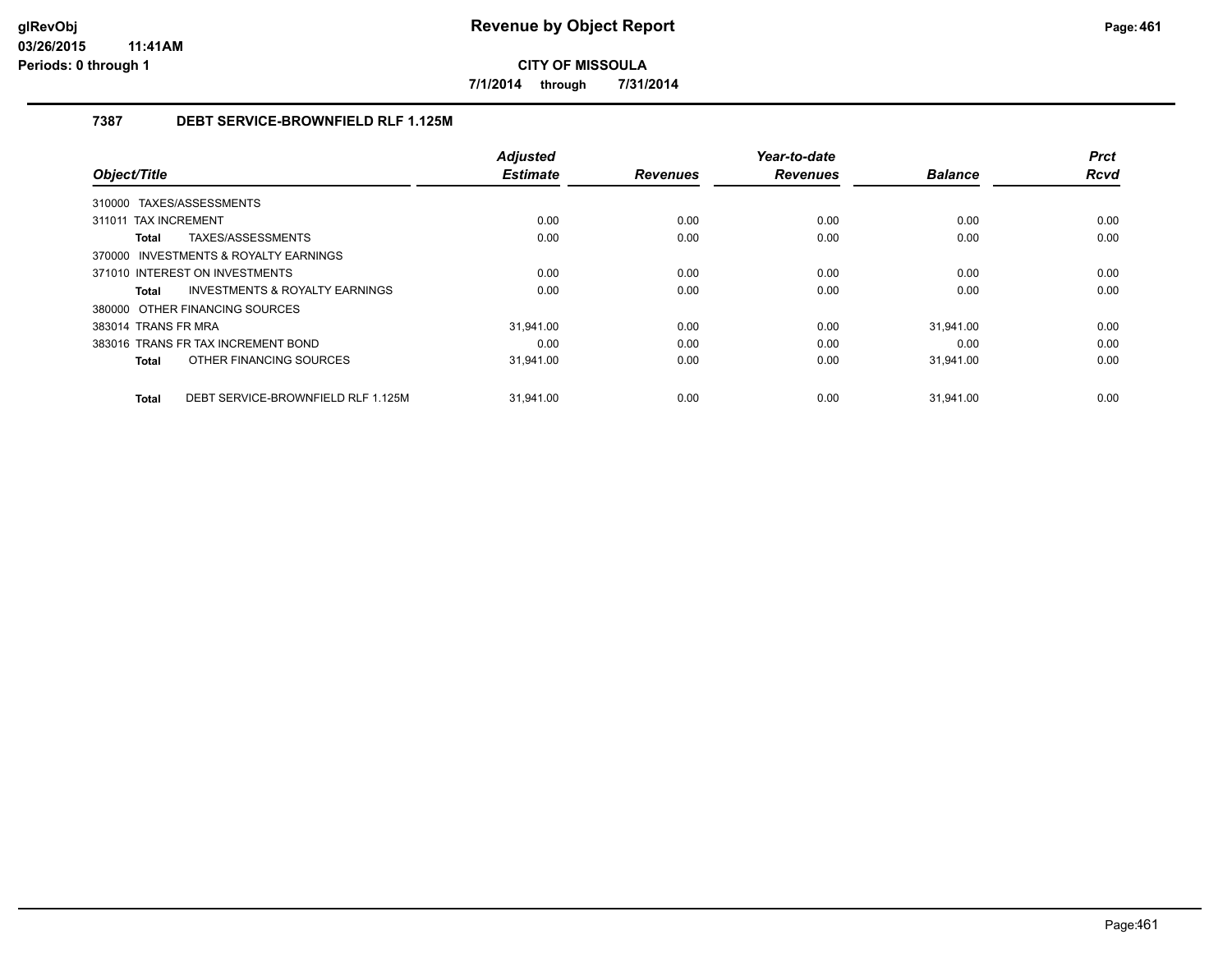**7/1/2014 through 7/31/2014**

**7388 RESERVE-3.6m TIF**

**7388 RESERVE-3.6m TIF**

|                                                    | <b>Adjusted</b> |                 | Year-to-date    |                | <b>Prct</b> |
|----------------------------------------------------|-----------------|-----------------|-----------------|----------------|-------------|
| Object/Title                                       | <b>Estimate</b> | <b>Revenues</b> | <b>Revenues</b> | <b>Balance</b> | <b>Rcvd</b> |
| 370000 INVESTMENTS & ROYALTY EARNINGS              |                 |                 |                 |                |             |
| 371010 INTEREST ON INVESTMENTS                     | 0.00            | 0.00            | 0.00            | 0.00           | 0.00        |
| 371020 GAIN/LOSS IN MARKET VALUE OF INVESTMENTS    | 0.00            | 0.00            | 0.00            | 0.00           | 0.00        |
| <b>INVESTMENTS &amp; ROYALTY EARNINGS</b><br>Total | 0.00            | 0.00            | 0.00            | 0.00           | 0.00        |
| 380000 OTHER FINANCING SOURCES                     |                 |                 |                 |                |             |
| 381025 BOND PROCEEDS                               | 0.00            | 0.00            | 0.00            | 0.00           | 0.00        |
| 383014 TRANS FR MRA                                | 0.00            | 0.00            | 0.00            | 0.00           | 0.00        |
| 383037 TRANSFER - URD II                           | 0.00            | 0.00            | 0.00            | 0.00           | 0.00        |
| 383040 TRANSFER FROM CITY GRANTS                   | 0.00            | 0.00            | 0.00            | 0.00           | 0.00        |
| OTHER FINANCING SOURCES<br>Total                   | 0.00            | 0.00            | 0.00            | 0.00           | 0.00        |
| RESERVE-3.6m TIF<br>Total                          | 0.00            | 0.00            | 0.00            | 0.00           | 0.00        |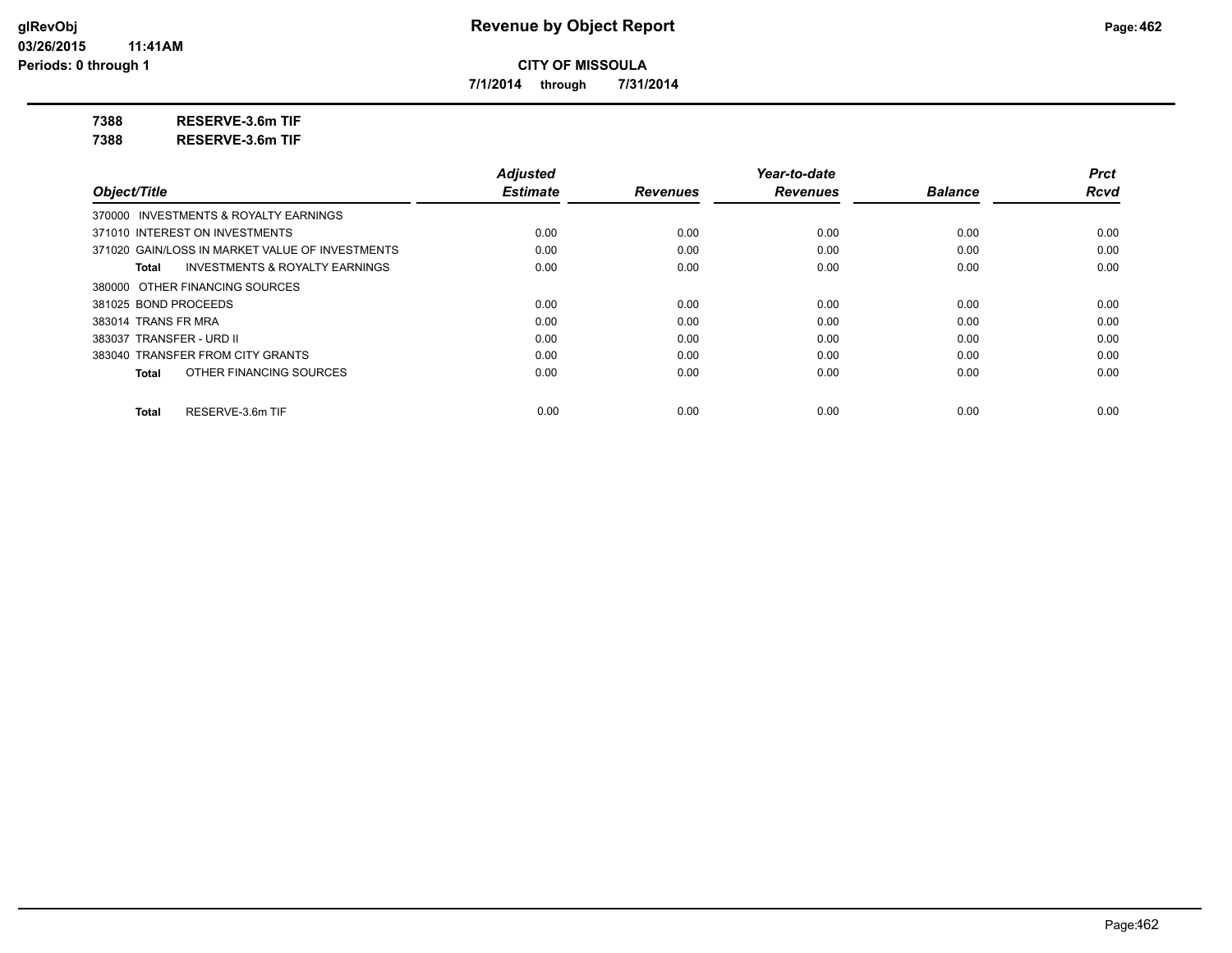**7/1/2014 through 7/31/2014**

#### **7388 RESERVE-3.6m TIF**

|                                                    | <b>Adjusted</b> |                 | Year-to-date    |                | <b>Prct</b> |
|----------------------------------------------------|-----------------|-----------------|-----------------|----------------|-------------|
| Object/Title                                       | <b>Estimate</b> | <b>Revenues</b> | <b>Revenues</b> | <b>Balance</b> | Rcvd        |
| 370000 INVESTMENTS & ROYALTY EARNINGS              |                 |                 |                 |                |             |
| 371010 INTEREST ON INVESTMENTS                     | 0.00            | 0.00            | 0.00            | 0.00           | 0.00        |
| 371020 GAIN/LOSS IN MARKET VALUE OF INVESTMENT     | 0.00            | 0.00            | 0.00            | 0.00           | 0.00        |
| <b>INVESTMENTS &amp; ROYALTY EARNINGS</b><br>Total | 0.00            | 0.00            | 0.00            | 0.00           | 0.00        |
| 380000 OTHER FINANCING SOURCES                     |                 |                 |                 |                |             |
| 381025 BOND PROCEEDS                               | 0.00            | 0.00            | 0.00            | 0.00           | 0.00        |
| 383014 TRANS FR MRA                                | 0.00            | 0.00            | 0.00            | 0.00           | 0.00        |
| 383037 TRANSFER - URD II                           | 0.00            | 0.00            | 0.00            | 0.00           | 0.00        |
| 383040 TRANSFER FROM CITY GRANTS                   | 0.00            | 0.00            | 0.00            | 0.00           | 0.00        |
| OTHER FINANCING SOURCES<br>Total                   | 0.00            | 0.00            | 0.00            | 0.00           | 0.00        |
| RESERVE-3.6m TIF<br>Total                          | 0.00            | 0.00            | 0.00            | 0.00           | 0.00        |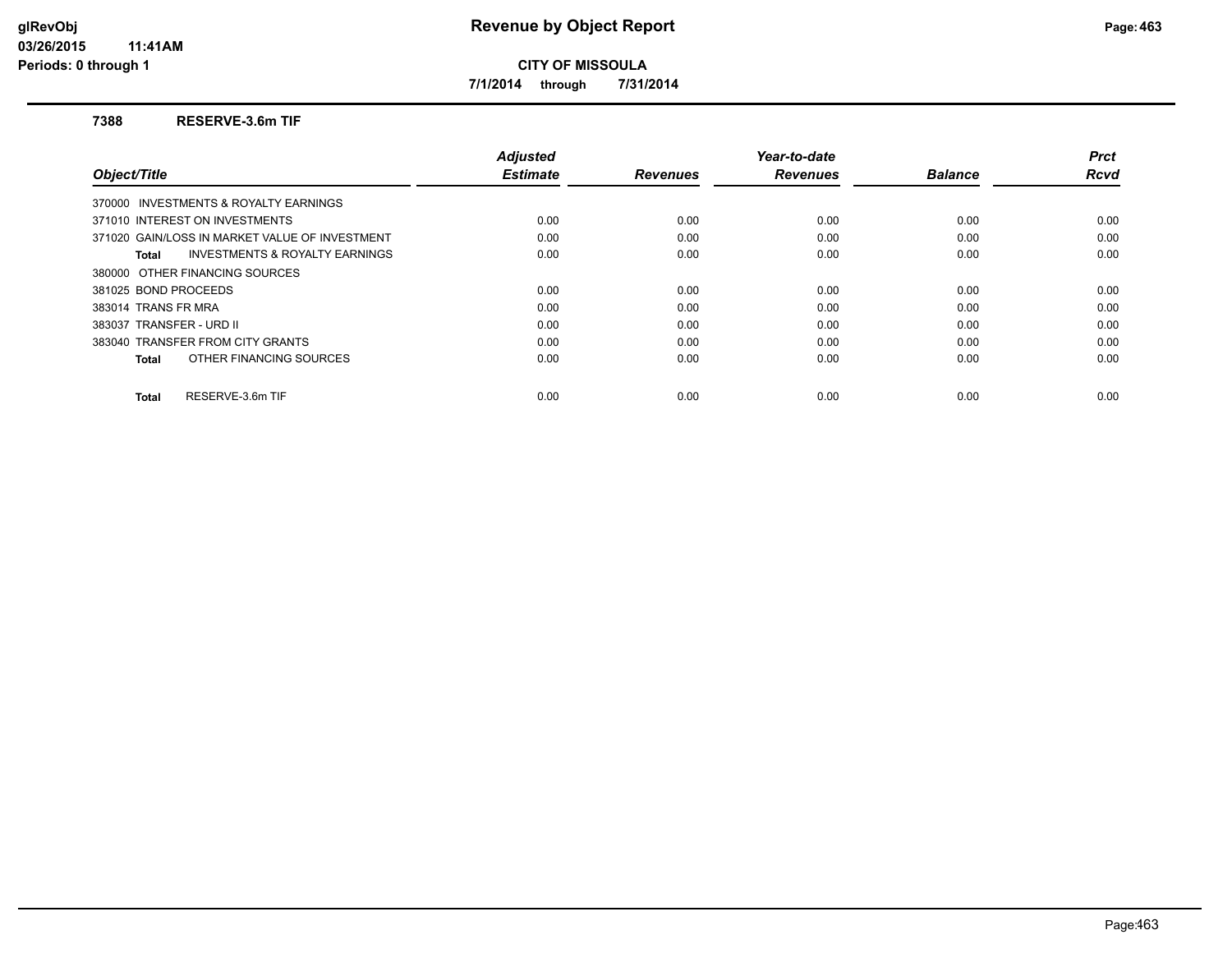**7/1/2014 through 7/31/2014**

**7389 DEBT SERVICE - 3.6M/5.75M**

**7389 DEBT SERVICE - 3.6M/5.75M**

|                                                 | <b>Adjusted</b> |                 | Year-to-date    |                | Prct        |
|-------------------------------------------------|-----------------|-----------------|-----------------|----------------|-------------|
| Object/Title                                    | <b>Estimate</b> | <b>Revenues</b> | <b>Revenues</b> | <b>Balance</b> | <b>Rcvd</b> |
| 370000 INVESTMENTS & ROYALTY EARNINGS           |                 |                 |                 |                |             |
| 371010 INTEREST ON INVESTMENTS                  | 0.00            | 0.00            | 0.00            | 0.00           | 0.00        |
| 371020 GAIN/LOSS IN MARKET VALUE OF INVESTMENTS | 0.00            | 0.00            | 0.00            | 0.00           | 0.00        |
| INVESTMENTS & ROYALTY EARNINGS<br>Total         | 0.00            | 0.00            | 0.00            | 0.00           | 0.00        |
| 380000 OTHER FINANCING SOURCES                  |                 |                 |                 |                |             |
| 381009 TRANSFER FROM CLEARING                   | 0.00            | 0.00            | 0.00            | 0.00           | 0.00        |
| 381025 BOND PROCEEDS                            | 0.00            | 0.00            | 0.00            | 0.00           | 0.00        |
| 383014 TRANS FR MRA                             | 921.916.00      | 0.00            | 0.00            | 921.916.00     | 0.00        |
| OTHER FINANCING SOURCES<br><b>Total</b>         | 921,916.00      | 0.00            | 0.00            | 921,916.00     | 0.00        |
| DEBT SERVICE - 3.6M/5.75M<br><b>Total</b>       | 921.916.00      | 0.00            | 0.00            | 921.916.00     | 0.00        |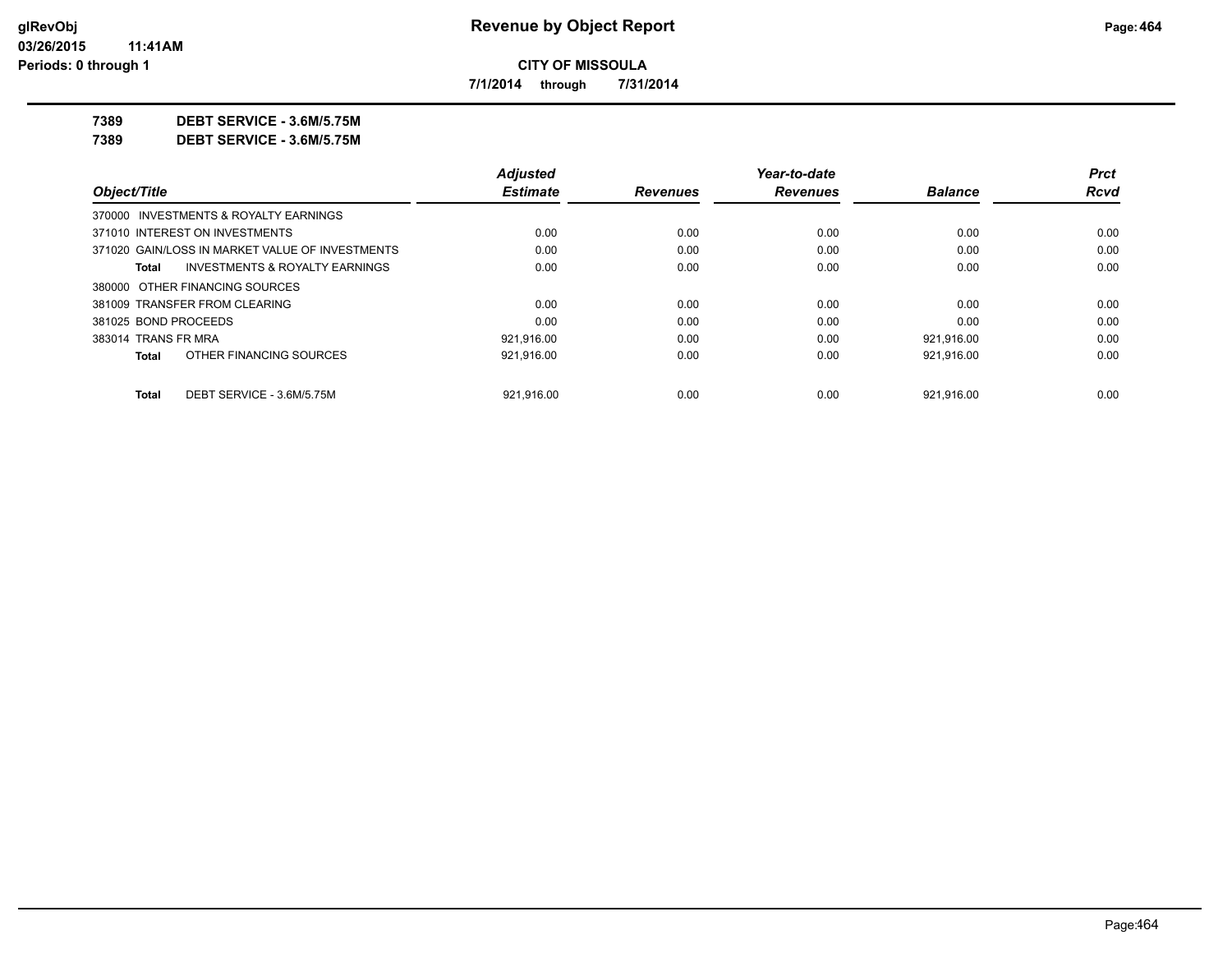**7/1/2014 through 7/31/2014**

## **7389 DEBT SERVICE - 3.6M/5.75M**

| Object/Title                                       | <b>Adjusted</b><br><b>Estimate</b> | <b>Revenues</b> | Year-to-date<br><b>Revenues</b> | <b>Balance</b> | <b>Prct</b><br><b>Rcvd</b> |
|----------------------------------------------------|------------------------------------|-----------------|---------------------------------|----------------|----------------------------|
| 370000 INVESTMENTS & ROYALTY EARNINGS              |                                    |                 |                                 |                |                            |
| 371010 INTEREST ON INVESTMENTS                     | 0.00                               | 0.00            | 0.00                            | 0.00           | 0.00                       |
| 371020 GAIN/LOSS IN MARKET VALUE OF INVESTMENT     | 0.00                               | 0.00            | 0.00                            | 0.00           | 0.00                       |
| <b>INVESTMENTS &amp; ROYALTY EARNINGS</b><br>Total | 0.00                               | 0.00            | 0.00                            | 0.00           | 0.00                       |
| 380000 OTHER FINANCING SOURCES                     |                                    |                 |                                 |                |                            |
| 381009 TRANSFER FROM CLEARING                      | 0.00                               | 0.00            | 0.00                            | 0.00           | 0.00                       |
| 381025 BOND PROCEEDS                               | 0.00                               | 0.00            | 0.00                            | 0.00           | 0.00                       |
| 383014 TRANS FR MRA                                | 921,916.00                         | 0.00            | 0.00                            | 921,916.00     | 0.00                       |
| OTHER FINANCING SOURCES<br>Total                   | 921.916.00                         | 0.00            | 0.00                            | 921,916.00     | 0.00                       |
| DEBT SERVICE - 3.6M/5.75M<br>Total                 | 921.916.00                         | 0.00            | 0.00                            | 921.916.00     | 0.00                       |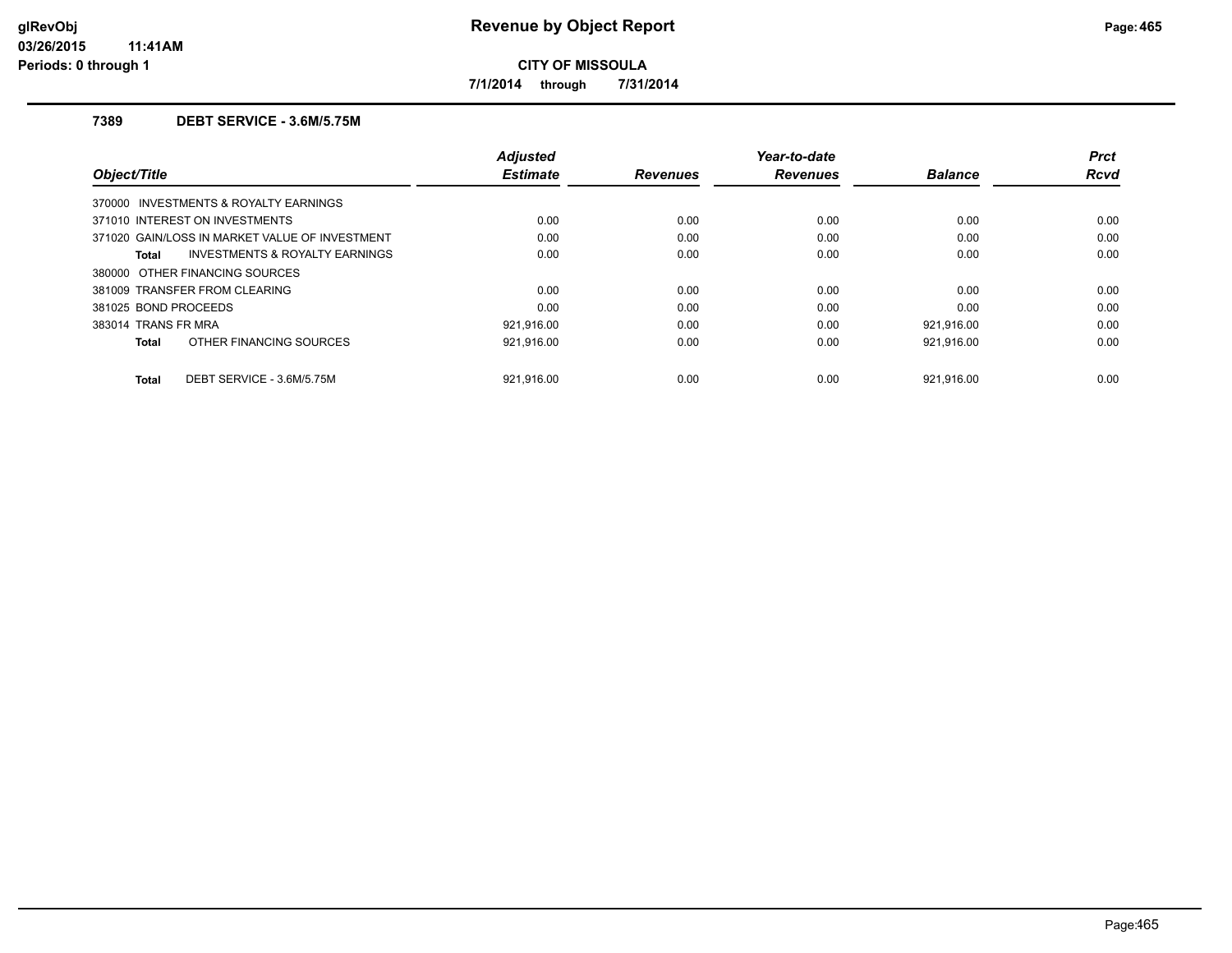**7/1/2014 through 7/31/2014**

**7390 URDII CLEARING - 3.6M TIF**

| <b>URDII CLEARING - 3.6M TIF</b><br>7390 |  |
|------------------------------------------|--|
|------------------------------------------|--|

|                                                     | <b>Adjusted</b> |                 | Year-to-date    |                | <b>Prct</b> |
|-----------------------------------------------------|-----------------|-----------------|-----------------|----------------|-------------|
| Object/Title                                        | <b>Estimate</b> | <b>Revenues</b> | <b>Revenues</b> | <b>Balance</b> | <b>Rcvd</b> |
| TAXES/ASSESSMENTS<br>310000                         |                 |                 |                 |                |             |
| 310000 TAXES/ASSESSMENTS                            | 0.00            | 0.00            | 0.00            | 0.00           | 0.00        |
| <b>TAX INCREMENT</b><br>311011                      | 1,872,885.00    | $-78,614.80$    | $-78,614.80$    | 1,951,499.80   | $-4.20$     |
| PENALTIES & INTEREST<br>312001                      | 0.00            | $-2,389.73$     | $-2,389.73$     | 2,389.73       | 0.00        |
| <b>TAXES/ASSESSMENTS</b><br>Total                   | 1,872,885.00    | $-81,004.53$    | $-81,004.53$    | 1,953,889.53   | $-4.33$     |
| <b>INTERGOVERNMENTAL REVENUES</b><br>330000         |                 |                 |                 |                |             |
| 335210 PERSONAL PROPERTY TAX REIMBURSEMENT          | 0.00            | 0.00            | 0.00            | 0.00           | 0.00        |
| 335230 HB 124 REVENUE                               | 0.00            | 0.00            | 0.00            | 0.00           | 0.00        |
| INTERGOVERNMENTAL REVENUES<br>Total                 | 0.00            | 0.00            | 0.00            | 0.00           | 0.00        |
| <b>INVESTMENTS &amp; ROYALTY EARNINGS</b><br>370000 |                 |                 |                 |                |             |
| 371010 INTEREST ON INVESTMENTS                      | 0.00            | 0.00            | 0.00            | 0.00           | 0.00        |
| 371020 GAIN/LOSS IN MARKET VALUE OF INVESTMENTS     | 0.00            | 0.00            | 0.00            | 0.00           | 0.00        |
| <b>INVESTMENTS &amp; ROYALTY EARNINGS</b><br>Total  | 0.00            | 0.00            | 0.00            | 0.00           | 0.00        |
| OTHER FINANCING SOURCES<br>380000                   |                 |                 |                 |                |             |
| <b>TRANSFER FROM URD II</b><br>383037               | 0.00            | 0.00            | 0.00            | 0.00           | 0.00        |
| OTHER FINANCING SOURCES<br>Total                    | 0.00            | 0.00            | 0.00            | 0.00           | 0.00        |
| URDII CLEARING - 3.6M TIF<br>Total                  | 1,872,885.00    | $-81,004.53$    | $-81,004.53$    | 1,953,889.53   | $-4.33$     |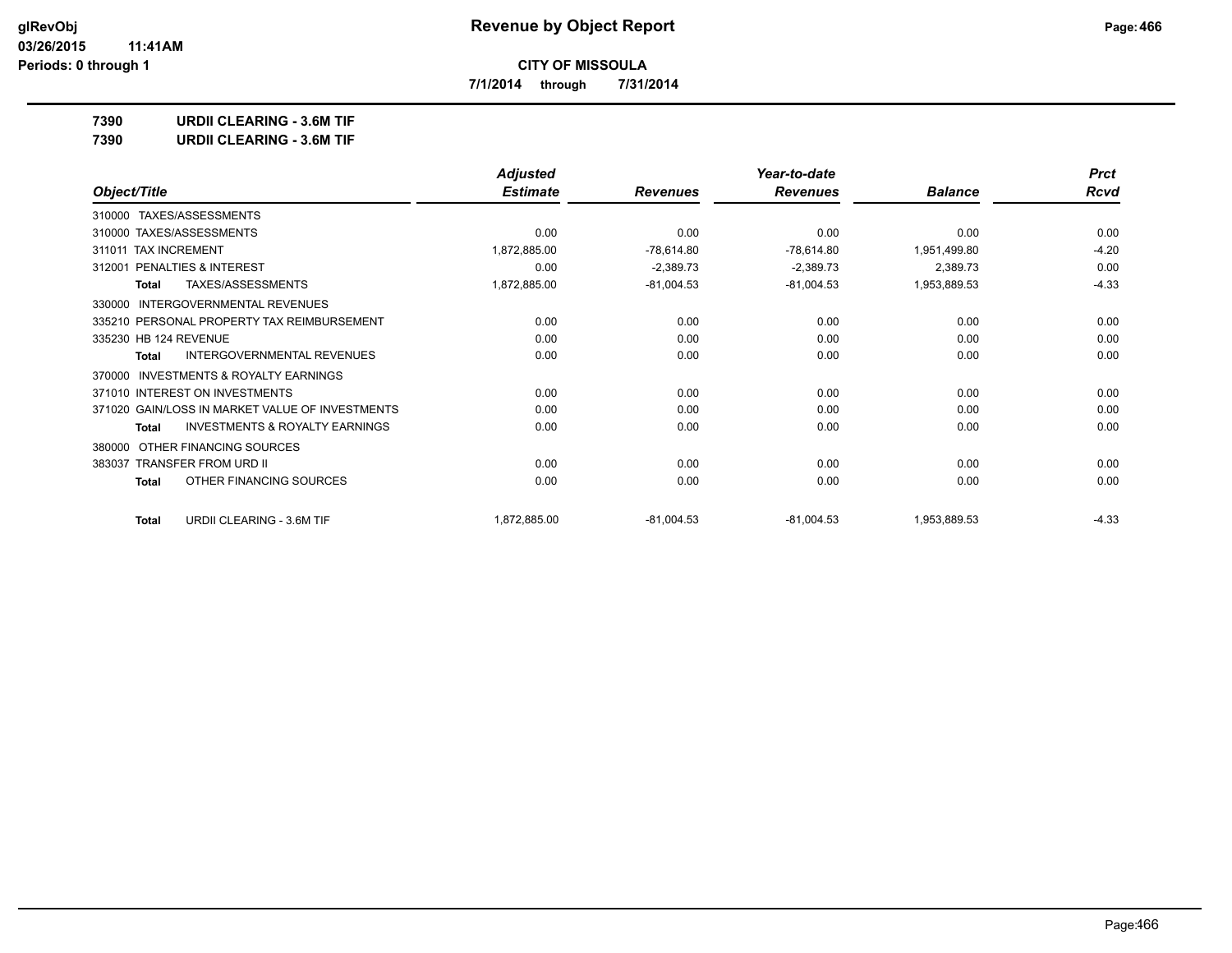**7/1/2014 through 7/31/2014**

## **7390 URDII CLEARING - 3.6M TIF**

|                                                    | <b>Adjusted</b> |                 | Year-to-date    |                | <b>Prct</b> |
|----------------------------------------------------|-----------------|-----------------|-----------------|----------------|-------------|
| Object/Title                                       | <b>Estimate</b> | <b>Revenues</b> | <b>Revenues</b> | <b>Balance</b> | <b>Rcvd</b> |
| TAXES/ASSESSMENTS<br>310000                        |                 |                 |                 |                |             |
| 310000 TAXES/ASSESSMENTS                           | 0.00            | 0.00            | 0.00            | 0.00           | 0.00        |
| <b>TAX INCREMENT</b><br>311011                     | 1,872,885.00    | $-78,614.80$    | $-78,614.80$    | 1,951,499.80   | $-4.20$     |
| PENALTIES & INTEREST<br>312001                     | 0.00            | $-2,389.73$     | $-2,389.73$     | 2,389.73       | 0.00        |
| <b>TAXES/ASSESSMENTS</b><br>Total                  | 1,872,885.00    | $-81,004.53$    | $-81,004.53$    | 1,953,889.53   | $-4.33$     |
| INTERGOVERNMENTAL REVENUES<br>330000               |                 |                 |                 |                |             |
| 335210 PERSONAL PROPERTY TAX REIMBURSEMENT         | 0.00            | 0.00            | 0.00            | 0.00           | 0.00        |
| 335230 HB 124 REVENUE                              | 0.00            | 0.00            | 0.00            | 0.00           | 0.00        |
| <b>INTERGOVERNMENTAL REVENUES</b><br>Total         | 0.00            | 0.00            | 0.00            | 0.00           | 0.00        |
| INVESTMENTS & ROYALTY EARNINGS<br>370000           |                 |                 |                 |                |             |
| 371010 INTEREST ON INVESTMENTS                     | 0.00            | 0.00            | 0.00            | 0.00           | 0.00        |
| 371020 GAIN/LOSS IN MARKET VALUE OF INVESTMENT     | 0.00            | 0.00            | 0.00            | 0.00           | 0.00        |
| <b>INVESTMENTS &amp; ROYALTY EARNINGS</b><br>Total | 0.00            | 0.00            | 0.00            | 0.00           | 0.00        |
| OTHER FINANCING SOURCES<br>380000                  |                 |                 |                 |                |             |
| <b>TRANSFER FROM URD II</b><br>383037              | 0.00            | 0.00            | 0.00            | 0.00           | 0.00        |
| OTHER FINANCING SOURCES<br><b>Total</b>            | 0.00            | 0.00            | 0.00            | 0.00           | 0.00        |
| <b>URDII CLEARING - 3.6M TIF</b><br><b>Total</b>   | 1,872,885.00    | $-81,004.53$    | $-81,004.53$    | 1,953,889.53   | $-4.33$     |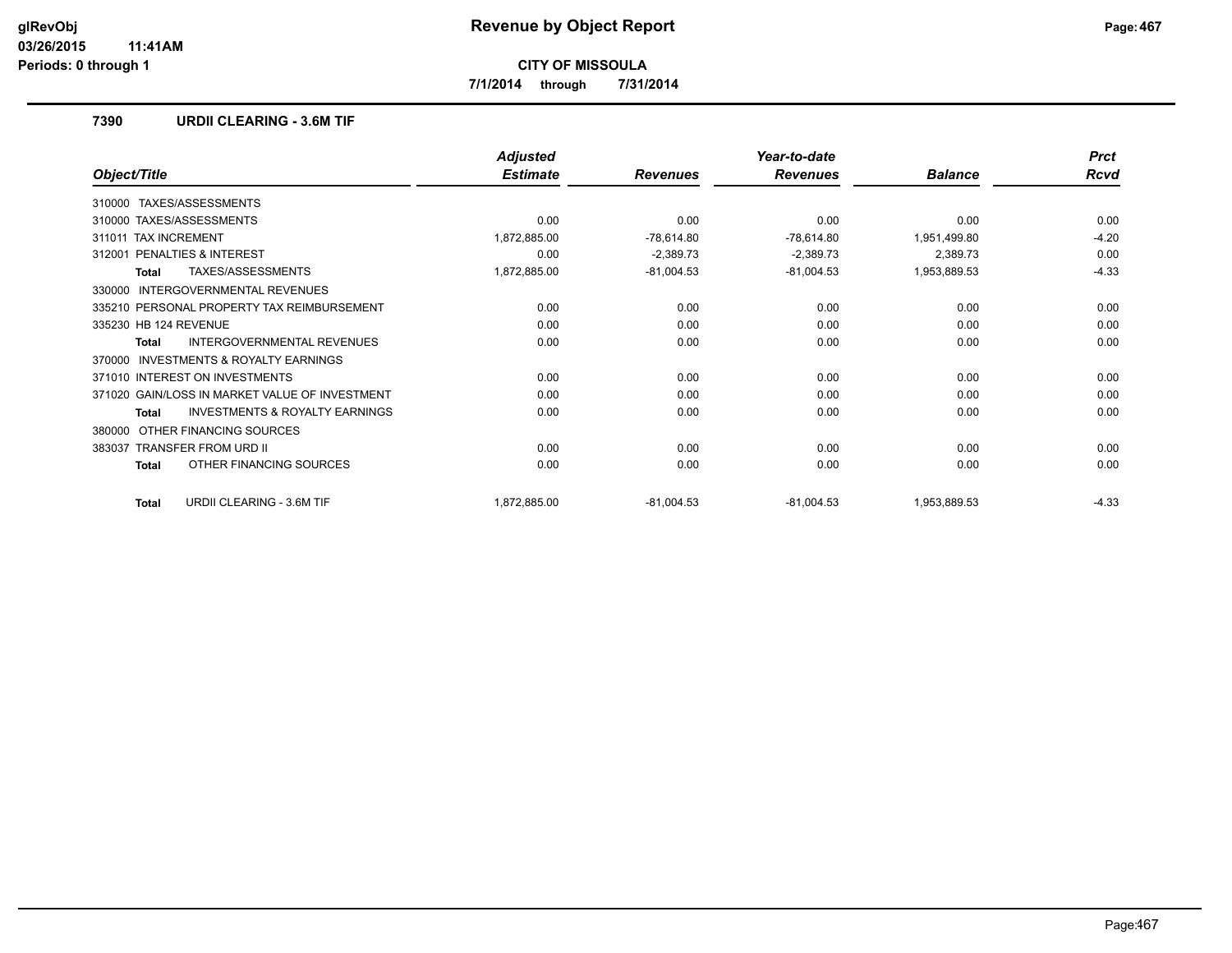**7/1/2014 through 7/31/2014**

**7391 MRA - URD I FUND 7391 MRA - URD I FUND**

| Object/Title                                              | <b>Adjusted</b><br><b>Estimate</b> | <b>Revenues</b> | Year-to-date<br><b>Revenues</b> | <b>Balance</b> | <b>Prct</b><br><b>Rcvd</b> |
|-----------------------------------------------------------|------------------------------------|-----------------|---------------------------------|----------------|----------------------------|
|                                                           |                                    |                 |                                 |                |                            |
| 311011 TAX INCREMENT                                      | 0.00                               | 0.00            | 0.00                            | 0.00           | 0.00                       |
| 312001 PENALTIES & INTEREST                               | 0.00                               | 0.00            | 0.00                            | 0.00           | 0.00                       |
| TAXES/ASSESSMENTS<br><b>Total</b>                         | 0.00                               | 0.00            | 0.00                            | 0.00           | 0.00                       |
| 330000 INTERGOVERNMENTAL REVENUES                         |                                    |                 |                                 |                |                            |
| 331050 ISTEA/CTEP GRANT                                   | 0.00                               | 0.00            | 0.00                            | 0.00           | 0.00                       |
| 336023 STATE CONTRIB. - PERS                              | 0.00                               | 0.00            | 0.00                            | 0.00           | 0.00                       |
| <b>INTERGOVERNMENTAL REVENUES</b><br>Total                | 0.00                               | 0.00            | 0.00                            | 0.00           | 0.00                       |
| 360000 MISCELLANEOUS REVENUES                             |                                    |                 |                                 |                |                            |
| 360000 MISCELLANEOUS REVENUES                             | 0.00                               | 0.00            | 0.00                            | 0.00           | 0.00                       |
| 360010 MISCELLANEOUS                                      | 0.00                               | 0.00            | 0.00                            | 0.00           | 0.00                       |
| 364012 SALE OF SURPLUS PROPERTY                           | 0.00                               | 0.00            | 0.00                            | 0.00           | 0.00                       |
| 365000 DONATIONS                                          | 0.00                               | 0.00            | 0.00                            | 0.00           | 0.00                       |
| MISCELLANEOUS REVENUES<br><b>Total</b>                    | 0.00                               | 0.00            | 0.00                            | 0.00           | 0.00                       |
| 370000 INVESTMENTS & ROYALTY EARNINGS                     |                                    |                 |                                 |                |                            |
| 371010 INTEREST ON INVESTMENTS                            | 0.00                               | 0.00            | 0.00                            | 0.00           | 0.00                       |
| 371020 GAIN/LOSS IN MARKET VALUE OF INVESTMENTS           | 0.00                               | 0.00            | 0.00                            | 0.00           | 0.00                       |
| <b>INVESTMENTS &amp; ROYALTY EARNINGS</b><br><b>Total</b> | 0.00                               | 0.00            | 0.00                            | 0.00           | 0.00                       |
| 380000 OTHER FINANCING SOURCES                            |                                    |                 |                                 |                |                            |
| 382010 SALE OF FIXED ASSETS                               | 0.00                               | 0.00            | 0.00                            | 0.00           | 0.00                       |
| 383001 TRANS FR FLUSHING DISTRICT                         | 0.00                               | 0.00            | 0.00                            | 0.00           | 0.00                       |
| 383016 TRANS FR TAX INCREMENT BOND                        | 0.00                               | 0.00            | 0.00                            | 0.00           | 0.00                       |
| 383029 TRANS FR GENERAL                                   | 0.00                               | 0.00            | 0.00                            | 0.00           | 0.00                       |
| 383037 TRANSFER - URD II                                  | 0.00                               | 0.00            | 0.00                            | 0.00           | 0.00                       |
| 383038 TRANSFER - URD III                                 | 0.00                               | 0.00            | 0.00                            | 0.00           | 0.00                       |
| OTHER FINANCING SOURCES<br><b>Total</b>                   | 0.00                               | 0.00            | 0.00                            | 0.00           | 0.00                       |
| MRA - URD I FUND<br><b>Total</b>                          | 0.00                               | 0.00            | 0.00                            | 0.00           | 0.00                       |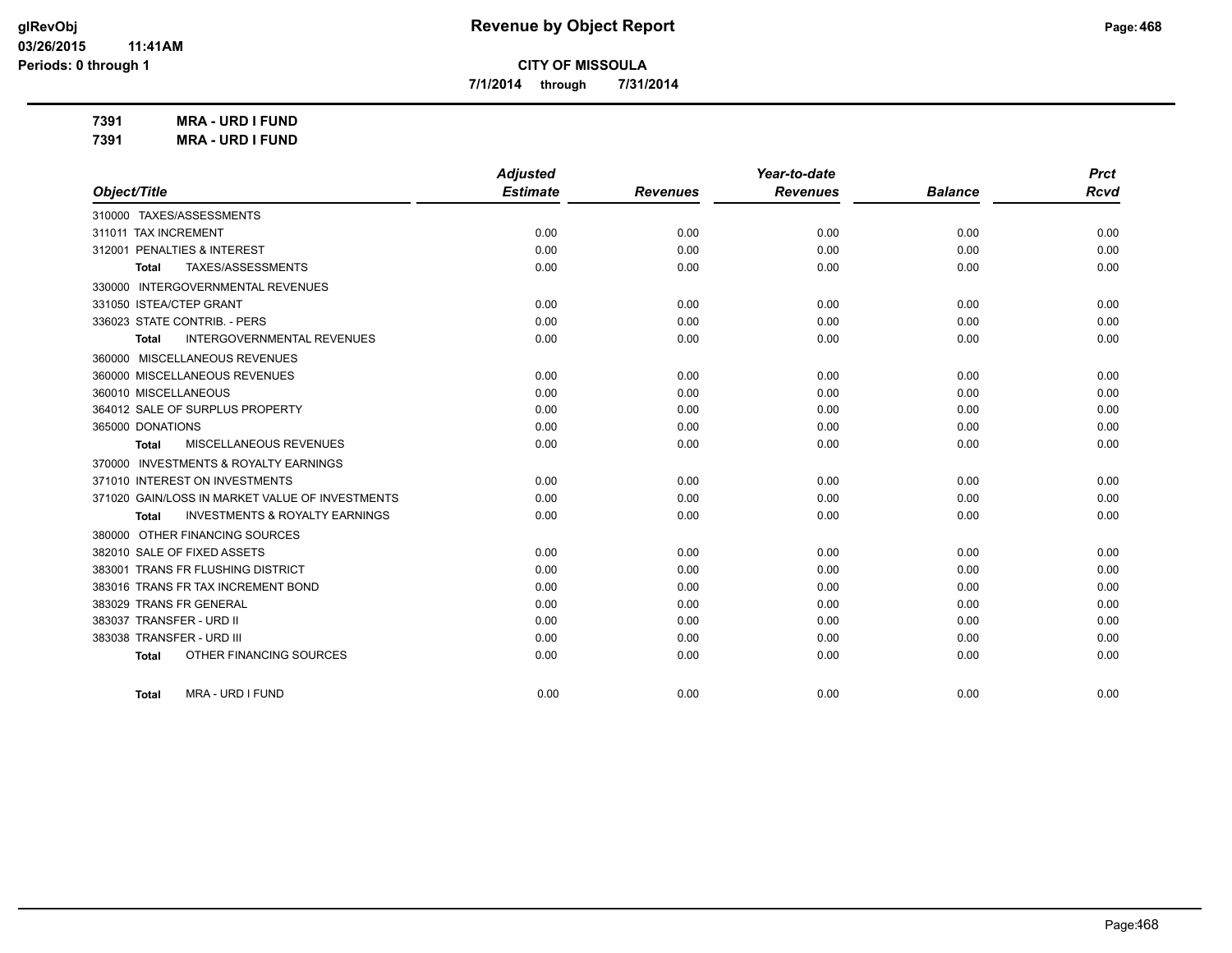**7/1/2014 through 7/31/2014**

#### **7391 MRA - URD I FUND**

|                                                           | <b>Adjusted</b> |                 | Year-to-date    |                | <b>Prct</b> |
|-----------------------------------------------------------|-----------------|-----------------|-----------------|----------------|-------------|
| Object/Title                                              | <b>Estimate</b> | <b>Revenues</b> | <b>Revenues</b> | <b>Balance</b> | <b>Rcvd</b> |
| 310000 TAXES/ASSESSMENTS                                  |                 |                 |                 |                |             |
| 311011 TAX INCREMENT                                      | 0.00            | 0.00            | 0.00            | 0.00           | 0.00        |
| 312001 PENALTIES & INTEREST                               | 0.00            | 0.00            | 0.00            | 0.00           | 0.00        |
| TAXES/ASSESSMENTS<br><b>Total</b>                         | 0.00            | 0.00            | 0.00            | 0.00           | 0.00        |
| 330000 INTERGOVERNMENTAL REVENUES                         |                 |                 |                 |                |             |
| 331050 ISTEA/CTEP GRANT                                   | 0.00            | 0.00            | 0.00            | 0.00           | 0.00        |
| 336023 STATE CONTRIB. - PERS                              | 0.00            | 0.00            | 0.00            | 0.00           | 0.00        |
| <b>INTERGOVERNMENTAL REVENUES</b><br><b>Total</b>         | 0.00            | 0.00            | 0.00            | 0.00           | 0.00        |
| 360000 MISCELLANEOUS REVENUES                             |                 |                 |                 |                |             |
| 360000 MISCELLANEOUS REVENUES                             | 0.00            | 0.00            | 0.00            | 0.00           | 0.00        |
| 360010 MISCELLANEOUS                                      | 0.00            | 0.00            | 0.00            | 0.00           | 0.00        |
| 364012 SALE OF SURPLUS PROPERTY                           | 0.00            | 0.00            | 0.00            | 0.00           | 0.00        |
| 365000 DONATIONS                                          | 0.00            | 0.00            | 0.00            | 0.00           | 0.00        |
| <b>MISCELLANEOUS REVENUES</b><br><b>Total</b>             | 0.00            | 0.00            | 0.00            | 0.00           | 0.00        |
| 370000 INVESTMENTS & ROYALTY EARNINGS                     |                 |                 |                 |                |             |
| 371010 INTEREST ON INVESTMENTS                            | 0.00            | 0.00            | 0.00            | 0.00           | 0.00        |
| 371020 GAIN/LOSS IN MARKET VALUE OF INVESTMENT            | 0.00            | 0.00            | 0.00            | 0.00           | 0.00        |
| <b>INVESTMENTS &amp; ROYALTY EARNINGS</b><br><b>Total</b> | 0.00            | 0.00            | 0.00            | 0.00           | 0.00        |
| 380000 OTHER FINANCING SOURCES                            |                 |                 |                 |                |             |
| 382010 SALE OF FIXED ASSETS                               | 0.00            | 0.00            | 0.00            | 0.00           | 0.00        |
| 383001 TRANS FR FLUSHING DISTRICT                         | 0.00            | 0.00            | 0.00            | 0.00           | 0.00        |
| 383016 TRANS FR TAX INCREMENT BOND                        | 0.00            | 0.00            | 0.00            | 0.00           | 0.00        |
| 383029 TRANS FR GENERAL                                   | 0.00            | 0.00            | 0.00            | 0.00           | 0.00        |
| 383037 TRANSFER - URD II                                  | 0.00            | 0.00            | 0.00            | 0.00           | 0.00        |
| 383038 TRANSFER - URD III                                 | 0.00            | 0.00            | 0.00            | 0.00           | 0.00        |
| OTHER FINANCING SOURCES<br><b>Total</b>                   | 0.00            | 0.00            | 0.00            | 0.00           | 0.00        |
| MRA - URD I FUND<br><b>Total</b>                          | 0.00            | 0.00            | 0.00            | 0.00           | 0.00        |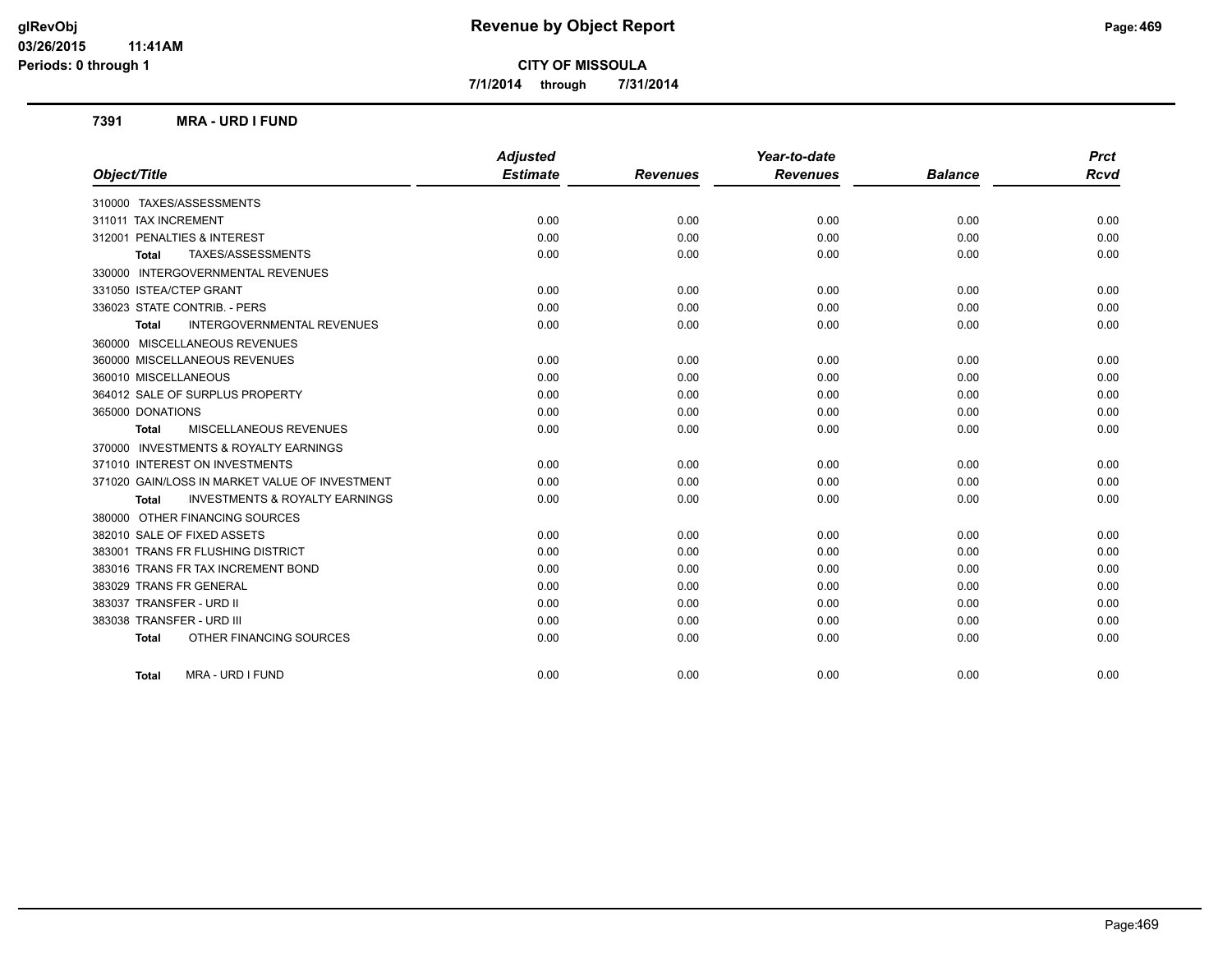**7/1/2014 through 7/31/2014**

**7392 MRA - URD II FUND 7392 MRA - URD II FUND**

| 7392 | <b>MRA - URD II FUNI</b> |  |
|------|--------------------------|--|
|      |                          |  |

|                                                           | <b>Adjusted</b> |                 | Year-to-date    |                | <b>Prct</b> |
|-----------------------------------------------------------|-----------------|-----------------|-----------------|----------------|-------------|
| Object/Title                                              | <b>Estimate</b> | <b>Revenues</b> | <b>Revenues</b> | <b>Balance</b> | <b>Rcvd</b> |
| 310000 TAXES/ASSESSMENTS                                  |                 |                 |                 |                |             |
| 311011 TAX INCREMENT                                      | 0.00            | 0.00            | 0.00            | 0.00           | 0.00        |
| TAXES/ASSESSMENTS<br><b>Total</b>                         | 0.00            | 0.00            | 0.00            | 0.00           | 0.00        |
| 330000 INTERGOVERNMENTAL REVENUES                         |                 |                 |                 |                |             |
| 330000 INTERGOVERNMENTAL REVENUES                         | 0.00            | 0.00            | 0.00            | 0.00           | 0.00        |
| 331050 ISTEA/CTEP GRANT                                   | 0.00            | 0.00            | 0.00            | 0.00           | 0.00        |
| 331060 NATL RECREATION TRAILS GRANTS                      | 0.00            | 0.00            | 0.00            | 0.00           | 0.00        |
| 335210 PERSONAL PROPERTY TAX REIMBURSEMENT                | 0.00            | 0.00            | 0.00            | 0.00           | 0.00        |
| 335230 HB 124 REVENUE                                     | 0.00            | 0.00            | 0.00            | 0.00           | 0.00        |
| 335250 STATE REIMB - SB #184                              | 200,000.00      | 0.00            | 0.00            | 200,000.00     | 0.00        |
| 336023 STATE CONTRIB. - PERS                              | 0.00            | 0.00            | 0.00            | 0.00           | 0.00        |
| <b>INTERGOVERNMENTAL REVENUES</b><br><b>Total</b>         | 200,000.00      | 0.00            | 0.00            | 200,000.00     | 0.00        |
| 340000 CHARGES FOR SERVICES                               |                 |                 |                 |                |             |
| 343300 MISC CHARGES FOR SERVICES                          | 0.00            | $-26,044.18$    | $-26,044.18$    | 26,044.18      | 0.00        |
| <b>CHARGES FOR SERVICES</b><br><b>Total</b>               | 0.00            | $-26,044.18$    | $-26,044.18$    | 26,044.18      | 0.00        |
| 360000 MISCELLANEOUS REVENUES                             |                 |                 |                 |                |             |
| 360000 MISCELLANEOUS REVENUES                             | 0.00            | 0.00            | 0.00            | 0.00           | 0.00        |
| 360007 RLF REVENUES                                       | 0.00            | 0.00            | 0.00            | 0.00           | 0.00        |
| 360010 MISCELLANEOUS                                      | 0.00            | 0.00            | 0.00            | 0.00           | 0.00        |
| 365000 DONATIONS                                          | 0.00            | 0.00            | 0.00            | 0.00           | 0.00        |
| MISCELLANEOUS REVENUES<br><b>Total</b>                    | 0.00            | 0.00            | 0.00            | 0.00           | 0.00        |
| 370000 INVESTMENTS & ROYALTY EARNINGS                     |                 |                 |                 |                |             |
| 371010 INTEREST ON INVESTMENTS                            | 0.00            | 0.00            | 0.00            | 0.00           | 0.00        |
| 371020 GAIN/LOSS IN MARKET VALUE OF INVESTMENTS           | 0.00            | 0.00            | 0.00            | 0.00           | 0.00        |
| <b>INVESTMENTS &amp; ROYALTY EARNINGS</b><br><b>Total</b> | 0.00            | 0.00            | 0.00            | 0.00           | 0.00        |
| 380000 OTHER FINANCING SOURCES                            |                 |                 |                 |                |             |
| 381009 TRANSFERS IN                                       | 0.00            | 0.00            | 0.00            | 0.00           | 0.00        |
| 381025 BOND PROCEEDS                                      | 0.00            | 0.00            | 0.00            | 0.00           | 0.00        |
| 381026 DEBT SERVICE/BROWNSFIELD RLF 1.125M                | 0.00            | 0.00            | 0.00            | 0.00           | 0.00        |
| 381027 SAFEWAY/ST PAT 1.5M                                | 0.00            | 0.00            | 0.00            | 0.00           | 0.00        |
| 381028 BOND PROCEEDS-MILL SITE                            | 0.00            | 0.00            | 0.00            | 0.00           | 0.00        |
| 381074 CIVIC STADIUM TIF NOTES 1.5M                       | 0.00            | 0.00            | 0.00            | 0.00           | 0.00        |
| 383014 TRANS FR MRA                                       | 616,365.00      | 0.00            | 0.00            | 616,365.00     | 0.00        |
| 383037 TRANSFER - URD II                                  | 0.00            | 0.00            | 0.00            | 0.00           | 0.00        |
| 383038 TRANSFER - URD III                                 | 0.00            | 0.00            | 0.00            | 0.00           | 0.00        |
| 383039 FROM SID TRANSFERS                                 | 0.00            | 0.00            | 0.00            | 0.00           | 0.00        |
| 383060 TRANSFERS FROM FRONT ST URD                        | 0.00            | 0.00            | 0.00            | 0.00           | 0.00        |
| 383061 TRANSFERS FROM PARK IMPACT FEES                    | 0.00            | 0.00            | 0.00            | 0.00           | 0.00        |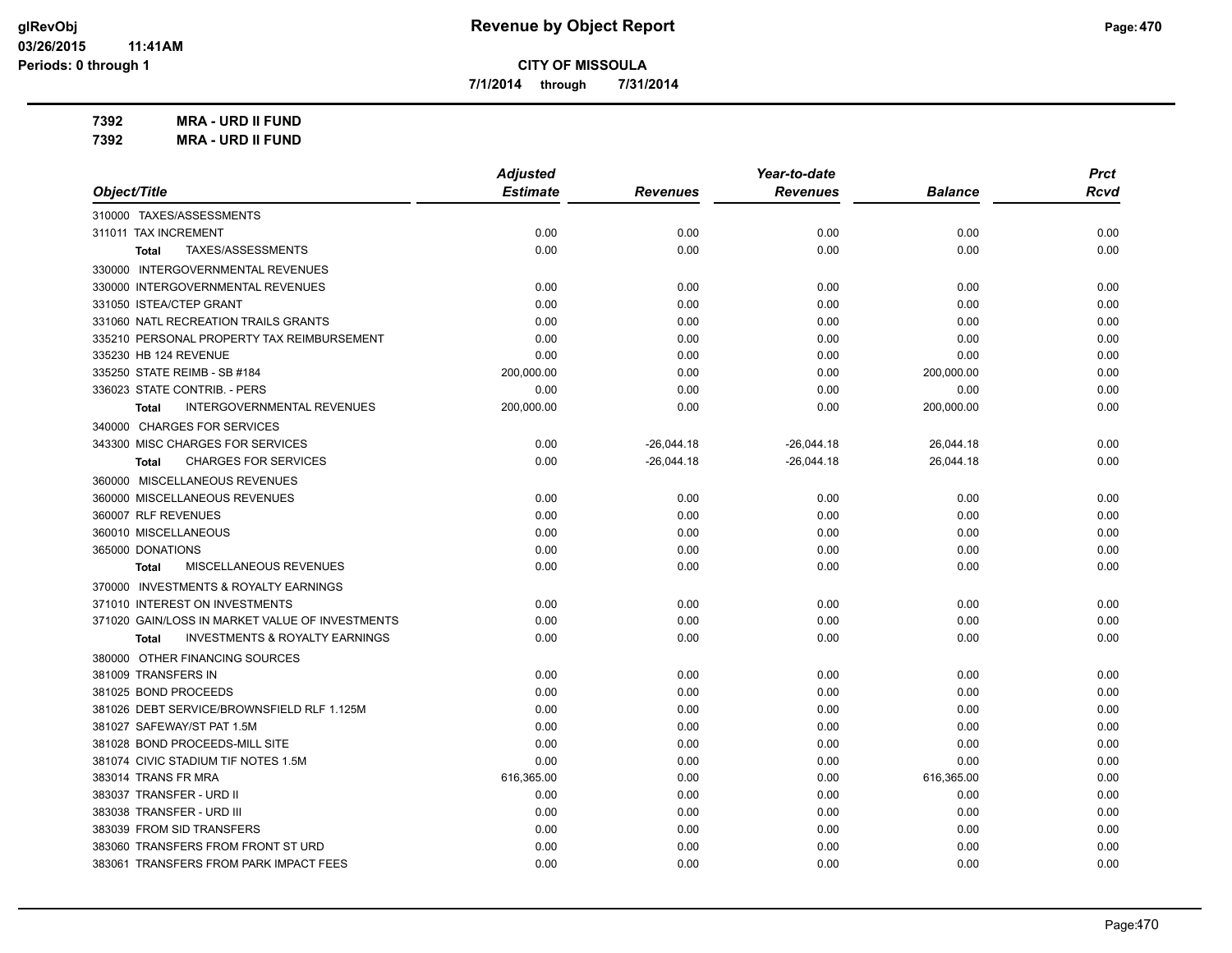**7/1/2014 through 7/31/2014**

**7392 MRA - URD II FUND 7392 MRA - URD II FUND**

|                                         | <b>Adjusted</b> |                 | Prct            |                |         |
|-----------------------------------------|-----------------|-----------------|-----------------|----------------|---------|
| Object/Title                            | <b>Estimate</b> | <b>Revenues</b> | <b>Revenues</b> | <b>Balance</b> | Rcvd    |
| 383062 TRANSFERS FROM PARK SIDS         | 0.00            | 0.00            | 0.00            | 0.00           | 0.00    |
| 383063 TRANSF FROM SAFETY-LU (CTEP)FUND | 0.00            | 0.00            | 0.00            | 0.00           | 0.00    |
| OTHER FINANCING SOURCES<br><b>Total</b> | 616.365.00      | 0.00            | 0.00            | 616.365.00     | 0.00    |
| MRA - URD II FUND<br><b>Total</b>       | 816.365.00      | $-26.044.18$    | $-26.044.18$    | 842.409.18     | $-3.19$ |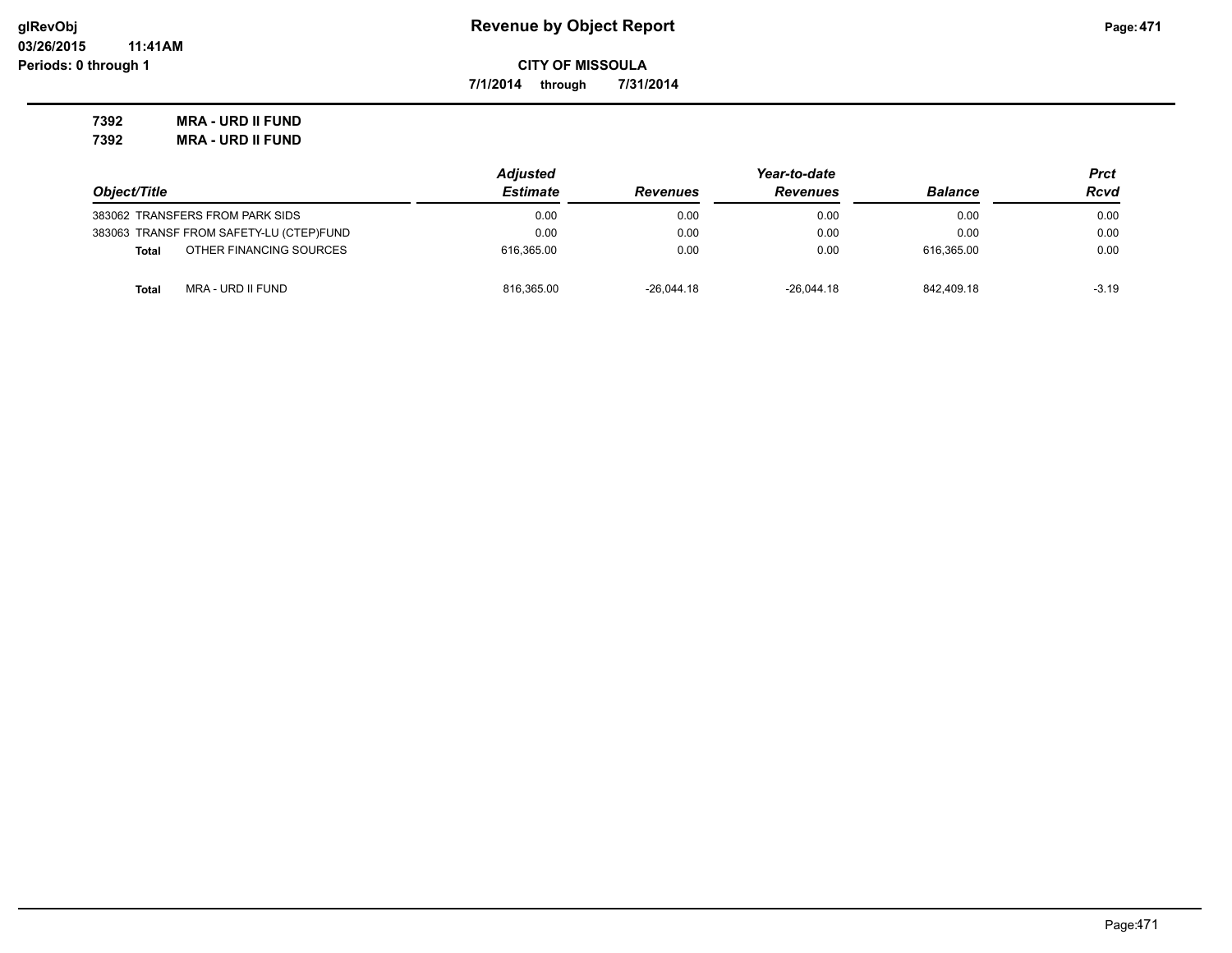**7/1/2014 through 7/31/2014**

#### **7392 MRA - URD II FUND**

|                                                           | <b>Adjusted</b> | Year-to-date    |                 |                | <b>Prct</b> |
|-----------------------------------------------------------|-----------------|-----------------|-----------------|----------------|-------------|
| Object/Title                                              | <b>Estimate</b> | <b>Revenues</b> | <b>Revenues</b> | <b>Balance</b> | <b>Rcvd</b> |
| 310000 TAXES/ASSESSMENTS                                  |                 |                 |                 |                |             |
| 311011 TAX INCREMENT                                      | 0.00            | 0.00            | 0.00            | 0.00           | 0.00        |
| TAXES/ASSESSMENTS<br><b>Total</b>                         | 0.00            | 0.00            | 0.00            | 0.00           | 0.00        |
| 330000 INTERGOVERNMENTAL REVENUES                         |                 |                 |                 |                |             |
| 330000 INTERGOVERNMENTAL REVENUES                         | 0.00            | 0.00            | 0.00            | 0.00           | 0.00        |
| 331050 ISTEA/CTEP GRANT                                   | 0.00            | 0.00            | 0.00            | 0.00           | 0.00        |
| 331060 NATL RECREATION TRAILS GRANTS                      | 0.00            | 0.00            | 0.00            | 0.00           | 0.00        |
| 335210 PERSONAL PROPERTY TAX REIMBURSEMENT                | 0.00            | 0.00            | 0.00            | 0.00           | 0.00        |
| 335230 HB 124 REVENUE                                     | 0.00            | 0.00            | 0.00            | 0.00           | 0.00        |
| 335250 STATE REIMB - SB #184                              | 200,000.00      | 0.00            | 0.00            | 200,000.00     | 0.00        |
| 336023 STATE CONTRIB. - PERS                              | 0.00            | 0.00            | 0.00            | 0.00           | 0.00        |
| INTERGOVERNMENTAL REVENUES<br><b>Total</b>                | 200,000.00      | 0.00            | 0.00            | 200,000.00     | 0.00        |
| 340000 CHARGES FOR SERVICES                               |                 |                 |                 |                |             |
| 343300 MISC CHARGES FOR SERVICES                          | 0.00            | $-26,044.18$    | $-26,044.18$    | 26,044.18      | 0.00        |
| <b>CHARGES FOR SERVICES</b><br><b>Total</b>               | 0.00            | $-26,044.18$    | $-26,044.18$    | 26,044.18      | 0.00        |
| 360000 MISCELLANEOUS REVENUES                             |                 |                 |                 |                |             |
| 360000 MISCELLANEOUS REVENUES                             | 0.00            | 0.00            | 0.00            | 0.00           | 0.00        |
| 360007 RLF REVENUES                                       | 0.00            | 0.00            | 0.00            | 0.00           | 0.00        |
| 360010 MISCELLANEOUS                                      | 0.00            | 0.00            | 0.00            | 0.00           | 0.00        |
| 365000 DONATIONS                                          | 0.00            | 0.00            | 0.00            | 0.00           | 0.00        |
| <b>MISCELLANEOUS REVENUES</b><br>Total                    | 0.00            | 0.00            | 0.00            | 0.00           | 0.00        |
| 370000 INVESTMENTS & ROYALTY EARNINGS                     |                 |                 |                 |                |             |
| 371010 INTEREST ON INVESTMENTS                            | 0.00            | 0.00            | 0.00            | 0.00           | 0.00        |
| 371020 GAIN/LOSS IN MARKET VALUE OF INVESTMENT            | 0.00            | 0.00            | 0.00            | 0.00           | 0.00        |
| <b>INVESTMENTS &amp; ROYALTY EARNINGS</b><br><b>Total</b> | 0.00            | 0.00            | 0.00            | 0.00           | 0.00        |
| 380000 OTHER FINANCING SOURCES                            |                 |                 |                 |                |             |
| 381009 TRANSFERS IN                                       | 0.00            | 0.00            | 0.00            | 0.00           | 0.00        |
| 381025 BOND PROCEEDS                                      | 0.00            | 0.00            | 0.00            | 0.00           | 0.00        |
| 381026 DEBT SERVICE/BROWNSFIELD RLF 1.125M                | 0.00            | 0.00            | 0.00            | 0.00           | 0.00        |
| 381027 SAFEWAY/ST PAT 1.5M                                | 0.00            | 0.00            | 0.00            | 0.00           | 0.00        |
| 381028 BOND PROCEEDS-MILL SITE                            | 0.00            | 0.00            | 0.00            | 0.00           | 0.00        |
| 381074 CIVIC STADIUM TIF NOTES 1.5M                       | 0.00            | 0.00            | 0.00            | 0.00           | 0.00        |
| 383014 TRANS FR MRA                                       | 616,365.00      | 0.00            | 0.00            | 616,365.00     | 0.00        |
| 383037 TRANSFER - URD II                                  | 0.00            | 0.00            | 0.00            | 0.00           | 0.00        |
| 383038 TRANSFER - URD III                                 | 0.00            | 0.00            | 0.00            | 0.00           | 0.00        |
| 383039 FROM SID TRANSFERS                                 | 0.00            | 0.00            | 0.00            | 0.00           | 0.00        |
| 383060 TRANSFERS FROM FRONT ST URD                        | 0.00            | 0.00            | 0.00            | 0.00           | 0.00        |
| 383061 TRANSFERS FROM PARK IMPACT FEES                    | 0.00            | 0.00            | 0.00            | 0.00           | 0.00        |
| 383062 TRANSFERS FROM PARK SIDS                           | 0.00            | 0.00            | 0.00            | 0.00           | 0.00        |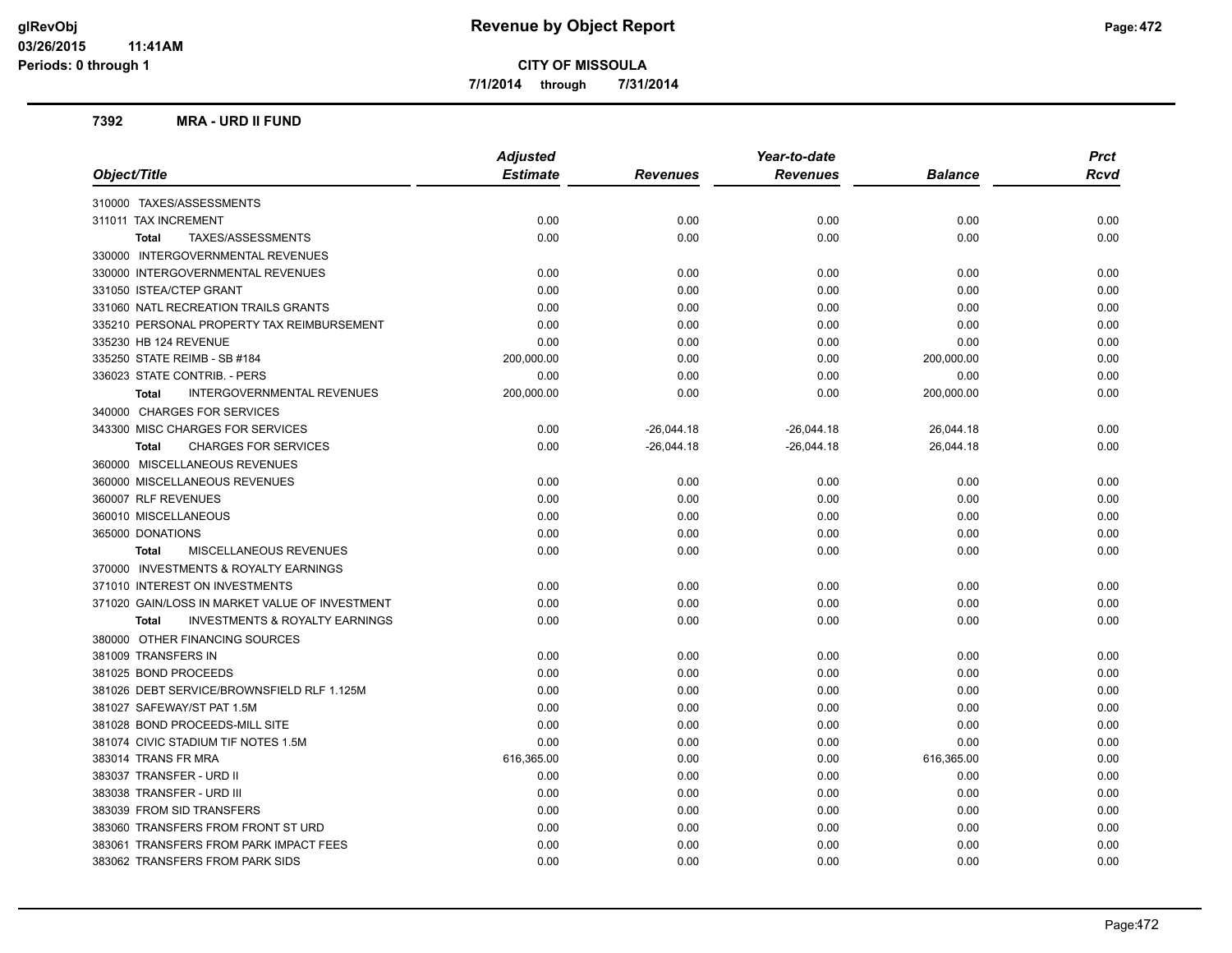**7/1/2014 through 7/31/2014**

#### **7392 MRA - URD II FUND**

|              |                                         | <b>Adjusted</b> |                 | Year-to-date    |                | <b>Prct</b> |
|--------------|-----------------------------------------|-----------------|-----------------|-----------------|----------------|-------------|
| Object/Title |                                         | <b>Estimate</b> | <b>Revenues</b> | <b>Revenues</b> | <b>Balance</b> | <b>Rcvd</b> |
|              | 383063 TRANSF FROM SAFETY-LU (CTEP)FUND | 0.00            | 0.00            | 0.00            | 0.00           | 0.00        |
| Total        | OTHER FINANCING SOURCES                 | 616.365.00      | 0.00            | 0.00            | 616.365.00     | 0.00        |
| Total        | MRA - URD II FUND                       | 816,365.00      | $-26.044.18$    | $-26.044.18$    | 842.409.18     | $-3.19$     |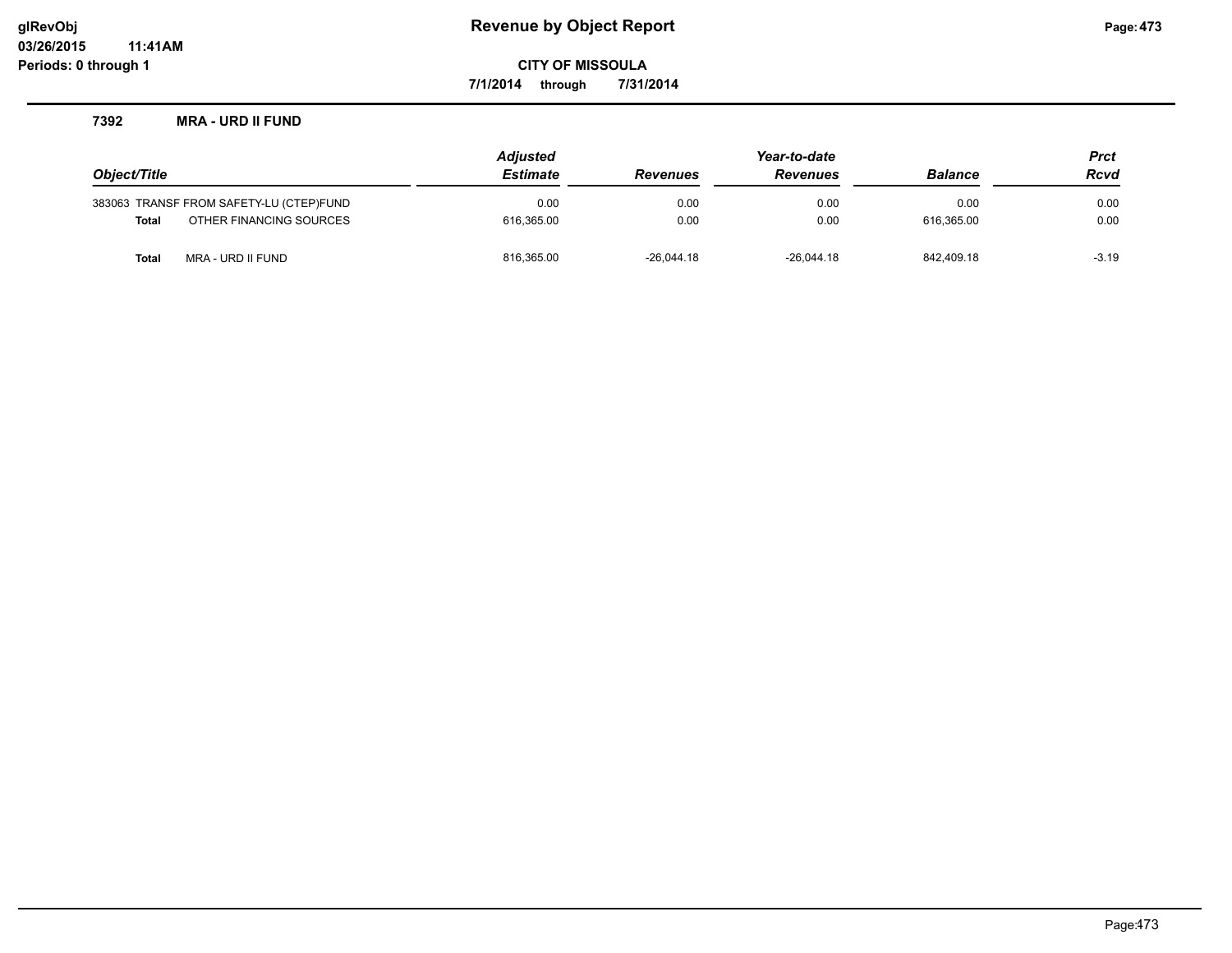**7/1/2014 through 7/31/2014**

**7393 MRA - URD III FUND**

| 7393 | <b>MRA - URD III FUND</b> |
|------|---------------------------|
|------|---------------------------|

|                                                    | <b>Adjusted</b> |                 | Year-to-date    |                | <b>Prct</b> |
|----------------------------------------------------|-----------------|-----------------|-----------------|----------------|-------------|
| Object/Title                                       | <b>Estimate</b> | <b>Revenues</b> | <b>Revenues</b> | <b>Balance</b> | <b>Rcvd</b> |
| 310000 TAXES/ASSESSMENTS                           |                 |                 |                 |                |             |
| 311011 TAX INCREMENT                               | 1,837,654.00    | $-62,249.43$    | $-62,249.43$    | 1,899,903.43   | $-3.39$     |
| 312001 PENALTIES & INTEREST                        | 0.00            | $-2,123.92$     | $-2,123.92$     | 2,123.92       | 0.00        |
| TAXES/ASSESSMENTS<br>Total                         | 1,837,654.00    | $-64,373.35$    | $-64,373.35$    | 1,902,027.35   | $-3.50$     |
| 330000 INTERGOVERNMENTAL REVENUES                  |                 |                 |                 |                |             |
| 331050 ISTEA/CTEP GRANT                            | 0.00            | 0.00            | 0.00            | 0.00           | 0.00        |
| 331060 NATL RECREATION TRAILS GRANTS               | 0.00            | 0.00            | 0.00            | 0.00           | 0.00        |
| 335210 PERSONAL PROPERTY TAX REIMBURSEMENT         | 121,116.00      | 0.00            | 0.00            | 121,116.00     | 0.00        |
| 336023 STATE CONTRIB. - PERS                       | 0.00            | 10.04           | 10.04           | $-10.04$       | 0.00        |
| <b>INTERGOVERNMENTAL REVENUES</b><br>Total         | 121,116.00      | 10.04           | 10.04           | 121,105.96     | 0.01        |
| 360000 MISCELLANEOUS REVENUES                      |                 |                 |                 |                |             |
| 360000 MISCELLANEOUS REVENUES                      | 0.00            | 0.00            | 0.00            | 0.00           | 0.00        |
| 360010 MISCELLANEOUS                               | 0.00            | 0.00            | 0.00            | 0.00           | 0.00        |
| 362000 OTHER MISCELLANEOUS REVENUE                 | 0.00            | 0.00            | 0.00            | 0.00           | 0.00        |
| 362004 URD III FACADE IMPROVEMENT LOAN REC         | 0.00            | 0.00            | 0.00            | 0.00           | 0.00        |
| 365000 DONATIONS                                   | 0.00            | 0.00            | 0.00            | 0.00           | 0.00        |
| MISCELLANEOUS REVENUES<br>Total                    | 0.00            | 0.00            | 0.00            | 0.00           | 0.00        |
| 370000 INVESTMENTS & ROYALTY EARNINGS              |                 |                 |                 |                |             |
| 371010 INTEREST ON INVESTMENTS                     | 0.00            | 0.00            | 0.00            | 0.00           | 0.00        |
| 371020 GAIN/LOSS IN MARKET VALUE OF INVESTMENTS    | 0.00            | 0.00            | 0.00            | 0.00           | 0.00        |
| <b>INVESTMENTS &amp; ROYALTY EARNINGS</b><br>Total | 0.00            | 0.00            | 0.00            | 0.00           | 0.00        |
| 380000 OTHER FINANCING SOURCES                     |                 |                 |                 |                |             |
| 381000 LOAN PROCEEDS                               | 0.00            | 0.00            | 0.00            | 0.00           | 0.00        |
| 383037 TRANSFER - URD II                           | 250,000.00      | 0.00            | 0.00            | 250,000.00     | 0.00        |
| OTHER FINANCING SOURCES<br>Total                   | 250,000.00      | 0.00            | 0.00            | 250,000.00     | 0.00        |
| MRA - URD III FUND<br>Total                        | 2,208,770.00    | $-64,363.31$    | $-64,363.31$    | 2,273,133.31   | $-2.91$     |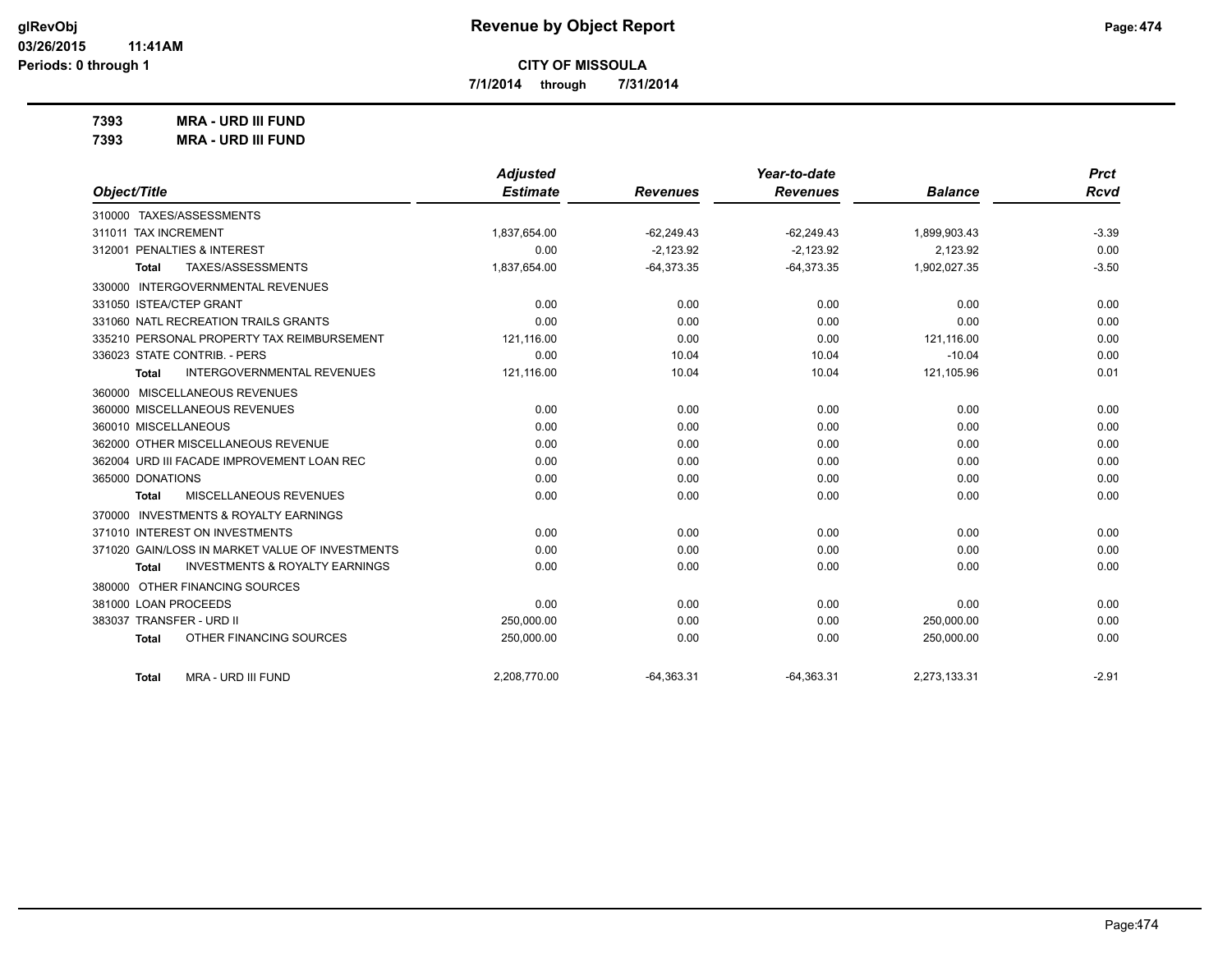**7/1/2014 through 7/31/2014**

#### **7393 MRA - URD III FUND**

|                                                           | <b>Adjusted</b> |                 | Year-to-date    |                | <b>Prct</b> |
|-----------------------------------------------------------|-----------------|-----------------|-----------------|----------------|-------------|
| Object/Title                                              | <b>Estimate</b> | <b>Revenues</b> | <b>Revenues</b> | <b>Balance</b> | <b>Rcvd</b> |
| 310000 TAXES/ASSESSMENTS                                  |                 |                 |                 |                |             |
| 311011 TAX INCREMENT                                      | 1,837,654.00    | $-62,249.43$    | $-62,249.43$    | 1,899,903.43   | $-3.39$     |
| 312001 PENALTIES & INTEREST                               | 0.00            | $-2,123.92$     | $-2,123.92$     | 2,123.92       | 0.00        |
| TAXES/ASSESSMENTS<br><b>Total</b>                         | 1,837,654.00    | $-64,373.35$    | $-64,373.35$    | 1,902,027.35   | $-3.50$     |
| 330000 INTERGOVERNMENTAL REVENUES                         |                 |                 |                 |                |             |
| 331050 ISTEA/CTEP GRANT                                   | 0.00            | 0.00            | 0.00            | 0.00           | 0.00        |
| 331060 NATL RECREATION TRAILS GRANTS                      | 0.00            | 0.00            | 0.00            | 0.00           | 0.00        |
| 335210 PERSONAL PROPERTY TAX REIMBURSEMENT                | 121,116.00      | 0.00            | 0.00            | 121.116.00     | 0.00        |
| 336023 STATE CONTRIB. - PERS                              | 0.00            | 10.04           | 10.04           | $-10.04$       | 0.00        |
| <b>INTERGOVERNMENTAL REVENUES</b><br><b>Total</b>         | 121,116.00      | 10.04           | 10.04           | 121,105.96     | 0.01        |
| 360000 MISCELLANEOUS REVENUES                             |                 |                 |                 |                |             |
| 360000 MISCELLANEOUS REVENUES                             | 0.00            | 0.00            | 0.00            | 0.00           | 0.00        |
| 360010 MISCELLANEOUS                                      | 0.00            | 0.00            | 0.00            | 0.00           | 0.00        |
| 362000 OTHER MISCELLANEOUS REVENUE                        | 0.00            | 0.00            | 0.00            | 0.00           | 0.00        |
| 362004 URD III FACADE IMPROVEMENT LOAN REC                | 0.00            | 0.00            | 0.00            | 0.00           | 0.00        |
| 365000 DONATIONS                                          | 0.00            | 0.00            | 0.00            | 0.00           | 0.00        |
| <b>MISCELLANEOUS REVENUES</b><br><b>Total</b>             | 0.00            | 0.00            | 0.00            | 0.00           | 0.00        |
| 370000 INVESTMENTS & ROYALTY EARNINGS                     |                 |                 |                 |                |             |
| 371010 INTEREST ON INVESTMENTS                            | 0.00            | 0.00            | 0.00            | 0.00           | 0.00        |
| 371020 GAIN/LOSS IN MARKET VALUE OF INVESTMENT            | 0.00            | 0.00            | 0.00            | 0.00           | 0.00        |
| <b>INVESTMENTS &amp; ROYALTY EARNINGS</b><br><b>Total</b> | 0.00            | 0.00            | 0.00            | 0.00           | 0.00        |
| 380000 OTHER FINANCING SOURCES                            |                 |                 |                 |                |             |
| 381000 LOAN PROCEEDS                                      | 0.00            | 0.00            | 0.00            | 0.00           | 0.00        |
| 383037 TRANSFER - URD II                                  | 250,000.00      | 0.00            | 0.00            | 250,000.00     | 0.00        |
| OTHER FINANCING SOURCES<br><b>Total</b>                   | 250,000.00      | 0.00            | 0.00            | 250,000.00     | 0.00        |
| MRA - URD III FUND<br><b>Total</b>                        | 2,208,770.00    | $-64,363.31$    | $-64,363.31$    | 2,273,133.31   | $-2.91$     |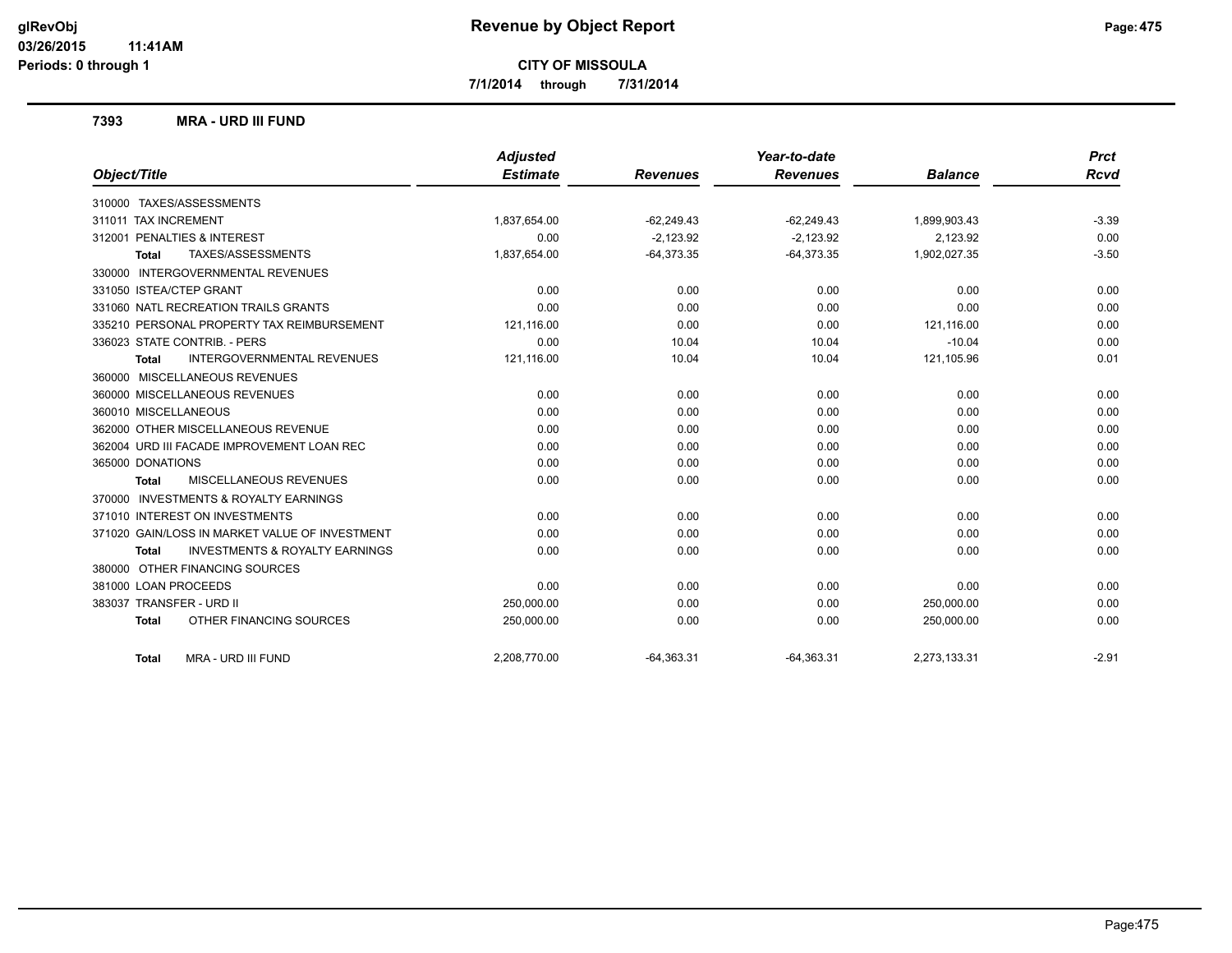**7/1/2014 through 7/31/2014**

# **7394 MRA TAX INCREMENT DEBT CLEARING FUND**

**7394 MRA TAX INCREMENT DEBT CLEARING FUND**

|                                                     | <b>Adjusted</b> |                 | Year-to-date    |                | <b>Prct</b> |
|-----------------------------------------------------|-----------------|-----------------|-----------------|----------------|-------------|
| Object/Title                                        | <b>Estimate</b> | <b>Revenues</b> | <b>Revenues</b> | <b>Balance</b> | <b>Rcvd</b> |
| 310000 TAXES/ASSESSMENTS                            |                 |                 |                 |                |             |
| <b>TAX INCREMENT</b><br>311011                      | 0.00            | 0.00            | 0.00            | 0.00           | 0.00        |
| TAXES/ASSESSMENTS<br>Total                          | 0.00            | 0.00            | 0.00            | 0.00           | 0.00        |
| <b>INTERGOVERNMENTAL REVENUES</b><br>330000         |                 |                 |                 |                |             |
| 335210 PERSONAL PROPERTY TAX REIMBURSEMENT          | 0.00            | 0.00            | 0.00            | 0.00           | 0.00        |
| 335230 HB 124 REVENUE                               | 0.00            | 0.00            | 0.00            | 0.00           | 0.00        |
| 335250 STATE REIMB - SB #184                        | 0.00            | 0.00            | 0.00            | 0.00           | 0.00        |
| INTERGOVERNMENTAL REVENUES<br>Total                 | 0.00            | 0.00            | 0.00            | 0.00           | 0.00        |
| <b>INVESTMENTS &amp; ROYALTY EARNINGS</b><br>370000 |                 |                 |                 |                |             |
| 371010 INTEREST ON INVESTMENTS                      | 0.00            | 0.00            | 0.00            | 0.00           | 0.00        |
| 371020 GAIN/LOSS IN MARKET VALUE OF INVESTMENTS     | 0.00            | 0.00            | 0.00            | 0.00           | 0.00        |
| <b>INVESTMENTS &amp; ROYALTY EARNINGS</b><br>Total  | 0.00            | 0.00            | 0.00            | 0.00           | 0.00        |
| OTHER FINANCING SOURCES<br>380000                   |                 |                 |                 |                |             |
| 383014 TRANS FR MRA                                 | 0.00            | 0.00            | 0.00            | 0.00           | 0.00        |
| OTHER FINANCING SOURCES<br>Total                    | 0.00            | 0.00            | 0.00            | 0.00           | 0.00        |
| MRA TAX INCREMENT DEBT CLEARING FUN<br>Total        | 0.00            | 0.00            | 0.00            | 0.00           | 0.00        |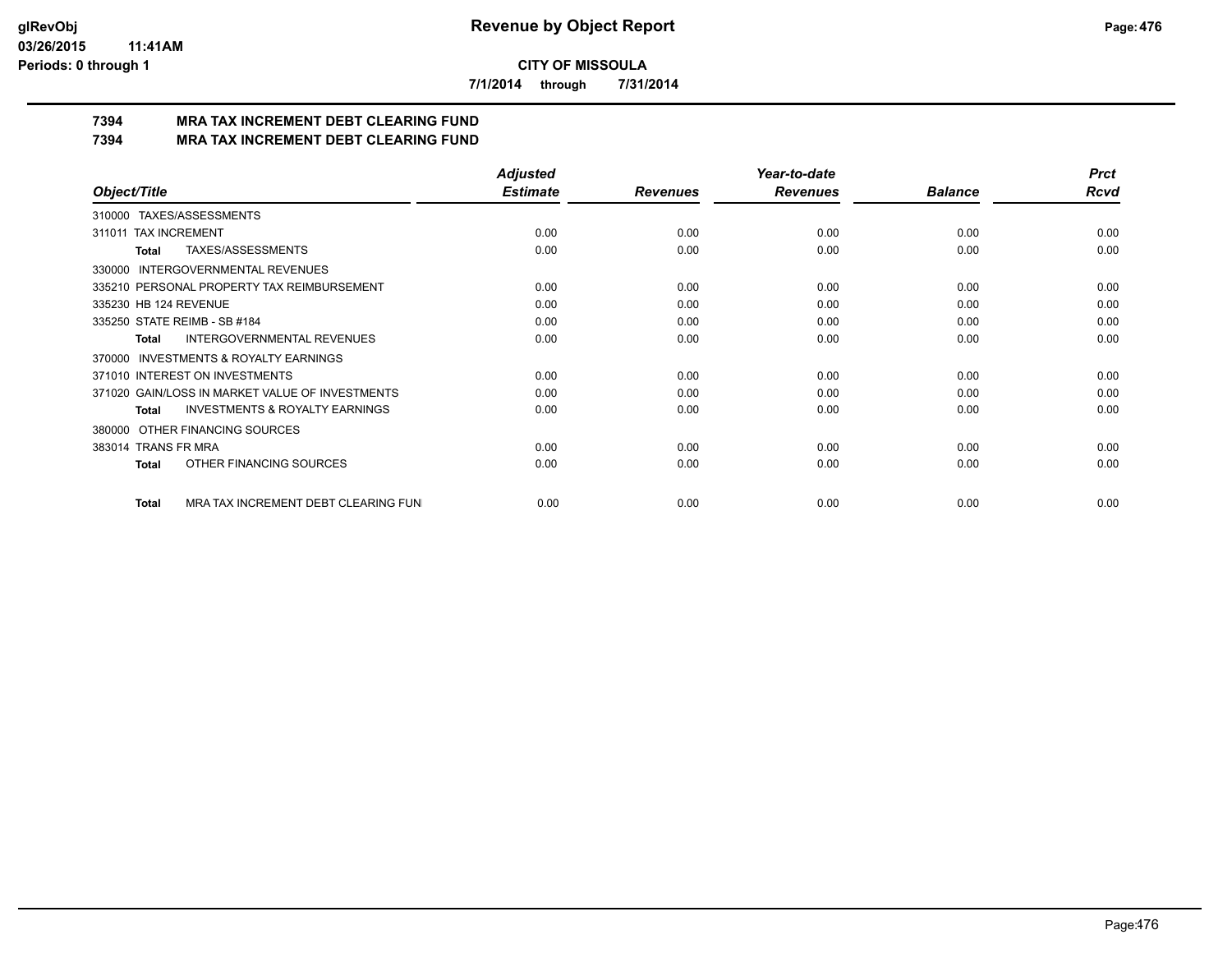**7/1/2014 through 7/31/2014**

## **7394 MRA TAX INCREMENT DEBT CLEARING FUND**

|                                                     | <b>Adjusted</b> |                 | Year-to-date    |                | <b>Prct</b> |
|-----------------------------------------------------|-----------------|-----------------|-----------------|----------------|-------------|
| Object/Title                                        | <b>Estimate</b> | <b>Revenues</b> | <b>Revenues</b> | <b>Balance</b> | Rcvd        |
| TAXES/ASSESSMENTS<br>310000                         |                 |                 |                 |                |             |
| 311011 TAX INCREMENT                                | 0.00            | 0.00            | 0.00            | 0.00           | 0.00        |
| TAXES/ASSESSMENTS<br>Total                          | 0.00            | 0.00            | 0.00            | 0.00           | 0.00        |
| 330000 INTERGOVERNMENTAL REVENUES                   |                 |                 |                 |                |             |
| 335210 PERSONAL PROPERTY TAX REIMBURSEMENT          | 0.00            | 0.00            | 0.00            | 0.00           | 0.00        |
| 335230 HB 124 REVENUE                               | 0.00            | 0.00            | 0.00            | 0.00           | 0.00        |
| 335250 STATE REIMB - SB #184                        | 0.00            | 0.00            | 0.00            | 0.00           | 0.00        |
| <b>INTERGOVERNMENTAL REVENUES</b><br>Total          | 0.00            | 0.00            | 0.00            | 0.00           | 0.00        |
| INVESTMENTS & ROYALTY EARNINGS<br>370000            |                 |                 |                 |                |             |
| 371010 INTEREST ON INVESTMENTS                      | 0.00            | 0.00            | 0.00            | 0.00           | 0.00        |
| 371020 GAIN/LOSS IN MARKET VALUE OF INVESTMENT      | 0.00            | 0.00            | 0.00            | 0.00           | 0.00        |
| <b>INVESTMENTS &amp; ROYALTY EARNINGS</b><br>Total  | 0.00            | 0.00            | 0.00            | 0.00           | 0.00        |
| 380000 OTHER FINANCING SOURCES                      |                 |                 |                 |                |             |
| 383014 TRANS FR MRA                                 | 0.00            | 0.00            | 0.00            | 0.00           | 0.00        |
| OTHER FINANCING SOURCES<br><b>Total</b>             | 0.00            | 0.00            | 0.00            | 0.00           | 0.00        |
| MRA TAX INCREMENT DEBT CLEARING FUN<br><b>Total</b> | 0.00            | 0.00            | 0.00            | 0.00           | 0.00        |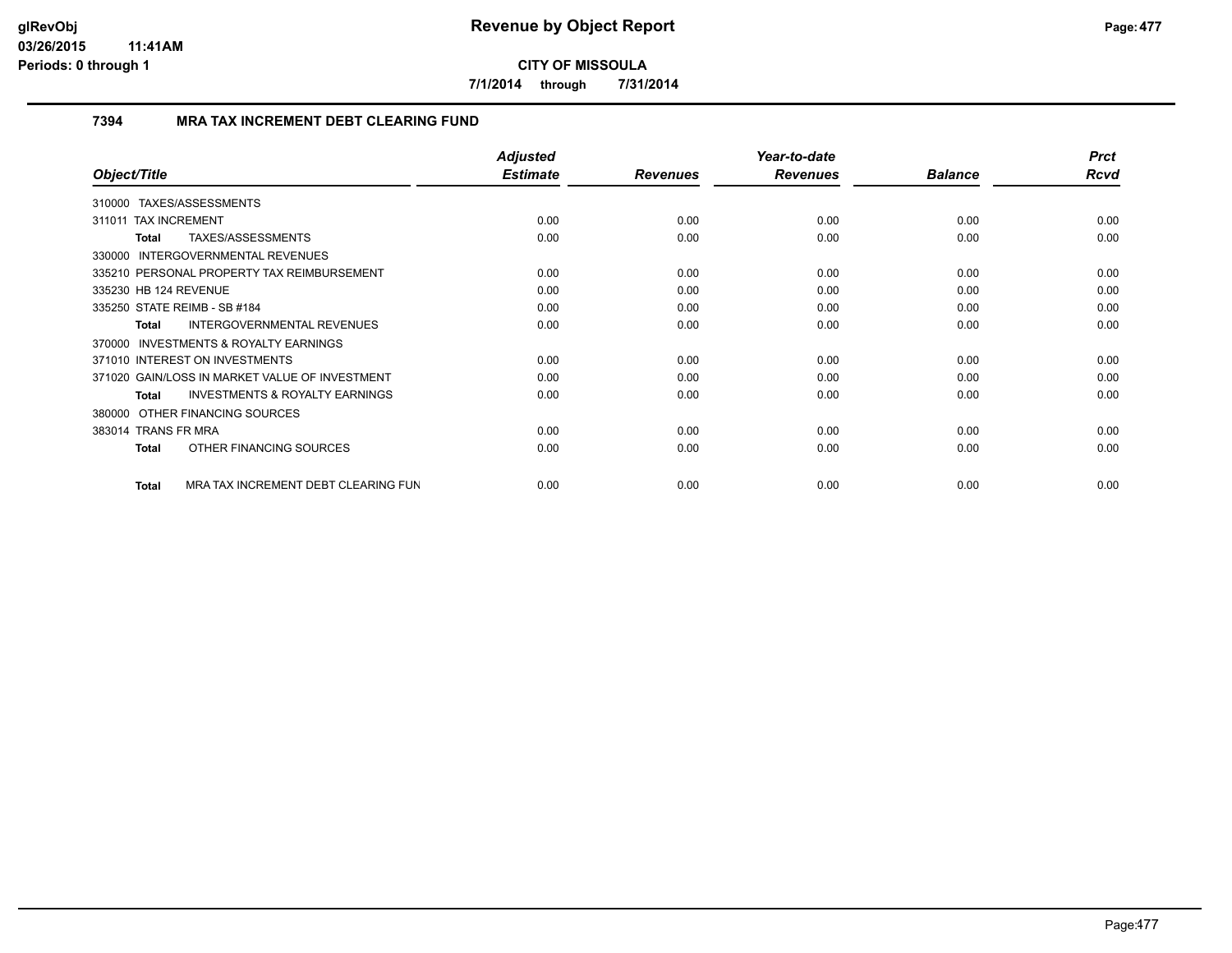**7/1/2014 through 7/31/2014**

#### **7395 MRA TAX INCREMENT DEBT SERVICE INTEREST 7395 MRA TAX INCREMENT DEBT SERVICE INTEREST**

|                                                      | <b>Adjusted</b> |                 | Year-to-date    |                | <b>Prct</b> |
|------------------------------------------------------|-----------------|-----------------|-----------------|----------------|-------------|
| Object/Title                                         | <b>Estimate</b> | <b>Revenues</b> | <b>Revenues</b> | <b>Balance</b> | <b>Rcvd</b> |
| MISCELLANEOUS REVENUES<br>360000                     |                 |                 |                 |                |             |
| 360010 MISCELLANEOUS                                 | 0.00            | 0.00            | 0.00            | 0.00           | 0.00        |
| MISCELLANEOUS REVENUES<br>Total                      | 0.00            | 0.00            | 0.00            | 0.00           | 0.00        |
| 370000 INVESTMENTS & ROYALTY EARNINGS                |                 |                 |                 |                |             |
| 371010 INTEREST ON INVESTMENTS                       | 0.00            | 0.00            | 0.00            | 0.00           | 0.00        |
| 371020 GAIN/LOSS IN MARKET VALUE OF INVESTMENTS      | 0.00            | 0.00            | 0.00            | 0.00           | 0.00        |
| <b>INVESTMENTS &amp; ROYALTY EARNINGS</b><br>Total   | 0.00            | 0.00            | 0.00            | 0.00           | 0.00        |
| OTHER FINANCING SOURCES<br>380000                    |                 |                 |                 |                |             |
| 383014 TRANS FR MRA                                  | 0.00            | 0.00            | 0.00            | 0.00           | 0.00        |
| OTHER FINANCING SOURCES<br>Total                     | 0.00            | 0.00            | 0.00            | 0.00           | 0.00        |
| MRA TAX INCREMENT DEBT SERVICE INTER<br><b>Total</b> | 0.00            | 0.00            | 0.00            | 0.00           | 0.00        |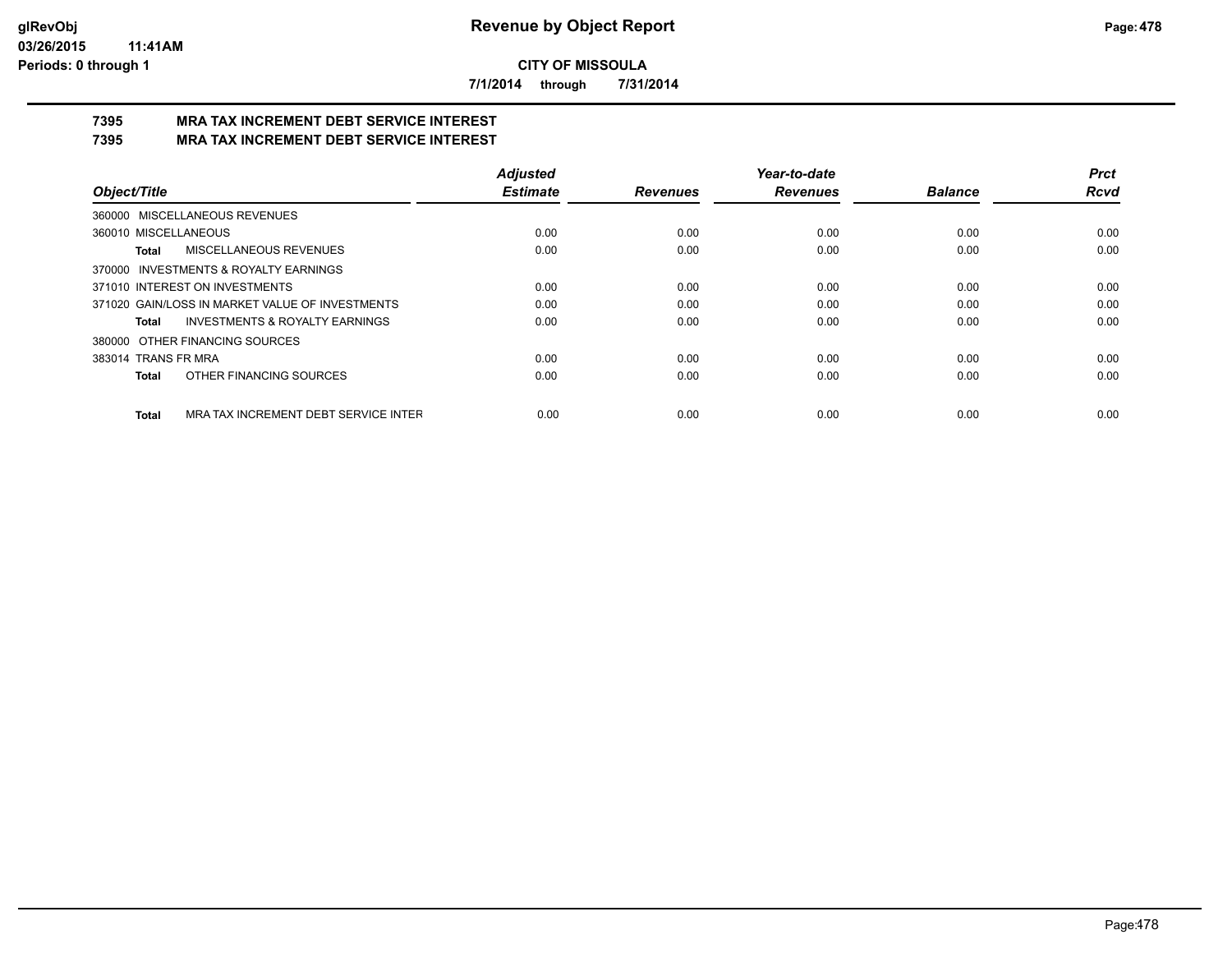**7/1/2014 through 7/31/2014**

# **7395 MRA TAX INCREMENT DEBT SERVICE INTEREST**

| Object/Title                                         | <b>Adjusted</b><br><b>Estimate</b> | <b>Revenues</b> | Year-to-date<br><b>Revenues</b> | <b>Balance</b> | <b>Prct</b><br><b>Rcvd</b> |
|------------------------------------------------------|------------------------------------|-----------------|---------------------------------|----------------|----------------------------|
|                                                      |                                    |                 |                                 |                |                            |
| 360000 MISCELLANEOUS REVENUES                        |                                    |                 |                                 |                |                            |
| 360010 MISCELLANEOUS                                 | 0.00                               | 0.00            | 0.00                            | 0.00           | 0.00                       |
| MISCELLANEOUS REVENUES<br>Total                      | 0.00                               | 0.00            | 0.00                            | 0.00           | 0.00                       |
| 370000 INVESTMENTS & ROYALTY EARNINGS                |                                    |                 |                                 |                |                            |
| 371010 INTEREST ON INVESTMENTS                       | 0.00                               | 0.00            | 0.00                            | 0.00           | 0.00                       |
| 371020 GAIN/LOSS IN MARKET VALUE OF INVESTMENT       | 0.00                               | 0.00            | 0.00                            | 0.00           | 0.00                       |
| <b>INVESTMENTS &amp; ROYALTY EARNINGS</b><br>Total   | 0.00                               | 0.00            | 0.00                            | 0.00           | 0.00                       |
| 380000 OTHER FINANCING SOURCES                       |                                    |                 |                                 |                |                            |
| 383014 TRANS FR MRA                                  | 0.00                               | 0.00            | 0.00                            | 0.00           | 0.00                       |
| OTHER FINANCING SOURCES<br>Total                     | 0.00                               | 0.00            | 0.00                            | 0.00           | 0.00                       |
| MRA TAX INCREMENT DEBT SERVICE INTER<br><b>Total</b> | 0.00                               | 0.00            | 0.00                            | 0.00           | 0.00                       |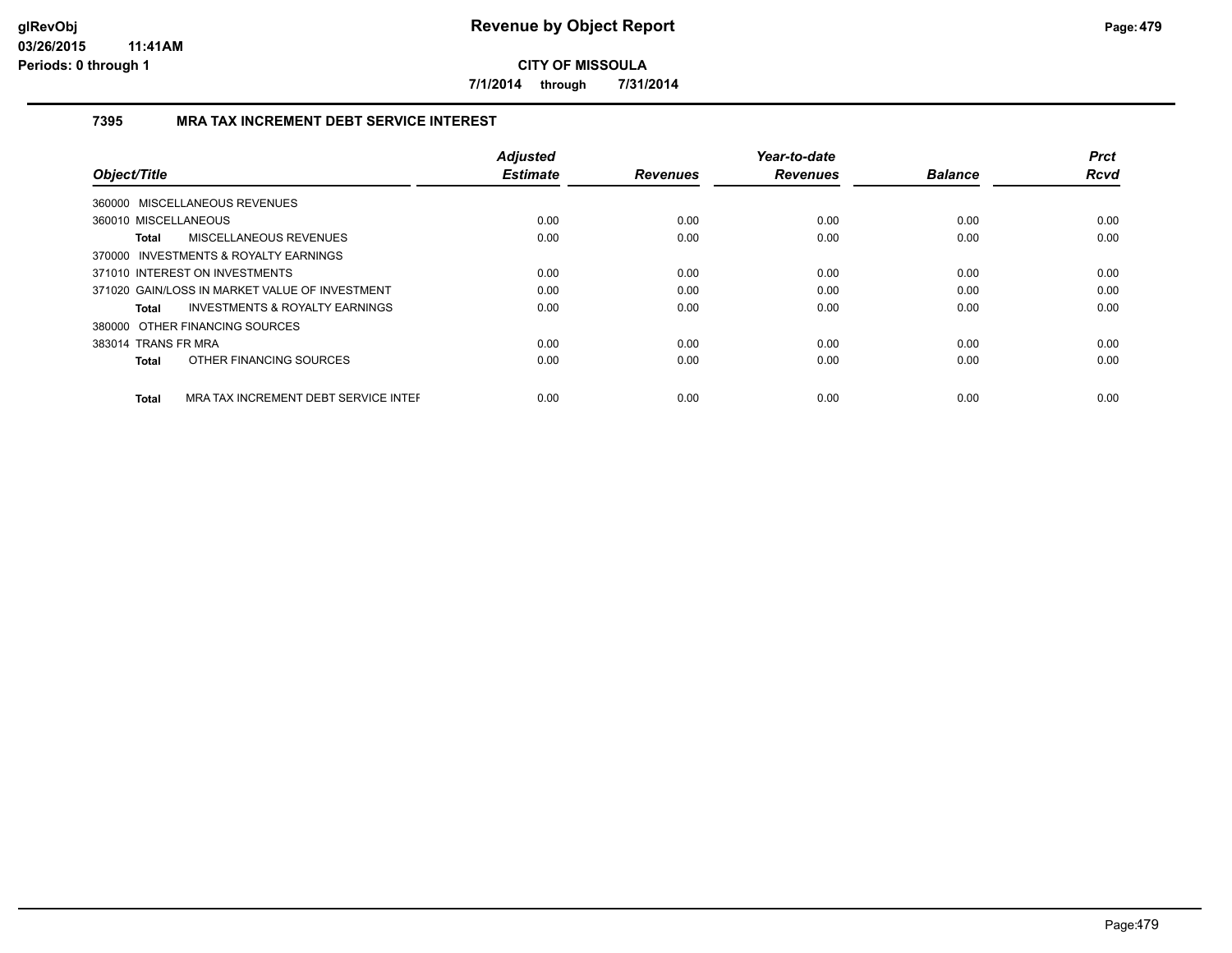**7/1/2014 through 7/31/2014**

#### **7396 MRA TAX INCREMENT DEBT SERVICE SINKING F 7396 MRA TAX INCREMENT DEBT SERVICE SINKING F**

|                                                    | <b>Adiusted</b> |                 | Year-to-date    |                | <b>Prct</b> |
|----------------------------------------------------|-----------------|-----------------|-----------------|----------------|-------------|
| Object/Title                                       | <b>Estimate</b> | <b>Revenues</b> | <b>Revenues</b> | <b>Balance</b> | <b>Rcvd</b> |
| 370000 INVESTMENTS & ROYALTY EARNINGS              |                 |                 |                 |                |             |
| 371010 INTEREST ON INVESTMENTS                     | 0.00            | 0.00            | 0.00            | 0.00           | 0.00        |
| 371020 GAIN/LOSS IN MARKET VALUE OF INVESTMENTS    | 0.00            | 0.00            | 0.00            | 0.00           | 0.00        |
| <b>INVESTMENTS &amp; ROYALTY EARNINGS</b><br>Total | 0.00            | 0.00            | 0.00            | 0.00           | 0.00        |
| 380000 OTHER FINANCING SOURCES                     |                 |                 |                 |                |             |
| 383014 TRANS FR MRA                                | 0.00            | 0.00            | 0.00            | 0.00           | 0.00        |
| OTHER FINANCING SOURCES<br>Total                   | 0.00            | 0.00            | 0.00            | 0.00           | 0.00        |
|                                                    |                 |                 |                 |                |             |
| Total<br>MRA TAX INCREMENT DEBT SERVICE SINKII     | 0.00            | 0.00            | 0.00            | 0.00           | 0.00        |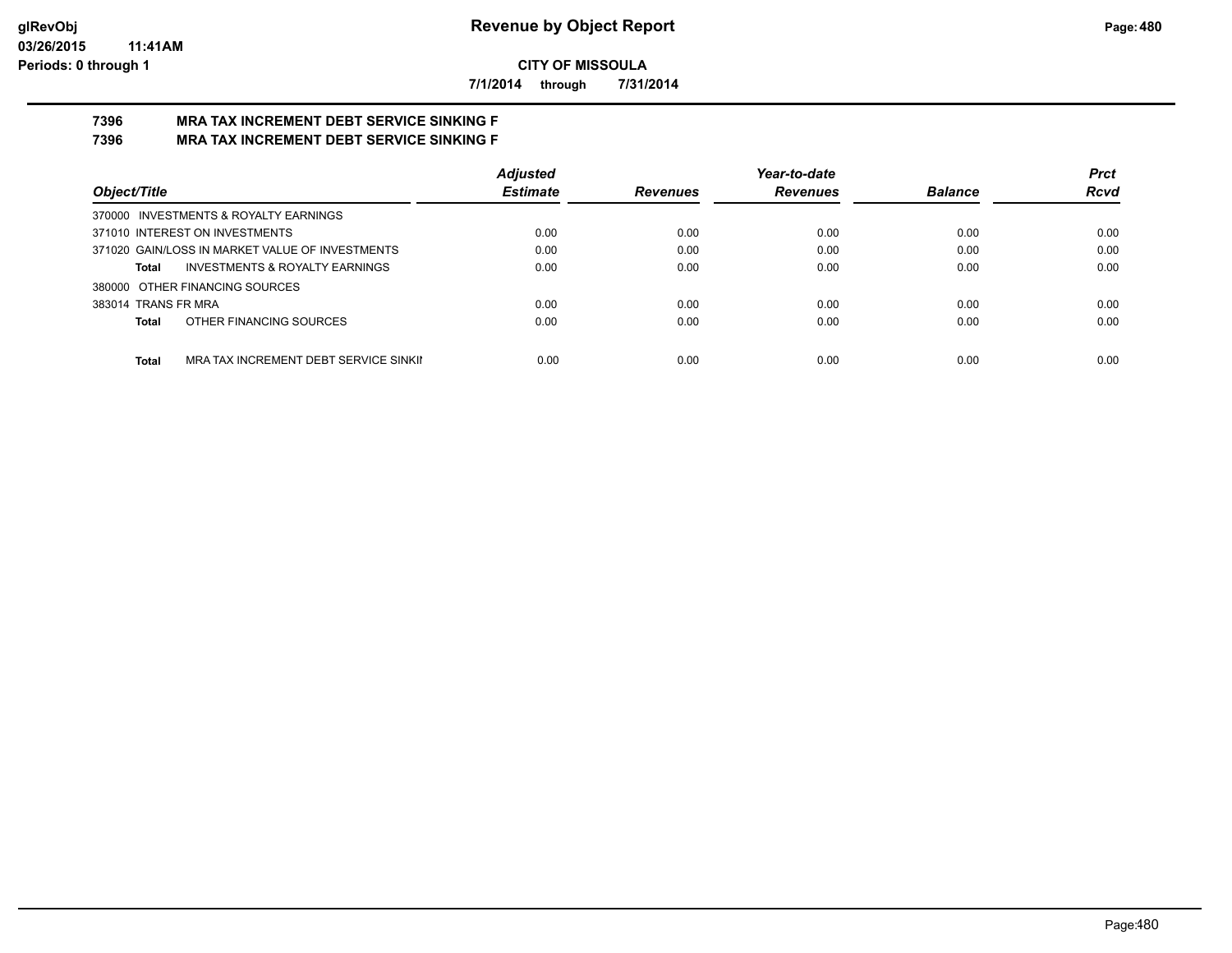**7/1/2014 through 7/31/2014**

## **7396 MRA TAX INCREMENT DEBT SERVICE SINKING F**

| Object/Title                                         | <b>Adjusted</b><br><b>Estimate</b> | <b>Revenues</b> | Year-to-date<br><b>Revenues</b> | <b>Balance</b> | <b>Prct</b><br><b>Rcvd</b> |
|------------------------------------------------------|------------------------------------|-----------------|---------------------------------|----------------|----------------------------|
|                                                      |                                    |                 |                                 |                |                            |
| 370000 INVESTMENTS & ROYALTY EARNINGS                |                                    |                 |                                 |                |                            |
| 371010 INTEREST ON INVESTMENTS                       | 0.00                               | 0.00            | 0.00                            | 0.00           | 0.00                       |
| 371020 GAIN/LOSS IN MARKET VALUE OF INVESTMENT       | 0.00                               | 0.00            | 0.00                            | 0.00           | 0.00                       |
| INVESTMENTS & ROYALTY EARNINGS<br>Total              | 0.00                               | 0.00            | 0.00                            | 0.00           | 0.00                       |
| 380000 OTHER FINANCING SOURCES                       |                                    |                 |                                 |                |                            |
| 383014 TRANS FR MRA                                  | 0.00                               | 0.00            | 0.00                            | 0.00           | 0.00                       |
| OTHER FINANCING SOURCES<br>Total                     | 0.00                               | 0.00            | 0.00                            | 0.00           | 0.00                       |
|                                                      |                                    |                 |                                 |                |                            |
| <b>Total</b><br>MRA TAX INCREMENT DEBT SERVICE SINKI | 0.00                               | 0.00            | 0.00                            | 0.00           | 0.00                       |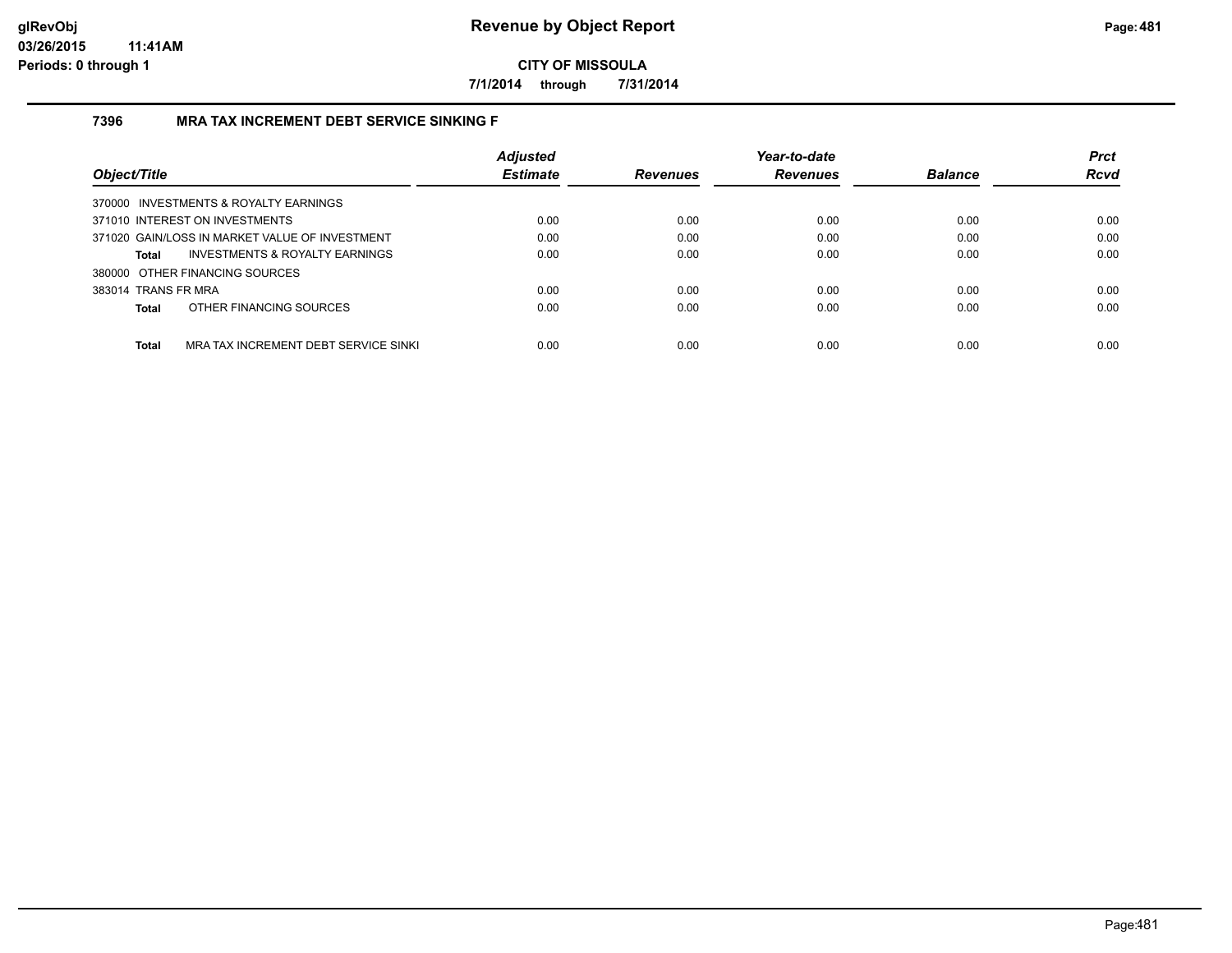**7/1/2014 through 7/31/2014**

#### **7397 MRA TAX INCREMENT BOND RESERVE FUND 7397 MRA TAX INCREMENT BOND RESERVE FUND**

|                                                     | <b>Adjusted</b> |                 | Year-to-date    |                | <b>Prct</b> |
|-----------------------------------------------------|-----------------|-----------------|-----------------|----------------|-------------|
| Object/Title                                        | <b>Estimate</b> | <b>Revenues</b> | <b>Revenues</b> | <b>Balance</b> | <b>Rcvd</b> |
| 370000 INVESTMENTS & ROYALTY EARNINGS               |                 |                 |                 |                |             |
| 371010 INTEREST ON INVESTMENTS                      | 0.00            | 0.00            | 0.00            | 0.00           | 0.00        |
| 371020 GAIN/LOSS IN MARKET VALUE OF INVESTMENTS     | 0.00            | 0.00            | 0.00            | 0.00           | 0.00        |
| <b>INVESTMENTS &amp; ROYALTY EARNINGS</b><br>Total  | 0.00            | 0.00            | 0.00            | 0.00           | 0.00        |
| 380000 OTHER FINANCING SOURCES                      |                 |                 |                 |                |             |
| 383014 TRANS FR MRA                                 | 0.00            | 0.00            | 0.00            | 0.00           | 0.00        |
| OTHER FINANCING SOURCES<br>Total                    | 0.00            | 0.00            | 0.00            | 0.00           | 0.00        |
|                                                     |                 |                 |                 |                |             |
| <b>Total</b><br>MRA TAX INCREMENT BOND RESERVE FUNI | 0.00            | 0.00            | 0.00            | 0.00           | 0.00        |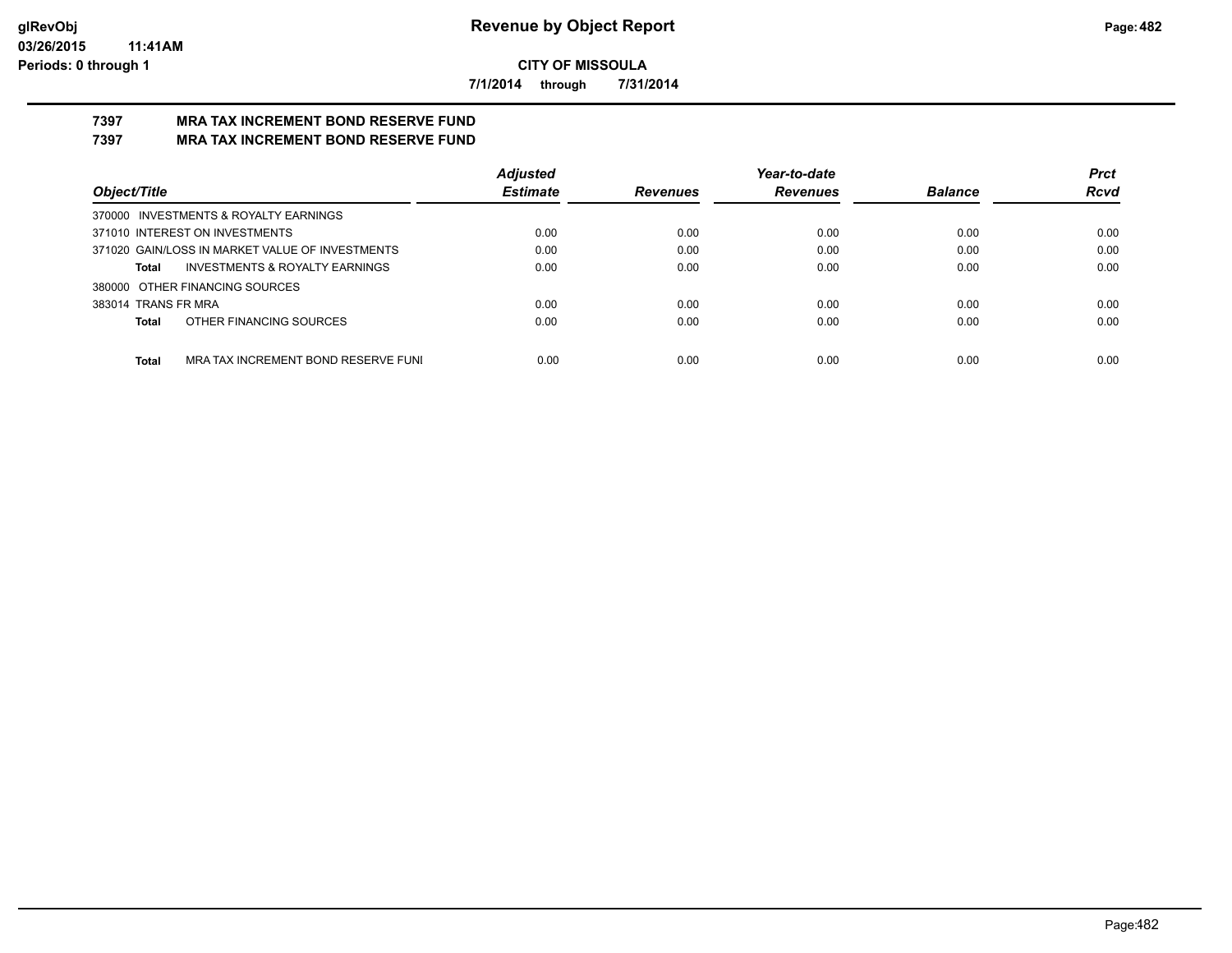**7/1/2014 through 7/31/2014**

## **7397 MRA TAX INCREMENT BOND RESERVE FUND**

| Object/Title        |                                                | <b>Adjusted</b><br><b>Estimate</b> | <b>Revenues</b> | Year-to-date<br><b>Revenues</b> | <b>Balance</b> | <b>Prct</b><br><b>Rcvd</b> |
|---------------------|------------------------------------------------|------------------------------------|-----------------|---------------------------------|----------------|----------------------------|
|                     | 370000 INVESTMENTS & ROYALTY EARNINGS          |                                    |                 |                                 |                |                            |
|                     | 371010 INTEREST ON INVESTMENTS                 | 0.00                               | 0.00            | 0.00                            | 0.00           | 0.00                       |
|                     | 371020 GAIN/LOSS IN MARKET VALUE OF INVESTMENT | 0.00                               | 0.00            | 0.00                            | 0.00           | 0.00                       |
| Total               | <b>INVESTMENTS &amp; ROYALTY EARNINGS</b>      | 0.00                               | 0.00            | 0.00                            | 0.00           | 0.00                       |
|                     | 380000 OTHER FINANCING SOURCES                 |                                    |                 |                                 |                |                            |
| 383014 TRANS FR MRA |                                                | 0.00                               | 0.00            | 0.00                            | 0.00           | 0.00                       |
| Total               | OTHER FINANCING SOURCES                        | 0.00                               | 0.00            | 0.00                            | 0.00           | 0.00                       |
| <b>Total</b>        | MRA TAX INCREMENT BOND RESERVE FUN             | 0.00                               | 0.00            | 0.00                            | 0.00           | 0.00                       |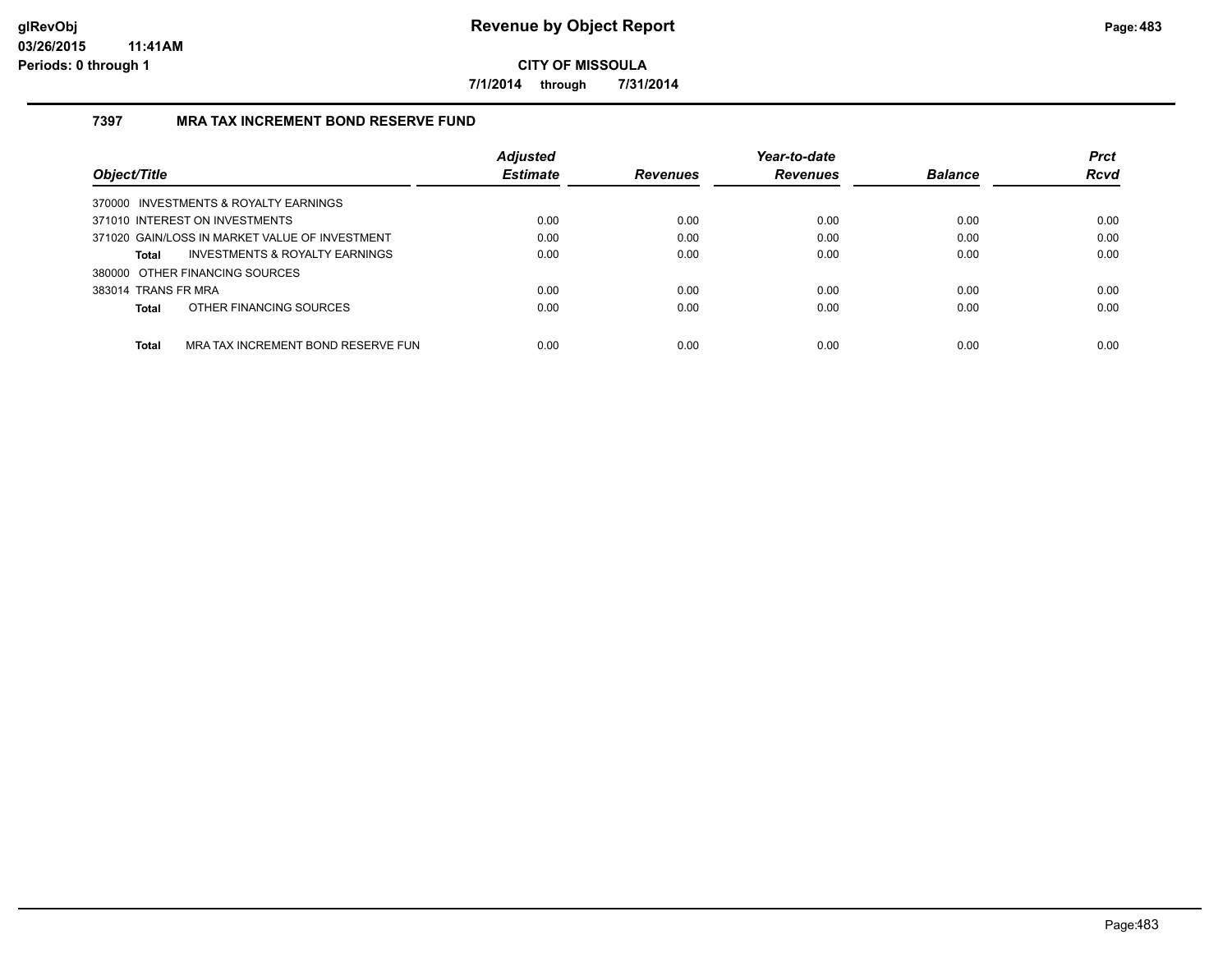**7/1/2014 through 7/31/2014**

# **7399 INTERMOUNTAIN BOND DEBT SERVICE**

#### **7399 INTERMOUNTAIN BOND DEBT SERVICE**

|                                                           | <b>Adjusted</b> |                 | Year-to-date    |                | <b>Prct</b> |
|-----------------------------------------------------------|-----------------|-----------------|-----------------|----------------|-------------|
| Object/Title                                              | <b>Estimate</b> | <b>Revenues</b> | <b>Revenues</b> | <b>Balance</b> | <b>Rcvd</b> |
| TAXES/ASSESSMENTS<br>310000                               |                 |                 |                 |                |             |
| 311011 TAX INCREMENT                                      | 0.00            | 0.00            | 0.00            | 0.00           | 0.00        |
| TAXES/ASSESSMENTS<br>Total                                | 0.00            | 0.00            | 0.00            | 0.00           | 0.00        |
| 370000 INVESTMENTS & ROYALTY EARNINGS                     |                 |                 |                 |                |             |
| 371010 INTEREST ON INVESTMENTS                            | 0.00            | 0.00            | 0.00            | 0.00           | 0.00        |
| <b>INVESTMENTS &amp; ROYALTY EARNINGS</b><br><b>Total</b> | 0.00            | 0.00            | 0.00            | 0.00           | 0.00        |
| 380000 OTHER FINANCING SOURCES                            |                 |                 |                 |                |             |
| 381025 BOND PROCEEDS                                      | 0.00            | 0.00            | 0.00            | 0.00           | 0.00        |
| 383000 OPERATING TRANSFERS                                | 146,788.00      | 0.00            | 0.00            | 146,788.00     | 0.00        |
| 383014 TRANS FR MRA                                       | 0.00            | 0.00            | 0.00            | 0.00           | 0.00        |
| OTHER FINANCING SOURCES<br><b>Total</b>                   | 146,788.00      | 0.00            | 0.00            | 146,788.00     | 0.00        |
| <b>INTERMOUNTAIN BOND DEBT SERVICE</b><br><b>Total</b>    | 146.788.00      | 0.00            | 0.00            | 146.788.00     | 0.00        |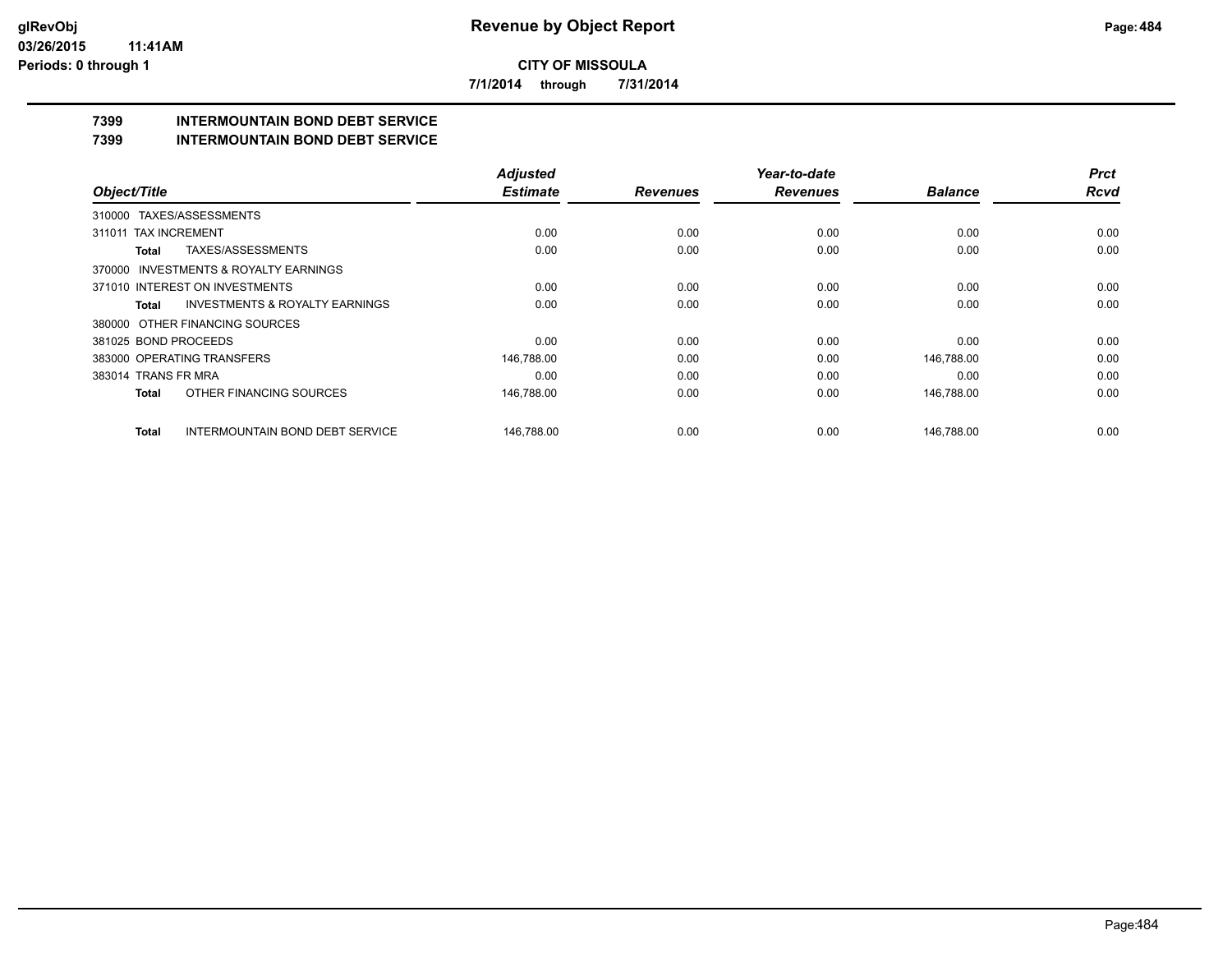**7/1/2014 through 7/31/2014**

# **7399 INTERMOUNTAIN BOND DEBT SERVICE**

| Object/Title         |                                           | <b>Adjusted</b><br><b>Estimate</b> | <b>Revenues</b> | Year-to-date<br><b>Revenues</b> | <b>Balance</b> | <b>Prct</b><br>Rcvd |
|----------------------|-------------------------------------------|------------------------------------|-----------------|---------------------------------|----------------|---------------------|
|                      |                                           |                                    |                 |                                 |                |                     |
|                      | 310000 TAXES/ASSESSMENTS                  |                                    |                 |                                 |                |                     |
| 311011               | <b>TAX INCREMENT</b>                      | 0.00                               | 0.00            | 0.00                            | 0.00           | 0.00                |
| Total                | TAXES/ASSESSMENTS                         | 0.00                               | 0.00            | 0.00                            | 0.00           | 0.00                |
|                      | 370000 INVESTMENTS & ROYALTY EARNINGS     |                                    |                 |                                 |                |                     |
|                      | 371010 INTEREST ON INVESTMENTS            | 0.00                               | 0.00            | 0.00                            | 0.00           | 0.00                |
| Total                | <b>INVESTMENTS &amp; ROYALTY EARNINGS</b> | 0.00                               | 0.00            | 0.00                            | 0.00           | 0.00                |
|                      | 380000 OTHER FINANCING SOURCES            |                                    |                 |                                 |                |                     |
| 381025 BOND PROCEEDS |                                           | 0.00                               | 0.00            | 0.00                            | 0.00           | 0.00                |
|                      | 383000 OPERATING TRANSFERS                | 146,788.00                         | 0.00            | 0.00                            | 146,788.00     | 0.00                |
| 383014 TRANS FR MRA  |                                           | 0.00                               | 0.00            | 0.00                            | 0.00           | 0.00                |
| <b>Total</b>         | OTHER FINANCING SOURCES                   | 146,788.00                         | 0.00            | 0.00                            | 146,788.00     | 0.00                |
| Total                | INTERMOUNTAIN BOND DEBT SERVICE           | 146,788.00                         | 0.00            | 0.00                            | 146,788.00     | 0.00                |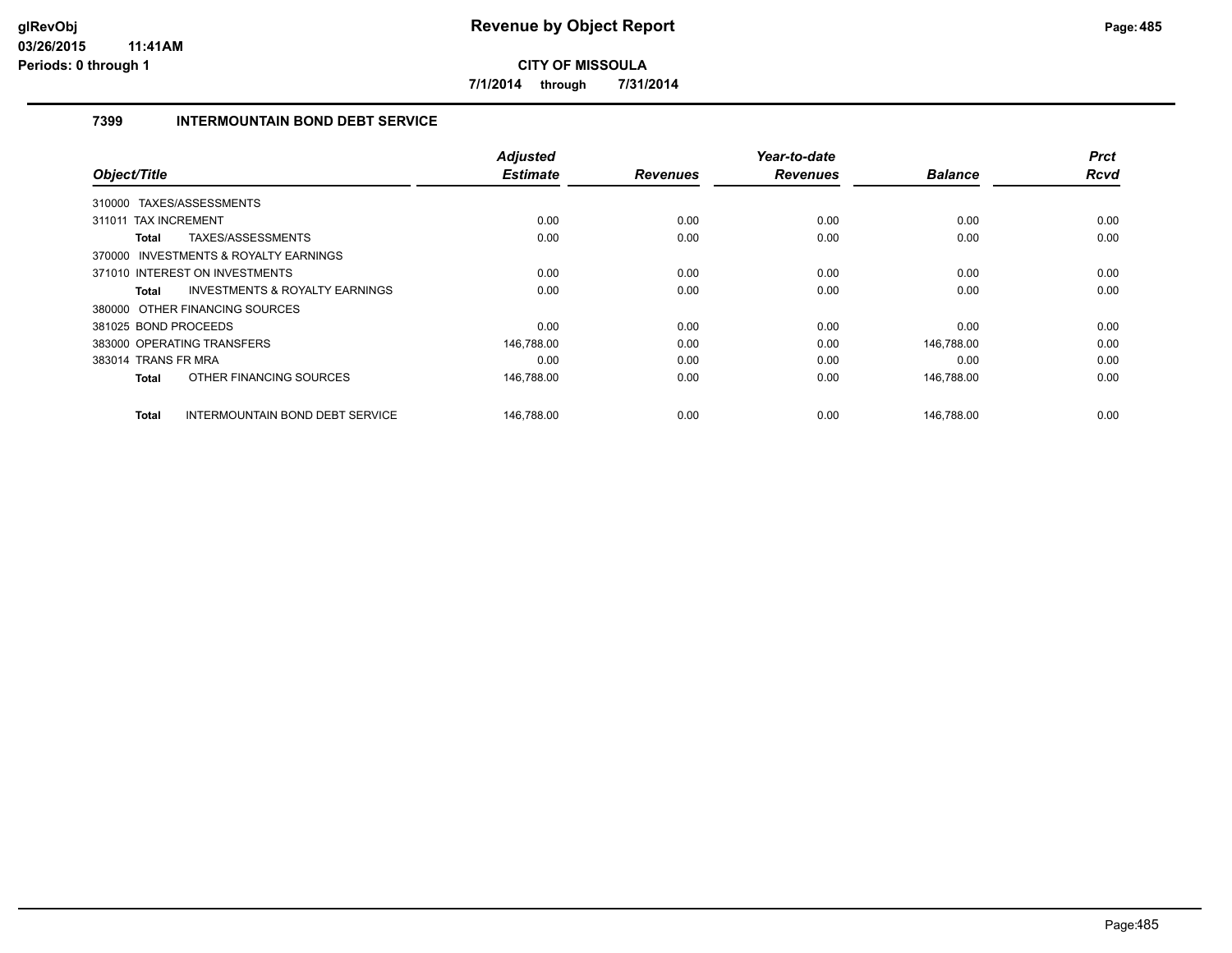**7/1/2014 through 7/31/2014**

#### **7400 FRONT ST BOND CLEARING**

**7400 FRONT ST BOND CLEARING**

|                                                    | <b>Adjusted</b> |                 | Year-to-date    |                | <b>Prct</b> |
|----------------------------------------------------|-----------------|-----------------|-----------------|----------------|-------------|
| Object/Title                                       | <b>Estimate</b> | <b>Revenues</b> | <b>Revenues</b> | <b>Balance</b> | <b>Rcvd</b> |
| 310000 TAXES/ASSESSMENTS                           |                 |                 |                 |                |             |
| 311011 TAX INCREMENT                               | 453.262.00      | $-23.057.40$    | $-23.057.40$    | 476.319.40     | $-5.09$     |
| 312001 PENALTIES & INTEREST                        | 0.00            | $-810.74$       | -810.74         | 810.74         | 0.00        |
| TAXES/ASSESSMENTS<br>Total                         | 453,262.00      | $-23,868.14$    | $-23,868.14$    | 477,130.14     | $-5.27$     |
| 330000 INTERGOVERNMENTAL REVENUES                  |                 |                 |                 |                |             |
| 335210 PERSONAL PROPERTY TAX REIMBURSEMENT         | 0.00            | 0.00            | 0.00            | 0.00           | 0.00        |
| INTERGOVERNMENTAL REVENUES<br>Total                | 0.00            | 0.00            | 0.00            | 0.00           | 0.00        |
| 370000 INVESTMENTS & ROYALTY EARNINGS              |                 |                 |                 |                |             |
| 371010 INTEREST ON INVESTMENTS                     | 0.00            | 0.00            | 0.00            | 0.00           | 0.00        |
| <b>INVESTMENTS &amp; ROYALTY EARNINGS</b><br>Total | 0.00            | 0.00            | 0.00            | 0.00           | 0.00        |
| <b>FRONT ST BOND CLEARING</b><br>Total             | 453.262.00      | $-23.868.14$    | $-23.868.14$    | 477.130.14     | $-5.27$     |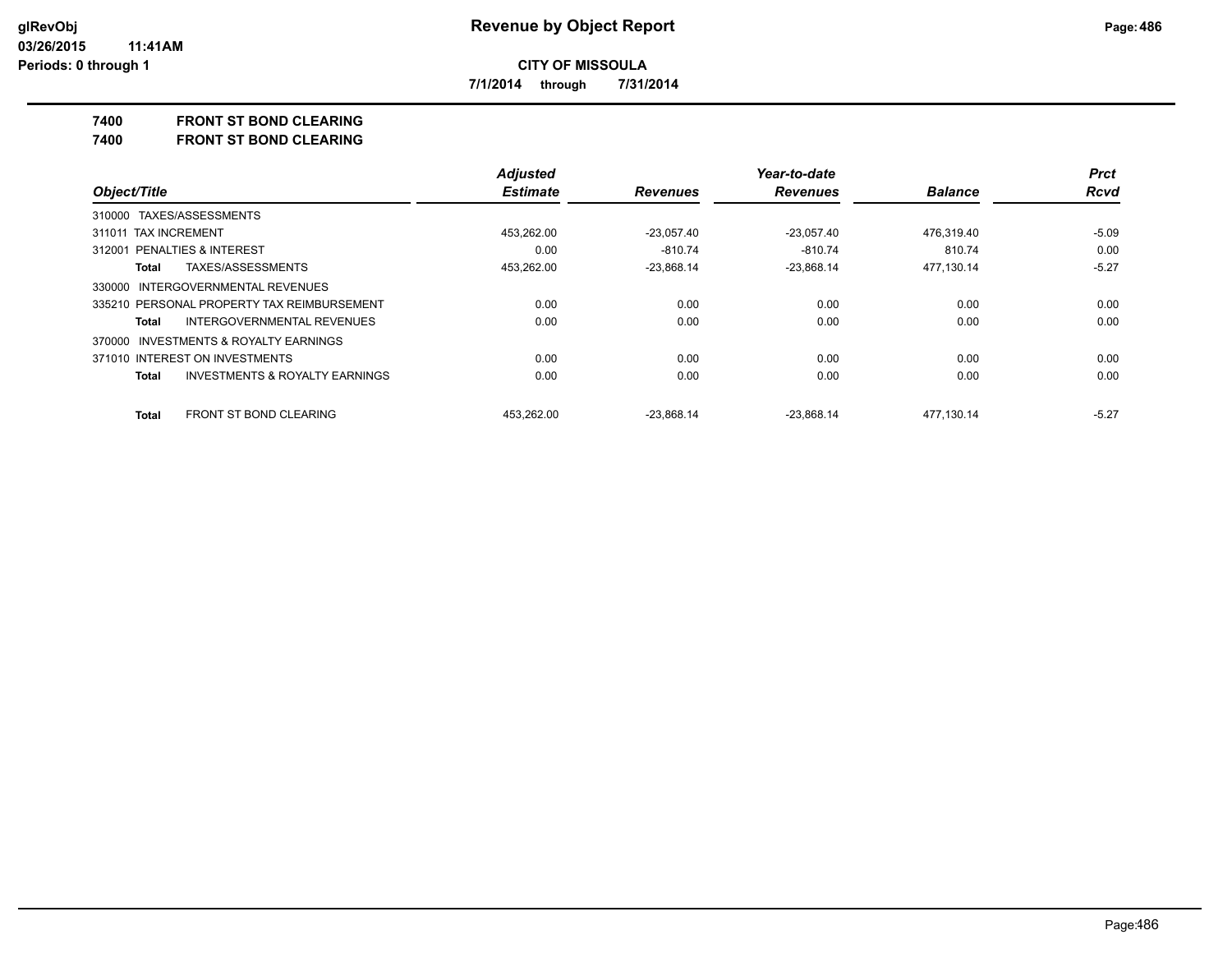**7/1/2014 through 7/31/2014**

# **7400 FRONT ST BOND CLEARING**

|                                                     | <b>Adjusted</b> |                 | Year-to-date    |                | <b>Prct</b> |
|-----------------------------------------------------|-----------------|-----------------|-----------------|----------------|-------------|
| Object/Title                                        | <b>Estimate</b> | <b>Revenues</b> | <b>Revenues</b> | <b>Balance</b> | <b>Rcvd</b> |
| TAXES/ASSESSMENTS<br>310000                         |                 |                 |                 |                |             |
| 311011 TAX INCREMENT                                | 453.262.00      | $-23.057.40$    | $-23.057.40$    | 476.319.40     | $-5.09$     |
| PENALTIES & INTEREST<br>312001                      | 0.00            | $-810.74$       | $-810.74$       | 810.74         | 0.00        |
| TAXES/ASSESSMENTS<br>Total                          | 453.262.00      | $-23.868.14$    | $-23.868.14$    | 477.130.14     | $-5.27$     |
| INTERGOVERNMENTAL REVENUES<br>330000                |                 |                 |                 |                |             |
| 335210 PERSONAL PROPERTY TAX REIMBURSEMENT          | 0.00            | 0.00            | 0.00            | 0.00           | 0.00        |
| <b>INTERGOVERNMENTAL REVENUES</b><br>Total          | 0.00            | 0.00            | 0.00            | 0.00           | 0.00        |
| <b>INVESTMENTS &amp; ROYALTY EARNINGS</b><br>370000 |                 |                 |                 |                |             |
| 371010 INTEREST ON INVESTMENTS                      | 0.00            | 0.00            | 0.00            | 0.00           | 0.00        |
| <b>INVESTMENTS &amp; ROYALTY EARNINGS</b><br>Total  | 0.00            | 0.00            | 0.00            | 0.00           | 0.00        |
| <b>FRONT ST BOND CLEARING</b><br>Total              | 453.262.00      | $-23.868.14$    | $-23.868.14$    | 477.130.14     | $-5.27$     |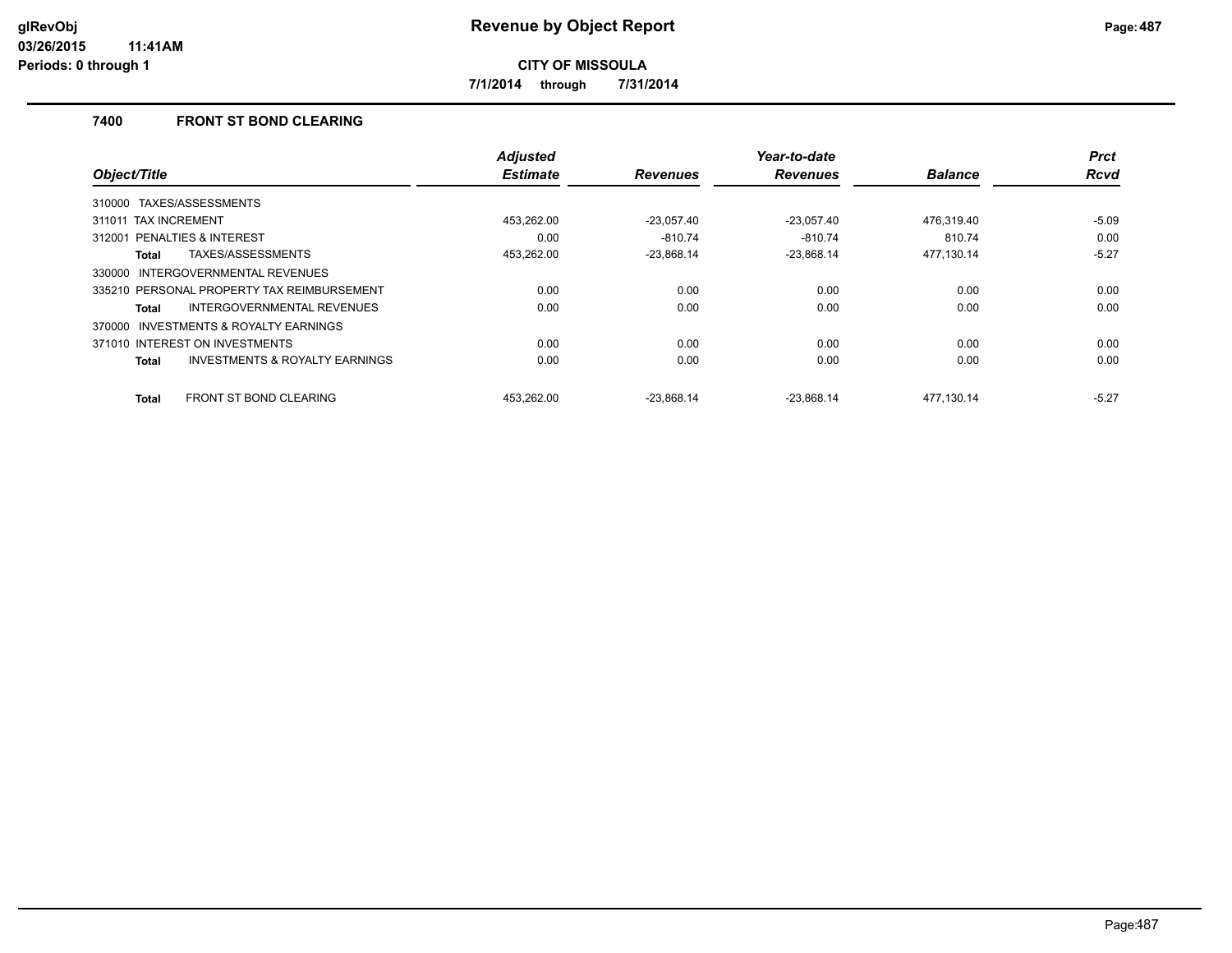**7/1/2014 through 7/31/2014**

# **7401 FRONT ST PARKING STRUCTURE**

**7401 FRONT ST PARKING STRUCTURE**

|                                                           | <b>Adjusted</b> |                 | Year-to-date    |                | <b>Prct</b> |
|-----------------------------------------------------------|-----------------|-----------------|-----------------|----------------|-------------|
| Object/Title                                              | <b>Estimate</b> | <b>Revenues</b> | <b>Revenues</b> | <b>Balance</b> | <b>Rcvd</b> |
| 370000 INVESTMENTS & ROYALTY EARNINGS                     |                 |                 |                 |                |             |
| 371010 INTEREST ON INVESTMENTS                            | 0.00            | 0.00            | 0.00            | 0.00           | 0.00        |
| <b>INVESTMENTS &amp; ROYALTY EARNINGS</b><br><b>Total</b> | 0.00            | 0.00            | 0.00            | 0.00           | 0.00        |
| 380000 OTHER FINANCING SOURCES                            |                 |                 |                 |                |             |
| 383066 TRANSFER FROM FRONT ST CLEARING                    | 146.472.00      | 0.00            | 0.00            | 146.472.00     | 0.00        |
| OTHER FINANCING SOURCES<br><b>Total</b>                   | 146.472.00      | 0.00            | 0.00            | 146.472.00     | 0.00        |
|                                                           |                 |                 |                 |                |             |
| <b>FRONT ST PARKING STRUCTURE</b><br><b>Total</b>         | 146.472.00      | 0.00            | 0.00            | 146.472.00     | 0.00        |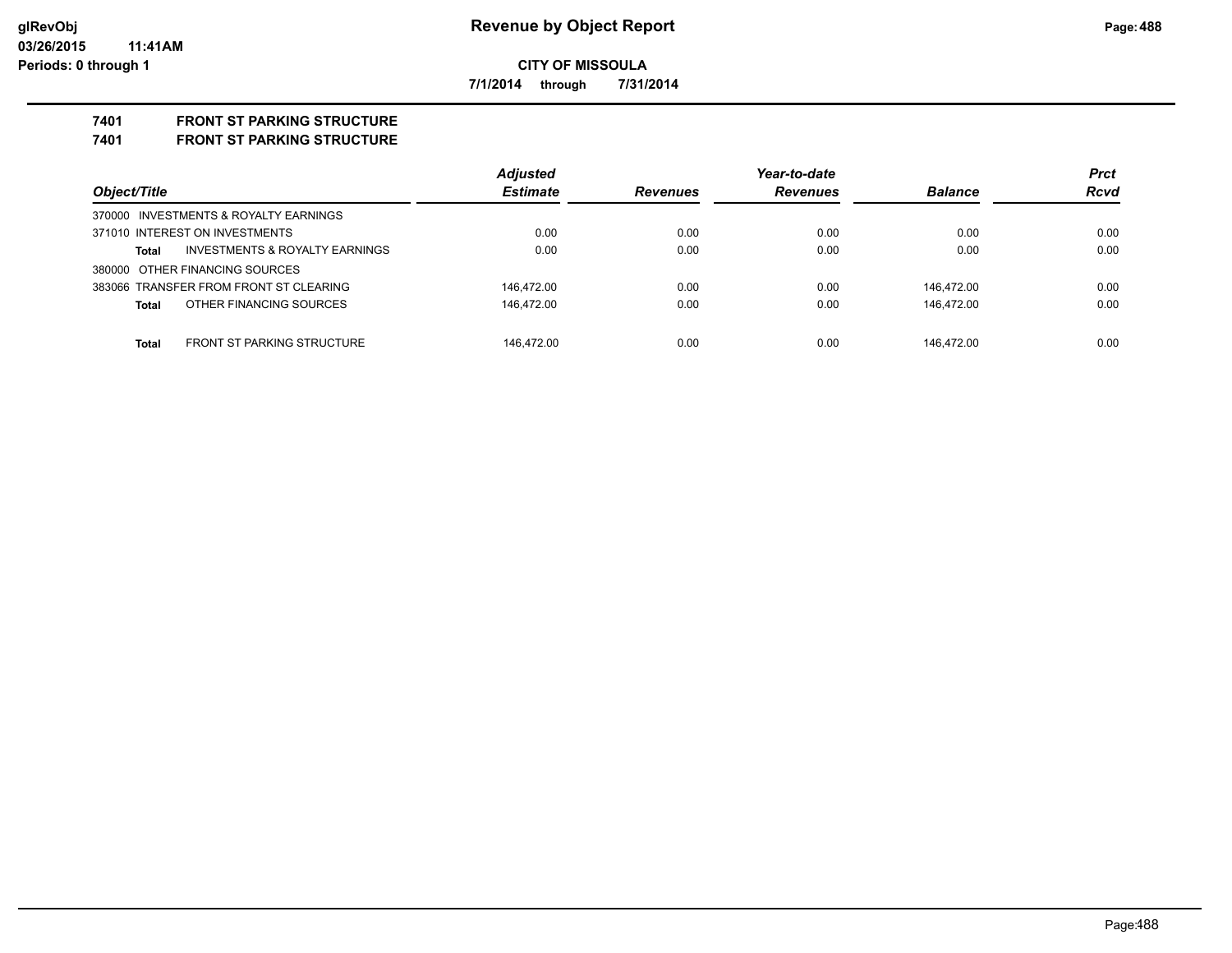**7/1/2014 through 7/31/2014**

# **7401 FRONT ST PARKING STRUCTURE**

| Object/Title                                       | <b>Adjusted</b><br><b>Estimate</b> | <b>Revenues</b> | Year-to-date<br><b>Revenues</b> | <b>Balance</b> | <b>Prct</b><br><b>Rcvd</b> |
|----------------------------------------------------|------------------------------------|-----------------|---------------------------------|----------------|----------------------------|
| 370000 INVESTMENTS & ROYALTY EARNINGS              |                                    |                 |                                 |                |                            |
| 371010 INTEREST ON INVESTMENTS                     | 0.00                               | 0.00            | 0.00                            | 0.00           | 0.00                       |
| <b>INVESTMENTS &amp; ROYALTY EARNINGS</b><br>Total | 0.00                               | 0.00            | 0.00                            | 0.00           | 0.00                       |
| 380000 OTHER FINANCING SOURCES                     |                                    |                 |                                 |                |                            |
| 383066 TRANSFER FROM FRONT ST CLEARING             | 146.472.00                         | 0.00            | 0.00                            | 146.472.00     | 0.00                       |
| OTHER FINANCING SOURCES<br>Total                   | 146,472.00                         | 0.00            | 0.00                            | 146,472.00     | 0.00                       |
|                                                    |                                    |                 |                                 |                |                            |
| <b>FRONT ST PARKING STRUCTURE</b><br>Total         | 146.472.00                         | 0.00            | 0.00                            | 146.472.00     | 0.00                       |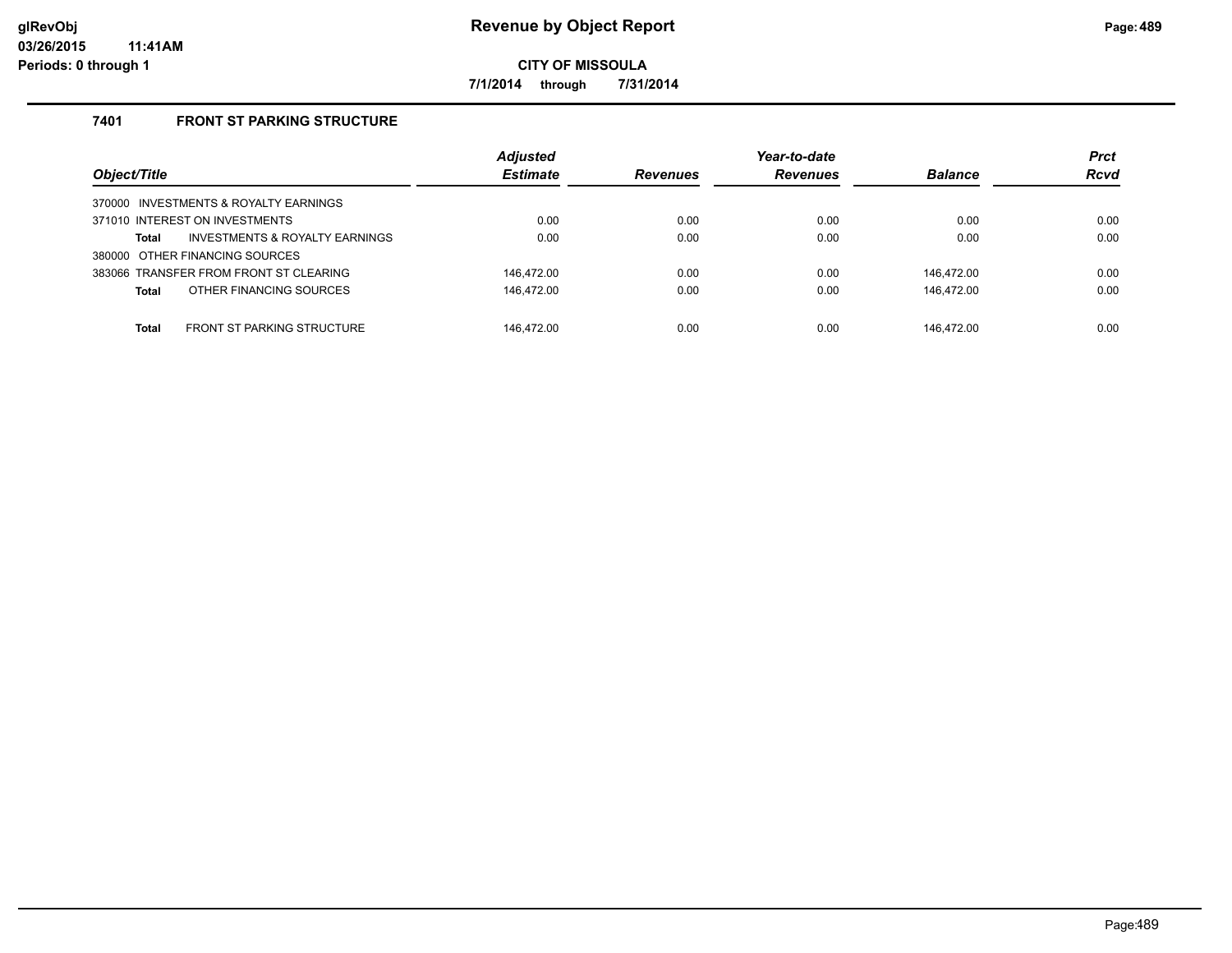**7/1/2014 through 7/31/2014**

# **7402 FRONT ST SUBORDINATE LIEN NOTE**

**7402 FRONT ST SUBORDINATE LIEN NOTE**

|                                                    | <b>Adjusted</b> |                 | Year-to-date    |                | <b>Prct</b> |
|----------------------------------------------------|-----------------|-----------------|-----------------|----------------|-------------|
| Object/Title                                       | <b>Estimate</b> | <b>Revenues</b> | <b>Revenues</b> | <b>Balance</b> | <b>Rcvd</b> |
| 330000 INTERGOVERNMENTAL REVENUES                  |                 |                 |                 |                |             |
| 338001 EXCESS PLEDGED TAX INCREMENT RETURNED       | 0.00            | 0.00            | 0.00            | 0.00           | 0.00        |
| INTERGOVERNMENTAL REVENUES<br>Total                | 0.00            | 0.00            | 0.00            | 0.00           | 0.00        |
| 370000 INVESTMENTS & ROYALTY EARNINGS              |                 |                 |                 |                |             |
| 371010 INTEREST ON INVESTMENTS                     | 0.00            | 0.00            | 0.00            | 0.00           | 0.00        |
| <b>INVESTMENTS &amp; ROYALTY EARNINGS</b><br>Total | 0.00            | 0.00            | 0.00            | 0.00           | 0.00        |
| 380000 OTHER FINANCING SOURCES                     |                 |                 |                 |                |             |
| 383066 TRANSFER FROM FRONT ST CLEARING             | 142,631.00      | 0.00            | 0.00            | 142.631.00     | 0.00        |
| 383067 TRANSFER FROM FSPS                          | 0.00            | 0.00            | 0.00            | 0.00           | 0.00        |
| OTHER FINANCING SOURCES<br>Total                   | 142.631.00      | 0.00            | 0.00            | 142.631.00     | 0.00        |
| FRONT ST SUBORDINATE LIEN NOTE<br>Total            | 142.631.00      | 0.00            | 0.00            | 142.631.00     | 0.00        |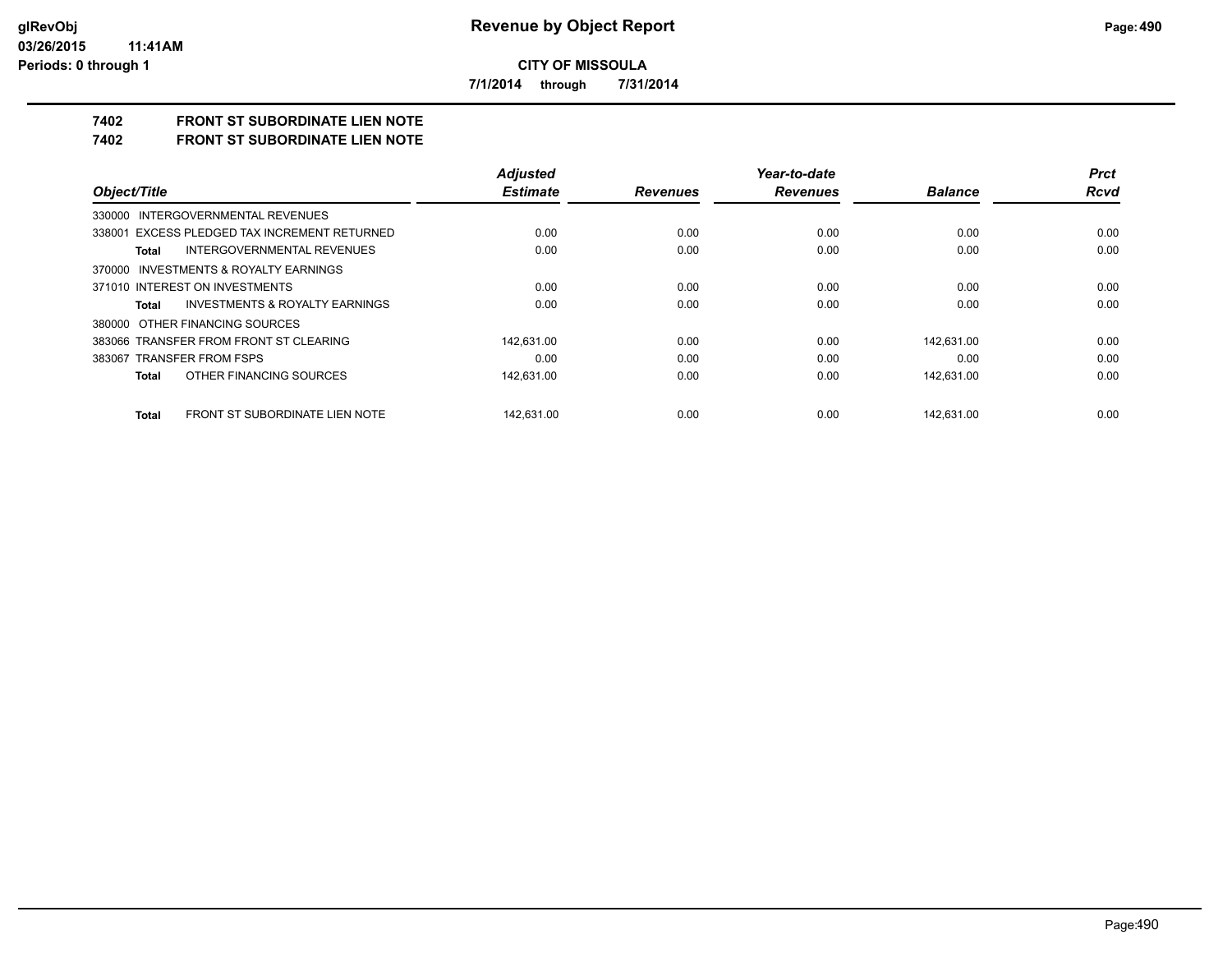**7/1/2014 through 7/31/2014**

# **7402 FRONT ST SUBORDINATE LIEN NOTE**

|                                                | <b>Adjusted</b> |                 | Year-to-date    |                | <b>Prct</b> |
|------------------------------------------------|-----------------|-----------------|-----------------|----------------|-------------|
| Object/Title                                   | <b>Estimate</b> | <b>Revenues</b> | <b>Revenues</b> | <b>Balance</b> | <b>Rcvd</b> |
| INTERGOVERNMENTAL REVENUES<br>330000           |                 |                 |                 |                |             |
| 338001 EXCESS PLEDGED TAX INCREMENT RETURNED   | 0.00            | 0.00            | 0.00            | 0.00           | 0.00        |
| INTERGOVERNMENTAL REVENUES<br><b>Total</b>     | 0.00            | 0.00            | 0.00            | 0.00           | 0.00        |
| 370000 INVESTMENTS & ROYALTY EARNINGS          |                 |                 |                 |                |             |
| 371010 INTEREST ON INVESTMENTS                 | 0.00            | 0.00            | 0.00            | 0.00           | 0.00        |
| INVESTMENTS & ROYALTY EARNINGS<br>Total        | 0.00            | 0.00            | 0.00            | 0.00           | 0.00        |
| 380000 OTHER FINANCING SOURCES                 |                 |                 |                 |                |             |
| 383066 TRANSFER FROM FRONT ST CLEARING         | 142.631.00      | 0.00            | 0.00            | 142.631.00     | 0.00        |
| 383067 TRANSFER FROM FSPS                      | 0.00            | 0.00            | 0.00            | 0.00           | 0.00        |
| OTHER FINANCING SOURCES<br><b>Total</b>        | 142,631.00      | 0.00            | 0.00            | 142,631.00     | 0.00        |
| FRONT ST SUBORDINATE LIEN NOTE<br><b>Total</b> | 142.631.00      | 0.00            | 0.00            | 142.631.00     | 0.00        |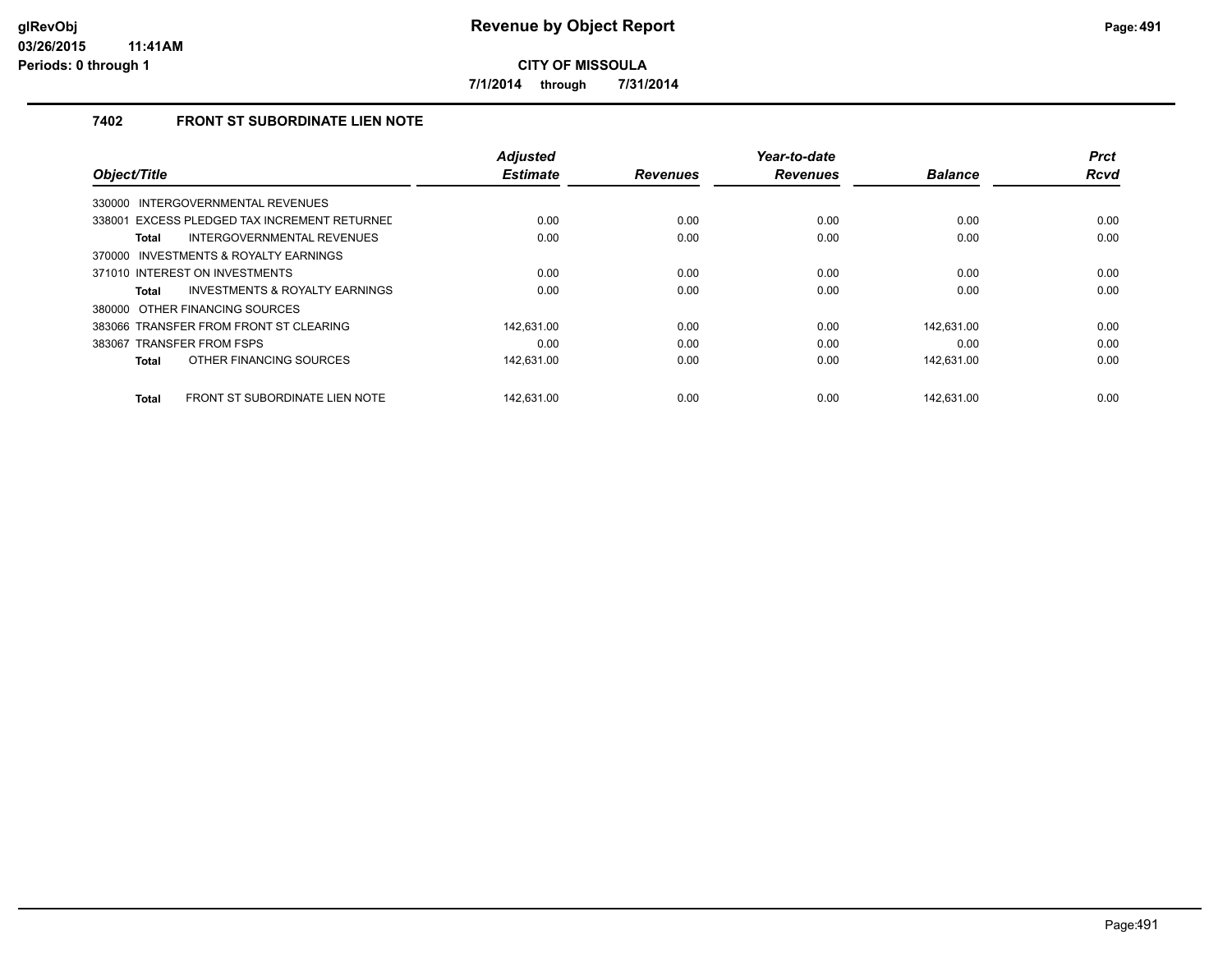**7/1/2014 through 7/31/2014**

# **7447 COURT COLLECTED PARKING FINES**

**7447 COURT COLLECTED PARKING FINES**

|                                               | <b>Adjusted</b> |                 | Year-to-date    |                | <b>Prct</b> |
|-----------------------------------------------|-----------------|-----------------|-----------------|----------------|-------------|
| Object/Title                                  | <b>Estimate</b> | <b>Revenues</b> | <b>Revenues</b> | <b>Balance</b> | <b>Rcvd</b> |
| 350000 FINES & FORFEITURES                    |                 |                 |                 |                |             |
| 352002 PARKING FINES                          | 0.00            | 0.00            | 0.00            | 0.00           | 0.00        |
| <b>FINES &amp; FORFEITURES</b><br>Total       | 0.00            | 0.00            | 0.00            | 0.00           | 0.00        |
| 370000 INVESTMENTS & ROYALTY EARNINGS         |                 |                 |                 |                |             |
| 371010 INTEREST ON INVESTMENTS                | 0.00            | 0.00            | 0.00            | 0.00           | 0.00        |
| INVESTMENTS & ROYALTY EARNINGS<br>Total       | 0.00            | 0.00            | 0.00            | 0.00           | 0.00        |
|                                               |                 |                 |                 |                |             |
| COURT COLLECTED PARKING FINES<br><b>Total</b> | 0.00            | 0.00            | 0.00            | 0.00           | 0.00        |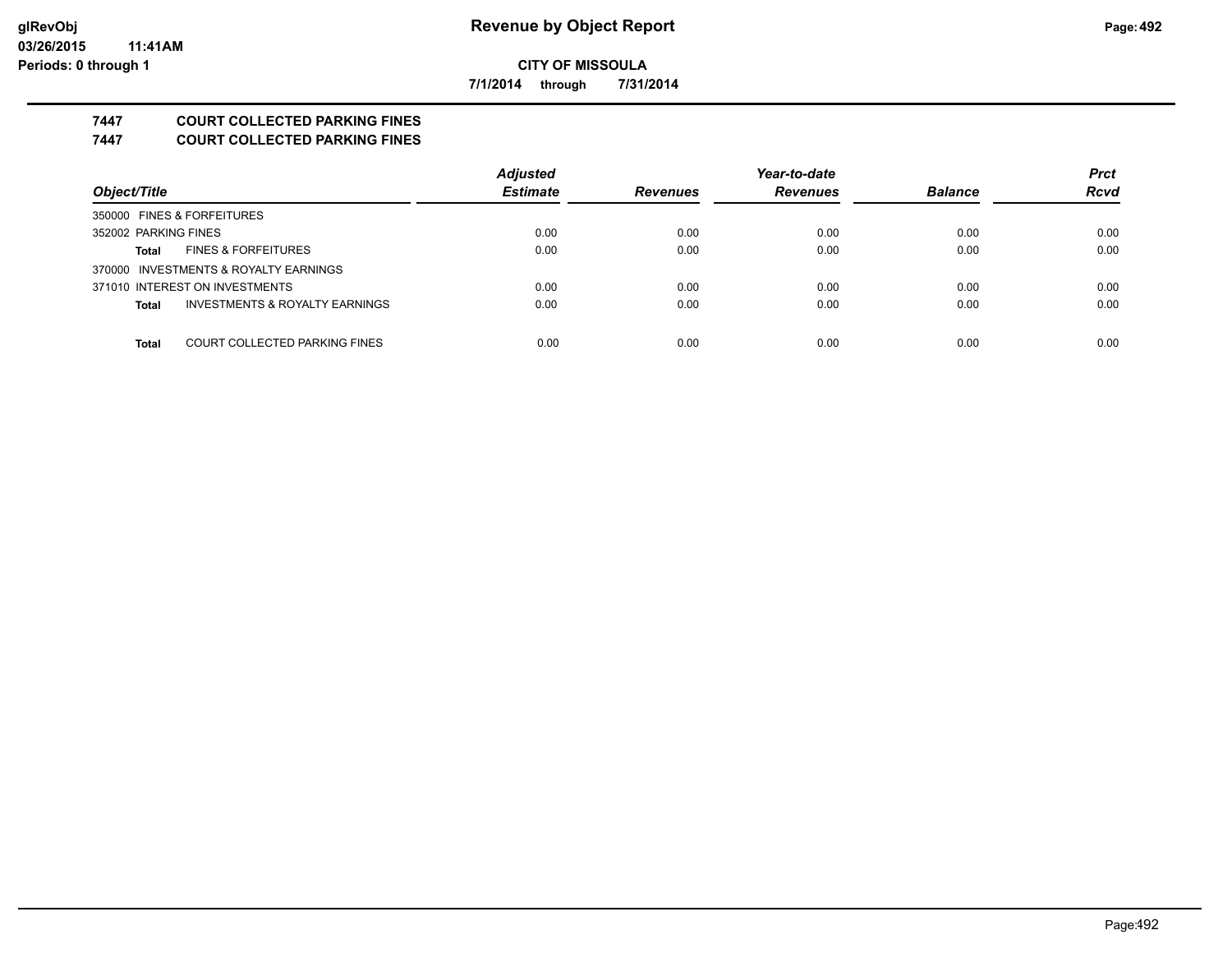**7/1/2014 through 7/31/2014**

# **7447 COURT COLLECTED PARKING FINES**

| Object/Title                                              | <b>Adjusted</b><br><b>Estimate</b> | <b>Revenues</b> | Year-to-date<br><b>Revenues</b> | <b>Balance</b> | <b>Prct</b><br><b>Rcvd</b> |
|-----------------------------------------------------------|------------------------------------|-----------------|---------------------------------|----------------|----------------------------|
| 350000 FINES & FORFEITURES                                |                                    |                 |                                 |                |                            |
| 352002 PARKING FINES                                      | 0.00                               | 0.00            | 0.00                            | 0.00           | 0.00                       |
| <b>FINES &amp; FORFEITURES</b><br>Total                   | 0.00                               | 0.00            | 0.00                            | 0.00           | 0.00                       |
| 370000 INVESTMENTS & ROYALTY EARNINGS                     |                                    |                 |                                 |                |                            |
| 371010 INTEREST ON INVESTMENTS                            | 0.00                               | 0.00            | 0.00                            | 0.00           | 0.00                       |
| <b>INVESTMENTS &amp; ROYALTY EARNINGS</b><br><b>Total</b> | 0.00                               | 0.00            | 0.00                            | 0.00           | 0.00                       |
|                                                           |                                    |                 |                                 |                |                            |
| COURT COLLECTED PARKING FINES<br><b>Total</b>             | 0.00                               | 0.00            | 0.00                            | 0.00           | 0.00                       |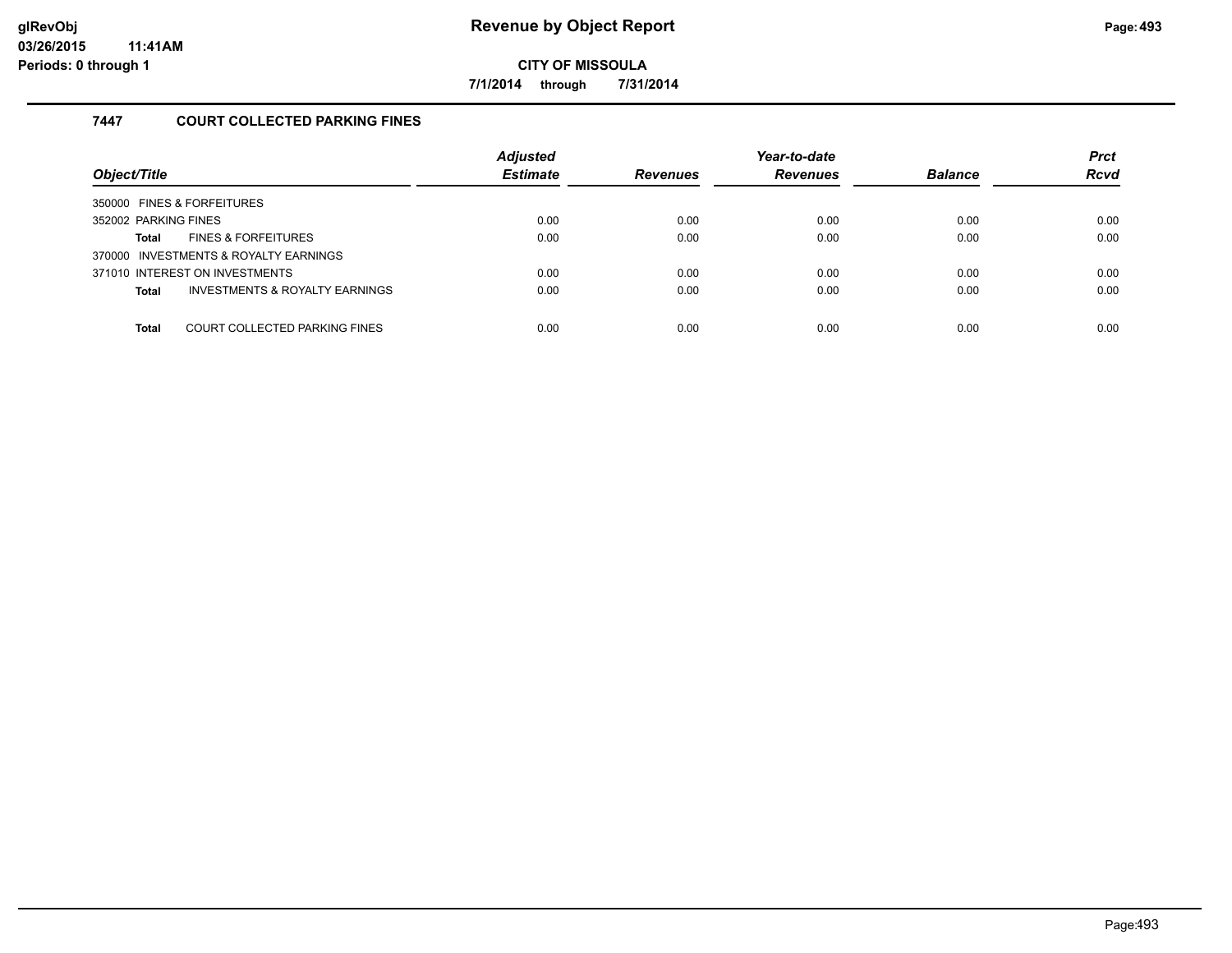**7/1/2014 through 7/31/2014**

**7458 COURT SURCHARGE**

**7458 COURT SURCHARGE**

|                                                    | <b>Adjusted</b> |                 | Year-to-date    |                | <b>Prct</b> |
|----------------------------------------------------|-----------------|-----------------|-----------------|----------------|-------------|
| Object/Title                                       | <b>Estimate</b> | <b>Revenues</b> | <b>Revenues</b> | <b>Balance</b> | <b>Rcvd</b> |
| 350000 FINES & FORFEITURES                         |                 |                 |                 |                |             |
| 351032 SURCHARGE ON FINES                          | 0.00            | 0.00            | 0.00            | 0.00           | 0.00        |
| <b>FINES &amp; FORFEITURES</b><br>Total            | 0.00            | 0.00            | 0.00            | 0.00           | 0.00        |
| 370000 INVESTMENTS & ROYALTY EARNINGS              |                 |                 |                 |                |             |
| 371010 INTEREST ON INVESTMENTS                     | 0.00            | 0.00            | 0.00            | 0.00           | 0.00        |
| 371020 GAIN/LOSS IN MARKET VALUE OF INVESTMENTS    | 0.00            | 0.00            | 0.00            | 0.00           | 0.00        |
| <b>INVESTMENTS &amp; ROYALTY EARNINGS</b><br>Total | 0.00            | 0.00            | 0.00            | 0.00           | 0.00        |
|                                                    |                 |                 |                 |                |             |
| <b>COURT SURCHARGE</b><br><b>Total</b>             | 0.00            | 0.00            | 0.00            | 0.00           | 0.00        |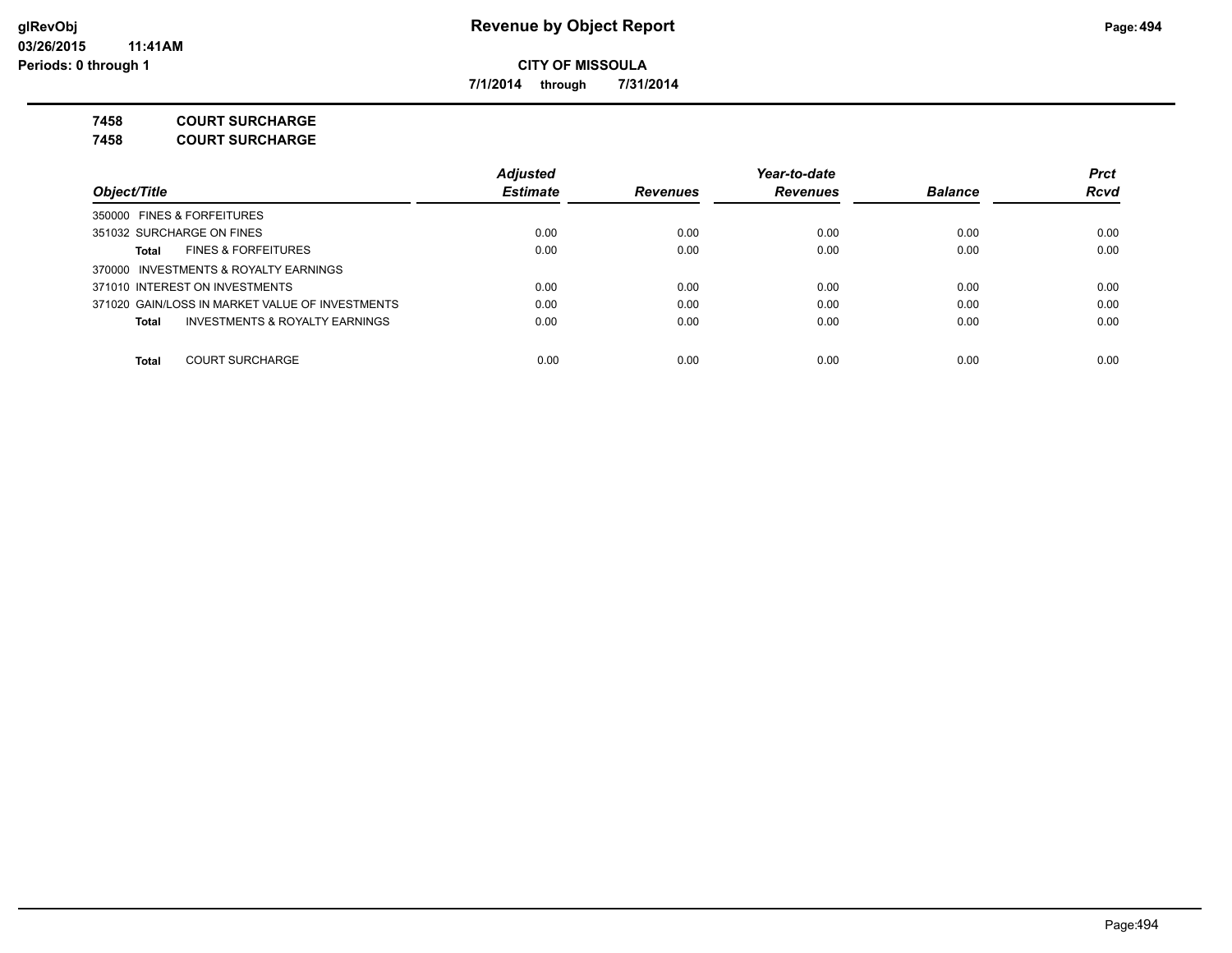**7/1/2014 through 7/31/2014**

#### **7458 COURT SURCHARGE**

|                                                | <b>Adjusted</b> |                 | Year-to-date    |                | <b>Prct</b> |
|------------------------------------------------|-----------------|-----------------|-----------------|----------------|-------------|
| Object/Title                                   | <b>Estimate</b> | <b>Revenues</b> | <b>Revenues</b> | <b>Balance</b> | <b>Rcvd</b> |
| 350000 FINES & FORFEITURES                     |                 |                 |                 |                |             |
| 351032 SURCHARGE ON FINES                      | 0.00            | 0.00            | 0.00            | 0.00           | 0.00        |
| <b>FINES &amp; FORFEITURES</b><br>Total        | 0.00            | 0.00            | 0.00            | 0.00           | 0.00        |
| 370000 INVESTMENTS & ROYALTY EARNINGS          |                 |                 |                 |                |             |
| 371010 INTEREST ON INVESTMENTS                 | 0.00            | 0.00            | 0.00            | 0.00           | 0.00        |
| 371020 GAIN/LOSS IN MARKET VALUE OF INVESTMENT | 0.00            | 0.00            | 0.00            | 0.00           | 0.00        |
| INVESTMENTS & ROYALTY EARNINGS<br>Total        | 0.00            | 0.00            | 0.00            | 0.00           | 0.00        |
|                                                |                 |                 |                 |                |             |
| <b>COURT SURCHARGE</b><br><b>Total</b>         | 0.00            | 0.00            | 0.00            | 0.00           | 0.00        |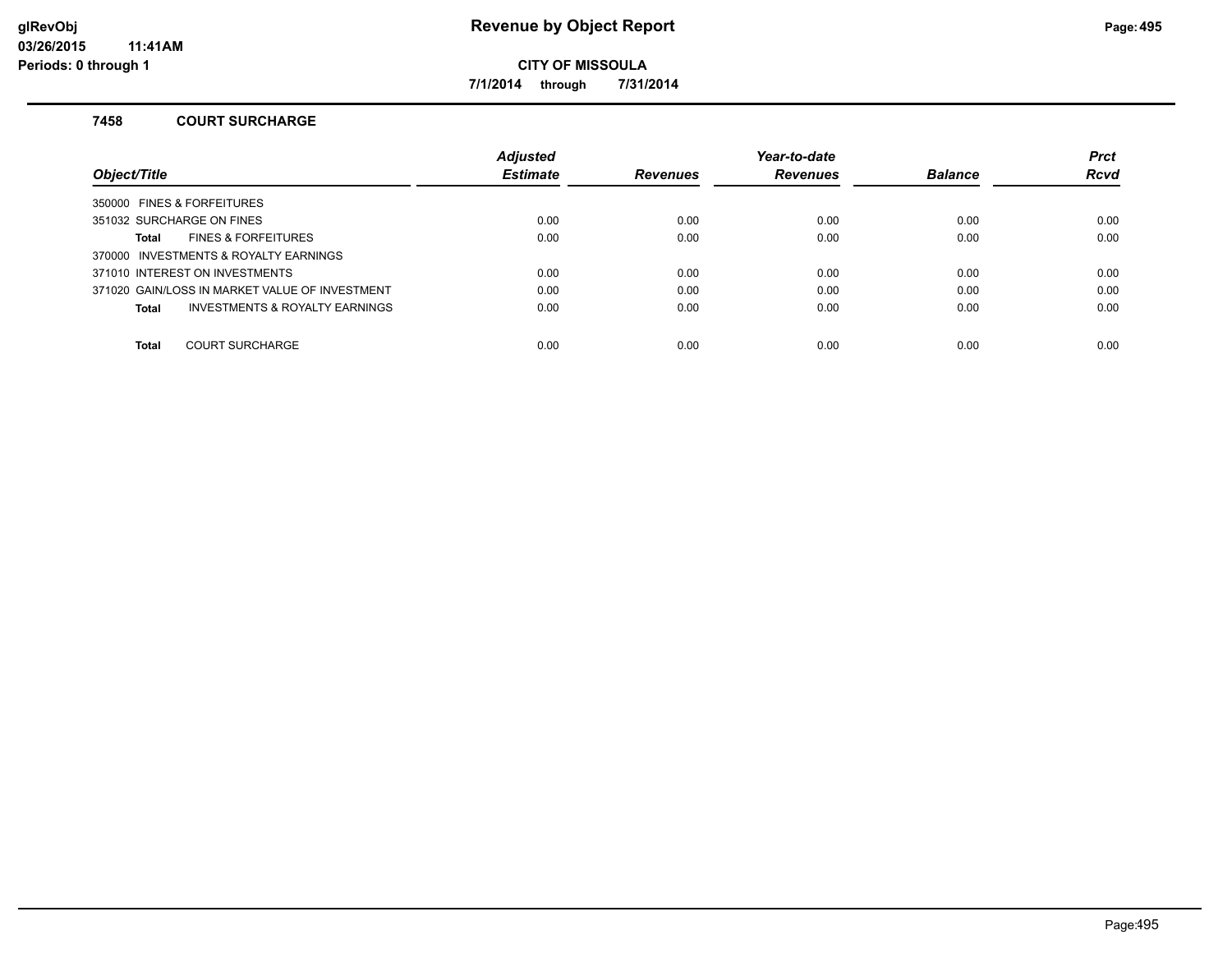**7/1/2014 through 7/31/2014**

**7469 PUBLIC DEFENDER FEES**

**7469 PUBLIC DEFENDER FEES**

|                                                    | Adjusted        |                 | Year-to-date    |                | <b>Prct</b> |
|----------------------------------------------------|-----------------|-----------------|-----------------|----------------|-------------|
| Object/Title                                       | <b>Estimate</b> | <b>Revenues</b> | <b>Revenues</b> | <b>Balance</b> | <b>Rcvd</b> |
| 350000 FINES & FORFEITURES                         |                 |                 |                 |                |             |
| 351032 SURCHARGE ON FINES                          | 0.00            | 0.00            | 0.00            | 0.00           | 0.00        |
| 351033 PUBLIC DEFENDER FEES                        | 0.00            | 0.00            | 0.00            | 0.00           | 0.00        |
| <b>FINES &amp; FORFEITURES</b><br>Total            | 0.00            | 0.00            | 0.00            | 0.00           | 0.00        |
| 370000 INVESTMENTS & ROYALTY EARNINGS              |                 |                 |                 |                |             |
| 371010 INTEREST ON INVESTMENTS                     | 0.00            | 0.00            | 0.00            | 0.00           | 0.00        |
| 371020 GAIN/LOSS IN MARKET VALUE OF INVESTMENTS    | 0.00            | 0.00            | 0.00            | 0.00           | 0.00        |
| <b>INVESTMENTS &amp; ROYALTY EARNINGS</b><br>Total | 0.00            | 0.00            | 0.00            | 0.00           | 0.00        |
| PUBLIC DEFENDER FEES<br>Total                      | 0.00            | 0.00            | 0.00            | 0.00           | 0.00        |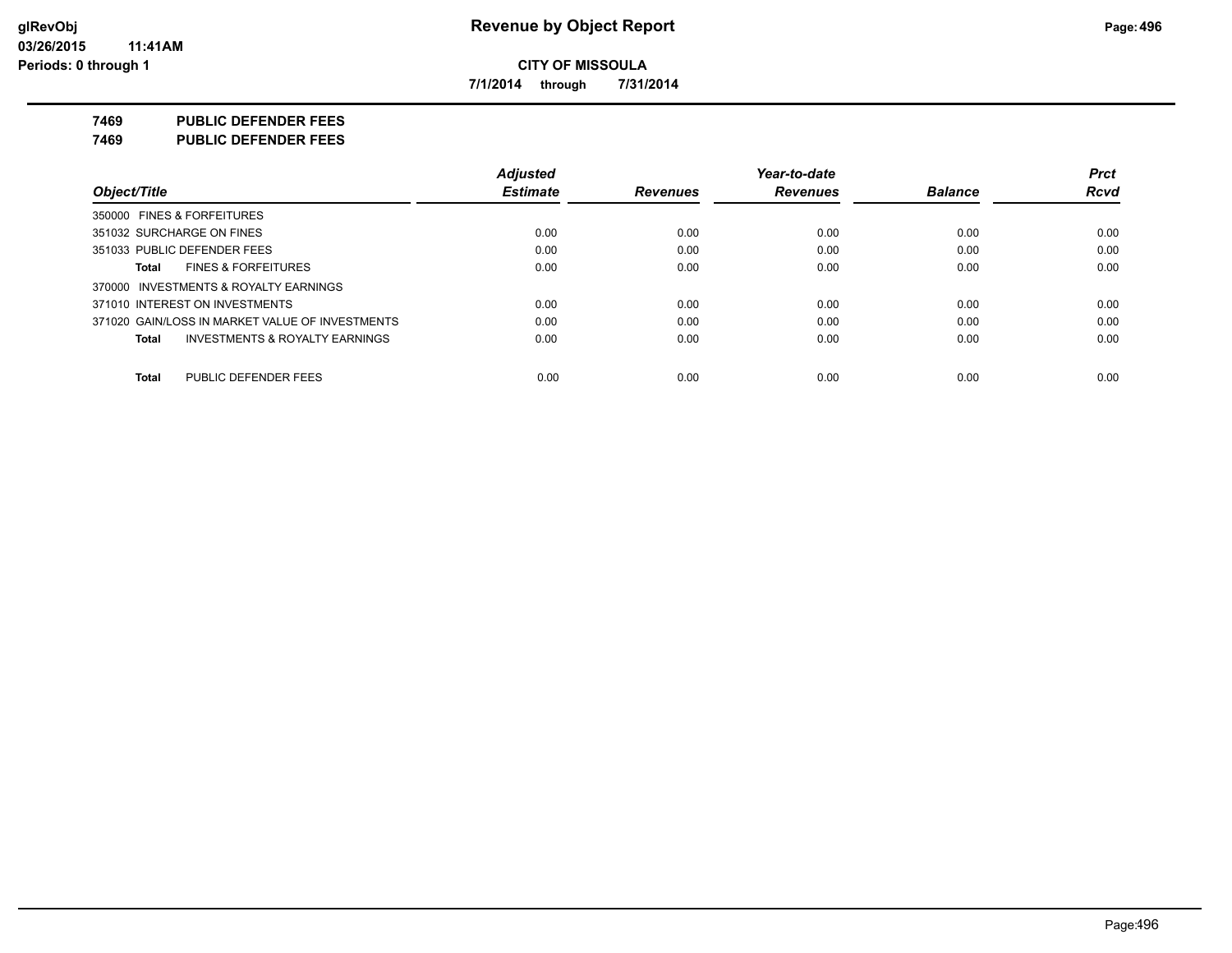**7/1/2014 through 7/31/2014**

## **7469 PUBLIC DEFENDER FEES**

|                                                           | <b>Adjusted</b> |                 | Year-to-date    |                | <b>Prct</b> |
|-----------------------------------------------------------|-----------------|-----------------|-----------------|----------------|-------------|
| Object/Title                                              | <b>Estimate</b> | <b>Revenues</b> | <b>Revenues</b> | <b>Balance</b> | Rcvd        |
| 350000 FINES & FORFEITURES                                |                 |                 |                 |                |             |
| 351032 SURCHARGE ON FINES                                 | 0.00            | 0.00            | 0.00            | 0.00           | 0.00        |
| 351033 PUBLIC DEFENDER FEES                               | 0.00            | 0.00            | 0.00            | 0.00           | 0.00        |
| <b>FINES &amp; FORFEITURES</b><br>Total                   | 0.00            | 0.00            | 0.00            | 0.00           | 0.00        |
| 370000 INVESTMENTS & ROYALTY EARNINGS                     |                 |                 |                 |                |             |
| 371010 INTEREST ON INVESTMENTS                            | 0.00            | 0.00            | 0.00            | 0.00           | 0.00        |
| 371020 GAIN/LOSS IN MARKET VALUE OF INVESTMENT            | 0.00            | 0.00            | 0.00            | 0.00           | 0.00        |
| <b>INVESTMENTS &amp; ROYALTY EARNINGS</b><br><b>Total</b> | 0.00            | 0.00            | 0.00            | 0.00           | 0.00        |
| PUBLIC DEFENDER FEES                                      | 0.00            | 0.00            | 0.00            | 0.00           | 0.00        |
| <b>Total</b>                                              |                 |                 |                 |                |             |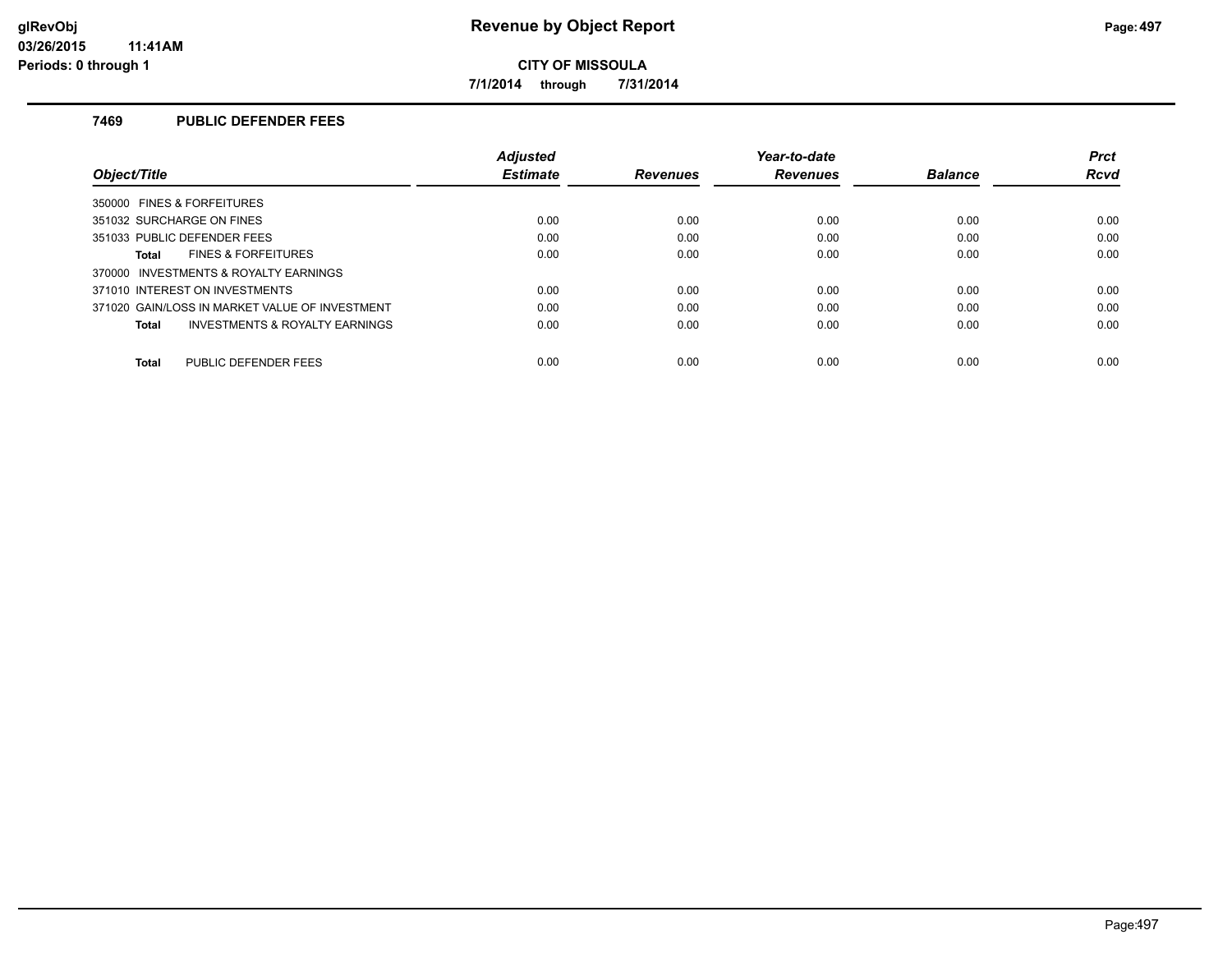**7/1/2014 through 7/31/2014**

**7900 PAYROLL CLEARING FUND 7900 PAYROLL CLEARING FUND**

|                                                    | <b>Adjusted</b> |                 | Year-to-date    |                | Prct |
|----------------------------------------------------|-----------------|-----------------|-----------------|----------------|------|
| Object/Title                                       | <b>Estimate</b> | <b>Revenues</b> | <b>Revenues</b> | <b>Balance</b> | Rcvd |
| 370000 INVESTMENTS & ROYALTY EARNINGS              |                 |                 |                 |                |      |
| 371010 INTEREST ON INVESTMENTS                     | 0.00            | 0.00            | 0.00            | 0.00           | 0.00 |
| 371020 GAIN/LOSS IN MARKET VALUE OF INVESTMENTS    | 0.00            | 0.00            | 0.00            | 0.00           | 0.00 |
| <b>INVESTMENTS &amp; ROYALTY EARNINGS</b><br>Total | 0.00            | 0.00            | 0.00            | 0.00           | 0.00 |
|                                                    |                 |                 |                 |                |      |
| Total<br>PAYROLL CLEARING FUND                     | 0.00            | 0.00            | 0.00            | 0.00           | 0.00 |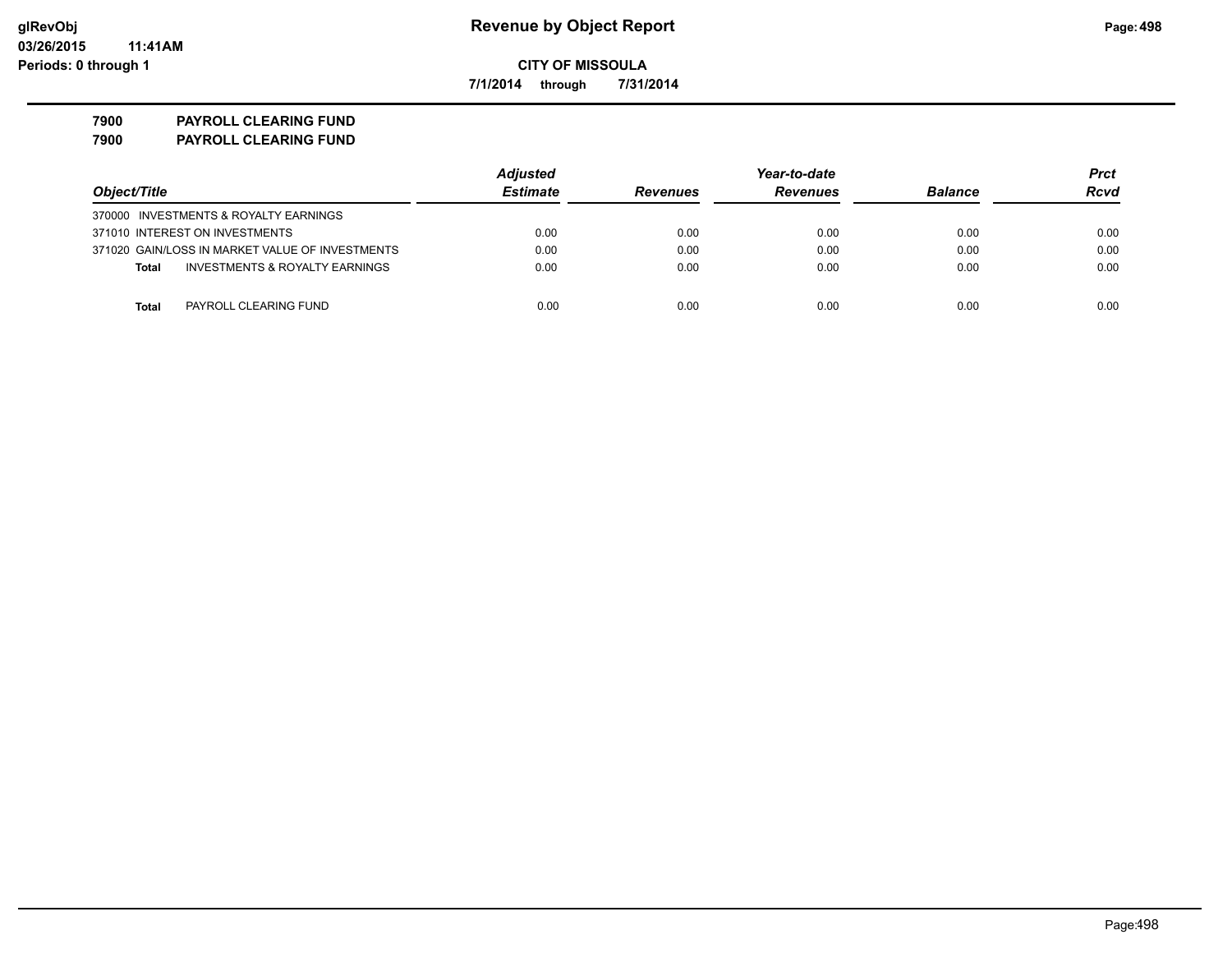**7/1/2014 through 7/31/2014**

# **7900 PAYROLL CLEARING FUND**

| Object/Title |                                                | <b>Adjusted</b><br><b>Estimate</b> | <b>Revenues</b> | Year-to-date<br><b>Revenues</b> | <b>Balance</b> | <b>Prct</b><br><b>Rcvd</b> |
|--------------|------------------------------------------------|------------------------------------|-----------------|---------------------------------|----------------|----------------------------|
|              | 370000 INVESTMENTS & ROYALTY EARNINGS          |                                    |                 |                                 |                |                            |
|              | 371010 INTEREST ON INVESTMENTS                 | 0.00                               | 0.00            | 0.00                            | 0.00           | 0.00                       |
|              | 371020 GAIN/LOSS IN MARKET VALUE OF INVESTMENT | 0.00                               | 0.00            | 0.00                            | 0.00           | 0.00                       |
| <b>Total</b> | INVESTMENTS & ROYALTY EARNINGS                 | 0.00                               | 0.00            | 0.00                            | 0.00           | 0.00                       |
|              |                                                |                                    |                 |                                 |                |                            |
| Total        | PAYROLL CLEARING FUND                          | 0.00                               | 0.00            | 0.00                            | 0.00           | 0.00                       |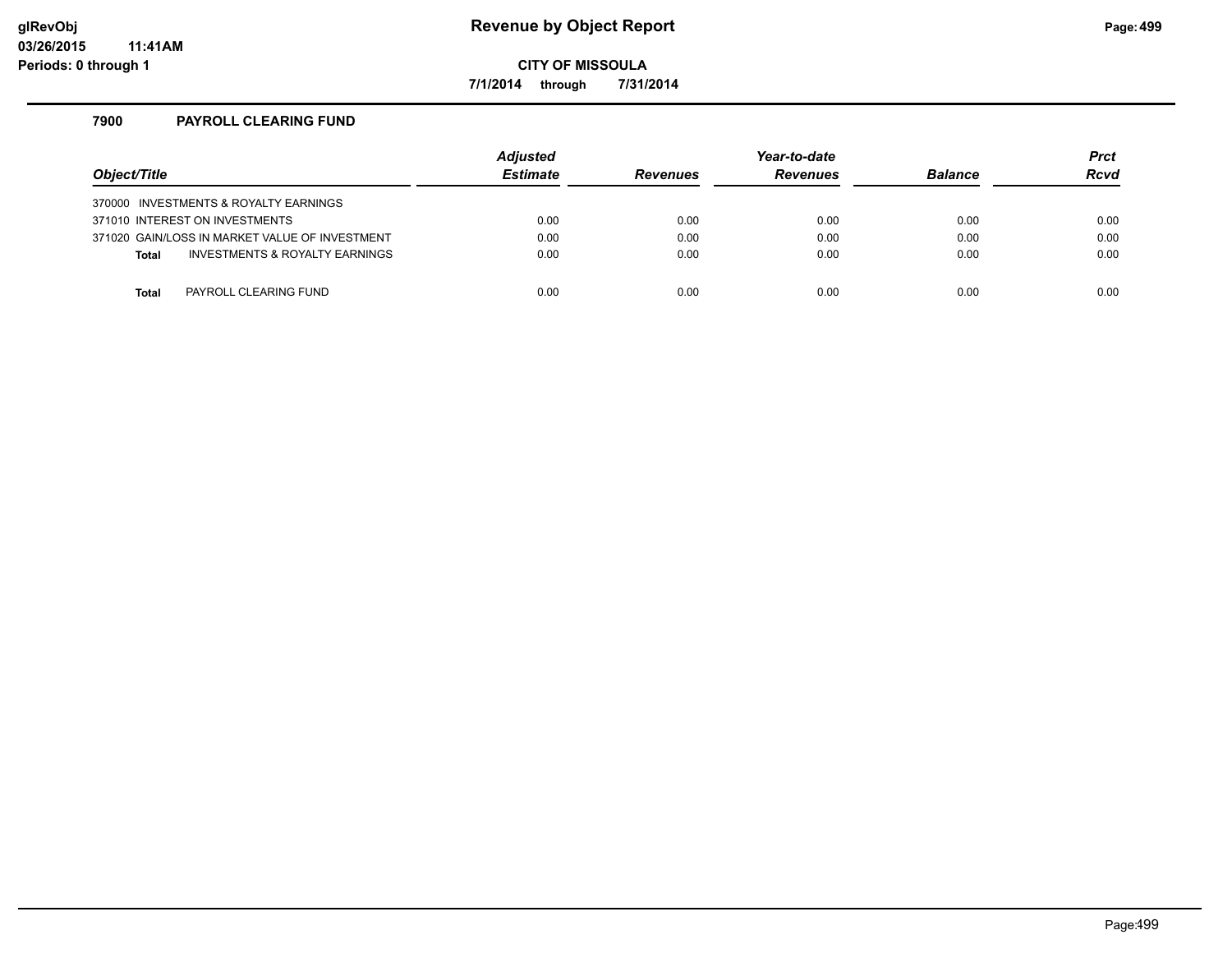**7/1/2014 through 7/31/2014**

**7903 COUNTY CLEARING**

**7903 COUNTY CLEARING**

|                                                    | <b>Adjusted</b> |                 | Year-to-date    |                | <b>Prct</b> |
|----------------------------------------------------|-----------------|-----------------|-----------------|----------------|-------------|
| Object/Title                                       | <b>Estimate</b> | <b>Revenues</b> | <b>Revenues</b> | <b>Balance</b> | <b>Rcvd</b> |
| 320000 LICENSES & PERMITS                          |                 |                 |                 |                |             |
| 323030 ANIMAL LICENSES                             | 0.00            | 746.00          | 746.00          | -746.00        | 0.00        |
| <b>LICENSES &amp; PERMITS</b><br>Total             | 0.00            | 746.00          | 746.00          | $-746.00$      | 0.00        |
| 360000 MISCELLANEOUS REVENUES                      |                 |                 |                 |                |             |
| 360010 MISCELLANEOUS                               | 0.00            | 0.00            | 0.00            | 0.00           | 0.00        |
| MISCELLANEOUS REVENUES<br><b>Total</b>             | 0.00            | 0.00            | 0.00            | 0.00           | 0.00        |
| 370000 INVESTMENTS & ROYALTY EARNINGS              |                 |                 |                 |                |             |
| 371010 INTEREST ON INVESTMENTS                     | 0.00            | 0.00            | 0.00            | 0.00           | 0.00        |
| 371020 GAIN/LOSS IN MARKET VALUE OF INVESTMENTS    | 0.00            | 0.00            | 0.00            | 0.00           | 0.00        |
| <b>INVESTMENTS &amp; ROYALTY EARNINGS</b><br>Total | 0.00            | 0.00            | 0.00            | 0.00           | 0.00        |
| <b>COUNTY CLEARING</b><br><b>Total</b>             | 0.00            | 746.00          | 746.00          | $-746.00$      | 0.00        |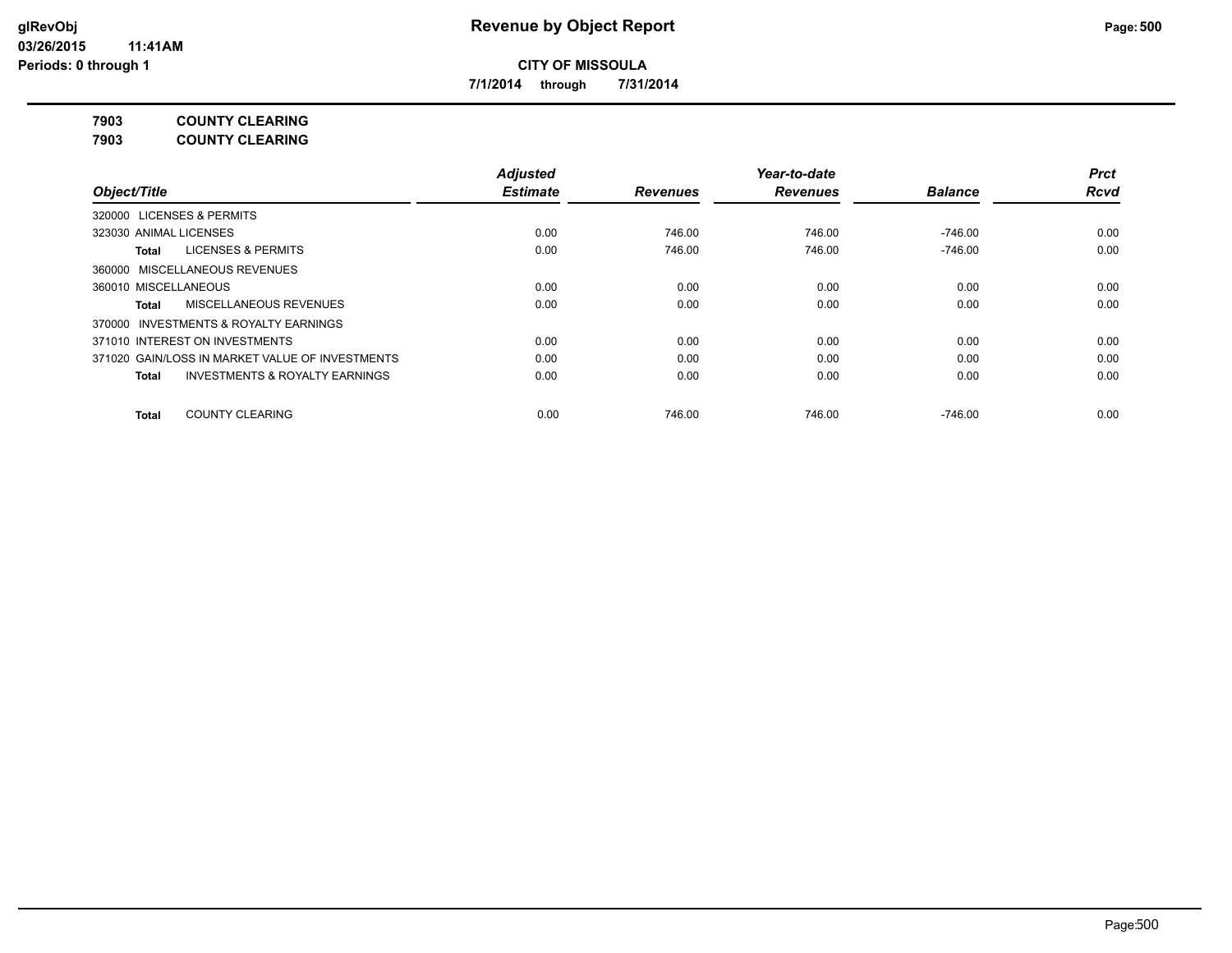**7/1/2014 through 7/31/2014**

#### **7903 COUNTY CLEARING**

| Object/Title                                              | <b>Adjusted</b><br><b>Estimate</b> | <b>Revenues</b> | Year-to-date<br><b>Revenues</b> | <b>Balance</b> | <b>Prct</b><br>Rcvd |
|-----------------------------------------------------------|------------------------------------|-----------------|---------------------------------|----------------|---------------------|
| 320000 LICENSES & PERMITS                                 |                                    |                 |                                 |                |                     |
| 323030 ANIMAL LICENSES                                    | 0.00                               | 746.00          | 746.00                          | $-746.00$      | 0.00                |
| <b>LICENSES &amp; PERMITS</b><br>Total                    | 0.00                               | 746.00          | 746.00                          | $-746.00$      | 0.00                |
| 360000 MISCELLANEOUS REVENUES                             |                                    |                 |                                 |                |                     |
| 360010 MISCELLANEOUS                                      | 0.00                               | 0.00            | 0.00                            | 0.00           | 0.00                |
| <b>MISCELLANEOUS REVENUES</b><br>Total                    | 0.00                               | 0.00            | 0.00                            | 0.00           | 0.00                |
| 370000 INVESTMENTS & ROYALTY EARNINGS                     |                                    |                 |                                 |                |                     |
| 371010 INTEREST ON INVESTMENTS                            | 0.00                               | 0.00            | 0.00                            | 0.00           | 0.00                |
| 371020 GAIN/LOSS IN MARKET VALUE OF INVESTMENT            | 0.00                               | 0.00            | 0.00                            | 0.00           | 0.00                |
| <b>INVESTMENTS &amp; ROYALTY EARNINGS</b><br><b>Total</b> | 0.00                               | 0.00            | 0.00                            | 0.00           | 0.00                |
|                                                           |                                    |                 |                                 |                |                     |
| <b>COUNTY CLEARING</b><br>Total                           | 0.00                               | 746.00          | 746.00                          | $-746.00$      | 0.00                |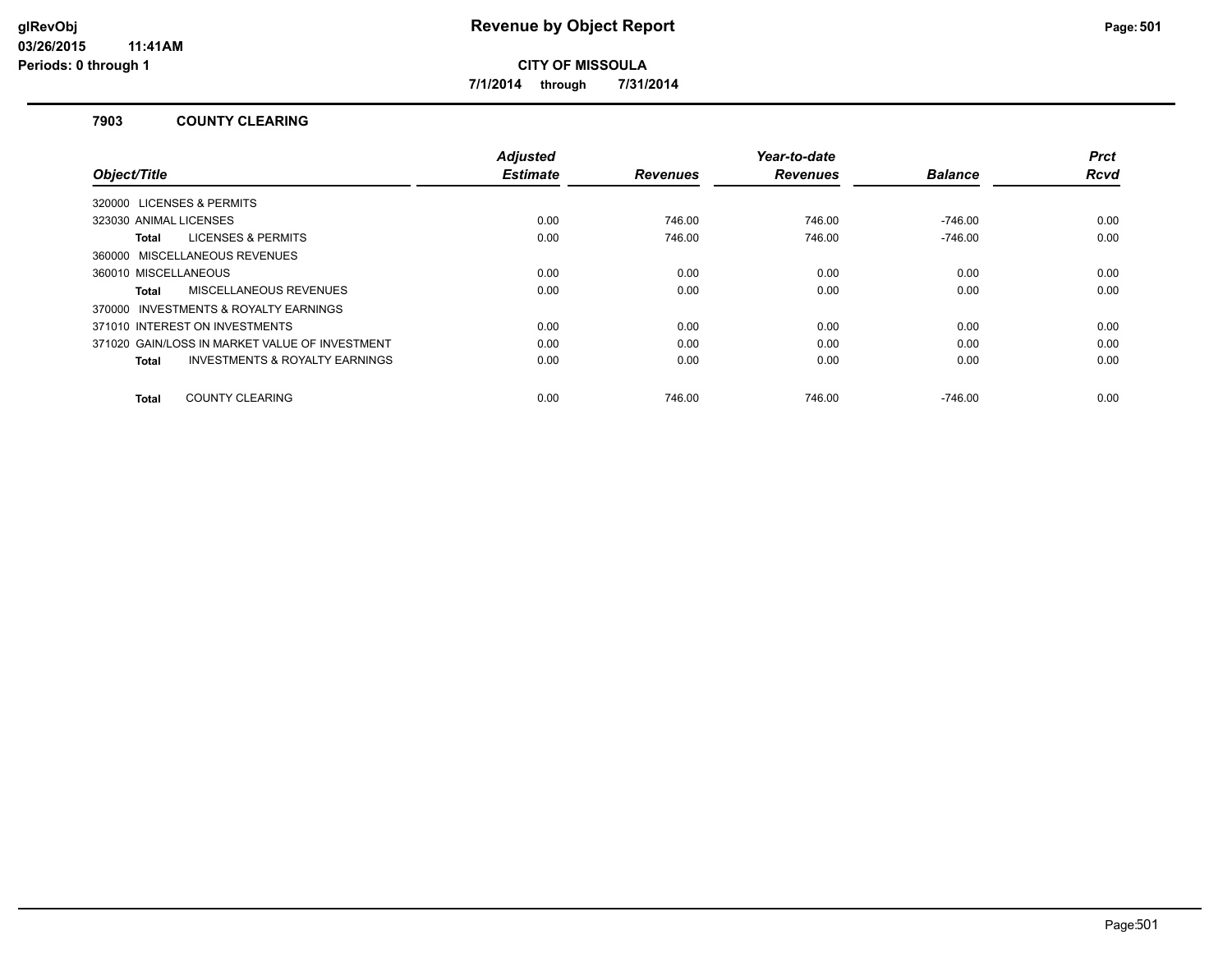**7/1/2014 through 7/31/2014**

**7904 SEWER REBATE**

**7904 SEWER REBATE**

|                                                           | <b>Adjusted</b> |                 | Year-to-date    |                | <b>Prct</b> |
|-----------------------------------------------------------|-----------------|-----------------|-----------------|----------------|-------------|
| Object/Title                                              | <b>Estimate</b> | <b>Revenues</b> | <b>Revenues</b> | <b>Balance</b> | <b>Rcvd</b> |
| 340000 CHARGES FOR SERVICES                               |                 |                 |                 |                |             |
| 343036 *** Title Not Found ***                            | 0.00            | 0.00            | 0.00            | 0.00           | 0.00        |
| <b>CHARGES FOR SERVICES</b><br>Total                      | 0.00            | 0.00            | 0.00            | 0.00           | 0.00        |
| 360000 MISCELLANEOUS REVENUES                             |                 |                 |                 |                |             |
| 360010 MISCELLANEOUS                                      | 0.00            | 0.00            | 0.00            | 0.00           | 0.00        |
| <b>MISCELLANEOUS REVENUES</b><br>Total                    | 0.00            | 0.00            | 0.00            | 0.00           | 0.00        |
| 370000 INVESTMENTS & ROYALTY EARNINGS                     |                 |                 |                 |                |             |
| 371010 INTEREST ON INVESTMENTS                            | 0.00            | 0.00            | 0.00            | 0.00           | 0.00        |
| 371020 GAIN/LOSS IN MARKET VALUE OF INVESTMENTS           | 0.00            | 0.00            | 0.00            | 0.00           | 0.00        |
| <b>INVESTMENTS &amp; ROYALTY EARNINGS</b><br><b>Total</b> | 0.00            | 0.00            | 0.00            | 0.00           | 0.00        |
| <b>SEWER REBATE</b><br><b>Total</b>                       | 0.00            | 0.00            | 0.00            | 0.00           | 0.00        |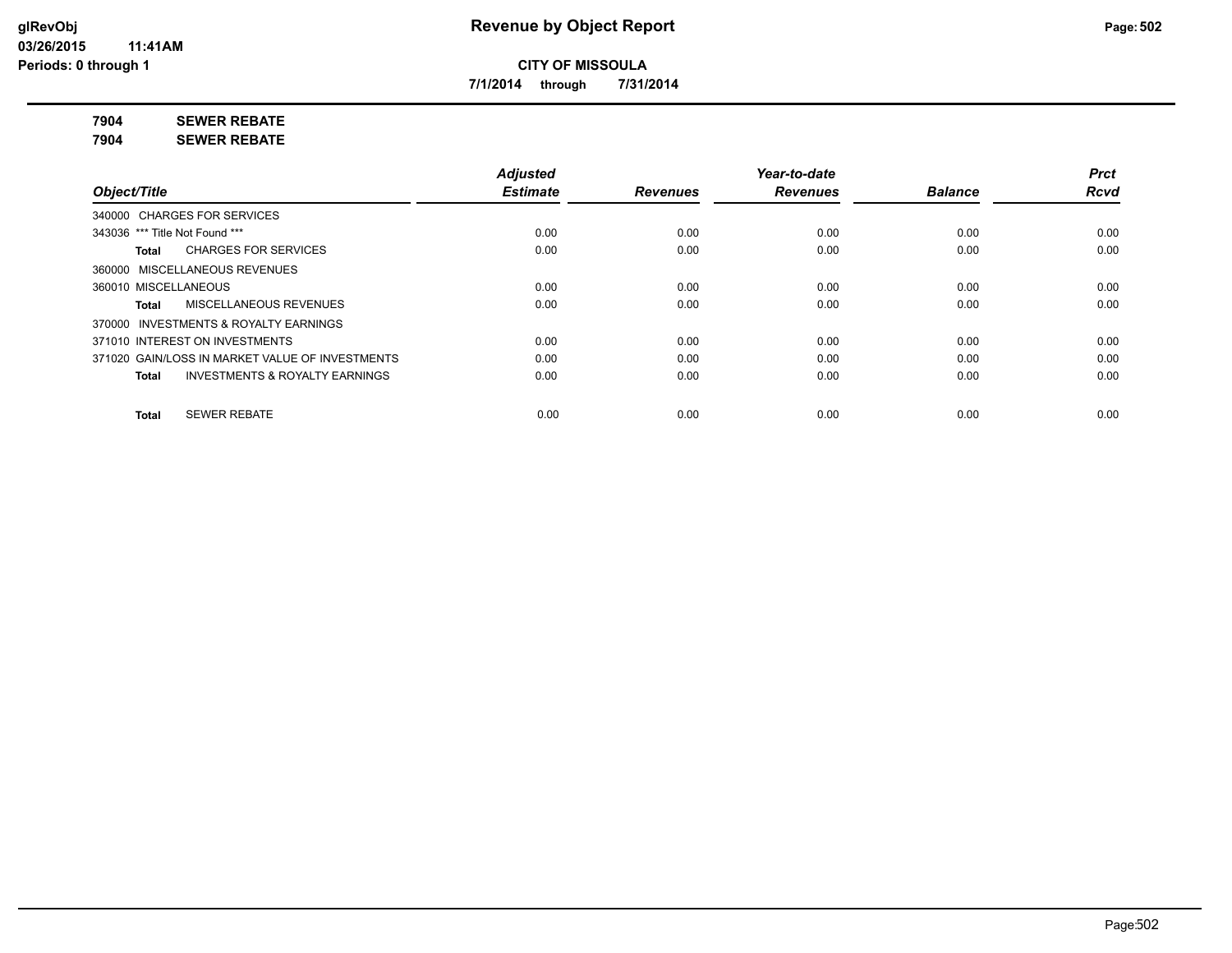**7/1/2014 through 7/31/2014**

#### **7904 SEWER REBATE**

|                                                    | <b>Adjusted</b> |                 | Year-to-date    |                | <b>Prct</b> |
|----------------------------------------------------|-----------------|-----------------|-----------------|----------------|-------------|
| Object/Title                                       | <b>Estimate</b> | <b>Revenues</b> | <b>Revenues</b> | <b>Balance</b> | <b>Rcvd</b> |
| 340000 CHARGES FOR SERVICES                        |                 |                 |                 |                |             |
| 343036 *** Title Not Found ***                     | 0.00            | 0.00            | 0.00            | 0.00           | 0.00        |
| <b>CHARGES FOR SERVICES</b><br>Total               | 0.00            | 0.00            | 0.00            | 0.00           | 0.00        |
| 360000 MISCELLANEOUS REVENUES                      |                 |                 |                 |                |             |
| 360010 MISCELLANEOUS                               | 0.00            | 0.00            | 0.00            | 0.00           | 0.00        |
| MISCELLANEOUS REVENUES<br>Total                    | 0.00            | 0.00            | 0.00            | 0.00           | 0.00        |
| 370000 INVESTMENTS & ROYALTY EARNINGS              |                 |                 |                 |                |             |
| 371010 INTEREST ON INVESTMENTS                     | 0.00            | 0.00            | 0.00            | 0.00           | 0.00        |
| 371020 GAIN/LOSS IN MARKET VALUE OF INVESTMENT     | 0.00            | 0.00            | 0.00            | 0.00           | 0.00        |
| <b>INVESTMENTS &amp; ROYALTY EARNINGS</b><br>Total | 0.00            | 0.00            | 0.00            | 0.00           | 0.00        |
|                                                    |                 |                 |                 |                |             |
| <b>SEWER REBATE</b><br>Total                       | 0.00            | 0.00            | 0.00            | 0.00           | 0.00        |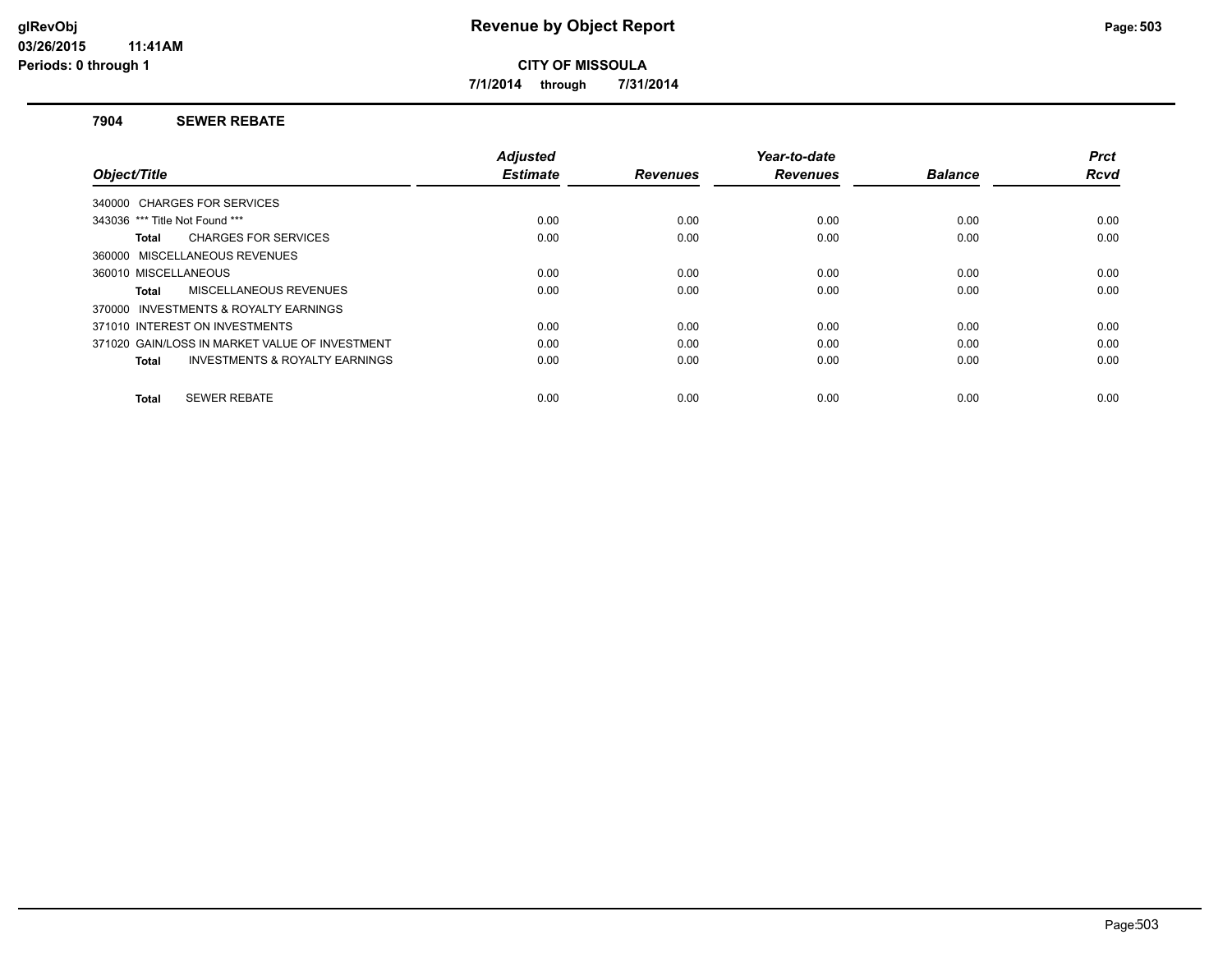**7/1/2014 through 7/31/2014**

**7905 WYE SEWER RSID 8489**

**7905 WYE SEWER RSID 8489**

|                                                           | <b>Adjusted</b> |                 | Year-to-date    |                | <b>Prct</b> |
|-----------------------------------------------------------|-----------------|-----------------|-----------------|----------------|-------------|
| Object/Title                                              | <b>Estimate</b> | <b>Revenues</b> | <b>Revenues</b> | <b>Balance</b> | <b>Rcvd</b> |
| 360000 MISCELLANEOUS REVENUES                             |                 |                 |                 |                |             |
| 360010 MISCELLANEOUS                                      | 0.00            | 0.00            | 0.00            | 0.00           | 0.00        |
| MISCELLANEOUS REVENUES<br>Total                           | 0.00            | 0.00            | 0.00            | 0.00           | 0.00        |
| 370000 INVESTMENTS & ROYALTY EARNINGS                     |                 |                 |                 |                |             |
| 371010 INTEREST ON INVESTMENTS                            | 0.00            | 0.00            | 0.00            | 0.00           | 0.00        |
| 371020 GAIN/LOSS IN MARKET VALUE OF INVESTMENTS           | 0.00            | 0.00            | 0.00            | 0.00           | 0.00        |
| <b>INVESTMENTS &amp; ROYALTY EARNINGS</b><br><b>Total</b> | 0.00            | 0.00            | 0.00            | 0.00           | 0.00        |
| WYE SEWER RSID 8489<br><b>Total</b>                       | 0.00            | 0.00            | 0.00            | 0.00           | 0.00        |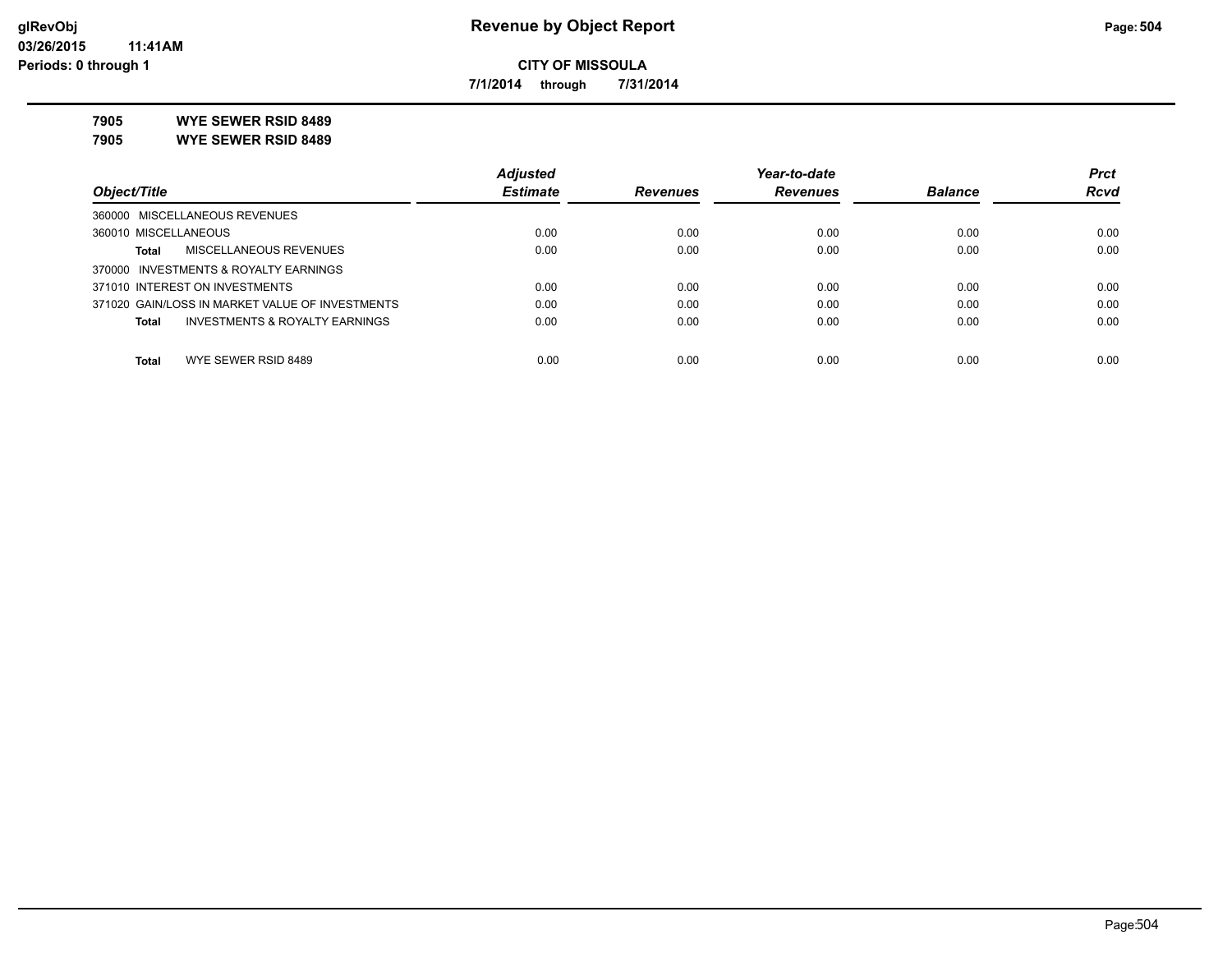**7/1/2014 through 7/31/2014**

### **7905 WYE SEWER RSID 8489**

|                                                    | <b>Adjusted</b> |                 | Year-to-date    |                | <b>Prct</b> |
|----------------------------------------------------|-----------------|-----------------|-----------------|----------------|-------------|
| Object/Title                                       | <b>Estimate</b> | <b>Revenues</b> | <b>Revenues</b> | <b>Balance</b> | <b>Rcvd</b> |
| 360000 MISCELLANEOUS REVENUES                      |                 |                 |                 |                |             |
| 360010 MISCELLANEOUS                               | 0.00            | 0.00            | 0.00            | 0.00           | 0.00        |
| MISCELLANEOUS REVENUES<br>Total                    | 0.00            | 0.00            | 0.00            | 0.00           | 0.00        |
| 370000 INVESTMENTS & ROYALTY EARNINGS              |                 |                 |                 |                |             |
| 371010 INTEREST ON INVESTMENTS                     | 0.00            | 0.00            | 0.00            | 0.00           | 0.00        |
| 371020 GAIN/LOSS IN MARKET VALUE OF INVESTMENT     | 0.00            | 0.00            | 0.00            | 0.00           | 0.00        |
| <b>INVESTMENTS &amp; ROYALTY EARNINGS</b><br>Total | 0.00            | 0.00            | 0.00            | 0.00           | 0.00        |
|                                                    |                 |                 |                 |                |             |
| Total<br>WYE SEWER RSID 8489                       | 0.00            | 0.00            | 0.00            | 0.00           | 0.00        |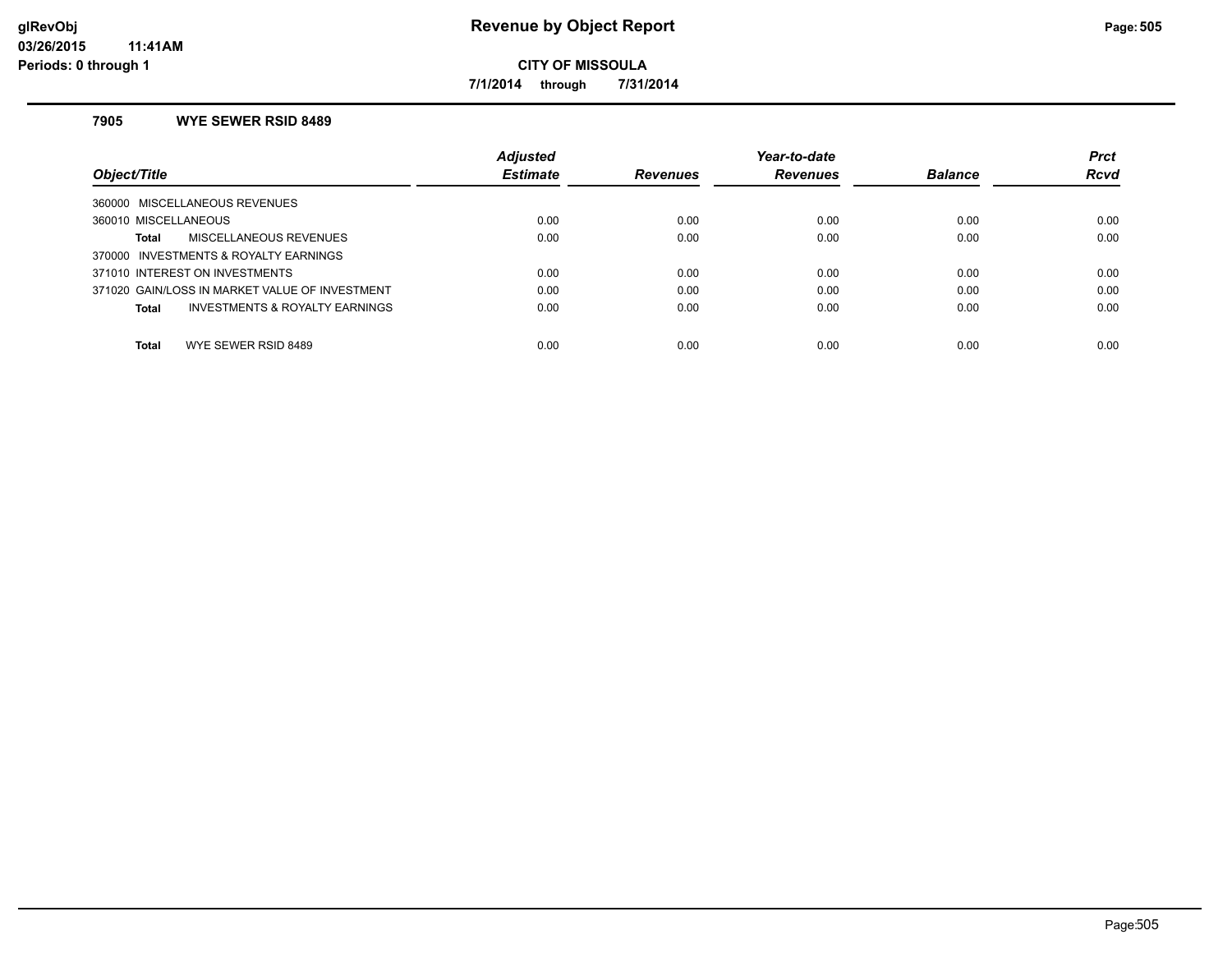**7/1/2014 through 7/31/2014**

**7906 COUNTY PARK BOARD CIP**

**7906 COUNTY PARK BOARD CIP**

|                                                 | <b>Adjusted</b> |                 | Year-to-date    |                | <b>Prct</b> |
|-------------------------------------------------|-----------------|-----------------|-----------------|----------------|-------------|
| Object/Title                                    | <b>Estimate</b> | <b>Revenues</b> | <b>Revenues</b> | <b>Balance</b> | <b>Rcvd</b> |
| 340000 CHARGES FOR SERVICES                     |                 |                 |                 |                |             |
| 346050 COUNTY PLAYGROUND CONTRACT               | 0.00            | 0.00            | 0.00            | 0.00           | 0.00        |
| <b>CHARGES FOR SERVICES</b><br>Total            | 0.00            | 0.00            | 0.00            | 0.00           | 0.00        |
| 370000 INVESTMENTS & ROYALTY EARNINGS           |                 |                 |                 |                |             |
| 371010 INTEREST ON INVESTMENTS                  | 0.00            | 0.00            | 0.00            | 0.00           | 0.00        |
| 371020 GAIN/LOSS IN MARKET VALUE OF INVESTMENTS | 0.00            | 0.00            | 0.00            | 0.00           | 0.00        |
| INVESTMENTS & ROYALTY EARNINGS<br>Total         | 0.00            | 0.00            | 0.00            | 0.00           | 0.00        |
| COUNTY PARK BOARD CIP<br><b>Total</b>           | 0.00            | 0.00            | 0.00            | 0.00           | 0.00        |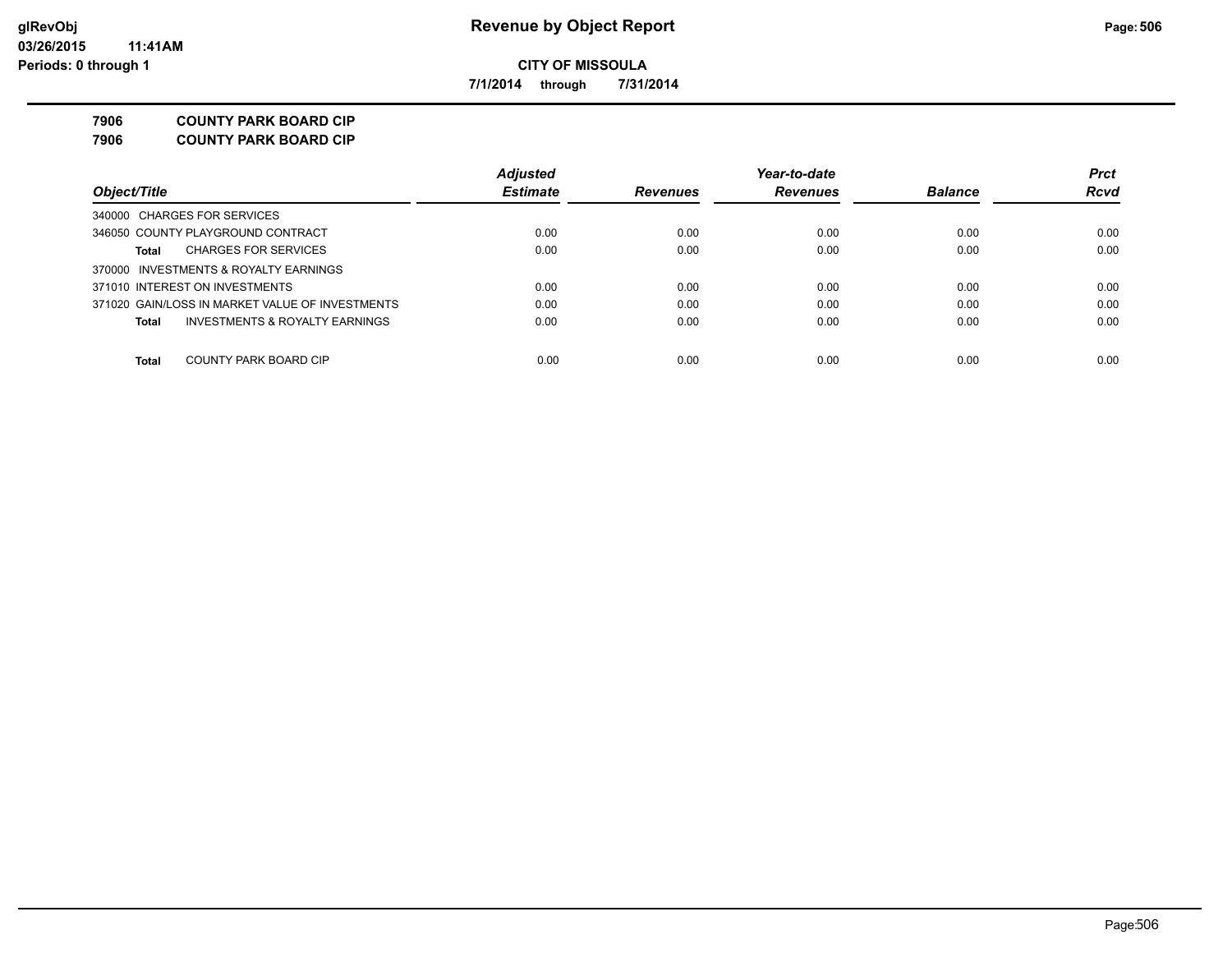**7/1/2014 through 7/31/2014**

### **7906 COUNTY PARK BOARD CIP**

|                                                | <b>Adjusted</b> |                 | Year-to-date    |                | <b>Prct</b> |
|------------------------------------------------|-----------------|-----------------|-----------------|----------------|-------------|
| Object/Title                                   | <b>Estimate</b> | <b>Revenues</b> | <b>Revenues</b> | <b>Balance</b> | <b>Rcvd</b> |
| 340000 CHARGES FOR SERVICES                    |                 |                 |                 |                |             |
| 346050 COUNTY PLAYGROUND CONTRACT              | 0.00            | 0.00            | 0.00            | 0.00           | 0.00        |
| <b>CHARGES FOR SERVICES</b><br><b>Total</b>    | 0.00            | 0.00            | 0.00            | 0.00           | 0.00        |
| 370000 INVESTMENTS & ROYALTY EARNINGS          |                 |                 |                 |                |             |
| 371010 INTEREST ON INVESTMENTS                 | 0.00            | 0.00            | 0.00            | 0.00           | 0.00        |
| 371020 GAIN/LOSS IN MARKET VALUE OF INVESTMENT | 0.00            | 0.00            | 0.00            | 0.00           | 0.00        |
| INVESTMENTS & ROYALTY EARNINGS<br><b>Total</b> | 0.00            | 0.00            | 0.00            | 0.00           | 0.00        |
|                                                |                 |                 |                 |                |             |
| <b>Total</b><br>COUNTY PARK BOARD CIP          | 0.00            | 0.00            | 0.00            | 0.00           | 0.00        |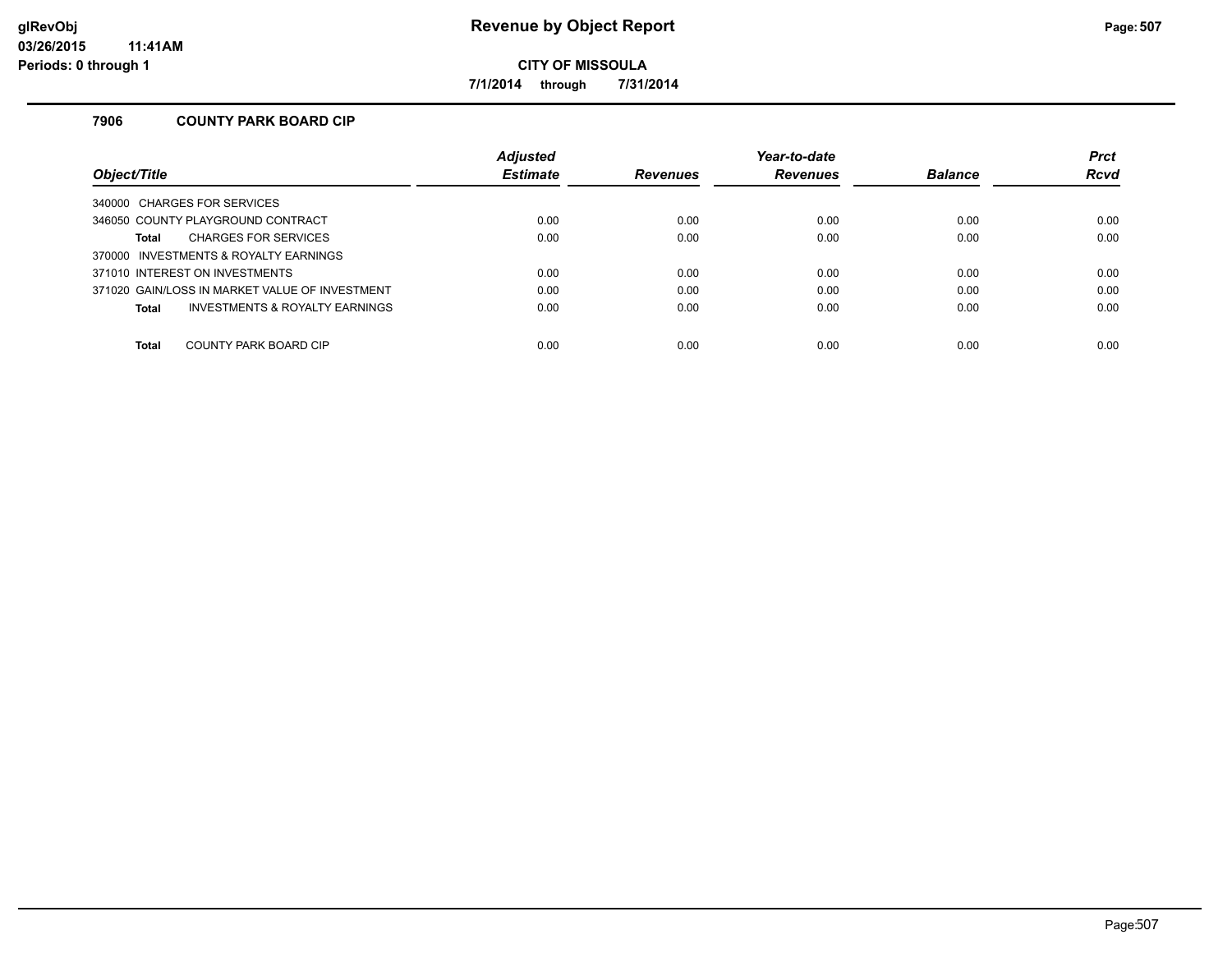**7/1/2014 through 7/31/2014**

#### **7907 ELK HILLS SUBDIVISION**

**7907 ELK HILLS SUBDIVISION**

|                                                 | <b>Adjusted</b> |                 | Year-to-date    |                | Prct        |
|-------------------------------------------------|-----------------|-----------------|-----------------|----------------|-------------|
| Object/Title                                    | <b>Estimate</b> | <b>Revenues</b> | <b>Revenues</b> | <b>Balance</b> | <b>Rcvd</b> |
| 370000 INVESTMENTS & ROYALTY EARNINGS           |                 |                 |                 |                |             |
| 371010 INTEREST ON INVESTMENTS                  | 0.00            | 0.00            | 0.00            | 0.00           | 0.00        |
| 371020 GAIN/LOSS IN MARKET VALUE OF INVESTMENTS | 0.00            | 0.00            | 0.00            | 0.00           | 0.00        |
| INVESTMENTS & ROYALTY EARNINGS<br><b>Total</b>  | 0.00            | 0.00            | 0.00            | 0.00           | 0.00        |
|                                                 |                 |                 |                 |                |             |
| ELK HILLS SUBDIVISION<br><b>Total</b>           | 0.00            | 0.00            | 0.00            | 0.00           | 0.00        |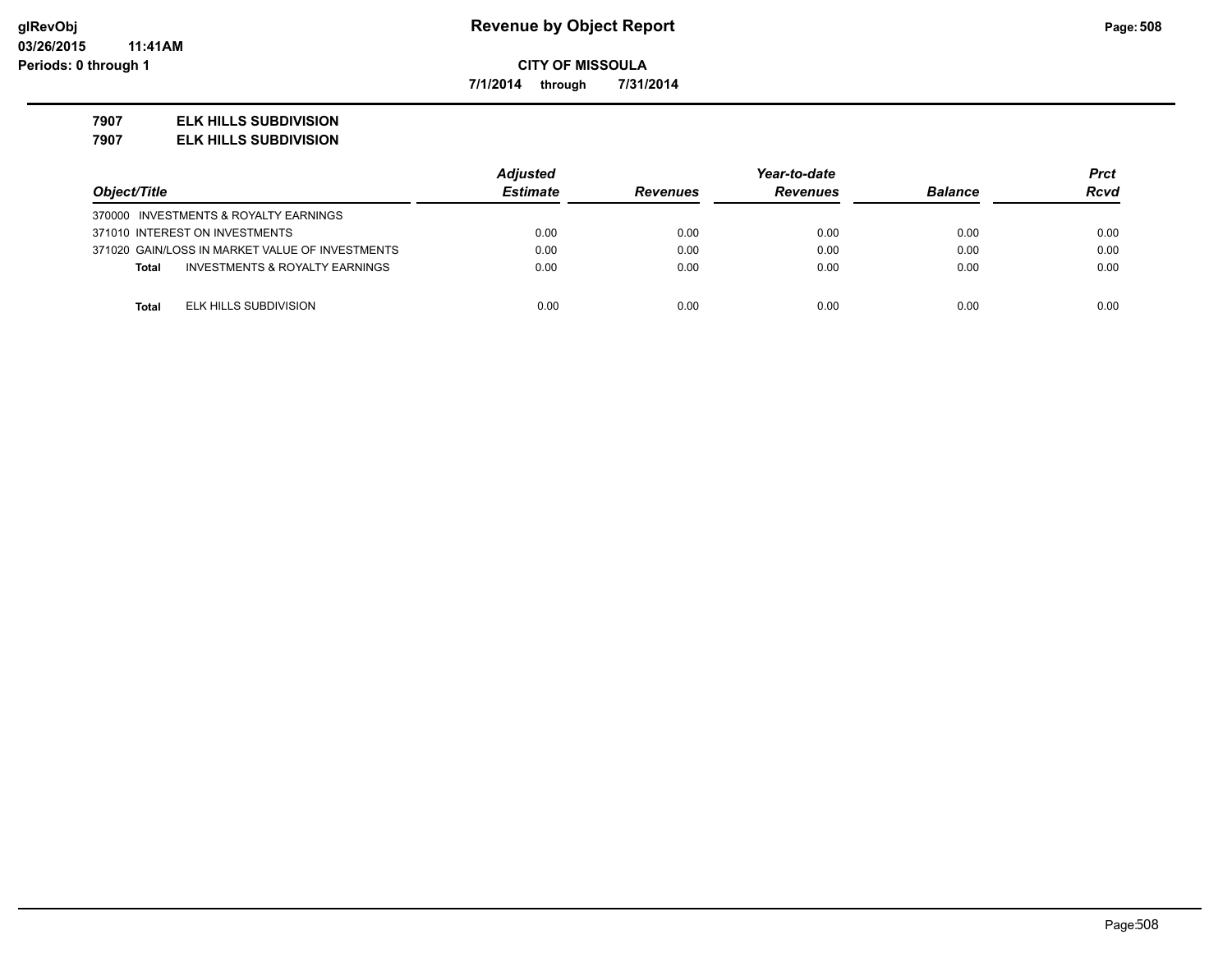### **glRevObj Revenue by Object Report Page:509**

**CITY OF MISSOULA**

**7/1/2014 through 7/31/2014**

#### **7907 ELK HILLS SUBDIVISION**

| Object/Title |                                                | <b>Adjusted</b><br><b>Estimate</b> | <b>Revenues</b> | Year-to-date<br><b>Revenues</b> | <b>Balance</b> | <b>Prct</b><br>Rcvd |
|--------------|------------------------------------------------|------------------------------------|-----------------|---------------------------------|----------------|---------------------|
|              | 370000 INVESTMENTS & ROYALTY EARNINGS          |                                    |                 |                                 |                |                     |
|              | 371010 INTEREST ON INVESTMENTS                 | 0.00                               | 0.00            | 0.00                            | 0.00           | 0.00                |
|              | 371020 GAIN/LOSS IN MARKET VALUE OF INVESTMENT | 0.00                               | 0.00            | 0.00                            | 0.00           | 0.00                |
| <b>Total</b> | <b>INVESTMENTS &amp; ROYALTY EARNINGS</b>      | 0.00                               | 0.00            | 0.00                            | 0.00           | 0.00                |
|              |                                                |                                    |                 |                                 |                |                     |
| Total        | ELK HILLS SUBDIVISION                          | 0.00                               | 0.00            | 0.00                            | 0.00           | 0.00                |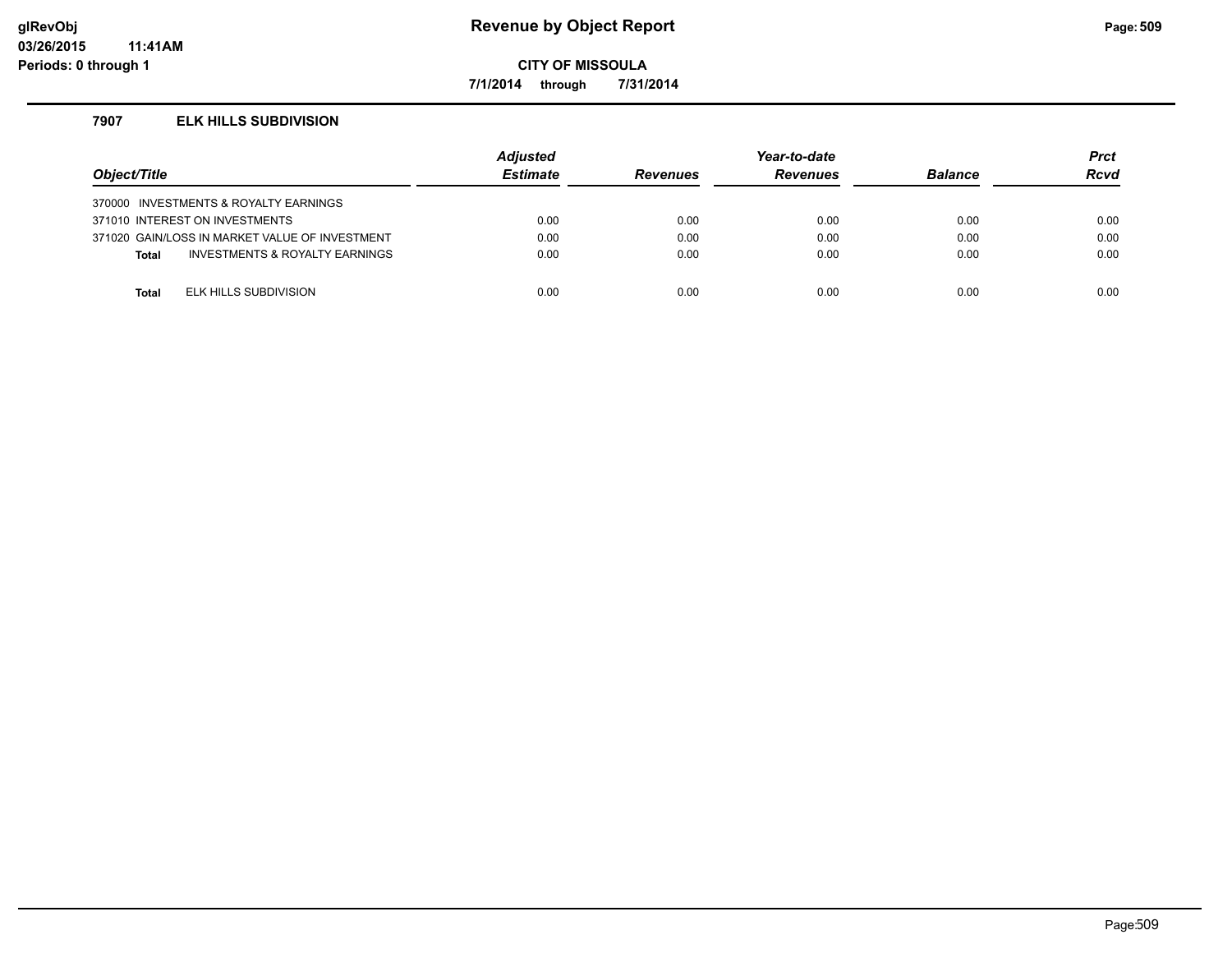**7/1/2014 through 7/31/2014**

# **7908 RATTLESNAKE-CORNERSTONE TRAIL SW**

### **7908 RATTLESNAKE-CORNERSTONE TRAIL SW**

|                                                 | <b>Adjusted</b> |                 | Year-to-date    |                | <b>Prct</b> |
|-------------------------------------------------|-----------------|-----------------|-----------------|----------------|-------------|
| Object/Title                                    | <b>Estimate</b> | <b>Revenues</b> | <b>Revenues</b> | <b>Balance</b> | <b>Rcvd</b> |
| 370000 INVESTMENTS & ROYALTY EARNINGS           |                 |                 |                 |                |             |
| 371010 INTEREST ON INVESTMENTS                  | 0.00            | 0.00            | 0.00            | 0.00           | 0.00        |
| 371020 GAIN/LOSS IN MARKET VALUE OF INVESTMENTS | 0.00            | 0.00            | 0.00            | 0.00           | 0.00        |
| INVESTMENTS & ROYALTY EARNINGS<br>Total         | 0.00            | 0.00            | 0.00            | 0.00           | 0.00        |
| 380000 OTHER FINANCING SOURCES                  |                 |                 |                 |                |             |
| 383000 OPERATING TRANSFERS                      | 0.00            | 0.00            | 0.00            | 0.00           | 0.00        |
| OTHER FINANCING SOURCES<br>Total                | 0.00            | 0.00            | 0.00            | 0.00           | 0.00        |
|                                                 |                 |                 |                 |                |             |
| Total<br>RATTLESNAKE-CORNERSTONE TRAIL SW       | 0.00            | 0.00            | 0.00            | 0.00           | 0.00        |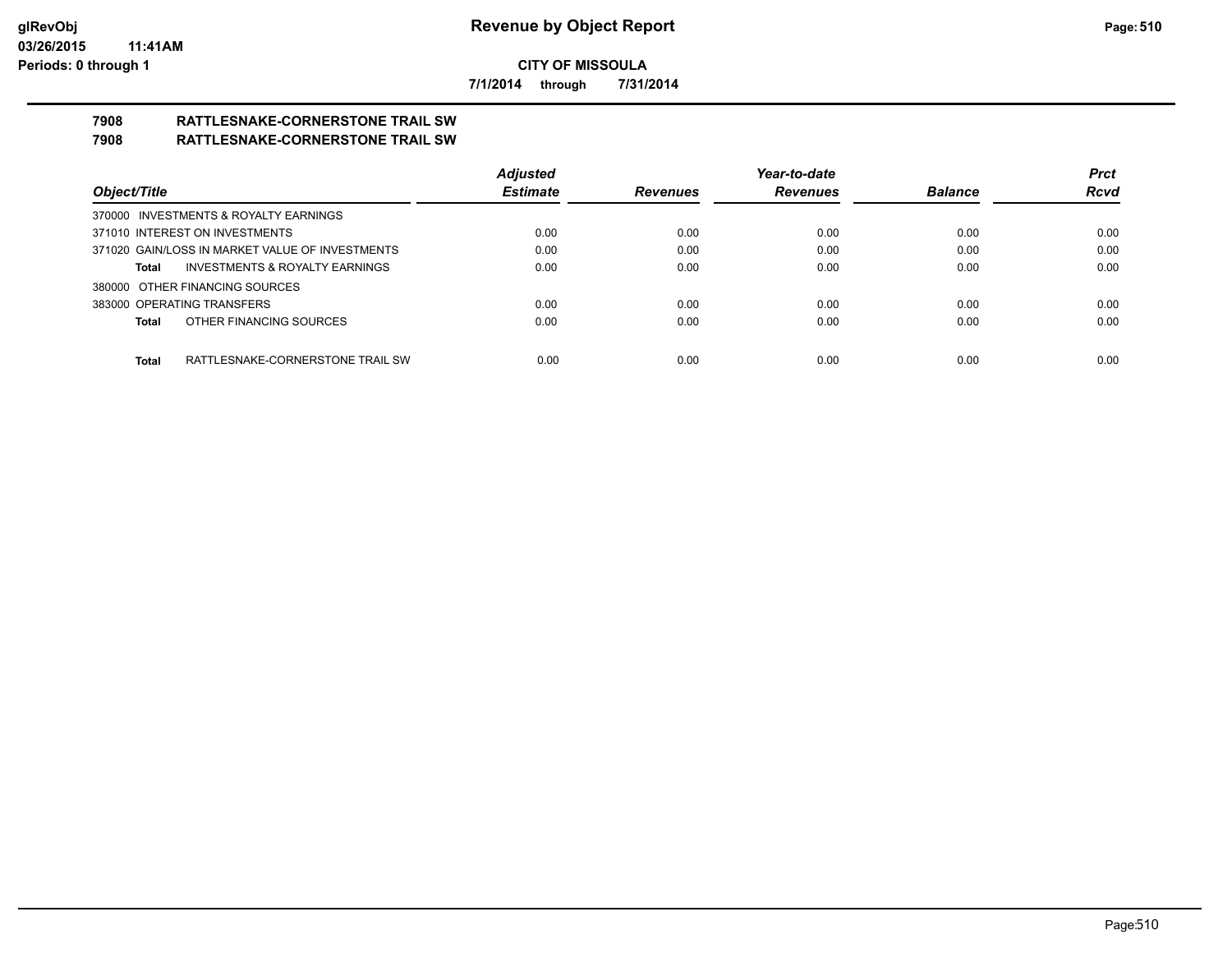**7/1/2014 through 7/31/2014**

### **7908 RATTLESNAKE-CORNERSTONE TRAIL SW**

| Obiect/Title                                     | <b>Adjusted</b><br><b>Estimate</b> | <b>Revenues</b> | Year-to-date<br><b>Revenues</b> | <b>Balance</b> | <b>Prct</b><br><b>Rcvd</b> |
|--------------------------------------------------|------------------------------------|-----------------|---------------------------------|----------------|----------------------------|
|                                                  |                                    |                 |                                 |                |                            |
| 370000 INVESTMENTS & ROYALTY EARNINGS            |                                    |                 |                                 |                |                            |
| 371010 INTEREST ON INVESTMENTS                   | 0.00                               | 0.00            | 0.00                            | 0.00           | 0.00                       |
| 371020 GAIN/LOSS IN MARKET VALUE OF INVESTMENT   | 0.00                               | 0.00            | 0.00                            | 0.00           | 0.00                       |
| INVESTMENTS & ROYALTY EARNINGS<br><b>Total</b>   | 0.00                               | 0.00            | 0.00                            | 0.00           | 0.00                       |
| 380000 OTHER FINANCING SOURCES                   |                                    |                 |                                 |                |                            |
| 383000 OPERATING TRANSFERS                       | 0.00                               | 0.00            | 0.00                            | 0.00           | 0.00                       |
| OTHER FINANCING SOURCES<br><b>Total</b>          | 0.00                               | 0.00            | 0.00                            | 0.00           | 0.00                       |
|                                                  |                                    |                 |                                 |                |                            |
| <b>Total</b><br>RATTLESNAKE-CORNERSTONE TRAIL SW | 0.00                               | 0.00            | 0.00                            | 0.00           | 0.00                       |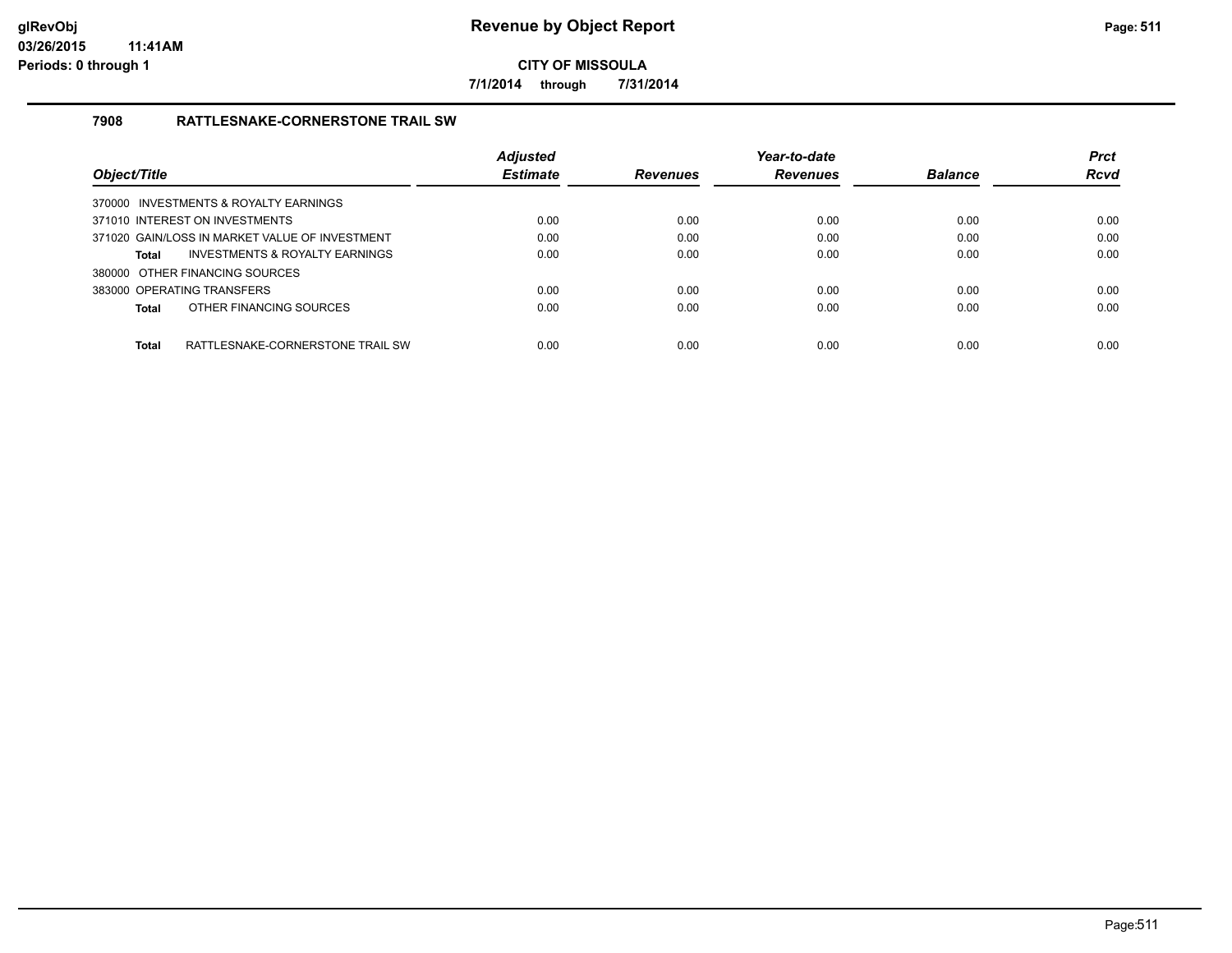**7/1/2014 through 7/31/2014**

**7909 YOUTH PROGRAMS**

|                                                 | <b>Adjusted</b> |                 | Year-to-date    |                | <b>Prct</b> |
|-------------------------------------------------|-----------------|-----------------|-----------------|----------------|-------------|
| Object/Title                                    | <b>Estimate</b> | <b>Revenues</b> | <b>Revenues</b> | <b>Balance</b> | <b>Rcvd</b> |
| 370000 INVESTMENTS & ROYALTY EARNINGS           |                 |                 |                 |                |             |
| 371010 INTEREST ON INVESTMENTS                  | 0.00            | 0.00            | 0.00            | 0.00           | 0.00        |
| 371020 GAIN/LOSS IN MARKET VALUE OF INVESTMENTS | 0.00            | 0.00            | 0.00            | 0.00           | 0.00        |
| INVESTMENTS & ROYALTY EARNINGS<br>Total         | 0.00            | 0.00            | 0.00            | 0.00           | 0.00        |
|                                                 |                 |                 |                 |                |             |
| YOUTH PROGRAMS<br>Total                         | 0.00            | 0.00            | 0.00            | 0.00           | 0.00        |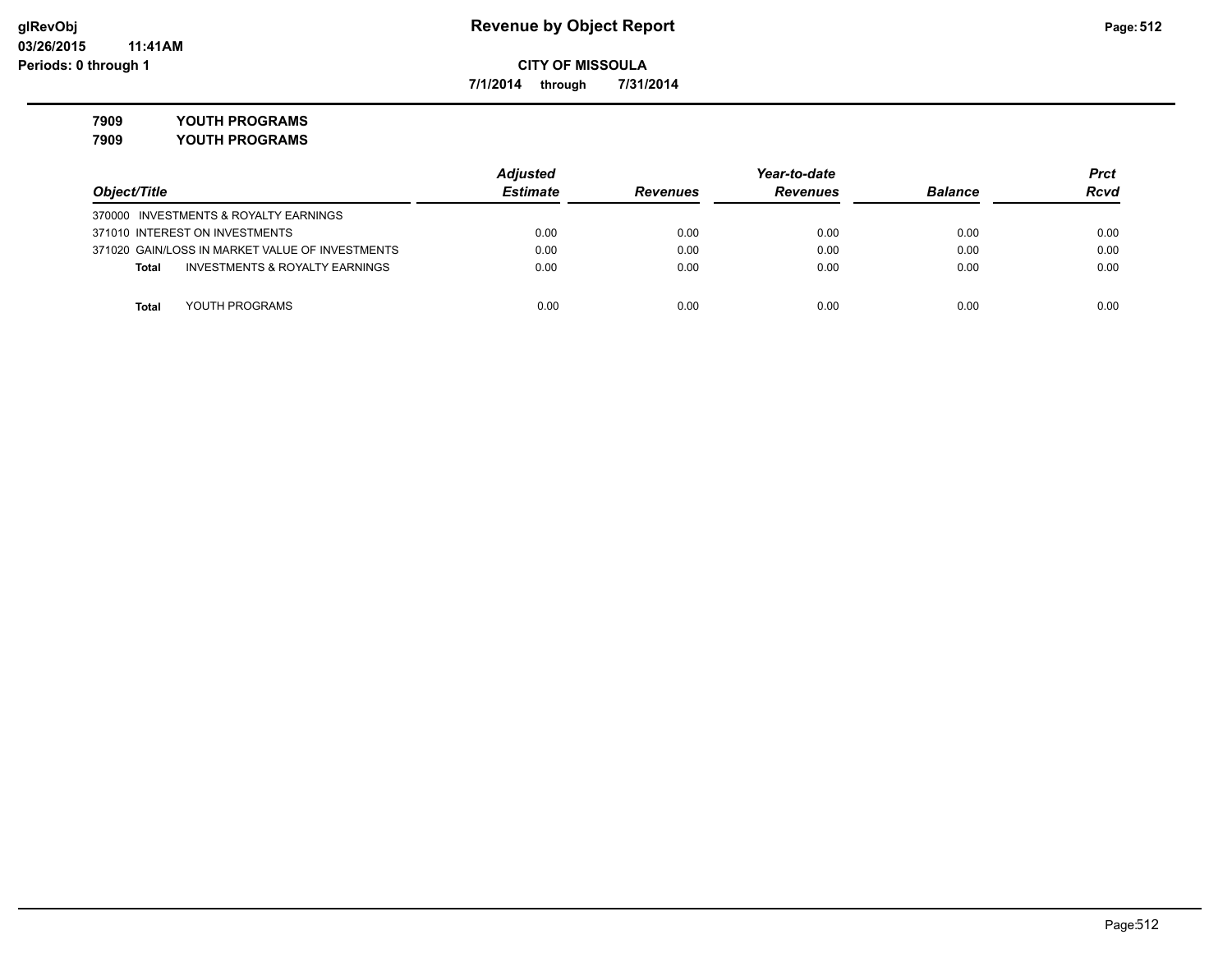### **glRevObj Revenue by Object Report Page:513**

**CITY OF MISSOULA**

**7/1/2014 through 7/31/2014**

#### **7909 YOUTH PROGRAMS**

| Object/Title |                                                | <b>Adjusted</b><br><b>Estimate</b> | <b>Revenues</b> | Year-to-date<br><b>Revenues</b> | <b>Balance</b> | <b>Prct</b><br><b>Rcvd</b> |
|--------------|------------------------------------------------|------------------------------------|-----------------|---------------------------------|----------------|----------------------------|
|              | 370000 INVESTMENTS & ROYALTY EARNINGS          |                                    |                 |                                 |                |                            |
|              | 371010 INTEREST ON INVESTMENTS                 | 0.00                               | 0.00            | 0.00                            | 0.00           | 0.00                       |
|              | 371020 GAIN/LOSS IN MARKET VALUE OF INVESTMENT | 0.00                               | 0.00            | 0.00                            | 0.00           | 0.00                       |
| <b>Total</b> | INVESTMENTS & ROYALTY EARNINGS                 | 0.00                               | 0.00            | 0.00                            | 0.00           | 0.00                       |
|              |                                                |                                    |                 |                                 |                |                            |
| <b>Total</b> | YOUTH PROGRAMS                                 | 0.00                               | 0.00            | 0.00                            | 0.00           | 0.00                       |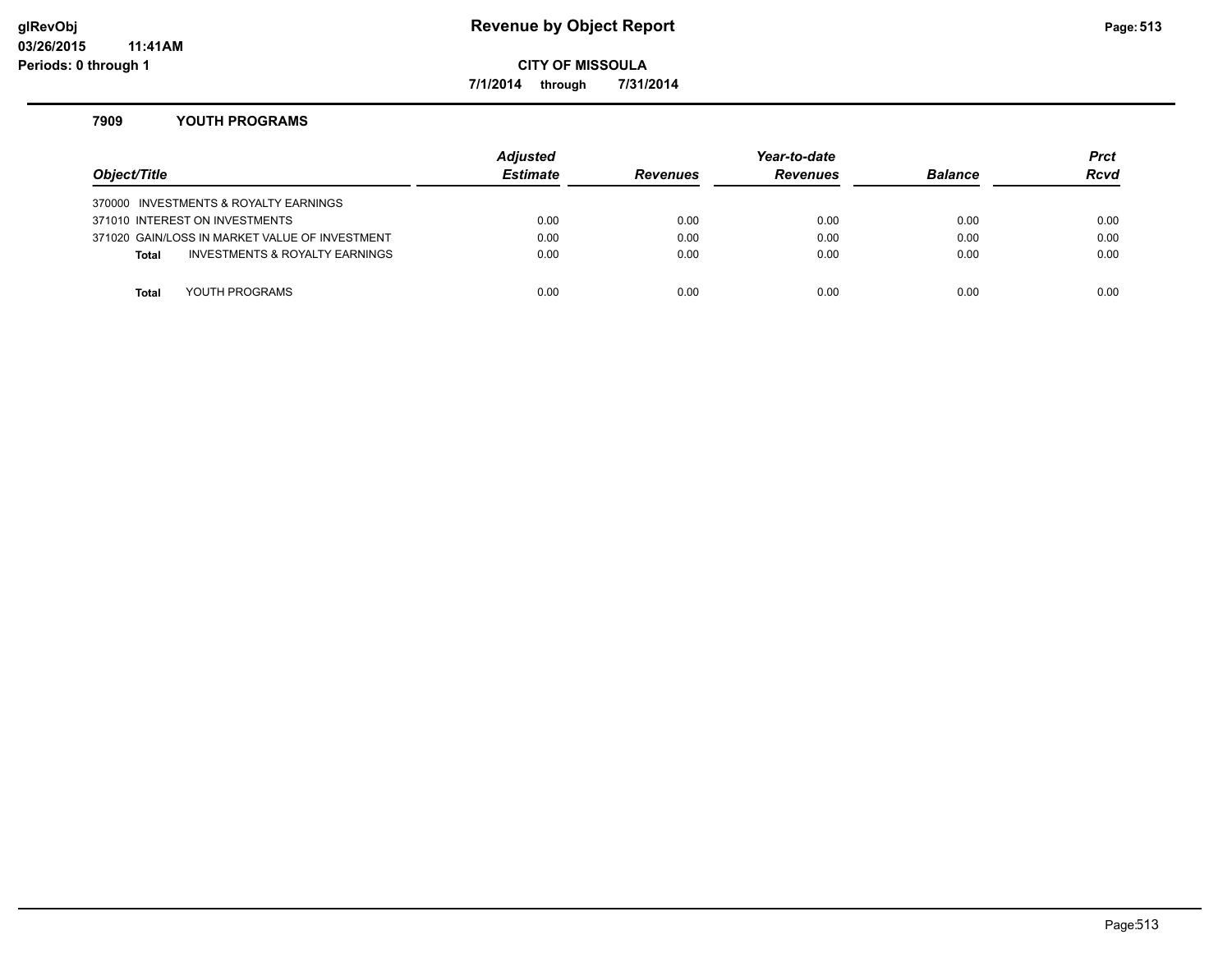**7/1/2014 through 7/31/2014**

### **7910 SIDEWALK & CURB LOAN FUND**

#### **7910 SIDEWALK & CURB LOAN FUND**

|                                                 | <b>Adjusted</b> |                 | Year-to-date    |                | <b>Prct</b> |
|-------------------------------------------------|-----------------|-----------------|-----------------|----------------|-------------|
| Object/Title                                    | <b>Estimate</b> | <b>Revenues</b> | <b>Revenues</b> | <b>Balance</b> | <b>Rcvd</b> |
| 370000 INVESTMENTS & ROYALTY EARNINGS           |                 |                 |                 |                |             |
| 371010 INTEREST ON INVESTMENTS                  | 0.00            | 0.00            | 0.00            | 0.00           | 0.00        |
| 371020 GAIN/LOSS IN MARKET VALUE OF INVESTMENTS | 0.00            | 0.00            | 0.00            | 0.00           | 0.00        |
| INVESTMENTS & ROYALTY EARNINGS<br><b>Total</b>  | 0.00            | 0.00            | 0.00            | 0.00           | 0.00        |
|                                                 |                 |                 |                 |                |             |
| SIDEWALK & CURB LOAN FUND<br>Total              | 0.00            | 0.00            | 0.00            | 0.00           | 0.00        |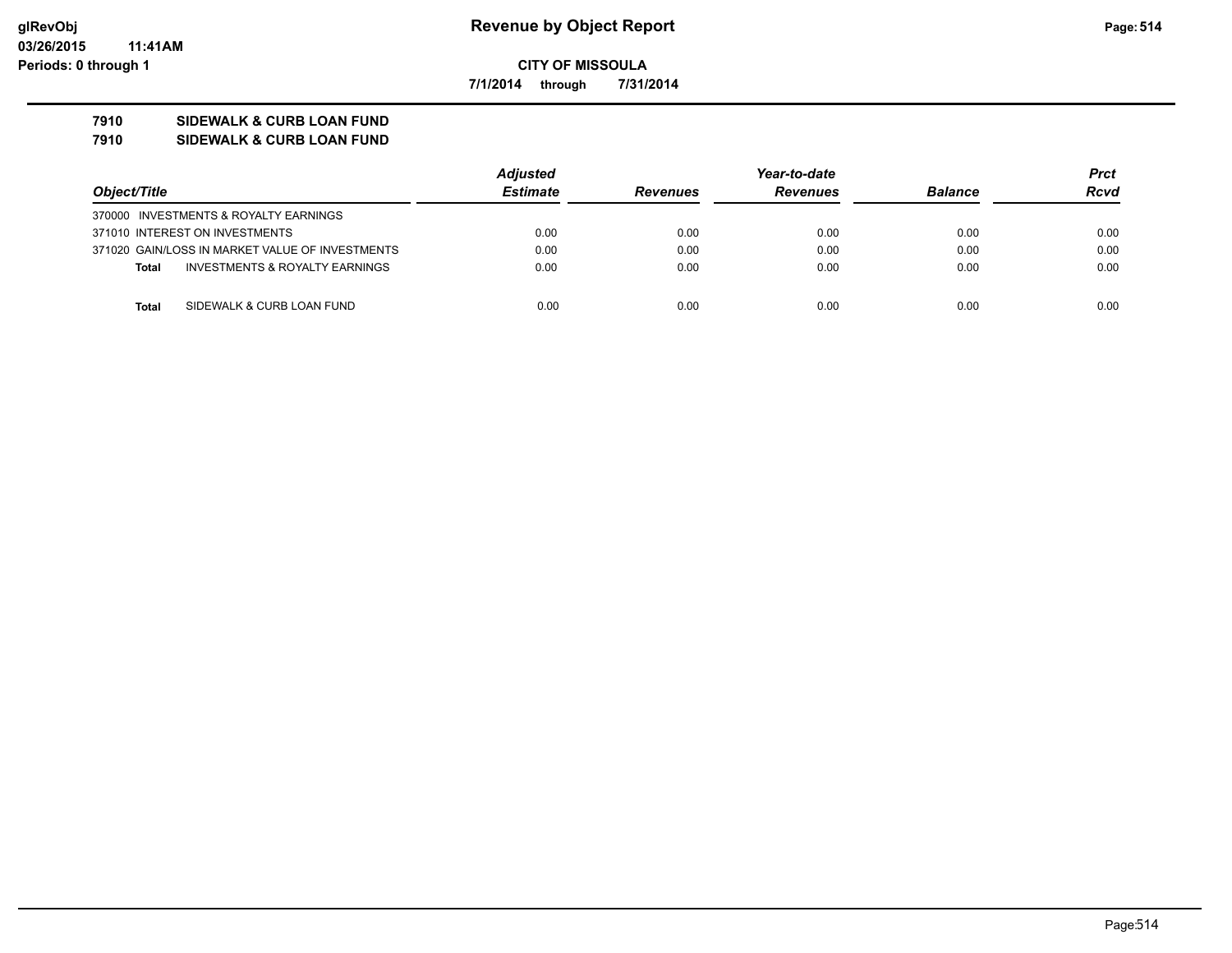**7/1/2014 through 7/31/2014**

### **7910 SIDEWALK & CURB LOAN FUND**

| Object/Title                          |                                                | <b>Adiusted</b><br><b>Estimate</b> | <b>Revenues</b> | Year-to-date<br><b>Revenues</b> | <b>Balance</b> | <b>Prct</b><br><b>Rcvd</b> |
|---------------------------------------|------------------------------------------------|------------------------------------|-----------------|---------------------------------|----------------|----------------------------|
| 370000 INVESTMENTS & ROYALTY EARNINGS |                                                |                                    |                 |                                 |                |                            |
| 371010 INTEREST ON INVESTMENTS        |                                                | 0.00                               | 0.00            | 0.00                            | 0.00           | 0.00                       |
|                                       | 371020 GAIN/LOSS IN MARKET VALUE OF INVESTMENT | 0.00                               | 0.00            | 0.00                            | 0.00           | 0.00                       |
| <b>Total</b>                          | INVESTMENTS & ROYALTY EARNINGS                 | 0.00                               | 0.00            | 0.00                            | 0.00           | 0.00                       |
|                                       |                                                |                                    |                 |                                 |                |                            |
| Total                                 | SIDEWALK & CURB LOAN FUND                      | 0.00                               | 0.00            | 0.00                            | 0.00           | 0.00                       |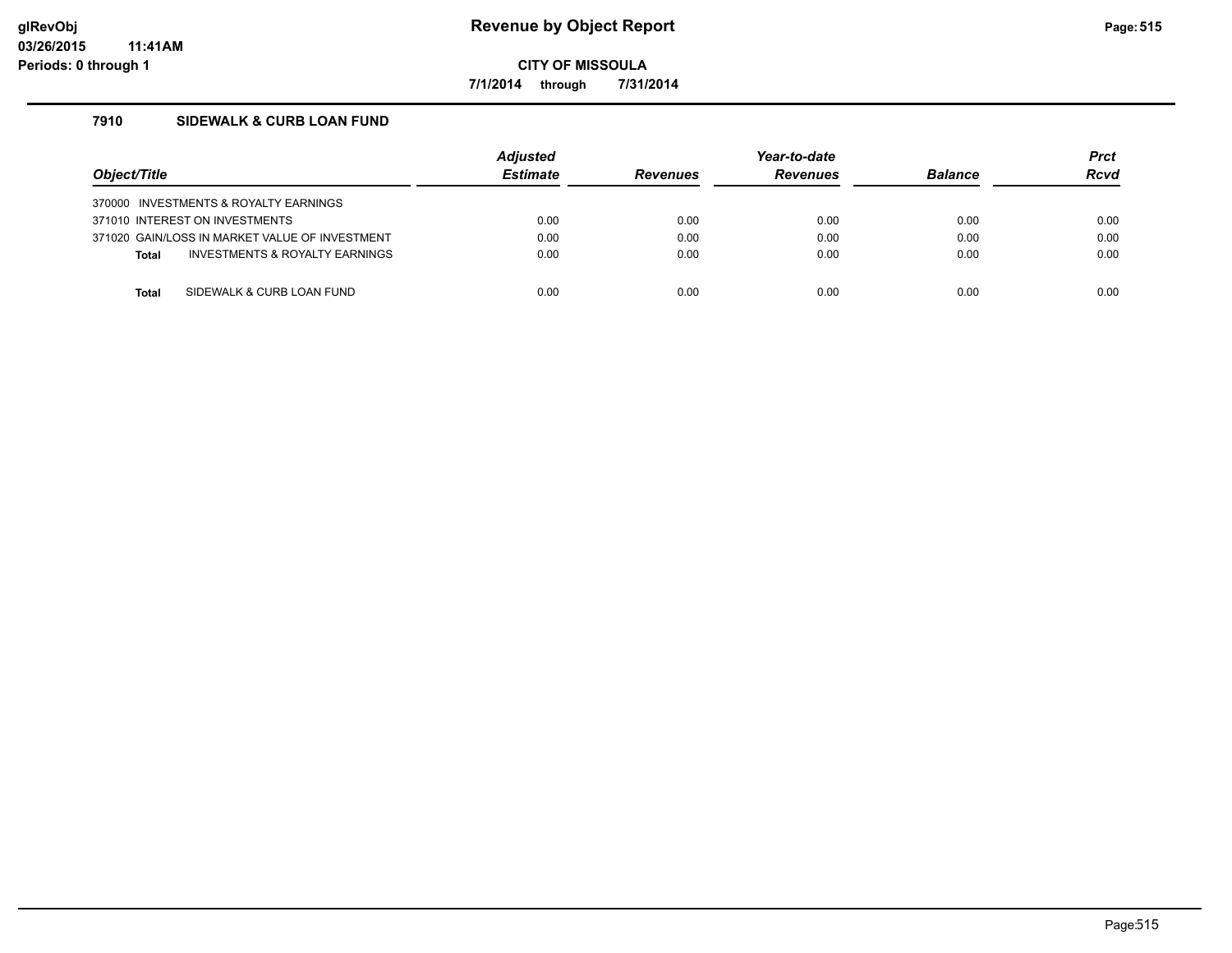**7/1/2014 through 7/31/2014**

### **7911 RESIDENTIAL INSPECTION FUND**

**7911 RESIDENTIAL INSPECTION FUND**

|                                                    | <b>Adjusted</b> |                 | Year-to-date    |                | <b>Prct</b> |
|----------------------------------------------------|-----------------|-----------------|-----------------|----------------|-------------|
| Object/Title                                       | <b>Estimate</b> | <b>Revenues</b> | <b>Revenues</b> | <b>Balance</b> | <b>Rcvd</b> |
| 320000 LICENSES & PERMITS                          |                 |                 |                 |                |             |
| 323018 PAVING ASSESSMENTS                          | 0.00            | 0.00            | 0.00            | 0.00           | 0.00        |
| <b>LICENSES &amp; PERMITS</b><br>Total             | 0.00            | 0.00            | 0.00            | 0.00           | 0.00        |
| 360000 MISCELLANEOUS REVENUES                      |                 |                 |                 |                |             |
| 360010 MISCELLANEOUS                               | 0.00            | 0.00            | 0.00            | 0.00           | 0.00        |
| 365001 *** Title Not Found ***                     | 0.00            | 0.00            | 0.00            | 0.00           | 0.00        |
| 365002 OTHER RECREATION DONATIONS                  | 0.00            | 0.00            | 0.00            | 0.00           | 0.00        |
| MISCELLANEOUS REVENUES<br>Total                    | 0.00            | 0.00            | 0.00            | 0.00           | 0.00        |
| 370000 INVESTMENTS & ROYALTY EARNINGS              |                 |                 |                 |                |             |
| 371010 INTEREST ON INVESTMENTS                     | 0.00            | 0.00            | 0.00            | 0.00           | 0.00        |
| 371020 GAIN/LOSS IN MARKET VALUE OF INVESTMENTS    | 0.00            | 0.00            | 0.00            | 0.00           | 0.00        |
| <b>INVESTMENTS &amp; ROYALTY EARNINGS</b><br>Total | 0.00            | 0.00            | 0.00            | 0.00           | 0.00        |
| RESIDENTIAL INSPECTION FUND<br><b>Total</b>        | 0.00            | 0.00            | 0.00            | 0.00           | 0.00        |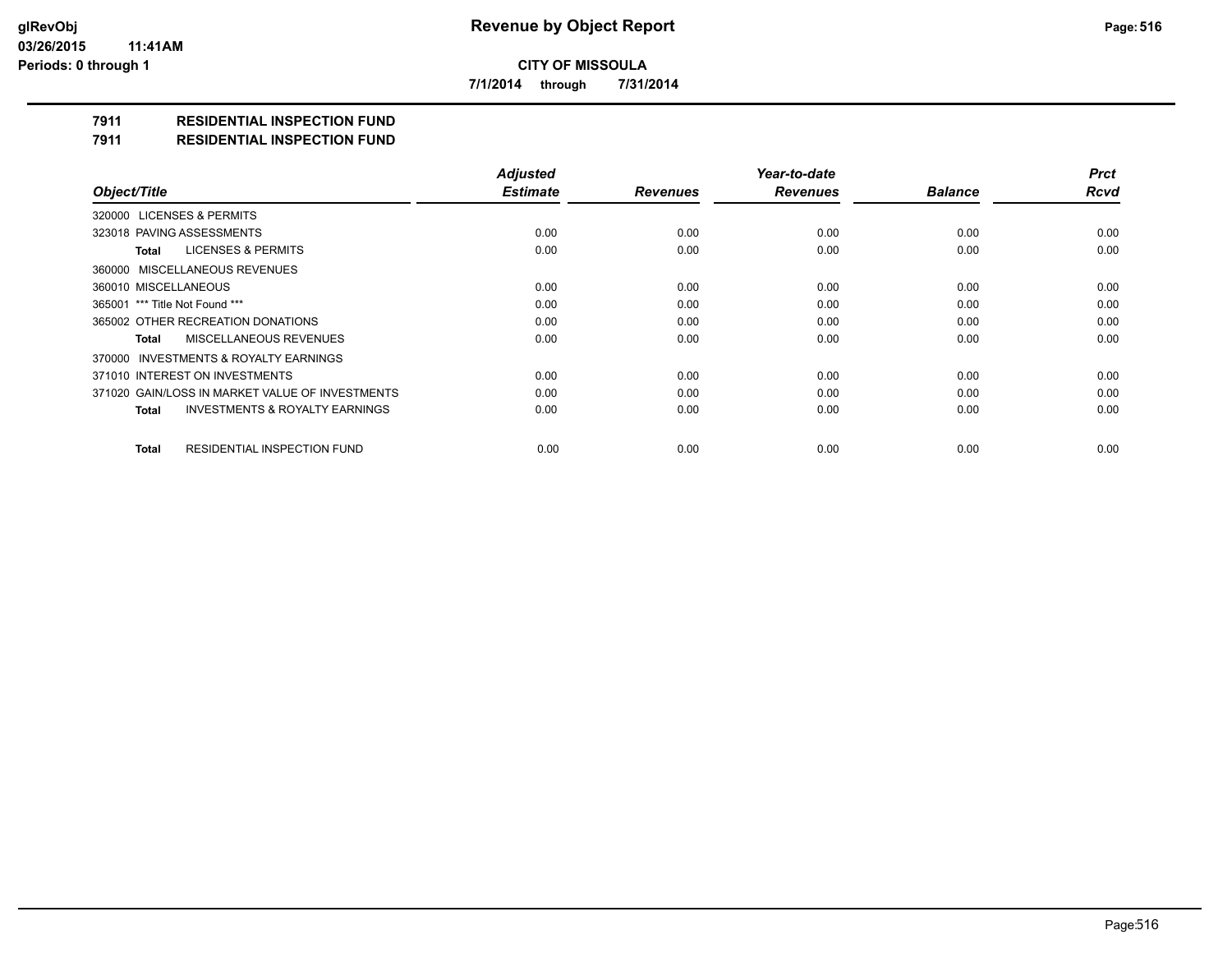**7/1/2014 through 7/31/2014**

### **7911 RESIDENTIAL INSPECTION FUND**

| Object/Title                                       | <b>Adjusted</b><br><b>Estimate</b> | <b>Revenues</b> | Year-to-date<br><b>Revenues</b> | <b>Balance</b> | <b>Prct</b><br><b>Rcvd</b> |
|----------------------------------------------------|------------------------------------|-----------------|---------------------------------|----------------|----------------------------|
|                                                    |                                    |                 |                                 |                |                            |
| 320000 LICENSES & PERMITS                          |                                    |                 |                                 |                |                            |
| 323018 PAVING ASSESSMENTS                          | 0.00                               | 0.00            | 0.00                            | 0.00           | 0.00                       |
| <b>LICENSES &amp; PERMITS</b><br>Total             | 0.00                               | 0.00            | 0.00                            | 0.00           | 0.00                       |
| 360000 MISCELLANEOUS REVENUES                      |                                    |                 |                                 |                |                            |
| 360010 MISCELLANEOUS                               | 0.00                               | 0.00            | 0.00                            | 0.00           | 0.00                       |
| 365001 *** Title Not Found ***                     | 0.00                               | 0.00            | 0.00                            | 0.00           | 0.00                       |
| 365002 OTHER RECREATION DONATIONS                  | 0.00                               | 0.00            | 0.00                            | 0.00           | 0.00                       |
| <b>MISCELLANEOUS REVENUES</b><br>Total             | 0.00                               | 0.00            | 0.00                            | 0.00           | 0.00                       |
| INVESTMENTS & ROYALTY EARNINGS<br>370000           |                                    |                 |                                 |                |                            |
| 371010 INTEREST ON INVESTMENTS                     | 0.00                               | 0.00            | 0.00                            | 0.00           | 0.00                       |
| 371020 GAIN/LOSS IN MARKET VALUE OF INVESTMENT     | 0.00                               | 0.00            | 0.00                            | 0.00           | 0.00                       |
| <b>INVESTMENTS &amp; ROYALTY EARNINGS</b><br>Total | 0.00                               | 0.00            | 0.00                            | 0.00           | 0.00                       |
|                                                    |                                    |                 |                                 |                |                            |
| <b>RESIDENTIAL INSPECTION FUND</b><br><b>Total</b> | 0.00                               | 0.00            | 0.00                            | 0.00           | 0.00                       |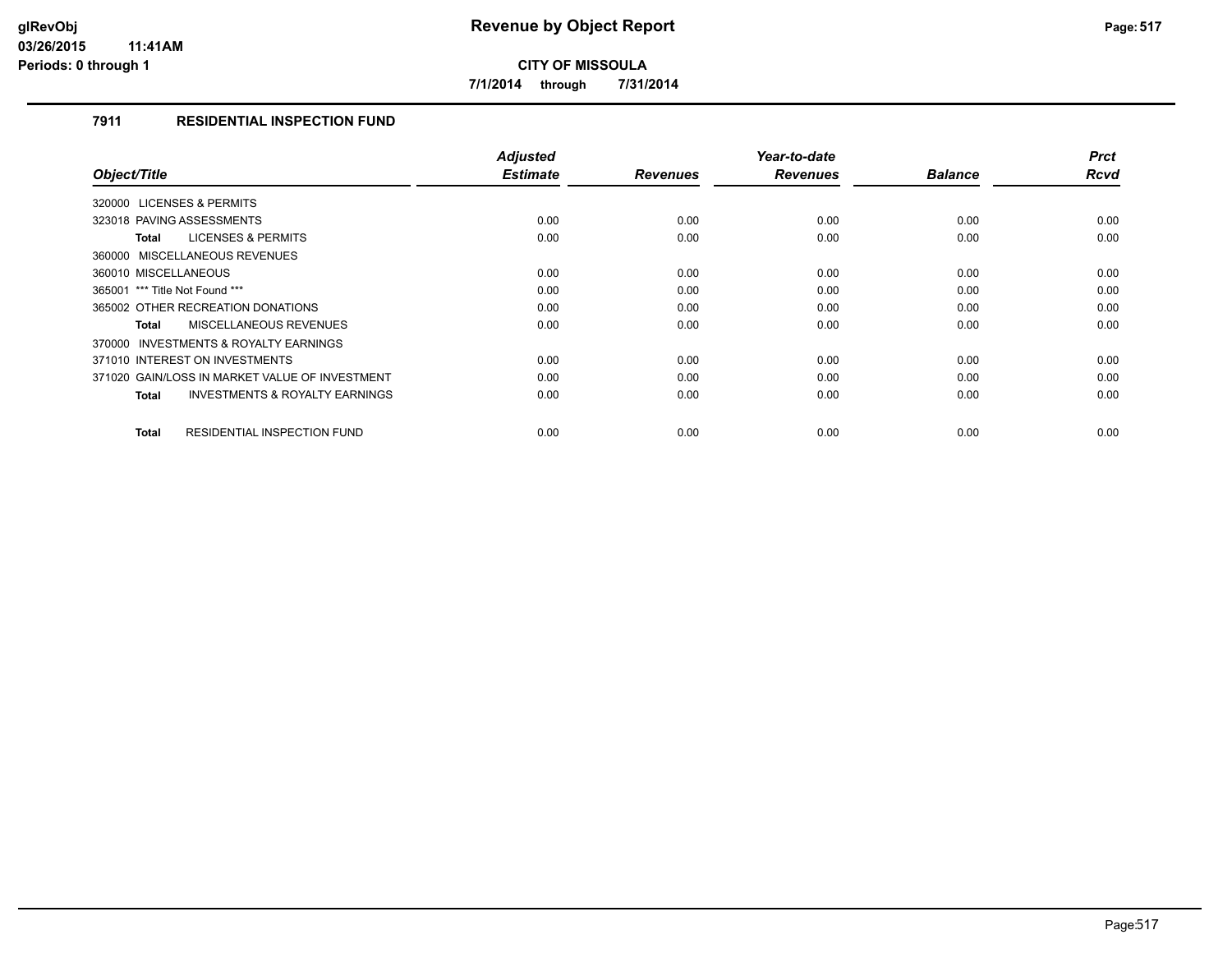**7/1/2014 through 7/31/2014**

#### **9000 GENERAL FIXED ASSETS ACCOUNT GROUP 9000 GENERAL FIXED ASSETS ACCOUNT GROUP**

| Object/Title                   |                                           | <b>Adjusted</b> |                 | Year-to-date    |                | <b>Prct</b> |
|--------------------------------|-------------------------------------------|-----------------|-----------------|-----------------|----------------|-------------|
|                                |                                           | <b>Estimate</b> | <b>Revenues</b> | <b>Revenues</b> | <b>Balance</b> | <b>Rcvd</b> |
|                                | 380000 OTHER FINANCING SOURCES            |                 |                 |                 |                |             |
| 382000 *** Title Not Found *** |                                           | 0.00            | 0.00            | 0.00            | 0.00           | 0.00        |
| <b>Total</b>                   | OTHER FINANCING SOURCES                   | 0.00            | 0.00            | 0.00            | 0.00           | 0.00        |
| <b>Total</b>                   | <b>GENERAL FIXED ASSETS ACCOUNT GROUP</b> | 0.00            | 0.00            | 0.00            | 0.00           | 0.00        |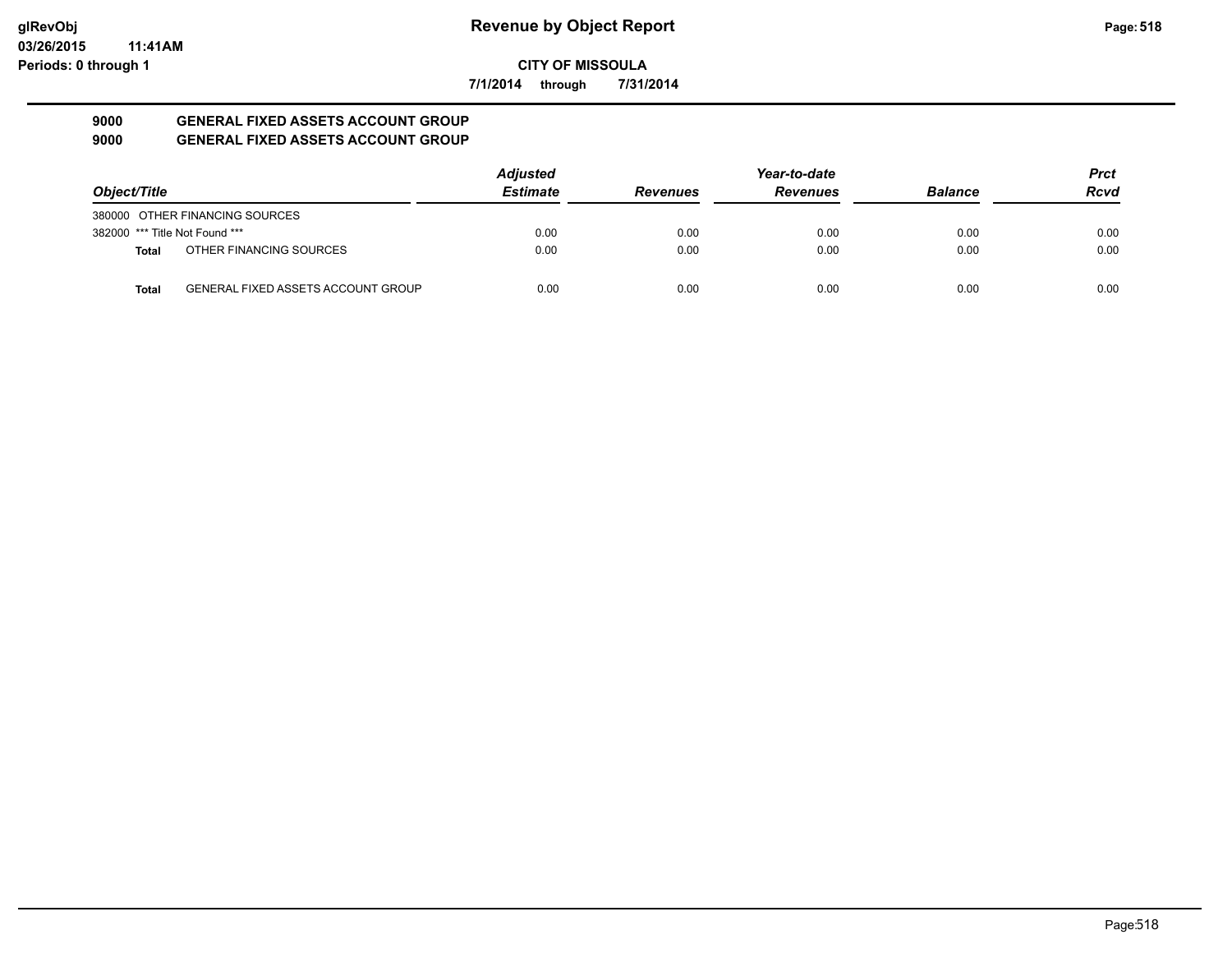**7/1/2014 through 7/31/2014**

### **9000 GENERAL FIXED ASSETS ACCOUNT GROUP**

|                                |                                           | <b>Adjusted</b> |                 | Year-to-date    |                | <b>Prct</b> |
|--------------------------------|-------------------------------------------|-----------------|-----------------|-----------------|----------------|-------------|
| Object/Title                   |                                           | <b>Estimate</b> | <b>Revenues</b> | <b>Revenues</b> | <b>Balance</b> | <b>Rcvd</b> |
|                                | 380000 OTHER FINANCING SOURCES            |                 |                 |                 |                |             |
| 382000 *** Title Not Found *** |                                           | 0.00            | 0.00            | 0.00            | 0.00           | 0.00        |
| <b>Total</b>                   | OTHER FINANCING SOURCES                   | 0.00            | 0.00            | 0.00            | 0.00           | 0.00        |
| <b>Total</b>                   | <b>GENERAL FIXED ASSETS ACCOUNT GROUF</b> | 0.00            | 0.00            | 0.00            | 0.00           | 0.00        |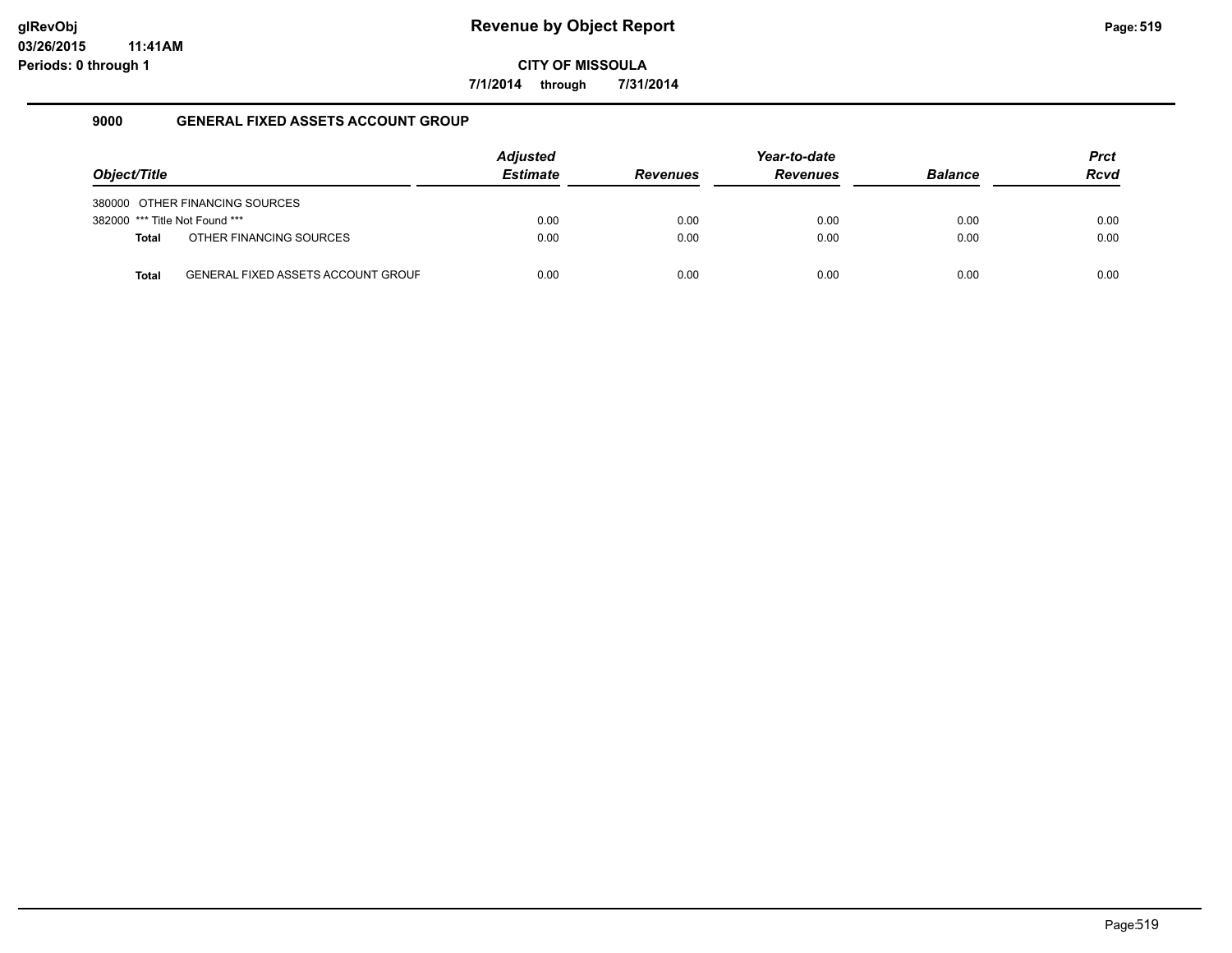**CITY OF MISSOULA 7/1/2014 through 7/31/2014**

#### *Grand Totals*

|                                                | <b>Adjusted</b> |                   | Year-to-date      |                | <b>Prct</b> |
|------------------------------------------------|-----------------|-------------------|-------------------|----------------|-------------|
| Object/Title                                   | <b>Estimate</b> | <b>Revenues</b>   | <b>Revenues</b>   | <b>Balance</b> | <b>Rcvd</b> |
| 310000 TAXES/ASSESSMENTS                       |                 |                   |                   |                |             |
| 310000 TAXES/ASSESSMENTS                       | 0.00            | 0.00              | 0.00              | 0.00           | 0.00        |
| 311000 GENERAL PROPERTY TAXES                  | 26,837,655.00   | -769,702.26       | -769,702.26       | 27,607,357.26  | $-2.87$     |
| 311001 CURRENT TAXES                           | 0.00            | 0.00              | 0.00              | 0.00           | 0.00        |
| 311005 DELINQUENT TAXES                        | 0.00            | 47,248.89         | 47,248.89         | $-47,248.89$   | 0.00        |
| 311011 TAX INCREMENT                           | 4,528,123.00    | $-163,921.63$     | $-163,921.63$     | 4,692,044.63   | $-3.62$     |
| 311030 MOTOR VEHICLE TAXES                     | 1,320,185.00    | $-242,615.05$     | $-242,615.05$     | 1,562,800.05   | $-18.38$    |
| 312000 PENALTIES & INTEREST - DELINQUENT TAXES | 0.00            | 0.00              | 0.00              | 0.00           | 0.00        |
| 312001 PENALTIES & INTEREST                    | 99,383.00       | $-33,697.62$      | $-33,697.62$      | 133,080.62     | $-33.91$    |
| 314000 PROP TAX - OTHER THAN ASSESSED VAL      | 0.00            | 0.00              | 0.00              | 0.00           | 0.00        |
| 314001 LIGHT VEHICLE TAX                       | 0.00            | 0.00              | 0.00              | 0.00           | 0.00        |
| 314100 TBID REVENUE                            | 620,494.00      | 21,550.00         | 21,550.00         | 598,944.00     | 3.47        |
| TAXES/ASSESSMENTS<br><b>Total</b>              | 33,405,840.00   | $-1, 141, 137.67$ | $-1, 141, 137.67$ | 34,546,977.67  | $-3.42$     |
| 320000 LICENSES & PERMITS                      |                 |                   |                   |                |             |
| 322011 LIQUOR LICENSES                         | 33,975.00       | 0.00              | 0.00              | 33,975.00      | 0.00        |
| 322012 BEER LICENSES                           | 34,900.00       | 0.00              | 0.00              | 34,900.00      | 0.00        |
| 322013 WINE LICENSES                           | 11,700.00       | 0.00              | 0.00              | 11,700.00      | 0.00        |
| 322020 GENERAL BUSINESS/PROF/OCCUPATIONAL LIC  | 642,344.00      | 20,892.61         | 20,892.61         | 621,451.39     | 3.25        |
| 322021 RENTAL LICENSES                         | 60,828.00       | 414.00            | 414.00            | 60,414.00      | 0.68        |
| 322022 BLIC PENALTIES & LICENSES               | 12,360.00       | 1,214.23          | 1,214.23          | 11,145.77      | 9.82        |
| 322030 FRANCHISE FEES                          | 0.00            | 0.00              | 0.00              | 0.00           | 0.00        |
| 322031 FRANCHISE FEE - AT&T                    | 680,000.00      | $-10,901.97$      | $-10,901.97$      | 690,901.97     | $-1.60$     |
| 322032 FRANCHISE FEE - FIBERVISION             | 0.00            | 0.00              | 0.00              | 0.00           | 0.00        |
| 322033 FRANCHISE FEE - MASADA                  | 0.00            | 0.00              | 0.00              | 0.00           | 0.00        |
| 322034 PEG ACCESS                              | 56,000.00       | 0.00              | 0.00              | 56,000.00      | 0.00        |
| 323011 BUILDING PERMITS                        | 671,560.00      | 70,310.10         | 70,310.10         | 601,249.90     | 10.47       |
| 323012 ELECTRICAL PERMITS                      | 193,640.00      | 24,613.41         | 24,613.41         | 169,026.59     | 12.71       |
| 323013 PLUMBING PERMITS                        | 111.240.00      | 12,287.00         | 12,287.00         | 98,953.00      | 11.05       |
| 323014 BLDG PERMIT REVIEW FEE                  | 0.00            | 0.00              | 0.00              | 0.00           | 0.00        |
| 323015 EXCAVATING PERMITS                      | 396.550.00      | 42,892.60         | 42,892.60         | 353,657.40     | 10.82       |
| 323016 MOVING PERMITS                          | 6,644.00        | 0.00              | 0.00              | 6,644.00       | 0.00        |
| 323017 MECHANICAL PERMITS                      | 81,370.00       | 9,255.00          | 9,255.00          | 72,115.00      | 11.37       |
| 323018 PAVING ASSESSMENTS                      | 64,196.00       | 0.00              | 0.00              | 64,196.00      | 0.00        |
| 323019 ALARM USERS PERMITS                     | 16,068.00       | 6,006.00          | 6,006.00          | 10,062.00      | 37.38       |
| 323020 FENCE PERMITS                           | 13,792.00       | 1,453.00          | 1,453.00          | 12,339.00      | 10.54       |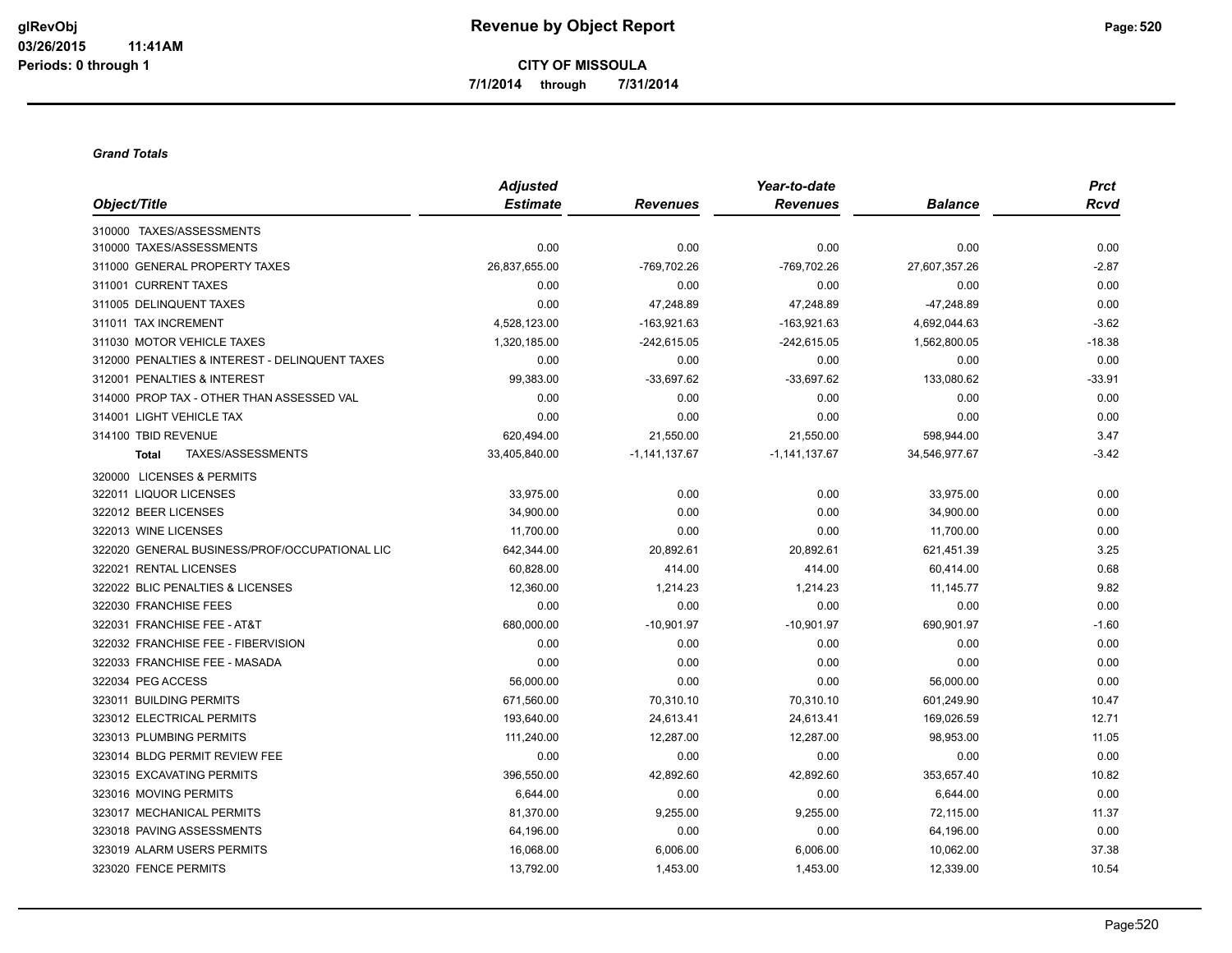**7/1/2014 through 7/31/2014**

| Object/Title                                   | <b>Adjusted</b><br><b>Estimate</b> | <b>Revenues</b> | Year-to-date<br><b>Revenues</b> | <b>Balance</b> | <b>Prct</b><br><b>Rcvd</b> |
|------------------------------------------------|------------------------------------|-----------------|---------------------------------|----------------|----------------------------|
|                                                |                                    |                 |                                 |                |                            |
| 323021 PAVING PERMITS                          | 32,960.00                          | 2,978.00        | 2,978.00                        | 29,982.00      | 9.04                       |
| 323022 GRADING/DRAINAGE PERMITS                | 7,723.00                           | 1,897.00        | 1,897.00                        | 5,826.00       | 24.56                      |
| 323023 ADA ACCESS PERMITS                      | 14,343.00                          | 2,465.00        | 2,465.00                        | 11,878.00      | 17.19                      |
| 323025 STREET USE PERMITS                      | 3,862.00                           | 435.00          | 435.00                          | 3,427.00       | 11.26                      |
| 323026 PYROTECHNICS PERMITS                    | 1,765.00                           | 974.00          | 974.00                          | 791.00         | 55.18                      |
| 323027 HAULER PERMITS                          | 0.00                               | 0.00            | 0.00                            | 0.00           | 0.00                       |
| 323030 ANIMAL LICENSES                         | 0.00                               | 746.00          | 746.00                          | $-746.00$      | 0.00                       |
| 323031 CHICKEN LICENSES                        | 477.00                             | 0.00            | 0.00                            | 477.00         | 0.00                       |
| 323051 BICYCLE LICENSES                        | 0.00                               | 0.00            | 0.00                            | 0.00           | 0.00                       |
| 323052 STORM WATER POLLUTION PREVENTION PERMIT | 3,811.00                           | 556.00          | 556.00                          | 3,255.00       | 14.59                      |
| 323054 ZONING COMPLIANCE PERMITS               | 3,090.00                           | 1,724.00        | 1,724.00                        | 1,366.00       | 55.79                      |
| 323055 FLOOD PLAIN PERMITS                     | 0.00                               | 0.00            | 0.00                            | 0.00           | 0.00                       |
| 323056 SIGN PERMITS                            | 7,210.00                           | 928.00          | 928.00                          | 6,282.00       | 12.87                      |
| <b>LICENSES &amp; PERMITS</b><br><b>Total</b>  | 3,162,408.00                       | 191,138.98      | 191,138.98                      | 2,971,269.02   | 6.04                       |
| 330000 INTERGOVERNMENTAL REVENUES              |                                    |                 |                                 |                |                            |
| 330000 INTERGOVERNMENTAL REVENUES              | 64,009.00                          | $-53,218.42$    | $-53,218.42$                    | 117,227.42     | $-83.14$                   |
| 331000 FEDERAL GRANTS                          | 97,549.00                          | 0.00            | 0.00                            | 97,549.00      | 0.00                       |
| 331001 BYRNE DISCRETIONARY                     | 0.00                               | 0.00            | 0.00                            | 0.00           | 0.00                       |
| 331002 COUNTY ASSISTANCE CIP PROJECTS          | 0.00                               | 0.00            | 0.00                            | 0.00           | 0.00                       |
| 331003 STATE HOME PROGRAM INCOME               | 186,489.00                         | 0.00            | 0.00                            | 186,489.00     | 0.00                       |
| 331004 CITY ASSESSMENTS                        | 0.00                               | 0.00            | 0.00                            | 0.00           | 0.00                       |
| 331005 WESTERN FEDERAL LANDS GRANT             | 0.00                               | 0.00            | 0.00                            | 0.00           | 0.00                       |
| 331010 ENTITLEMENT - CDBG                      | 620,073.00                         | $-71,089.55$    | $-71,089.55$                    | 691,162.55     | $-11.46$                   |
| 331011 NSP GRANT/SILVERTIP PROJECT             | 0.00                               | 0.00            | 0.00                            | 0.00           | 0.00                       |
| 331012 ARRA/CDBG STIMULUS REVENUE              | 0.00                               | 0.00            | 0.00                            | 0.00           | 0.00                       |
| 331013 NORTHSIDE PED BRIDGE ARRA GRANT         | 0.00                               | 0.00            | 0.00                            | 0.00           | 0.00                       |
| 331014 WHITE PINE PLAYGROUND-CDBG GRANT        | 0.00                               | 0.00            | 0.00                            | 0.00           | 0.00                       |
| 331016 HOMEWORD 1800 PHILLIPS                  | 0.00                               | 0.00            | 0.00                            | 0.00           | 0.00                       |
| 331017 HUD 6.7M/SILVERTIP APTS                 | 0.00                               | 0.00            | 0.00                            | 0.00           | 0.00                       |
| 331018 MHA 1M/SILVERTIP APTS                   | 0.00                               | 0.00            | 0.00                            | 0.00           | 0.00                       |
| 331020 COPS GRANT                              | 0.00                               | 0.00            | 0.00                            | 0.00           | 0.00                       |
| 331022 SMART POLICING GRANT                    | 0.00                               | 0.00            | 0.00                            | 0.00           | 0.00                       |
| 331023 COPS HIRING GRANT 2011                  | 55,000.00                          | 0.00            | 0.00                            | 55,000.00      | 0.00                       |
| 331024 DEPT OF JUSTICE GRANTS                  | 0.00                               | 0.00            | 0.00                            | 0.00           | 0.00                       |
| 331025 DV ACCOUNTABILITY PROJECT               | 34,000.00                          | 0.00            | 0.00                            | 34,000.00      | 0.00                       |
| 331026 ICAC GRANT                              | 102,698.00                         | 0.00            | 0.00                            | 102,698.00     | 0.00                       |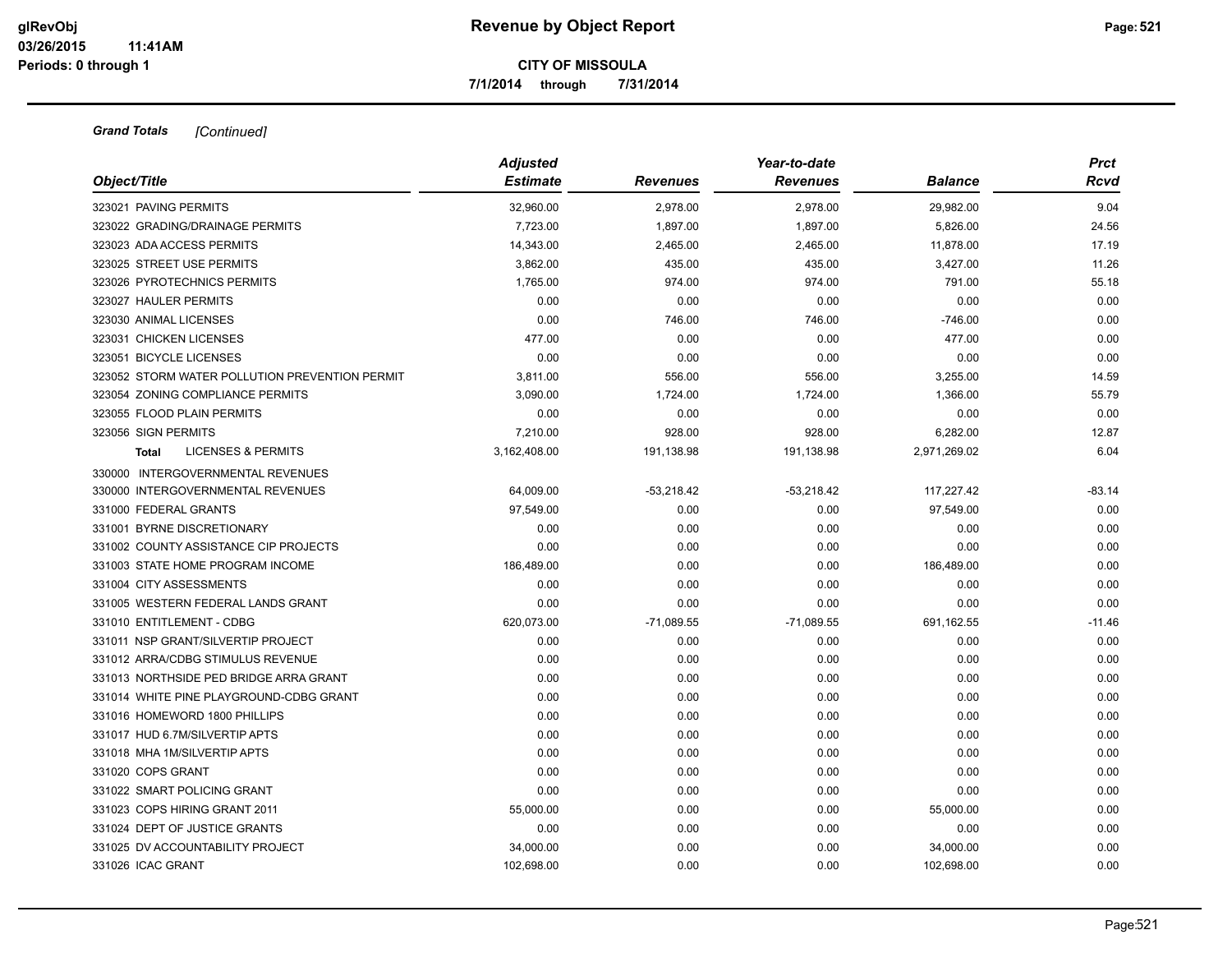**7/1/2014 through 7/31/2014**

| Object/Title                                | <b>Adjusted</b><br><b>Estimate</b> | <b>Revenues</b> | Year-to-date<br><b>Revenues</b> | <b>Balance</b> | <b>Prct</b><br>Rcvd |
|---------------------------------------------|------------------------------------|-----------------|---------------------------------|----------------|---------------------|
| 331027 JAG GRANTS REVENUE                   | 0.00                               | 0.00            | 0.00                            | 0.00           | 0.00                |
| 331028 DUI-COPS IN SHOPS                    | 5,000.00                           | 0.00            | 0.00                            | 5,000.00       | 0.00                |
| 331029 CHRP GRANT                           | 0.00                               | 0.00            | 0.00                            | 0.00           | 0.00                |
| 331030 COMMUNITY RESOURCE OFFICER/MCPS      | 0.00                               | 0.00            | 0.00                            | 0.00           | 0.00                |
| 331031 EECBG REVOLVING LOAN                 | 0.00                               | 0.00            | 0.00                            | 0.00           | 0.00                |
| 331033 WORD                                 | 0.00                               | $-25,937.15$    | $-25,937.15$                    | 25,937.15      | 0.00                |
| 331036 RIVER HOUSE GRANT                    | 0.00                               | 0.00            | 0.00                            | 0.00           | 0.00                |
| 331037 ELOCAL.COM LOAN REPAYMENT            | 0.00                               | 0.00            | 0.00                            | 0.00           | 0.00                |
| 331038 EPA BROWNSFIELD GRANT                | 0.00                               | 0.00            | 0.00                            | 0.00           | 0.00                |
| 331039 EPA BROWNSFIELD ARRA                 | 0.00                               | 0.00            | 0.00                            | 0.00           | 0.00                |
| 331050 ISTEA/CTEP GRANT                     | 0.00                               | $-10,561.14$    | $-10,561.14$                    | 10.561.14      | 0.00                |
| 331051 ISTEA/CTEP-HIGGINS HILL/BECKWITH     | 0.00                               | 0.00            | 0.00                            | 0.00           | 0.00                |
| 331052 MDT CMAQ STRIPING GRANT              | 0.00                               | 0.00            | 0.00                            | 0.00           | 0.00                |
| 331053 CTEP PLAYFAIR                        | 0.00                               | 0.00            | 0.00                            | 0.00           | 0.00                |
| 331054 FHWA PL GRANT                        | 602,667.00                         | $-100,495.00$   | $-100,495.00$                   | 703,162.00     | $-16.68$            |
| 331055 FTA GRANT                            | 17,744.00                          | $-39,316.00$    | $-39,316.00$                    | 57,060.00      | $-221.57$           |
| 331056 MDT FEDERAL CMAQ                     | 381,084.00                         | $-75,449.46$    | $-75,449.46$                    | 456,533.46     | $-19.80$            |
| 331057 TRANSIT-MUTD CMAQ                    | 151,515.00                         | 0.00            | 0.00                            | 151,515.00     | 0.00                |
| 331060 NATL RECREATION TRAILS GRANTS        | 0.00                               | 0.00            | 0.00                            | 0.00           | 0.00                |
| 331081 GRANTS/DONATIONS - FORT MISSOULA     | 0.00                               | 0.00            | 0.00                            | 0.00           | 0.00                |
| 331090 EPA GRANT                            | 433,065.00                         | 0.00            | 0.00                            | 433,065.00     | 0.00                |
| 331091 US DOT HMEP GRANT                    | 0.00                               | 0.00            | 0.00                            | 0.00           | 0.00                |
| 331112 SAFER GRANT                          | 0.00                               | 0.00            | 0.00                            | 0.00           | 0.00                |
| 331113 FEMA GRANT                           | 0.00                               | 0.00            | 0.00                            | 0.00           | 0.00                |
| 331114 TITLE III GRANT-MSLA CO              | 0.00                               | 0.00            | 0.00                            | 0.00           | 0.00                |
| 331153 RUSSELL S 3RD IMPROVEMENTS           | 0.00                               | 0.00            | 0.00                            | 0.00           | 0.00                |
| 331154 CTEP-MILWAUKEE RR TRAIL              | 0.00                               | 0.00            | 0.00                            | 0.00           | 0.00                |
| 331155 CTEP/GRANT CREEK TRAIL BCN           | 0.00                               | 0.00            | 0.00                            | 0.00           | 0.00                |
| 331156 CTEP GRANT - S HILLS TRAIL SYSTEM    | 870,129.00                         | 0.00            | 0.00                            | 870,129.00     | 0.00                |
| 331159 CTEP-U OF M CROSSWALK PROJECT        | 0.00                               | 0.00            | 0.00                            | 0.00           | 0.00                |
| 331160 SAFE ROUTES TO SCHOOLS fY08 \$82,500 | 0.00                               | $-31,200.22$    | $-31,200.22$                    | 31,200.22      | 0.00                |
| 331161 CTEP-LOLO ST/BRIDGE TO DUNCAN S/C    | 0.00                               | 0.00            | 0.00                            | 0.00           | 0.00                |
| 331170 HISTORICAL PRESERVATION GRANT        | 5,500.00                           | 0.00            | 0.00                            | 5,500.00       | 0.00                |
| 331178 DUI TASK FORCE                       | 250,000.00                         | 429.60          | 429.60                          | 249,570.40     | 0.17                |
| 331180 LIBRARY LITERACY GRANT               | 0.00                               | 0.00            | 0.00                            | 0.00           | 0.00                |
| 331181 GRANTS/DONATIONS - FORT MISSOULA     | 0.00                               | 0.00            | 0.00                            | 0.00           | 0.00                |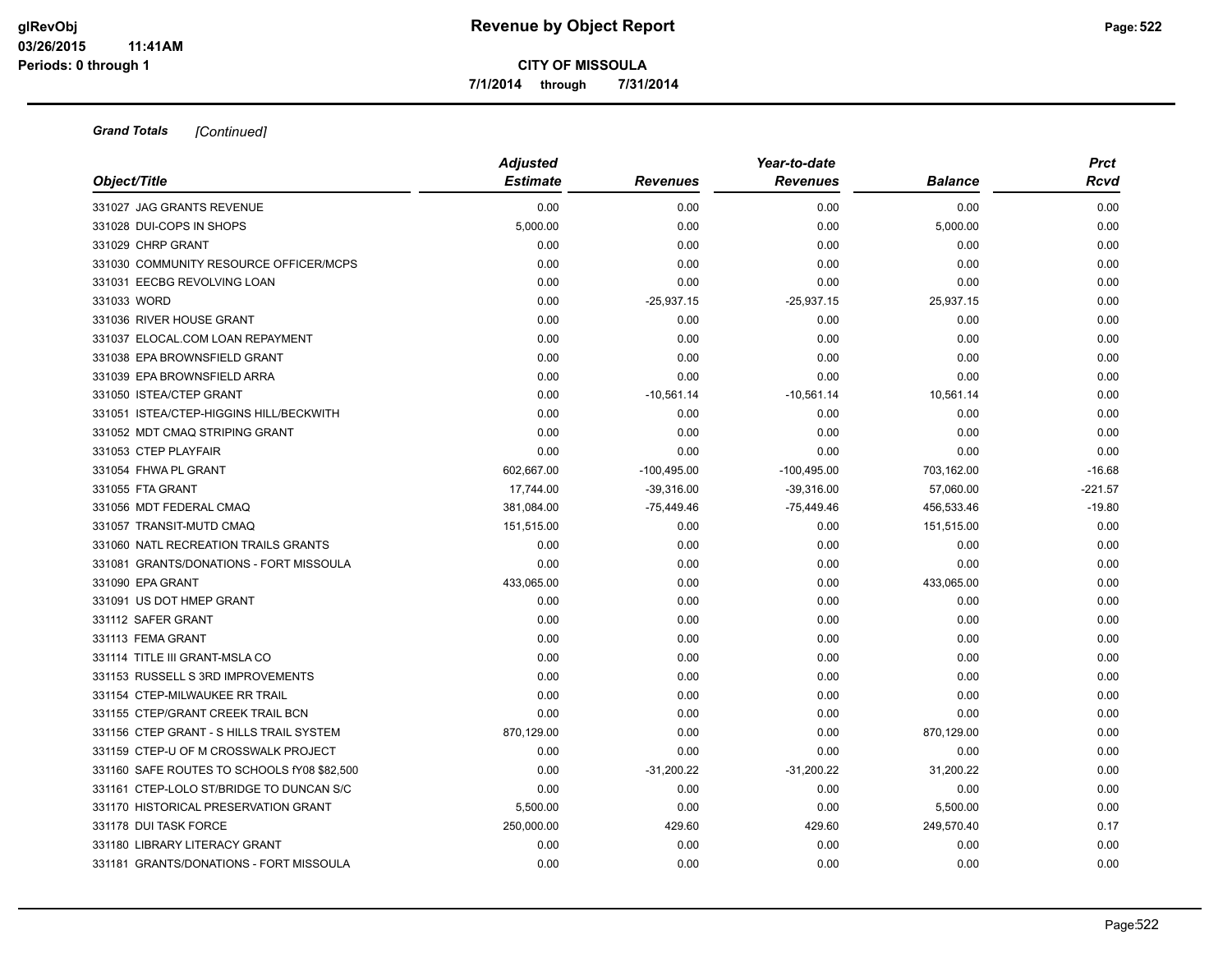**7/1/2014 through 7/31/2014**

|                                               | <b>Adjusted</b> |                 | Year-to-date    |                | <b>Prct</b> |
|-----------------------------------------------|-----------------|-----------------|-----------------|----------------|-------------|
| Object/Title                                  | <b>Estimate</b> | <b>Revenues</b> | <b>Revenues</b> | <b>Balance</b> | Rcvd        |
| 331990 IRS REIMB/DEBT SVS INTEREST            | 254.857.00      | 0.00            | 0.00            | 254,857.00     | 0.00        |
| 331992 FEDERAL ARRA GRANTS                    | 0.00            | 0.00            | 0.00            | 0.00           | 0.00        |
| 334013 STATE GRANT - OT SEATBELT              | 35,000.00       | 0.00            | 0.00            | 35,000.00      | 0.00        |
| 334014 MISSOULA COUNTY-GRANT CREEK TRAIL      | 0.00            | 0.00            | 0.00            | 0.00           | 0.00        |
| 334015 COPS TECHNOLOGY GRANT                  | 322,299.00      | 0.00            | 0.00            | 322,299.00     | 0.00        |
| 334016 BULLETPROOF VEST GRANT                 | 10,500.00       | $-659.00$       | $-659.00$       | 11,159.00      | $-6.28$     |
| 334017 SCHOOL RESOURCE OFFICER                | 0.00            | 68,850.00       | 68,850.00       | $-68,850.00$   | 0.00        |
| 334018 STATE GRANT - CAPITAL                  | 0.00            | 0.00            | 0.00            | 0.00           | 0.00        |
| 334020 UNDERAGE DRINKING GRANT                | 0.00            | 0.00            | 0.00            | 0.00           | 0.00        |
| 334025 COUNTY WEED                            | 0.00            | 0.00            | 0.00            | 0.00           | 0.00        |
| 334026 FOREST HEALTH GRANT                    | 0.00            | $-33,125.00$    | $-33,125.00$    | 33,125.00      | 0.00        |
| 334028 DEPT OF AG INTERN GRANT                | 0.00            | 0.00            | 0.00            | 0.00           | 0.00        |
| 334040 GAS TAX APPORTIONMENT                  | 982,213.00      | 89,963.35       | 89,963.35       | 892,249.65     | 9.16        |
| 334045 MONTANA DEPARTMENT TRANSPORTATION      | 0.00            | 0.00            | 0.00            | 0.00           | 0.00        |
| 334055 BANK CORP. LIC. TAX (CURRENT)          | 0.00            | 0.00            | 0.00            | 0.00           | 0.00        |
| 334056 BANK CORP. LIC. TAX - (PREVIOUS YEARS) | 0.00            | 0.00            | 0.00            | 0.00           | 0.00        |
| 334061 IMPACT FEES-CLEARING ACCOUNT           | 0.00            | 0.00            | 0.00            | 0.00           | 0.00        |
| 334071 DEQ/RIVER WATER SAMPLING               | 0.00            | 0.00            | 0.00            | 0.00           | 0.00        |
| 334076 BIG SKY TRUST FUND GRANTS              | 30,000.00       | 0.00            | 0.00            | 30,000.00      | 0.00        |
| 334112 WELLNESS GRANT                         | 0.00            | 0.00            | 0.00            | 0.00           | 0.00        |
| 334120 TSEP GRANT                             | 0.00            | 0.00            | 0.00            | 0.00           | 0.00        |
| 334121 DNRC GRANT                             | 0.00            | $-26,044.18$    | $-26,044.18$    | 26,044.18      | 0.00        |
| 334123 MAQI FEDERAL ASSISTANCE                | 0.00            | 0.00            | 0.00            | 0.00           | 0.00        |
| 334124 GRANTS-CIP                             | 0.00            | 0.00            | 0.00            | 0.00           | 0.00        |
| 334125 FIRE FIGHTER GRANT                     | 15,000.00       | 0.00            | 0.00            | 15,000.00      | 0.00        |
| 334126 DEVELOPER ASSESSMENTS                  | 0.00            | 0.00            | 0.00            | 0.00           | 0.00        |
| 334127 TONKIN TRAIL - FISH WILDLIFE PARKS     | 0.00            | 0.00            | 0.00            | 0.00           | 0.00        |
| 334128 CDBG FIRE HYDRANT GRANT                | 0.00            | 0.00            | 0.00            | 0.00           | 0.00        |
| 334140 DNRC GRANT                             | 0.00            | 0.00            | 0.00            | 0.00           | 0.00        |
| 334145 WESTERN MT MENTAL HEALTH CTR           | 0.00            | $-63,981.10$    | $-63,981.10$    | 63,981.10      | 0.00        |
| 334146 ADDI FUNDS-1ST TIME HOMEBUYERS         | 12,243.00       | 0.00            | 0.00            | 12,243.00      | 0.00        |
| 334149 MISSOULA HOMEOWNERSHIP PROGRAM         | 300,000.00      | 0.00            | 0.00            | 300,000.00     | 0.00        |
| 334153 FY14 DISTRICT XI HRC TBRA              | 0.00            | 0.00            | 0.00            | 0.00           | 0.00        |
| 334154 FY08 homeWORD                          | 0.00            | 0.00            | 0.00            | 0.00           | 0.00        |
| 334155 FY08 NMCDC                             | 0.00            | 0.00            | 0.00            | 0.00           | 0.00        |
| 334156 HOME PROGRAM INCOME                    | 35.500.00       | 0.00            | 0.00            | 35,500.00      | 0.00        |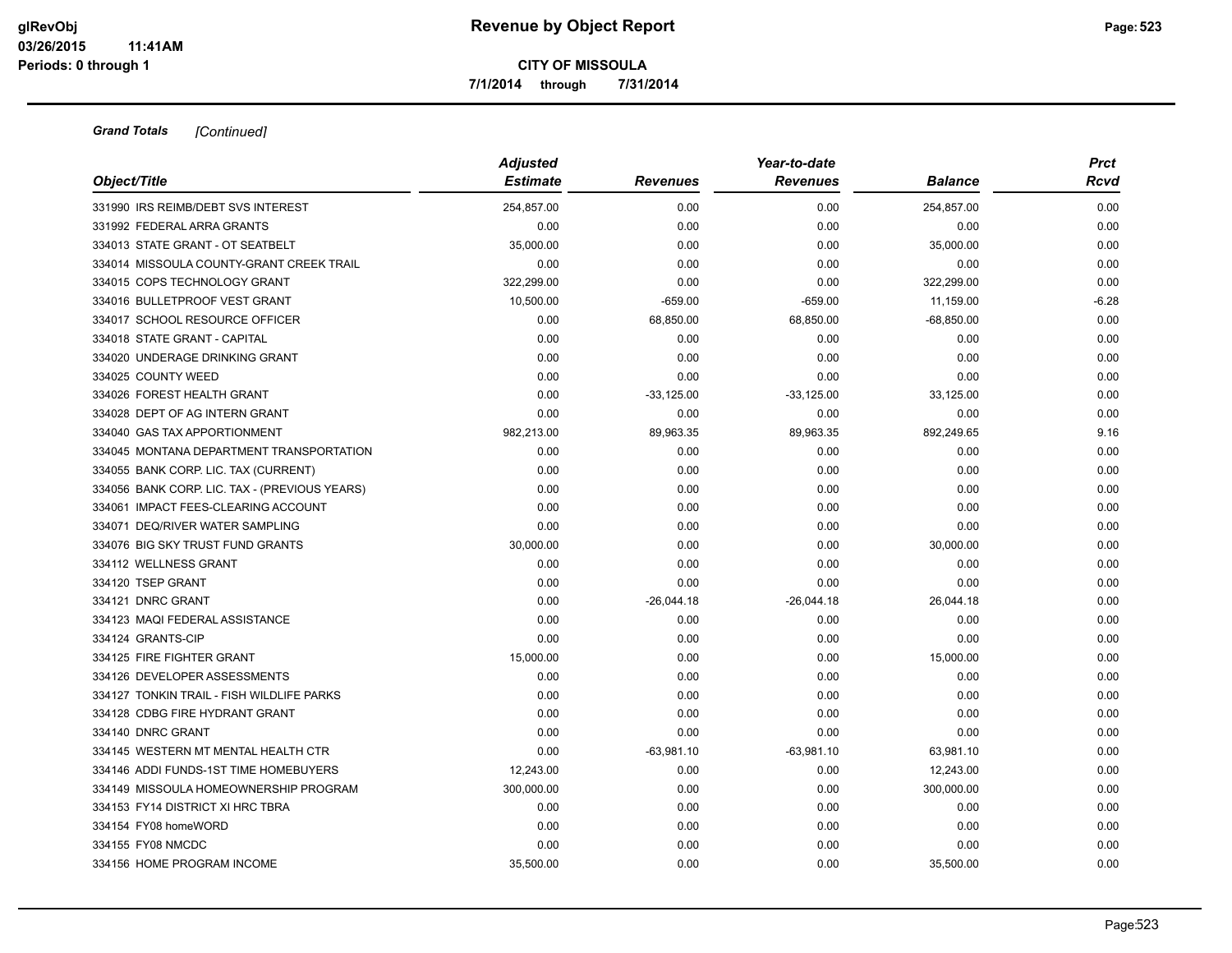**7/1/2014 through 7/31/2014**

|                                                   | <b>Adjusted</b> |                 | Year-to-date    |                | <b>Prct</b> |  |
|---------------------------------------------------|-----------------|-----------------|-----------------|----------------|-------------|--|
| Object/Title                                      | <b>Estimate</b> | <b>Revenues</b> | <b>Revenues</b> | <b>Balance</b> | Rcvd        |  |
| 334157 FY09 MHA                                   | 0.00            | 0.00            | 0.00            | 0.00           | 0.00        |  |
| 334159 FY09 HOMEWORD                              | 0.00            | 0.00            | 0.00            | 0.00           | 0.00        |  |
| 334160 FY09 NMCDC                                 | 0.00            | 0.00            | 0.00            | 0.00           | 0.00        |  |
| 334161 FY10 DISTRICT XI HRC                       | 0.00            | 0.00            | 0.00            | 0.00           | 0.00        |  |
| 334163 FY10 homeWORD/SOLSTICE APT                 | 0.00            | 0.00            | 0.00            | 0.00           | 0.00        |  |
| 334990 ARRA FUNDING                               | 0.00            | 0.00            | 0.00            | 0.00           | 0.00        |  |
| 334991 ARRA HB645 FUNDING                         | 0.00            | 0.00            | 0.00            | 0.00           | 0.00        |  |
| 334992 ARRA LOAN                                  | 0.00            | 0.00            | 0.00            | 0.00           | 0.00        |  |
| 335075 STATE GAMBLING/VIDEO/KENO/BINGO FEES       | 127,650.00      | 0.00            | 0.00            | 127,650.00     | 0.00        |  |
| 335076 STATE GAMBLING LICENSE FEES                | 0.00            | 0.00            | 0.00            | 0.00           | 0.00        |  |
| 335077 STATE KENO/BINGO PROCEEDS TAX              | 0.00            | 0.00            | 0.00            | 0.00           | 0.00        |  |
| 335210 PERSONAL PROPERTY TAX REIMBURSEMENT        | 554,296.00      | 0.00            | 0.00            | 554,296.00     | 0.00        |  |
| 335230 HB 124 REVENUE                             | 7,300,985.00    | 0.00            | 0.00            | 7,300,985.00   | 0.00        |  |
| 335250 STATE REIMB - SB #184                      | 200,000.00      | 0.00            | 0.00            | 200,000.00     | 0.00        |  |
| 336001 MDT REIMBURSEMENTS                         | 0.00            | 0.00            | 0.00            | 0.00           | 0.00        |  |
| 336021 STATE CONTRIB - POLICE RETIREMENT          | 2,180,799.00    | 77,485.85       | 77,485.85       | 2,103,313.15   | 3.55        |  |
| 336022 STATE CONTRIB. - FIRE RETIREMENT           | 2,262,024.00    | 77,306.74       | 77,306.74       | 2,184,717.26   | 3.42        |  |
| 336023 STATE CONTRIB. - PERS                      | 9,986.00        | 510.90          | 510.90          | 9,475.10       | 5.12        |  |
| 336030 COUNTY CONTRIBUTION                        | 19,800.00       | $-9,900.00$     | $-9,900.00$     | 29,700.00      | $-50.00$    |  |
| 337000 LOCAL GRANTS                               | 0.00            | 0.00            | 0.00            | 0.00           | 0.00        |  |
| 337002 MRA GRANT                                  | 0.00            | 0.00            | 0.00            | 0.00           | 0.00        |  |
| 337003 HEALTH DEPT-STORM WATER MGMT               | 0.00            | 0.00            | 0.00            | 0.00           | 0.00        |  |
| 337010 COUNTY REIMBURSEMENT-DEANOS                | 0.00            | 0.00            | 0.00            | 0.00           | 0.00        |  |
| 337012 LEGAL SERVICES-CONTRACTED/REIMB.           | 0.00            | 0.00            | 0.00            | 0.00           | 0.00        |  |
| 337013 MUTD SIGN MAINTENANCE AGREEMENT            | 3,000.00        | 0.00            | 0.00            | 3,000.00       | 0.00        |  |
| 338000 LOCAL SHARING OF TAX INCREMENT             | 268,162.00      | 0.00            | 0.00            | 268,162.00     | 0.00        |  |
| 338001 EXCESS PLEDGED TAX INCREMENT RETURNED      | 0.00            | 0.00            | 0.00            | 0.00           | 0.00        |  |
| 338100 PLANNING MILLS PASSED THRU COUNTY          | 329,157.00      | $-162,390.78$   | $-162,390.78$   | 491,547.78     | $-49.34$    |  |
| 339000 PAYMENT IN LIEU OF TAXES                   | 34,056.00       | $-11,873.16$    | $-11,873.16$    | 45,929.16      | $-34.86$    |  |
| <b>INTERGOVERNMENTAL REVENUES</b><br><b>Total</b> | 19,164,049.00   | -400,693.72     | -400,693.72     | 19,564,742.72  | $-2.09$     |  |
| 340000 CHARGES FOR SERVICES                       |                 |                 |                 |                |             |  |
| 340051 GRILL VAN CONCESSIONS                      | 0.00            | 7,155.50        | 7,155.50        | $-7,155.50$    | 0.00        |  |
| 341009 BLDG ADMIN FEES                            | 245,008.00      | 0.00            | 0.00            | 245,008.00     | 0.00        |  |
| 341010 MISCELLANEOUS COLLECTIONS                  | 350.00          | 0.00            | 0.00            | 350.00         | 0.00        |  |
| 341011 TRANSPORTATION ADMIN FEES                  | 24,000.00       | 0.00            | 0.00            | 24,000.00      | 0.00        |  |
| 341012 MAYORS PROCLAMATION FEES                   | 100.00          | 0.00            | 0.00            | 100.00         | 0.00        |  |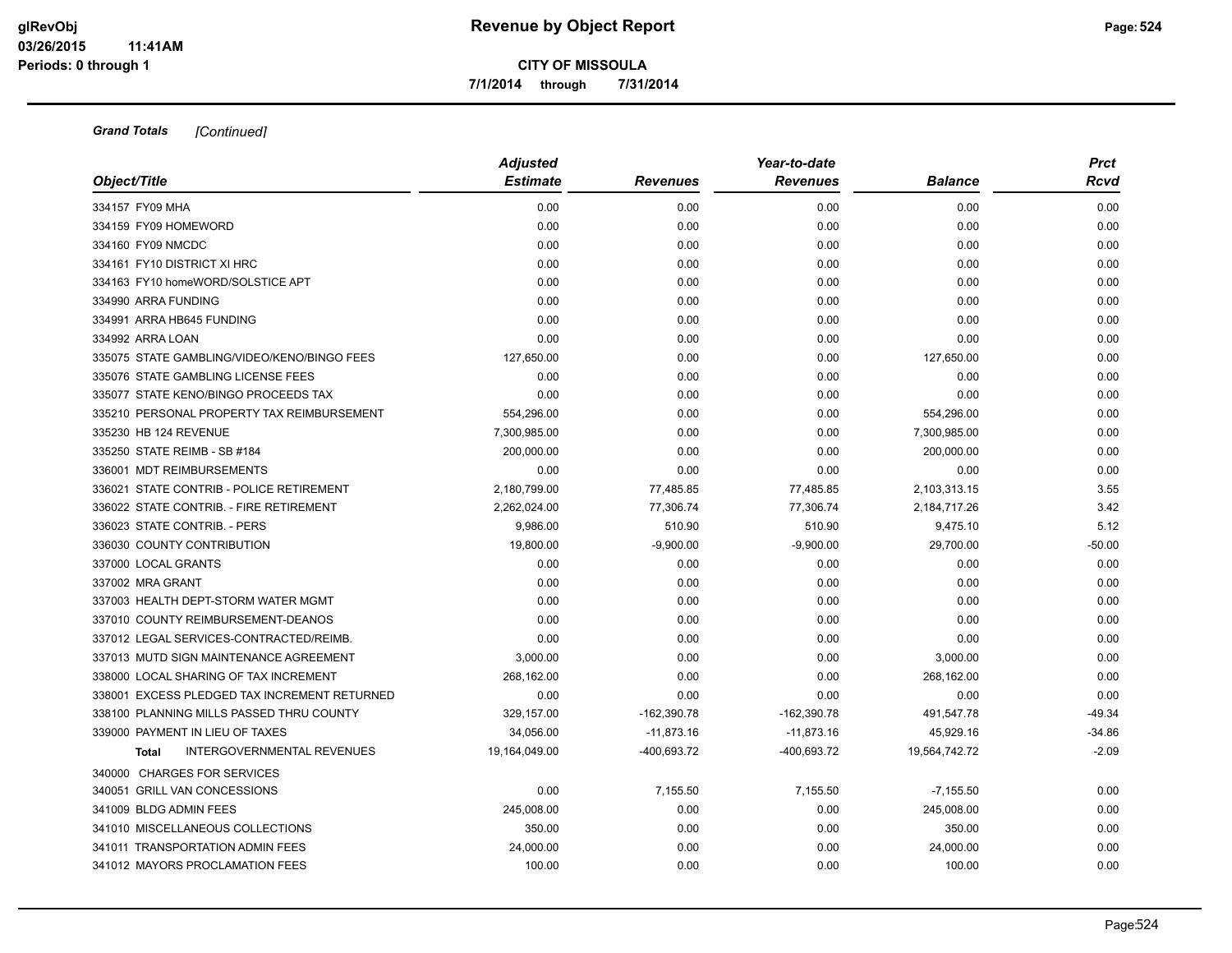**7/1/2014 through 7/31/2014**

|                                            | <b>Adjusted</b> |                 | Year-to-date    |                | <b>Prct</b> |
|--------------------------------------------|-----------------|-----------------|-----------------|----------------|-------------|
| Object/Title                               | <b>Estimate</b> | <b>Revenues</b> | <b>Revenues</b> | <b>Balance</b> | Rcvd        |
| 341013 AIR FUND FEES                       | 250.00          | 0.00            | 0.00            | 250.00         | 0.00        |
| 341015 SEWER ADMINISTRATION FEES           | 1,173,327.00    | 0.00            | 0.00            | 1,173,327.00   | 0.00        |
| 341016 MRA ADMINISTRATION FEES             | 117,053.00      | 0.00            | 0.00            | 117,053.00     | 0.00        |
| 341017 LIGHTING ADMINISTRATION FEES        | 15,002.00       | 0.00            | 0.00            | 15,002.00      | 0.00        |
| 341018 PARKING COMM ADMIN FEES             | 173,680.00      | 0.00            | 0.00            | 173,680.00     | 0.00        |
| 341021 SID ADMINISTRATION FEES             | 0.00            | 0.00            | 0.00            | 0.00           | 0.00        |
| 341022 PROJECT ADMIN FEES                  | 0.00            | 0.00            | 0.00            | 0.00           | 0.00        |
| 341023 PLANNING ADMIN FEES                 | 24,000.00       | 0.00            | 0.00            | 24,000.00      | 0.00        |
| 341031 STATE REIMB MUNI COURT              | 0.00            | 0.00            | 0.00            | 0.00           | 0.00        |
| 341032 IMPACT FEE CLEARING ACCOUNT         | 900,000.00      | 51,836.82       | 51,836.82       | 848,163.18     | 5.76        |
| 341033 IMPACT FEES-PARKS SHARE             | 0.00            | 0.00            | 0.00            | 0.00           | 0.00        |
| 341034 IMPACT FEES-FIRE SHARE              | 0.00            | 0.00            | 0.00            | 0.00           | 0.00        |
| 341035 IMPACT FEES-POLICE SHARE            | 0.00            | 0.00            | 0.00            | 0.00           | 0.00        |
| 341036 IMPACT FEES-COMMUNITY SERVICE SHARE | 0.00            | 0.00            | 0.00            | 0.00           | 0.00        |
| 341037 IMPACT FEE-ROAD SHARE               | 0.00            | 0.00            | 0.00            | 0.00           | 0.00        |
| 341041 SEWER EXTENSION RECORDING FEES      | 4,500.00        | 565.00          | 565.00          | 3,935.00       | 12.56       |
| 341052 MUNICIPAL COURT FILING FEES         | 283,400.00      | 0.00            | 0.00            | 283,400.00     | 0.00        |
| 341055 CRIME VICTIM SURCHARGE              | 2,500.00        | 0.00            | 0.00            | 2,500.00       | 0.00        |
| 341067 SUBDIVISION EXEMPTION AFFIDAVITS    | 0.00            | 1,400.00        | 1,400.00        | $-1,400.00$    | 0.00        |
| 341068 SUBDIVISON FEES                     | 5,000.00        | 0.00            | 0.00            | 5,000.00       | 0.00        |
| 341069 REZONING FEES                       | 5.000.00        | 0.00            | 0.00            | 5,000.00       | 0.00        |
| 341070 DESIGN REVIEW BOARD                 | 15,000.00       | 2,148.54        | 2,148.54        | 12,851.46      | 14.32       |
| 341071 BOARD OF ADJUST. ZONING, SIGNS      | 58,400.00       | 0.00            | 0.00            | 58,400.00      | 0.00        |
| 341072 FLOOD PLAIN-0THER FEES              | 0.00            | 0.00            | 0.00            | 0.00           | 0.00        |
| 341073 FIRE PLAN CHECK FEES                | 27,981.00       | 1,044.00        | 1,044.00        | 26,937.00      | 3.73        |
| 341074 FIRE INSPECTION FEES                | 0.00            | 1,941.00        | 1,941.00        | $-1,941.00$    | 0.00        |
| 341076 ENGINEERING PLAN CHECK FEES         | 33,478.00       | 3,852.00        | 3,852.00        | 29,626.00      | 11.51       |
| 341077 ZONING COMPLIANCE INSPECTIONS       | 0.00            | 0.00            | 0.00            | 0.00           | 0.00        |
| 341078 ENGINEERING MAP FEES                | 120.00          | 5.00            | 5.00            | 115.00         | 4.17        |
| 341079 GREASE INTERCEPTOR APPEAL FEES      | 2,000.00        | 152.00          | 152.00          | 1,848.00       | 7.60        |
| 341090 STREET VACATION PETITION FEES       | 0.00            | 1,923.00        | 1,923.00        | $-1,923.00$    | 0.00        |
| 341091 INSPECTION CODE BOOKS & COPIES      | 515.00          | 37.00           | 37.00           | 478.00         | 7.18        |
| 341100 GRANT ADMINISTRATION SERVICE FEES   | 0.00            | 0.00            | 0.00            | 0.00           | 0.00        |
| 341450 *** Title Not Found ***             | 0.00            | 0.00            | 0.00            | 0.00           | 0.00        |
| 342000 ANTI-GRAFFITI PROJECT               | 5,000.00        | 0.00            | 0.00            | 5,000.00       | 0.00        |
| 342010 POLICE/BID AGREEMENT                | 0.00            | 0.00            | 0.00            | 0.00           | 0.00        |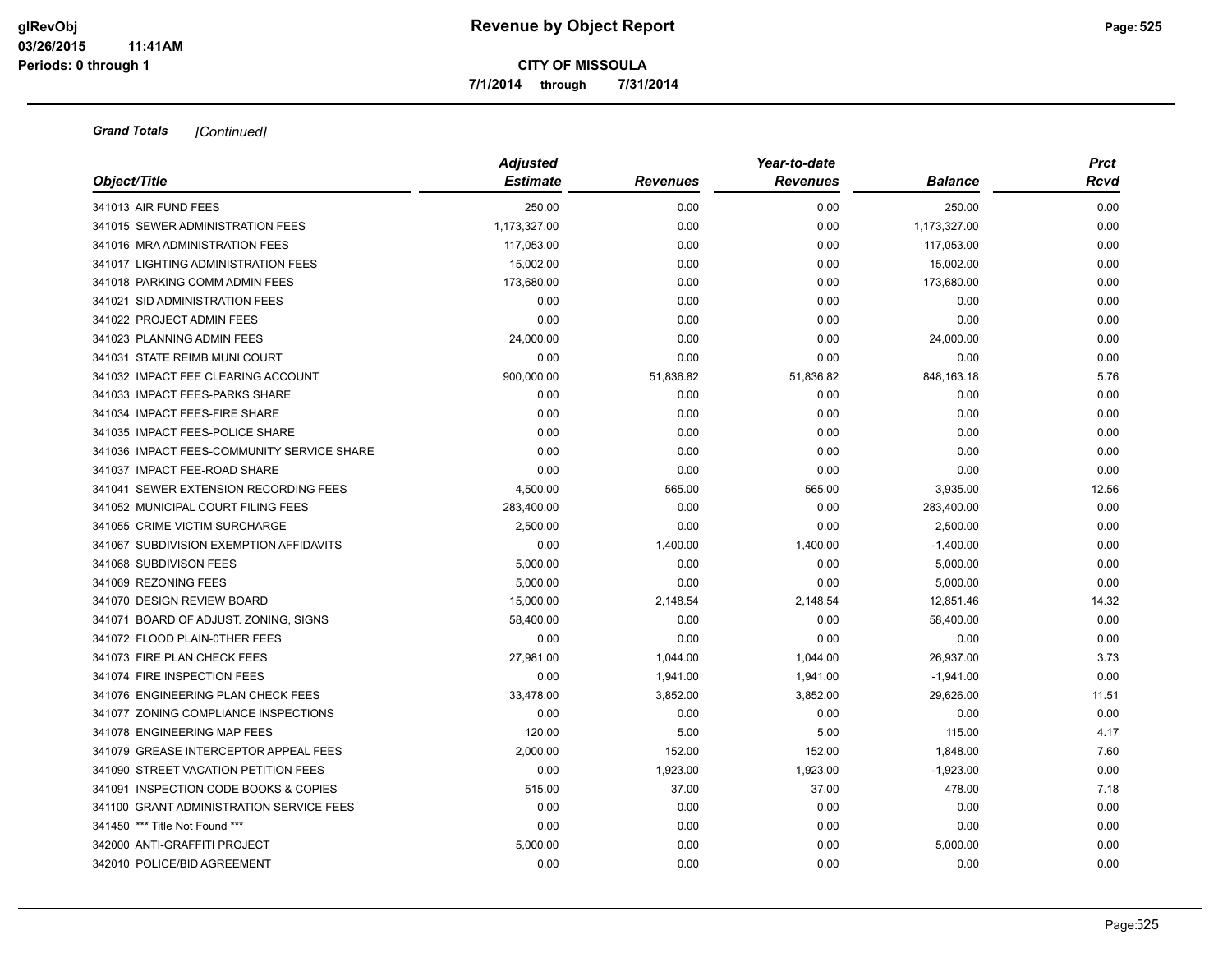**7/1/2014 through 7/31/2014**

|                                             | <b>Adjusted</b> |                 | Year-to-date    |                | <b>Prct</b> |  |
|---------------------------------------------|-----------------|-----------------|-----------------|----------------|-------------|--|
| Object/Title                                | <b>Estimate</b> | <b>Revenues</b> | <b>Revenues</b> | <b>Balance</b> | Rcvd        |  |
| 342012 PD REIMBURSABLE SERVICES             | 0.00            | 0.00            | 0.00            | 0.00           | 0.00        |  |
| 342013 SECURITY INVEST FEES                 | 61,000.00       | 1,166.50        | 1,166.50        | 59,833.50      | 1.91        |  |
| 342014 POLICE DEPARTMENT SERVICE FEES       | 157,300.00      | 869.00          | 869.00          | 156,431.00     | 0.55        |  |
| 342015 POLICE OVERTIME FEES                 | 84,000.00       | 3,227.17        | 3,227.17        | 80,772.83      | 3.84        |  |
| 342016 POLICE TRAINING FEES                 | 36,000.00       | 0.00            | 0.00            | 36,000.00      | 0.00        |  |
| 342017 CATERING FEES                        | 7,200.00        | $-31.00$        | $-31.00$        | 7,231.00       | $-0.43$     |  |
| 342018 DESK REPORTS                         | 20,000.00       | 1,550.00        | 1,550.00        | 18,450.00      | 7.75        |  |
| 342019 ABANDONED VEHICLE REVENUE FEES       | 32,500.00       | 0.00            | 0.00            | 32,500.00      | 0.00        |  |
| 342020 FIRE DEPARTMENT FEES                 | 100.00          | 0.00            | 0.00            | 100.00         | 0.00        |  |
| 342021 CPR EDUCATION PROGRAM                | 7,435.00        | 1,865.00        | 1,865.00        | 5,570.00       | 25.08       |  |
| 342022 OUTSIDE HIRES                        | 524,890.00      | 942.00          | 942.00          | 523,948.00     | 0.18        |  |
| 342060 BIKE PROGRAM SALES & FEES            | 2,700.00        | 0.00            | 0.00            | 2,700.00       | 0.00        |  |
| 343000 PW REIMBURSABLE SERVICES             | 31,258.00       | 30.00           | 30.00           | 31,228.00      | 0.10        |  |
| 343001 SIGN FABRICATION & CONTRACTS         | 500.00          | 0.00            | 0.00            | 500.00         | 0.00        |  |
| 343002 OTHER AGENCIES - VEH MAINT           | 48,000.00       | 16.00           | 16.00           | 47,984.00      | 0.03        |  |
| 343003 STATE PAYMENT - TRAFFIC COUNTS       | 4,450.00        | 0.00            | 0.00            | 4,450.00       | 0.00        |  |
| 343004 SPECIAL STATE CONTRACTS              | 80,000.00       | 0.00            | 0.00            | 80,000.00      | 0.00        |  |
| 343005 NON-ARRA MOUNTAIN WATER CONTRACT     | 0.00            | 0.00            | 0.00            | 0.00           | 0.00        |  |
| 343006 OTHER GOVT AGENCY-STREET PROJECTS    | 98,318.00       | 0.00            | 0.00            | 98,318.00      | 0.00        |  |
| 343008 PRIVATE COMPANY STREET PAYMENTS      | 0.00            | 0.00            | 0.00            | 0.00           | 0.00        |  |
| 343009 TOW CHARGES                          | 0.00            | 0.00            | 0.00            | 0.00           | 0.00        |  |
| 343010 STREET DEPT SALES & SERVICES         | 19,195.00       | 0.00            | 0.00            | 19,195.00      | 0.00        |  |
| 343011 STREET AND ROADWAY REPAIR CHARGES    | 0.00            | 0.00            | 0.00            | 0.00           | 0.00        |  |
| 343013 SNOW REMOVAL FEES                    | 1,500.00        | 0.00            | 0.00            | 1,500.00       | 0.00        |  |
| 343015 PARKING                              | 1,405,905.00    | 0.00            | 0.00            | 1,405,905.00   | 0.00        |  |
| 343016 METER MONEY                          | 0.00            | 40,155.11       | 40,155.11       | $-40, 155.11$  | 0.00        |  |
| 343017 PARKING LEASE REVENUE                | 0.00            | 55,443.50       | 55,443.50       | $-55,443.50$   | 0.00        |  |
| 343018 CENTRAL PARK REVENUE                 | 0.00            | 9,013.55        | 9,013.55        | $-9,013.55$    | 0.00        |  |
| 343031 SEWER SERVICE CHARGES                | 0.00            | 0.00            | 0.00            | 0.00           | 0.00        |  |
| 343032 SEWER INSTALLATION CHARGES           | 76,000.00       | 4,776.00        | 4,776.00        | 71,224.00      | 6.28        |  |
| 343034 TREATMENT FACILITIES FEES            | 7,824,907.00    | 3,314,087.20    | 3,314,087.20    | 4,510,819.80   | 42.35       |  |
| 343035 SALE OF SEWER MATERIALS AND SUPPLIES | 0.00            | $-20,785.70$    | $-20,785.70$    | 20,785.70      | 0.00        |  |
| 343036 *** Title Not Found ***              | 0.00            | 0.00            | 0.00            | 0.00           | 0.00        |  |
| 343037 GREASE INTERCEPTOR LOANS             | 0.00            | 0.00            | 0.00            | 0.00           | 0.00        |  |
| 343038 P & I TAX LIENS                      | 0.00            | 0.00            | 0.00            | 0.00           | 0.00        |  |
| 343039 DISPOSAL FEES                        | 0.00            | 0.00            | 0.00            | 0.00           | 0.00        |  |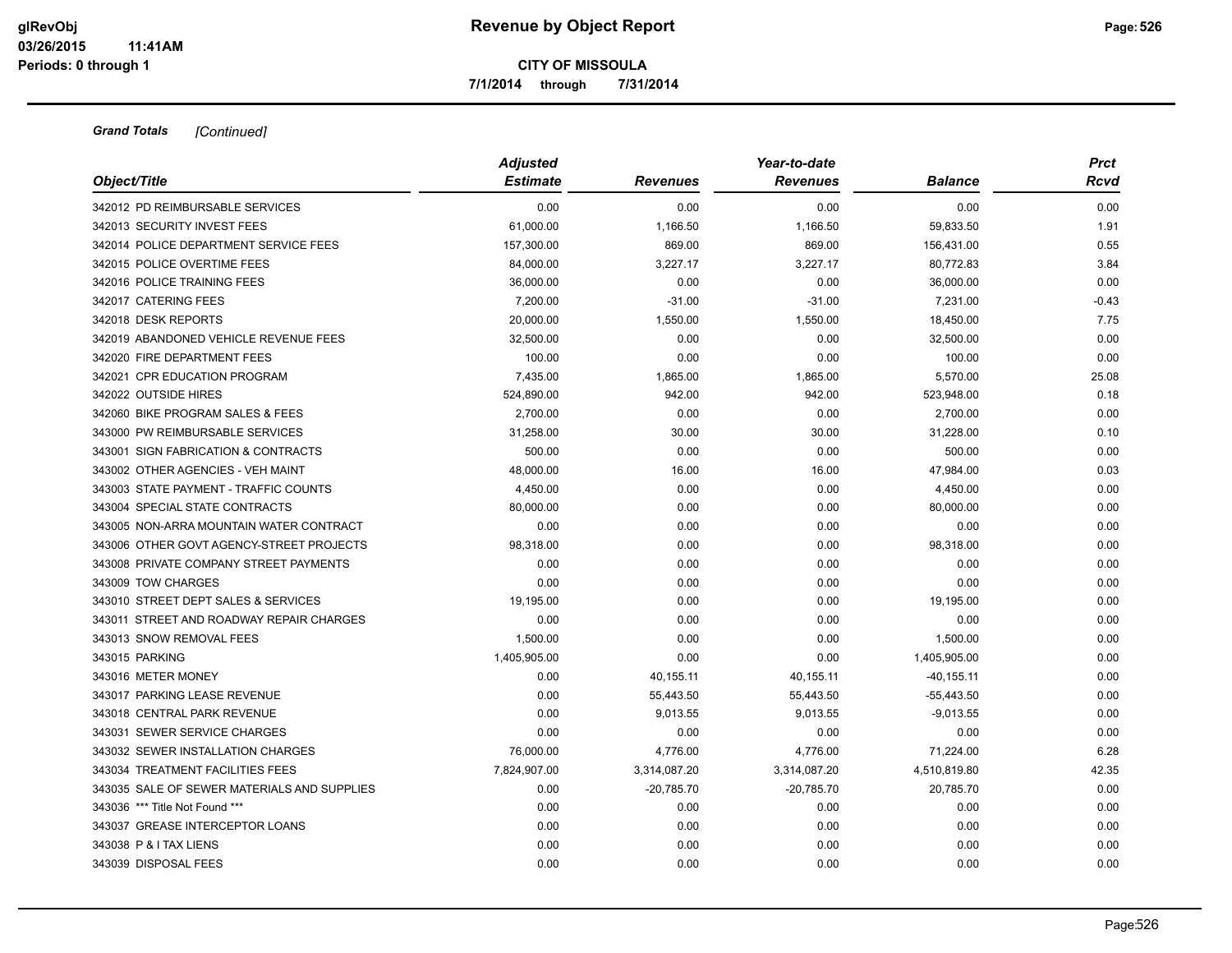**7/1/2014 through 7/31/2014**

|                                           | <b>Adjusted</b> |                 | Year-to-date    |                | <b>Prct</b> |
|-------------------------------------------|-----------------|-----------------|-----------------|----------------|-------------|
| Object/Title                              | <b>Estimate</b> | <b>Revenues</b> | <b>Revenues</b> | <b>Balance</b> | Rcvd        |
| 343041 GARBAGE COLLECTION SERVICES        | 5.000.00        | 1,953.17        | 1,953.17        | 3,046.83       | 39.06       |
| 343065 BUILDING RENTALS                   | 0.00            | 0.00            | 0.00            | 0.00           | 0.00        |
| 343080 STATE MAINTENANCE CONTRACT         | 530,082.00      | 0.00            | 0.00            | 530,082.00     | 0.00        |
| 343082 MDT URBAN PROJECTS                 | 0.00            | 0.00            | 0.00            | 0.00           | 0.00        |
| 343083 CONTRACT SEWER APPLICATIONS        | 0.00            | 0.00            | 0.00            | 0.00           | 0.00        |
| 343084 STREET MAINTENANCE MATERIALS REIMB | 55,500.00       | 0.00            | 0.00            | 55,500.00      | 0.00        |
| 343097 SIDEWALK AND CURB FEES             | 340,000.00      | 40,066.42       | 40,066.42       | 299,933.58     | 11.78       |
| 343300 MISC CHARGES FOR SERVICES          | 0.00            | $-26,044.18$    | $-26,044.18$    | 26,044.18      | 0.00        |
| 343301 BOOT REMOVAL                       | 0.00            | 200.00          | 200.00          | $-200.00$      | 0.00        |
| 343302 PARKS SOIL PROJECT                 | 0.00            | 0.00            | 0.00            | 0.00           | 0.00        |
| 343310 SALE OF NICHE NAMEPLATES & VASES   | 0.00            | 0.00            | 0.00            | 0.00           | 0.00        |
| 343311 SALE OF NICHES                     | 3,200.00        | 0.00            | 0.00            | 3,200.00       | 0.00        |
| 343320 CEMETERY - SALE OF PLOTS           | 12,870.00       | 2,000.00        | 2,000.00        | 10,870.00      | 15.54       |
| 343321 CEMETERY FOUNDATIONS               | 1,570.00        | 320.00          | 320.00          | 1,250.00       | 20.38       |
| 343322 CEMETERY FLOWER CARE               | 4,250.00        | 0.00            | 0.00            | 4,250.00       | 0.00        |
| 343323 CEMETERY - LINER INSTALL FEES      | 5,580.00        | 2,200.00        | 2,200.00        | 3,380.00       | 39.43       |
| 343324 OTHER CEMETERY FEES                | 1,500.00        | 300.00          | 300.00          | 1,200.00       | 20.00       |
| 343325 2ND INTERMENT RIGHT                | 0.00            | 400.00          | 400.00          | $-400.00$      | 0.00        |
| 343340 CEMETERY - OPENINGS & CLOSINGS     | 10,950.00       | 2,050.00        | 2,050.00        | 8,900.00       | 18.72       |
| 343350 CEMETERY CARE, FEES                | 99,000.00       | 0.00            | 0.00            | 99,000.00      | 0.00        |
| 343360 WEED CONTROL                       | 3,000.00        | 0.00            | 0.00            | 3,000.00       | 0.00        |
| 346000 FEES                               | 220,000.00      | 3,208.20        | 3,208.20        | 216,791.80     | 1.46        |
| 346001 TENNIS FEE                         | 0.00            | 0.00            | 0.00            | 0.00           | 0.00        |
| 346029 PARKS PETTY CASH FUND              | 0.00            | 0.00            | 0.00            | 0.00           | 0.00        |
| 346030 SWIMMING POOL FEES                 | 1,045,954.00    | 269,909.64      | 269,909.64      | 776,044.36     | 25.81       |
| 346031 RECREATION FEES                    | 197,194.00      | 15,755.49       | 15,755.49       | 181,438.51     | 7.99        |
| 346032 PRESCHOOL PROGRAMS                 | 0.00            | 0.00            | 0.00            | 0.00           | 0.00        |
| 346033 PARK FEES/FACILITY RENTALS         | 85,000.00       | 10,086.05       | 10,086.05       | 74,913.95      | 11.87       |
| 346034 GROUNDS MAINTENANCE CONTRACT       | 85,000.00       | 0.00            | 0.00            | 85,000.00      | 0.00        |
| 346036 PARK CONCESSION FEES               | 3,000.00        | 58.88           | 58.88           | 2,941.12       | 1.96        |
| 346037 YOUTH DRUG COURT CONTRACT          | 11,700.00       | 0.00            | 0.00            | 11,700.00      | 0.00        |
| 346040 MCCORMICK SWIMMING POOL            | 0.00            | 0.00            | 0.00            | 0.00           | 0.00        |
| 346050 COUNTY PLAYGROUND CONTRACT         | 3,150.00        | 0.00            | 0.00            | 3,150.00       | 0.00        |
| 346051 MONTANA PARKS/REC CONFERENCE 2012  | 0.00            | 0.00            | 0.00            | 0.00           | 0.00        |
| 346052 PLAYGROUND SAFETY TRAINING         | 0.00            | 0.00            | 0.00            | 0.00           | 0.00        |
| 346053 CITY LIFE PROGRAMS                 | 12.500.00       | 0.00            | 0.00            | 12,500.00      | 0.00        |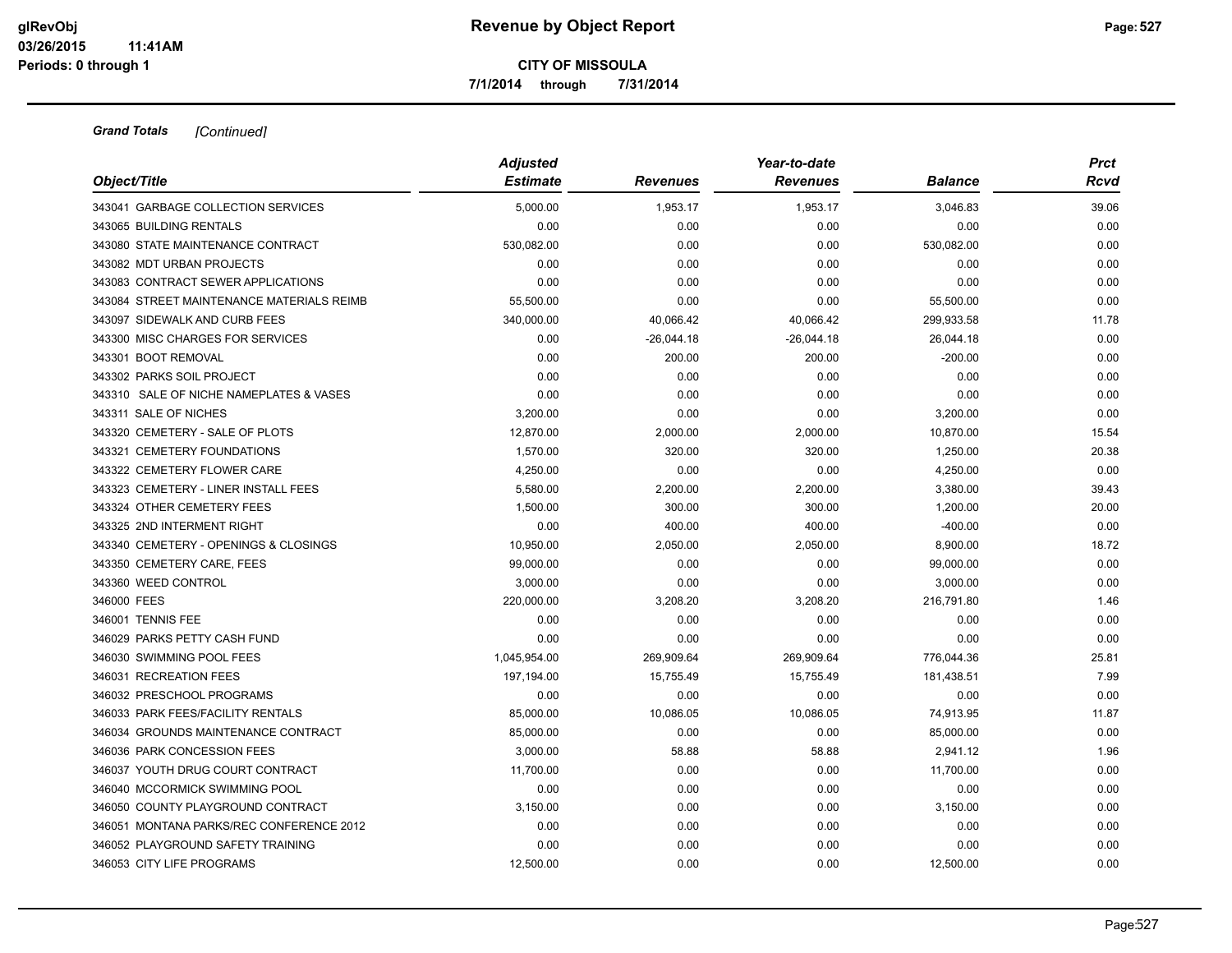**7/1/2014 through 7/31/2014**

| Object/Title                                   | <b>Adjusted</b><br><b>Estimate</b> | <b>Revenues</b> | Year-to-date<br><b>Revenues</b> | <b>Balance</b> | <b>Prct</b><br>Rcvd |
|------------------------------------------------|------------------------------------|-----------------|---------------------------------|----------------|---------------------|
|                                                |                                    |                 |                                 |                |                     |
| 346055 COUNTY PARK SUPPORT                     | 0.00                               | 0.00            | 0.00                            | 0.00           | 0.00                |
| 346060 CURRENTS SWIMMING FACILITY              | 0.00                               | 30,399.79       | 30,399.79                       | $-30,399.79$   | 0.00                |
| 346061 CURRENTS ENTERPRISE                     | 0.00                               | 0.00            | 0.00                            | 0.00           | 0.00                |
| 346062 SPLASH ENTERPRISE                       | 0.00                               | 0.00            | 0.00                            | 0.00           | 0.00                |
| 346070 RECREATION GENERAL MERCHANDISE          | 0.00                               | 0.00            | 0.00                            | 0.00           | 0.00                |
| 346080 PAYMENT IN LIEU OF PARKS                | 288,120.00                         | 0.00            | 0.00                            | 288,120.00     | 0.00                |
| 346082 HIGH PARK EASEMENT EXCHANGE             | 0.00                               | 0.00            | 0.00                            | 0.00           | 0.00                |
| <b>CHARGES FOR SERVICES</b><br><b>Total</b>    | 16,662,942.00                      | 3,837,247.65    | 3,837,247.65                    | 12,825,694.35  | 23.03               |
| 350000 FINES & FORFEITURES                     |                                    |                 |                                 |                |                     |
| 351013 DRUG FORFEITURES                        | 16,800.00                          | 0.00            | 0.00                            | 16,800.00      | 0.00                |
| 351022 LAW ENFORCEMENT ACADEMY SURCHARGE #5    | 0.00                               | 0.00            | 0.00                            | 0.00           | 0.00                |
| 351031 TRAFFIC FINES                           | 1.386.857.00                       | 0.00            | 0.00                            | 1,386,857.00   | 0.00                |
| 351032 SURCHARGE ON FINES                      | 129,089.00                         | 0.00            | 0.00                            | 129,089.00     | 0.00                |
| 351033 PUBLIC DEFENDER FEES                    | 0.00                               | 0.00            | 0.00                            | 0.00           | 0.00                |
| 351034 CELLULAR PHONE FINES                    | 62,000.00                          | 0.00            | 0.00                            | 62,000.00      | 0.00                |
| 351035 CELL PHONE FINES: EDUCATION             | 0.00                               | 0.00            | 0.00                            | 0.00           | 0.00                |
| 352000 TICKETS                                 | 0.00                               | 0.00            | 0.00                            | 0.00           | 0.00                |
| 352001 PARKING TICKET REVENUE                  | 270,000.00                         | 10,596.00       | 10,596.00                       | 259,404.00     | 3.92                |
| 352002 PARKING FINES                           | 0.00                               | 0.00            | 0.00                            | 0.00           | 0.00                |
| 355000 FALSE ALARM PENALTY                     | 20,000.00                          | 364.00          | 364.00                          | 19,636.00      | 1.82                |
| <b>FINES &amp; FORFEITURES</b><br><b>Total</b> | 1,884,746.00                       | 10,960.00       | 10,960.00                       | 1,873,786.00   | 0.58                |
| 360000 MISCELLANEOUS REVENUES                  |                                    |                 |                                 |                |                     |
| 360000 MISCELLANEOUS REVENUES                  | 0.00                               | 0.00            | 0.00                            | 0.00           | 0.00                |
| 360001 COPIES                                  | 2,200.00                           | 42.50           | 42.50                           | 2,157.50       | 1.93                |
| 360002 PHONES                                  | 0.00                               | 0.00            | 0.00                            | 0.00           | 0.00                |
| 360003 MMIA REIMBURSEMENT-ATTORNEY             | 0.00                               | 0.00            | 0.00                            | 0.00           | 0.00                |
| 360005 LOAN REPAYMENTS                         | 0.00                               | 0.00            | 0.00                            | 0.00           | 0.00                |
| 360007 RLF REVENUES                            | 0.00                               | 0.00            | 0.00                            | 0.00           | 0.00                |
| 360010 MISCELLANEOUS                           | 15,000.00                          | 1,399.31        | 1,399.31                        | 13,600.69      | 9.33                |
| 360011 YOUTH COUNCIL FUNDS                     | 9,010.00                           | 9,339.65        | 9,339.65                        | $-329.65$      | 103.66              |
| 360012 SEWER GRANT REPAYMENTS                  | 0.00                               | 0.00            | 0.00                            | 0.00           | 0.00                |
| 360013 REPAYMENT OF SEWER GRANT                | 7,000.00                           | 0.00            | 0.00                            | 7,000.00       | 0.00                |
| 360014 REPAYMENT OF LOAN/MHA                   | 0.00                               | 0.00            | 0.00                            | 0.00           | 0.00                |
| 360015 CONFERENCE REVENUES - BUILDING          | 0.00                               | 0.00            | 0.00                            | 0.00           | 0.00                |
| 360016 MRA SHARE OF CIVIC STADIUM PARKING      | 0.00                               | 0.00            | 0.00                            | 0.00           | 0.00                |
| 360017 PARK PLANS FORFEITURE                   | 0.00                               | 0.00            | 0.00                            | 0.00           | 0.00                |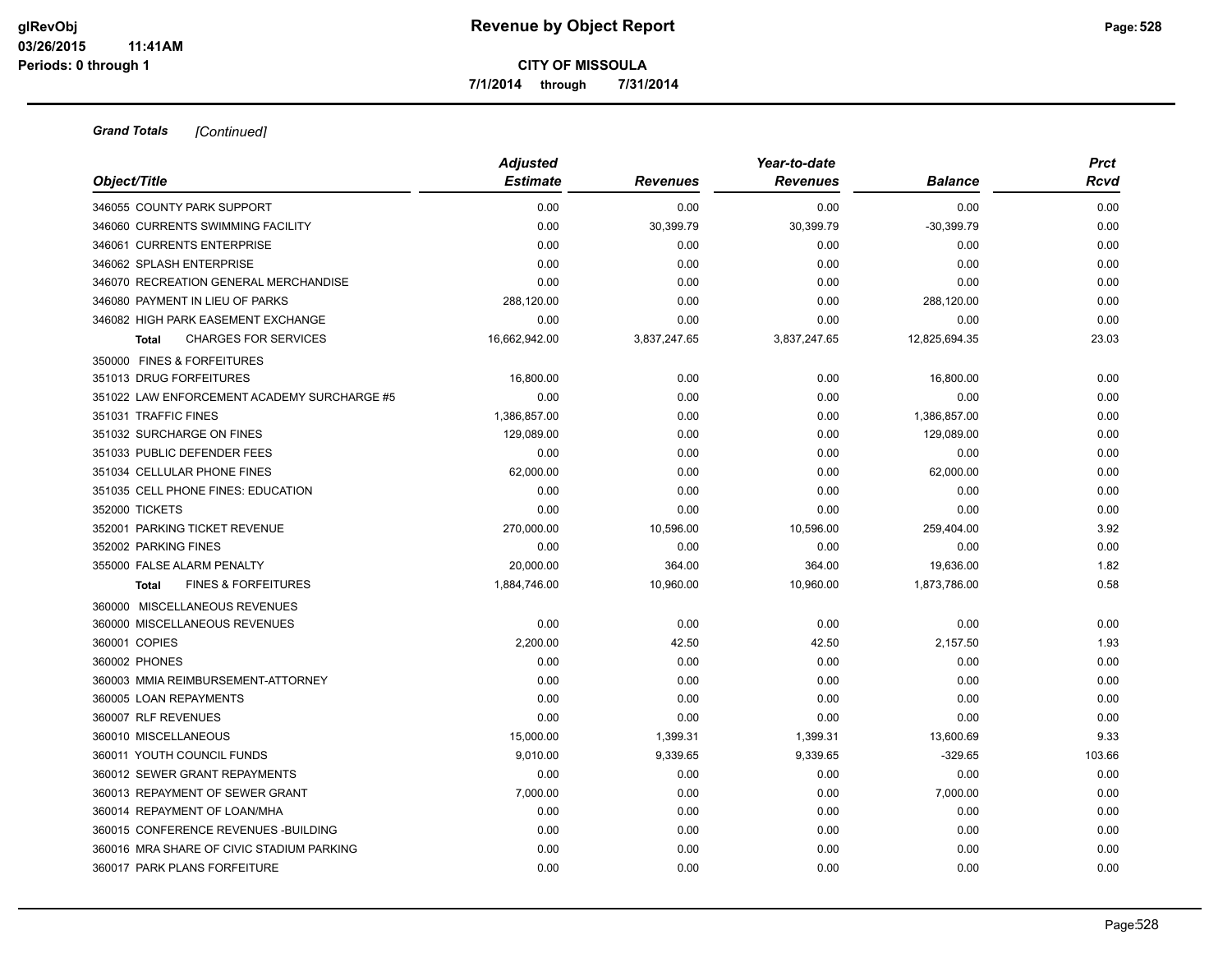**7/1/2014 through 7/31/2014**

| Object/Title                               | <b>Adjusted</b> |                 | Year-to-date    |                | <b>Prct</b> |
|--------------------------------------------|-----------------|-----------------|-----------------|----------------|-------------|
|                                            | <b>Estimate</b> | <b>Revenues</b> | <b>Revenues</b> | <b>Balance</b> | Rcvd        |
| 360018 MARKET ON FRONT UTILITY PAYMENTS    | 0.00            | $-228.45$       | $-228.45$       | 228.45         | 0.00        |
| 360019 GARBAGE-MARKET ON FRONT             | 0.00            | $-551.11$       | $-551.11$       | 551.11         | 0.00        |
| 360020 GREENOUGH PARK ENCROACHMENTS        | 0.00            | 0.00            | 0.00            | 0.00           | 0.00        |
| 360030 CONTRIBUTIONS FROM PROPERTY OWNERS  | 0.00            | 0.00            | 0.00            | 0.00           | 0.00        |
| 360050 OVER/SHORT                          | 0.00            | 0.00            | 0.00            | 0.00           | 0.00        |
| 360100 REFUNDS                             | 200.00          | 0.00            | 0.00            | 200.00         | 0.00        |
| 361000 RATTLESNAKE LAND LEASES             | 0.00            | 0.00            | 0.00            | 0.00           | 0.00        |
| 361003 CARAS PARK CONCERT REVENUE          | 0.00            | 0.00            | 0.00            | 0.00           | 0.00        |
| 361010 RENTAL REVENUE                      | 120,000.00      | 0.00            | 0.00            | 120,000.00     | 0.00        |
| 361013 CLOSED GRANT REPAYMENTS             | 0.00            | 0.00            | 0.00            | 0.00           | 0.00        |
| 361200 RADIO TOWER LEASE PAYMENTS          | 0.00            | 0.00            | 0.00            | 0.00           | 0.00        |
| 361201 EKO LAND LEASE                      | 0.00            | $-347.63$       | $-347.63$       | 347.63         | 0.00        |
| 362000 OTHER MISCELLANEOUS REVENUE         | 8,000.00        | 32,310.55       | 32,310.55       | $-24,310.55$   | 403.88      |
| 362001 MUNICIPAL COURT BAD CHECK CHARGES   | 0.00            | 0.00            | 0.00            | 0.00           | 0.00        |
| 362002 BAD CHECK CHARGES                   | 500.00          | 55.00           | 55.00           | 445.00         | 11.00       |
| 362003 US BANK FEE REIMBURSEMENT           | 0.00            | 0.00            | 0.00            | 0.00           | 0.00        |
| 362004 URD III FACADE IMPROVEMENT LOAN REC | 0.00            | 0.00            | 0.00            | 0.00           | 0.00        |
| 362005 LEASE LATE PAYMENT PENALTY          | 0.00            | 0.00            | 0.00            | 0.00           | 0.00        |
| 362006 GAIC INSURANCE SETTLEMENT           | 0.00            | 0.00            | 0.00            | 0.00           | 0.00        |
| 362011 SALE OF UNCLAIMED PROPERTY          | 0.00            | 0.00            | 0.00            | 0.00           | 0.00        |
| 362012 REC/GREEN TAG PROGRAM               | 300.00          | 0.00            | 0.00            | 300.00         | 0.00        |
| 363000 ASSESSMENTS PAID                    | 15,000.00       | 0.00            | 0.00            | 15,000.00      | 0.00        |
| 363010 LIGHTING ASSESSMENTS                | 404,652.00      | $-5,054.32$     | $-5,054.32$     | 409,706.32     | $-1.25$     |
| 363020 PROPERTY ASSESSMENTS                | 3,773,616.00    | $-110,815.15$   | $-110,815.15$   | 3,884,431.15   | $-2.94$     |
| 363021 PAYOFF PRINCIPAL ASSESSMENTS        | 0.00            | 23,069.41       | 23,069.41       | $-23,069.41$   | 0.00        |
| 363022 BOND INTEREST ASSESSMENTS           | 0.00            | 0.00            | 0.00            | 0.00           | 0.00        |
| 363030 SIDEWALK AND CURB ASSESSMENTS       | 0.00            | 0.00            | 0.00            | 0.00           | 0.00        |
| 363040 PENALTY AND INTEREST                | 0.00            | $-4,351.96$     | $-4,351.96$     | 4,351.96       | 0.00        |
| 364012 SALE OF SURPLUS PROPERTY            | 40,000.00       | 0.00            | 0.00            | 40,000.00      | 0.00        |
| 364040 INSURANCE AND DAMAGE RECOVERY       | 40,000.00       | 41.83           | 41.83           | 39,958.17      | 0.10        |
| 364041 WORKERS COMPENSATION REIMBURSEMENT  | 2,500.00        | 0.00            | 0.00            | 2,500.00       | 0.00        |
| 364042 EXPENDITURE REIMBURSEMENTS          | 1,200.00        | 0.00            | 0.00            | 1,200.00       | 0.00        |
| 364043 RATTLESNAKE CORRIDOR REIMBURSEMENT  | 10,000.00       | 572.00          | 572.00          | 9,428.00       | 5.72        |
| 364044 EMERGENCY RESPONSE REIMBURSEMENT    | 50,000.00       | 0.00            | 0.00            | 50,000.00      | 0.00        |
| 364047 MMIA EXPENDITURE REIMBURSEMENT      | 0.00            | 0.00            | 0.00            | 0.00           | 0.00        |
| 364051 DOT RADAR GRANT                     | 0.00            | 0.00            | 0.00            | 0.00           | 0.00        |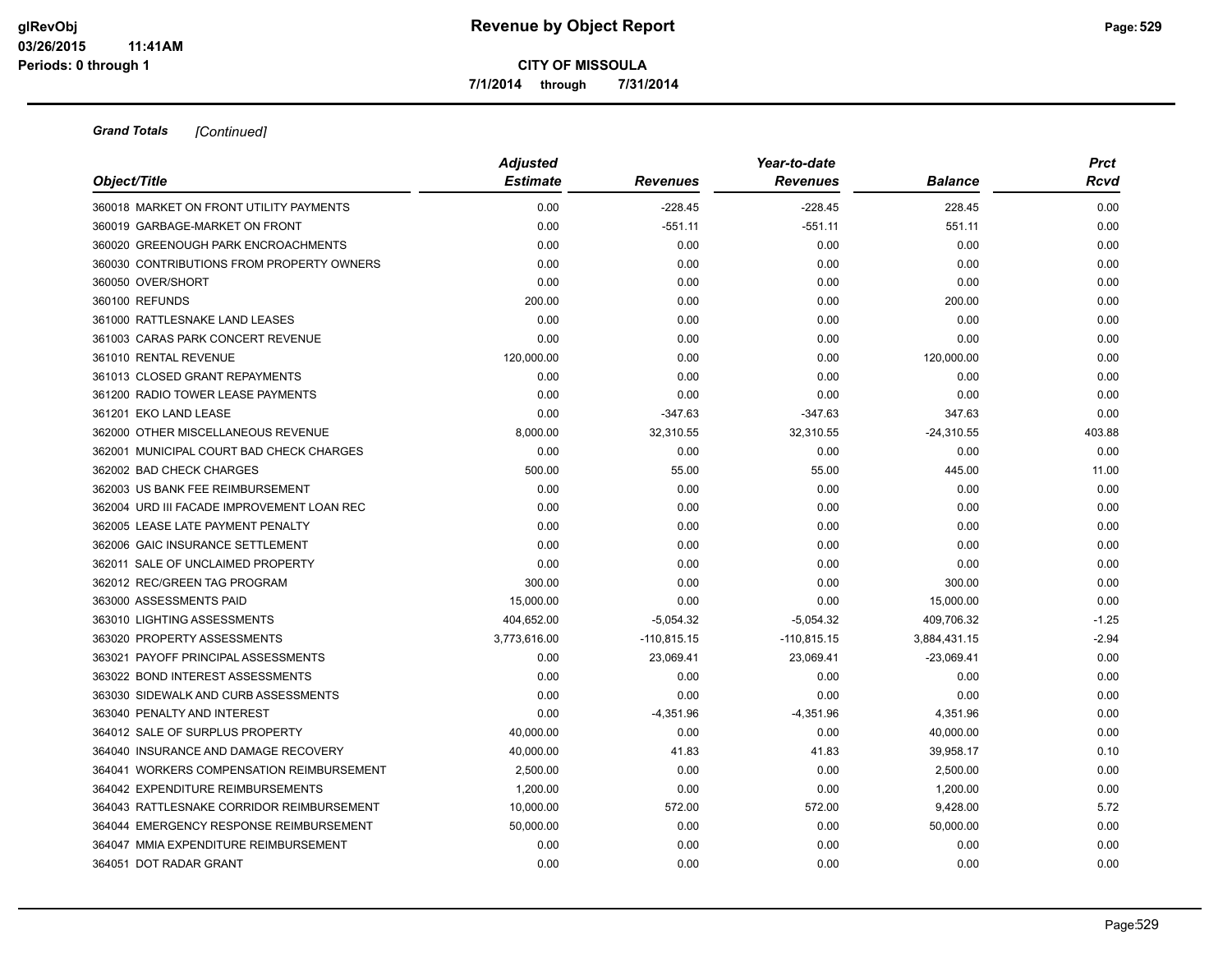**7/1/2014 through 7/31/2014**

| Object/Title                                    | <b>Adjusted</b> |                 | Year-to-date    |                | <b>Prct</b> |
|-------------------------------------------------|-----------------|-----------------|-----------------|----------------|-------------|
|                                                 | <b>Estimate</b> | <b>Revenues</b> | <b>Revenues</b> | <b>Balance</b> | Rcvd        |
| 364053 EXPENDITURE REIMB-FIRE SERVICES          | 0.00            | 0.00            | 0.00            | 0.00           | 0.00        |
| 364060 REIMB LETTER OF CREDIT-709 PARKVIEW      | 0.00            | 0.00            | 0.00            | 0.00           | 0.00        |
| 364061 REIMB LETTER OF CREDIT-LINNEA LANE       | 0.00            | 0.00            | 0.00            | 0.00           | 0.00        |
| 365000 DONATIONS                                | 818,689.00      | 0.00            | 0.00            | 818,689.00     | 0.00        |
| 365001 *** Title Not Found ***                  | 0.00            | 0.00            | 0.00            | 0.00           | 0.00        |
| 365002 OTHER RECREATION DONATIONS               | 50,000.00       | 298.00          | 298.00          | 49,702.00      | 0.60        |
| 365003 DONATIONS - SMOKE ALARMS                 | 25,000.00       | 0.00            | 0.00            | 25,000.00      | 0.00        |
| 365004 GRANT CR TRAIL ASSN DONATION             | 0.00            | 0.00            | 0.00            | 0.00           | 0.00        |
| 365005 DONATIONS - ARCO                         | 0.00            | 0.00            | 0.00            | 0.00           | 0.00        |
| 365009 DONATIONS - BASKETBALL/TENNIS COURT      | 65,000.00       | 2,647.00        | 2,647.00        | 62,353.00      | 4.07        |
| 365010 FRIENDS OF MISSOULA PARKS DONATION       | 0.00            | 0.00            | 0.00            | 0.00           | 0.00        |
| 365015 GREEN BLOCK PILOT PROJECT                | 0.00            | 0.00            | 0.00            | 0.00           | 0.00        |
| 365016 LOCAL MATCH MDT                          | 13,585.00       | 725.00          | 725.00          | 12,860.00      | 5.34        |
| 365017 LOCAL MATCH TRANSIT                      | 9,559.00        | 0.00            | 0.00            | 9,559.00       | 0.00        |
| 365018 DONATIONS - THERMAL IMAGING              | 0.00            | 0.00            | 0.00            | 0.00           | 0.00        |
| 365019 PARKS DONATIONS                          | 1,072,446.00    | 75,121.22       | 75,121.22       | 997,324.78     | 7.00        |
| 365020 OPEN SPACE DONATIONS                     | 5,000.00        | 0.00            | 0.00            | 5,000.00       | 0.00        |
| 365021 COMBAT CHALLENGE DONATIONS               | 0.00            | 0.00            | 0.00            | 0.00           | 0.00        |
| 365022 NEIGHBORHOOD COUNCIL DONATIONS           | 0.00            | 0.00            | 0.00            | 0.00           | 0.00        |
| 365023 NORTHWESTERN ENERGY GRANT                | 0.00            | 0.00            | 0.00            | 0.00           | 0.00        |
| 365030 WHITE PINE PARK DONATION-ZIP BEVERAGE    | 0.00            | 0.00            | 0.00            | 0.00           | 0.00        |
| 365100 RECREATION OUTDOOR                       | 25,000.00       | 300.00          | 300.00          | 24,700.00      | 1.20        |
| 365101 RECREATION SCHOLARSHIP                   | 35,000.00       | $-1,422.24$     | $-1,422.24$     | 36,422.24      | $-4.06$     |
| 365102 RECREATION YOUTH & ADULT SPORTS          | 25,000.00       | 4,000.00        | 4,000.00        | 21,000.00      | 16.00       |
| 365103 URBAN FORESTRY PROGRAMS                  | 55,000.00       | 0.00            | 0.00            | 55,000.00      | 0.00        |
| 365109 CONSERVATION LANDS DONATIONS             | 0.00            | 0.00            | 0.00            | 0.00           | 0.00        |
| 368000 SALE OF COINS                            | 0.00            | 0.00            | 0.00            | 0.00           | 0.00        |
| 368001 SALE OF POLICE PROMOTIONS                | 0.00            | 0.00            | 0.00            | 0.00           | 0.00        |
| 368002 SALE OF FIRE PROMOTIONS                  | 0.00            | 0.00            | 0.00            | 0.00           | 0.00        |
| 368010 SALE OF T-SHIRTS                         | 0.00            | 0.00            | 0.00            | 0.00           | 0.00        |
| <b>MISCELLANEOUS REVENUES</b><br><b>Total</b>   | 6,698,457.00    | 27,150.61       | 27,150.61       | 6,671,306.39   | 0.41        |
| 370000 INVESTMENTS & ROYALTY EARNINGS           |                 |                 |                 |                |             |
| 371010 INTEREST ON INVESTMENTS                  | 23,500.00       | $-24,646.18$    | $-24,646.18$    | 48,146.18      | $-104.88$   |
| 371020 GAIN/LOSS IN MARKET VALUE OF INVESTMENTS | 0.00            | 0.00            | 0.00            | 0.00           | 0.00        |
| 371500 INTEREST ON INTERFUND LOAN               | 0.00            | 0.00            | 0.00            | 0.00           | 0.00        |
| 373002 LOAN REPAYMENT - FAMILY SERVICES         | 20.000.00       | 0.00            | 0.00            | 20,000.00      | 0.00        |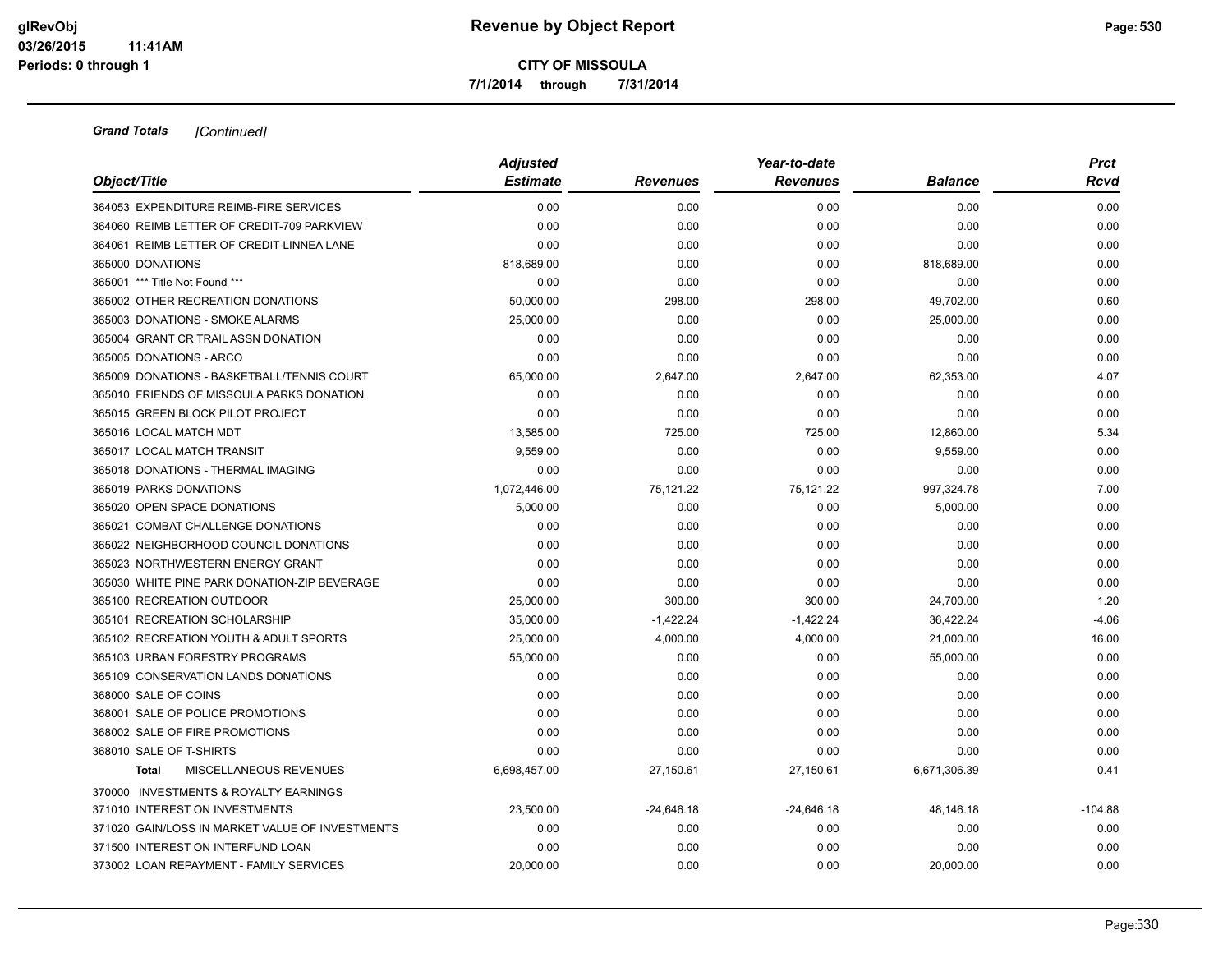**7/1/2014 through 7/31/2014**

| Object/Title                                              | <b>Adjusted</b><br><b>Estimate</b> | <b>Revenues</b> | Year-to-date<br><b>Revenues</b> | <b>Balance</b> | <b>Prct</b><br>Rcvd |
|-----------------------------------------------------------|------------------------------------|-----------------|---------------------------------|----------------|---------------------|
|                                                           |                                    |                 |                                 |                |                     |
| 373006 BURNS ST COMMONS                                   | 0.00                               | 0.00            | 0.00                            | 0.00           | 0.00                |
| <b>INVESTMENTS &amp; ROYALTY EARNINGS</b><br><b>Total</b> | 43,500.00                          | $-24,646.18$    | $-24,646.18$                    | 68,146.18      | $-56.66$            |
| 380000 OTHER FINANCING SOURCES                            |                                    |                 |                                 |                |                     |
| 380000 OTHER FINANCING SOURCES                            | 0.00                               | 0.00            | 0.00                            | 0.00           | 0.00                |
| 381000 LOAN PROCEEDS                                      | 0.00                               | 0.00            | 0.00                            | 0.00           | 0.00                |
| 381002 SRF LOAN                                           | 0.00                               | 0.00            | 0.00                            | 0.00           | 0.00                |
| 381009 TRANSFERS IN                                       | 309,059.00                         | 0.00            | 0.00                            | 309,059.00     | 0.00                |
| 381010 BOND PROCEEDS                                      | 0.00                               | 0.00            | 0.00                            | 0.00           | 0.00                |
| 381011 OPEN SPACE REVENUE                                 | 0.00                               | 0.00            | 0.00                            | 0.00           | 0.00                |
| 381012 \$680,000 FIRE GF DEBT                             | 0.00                               | 0.00            | 0.00                            | 0.00           | 0.00                |
| 381015 \$1,010,000 LIMITED TAX GO BONDS 2010C             | 0.00                               | 0.00            | 0.00                            | 0.00           | 0.00                |
| 381020 REVENUE BONDS                                      | 920,000.00                         | 0.00            | 0.00                            | 920,000.00     | 0.00                |
| 381023 DOMESTIC VIOLENCE ACCOUNTABILITY GRANT             | 0.00                               | 0.00            | 0.00                            | 0.00           | 0.00                |
| 381025 BOND PROCEEDS                                      | 0.00                               | 0.00            | 0.00                            | 0.00           | 0.00                |
| 381026 DEBT SERVICE/BROWNSFIELD RLF 1.125M                | 0.00                               | 0.00            | 0.00                            | 0.00           | 0.00                |
| 381027 SAFEWAY/ST PAT 1.5M                                | 0.00                               | 0.00            | 0.00                            | 0.00           | 0.00                |
| 381028 BOND PROCEEDS-MILL SITE                            | 0.00                               | 0.00            | 0.00                            | 0.00           | 0.00                |
| 381029 PARKING STRUCTURE BOND PROCEEDS                    | 0.00                               | 0.00            | 0.00                            | 0.00           | 0.00                |
| 381030 SID BONDS PROCEEDS                                 | 0.00                               | 0.00            | 0.00                            | 0.00           | 0.00                |
| 381070 PROCEEDS FROM NOTES/LOANS/INTERCAP                 | 0.00                               | 0.00            | 0.00                            | 0.00           | 0.00                |
| 381071 WILMA NOTE PROCEEDS                                | 0.00                               | 0.00            | 0.00                            | 0.00           | 0.00                |
| 381072 FIB NOTE PROCEEDS                                  | 0.00                               | 0.00            | 0.00                            | 0.00           | 0.00                |
| 381074 CIVIC STADIUM TIF NOTES 1.5M                       | 0.00                               | 0.00            | 0.00                            | 0.00           | 0.00                |
| 381090 PROCEEDS FROM CAPITAL LEASE                        | 0.00                               | 0.00            | 0.00                            | 0.00           | 0.00                |
| 382000 *** Title Not Found ***                            | 0.00                               | 0.00            | 0.00                            | 0.00           | 0.00                |
| 382010 SALE OF FIXED ASSETS                               | 0.00                               | 0.00            | 0.00                            | 0.00           | 0.00                |
| 383000 OPERATING TRANSFERS                                | 491,688.00                         | 0.00            | 0.00                            | 491,688.00     | 0.00                |
| 383001 TRANS FR FLUSHING DISTRICT                         | 27,281.00                          | 0.00            | 0.00                            | 27,281.00      | 0.00                |
| 383002 TRANS FR GAS TAX                                   | 564,000.00                         | 0.00            | 0.00                            | 564,000.00     | 0.00                |
| 383003 TRANS FR COMPREHENSIVE INSURANCE LEVY              | 0.00                               | 0.00            | 0.00                            | 0.00           | 0.00                |
| 383004 TRANS FR EMPLOYEE HEALTH INSURANCE LEVY            | 4,296,467.00                       | 0.00            | 0.00                            | 4,296,467.00   | 0.00                |
| 383007 TRANS FR CABLE FRANCHISE                           | 244,110.00                         | 0.00            | 0.00                            | 244,110.00     | 0.00                |
| 383008 TRANS FR RUSSELL PARK DISTRICT                     | 0.00                               | 0.00            | 0.00                            | 0.00           | 0.00                |
| 383009 TRANS FR TITLE I                                   | 0.00                               | 0.00            | 0.00                            | 0.00           | 0.00                |
| 383010 TRANS FR CIP                                       | 0.00                               | 0.00            | 0.00                            | 0.00           | 0.00                |
| 383011 TRANS FR SID REVOLVING                             | 100.000.00                         | 0.00            | 0.00                            | 100,000.00     | 0.00                |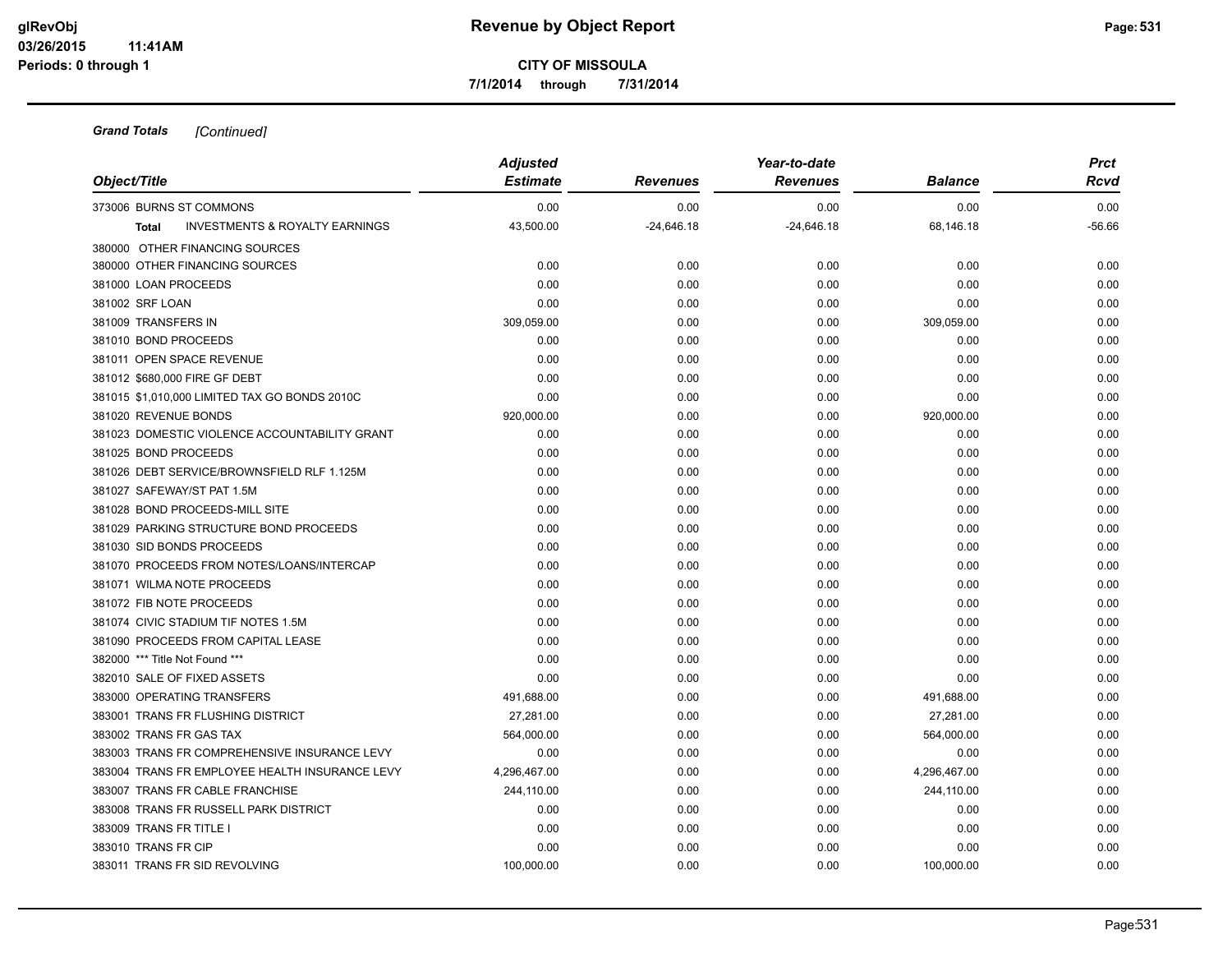**7/1/2014 through 7/31/2014**

| Object/Title                                | <b>Adjusted</b><br><b>Estimate</b> | <b>Revenues</b> | Year-to-date<br><b>Revenues</b> | <b>Balance</b> | <b>Prct</b><br>Rcvd |
|---------------------------------------------|------------------------------------|-----------------|---------------------------------|----------------|---------------------|
|                                             |                                    |                 |                                 |                |                     |
| 383013 TRANS FR SID DEBT SERVICE            | 0.00                               | 0.00            | 0.00                            | 0.00           | 0.00                |
| 383014 TRANS FR MRA                         | 1,726,097.00                       | 0.00            | 0.00                            | 1,726,097.00   | 0.00                |
| 383015 TRANS FR MPC                         | 0.00                               | 0.00            | 0.00                            | 0.00           | 0.00                |
| 383016 TRANS FR TAX INCREMENT BOND          | 0.00                               | 0.00            | 0.00                            | 0.00           | 0.00                |
| 383017 TRANS FR BUILDING                    | 0.00                               | 0.00            | 0.00                            | 0.00           | 0.00                |
| 383018 TRANS FR WILLOWWOOD PARK DISTRICT    | 0.00                               | 0.00            | 0.00                            | 0.00           | 0.00                |
| 383020 TRANS FR CEMETERY CARE               | 9,545.00                           | 0.00            | 0.00                            | 9,545.00       | 0.00                |
| 383021 TRANS FR P&R TRAILS DEVLP            | 50,000.00                          | 0.00            | 0.00                            | 50,000.00      | 0.00                |
| 383022 TRANS FR OPEN SPACE BOND             | 0.00                               | 0.00            | 0.00                            | 0.00           | 0.00                |
| 383023 TRANS FR DRUG FORFEITURE             | 0.00                               | 0.00            | 0.00                            | 0.00           | 0.00                |
| 383024 TRANS FR SEWER CLEARING              | 7,334,237.00                       | 0.00            | 0.00                            | 7,334,237.00   | 0.00                |
| 383025 TRANS FR SEWER R & D                 | 0.00                               | 0.00            | 0.00                            | 0.00           | 0.00                |
| 383026 TRANS FR CDBG                        | 0.00                               | 0.00            | 0.00                            | 0.00           | 0.00                |
| 383027 TRANS FR URD                         | 0.00                               | 0.00            | 0.00                            | 0.00           | 0.00                |
| 383028 TRANS FROM GF FOR HEALTH RESERVE     | 0.00                               | 0.00            | 0.00                            | 0.00           | 0.00                |
| 383029 TRANS FR GENERAL                     | 1,975,677.00                       | 14,076.97       | 14,076.97                       | 1,961,600.03   | 0.71                |
| 383034 TRANS FR 01 SERIES DEBT SERVICE      | 0.00                               | 0.00            | 0.00                            | 0.00           | 0.00                |
| 383036 TRANSFER - GRANT                     | 0.00                               | 0.00            | 0.00                            | 0.00           | 0.00                |
| 383037 TRANSFER FROM URD II                 | 250,000.00                         | 0.00            | 0.00                            | 250,000.00     | 0.00                |
| 383038 TRANSFER - URD III                   | 0.00                               | 0.00            | 0.00                            | 0.00           | 0.00                |
| 383039 FROM SID TRANSFERS                   | 0.00                               | 0.00            | 0.00                            | 0.00           | 0.00                |
| 383040 TRANSFER FROM CITY GRANTS            | 0.00                               | 0.00            | 0.00                            | 0.00           | 0.00                |
| 383041 TRANS FR CDBG                        | 0.00                               | 0.00            | 0.00                            | 0.00           | 0.00                |
| 383042 TRANSFERS FROM OTHER FUNDS           | 0.00                               | 0.00            | 0.00                            | 0.00           | 0.00                |
| 383043 TRANSFERS FROM IMPACT FEES           | 0.00                               | 0.00            | 0.00                            | 0.00           | 0.00                |
| 383044 TRANSFER FROM PYMT IN LIEU OF PARKS  | 0.00                               | 0.00            | 0.00                            | 0.00           | 0.00                |
| 383045 TRANSFER FROM PARK ENTERPRISE        | 0.00                               | 0.00            | 0.00                            | 0.00           | 0.00                |
| 383046 TRANS FR PARKS MAINTENANCE DIST      | 0.00                               | 0.00            | 0.00                            | 0.00           | 0.00                |
| 383047 TRANS FR STREET MAINTENANCE DISTRICT | 0.00                               | 0.00            | 0.00                            | 0.00           | 0.00                |
| 383050 TRANSFER FROM IMPACT FEES            | 0.00                               | 0.00            | 0.00                            | 0.00           | 0.00                |
| 383060 TRANSFERS FROM FRONT ST URD          | 0.00                               | 0.00            | 0.00                            | 0.00           | 0.00                |
| 383061 TRANSFERS FROM PARK IMPACT FEES      | 0.00                               | 0.00            | 0.00                            | 0.00           | 0.00                |
| 383062 TRANSFERS FROM PARK SIDS             | 0.00                               | 0.00            | 0.00                            | 0.00           | 0.00                |
| 383063 TRANSF FROM SAFETY-LU (CTEP)FUND     | 0.00                               | 0.00            | 0.00                            | 0.00           | 0.00                |
| 383065 TRANSFER FROM WWTF                   | 0.00                               | 0.00            | 0.00                            | 0.00           | 0.00                |
| 383066 TRANSFER FROM FRONT ST CLEARING      | 453.263.00                         | 0.00            | 0.00                            | 453,263.00     | 0.00                |